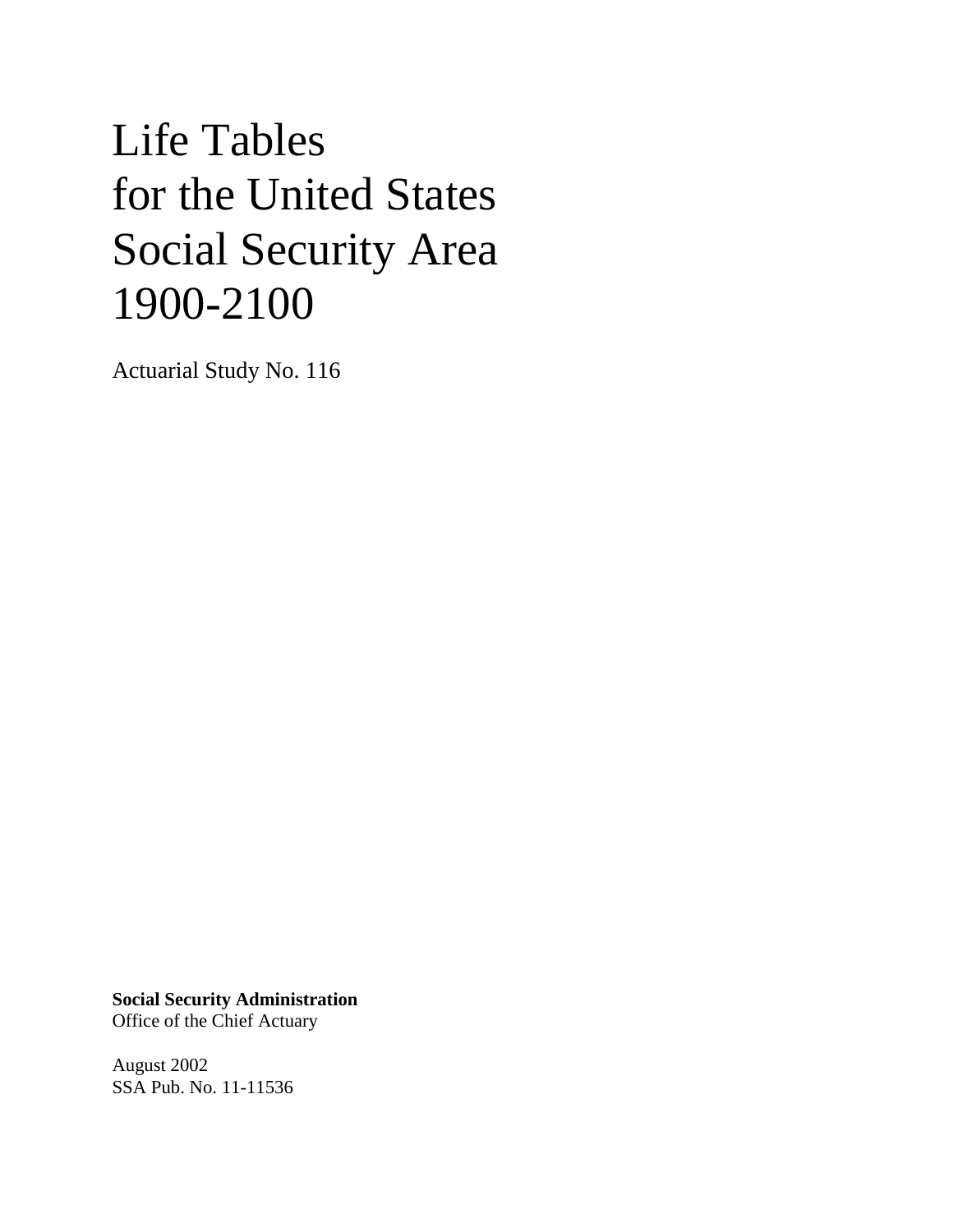## **Additional copies may be obtained from:**

Social Security Administration Office of the Chief Actuary Room 700, Altmeyer Bldg. Baltimore, MD 21235

> Voice: (410)-965-3015 Fax: (410)-965-6693

Web site: http://www.ssa.gov/OACT/NOTES/actstud.html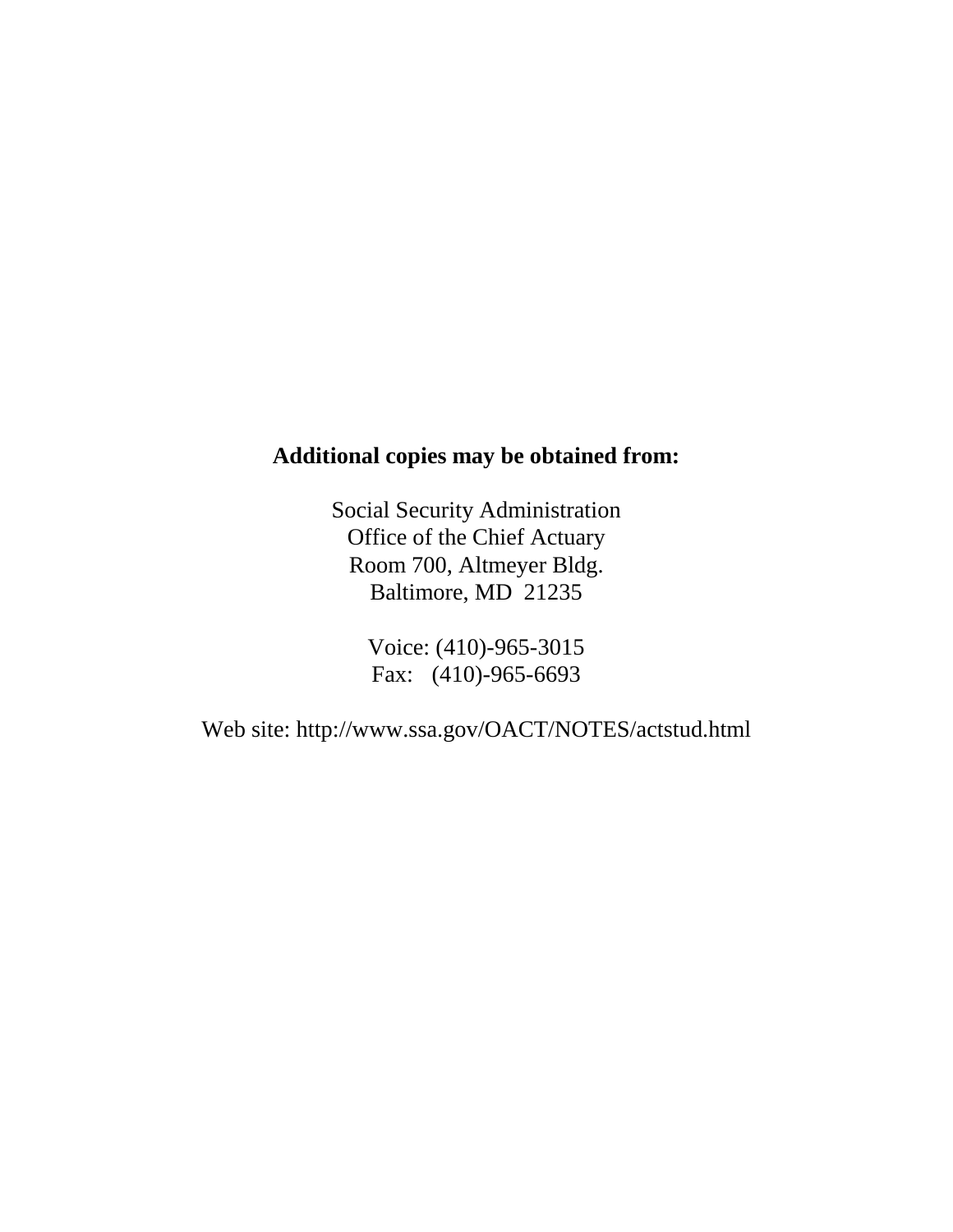# Life Tables for the United States Social Security Area 1900-2100

Actuarial Study No. 116

by Felicitie C. Bell Michael L. Miller

**Social Security Administration** Office of the Chief Actuary

August 2002 SSA Pub. No. 11-11536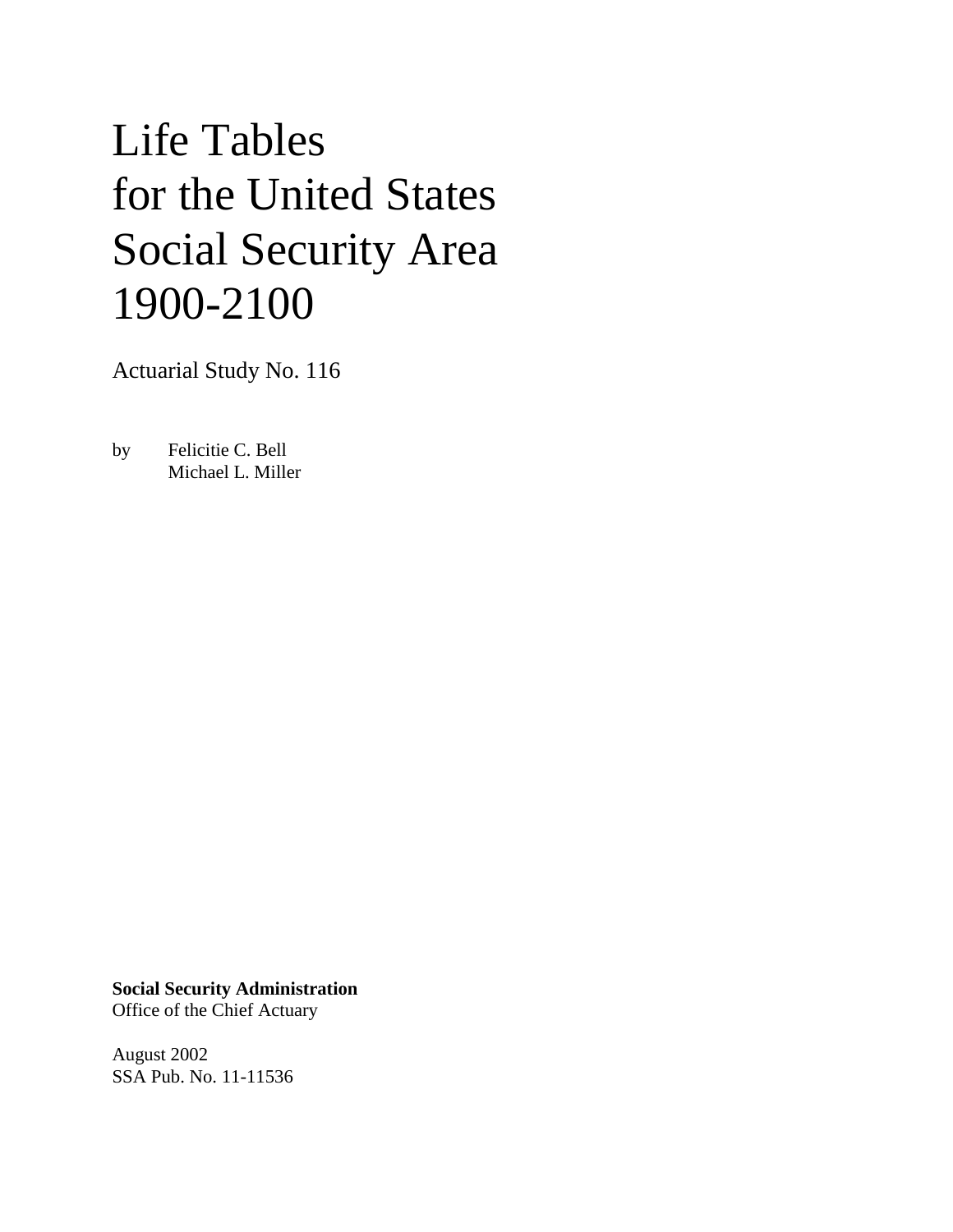Actuarial Study No. 116 displays life tables based on historical and projected mortality in the area covered by the United States Social Security program. This projected mortality was used in estimating the future costs for the Old-Age, Survivors, and Disability Insurance (OASDI) program included in the 2002 Report of the OASDI Board of Trustees to Congress. A web address for this and other Actuarial Studies is www.ssa.gov/OACT/NOTES/actstud.html .

The life tables in this study differ from the U.S. Decennial Life Tables published by the National Center for Health Statistics in conjunction with each decennial census. However, the tables in this study are better suited to studying time trends because, unlike the U.S. decennial tables, they have all been constructed using the same method.

> Alice H. Wade Deputy Chief Actuary

August 31, 2002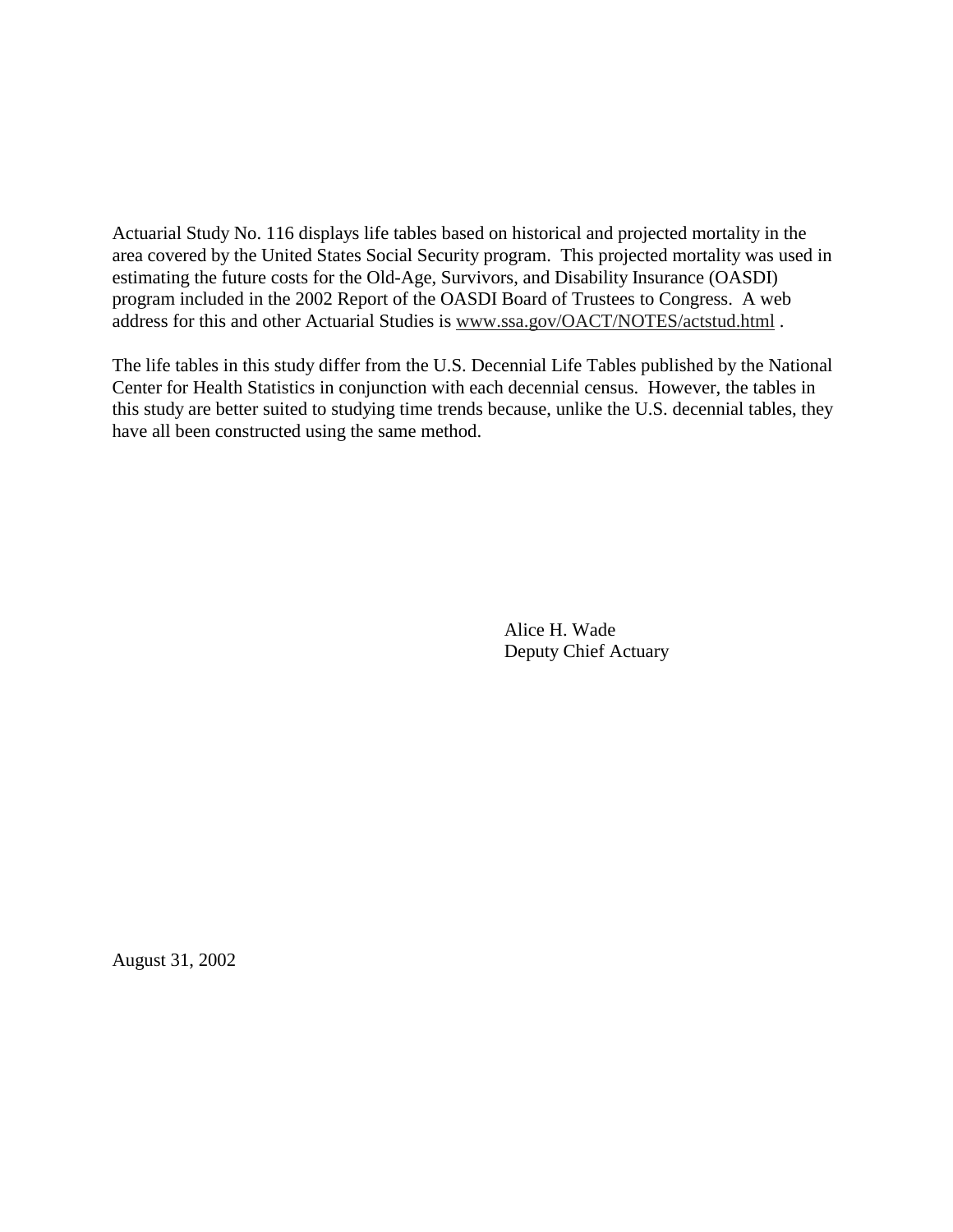## **Table of Contents**

| $\mathbf{I}$ . |                |  |
|----------------|----------------|--|
| II.            |                |  |
| Ш.             |                |  |
|                | $\mathbf{A}$ . |  |
|                | <b>B.</b>      |  |
| IV.            |                |  |
|                | $\mathbf{A}$ . |  |
|                | <b>B.</b>      |  |
|                | $\mathbf{C}$ . |  |
|                | D.             |  |
|                | E.             |  |
| $V_{\bullet}$  |                |  |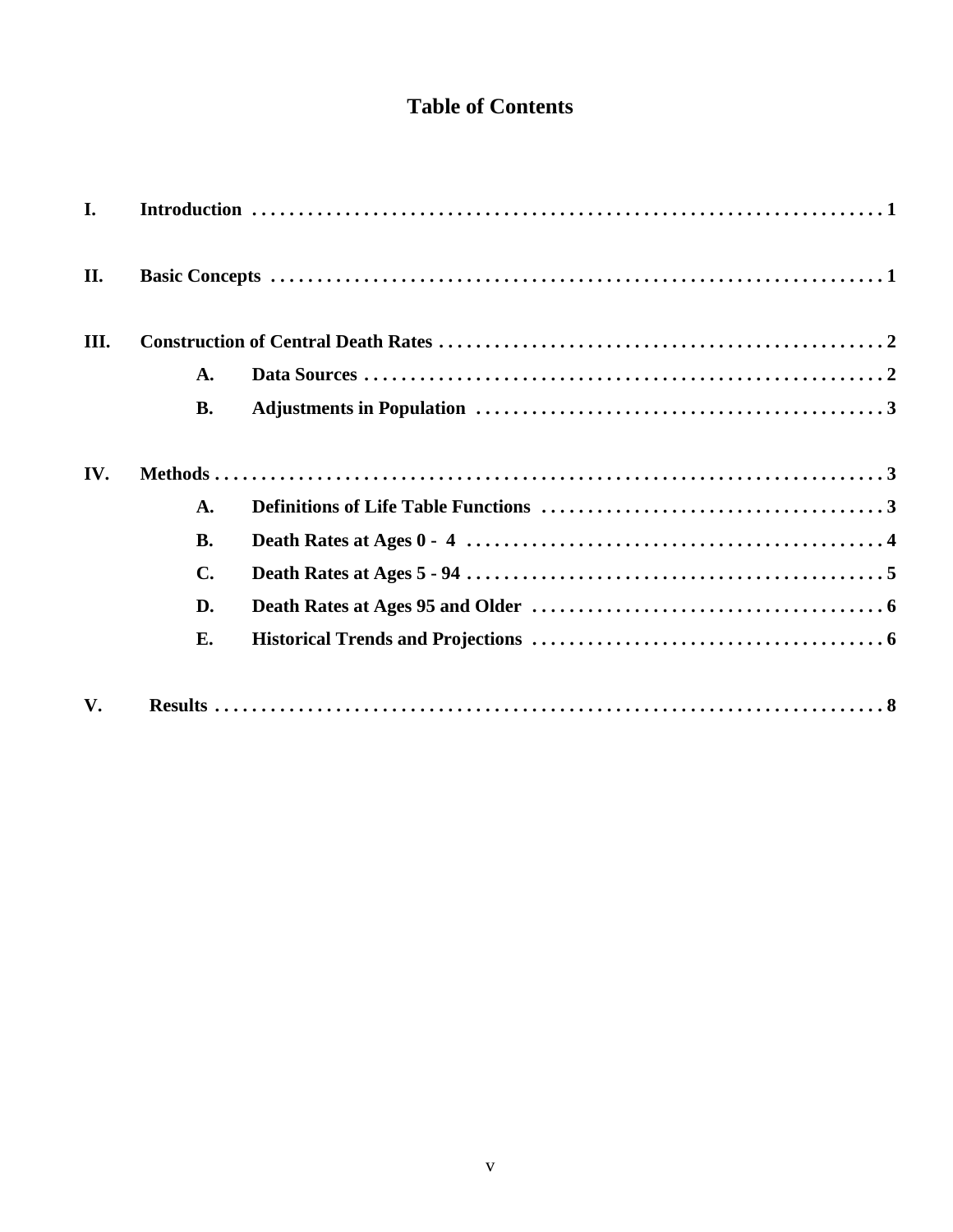## **List of Tables**

| Table 1 – Age-Adjusted Central Death Rates by Sex, Under Age 65, Age 65 and Over          |
|-------------------------------------------------------------------------------------------|
|                                                                                           |
| Table 2 - Average Annual Percentage Reductions in Central Death Rates During 1979 - 1999  |
|                                                                                           |
| Table 3 - Historical and Assumed Ultimate Average Annual Percentage Reductions            |
| in Central Death Rates by Sex, Age Group and Cause of Death  17                           |
| Table 4a - Male Age-Adjusted Central Death Rates (per 100,000)                            |
|                                                                                           |
| Table 4b - Female Age-Adjusted Central Death Rates (per 100,000)                          |
|                                                                                           |
| Table 5 - Average Annual Percentage Reductions in Age-Adjusted Central Death Rates        |
|                                                                                           |
| Table 6 - Period Life Tables for U.S. Social Security Area by Calendar Year and Sex 21    |
| Table 7 – Cohort Life Tables for U.S. Social Security Area by Year of Birth and Sex  84   |
| Table 8 – Period Probabilities of Death Within One Year $(q_x)$ at Selected Exact Ages,   |
|                                                                                           |
| Table 9 – Cohort Probabilities of Death Within One Year $(q_x)$ at Selected Exact Ages,   |
|                                                                                           |
| Table 10 - Period Life Expectancies at Selected Exact Ages, by Sex and Calendar Year  127 |
| Table 11 – Cohort Life Expectancies at Selected Exact Ages, by Sex and Year of Birth  132 |
| Table 12 – Ratios of Female to Male Period Values: Life Expectancies $(\hat{e}_x)$ and    |
|                                                                                           |
| Table 13 – Ratios of Female to Male Cohort Values: Life Expectancies $(\hat{e}_x)$ and    |
|                                                                                           |
| Table 14 - Age for Selected Survival Rates, by Sex and Calendar Year  147                 |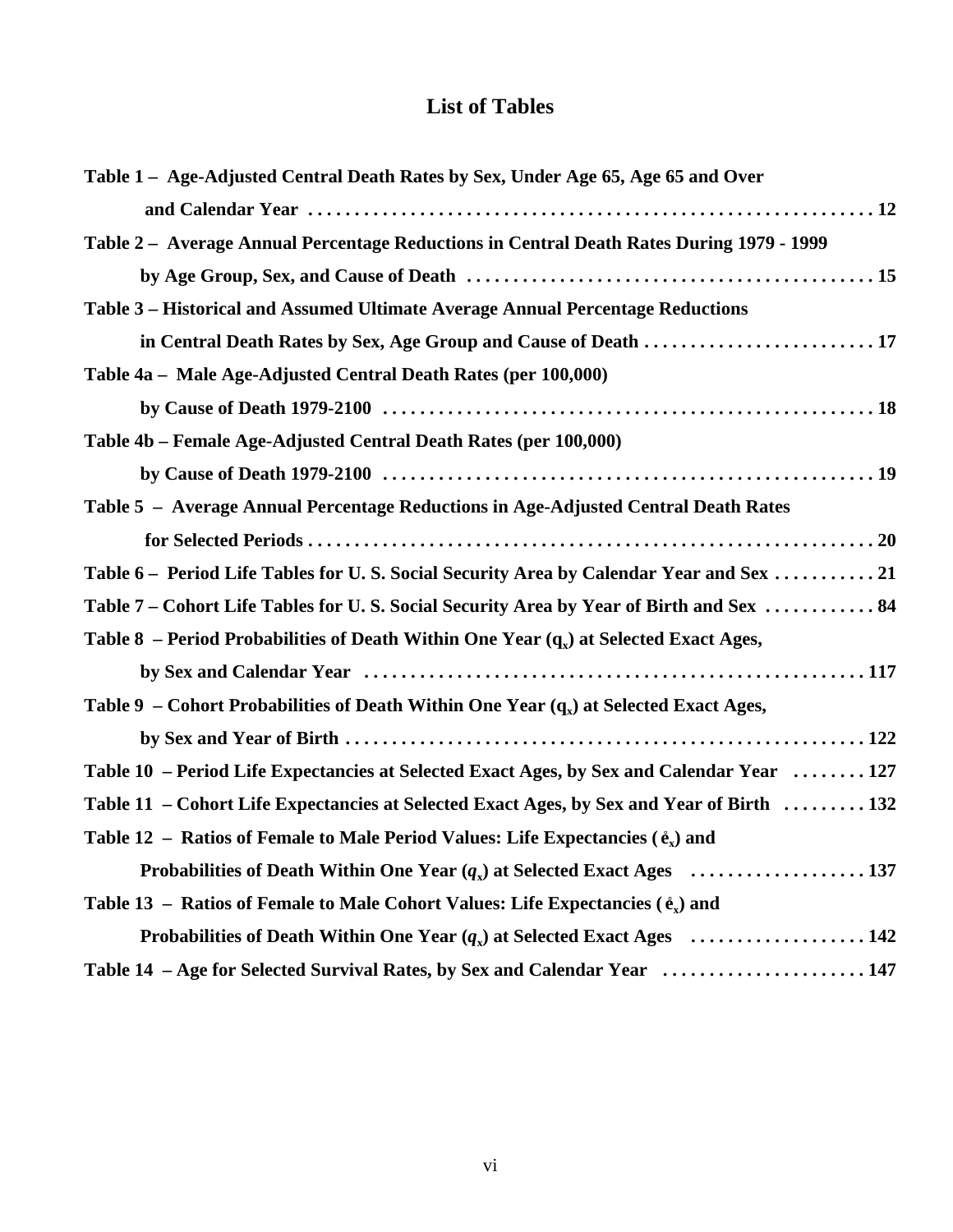# **List of Figures**

| Figure 2a – Life Expectancy at Age 0 by Sex and Calendar Year               |
|-----------------------------------------------------------------------------|
|                                                                             |
| Figure 2b – Life Expectancy at Age 65 by Sex and Calendar Year              |
|                                                                             |
| Figure 3 – Life Expectancy at Age 0 by Sex and Year of Birth                |
|                                                                             |
| Figure 4a – Median Age at Death $(S(x)=0.5)$ , by Sex and Calendar Year     |
|                                                                             |
| Figure 4b – Age at which $S(x) = 0.00001$ , by Sex and Calendar Year        |
|                                                                             |
| Figure 5 - Survival Function for SSA Population for Selected Calendar Years |
|                                                                             |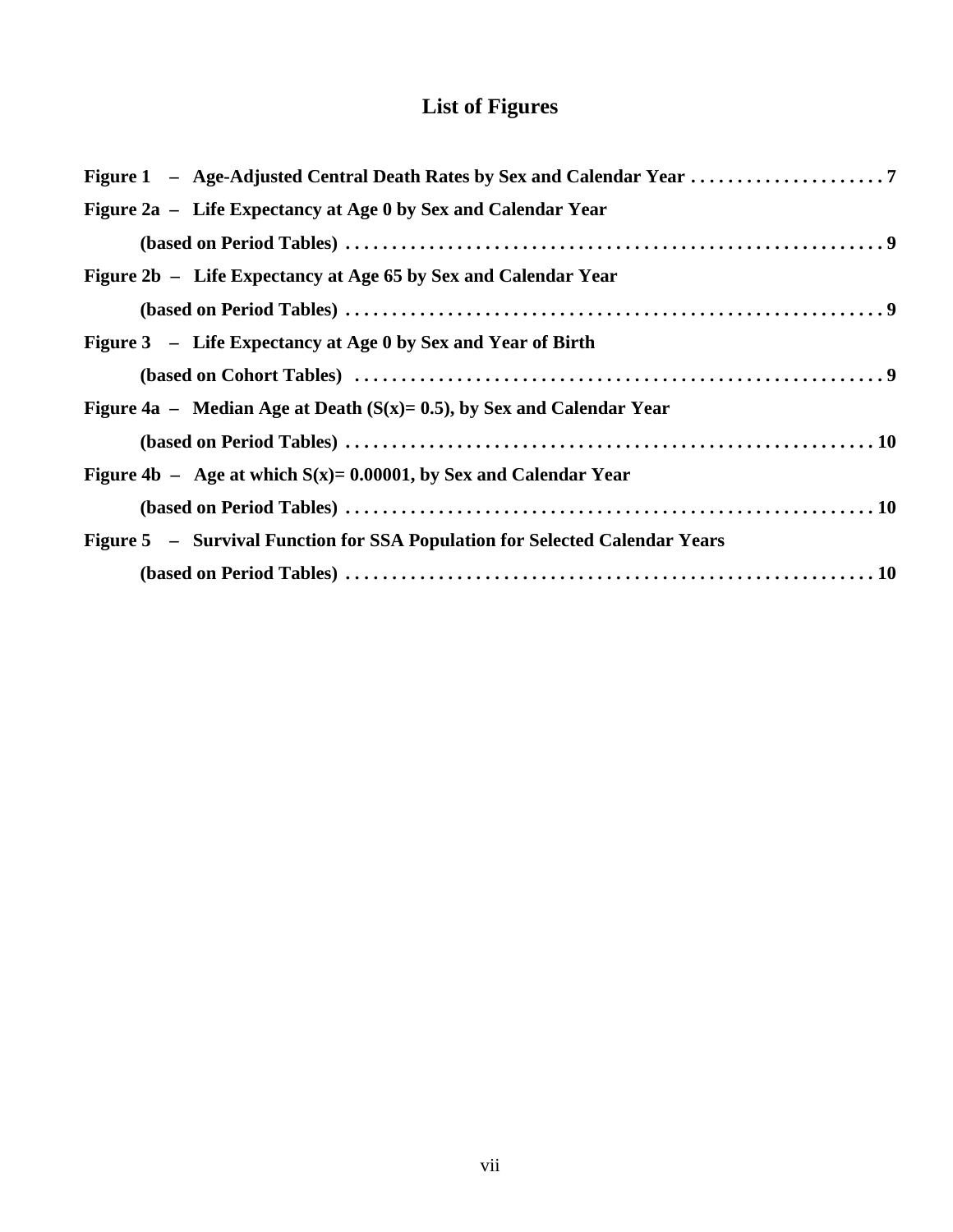# Life Tables for the United States Social Security Area 1900-2100

#### **I. Introduction**

Each year, estimates of future income and expenditures of the Old-Age and Survivors Insurance and Disability Insurance (OASDI) program are presented to the Congress in the Annual Report of the Board of Trustees. These estimates illustrate possible scenarios of the future financial position of the OASDI program, under present law, and thus are valuable in the policy making process for the program.

To produce these financial estimates, projections of the population in the Social Security coverage area are needed. One of the essential components of population projections is a projection of mortality, which is the subject of this study. For the 2002 Trustees Report, three separate projections – intermediate, low cost, high cost – were prepared. These projections are based on three different sets of assumptions about future death rates. The intermediate projections are thought to be the most likely to occur among the three sets. All mortality projections presented in this study are from the intermediate projections of the 2002 Annual Report of the OASDI Board of Trustees. These projections were also used in estimating the future financial status of the Hospital Insurance (HI) and Supplementary Medical Insurance (SMI) programs as described in the 2002 Annual Report of the Medicare Board of Trustees.

Mortality rates are presented in this study in the context of life tables, which are commonly used by actuaries and demographers. Tables on both period and cohort bases are included. These tables supersede those published in Actuarial Study Number 107, which were used in the preparation of the 1992 Annual Reports.

#### **II. Basic Concepts**

A life table is a concise way of showing the probabilities of a member of a particular population living to or dying at a particular age. In this study, the life tables are used to examine the mortality changes in the Social Security population over time.

An ideal representation of human mortality would provide a measure of the rate of death occurring at specified ages over specified periods of time. In the past, analytical methods (such as the Gompertz, Makeham, or logistic curves) satisfied this criterion approximately over a broad range of ages. However, as actual data has become more abundant and more reliable,

the use of approximate analytical methods have become less necessary and acceptable. Today, mortality is most commonly represented in the form of a life table, which gives probabilities of death within one year at each exact integral age. These probabilities are generally based on tabulations of deaths in a given population and estimates of the size of that population. All functions in the life table can be generated from the  $q_x$ , where  $q_x$  is the probability of death within a year of a person aged x. Although a life table does not give mortality at non-integral ages or for non-integral durations, as can be obtained from a mathematical formula, acceptable methods for estimating such values are well known.

Two basic types of life tables are presented in this study, period-based tables and cohort-based tables. Each type of table can be constructed either based on actual population data or on expected future experience.

A period life table is based on, or represents, the mortality experience of an entire population during a relatively short period of time, usually one to three years. Life tables based directly on population data are generally constructed as period life tables because death and population data are most readily available on a time period basis. Such tables are useful in analyzing changes in the mortality experienced by a population through time. If the experience study is limited to short periods of time, the resulting rates will be more uniformly representative of the entire period. This study presents period life tables by sex for decennial years 1900 through 1990 based on United States and Medicare data, and for decennial years 2000 through 2100 reflecting projected mortality.

A cohort, or generation, life table is based on, or represents, mortality experience over the entire lifetime of a cohort of persons born during a relatively short period of time, usually one year. Cohort life tables based directly on population experience data are relatively rare, because of the need for data of consistent quality over a very long period of time. Cohort tables can, however, be readily produced, reflecting mortality rates from a series of period tables for past years, projections of future mortality, or a combination of the two. Such tables are superior to period tables for the purpose of projecting a population into the future when mortality is expected to change over time, and for analyzing the generational trends in mortality. This study presents cohort life tables by sex for births in decennial years 1900 through 2000, reflecting the mortality experience and projections described above.

A life table treats the mortality experience upon which it is based as though it represents the experience of a single birth cohort consisting of 100,000 births who experience, at each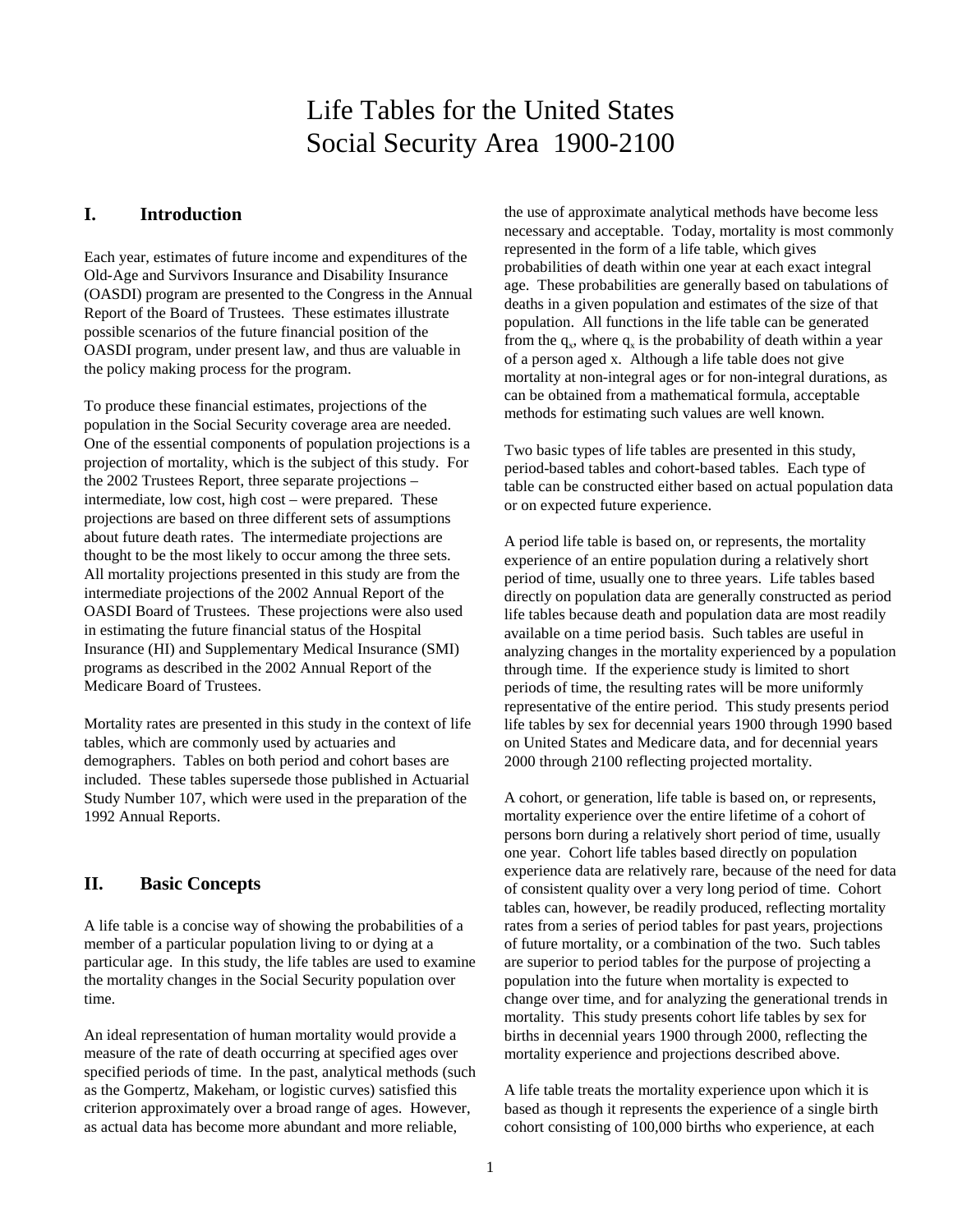age x of their lives, the probability of death, denoted  $q<sub>x</sub>$ , shown in the table. The entry  $l_x$  in the life table shows the number of survivors of that birth cohort at each succeeding exact integral age. Another entry,  $d<sub>x</sub>$ , shows the number of deaths that would occur between succeeding exact integral ages among members of the cohort. The entry denoted  $L<sub>x</sub>$  gives the number of person-years lived between consecutive exact integral ages x and  $x+1$  and  $T<sub>x</sub>$  gives the total number of person-years lived beyond each exact integral age x, by all members of the cohort. The final entry in the life table,  $\dot{e}$ , represents the average number of years of life remaining for members of the cohort still alive at exact integral age x, and is called the life expectancy.

The  $l_x$  entry in the life table is also useful for determining the age corresponding to a specified survival rate from birth, which is defined as the age at which the ratio of  $l_x$  to 100,000 is equal to a specified value between 0 and 1.

A stationary population is what would result if for each past and future year:

- **•** The probabilities of death shown in the table are experienced
- **•** 100,000 births occur uniformly throughout each year
- **•** The population has no immigration and emigration

A population with these characteristics would have a constant number of persons from year to year (in fact, at any time) both in their total number and in their number at each age. These numbers of persons, by age last birthday, are provided in the life table as the  $L_x$  values. The  $l_x$  entry is interpreted as the number of persons who attain each exact integral age during any year, and  $d_x$  is the number of persons who die at each age last birthday during any year. The entry  $T<sub>x</sub>$  represents the number of persons who are alive at age last birthday x or older, at any time.

#### **III. Construction of Central Death Rates**

#### A. Data Sources

Annual tabulations of numbers of deaths by age and sex are made by the National Center for Health Statistics (NCHS) based on information supplied by States in the Death Registration Area, and are published in the volumes of Vital Statistics of the United States. These are now available on the web at www.cdc.gov/nchs . Deaths are provided by five year age groups for ages 5 through 84, in total for ages 85 and older, and by single-year and smaller age intervals for ages 4 and under. One requirement for admission to the Death Registration Area, which since 1933 has included all the States, the District of Columbia and the independent registration area of New York City, was a demonstration of ninety percent completeness of registration. Because

incentives for filing a death certificate are so strong (obtaining burial permits, collecting insurance benefits, settling estates, etc.) and because every State has adopted laws that require the registration of deaths, it is believed that errors of underregistration of deaths are insignificant for the nation as a whole. Errors of misstatement of age on the death certificate, however, may very well cause distortion in the distribution of numbers of deaths by age group.

Annual estimates of the U.S. resident population by single year of age and sex are made by the Census Bureau and are published in Current Population Reports Series P-25. The most recent population information is available and updated regularly on the Census Bureau web site at www.census.gov . These estimates are affected by both undercount and misclassification in the decennial census. These errors, which may either offset or compound, are usually considered together as net undercount. Postcensal estimates are made by the "inflation-deflation" method which inflates the last previous census-level population by net undercount, carries the inflated population forward according to the births and deaths tabulated in the Vital Statistics, adjusts the population by estimated net immigration, and then deflates by net undercount. Thus, the postcensal population estimates are affected by errors in the Vital Statistics and the effect tends to accumulate as the elapsed time from the last previous census increases. When results of the following census become available, the postcensal estimates are revised, and are then called intercensal estimates, thus removing much of the effect of errors in Vital Statistics and in net immigration estimates.

Central death rates calculated by comparing numbers of deaths tabulated by the National Center for Health Statistics to the mid-year population estimated by the Census Bureau are affected by the errors from both sources, which may either offset or combine. Further, errors of noncomparability of numerator and denominator may also be introduced. Although efforts are made to minimize errors of noncomparability (by excluding armed forces overseas from the population estimates, for example), complete comparability is intrinsically impossible.

The errors of noncomparability can be eliminated if the numbers of deaths and the population are drawn from the same source. This approach, however, generally involves so large a reduction in the size of the population being observed, that more random error is introduced than noncomparability error is eliminated. One source of data on aged persons which is not subject to errors of noncomparability and yet does permit a very large number of observations, is Medicare program enrollment. Also, this source involves fewer errors of misstatement of age, because most of the data relate to individuals who have had to prove their date of birth to become entitled to benefits.

An error analogous to net undercount does appear to be present in the Medicare data, although the error is believed to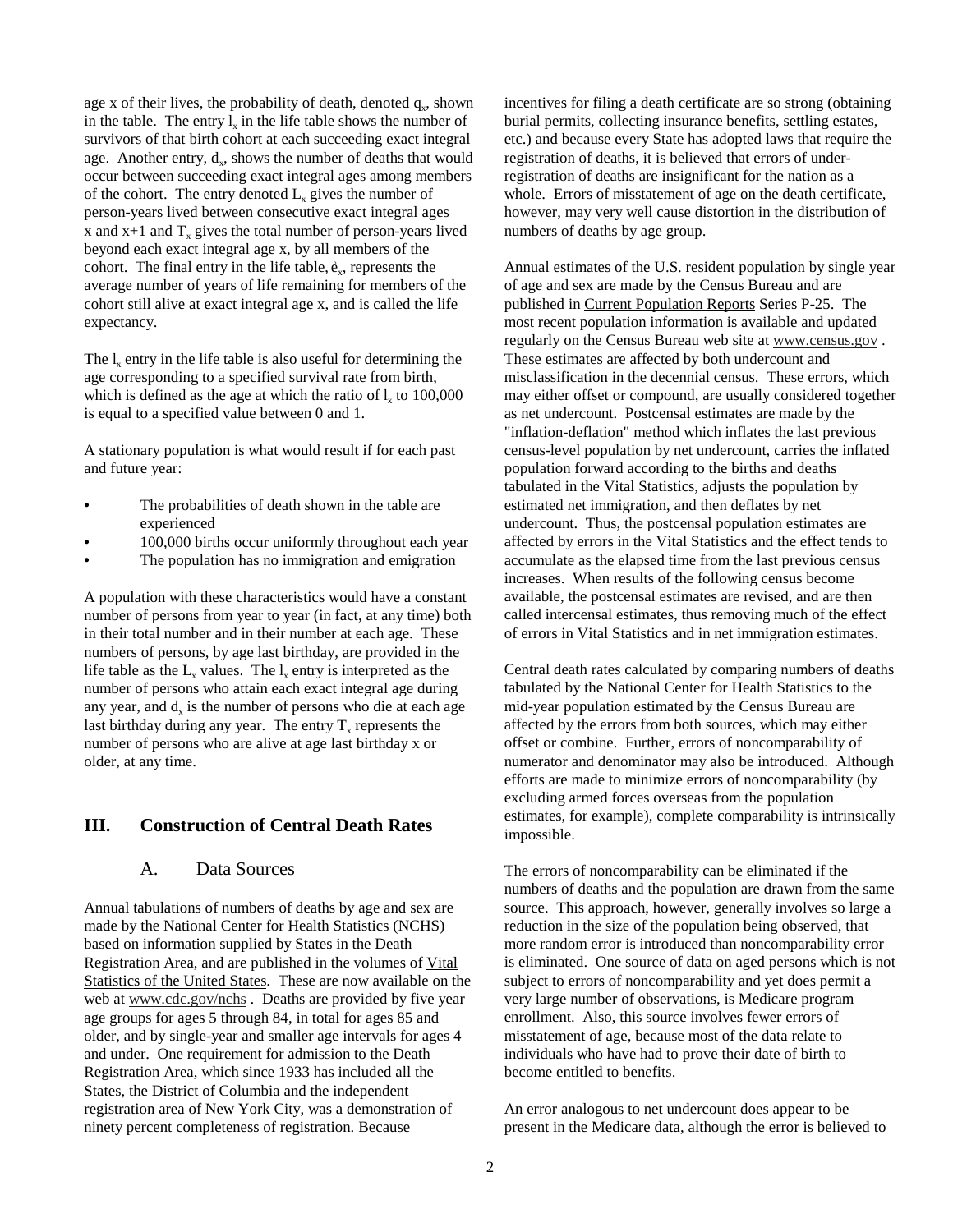have an insignificant effect on calculated death rates, except for the very aged (beginning at roughly age 95). This error stems from the presence in the data of "phantom records" which may have arisen because the person was registered in the program more than once, or because information about a person was miscoded when he registered, or because the person's death was not reported. Such phantom records are not of much concern to cost-conscious program administrators, however, because the Medicare program only pays benefits when bills for covered services rendered are submitted.

In an effort to reduce the number of phantom records, the Medicare based death rates calculated for years after 1987 were limited to the records of those Medicare participants that were also eligible for Social Security or Railroad retirement monthly income benefits, or who were government employees or retirees with enough Medicare qualifying government employment. This limitation eliminated approximately three percent of the Medicare records.

Data needed in order to project central death rates by cause of death were obtained from Vital Statistics tabulations for years since 1979. For the years 1979-1998, adjustments were made to the distribution of the numbers of deaths by cause. The adjustments were needed in order to reflect the revision in the cause of death coding that occurred in 1999, making the data for the years 1979-1998 more comparable with the coding used for the years 1999 and later. The adjustments were based on comparability ratios published by the National Center for Health Statistics.

For the years 1900-1967, age-sex specific central death rates were calculated from NCHS Vital Statistics tabulations of deaths and Census estimates of populations. For the period 1968-1999 those same two sources were used for ages under 65, but records of the Medicare program were used to calculate rates for ages 65 and over. The numbers of deaths by cause from Vital Statistics tabulations were used to distribute the age-sex specific rates into age-sex-cause specific rates for the years 1979-1999.

#### B. Adjustments in Population

Populations in some five-year age groups for some years were estimated from published figures for broader age groups. Death Registration States' populations during 1900-1932 for five-year age groups, 5-9 through 70-74, were estimated from the ten-year age groups, 5-14 through 65-74, by assuming that the distributions of five-year age groups within ten-year age groups were as published for the United States resident population from the Census Bureau. Death Registration States' populations during 1900-1932, and United States population during 1933-1939 for the age group 75-84, were distributed between the 75-79 and 80-84 age groups by using linear interpolation of the age distributions from the Decennial Census enumerations. Death Registration States' populations during years 1900-1932 and United States population during

years 1933-1967 for age group 85-89, 90-94, and 95 and over were estimated by distributing the group 85 and over using NCHS tabulated deaths for each year and Medicare data. The split of the conterminous United States populations aged 0-4 into age groups 0 and 1-4 for the years 1950-1959 was estimated from the group 0-4 by assuming the same distribution as in the United States, Alaska, and Hawaii combined. For 1959, deaths occurring in Alaska were excluded from total deaths, so that the population of the conterminous United States could be used to calculate the death rates. For all years, deaths tabulated at "age unstated" were prorated across the tabulated age groups.

#### **IV. Methods**

#### A. Definitions of Life Table Functions

The following are definitions of the standard actuarial functions used in this study to develop mortality rates based on mid-year population and annual death data.

- $D<sub>x</sub>$  = the number of deaths at age x last birthday in a population during a year
- $P<sub>x</sub>$  = the number of persons who are age x last birthday in a population at midyear
- $_{\rm v}$ M<sub>x</sub> = the central death rate for the subset of a population that is between exact ages  $x$  and  $x+y$
- $y_{y} =$  the probability that a person exact age x will die within y years

The following are the additional definitions of standard life table functions. The table represents a hypothetical cohort of 100,000 persons born at the same instant who experience the rate of mortality represented by  $_1 q_x$ , the probability that a person age x will die within one year, for each age x throughout their lives. The stationary population definitions, that are given in parenthesis, refer to the population size and age distribution that would result if the rates of mortality represented by  $_1 q_x$  were experienced each year, past and future, for persons between exact ages  $x$  and  $x+1$ , and if 100,000 births were to occur uniformly throughout each year.

- $l_x$  = the number of persons surviving to exact age x, (or the number of persons reaching exact age x during each year in the stationary population)
- $d_x$  = the number of deaths between exact ages x and x+1, (or the number of deaths at age last birthday x each year in the stationary population)
- $L<sub>x</sub>$  = the number of person-years lived between exact ages x and x+1, (or the number of persons alive at age last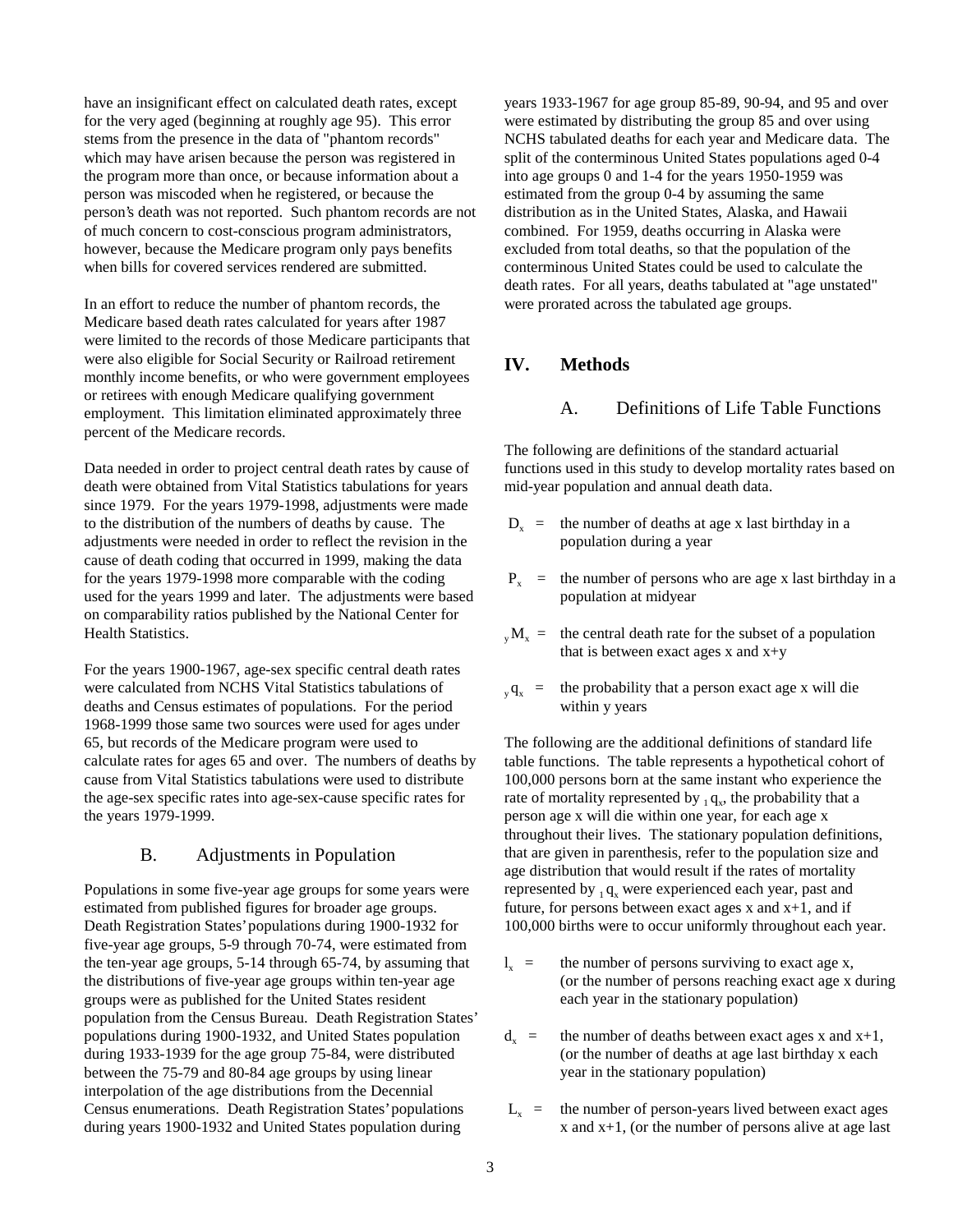birthday x at any time in the stationary population) We assume a uniform distribution of deaths for ages greater than 0.

- $T_x$  = the number of person-years lived after exact age x, (or the number of persons alive at age last birthday x or older at any time in the stationary population)
- $\dot{e}_x$  = the average number of years of life remaining at exact age x
- $y_m$  = the central death rate for the population that is between exact ages x and x+y
- $y_r$  = separation factor; the average number of years not lived between exact ages x and x+y for those who die between exact ages x and x+y

The life table functions  $l_x$ ,  $d_x$ ,  $L_x$ ,  $T_x$ , and  $\dot{e}_x$  were calculated as follows:

> $l_0 = 100,000$  $d_x = 1, 2, 3, ...$ <br> $x = 1, 2, 3, ...$  $l_{\rm v} = l_{\rm v,1} \bullet (1 - {}_{1} q_{\rm v,1})$   $x = 1, 2, 3, ...$  $L_0 = 1_0 - 1_0 \cdot d_0$  $L_x = 1, 2, 3, ...$ <br> $X = 1, 2, 3, ...$  $T_x = L_x + L_{x+1} + L_{x+2} + ... + L_{148}$   $x = 0, 1, 2, 3,...$ <sup>e</sup>x = Tx x = 0, 1, 2, 3, ... lx

The fundamental step in constructing a life table from population data is that of developing probabilities of death,  $q_{xy}$ , that accurately reflect the underlying pattern of mortality experienced by the population. The following sections describe the methods used for developing the rates presented in this actuarial study. These methods, as will be seen, vary significantly by age. Actual data permit the computation of central death rates, which are then converted into probabilities of death. Exceptions to this procedure include direct calculation of probabilities of death at young ages and geometric extrapolation of probabilities of death at extreme old age, where data is sparse or of questionable quality.

#### B. Death Rates at Ages 0 - 4

For the period 1940-1999, the probability of death at age 0  $(q_0)$  was calculated directly from tabulations of births by month and from tabulations of deaths at ages 0, 1-2, 3-6, 7-28 days, 1 month, 2 months, ..., 11 months. For the period 1900-1939, that probability was calculated from the population central death rate at age 0 using the relationship

between probabilities of death and central death rate determined by ordinary least squares regression on values for 1940-1999. After 1999, the probability was calculated from the population central death rate for age 0, assuming that the ratio of probability of death to central death rate measured for 1999 would remain constant thereafter.

For the period 1940-1999, probabilities of death at each age 1 through 4  $\left(1 \right)$  q<sub>x</sub>, x=1,2,3,4) were calculated from tabulations of births by year and from tabulations of deaths at ages 1, 2, 3, and 4 years. For the period 1900-1939, the probabilities were calculated from the population central death rate for the age group 1-4 using the relationship between probabilities of death and central death rate determined by ordinary least squares regression on values for 1940-1999. After 1999, the probabilities were calculated from the population central death rate for the age group 1-4 assuming that the ratio of probability of death to central death rate measured for 1999 would remain constant thereafter.

Based on a comparison of values from the 1900-1902 and 1909-1911 U.S. Decennial Life Tables, we concluded that the regression relationships used to determine probabilities of death from population central death rates during 1900-1939 gave reasonable results. The ratios used to determine probabilities of death from population central death rates after 1999 are assumed to give reasonable results because those probabilities are very low and are projected to change relatively little over the projection period. The following are the coefficients of the linear equation  $(y = mx+b)$  used for estimating probabilities of death as functions of population central death rates.

Coefficients for Converting Death Rates to Death Probabilities for Ages under 5

|        |                     |                     | 1900-1939 |            | 1999 and later |         |
|--------|---------------------|---------------------|-----------|------------|----------------|---------|
|        | y                   | X                   | m         | b          | m              | b       |
| Male   | $_1q_0$             | $_{1}M_{0}$         | .788231   | .004157    | .985681        | .000000 |
|        | $_1q_1$             | $_{1}M_{1}$         | 1.866636  | $-.000367$ | 1.474317       | .000000 |
|        | $1q_2$              | $_1M_2$             | .946686   | .000048    | .995975        | .000000 |
|        | $1q_3$              | $_1M_3$             | .649013   | .000140    | .828139        | .000000 |
|        | $1\overline{q}_4$   | $_1$ M <sub>4</sub> | .516733   | .000137    | .644733        | .000000 |
| Female | $1q_0$              | $_1$ M <sub>0</sub> | .799021   | .003195    | .992001        | .000000 |
|        | $_1q_1$             | $_{1}M_{1}$         | 1.899636  | $-.000250$ | 1.574275       | .000000 |
|        | $_1$ q <sub>2</sub> | $_1M_2$             | .926904   | .000045    | 1.026362       | .000000 |
|        | 193                 | $_1M_3$             | .670318   | .000070    | .767284        | .000000 |
|        | 1q <sub>4</sub>     | $_1$ M <sub>4</sub> | .533706   | .000077    | .574472        | .000000 |

During the first year of life, mortality starts at an extremely high level, which becomes progressively lower, unlike mortality at other ages which does not change very much within a single year of age. Thus, it is particularly important at age 0 to estimate accurately the pattern of mortality throughout the year of age, as described above, for the calculation of  $_1q_0$ .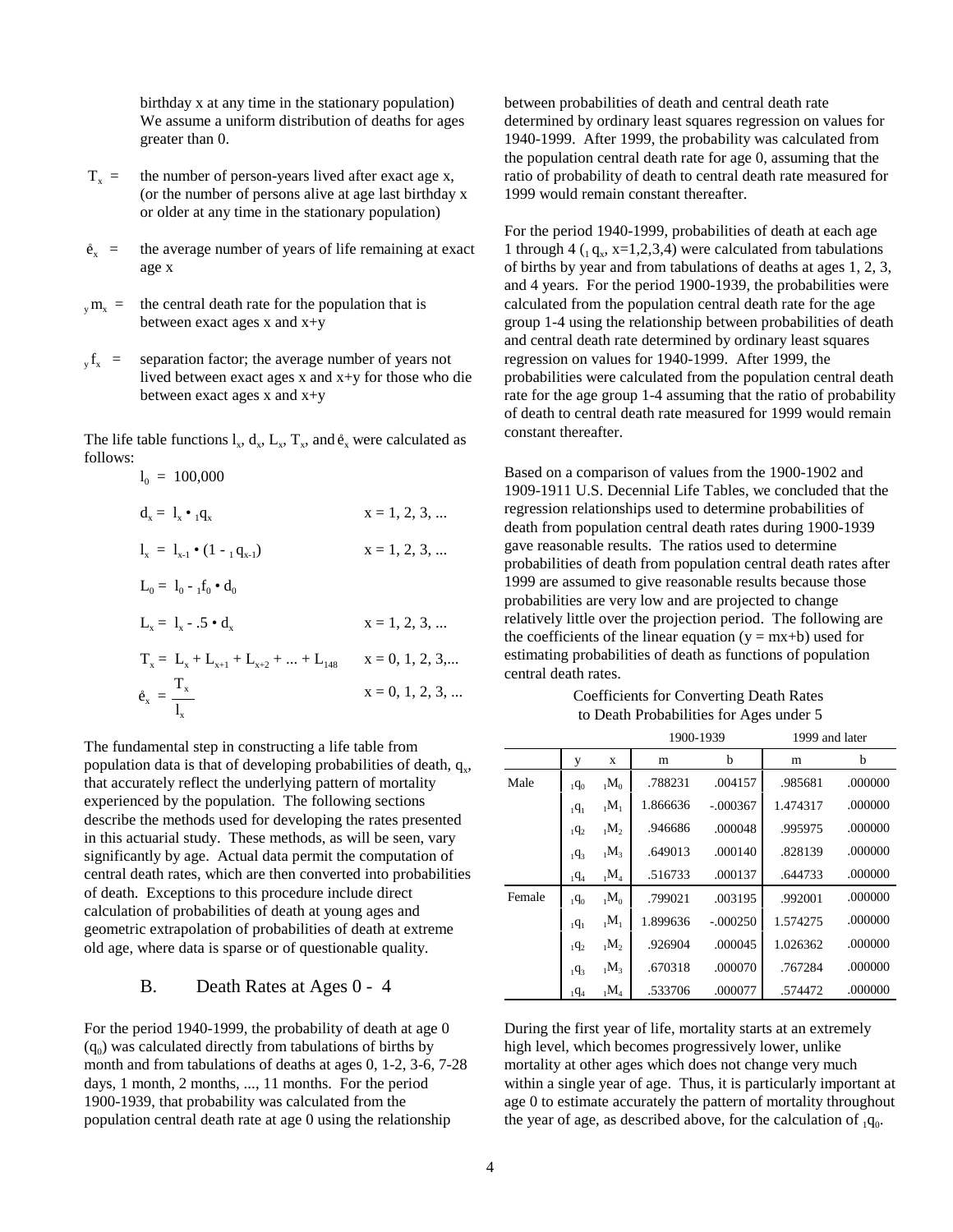Computation of other life table functions, particularly  $L_x$ ,  $T_x$ , and  $\mathfrak{e}_x$  requires an additional factor related to this pattern called the separation factor, which is the average fraction of a year not lived by those who die within the year. For each of the years 1940-1999 the separation factor at age  $0 \binom{1}{10}$  was calculated directly from probabilities of death within the exact age intervals 0-1, 1-3, 3-7, and 7-28 days and 1-2, 2-3, ..., 11-12 months. For each of the years 1900-1939 that separation factor was linearly interpolated between the factor for 1940 and the factor calculated from the 1900-1902 U. S. Decennial Life Tables. Tests using data from the 1909-1911, 1919-1921, and 1929-1931 U. S. Decennial Life Tables showed that this interpolation gave reasonable results. For years after 1999, the separation factor at age 0 was assumed to remain constant at the 1999 level. Because mortality does not change very much within each of the second through fifth years of life, a separation factor of ½ was assumed.

#### C. Death Rates at Ages 5 - 94

One method that has been used to calculate probabilities of death for a life table that are consistent with the underlying pattern of mortality experienced in the population is to require that the life table central death rates for quinquennial age groups,  $5 \text{ m}$ , equal the population central death rates,  $5 \text{ M}$ . That is  $5 m_x = 5 M_x$  for  $x = 5, 10, 15, ..., 90$ 

where 
$$
_{5}m_{x} = \frac{d_{x} + d_{x+1} + d_{x+2} + d_{x+3} + d_{x+4}}{L_{x} + L_{x+1} + L_{x+2} + L_{x+3} + L_{x+4}}
$$

and 
$$
_{5}M_{x} = \frac{D_{x} + D_{x+1} + D_{x+2} + D_{x+3} + D_{x+4}}{P_{x} + P_{x+1} + P_{x+2} + P_{x+3} + P_{x+4}}
$$

Unfortunately, making these central death rates equal may introduce error when they should differ because the age distribution within the quinquennial age groups in the stationary population implied by the life table differs from that in the actual population under study. The degree of consistency can be improved using the relationship,

$$
_{5} m_{x} = \frac{d_{x} + d_{x+1} + d_{x+2} + d_{x+3} + d_{x+4}}{L_{x} + L_{x+1} + L_{x+2} + L_{x+3} + L_{x+4}}
$$
  
= 
$$
\frac{\frac{d_{x}}{L_{x}} \cdot L_{x} + \frac{d_{x+1}}{L_{x+1}} L_{x+1} + \frac{d_{x+2}}{L_{x+2}} \cdot L_{x+2} + \frac{d_{x+3}}{L_{x+3}} \cdot L_{x+3} + \frac{d_{x+4}}{L_{x+4}}}{L_{x} + L_{x+1} + L_{x+2} + L_{x+3} + L_{x+4}}
$$

$$
=\frac{m_x\bullet L_x+m_{x+1}\bullet L_{x+1}+m_{x+2}\bullet L_{x+2}+m_{x+3}\bullet L_{x+3}+m_{x+4}\bullet L_{x+4}}{L_x+L_{x+1}+L_{x+2}+L_{x+3}+L_{x+4}}
$$

The central death rate for an age group is viewed in this equation as a weighted average of the central death rates for the single ages comprising the group. The degree of consistency between the level of mortality in the life table  $\zeta$  m<sub>x</sub> and the population  $5 M_x$  is thus improved by eliminating the inconsistency in weighting by population at single year of age. This is accomplished by using the actual population as weights instead of the stationary population and producing  $_5$  m<sub>x</sub>. This means that,

$$
_{_5}\overline{m}_{x}=\frac{m_{x}^{\bullet}P_{x}^{}+m_{x+1}^{\bullet}P_{x+1}^{}+m_{x+2}^{\bullet}P_{x+2}^{}+m_{x+3}^{\bullet}P_{x+3}^{}+m_{x+4}^{\bullet}P_{x+4}}{P_{x}^{}+P_{x+1}^{}+P_{x+2}^{}+P_{x+3}^{}+P_{x+4}}
$$

Because  $_5$  m \_  $x<sub>x</sub>$  has essentially the same implied age distribution as  $_5$ M<sub>x</sub>, a higher degree of consistency in the level of mortality is obtained by requiring  $_5\overline{m}_x = _5M_x$  for  $x = 5, 10, 15, ..., 90$ . This requirement, which we use as the basis for constructing our life tables, is achieved by a rapidly-converging iterative process.

We assume that, initially, the separation factors for quinquennial age groups are such that deaths occurred on average at the midpoint of the age interval. That is  $_5 f_x = 2.5$ for  $x = 5, 10, 15, \ldots, 90$ .

We proceed to calculate first approximations of probabilities of death within five years at exact quinquennial ages by the following relation:

$$
{}_{5}\mathbf{q}_{x} = \frac{5 \bullet {}_{5}\mathbf{M}_{x}}{1 + {}_{5}\mathbf{f}_{x} \bullet {}_{5}\mathbf{M}_{x}} \qquad x = 5, 10, 15, ..., 90
$$

Probabilities of death within one year are interpolated from the probability of death within five years based on the relationship  $\ln (1 - g_x) = \ln (1 - g_x) + \ln (1 - g_{x+1}) + \ldots + \ln (1 - g_{x+4}).$ 

To accomplish the interpolation we apply a fourth degree osculatory formula developed by H.S. Beers to the natural logs of the complements of  $_5 q_x$  values, as suggested by the equation above. Coefficients for starting and ending groups are as follows:

|                | $5q_5$    | $5q_{10}$ | $5q_{15}$ | $5q_{20}$ | $5q_{25}$ |          |
|----------------|-----------|-----------|-----------|-----------|-----------|----------|
| q <sub>5</sub> | .3333     | $-1636$   | $-.0210$  | .0796     | $-.0283$  | $q_{94}$ |
| q <sub>6</sub> | .2595     | $-.0780$  | .0130     | .0100     | $-.0045$  | $q_{93}$ |
| q <sub>7</sub> | .1924     | .0064     | .0184     | $-.0256$  | .0084     | $q_{92}$ |
| $q_8$          | .1329     | .0844     | .0054     | $-.0356$  | .0129     | $q_{91}$ |
| q <sub>9</sub> | .0819     | .1508     | $-.0158$  | $-.0284$  | .0115     | $q_{90}$ |
| $q_{10}$       | .0404     | .2000     | $-.0344$  | $-.0128$  | .0068     | $q_{89}$ |
| $q_{11}$       | .0093     | .2268     | $-.0402$  | .0028     | .0013     | $q_{88}$ |
| $q_{12}$       | $-.0108$  | .2272     | $-.0248$  | .0112     | $-.0028$  | $q_{87}$ |
| $q_{13}$       | $-.0198$  | .1992     | .0172     | .0072     | $-.0038$  | $q_{86}$ |
| $q_{14}$       | $-.0191$  | .1468     | .0822     | $-.0084$  | $-.0015$  | $q_{85}$ |
|                | $5q_{90}$ | $5q_{85}$ | $5q_{80}$ | $5q_{75}$ | $5q_{70}$ |          |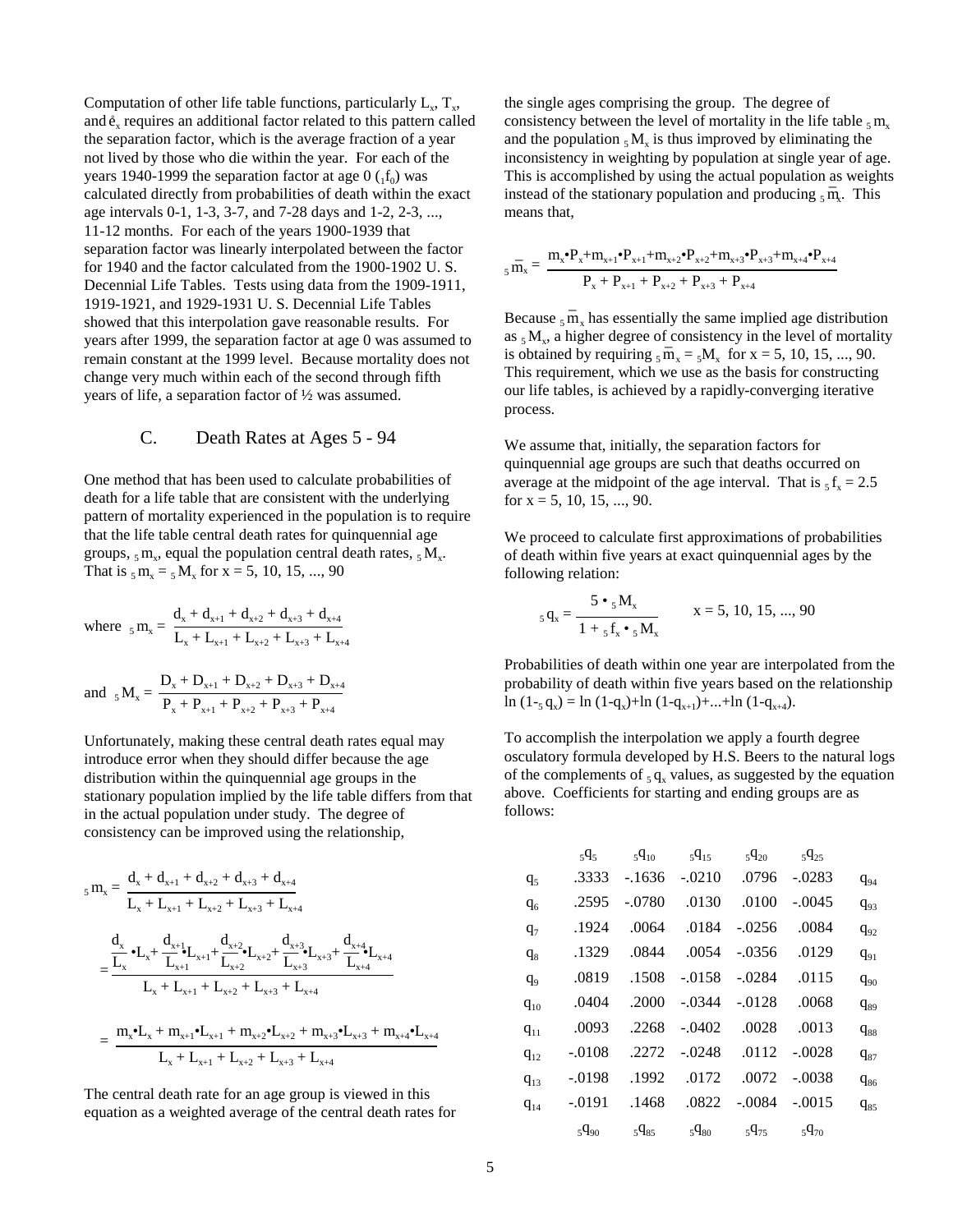Coefficients for interior groups are as follows:

|           | $5q_{x-10}$ |                                               | $5q_{x-5}$ $5q_x$ $5q_{x+5}$ $5q_{x+10}$ |                        |       |           |
|-----------|-------------|-----------------------------------------------|------------------------------------------|------------------------|-------|-----------|
| $q_{x}$   |             | $-0.0117$ $0.0804$ $0.1570$ $0.0284$ $0.0027$ |                                          |                        |       | $q_{x+4}$ |
| $q_{x+1}$ |             | -.0020 .0804 .1570 -.0400                     |                                          |                        | .0060 | $q_{x+3}$ |
| $q_{x+2}$ |             | .0050 .0280 .2460 .0280 .0050                 |                                          |                        |       | $q_{x+2}$ |
| $q_{x+3}$ |             | .0060 -.0400 .2200 .0160 -.0020               |                                          |                        |       | $q_{x+1}$ |
| $q_{x+4}$ |             | .0027 - 0284 .1570 .0804 - 0117               |                                          |                        |       | $q_{x}$   |
|           |             | $5q_{x+10}$ $5q_{x+5}$ $5q_x$                 |                                          | $5q_{x-5}$ $5q_{x-10}$ |       |           |

For subsequent iterations, the separation factors were revised based on the  $_5 q_x$  of the previous iteration as follows:

$$
{}_{5}f_{x} = \frac{5}{s \cdot q_{x}} - \frac{1}{s \cdot \overline{m}} \qquad x = 5, 10, 15, ..., 90
$$

The iteration process was continued until  $_5$ m \_ x was acceptably close to  $5 M_x$  (within .00001) for x = 5, 10, 15, ..., 90.

#### D. Death Rates at Ages 95 and Older

It has been observed that the mortality rates of women, though lower than those of men, tend to increase faster with advancing age than those of men. An analysis of the mortality of Social Security charter Old-Age Insurance beneficiaries has shown that at the very old ages mortality increased about five percent per year of age for men and about six percent per year for women. Probabilities of death at each age 95 and older were calculated as follows for men:

$$
q_x = q_{x-1} \cdot \left( \frac{q_{94}}{q_{93}} \cdot \frac{99-x}{5} + 1.05 \cdot \frac{x \cdot 94}{5} \right)
$$
  $x = 95, 96, 97, 98, 99$ 

$$
q_{x} = 1.05 \cdot q_{x-1} \qquad x = 100, 101, 102, ...
$$

For women, the same formulas were used, except that 1.06 was substituted for 1.05. The larger rate of growth in female mortality would eventually, at a very high age, cause female mortality to be higher than male mortality. At the point where this crossover would occur, we set female mortality equal to male mortality. The life table values for  $l_x$ ,  $d_x$ ,  $L_x$ ,  $T_x$  and  $\dot{e}_x$ were truncated at age 150. However, the life tables included in this study only show values through age 119.

#### E. Historical Trends and Projections

Any sound procedure for projecting mortality must begin with an analysis of past trends. In this actuarial study, the mortality experience in each year since 1900 has been summarized in age-adjusted central death rates in order to control for changes in the age distribution of the population. Rates were adjusted to the distribution of the 1990 U.S. resident census population. Final mortality data for both deaths and resident population,

was available for years through 1999. Table 1 shows ageadjusted historical rates for 1900 through 1999.

An examination of the age-adjusted central death rates reveals several distinct periods of mortality reduction since 1900, as shown in Table 5. During the period 1900-1936, annual mortality reduction summarized for all ages, averaged about 0.8 percent for males and 0.9 percent for females. During the following period, 1936-1954, there was more rapid reduction, averaging 1.6 percent per year for males and 2.5 percent per year for females. The period 1954-1968 saw a much slower reduction of 0.8 percent per year for females and an actual increase of 0.2 percent per year for males. From 1968-1982 rapid reduction in mortality resumed, averaging 1.8 percent for males and 2.2 percent for females, annually. From 1982-1999, mortality rates decreased an average of 0.9 percent per year for males and 0.4 percent for females. More detailed analysis of average annual percent reduction in age-adjusted central death rates for selected periods is shown in Table 5.

For the entire period 1900 to 1999, mortality, summarized over all ages, declined at an average annual rate of 0.96 percent for males and 1.26 percent for females. However, mortality has generally declined at a slower rate for older individuals, throughout the last century. Between 1900 and 1999, the age-adjusted rates for ages 65 and older declined at an average annual rate of 0.59 for males and 0.88 percent for females.

For the period 1982-1999, the average annual rate of improvement for females was considerably less than that for males for all of the age groups shown in Table 5. For earlier historical periods, the opposite is true, i.e., the average annual rate of improvement for males was less than that for females.

A number of extremely important developments have contributed to the rapid average rate of mortality improvement during the twentieth century. These developments include:

- **•** Access to primary medical care for the general population
- **•** Improved healthcare provided to mothers and babies
- **•** Availability of immunizations
- **•** Improvements in motor vehicle safety
- **•** Clean water supply and waste removal
- **•** Safer and more nutritious foods
- **•** Rapid rate of growth in the general standard of living.

Each of these developments is expected to make a substantially smaller contribution to annual rates of mortality improvement in the future.

Future reductions in mortality will depend upon such factors as:

- **•** Development and application of new diagnostic, surgical and life sustaining techniques
- **•** Presence of environmental pollutants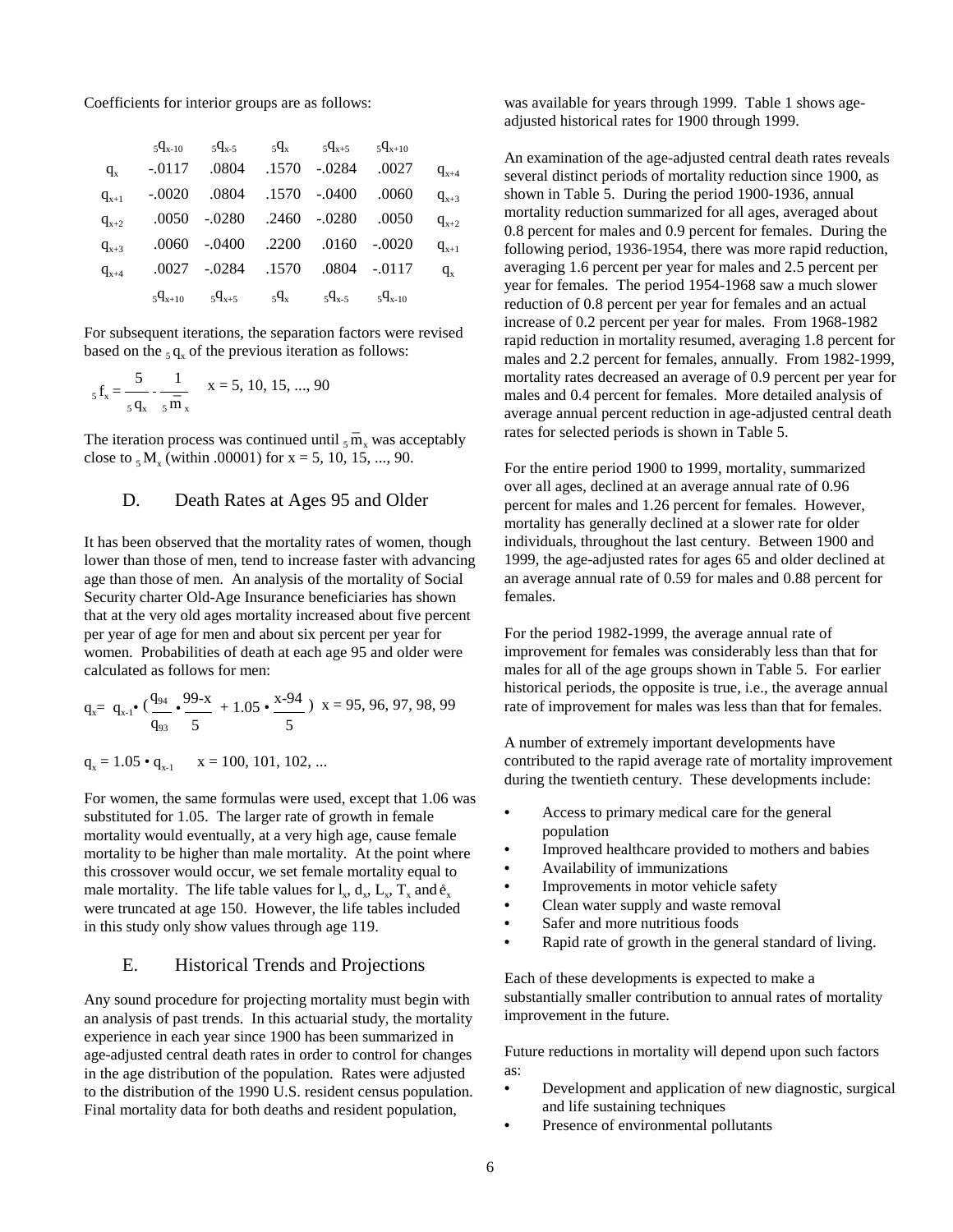- **•** Improvements in exercise and nutrition
- **•** Incidence of violence
- **•** Isolation and treatment of causes of disease
- **•** Emergence of new forms of disease
- **•** Prevalence of cigarette smoking
- **•** Misuse of drugs (including alcohol)
- **•** Extent to which people assume responsibility for their own health
- **•** Education regarding health
- **•** Changes in our conception of the value of life
- **•** Ability and willingness of our society to pay for the development of new treatments and technologies, and to provide these to the population as a whole.

Figure 1 shows historic and projected total male and female age-adjusted death rates per 100,000 population.



Table 5 compares historical and projected average annual percentage reductions in age-adjusted central death rates during selected periods. Future reductions for those under age 65 are projected to be relatively small compared with past reductions. Reductions for the aged are expected to continue at a relatively rapid pace, as further advances are made against degenerative diseases, such as heart and vascular disease. For males age 65 and older, the average projected rate of improvement over the period 2026-2076 (0.71 percent per year) is slightly higher than that experienced over the last century (0.59 percent per year). The projected rate of improvement for women age 65 and older for the period 2026-2076 (0.69 percent per year) is slightly lower than that assumed for men (0.71 percent per year), and only about threefourths the rate experienced by aged women over the last century. This is consistent with the assumption that rates of mortality improvement for women, which had been faster than those for men until 1982, would ultimately be slightly less than those for males. Evidence that improvement for females will not always be faster than for males is apparent in data for years since 1981. The rate of improvement in mortality for aged women averaged only 0.22 percent per year during the period 1982-1999. This amount was less than one-third the average

rate of improvement for aged men during this period (0.79 percent). Table 5 shows that, for all ages combined, the average rate of improvement under the intermediate alternative for the period 2026-2076 is 0.78 percent per year for men and 0.72 percent per year for women.

Given these assumed average annual rates of reduction, the actual projections of death rates are constructed on the basis of a consistent set of cause-specific ultimate rates of reduction. Toward this end, death rates for the years 1979-1999 were calculated and analyzed by age group and sex for the following seven groups of causes of death, based on the Tenth Revision of the International List of Diseases and Causes of Death code numbers:

| I.   | <b>Heart Disease</b>         | 100-109, 111, 113, 120-151  |
|------|------------------------------|-----------------------------|
| П.   | Cancer                       | $COO-C97$                   |
| III. | Vascular Disease             | I10, I12, I14-I19, I52-I78, |
|      |                              | N02, N03, N05-N07, N26      |
|      | <b>IV.</b> Violence          | V01-Y35, Y40-Y88, Y89.0,    |
|      |                              | Y89.9                       |
|      | V. Respiratory Disease       | $JO0 - J98$                 |
|      | VI. Diabetes Mellitus        | E10-E14                     |
|      | <b>VII.</b> All Other Causes |                             |

Average annual percentage reductions in cause-specific death rates were calculated as the complement of the exponential of the slope of the least-squares line through the logarithms of the central death rates, multiplied by 100 to convert to percent form, and are given in Table 2. The sharpest reductions for the 1979 to 1999 period were in the categories of Heart Disease, averaging 2.1 percent and Vascular Disease, which averaged about 2.3 percent reduction per year. Violence averaged 1.1 percent reduction per year. On the other hand, Cancer, Respiratory Disease, Diabetes Mellitus and the residual group of Other Causes actually averaged an increase of about 0.2 to 2.0 percent per year.

Ultimate annual percentage reductions in central death rates by sex, age group, and cause of death were postulated for years after 2026. The broad age groups for which specific rates of reduction were selected are: under age 15, ages 15-49, ages 50-64, ages 65-84, and age 85 and older. The postulated ultimate annual percentage reductions are shown in Table 3.

Annual reductions in mortality by age, sex, and cause from 1999 to 2000 and from 2000 to 2001, were assumed to equal the average annual reductions observed for the period 1979-1999. For years after 2001, the reductions in mortality were assumed to change from initial levels of 100 percent of the average annual reductions observed for the period 1979-1999, to the postulated ultimate percentage reductions shown in Table 3, whenever these initial rates of reduction were positive. However, if the initial rates of reduction for a specific age, sex, and cause group was negative, the initial level was assumed to be 75 percent of the 1979-1999 average annual reduction. The postulated ultimate percentage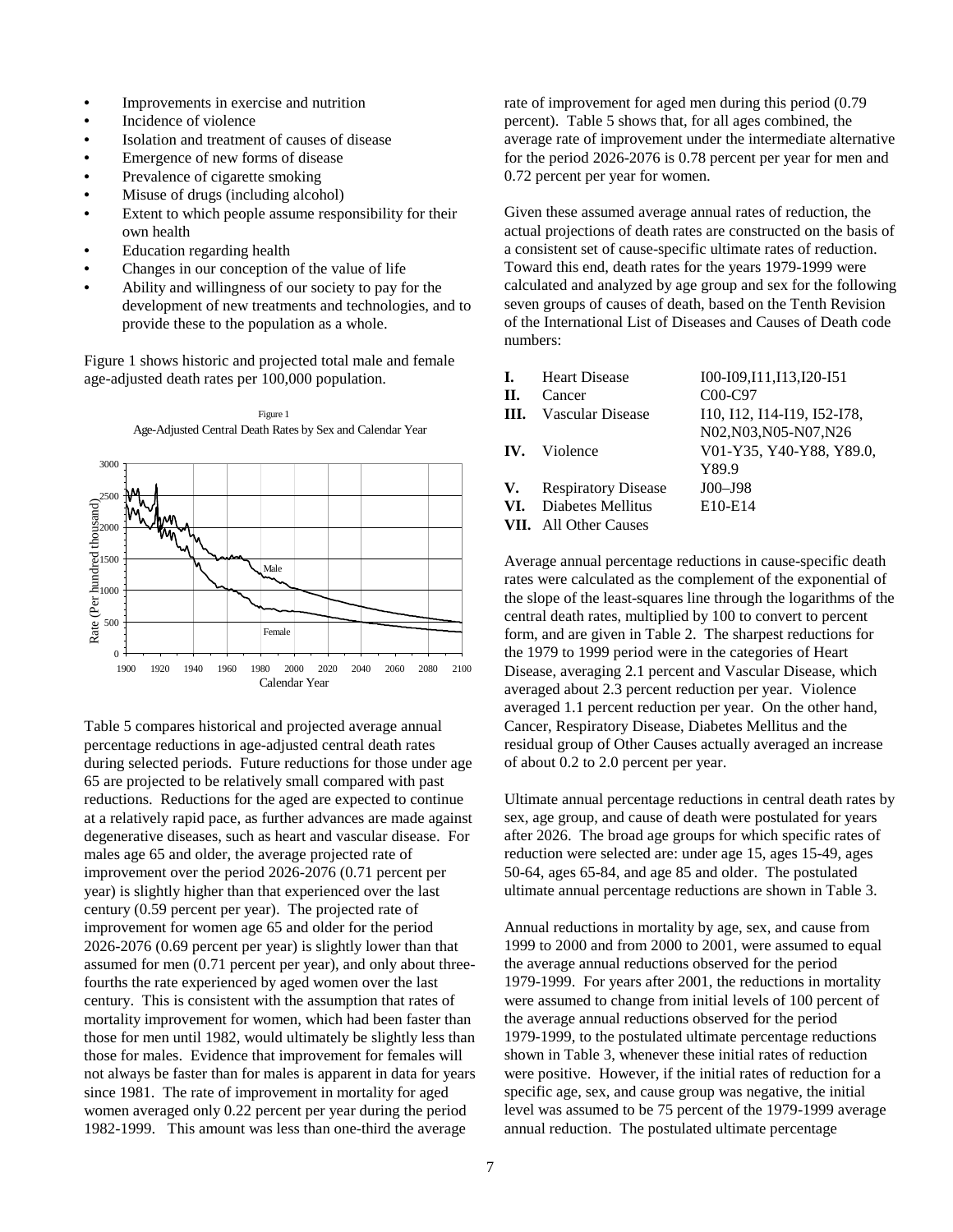reductions were assumed to apply after the year 2026. Tables 4a and 4b show historical and projected age-adjusted central death rates by cause of death and sex for the period 1979-2100.

Even though ultimate annual percentage reductions in central death rates are postulated for the seven causes listed in Table 3, the resulting percentage reduction in age-adjusted central death rates for all causes combined are carefully reviewed, analyzed, and adjusted to assure consistency with the overall assumed rates of reduction. For each age and sex group, the decomposition of the percentage reduction by causes also provides a useful tool to test the reasonableness of the overall reduction.

#### **V. Results**

Tables 6 and 7 show values for the functions  $q_x$ ,  $l_x$ ,  $d_x$ ,  $L_x$ ,  $T_x$ , and  $\hat{e}_x$  by age and sex for selected years. Table 6, the period table (by calendar year), presents values for every tenth year from 1900 through 2100. Table 7, the cohort table (by year of birth), includes every tenth year 1900 through 2000. The methods used to produce the values shown in these tables have been described in Section IV of this actuarial study.

For each calendar year, or cohort, death rates are relatively high in the first year after birth, decline very rapidly to a low point around age 10, and thereafter rise, in a roughly exponential fashion, before decelerating (or slowing their rate of increase) at the end of the life span. Cohort tables show less rapid increase in the death rate with advancing age than do period tables because cohort tables reflect in succeeding ages the general improvement in health and safety conditions that occur over time. Conversely, period tables show more rapid increase in death rates with increasing age because calendar year experience for each higher age does not reflect the improved mortality of the succeeding years.

Table 8 presents a summary comparison of one-year probabilities of death for selected ages, by sex and calendar year. This allows a more detailed year-by-year analysis of the improvement in age specific death rates over time than was presented in Table 6. The greatest relative improvement in mortality during the twentieth century occurred at the young ages, resulting largely from the control of infectious diseases. For each sex, the probability of death at age 0 decreased 95 percent between 1900 and 1999 and a further reduction of about 83 percent is projected between 2000 and 2100. At age 30, the decrease between 1900 and 1999 was 82 percent for males and 92 percent for females, reflecting the rapid decline in childbearing mortality experience for females. Over the period 1999-2100, further decreases of 55 and 51 percent for males and females respectively, are projected.

At ages 60, 65, and 70, shown in Table 8, the probability of death decreased by about 50 percent for males and by over 60 percent for females between 1900 and 1999. This large sex differential in mortality improvement is attributed partly to genetic factors and partly to environmental factors. If the genetic factors are more important, then the sex gap in mortality can be expected to remain large or even widen. If the environmental factors are more important, then the sex gap can be expected to close somewhat as women become increasingly subject to the same pressures and hazards as men. For example, during the period 1970 through 1980 when great strides were made in treating degenerative diseases affecting the cardiovascular system, male mortality at age 65 decreased 16 percent while female mortality decreased only 9 percent. Over the following 20-year period, from 1980-1999, male mortality at age 65 continued to decrease faster than female mortality, with male mortality decreasing 26 percent and female mortality decreasing only 9 percent. Increasing levels of tobacco use and job stress for women are expected to tend to narrow the gap in the future. Death rates are projected to decrease by about 55 percent for males and 50 percent for females in the 1999-2100 period.

At age 100, probability of death decreased by only about 17 percent for males and 28 percent for females in the last century. Between 2000 and 2100 decreases are projected to be somewhat greater at 40 percent for males and 42 percent for females reflecting expected increased future emphasis on those causes of death that most affect the aged.

Table 9 presents a summary comparison of cohort  $q_x$ 's, oneyear probabilities of death at selected ages by sex and year of birth. The values in this table are the same as those in Table 8; however, they are organized so that relative levels of death probability at each age can be conveniently compared across cohorts rather than across calendar years of experience.

Table 10 presents life expectancy at selected ages, by sex and calendar year on a period basis. That is, life expectancy at a particular age for a specific year is based on the death rates for that and all higher ages that were, or are projected to be, experienced in that specific year. Life expectancy at age 0 for males increased 27.22 years from 46.41 years in 1900 to 73.63 years in 1999. During the same period, life expectancy at age 0 for females increased 30.26 years from 48.96 years to 79.22 years. Thus the sex gap in life expectancy at birth has increased from 2.55 years in 1900 to 5.59 years in 1999. However, the sex gap has declined from a level of 7.83 years for 1973 and is projected to continue declining at a slow rate reaching a difference of 5 years in 2025.

Rapid gains in life expectancy at age 0 occurred from 1900 through the mid 1950's for both males and females. From the mid 1950's through the early 1970's, male life expectancy at age 0 remained level, while female life expectancy at age 0 increased moderately. During the 1970's faster improvement resumed for both males and females. Life expectancy for males and females in the 1980's improved only slightly with males improving more than females. In the 1990's, life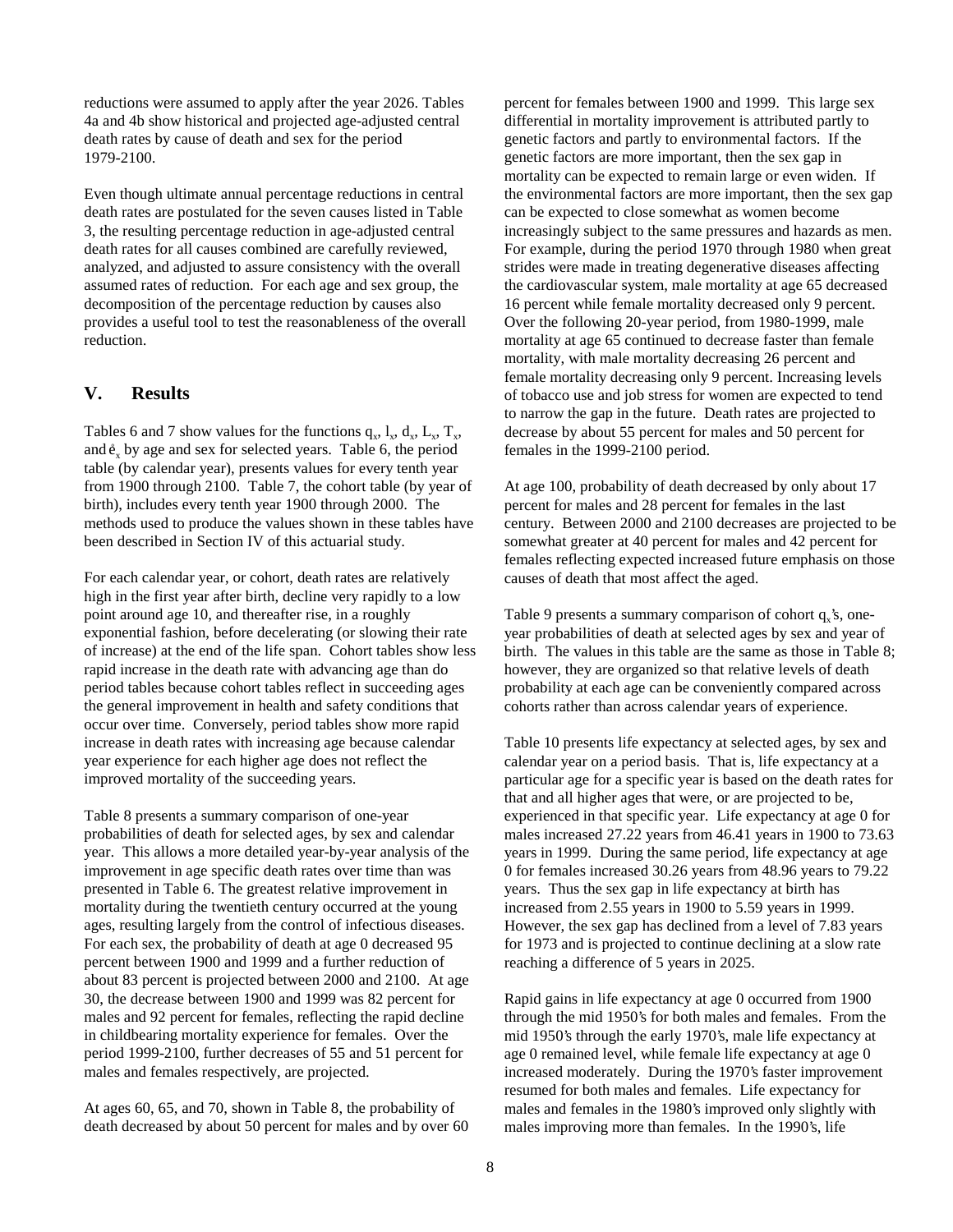expectancy has remained fairly constant for females, increasing only slightly for males.

Figure 2a shows life expectancy at age 0, by sex and calendar year, based on period life tables.



Based on period life tables, life expectancy at age 65 for males increased from 11.3 years in 1900 to 15.7 years in 1999, while for females the increase was from 12.0 years to 18.9 years. Thus, the sex gap in life expectancy at age 65 has increased from 0.7 years to 3.2 years between 1900 and 1999. However, this sex gap diminished during the 1980's and 1990's and is projected to decrease only slightly in the future.

Figure 2b shows life expectancy at age 65, by sex and calendar year, based on period life tables.



Little increase was experienced from 1900 to 1930. Since then, rapid gains occurred for females until the significant slowdown of the 1980's. The 1990's have been stable for females. For males, improvement has been rapid since the 1930's, but with a stable period during the 1950's and 1960's. Table 11 shows, on a cohort basis, life expectancies at selected ages, by sex and year of birth. That is, life expectancy at a particular age for a specific year is based on death rates for that age in the specific year and for each higher age in each succeeding year. Life expectancies on a cohort basis tend to fluctuate less from year to year than do period-based life expectancies because of sudden and temporary events, such as a flu epidemic, which may affect the entire population, for a brief period of one or two years, but affect only one or two years of mortality experience for each of the cohorts alive during the period. Therefore, cohort life expectancies are more useful in analyzing subtle and gradual generational trends in mortality.

Figure 3 shows life expectancy at age 0, by sex and year of birth, based on cohort life tables.



Based on cohort life tables, life expectancy at age 0 for males increased 28.1 years from 51.5 years for births in 1900 to 79.6 years for births in 1999. During the same period, life expectancy at age 0 for females increased 26.2 years from 58.3 years to 84.5 years. Thus the sex gap in life expectancy at birth in a cohort has decreases from 6.8 years for births in 1900 to 4.9 years for births in 1999. However, substantial increases in the sex gap in life expectancy at birth were experienced during this period, reaching eight years for births in 1920, followed by a gradual decline to the projected gap for births in 1999.

Table 12 presents ratios of female to male values for life expectancies and for one-year probabilities of death, for selected ages and calendar years, based on period life tables. These ratios provide another perspective from which to consider sex differences.

Table 12 shows that the ratio of female to male life expectancy generally rose fairly steadily from 1900 through 1979 at ages 0 through 70. This ratio has declined since 1979 and is expected to continue to decline at a slow rate in the future. This trend reflects the general decline through 1970 in the ratio of female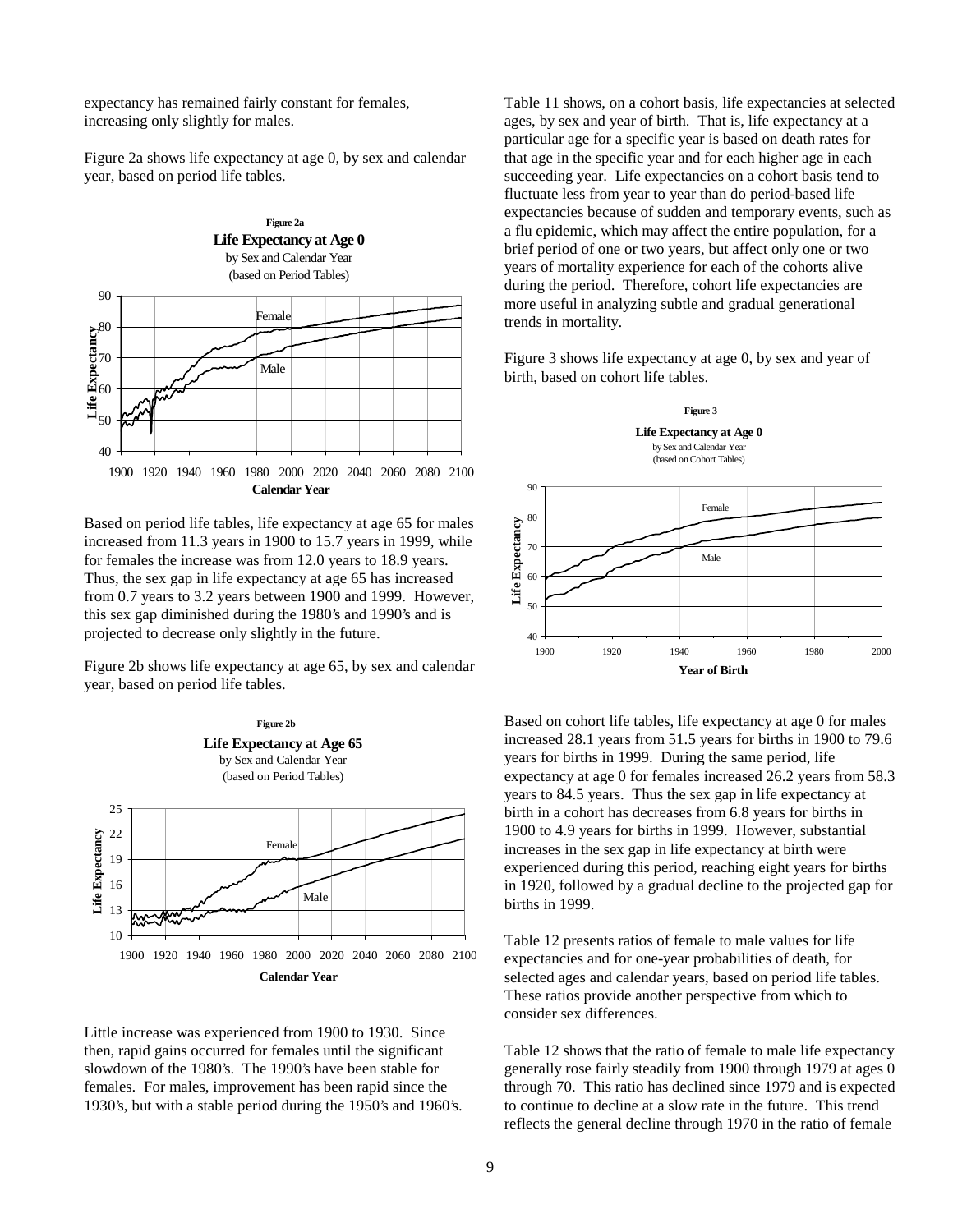to male death probabilities at the important ages 60 through 70, and the actual and projected increase, thereafter, in this ratio for these ages.

Table 12 also shows that the ratio of female to male life expectancy at age 100 was constant from 1900 through 1959 reflecting the fact that male and female death probabilities are estimated to have been essentially the same at this and higher ages throughout this period. Since 1959, however, the ratio of female to male life expectancy at age 100 has increased, and is projected to be around 1.14 after 1999.

Table 13 presents ratios of female to male values similar to those in Table 12, but based on cohort life tables. The ratio of female to male life expectancy declines steadily at ages 0 through 70, for cohorts born after 1906. This again reflects the increase throughout that period in the ratio of female to male death probabilities at the important early-elderly ages. Declines in the ratio of female to male life expectancy at age 100 reflect the past and projected increases in the ratio of female to male death probabilities at very high ages.

Table 14 presents the age for three selected survival rates, by sex and calendar year on a period basis. The median of the inverse survival distribution increased 22.0 years, from 55.1 years for males in 1900 to 77.1 in 1999. For females the increase was 24.4 years, from 58.2 years in 1900 to 82.6 years in 1999. Increases in future lifetime between 1999 and 2100 are projected to be 8.7 years for males and 6.9 years for females.

Figure 4a shows median lifetime by sex and calendar year, based on period life tables. The shapes of the survival function at  $S(x) = .5$  are similar to the shapes of the life expectancy curves at age 0, except that increases are smaller.



Table 14 shows that for the survival rate  $= .00001$ , the corresponding age for males increased from 104.4 years in 1900 to 109.8 years in 1999, while for females it increased from 104.9 years to 112.0 years. From 1999 to 2100, the age for males is expected to increase by 9.8 years and for females by 9.1 years. This trend runs counter to the widely held belief that the age attained by the oldest survivors in the population has risen little, if at all, during the twentieth century.

Figure 4b shows the extreme old age, age x such that  $S(x) = .00001$ , by sex and calendar year, based on period life tables. X, such that  $S(x) = .00001$  increased very little from 1900 through 1930. Between 1930 and 1954, and again between 1963 and 1982, saw a rapid increase in age. Since 1982, age x for  $S(x) = .00001$  has decreased for both males and females. For the period 1999, x such that  $S(x) = .00001$  is projected to rise steadily and slowly at about .1 year per year for males and .05 year per year for females.



Figure 5 presents the population survival curves based on period life tables for selected calendar years. Great strides were made in the twentieth century toward eliminating the hazards to survival which existed at the young ages in the early



1900's. Very little additional improvement to survival rates is possible at these young ages. Survival rates at the older ages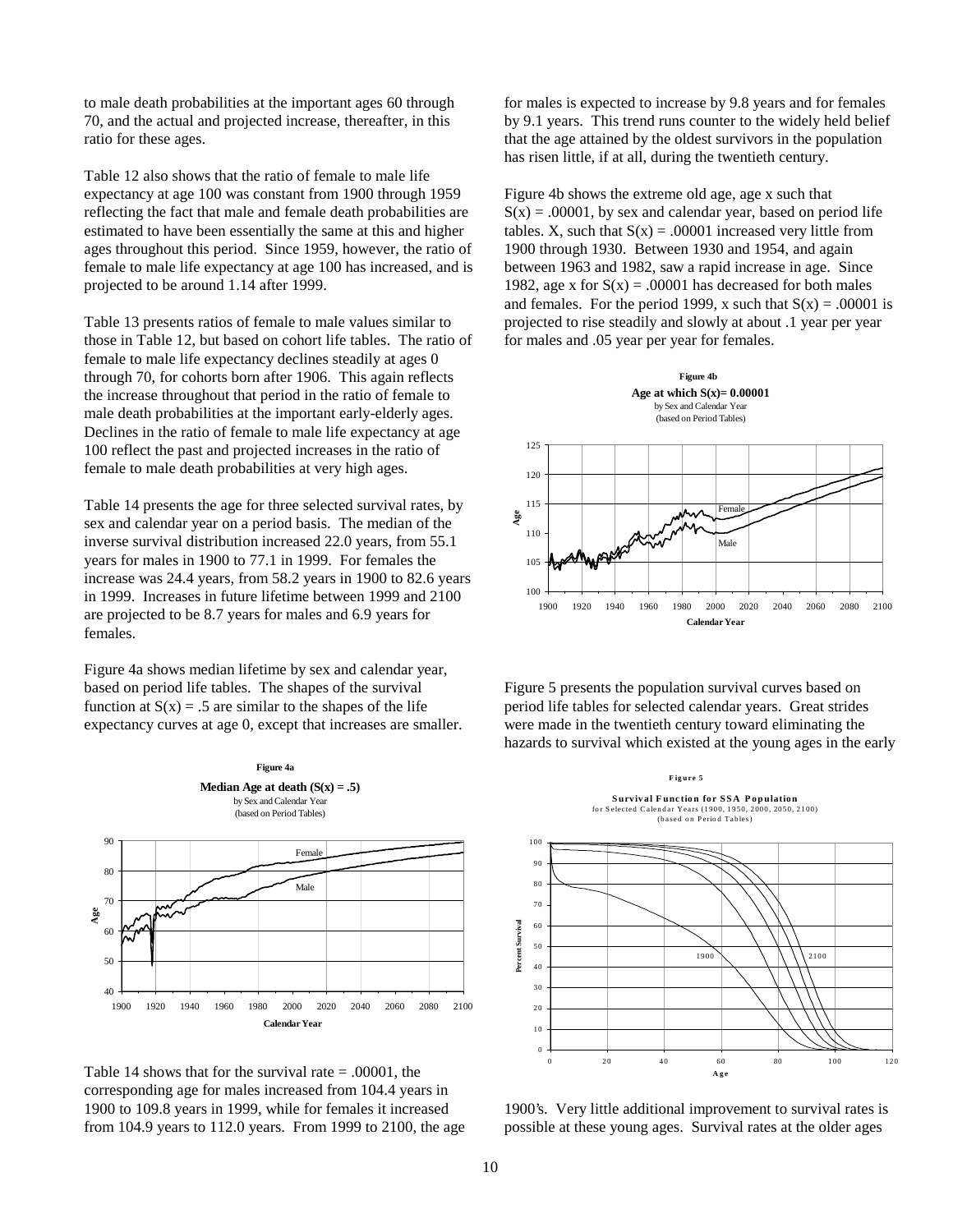are projected to continue to improve steadily. Projected gains in the probability of surviving to age 90 during the next 50 years are about the same as experienced during the past 50 years. For age 100, projected gains are much greater than for the past. Figure 5 shows population survival curves based on period life tables for, from left to right, 1900, 1950, 2000 and projected years 2050 and 2100.

Although the shape of the survivorship curve has become somewhat more rectangular (less diagonal) through time, it appears that very little additional rectangularization will occur because survival rates are already so high at the young ages and are expected to continue increasing at older ages. The socalled "curve squaring" concept, though appealing to many, simply cannot be supported by the mathematics of mortality. The age at which the survivorship curve comes close to zero, through the compounding of single-year probabilities of survival, has increased greatly during the twentieth century and will continue to increase, as further strides are made against degenerative diseases. That mortality rates are found to continue to decline, at every age for which adequate data is available, demonstrates that no absolute limit to the biological life span for humans has yet been reached, and that such a limit is unlikely to exist.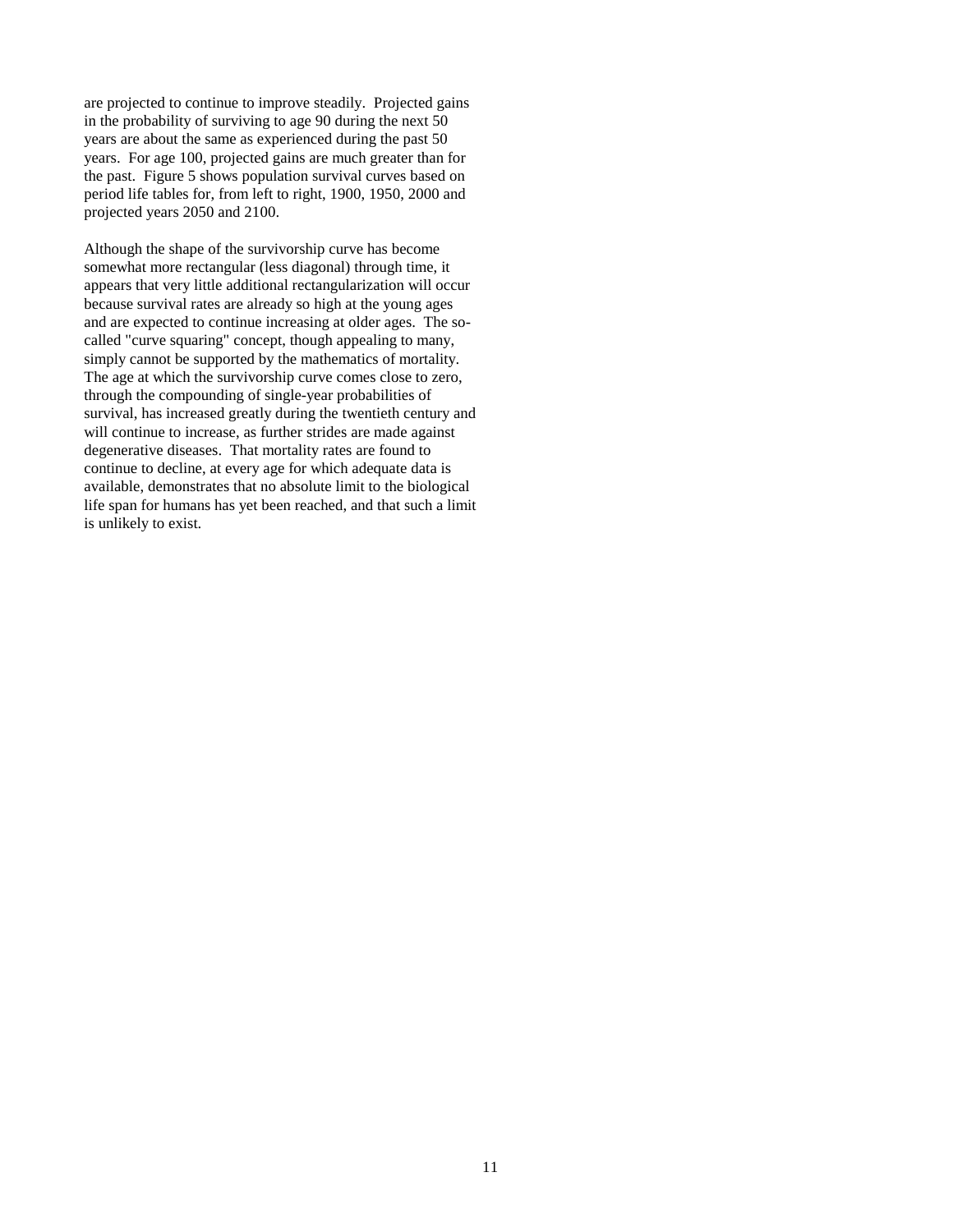|          |         |          |             |         | (Per hundred thousand) |             |         |          |             |  |
|----------|---------|----------|-------------|---------|------------------------|-------------|---------|----------|-------------|--|
| Calendar |         | Total    |             |         | Male                   |             |         | Female   |             |  |
| Year     | Total   | Under 65 | 65 and Over | Total   | Under 65               | 65 and Over | Total   | Under 65 | 65 and Over |  |
| 1900     | 2,463.7 | 1,376.3  | 10,078.8    | 2,592.4 | 1,447.1                | 10,612.3    | 2,361.2 | 1,306.2  | 9,748.9     |  |
| 1901     | 2,413.2 | 1,312.7  | 10,119.6    | 2,558.1 | 1,399.7                | 10,669.7    | 2,295.9 | 1,226.8  | 9,782.3     |  |
| 1902     | 2,244.4 | 1,240.0  | 9,277.9     | 2,406.7 | 1,326.6                | 9,970.1     | 2,118.1 | 1,155.3  | 8,860.1     |  |
| 1903     | 2,317.1 | 1,243.6  | 9,834.6     | 2,466.4 | 1,327.5                | 10,441.2    | 2,197.7 | 1,161.3  | 9,455.7     |  |
| 1904     | 2,436.6 | 1,303.6  | 10,370.8    | 2,604.7 | 1,399.6                | 11,043.3    | 2,303.6 | 1,210.2  | 9,960.4     |  |
|          |         |          |             |         |                        |             |         |          |             |  |
| 1905     | 2,356.9 | 1,261.6  | 10,026.5    | 2,514.2 | 1,355.8                | 10,626.5    | 2,231.0 | 1,169.5  | 9,664.2     |  |
| 1906     | 2,336.7 | 1,265.9  | 9,835.0     | 2,509.5 | 1,379.6                | 10,421.9    | 2,192.9 | 1,154.6  | 9,464.1     |  |
| 1907     | 2,424.9 | 1,272.2  | 10,496.8    | 2,607.5 | 1,398.9                | 11,070.5    | 2,269.5 | 1,148.3  | 10,120.8    |  |
| 1908     | 2,232.8 | 1,170.2  | 9,673.8     | 2,381.0 | 1,269.5                | 10,163.9    | 2,107.6 | 1,073.1  | 9,352.5     |  |
| 1909     | 2,180.3 | 1,123.0  | 9,584.4     | 2,332.0 | 1,218.7                | 10,127.8    | 2,055.4 | 1,029.5  | 9,239.8     |  |
|          |         |          |             |         |                        |             |         |          |             |  |
| 1910     | 2,266.1 | 1,170.6  | 9,937.0     | 2,422.3 | 1,276.8                | 10,443.9    | 2,134.0 | 1,067.0  | 9,605.7     |  |
| 1911     | 2,192.2 | 1,104.9  | 9,805.7     | 2,335.5 | 1,201.1                | 10,279.1    | 2,070.6 | 1,011.3  | 9,488.6     |  |
| 1912     | 2,153.6 | 1,074.1  | 9,712.6     | 2,307.1 | 1,177.6                | 10,216.5    | 2,023.6 | 973.4    | 9,377.7     |  |
| 1913     | 2,151.4 | 1,094.3  | 9,554.3     | 2,312.3 | 1,203.7                | 10,075.3    | 2,014.9 | 987.6    | 9,208.4     |  |
| 1914     | 2,099.0 | 1,050.3  | 9,442.3     | 2,251.8 | 1,147.6                | 9,984.0     | 1,971.3 | 955.6    | 9,084.1     |  |
|          |         |          |             |         |                        |             |         |          |             |  |
| 1915     | 2,118.4 | 1,026.0  | 9,767.9     | 2,262.8 | 1,117.4                | 10,283.9    | 1,999.3 | 936.9    | 9,438.4     |  |
| 1916     | 2,189.0 | 1,070.3  | 10,022.6    | 2,344.2 | 1,173.5                | 10,542.7    | 2,057.9 | 969.8    | 9,677.5     |  |
| 1917     | 2,197.3 | 1,085.3  | 9,984.1     | 2,366.0 | 1,195.9                | 10,559.5    | 2,055.7 | 977.6    | 9,605.8     |  |
| 1918     | 2,481.8 | 1,516.7  | 9,239.8     | 2,673.2 | 1,657.5                | 9,785.8     | 2,316.6 | 1,378.8  | 8,883.2     |  |
| 1919     | 1,998.0 | 1,029.2  | 8,782.2     | 2,094.6 | 1,083.9                | 9,172.2     | 1,921.1 | 975.6    | 8,542.4     |  |
|          |         |          |             |         |                        |             |         |          |             |  |
| 1920     | 2,079.2 | 1,008.2  | 9,579.3     | 2,157.0 | 1,044.2                | 9,949.9     | 2,018.5 | 972.5    | 9,343.2     |  |
| 1921     | 1,888.0 | 867.3    | 9,036.1     | 1,966.3 | 909.1                  | 9,369.3     | 1,824.0 | 826.1    | 8,811.6     |  |
| 1922     | 1,973.3 | 878.9    | 9,636.9     | 2,068.8 | 931.8                  | 10,030.9    | 1,893.6 | 827.4    | 9,359.6     |  |
| 1923     | 2,059.5 | 906.8    | 10,131.1    | 2,160.6 | 967.8                  | 10,513.4    | 1,973.6 | 847.7    | 9,858.3     |  |
| 1924     | 1,955.7 | 868.5    | 9,568.9     | 2,079.7 | 934.2                  | 10,101.2    | 1,854.5 | 804.9    | 9,204.6     |  |
|          |         |          |             |         |                        |             |         |          |             |  |
| 1925     | 1,982.5 | 868.1    | 9,785.9     | 2,107.8 | 933.9                  | 10,327.9    | 1,880.8 | 804.5    | 9,417.5     |  |
| 1926     | 2,055.1 | 894.5    | 10,182.3    | 2,185.3 | 963.7                  | 10,739.3    | 1,949.0 | 827.6    | 9,801.6     |  |
| 1927     | 1,901.4 | 835.2    | 9,367.9     | 2,041.6 | 905.8                  | 9,994.9     | 1,790.2 | 767.1    | 8,953.9     |  |
| 1928     | 2,027.8 | 884.5    | 10,033.9    | 2,176.1 | 962.0                  | 10,678.3    | 1,908.7 | 809.7    | 9,604.8     |  |
| 1929     | 1,987.7 | 876.0    | 9,772.6     | 2,142.7 | 958.1                  | 10,438.3    | 1,864.0 | 796.9    | 9,336.3     |  |
|          |         |          |             |         |                        |             |         |          |             |  |
| 1930     | 1,856.3 | 834.0    | 9,014.9     | 2,017.0 | 918.4                  | 9,710.6     | 1,729.4 | 752.8    | 8,568.4     |  |
| 1931     | 1,805.6 | 808.2    | 8,790.2     | 1,974.4 | 893.4                  | 9,544.4     | 1,674.9 | 726.2    | 8,318.2     |  |
| 1932     | 1,805.4 | 771.9    | 9,042.8     | 1,959.8 | 849.7                  | 9,733.9     | 1,685.5 | 697.4    | 8,604.4     |  |
| 1933     | 1,760.0 | 760.5    | 8,758.6     | 1,929.5 | 845.3                  | 9,521.8     | 1,629.0 | 679.4    | 8,278.1     |  |
| 1934     | 1,793.9 | 781.9    | 8,880.5     | 1,979.6 | 877.6                  | 9,697.1     | 1,648.8 | 690.2    | 8,361.2     |  |

## **Table 1 – Age-Adjusted Central Death Rates by Sex, Under Age 65, Age 65 and Over and Calendar Year**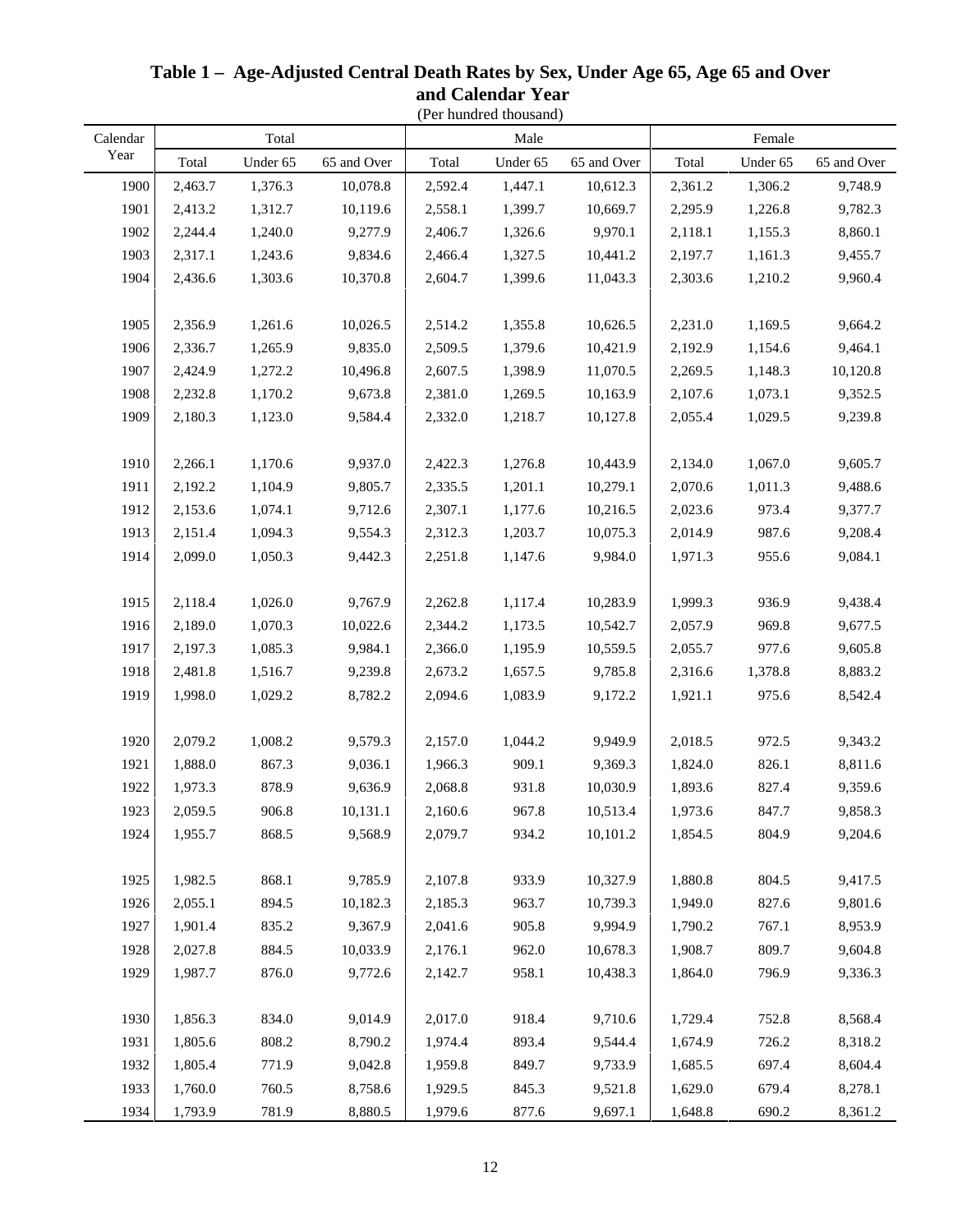|          |         |          |             |         | (Per hundred thousand) |             |         |          |             |
|----------|---------|----------|-------------|---------|------------------------|-------------|---------|----------|-------------|
| Calendar |         | Total    |             |         | Male                   |             |         | Female   |             |
| Year     | Total   | Under 65 | 65 and Over | Total   | Under 65               | 65 and Over | Total   | Under 65 | 65 and Over |
| 1935     | 1,762.4 | 758.3    | 8,793.6     | 1,950.3 | 854.6                  | 9,623.7     | 1,615.8 | 666.0    | 8,266.4     |
| 1936     | 1,857.2 | 782.7    | 9,381.7     | 2,058.0 | 890.1                  | 10,236.1    | 1,698.9 | 679.9    | 8,834.2     |
| 1937     | 1,779.7 | 754.7    | 8,957.4     | 1,985.6 | 862.1                  | 9,852.7     | 1,618.5 | 652.1    | 8,385.4     |
| 1938     | 1,669.9 | 692.3    | 8,516.0     | 1,852.2 | 785.9                  | 9,318.7     | 1,526.9 | 602.8    | 7,997.8     |
| 1939     | 1,668.7 | 665.8    | 8,691.4     | 1,854.3 | 759.6                  | 9,520.6     | 1,523.6 | 576.5    | 8,156.4     |
|          |         |          |             |         |                        |             |         |          |             |
| 1940     | 1,672.6 | 656.1    | 8,791.1     | 1,877.8 | 759.6                  | 9,708.1     | 1,512.1 | 557.7    | 8,196.1     |
| 1941     | 1,599.2 | 634.2    | 8,357.2     | 1,815.2 | 740.0                  | 9,344.8     | 1,432.7 | 533.6    | 7,728.7     |
| 1942     | 1,544.6 | 610.9    | 8,083.0     | 1,758.3 | 721.0                  | 9,022.4     | 1,377.2 | 506.1    | 7,476.9     |
| 1943     | 1,603.8 | 612.4    | 8,546.2     | 1,824.6 | 724.7                  | 9,526.9     | 1,432.0 | 505.4    | 7,920.7     |
| 1944     | 1,529.9 | 594.1    | 8,082.8     | 1,745.0 | 710.5                  | 8,988.7     | 1,359.0 | 483.0    | 7,493.7     |
|          |         |          |             |         |                        |             |         |          |             |
| 1945     | 1,488.6 | 584.4    | 7,820.1     | 1,716.2 | 710.1                  | 8,761.8     | 1,307.4 | 464.3    | 7,211.0     |
| 1946     | 1,438.5 | 552.8    | 7,641.1     | 1,646.6 | 663.3                  | 8,532.3     | 1,274.1 | 448.0    | 7,059.1     |
| 1947     | 1,432.3 | 523.8    | 7,794.1     | 1,655.6 | 635.8                  | 8,797.1     | 1,258.6 | 418.1    | 7,144.6     |
| 1948     | 1,401.7 | 511.6    | 7,634.5     | 1,633.0 | 626.1                  | 8,683.9     | 1,222.4 | 403.5    | 6,956.5     |
| 1949     | 1,360.5 | 494.5    | 7,424.7     | 1,592.2 | 607.5                  | 8,487.1     | 1,180.7 | 387.8    | 6,732.9     |
|          |         |          |             |         |                        |             |         |          |             |
| 1950     | 1,339.9 | 480.0    | 7,361.7     | 1,580.5 | 592.6                  | 8,498.2     | 1,155.0 | 373.8    | 6,625.9     |
| 1951     | 1,328.4 | 475.3    | 7,302.6     | 1,570.1 | 591.2                  | 8,425.3     | 1,140.3 | 365.9    | 6,562.9     |
| 1952     | 1,303.8 | 469.6    | 7,145.7     | 1,543.0 | 588.4                  | 8,227.5     | 1,115.1 | 357.5    | 6,420.9     |
| 1953     | 1,294.1 | 456.6    | 7,158.4     | 1,541.2 | 577.5                  | 8,289.4     | 1,100.2 | 342.7    | 6,404.7     |
| 1954     | 1,228.2 | 430.7    | 6,812.7     | 1,467.0 | 545.5                  | 7,920.3     | 1,040.3 | 322.5    | 6,067.3     |
|          |         |          |             |         |                        |             |         |          |             |
| 1955     | 1,243.0 | 424.7    | 6,973.6     | 1,488.6 | 541.4                  | 8,121.4     | 1,050.3 | 314.8    | 6,201.0     |
| 1956     | 1,242.6 | 423.0    | 6,982.1     | 1,497.1 | 541.6                  | 8,187.7     | 1,044.5 | 311.3    | 6,178.6     |
| 1957     | 1,263.6 | 430.6    | 7,096.9     | 1,525.8 | 551.6                  | 8,347.2     | 1,059.9 | 316.9    | 6,262.5     |
| 1958     | 1,250.8 | 421.8    | 7,056.3     | 1,514.5 | 541.4                  | 8,329.3     | 1,046.8 | 309.4    | 6,210.8     |
| 1959     | 1,227.3 | 416.0    | 6,909.0     | 1,493.5 | 537.1                  | 8,190.7     | 1,021.6 | 302.1    | 6,059.8     |
|          |         |          |             |         |                        |             |         |          |             |
| 1960     | 1,237.9 | 418.8    | 6,973.1     | 1,518.1 | 541.6                  | 8,356.5     | 1,023.2 | 303.5    | 6,062.6     |
| 1961     | 1,207.3 | 406.1    | 6,817.6     | 1,485.2 | 525.7                  | 8,204.1     | 995.6   | 293.8    | 5,910.1     |
| 1962     | 1,228.3 | 410.5    | 6,954.9     | 1,516.3 | 531.3                  | 8,414.0     | 1,010.6 | 297.2    | 6,006.2     |
| 1963     | 1,247.5 | 416.6    | 7,066.2     | 1,552.4 | 540.6                  | 8,637.9     | 1,018.7 | 300.2    | 6,049.7     |
| 1964     | 1,209.7 | 413.4    | 6,786.1     | 1,508.6 | 538.3                  | 8,303.5     | 983.7   | 296.2    | 5,798.2     |
|          |         |          |             |         |                        |             |         |          |             |
| 1965     | 1,210.8 | 411.7    | 6,806.6     | 1,522.9 | 538.5                  | 8,416.3     | 977.0   | 292.9    | 5,768.1     |
| 1966     | 1,214.1 | 413.2    | 6,822.8     | 1,532.2 | 543.8                  | 8,453.0     | 975.3   | 290.7    | 5,769.8     |
| 1967     | 1,182.3 | 406.0    | 6,618.5     | 1,501.7 | 535.8                  | 8,265.8     | 943.1   | 284.1    | 5,558.1     |
| 1968     | 1,202.1 | 416.0    | 6,707.0     | 1,545.4 | 550.0                  | 8,516.2     | 947.9   | 290.1    | 5,554.0     |
| 1969     | 1,166.2 | 409.4    | 6,465.8     | 1,505.4 | 542.8                  | 8,246.3     | 914.7   | 284.0    | 5,331.6     |

## **Table 1 – Age-Adjusted Central Death Rates by Sex, Under Age 65, Age 65 and Over and Calendar Year**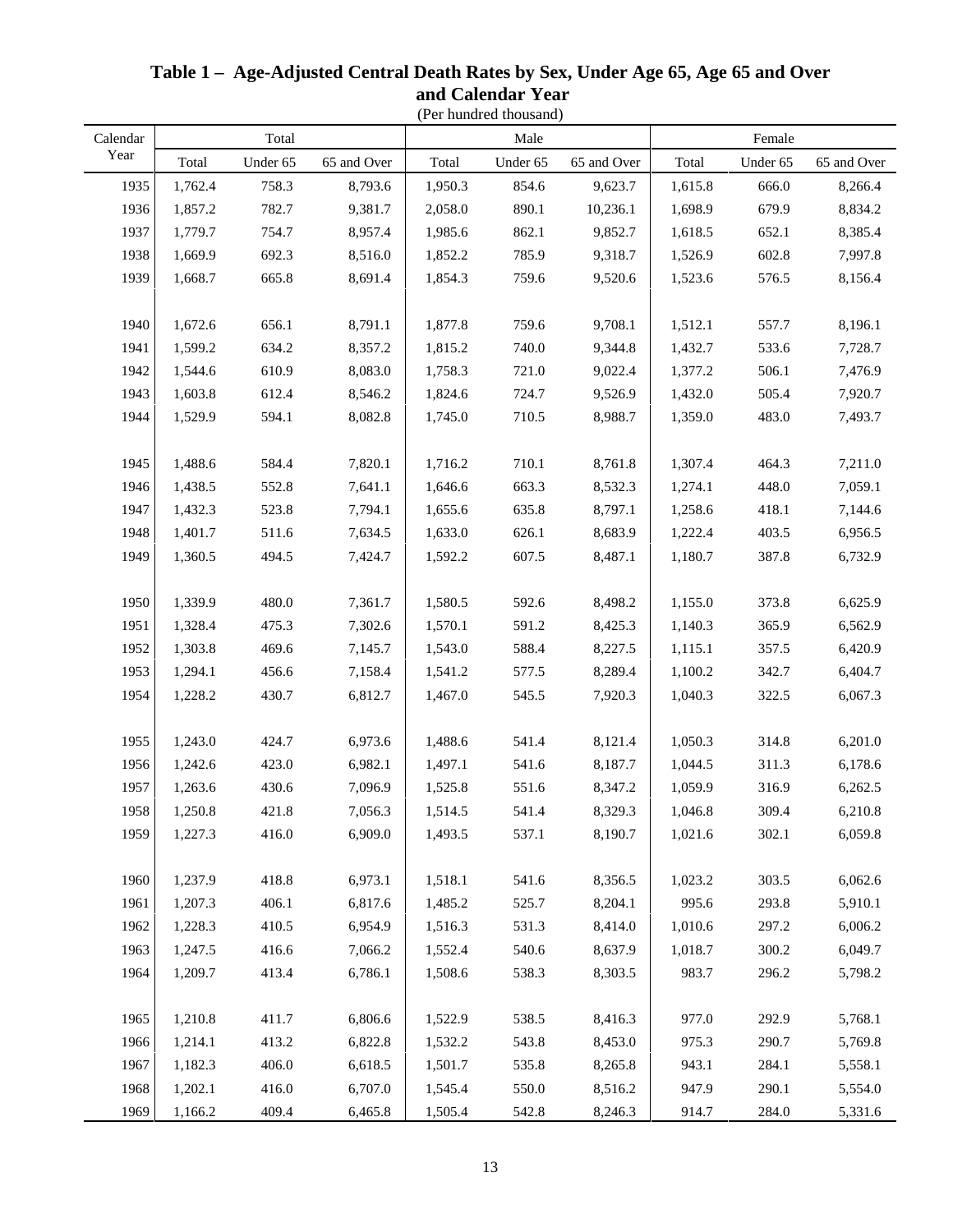| Calendar |         | Total    |             |         | Male     |             | Female |          |             |  |
|----------|---------|----------|-------------|---------|----------|-------------|--------|----------|-------------|--|
| Year     | Total   | Under 65 | 65 and Over | Total   | Under 65 | 65 and Over | Total  | Under 65 | 65 and Over |  |
| 1970     | 1,138.4 | 403.7    | 6,283.5     | 1,476.1 | 534.2    | 8,071.9     | 889.1  | 280.9    | 5,147.7     |  |
| 1971     | 1,130.3 | 391.9    | 6,300.5     | 1,467.3 | 518.4    | 8,112.2     | 882.6  | 273.0    | 5,151.4     |  |
| 1972     | 1,126.1 | 389.3    | 6,285.1     | 1,470.1 | 517.8    | 8,138.2     | 873.6  | 268.5    | 5,110.3     |  |
| 1973     | 1,108.8 | 383.4    | 6,188.7     | 1,451.5 | 509.4    | 8,048.3     | 858.0  | 264.7    | 5,012.1     |  |
| 1974     | 1,063.3 | 367.0    | 5,939.7     | 1,391.4 | 487.5    | 7,721.2     | 822.9  | 253.5    | 4,810.4     |  |
|          |         |          |             |         |          |             |        |          |             |  |
| 1975     | 1,020.9 | 352.5    | 5,701.7     | 1,345.5 | 469.1    | 7,482.0     | 784.4  | 242.7    | 4,577.3     |  |
| 1976     | 1,010.1 | 343.0    | 5,681.6     | 1,331.7 | 455.3    | 7,468.7     | 777.0  | 237.4    | 4,555.3     |  |
| 1977     | 981.8   | 334.4    | 5,515.1     | 1,300.2 | 444.3    | 7,293.3     | 751.6  | 230.9    | 4,397.6     |  |
| 1978     | 976.3   | 328.8    | 5,510.9     | 1,291.1 | 436.6    | 7,274.9     | 748.8  | 227.2    | 4,401.6     |  |
| 1979     | 944.8   | 318.7    | 5,329.5     | 1,253.0 | 424.8    | 7,052.6     | 722.4  | 218.6    | 4,249.7     |  |
|          |         |          |             |         |          |             |        |          |             |  |
| 1980     | 961.1   | 316.8    | 5,473.1     | 1,270.2 | 420.9    | 7,217.4     | 739.2  | 218.5    | 4,386.0     |  |
| 1981     | 934.5   | 308.2    | 5,320.1     | 1,235.1 | 408.3    | 7,024.6     | 719.1  | 213.8    | 4,257.8     |  |
| 1982     | 906.4   | 297.7    | 5,168.9     | 1,196.3 | 393.3    | 6,819.8     | 698.9  | 207.5    | 4,140.3     |  |
| 1983     | 916.0   | 292.7    | 5,281.2     | 1,208.6 | 385.1    | 6,975.6     | 708.4  | 205.7    | 4,229.0     |  |
| 1984     | 909.2   | 290.5    | 5,241.7     | 1,197.0 | 382.1    | 6,903.7     | 705.4  | 204.2    | 4,215.3     |  |
|          |         |          |             |         |          |             |        |          |             |  |
| 1985     | 912.3   | 289.9    | 5,270.4     | 1,202.0 | 382.5    | 6,941.2     | 707.2  | 202.6    | 4,240.6     |  |
| 1986     | 904.8   | 289.6    | 5,213.2     | 1,189.0 | 382.7    | 6,835.9     | 702.9  | 201.5    | 4,213.9     |  |
| 1987     | 895.6   | 287.0    | 5,157.7     | 1,173.8 | 378.8    | 6,741.4     | 697.9  | 200.2    | 4,183.1     |  |
| 1988     | 906.0   | 287.0    | 5,241.0     | 1,190.9 | 378.5    | 6,880.7     | 705.8  | 200.3    | 4,245.3     |  |
| 1989     | 882.4   | 282.9    | 5,080.2     | 1,156.7 | 374.0    | 6,638.0     | 688.8  | 196.6    | 4,135.2     |  |
|          |         |          |             |         |          |             |        |          |             |  |
| 1990     | 865.8   | 277.5    | 4,985.5     | 1,137.0 | 367.4    | 6,526.4     | 674.9  | 192.2    | 4,054.9     |  |
| 1991     | 854.8   | 275.2    | 4,913.5     | 1,121.5 | 363.9    | 6,427.0     | 667.3  | 190.9    | 4,003.9     |  |
| 1992     | 843.7   | 269.7    | 4,862.5     | 1,107.1 | 357.0    | 6,360.0     | 659.3  | 186.8    | 3,967.9     |  |
| 1993     | 863.5   | 273.3    | 4,996.0     | 1,127.8 | 361.4    | 6,494.7     | 678.2  | 189.6    | 4,099.8     |  |
| 1994     | 852.4   | 271.2    | 4,922.3     | 1,108.8 | 358.7    | 6,361.6     | 672.7  | 188.1    | 4,066.9     |  |
|          |         |          |             |         |          |             |        |          |             |  |
| 1995     | 850.1   | 268.3    | 4,923.8     | 1,100.5 | 353.3    | 6,332.6     | 674.7  | 187.5    | 4,086.5     |  |
| 1996     | 837.1   | 257.8    | 4,894.0     | 1,077.0 | 335.7    | 6,268.1     | 670.6  | 183.8    | 4,079.2     |  |
| 1997     | 822.5   | 246.1    | 4,858.9     | 1,053.2 | 316.5    | 6,212.1     | 664.3  | 179.4    | 4,059.3     |  |
| 1998     | 816.0   | 240.0    | 4,849.5     | 1,036.7 | 307.6    | 6,142.8     | 664.4  | 175.9    | 4,084.9     |  |
| 1999     | 820.6   | 238.4    | 4,898.0     | 1,035.4 | 304.4    | 6,154.3     | 673.3  | 175.7    | 4,157.3     |  |

#### **Table 1 – Age-Adjusted Central Death Rates by Sex, Under Age 65, Age 65 and Over and Calendar Year** (Per hundred thousand)

Note: The age-adjusted central death rate is the weighted average of the age-specific central death rates for a particular sex and year. The weights used for this table are the number of people in the corresponding age groups of the 1990 U.S. census population.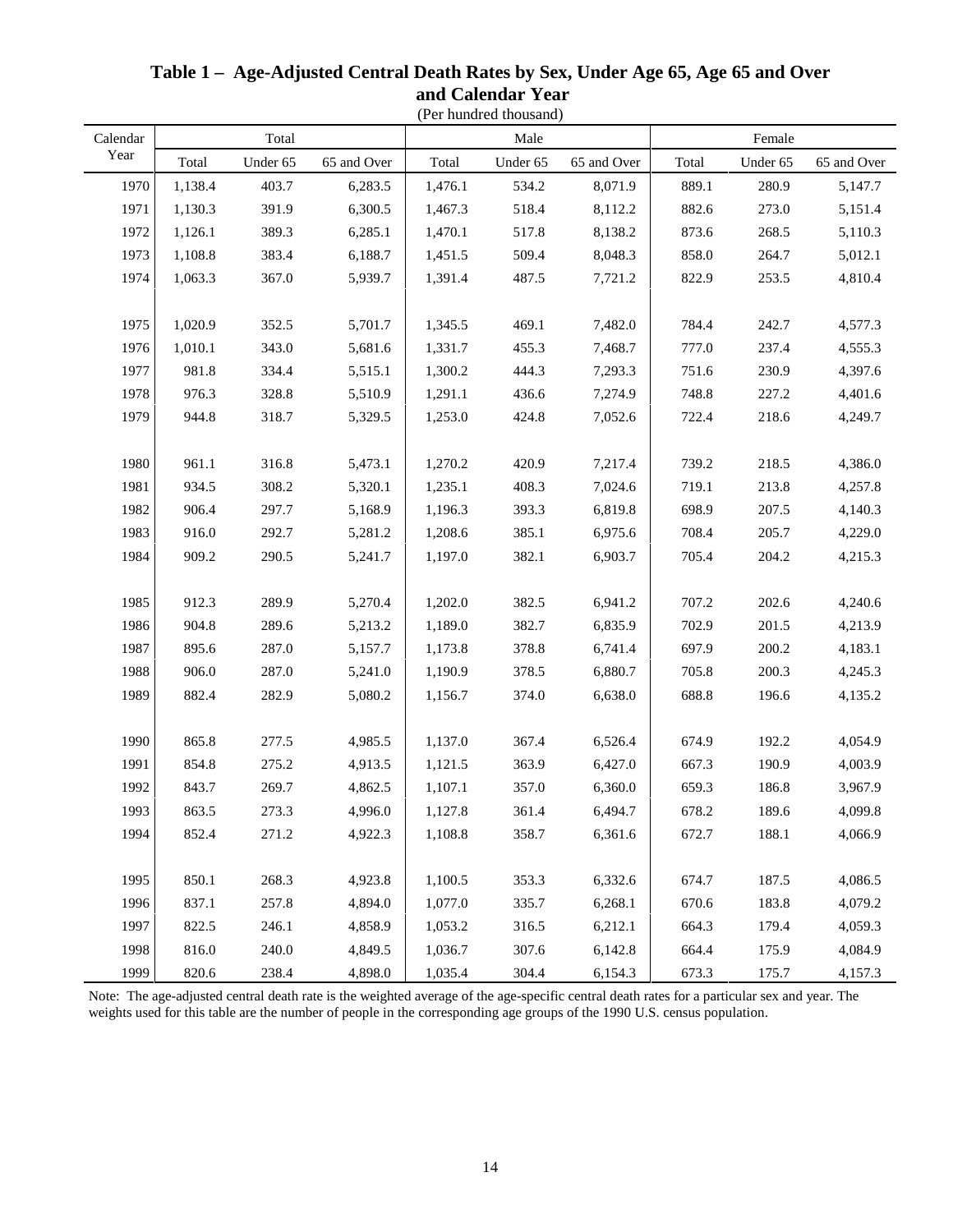|                      | Cause of Death |                  |          |                     |            |                        |                      |            |  |  |  |  |
|----------------------|----------------|------------------|----------|---------------------|------------|------------------------|----------------------|------------|--|--|--|--|
| Sex and<br>age group | Total          | Heart<br>Disease | Cancer   | Vascular<br>Disease | Violence   | Respiratory<br>Disease | Diabetes<br>Mellitus | Other      |  |  |  |  |
|                      |                | I                | $\rm II$ | Ш                   | ${\rm IV}$ | $\mathbf V$            | VI                   | <b>VII</b> |  |  |  |  |
| Male:                |                |                  |          |                     |            |                        |                      |            |  |  |  |  |
| $\boldsymbol{0}$     | 3.04           | 2.84             | 3.30     | $-1.37$             | 0.86       | 4.21                   | 4.78                 | 3.11       |  |  |  |  |
| $1-4$                | 3.04           | 3.13             | 3.18     | 1.27                | 3.22       | 3.55                   | 2.72                 | 2.73       |  |  |  |  |
| $5-9$                | 3.00           | 1.33             | 3.45     | 2.63                | 3.77       | 1.20                   | 2.60                 | 1.32       |  |  |  |  |
| $10 - 14$            | 1.75           | 0.27             | 2.38     | 0.59                | 2.24       | $-0.41$                | 1.78                 | 0.38       |  |  |  |  |
| 15-19                | 1.09           | $-0.59$          | 2.11     | 2.65                | 1.18       | 0.49                   | $-2.53$              | $-0.09$    |  |  |  |  |
| $20 - 24$            | 1.27           | $-0.20$          | 1.35     | 2.34                | 1.50       | 0.43                   | $-0.83$              | $-0.68$    |  |  |  |  |
| 25-29                | 1.03           | 0.21             | 1.28     | 2.16                | 1.87       | 0.62                   | $-0.28$              | $-2.62$    |  |  |  |  |
| 30-34                | $-0.03$        | 0.77             | 0.93     | 1.59                | 1.44       | 0.51                   | $-0.45$              | $-4.25$    |  |  |  |  |
| 35-39                | $-0.25$        | 2.01             | 1.29     | 1.44                | 0.85       | 0.38                   | $-0.99$              | $-4.09$    |  |  |  |  |
| 40-44                | 0.24           | 2.91             | 1.50     | 1.31                | 0.54       | 0.56                   | $-1.79$              | $-3.38$    |  |  |  |  |
| 45-49                | 1.13           | 3.17             | 1.61     | 1.49                | 1.02       | 1.10                   | $-2.68$              | $-1.94$    |  |  |  |  |
| 50-54                | 1.82           | 3.29             | 1.53     | 1.95                | 1.75       | 1.64                   | $-3.11$              | $-0.09$    |  |  |  |  |
| 55-59                | 1.86           | 3.34             | 1.10     | 2.01                | 1.86       | 1.19                   | $-3.15$              | 0.65       |  |  |  |  |
| 60-64                | 1.62           | 3.13             | 0.56     | 2.23                | 1.83       | 0.73                   | $-3.14$              | 0.78       |  |  |  |  |
| 65-69                | 1.34           | 2.93             | 0.08     | 2.45                | 1.48       | 0.18                   | $-3.25$              | 0.59       |  |  |  |  |
| 70-74                | 1.45           | 3.04             | 0.13     | 2.92                | 1.42       | 0.18                   | $-2.79$              | 0.27       |  |  |  |  |
| 75-79                | 1.21           | 2.68             | $-0.04$  | 2.80                | 1.15       | $-0.30$                | $-2.57$              | $-0.46$    |  |  |  |  |
| 80-84                | 0.69           | 2.06             | $-0.50$  | 2.55                | 0.22       | $-1.16$                | $-2.68$              | $-1.35$    |  |  |  |  |
| 85-89                | 0.18           | 1.41             | $-1.02$  | 2.16                | $-0.17$    | $-1.88$                | $-3.04$              | $-2.01$    |  |  |  |  |
| 90-94                | $-0.31$        | 0.85             | $-1.66$  | 1.76                | $-0.95$    | $-2.64$                | $-3.37$              | $-2.63$    |  |  |  |  |
| $0 - 14$             | 2.92           | 2.43             | 3.03     | $-0.20$             | 2.73       | 3.41                   | 2.76                 | 2.98       |  |  |  |  |
| 15-49                | 0.58           | 2.57             | 1.47     | 1.52                | 1.27       | 0.69                   | $-1.65$              | $-3.07$    |  |  |  |  |
| 50-64                | 1.74           | 3.23             | 0.91     | 2.12                | 1.81       | 0.99                   | $-3.14$              | 0.51       |  |  |  |  |
| 65-84                | 1.15           | 2.64             | $-0.06$  | 2.69                | 1.07       | $-0.36$                | $-2.80$              | $-0.36$    |  |  |  |  |
| $85+$                | $-0.20$        | 0.96             | $-1.35$  | 1.86                | $-0.58$    | $-2.46$                | $-3.20$              | $-2.50$    |  |  |  |  |
| $0 - 64$             | 1.38           | 3.06             | 1.06     | 1.93                | 1.45       | 1.09                   | $-2.66$              | $-0.19$    |  |  |  |  |
| $65+$                | 0.78           | 2.13             | $-0.28$  | 2.40                | 0.65       | $-0.99$                | $-2.88$              | $-1.07$    |  |  |  |  |
| Total                | 0.94           | 2.32             | $0.08\,$ | 2.34                | 1.26       | $-0.71$                | $-2.83$              | $-0.74$    |  |  |  |  |

#### **Table 2 – Average Annual Percentage Reductions in Central Death Rates During 1979 - 1999 by Age Group, Sex, and Cause of Death**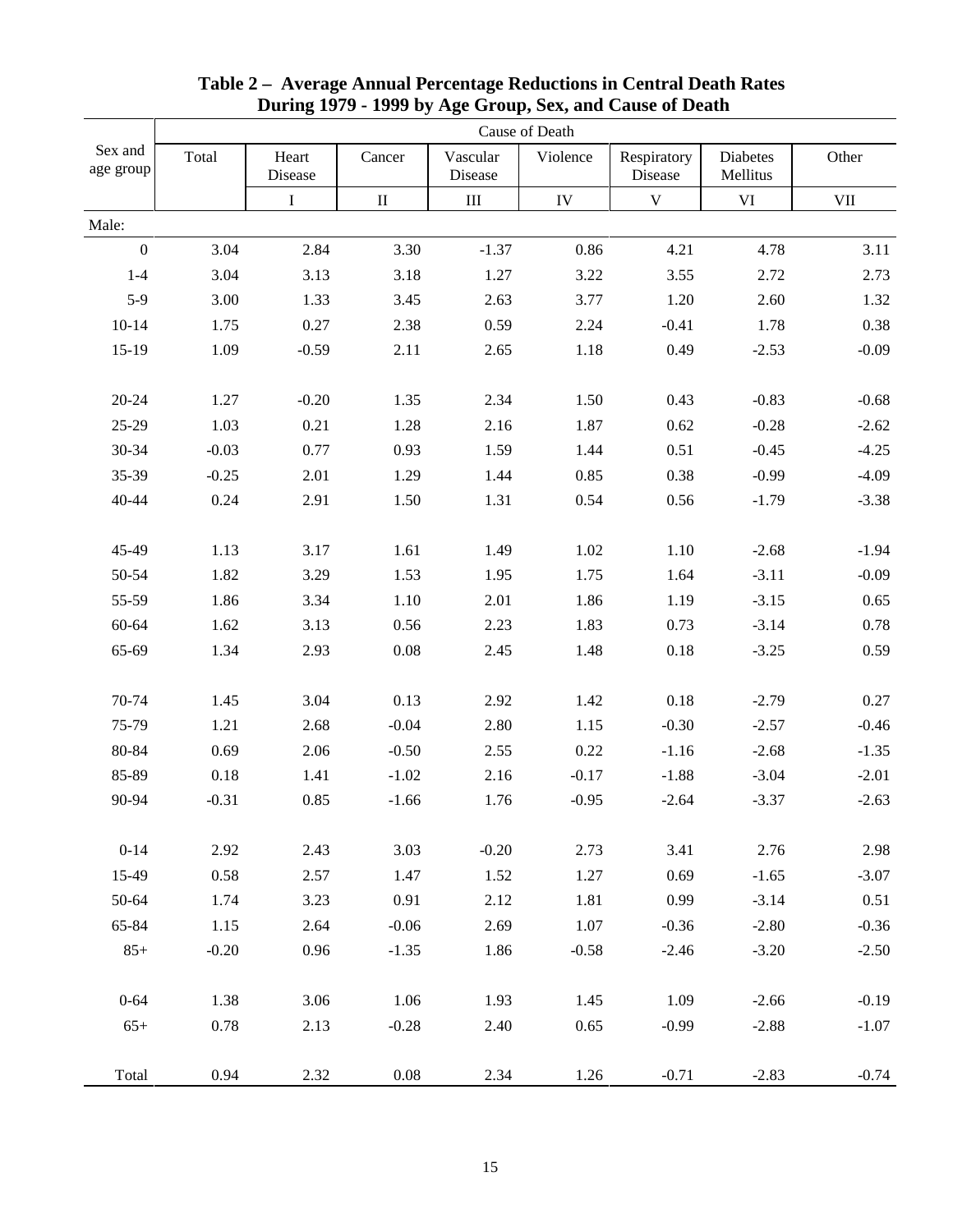|                      | Cause of Death |                  |          |                     |            |                        |                      |         |  |  |  |  |
|----------------------|----------------|------------------|----------|---------------------|------------|------------------------|----------------------|---------|--|--|--|--|
| Sex and<br>age group | Total          | Heart<br>Disease | Cancer   | Vascular<br>Disease | Violence   | Respiratory<br>Disease | Diabetes<br>Mellitus | Other   |  |  |  |  |
|                      |                | I                | $\rm II$ | III                 | ${\rm IV}$ | $\mathbf V$            | VI                   | VII     |  |  |  |  |
| Female:              |                |                  |          |                     |            |                        |                      |         |  |  |  |  |
| $\boldsymbol{0}$     | 2.88           | 1.85             | 2.69     | $-1.71$             | 1.06       | 4.42                   | 2.43                 | 2.96    |  |  |  |  |
| $1-4$                | 2.83           | 3.40             | 2.66     | 1.03                | 2.93       | 3.52                   | 5.20                 | 2.63    |  |  |  |  |
| $5-9$                | 2.38           | 2.38             | 2.49     | 4.22                | 2.75       | 2.02                   | 4.06                 | 1.73    |  |  |  |  |
| $10 - 14$            | 1.26           | 0.85             | 1.93     | 2.44                | 1.26       | 0.27                   | 4.59                 | 1.02    |  |  |  |  |
| $15-19$              | 0.89           | $-0.26$          | 1.21     | 3.29                | 0.85       | 0.49                   | 0.18                 | 1.13    |  |  |  |  |
| $20 - 24$            | 1.18           | $-0.45$          | 0.47     | 2.63                | 1.89       | $-0.29$                | $-0.83$              | $-0.15$ |  |  |  |  |
| 25-29                | 0.50           | $-0.49$          | 0.66     | 2.09                | 1.46       | $-0.53$                | $-0.13$              | $-1.20$ |  |  |  |  |
| 30-34                | $-0.14$        | $-0.47$          | 1.32     | 1.50                | 0.52       | $-0.50$                | $-0.85$              | $-2.19$ |  |  |  |  |
| 35-39                | $-0.05$        | 0.31             | 1.59     | 1.47                | 0.05       | $-0.63$                | $-0.38$              | $-2.24$ |  |  |  |  |
| 40-44                | 0.72           | 1.80             | 1.69     | 1.89                | 0.51       | $-0.63$                | $-1.21$              | $-1.16$ |  |  |  |  |
| 45-49                | 1.27           | 2.33             | 1.51     | 2.39                | 1.11       | $-0.02$                | $-1.70$              | 0.16    |  |  |  |  |
| 50-54                | 1.32           | 2.43             | 1.19     | 2.11                | 1.55       | $-0.54$                | $-1.95$              | 1.00    |  |  |  |  |
| 55-59                | 0.98           | 2.33             | 0.51     | 1.85                | 1.63       | $-1.48$                | $-2.40$              | 1.57    |  |  |  |  |
| 60-64                | 0.69           | 2.44             | $-0.16$  | 1.95                | 1.55       | $-2.28$                | $-2.19$              | 1.71    |  |  |  |  |
| 65-69                | 0.31           | 2.40             | $-0.93$  | 1.85                | 0.88       | $-3.24$                | $-2.31$              | 1.03    |  |  |  |  |
| 70-74                | 0.46           | 2.69             | $-1.19$  | 2.23                | 1.04       | $-3.70$                | $-1.85$              | 0.13    |  |  |  |  |
| 75-79                | 0.48           | 2.58             | $-1.30$  | 2.36                | 0.59       | $-4.25$                | $-1.50$              | $-1.07$ |  |  |  |  |
| 80-84                | 0.46           | 2.21             | $-1.11$  | 2.42                | 0.38       | $-4.25$                | $-1.43$              | $-2.20$ |  |  |  |  |
| 85-89                | 0.32           | 1.59             | $-0.42$  | 2.41                | 0.22       | $-3.40$                | $-1.47$              | $-3.17$ |  |  |  |  |
| 90-94                | $-0.05$        | 1.05             | $-0.52$  | 2.12                | 0.11       | $-3.35$                | $-1.92$              | $-3.87$ |  |  |  |  |
| $0 - 14$             | 2.72           | 2.12             | 2.38     | 0.15                | 2.19       | 3.59                   | 4.66                 | 2.85    |  |  |  |  |
| 15-49                | 0.66           | 1.36             | 1.47     | 2.00                | 0.91       | $-0.35$                | $-1.07$              | $-1.08$ |  |  |  |  |
| 50-64                | 0.91           | 2.41             | 0.35     | 1.95                | 1.58       | $-1.76$                | $-2.21$              | 1.39    |  |  |  |  |
| 65-84                | 0.44           | 2.45             | $-1.13$  | 2.29                | 0.70       | $-3.92$                | $-1.75$              | $-0.91$ |  |  |  |  |
| $85+$                | $-0.03$        | 1.11             | $-0.56$  | 2.13                | $-0.07$    | $-3.53$                | $-1.74$              | $-3.66$ |  |  |  |  |
| $0 - 64$             | 1.03           | 2.17             | 0.68     | 1.94                | 1.19       | $-0.97$                | $-1.88$              | 1.09    |  |  |  |  |
| $65+$                | 0.28           | 1.94             | $-1.06$  | 2.22                | 0.47       | $-3.80$                | $-1.75$              | $-1.97$ |  |  |  |  |
| Total                | 0.47           | 1.97             | $-0.44$  | 2.19                | 0.97       | $-3.29$                | $-1.78$              | $-0.88$ |  |  |  |  |

### **Table 2 – Average Annual Percentage Reductions in Central Death Rates During 1979 - 1999 by Age Group, Sex, and Cause of Death**

Note: The average annual percentage reduction is the complement of the exponential of the slope of the least squares line through the logarithms of the central death rates.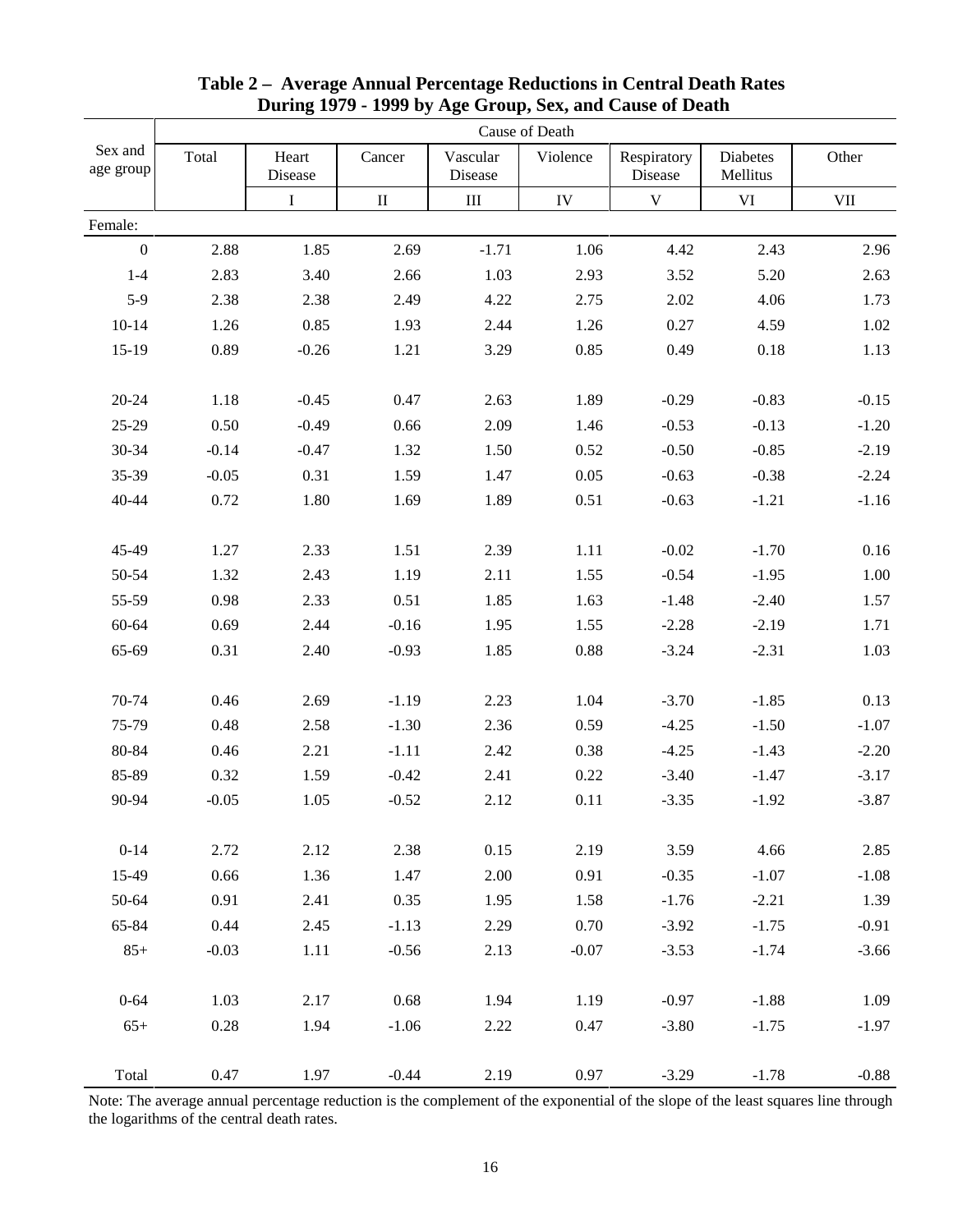|                            |              | Death Kates by Dexy Lige Group and Cause of Death<br><b>Male</b> |              | Female                  |
|----------------------------|--------------|------------------------------------------------------------------|--------------|-------------------------|
| <b>Under Age 15</b>        | 1979 to 1999 | <b>Assumed Ultimate</b>                                          | 1979 to 1999 | <b>Assumed Ultimate</b> |
| Heart Disease              | 2.43         | 1.0                                                              | 2.12         | 1.0                     |
| Cancer                     | 3.03         | $2.0\,$                                                          | 2.38         | $2.0\,$                 |
| Vascular Disease           | $-0.20$      | 0.6                                                              | 0.15         | 0.6                     |
| Violence                   | 2.73         | 0.9                                                              | 2.19         | 0.9                     |
| <b>Respiratory Disease</b> | 3.41         | 2.5                                                              | 3.59         | 2.5                     |
| Diabetes Mellitus          | 2.76         | 1.8                                                              | 4.66         | 1.8                     |
| Other                      | 2.98         | $1.8\,$                                                          | 2.85         | $1.8\,$                 |
| Total                      | 2.92         | 1.5                                                              | 2.72         | $1.6\,$                 |
| Ages 15 - 49               |              |                                                                  |              |                         |
| <b>Heart Disease</b>       | 2.57         | 2.3                                                              | 1.36         | 2.2                     |
| Cancer                     | 1.47         | 0.5                                                              | 1.47         | 0.5                     |
| Vascular Disease           | 1.52         | 1.8                                                              | 2.00         | 1.8                     |
| Violence                   | 1.27         | $0.8\,$                                                          | 0.91         | $\rm 0.8$               |
| <b>Respiratory Disease</b> | 0.69         | 0.5                                                              | $-0.35$      | 0.5                     |
| Diabetes Mellitus          | $-1.65$      | 0.3                                                              | $-1.08$      | 0.3                     |
| Other                      | $-3.08$      | $\rm 0.8$                                                        | $-1.08$      | $0.6\,$                 |
| Total                      | 0.58         | 0.9                                                              | 0.66         | 0.7                     |
| Ages 50 - 64               |              |                                                                  |              |                         |
| <b>Heart Disease</b>       | 3.23         | $2.0\,$                                                          | 2.41         | $2.2\,$                 |
| Cancer                     | 0.91         | 0.4                                                              | 0.35         | 0.4                     |
| Vascular Disease           | 2.12         | 1.5                                                              | 1.95         | 1.6                     |
| Violence                   | 1.81         | $0.8\,$                                                          | 1.58         | $0.8\,$                 |
| Respiratory Disease        | 0.99         | 0.6                                                              | $-1.76$      | $0.7\,$                 |
| Diabetes Mellitus          | $-3.14$      | 0.3                                                              | $-2.21$      | 0.3                     |
| Other                      | 0.51         | 0.9                                                              | 1.39         | $0.8\,$                 |
| Total                      | 1.74         | $0.8\,$                                                          | 0.91         | 0.7                     |
| Ages 65 - 84               |              |                                                                  |              |                         |
| <b>Heart Disease</b>       | 2.64         | 1.7                                                              | 2.45         | 1.8                     |
| Cancer                     | $-0.06$      | $0.5\,$                                                          | $-1.13$      | 0.5                     |
| Vascular Disease           | 2.69         | $2.5\,$                                                          | 2.29         | 2.6                     |
| Violence                   | 1.07         | $1.2\,$                                                          | 0.70         | $1.2\,$                 |
| <b>Respiratory Disease</b> | $-0.36$      | $0.2\,$                                                          | $-3.92$      | $0.2\,$                 |
| Diabetes Mellitus          | $-2.80$      | $0.6\,$                                                          | $-1.75$      | 0.6                     |
| Other                      | $-0.36$      | 0.3                                                              | $-0.91$      | $0.3\,$                 |
| Total                      | 1.15         | 0.7                                                              | 0.44         | 0.7                     |
| Ages 85 and older          |              |                                                                  |              |                         |
| <b>Heart Disease</b>       | 0.96         | $1.2\,$                                                          | $1.11\,$     | 1.2                     |
| Cancer                     | $-1.35$      | $0.4\,$                                                          | $-0.56$      | $0.3\,$                 |
| Vascular Disease           | 1.86         | 1.9                                                              | 2.13         | 1.8                     |
| Violence                   | $-0.58$      | 0.9                                                              | $-0.07$      | 0.9                     |
| <b>Respiratory Disease</b> | $-2.46$      | $0.2\,$                                                          | $-3.53$      | $0.2\,$                 |
| Diabetes Mellitus          | $-3.20$      | $0.6\,$                                                          | $-1.74$      | 0.5                     |
| Other                      | $-2.50$      | $0.2\,$                                                          | $-3.66$      | $0.2\,$                 |
| Total                      | $-0.20$      | $0.6\,$                                                          | $-0.03$      | $0.6\,$                 |

**Table 3 – Historical and Assumed Ultimate Average Annual Percentage Reductions in Central Death Rates by Sex, Age Group and Cause of Death**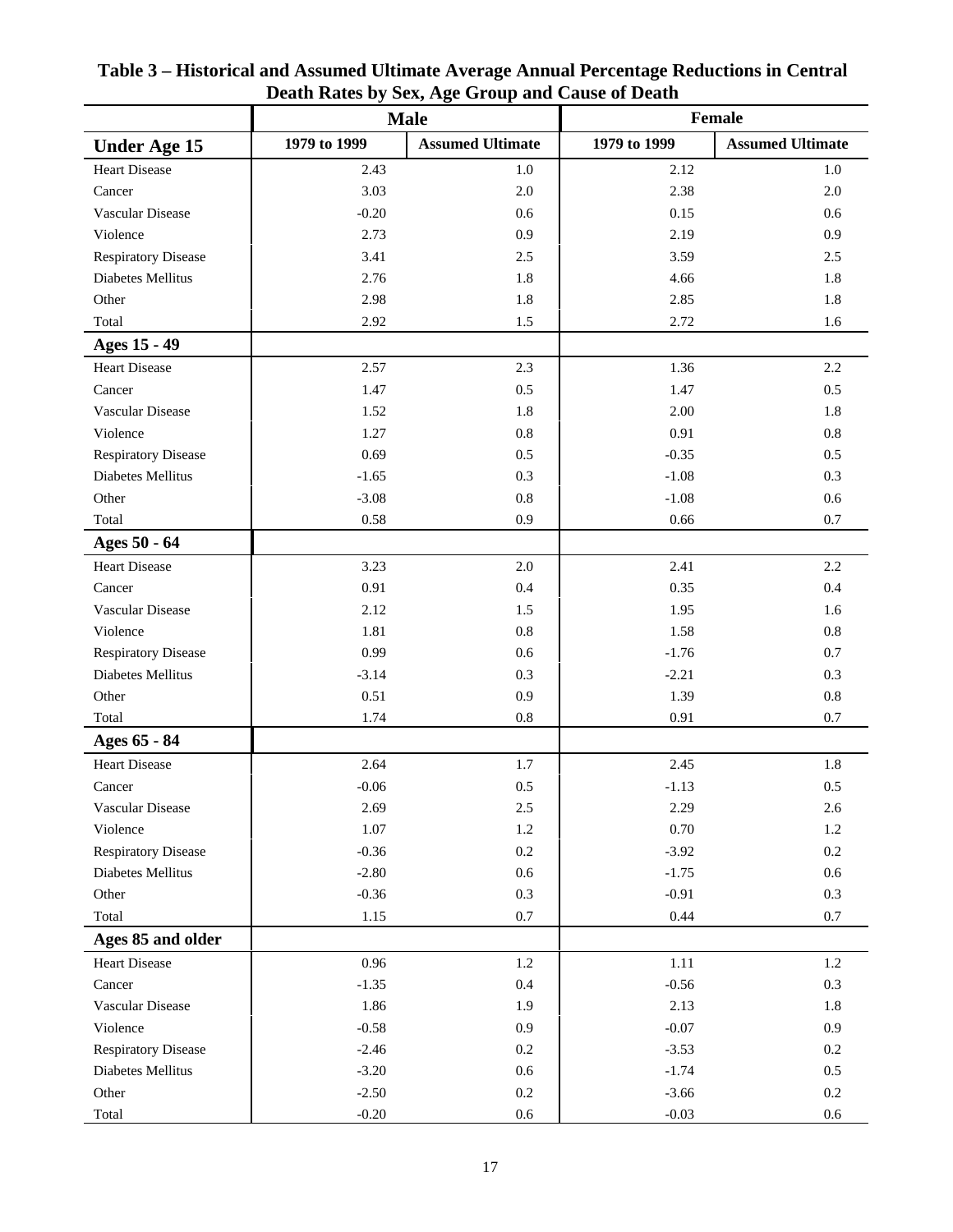| Cause of Death   |         |                  |        |                     |          |                        |                      |       |  |
|------------------|---------|------------------|--------|---------------------|----------|------------------------|----------------------|-------|--|
| Calendar<br>Year | Total   | Heart<br>Disease | Cancer | Vascular<br>Disease | Violence | Respiratory<br>Disease | Diabetes<br>Mellitus | Other |  |
| 1979             | 1,253.0 | 489.7            | 256.6  | 140.6               | 112.3    | 83.7                   | 16.9                 | 153.1 |  |
| 1980             | 1,270.2 | 494.1            | 259.2  | 138.3               | 112.0    | 91.7                   | 17.2                 | 157.7 |  |
| 1981             | 1,235.1 | 478.6            | 257.3  | 129.0               | 107.3    | 91.4                   | 16.7                 | 154.7 |  |
| 1982             | 1,196.3 | 463.1            | 258.3  | 120.7               | 100.4    | 87.2                   | 16.2                 | 150.4 |  |
| 1983             | 1,208.6 | 465.1            | 261.5  | 118.3               | 96.7     | 94.5                   | 16.6                 | 155.9 |  |
| 1984             | 1,197.0 | 452.1            | 262.6  | 113.9               | 96.2     | 96.1                   | 16.7                 | 159.4 |  |
| 1985             | 1,202.0 | 446.4            | 263.1  | 110.1               | 95.6     | 102.6                  | 16.8                 | 167.4 |  |
|                  |         |                  |        |                     |          |                        |                      |       |  |
| 1986             | 1,189.0 | 431.3            | 263.7  | 105.5               | 98.0     | 102.6                  | 16.6                 | 171.3 |  |
| 1987             | 1,173.8 | 418.2            | 264.0  | 103.4               | 96.1     | 100.4                  | 17.2                 | 174.5 |  |
| 1988             | 1,190.9 | 419.1            | 266.7  | 104.1               | 97.2     | 106.0                  | 17.9                 | 179.9 |  |
| 1989             | 1,156.7 | 393.2            | 268.1  | 98.7                | 95.2     | 102.0                  | 20.4                 | 179.0 |  |
| 1990             | 1,137.0 | 379.2            | 269.5  | 95.7                | 94.3     | 102.3                  | 20.7                 | 175.3 |  |
|                  |         |                  |        |                     |          |                        |                      |       |  |
| 1991             | 1,121.5 | 369.6            | 268.6  | 93.1                | 92.6     | 101.2                  | 21.0                 | 175.4 |  |
| 1992             | 1,107.1 | 361.8            | 268.0  | 91.5                | 89.7     | 98.9                   | 21.3                 | 175.9 |  |
| 1993             | 1,127.8 | 365.5            | 268.2  | 93.1                | 91.7     | 103.8                  | 22.7                 | 182.8 |  |
| 1994             | 1,108.8 | 352.5            | 264.8  | 92.2                | 90.9     | 101.0                  | 23.5                 | 183.9 |  |
| 1995             | 1,100.5 | 347.3            | 262.1  | 92.1                | 89.3     | 100.1                  | 24.4                 | 185.0 |  |
|                  |         |                  |        |                     |          |                        |                      |       |  |
| 1996             | 1,077.0 | 339.1            | 258.4  | 91.3                | 87.3     | 99.6                   | 25.4                 | 175.8 |  |
| 1997             | 1,053.2 | 329.5            | 253.6  | 89.9                | 85.7     | 101.4                  | 25.5                 | 167.5 |  |
| 1998             | 1,036.7 | 320.5            | 249.5  | 86.2                | 84.5     | 102.7                  | 26.3                 | 167.0 |  |
| 1999             | 1,035.4 | 317.6            | 247.1  | 83.9                | 81.9     | 103.6                  | 27.0                 | 174.3 |  |
| 2000             | 1,029.5 | 309.7            | 249.8  | 84.0                | 82.4     | 102.5                  | 27.9                 | 173.2 |  |
| 2001             | 1,021.9 | 302.8            | 249.6  | 82.0                | 81.4     | 103.1                  | 28.5                 | 174.4 |  |
| 2002             | 1,014.7 | 296.1            | 249.5  | 80.1                | 80.4     | 103.8                  | 29.2                 | 175.6 |  |
|                  |         |                  |        |                     |          |                        |                      |       |  |
| 2005             | 991.7   | 278.8            | 248.0  | 74.8                | 77.8     | 104.9                  | 30.2                 | 177.2 |  |
| 2010             | 951.0   | 255.0            | 243.6  | 67.0                | 74.1     | 104.9                  | 30.5                 | 175.8 |  |
| 2015             | 910.5   | 234.5            | 238.4  | 60.0                | 70.8     | 104.1                  | 30.1                 | 172.5 |  |
| 2020             | 871.8   | 216.1            | 233.0  | 53.8                | 67.7     | 103.0                  | 29.4                 | 168.7 |  |
| 2025             | 835.3   | 199.4            | 227.6  | 48.2                | 64.8     | 101.8                  | 28.7                 | 164.7 |  |
|                  |         |                  |        |                     |          |                        |                      |       |  |
| 2030             | 801.1   | 184.0            | 222.4  | 43.3                | 62.0     | 100.6                  | 28.0                 | 160.8 |  |
| 2040             | 738.9   | 156.8            | 212.2  | 34.9                | 56.8     | 98.2                   | 26.5                 | 153.5 |  |
| 2050             | 684.3   | 133.8            | 202.5  | 28.2                | 52.0     | 95.9                   | 25.2                 | 146.7 |  |
| 2060             | 635.9   | 114.3            | 193.2  | 22.8                | 47.6     | 93.7                   | 23.9                 | 140.4 |  |
|                  |         |                  |        |                     |          |                        |                      |       |  |
| 2070             | 592.9   | 97.7             | 184.4  | 18.5                | 43.6     | 91.6                   | 22.7                 | 134.5 |  |
| 2080             | 554.5   | 83.6             | 176.0  | 15.0                | 40.0     | 89.5                   | 21.6                 | 128.9 |  |
| 2090             | 520.1   | 71.6             | 167.9  | 12.2                | 36.7     | 87.5                   | 20.5                 | 123.8 |  |
| 2100             | 489.0   | 61.4             | 160.3  | 9.9                 | 33.6     | 85.5                   | 19.5                 | 118.9 |  |

**Table 4a – Male Age-Adjusted Central Death Rates (per 100,000) by Cause of Death 1979-2100**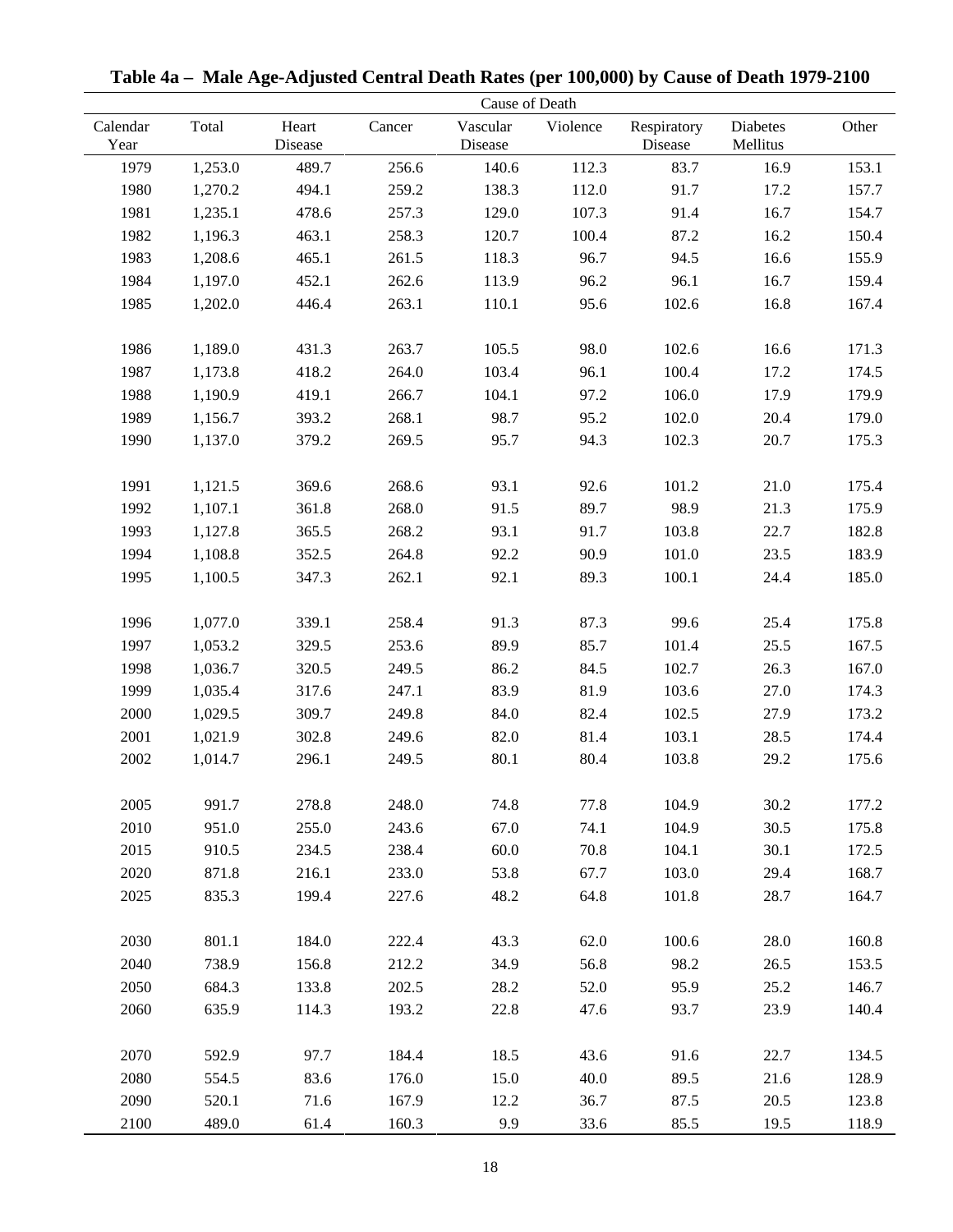| Cause of Death   |       |                  |        |                     |          |                        |                      |       |
|------------------|-------|------------------|--------|---------------------|----------|------------------------|----------------------|-------|
| Calendar<br>Year | Total | Heart<br>Disease | Cancer | Vascular<br>Disease | Violence | Respiratory<br>Disease | Diabetes<br>Mellitus | Other |
| 1979             | 722.4 | 273.8            | 152.8  | 108.5               | 38.4     | 31.2                   | 16.2                 | 101.5 |
| 1980             | 739.2 | 280.0            | 155.7  | 106.8               | 37.8     | 36.5                   | 16.7                 | 105.8 |
| 1981             | 719.1 | 269.8            | 155.6  | 100.2               | 36.1     | 37.0                   | 16.2                 | 104.1 |
| 1982             | 698.9 | 262.2            | 156.6  | 93.3                | 33.9     | 35.2                   | 15.7                 | 101.9 |
| 1983             | 708.4 | 264.9            | 158.4  | 91.1                | 33.3     | 40.0                   | 16.4                 | 104.4 |
| 1984             | 705.4 | 258.6            | 160.8  | 88.2                | 33.2     | 41.8                   | 15.6                 | 107.2 |
| 1985             | 707.2 | 255.1            | 161.1  | 85.4                | 32.9     | 46.3                   | 15.8                 | 110.5 |
| 1986             | 702.9 | 250.5            | 162.1  | 82.3                | 33.4     | 47.3                   | 15.7                 | 111.6 |
| 1987             | 697.9 | 244.8            | 162.0  | 80.5                | 33.3     | 48.0                   | 15.7                 | 113.5 |
| 1988             | 705.8 | 243.9            | 163.3  | 79.6                | 33.7     | 52.0                   | 16.3                 | 117.1 |
| 1989             | 688.8 | 229.6            | 165.0  | 75.4                | 33.0     | 52.5                   | 18.6                 | 114.7 |
| 1990             | 674.9 | 220.8            | 165.6  | 73.1                | 31.8     | 52.9                   | 18.5                 | 112.2 |
| 1991             | 667.3 | 215.7            | 166.2  | 70.8                | 31.3     | 53.6                   | 18.4                 | 111.4 |
| 1992             | 659.3 | 210.8            | 166.3  | 69.8                | 30.1     | 52.9                   | 18.5                 | 110.8 |
| 1993             | 678.2 | 214.9            | 166.8  | 71.2                | 31.2     | 57.7                   | 19.5                 | 116.8 |
| 1994             | 672.7 | 208.0            | 166.8  | 71.3                | 30.7     | 57.3                   | 20.2                 | 118.5 |
| 1995             | 674.7 | 206.1            | 166.4  | 71.9                | 30.9     | 57.7                   | 20.7                 | 121.0 |
| 1996             | 670.6 | 201.6            | 164.9  | 71.7                | 31.1     | 59.1                   | 21.1                 | 121.1 |
| 1997             | 664.3 | 196.5            | 163.0  | 70.6                | 30.8     | 60.2                   | 20.9                 | 122.4 |
| 1998             | 664.4 | 193.4            | 161.3  | 69.6                | 31.1     | 62.7                   | 21.0                 | 125.4 |
| 1999             | 673.3 | 194.0            | 178.6  | 69.3                | 30.5     | 64.6                   | 21.7                 | 114.6 |
| 2000             | 663.7 | 188.0            | 168.4  | 67.9                | 30.2     | 65.2                   | 22.2                 | 121.8 |
| 2001             | 662.1 | 184.4            | 168.9  | 66.4                | 30.0     | 66.9                   | 22.5                 | 123.0 |
| 2002             | 660.7 | 180.9            | 169.5  | 65.0                | 29.7     | 68.6                   | 22.8                 | 124.2 |
| 2005             | 652.3 | 171.4            | 169.9  | 60.8                | 28.9     | 72.0                   | 23.3                 | 126.1 |
| 2010             | 630.6 | 157.4            | 167.9  | 54.5                | 27.6     | 73.9                   | 23.3                 | 126.0 |
| 2015             | 605.9 | 145.0            | 164.7  | 48.8                | 26.4     | 73.9                   | 22.9                 | 124.3 |
| 2020             | 581.4 | 133.7            | 161.2  | 43.7                | 25.2     | 73.2                   | 22.4                 | 122.0 |
| 2025             | 558.0 | 123.3            | 157.5  | 39.2                | 24.1     | 72.4                   | 21.8                 | 119.7 |
| 2030             | 536.0 | 113.8            | 153.9  | 35.2                | 23.0     | 71.5                   | 21.3                 | 117.3 |
| 2040             | 496.1 | 97.1             | 147.0  | 28.3                | 21.0     | 69.7                   | 20.2                 | 112.8 |
| 2050             | 461.1 | 82.9             | 140.4  | 22.9                | 19.2     | 67.9                   | 19.2                 | 108.6 |
| 2060             | 430.2 | 70.8             | 134.1  | 18.5                | 17.6     | 66.2                   | 18.3                 | 104.7 |
| 2070             | 402.7 | 60.6             | 128.1  | 15.0                | 16.1     | 64.6                   | 17.4                 | 101.0 |
| 2080             | 378.2 | 52.0             | 122.3  | 12.2                | 14.7     | 63.1                   | 16.5                 | 97.5  |
| 2090             | 356.3 | 44.6             | 116.9  | 9.9                 | 13.4     | 61.6                   | 15.7                 | 94.2  |
| 2100             | 336.4 | 38.3             | 111.7  | 8.1                 | 12.3     | 60.1                   | 14.9                 | 91.1  |

**Table 4b – Female Age-Adjusted Central Death Rates (per 100,000) by Cause of Death 1979-2100**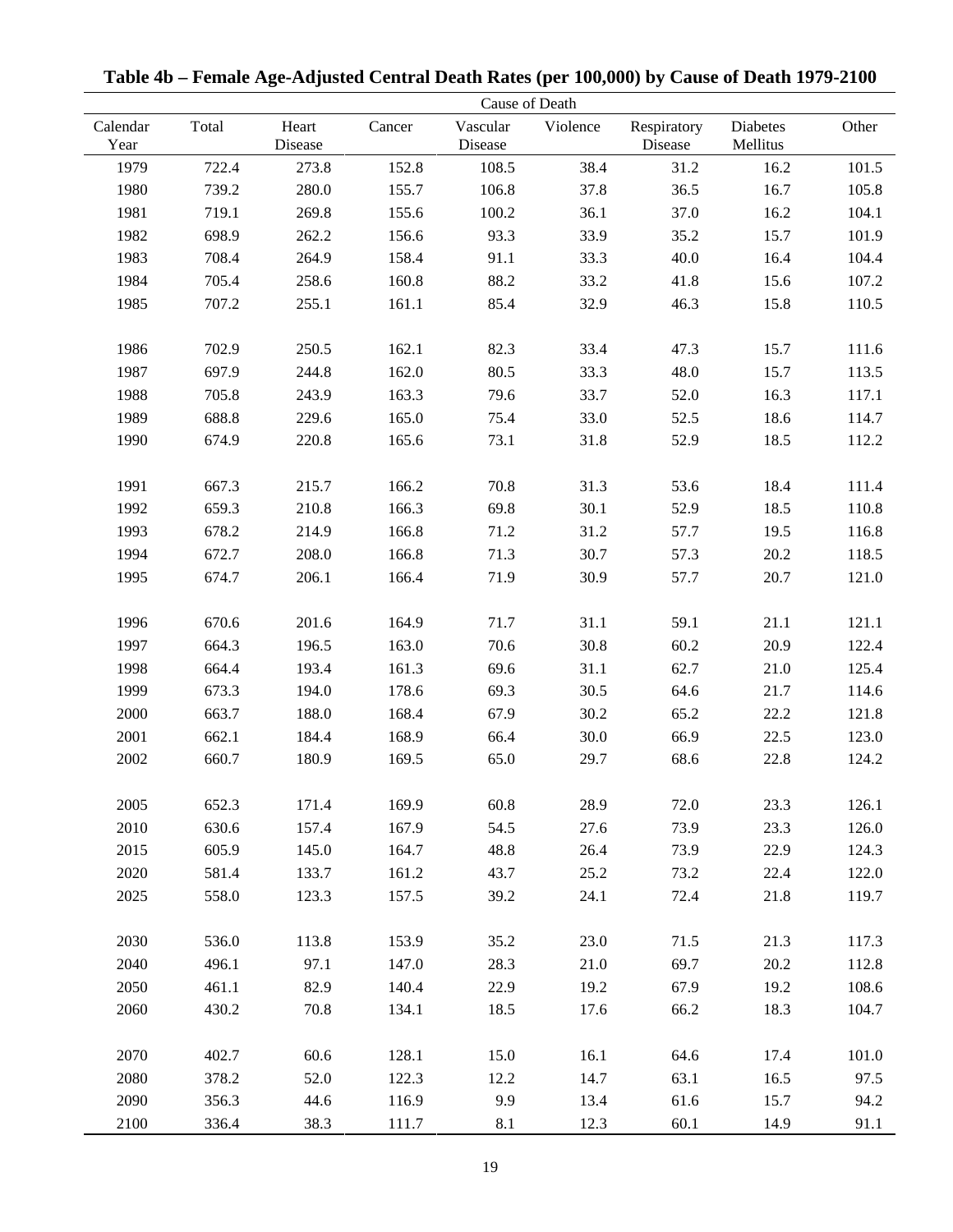| Age and Sex | 1900-1936 | 1936-1954 | 1954-1968 | 1968-1982 | 1982-1999 | 1900-1999 | 1999-2026 | 2026-2076 | 1999-2076 |
|-------------|-----------|-----------|-----------|-----------|-----------|-----------|-----------|-----------|-----------|
| Male:       |           |           |           |           |           |           |           |           |           |
| $0 - 14$    | 2.91      | 4.75      | 1.66      | 4.39      | 2.90      | 3.28      | 1.86      | 1.53      | 1.65      |
| 15-49       | 1.54      | 3.19      | $-0.30$   | 2.14      | 0.45      | 1.48      | $0.80\,$  | 0.85      | 0.83      |
| 50-64       | 0.41      | 0.94      | $-0.15$   | 2.27      | 1.77      | 0.93      | 1.07      | 0.83      | 0.91      |
|             |           |           |           |           |           |           |           |           |           |
| 65-84       | 0.20      | 1.15      | $-0.13$   | 1.47      | 1.22      | 0.68      | 0.90      | 0.74      | 0.80      |
| $85+$       | 0.22      | 1.21      | $-0.89$   | 1.56      | $-0.32$   | 0.34      | 0.54      | 0.64      | 0.60      |
| $65+$       | 0.20      | 1.16      | $-0.33$   | 1.49      | 0.79      | 0.59      | 0.79      | 0.71      | 0.73      |
|             |           |           |           |           |           |           |           |           |           |
| Total       | 0.78      | 1.60      | $-0.21$   | 1.78      | 0.94      | 0.96      | 0.84      | 0.75      | 0.78      |
|             |           |           |           |           |           |           |           |           |           |
| Female:     |           |           |           |           |           |           |           |           |           |
| $0 - 14$    | 3.12      | 5.01      | 1.72      | 4.19      | 2.65      | 3.34      | 1.84      | 1.56      | 1.66      |
| 15-49       | 1.60      | 4.91      | 0.29      | 2.97      | 0.39      | 2.01      | 0.75      | 0.73      | 0.74      |
| 50-64       | 0.70      | 2.56      | 0.76      | 1.70      | 0.99      | 1.24      | 0.83      | 0.71      | 0.75      |
|             |           |           |           |           |           |           |           |           |           |
| 65-84       | 0.36      | 2.06      | 1.07      | 2.01      | 0.42      | 1.02      | 0.75      | 0.72      | 0.73      |
| $85+$       | 0.23      | 1.21      | 0.13      | 2.06      | $-0.18$   | 0.59      | 0.56      | 0.64      | 0.61      |
| $65+$       | 0.32      | 1.82      | 0.77      | 2.03      | 0.22      | 0.88      | 0.68      | 0.69      | 0.69      |
|             |           |           |           |           |           |           |           |           |           |
| Total       | 0.90      | 2.47      | 0.77      | 2.15      | 0.40      | 1.26      | 0.73      | 0.71      | 0.72      |

**Table 5 – Average Annual Percentage Reductions in Age-Adjusted Central Death Rates for Selected Periods**

Note: The average annual percentage reduction is the complement of the exponential of the slope of the least squares line through the logarithms of the central death rates.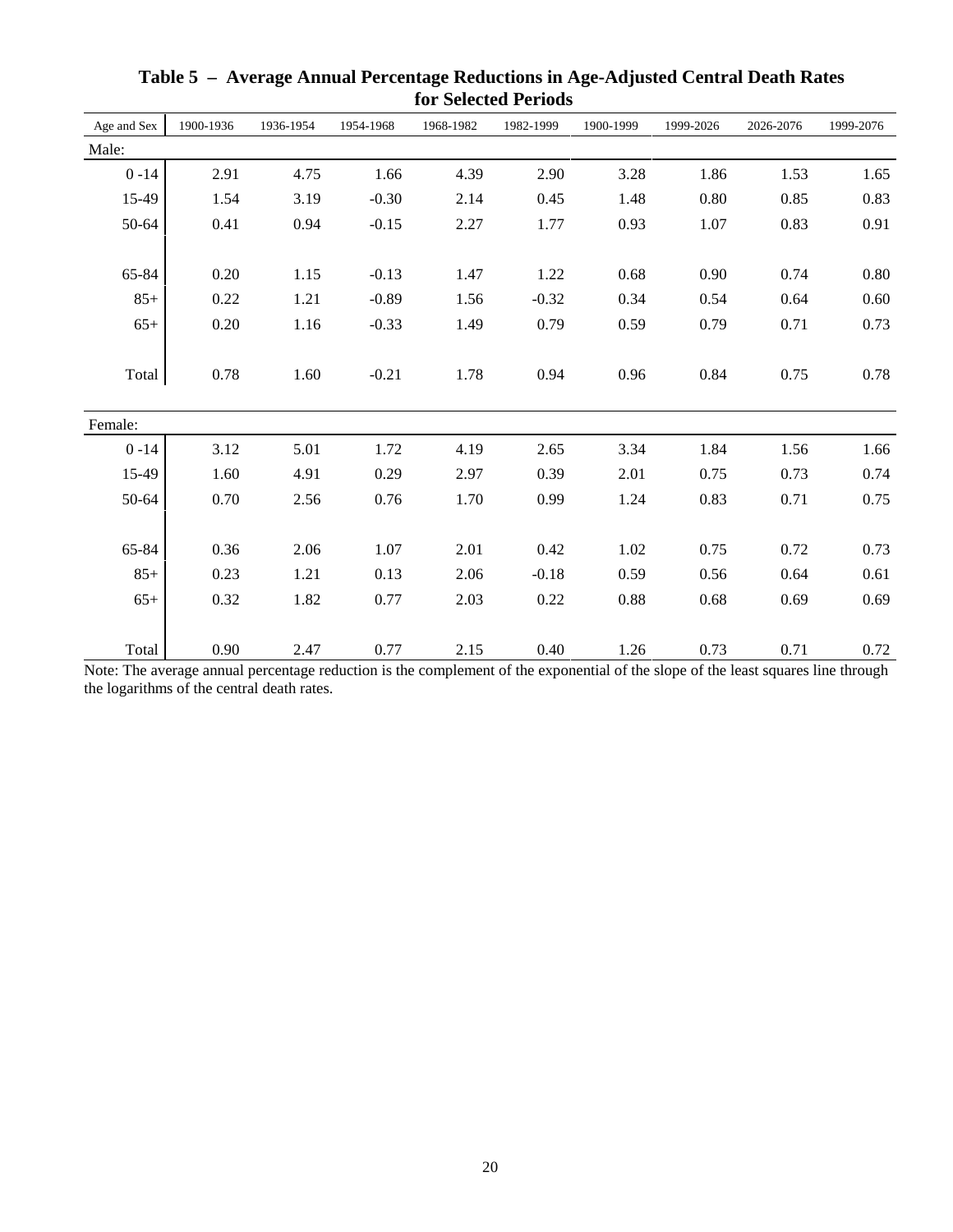| <b>Male</b><br>Female<br>$\overset{\circ}{e}_{x}$<br>$\dot{e}_x$<br>$T_{x}$<br>$T_{x}$<br>$d_{\rm v}$<br>$L_{\rm v}$<br>$d_{\rm v}$<br>$L_{\rm v}$<br>$l_{\rm v}$<br>$q_{x}$<br>$\mathbf X$<br>$\mathbf X$<br>$q_{x}$<br><b>Calendar Year 1900</b><br>46.41<br>0.145956<br>100,000<br>90,026<br>4,640,598<br>0.119694<br>100,000<br>11,969<br>92,047<br>4,895,677<br>$\overline{0}$<br>14,596<br>$\mathbf{0}$<br>48.96<br>53.28<br>0.038140<br>88,031<br>3,184<br>54.57<br>$\mathbf{1}$<br>85,404<br>3,257<br>83,776<br>4,550,571<br>$\mathbf{1}$<br>0.036174<br>86,438<br>4,803,630<br>$\overline{c}$<br>0.019577<br>1,608<br>54.38<br>$\overline{c}$<br>55.60<br>82,147<br>81,343<br>4,466,796<br>0.017817<br>84,846<br>1,512<br>84,090<br>4,717,191<br>54.45<br>3<br>0.013528<br>80,539<br>1,090<br>79,994<br>3<br>0.012923<br>83,334<br>1,077<br>82,796<br>4,633,101<br>55.60<br>4,385,453<br>54.19<br>$\overline{4}$<br>0.010797<br>79,449<br>858<br>4,305,459<br>$\overline{4}$<br>0.010310<br>82,258<br>848<br>81,834<br>4,550,305<br>55.32<br>79,020<br>0.007940<br>5<br>0.007611<br>5<br>78,592<br>624<br>78,280<br>53.78<br>81,409<br>620<br>81,100<br>4,468,471<br>54.89<br>4,226,438<br>53.20<br>6<br>0.005698<br>77,968<br>444<br>77,745<br>4,148,159<br>6<br>0.005501<br>80,790<br>444<br>4,387,372<br>54.31<br>80,568<br>52.51<br>$\tau$<br>0.004073<br>77,523<br>316<br>77,365<br>4,070,413<br>7<br>0.003986<br>80,345<br>320<br>80,185<br>4,306,804<br>53.60<br>51.72<br>8<br>8<br>0.003046<br>77,208<br>235<br>77,090<br>0.003057<br>80,025<br>52.82<br>3,993,048<br>245<br>79,903<br>4,226,619<br>50.87<br>9<br>9<br>0.002555<br>76,972<br>197<br>76,874<br>0.002648<br>79,781<br>211<br>79,675<br>4,146,716<br>51.98<br>3,915,958<br>0.002483<br>50.00<br>76,776<br>76,680<br>3,839,084<br>10<br>0.002641<br>79,569<br>210<br>4,067,041<br>51.11<br>10<br>191<br>79,464<br>49.13<br>11<br>0.002669<br>204<br>228<br>50.25<br>76,585<br>76,483<br>3,762,403<br>11<br>0.002868<br>79,359<br>79,245<br>3,987,577<br>48.26<br>12<br>0.002935<br>76,381<br>224<br>76,269<br>12<br>0.003138<br>79,132<br>248<br>79,007<br>3,908,331<br>49.39<br>3,685,921<br>47.40<br>13<br>0.003153<br>76,156<br>240<br>76,036<br>3,609,652<br>13<br>0.003323<br>78,883<br>262<br>78,752<br>3,829,324<br>48.54<br>46.55<br>14<br>0.003355<br>75,916<br>0.003462<br>272<br>78,485<br>47.70<br>255<br>75,789<br>3,533,616<br>14<br>78,621<br>3,750,572<br>0.003673<br>45.70<br>15<br>75,662<br>278<br>75,523<br>3,457,827<br>15<br>0.003704<br>78,349<br>290<br>78,204<br>3,672,087<br>46.87<br>44.87<br>0.004149<br>75,384<br>313<br>16<br>0.004106<br>46.04<br>16<br>75,227<br>3,382,304<br>78,059<br>321<br>77,898<br>3,593,883<br>44.05<br>17<br>0.004677<br>75,071<br>351<br>74,895<br>3,307,077<br>17<br>0.004565<br>77,738<br>3,515,984<br>45.23<br>355<br>77,561<br>43.26<br>18<br>0.005234<br>74,720<br>391<br>74,524<br>18<br>0.005064<br>77,383<br>392<br>77,187<br>3,438,424<br>44.43<br>3,232,181<br>19<br>42.48<br>0.005797<br>74,329<br>431<br>3,157,657<br>19<br>0.005583<br>76,991<br>430<br>76,777<br>3,361,236<br>43.66<br>74,113<br>41.73<br>0.006149<br>20<br>0.006421<br>73,898<br>73,661<br>3,083,544<br>20<br>3,284,460<br>42.90<br>474<br>76,562<br>471<br>76,326<br>40.99<br>42.16<br>21<br>0.007024<br>73,423<br>516<br>73,166<br>3,009,883<br>21<br>0.006700<br>76,091<br>510<br>75,836<br>3,208,133<br>40.28<br>22<br>0.007445<br>72,908<br>22<br>0.007124<br>75,581<br>41.44<br>543<br>72,636<br>2,936,717<br>538<br>75,312<br>3,132,297<br>23<br>0.007616<br>72,365<br>39.58<br>23<br>0.007368<br>75,043<br>40.74<br>551<br>72,089<br>2,864,081<br>553<br>74,766<br>3,056,986<br>38.88<br>40.04<br>24<br>0.007606<br>71,814<br>546<br>2,791,992<br>24<br>0.007478<br>74,490<br>557<br>74,211<br>2,982,219<br>71,541<br>38.17<br>0.007526<br>71,268<br>70,999<br>2,720,451<br>0.007541<br>73,933<br>73,654<br>2,908,008<br>536<br>558<br>39.33<br>25<br>25<br>0.007497<br>37.46<br>0.007627<br>38.63<br>26<br>70,731<br>530<br>70,466<br>2,649,452<br>26<br>73,375<br>560<br>73,095<br>2,834,354<br>36.74<br>27<br>0.007555<br>70,201<br>530<br>69,936<br>27<br>0.007737<br>72,815<br>72,534<br>2,761,259<br>37.92<br>2,578,986<br>563<br>28<br>0.007755<br>69,671<br>540<br>69,400<br>2,509,050<br>36.01<br>0.007896<br>72,252<br>571<br>71,967<br>2,688,725<br>37.21<br>28<br>35.29<br>29<br>0.008058<br>69,130<br>0.008091<br>71,682<br>580<br>36.51<br>557<br>68,852<br>2,439,650<br>29<br>71,392<br>2,616,759<br>30<br>0.008382<br>68,573<br>68,286<br>34.57<br>30<br>0.008286<br>71,102<br>35.80<br>575<br>2,370,798<br>589<br>70,807<br>2,545,367<br>33.86<br>31<br>0.008670<br>67,998<br>67,704<br>70,512<br>35.09<br>590<br>2,302,513<br>31<br>0.008457<br>596<br>70,214<br>2,474,560<br>32<br>0.008939<br>67,409<br>67,108<br>33.15<br>69,916<br>34.39<br>603<br>2,234,809<br>32<br>0.008613<br>602<br>69,615<br>2,404,346<br>33<br>0.009171<br>66,806<br>613<br>32.45<br>0.008746<br>69,314<br>69,011<br>33.68<br>66,500<br>2,167,702<br>33<br>606<br>2,334,731<br>34<br>0.009380<br>66,194<br>621<br>31.74<br>0.008865<br>609<br>32.98<br>65,883<br>2,101,202<br>34<br>68,708<br>68,403<br>2,265,720<br>35<br>0.009602<br>65,573<br>65,258<br>31.04<br>0.008992<br>68,099<br>2,197,317<br>32.27<br>630<br>2,035,318<br>35<br>612<br>67,792<br>36<br>0.009845<br>64,943<br>639<br>64,623<br>1,970,060<br>30.34<br>67,486<br>31.55<br>36<br>0.009134<br>616<br>67,178<br>2,129,524<br>37<br>0.010077<br>64,304<br>29.63<br>66,870<br>620<br>30.84<br>648<br>63,980<br>1,905,437<br>37<br>0.009277<br>66,560<br>2,062,346<br>38<br>0.010294<br>28.93<br>0.009425<br>624<br>30.13<br>63,656<br>655<br>63,328<br>1,841,457<br>38<br>66,250<br>65,937<br>1,995,787<br>28.22<br>0.010510<br>63,000<br>39<br>39<br>662<br>62,669<br>1,778,129<br>0.009584<br>65,625<br>629<br>65,311<br>1,929,849<br>29.41 |  |  | Table 6 - Period Life Tables for U.S. Social Security Area by Calendar Year and Sex |  |  |  |  |
|-------------------------------------------------------------------------------------------------------------------------------------------------------------------------------------------------------------------------------------------------------------------------------------------------------------------------------------------------------------------------------------------------------------------------------------------------------------------------------------------------------------------------------------------------------------------------------------------------------------------------------------------------------------------------------------------------------------------------------------------------------------------------------------------------------------------------------------------------------------------------------------------------------------------------------------------------------------------------------------------------------------------------------------------------------------------------------------------------------------------------------------------------------------------------------------------------------------------------------------------------------------------------------------------------------------------------------------------------------------------------------------------------------------------------------------------------------------------------------------------------------------------------------------------------------------------------------------------------------------------------------------------------------------------------------------------------------------------------------------------------------------------------------------------------------------------------------------------------------------------------------------------------------------------------------------------------------------------------------------------------------------------------------------------------------------------------------------------------------------------------------------------------------------------------------------------------------------------------------------------------------------------------------------------------------------------------------------------------------------------------------------------------------------------------------------------------------------------------------------------------------------------------------------------------------------------------------------------------------------------------------------------------------------------------------------------------------------------------------------------------------------------------------------------------------------------------------------------------------------------------------------------------------------------------------------------------------------------------------------------------------------------------------------------------------------------------------------------------------------------------------------------------------------------------------------------------------------------------------------------------------------------------------------------------------------------------------------------------------------------------------------------------------------------------------------------------------------------------------------------------------------------------------------------------------------------------------------------------------------------------------------------------------------------------------------------------------------------------------------------------------------------------------------------------------------------------------------------------------------------------------------------------------------------------------------------------------------------------------------------------------------------------------------------------------------------------------------------------------------------------------------------------------------------------------------------------------------------------------------------------------------------------------------------------------------------------------------------------------------------------------------------------------------------------------------------------------------------------------------------------------------------------------------------------------------------------------------------------------------------------------------------------------------------------------------------------------------------------------------------------------------------------------------------------------------------------------------------------------------------------------------------------------------------------------------------------------------------------------------------------------------------------------------------------------------------------------------------------------------------------------------------------------------------------------------------------------------------------------------------------------------------------------------------------------------------------------------------------------------------------------------------------------------------------------------------------------------------------------------------------------------------------------------------------------------------------------------------------------------------------------------------------------------------------------------------------------------------------------------------------------------------------------------------------------------------------------------------------------------------------------------------------------------------------------------------|--|--|-------------------------------------------------------------------------------------|--|--|--|--|
|                                                                                                                                                                                                                                                                                                                                                                                                                                                                                                                                                                                                                                                                                                                                                                                                                                                                                                                                                                                                                                                                                                                                                                                                                                                                                                                                                                                                                                                                                                                                                                                                                                                                                                                                                                                                                                                                                                                                                                                                                                                                                                                                                                                                                                                                                                                                                                                                                                                                                                                                                                                                                                                                                                                                                                                                                                                                                                                                                                                                                                                                                                                                                                                                                                                                                                                                                                                                                                                                                                                                                                                                                                                                                                                                                                                                                                                                                                                                                                                                                                                                                                                                                                                                                                                                                                                                                                                                                                                                                                                                                                                                                                                                                                                                                                                                                                                                                                                                                                                                                                                                                                                                                                                                                                                                                                                                                                                                                                                                                                                                                                                                                                                                                                                                                                                                                                                                                                                                           |  |  |                                                                                     |  |  |  |  |
|                                                                                                                                                                                                                                                                                                                                                                                                                                                                                                                                                                                                                                                                                                                                                                                                                                                                                                                                                                                                                                                                                                                                                                                                                                                                                                                                                                                                                                                                                                                                                                                                                                                                                                                                                                                                                                                                                                                                                                                                                                                                                                                                                                                                                                                                                                                                                                                                                                                                                                                                                                                                                                                                                                                                                                                                                                                                                                                                                                                                                                                                                                                                                                                                                                                                                                                                                                                                                                                                                                                                                                                                                                                                                                                                                                                                                                                                                                                                                                                                                                                                                                                                                                                                                                                                                                                                                                                                                                                                                                                                                                                                                                                                                                                                                                                                                                                                                                                                                                                                                                                                                                                                                                                                                                                                                                                                                                                                                                                                                                                                                                                                                                                                                                                                                                                                                                                                                                                                           |  |  |                                                                                     |  |  |  |  |
|                                                                                                                                                                                                                                                                                                                                                                                                                                                                                                                                                                                                                                                                                                                                                                                                                                                                                                                                                                                                                                                                                                                                                                                                                                                                                                                                                                                                                                                                                                                                                                                                                                                                                                                                                                                                                                                                                                                                                                                                                                                                                                                                                                                                                                                                                                                                                                                                                                                                                                                                                                                                                                                                                                                                                                                                                                                                                                                                                                                                                                                                                                                                                                                                                                                                                                                                                                                                                                                                                                                                                                                                                                                                                                                                                                                                                                                                                                                                                                                                                                                                                                                                                                                                                                                                                                                                                                                                                                                                                                                                                                                                                                                                                                                                                                                                                                                                                                                                                                                                                                                                                                                                                                                                                                                                                                                                                                                                                                                                                                                                                                                                                                                                                                                                                                                                                                                                                                                                           |  |  |                                                                                     |  |  |  |  |
|                                                                                                                                                                                                                                                                                                                                                                                                                                                                                                                                                                                                                                                                                                                                                                                                                                                                                                                                                                                                                                                                                                                                                                                                                                                                                                                                                                                                                                                                                                                                                                                                                                                                                                                                                                                                                                                                                                                                                                                                                                                                                                                                                                                                                                                                                                                                                                                                                                                                                                                                                                                                                                                                                                                                                                                                                                                                                                                                                                                                                                                                                                                                                                                                                                                                                                                                                                                                                                                                                                                                                                                                                                                                                                                                                                                                                                                                                                                                                                                                                                                                                                                                                                                                                                                                                                                                                                                                                                                                                                                                                                                                                                                                                                                                                                                                                                                                                                                                                                                                                                                                                                                                                                                                                                                                                                                                                                                                                                                                                                                                                                                                                                                                                                                                                                                                                                                                                                                                           |  |  |                                                                                     |  |  |  |  |
|                                                                                                                                                                                                                                                                                                                                                                                                                                                                                                                                                                                                                                                                                                                                                                                                                                                                                                                                                                                                                                                                                                                                                                                                                                                                                                                                                                                                                                                                                                                                                                                                                                                                                                                                                                                                                                                                                                                                                                                                                                                                                                                                                                                                                                                                                                                                                                                                                                                                                                                                                                                                                                                                                                                                                                                                                                                                                                                                                                                                                                                                                                                                                                                                                                                                                                                                                                                                                                                                                                                                                                                                                                                                                                                                                                                                                                                                                                                                                                                                                                                                                                                                                                                                                                                                                                                                                                                                                                                                                                                                                                                                                                                                                                                                                                                                                                                                                                                                                                                                                                                                                                                                                                                                                                                                                                                                                                                                                                                                                                                                                                                                                                                                                                                                                                                                                                                                                                                                           |  |  |                                                                                     |  |  |  |  |
|                                                                                                                                                                                                                                                                                                                                                                                                                                                                                                                                                                                                                                                                                                                                                                                                                                                                                                                                                                                                                                                                                                                                                                                                                                                                                                                                                                                                                                                                                                                                                                                                                                                                                                                                                                                                                                                                                                                                                                                                                                                                                                                                                                                                                                                                                                                                                                                                                                                                                                                                                                                                                                                                                                                                                                                                                                                                                                                                                                                                                                                                                                                                                                                                                                                                                                                                                                                                                                                                                                                                                                                                                                                                                                                                                                                                                                                                                                                                                                                                                                                                                                                                                                                                                                                                                                                                                                                                                                                                                                                                                                                                                                                                                                                                                                                                                                                                                                                                                                                                                                                                                                                                                                                                                                                                                                                                                                                                                                                                                                                                                                                                                                                                                                                                                                                                                                                                                                                                           |  |  |                                                                                     |  |  |  |  |
|                                                                                                                                                                                                                                                                                                                                                                                                                                                                                                                                                                                                                                                                                                                                                                                                                                                                                                                                                                                                                                                                                                                                                                                                                                                                                                                                                                                                                                                                                                                                                                                                                                                                                                                                                                                                                                                                                                                                                                                                                                                                                                                                                                                                                                                                                                                                                                                                                                                                                                                                                                                                                                                                                                                                                                                                                                                                                                                                                                                                                                                                                                                                                                                                                                                                                                                                                                                                                                                                                                                                                                                                                                                                                                                                                                                                                                                                                                                                                                                                                                                                                                                                                                                                                                                                                                                                                                                                                                                                                                                                                                                                                                                                                                                                                                                                                                                                                                                                                                                                                                                                                                                                                                                                                                                                                                                                                                                                                                                                                                                                                                                                                                                                                                                                                                                                                                                                                                                                           |  |  |                                                                                     |  |  |  |  |
|                                                                                                                                                                                                                                                                                                                                                                                                                                                                                                                                                                                                                                                                                                                                                                                                                                                                                                                                                                                                                                                                                                                                                                                                                                                                                                                                                                                                                                                                                                                                                                                                                                                                                                                                                                                                                                                                                                                                                                                                                                                                                                                                                                                                                                                                                                                                                                                                                                                                                                                                                                                                                                                                                                                                                                                                                                                                                                                                                                                                                                                                                                                                                                                                                                                                                                                                                                                                                                                                                                                                                                                                                                                                                                                                                                                                                                                                                                                                                                                                                                                                                                                                                                                                                                                                                                                                                                                                                                                                                                                                                                                                                                                                                                                                                                                                                                                                                                                                                                                                                                                                                                                                                                                                                                                                                                                                                                                                                                                                                                                                                                                                                                                                                                                                                                                                                                                                                                                                           |  |  |                                                                                     |  |  |  |  |
|                                                                                                                                                                                                                                                                                                                                                                                                                                                                                                                                                                                                                                                                                                                                                                                                                                                                                                                                                                                                                                                                                                                                                                                                                                                                                                                                                                                                                                                                                                                                                                                                                                                                                                                                                                                                                                                                                                                                                                                                                                                                                                                                                                                                                                                                                                                                                                                                                                                                                                                                                                                                                                                                                                                                                                                                                                                                                                                                                                                                                                                                                                                                                                                                                                                                                                                                                                                                                                                                                                                                                                                                                                                                                                                                                                                                                                                                                                                                                                                                                                                                                                                                                                                                                                                                                                                                                                                                                                                                                                                                                                                                                                                                                                                                                                                                                                                                                                                                                                                                                                                                                                                                                                                                                                                                                                                                                                                                                                                                                                                                                                                                                                                                                                                                                                                                                                                                                                                                           |  |  |                                                                                     |  |  |  |  |
|                                                                                                                                                                                                                                                                                                                                                                                                                                                                                                                                                                                                                                                                                                                                                                                                                                                                                                                                                                                                                                                                                                                                                                                                                                                                                                                                                                                                                                                                                                                                                                                                                                                                                                                                                                                                                                                                                                                                                                                                                                                                                                                                                                                                                                                                                                                                                                                                                                                                                                                                                                                                                                                                                                                                                                                                                                                                                                                                                                                                                                                                                                                                                                                                                                                                                                                                                                                                                                                                                                                                                                                                                                                                                                                                                                                                                                                                                                                                                                                                                                                                                                                                                                                                                                                                                                                                                                                                                                                                                                                                                                                                                                                                                                                                                                                                                                                                                                                                                                                                                                                                                                                                                                                                                                                                                                                                                                                                                                                                                                                                                                                                                                                                                                                                                                                                                                                                                                                                           |  |  |                                                                                     |  |  |  |  |
|                                                                                                                                                                                                                                                                                                                                                                                                                                                                                                                                                                                                                                                                                                                                                                                                                                                                                                                                                                                                                                                                                                                                                                                                                                                                                                                                                                                                                                                                                                                                                                                                                                                                                                                                                                                                                                                                                                                                                                                                                                                                                                                                                                                                                                                                                                                                                                                                                                                                                                                                                                                                                                                                                                                                                                                                                                                                                                                                                                                                                                                                                                                                                                                                                                                                                                                                                                                                                                                                                                                                                                                                                                                                                                                                                                                                                                                                                                                                                                                                                                                                                                                                                                                                                                                                                                                                                                                                                                                                                                                                                                                                                                                                                                                                                                                                                                                                                                                                                                                                                                                                                                                                                                                                                                                                                                                                                                                                                                                                                                                                                                                                                                                                                                                                                                                                                                                                                                                                           |  |  |                                                                                     |  |  |  |  |
|                                                                                                                                                                                                                                                                                                                                                                                                                                                                                                                                                                                                                                                                                                                                                                                                                                                                                                                                                                                                                                                                                                                                                                                                                                                                                                                                                                                                                                                                                                                                                                                                                                                                                                                                                                                                                                                                                                                                                                                                                                                                                                                                                                                                                                                                                                                                                                                                                                                                                                                                                                                                                                                                                                                                                                                                                                                                                                                                                                                                                                                                                                                                                                                                                                                                                                                                                                                                                                                                                                                                                                                                                                                                                                                                                                                                                                                                                                                                                                                                                                                                                                                                                                                                                                                                                                                                                                                                                                                                                                                                                                                                                                                                                                                                                                                                                                                                                                                                                                                                                                                                                                                                                                                                                                                                                                                                                                                                                                                                                                                                                                                                                                                                                                                                                                                                                                                                                                                                           |  |  |                                                                                     |  |  |  |  |
|                                                                                                                                                                                                                                                                                                                                                                                                                                                                                                                                                                                                                                                                                                                                                                                                                                                                                                                                                                                                                                                                                                                                                                                                                                                                                                                                                                                                                                                                                                                                                                                                                                                                                                                                                                                                                                                                                                                                                                                                                                                                                                                                                                                                                                                                                                                                                                                                                                                                                                                                                                                                                                                                                                                                                                                                                                                                                                                                                                                                                                                                                                                                                                                                                                                                                                                                                                                                                                                                                                                                                                                                                                                                                                                                                                                                                                                                                                                                                                                                                                                                                                                                                                                                                                                                                                                                                                                                                                                                                                                                                                                                                                                                                                                                                                                                                                                                                                                                                                                                                                                                                                                                                                                                                                                                                                                                                                                                                                                                                                                                                                                                                                                                                                                                                                                                                                                                                                                                           |  |  |                                                                                     |  |  |  |  |
|                                                                                                                                                                                                                                                                                                                                                                                                                                                                                                                                                                                                                                                                                                                                                                                                                                                                                                                                                                                                                                                                                                                                                                                                                                                                                                                                                                                                                                                                                                                                                                                                                                                                                                                                                                                                                                                                                                                                                                                                                                                                                                                                                                                                                                                                                                                                                                                                                                                                                                                                                                                                                                                                                                                                                                                                                                                                                                                                                                                                                                                                                                                                                                                                                                                                                                                                                                                                                                                                                                                                                                                                                                                                                                                                                                                                                                                                                                                                                                                                                                                                                                                                                                                                                                                                                                                                                                                                                                                                                                                                                                                                                                                                                                                                                                                                                                                                                                                                                                                                                                                                                                                                                                                                                                                                                                                                                                                                                                                                                                                                                                                                                                                                                                                                                                                                                                                                                                                                           |  |  |                                                                                     |  |  |  |  |
|                                                                                                                                                                                                                                                                                                                                                                                                                                                                                                                                                                                                                                                                                                                                                                                                                                                                                                                                                                                                                                                                                                                                                                                                                                                                                                                                                                                                                                                                                                                                                                                                                                                                                                                                                                                                                                                                                                                                                                                                                                                                                                                                                                                                                                                                                                                                                                                                                                                                                                                                                                                                                                                                                                                                                                                                                                                                                                                                                                                                                                                                                                                                                                                                                                                                                                                                                                                                                                                                                                                                                                                                                                                                                                                                                                                                                                                                                                                                                                                                                                                                                                                                                                                                                                                                                                                                                                                                                                                                                                                                                                                                                                                                                                                                                                                                                                                                                                                                                                                                                                                                                                                                                                                                                                                                                                                                                                                                                                                                                                                                                                                                                                                                                                                                                                                                                                                                                                                                           |  |  |                                                                                     |  |  |  |  |
|                                                                                                                                                                                                                                                                                                                                                                                                                                                                                                                                                                                                                                                                                                                                                                                                                                                                                                                                                                                                                                                                                                                                                                                                                                                                                                                                                                                                                                                                                                                                                                                                                                                                                                                                                                                                                                                                                                                                                                                                                                                                                                                                                                                                                                                                                                                                                                                                                                                                                                                                                                                                                                                                                                                                                                                                                                                                                                                                                                                                                                                                                                                                                                                                                                                                                                                                                                                                                                                                                                                                                                                                                                                                                                                                                                                                                                                                                                                                                                                                                                                                                                                                                                                                                                                                                                                                                                                                                                                                                                                                                                                                                                                                                                                                                                                                                                                                                                                                                                                                                                                                                                                                                                                                                                                                                                                                                                                                                                                                                                                                                                                                                                                                                                                                                                                                                                                                                                                                           |  |  |                                                                                     |  |  |  |  |
|                                                                                                                                                                                                                                                                                                                                                                                                                                                                                                                                                                                                                                                                                                                                                                                                                                                                                                                                                                                                                                                                                                                                                                                                                                                                                                                                                                                                                                                                                                                                                                                                                                                                                                                                                                                                                                                                                                                                                                                                                                                                                                                                                                                                                                                                                                                                                                                                                                                                                                                                                                                                                                                                                                                                                                                                                                                                                                                                                                                                                                                                                                                                                                                                                                                                                                                                                                                                                                                                                                                                                                                                                                                                                                                                                                                                                                                                                                                                                                                                                                                                                                                                                                                                                                                                                                                                                                                                                                                                                                                                                                                                                                                                                                                                                                                                                                                                                                                                                                                                                                                                                                                                                                                                                                                                                                                                                                                                                                                                                                                                                                                                                                                                                                                                                                                                                                                                                                                                           |  |  |                                                                                     |  |  |  |  |
|                                                                                                                                                                                                                                                                                                                                                                                                                                                                                                                                                                                                                                                                                                                                                                                                                                                                                                                                                                                                                                                                                                                                                                                                                                                                                                                                                                                                                                                                                                                                                                                                                                                                                                                                                                                                                                                                                                                                                                                                                                                                                                                                                                                                                                                                                                                                                                                                                                                                                                                                                                                                                                                                                                                                                                                                                                                                                                                                                                                                                                                                                                                                                                                                                                                                                                                                                                                                                                                                                                                                                                                                                                                                                                                                                                                                                                                                                                                                                                                                                                                                                                                                                                                                                                                                                                                                                                                                                                                                                                                                                                                                                                                                                                                                                                                                                                                                                                                                                                                                                                                                                                                                                                                                                                                                                                                                                                                                                                                                                                                                                                                                                                                                                                                                                                                                                                                                                                                                           |  |  |                                                                                     |  |  |  |  |
|                                                                                                                                                                                                                                                                                                                                                                                                                                                                                                                                                                                                                                                                                                                                                                                                                                                                                                                                                                                                                                                                                                                                                                                                                                                                                                                                                                                                                                                                                                                                                                                                                                                                                                                                                                                                                                                                                                                                                                                                                                                                                                                                                                                                                                                                                                                                                                                                                                                                                                                                                                                                                                                                                                                                                                                                                                                                                                                                                                                                                                                                                                                                                                                                                                                                                                                                                                                                                                                                                                                                                                                                                                                                                                                                                                                                                                                                                                                                                                                                                                                                                                                                                                                                                                                                                                                                                                                                                                                                                                                                                                                                                                                                                                                                                                                                                                                                                                                                                                                                                                                                                                                                                                                                                                                                                                                                                                                                                                                                                                                                                                                                                                                                                                                                                                                                                                                                                                                                           |  |  |                                                                                     |  |  |  |  |
|                                                                                                                                                                                                                                                                                                                                                                                                                                                                                                                                                                                                                                                                                                                                                                                                                                                                                                                                                                                                                                                                                                                                                                                                                                                                                                                                                                                                                                                                                                                                                                                                                                                                                                                                                                                                                                                                                                                                                                                                                                                                                                                                                                                                                                                                                                                                                                                                                                                                                                                                                                                                                                                                                                                                                                                                                                                                                                                                                                                                                                                                                                                                                                                                                                                                                                                                                                                                                                                                                                                                                                                                                                                                                                                                                                                                                                                                                                                                                                                                                                                                                                                                                                                                                                                                                                                                                                                                                                                                                                                                                                                                                                                                                                                                                                                                                                                                                                                                                                                                                                                                                                                                                                                                                                                                                                                                                                                                                                                                                                                                                                                                                                                                                                                                                                                                                                                                                                                                           |  |  |                                                                                     |  |  |  |  |
|                                                                                                                                                                                                                                                                                                                                                                                                                                                                                                                                                                                                                                                                                                                                                                                                                                                                                                                                                                                                                                                                                                                                                                                                                                                                                                                                                                                                                                                                                                                                                                                                                                                                                                                                                                                                                                                                                                                                                                                                                                                                                                                                                                                                                                                                                                                                                                                                                                                                                                                                                                                                                                                                                                                                                                                                                                                                                                                                                                                                                                                                                                                                                                                                                                                                                                                                                                                                                                                                                                                                                                                                                                                                                                                                                                                                                                                                                                                                                                                                                                                                                                                                                                                                                                                                                                                                                                                                                                                                                                                                                                                                                                                                                                                                                                                                                                                                                                                                                                                                                                                                                                                                                                                                                                                                                                                                                                                                                                                                                                                                                                                                                                                                                                                                                                                                                                                                                                                                           |  |  |                                                                                     |  |  |  |  |
|                                                                                                                                                                                                                                                                                                                                                                                                                                                                                                                                                                                                                                                                                                                                                                                                                                                                                                                                                                                                                                                                                                                                                                                                                                                                                                                                                                                                                                                                                                                                                                                                                                                                                                                                                                                                                                                                                                                                                                                                                                                                                                                                                                                                                                                                                                                                                                                                                                                                                                                                                                                                                                                                                                                                                                                                                                                                                                                                                                                                                                                                                                                                                                                                                                                                                                                                                                                                                                                                                                                                                                                                                                                                                                                                                                                                                                                                                                                                                                                                                                                                                                                                                                                                                                                                                                                                                                                                                                                                                                                                                                                                                                                                                                                                                                                                                                                                                                                                                                                                                                                                                                                                                                                                                                                                                                                                                                                                                                                                                                                                                                                                                                                                                                                                                                                                                                                                                                                                           |  |  |                                                                                     |  |  |  |  |
|                                                                                                                                                                                                                                                                                                                                                                                                                                                                                                                                                                                                                                                                                                                                                                                                                                                                                                                                                                                                                                                                                                                                                                                                                                                                                                                                                                                                                                                                                                                                                                                                                                                                                                                                                                                                                                                                                                                                                                                                                                                                                                                                                                                                                                                                                                                                                                                                                                                                                                                                                                                                                                                                                                                                                                                                                                                                                                                                                                                                                                                                                                                                                                                                                                                                                                                                                                                                                                                                                                                                                                                                                                                                                                                                                                                                                                                                                                                                                                                                                                                                                                                                                                                                                                                                                                                                                                                                                                                                                                                                                                                                                                                                                                                                                                                                                                                                                                                                                                                                                                                                                                                                                                                                                                                                                                                                                                                                                                                                                                                                                                                                                                                                                                                                                                                                                                                                                                                                           |  |  |                                                                                     |  |  |  |  |
|                                                                                                                                                                                                                                                                                                                                                                                                                                                                                                                                                                                                                                                                                                                                                                                                                                                                                                                                                                                                                                                                                                                                                                                                                                                                                                                                                                                                                                                                                                                                                                                                                                                                                                                                                                                                                                                                                                                                                                                                                                                                                                                                                                                                                                                                                                                                                                                                                                                                                                                                                                                                                                                                                                                                                                                                                                                                                                                                                                                                                                                                                                                                                                                                                                                                                                                                                                                                                                                                                                                                                                                                                                                                                                                                                                                                                                                                                                                                                                                                                                                                                                                                                                                                                                                                                                                                                                                                                                                                                                                                                                                                                                                                                                                                                                                                                                                                                                                                                                                                                                                                                                                                                                                                                                                                                                                                                                                                                                                                                                                                                                                                                                                                                                                                                                                                                                                                                                                                           |  |  |                                                                                     |  |  |  |  |
|                                                                                                                                                                                                                                                                                                                                                                                                                                                                                                                                                                                                                                                                                                                                                                                                                                                                                                                                                                                                                                                                                                                                                                                                                                                                                                                                                                                                                                                                                                                                                                                                                                                                                                                                                                                                                                                                                                                                                                                                                                                                                                                                                                                                                                                                                                                                                                                                                                                                                                                                                                                                                                                                                                                                                                                                                                                                                                                                                                                                                                                                                                                                                                                                                                                                                                                                                                                                                                                                                                                                                                                                                                                                                                                                                                                                                                                                                                                                                                                                                                                                                                                                                                                                                                                                                                                                                                                                                                                                                                                                                                                                                                                                                                                                                                                                                                                                                                                                                                                                                                                                                                                                                                                                                                                                                                                                                                                                                                                                                                                                                                                                                                                                                                                                                                                                                                                                                                                                           |  |  |                                                                                     |  |  |  |  |
|                                                                                                                                                                                                                                                                                                                                                                                                                                                                                                                                                                                                                                                                                                                                                                                                                                                                                                                                                                                                                                                                                                                                                                                                                                                                                                                                                                                                                                                                                                                                                                                                                                                                                                                                                                                                                                                                                                                                                                                                                                                                                                                                                                                                                                                                                                                                                                                                                                                                                                                                                                                                                                                                                                                                                                                                                                                                                                                                                                                                                                                                                                                                                                                                                                                                                                                                                                                                                                                                                                                                                                                                                                                                                                                                                                                                                                                                                                                                                                                                                                                                                                                                                                                                                                                                                                                                                                                                                                                                                                                                                                                                                                                                                                                                                                                                                                                                                                                                                                                                                                                                                                                                                                                                                                                                                                                                                                                                                                                                                                                                                                                                                                                                                                                                                                                                                                                                                                                                           |  |  |                                                                                     |  |  |  |  |
|                                                                                                                                                                                                                                                                                                                                                                                                                                                                                                                                                                                                                                                                                                                                                                                                                                                                                                                                                                                                                                                                                                                                                                                                                                                                                                                                                                                                                                                                                                                                                                                                                                                                                                                                                                                                                                                                                                                                                                                                                                                                                                                                                                                                                                                                                                                                                                                                                                                                                                                                                                                                                                                                                                                                                                                                                                                                                                                                                                                                                                                                                                                                                                                                                                                                                                                                                                                                                                                                                                                                                                                                                                                                                                                                                                                                                                                                                                                                                                                                                                                                                                                                                                                                                                                                                                                                                                                                                                                                                                                                                                                                                                                                                                                                                                                                                                                                                                                                                                                                                                                                                                                                                                                                                                                                                                                                                                                                                                                                                                                                                                                                                                                                                                                                                                                                                                                                                                                                           |  |  |                                                                                     |  |  |  |  |
|                                                                                                                                                                                                                                                                                                                                                                                                                                                                                                                                                                                                                                                                                                                                                                                                                                                                                                                                                                                                                                                                                                                                                                                                                                                                                                                                                                                                                                                                                                                                                                                                                                                                                                                                                                                                                                                                                                                                                                                                                                                                                                                                                                                                                                                                                                                                                                                                                                                                                                                                                                                                                                                                                                                                                                                                                                                                                                                                                                                                                                                                                                                                                                                                                                                                                                                                                                                                                                                                                                                                                                                                                                                                                                                                                                                                                                                                                                                                                                                                                                                                                                                                                                                                                                                                                                                                                                                                                                                                                                                                                                                                                                                                                                                                                                                                                                                                                                                                                                                                                                                                                                                                                                                                                                                                                                                                                                                                                                                                                                                                                                                                                                                                                                                                                                                                                                                                                                                                           |  |  |                                                                                     |  |  |  |  |
|                                                                                                                                                                                                                                                                                                                                                                                                                                                                                                                                                                                                                                                                                                                                                                                                                                                                                                                                                                                                                                                                                                                                                                                                                                                                                                                                                                                                                                                                                                                                                                                                                                                                                                                                                                                                                                                                                                                                                                                                                                                                                                                                                                                                                                                                                                                                                                                                                                                                                                                                                                                                                                                                                                                                                                                                                                                                                                                                                                                                                                                                                                                                                                                                                                                                                                                                                                                                                                                                                                                                                                                                                                                                                                                                                                                                                                                                                                                                                                                                                                                                                                                                                                                                                                                                                                                                                                                                                                                                                                                                                                                                                                                                                                                                                                                                                                                                                                                                                                                                                                                                                                                                                                                                                                                                                                                                                                                                                                                                                                                                                                                                                                                                                                                                                                                                                                                                                                                                           |  |  |                                                                                     |  |  |  |  |
|                                                                                                                                                                                                                                                                                                                                                                                                                                                                                                                                                                                                                                                                                                                                                                                                                                                                                                                                                                                                                                                                                                                                                                                                                                                                                                                                                                                                                                                                                                                                                                                                                                                                                                                                                                                                                                                                                                                                                                                                                                                                                                                                                                                                                                                                                                                                                                                                                                                                                                                                                                                                                                                                                                                                                                                                                                                                                                                                                                                                                                                                                                                                                                                                                                                                                                                                                                                                                                                                                                                                                                                                                                                                                                                                                                                                                                                                                                                                                                                                                                                                                                                                                                                                                                                                                                                                                                                                                                                                                                                                                                                                                                                                                                                                                                                                                                                                                                                                                                                                                                                                                                                                                                                                                                                                                                                                                                                                                                                                                                                                                                                                                                                                                                                                                                                                                                                                                                                                           |  |  |                                                                                     |  |  |  |  |
|                                                                                                                                                                                                                                                                                                                                                                                                                                                                                                                                                                                                                                                                                                                                                                                                                                                                                                                                                                                                                                                                                                                                                                                                                                                                                                                                                                                                                                                                                                                                                                                                                                                                                                                                                                                                                                                                                                                                                                                                                                                                                                                                                                                                                                                                                                                                                                                                                                                                                                                                                                                                                                                                                                                                                                                                                                                                                                                                                                                                                                                                                                                                                                                                                                                                                                                                                                                                                                                                                                                                                                                                                                                                                                                                                                                                                                                                                                                                                                                                                                                                                                                                                                                                                                                                                                                                                                                                                                                                                                                                                                                                                                                                                                                                                                                                                                                                                                                                                                                                                                                                                                                                                                                                                                                                                                                                                                                                                                                                                                                                                                                                                                                                                                                                                                                                                                                                                                                                           |  |  |                                                                                     |  |  |  |  |
|                                                                                                                                                                                                                                                                                                                                                                                                                                                                                                                                                                                                                                                                                                                                                                                                                                                                                                                                                                                                                                                                                                                                                                                                                                                                                                                                                                                                                                                                                                                                                                                                                                                                                                                                                                                                                                                                                                                                                                                                                                                                                                                                                                                                                                                                                                                                                                                                                                                                                                                                                                                                                                                                                                                                                                                                                                                                                                                                                                                                                                                                                                                                                                                                                                                                                                                                                                                                                                                                                                                                                                                                                                                                                                                                                                                                                                                                                                                                                                                                                                                                                                                                                                                                                                                                                                                                                                                                                                                                                                                                                                                                                                                                                                                                                                                                                                                                                                                                                                                                                                                                                                                                                                                                                                                                                                                                                                                                                                                                                                                                                                                                                                                                                                                                                                                                                                                                                                                                           |  |  |                                                                                     |  |  |  |  |
|                                                                                                                                                                                                                                                                                                                                                                                                                                                                                                                                                                                                                                                                                                                                                                                                                                                                                                                                                                                                                                                                                                                                                                                                                                                                                                                                                                                                                                                                                                                                                                                                                                                                                                                                                                                                                                                                                                                                                                                                                                                                                                                                                                                                                                                                                                                                                                                                                                                                                                                                                                                                                                                                                                                                                                                                                                                                                                                                                                                                                                                                                                                                                                                                                                                                                                                                                                                                                                                                                                                                                                                                                                                                                                                                                                                                                                                                                                                                                                                                                                                                                                                                                                                                                                                                                                                                                                                                                                                                                                                                                                                                                                                                                                                                                                                                                                                                                                                                                                                                                                                                                                                                                                                                                                                                                                                                                                                                                                                                                                                                                                                                                                                                                                                                                                                                                                                                                                                                           |  |  |                                                                                     |  |  |  |  |
|                                                                                                                                                                                                                                                                                                                                                                                                                                                                                                                                                                                                                                                                                                                                                                                                                                                                                                                                                                                                                                                                                                                                                                                                                                                                                                                                                                                                                                                                                                                                                                                                                                                                                                                                                                                                                                                                                                                                                                                                                                                                                                                                                                                                                                                                                                                                                                                                                                                                                                                                                                                                                                                                                                                                                                                                                                                                                                                                                                                                                                                                                                                                                                                                                                                                                                                                                                                                                                                                                                                                                                                                                                                                                                                                                                                                                                                                                                                                                                                                                                                                                                                                                                                                                                                                                                                                                                                                                                                                                                                                                                                                                                                                                                                                                                                                                                                                                                                                                                                                                                                                                                                                                                                                                                                                                                                                                                                                                                                                                                                                                                                                                                                                                                                                                                                                                                                                                                                                           |  |  |                                                                                     |  |  |  |  |
|                                                                                                                                                                                                                                                                                                                                                                                                                                                                                                                                                                                                                                                                                                                                                                                                                                                                                                                                                                                                                                                                                                                                                                                                                                                                                                                                                                                                                                                                                                                                                                                                                                                                                                                                                                                                                                                                                                                                                                                                                                                                                                                                                                                                                                                                                                                                                                                                                                                                                                                                                                                                                                                                                                                                                                                                                                                                                                                                                                                                                                                                                                                                                                                                                                                                                                                                                                                                                                                                                                                                                                                                                                                                                                                                                                                                                                                                                                                                                                                                                                                                                                                                                                                                                                                                                                                                                                                                                                                                                                                                                                                                                                                                                                                                                                                                                                                                                                                                                                                                                                                                                                                                                                                                                                                                                                                                                                                                                                                                                                                                                                                                                                                                                                                                                                                                                                                                                                                                           |  |  |                                                                                     |  |  |  |  |
|                                                                                                                                                                                                                                                                                                                                                                                                                                                                                                                                                                                                                                                                                                                                                                                                                                                                                                                                                                                                                                                                                                                                                                                                                                                                                                                                                                                                                                                                                                                                                                                                                                                                                                                                                                                                                                                                                                                                                                                                                                                                                                                                                                                                                                                                                                                                                                                                                                                                                                                                                                                                                                                                                                                                                                                                                                                                                                                                                                                                                                                                                                                                                                                                                                                                                                                                                                                                                                                                                                                                                                                                                                                                                                                                                                                                                                                                                                                                                                                                                                                                                                                                                                                                                                                                                                                                                                                                                                                                                                                                                                                                                                                                                                                                                                                                                                                                                                                                                                                                                                                                                                                                                                                                                                                                                                                                                                                                                                                                                                                                                                                                                                                                                                                                                                                                                                                                                                                                           |  |  |                                                                                     |  |  |  |  |
|                                                                                                                                                                                                                                                                                                                                                                                                                                                                                                                                                                                                                                                                                                                                                                                                                                                                                                                                                                                                                                                                                                                                                                                                                                                                                                                                                                                                                                                                                                                                                                                                                                                                                                                                                                                                                                                                                                                                                                                                                                                                                                                                                                                                                                                                                                                                                                                                                                                                                                                                                                                                                                                                                                                                                                                                                                                                                                                                                                                                                                                                                                                                                                                                                                                                                                                                                                                                                                                                                                                                                                                                                                                                                                                                                                                                                                                                                                                                                                                                                                                                                                                                                                                                                                                                                                                                                                                                                                                                                                                                                                                                                                                                                                                                                                                                                                                                                                                                                                                                                                                                                                                                                                                                                                                                                                                                                                                                                                                                                                                                                                                                                                                                                                                                                                                                                                                                                                                                           |  |  |                                                                                     |  |  |  |  |
|                                                                                                                                                                                                                                                                                                                                                                                                                                                                                                                                                                                                                                                                                                                                                                                                                                                                                                                                                                                                                                                                                                                                                                                                                                                                                                                                                                                                                                                                                                                                                                                                                                                                                                                                                                                                                                                                                                                                                                                                                                                                                                                                                                                                                                                                                                                                                                                                                                                                                                                                                                                                                                                                                                                                                                                                                                                                                                                                                                                                                                                                                                                                                                                                                                                                                                                                                                                                                                                                                                                                                                                                                                                                                                                                                                                                                                                                                                                                                                                                                                                                                                                                                                                                                                                                                                                                                                                                                                                                                                                                                                                                                                                                                                                                                                                                                                                                                                                                                                                                                                                                                                                                                                                                                                                                                                                                                                                                                                                                                                                                                                                                                                                                                                                                                                                                                                                                                                                                           |  |  |                                                                                     |  |  |  |  |
|                                                                                                                                                                                                                                                                                                                                                                                                                                                                                                                                                                                                                                                                                                                                                                                                                                                                                                                                                                                                                                                                                                                                                                                                                                                                                                                                                                                                                                                                                                                                                                                                                                                                                                                                                                                                                                                                                                                                                                                                                                                                                                                                                                                                                                                                                                                                                                                                                                                                                                                                                                                                                                                                                                                                                                                                                                                                                                                                                                                                                                                                                                                                                                                                                                                                                                                                                                                                                                                                                                                                                                                                                                                                                                                                                                                                                                                                                                                                                                                                                                                                                                                                                                                                                                                                                                                                                                                                                                                                                                                                                                                                                                                                                                                                                                                                                                                                                                                                                                                                                                                                                                                                                                                                                                                                                                                                                                                                                                                                                                                                                                                                                                                                                                                                                                                                                                                                                                                                           |  |  |                                                                                     |  |  |  |  |
|                                                                                                                                                                                                                                                                                                                                                                                                                                                                                                                                                                                                                                                                                                                                                                                                                                                                                                                                                                                                                                                                                                                                                                                                                                                                                                                                                                                                                                                                                                                                                                                                                                                                                                                                                                                                                                                                                                                                                                                                                                                                                                                                                                                                                                                                                                                                                                                                                                                                                                                                                                                                                                                                                                                                                                                                                                                                                                                                                                                                                                                                                                                                                                                                                                                                                                                                                                                                                                                                                                                                                                                                                                                                                                                                                                                                                                                                                                                                                                                                                                                                                                                                                                                                                                                                                                                                                                                                                                                                                                                                                                                                                                                                                                                                                                                                                                                                                                                                                                                                                                                                                                                                                                                                                                                                                                                                                                                                                                                                                                                                                                                                                                                                                                                                                                                                                                                                                                                                           |  |  |                                                                                     |  |  |  |  |
|                                                                                                                                                                                                                                                                                                                                                                                                                                                                                                                                                                                                                                                                                                                                                                                                                                                                                                                                                                                                                                                                                                                                                                                                                                                                                                                                                                                                                                                                                                                                                                                                                                                                                                                                                                                                                                                                                                                                                                                                                                                                                                                                                                                                                                                                                                                                                                                                                                                                                                                                                                                                                                                                                                                                                                                                                                                                                                                                                                                                                                                                                                                                                                                                                                                                                                                                                                                                                                                                                                                                                                                                                                                                                                                                                                                                                                                                                                                                                                                                                                                                                                                                                                                                                                                                                                                                                                                                                                                                                                                                                                                                                                                                                                                                                                                                                                                                                                                                                                                                                                                                                                                                                                                                                                                                                                                                                                                                                                                                                                                                                                                                                                                                                                                                                                                                                                                                                                                                           |  |  |                                                                                     |  |  |  |  |
|                                                                                                                                                                                                                                                                                                                                                                                                                                                                                                                                                                                                                                                                                                                                                                                                                                                                                                                                                                                                                                                                                                                                                                                                                                                                                                                                                                                                                                                                                                                                                                                                                                                                                                                                                                                                                                                                                                                                                                                                                                                                                                                                                                                                                                                                                                                                                                                                                                                                                                                                                                                                                                                                                                                                                                                                                                                                                                                                                                                                                                                                                                                                                                                                                                                                                                                                                                                                                                                                                                                                                                                                                                                                                                                                                                                                                                                                                                                                                                                                                                                                                                                                                                                                                                                                                                                                                                                                                                                                                                                                                                                                                                                                                                                                                                                                                                                                                                                                                                                                                                                                                                                                                                                                                                                                                                                                                                                                                                                                                                                                                                                                                                                                                                                                                                                                                                                                                                                                           |  |  |                                                                                     |  |  |  |  |
|                                                                                                                                                                                                                                                                                                                                                                                                                                                                                                                                                                                                                                                                                                                                                                                                                                                                                                                                                                                                                                                                                                                                                                                                                                                                                                                                                                                                                                                                                                                                                                                                                                                                                                                                                                                                                                                                                                                                                                                                                                                                                                                                                                                                                                                                                                                                                                                                                                                                                                                                                                                                                                                                                                                                                                                                                                                                                                                                                                                                                                                                                                                                                                                                                                                                                                                                                                                                                                                                                                                                                                                                                                                                                                                                                                                                                                                                                                                                                                                                                                                                                                                                                                                                                                                                                                                                                                                                                                                                                                                                                                                                                                                                                                                                                                                                                                                                                                                                                                                                                                                                                                                                                                                                                                                                                                                                                                                                                                                                                                                                                                                                                                                                                                                                                                                                                                                                                                                                           |  |  |                                                                                     |  |  |  |  |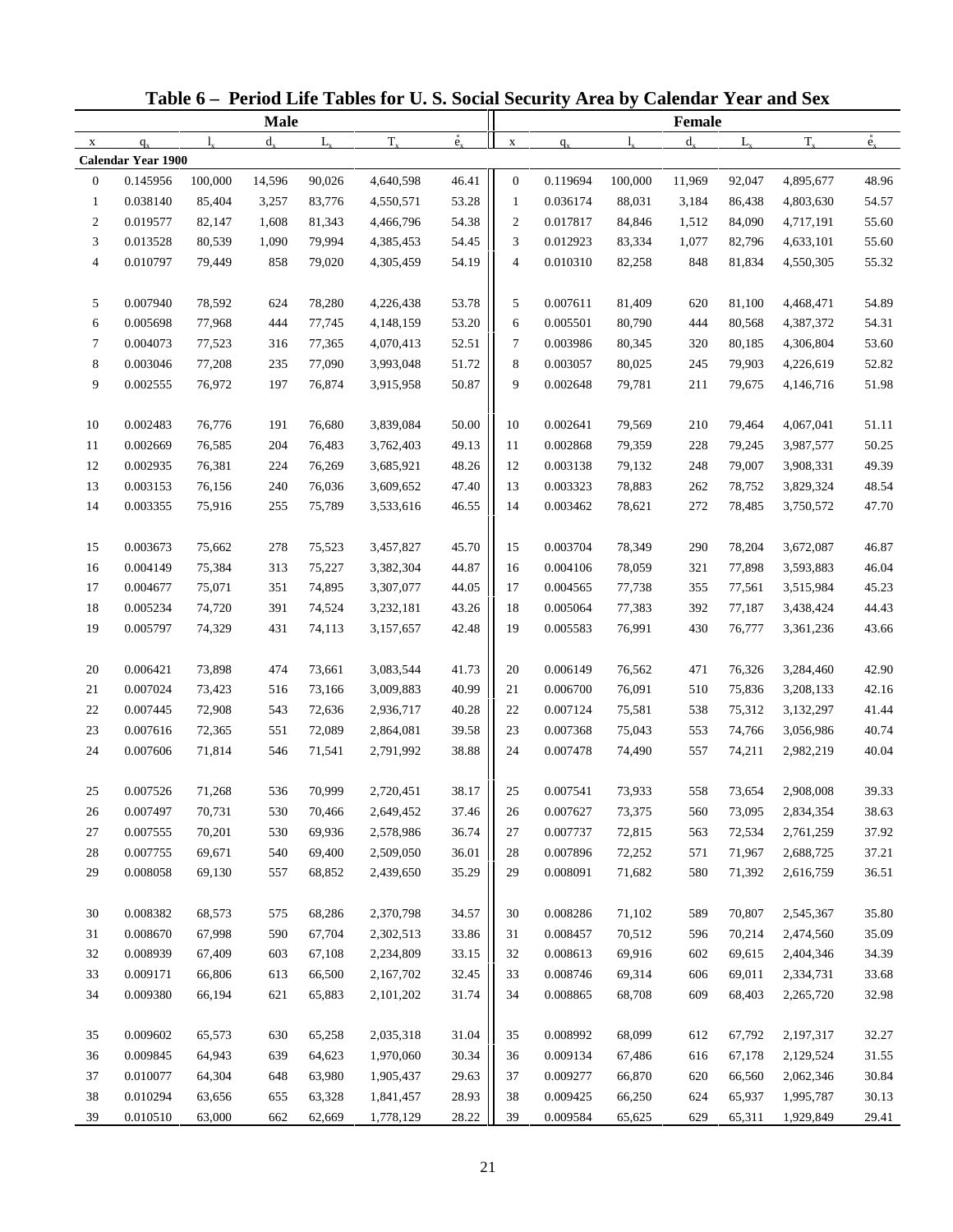|             |                           |        |             |             | Table 6 - Period Life Tables for U.S. Social Security Area by Calendar Year and Sex |                          |             |          |             |         |             |           |             |
|-------------|---------------------------|--------|-------------|-------------|-------------------------------------------------------------------------------------|--------------------------|-------------|----------|-------------|---------|-------------|-----------|-------------|
|             |                           |        | <b>Male</b> |             |                                                                                     |                          |             |          |             | Female  |             |           |             |
| $\mathbf X$ | $q_{x}$                   | 1.     | $d_{\rm v}$ | $L_{\rm v}$ | $T_{x}$                                                                             | $\overset{\circ}{e}_{x}$ | $\mathbf X$ | $q_{x}$  | $l_{\rm v}$ | $d_{x}$ | $L_{\rm v}$ | $T_{x}$   | $\dot{e}_x$ |
|             | <b>Calendar Year 1900</b> |        |             |             |                                                                                     |                          |             |          |             |         |             |           |             |
| 40          | 0.010743                  | 62,338 | 670         | 62,003      | 1,715,460                                                                           | 27.52                    | 40          | 0.009769 | 64,996      | 635     | 64,679      | 1,864,539 | 28.69       |
| 41          | 0.011015                  | 61,669 | 679         | 61,329      | 1,653,456                                                                           | 26.81                    | 41          | 0.009989 | 64,361      | 643     | 64,040      | 1,799,860 | 27.96       |
| 42          | 0.011337                  | 60,989 | 691         | 60,644      | 1,592,127                                                                           | 26.11                    | 42          | 0.010246 | 63,718      | 653     | 63,392      | 1,735,820 | 27.24       |
| 43          | 0.011722                  | 60,298 | 707         | 59,944      | 1,531,484                                                                           | 25.40                    | 43          | 0.010544 | 63,065      | 665     | 62,733      | 1,672,428 | 26.52       |
| 44          | 0.012169                  | 59,591 | 725         | 59,228      | 1,471,539                                                                           | 24.69                    | 44          | 0.010891 | 62,401      | 680     | 62,061      | 1,609,695 | 25.80       |
| 45          | 0.012677                  | 58,866 | 746         | 58,493      | 1,412,311                                                                           | 23.99                    | 45          | 0.011281 | 61,721      | 696     | 61,373      | 1,547,634 | 25.07       |
| 46          | 0.013235                  | 58,120 | 769         | 57,735      | 1,353,818                                                                           | 23.29                    | 46          | 0.011730 | 61,025      | 716     | 60,667      | 1,486,262 | 24.36       |
| 47          | 0.013832                  | 57,350 | 793         | 56,954      | 1,296,083                                                                           | 22.60                    | 47          | 0.012267 | 60,309      | 740     | 59,939      | 1,425,595 | 23.64       |
| 48          | 0.014463                  | 56,557 | 818         | 56,148      | 1,239,129                                                                           | 21.91                    | 48          | 0.012904 | 59,569      | 769     | 59,185      | 1,365,656 | 22.93       |
| 49          | 0.015146                  | 55,739 | 844         | 55,317      | 1,182,981                                                                           | 21.22                    | 49          | 0.013634 | 58,800      | 802     | 58,399      | 1,306,471 | 22.22       |
| 50          | 0.015891                  | 54,895 | 872         | 54,459      | 1,127,664                                                                           | 20.54                    | 50          | 0.014448 | 57,999      | 838     | 57,580      | 1,248,072 | 21.52       |
| 51          | 0.016733                  | 54,023 | 904         | 53,571      | 1,073,205                                                                           | 19.87                    | 51          | 0.015324 | 57,161      | 876     | 56,723      | 1,190,492 | 20.83       |
| 52          | 0.017709                  | 53,119 | 941         | 52,648      | 1,019,635                                                                           | 19.20                    | 52          | 0.016242 | 56,285      | 914     | 55,828      | 1,133,770 | 20.14       |
| 53          | 0.018841                  | 52,178 | 983         | 51,686      | 966,986                                                                             | 18.53                    | 53          | 0.017192 | 55,371      | 952     | 54,895      | 1,077,942 | 19.47       |
| 54          | 0.020114                  | 51,195 | 1,030       | 50,680      | 915,300                                                                             | 17.88                    | 54          | 0.018192 | 54,419      | 990     | 53,924      | 1,023,047 | 18.80       |
| 55          | 0.021544                  | 50,165 | 1,081       | 49,625      | 864,620                                                                             | 17.24                    | 55          | 0.019298 | 53,429      | 1,031   | 52,913      | 969,124   | 18.14       |
| 56          | 0.023065                  | 49,084 | 1,132       | 48,518      | 814,995                                                                             | 16.60                    | 56          | 0.020517 | 52,398      | 1,075   | 51,860      | 916,211   | 17.49       |
| 57          | 0.024593                  | 47,952 | 1,179       | 47,363      | 766,477                                                                             | 15.98                    | 57          | 0.021808 | 51,323      | 1,119   | 50,763      | 864,350   | 16.84       |
| 58          | 0.026088                  | 46,773 | 1,220       | 46,163      | 719,114                                                                             | 15.37                    | 58          | 0.023166 | 50,203      | 1,163   | 49,622      | 813,588   | 16.21       |
| 59          | 0.027618                  | 45,553 | 1,258       | 44,924      | 672,951                                                                             | 14.77                    | 59          | 0.024623 | 49,040      | 1,208   | 48,437      | 763,966   | 15.58       |
| 60          | 0.029303                  | 44,295 | 1,298       | 43,646      | 628,027                                                                             | 14.18                    | 60          | 0.026266 | 47,833      | 1,256   | 47,205      | 715,529   | 14.96       |
| 61          | 0.031229                  | 42,997 | 1,343       | 42,325      | 584,382                                                                             | 13.59                    | 61          | 0.028099 | 46,576      | 1,309   | 45,922      | 668,325   | 14.35       |
| 62          | 0.033395                  | 41,654 | 1,391       | 40,958      | 542,056                                                                             | 13.01                    | 62          | 0.030064 | 45,268      | 1,361   | 44,587      | 622,402   | 13.75       |
| 63          | 0.035842                  | 40,263 | 1,443       | 39,541      | 501,098                                                                             | 12.45                    | 63          | 0.032155 | 43,907      | 1,412   | 43,201      | 577,815   | 13.16       |
| 64          | 0.038578                  | 38,820 | 1,498       | 38,071      | 461,556                                                                             | 11.89                    | 64          | 0.034434 | 42,495      | 1,463   | 41,763      | 534,614   | 12.58       |
| 65          | 0.041585                  | 37,322 | 1,552       | 36,546      | 423,485                                                                             | 11.35                    | 65          | 0.036909 | 41,032      | 1,514   | 40,274      | 492,851   | 12.01       |
| 66          | 0.044879                  | 35,770 | 1,605       | 34,968      | 386,939                                                                             | 10.82                    | 66          | 0.039712 | 39,517      | 1,569   | 38,733      | 452,577   | 11.45       |
| 67          | 0.048518                  | 34,165 | 1,658       | 33,336      | 351,972                                                                             | 10.30                    | 67          | 0.043011 | 37,948      | 1,632   | 37,132      | 413,844   | 10.91       |
| 68          | 0.052526                  | 32,507 | 1,707       | 31,654      | 318,636                                                                             | 9.80                     | 68          | 0.046894 | 36,316      | 1,703   | 35,464      | 376,712   | 10.37       |
| 69          | 0.056907                  | 30,800 | 1,753       | 29,923      | 286,982                                                                             | 9.32                     | 69          | 0.051285 | 34,613      | 1,775   | 33,725      | 341,248   | 9.86        |
| 70          | 0.061824                  | 29,047 | 1,796       | 28,149      | 257,059                                                                             | 8.85                     | 70          | 0.056273 | 32,838      | 1,848   | 31,914      | 307,523   | 9.36        |
| 71          | 0.067135                  | 27,251 | 1,830       | 26,336      | 228,910                                                                             | 8.40                     | 71          | 0.061555 | 30,990      | 1,908   | 30,036      | 275,609   | 8.89        |
| 72          | 0.072536                  | 25,422 | 1,844       | 24,500      | 202,573                                                                             | 7.97                     | 72          | 0.066713 | 29,082      | 1,940   | 28,112      | 245,573   | 8.44        |
| 73          | 0.077928                  | 23,578 | 1,837       | 22,659      | 178,073                                                                             | 7.55                     | 73          | 0.071565 | 27,142      | 1,942   | 26,171      | 217,461   | 8.01        |
| 74          | 0.083538                  | 21,740 | 1,816       | 20,832      | 155,414                                                                             | 7.15                     | 74          | 0.076428 | 25,200      | 1,926   | 24,237      | 191,290   | 7.59        |
|             |                           |        |             |             |                                                                                     |                          |             |          |             |         |             |           |             |
| 75          | 0.089450                  | 19,924 | 1,782       | 19,033      | 134,582                                                                             | 6.75                     | 75          | 0.081418 | 23,274      | 1,895   | 22,326      | 167,054   | 7.18        |
| 76          | 0.096175                  | 18,142 | 1,745       | 17,270      | 115,549                                                                             | 6.37                     | 76          | 0.087272 | 21,379      | 1,866   | 20,446      | 144,728   | 6.77        |
| 77          | 0.104262                  | 16,397 | 1,710       | 15,542      | 98,279                                                                              | 5.99                     | 77          | 0.094756 | 19,513      | 1,849   | 18,588      | 124,282   | 6.37        |
| 78          | 0.113999                  | 14,688 | 1,674       | 13,850      | 82,737                                                                              | 5.63                     | 78          | 0.104280 | 17,664      | 1,842   | 16,743      | 105,693   | 5.98        |
| 79          | 0.125035                  | 13,013 | 1,627       | 12,200      | 68,886                                                                              | 5.29                     | 79          | 0.115321 | 15,822      | 1,825   | 14,910      | 88,950    | 5.62        |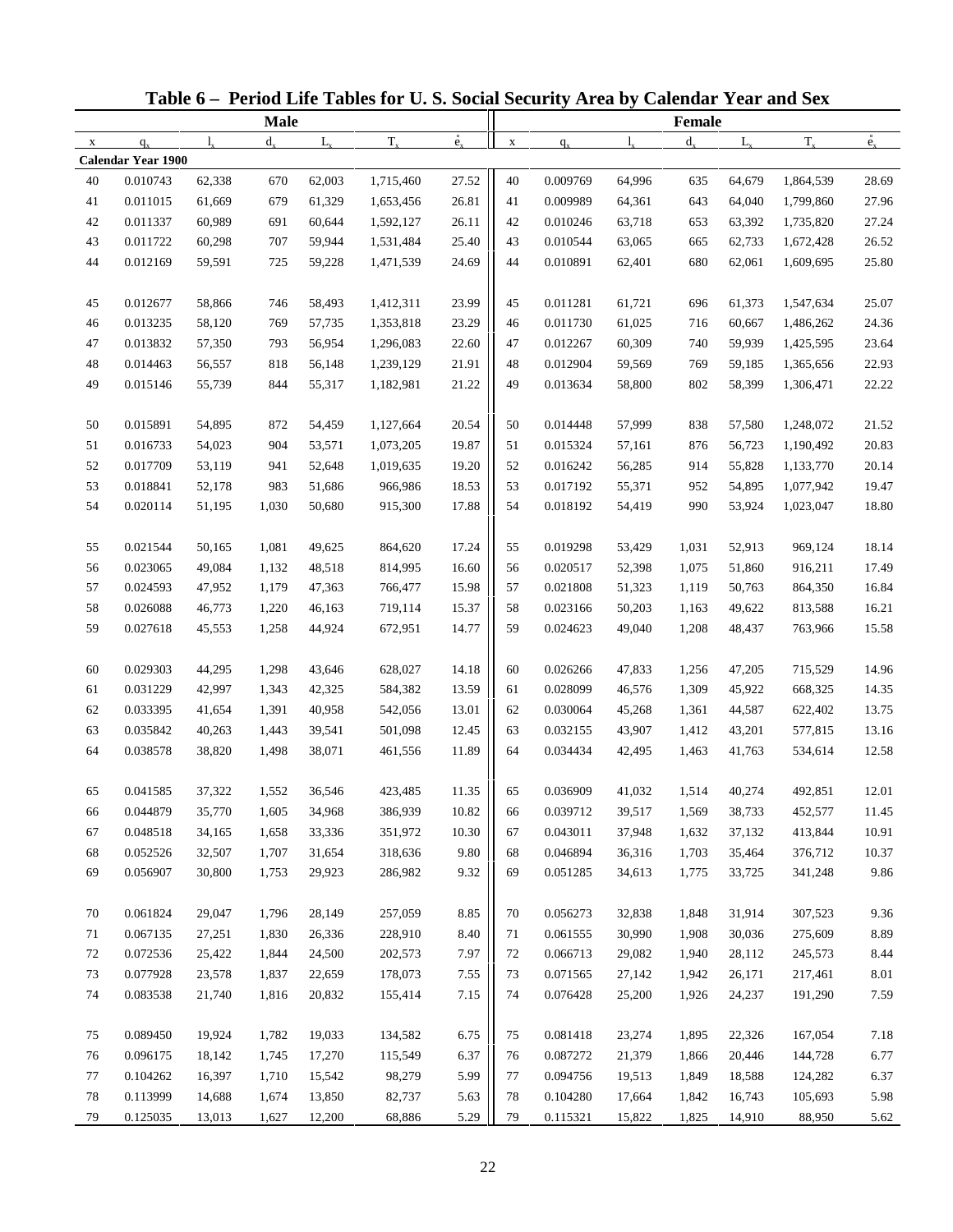|              |                    |                  |                  |                  | Table 6 - Period Life Tables for U.S. Social Security Area by Calendar Year and Sex |                          |             |          |                  |                  |                  |                  |             |
|--------------|--------------------|------------------|------------------|------------------|-------------------------------------------------------------------------------------|--------------------------|-------------|----------|------------------|------------------|------------------|------------------|-------------|
|              |                    |                  | <b>Male</b>      |                  |                                                                                     |                          |             |          |                  | Female           |                  |                  |             |
| $\mathbf{x}$ | $q_{x}$            | $1_{\rm v}$      | $d_{\rm v}$      | $L_{\rm v}$      | $T_{x}$                                                                             | $\overset{\circ}{e}_{x}$ | $\mathbf X$ | $q_{x}$  | $l_{\rm v}$      | $d_{x}$          | $L_{\rm v}$      | $T_{x}$          | $\dot{e}_x$ |
|              | Calendar Year 1900 |                  |                  |                  |                                                                                     |                          |             |          |                  |                  |                  |                  |             |
| 80           | 0.136917           | 11,386           | 1,559            | 10,607           | 56,687                                                                              | 4.98                     | $80\,$      | 0.127633 | 13,997           | 1,787            | 13,104           | 74,041           | 5.29        |
| 81           | 0.149054           | 9,827            | 1,465            | 9,095            | 46,080                                                                              | 4.69                     | 81          | 0.140006 | 12,211           | 1,710            | 11,356           | 60,936           | 4.99        |
| 82           | 0.161175           | 8,362            | 1,348            | 7,688            | 36,985                                                                              | 4.42                     | 82          | 0.151286 | 10,501           | 1,589            | 9,707            | 49,580           | 4.72        |
| 83           | 0.173025           | 7,015            | 1,214            | 6,408            | 29,297                                                                              | 4.18                     | 83          | 0.160862 | 8,913            | 1,434            | 8,196            | 39,873           | 4.47        |
| 84           | 0.184855           | 5,801            | 1,072            | 5,265            | 22,889                                                                              | 3.95                     | 84          | 0.169619 | 7,479            | 1,269            | 6,845            | 31,678           | 4.24        |
| 85           | 0.197067           | 4,729            | 932              | 4,263            | 17,624                                                                              | 3.73                     | 85          | 0.178892 | 6,210            | 1,111            | 5,655            | 24,833           | 4.00        |
| 86           | 0.209980           | 3,797            | 797              | 3,398            | 13,362                                                                              | 3.52                     | 86          | 0.189785 | 5,099            | 968              | 4,615            | 19,178           | 3.76        |
| 87           | 0.223760           | 2,999            | 671              | 2,664            | 9,964                                                                               | 3.32                     | 87          | 0.202942 | 4,132            | 838              | 3,712            | 14,563           | 3.52        |
| $88\,$       | 0.238407           | 2,328            | 555              | 2,051            | 7,300                                                                               | 3.14                     | 88          | 0.218501 | 3,293            | 720              | 2,933            | 10,850           | 3.29        |
| 89           | 0.253782           | 1,773            | 450              | 1,548            | 5,249                                                                               | 2.96                     | 89          | 0.236155 | 2,574            | 608              | 2,270            | 7,917            | 3.08        |
| 90           | 0.269703           | 1,323            | 357              | 1,145            | 3,701                                                                               | 2.80                     | 90          | 0.255462 | 1,966            | 502              | 1,715            | 5,647            | 2.87        |
| 91           | 0.285976           | 966              | 276              | 828              | 2,556                                                                               | 2.65                     | 91          | 0.275922 | 1,464            | 404              | 1,262            | 3,933            | 2.69        |
| 92           | 0.302409           | 690              | 209              | 586              | 1,728                                                                               | 2.50                     | 92          | 0.297043 | 1,060            | 315              | 902              | 2,671            | 2.52        |
| 93           | 0.318834           | 481              | 153              | 405              | 1,142                                                                               | 2.37                     | 93          | 0.318401 | 745              | 237              | 626              | 1,769            | 2.37        |
| 94           | 0.335096           | 328              | 110              | 273              | 738                                                                                 | 2.25                     | 94          | 0.335096 | 508              | 170              | 423              | 1,142            | 2.25        |
| 95           | 0.352120           | 218              | 77               | 180              | 465                                                                                 | 2.13                     | 95          | 0.352120 | 338              | 119              | 278              | 720              | 2.13        |
| 96           | 0.369938           | 141              | 52               | 115              | 285                                                                                 | 2.02                     | 96          | 0.369938 | 219              | 81               | 178              | 441              | 2.02        |
| 97           | 0.388584           | 89               | 35               | 72               | 170                                                                                 | 1.91                     | 97          | 0.388584 | 138              | 54               | 111              | 263              | 1.91        |
| 98           | 0.408091           | 54               | 22               | 43               | 98                                                                                  | 1.81                     | 98          | 0.408091 | 84               | 34               | 67               | 152              | 1.81        |
| 99           | 0.428496           | 32               | 14               | 25               | 55                                                                                  | 1.71                     | 99          | 0.428496 | 50               | 21               | 39               | 85               | 1.71        |
| 100          | 0.449920           | $18\,$           | 8                | 14               | 30                                                                                  | 1.61                     | 100         | 0.449920 | 29               | 13               | $22\,$           | 46               | 1.61        |
| 101          | 0.472416           | $10\,$           | 5                | 8                | 15                                                                                  | 1.52                     | 101         | 0.472416 | 16               | 7                | 12               | 24               | 1.52        |
| 102          | 0.496037           | 5                | 3                | 4                | 8                                                                                   | 1.43                     | 102         | 0.496037 | 8                | $\overline{4}$   | 6                | 12               | 1.43        |
| 103          | 0.520839           | $\mathfrak{Z}$   | $\mathbf{1}$     | 2                | $\overline{4}$                                                                      | 1.35                     | 103         | 0.520839 | 4                | 2                | 3                | 6                | 1.35        |
| 104          | 0.546881           | $\mathbf{1}$     | $\mathbf{1}$     | $\mathbf{1}$     | 2                                                                                   | 1.26                     | 104         | 0.546881 | $\boldsymbol{2}$ | $\mathbf{1}$     | $\mathbf{1}$     | 3                | 1.26        |
|              |                    |                  |                  |                  |                                                                                     |                          |             |          |                  |                  |                  |                  |             |
| 105          | 0.574225           |                  | $\boldsymbol{0}$ | 0                | 1                                                                                   | 1.19                     | 105         | 0.574225 |                  |                  |                  | $\perp$          | 1.19        |
| 106          | 0.602936           | $\boldsymbol{0}$ | $\boldsymbol{0}$ | $\boldsymbol{0}$ | $\boldsymbol{0}$                                                                    | 1.11                     | 106         | 0.602936 | $\boldsymbol{0}$ | $\boldsymbol{0}$ | 0                | $\boldsymbol{0}$ | 1.11        |
| 107          | 0.633083           | $\boldsymbol{0}$ | $\boldsymbol{0}$ | $\boldsymbol{0}$ | $\boldsymbol{0}$                                                                    | 1.04                     | 107         | 0.633083 | $\boldsymbol{0}$ | $\boldsymbol{0}$ | $\boldsymbol{0}$ | $\boldsymbol{0}$ | 1.04        |
| 108          | 0.664737           | $\boldsymbol{0}$ | $\boldsymbol{0}$ | $\boldsymbol{0}$ | $\boldsymbol{0}$                                                                    | 0.97                     | 108         | 0.664737 | $\boldsymbol{0}$ | $\boldsymbol{0}$ | $\boldsymbol{0}$ | $\boldsymbol{0}$ | 0.97        |
| 109          | 0.697974           | $\boldsymbol{0}$ | $\boldsymbol{0}$ | $\boldsymbol{0}$ | $\mathbf{0}$                                                                        | 0.91                     | 109         | 0.697974 | $\boldsymbol{0}$ | $\boldsymbol{0}$ | $\boldsymbol{0}$ | $\boldsymbol{0}$ | 0.91        |
| 110          | 0.732873           | $\boldsymbol{0}$ | $\boldsymbol{0}$ | $\boldsymbol{0}$ | $\boldsymbol{0}$                                                                    | 0.84                     | 110         | 0.732873 | $\boldsymbol{0}$ | $\boldsymbol{0}$ | $\boldsymbol{0}$ | $\boldsymbol{0}$ | 0.84        |
| 111          | 0.769516           | $\boldsymbol{0}$ | $\boldsymbol{0}$ | $\boldsymbol{0}$ | $\boldsymbol{0}$                                                                    | 0.78                     | 111         | 0.769516 | $\boldsymbol{0}$ | $\boldsymbol{0}$ | $\boldsymbol{0}$ | $\boldsymbol{0}$ | 0.78        |
| 112          | 0.807992           | $\boldsymbol{0}$ | $\boldsymbol{0}$ | $\boldsymbol{0}$ | $\boldsymbol{0}$                                                                    | 0.72                     | 112         | 0.807992 | $\boldsymbol{0}$ | $\boldsymbol{0}$ | $\boldsymbol{0}$ | $\boldsymbol{0}$ | 0.72        |
| 113          | 0.848392           | $\boldsymbol{0}$ | $\boldsymbol{0}$ | $\boldsymbol{0}$ | $\boldsymbol{0}$                                                                    | 0.67                     | 113         | 0.848392 | $\boldsymbol{0}$ | $\boldsymbol{0}$ | $\boldsymbol{0}$ | $\boldsymbol{0}$ | 0.67        |
| 114          | 0.890811           | $\boldsymbol{0}$ | $\boldsymbol{0}$ | $\boldsymbol{0}$ | $\boldsymbol{0}$                                                                    | 0.62                     | 114         | 0.890811 | $\boldsymbol{0}$ | $\boldsymbol{0}$ | $\boldsymbol{0}$ | $\boldsymbol{0}$ | 0.62        |
| 115          | 0.935352           | $\boldsymbol{0}$ | $\boldsymbol{0}$ | $\boldsymbol{0}$ | $\boldsymbol{0}$                                                                    | 0.57                     | 115         | 0.935352 | $\boldsymbol{0}$ | $\boldsymbol{0}$ | $\boldsymbol{0}$ | $\boldsymbol{0}$ | 0.57        |
| 116          | 0.982119           | $\boldsymbol{0}$ | $\mathbf{0}$     | $\boldsymbol{0}$ | $\mathbf{0}$                                                                        | 0.52                     | 116         | 0.982119 | $\boldsymbol{0}$ | $\boldsymbol{0}$ | $\boldsymbol{0}$ | $\boldsymbol{0}$ | 0.52        |
| 117          | 1.000000           | $\boldsymbol{0}$ | $\mathbf{0}$     | $\boldsymbol{0}$ | $\boldsymbol{0}$                                                                    | 0.50                     | 117         | 1.000000 | $\boldsymbol{0}$ | $\boldsymbol{0}$ | $\boldsymbol{0}$ | $\boldsymbol{0}$ | 0.50        |
| 118          | 1.000000           | $\boldsymbol{0}$ | $\boldsymbol{0}$ | $\boldsymbol{0}$ | $\boldsymbol{0}$                                                                    | $0.00\,$                 | 118         | 1.000000 | $\boldsymbol{0}$ | $\boldsymbol{0}$ | $\boldsymbol{0}$ | $\boldsymbol{0}$ | $0.00\,$    |
| 119          | 1.000000           | $\boldsymbol{0}$ | $\mathbf{0}$     | $\boldsymbol{0}$ | $\mathbf{0}$                                                                        | $0.00\,$                 | 119         | 1.000000 | $\boldsymbol{0}$ | $\mathbf{0}$     | $\mathbf{0}$     | $\boldsymbol{0}$ | 0.00        |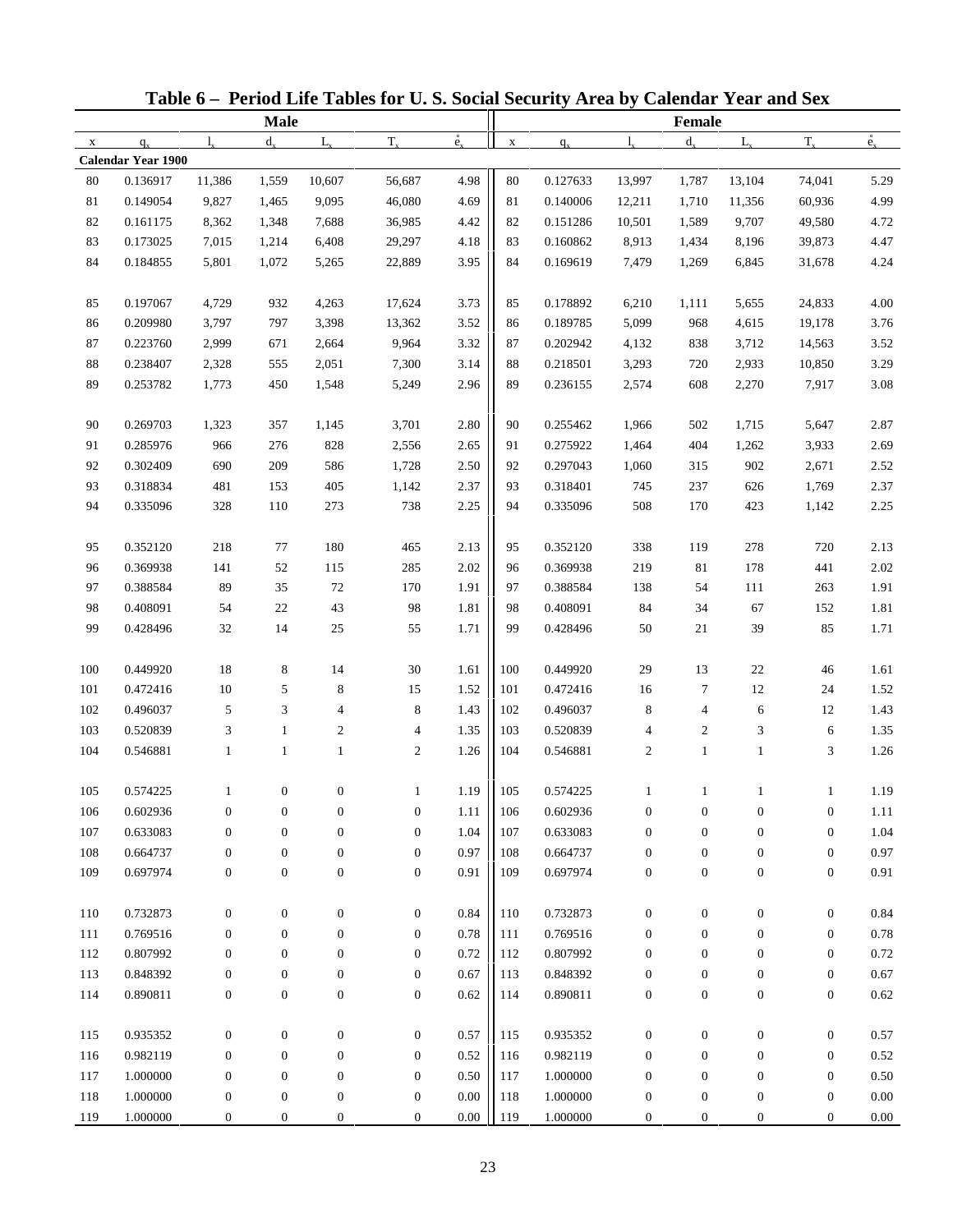| <b>Male</b><br>Female<br>$\dot{e}_x$<br>$\dot{e}_x$<br>$T_{x}$<br>$T_{x}$<br>$d_{\rm v}$<br>$L_{\rm v}$<br>$d_{x}$<br>$L_{\rm v}$<br>$\mathbf X$<br>$l_{\rm x}$<br>$q_{x}$<br>1.<br>$q_{x}$<br>$\mathbf X$<br>Calendar Year 1910<br>0.120059<br>100,000<br>12,006<br>91,343<br>5,007,916<br>50.08<br>$\boldsymbol{0}$<br>0.098259<br>100,000<br>93,083<br>5,358,143<br>$\mathbf{0}$<br>9,826<br>53.58<br>55.87<br>87,994<br>2,401<br>2,303<br>58.39<br>$\mathbf{1}$<br>0.027287<br>86,794<br>4,916,573<br>$\mathbf{1}$<br>0.025543<br>90,174<br>89,022<br>5,265,061<br>$\boldsymbol{2}$<br>0.014073<br>56.43<br>$\overline{c}$<br>58.91<br>85,593<br>1,205<br>84,991<br>4,829,780<br>0.012631<br>87,871<br>1,110<br>87,316<br>5,176,038<br>56.23<br>3<br>0.009755<br>84,388<br>823<br>83,977<br>3<br>0.009172<br>86,761<br>796<br>86,363<br>5,088,722<br>58.65<br>4,744,789<br>55.77<br>$\overline{4}$<br>0.007792<br>83,565<br>651<br>83,240<br>$\overline{4}$<br>0.007324<br>85,965<br>630<br>85,650<br>5,002,359<br>58.19<br>4,660,812<br>0.005810<br>5<br>5<br>82,914<br>482<br>82,673<br>55.21<br>0.005438<br>464<br>85,103<br>4,916,709<br>57.62<br>4,577,573<br>85,336<br>54.53<br>6<br>0.004259<br>82,432<br>351<br>82,257<br>6<br>0.003968<br>84,871<br>337<br>84,703<br>4,831,605<br>56.93<br>4,494,900<br>53.76<br>7<br>0.003142<br>82,081<br>258<br>81,952<br>4,412,643<br>7<br>0.002920<br>84,535<br>247<br>84,411<br>4,746,902<br>56.15<br>$\,8\,$<br>52.93<br>8<br>0.002447<br>81,823<br>200<br>81,723<br>0.002284<br>84,288<br>84,192<br>55.32<br>4,330,690<br>193<br>4,662,491<br>9<br>9<br>0.002129<br>81,623<br>81,536<br>52.06<br>0.002014<br>84,095<br>169<br>84,011<br>4,578,299<br>54.44<br>174<br>4,248,967<br>0.002106<br>81,449<br>81,364<br>4,167,430<br>51.17<br>10<br>0.002027<br>83,926<br>4,494,289<br>53.55<br>10<br>172<br>170<br>83,841<br>11<br>0.002263<br>184<br>50.27<br>0.002204<br>81,278<br>81,186<br>4,086,066<br>11<br>83,756<br>185<br>83,664<br>4,410,448<br>52.66<br>49.39<br>12<br>0.002475<br>81,094<br>201<br>80,994<br>4,004,880<br>12<br>0.002409<br>83,571<br>201<br>4,326,784<br>51.77<br>83,471<br>13<br>0.002652<br>80,893<br>80,786<br>48.51<br>13<br>0.002552<br>83,370<br>213<br>83,264<br>4,243,314<br>50.90<br>215<br>3,923,887<br>47.63<br>14<br>0.002817<br>80,679<br>227<br>0.002661<br>83,157<br>221<br>83,047<br>4,160,050<br>50.03<br>80,565<br>3,843,101<br>14<br>0.003061<br>15<br>80,451<br>246<br>80,328<br>3,762,536<br>46.77<br>15<br>0.002842<br>82,936<br>236<br>82,818<br>4,077,003<br>49.16<br>45.91<br>16<br>0.003420<br>80,205<br>274<br>80,068<br>16<br>0.003136<br>82,700<br>82,570<br>48.30<br>3,682,208<br>259<br>3,994,185<br>45.07<br>17<br>0.003827<br>79,931<br>306<br>79,778<br>17<br>0.003463<br>82,441<br>285<br>82,298<br>3,911,615<br>47.45<br>3,602,140<br>18<br>44.24<br>0.004271<br>79,625<br>340<br>18<br>0.003813<br>82,155<br>313<br>81,999<br>3,829,317<br>46.61<br>79,455<br>3,522,362<br>19<br>43.42<br>0.004731<br>79,285<br>79,097<br>3,442,907<br>19<br>0.004173<br>81,842<br>342<br>81,671<br>3,747,318<br>45.79<br>375<br>0.005243<br>42.63<br>20<br>78,910<br>78,703<br>3,363,809<br>20<br>0.004566<br>372<br>3,665,647<br>44.98<br>414<br>81,501<br>81,314<br>41.85<br>44.18<br>21<br>0.005735<br>78,496<br>450<br>78,271<br>3,285,106<br>21<br>0.004953<br>81,128<br>402<br>80,927<br>3,584,332<br>22<br>0.006085<br>78,046<br>41.09<br>22<br>0.005253<br>424<br>43.40<br>475<br>77,808<br>3,206,835<br>80,727<br>80,515<br>3,503,405<br>23<br>40.34<br>0.006236<br>77,571<br>23<br>0.005433<br>80,303<br>80,084<br>42.62<br>484<br>77,329<br>3,129,027<br>436<br>3,422,890<br>39.59<br>24<br>0.006246<br>77,087<br>481<br>76,847<br>3,051,698<br>24<br>0.005524<br>79,866<br>441<br>79,646<br>3,342,806<br>41.86<br>38.83<br>76,606<br>0.006203<br>475<br>76,368<br>2,974,851<br>0.005582<br>79,425<br>79,203<br>3,263,160<br>443<br>41.08<br>25<br>25<br>38.07<br>0.006206<br>75,894<br>76,131<br>472<br>2,898,483<br>26<br>0.005660<br>78,982<br>447<br>78,758<br>3,183,957<br>40.31<br>26<br>27<br>0.006290<br>75,658<br>476<br>75,420<br>37.31<br>0.005770<br>78,535<br>453<br>78,308<br>39.54<br>2,822,589<br>27<br>3,105,198<br>28<br>0.006499<br>75,182<br>489<br>74,938<br>36.54<br>0.005933<br>78,082<br>463<br>77,850<br>3,026,890<br>38.77<br>2,747,169<br>28<br>35.78<br>29<br>0.006801<br>0.006134<br>37.99<br>74,694<br>508<br>74,440<br>2,672,231<br>29<br>77,618<br>476<br>77,380<br>2,949,040<br>0.007133<br>74,186<br>73,921<br>35.02<br>0.006350<br>2,871,660<br>37.23<br>30<br>529<br>2,597,791<br>30<br>77,142<br>490<br>76,897<br>34.27<br>0.007442<br>73,656<br>0.006548<br>76,652<br>36.46<br>31<br>548<br>73,382<br>2,523,870<br>31<br>502<br>76,401<br>2,794,763<br>0.007730<br>73,108<br>33.52<br>76,150<br>35.70<br>32<br>565<br>72,826<br>2,450,488<br>32<br>0.006712<br>511<br>75,895<br>2,718,362<br>33<br>0.007978<br>72,543<br>32.78<br>0.006829<br>34.94<br>579<br>72,254<br>2,377,662<br>33<br>75,639<br>517<br>75,381<br>2,642,467<br>34<br>0.008205<br>32.04<br>0.006918<br>71,964<br>590<br>71,669<br>2,305,408<br>34<br>75,123<br>520<br>74,863<br>2,567,086<br>34.17<br>0.008438<br>71,374<br>71,073<br>31.30<br>0.007000<br>2,492,223<br>33.41<br>35<br>602<br>2,233,739<br>35<br>74,603<br>522<br>74,342<br>0.008706<br>70,772<br>30.56<br>0.007111<br>74,081<br>527<br>32.64<br>36<br>616<br>70,464<br>2,162,666<br>36<br>73,817<br>2,417,881<br>37<br>0.009015<br>29.82<br>0.007277<br>70,156<br>632<br>69,839<br>2,092,203<br>37<br>73,554<br>535<br>73,286<br>2,344,064<br>31.87<br>38<br>0.009380<br>29.09<br>38<br>0.007516<br>73,019<br>2,270,777<br>31.10<br>69,523<br>652<br>69,197<br>2,022,363<br>549<br>72,744<br>28.36<br>0.009790<br>39<br>39<br>68,871<br>674<br>68,534<br>1,953,166<br>0.007813<br>72,470<br>72,187<br>2,198,033<br>30.33<br>566 |  |  | Table 6 - Period Life Tables for U.S. Social Security Area by Calendar Year and Sex |  |  |  |  |
|-------------------------------------------------------------------------------------------------------------------------------------------------------------------------------------------------------------------------------------------------------------------------------------------------------------------------------------------------------------------------------------------------------------------------------------------------------------------------------------------------------------------------------------------------------------------------------------------------------------------------------------------------------------------------------------------------------------------------------------------------------------------------------------------------------------------------------------------------------------------------------------------------------------------------------------------------------------------------------------------------------------------------------------------------------------------------------------------------------------------------------------------------------------------------------------------------------------------------------------------------------------------------------------------------------------------------------------------------------------------------------------------------------------------------------------------------------------------------------------------------------------------------------------------------------------------------------------------------------------------------------------------------------------------------------------------------------------------------------------------------------------------------------------------------------------------------------------------------------------------------------------------------------------------------------------------------------------------------------------------------------------------------------------------------------------------------------------------------------------------------------------------------------------------------------------------------------------------------------------------------------------------------------------------------------------------------------------------------------------------------------------------------------------------------------------------------------------------------------------------------------------------------------------------------------------------------------------------------------------------------------------------------------------------------------------------------------------------------------------------------------------------------------------------------------------------------------------------------------------------------------------------------------------------------------------------------------------------------------------------------------------------------------------------------------------------------------------------------------------------------------------------------------------------------------------------------------------------------------------------------------------------------------------------------------------------------------------------------------------------------------------------------------------------------------------------------------------------------------------------------------------------------------------------------------------------------------------------------------------------------------------------------------------------------------------------------------------------------------------------------------------------------------------------------------------------------------------------------------------------------------------------------------------------------------------------------------------------------------------------------------------------------------------------------------------------------------------------------------------------------------------------------------------------------------------------------------------------------------------------------------------------------------------------------------------------------------------------------------------------------------------------------------------------------------------------------------------------------------------------------------------------------------------------------------------------------------------------------------------------------------------------------------------------------------------------------------------------------------------------------------------------------------------------------------------------------------------------------------------------------------------------------------------------------------------------------------------------------------------------------------------------------------------------------------------------------------------------------------------------------------------------------------------------------------------------------------------------------------------------------------------------------------------------------------------------------------------------------------------------------------------------------------------------------------------------------------------------------------------------------------------------------------------------------------------------------------------------------------------------------------------------------------------------------------------------------------------------------------------------------------------------------------------------------------------------------------------------------------------------------------------------------------------------------|--|--|-------------------------------------------------------------------------------------|--|--|--|--|
|                                                                                                                                                                                                                                                                                                                                                                                                                                                                                                                                                                                                                                                                                                                                                                                                                                                                                                                                                                                                                                                                                                                                                                                                                                                                                                                                                                                                                                                                                                                                                                                                                                                                                                                                                                                                                                                                                                                                                                                                                                                                                                                                                                                                                                                                                                                                                                                                                                                                                                                                                                                                                                                                                                                                                                                                                                                                                                                                                                                                                                                                                                                                                                                                                                                                                                                                                                                                                                                                                                                                                                                                                                                                                                                                                                                                                                                                                                                                                                                                                                                                                                                                                                                                                                                                                                                                                                                                                                                                                                                                                                                                                                                                                                                                                                                                                                                                                                                                                                                                                                                                                                                                                                                                                                                                                                                                                                                                                                                                                                                                                                                                                                                                                                                                                                                                                                                                                                                         |  |  |                                                                                     |  |  |  |  |
|                                                                                                                                                                                                                                                                                                                                                                                                                                                                                                                                                                                                                                                                                                                                                                                                                                                                                                                                                                                                                                                                                                                                                                                                                                                                                                                                                                                                                                                                                                                                                                                                                                                                                                                                                                                                                                                                                                                                                                                                                                                                                                                                                                                                                                                                                                                                                                                                                                                                                                                                                                                                                                                                                                                                                                                                                                                                                                                                                                                                                                                                                                                                                                                                                                                                                                                                                                                                                                                                                                                                                                                                                                                                                                                                                                                                                                                                                                                                                                                                                                                                                                                                                                                                                                                                                                                                                                                                                                                                                                                                                                                                                                                                                                                                                                                                                                                                                                                                                                                                                                                                                                                                                                                                                                                                                                                                                                                                                                                                                                                                                                                                                                                                                                                                                                                                                                                                                                                         |  |  |                                                                                     |  |  |  |  |
|                                                                                                                                                                                                                                                                                                                                                                                                                                                                                                                                                                                                                                                                                                                                                                                                                                                                                                                                                                                                                                                                                                                                                                                                                                                                                                                                                                                                                                                                                                                                                                                                                                                                                                                                                                                                                                                                                                                                                                                                                                                                                                                                                                                                                                                                                                                                                                                                                                                                                                                                                                                                                                                                                                                                                                                                                                                                                                                                                                                                                                                                                                                                                                                                                                                                                                                                                                                                                                                                                                                                                                                                                                                                                                                                                                                                                                                                                                                                                                                                                                                                                                                                                                                                                                                                                                                                                                                                                                                                                                                                                                                                                                                                                                                                                                                                                                                                                                                                                                                                                                                                                                                                                                                                                                                                                                                                                                                                                                                                                                                                                                                                                                                                                                                                                                                                                                                                                                                         |  |  |                                                                                     |  |  |  |  |
|                                                                                                                                                                                                                                                                                                                                                                                                                                                                                                                                                                                                                                                                                                                                                                                                                                                                                                                                                                                                                                                                                                                                                                                                                                                                                                                                                                                                                                                                                                                                                                                                                                                                                                                                                                                                                                                                                                                                                                                                                                                                                                                                                                                                                                                                                                                                                                                                                                                                                                                                                                                                                                                                                                                                                                                                                                                                                                                                                                                                                                                                                                                                                                                                                                                                                                                                                                                                                                                                                                                                                                                                                                                                                                                                                                                                                                                                                                                                                                                                                                                                                                                                                                                                                                                                                                                                                                                                                                                                                                                                                                                                                                                                                                                                                                                                                                                                                                                                                                                                                                                                                                                                                                                                                                                                                                                                                                                                                                                                                                                                                                                                                                                                                                                                                                                                                                                                                                                         |  |  |                                                                                     |  |  |  |  |
|                                                                                                                                                                                                                                                                                                                                                                                                                                                                                                                                                                                                                                                                                                                                                                                                                                                                                                                                                                                                                                                                                                                                                                                                                                                                                                                                                                                                                                                                                                                                                                                                                                                                                                                                                                                                                                                                                                                                                                                                                                                                                                                                                                                                                                                                                                                                                                                                                                                                                                                                                                                                                                                                                                                                                                                                                                                                                                                                                                                                                                                                                                                                                                                                                                                                                                                                                                                                                                                                                                                                                                                                                                                                                                                                                                                                                                                                                                                                                                                                                                                                                                                                                                                                                                                                                                                                                                                                                                                                                                                                                                                                                                                                                                                                                                                                                                                                                                                                                                                                                                                                                                                                                                                                                                                                                                                                                                                                                                                                                                                                                                                                                                                                                                                                                                                                                                                                                                                         |  |  |                                                                                     |  |  |  |  |
|                                                                                                                                                                                                                                                                                                                                                                                                                                                                                                                                                                                                                                                                                                                                                                                                                                                                                                                                                                                                                                                                                                                                                                                                                                                                                                                                                                                                                                                                                                                                                                                                                                                                                                                                                                                                                                                                                                                                                                                                                                                                                                                                                                                                                                                                                                                                                                                                                                                                                                                                                                                                                                                                                                                                                                                                                                                                                                                                                                                                                                                                                                                                                                                                                                                                                                                                                                                                                                                                                                                                                                                                                                                                                                                                                                                                                                                                                                                                                                                                                                                                                                                                                                                                                                                                                                                                                                                                                                                                                                                                                                                                                                                                                                                                                                                                                                                                                                                                                                                                                                                                                                                                                                                                                                                                                                                                                                                                                                                                                                                                                                                                                                                                                                                                                                                                                                                                                                                         |  |  |                                                                                     |  |  |  |  |
|                                                                                                                                                                                                                                                                                                                                                                                                                                                                                                                                                                                                                                                                                                                                                                                                                                                                                                                                                                                                                                                                                                                                                                                                                                                                                                                                                                                                                                                                                                                                                                                                                                                                                                                                                                                                                                                                                                                                                                                                                                                                                                                                                                                                                                                                                                                                                                                                                                                                                                                                                                                                                                                                                                                                                                                                                                                                                                                                                                                                                                                                                                                                                                                                                                                                                                                                                                                                                                                                                                                                                                                                                                                                                                                                                                                                                                                                                                                                                                                                                                                                                                                                                                                                                                                                                                                                                                                                                                                                                                                                                                                                                                                                                                                                                                                                                                                                                                                                                                                                                                                                                                                                                                                                                                                                                                                                                                                                                                                                                                                                                                                                                                                                                                                                                                                                                                                                                                                         |  |  |                                                                                     |  |  |  |  |
|                                                                                                                                                                                                                                                                                                                                                                                                                                                                                                                                                                                                                                                                                                                                                                                                                                                                                                                                                                                                                                                                                                                                                                                                                                                                                                                                                                                                                                                                                                                                                                                                                                                                                                                                                                                                                                                                                                                                                                                                                                                                                                                                                                                                                                                                                                                                                                                                                                                                                                                                                                                                                                                                                                                                                                                                                                                                                                                                                                                                                                                                                                                                                                                                                                                                                                                                                                                                                                                                                                                                                                                                                                                                                                                                                                                                                                                                                                                                                                                                                                                                                                                                                                                                                                                                                                                                                                                                                                                                                                                                                                                                                                                                                                                                                                                                                                                                                                                                                                                                                                                                                                                                                                                                                                                                                                                                                                                                                                                                                                                                                                                                                                                                                                                                                                                                                                                                                                                         |  |  |                                                                                     |  |  |  |  |
|                                                                                                                                                                                                                                                                                                                                                                                                                                                                                                                                                                                                                                                                                                                                                                                                                                                                                                                                                                                                                                                                                                                                                                                                                                                                                                                                                                                                                                                                                                                                                                                                                                                                                                                                                                                                                                                                                                                                                                                                                                                                                                                                                                                                                                                                                                                                                                                                                                                                                                                                                                                                                                                                                                                                                                                                                                                                                                                                                                                                                                                                                                                                                                                                                                                                                                                                                                                                                                                                                                                                                                                                                                                                                                                                                                                                                                                                                                                                                                                                                                                                                                                                                                                                                                                                                                                                                                                                                                                                                                                                                                                                                                                                                                                                                                                                                                                                                                                                                                                                                                                                                                                                                                                                                                                                                                                                                                                                                                                                                                                                                                                                                                                                                                                                                                                                                                                                                                                         |  |  |                                                                                     |  |  |  |  |
|                                                                                                                                                                                                                                                                                                                                                                                                                                                                                                                                                                                                                                                                                                                                                                                                                                                                                                                                                                                                                                                                                                                                                                                                                                                                                                                                                                                                                                                                                                                                                                                                                                                                                                                                                                                                                                                                                                                                                                                                                                                                                                                                                                                                                                                                                                                                                                                                                                                                                                                                                                                                                                                                                                                                                                                                                                                                                                                                                                                                                                                                                                                                                                                                                                                                                                                                                                                                                                                                                                                                                                                                                                                                                                                                                                                                                                                                                                                                                                                                                                                                                                                                                                                                                                                                                                                                                                                                                                                                                                                                                                                                                                                                                                                                                                                                                                                                                                                                                                                                                                                                                                                                                                                                                                                                                                                                                                                                                                                                                                                                                                                                                                                                                                                                                                                                                                                                                                                         |  |  |                                                                                     |  |  |  |  |
|                                                                                                                                                                                                                                                                                                                                                                                                                                                                                                                                                                                                                                                                                                                                                                                                                                                                                                                                                                                                                                                                                                                                                                                                                                                                                                                                                                                                                                                                                                                                                                                                                                                                                                                                                                                                                                                                                                                                                                                                                                                                                                                                                                                                                                                                                                                                                                                                                                                                                                                                                                                                                                                                                                                                                                                                                                                                                                                                                                                                                                                                                                                                                                                                                                                                                                                                                                                                                                                                                                                                                                                                                                                                                                                                                                                                                                                                                                                                                                                                                                                                                                                                                                                                                                                                                                                                                                                                                                                                                                                                                                                                                                                                                                                                                                                                                                                                                                                                                                                                                                                                                                                                                                                                                                                                                                                                                                                                                                                                                                                                                                                                                                                                                                                                                                                                                                                                                                                         |  |  |                                                                                     |  |  |  |  |
|                                                                                                                                                                                                                                                                                                                                                                                                                                                                                                                                                                                                                                                                                                                                                                                                                                                                                                                                                                                                                                                                                                                                                                                                                                                                                                                                                                                                                                                                                                                                                                                                                                                                                                                                                                                                                                                                                                                                                                                                                                                                                                                                                                                                                                                                                                                                                                                                                                                                                                                                                                                                                                                                                                                                                                                                                                                                                                                                                                                                                                                                                                                                                                                                                                                                                                                                                                                                                                                                                                                                                                                                                                                                                                                                                                                                                                                                                                                                                                                                                                                                                                                                                                                                                                                                                                                                                                                                                                                                                                                                                                                                                                                                                                                                                                                                                                                                                                                                                                                                                                                                                                                                                                                                                                                                                                                                                                                                                                                                                                                                                                                                                                                                                                                                                                                                                                                                                                                         |  |  |                                                                                     |  |  |  |  |
|                                                                                                                                                                                                                                                                                                                                                                                                                                                                                                                                                                                                                                                                                                                                                                                                                                                                                                                                                                                                                                                                                                                                                                                                                                                                                                                                                                                                                                                                                                                                                                                                                                                                                                                                                                                                                                                                                                                                                                                                                                                                                                                                                                                                                                                                                                                                                                                                                                                                                                                                                                                                                                                                                                                                                                                                                                                                                                                                                                                                                                                                                                                                                                                                                                                                                                                                                                                                                                                                                                                                                                                                                                                                                                                                                                                                                                                                                                                                                                                                                                                                                                                                                                                                                                                                                                                                                                                                                                                                                                                                                                                                                                                                                                                                                                                                                                                                                                                                                                                                                                                                                                                                                                                                                                                                                                                                                                                                                                                                                                                                                                                                                                                                                                                                                                                                                                                                                                                         |  |  |                                                                                     |  |  |  |  |
|                                                                                                                                                                                                                                                                                                                                                                                                                                                                                                                                                                                                                                                                                                                                                                                                                                                                                                                                                                                                                                                                                                                                                                                                                                                                                                                                                                                                                                                                                                                                                                                                                                                                                                                                                                                                                                                                                                                                                                                                                                                                                                                                                                                                                                                                                                                                                                                                                                                                                                                                                                                                                                                                                                                                                                                                                                                                                                                                                                                                                                                                                                                                                                                                                                                                                                                                                                                                                                                                                                                                                                                                                                                                                                                                                                                                                                                                                                                                                                                                                                                                                                                                                                                                                                                                                                                                                                                                                                                                                                                                                                                                                                                                                                                                                                                                                                                                                                                                                                                                                                                                                                                                                                                                                                                                                                                                                                                                                                                                                                                                                                                                                                                                                                                                                                                                                                                                                                                         |  |  |                                                                                     |  |  |  |  |
|                                                                                                                                                                                                                                                                                                                                                                                                                                                                                                                                                                                                                                                                                                                                                                                                                                                                                                                                                                                                                                                                                                                                                                                                                                                                                                                                                                                                                                                                                                                                                                                                                                                                                                                                                                                                                                                                                                                                                                                                                                                                                                                                                                                                                                                                                                                                                                                                                                                                                                                                                                                                                                                                                                                                                                                                                                                                                                                                                                                                                                                                                                                                                                                                                                                                                                                                                                                                                                                                                                                                                                                                                                                                                                                                                                                                                                                                                                                                                                                                                                                                                                                                                                                                                                                                                                                                                                                                                                                                                                                                                                                                                                                                                                                                                                                                                                                                                                                                                                                                                                                                                                                                                                                                                                                                                                                                                                                                                                                                                                                                                                                                                                                                                                                                                                                                                                                                                                                         |  |  |                                                                                     |  |  |  |  |
|                                                                                                                                                                                                                                                                                                                                                                                                                                                                                                                                                                                                                                                                                                                                                                                                                                                                                                                                                                                                                                                                                                                                                                                                                                                                                                                                                                                                                                                                                                                                                                                                                                                                                                                                                                                                                                                                                                                                                                                                                                                                                                                                                                                                                                                                                                                                                                                                                                                                                                                                                                                                                                                                                                                                                                                                                                                                                                                                                                                                                                                                                                                                                                                                                                                                                                                                                                                                                                                                                                                                                                                                                                                                                                                                                                                                                                                                                                                                                                                                                                                                                                                                                                                                                                                                                                                                                                                                                                                                                                                                                                                                                                                                                                                                                                                                                                                                                                                                                                                                                                                                                                                                                                                                                                                                                                                                                                                                                                                                                                                                                                                                                                                                                                                                                                                                                                                                                                                         |  |  |                                                                                     |  |  |  |  |
|                                                                                                                                                                                                                                                                                                                                                                                                                                                                                                                                                                                                                                                                                                                                                                                                                                                                                                                                                                                                                                                                                                                                                                                                                                                                                                                                                                                                                                                                                                                                                                                                                                                                                                                                                                                                                                                                                                                                                                                                                                                                                                                                                                                                                                                                                                                                                                                                                                                                                                                                                                                                                                                                                                                                                                                                                                                                                                                                                                                                                                                                                                                                                                                                                                                                                                                                                                                                                                                                                                                                                                                                                                                                                                                                                                                                                                                                                                                                                                                                                                                                                                                                                                                                                                                                                                                                                                                                                                                                                                                                                                                                                                                                                                                                                                                                                                                                                                                                                                                                                                                                                                                                                                                                                                                                                                                                                                                                                                                                                                                                                                                                                                                                                                                                                                                                                                                                                                                         |  |  |                                                                                     |  |  |  |  |
|                                                                                                                                                                                                                                                                                                                                                                                                                                                                                                                                                                                                                                                                                                                                                                                                                                                                                                                                                                                                                                                                                                                                                                                                                                                                                                                                                                                                                                                                                                                                                                                                                                                                                                                                                                                                                                                                                                                                                                                                                                                                                                                                                                                                                                                                                                                                                                                                                                                                                                                                                                                                                                                                                                                                                                                                                                                                                                                                                                                                                                                                                                                                                                                                                                                                                                                                                                                                                                                                                                                                                                                                                                                                                                                                                                                                                                                                                                                                                                                                                                                                                                                                                                                                                                                                                                                                                                                                                                                                                                                                                                                                                                                                                                                                                                                                                                                                                                                                                                                                                                                                                                                                                                                                                                                                                                                                                                                                                                                                                                                                                                                                                                                                                                                                                                                                                                                                                                                         |  |  |                                                                                     |  |  |  |  |
|                                                                                                                                                                                                                                                                                                                                                                                                                                                                                                                                                                                                                                                                                                                                                                                                                                                                                                                                                                                                                                                                                                                                                                                                                                                                                                                                                                                                                                                                                                                                                                                                                                                                                                                                                                                                                                                                                                                                                                                                                                                                                                                                                                                                                                                                                                                                                                                                                                                                                                                                                                                                                                                                                                                                                                                                                                                                                                                                                                                                                                                                                                                                                                                                                                                                                                                                                                                                                                                                                                                                                                                                                                                                                                                                                                                                                                                                                                                                                                                                                                                                                                                                                                                                                                                                                                                                                                                                                                                                                                                                                                                                                                                                                                                                                                                                                                                                                                                                                                                                                                                                                                                                                                                                                                                                                                                                                                                                                                                                                                                                                                                                                                                                                                                                                                                                                                                                                                                         |  |  |                                                                                     |  |  |  |  |
|                                                                                                                                                                                                                                                                                                                                                                                                                                                                                                                                                                                                                                                                                                                                                                                                                                                                                                                                                                                                                                                                                                                                                                                                                                                                                                                                                                                                                                                                                                                                                                                                                                                                                                                                                                                                                                                                                                                                                                                                                                                                                                                                                                                                                                                                                                                                                                                                                                                                                                                                                                                                                                                                                                                                                                                                                                                                                                                                                                                                                                                                                                                                                                                                                                                                                                                                                                                                                                                                                                                                                                                                                                                                                                                                                                                                                                                                                                                                                                                                                                                                                                                                                                                                                                                                                                                                                                                                                                                                                                                                                                                                                                                                                                                                                                                                                                                                                                                                                                                                                                                                                                                                                                                                                                                                                                                                                                                                                                                                                                                                                                                                                                                                                                                                                                                                                                                                                                                         |  |  |                                                                                     |  |  |  |  |
|                                                                                                                                                                                                                                                                                                                                                                                                                                                                                                                                                                                                                                                                                                                                                                                                                                                                                                                                                                                                                                                                                                                                                                                                                                                                                                                                                                                                                                                                                                                                                                                                                                                                                                                                                                                                                                                                                                                                                                                                                                                                                                                                                                                                                                                                                                                                                                                                                                                                                                                                                                                                                                                                                                                                                                                                                                                                                                                                                                                                                                                                                                                                                                                                                                                                                                                                                                                                                                                                                                                                                                                                                                                                                                                                                                                                                                                                                                                                                                                                                                                                                                                                                                                                                                                                                                                                                                                                                                                                                                                                                                                                                                                                                                                                                                                                                                                                                                                                                                                                                                                                                                                                                                                                                                                                                                                                                                                                                                                                                                                                                                                                                                                                                                                                                                                                                                                                                                                         |  |  |                                                                                     |  |  |  |  |
|                                                                                                                                                                                                                                                                                                                                                                                                                                                                                                                                                                                                                                                                                                                                                                                                                                                                                                                                                                                                                                                                                                                                                                                                                                                                                                                                                                                                                                                                                                                                                                                                                                                                                                                                                                                                                                                                                                                                                                                                                                                                                                                                                                                                                                                                                                                                                                                                                                                                                                                                                                                                                                                                                                                                                                                                                                                                                                                                                                                                                                                                                                                                                                                                                                                                                                                                                                                                                                                                                                                                                                                                                                                                                                                                                                                                                                                                                                                                                                                                                                                                                                                                                                                                                                                                                                                                                                                                                                                                                                                                                                                                                                                                                                                                                                                                                                                                                                                                                                                                                                                                                                                                                                                                                                                                                                                                                                                                                                                                                                                                                                                                                                                                                                                                                                                                                                                                                                                         |  |  |                                                                                     |  |  |  |  |
|                                                                                                                                                                                                                                                                                                                                                                                                                                                                                                                                                                                                                                                                                                                                                                                                                                                                                                                                                                                                                                                                                                                                                                                                                                                                                                                                                                                                                                                                                                                                                                                                                                                                                                                                                                                                                                                                                                                                                                                                                                                                                                                                                                                                                                                                                                                                                                                                                                                                                                                                                                                                                                                                                                                                                                                                                                                                                                                                                                                                                                                                                                                                                                                                                                                                                                                                                                                                                                                                                                                                                                                                                                                                                                                                                                                                                                                                                                                                                                                                                                                                                                                                                                                                                                                                                                                                                                                                                                                                                                                                                                                                                                                                                                                                                                                                                                                                                                                                                                                                                                                                                                                                                                                                                                                                                                                                                                                                                                                                                                                                                                                                                                                                                                                                                                                                                                                                                                                         |  |  |                                                                                     |  |  |  |  |
|                                                                                                                                                                                                                                                                                                                                                                                                                                                                                                                                                                                                                                                                                                                                                                                                                                                                                                                                                                                                                                                                                                                                                                                                                                                                                                                                                                                                                                                                                                                                                                                                                                                                                                                                                                                                                                                                                                                                                                                                                                                                                                                                                                                                                                                                                                                                                                                                                                                                                                                                                                                                                                                                                                                                                                                                                                                                                                                                                                                                                                                                                                                                                                                                                                                                                                                                                                                                                                                                                                                                                                                                                                                                                                                                                                                                                                                                                                                                                                                                                                                                                                                                                                                                                                                                                                                                                                                                                                                                                                                                                                                                                                                                                                                                                                                                                                                                                                                                                                                                                                                                                                                                                                                                                                                                                                                                                                                                                                                                                                                                                                                                                                                                                                                                                                                                                                                                                                                         |  |  |                                                                                     |  |  |  |  |
|                                                                                                                                                                                                                                                                                                                                                                                                                                                                                                                                                                                                                                                                                                                                                                                                                                                                                                                                                                                                                                                                                                                                                                                                                                                                                                                                                                                                                                                                                                                                                                                                                                                                                                                                                                                                                                                                                                                                                                                                                                                                                                                                                                                                                                                                                                                                                                                                                                                                                                                                                                                                                                                                                                                                                                                                                                                                                                                                                                                                                                                                                                                                                                                                                                                                                                                                                                                                                                                                                                                                                                                                                                                                                                                                                                                                                                                                                                                                                                                                                                                                                                                                                                                                                                                                                                                                                                                                                                                                                                                                                                                                                                                                                                                                                                                                                                                                                                                                                                                                                                                                                                                                                                                                                                                                                                                                                                                                                                                                                                                                                                                                                                                                                                                                                                                                                                                                                                                         |  |  |                                                                                     |  |  |  |  |
|                                                                                                                                                                                                                                                                                                                                                                                                                                                                                                                                                                                                                                                                                                                                                                                                                                                                                                                                                                                                                                                                                                                                                                                                                                                                                                                                                                                                                                                                                                                                                                                                                                                                                                                                                                                                                                                                                                                                                                                                                                                                                                                                                                                                                                                                                                                                                                                                                                                                                                                                                                                                                                                                                                                                                                                                                                                                                                                                                                                                                                                                                                                                                                                                                                                                                                                                                                                                                                                                                                                                                                                                                                                                                                                                                                                                                                                                                                                                                                                                                                                                                                                                                                                                                                                                                                                                                                                                                                                                                                                                                                                                                                                                                                                                                                                                                                                                                                                                                                                                                                                                                                                                                                                                                                                                                                                                                                                                                                                                                                                                                                                                                                                                                                                                                                                                                                                                                                                         |  |  |                                                                                     |  |  |  |  |
|                                                                                                                                                                                                                                                                                                                                                                                                                                                                                                                                                                                                                                                                                                                                                                                                                                                                                                                                                                                                                                                                                                                                                                                                                                                                                                                                                                                                                                                                                                                                                                                                                                                                                                                                                                                                                                                                                                                                                                                                                                                                                                                                                                                                                                                                                                                                                                                                                                                                                                                                                                                                                                                                                                                                                                                                                                                                                                                                                                                                                                                                                                                                                                                                                                                                                                                                                                                                                                                                                                                                                                                                                                                                                                                                                                                                                                                                                                                                                                                                                                                                                                                                                                                                                                                                                                                                                                                                                                                                                                                                                                                                                                                                                                                                                                                                                                                                                                                                                                                                                                                                                                                                                                                                                                                                                                                                                                                                                                                                                                                                                                                                                                                                                                                                                                                                                                                                                                                         |  |  |                                                                                     |  |  |  |  |
|                                                                                                                                                                                                                                                                                                                                                                                                                                                                                                                                                                                                                                                                                                                                                                                                                                                                                                                                                                                                                                                                                                                                                                                                                                                                                                                                                                                                                                                                                                                                                                                                                                                                                                                                                                                                                                                                                                                                                                                                                                                                                                                                                                                                                                                                                                                                                                                                                                                                                                                                                                                                                                                                                                                                                                                                                                                                                                                                                                                                                                                                                                                                                                                                                                                                                                                                                                                                                                                                                                                                                                                                                                                                                                                                                                                                                                                                                                                                                                                                                                                                                                                                                                                                                                                                                                                                                                                                                                                                                                                                                                                                                                                                                                                                                                                                                                                                                                                                                                                                                                                                                                                                                                                                                                                                                                                                                                                                                                                                                                                                                                                                                                                                                                                                                                                                                                                                                                                         |  |  |                                                                                     |  |  |  |  |
|                                                                                                                                                                                                                                                                                                                                                                                                                                                                                                                                                                                                                                                                                                                                                                                                                                                                                                                                                                                                                                                                                                                                                                                                                                                                                                                                                                                                                                                                                                                                                                                                                                                                                                                                                                                                                                                                                                                                                                                                                                                                                                                                                                                                                                                                                                                                                                                                                                                                                                                                                                                                                                                                                                                                                                                                                                                                                                                                                                                                                                                                                                                                                                                                                                                                                                                                                                                                                                                                                                                                                                                                                                                                                                                                                                                                                                                                                                                                                                                                                                                                                                                                                                                                                                                                                                                                                                                                                                                                                                                                                                                                                                                                                                                                                                                                                                                                                                                                                                                                                                                                                                                                                                                                                                                                                                                                                                                                                                                                                                                                                                                                                                                                                                                                                                                                                                                                                                                         |  |  |                                                                                     |  |  |  |  |
|                                                                                                                                                                                                                                                                                                                                                                                                                                                                                                                                                                                                                                                                                                                                                                                                                                                                                                                                                                                                                                                                                                                                                                                                                                                                                                                                                                                                                                                                                                                                                                                                                                                                                                                                                                                                                                                                                                                                                                                                                                                                                                                                                                                                                                                                                                                                                                                                                                                                                                                                                                                                                                                                                                                                                                                                                                                                                                                                                                                                                                                                                                                                                                                                                                                                                                                                                                                                                                                                                                                                                                                                                                                                                                                                                                                                                                                                                                                                                                                                                                                                                                                                                                                                                                                                                                                                                                                                                                                                                                                                                                                                                                                                                                                                                                                                                                                                                                                                                                                                                                                                                                                                                                                                                                                                                                                                                                                                                                                                                                                                                                                                                                                                                                                                                                                                                                                                                                                         |  |  |                                                                                     |  |  |  |  |
|                                                                                                                                                                                                                                                                                                                                                                                                                                                                                                                                                                                                                                                                                                                                                                                                                                                                                                                                                                                                                                                                                                                                                                                                                                                                                                                                                                                                                                                                                                                                                                                                                                                                                                                                                                                                                                                                                                                                                                                                                                                                                                                                                                                                                                                                                                                                                                                                                                                                                                                                                                                                                                                                                                                                                                                                                                                                                                                                                                                                                                                                                                                                                                                                                                                                                                                                                                                                                                                                                                                                                                                                                                                                                                                                                                                                                                                                                                                                                                                                                                                                                                                                                                                                                                                                                                                                                                                                                                                                                                                                                                                                                                                                                                                                                                                                                                                                                                                                                                                                                                                                                                                                                                                                                                                                                                                                                                                                                                                                                                                                                                                                                                                                                                                                                                                                                                                                                                                         |  |  |                                                                                     |  |  |  |  |
|                                                                                                                                                                                                                                                                                                                                                                                                                                                                                                                                                                                                                                                                                                                                                                                                                                                                                                                                                                                                                                                                                                                                                                                                                                                                                                                                                                                                                                                                                                                                                                                                                                                                                                                                                                                                                                                                                                                                                                                                                                                                                                                                                                                                                                                                                                                                                                                                                                                                                                                                                                                                                                                                                                                                                                                                                                                                                                                                                                                                                                                                                                                                                                                                                                                                                                                                                                                                                                                                                                                                                                                                                                                                                                                                                                                                                                                                                                                                                                                                                                                                                                                                                                                                                                                                                                                                                                                                                                                                                                                                                                                                                                                                                                                                                                                                                                                                                                                                                                                                                                                                                                                                                                                                                                                                                                                                                                                                                                                                                                                                                                                                                                                                                                                                                                                                                                                                                                                         |  |  |                                                                                     |  |  |  |  |
|                                                                                                                                                                                                                                                                                                                                                                                                                                                                                                                                                                                                                                                                                                                                                                                                                                                                                                                                                                                                                                                                                                                                                                                                                                                                                                                                                                                                                                                                                                                                                                                                                                                                                                                                                                                                                                                                                                                                                                                                                                                                                                                                                                                                                                                                                                                                                                                                                                                                                                                                                                                                                                                                                                                                                                                                                                                                                                                                                                                                                                                                                                                                                                                                                                                                                                                                                                                                                                                                                                                                                                                                                                                                                                                                                                                                                                                                                                                                                                                                                                                                                                                                                                                                                                                                                                                                                                                                                                                                                                                                                                                                                                                                                                                                                                                                                                                                                                                                                                                                                                                                                                                                                                                                                                                                                                                                                                                                                                                                                                                                                                                                                                                                                                                                                                                                                                                                                                                         |  |  |                                                                                     |  |  |  |  |
|                                                                                                                                                                                                                                                                                                                                                                                                                                                                                                                                                                                                                                                                                                                                                                                                                                                                                                                                                                                                                                                                                                                                                                                                                                                                                                                                                                                                                                                                                                                                                                                                                                                                                                                                                                                                                                                                                                                                                                                                                                                                                                                                                                                                                                                                                                                                                                                                                                                                                                                                                                                                                                                                                                                                                                                                                                                                                                                                                                                                                                                                                                                                                                                                                                                                                                                                                                                                                                                                                                                                                                                                                                                                                                                                                                                                                                                                                                                                                                                                                                                                                                                                                                                                                                                                                                                                                                                                                                                                                                                                                                                                                                                                                                                                                                                                                                                                                                                                                                                                                                                                                                                                                                                                                                                                                                                                                                                                                                                                                                                                                                                                                                                                                                                                                                                                                                                                                                                         |  |  |                                                                                     |  |  |  |  |
|                                                                                                                                                                                                                                                                                                                                                                                                                                                                                                                                                                                                                                                                                                                                                                                                                                                                                                                                                                                                                                                                                                                                                                                                                                                                                                                                                                                                                                                                                                                                                                                                                                                                                                                                                                                                                                                                                                                                                                                                                                                                                                                                                                                                                                                                                                                                                                                                                                                                                                                                                                                                                                                                                                                                                                                                                                                                                                                                                                                                                                                                                                                                                                                                                                                                                                                                                                                                                                                                                                                                                                                                                                                                                                                                                                                                                                                                                                                                                                                                                                                                                                                                                                                                                                                                                                                                                                                                                                                                                                                                                                                                                                                                                                                                                                                                                                                                                                                                                                                                                                                                                                                                                                                                                                                                                                                                                                                                                                                                                                                                                                                                                                                                                                                                                                                                                                                                                                                         |  |  |                                                                                     |  |  |  |  |
|                                                                                                                                                                                                                                                                                                                                                                                                                                                                                                                                                                                                                                                                                                                                                                                                                                                                                                                                                                                                                                                                                                                                                                                                                                                                                                                                                                                                                                                                                                                                                                                                                                                                                                                                                                                                                                                                                                                                                                                                                                                                                                                                                                                                                                                                                                                                                                                                                                                                                                                                                                                                                                                                                                                                                                                                                                                                                                                                                                                                                                                                                                                                                                                                                                                                                                                                                                                                                                                                                                                                                                                                                                                                                                                                                                                                                                                                                                                                                                                                                                                                                                                                                                                                                                                                                                                                                                                                                                                                                                                                                                                                                                                                                                                                                                                                                                                                                                                                                                                                                                                                                                                                                                                                                                                                                                                                                                                                                                                                                                                                                                                                                                                                                                                                                                                                                                                                                                                         |  |  |                                                                                     |  |  |  |  |
|                                                                                                                                                                                                                                                                                                                                                                                                                                                                                                                                                                                                                                                                                                                                                                                                                                                                                                                                                                                                                                                                                                                                                                                                                                                                                                                                                                                                                                                                                                                                                                                                                                                                                                                                                                                                                                                                                                                                                                                                                                                                                                                                                                                                                                                                                                                                                                                                                                                                                                                                                                                                                                                                                                                                                                                                                                                                                                                                                                                                                                                                                                                                                                                                                                                                                                                                                                                                                                                                                                                                                                                                                                                                                                                                                                                                                                                                                                                                                                                                                                                                                                                                                                                                                                                                                                                                                                                                                                                                                                                                                                                                                                                                                                                                                                                                                                                                                                                                                                                                                                                                                                                                                                                                                                                                                                                                                                                                                                                                                                                                                                                                                                                                                                                                                                                                                                                                                                                         |  |  |                                                                                     |  |  |  |  |
|                                                                                                                                                                                                                                                                                                                                                                                                                                                                                                                                                                                                                                                                                                                                                                                                                                                                                                                                                                                                                                                                                                                                                                                                                                                                                                                                                                                                                                                                                                                                                                                                                                                                                                                                                                                                                                                                                                                                                                                                                                                                                                                                                                                                                                                                                                                                                                                                                                                                                                                                                                                                                                                                                                                                                                                                                                                                                                                                                                                                                                                                                                                                                                                                                                                                                                                                                                                                                                                                                                                                                                                                                                                                                                                                                                                                                                                                                                                                                                                                                                                                                                                                                                                                                                                                                                                                                                                                                                                                                                                                                                                                                                                                                                                                                                                                                                                                                                                                                                                                                                                                                                                                                                                                                                                                                                                                                                                                                                                                                                                                                                                                                                                                                                                                                                                                                                                                                                                         |  |  |                                                                                     |  |  |  |  |
|                                                                                                                                                                                                                                                                                                                                                                                                                                                                                                                                                                                                                                                                                                                                                                                                                                                                                                                                                                                                                                                                                                                                                                                                                                                                                                                                                                                                                                                                                                                                                                                                                                                                                                                                                                                                                                                                                                                                                                                                                                                                                                                                                                                                                                                                                                                                                                                                                                                                                                                                                                                                                                                                                                                                                                                                                                                                                                                                                                                                                                                                                                                                                                                                                                                                                                                                                                                                                                                                                                                                                                                                                                                                                                                                                                                                                                                                                                                                                                                                                                                                                                                                                                                                                                                                                                                                                                                                                                                                                                                                                                                                                                                                                                                                                                                                                                                                                                                                                                                                                                                                                                                                                                                                                                                                                                                                                                                                                                                                                                                                                                                                                                                                                                                                                                                                                                                                                                                         |  |  |                                                                                     |  |  |  |  |
|                                                                                                                                                                                                                                                                                                                                                                                                                                                                                                                                                                                                                                                                                                                                                                                                                                                                                                                                                                                                                                                                                                                                                                                                                                                                                                                                                                                                                                                                                                                                                                                                                                                                                                                                                                                                                                                                                                                                                                                                                                                                                                                                                                                                                                                                                                                                                                                                                                                                                                                                                                                                                                                                                                                                                                                                                                                                                                                                                                                                                                                                                                                                                                                                                                                                                                                                                                                                                                                                                                                                                                                                                                                                                                                                                                                                                                                                                                                                                                                                                                                                                                                                                                                                                                                                                                                                                                                                                                                                                                                                                                                                                                                                                                                                                                                                                                                                                                                                                                                                                                                                                                                                                                                                                                                                                                                                                                                                                                                                                                                                                                                                                                                                                                                                                                                                                                                                                                                         |  |  |                                                                                     |  |  |  |  |
|                                                                                                                                                                                                                                                                                                                                                                                                                                                                                                                                                                                                                                                                                                                                                                                                                                                                                                                                                                                                                                                                                                                                                                                                                                                                                                                                                                                                                                                                                                                                                                                                                                                                                                                                                                                                                                                                                                                                                                                                                                                                                                                                                                                                                                                                                                                                                                                                                                                                                                                                                                                                                                                                                                                                                                                                                                                                                                                                                                                                                                                                                                                                                                                                                                                                                                                                                                                                                                                                                                                                                                                                                                                                                                                                                                                                                                                                                                                                                                                                                                                                                                                                                                                                                                                                                                                                                                                                                                                                                                                                                                                                                                                                                                                                                                                                                                                                                                                                                                                                                                                                                                                                                                                                                                                                                                                                                                                                                                                                                                                                                                                                                                                                                                                                                                                                                                                                                                                         |  |  |                                                                                     |  |  |  |  |
|                                                                                                                                                                                                                                                                                                                                                                                                                                                                                                                                                                                                                                                                                                                                                                                                                                                                                                                                                                                                                                                                                                                                                                                                                                                                                                                                                                                                                                                                                                                                                                                                                                                                                                                                                                                                                                                                                                                                                                                                                                                                                                                                                                                                                                                                                                                                                                                                                                                                                                                                                                                                                                                                                                                                                                                                                                                                                                                                                                                                                                                                                                                                                                                                                                                                                                                                                                                                                                                                                                                                                                                                                                                                                                                                                                                                                                                                                                                                                                                                                                                                                                                                                                                                                                                                                                                                                                                                                                                                                                                                                                                                                                                                                                                                                                                                                                                                                                                                                                                                                                                                                                                                                                                                                                                                                                                                                                                                                                                                                                                                                                                                                                                                                                                                                                                                                                                                                                                         |  |  |                                                                                     |  |  |  |  |
|                                                                                                                                                                                                                                                                                                                                                                                                                                                                                                                                                                                                                                                                                                                                                                                                                                                                                                                                                                                                                                                                                                                                                                                                                                                                                                                                                                                                                                                                                                                                                                                                                                                                                                                                                                                                                                                                                                                                                                                                                                                                                                                                                                                                                                                                                                                                                                                                                                                                                                                                                                                                                                                                                                                                                                                                                                                                                                                                                                                                                                                                                                                                                                                                                                                                                                                                                                                                                                                                                                                                                                                                                                                                                                                                                                                                                                                                                                                                                                                                                                                                                                                                                                                                                                                                                                                                                                                                                                                                                                                                                                                                                                                                                                                                                                                                                                                                                                                                                                                                                                                                                                                                                                                                                                                                                                                                                                                                                                                                                                                                                                                                                                                                                                                                                                                                                                                                                                                         |  |  |                                                                                     |  |  |  |  |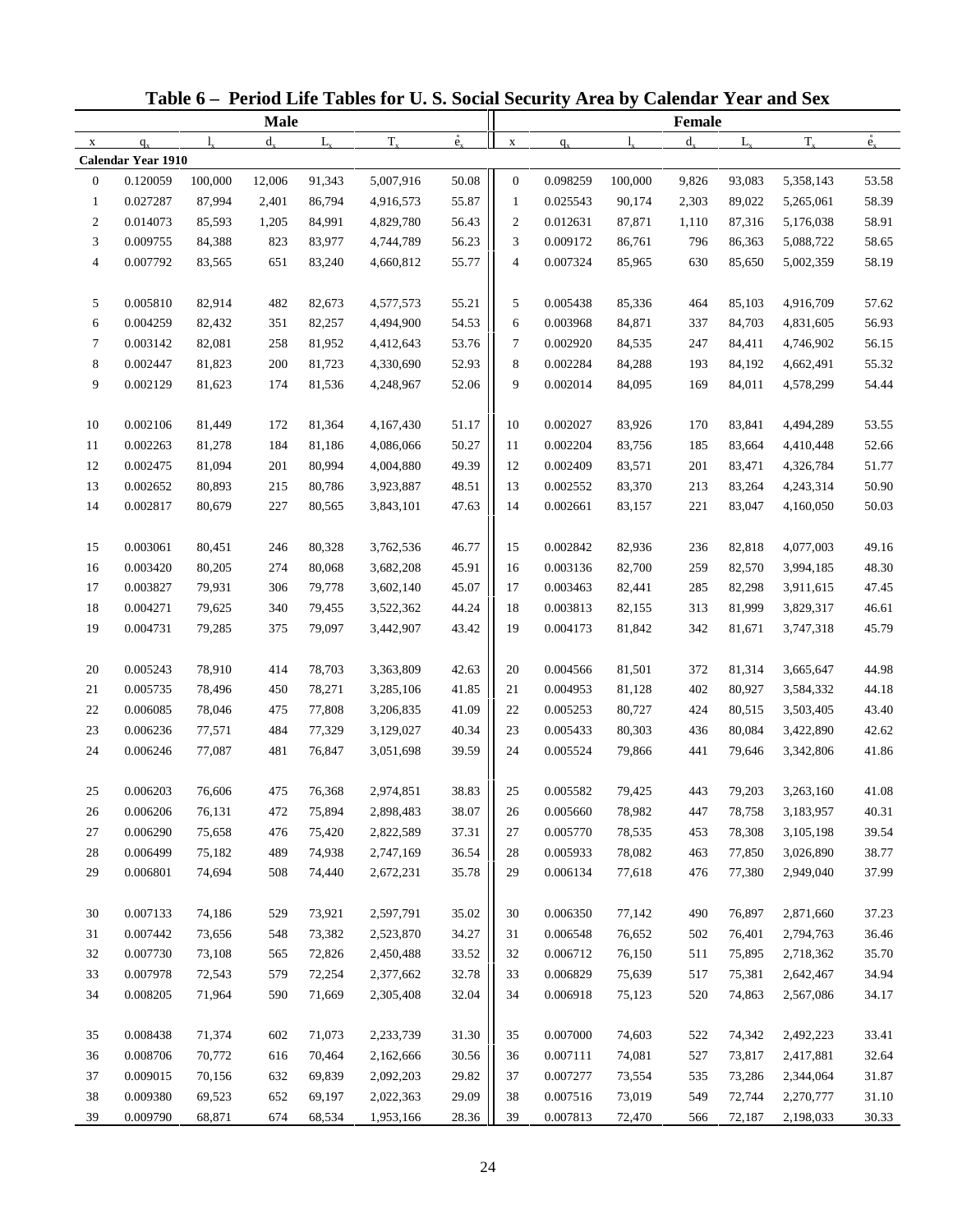|             |                           |        |             |             | Table 6 - Period Life Tables for U.S. Social Security Area by Calendar Year and Sex |                          |             |          |             |             |             |           |             |
|-------------|---------------------------|--------|-------------|-------------|-------------------------------------------------------------------------------------|--------------------------|-------------|----------|-------------|-------------|-------------|-----------|-------------|
|             |                           |        | <b>Male</b> |             |                                                                                     |                          |             |          |             | Female      |             |           |             |
| $\mathbf X$ | $q_{x}$                   | 1.     | $d_{\rm v}$ | $L_{\rm v}$ | $T_{x}$                                                                             | $\overset{\circ}{e}_{x}$ | $\mathbf X$ | $q_{x}$  | $l_{\rm v}$ | $d_{\rm v}$ | $L_{\rm v}$ | $T_{x}$   | $\dot{e}_x$ |
|             | <b>Calendar Year 1910</b> |        |             |             |                                                                                     |                          |             |          |             |             |             |           |             |
| 40          | 0.010227                  | 68,197 | 697         | 67,848      | 1,884,632                                                                           | 27.64                    | 40          | 0.008155 | 71,904      | 586         | 71,611      | 2,125,846 | 29.57       |
| 41          | 0.010678                  | 67,499 | 721         | 67,139      | 1,816,784                                                                           | 26.92                    | 41          | 0.008503 | 71,317      | 606         | 71,014      | 2,054,235 | 28.80       |
| 42          | 0.011146                  | 66,779 | 744         | 66,406      | 1,749,645                                                                           | 26.20                    | 42          | 0.008829 | 70,711      | 624         | 70,399      | 1,983,221 | 28.05       |
| 43          | 0.011630                  | 66,034 | 768         | 65,650      | 1,683,239                                                                           | 25.49                    | 43          | 0.009113 | 70,087      | 639         | 69,767      | 1,912,823 | 27.29       |
| 44          | 0.012130                  | 65,266 | 792         | 64,870      | 1,617,589                                                                           | 24.78                    | 44          | 0.009381 | 69,448      | 651         | 69,122      | 1,843,055 | 26.54       |
| 45          | 0.012702                  | 64,475 | 819         | 64,065      | 1,552,718                                                                           | 24.08                    | 45          | 0.009681 | 68,796      | 666         | 68,463      | 1,773,933 | 25.79       |
| 46          | 0.013310                  | 63,656 | 847         | 63,232      | 1,488,653                                                                           | 23.39                    | 46          | 0.010049 | 68,130      | 685         | 67,788      | 1,705,470 | 25.03       |
| 47          | 0.013864                  | 62,808 | 871         | 62,373      | 1,425,421                                                                           | 22.69                    | 47          | 0.010490 | 67,446      | 708         | 67,092      | 1,637,681 | 24.28       |
| 48          | 0.014333                  | 61,938 | 888         | 61,494      | 1,363,048                                                                           | 22.01                    | 48          | 0.011021 | 66,738      | 736         | 66,371      | 1,570,589 | 23.53       |
| 49          | 0.014777                  | 61,050 | 902         | 60,599      | 1,301,555                                                                           | 21.32                    | 49          | 0.011640 | 66,003      | 768         | 65,619      | 1,504,219 | 22.79       |
| 50          | 0.015238                  | 60,148 | 917         | 59,689      | 1,240,956                                                                           | 20.63                    | 50          | 0.012331 | 65,234      | 804         | 64,832      | 1,438,600 | 22.05       |
| 51          | 0.015843                  | 59,231 | 938         | 58,762      | 1,181,266                                                                           | 19.94                    | 51          | 0.013096 | 64,430      | 844         | 64,008      | 1,373,768 | 21.32       |
| 52          | 0.016707                  | 58,293 | 974         | 57,806      | 1,122,504                                                                           | 19.26                    | 52          | 0.013957 | 63,586      | 887         | 63,143      | 1,309,760 | 20.60       |
| 53          | 0.017906                  | 57,319 | 1,026       | 56,806      | 1,064,699                                                                           | 18.58                    | 53          | 0.014922 | 62,699      | 936         | 62,231      | 1,246,617 | 19.88       |
| 54          | 0.019378                  | 56,293 | 1,091       | 55,747      | 1,007,893                                                                           | 17.90                    | 54          | 0.015990 | 61,763      | 988         | 61,269      | 1,184,386 | 19.18       |
| 55          | 0.021031                  | 55,202 | 1,161       | 54,621      | 952,146                                                                             | 17.25                    | 55          | 0.017200 | 60,776      | 1,045       | 60,253      | 1,123,117 | 18.48       |
| 56          | 0.022744                  | 54,041 | 1,229       | 53,426      | 897,524                                                                             | 16.61                    | 56          | 0.018516 | 59,730      | 1,106       | 59,177      | 1,062,864 | 17.79       |
| 57          | 0.024463                  | 52,812 | 1,292       | 52,166      | 844,098                                                                             | 15.98                    | 57          | 0.019867 | 58,624      | 1,165       | 58,042      | 1,003,686 | 17.12       |
| 58          | 0.026132                  | 51,520 | 1,346       | 50,847      | 791,933                                                                             | 15.37                    | 58          | 0.021229 | 57,460      | 1,220       | 56,850      | 945,644   | 16.46       |
| 59          | 0.027814                  | 50,173 | 1,396       | 49,476      | 741,086                                                                             | 14.77                    | 59          | 0.022657 | 56,240      | 1,274       | 55,603      | 888,795   | 15.80       |
| 60          | 0.029678                  | 48,778 | 1,448       | 48,054      | 691,610                                                                             | 14.18                    | 60          | 0.024240 | 54,966      | 1,332       | 54,299      | 833,192   | 15.16       |
| 61          | 0.031765                  | 47,330 | 1,503       | 46,579      | 643,556                                                                             | 13.60                    | 61          | 0.026053 | 53,633      | 1,397       | 52,935      | 778,892   | 14.52       |
| 62          | 0.033969                  | 45,827 | 1,557       | 45,048      | 596,978                                                                             | 13.03                    | 62          | 0.028104 | 52,236      | 1,468       | 51,502      | 725,958   | 13.90       |
| 63          | 0.036291                  | 44,270 | 1,607       | 43,467      | 551,929                                                                             | 12.47                    | 63          | 0.030431 | 50,768      | 1,545       | 49,995      | 674,456   | 13.29       |
| 64          | 0.038792                  | 42,664 | 1,655       | 41,836      | 508,463                                                                             | 11.92                    | 64          | 0.033040 | 49,223      | 1,626       | 48,410      | 624,460   | 12.69       |
| 65          | 0.041512                  | 41,008 | 1,702       | 40,157      | 466,627                                                                             | 11.38                    | 65          | 0.035914 | 47,597      | 1,709       | 46,742      | 576,051   | 12.10       |
| 66          | 0.044568                  | 39,306 | 1,752       | 38,430      | 426,469                                                                             | 10.85                    | 66          | 0.039064 | 45,887      | 1,793       | 44,991      | 529,309   | 11.53       |
| 67          | 0.048083                  | 37,554 | 1,806       | 36,651      | 388,039                                                                             | 10.33                    | 67          | 0.042535 | 44,095      | 1,876       | 43,157      | 484,318   | 10.98       |
| 68          | 0.052134                  | 35,749 | 1,864       | 34,817      | 351,388                                                                             | 9.83                     | 68          | 0.046348 | 42,219      | 1,957       | 41,241      | 441,161   | 10.45       |
| 69          | 0.056677                  | 33,885 | 1,920       | 32,925      | 316,571                                                                             | 9.34                     | 69          | 0.050508 | 40,262      | 2,034       | 39,246      | 399,920   | 9.93        |
| 70          | 0.061734                  | 31,964 | 1,973       | 30,978      | 283,646                                                                             | 8.87                     | 70          | 0.055127 | 38,229      | 2,107       | 37,175      | 360,674   | 9.43        |
| 71          | 0.067139                  | 29,991 | 2,014       | 28,984      | 252,668                                                                             | 8.42                     | 71          | 0.060114 | 36,121      | 2,171       | 35,036      | 323,499   | 8.96        |
| 72          | 0.072694                  | 27,978 | 2,034       | 26,961      | 223,684                                                                             | 8.00                     | 72          | 0.065274 | 33,950      | 2,216       | 32,842      | 288,464   | 8.50        |
| 73          | 0.078311                  | 25,944 | 2,032       | 24,928      | 196,723                                                                             | 7.58                     | 73          | 0.070546 | 31,734      | 2,239       | 30,615      | 255,622   | 8.06        |
| 74          | 0.084162                  | 23,912 | 2,012       | 22,906      | 171,795                                                                             | 7.18                     | 74          | 0.076080 | 29,495      | 2,244       | 28,373      | 225,007   | 7.63        |
|             |                           |        |             |             |                                                                                     |                          |             |          |             |             |             |           |             |
| 75          | 0.090269                  | 21,900 | 1,977       | 20,911      | 148,890                                                                             | 6.80                     | 75          | 0.081887 | 27,251      | 2,232       | 26,135      | 196,634   | 7.22        |
| 76          | 0.097059                  | 19,923 | 1,934       | 18,956      | 127,978                                                                             | 6.42                     | 76          | 0.088342 | 25,020      | 2,210       | 23,915      | 170,498   | 6.81        |
| 77          | 0.105022                  | 17,989 | 1,889       | 17,044      | 109,023                                                                             | 6.06                     | 77          | 0.095886 | 22,809      | 2,187       | 21,716      | 146,584   | 6.43        |
| 78          | 0.114400                  | 16,100 | 1,842       | 15,179      | 91,978                                                                              | 5.71                     | 78          | 0.104739 | 20,622      | 2,160       | 19,542      | 124,868   | 6.05        |
| 79          | 0.124863                  | 14,258 | 1,780       | 13,368      | 76,799                                                                              | 5.39                     | 79          | 0.114618 | 18,462      | 2,116       | 17,404      | 105,326   | 5.70        |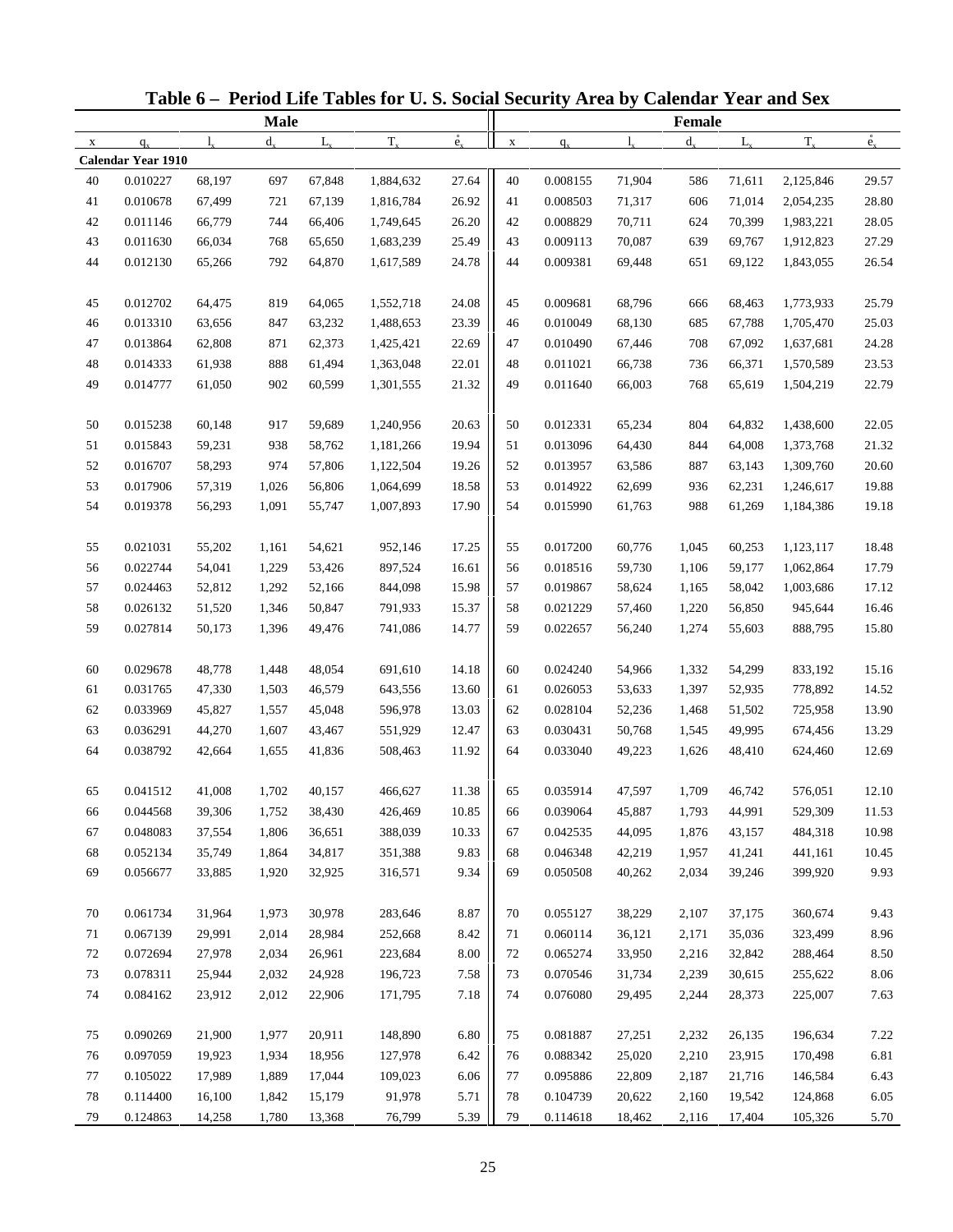| Table 6 - Period Life Tables for U.S. Social Security Area by Calendar Year and Sex<br><b>Male</b><br>Female<br>$\overset{\circ}{e}_{x}$<br>$T_{x}$<br>$d_{x}$<br>$T_{x}$<br>$d_{\rm v}$<br>$L_{\rm v}$<br>$L_{\rm v}$<br>$1_{\rm v}$<br>$l_{\rm v}$<br>$q_{x}$<br>$\mathbf X$<br>$\mathbf{x}$<br>$q_{x}$<br>Calendar Year 1910 |          |                  |                  |                  |                  |          |     |          |                  |                  |                  |                  |             |
|---------------------------------------------------------------------------------------------------------------------------------------------------------------------------------------------------------------------------------------------------------------------------------------------------------------------------------|----------|------------------|------------------|------------------|------------------|----------|-----|----------|------------------|------------------|------------------|------------------|-------------|
|                                                                                                                                                                                                                                                                                                                                 |          |                  |                  |                  |                  |          |     |          |                  |                  |                  |                  |             |
|                                                                                                                                                                                                                                                                                                                                 |          |                  |                  |                  |                  |          |     |          |                  |                  |                  |                  | $\dot{e}_x$ |
|                                                                                                                                                                                                                                                                                                                                 |          |                  |                  |                  |                  |          |     |          |                  |                  |                  |                  |             |
| 80                                                                                                                                                                                                                                                                                                                              | 0.136271 | 12,478           | 1,700            | 11,628           | 63,431           | 5.08     | 80  | 0.125637 | 16,346           | 2,054            | 15,319           | 87,921           | 5.38        |
| 81                                                                                                                                                                                                                                                                                                                              | 0.147852 | 10,777           | 1,593            | 9,981            | 51,804           | 4.81     | 81  | 0.136939 | 14,293           | 1,957            | 13,314           | 72,602           | 5.08        |
| 82                                                                                                                                                                                                                                                                                                                              | 0.158849 | 9,184            | 1,459            | 8,454            | 41,823           | 4.55     | 82  | 0.147445 | 12,335           | 1,819            | 11,426           | 59,288           | 4.81        |
| 83                                                                                                                                                                                                                                                                                                                              | 0.168867 | 7,725            | 1,305            | 7,073            | 33,369           | 4.32     | 83  | 0.156682 | 10,517           | 1,648            | 9,693            | 47,862           | 4.55        |
| 84                                                                                                                                                                                                                                                                                                                              | 0.178468 | 6,421            | 1,146            | 5,848            | 26,296           | 4.10     | 84  | 0.165433 | 8,869            | 1,467            | 8,135            | 38,170           | 4.30        |
| 85                                                                                                                                                                                                                                                                                                                              | 0.188504 | 5,275            | 994              | 4,778            | 20,448           | 3.88     | 85  | 0.174867 | 7,402            | 1,294            | 6,754            | 30,034           | 4.06        |
| 86                                                                                                                                                                                                                                                                                                                              | 0.199675 | 4,280            | 855              | 3,853            | 15,671           | 3.66     | 86  | 0.185951 | 6,107            | 1,136            | 5,539            | 23,280           | 3.81        |
| 87                                                                                                                                                                                                                                                                                                                              | 0.212385 | 3,426            | 728              | 3,062            | 11,818           | 3.45     | 87  | 0.199259 | 4,972            | 991              | 4,476            | 17,740           | 3.57        |
| $88\,$                                                                                                                                                                                                                                                                                                                          | 0.226718 | 2,698            | 612              | 2,392            | 8,756            | 3.25     | 88  | 0.214936 | 3,981            | 856              | 3,553            | 13,264           | 3.33        |
| 89                                                                                                                                                                                                                                                                                                                              | 0.242478 | 2,086            | 506              | 1,833            | 6,364            | 3.05     | 89  | 0.232742 | 3,125            | 727              | 2,762            | 9,711            | 3.11        |
| 90                                                                                                                                                                                                                                                                                                                              | 0.259383 | 1,581            | 410              | 1,376            | 4,530            | 2.87     | 90  | 0.252318 | 2,398            | 605              | 2,095            | 6,949            | 2.90        |
| 91                                                                                                                                                                                                                                                                                                                              | 0.277114 | 1,171            | 324              | 1,008            | 3,155            | 2.70     | 91  | 0.273250 | 1,793            | 490              | 1,548            | 4,854            | 2.71        |
| 92                                                                                                                                                                                                                                                                                                                              | 0.295355 | 846              | 250              | 721              | 2,146            | 2.54     | 92  | 0.295122 | 1,303            | 385              | 1,111            | 3,306            | 2.54        |
| 93                                                                                                                                                                                                                                                                                                                              | 0.313828 | 596              | 187              | 503              | 1,425            | 2.39     | 93  | 0.313828 | 918              | 288              | 774              | 2,195            | 2.39        |
| 94                                                                                                                                                                                                                                                                                                                              | 0.332279 | 409              | 136              | 341              | 922              | 2.25     | 94  | 0.332279 | 630              | 209              | 526              | 1,421            | 2.25        |
| 95                                                                                                                                                                                                                                                                                                                              | 0.351230 | 273              | 96               | 225              | 581              | 2.13     | 95  | 0.351230 | 421              | 148              | 347              | 895              | 2.13        |
| 96                                                                                                                                                                                                                                                                                                                              | 0.370645 | 177              | 66               | 144              | 356              | 2.01     | 96  | 0.370645 | 273              | 101              | 222              | 548              | 2.01        |
| 97                                                                                                                                                                                                                                                                                                                              | 0.390481 | 112              | 44               | 90               | 212              | 1.90     | 97  | 0.390481 | 172              | 67               | 138              | 326              | 1.90        |
| 98                                                                                                                                                                                                                                                                                                                              | 0.410692 | 68               | 28               | 54               | 122              | 1.79     | 98  | 0.410692 | 105              | 43               | 83               | 188              | 1.79        |
| 99                                                                                                                                                                                                                                                                                                                              | 0.431226 | 40               | 17               | 31               | 68               | 1.69     | 99  | 0.431226 | 62               | 27               | 48               | 105              | 1.69        |
| 100                                                                                                                                                                                                                                                                                                                             | 0.452788 | 23               | 10               | 18               | 36               | 1.60     | 100 | 0.452788 | 35               | 16               | 27               | 56               | 1.60        |
| 101                                                                                                                                                                                                                                                                                                                             | 0.475427 | 12               | 6                | $10\,$           | 19               | 1.51     | 101 | 0.475427 | 19               | 9                | 15               | 29               | 1.51        |
| 102                                                                                                                                                                                                                                                                                                                             | 0.499198 | $\tau$           | 3                | 5                | 9                | 1.42     | 102 | 0.499198 | $10\,$           | 5                | 8                | 14               | 1.42        |
| 103                                                                                                                                                                                                                                                                                                                             | 0.524158 | 3                | $\boldsymbol{2}$ | 2                | 4                | 1.33     | 103 | 0.524158 | 5                | 3                | 4                | 7                | 1.33        |
| 104                                                                                                                                                                                                                                                                                                                             | 0.550366 | $\boldsymbol{2}$ | $\mathbf{1}$     | $\mathbf{1}$     | 2                | 1.25     | 104 | 0.550366 | $\boldsymbol{2}$ | $\mathbf{1}$     | $\overline{c}$   | 3                | 1.25        |
|                                                                                                                                                                                                                                                                                                                                 |          |                  |                  |                  |                  |          |     |          |                  |                  |                  |                  |             |
| 105                                                                                                                                                                                                                                                                                                                             | 0.577884 |                  | $\boldsymbol{0}$ | 0                | 1                | $1.18\,$ | 105 | 0.577884 |                  |                  |                  | $\perp$          | 1.18        |
| 106                                                                                                                                                                                                                                                                                                                             | 0.606778 | $\boldsymbol{0}$ | $\boldsymbol{0}$ | $\boldsymbol{0}$ | $\boldsymbol{0}$ | 1.10     | 106 | 0.606778 | $\boldsymbol{0}$ | $\boldsymbol{0}$ | 0                | $\mathbf{1}$     | 1.10        |
| 107                                                                                                                                                                                                                                                                                                                             | 0.637117 | $\boldsymbol{0}$ | $\boldsymbol{0}$ | $\boldsymbol{0}$ | $\boldsymbol{0}$ | 1.03     | 107 | 0.637117 | $\boldsymbol{0}$ | $\boldsymbol{0}$ | $\boldsymbol{0}$ | $\boldsymbol{0}$ | 1.03        |
| 108                                                                                                                                                                                                                                                                                                                             | 0.668973 | $\boldsymbol{0}$ | $\mathbf{0}$     | $\boldsymbol{0}$ | $\boldsymbol{0}$ | 0.96     | 108 | 0.668973 | $\boldsymbol{0}$ | $\boldsymbol{0}$ | $\boldsymbol{0}$ | $\boldsymbol{0}$ | 0.96        |
| 109                                                                                                                                                                                                                                                                                                                             | 0.702422 | $\boldsymbol{0}$ | $\boldsymbol{0}$ | $\boldsymbol{0}$ | $\mathbf{0}$     | 0.90     | 109 | 0.702422 | $\boldsymbol{0}$ | $\boldsymbol{0}$ | $\boldsymbol{0}$ | $\boldsymbol{0}$ | 0.90        |
| 110                                                                                                                                                                                                                                                                                                                             | 0.737543 | $\boldsymbol{0}$ | $\boldsymbol{0}$ | $\boldsymbol{0}$ | $\boldsymbol{0}$ | 0.83     | 110 | 0.737543 | $\boldsymbol{0}$ | $\boldsymbol{0}$ | $\boldsymbol{0}$ | $\boldsymbol{0}$ | 0.83        |
| 111                                                                                                                                                                                                                                                                                                                             | 0.774420 | $\boldsymbol{0}$ | $\mathbf{0}$     | $\boldsymbol{0}$ | $\mathbf{0}$     | 0.77     | 111 | 0.774420 | $\boldsymbol{0}$ | $\boldsymbol{0}$ | $\boldsymbol{0}$ | $\boldsymbol{0}$ | 0.77        |
| 112                                                                                                                                                                                                                                                                                                                             | 0.813141 | $\boldsymbol{0}$ | $\boldsymbol{0}$ | $\boldsymbol{0}$ | $\mathbf{0}$     | 0.72     | 112 | 0.813141 | $\mathbf{0}$     | $\boldsymbol{0}$ | 0                | $\boldsymbol{0}$ | 0.72        |
| 113                                                                                                                                                                                                                                                                                                                             | 0.853798 | $\boldsymbol{0}$ | $\boldsymbol{0}$ | $\boldsymbol{0}$ | $\boldsymbol{0}$ | 0.66     | 113 | 0.853798 | $\boldsymbol{0}$ | $\boldsymbol{0}$ | $\boldsymbol{0}$ | $\boldsymbol{0}$ | $0.66\,$    |
| 114                                                                                                                                                                                                                                                                                                                             | 0.896488 | $\boldsymbol{0}$ | $\boldsymbol{0}$ | $\boldsymbol{0}$ | $\boldsymbol{0}$ | 0.61     | 114 | 0.896488 | $\boldsymbol{0}$ | $\boldsymbol{0}$ | $\boldsymbol{0}$ | $\boldsymbol{0}$ | 0.61        |
| 115                                                                                                                                                                                                                                                                                                                             | 0.941312 | $\boldsymbol{0}$ | $\boldsymbol{0}$ | $\boldsymbol{0}$ | $\boldsymbol{0}$ | 0.56     | 115 | 0.941312 | $\boldsymbol{0}$ | $\boldsymbol{0}$ | $\boldsymbol{0}$ | $\boldsymbol{0}$ | 0.56        |
| 116                                                                                                                                                                                                                                                                                                                             | 0.988378 | $\boldsymbol{0}$ | $\mathbf{0}$     | $\boldsymbol{0}$ | $\boldsymbol{0}$ | 0.51     | 116 | 0.988378 | $\boldsymbol{0}$ | $\boldsymbol{0}$ | $\boldsymbol{0}$ | $\boldsymbol{0}$ | 0.51        |
| 117                                                                                                                                                                                                                                                                                                                             | 1.000000 | $\boldsymbol{0}$ | $\boldsymbol{0}$ | $\boldsymbol{0}$ | $\boldsymbol{0}$ | 0.50     | 117 | 1.000000 | $\boldsymbol{0}$ | $\boldsymbol{0}$ | $\boldsymbol{0}$ | $\boldsymbol{0}$ | 0.50        |
| 118                                                                                                                                                                                                                                                                                                                             | 1.000000 | $\boldsymbol{0}$ | $\boldsymbol{0}$ | $\boldsymbol{0}$ | $\boldsymbol{0}$ | $0.00\,$ | 118 | 1.000000 | $\boldsymbol{0}$ | $\boldsymbol{0}$ | $\boldsymbol{0}$ | $\boldsymbol{0}$ | $0.00\,$    |
| 119                                                                                                                                                                                                                                                                                                                             | 1.000000 | $\boldsymbol{0}$ | $\boldsymbol{0}$ | $\boldsymbol{0}$ | $\boldsymbol{0}$ | $0.00\,$ | 119 | 1.000000 | $\boldsymbol{0}$ | $\boldsymbol{0}$ | $\boldsymbol{0}$ | $\boldsymbol{0}$ | 0.00        |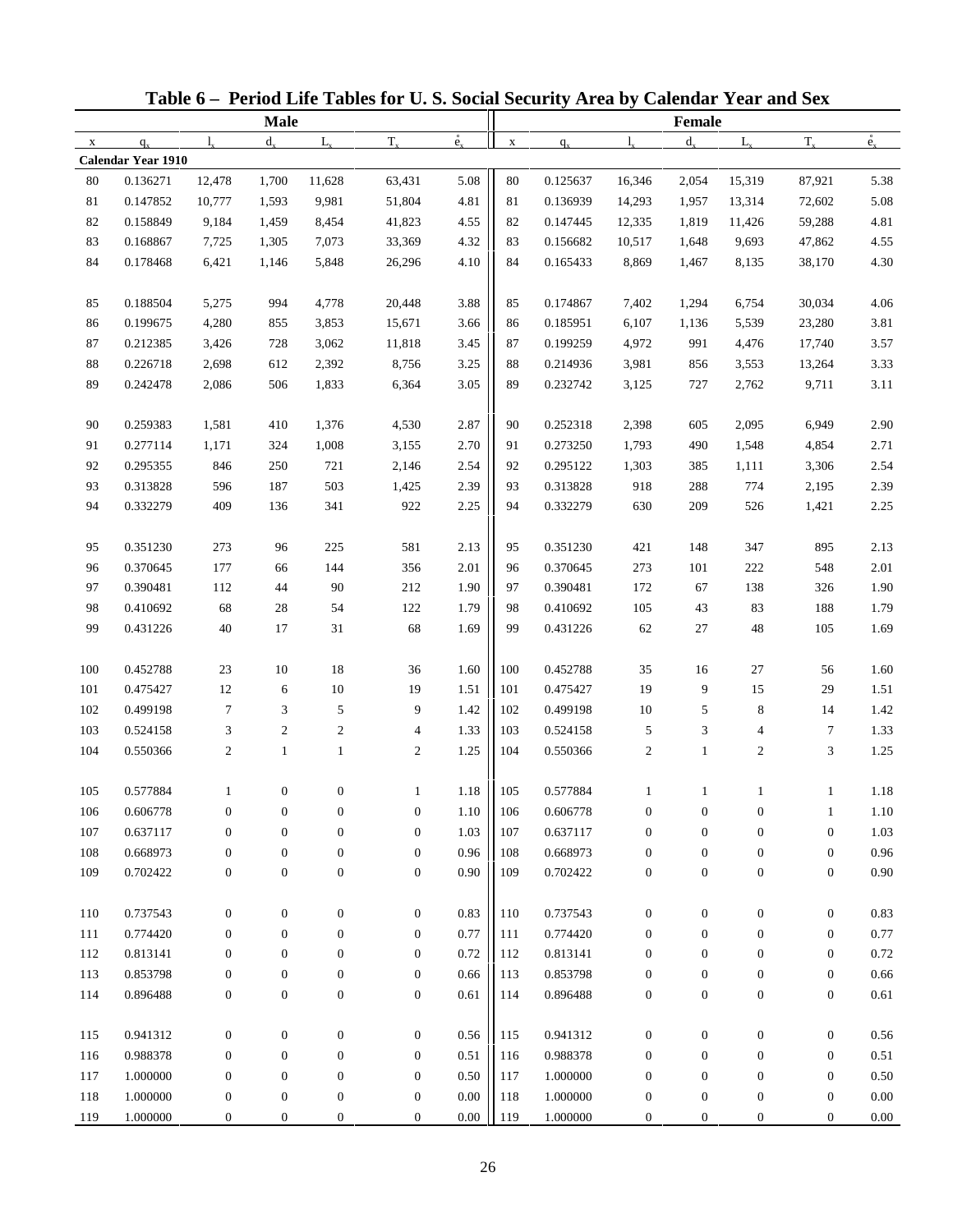|                |                           |         |             |             | Table 6 - Period Life Tables for U.S. Social Security Area by Calendar Year and Sex |             |                  |          |             |         |             |           |             |
|----------------|---------------------------|---------|-------------|-------------|-------------------------------------------------------------------------------------|-------------|------------------|----------|-------------|---------|-------------|-----------|-------------|
|                |                           |         | <b>Male</b> |             |                                                                                     |             |                  |          |             | Female  |             |           |             |
| $\mathbf X$    | $q_{x}$                   | 1.      | $d_{\rm v}$ | $L_{\rm v}$ | $T_{x}$                                                                             | $\dot{e}_x$ | $\mathbf X$      | $q_{x}$  | $l_{\rm x}$ | $d_{x}$ | $L_{\rm v}$ | $T_{x}$   | $\dot{e}_x$ |
|                | <b>Calendar Year 1920</b> |         |             |             |                                                                                     |             |                  |          |             |         |             |           |             |
| $\mathbf{0}$   | 0.085935                  | 100,000 | 8,594       | 93,479      | 5,450,843                                                                           | 54.51       | $\boldsymbol{0}$ | 0.067733 | 100,000     | 6,773   | 94,964      | 5,626,903 | 56.27       |
| $\mathbf{1}$   | 0.018848                  | 91,407  | 1,723       | 90,545      | 5,357,364                                                                           | 58.61       | $\mathbf{1}$     | 0.017736 | 93,227      | 1,653   | 92,400      | 5,531,939 | 59.34       |
| $\overline{c}$ | 0.009793                  | 89,684  | 878         | 89,245      | 5,266,819                                                                           | 58.73       | $\overline{c}$   | 0.008821 | 91,573      | 808     | 91,169      | 5,439,539 | 59.40       |
| 3              | 0.006821                  | 88,805  | 606         | 88,503      | 5,177,574                                                                           | 58.30       | 3                | 0.006417 | 90,765      | 582     | 90,474      | 5,348,369 | 58.93       |
| $\overline{4}$ | 0.005456                  | 88,200  | 481         | 87,959      | 5,089,072                                                                           | 57.70       | $\overline{4}$   | 0.005130 | 90,183      | 463     | 89,952      | 5,257,895 | 58.30       |
| 5              | 0.004378                  | 87,718  | 384         | 87,526      | 5,001,113                                                                           | 57.01       | 5                | 0.004039 | 89,720      | 362     | 89,539      | 5,167,944 | 57.60       |
| 6              | 0.003539                  | 87,334  | 309         | 87,180      | 4,913,586                                                                           | 56.26       | 6                | 0.003184 | 89,358      | 285     | 89,216      | 5,078,405 | 56.83       |
| $\tau$         | 0.002918                  | 87,025  | 254         | 86,898      | 4,826,406                                                                           | 55.46       | 7                | 0.002555 | 89,073      | 228     | 88,960      | 4,989,189 | 56.01       |
| $\,8\,$        | 0.002494                  | 86,771  | 216         | 86,663      | 4,739,508                                                                           | 54.62       | 8                | 0.002136 | 88,846      | 190     | 88,751      | 4,900,230 | 55.15       |
| 9              | 0.002248                  | 86,555  | 195         | 86,458      | 4,652,845                                                                           | 53.76       | 9                | 0.001908 | 88,656      | 169     | 88,572      | 4,811,479 | 54.27       |
| 10             | 0.002158                  | 86,360  | 186         | 86,267      | 4,566,387                                                                           | 52.88       | 10               | 0.001844 | 88,487      | 163     | 88,405      | 4,722,907 | 53.37       |
| 11             | 0.002203                  | 86,174  | 190         | 86,079      | 4,480,120                                                                           | 51.99       | 11               | 0.001913 | 88,324      | 169     | 88,239      | 4,634,502 | 52.47       |
| 12             | 0.002362                  | 85,984  | 203         | 85,883      | 4,394,041                                                                           | $51.10\,$   | 12               | 0.002079 | 88,155      | 183     | 88,063      | 4,546,262 | 51.57       |
| 13             | 0.002614                  | 85,781  | 224         | 85,669      | 4,308,159                                                                           | 50.22       | 13               | 0.002316 | 87,972      | 204     | 87,870      | 4,458,199 | 50.68       |
| 14             | 0.002938                  | 85,557  | 251         | 85,431      | 4,222,490                                                                           | 49.35       | 14               | 0.002615 | 87,768      | 230     | 87,653      | 4,370,330 | 49.79       |
| 15             | 0.003339                  | 85,306  | 285         | 85,163      | 4,137,059                                                                           | 48.50       | 15               | 0.002978 | 87,538      | 261     | 87,408      | 4,282,677 | 48.92       |
| 16             | 0.003776                  | 85,021  | 321         | 84,860      | 4,051,896                                                                           | 47.66       | 16               | 0.003399 | 87,278      | 297     | 87,129      | 4,195,269 | 48.07       |
| 17             | 0.004179                  | 84,700  | 354         | 84,523      | 3,967,035                                                                           | 46.84       | 17               | 0.003857 | 86,981      | 335     | 86,813      | 4,108,139 | 47.23       |
| 18             | 0.004512                  | 84,346  | 381         | 84,155      | 3,882,513                                                                           | 46.03       | 18               | 0.004338 | 86,645      | 376     | 86,458      | 4,021,326 | 46.41       |
| 19             | 0.004784                  | 83,965  | 402         | 83,764      | 3,798,357                                                                           | 45.24       | 19               | 0.004825 | 86,270      | 416     | 86,061      | 3,934,869 | 45.61       |
| 20             | 0.005073                  | 83,563  | 424         | 83,351      | 3,714,593                                                                           | 44.45       | 20               | 0.005348 | 85,853      | 459     | 85,624      | 3,848,807 | 44.83       |
| 21             | 0.005368                  | 83,139  | 446         | 82,916      | 3,631,241                                                                           | 43.68       | 21               | 0.005850 | 85,394      | 500     | 85,144      | 3,763,183 | 44.07       |
| 22             | 0.005576                  | 82,693  | 461         | 82,463      | 3,548,325                                                                           | 42.91       | 22               | 0.006228 | 84,895      | 529     | 84,630      | 3,678,039 | 43.32       |
| 23             | 0.005671                  | 82,232  | 466         | 81,999      | 3,465,862                                                                           | 42.15       | 23               | 0.006434 | 84,366      | 543     | 84,095      | 3,593,409 | 42.59       |
| 24             | 0.005688                  | 81,766  | 465         | 81,533      | 3,383,863                                                                           | 41.38       | 24               | 0.006512 | 83,823      | 546     | 83,550      | 3,509,314 | 41.87       |
| 25             | 0.005660                  | 81,301  | 460         | 81,071      | 3,302,330                                                                           | 40.62       | 25               | 0.006534 | 83,277      | 544     | 83,005      | 3,425,764 | 41.14       |
| 26             | 0.005661                  | 80,841  | 458         | 80,612      | 3,221,260                                                                           | 39.85       | 26               | 0.006578 | 82,733      | 544     | 82,461      | 3,342,759 | 40.40       |
| 27             | 0.005747                  | 80,383  | 462         | 80,152      | 3,140,648                                                                           | 39.07       | 27               | 0.006668 | 82,189      | 548     | 81,915      | 3,260,298 | 39.67       |
| 28             | 0.005960                  | 79,921  | 476         | 79,683      | 3,060,496                                                                           | 38.29       | 28               | 0.006839 | 81,641      | 558     | 81,362      | 3,178,383 | 38.93       |
| 29             | 0.006261                  | 79,445  | 497         | 79,196      | 2,980,813                                                                           | 37.52       | 29               | 0.007065 | 81,083      | 573     | 80,796      | 3,097,021 | 38.20       |
| 30             | 0.006595                  | 78,947  | 521         | 78,687      | 2,901,617                                                                           | 36.75       | 30               | 0.007300 | 80,510      | 588     | 80,216      | 3,016,225 | 37.46       |
| 31             | 0.006893                  | 78,427  | 541         | 78,156      | 2,822,930                                                                           | 35.99       | 31               | 0.007494 | 79,922      | 599     | 79,622      | 2,936,009 | 36.74       |
| 32             | 0.007135                  | 77,886  | 556         | 77,608      | 2,744,774                                                                           | 35.24       | 32               | 0.007631 | 79,323      | 605     | 79,020      | 2,856,387 | 36.01       |
| 33             | 0.007290                  | 77,330  | 564         | 77,048      | 2,667,166                                                                           | 34.49       | 33               | 0.007689 | 78,718      | 605     | 78,415      | 2,777,366 | 35.28       |
| 34             | 0.007385                  | 76,766  | 567         | 76,483      | 2,590,118                                                                           | 33.74       | 34               | 0.007692 | 78,112      | 601     | 77,812      | 2,698,951 | 34.55       |
|                |                           |         |             |             |                                                                                     |             |                  |          |             |         |             |           |             |
| 35             | 0.007478                  | 76,200  | 570         | 75,915      | 2,513,635                                                                           | 32.99       | 35               | 0.007691 | 77,512      | 596     | 77,214      | 2,621,139 | 33.82       |
| 36             | 0.007601                  | 75,630  | 575         | 75,342      | 2,437,720                                                                           | 32.23       | 36               | 0.007712 | 76,915      | 593     | 76,619      | 2,543,926 | 33.07       |
| 37             | 0.007732                  | 75,055  | 580         | 74,765      | 2,362,378                                                                           | 31.48       | 37               | 0.007736 | 76,322      | 590     | 76,027      | 2,467,307 | 32.33       |
| 38             | 0.007877                  | 74,475  | 587         | 74,181      | 2,287,613                                                                           | 30.72       | 38               | 0.007770 | 75,732      | 588     | 75,438      | 2,391,280 | 31.58       |
| 39             | 0.008043                  | 73,888  | 594         | 73,591      | 2,213,432                                                                           | 29.96       | 39               | 0.007824 | 75,143      | 588     | 74,849      | 2,315,842 | 30.82       |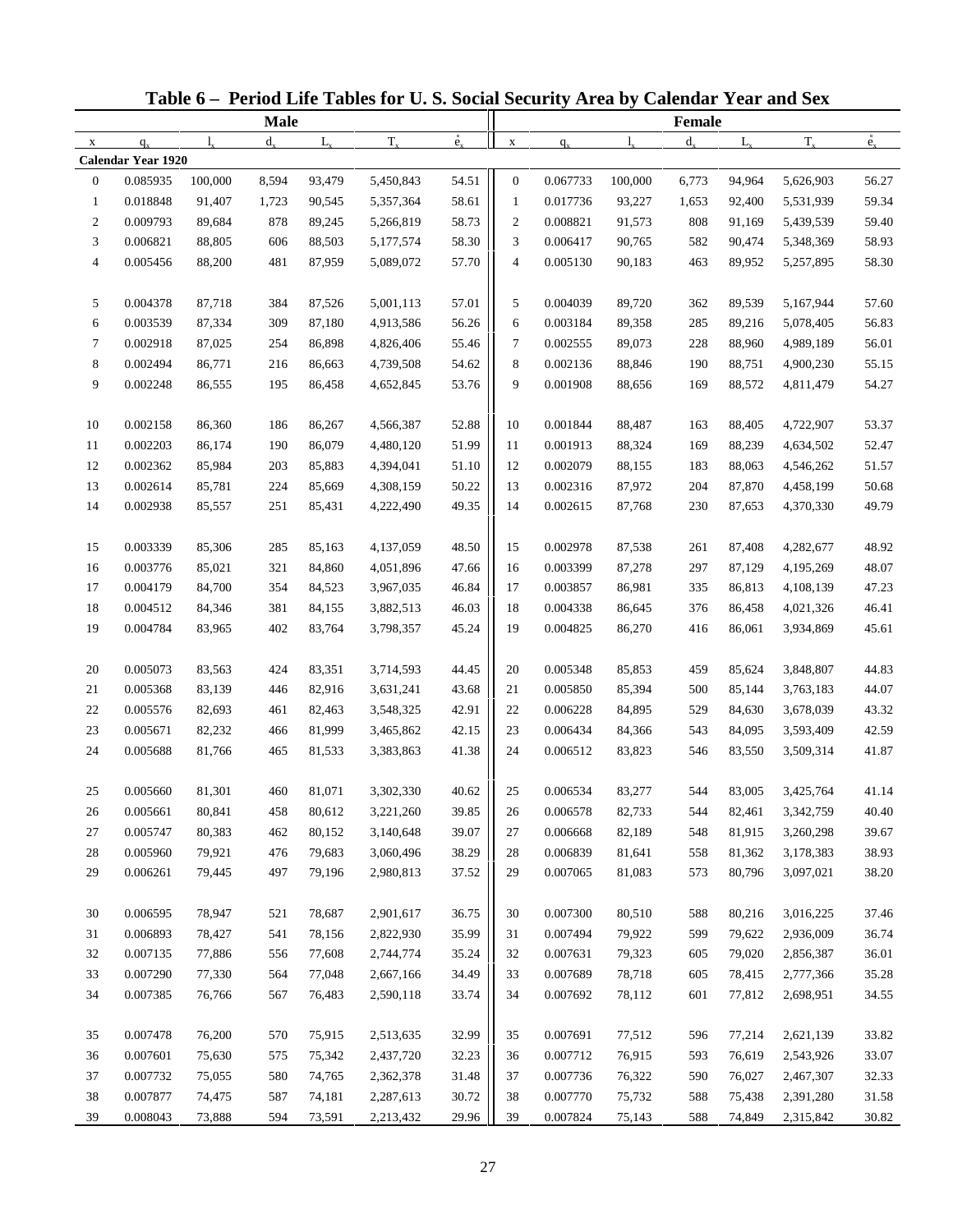|             |                           |        |             |             | Table 6 - Period Life Tables for U.S. Social Security Area by Calendar Year and Sex |                          |             |          |             |         |             |           |             |
|-------------|---------------------------|--------|-------------|-------------|-------------------------------------------------------------------------------------|--------------------------|-------------|----------|-------------|---------|-------------|-----------|-------------|
|             |                           |        | <b>Male</b> |             |                                                                                     |                          |             |          |             | Female  |             |           |             |
| $\mathbf X$ | $q_{x}$                   | 1.     | $d_{\rm v}$ | $L_{\rm v}$ | $T_{x}$                                                                             | $\overset{\circ}{e}_{x}$ | $\mathbf X$ | $q_{x}$  | $l_{\rm v}$ | $d_{x}$ | $L_{\rm v}$ | $T_{x}$   | $\dot{e}_x$ |
|             | <b>Calendar Year 1920</b> |        |             |             |                                                                                     |                          |             |          |             |         |             |           |             |
| 40          | 0.008230                  | 73,294 | 603         | 72,992      | 2,139,841                                                                           | 29.20                    | 40          | 0.007893 | 74,556      | 588     | 74,261      | 2,240,993 | 30.06       |
| 41          | 0.008448                  | 72,690 | 614         | 72,383      | 2,066,849                                                                           | 28.43                    | 41          | 0.007999 | 73,967      | 592     | 73,671      | 2,166,731 | 29.29       |
| 42          | 0.008715                  | 72,076 | 628         | 71,762      | 1,994,466                                                                           | 27.67                    | 42          | 0.008179 | 73,375      | 600     | 73,075      | 2,093,060 | 28.53       |
| 43          | 0.009039                  | 71,448 | 646         | 71,125      | 1,922,703                                                                           | 26.91                    | 43          | 0.008449 | 72,775      | 615     | 72,468      | 2,019,985 | 27.76       |
| 44          | 0.009421                  | 70,802 | 667         | 70,469      | 1,851,578                                                                           | 26.15                    | 44          | 0.008801 | 72,160      | 635     | 71,843      | 1,947,517 | 26.99       |
| 45          | 0.009862                  | 70,135 | 692         | 69,790      | 1,781,109                                                                           | 25.40                    | 45          | 0.009215 | 71,525      | 659     | 71,196      | 1,875,674 | 26.22       |
| 46          | 0.010355                  | 69,444 | 719         | 69,084      | 1,711,320                                                                           | 24.64                    | 46          | 0.009671 | 70,866      | 685     | 70,524      | 1,804,479 | 25.46       |
| 47          | 0.010891                  | 68,725 | 748         | 68,350      | 1,642,236                                                                           | 23.90                    | 47          | 0.010164 | 70,181      | 713     | 69,824      | 1,733,955 | 24.71       |
| 48          | 0.011469                  | 67,976 | 780         | 67,586      | 1,573,885                                                                           | 23.15                    | 48          | 0.010686 | 69,468      | 742     | 69,096      | 1,664,131 | 23.96       |
| 49          | 0.012102                  | 67,197 | 813         | 66,790      | 1,506,299                                                                           | 22.42                    | 49          | 0.011251 | 68,725      | 773     | 68,339      | 1,595,035 | 23.21       |
| 50          | 0.012791                  | 66,383 | 849         | 65,959      | 1,439,509                                                                           | 21.68                    | 50          | 0.011879 | 67,952      | 807     | 67,548      | 1,526,696 | 22.47       |
| 51          | 0.013570                  | 65,534 | 889         | 65,090      | 1,373,550                                                                           | 20.96                    | 51          | 0.012589 | 67,145      | 845     | 66,722      | 1,459,148 | 21.73       |
| 52          | 0.014478                  | 64,645 | 936         | 64,177      | 1,308,461                                                                           | 20.24                    | 52          | 0.013382 | 66,299      | 887     | 65,856      | 1,392,425 | 21.00       |
| 53          | 0.015536                  | 63,709 | 990         | 63,214      | 1,244,284                                                                           | 19.53                    | 53          | 0.014269 | 65,412      | 933     | 64,946      | 1,326,570 | 20.28       |
| 54          | 0.016726                  | 62,719 | 1,049       | 62,195      | 1,181,070                                                                           | 18.83                    | 54          | 0.015248 | 64,479      | 983     | 63,987      | 1,261,624 | 19.57       |
| 55          | 0.018090                  | 61,670 | 1,116       | 61,112      | 1,118,875                                                                           | 18.14                    | 55          | 0.016368 | 63,496      | 1,039   | 62,976      | 1,197,637 | 18.86       |
| 56          | 0.019536                  | 60,555 | 1,183       | 59,963      | 1,057,763                                                                           | 17.47                    | 56          | 0.017587 | 62,456      | 1,098   | 61,907      | 1,134,661 | 18.17       |
| 57          | 0.020923                  | 59,372 | 1,242       | 58,750      | 997,800                                                                             | 16.81                    | 57          | 0.018815 | 61,358      | 1,154   | 60,781      | 1,072,754 | 17.48       |
| 58          | 0.022191                  | 58,129 | 1,290       | 57,484      | 939,050                                                                             | 16.15                    | 58          | 0.020025 | 60,204      | 1,206   | 59,601      | 1,011,973 | 16.81       |
| 59          | 0.023442                  | 56,839 | 1,332       | 56,173      | 881,565                                                                             | 15.51                    | 59          | 0.021282 | 58,998      | 1,256   | 58,370      | 952,372   | 16.14       |
|             |                           |        |             |             |                                                                                     |                          |             |          |             |         |             |           |             |
| 60          | 0.024811                  | 55,507 | 1,377       | 54,818      | 825,392                                                                             | 14.87                    | 60          | 0.022675 | 57,742      | 1,309   | 57,088      | 894,002   | 15.48       |
| 61          | 0.026466                  | 54,130 | 1,433       | 53,413      | 770,574                                                                             | 14.24                    | 61          | 0.024312 | 56,433      | 1,372   | 55,747      | 836,914   | 14.83       |
| 62          | 0.028496                  | 52,697 | 1,502       | 51,946      | 717,160                                                                             | 13.61                    | 62          | 0.026244 | 55,061      | 1,445   | 54,339      | 781,167   | 14.19       |
| 63          | 0.030988                  | 51,195 | 1,586       | 50,402      | 665,214                                                                             | 12.99                    | 63          | 0.028529 | 53,616      | 1,530   | 52,851      | 726,829   | 13.56       |
| 64          | 0.033900                  | 49,609 | 1,682       | 48,768      | 614,812                                                                             | 12.39                    | 64          | 0.031151 | 52,086      | 1,623   | 51,275      | 673,977   | 12.94       |
| 65          | 0.037141                  | 47,927 | 1,780       | 47,037      | 566,044                                                                             | 11.81                    | 65          | 0.034083 | 50,464      | 1,720   | 49,604      | 622,702   | 12.34       |
| 66          | 0.040629                  | 46,147 | 1,875       | 45,210      | 519,006                                                                             | 11.25                    | 66          | 0.037270 | 48,744      | 1,817   | 47,836      | 573,098   | 11.76       |
| 67          | 0.044368                  | 44,272 | 1,964       | 43,290      | 473,797                                                                             | 10.70                    | 67          | 0.040691 | 46,927      | 1,910   | 45,972      | 525,263   | 11.19       |
| 68          | 0.048335                  | 42,308 | 2,045       | 41,286      | 430,506                                                                             | 10.18                    | 68          | 0.044328 | 45,018      | 1,996   | 44,020      | 479,290   | 10.65       |
| 69          | 0.052577                  | 40,263 | 2,117       | 39,205      | 389,221                                                                             | 9.67                     | 69          | 0.048236 | 43,022      | 2,075   | 41,985      | 435,270   | 10.12       |
| 70          | 0.057275                  | 38,146 | 2,185       | 37,054      | 350,016                                                                             | 9.18                     | 70          | 0.052549 | 40,947      | 2,152   | 39,871      | 393,286   | 9.60        |
| 71          | 0.062406                  | 35,961 | 2,244       | 34,839      | 312,962                                                                             | 8.70                     | 71          | 0.057296 | 38,795      | 2,223   | 37,684      | 353,415   | 9.11        |
| 72          | 0.067790                  | 33,717 | 2,286       | 32,574      | 278,123                                                                             | 8.25                     | 72          | 0.062399 | 36,572      | 2,282   | 35,431      | 315,731   | 8.63        |
| 73          | 0.073392                  | 31,431 | 2,307       | 30,278      | 245,549                                                                             | 7.81                     | 73          | 0.067863 | 34,290      | 2,327   | 33,127      | 280,299   | 8.17        |
| 74          | 0.079342                  | 29,125 | 2,311       | 27,969      | 215,271                                                                             | 7.39                     | 74          | 0.073757 | 31,963      | 2,358   | 30,785      | 247,173   | 7.73        |
| 75          | 0.085576                  | 26,814 | 2,295       | 25,667      | 187,302                                                                             | 6.99                     | 75          | 0.079973 | 29,606      | 2,368   | 28,422      | 216,388   | 7.31        |
| 76          | 0.092459                  | 24,519 | 2,267       | 23,386      | 161,635                                                                             | 6.59                     | 76          | 0.086748 | 27,238      | 2,363   | 26,057      | 187,966   | 6.90        |
| 77          | 0.100489                  | 22,252 | 2,236       | 21,134      | 138,249                                                                             | 6.21                     | 77          | 0.094468 | 24,875      | 2,350   | 23,700      | 161,909   | 6.51        |
| 78          | 0.109890                  | 20,016 | 2,200       | 18,916      | 117,115                                                                             | 5.85                     | 78          | 0.103289 | 22,525      | 2,327   | 21,362      | 138,209   | 6.14        |
| 79          | 0.120347                  | 17,817 | 2,144       | 16,744      | 98,199                                                                              | 5.51                     | 79          | 0.112978 | 20,199      | 2,282   | 19,058      | 116,847   | 5.78        |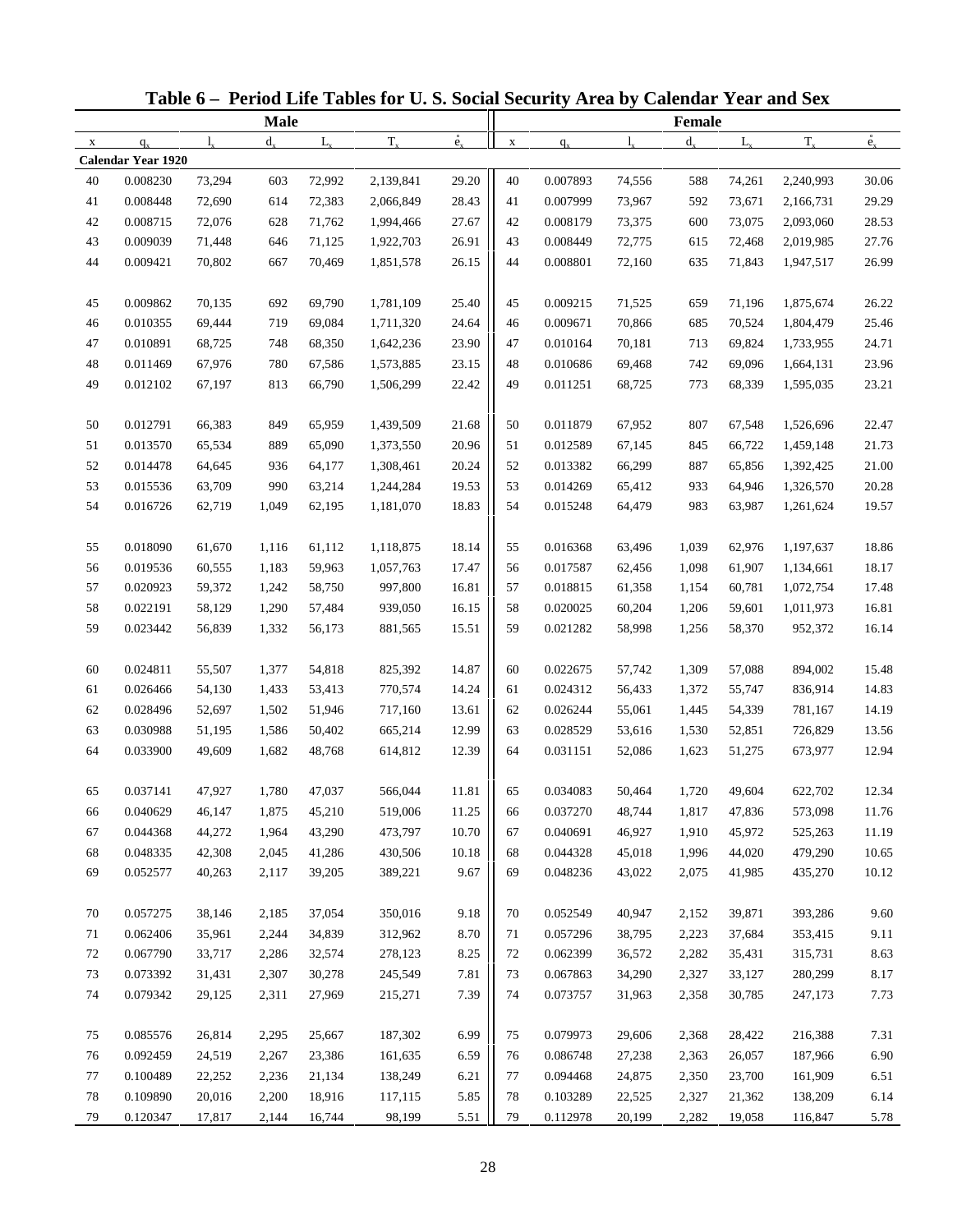|              |                    |                  |                  |                  |                  | Table 6 - Period Life Tables for U.S. Social Security Area by Calendar Year and Sex |             |          |                  |                  |                  |                  |             |
|--------------|--------------------|------------------|------------------|------------------|------------------|-------------------------------------------------------------------------------------|-------------|----------|------------------|------------------|------------------|------------------|-------------|
|              | <b>Male</b>        |                  |                  |                  |                  |                                                                                     | Female      |          |                  |                  |                  |                  |             |
| $\mathbf{x}$ | $q_{x}$            | $l_{\rm v}$      | $d_{\rm v}$      | $L_{\rm v}$      | $T_{x}$          | $\overset{\circ}{e}_{x}$                                                            | $\mathbf X$ | $q_{x}$  | $l_{\rm v}$      | $d_{x}$          | $L_{\rm v}$      | $T_{x}$          | $\dot{e}_x$ |
|              | Calendar Year 1920 |                  |                  |                  |                  |                                                                                     |             |          |                  |                  |                  |                  |             |
| 80           | 0.131686           | 15,672           | 2,064            | 14,640           | 81,454           | 5.20                                                                                | $80\,$      | 0.123738 | 17,917           | 2,217            | 16,808           | 97,789           | 5.46        |
| 81           | 0.143212           | 13,609           | 1,949            | 12,634           | 66,814           | 4.91                                                                                | 81          | 0.134786 | 15,700           | 2,116            | 14,642           | 80,981           | 5.16        |
| 82           | 0.154280           | 11,660           | 1,799            | 10,760           | 54,180           | 4.65                                                                                | 82          | 0.145045 | 13,584           | 1,970            | 12,599           | 66,340           | 4.88        |
| 83           | 0.164536           | 9,861            | 1,622            | 9,050            | 43,420           | 4.40                                                                                | 83          | 0.154061 | 11,613           | 1,789            | 10,719           | 53,741           | 4.63        |
| 84           | 0.174456           | 8,238            | 1,437            | 7,520            | 34,370           | 4.17                                                                                | 84          | 0.162592 | 9,824            | 1,597            | 9,026            | 43,022           | 4.38        |
| 85           | 0.184768           | 6,801            | 1,257            | 6,173            | 26,851           | 3.95                                                                                | 85          | 0.171764 | 8,227            | 1,413            | 7,520            | 33,997           | 4.13        |
| 86           | 0.196065           | 5,544            | 1,087            | 5,001            | 20,678           | 3.73                                                                                | 86          | 0.182514 | 6,814            | 1,244            | 6,192            | 26,476           | 3.89        |
| 87           | 0.208689           | 4,457            | 930              | 3,992            | 15,677           | 3.52                                                                                | 87          | 0.195400 | 5,570            | 1,088            | 5,026            | 20,284           | 3.64        |
| $88\,$       | 0.222703           | 3,527            | 786              | 3,134            | 11,685           | 3.31                                                                                | 88          | 0.210567 | 4,482            | 944              | 4,010            | 15,258           | 3.40        |
| 89           | 0.237932           | 2,742            | 652              | 2,416            | 8,550            | 3.12                                                                                | 89          | 0.227795 | 3,538            | 806              | 3,135            | 11,248           | 3.18        |
| 90           | 0.254127           | 2,089            | 531              | 1,824            | 6,135            | 2.94                                                                                | 90          | 0.246746 | 2,732            | 674              | 2,395            | 8,113            | 2.97        |
| 91           | 0.271009           | 1,558            | 422              | 1,347            | 4,311            | 2.77                                                                                | 91          | 0.267027 | 2,058            | 550              | 1,783            | 5,718            | 2.78        |
| 92           | 0.288298           | 1,136            | 328              | 972              | 2,963            | 2.61                                                                                | 92          | 0.288244 | 1,508            | 435              | 1,291            | 3,935            | 2.61        |
| 93           | 0.305753           | 809              | 247              | 685              | 1,991            | 2.46                                                                                | 93          | 0.305753 | 1,074            | 328              | 910              | 2,644            | 2.46        |
| 94           | 0.323148           | 561              | 181              | 471              | 1,306            | 2.33                                                                                | 94          | 0.323148 | 745              | 241              | 625              | 1,735            | 2.33        |
| 95           | 0.341087           | 380              | 130              | 315              | 836              | 2.20                                                                                | 95          | 0.341087 | 505              | 172              | 418              | 1,110            | 2.20        |
| 96           | 0.359552           | 250              | 90               | 205              | 521              | 2.08                                                                                | 96          | 0.359552 | 332              | 120              | 273              | 691              | 2.08        |
| 97           | 0.378521           | 160              | 61               | 130              | 315              | 1.97                                                                                | 97          | 0.378521 | 213              | 81               | 173              | 419              | 1.97        |
| 98           | 0.397969           | 100              | 40               | 80               | 185              | 1.86                                                                                | 98          | 0.397969 | 132              | 53               | 106              | 246              | 1.86        |
| 99           | 0.417867           | 60               | 25               | 47               | 105              | 1.76                                                                                | 99          | 0.417867 | 80               | 33               | 63               | 140              | 1.76        |
| 100          | 0.438761           | 35               | 15               | 27               | 58               | 1.66                                                                                | 100         | 0.438761 | 46               | 20               | 36               | 77               | 1.66        |
| 101          | 0.460699           | $20\,$           | 9                | 15               | 31               | 1.57                                                                                | 101         | 0.460699 | $26\,$           | 12               | 20               | 41               | 1.57        |
| 102          | 0.483733           | 11               | 5                | 8                | 16               | 1.47                                                                                | 102         | 0.483733 | 14               | 7                | 11               | 21               | 1.47        |
| 103          | 0.507920           | 5                | 3                | 4                | 8                | 1.39                                                                                | 103         | 0.507920 | 7                | $\overline{4}$   | 5                | 10               | 1.39        |
| 104          | 0.533316           | 3                | $\mathbf{1}$     | $\mathbf{2}$     | $\overline{4}$   | 1.31                                                                                | 104         | 0.533316 | 4                | $\mathbf{2}$     | 3                | 5                | 1.31        |
| 105          | 0.559982           |                  |                  |                  |                  | 1.23                                                                                | 105         | 0.559982 |                  |                  |                  | 2                | 1.23        |
| 106          | 0.587981           | 1                | $\boldsymbol{0}$ | $\boldsymbol{0}$ | 2<br>1           | 1.15                                                                                | 106         | 0.587981 | 1                | $\boldsymbol{0}$ | 1                | $\mathbf{1}$     | 1.15        |
| 107          | 0.617380           | $\boldsymbol{0}$ | $\boldsymbol{0}$ | $\boldsymbol{0}$ | $\boldsymbol{0}$ | 1.08                                                                                | 107         | 0.617380 | $\boldsymbol{0}$ | $\boldsymbol{0}$ | $\boldsymbol{0}$ | $\boldsymbol{0}$ | $1.08\,$    |
| 108          | 0.648249           | $\boldsymbol{0}$ | $\mathbf{0}$     | $\boldsymbol{0}$ | $\boldsymbol{0}$ | 1.01                                                                                | 108         | 0.648249 | $\boldsymbol{0}$ | $\boldsymbol{0}$ | $\boldsymbol{0}$ | $\boldsymbol{0}$ | 1.01        |
| 109          | 0.680661           | $\boldsymbol{0}$ | $\boldsymbol{0}$ | $\boldsymbol{0}$ | $\boldsymbol{0}$ | 0.94                                                                                | 109         | 0.680661 | $\boldsymbol{0}$ | $\boldsymbol{0}$ | $\boldsymbol{0}$ | $\boldsymbol{0}$ | 0.94        |
| 110          | 0.714694           | $\boldsymbol{0}$ | $\boldsymbol{0}$ | $\boldsymbol{0}$ | $\boldsymbol{0}$ | 0.87                                                                                | 110         | 0.714694 | $\boldsymbol{0}$ | $\boldsymbol{0}$ | $\boldsymbol{0}$ | $\boldsymbol{0}$ | 0.87        |
| 111          | 0.750429           | $\boldsymbol{0}$ | $\mathbf{0}$     | $\boldsymbol{0}$ | $\mathbf{0}$     | 0.81                                                                                | 111         | 0.750429 | $\boldsymbol{0}$ | $\boldsymbol{0}$ | $\boldsymbol{0}$ | $\boldsymbol{0}$ | 0.81        |
| 112          | 0.787951           | $\boldsymbol{0}$ | $\boldsymbol{0}$ | $\boldsymbol{0}$ | $\mathbf{0}$     | 0.75                                                                                | 112         | 0.787951 | $\mathbf{0}$     | $\boldsymbol{0}$ | $\boldsymbol{0}$ | $\boldsymbol{0}$ | 0.75        |
| 113          | 0.827348           | $\boldsymbol{0}$ | $\boldsymbol{0}$ | $\boldsymbol{0}$ | $\boldsymbol{0}$ | 0.70                                                                                | 113         | 0.827348 | $\boldsymbol{0}$ | $\boldsymbol{0}$ |                  | $\boldsymbol{0}$ | 0.70        |
| 114          | 0.868715           |                  |                  |                  |                  | 0.64                                                                                |             | 0.868715 |                  |                  | $\boldsymbol{0}$ |                  | 0.64        |
|              |                    | $\boldsymbol{0}$ | $\boldsymbol{0}$ | $\boldsymbol{0}$ | $\boldsymbol{0}$ |                                                                                     | 114         |          | $\boldsymbol{0}$ | $\boldsymbol{0}$ | $\boldsymbol{0}$ | $\boldsymbol{0}$ |             |
| 115          | 0.912151           | $\boldsymbol{0}$ | $\boldsymbol{0}$ | $\boldsymbol{0}$ | $\boldsymbol{0}$ | 0.59                                                                                | 115         | 0.912151 | $\boldsymbol{0}$ | $\boldsymbol{0}$ | $\boldsymbol{0}$ | $\boldsymbol{0}$ | 0.59        |
| 116          | 0.957759           | $\boldsymbol{0}$ | $\mathbf{0}$     | $\boldsymbol{0}$ | $\boldsymbol{0}$ | 0.54                                                                                | 116         | 0.957759 | $\boldsymbol{0}$ | $\boldsymbol{0}$ | $\boldsymbol{0}$ | $\boldsymbol{0}$ | 0.54        |
| 117          | 1.000000           | $\boldsymbol{0}$ | $\boldsymbol{0}$ | $\boldsymbol{0}$ | $\boldsymbol{0}$ | 0.50                                                                                | 117         | 1.000000 | $\boldsymbol{0}$ | $\boldsymbol{0}$ | $\boldsymbol{0}$ | $\boldsymbol{0}$ | 0.50        |
| 118          | 1.000000           | $\boldsymbol{0}$ | $\boldsymbol{0}$ | $\boldsymbol{0}$ | $\boldsymbol{0}$ | $0.00\,$                                                                            | 118         | 1.000000 | $\boldsymbol{0}$ | $\boldsymbol{0}$ | $\boldsymbol{0}$ | $\boldsymbol{0}$ | $0.00\,$    |
| 119          | 1.000000           | $\boldsymbol{0}$ | $\boldsymbol{0}$ | $\boldsymbol{0}$ | $\boldsymbol{0}$ | $0.00\,$                                                                            | 119         | 1.000000 | $\boldsymbol{0}$ | $\boldsymbol{0}$ | $\boldsymbol{0}$ | $\boldsymbol{0}$ | 0.00        |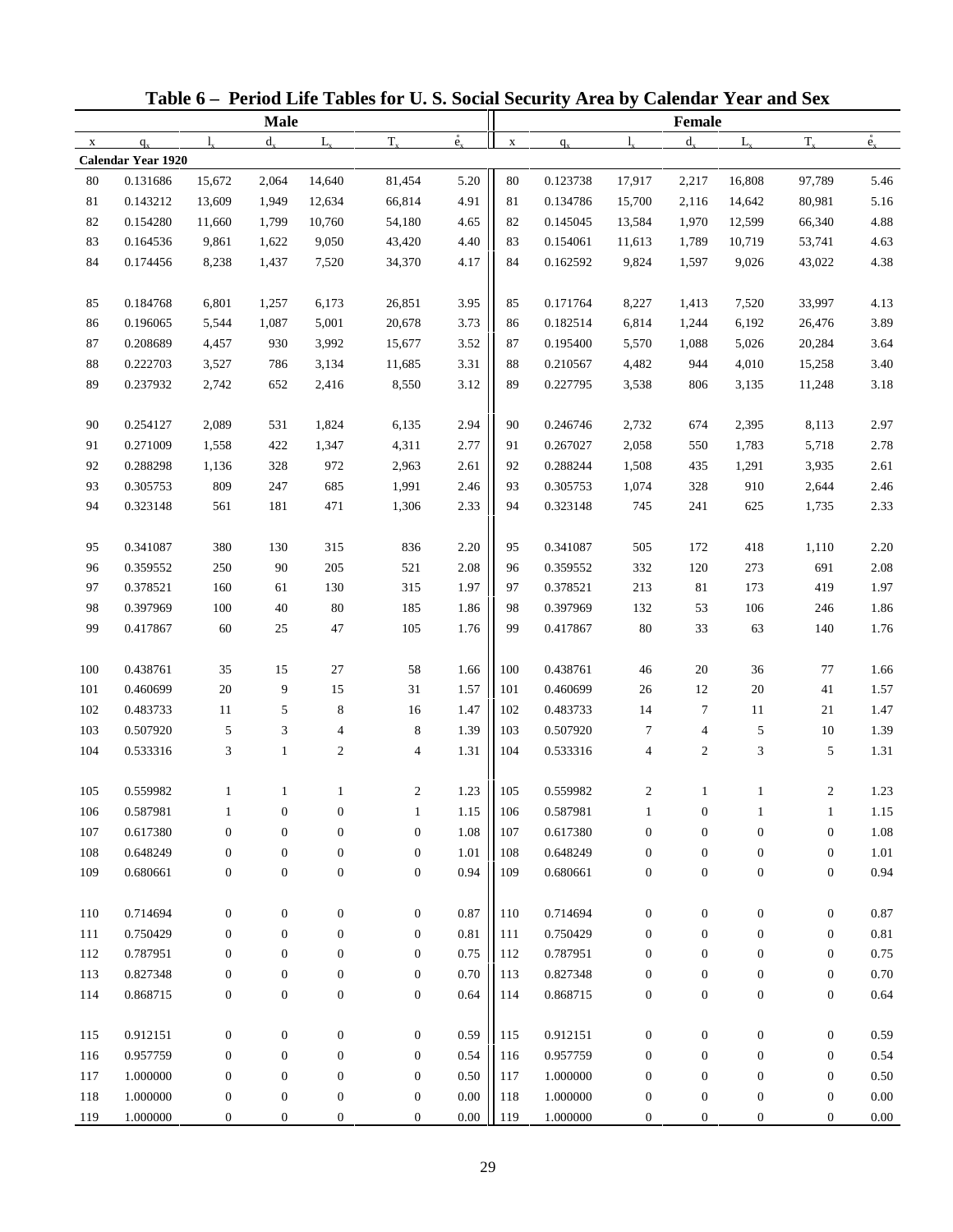|                  |                    |         |             |             | Table 6 - Period Life Tables for U.S. Social Security Area by Calendar Year and Sex |             |                  |          |             |         |             |           |             |
|------------------|--------------------|---------|-------------|-------------|-------------------------------------------------------------------------------------|-------------|------------------|----------|-------------|---------|-------------|-----------|-------------|
|                  |                    |         | <b>Male</b> |             |                                                                                     |             |                  |          |             | Female  |             |           |             |
| $\mathbf X$      | $q_{x}$            | 1.      | $d_{\rm v}$ | $L_{\rm v}$ | $T_{x}$                                                                             | $\dot{e}_x$ | $\mathbf X$      | $q_{x}$  | $l_{\rm x}$ | $d_{x}$ | $L_{\rm v}$ | $T_{x}$   | $\dot{e}_x$ |
|                  | Calendar Year 1930 |         |             |             |                                                                                     |             |                  |          |             |         |             |           |             |
| $\overline{0}$   | 0.064952           | 100,000 | 6,495       | 94,826      | 5,795,639                                                                           | 57.96       | $\boldsymbol{0}$ | 0.051786 | 100,000     | 5,179   | 95,945      | 6,131,445 | 61.31       |
| $\mathbf{1}$     | 0.010900           | 93,505  | 1,019       | 92,995      | 5,700,813                                                                           | 60.97       | 1                | 0.009704 | 94,821      | 920     | 94,361      | 6,035,500 | 63.65       |
| $\boldsymbol{2}$ | 0.005762           | 92,486  | 533         | 92,219      | 5,607,818                                                                           | 60.63       | $\boldsymbol{2}$ | 0.004902 | 93,901      | 460     | 93,671      | 5,941,138 | 63.27       |
| 3                | 0.004057           | 91,953  | 373         | 91,766      | 5,515,599                                                                           | 59.98       | 3                | 0.003582 | 93,441      | 335     | 93,274      | 5,847,467 | 62.58       |
| $\overline{4}$   | 0.003256           | 91,580  | 298         | 91,431      | 5,423,833                                                                           | 59.23       | $\overline{4}$   | 0.002874 | 93,106      | 268     | 92,972      | 5,754,194 | 61.80       |
| 5                | 0.002736           | 91,281  | 250         | 91,157      | 5,332,402                                                                           | 58.42       | 5                | 0.002343 | 92,839      | 218     | 92,730      | 5,661,221 | 60.98       |
| 6                | 0.002327           | 91,032  | 212         | 90,926      | 5,241,246                                                                           | 57.58       | 6                | 0.001928 | 92,621      | 179     | 92,532      | 5,568,491 | 60.12       |
| 7                | 0.002012           | 90,820  | 183         | 90,729      | 5,150,320                                                                           | 56.71       | 7                | 0.001614 | 92,443      | 149     | 92,368      | 5,475,959 | 59.24       |
| $\,8\,$          | 0.001778           | 90,637  | 161         | 90,557      | 5,059,591                                                                           | 55.82       | 8                | 0.001386 | 92,293      | 128     | 92,229      | 5,383,591 | 58.33       |
| 9                | 0.001617           | 90,476  | 146         | 90,403      | 4,969,035                                                                           | 54.92       | 9                | 0.001235 | 92,165      | 114     | 92,109      | 5,291,362 | 57.41       |
| 10               | 0.001532           | 90,330  | 138         | 90,261      | 4,878,632                                                                           | 54.01       | 10               | 0.001161 | 92,052      | 107     | 91,998      | 5,199,253 | 56.48       |
| 11               | 0.001527           | 90,191  | 138         | 90,122      | 4,788,371                                                                           | 53.09       | 11               | 0.001171 | 91,945      | 108     | 91,891      | 5,107,255 | 55.55       |
| 12               | 0.001612           | 90,054  | 145         | 89,981      | 4,698,249                                                                           | 52.17       | 12               | 0.001272 | 91,837      | 117     | 91,779      | 5,015,364 | 54.61       |
| 13               | 0.001790           | 89,908  | 161         | 89,828      | 4,608,268                                                                           | 51.26       | 13               | 0.001467 | 91,720      | 135     | 91,653      | 4,923,586 | 53.68       |
| 14               | 0.002038           | 89,748  | 183         | 89,656      | 4,518,440                                                                           | 50.35       | 14               | 0.001731 | 91,586      | 159     | 91,506      | 4,831,933 | 52.76       |
| 15               | 0.002335           | 89,565  | 209         | 89,460      | 4,428,784                                                                           | 49.45       | 15               | 0.002047 | 91,427      | 187     | 91,334      | 4,740,426 | 51.85       |
| 16               | 0.002647           | 89,355  | 237         | 89,237      | 4,339,324                                                                           | 48.56       | 16               | 0.002376 | 91,240      | 217     | 91,132      | 4,649,093 | 50.95       |
| 17               | 0.002951           | 89,119  | 263         | 88,987      | 4,250,087                                                                           | 47.69       | 17               | 0.002685 | 91,023      | 244     | 90,901      | 4,557,961 | 50.07       |
| 18               | 0.003226           | 88,856  | 287         | 88,713      | 4,161,099                                                                           | 46.83       | 18               | 0.002949 | 90,779      | 268     | 90,645      | 4,467,060 | 49.21       |
| 19               | 0.003474           | 88,569  | 308         | 88,415      | 4,072,386                                                                           | 45.98       | 19               | 0.003176 | 90,511      | 287     | 90,367      | 4,376,415 | 48.35       |
| 20               | 0.003737           | 88,262  | 330         | 88,097      | 3,983,971                                                                           | 45.14       | 20               | 0.003407 | 90,224      | 307     | 90,070      | 4,286,048 | 47.50       |
| 21               | 0.003997           | 87,932  | 351         | 87,756      | 3,895,874                                                                           | 44.31       | 21               | 0.003640 | 89,916      | 327     | 89,753      | 4,195,978 | 46.67       |
| 22               | 0.004194           | 87,580  | 367         | 87,397      | 3,808,118                                                                           | 43.48       | 22               | 0.003825 | 89,589      | 343     | 89,418      | 4,106,225 | 45.83       |
| 23               | 0.004307           | 87,213  | 376         | 87,025      | 3,720,721                                                                           | 42.66       | 23               | 0.003949 | 89,246      | 352     | 89,070      | 4,016,807 | 45.01       |
| 24               | 0.004358           | 86,837  | 378         | 86,648      | 3,633,696                                                                           | 41.84       | 24               | 0.004027 | 88,894      | 358     | 88,715      | 3,927,737 | 44.18       |
| 25               | 0.004389           | 86,459  | 379         | 86,269      | 3,547,048                                                                           | 41.03       | 25               | 0.004088 | 88,536      | 362     | 88,355      | 3,839,022 | 43.36       |
| 26               | 0.004436           | 86,079  | 382         | 85,889      | 3,460,779                                                                           | 40.20       | 26               | 0.004153 | 88,174      | 366     | 87,991      | 3,750,667 | 42.54       |
| 27               | 0.004506           | 85,698  | 386         | 85,505      | 3,374,890                                                                           | 39.38       | 27               | 0.004217 | 87,808      | 370     | 87,623      | 3,662,677 | 41.71       |
| 28               | 0.004614           | 85,311  | 394         | 85,115      | 3,289,386                                                                           | 38.56       | 28               | 0.004287 | 87,437      | 375     | 87,250      | 3,575,054 | 40.89       |
| 29               | 0.004755           | 84,918  | 404         | 84,716      | 3,204,271                                                                           | 37.73       | 29               | 0.004365 | 87,063      | 380     | 86,873      | 3,487,804 | 40.06       |
| 30               | 0.004912           | 84,514  | 415         | 84,306      | 3,119,555                                                                           | 36.91       | 30               | 0.004445 | 86,683      | 385     | 86,490      | 3,400,932 | 39.23       |
| 31               | 0.005073           | 84,099  | 427         | 83,886      | 3,035,248                                                                           | 36.09       | 31               | 0.004531 | 86,297      | 391     | 86,102      | 3,314,442 | 38.41       |
| 32               | 0.005245           | 83,672  | 439         | 83,453      | 2,951,363                                                                           | 35.27       | 32               | 0.004634 | 85,906      | 398     | 85,707      | 3,228,340 | 37.58       |
| 33               | 0.005426           | 83,233  | 452         | 83,008      | 2,867,910                                                                           | 34.46       | 33               | 0.004758 | 85,508      | 407     | 85,305      | 3,142,633 | 36.75       |
| 34               | 0.005621           | 82,782  | 465         | 82,549      | 2,784,902                                                                           | 33.64       | 34               | 0.004904 | 85,101      | 417     | 84,893      | 3,057,328 | 35.93       |
|                  |                    |         |             |             |                                                                                     |             |                  |          |             |         |             |           |             |
| 35               | 0.005835           | 82,316  | 480         | 82,076      | 2,702,353                                                                           | 32.83       | 35               | 0.005067 | 84,684      | 429     | 84,469      | 2,972,435 | 35.10       |
| 36               | 0.006081           | 81,836  | 498         | 81,587      | 2,620,277                                                                           | 32.02       | 36               | 0.005248 | 84,255      | 442     | 84,034      | 2,887,966 | 34.28       |
| 37               | 0.006380           | 81,339  | 519         | 81,079      | 2,538,690                                                                           | 31.21       | 37               | 0.005455 | 83,813      | 457     | 83,584      | 2,803,932 | 33.45       |
| 38               | 0.006740           | 80,820  | 545         | 80,547      | 2,457,611                                                                           | 30.41       | 38               | 0.005691 | 83,356      | 474     | 83,118      | 2,720,348 | 32.64       |
| 39               | 0.007154           | 80,275  | 574         | 79,988      | 2,377,063                                                                           | 29.61       | 39               | 0.005956 | 82,881      | 494     | 82,634      | 2,637,229 | 31.82       |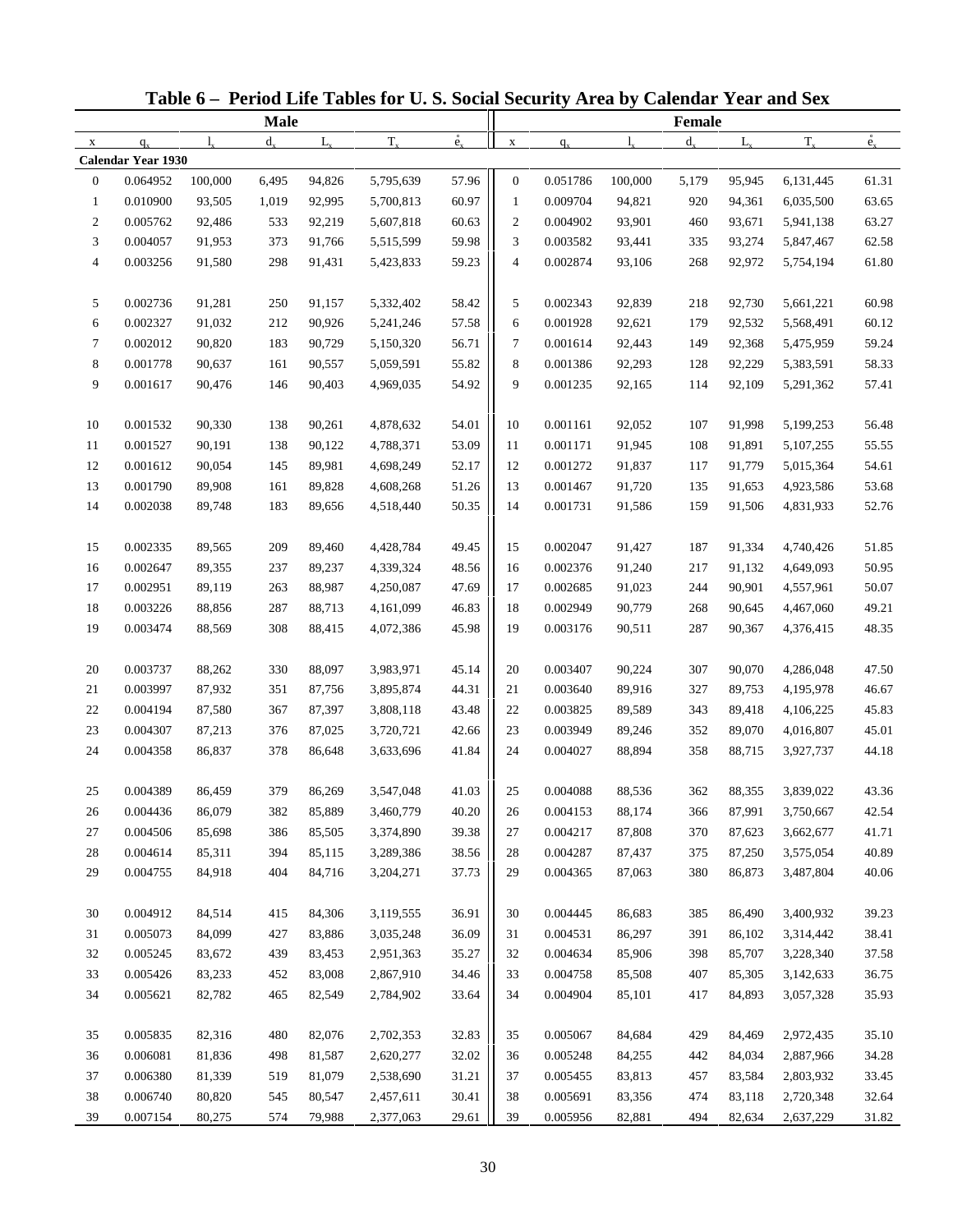|             |                           |                  |             |                  | Table 6 - Period Life Tables for U.S. Social Security Area by Calendar Year and Sex |             |             |          |                  |         |                  |                    |                |
|-------------|---------------------------|------------------|-------------|------------------|-------------------------------------------------------------------------------------|-------------|-------------|----------|------------------|---------|------------------|--------------------|----------------|
|             |                           |                  | <b>Male</b> |                  |                                                                                     |             |             |          |                  | Female  |                  |                    |                |
| $\mathbf X$ | $q_{x}$                   | 1.               | $d_{\rm v}$ | $L_{\rm v}$      | $T_{x}$                                                                             | $\dot{e}_x$ | $\mathbf X$ | $q_{x}$  | $l_{\rm x}$      | $d_{x}$ | $L_{\rm v}$      | $T_{x}$            | $\dot{e}_x$    |
|             | <b>Calendar Year 1930</b> |                  |             |                  |                                                                                     |             |             |          |                  |         |                  |                    |                |
| 40          | 0.007617                  | 79,701           | 607         | 79,397           | 2,297,076                                                                           | 28.82       | 40          | 0.006253 | 82,388           | 515     | 82,130           | 2,554,595          | 31.01          |
| 41          | 0.008105                  | 79,093           | 641         | 78,773           | 2,217,679                                                                           | 28.04       | 41          | 0.006576 | 81,872           | 538     | 81,603           | 2,472,465          | 30.20          |
| 42          | 0.008601                  | 78,452           | 675         | 78,115           | 2,138,906                                                                           | 27.26       | 42          | 0.006916 | 81,334           | 563     | 81,053           | 2,390,862          | 29.40          |
| 43          | 0.009091                  | 77,778           | 707         | 77,424           | 2,060,791                                                                           | 26.50       | 43          | 0.007268 | 80,771           | 587     | 80,478           | 2,309,809          | 28.60          |
| 44          | 0.009593                  | 77,071           | 739         | 76,701           | 1,983,366                                                                           | 25.73       | 44          | 0.007643 | 80,184           | 613     | 79,878           | 2,229,331          | 27.80          |
| 45          | 0.010130                  | 76,331           | 773         | 75,945           | 1,906,666                                                                           | 24.98       | 45          | 0.008053 | 79,572           | 641     | 79,251           | 2,149,453          | 27.01          |
| 46          | 0.010731                  | 75,558           | 811         | 75,153           | 1,830,721                                                                           | 24.23       | 46          | 0.008511 | 78,931           | 672     | 78,595           | 2,070,202          | 26.23          |
| 47          | 0.011409                  | 74,747           | 853         | 74,321           | 1,755,568                                                                           | 23.49       | 47          | 0.009018 | 78,259           | 706     | 77,906           | 1,991,607          | 25.45          |
| 48          | 0.012181                  | 73,894           | 900         | 73,444           | 1,681,248                                                                           | 22.75       | 48          | 0.009578 | 77,553           | 743     | 77,182           | 1,913,701          | 24.68          |
| 49          | 0.013036                  | 72,994           | 952         | 72,519           | 1,607,803                                                                           | 22.03       | 49          | 0.010195 | 76,810           | 783     | 76,419           | 1,836,519          | 23.91          |
| 50          | 0.013984                  | 72,043           | 1,007       | 71,539           | 1,535,285                                                                           | 21.31       | 50          | 0.010883 | 76,027           | 827     | 75,614           | 1,760,100          | 23.15          |
| 51          | 0.014990                  | 71,035           | 1,065       | 70,503           | 1,463,746                                                                           | 20.61       | 51          | 0.011633 | 75,200           | 875     | 74,763           | 1,684,486          | 22.40          |
| 52          | 0.016011                  | 69,970           | 1,120       | 69,410           | 1,393,243                                                                           | 19.91       | 52          | 0.012421 | 74,325           | 923     | 73,864           | 1,609,724          | 21.66          |
| 53          | 0.017029                  | 68,850           | 1,172       | 68,264           | 1,323,832                                                                           | 19.23       | 53          | 0.013243 | 73,402           | 972     | 72,916           | 1,535,860          | 20.92          |
| 54          | 0.018081                  | 67,678           | 1,224       | 67,066           | 1,255,568                                                                           | 18.55       | 54          | 0.014119 | 72,430           | 1,023   | 71,919           | 1,462,945          | 20.20          |
| 55          | 0.019217                  | 66,454           | 1,277       | 65,816           | 1,188,503                                                                           | 17.88       | 55          | 0.015083 | 71,407           | 1,077   | 70,869           | 1,391,026          | 19.48          |
| 56          | 0.020494                  | 65,177           | 1,336       | 64,509           | 1,122,687                                                                           | 17.23       | 56          | 0.016162 | 70,330           | 1,137   | 69,762           | 1,320,157          | 18.77          |
| 57          | 0.021935                  | 63,841           | 1,400       | 63,141           | 1,058,178                                                                           | 16.58       | 57          | 0.017367 | 69,194           | 1,202   | 68,593           | 1,250,395          | 18.07          |
| 58          | 0.023568                  | 62,441           | 1,472       | 61,705           | 995,037                                                                             | 15.94       | 58          | 0.018713 | 67,992           | 1,272   | 67,356           | 1,181,803          | 17.38          |
| 59          | 0.025386                  | 60,969           | 1,548       | 60,195           | 933,332                                                                             | 15.31       | 59          | 0.020203 | 66,720           | 1,348   | 66,046           | 1,114,447          | 16.70          |
| 60          | 0.027395                  | 59,422           | 1,628       | 58,608           | 873,136                                                                             | 14.69       | 60          | 0.021874 | 65,372           | 1,430   | 64,657           | 1,048,401          | 16.04          |
| 61          | 0.029558                  | 57,794           | 1,708       | 56,940           | 814,529                                                                             | 14.09       | 61          | 0.023695 | 63,942           | 1,515   | 63,184           | 983,745            | 15.39          |
| 62          | 0.031830                  | 56,085           | 1,785       | 55,193           | 757,589                                                                             | 13.51       | 62          | 0.025608 | 62,427           | 1,599   | 61,627           | 920,561            | 14.75          |
| 63          | 0.034194                  | 54,300           | 1,857       | 53,372           | 702,396                                                                             | 12.94       | 63          | 0.027594 | 60,828           | 1,678   | 59,989           | 858,934            | 14.12          |
| 64          | 0.036701                  | 52,443           | 1,925       | 51,481           | 649,024                                                                             | 12.38       | 64          | 0.029711 | 59,149           | 1,757   | 58,271           | 798,945            | 13.51          |
|             | 0.039454                  | 50,519           | 1,993       | 49,522           | 597,543                                                                             | 11.83       |             | 0.032053 | 57,392           | 1,840   | 56,472           | 740,674            |                |
| 65          | 0.042498                  | 48,526           | 2,062       | 47,494           | 548,021                                                                             | 11.29       | 65          | 0.034688 | 55,552           | 1,927   | 54,589           | 684,202            | 12.91<br>12.32 |
| 66          | 0.045799                  |                  | 2,128       |                  |                                                                                     | 10.77       | 66          | 0.037621 |                  | 2,017   |                  |                    |                |
| 67          | 0.049374                  | 46,463<br>44,335 | 2,189       | 45,399           | 500,527<br>455,127                                                                  | 10.27       | 67          | 0.040885 | 53,625<br>51,608 | 2,110   | 52,617           | 629,613<br>576,996 | 11.74          |
| 68<br>69    | 0.053262                  | 42,146           | 2,245       | 43,241<br>41,024 | 411,886                                                                             | 9.77        | 68<br>69    | 0.044499 | 49,498           | 2,203   | 50,553<br>48,397 | 526,443            | 11.18<br>10.64 |
|             |                           |                  |             |                  |                                                                                     |             |             |          |                  |         |                  |                    |                |
| 70          | 0.057515                  | 39,902           | 2,295       | 38,754           | 370,862                                                                             | 9.29        | 70          | 0.048483 | 47,295           | 2,293   | 46,149           | 478,046            | 10.11          |
| 71          | 0.062169                  | 37,607           | 2,338       | 36,438           | 332,108                                                                             | 8.83        | 71          | 0.052842 | 45,002           | 2,378   | 43,813           | 431,898            | 9.60           |
| 72          | 0.067243                  | 35,269           | 2,372       | 34,083           | 295,671                                                                             | 8.38        | 72          | 0.057582 | 42,624           | 2,454   | 41,397           | 388,084            | 9.10           |
| 73          | 0.072761                  | 32,897           | 2,394       | 31,700           | 261,588                                                                             | 7.95        | 73          | 0.062715 | 40,170           | 2,519   | 38,910           | 346,687            | 8.63           |
| 74          | 0.078750                  | 30,503           | 2,402       | 29,302           | 229,887                                                                             | 7.54        | 74          | 0.068275 | 37,651           | 2,571   | 36,365           | 307,777            | 8.17           |
| 75          | 0.085086                  | 28,101           | 2,391       | 26,906           | 200,585                                                                             | 7.14        | 75          | 0.074160 | 35,080           | 2,602   | 33,779           | 271,411            | 7.74           |
| 76          | 0.091908                  | 25,710           | 2,363       | 24,529           | 173,679                                                                             | 6.76        | 76          | 0.080522 | 32,479           | 2,615   | 31,171           | 237,632            | 7.32           |
| 77          | 0.099494                  | 23,347           | 2,323       | 22,186           | 149,150                                                                             | 6.39        | 77          | 0.087641 | 29,863           | 2,617   | 28,555           | 206,461            | 6.91           |
| 78          | 0.107944                  | 21,024           | 2,269       | 19,890           | 126,965                                                                             | 6.04        | 78          | 0.095626 | 27,246           | 2,605   | 25,943           | 177,906            | 6.53           |
| 79          | 0.117095                  | 18,755           | 2,196       | 17,657           | 107,075                                                                             | 5.71        | 79          | 0.104306 | 24,641           | 2,570   | 23,356           | 151,963            | 6.17           |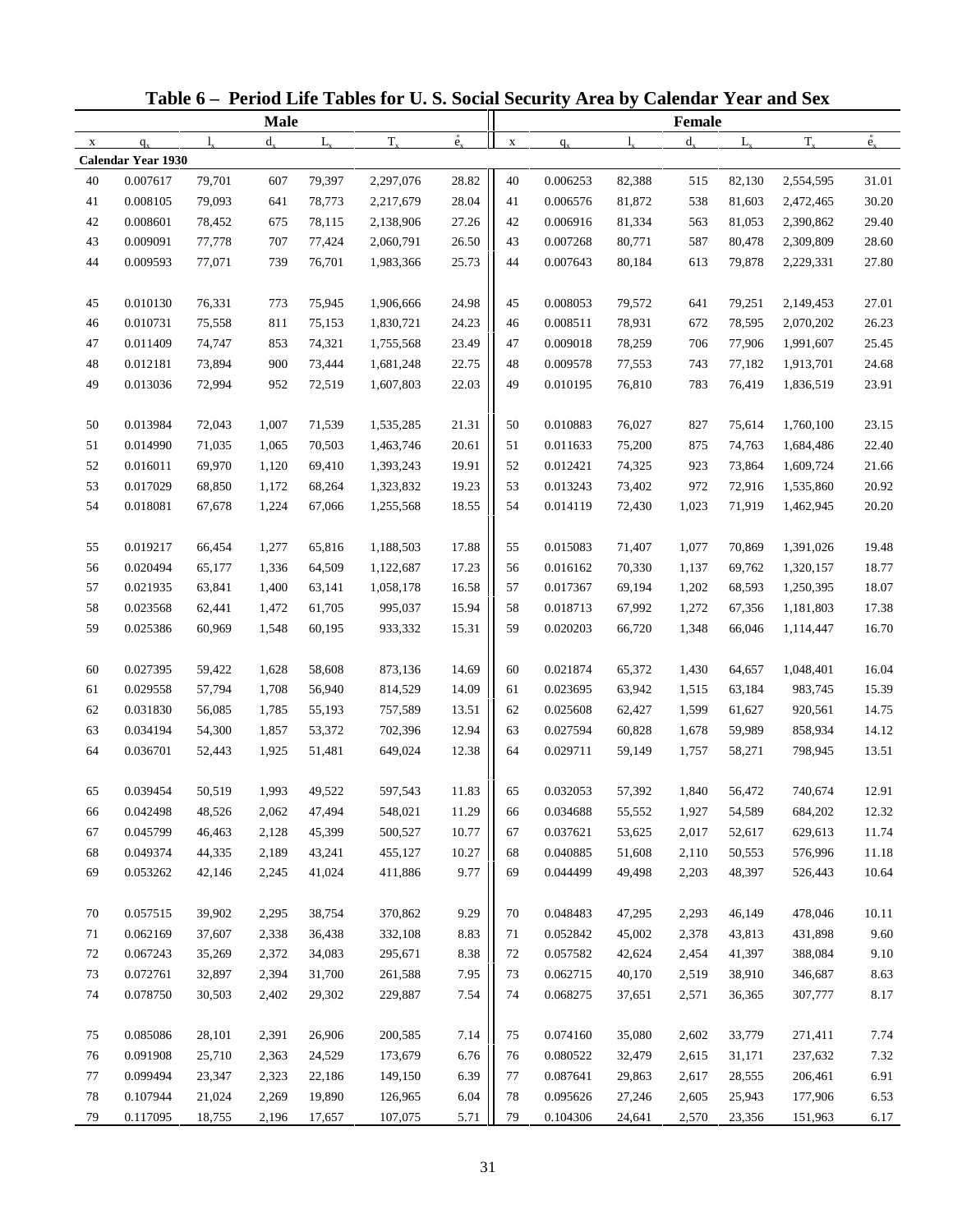|              |                      |                  |                  |                  | Table 6 - Period Life Tables for U.S. Social Security Area by Calendar Year and Sex |                          |             |                      |                       |                  |                  |                                  |              |
|--------------|----------------------|------------------|------------------|------------------|-------------------------------------------------------------------------------------|--------------------------|-------------|----------------------|-----------------------|------------------|------------------|----------------------------------|--------------|
|              |                      |                  | <b>Male</b>      |                  |                                                                                     |                          |             |                      |                       | Female           |                  |                                  |              |
| $\mathbf{x}$ | $q_{x}$              | $l_{\rm v}$      | $d_{\rm v}$      | $L_{\rm v}$      | $T_{x}$                                                                             | $\overset{\circ}{e}_{x}$ | $\mathbf X$ | $q_{x}$              | $l_{\rm v}$           | $d_{x}$          | $L_{\rm v}$      | $T_{x}$                          | $\dot{e}_x$  |
|              | Calendar Year 1930   |                  |                  |                  |                                                                                     |                          |             |                      |                       |                  |                  |                                  |              |
| 80           | 0.127168             | 16,559           | 2,106            | 15,506           | 89,418                                                                              | 5.40                     | $80\,$      | 0.114110             | 22,070                | 2,518            | 20,811           | 128,607                          | 5.83         |
| 81           | 0.137554             | 14,453           | 1,988            | 13,459           | 73,912                                                                              | 5.11                     | 81          | 0.124244             | 19,552                | 2,429            | 18,337           | 107,796                          | 5.51         |
| 82           | 0.147360             | 12,465           | 1,837            | 11,547           | 60,453                                                                              | 4.85                     | 82          | 0.133419             | 17,123                | 2,285            | 15,981           | 89,459                           | 5.22         |
| 83           | 0.156222             | 10,628           | 1,660            | 9,798            | 48,907                                                                              | 4.60                     | 83          | 0.141142             | 14,838                | 2,094            | 13,791           | 73,478                           | 4.95         |
| 84           | 0.164757             | 8,968            | 1,478            | 8,229            | 39,109                                                                              | 4.36                     | 84          | 0.148300             | 12,744                | 1,890            | 11,799           | 59,687                           | 4.68         |
| 85           | 0.173881             | 7,490            | 1,302            | 6,839            | 30,880                                                                              | 4.12                     | 85          | 0.156213             | 10,854                | 1,696            | 10,006           | 47,888                           | 4.41         |
| 86           | 0.184355             | 6,188            | 1,141            | 5,617            | 24,040                                                                              | 3.89                     | 86          | 0.165988             | 9,159                 | 1,520            | 8,398            | 37,882                           | 4.14         |
| 87           | 0.196638             | 5,047            | 992              | 4,551            | 18,423                                                                              | 3.65                     | 87          | 0.178301             | 7,638                 | 1,362            | 6,957            | 29,483                           | 3.86         |
| $88\,$       | 0.210854             | 4,055            | 855              | 3,627            | 13,872                                                                              | 3.42                     | 88          | 0.193349             | 6,276                 | 1,214            | 5,670            | 22,526                           | 3.59         |
| 89           | 0.226829             | 3,200            | 726              | 2,837            | 10,245                                                                              | 3.20                     | 89          | 0.210902             | 5,063                 | 1,068            | 4,529            | 16,856                           | 3.33         |
| 90           | 0.244298             | 2,474            | 604              | 2,172            | 7,408                                                                               | 2.99                     | 90          | 0.230587             | 3,995                 | 921              | 3,534            | 12,327                           | 3.09         |
| 91           | 0.262949             | 1,870            | 492              | 1,624            | 5,236                                                                               | 2.80                     | 91          | 0.251963             | 3,074                 | 775              | 2,687            | 8,793                            | 2.86         |
| 92           | 0.282467             | 1,378            | 389              | 1,183            | 3,613                                                                               | 2.62                     | 92          | 0.274582             | 2,299                 | 631              | 1,984            | 6,106                            | 2.66         |
| 93           | 0.302571             | 989              | 299              | 839              | 2,429                                                                               | 2.46                     | 93          | 0.298048             | 1,668                 | 497              | 1,419            | 4,122                            | 2.47         |
| 94           | 0.323004             | 690              | 223              | 578              | 1,590                                                                               | 2.31                     | 94          | 0.321996             | 1,171                 | 377              | 982              | 2,703                            | 2.31         |
| 95           | 0.343684             | 467              | 160              | 387              | 1,012                                                                               | 2.17                     | 95          | 0.343684             | 794                   | 273              | 657              | 1,721                            | 2.17         |
| 96           | 0.364484             | 306              | 112              | 251              | 625                                                                                 | 2.04                     | 96          | 0.364484             | 521                   | 190              | 426              | 1,063                            | 2.04         |
| 97           | 0.385264             | 195              | 75               | 157              | 375                                                                                 | 1.92                     | 97          | 0.385264             | 331                   | 128              | 267              | 637                              | 1.92         |
| 98           | 0.405878             | 120              | 49               | 95               | 218                                                                                 | 1.82                     | 98          | 0.405878             | 204                   | 83               | 162              | 370                              | 1.82         |
| 99           | 0.426172             | 71               | 30               | 56               | 122                                                                                 | 1.72                     | 99          | 0.426172             | 121                   | 52               | 95               | 208                              | 1.72         |
| 100          | 0.447480             | 41               | 18               | $32\,$           | 66                                                                                  | 1.62                     | 100         | 0.447480             | 69                    | 31               | 54               | 112                              | 1.62         |
| 101          | 0.469854             | 23               | 11               | 17               | 34                                                                                  | 1.53                     | 101         | 0.469854             | 38                    | 18               | 29               | 59                               | 1.53         |
| 102          | 0.493347             | 12               | 6                | 9                | 17                                                                                  | 1.44                     | 102         | 0.493347             | 20                    | 10               | 15               | 29                               | 1.44         |
| 103          | 0.518014             | 6                | 3                | 4                | 8                                                                                   | 1.35                     | 103         | 0.518014             | $10\,$                | 5                | 8                | 14                               | 1.35         |
| 104          | 0.543915             | 3                | $\mathfrak{2}$   | $\mathbf{2}$     | $\overline{4}$                                                                      | 1.27                     | 104         | 0.543915             | 5                     | 3                | 4                | 6                                | 1.27         |
| 105          | 0.571111             |                  |                  |                  |                                                                                     | 1.19                     |             | 0.571111             |                       |                  |                  |                                  |              |
| 106          | 0.599666             | 1                | $\boldsymbol{0}$ | $\boldsymbol{0}$ | 2<br>1                                                                              | 1.12                     | 105<br>106  | 0.599666             |                       | 1                | 1                | 3                                | 1.19<br>1.12 |
| 107          | 0.629649             | $\boldsymbol{0}$ | $\boldsymbol{0}$ | $\boldsymbol{0}$ | $\boldsymbol{0}$                                                                    | 1.05                     | 107         | 0.629649             | 1<br>$\boldsymbol{0}$ | $\boldsymbol{0}$ | $\boldsymbol{0}$ | $\mathbf{1}$<br>$\boldsymbol{0}$ | $1.05\,$     |
| 108          | 0.661132             | $\boldsymbol{0}$ | $\mathbf{0}$     | $\boldsymbol{0}$ | $\boldsymbol{0}$                                                                    | 0.98                     | 108         | 0.661132             | $\boldsymbol{0}$      | $\boldsymbol{0}$ | $\boldsymbol{0}$ | $\boldsymbol{0}$                 | 0.98         |
| 109          | 0.694188             | $\boldsymbol{0}$ | $\boldsymbol{0}$ | $\boldsymbol{0}$ | $\mathbf{0}$                                                                        | 0.91                     | 109         | 0.694188             | $\boldsymbol{0}$      | $\boldsymbol{0}$ | $\boldsymbol{0}$ | $\boldsymbol{0}$                 | 0.91         |
|              |                      |                  |                  |                  |                                                                                     |                          |             |                      |                       |                  |                  |                                  |              |
| 110          | 0.728898             | $\boldsymbol{0}$ | $\boldsymbol{0}$ | $\boldsymbol{0}$ | $\boldsymbol{0}$                                                                    | 0.85<br>0.79             | 110         | 0.728898             | $\boldsymbol{0}$      | $\boldsymbol{0}$ | $\boldsymbol{0}$ | $\boldsymbol{0}$                 | 0.85         |
| 111          | 0.765343<br>0.803610 | $\boldsymbol{0}$ | $\mathbf{0}$     | $\boldsymbol{0}$ | $\mathbf{0}$                                                                        |                          | 111         | 0.765343<br>0.803610 | $\boldsymbol{0}$      | $\boldsymbol{0}$ | $\boldsymbol{0}$ | $\boldsymbol{0}$                 | 0.79         |
| 112          |                      | $\boldsymbol{0}$ | $\boldsymbol{0}$ | $\boldsymbol{0}$ | $\mathbf{0}$                                                                        | 0.73                     | 112         |                      | $\mathbf{0}$          | $\boldsymbol{0}$ | $\boldsymbol{0}$ | $\boldsymbol{0}$                 | 0.73         |
| 113          | 0.843790             | $\boldsymbol{0}$ | $\boldsymbol{0}$ | $\boldsymbol{0}$ | $\boldsymbol{0}$                                                                    | 0.68                     | 113         | 0.843790             | $\boldsymbol{0}$      | $\boldsymbol{0}$ | $\boldsymbol{0}$ | $\boldsymbol{0}$                 | 0.68         |
| 114          | 0.885980             | $\boldsymbol{0}$ | $\boldsymbol{0}$ | $\boldsymbol{0}$ | $\boldsymbol{0}$                                                                    | 0.62                     | 114         | 0.885980             | $\boldsymbol{0}$      | $\boldsymbol{0}$ | $\boldsymbol{0}$ | $\boldsymbol{0}$                 | 0.62         |
| 115          | 0.930279             | $\boldsymbol{0}$ | $\boldsymbol{0}$ | $\boldsymbol{0}$ | $\boldsymbol{0}$                                                                    | 0.57                     | 115         | 0.930279             | $\boldsymbol{0}$      | $\boldsymbol{0}$ | $\boldsymbol{0}$ | $\boldsymbol{0}$                 | 0.57         |
| 116          | 0.976793             | $\boldsymbol{0}$ | $\mathbf{0}$     | $\boldsymbol{0}$ | $\boldsymbol{0}$                                                                    | 0.52                     | 116         | 0.976793             | $\boldsymbol{0}$      | $\boldsymbol{0}$ | $\boldsymbol{0}$ | $\boldsymbol{0}$                 | 0.52         |
| 117          | 1.000000             | $\boldsymbol{0}$ | $\boldsymbol{0}$ | $\boldsymbol{0}$ | $\boldsymbol{0}$                                                                    | 0.50                     | 117         | 1.000000             | $\boldsymbol{0}$      | $\boldsymbol{0}$ | $\boldsymbol{0}$ | $\boldsymbol{0}$                 | 0.50         |
| 118          | 1.000000             | $\boldsymbol{0}$ | $\boldsymbol{0}$ | $\boldsymbol{0}$ | $\boldsymbol{0}$                                                                    | $0.00\,$                 | 118         | 1.000000             | $\boldsymbol{0}$      | $\boldsymbol{0}$ | $\boldsymbol{0}$ | $\boldsymbol{0}$                 | $0.00\,$     |
| 119          | 1.000000             | $\boldsymbol{0}$ | $\boldsymbol{0}$ | $\boldsymbol{0}$ | $\boldsymbol{0}$                                                                    | $0.00\,$                 | 119         | 1.000000             | $\boldsymbol{0}$      | $\boldsymbol{0}$ | $\boldsymbol{0}$ | $\boldsymbol{0}$                 | 0.00         |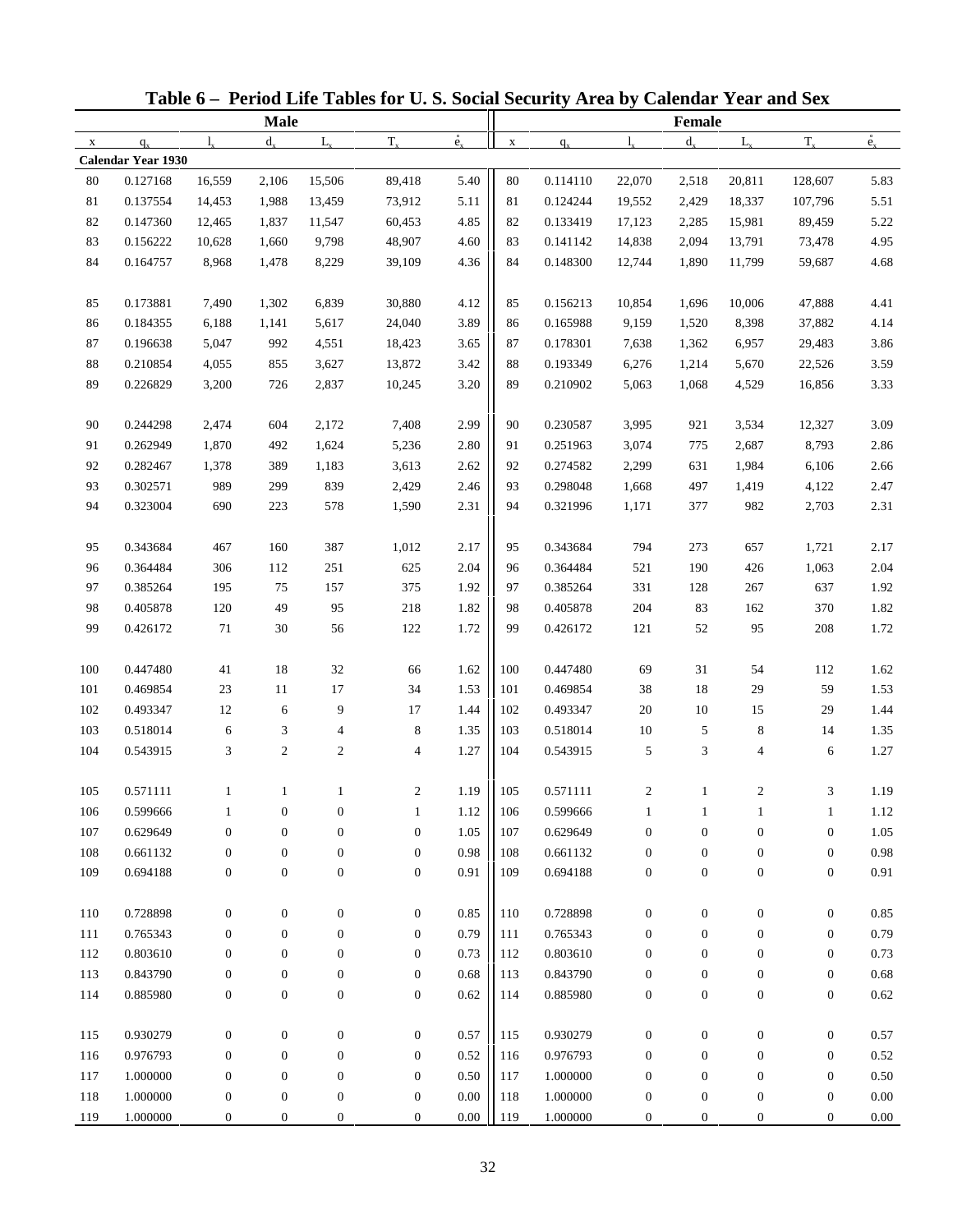|                |                    |             |             |             | Table 6 - Period Life Tables for U.S. Social Security Area by Calendar Year and Sex |                          |                  |          |             |               |             |           |             |
|----------------|--------------------|-------------|-------------|-------------|-------------------------------------------------------------------------------------|--------------------------|------------------|----------|-------------|---------------|-------------|-----------|-------------|
|                |                    |             | <b>Male</b> |             |                                                                                     |                          |                  |          |             | <b>Female</b> |             |           |             |
| $\mathbf{X}$   | $q_{x}$            | $l_{\rm v}$ | $d_{\rm v}$ | $L_{\rm v}$ | $T_{x}$                                                                             | $\overset{\circ}{e}_{x}$ | $\mathbf X$      | $q_{x}$  | $l_{\rm x}$ | $d_{x}$       | $L_{\rm v}$ | $T_{x}$   | $\dot{e}_x$ |
|                | Calendar Year 1940 |             |             |             |                                                                                     |                          |                  |          |             |               |             |           |             |
| $\mathbf{0}$   | 0.052860           | 100,000     | 5,286       | 95,590      | 6,143,269                                                                           | 61.43                    | $\mathbf{0}$     | 0.041627 | 100,000     | 4,163         | 96,576      | 6,573,624 | 65.74       |
| $\mathbf{1}$   | 0.005785           | 94,714      | 548         | 94,440      | 6,047,679                                                                           | 63.85                    | $\mathbf{1}$     | 0.005001 | 95,837      | 479           | 95,598      | 6,477,048 | 67.58       |
| $\overline{c}$ | 0.003007           | 94,166      | 283         | 94,025      | 5,953,239                                                                           | 63.22                    | $\boldsymbol{2}$ | 0.002570 | 95,358      | 245           | 95,235      | 6,381,450 | 66.92       |
| 3              | 0.002003           | 93,883      | 188         | 93,789      | 5,859,215                                                                           | 62.41                    | 3                | 0.001769 | 95,113      | 168           | 95,029      | 6,286,215 | 66.09       |
| 4              | 0.001669           | 93,695      | 156         | 93,617      | 5,765,426                                                                           | 61.53                    | 4                | 0.001434 | 94,945      | 136           | 94,877      | 6,191,186 | 65.21       |
| 5              | 0.001473           | 93,539      | 138         | 93,470      | 5,671,809                                                                           | 60.64                    | 5                | 0.001208 | 94,809      | 115           | 94,751      | 6,096,309 | 64.30       |
| 6              | 0.001321           | 93,401      | 123         | 93,339      | 5,578,340                                                                           | 59.72                    | 6                | 0.001035 | 94,694      | 98            | 94,645      | 6,001,558 | 63.38       |
| $\tau$         | 0.001203           | 93,277      | 112         | 93,221      | 5,485,001                                                                           | 58.80                    | 7                | 0.000907 | 94,596      | 86            | 94,553      | 5,906,913 | 62.44       |
| 8              | 0.001114           | 93,165      | 104         | 93,113      | 5,391,780                                                                           | 57.87                    | 8                | 0.000814 | 94,510      | 77            | 94,472      | 5,812,360 | 61.50       |
| 9              | 0.001051           | 93,061      | 98          | 93,012      | 5,298,667                                                                           | 56.94                    | 9                | 0.000755 | 94,433      | 71            | 94,398      | 5,717,888 | 60.55       |
| 10             | 0.001019           | 92,964      | 95          | 92,916      | 5,205,654                                                                           | 56.00                    | 10               | 0.000730 | 94,362      | 69            | 94,328      | 5,623,491 | 59.59       |
| 11             | 0.001027           | 92,869      | 95          | 92,821      | 5,112,738                                                                           | 55.05                    | 11               | 0.000744 | 94,293      | 70            | 94,258      | 5,529,163 | 58.64       |
| 12             | 0.001085           | 92,773      | 101         | 92,723      | 5,019,917                                                                           | 54.11                    | 12               | 0.000804 | 94,223      | 76            | 94,185      | 5,434,905 | 57.68       |
| 13             | 0.001198           | 92,673      | 111         | 92,617      | 4,927,194                                                                           | 53.17                    | 13               | 0.000912 | 94,147      | 86            | 94,104      | 5,340,720 | 56.73       |
| 14             | 0.001355           | 92,562      | 125         | 92,499      | 4,834,577                                                                           | 52.23                    | 14               | 0.001056 | 94,061      | 99            | 94,012      | 5,246,616 | 55.78       |
| 15             | 0.001535           | 92,436      | 142         | 92,365      | 4,742,078                                                                           | 51.30                    | 15               | 0.001227 | 93,962      | 115           | 93,904      | 5,152,604 | 54.84       |
| 16             | 0.001722           | 92,294      | 159         | 92,215      | 4,649,712                                                                           | 50.38                    | 16               | 0.001402 | 93,847      | 132           | 93,781      | 5,058,700 | 53.90       |
| 17             | 0.001909           | 92,136      | 176         | 92,048      | 4,557,497                                                                           | 49.47                    | 17               | 0.001561 | 93,715      | 146           | 93,642      | 4,964,919 | 52.98       |
| 18             | 0.002089           | 91,960      | 192         | 91,864      | 4,465,450                                                                           | 48.56                    | 18               | 0.001690 | 93,569      | 158           | 93,490      | 4,871,277 | 52.06       |
| 19             | 0.002260           | 91,768      | 207         | 91,664      | 4,373,586                                                                           | 47.66                    | 19               | 0.001797 | 93,411      | 168           | 93,327      | 4,777,787 | 51.15       |
| 20             | 0.002442           | 91,560      | 224         | 91,448      | 4,281,922                                                                           | 46.77                    | 20               | 0.001905 | 93,243      | 178           | 93,154      | 4,684,460 | 50.24       |
| 21             | 0.002622           | 91,337      | 239         | 91,217      | 4,190,474                                                                           | 45.88                    | 21               | 0.002020 | 93,065      | 188           | 92,971      | 4,591,306 | 49.33       |
| 22             | 0.002760           | 91,097      | 251         | 90,971      | 4,099,257                                                                           | 45.00                    | 22               | 0.002118 | 92,877      | 197           | 92,779      | 4,498,335 | 48.43       |
| 23             | 0.002843           | 90,846      | 258         | 90,716      | 4,008,286                                                                           | 44.12                    | 23               | 0.002194 | 92,681      | 203           | 92,579      | 4,405,556 | 47.53       |
| 24             | 0.002887           | 90,587      | 262         | 90,457      | 3,917,569                                                                           | 43.25                    | 24               | 0.002256 | 92,477      | 209           | 92,373      | 4,312,977 | 46.64       |
| 25             | 0.002921           | 90,326      | 264         | 90,194      | 3,827,113                                                                           | 42.37                    | 25               | 0.002313 | 92,269      | 213           | 92,162      | 4,220,604 | 45.74       |
| 26             | 0.002970           | 90,062      | 267         | 89,928      | 3,736,919                                                                           | 41.49                    | 26               | 0.002377 | 92,055      | 219           | 91,946      | 4,128,442 | 44.85       |
| 27             | 0.003038           | 89,795      | 273         | 89,658      | 3,646,991                                                                           | 40.61                    | 27               | 0.002452 | 91,836      | 225           | 91,724      | 4,036,496 | 43.95       |
| 28             | 0.003135           | 89,522      | 281         | 89,381      | 3,557,333                                                                           | 39.74                    | 28               | 0.002544 | 91,611      | 233           | 91,495      | 3,944,772 | 43.06       |
| 29             | 0.003257           | 89,241      | 291         | 89,096      | 3,467,951                                                                           | 38.86                    | 29               | 0.002651 | 91,378      | 242           | 91,257      | 3,853,278 | 42.17       |
| 30             | 0.003397           | 88,950      | 302         | 88,799      | 3,378,856                                                                           | 37.99                    | 30               | 0.002769 | 91,136      | 252           | 91,010      | 3,762,021 | 41.28       |
| 31             | 0.003546           | 88,648      | 314         | 88,491      | 3,290,056                                                                           | 37.11                    | 31               | 0.002893 | 90,883      | 263           | 90,752      | 3,671,011 | 40.39       |
| 32             | 0.003707           | 88,334      | 327         | 88,170      | 3,201,565                                                                           | 36.24                    | 32               | 0.003022 | 90,621      | 274           | 90,484      | 3,580,259 | 39.51       |
| 33             | 0.003878           | 88,006      | 341         | 87,836      | 3,113,395                                                                           | 35.38                    | 33               | 0.003156 | 90,347      | 285           | 90,204      | 3,489,775 | 38.63       |
| 34             | 0.004066           | 87,665      | 356         | 87,487      | 3,025,559                                                                           | 34.51                    | 34               | 0.003299 | 90,062      | 297           | 89,913      | 3,399,571 | 37.75       |
|                |                    |             |             |             |                                                                                     |                          |                  |          |             |               |             |           |             |
| 35             | 0.004276           | 87,309      | 373         | 87,122      | 2,938,072                                                                           | 33.65                    | 35               | 0.003453 | 89,764      | 310           | 89,609      | 3,309,658 | 36.87       |
| 36             | 0.004521           | 86,935      | 393         | 86,739      | 2,850,950                                                                           | 32.79                    | 36               | 0.003626 | 89,455      | 324           | 89,292      | 3,220,049 | 36.00       |
| 37             | 0.004807           | 86,542      | 416         | 86,334      | 2,764,212                                                                           | 31.94                    | 37               | 0.003825 | 89,130      | 341           | 88,960      | 3,130,756 | 35.13       |
| 38             | 0.005142           | 86,126      | 443         | 85,905      | 2,677,877                                                                           | 31.09                    | 38               | 0.004054 | 88,789      | 360           | 88,609      | 3,041,797 | 34.26       |
| 39             | 0.005523           | 85,683      | 473         | 85,447      | 2,591,972                                                                           | 30.25                    | 39               | 0.004310 | 88,429      | 381           | 88,239      | 2,953,187 | 33.40       |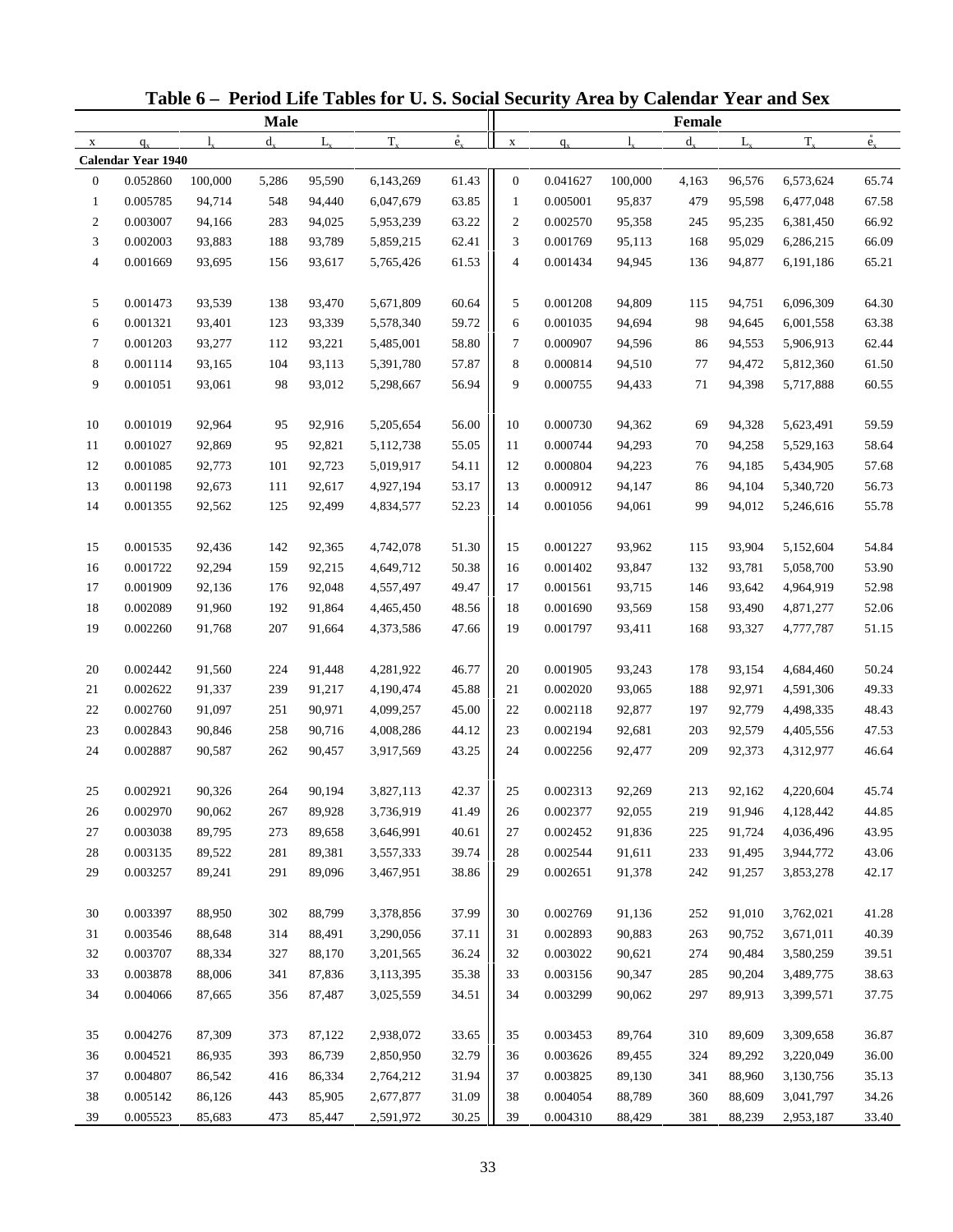| <b>Male</b>                                                                     |             |             |          |             |         |             |           |             |
|---------------------------------------------------------------------------------|-------------|-------------|----------|-------------|---------|-------------|-----------|-------------|
|                                                                                 |             |             |          |             | Female  |             |           |             |
| $T_{x}$<br>$d_{\rm v}$<br>$L_{\rm v}$<br>$q_{x}$<br>$\mathbf{l}$<br>$\mathbf X$ | $\dot{e}_x$ | $\mathbf X$ | $q_{x}$  | $l_{\rm x}$ | $d_{x}$ | $L_{\rm v}$ | $T_{x}$   | $\dot{e}_x$ |
| <b>Calendar Year 1940</b>                                                       |             |             |          |             |         |             |           |             |
| 85,210<br>84,957<br>40<br>0.005951<br>507<br>2,506,526                          | 29.42       | 40          | 0.004596 | 88,048      | 405     | 87,846      | 2,864,949 | 32.54       |
| 41<br>544<br>0.006418<br>84,703<br>84,431<br>2,421,569                          | 28.59       | 41          | 0.004903 | 87,643      | 430     | 87,429      | 2,777,103 | 31.69       |
| 42<br>0.006914<br>582<br>84,160<br>83,869<br>2,337,138                          | 27.77       | 42          | 0.005216 | 87,214      | 455     | 86,986      | 2,689,674 | 30.84       |
| 43<br>0.007436<br>83,578<br>621<br>83,267<br>2,253,269                          | 26.96       | 43          | 0.005530 | 86,759      | 480     | 86,519      | 2,602,688 | 30.00       |
| 44<br>0.007994<br>82,956<br>82,625<br>2,170,002<br>663                          | 26.16       | 44          | 0.005856 | 86,279      | 505     | 86,026      | 2,516,169 | 29.16       |
| 0.008599<br>45<br>82,293<br>708<br>81,939<br>2,087,378                          | 25.37       | 45          | 0.006208 | 85,774      | 532     | 85,508      | 2,430,143 | 28.33       |
| 46<br>0.009270<br>81,585<br>81,207<br>756<br>2,005,438                          | 24.58       | 46          | 0.006607 | 85,241      | 563     | 84,960      | 2,344,635 | 27.51       |
| $47\,$<br>0.010022<br>80,829<br>810<br>80,424<br>1,924,231                      | 23.81       | 47          | 0.007062 | 84,678      | 598     | 84,379      | 2,259,675 | 26.69       |
| 48<br>0.010867<br>80,019<br>870<br>79,584<br>1,843,807                          | 23.04       | 48          | 0.007585 | 84,080      | 638     | 83,761      | 2,175,296 | 25.87       |
| 49<br>0.011799<br>79,149<br>934<br>78,683<br>1,764,223                          | 22.29       | 49          | 0.008171 | 83,442      | 682     | 83,102      | 2,091,535 | 25.07       |
| 0.012809<br>78,216<br>1,002<br>77,715<br>1,685,540<br>50                        | 21.55       | 50          | 0.008822 | 82,761      | 730     | 82,396      | 2,008,433 | 24.27       |
| 51<br>0.013881<br>1,072<br>77,214<br>76,678<br>1,607,826                        | 20.82       | 51          | 0.009520 | 82,030      | 781     | 81,640      | 1,926,038 | 23.48       |
| 52<br>0.015010<br>76,142<br>75,570<br>1,143<br>1,531,148                        | 20.11       | 52          | 0.010241 | 81,250      | 832     | 80,834      | 1,844,398 | 22.70       |
| 53<br>0.016191<br>74,999<br>1,214<br>74,392<br>1,455,577                        | 19.41       | 53          | 0.010976 | 80,417      | 883     | 79,976      | 1,763,564 | 21.93       |
| 54<br>0.017432<br>73,785<br>1,286<br>73,142<br>1,381,186                        | 18.72       | 54          | 0.011747 | 79,535      | 934     | 79,068      | 1,683,588 | 21.17       |
| 0.018782<br>55<br>72,498<br>1,362<br>71,818<br>1,308,044                        | 18.04       | 55          | 0.012607 | 78,601      | 991     | 78,105      | 1,604,520 | 20.41       |
| 56<br>0.020231<br>71,137<br>1,439<br>70,417<br>1,236,226                        | 17.38       | 56          | 0.013570 | 77,610      | 1,053   | 77,083      | 1,526,415 | 19.67       |
| 57<br>0.021729<br>69,698<br>68,940<br>1,165,809<br>1,514                        | 16.73       | 57          | 0.014604 | 76,556      | 1,118   | 75,997      | 1,449,332 | 18.93       |
| 58<br>0.023263<br>68,183<br>67,390<br>1,586<br>1,096,869                        | 16.09       | 58          | 0.015712 | 75,438      | 1,185   | 74,846      | 1,373,335 | 18.20       |
| 59<br>0.024871<br>66,597<br>1,656<br>65,769<br>1,029,479                        | 15.46       | 59          | 0.016920 | 74,253      | 1,256   | 73,625      | 1,298,489 | 17.49       |
|                                                                                 |             |             |          |             |         |             |           |             |
| 60<br>0.026633<br>64,941<br>1,730<br>64,076<br>963,710                          | 14.84       | 60          | 0.018290 | 72,997      | 1,335   | 72,329      | 1,224,864 | 16.78       |
| 61<br>0.028577<br>63,211<br>1,806<br>62,308<br>899,634                          | 14.23       | 61          | 0.019835 | 71,662      | 1,421   | 70,951      | 1,152,535 | 16.08       |
| 62<br>0.030673<br>61,405<br>1,883<br>60,463<br>837,326                          | 13.64       | 62          | 0.021522 | 70,240      | 1,512   | 69,484      | 1,081,584 | 15.40       |
| 63<br>0.032933<br>59,521<br>1,960<br>58,541<br>776,863                          | 13.05       | 63          | 0.023356 | 68,729      | 1,605   | 67,926      | 1,012,100 | 14.73       |
| 64<br>0.035391<br>57,561<br>718,322<br>2,037<br>56,543                          | 12.48       | 64          | 0.025378 | 67,123      | 1,703   | 66,272      | 944,174   | 14.07       |
| 0.038116<br>55,524<br>2,116<br>661,779<br>54,466<br>65                          | 11.92       | 65          | 0.027644 | 65,420      | 1,808   | 64,516      | 877,902   | 13.42       |
| 0.041129<br>53,408<br>2,197<br>52,309<br>607,313<br>66                          | 11.37       | 66          | 0.030207 | 63,611      | 1,922   | 62,651      | 813,387   | 12.79       |
| 0.044408<br>51,211<br>2,274<br>50,074<br>555,004<br>67                          | 10.84       | 67          | 0.033091 | 61,690      | 2,041   | 60,669      | 750,736   | 12.17       |
| 0.047966<br>48,937<br>47,763<br>504,930<br>68<br>2,347                          | 10.32       | 68          | 0.036330 | 59,648      | 2,167   | 58,565      | 690,067   | 11.57       |
| 0.051851<br>69<br>46,589<br>2,416<br>45,382<br>457,167                          | 9.81        | 69          | 0.039938 | 57,481      | 2,296   | 56,334      | 631,502   | 10.99       |
| 0.056114<br>44,174<br>42,934<br>411,785<br>70<br>2,479                          | 9.32        | 70          | 0.043950 | 55,186      | 2,425   | 53,973      | 575,168   | 10.42       |
| 0.060814<br>71<br>41,695<br>2,536<br>40,427<br>368,851                          | 8.85        | 71          | 0.048350 | 52,760      | 2,551   | 51,485      | 521,195   | 9.88        |
| 0.065987<br>72<br>39,159<br>2,584<br>37,867<br>328,424                          | 8.39        | 72          | 0.053107 | 50,209      | 2,666   | 48,876      | 469,710   | 9.36        |
| 73<br>0.071671<br>36,575<br>2,621<br>35,265<br>290,556                          | 7.94        | 73          | 0.058217 | 47,543      | 2,768   | 46,159      | 420,834   | 8.85        |
| 74<br>0.077877<br>33,954<br>2,644<br>32,632<br>255,292                          | 7.52        | 74          | 0.063738 | 44,775      | 2,854   | 43,348      | 374,675   | 8.37        |
| 0.084494<br>31,310<br>29,987<br>75<br>2,645<br>222,660                          | 7.11        | 75          | 0.069664 | 41,921      | 2,920   | 40,461      | 331,327   | 7.90        |
| 0.091612<br>27,351<br>76<br>28,664<br>2,626<br>192,673                          | 6.72        | 76          | 0.076132 | 39,001      | 2,969   | 37,516      | 290,866   | 7.46        |
| 0.099449<br>26,038<br>77<br>2,589<br>24,744<br>165,322                          | 6.35        | 77          | 0.083314 | 36,032      | 3,002   | 34,531      | 253,350   | 7.03        |
| 78<br>0.108080<br>23,449<br>2,534<br>22,182<br>140,578                          | $6.00\,$    | 78          | 0.091294 | 33,030      | 3,015   | 31,522      | 218,819   | 6.62        |
| 0.117382<br>79<br>20,914<br>2,455<br>19,687<br>118,397                          | 5.66        | 79          | 0.099977 | 30,014      | 3,001   | 28,514      | 187,297   | 6.24        |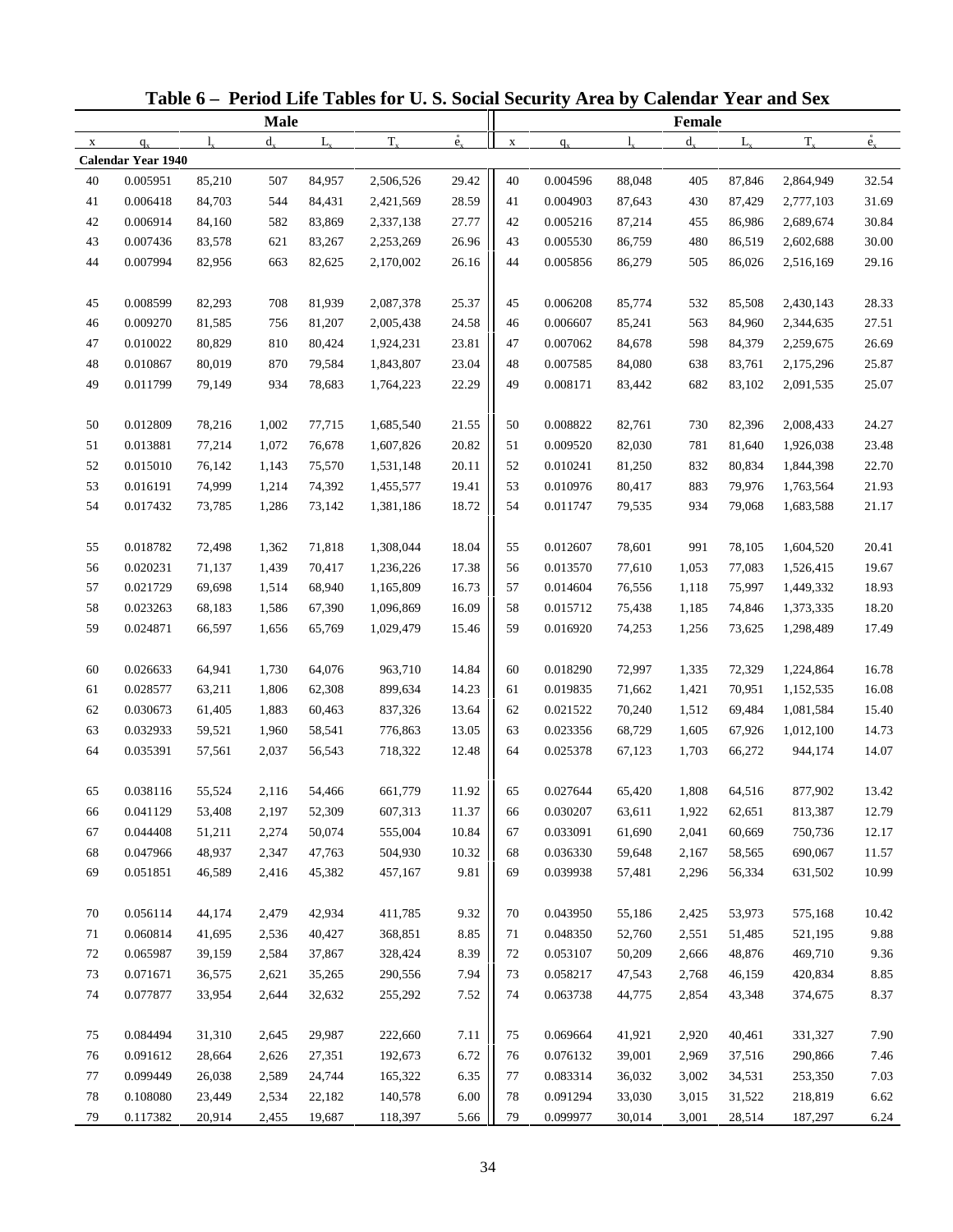|              |                    |                  |                  |                  | Table 6 - Period Life Tables for U.S. Social Security Area by Calendar Year and Sex |                          |             |          |                   |                  |                  |                       |              |
|--------------|--------------------|------------------|------------------|------------------|-------------------------------------------------------------------------------------|--------------------------|-------------|----------|-------------------|------------------|------------------|-----------------------|--------------|
|              |                    |                  | <b>Male</b>      |                  |                                                                                     |                          |             |          |                   | Female           |                  |                       |              |
| $\mathbf{x}$ | $q_{x}$            | $l_{\rm v}$      | $d_{\rm v}$      | $L_{\rm v}$      | $T_{x}$                                                                             | $\overset{\circ}{e}_{x}$ | $\mathbf X$ | $q_{x}$  | $l_{\rm v}$       | $d_{x}$          | $L_{\rm v}$      | $T_{x}$               | $\dot{e}_x$  |
|              | Calendar Year 1940 |                  |                  |                  |                                                                                     |                          |             |          |                   |                  |                  |                       |              |
| 80           | 0.127494           | 18,459           | 2,353            | 17,283           | 98,710                                                                              | 5.35                     | $80\,$      | 0.109598 | 27,014            | 2,961            | 25,533           | 158,783               | 5.88         |
| 81           | 0.137986           | 16,106           | 2,222            | 14,995           | 81,427                                                                              | 5.06                     | 81          | 0.119697 | 24,053            | 2,879            | 22,613           | 133,250               | 5.54         |
| 82           | 0.148244           | 13,884           | 2,058            | 12,855           | 66,432                                                                              | 4.78                     | 82          | 0.129543 | 21,174            | 2,743            | 19,802           | 110,636               | 5.23         |
| 83           | 0.158015           | 11,825           | 1,869            | 10,891           | 53,578                                                                              | 4.53                     | 83          | 0.138855 | 18,431            | 2,559            | 17,151           | 90,834                | 4.93         |
| 84           | 0.167720           | 9,957            | 1,670            | 9,122            | 42,686                                                                              | 4.29                     | 84          | 0.148156 | 15,872            | 2,351            | 14,696           | 73,683                | 4.64         |
| 85           | 0.177982           | 8,287            | 1,475            | 7,549            | 33,565                                                                              | 4.05                     | 85          | 0.158207 | 13,520            | 2,139            | 12,451           | 58,987                | 4.36         |
| 86           | 0.189317           | 6,812            | 1,290            | 6,167            | 26,015                                                                              | 3.82                     | 86          | 0.169643 | 11,381            | 1,931            | 10,416           | 46,536                | 4.09         |
| 87           | 0.202027           | 5,522            | 1,116            | 4,965            | 19,848                                                                              | 3.59                     | 87          | 0.182842 | 9,450             | 1,728            | 8,587            | 36,120                | 3.82         |
| $88\,$       | 0.216189           | 4,407            | 953              | 3,930            | 14,883                                                                              | 3.38                     | 88          | 0.197909 | 7,723             | 1,528            | 6,958            | 27,534                | 3.57         |
| 89           | 0.231678           | 3,454            | 800              | 3,054            | 10,953                                                                              | 3.17                     | 89          | 0.214706 | 6,194             | 1,330            | 5,529            | 20,575                | 3.32         |
| 90           | 0.248304           | 2,654            | 659              | 2,324            | 7,899                                                                               | 2.98                     | 90          | 0.233012 | 4,864             | 1,133            | 4,298            | 15,046                | 3.09         |
| 91           | 0.265847           | 1,995            | 530              | 1,730            | 5,575                                                                               | 2.79                     | 91          | 0.252568 | 3,731             | 942              | 3,260            | 10,749                | 2.88         |
| 92           | 0.284086           | 1,465            | 416              | 1,256            | 3,845                                                                               | 2.63                     | 92          | 0.273108 | 2,789             | 762              | 2,408            | 7,489                 | 2.69         |
| 93           | 0.302821           | 1,048            | 317              | 890              | 2,589                                                                               | 2.47                     | 93          | 0.294393 | 2,027             | 597              | 1,729            | 5,081                 | 2.51         |
| 94           | 0.321867           | 731              | 235              | 613              | 1,699                                                                               | 2.32                     | 94          | 0.316198 | 1,430             | 452              | 1,204            | 3,353                 | 2.34         |
| 95           | 0.341281           | 496              | 169              | 411              | 1,086                                                                               | 2.19                     | 95          | 0.338728 | 978               | 331              | 812              | 2,148                 | 2.20         |
| 96           | 0.360985           | 327              | 118              | 268              | 675                                                                                 | 2.07                     | 96          | 0.360985 | 647               | 233              | 530              | 1,336                 | 2.07         |
| 97           | 0.380897           | 209              | 79               | 169              | 407                                                                                 | 1.95                     | 97          | 0.380897 | 413               | 157              | 335              | 806                   | 1.95         |
| 98           | 0.400924           | 129              | 52               | 103              | 238                                                                                 | 1.84                     | 98          | 0.400924 | 256               | 103              | 205              | 472                   | 1.84         |
| 99           | 0.420970           | 77               | 33               | 61               | 135                                                                                 | 1.74                     | 99          | 0.420970 | 153               | 65               | 121              | 267                   | 1.74         |
| 100          | 0.442018           | 45               | 20               | 35               | 74                                                                                  | 1.64                     | 100         | 0.442018 | 89                | 39               | 69               | 146                   | 1.64         |
| 101          | 0.464119           | 25               | 12               | 19               | 39                                                                                  | 1.55                     | 101         | 0.464119 | 50                | 23               | 38               | 77                    | 1.55         |
| 102          | 0.487325           | 13               | $\tau$           | 10               | 20                                                                                  | 1.46                     | 102         | 0.487325 | 27                | 13               | 20               | 39                    | 1.46         |
| 103          | 0.511691           | 7                | 4                | 5                | 9                                                                                   | 1.38                     | 103         | 0.511691 | 14                | 7                | 10               | 19                    | 1.38         |
| 104          | 0.537276           | 3                | $\mathfrak{2}$   | $\mathbf{2}$     | $\overline{4}$                                                                      | 1.29                     | 104         | 0.537276 | 7                 | $\overline{4}$   | 5                | 9                     | 1.29         |
| 105          | 0.564140           |                  |                  |                  |                                                                                     | 1.21                     |             | 0.564140 | 3                 |                  |                  |                       |              |
| 106          | 0.592347           | 1                | $\boldsymbol{0}$ | $\boldsymbol{0}$ | 2<br>1                                                                              | 1.14                     | 105<br>106  | 0.592347 |                   | 1                | 1                | 4<br>$\boldsymbol{2}$ | 1.21<br>1.14 |
| 107          | 0.621964           | $\boldsymbol{0}$ | $\boldsymbol{0}$ | $\boldsymbol{0}$ | $\boldsymbol{0}$                                                                    | 1.07                     | 107         | 0.621964 | 1<br>$\mathbf{1}$ | $\boldsymbol{0}$ | $\boldsymbol{0}$ | $\mathbf{1}$          | 1.07         |
| 108          | 0.653062           | $\boldsymbol{0}$ | $\mathbf{0}$     | $\boldsymbol{0}$ | $\boldsymbol{0}$                                                                    | 1.00                     | 108         | 0.653062 | $\boldsymbol{0}$  | $\boldsymbol{0}$ | $\boldsymbol{0}$ | $\boldsymbol{0}$      | 1.00         |
| 109          | 0.685715           | $\boldsymbol{0}$ | $\boldsymbol{0}$ | $\boldsymbol{0}$ | $\boldsymbol{0}$                                                                    | 0.93                     | 109         | 0.685715 | $\boldsymbol{0}$  | $\boldsymbol{0}$ | $\boldsymbol{0}$ | $\boldsymbol{0}$      | 0.93         |
|              |                    |                  |                  |                  |                                                                                     |                          |             |          |                   |                  |                  |                       |              |
| 110          | 0.720001           | $\boldsymbol{0}$ | $\boldsymbol{0}$ | $\boldsymbol{0}$ | $\boldsymbol{0}$                                                                    | 0.87                     | 110         | 0.720001 | $\boldsymbol{0}$  | $\boldsymbol{0}$ | $\boldsymbol{0}$ | $\boldsymbol{0}$      | 0.87         |
| 111          | 0.756001           | $\boldsymbol{0}$ | $\mathbf{0}$     | $\boldsymbol{0}$ | $\mathbf{0}$                                                                        | 0.80                     | 111         | 0.756001 | $\boldsymbol{0}$  | $\boldsymbol{0}$ | $\boldsymbol{0}$ | $\boldsymbol{0}$      | $0.80\,$     |
| 112          | 0.793801           | $\boldsymbol{0}$ | $\boldsymbol{0}$ | $\boldsymbol{0}$ | $\mathbf{0}$                                                                        | 0.75                     | 112         | 0.793801 | $\mathbf{0}$      | $\boldsymbol{0}$ | $\boldsymbol{0}$ | $\boldsymbol{0}$      | 0.75         |
| 113          | 0.833491           | $\boldsymbol{0}$ | $\boldsymbol{0}$ | $\boldsymbol{0}$ | $\boldsymbol{0}$                                                                    | 0.69                     | 113         | 0.833491 | $\boldsymbol{0}$  | $\boldsymbol{0}$ | $\boldsymbol{0}$ | $\boldsymbol{0}$      | 0.69         |
| 114          | 0.875166           | $\boldsymbol{0}$ | $\boldsymbol{0}$ | $\boldsymbol{0}$ | $\boldsymbol{0}$                                                                    | 0.64                     | 114         | 0.875166 | $\boldsymbol{0}$  | $\boldsymbol{0}$ | $\boldsymbol{0}$ | $\boldsymbol{0}$      | 0.64         |
| 115          | 0.918924           | $\boldsymbol{0}$ | $\boldsymbol{0}$ | $\boldsymbol{0}$ | $\mathbf{0}$                                                                        | 0.58                     | 115         | 0.918924 | $\boldsymbol{0}$  | $\boldsymbol{0}$ | $\boldsymbol{0}$ | $\boldsymbol{0}$      | 0.58         |
| 116          | 0.964870           | $\boldsymbol{0}$ | $\mathbf{0}$     | $\boldsymbol{0}$ | $\boldsymbol{0}$                                                                    | 0.54                     | 116         | 0.964870 | $\boldsymbol{0}$  | $\boldsymbol{0}$ | $\boldsymbol{0}$ | $\boldsymbol{0}$      | 0.54         |
| 117          | 1.000000           | $\boldsymbol{0}$ | $\mathbf{0}$     | $\boldsymbol{0}$ | $\boldsymbol{0}$                                                                    | 0.50                     | 117         | 1.000000 | $\boldsymbol{0}$  | $\boldsymbol{0}$ | $\boldsymbol{0}$ | $\boldsymbol{0}$      | 0.50         |
| 118          | 1.000000           | $\boldsymbol{0}$ | $\boldsymbol{0}$ | $\boldsymbol{0}$ | $\boldsymbol{0}$                                                                    | $0.00\,$                 | 118         | 1.000000 | $\boldsymbol{0}$  | $\boldsymbol{0}$ | $\boldsymbol{0}$ | $\boldsymbol{0}$      | $0.00\,$     |
| 119          | 1.000000           | $\boldsymbol{0}$ | $\boldsymbol{0}$ | $\boldsymbol{0}$ | $\boldsymbol{0}$                                                                    | $0.00\,$                 | 119         | 1.000000 | $\boldsymbol{0}$  | $\boldsymbol{0}$ | $\boldsymbol{0}$ | $\overline{0}$        | $0.00\,$     |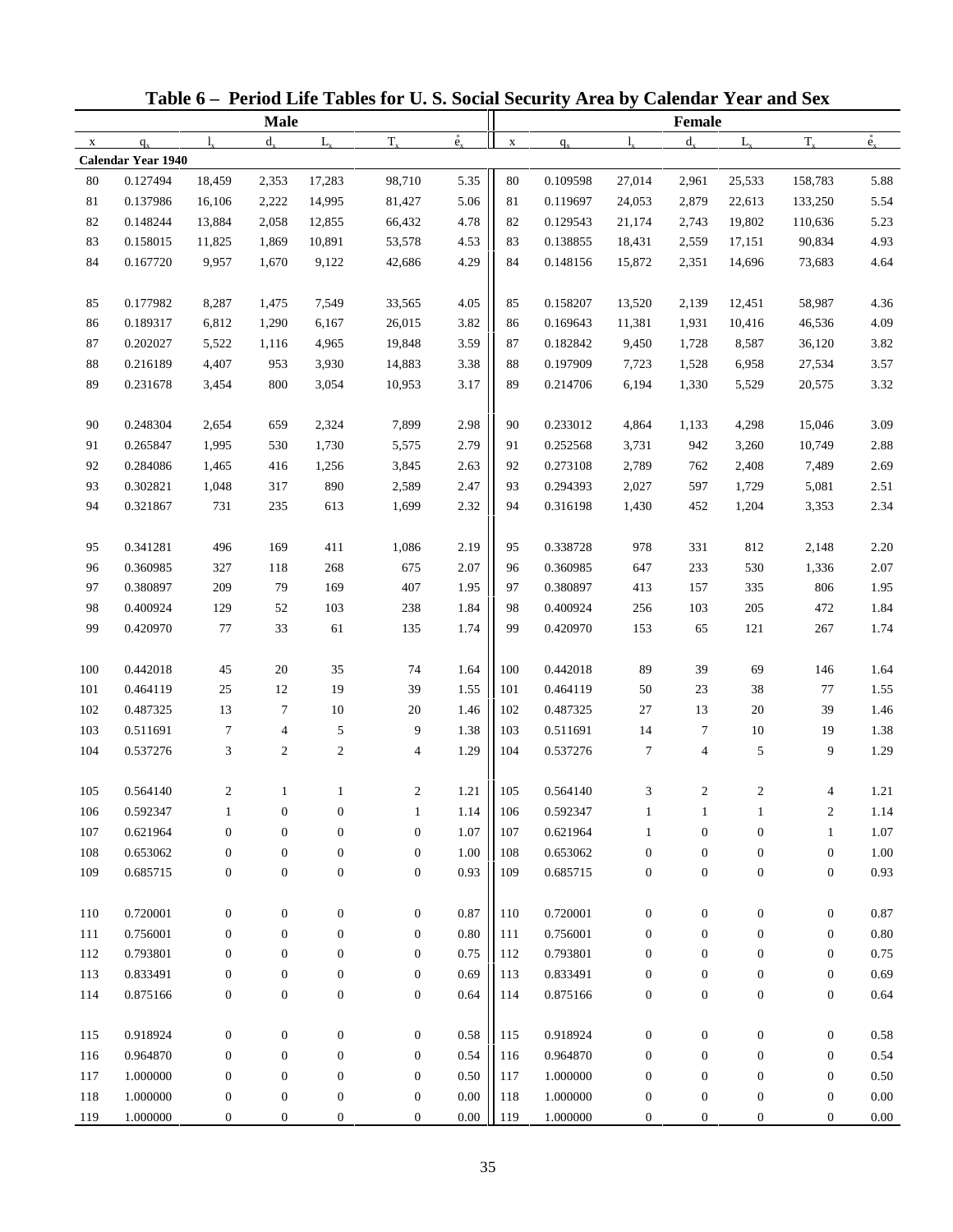|                |                    |         |             |             | Table 6 - Period Life Tables for U.S. Social Security Area by Calendar Year and Sex |             |                  |          |             |         |             |           |             |
|----------------|--------------------|---------|-------------|-------------|-------------------------------------------------------------------------------------|-------------|------------------|----------|-------------|---------|-------------|-----------|-------------|
|                |                    |         | <b>Male</b> |             |                                                                                     |             |                  |          |             | Female  |             |           |             |
| $\mathbf X$    | $q_{x}$            | 1.      | $d_{\rm v}$ | $L_{\rm v}$ | $T_{x}$                                                                             | $\dot{e}_x$ | $\mathbf X$      | $q_{x}$  | $1_{\rm v}$ | $d_{x}$ | $L_{\rm v}$ | $T_{x}$   | $\dot{e}_x$ |
|                | Calendar Year 1950 |         |             |             |                                                                                     |             |                  |          |             |         |             |           |             |
| $\mathbf{0}$   | 0.032794           | 100,000 | 3,279       | 97,115      | 6,562,890                                                                           | 65.63       | $\boldsymbol{0}$ | 0.025512 | 100,000     | 2,551   | 97,793      | 7,112,839 | 71.13       |
| $\mathbf{1}$   | 0.002446           | 96,721  | 237         | 96,602      | 6,465,775                                                                           | 66.85       | $\mathbf{1}$     | 0.002038 | 97,449      | 199     | 97,350      | 7,015,046 | 71.99       |
| $\overline{c}$ | 0.001408           | 96,484  | 136         | 96,416      | 6,369,172                                                                           | 66.01       | $\overline{c}$   | 0.001172 | 97,250      | 114     | 97,193      | 6,917,697 | 71.13       |
| 3              | 0.001147           | 96,348  | 111         | 96,293      | 6,272,756                                                                           | 65.11       | 3                | 0.000985 | 97,136      | 96      | 97,088      | 6,820,504 | 70.22       |
| $\overline{4}$ | 0.000862           | 96,238  | 83          | 96,196      | 6,176,463                                                                           | 64.18       | $\overline{4}$   | 0.000738 | 97,041      | 72      | 97,005      | 6,723,415 | 69.28       |
| 5              | 0.000790           | 96,155  | 76          | 96,117      | 6,080,267                                                                           | 63.23       | 5                | 0.000638 | 96,969      | 62      | 96,938      | 6,626,411 | 68.34       |
| 6              | 0.000738           | 96,079  | 71          | 96,043      | 5,984,151                                                                           | 62.28       | 6                | 0.000560 | 96,907      | 54      | 96,880      | 6,529,473 | 67.38       |
| $\tau$         | 0.000696           | 96,008  | 67          | 95,974      | 5,888,107                                                                           | 61.33       | 7                | 0.000500 | 96,853      | 48      | 96,829      | 6,432,593 | 66.42       |
| 8              | 0.000657           | 95,941  | 63          | 95,910      | 5,792,133                                                                           | 60.37       | 8                | 0.000454 | 96,804      | 44      | 96,782      | 6,335,764 | 65.45       |
| 9              | 0.000619           | 95,878  | 59          | 95,848      | 5,696,223                                                                           | 59.41       | 9                | 0.000421 | 96,760      | 41      | 96,740      | 6,238,982 | 64.48       |
| 10             | 0.000595           | 95,819  | 57          | 95,790      | 5,600,375                                                                           | 58.45       | 10               | 0.000402 | 96,720      | 39      | 96,700      | 6,142,242 | 63.51       |
| 11             | 0.000599           | 95,762  | 57          | 95,733      | 5,504,585                                                                           | 57.48       | 11               | 0.000401 | 96,681      | 39      | 96,661      | 6,045,542 | 62.53       |
| 12             | 0.000654           | 95,704  | 63          | 95,673      | 5,408,852                                                                           | 56.52       | 12               | 0.000425 | 96,642      | 41      | 96,621      | 5,948,880 | 61.56       |
| 13             | 0.000769           | 95,642  | 74          | 95,605      | 5,313,179                                                                           | 55.55       | 13               | 0.000475 | 96,601      | 46      | 96,578      | 5,852,259 | 60.58       |
| 14             | 0.000929           | 95,568  | 89          | 95,524      | 5,217,574                                                                           | 54.60       | 14               | 0.000545 | 96,555      | 53      | 96,529      | 5,755,681 | 59.61       |
| 15             | 0.001107           | 95,479  | 106         | 95,426      | 5,122,050                                                                           | 53.65       | 15               | 0.000628 | 96,502      | 61      | 96,472      | 5,659,152 | 58.64       |
| 16             | 0.001278           | 95,374  | 122         | 95,313      | 5,026,624                                                                           | 52.70       | 16               | 0.000713 | 96,442      | 69      | 96,407      | 5,562,680 | 57.68       |
| 17             | 0.001437           | 95,252  | 137         | 95,183      | 4,931,311                                                                           | 51.77       | 17               | 0.000786 | 96,373      | 76      | 96,335      | 5,466,272 | 56.72       |
| 18             | 0.001572           | 95,115  | 150         | 95,040      | 4,836,128                                                                           | 50.85       | 18               | 0.000840 | 96,297      | 81      | 96,257      | 5,369,937 | 55.76       |
| 19             | 0.001684           | 94,965  | 160         | 94,885      | 4,741,088                                                                           | 49.92       | 19               | 0.000880 | 96,216      | 85      | 96,174      | 5,273,680 | 54.81       |
| 20             | 0.001801           | 94,805  | 171         | 94,720      | 4,646,202                                                                           | 49.01       | 20               | 0.000920 | 96,132      | 88      | 96,088      | 5,177,506 | 53.86       |
| 21             | 0.001914           | 94,635  | 181         | 94,544      | 4,551,482                                                                           | 48.10       | 21               | 0.000966 | 96,043      | 93      | 95,997      | 5,081,419 | 52.91       |
| 22             | 0.001986           | 94,454  | 188         | 94,360      | 4,456,938                                                                           | 47.19       | 22               | 0.001009 | 95,951      | 97      | 95,902      | 4,985,422 | 51.96       |
| 23             | 0.002005           | 94,266  | 189         | 94,171      | 4,362,578                                                                           | 46.28       | 23               | 0.001049 | 95,854      | 101     | 95,803      | 4,889,520 | 51.01       |
| 24             | 0.001985           | 94,077  | 187         | 93,984      | 4,268,407                                                                           | 45.37       | 24               | 0.001088 | 95,753      | 104     | 95,701      | 4,793,716 | 50.06       |
|                |                    |         |             |             |                                                                                     |             |                  |          |             |         |             |           |             |
| 25             | 0.001956           | 93,890  | 184         | 93,798      | 4,174,423                                                                           | 44.46       | 25               | 0.001130 | 95,649      | 108     | 95,595      | 4,698,015 | 49.12       |
| 26             | 0.001940           | 93,707  | 182         | 93,616      | 4,080,624                                                                           | 43.55       | 26               | 0.001176 | 95,541      | 112     | 95,485      | 4,602,420 | 48.17       |
| 27             | 0.001945           | 93,525  | 182         | 93,434      | 3,987,009                                                                           | 42.63       | 27               | 0.001228 | 95,429      | 117     | 95,370      | 4,506,935 | 47.23       |
| 28             | 0.001982           | 93,343  | 185         | 93,250      | 3,893,575                                                                           | 41.71       | 28               | 0.001288 | 95,311      | 123     | 95,250      | 4,411,565 | 46.29       |
| 29             | 0.002048           | 93,158  | 191         | 93,062      | 3,800,324                                                                           | 40.79       | 29               | 0.001355 | 95,189      | 129     | 95,124      | 4,316,315 | 45.34       |
| 30             | 0.002133           | 92,967  | 198         | 92,868      | 3,707,262                                                                           | 39.88       | 30               | 0.001431 | 95,060      | 136     | 94,992      | 4,221,191 | 44.41       |
| 31             | 0.002229           | 92,769  | 207         | 92,665      | 3,614,394                                                                           | 38.96       | 31               | 0.001518 | 94,924      | 144     | 94,852      | 4,126,199 | 43.47       |
| 32             | 0.002344           | 92,562  | 217         | 92,454      | 3,521,728                                                                           | 38.05       | 32               | 0.001616 | 94,780      | 153     | 94,703      | 4,031,348 | 42.53       |
| 33             | 0.002479           | 92,345  | 229         | 92,231      | 3,429,275                                                                           | 37.14       | 33               | 0.001727 | 94,626      | 163     | 94,545      | 3,936,645 | 41.60       |
| 34             | 0.002637           | 92,116  | 243         | 91,995      | 3,337,044                                                                           | 36.23       | 34               | 0.001852 | 94,463      | 175     | 94,375      | 3,842,100 | 40.67       |
| 35             | 0.002822           | 91,873  | 259         | 91,744      | 3,245,050                                                                           | 35.32       | 35               | 0.001990 | 94,288      | 188     | 94,194      | 3,747,725 | 39.75       |
| 36             | 0.003042           | 91,614  | 279         | 91,475      | 3,153,306                                                                           | 34.42       | 36               | 0.002145 | 94,100      | 202     | 93,999      | 3,653,530 | 38.83       |
| 37             | 0.003302           | 91,335  | 302         | 91,184      | 3,061,832                                                                           | 33.52       | 37               | 0.002320 | 93,899      | 218     | 93,790      | 3,559,531 | 37.91       |
| 38             | 0.003608           | 91,034  | 328         | 90,869      | 2,970,647                                                                           | 32.63       | 38               | 0.002516 | 93,681      | 236     | 93,563      | 3,465,741 | 37.00       |
| 39             | 0.003959           | 90,705  | 359         | 90,526      | 2,879,778                                                                           | 31.75       | 39               | 0.002734 | 93,445      | 255     | 93,317      | 3,372,179 | 36.09       |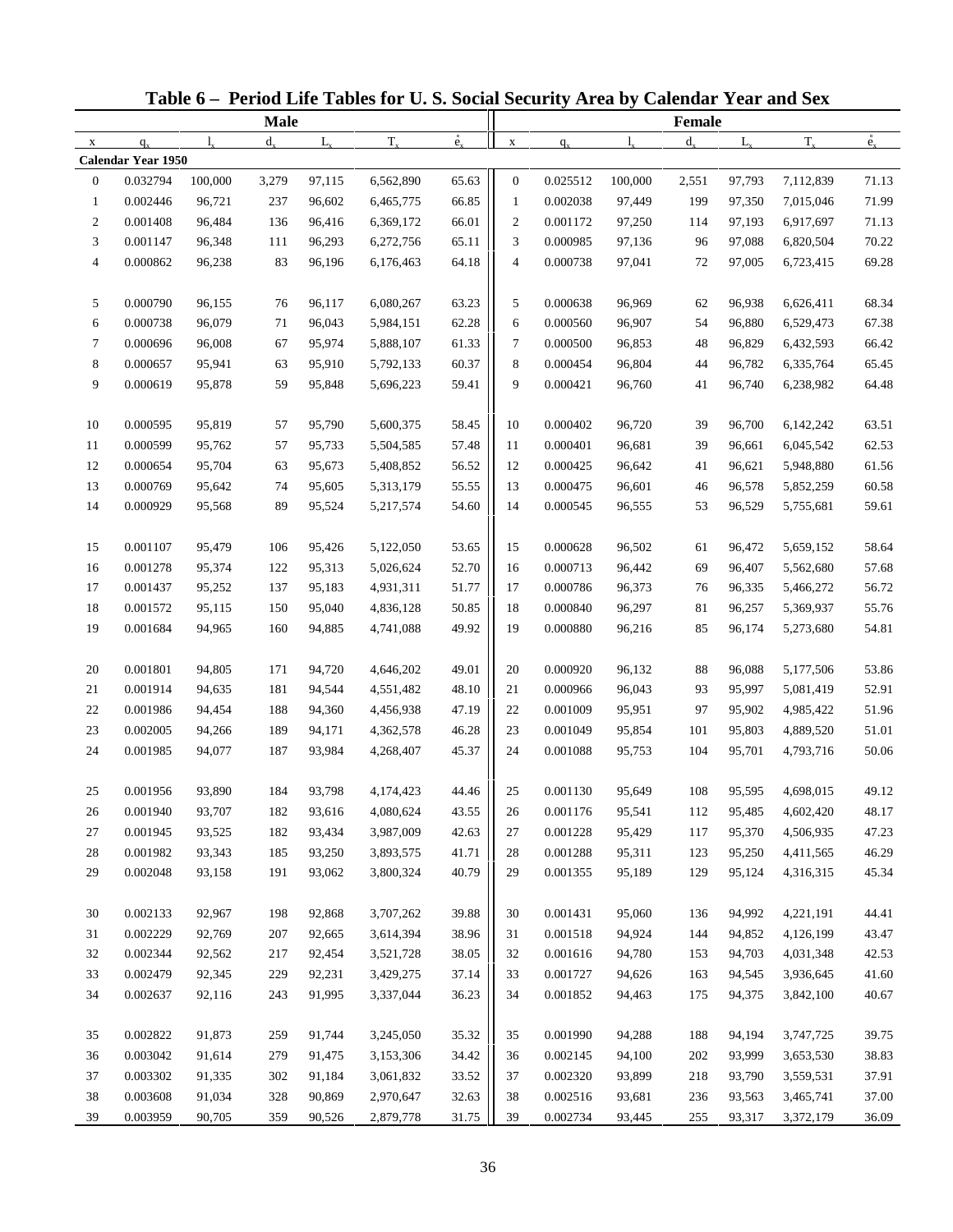|             |                           |        |             |             | Table 6 - Period Life Tables for U.S. Social Security Area by Calendar Year and Sex |                          |             |          |             |               |             |           |             |
|-------------|---------------------------|--------|-------------|-------------|-------------------------------------------------------------------------------------|--------------------------|-------------|----------|-------------|---------------|-------------|-----------|-------------|
|             |                           |        | <b>Male</b> |             |                                                                                     |                          |             |          |             | <b>Female</b> |             |           |             |
| $\mathbf X$ | $q_{x}$                   | 1.     | $d_{\rm v}$ | $L_{\rm v}$ | $T_{x}$                                                                             | $\overset{\circ}{e}_{x}$ | $\mathbf X$ | $q_{x}$  | $l_{\rm v}$ | $d_{\rm v}$   | $L_{\rm v}$ | $T_{x}$   | $\dot{e}_x$ |
|             | <b>Calendar Year 1950</b> |        |             |             |                                                                                     |                          |             |          |             |               |             |           |             |
| 40          | 0.004356                  | 90,346 | 394         | 90,149      | 2,789,252                                                                           | 30.87                    | 40          | 0.002974 | 93,189      | 277           | 93,051      | 3,278,861 | 35.18       |
| 41          | 0.004794                  | 89,953 | 431         | 89,737      | 2,699,103                                                                           | 30.01                    | 41          | 0.003233 | 92,912      | 300           | 92,762      | 3,185,810 | 34.29       |
| 42          | 0.005268                  | 89,521 | 472         | 89,286      | 2,609,366                                                                           | 29.15                    | 42          | 0.003508 | 92,612      | 325           | 92,450      | 3,093,048 | 33.40       |
| 43          | 0.005775                  | 89,050 | 514         | 88,793      | 2,520,080                                                                           | 28.30                    | 43          | 0.003798 | 92,287      | 351           | 92,112      | 3,000,599 | 32.51       |
| 44          | 0.006325                  | 88,535 | 560         | 88,255      | 2,431,288                                                                           | 27.46                    | 44          | 0.004106 | 91,937      | 377           | 91,748      | 2,908,487 | 31.64       |
| 45          | 0.006925                  | 87,975 | 609         | 87,671      | 2,343,032                                                                           | 26.63                    | 45          | 0.004441 | 91,559      | 407           | 91,356      | 2,816,739 | 30.76       |
| 46          | 0.007587                  | 87,366 | 663         | 87,035      | 2,255,361                                                                           | 25.82                    | 46          | 0.004805 | 91,152      | 438           | 90,933      | 2,725,383 | 29.90       |
| 47          | 0.008315                  | 86,703 | 721         | 86,343      | 2,168,327                                                                           | 25.01                    | 47          | 0.005196 | 90,714      | 471           | 90,479      | 2,634,450 | 29.04       |
| 48          | 0.009116                  | 85,982 | 784         | 85,591      | 2,081,984                                                                           | 24.21                    | 48          | 0.005614 | 90,243      | 507           | 89,990      | 2,543,971 | 28.19       |
| 49          | 0.009990                  | 85,199 | 851         | 84,773      | 1,996,393                                                                           | 23.43                    | 49          | 0.006063 | 89,736      | 544           | 89,464      | 2,453,981 | 27.35       |
| 50          | 0.010936                  | 84,348 | 922         | 83,886      | 1,911,620                                                                           | 22.66                    | 50          | 0.006563 | 89,192      | 585           | 88,900      | 2,364,517 | 26.51       |
| 51          | 0.011951                  | 83,425 | 997         | 82,927      | 1,827,734                                                                           | 21.91                    | 51          | 0.007107 | 88,607      | 630           | 88,292      | 2,275,617 | 25.68       |
| 52          | 0.013034                  | 82,428 | 1,074       | 81,891      | 1,744,807                                                                           | 21.17                    | 52          | 0.007670 | 87,977      | 675           | 87,640      | 2,187,325 | 24.86       |
| 53          | 0.014185                  | 81,354 | 1,154       | 80,777      | 1,662,916                                                                           | 20.44                    | 53          | 0.008247 | 87,303      | 720           | 86,943      | 2,099,685 | 24.05       |
| 54          | 0.015409                  | 80,200 | 1,236       | 79,582      | 1,582,139                                                                           | 19.73                    | 54          | 0.008857 | 86,583      | 767           | 86,199      | 2,012,742 | 23.25       |
| 55          | 0.016715                  | 78,964 | 1,320       | 78,304      | 1,502,557                                                                           | 19.03                    | 55          | 0.009515 | 85,816      | 817           | 85,407      | 1,926,543 | 22.45       |
| 56          | 0.018113                  | 77,644 | 1,406       | 76,941      | 1,424,253                                                                           | 18.34                    | 56          | 0.010261 | 84,999      | 872           | 84,563      | 1,841,136 | 21.66       |
| 57          | 0.019607                  | 76,238 | 1,495       | 75,490      | 1,347,313                                                                           | 17.67                    | 57          | 0.011129 | 84,127      | 936           | 83,659      | 1,756,573 | 20.88       |
| 58          | 0.021202                  | 74,743 | 1,585       | 73,951      | 1,271,822                                                                           | 17.02                    | 58          | 0.012145 | 83,191      | 1,010         | 82,686      | 1,672,914 | 20.11       |
| 59          | 0.022900                  | 73,158 | 1,675       | 72,321      | 1,197,872                                                                           | 16.37                    | 59          | 0.013292 | 82,180      | 1,092         | 81,634      | 1,590,228 | 19.35       |
| 60          | 0.024757                  | 71,483 | 1,770       | 70,598      | 1,125,551                                                                           | 15.75                    | 60          | 0.014623 | 81,088      | 1,186         | 80,495      | 1,508,594 | 18.60       |
| 61          | 0.026729                  | 69,713 | 1,863       | 68,781      | 1,054,953                                                                           | 15.13                    | 61          | 0.016048 | 79,902      | 1,282         | 79,261      | 1,428,099 | 17.87       |
| 62          | 0.028713                  | 67,850 | 1,948       | 66,876      | 986,172                                                                             | 14.53                    | 62          | 0.017415 | 78,620      | 1,369         | 77,935      | 1,348,838 | 17.16       |
| 63          | 0.030675                  | 65,902 | 2,022       | 64,891      | 919,296                                                                             | 13.95                    | 63          | 0.018664 | 77,251      | 1,442         | 76,530      | 1,270,902 | 16.45       |
| 64          | 0.032691                  | 63,880 | 2,088       | 62,836      | 854,405                                                                             | 13.38                    | 64          | 0.019907 | 75,809      | 1,509         | 75,054      | 1,194,372 | 15.76       |
| 65          | 0.034871                  | 61,792 | 2,155       | 60,714      | 791,569                                                                             | 12.81                    | 65          | 0.021285 | 74,300      | 1,581         | 73,509      | 1,119,318 | 15.06       |
| 66          | 0.037321                  | 59,637 | 2,226       | 58,524      | 730,855                                                                             | 12.26                    | 66          | 0.022987 | 72,718      | 1,672         | 71,883      | 1,045,809 | 14.38       |
| 67          | 0.040078                  | 57,411 | 2,301       | 56,261      | 672,331                                                                             | 11.71                    | 67          | 0.025125 | 71,047      | 1,785         | 70,154      | 973,926   | 13.71       |
| 68          | 0.043197                  | 55,110 | 2,381       | 53,920      | 616,070                                                                             | 11.18                    | 68          | 0.027804 | 69,262      | 1,926         | 68,299      | 903,772   | 13.05       |
| 69          | 0.046672                  | 52,730 | 2,461       | 51,499      | 562,150                                                                             | 10.66                    | 69          | 0.030969 | 67,336      | 2,085         | 66,293      | 835,473   | 12.41       |
| 70          | 0.050464                  | 50,269 | 2,537       | 49,000      | 510,650                                                                             | 10.16                    | 70          | 0.034488 | 65,251      | 2,250         | 64,126      | 769,180   | 11.79       |
| 71          | 0.054558                  | 47,732 | 2,604       | 46,430      | 461,650                                                                             | 9.67                     | 71          | 0.038282 | 63,000      | 2,412         | 61,794      | 705,054   | 11.19       |
| 72          | 0.058992                  | 45,128 | 2,662       | 43,797      | 415,220                                                                             | 9.20                     | 72          | 0.042394 | 60,589      | 2,569         | 59,304      | 643,260   | 10.62       |
| 73          | 0.063777                  | 42,466 | 2,708       | 41,112      | 371,423                                                                             | 8.75                     | 73          | 0.046812 | 58,020      | 2,716         | 56,662      | 583,955   | 10.06       |
| 74          | 0.068930                  | 39,757 | 2,740       | 38,387      | 330,312                                                                             | 8.31                     | 74          | 0.051559 | 55,304      | 2,851         | 53,878      | 527,293   | 9.53        |
| 75          | 0.074579                  | 37,017 | 2,761       | 35,637      | 291,924                                                                             | 7.89                     | 75          | 0.056808 | 52,453      | 2,980         | 50,963      | 473,415   | 9.03        |
| 76          | 0.080656                  | 34,256 | 2,763       | 32,875      | 256,288                                                                             | 7.48                     | 76          | 0.062486 | 49,473      | 3,091         | 47,927      | 422,452   | 8.54        |
| 77          | 0.086977                  | 31,493 | 2,739       | 30,124      | 223,413                                                                             | 7.09                     | 77          | 0.068357 | 46,381      | 3,170         | 44,796      | 374,525   | 8.07        |
| 78          | 0.093491                  | 28,754 | 2,688       | 27,410      | 193,290                                                                             | 6.72                     | 78          | 0.074354 | 43,211      | 3,213         | 41,604      | 329,729   | 7.63        |
| 79          | 0.100340                  | 26,066 | 2,615       | 24,758      | 165,880                                                                             | 6.36                     | 79          | 0.080640 | 39,998      | 3,225         | 38,385      | 288,125   | 7.20        |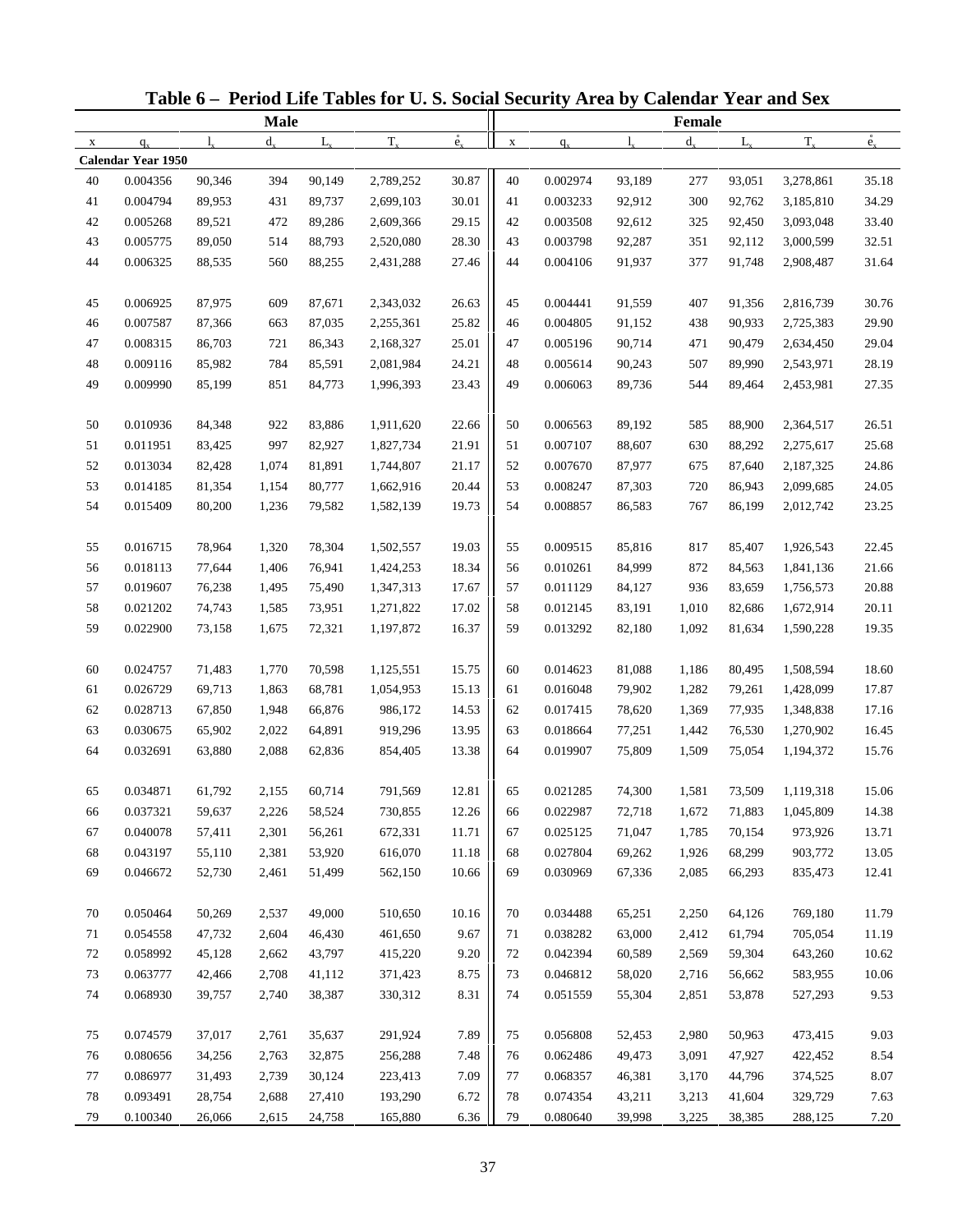|              |                    |                  |                  |                  | Table 6 - Period Life Tables for U.S. Social Security Area by Calendar Year and Sex |                          |             |          |                  |                  |                  |                  |             |
|--------------|--------------------|------------------|------------------|------------------|-------------------------------------------------------------------------------------|--------------------------|-------------|----------|------------------|------------------|------------------|------------------|-------------|
|              |                    |                  | <b>Male</b>      |                  |                                                                                     |                          |             |          |                  | Female           |                  |                  |             |
| $\mathbf{x}$ | $q_{x}$            | $l_{\rm v}$      | $d_{x}$          | $L_{\rm v}$      | $T_{x}$                                                                             | $\overset{\circ}{e}_{x}$ | $\mathbf X$ | $q_{x}$  | $l_{\rm v}$      | $d_{x}$          | $L_{\rm v}$      | $T_{x}$          | $\dot{e}_x$ |
|              | Calendar Year 1950 |                  |                  |                  |                                                                                     |                          |             |          |                  |                  |                  |                  |             |
| 80           | 0.107612           | 23,450           | 2,524            | 22,189           | 141,122                                                                             | 6.02                     | 80          | 0.087437 | 36,773           | 3,215            | 35,165           | 249,739          | 6.79        |
| 81           | 0.115584           | 20,927           | 2,419            | 19,717           | 118,933                                                                             | 5.68                     | 81          | 0.094969 | 33,557           | 3,187            | 31,964           | 214,574          | 6.39        |
| 82           | 0.124516           | 18,508           | 2,305            | 17,356           | 99,216                                                                              | 5.36                     | 82          | 0.103321 | 30,370           | 3,138            | 28,801           | 182,611          | 6.01        |
| 83           | 0.134559           | 16,203           | 2,180            | 15,113           | 81,860                                                                              | 5.05                     | 83          | 0.112601 | 27,233           | 3,066            | 25,699           | 153,809          | 5.65        |
| 84           | 0.145550           | 14,023           | 2,041            | 13,003           | 66,747                                                                              | 4.76                     | 84          | 0.122771 | 24,166           | 2,967            | 22,683           | 128,110          | 5.30        |
| 85           | 0.157231           | 11,982           | 1,884            | 11,040           | 53,744                                                                              | 4.49                     | 85          | 0.133746 | 21,199           | 2,835            | 19,782           | 105,427          | 4.97        |
| 86           | 0.169386           | 10,098           | 1,710            | 9,243            | 42,704                                                                              | 4.23                     | 86          | 0.145457 | 18,364           | 2,671            | 17,028           | 85,646           | 4.66        |
| 87           | 0.181893           | 8,388            | 1,526            | 7,625            | 33,461                                                                              | 3.99                     | 87          | 0.157873 | 15,693           | 2,477            | 14,454           | 68,617           | 4.37        |
| $88\,$       | 0.194721           | 6,862            | 1,336            | 6,194            | 25,836                                                                              | 3.77                     | 88          | 0.171001 | 13,215           | 2,260            | 12,085           | 54,163           | 4.10        |
| 89           | 0.207928           | 5,526            | 1,149            | 4,951            | 19,642                                                                              | 3.55                     | 89          | 0.184881 | 10,955           | 2,025            | 9,943            | 42,078           | 3.84        |
| 90           | 0.221591           | 4,377            | 970              | 3,892            | 14,691                                                                              | 3.36                     | 90          | 0.199559 | 8,930            | 1,782            | 8,039            | 32,135           | 3.60        |
| 91           | 0.235794           | 3,407            | 803              | 3,005            | 10,799                                                                              | 3.17                     | 91          | 0.215081 | 7,148            | 1,537            | 6,379            | 24,096           | 3.37        |
| 92           | 0.250621           | 2,604            | 653              | 2,277            | 7,794                                                                               | 2.99                     | 92          | 0.231483 | 5,611            | 1,299            | 4,961            | 17,717           | 3.16        |
| 93           | 0.266135           | 1,951            | 519              | 1,691            | 5,516                                                                               | 2.83                     | 93          | 0.248789 | 4,312            | 1,073            | 3,775            | 12,756           | 2.96        |
| 94           | 0.282393           | 1,432            | 404              | 1,230            | 3,825                                                                               | 2.67                     | 94          | 0.267012 | 3,239            | 865              | 2,807            | 8,980            | 2.77        |
| 95           | 0.299018           | 1,028            | 307              | 874              | 2,595                                                                               | 2.53                     | 95          | 0.285862 | 2,374            | 679              | 2,035            | 6,174            | 2.60        |
| 96           | 0.315958           | 720              | 228              | 606              | 1,721                                                                               | 2.39                     | 96          | 0.305286 | 1,696            | 518              | 1,437            | 4,139            | 2.44        |
| 97           | 0.333158           | 493              | 164              | 411              | 1,115                                                                               | 2.26                     | 97          | 0.325221 | 1,178            | 383              | 986              | 2,702            | 2.29        |
| 98           | 0.350554           | 329              | 115              | 271              | 704                                                                                 | 2.14                     | 98          | 0.345596 | 795              | 275              | 657              | 1,716            | 2.16        |
| 99           | 0.368082           | 213              | 79               | 174              | 433                                                                                 | 2.03                     | 99          | 0.366332 | 520              | 191              | 425              | 1,058            | 2.03        |
| 100          | 0.386486           | 135              | 52               | 109              | 259                                                                                 | 1.92                     | 100         | 0.386486 | 330              | 127              | 266              | 633              | 1.92        |
| 101          | 0.405811           | 83               | 34               | 66               | 150                                                                                 | 1.82                     | 101         | 0.405811 | 202              | 82               | 161              | 368              | 1.82        |
| 102          | 0.426101           | 49               | 21               | 39               | 84                                                                                  | 1.72                     | 102         | 0.426101 | 120              | 51               | 95               | 206              | 1.72        |
| 103          | 0.447406           | $28\,$           | 13               | 22               | 46                                                                                  | 1.62                     | 103         | 0.447406 | 69               | 31               | 54               | 112              | 1.62        |
| 104          | 0.469776           | 16               | $\tau$           | 12               | 24                                                                                  | 1.53                     | 104         | 0.469776 | 38               | 18               | 29               | 58               | 1.53        |
|              |                    |                  |                  |                  |                                                                                     |                          |             |          |                  |                  |                  |                  |             |
| 105          | 0.493265           | 8                |                  | 6                | 12                                                                                  | 1.44                     | 105         | 0.493265 | $20\,$           | 10               | 15               | 29               | 1.44        |
| 106          | 0.517928           | 4                | $\boldsymbol{2}$ | 3                | 6                                                                                   | 1.35                     | 106         | 0.517928 | $10\,$           | 5                | 8                | 14               | 1.35        |
| 107          | 0.543825           | $\boldsymbol{2}$ | $\mathbf{1}$     | $\mathbf{1}$     | 3                                                                                   | 1.27                     | 107         | 0.543825 | 5                | 3                | 4                | 6                | 1.27        |
| 108          | 0.571016           | $\mathbf{1}$     | $\mathbf{1}$     | $\mathbf{1}$     | $\mathbf{1}$                                                                        | 1.19                     | 108         | 0.571016 | $\overline{c}$   | $\mathbf{1}$     | $\overline{c}$   | 3                | 1.19        |
| 109          | 0.599567           | $\boldsymbol{0}$ | $\boldsymbol{0}$ | $\boldsymbol{0}$ | $\boldsymbol{0}$                                                                    | 1.12                     | 109         | 0.599567 | $\mathbf{1}$     | $\mathbf{1}$     | $\mathbf{1}$     | $\mathbf{1}$     | 1.12        |
| 110          | 0.629545           | $\boldsymbol{0}$ | $\boldsymbol{0}$ | $\boldsymbol{0}$ | $\boldsymbol{0}$                                                                    | 1.05                     | 110         | 0.629545 | $\boldsymbol{0}$ | $\boldsymbol{0}$ | $\boldsymbol{0}$ | $\boldsymbol{0}$ | 1.05        |
| 111          | 0.661022           | $\boldsymbol{0}$ | $\mathbf{0}$     | $\boldsymbol{0}$ | $\mathbf{0}$                                                                        | 0.98                     | 111         | 0.661022 | $\boldsymbol{0}$ | $\mathbf{0}$     | $\boldsymbol{0}$ | $\boldsymbol{0}$ | 0.98        |
| 112          | 0.694073           | $\boldsymbol{0}$ | $\boldsymbol{0}$ | $\boldsymbol{0}$ | $\mathbf{0}$                                                                        | 0.91                     | 112         | 0.694073 | $\mathbf{0}$     | $\theta$         | 0                | $\boldsymbol{0}$ | 0.91        |
| 113          | 0.728777           | $\boldsymbol{0}$ | $\boldsymbol{0}$ | $\boldsymbol{0}$ | $\boldsymbol{0}$                                                                    | 0.85                     | 113         | 0.728777 | $\boldsymbol{0}$ | $\boldsymbol{0}$ | $\boldsymbol{0}$ | $\boldsymbol{0}$ | $0.85\,$    |
| 114          | 0.765216           | $\boldsymbol{0}$ | $\boldsymbol{0}$ | $\boldsymbol{0}$ | $\boldsymbol{0}$                                                                    | 0.79                     | 114         | 0.765216 | $\boldsymbol{0}$ | $\boldsymbol{0}$ | $\boldsymbol{0}$ | $\boldsymbol{0}$ | 0.79        |
| 115          | 0.803477           | $\boldsymbol{0}$ | $\boldsymbol{0}$ | $\boldsymbol{0}$ | $\boldsymbol{0}$                                                                    | 0.73                     | 115         | 0.803477 | $\boldsymbol{0}$ | $\boldsymbol{0}$ | $\boldsymbol{0}$ | $\boldsymbol{0}$ | 0.73        |
| 116          | 0.843650           | $\boldsymbol{0}$ | $\boldsymbol{0}$ | $\boldsymbol{0}$ | $\boldsymbol{0}$                                                                    | 0.68                     | 116         | 0.843650 | $\boldsymbol{0}$ | $\boldsymbol{0}$ | $\mathbf{0}$     | $\boldsymbol{0}$ | $0.68\,$    |
| 117          | 0.885833           | $\boldsymbol{0}$ | $\boldsymbol{0}$ | $\boldsymbol{0}$ | $\boldsymbol{0}$                                                                    | 0.62                     | 117         | 0.885833 | $\boldsymbol{0}$ | $\boldsymbol{0}$ | $\boldsymbol{0}$ | $\boldsymbol{0}$ | 0.62        |
| 118          | 0.930124           | $\boldsymbol{0}$ | $\boldsymbol{0}$ | $\boldsymbol{0}$ | $\boldsymbol{0}$                                                                    | 0.57                     | 118         | 0.930124 | $\boldsymbol{0}$ | $\boldsymbol{0}$ | $\boldsymbol{0}$ | $\boldsymbol{0}$ | 0.57        |
| 119          | 0.976631           | $\boldsymbol{0}$ | $\mathbf{0}$     | $\boldsymbol{0}$ | $\mathbf{0}$                                                                        | $0.52\,$                 | 119         | 0.976631 | $\boldsymbol{0}$ | $\mathbf{0}$     | $\mathbf{0}$     | $\boldsymbol{0}$ | 0.52        |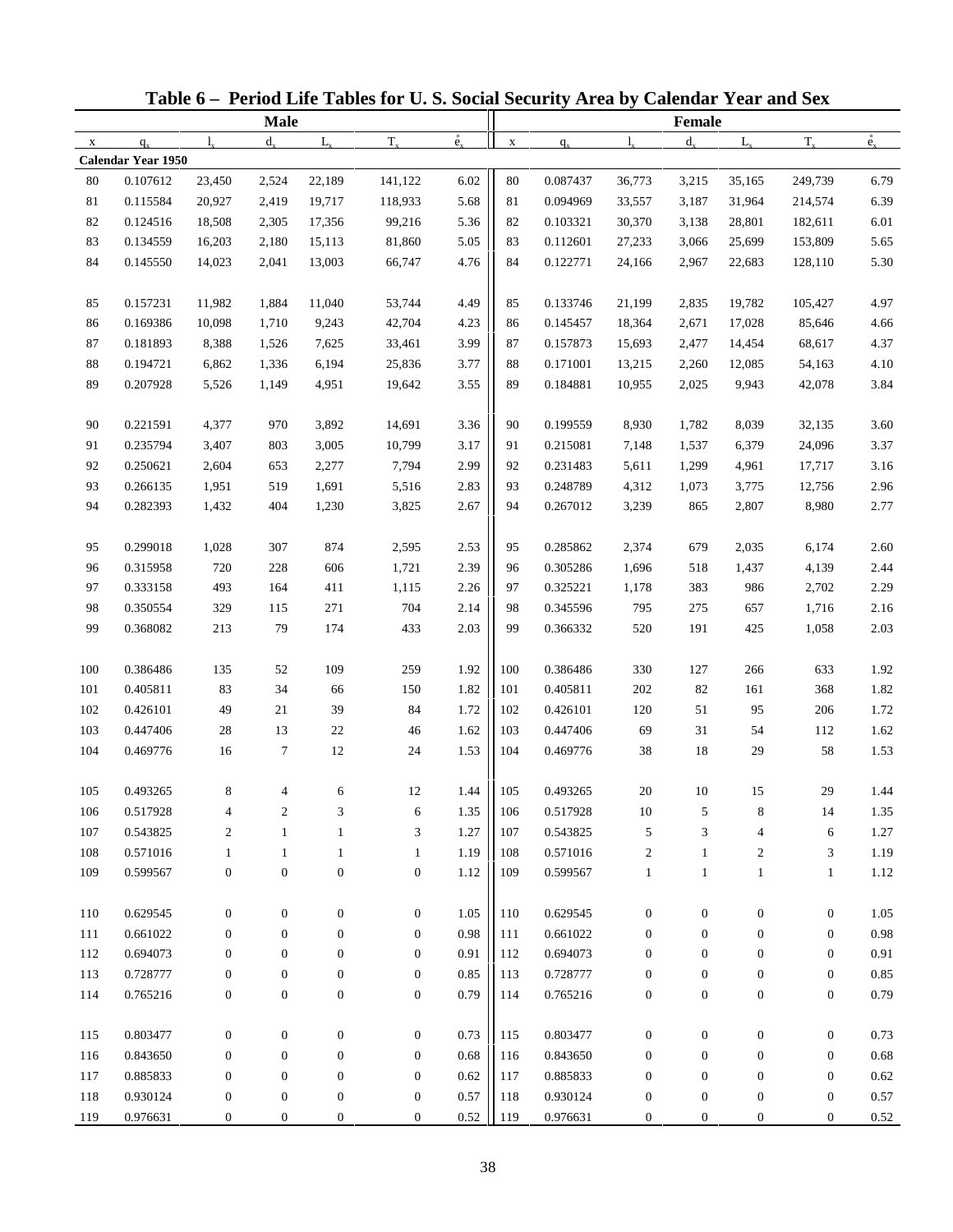|                |                    |             |             |             | Table 6 - Period Life Tables for U.S. Social Security Area by Calendar Year and Sex |                          |                  |          |             |               |             |           |             |
|----------------|--------------------|-------------|-------------|-------------|-------------------------------------------------------------------------------------|--------------------------|------------------|----------|-------------|---------------|-------------|-----------|-------------|
|                |                    |             | <b>Male</b> |             |                                                                                     |                          |                  |          |             | <b>Female</b> |             |           |             |
| $\mathbf X$    | $q_{x}$            | $l_{\rm v}$ | $d_{\rm v}$ | $L_{\rm v}$ | $T_{x}$                                                                             | $\overset{\circ}{e}_{x}$ | $\mathbf X$      | $q_{x}$  | $l_{\rm x}$ | $d_{x}$       | $L_{\rm v}$ | $T_{x}$   | $\dot{e}_x$ |
|                | Calendar Year 1960 |             |             |             |                                                                                     |                          |                  |          |             |               |             |           |             |
| $\mathbf{0}$   | 0.029374           | 100,000     | 2,937       | 97,379      | 6,666,099                                                                           | 66.66                    | $\mathbf{0}$     | 0.022619 | 100,000     | 2,262         | 98,000      | 7,324,316 | 73.24       |
| 1              | 0.001881           | 97,063      | 183         | 96,971      | 6,568,720                                                                           | 67.68                    | $\mathbf{1}$     | 0.001639 | 97,738      | 160           | 97,658      | 7,226,316 | 73.94       |
| $\overline{c}$ | 0.001163           | 96,880      | 113         | 96,824      | 6,471,749                                                                           | 66.80                    | $\boldsymbol{2}$ | 0.000941 | 97,578      | 92            | 97,532      | 7,128,658 | 73.06       |
| 3              | 0.000921           | 96,767      | 89          | 96,723      | 6,374,925                                                                           | 65.88                    | 3                | 0.000728 | 97,486      | 71            | 97,451      | 7,031,126 | 72.12       |
| 4              | 0.000755           | 96,678      | 73          | 96,642      | 6,278,202                                                                           | 64.94                    | 4                | 0.000610 | 97,415      | 59            | 97,385      | 6,933,676 | 71.18       |
| 5              | 0.000667           | 96,605      | 64          | 96,573      | 6,181,561                                                                           | 63.99                    | 5                | 0.000523 | 97,356      | 51            | 97,330      | 6,836,290 | 70.22       |
| 6              | 0.000603           | 96,541      | 58          | 96,512      | 6,084,988                                                                           | 63.03                    | 6                | 0.000453 | 97,305      | 44            | 97,283      | 6,738,960 | 69.26       |
| $\tau$         | 0.000551           | 96,483      | 53          | 96,456      | 5,988,476                                                                           | 62.07                    | 7                | 0.000398 | 97,261      | 39            | 97,241      | 6,641,678 | 68.29       |
| 8              | 0.000504           | 96,429      | 49          | 96,405      | 5,892,020                                                                           | 61.10                    | 8                | 0.000355 | 97,222      | 35            | 97,205      | 6,544,436 | 67.31       |
| 9              | 0.000461           | 96,381      | 44          | 96,359      | 5,795,615                                                                           | 60.13                    | 9                | 0.000322 | 97,187      | 31            | 97,172      | 6,447,232 | 66.34       |
| 10             | 0.000432           | 96,336      | 42          | 96,316      | 5,699,257                                                                           | 59.16                    | 10               | 0.000302 | 97,156      | 29            | 97,142      | 6,350,060 | 65.36       |
| 11             | 0.000436           | 96,295      | 42          | 96,274      | 5,602,941                                                                           | 58.19                    | 11               | 0.000295 | 97,127      | 29            | 97,113      | 6,252,918 | 64.38       |
| 12             | 0.000494           | 96,253      | 48          | 96,229      | 5,506,667                                                                           | 57.21                    | 12               | 0.000307 | 97,098      | 30            | 97,083      | 6,155,806 | 63.40       |
| 13             | 0.000618           | 96,205      | 59          | 96,176      | 5,410,438                                                                           | 56.24                    | 13               | 0.000339 | 97,068      | 33            | 97,052      | 6,058,722 | 62.42       |
| 14             | 0.000790           | 96,146      | 76          | 96,108      | 5,314,263                                                                           | 55.27                    | 14               | 0.000385 | 97,035      | 37            | 97,017      | 5,961,670 | 61.44       |
| 15             | 0.000983           | 96,070      | 94          | 96,023      | 5,218,155                                                                           | 54.32                    | 15               | 0.000442 | 96,998      | 43            | 96,977      | 5,864,653 | 60.46       |
| 16             | 0.001167           | 95,975      | 112         | 95,919      | 5,122,132                                                                           | 53.37                    | 16               | 0.000501 | 96,955      | 49            | 96,931      | 5,767,677 | 59.49       |
| 17             | 0.001332           | 95,863      | 128         | 95,800      | 5,026,213                                                                           | 52.43                    | 17               | 0.000551 | 96,907      | 53            | 96,880      | 5,670,746 | 58.52       |
| 18             | 0.001465           | 95,736      | 140         | 95,666      | 4,930,413                                                                           | 51.50                    | 18               | 0.000586 | 96,853      | 57            | 96,825      | 5,573,866 | 57.55       |
| 19             | 0.001568           | 95,595      | 150         | 95,521      | 4,834,748                                                                           | 50.58                    | 19               | 0.000609 | 96,796      | 59            | 96,767      | 5,477,041 | 56.58       |
|                |                    |             |             |             |                                                                                     |                          |                  |          |             |               |             |           |             |
| 20             | 0.001673           | 95,446      | 160         | 95,366      | 4,739,227                                                                           | 49.65                    | 20               | 0.000634 | 96,738      | 61            | 96,707      | 5,380,274 | 55.62       |
| 21             | 0.001776           | 95,286      | 169         | 95,201      | 4,643,862                                                                           | 48.74                    | 21               | 0.000664 | 96,676      | 64            | 96,644      | 5,283,567 | 54.65       |
| 22             | 0.001835           | 95,117      | 175         | 95,029      | 4,548,660                                                                           | 47.82                    | 22               | 0.000695 | 96,612      | 67            | 96,578      | 5,186,923 | 53.69       |
| 23             | 0.001842           | 94,942      | 175         | 94,855      | 4,453,631                                                                           | 46.91                    | 23               | 0.000728 | 96,545      | 70            | 96,510      | 5,090,344 | 52.73       |
| 24             | 0.001810           | 94,767      | 172         | 94,681      | 4,358,776                                                                           | 45.99                    | 24               | 0.000763 | 96,475      | 74            | 96,438      | 4,993,835 | 51.76       |
| 25             | 0.001767           | 94,596      | 167         | 94,512      | 4,264,095                                                                           | 45.08                    | 25               | 0.000801 | 96,401      | $77 \,$       | 96,362      | 4,897,397 | 50.80       |
| 26             | 0.001736           | 94,429      | 164         | 94,347      | 4,169,582                                                                           | 44.16                    | 26               | 0.000843 | 96,324      | 81            | 96,283      | 4,801,034 | 49.84       |
| 27             | 0.001722           | 94,265      | 162         | 94,183      | 4,075,236                                                                           | 43.23                    | 27               | 0.000889 | 96,243      | 86            | 96,200      | 4,704,751 | 48.88       |
| 28             | 0.001734           | 94,102      | 163         | 94,021      | 3,981,052                                                                           | 42.31                    | 28               | 0.000940 | 96,157      | 90            | 96,112      | 4,608,551 | 47.93       |
| 29             | 0.001773           | 93,939      | 167         | 93,856      | 3,887,032                                                                           | 41.38                    | 29               | 0.000997 | 96,067      | 96            | 96,019      | 4,512,439 | 46.97       |
| 30             | 0.001825           | 93,773      | 171         | 93,687      | 3,793,176                                                                           | 40.45                    | 30               | 0.001062 | 95,971      | 102           | 95,920      | 4,416,421 | 46.02       |
| 31             | 0.001891           | 93,601      | 177         | 93,513      | 3,699,489                                                                           | 39.52                    | 31               | 0.001135 | 95,869      | 109           | 95,815      | 4,320,501 | 45.07       |
| 32             | 0.001981           | 93,424      | 185         | 93,332      | 3,605,976                                                                           | 38.60                    | 32               | 0.001216 | 95,760      | 116           | 95,702      | 4,224,686 | 44.12       |
| 33             | 0.002099           | 93,239      | 196         | 93,142      | 3,512,644                                                                           | 37.67                    | 33               | 0.001306 | 95,644      | 125           | 95,581      | 4,128,984 | 43.17       |
| 34             | 0.002246           | 93,044      | 209         | 92,939      | 3,419,502                                                                           | 36.75                    | 34               | 0.001405 | 95,519      | 134           | 95,452      | 4,033,403 | 42.23       |
|                |                    |             |             |             |                                                                                     |                          |                  |          |             |               |             |           |             |
| 35             | 0.002424           | 92,835      | 225         | 92,722      | 3,326,563                                                                           | 35.83                    | 35               | 0.001516 | 95,385      | 145           | 95,312      | 3,937,951 | 41.29       |
| 36             | 0.002632           | 92,610      | 244         | 92,488      | 3,233,841                                                                           | 34.92                    | 36               | 0.001640 | 95,240      | 156           | 95,162      | 3,842,639 | 40.35       |
| 37             | 0.002866           | 92,366      | 265         | 92,234      | 3,141,353                                                                           | 34.01                    | 37               | 0.001785 | 95,084      | 170           | 94,999      | 3,747,477 | 39.41       |
| 38             | 0.003126           | 92,101      | 288         | 91,957      | 3,049,120                                                                           | 33.11                    | 38               | 0.001952 | 94,914      | 185           | 94,821      | 3,652,478 | 38.48       |
| 39             | 0.003418           | 91,813      | 314         | 91,656      | 2,957,162                                                                           | 32.21                    | 39               | 0.002140 | 94,729      | 203           | 94,627      | 3,557,657 | 37.56       |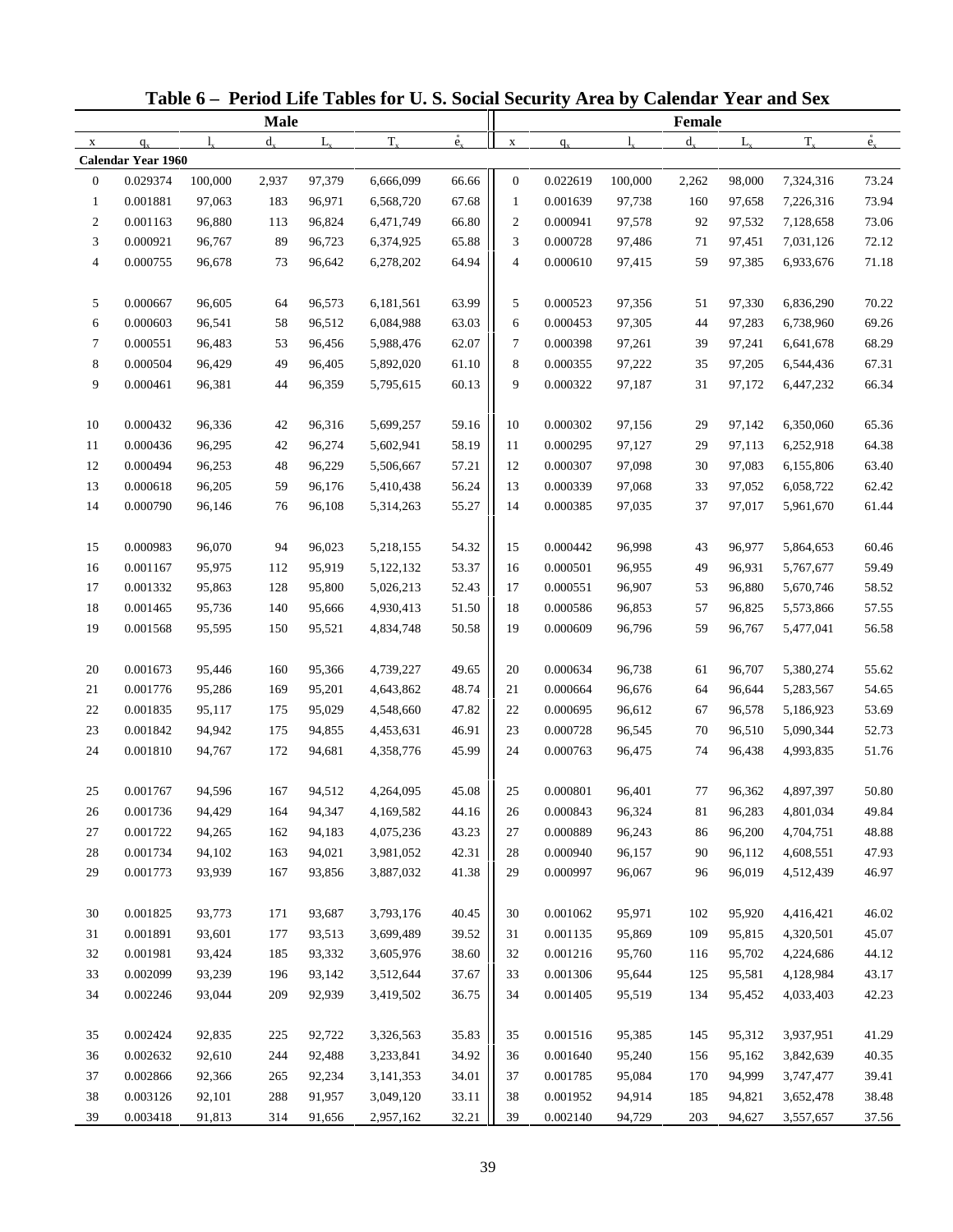|             |                           |        |             |             | Table 6 - Period Life Tables for U.S. Social Security Area by Calendar Year and Sex |                          |             |          |             |         |             |           |             |
|-------------|---------------------------|--------|-------------|-------------|-------------------------------------------------------------------------------------|--------------------------|-------------|----------|-------------|---------|-------------|-----------|-------------|
|             |                           |        | <b>Male</b> |             |                                                                                     |                          |             |          |             | Female  |             |           |             |
| $\mathbf X$ | $q_{x}$                   | 1.     | $d_{\rm v}$ | $L_{\rm v}$ | $T_{x}$                                                                             | $\overset{\circ}{e}_{x}$ | $\mathbf X$ | $q_{x}$  | $l_{\rm v}$ | $d_{x}$ | $L_{\rm v}$ | $T_{x}$   | $\dot{e}_x$ |
|             | <b>Calendar Year 1960</b> |        |             |             |                                                                                     |                          |             |          |             |         |             |           |             |
| 40          | 0.003754                  | 91,499 | 343         | 91,328      | 2,865,506                                                                           | 31.32                    | 40          | 0.002348 | 94,526      | 222     | 94,415      | 3,463,029 | 36.64       |
| 41          | 0.004136                  | 91,156 | 377         | 90,967      | 2,774,178                                                                           | 30.43                    | 41          | 0.002572 | 94,304      | 243     | 94,183      | 3,368,614 | 35.72       |
| 42          | 0.004564                  | 90,779 | 414         | 90,572      | 2,683,211                                                                           | 29.56                    | 42          | 0.002806 | 94,062      | 264     | 93,930      | 3,274,432 | 34.81       |
| 43          | 0.005039                  | 90,365 | 455         | 90,137      | 2,592,639                                                                           | 28.69                    | 43          | 0.003048 | 93,798      | 286     | 93,655      | 3,180,502 | 33.91       |
| 44          | 0.005568                  | 89,909 | 501         | 89,659      | 2,502,502                                                                           | 27.83                    | 44          | 0.003303 | 93,512      | 309     | 93,357      | 3,086,847 | 33.01       |
| 45          | 0.006139                  | 89,409 | 549         | 89,134      | 2,412,843                                                                           | 26.99                    | 45          | 0.003576 | 93,203      | 333     | 93,036      | 2,993,490 | 32.12       |
| 46          | 0.006774                  | 88,860 | 602         | 88,559      | 2,323,709                                                                           | 26.15                    | 46          | 0.003878 | 92,870      | 360     | 92,689      | 2,900,454 | 31.23       |
| 47          | 0.007504                  | 88,258 | 662         | 87,927      | 2,235,150                                                                           | 25.33                    | 47          | 0.004210 | 92,509      | 389     | 92,315      | 2,807,764 | 30.35       |
| 48          | 0.008346                  | 87,596 | 731         | 87,230      | 2,147,223                                                                           | 24.51                    | 48          | 0.004577 | 92,120      | 422     | 91,909      | 2,715,450 | 29.48       |
| 49          | 0.009283                  | 86,865 | 806         | 86,461      | 2,059,993                                                                           | 23.72                    | 49          | 0.004979 | 91,698      | 457     | 91,470      | 2,623,541 | 28.61       |
| 50          | 0.010327                  | 86,058 | 889         | 85,614      | 1,973,532                                                                           | 22.93                    | 50          | 0.005434 | 91,242      | 496     | 90,994      | 2,532,071 | 27.75       |
| 51          | 0.011421                  | 85,169 | 973         | 84,683      | 1,887,918                                                                           | 22.17                    | 51          | 0.005921 | 90,746      | 537     | 90,477      | 2,441,077 | 26.90       |
| 52          | 0.012489                  | 84,197 | 1,052       | 83,671      | 1,803,235                                                                           | 21.42                    | 52          | 0.006401 | 90,209      | 577     | 89,920      | 2,350,600 | 26.06       |
| 53          | 0.013494                  | 83,145 | 1,122       | 82,584      | 1,719,564                                                                           | 20.68                    | 53          | 0.006857 | 89,631      | 615     | 89,324      | 2,260,680 | 25.22       |
| 54          | 0.014491                  | 82,023 | 1,189       | 81,429      | 1,636,980                                                                           | 19.96                    | 54          | 0.007320 | 89,017      | 652     | 88,691      | 2,171,356 | 24.39       |
| 55          | 0.015532                  | 80,835 | 1,256       | 80,207      | 1,555,551                                                                           | 19.24                    | 55          | 0.007815 | 88,365      | 691     | 88,020      | 2,082,665 | 23.57       |
| 56          | 0.016722                  | 79,579 | 1,331       | 78,914      | 1,475,344                                                                           | 18.54                    | 56          | 0.008404 | 87,674      | 737     | 87,306      | 1,994,645 | 22.75       |
| 57          | 0.018143                  | 78,248 | 1,420       | 77,539      | 1,396,430                                                                           | 17.85                    | 57          | 0.009140 | 86,938      | 795     | 86,540      | 1,907,339 | 21.94       |
| 58          | 0.019851                  | 76,829 | 1,525       | 76,066      | 1,318,892                                                                           | 17.17                    | 58          | 0.010060 | 86,143      | 867     | 85,710      | 1,820,799 | 21.14       |
| 59          | 0.021799                  | 75,304 | 1,642       | 74,483      | 1,242,826                                                                           | 16.50                    | 59          | 0.011137 | 85,276      | 950     | 84,802      | 1,735,089 | 20.35       |
| 60          | 0.023924                  | 73,662 | 1,762       | 72,781      | 1,168,343                                                                           | 15.86                    | 60          | 0.012370 | 84,327      | 1,043   | 83,805      | 1,650,288 | 19.57       |
| 61          | 0.026126                  | 71,900 | 1,878       | 70,961      | 1,095,562                                                                           | 15.24                    | 61          | 0.013672 | 83,284      | 1,139   | 82,714      | 1,566,482 | 18.81       |
| 62          | 0.028347                  | 70,021 | 1,985       | 69,029      | 1,024,601                                                                           | 14.63                    | 62          | 0.014946 | 82,145      | 1,228   | 81,531      | 1,483,768 | 18.06       |
| 63          | 0.030540                  | 68,036 | 2,078       | 66,997      | 955,573                                                                             | 14.05                    | 63          | 0.016141 | 80,917      | 1,306   | 80,264      | 1,402,237 | 17.33       |
| 64          | 0.032763                  | 65,959 | 2,161       | 64,878      | 888,575                                                                             | 13.47                    | 64          | 0.017338 | 79,611      | 1,380   | 78,921      | 1,321,973 | 16.61       |
|             |                           |        |             |             |                                                                                     |                          |             |          |             |         |             |           |             |
| 65          | 0.035151                  | 63,798 | 2,243       | 62,676      | 823,697                                                                             | 12.91                    | 65          | 0.018692 | 78,231      | 1,462   | 77,500      | 1,243,052 | 15.89       |
| 66          | 0.037758                  | 61,555 | 2,324       | 60,393      | 761,021                                                                             | 12.36                    | 66          | 0.020296 | 76,768      | 1,558   | 75,989      | 1,165,553 | 15.18       |
| 67          | 0.040533                  | 59,231 | 2,401       | 58,030      | 700,628                                                                             | 11.83                    | 67          | 0.022129 | 75,210      | 1,664   | 74,378      | 1,089,563 | 14.49       |
| 68          | 0.043489                  | 56,830 | 2,471       | 55,594      | 642,597                                                                             | 11.31                    | 68          | 0.024230 | 73,546      | 1,782   | 72,655      | 1,015,185 | 13.80       |
| 69          | 0.046658                  | 54,359 | 2,536       | 53,090      | 587,003                                                                             | 10.80                    | 69          | 0.026624 | 71,764      | 1,911   | 70,809      | 942,530   | 13.13       |
| 70          | 0.050190                  | 51,822 | 2,601       | 50,522      | 533,913                                                                             | 10.30                    | 70          | 0.029407 | 69,853      | 2,054   | 68,826      | 871,721   | 12.48       |
| 71          | 0.054032                  | 49,221 | 2,660       | 47,892      | 483,391                                                                             | 9.82                     | 71          | 0.032539 | 67,799      | 2,206   | 66,696      | 802,895   | 11.84       |
| 72          | 0.058007                  | 46,562 | 2,701       | 45,211      | 435,499                                                                             | 9.35                     | 72          | 0.035906 | 65,593      | 2,355   | 64,416      | 736,199   | 11.22       |
| 73          | 0.062073                  | 43,861 | 2,723       | 42,500      | 390,288                                                                             | 8.90                     | 73          | 0.039485 | 63,238      | 2,497   | 61,989      | 671,783   | 10.62       |
| 74          | 0.066383                  | 41,138 | 2,731       | 39,773      | 347,788                                                                             | 8.45                     | 74          | 0.043404 | 60,741      | 2,636   | 59,423      | 609,794   | 10.04       |
| 75          | 0.070912                  | 38,407 | 2,724       | 37,046      | 308,015                                                                             | 8.02                     | 75          | 0.047662 | 58,105      | 2,769   | 56,720      | 550,371   | 9.47        |
| 76          | 0.076058                  | 35,684 | 2,714       | 34,327      | 270,970                                                                             | 7.59                     | 76          | 0.052565 | 55,335      | 2,909   | 53,881      | 493,651   | 8.92        |
| 77          | 0.082339                  | 32,970 | 2,715       | 31,612      | 236,643                                                                             | 7.18                     | 77          | 0.058493 | 52,426      | 3,067   | 50,893      | 439,770   | 8.39        |
| 78          | 0.090003                  | 30,255 | 2,723       | 28,894      | 205,030                                                                             | 6.78                     | 78          | 0.065636 | 49,360      | 3,240   | 47,740      | 388,877   | 7.88        |
| 79          | 0.098743                  | 27,532 | 2,719       | 26,173      | 176,137                                                                             | 6.40                     | 79          | 0.073783 | 46,120      | 3,403   | 44,419      | 341,137   | 7.40        |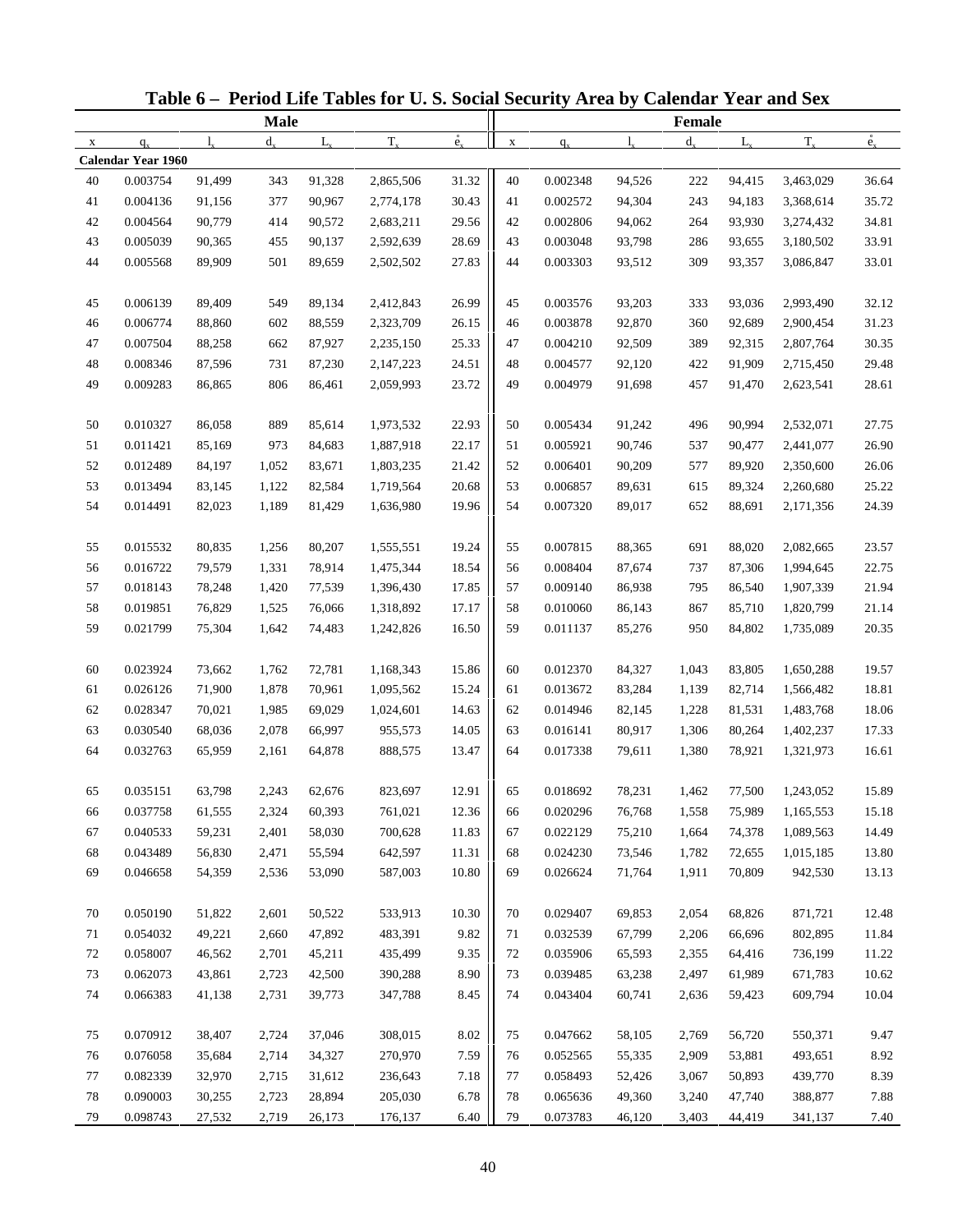|              |                      |                              |                                  |                                  | Table 6 - Period Life Tables for U.S. Social Security Area by Calendar Year and Sex |                          |             |                      |                   |                                  |                            |                                    |              |
|--------------|----------------------|------------------------------|----------------------------------|----------------------------------|-------------------------------------------------------------------------------------|--------------------------|-------------|----------------------|-------------------|----------------------------------|----------------------------|------------------------------------|--------------|
|              |                      |                              | <b>Male</b>                      |                                  |                                                                                     |                          |             |                      |                   | Female                           |                            |                                    |              |
| $\mathbf{x}$ | $q_{x}$              | $l_{\rm x}$                  | $d_{\rm v}$                      | $L_{\rm v}$                      | $T_{x}$                                                                             | $\overset{\circ}{e}_{x}$ | $\mathbf X$ | $q_{x}$              | $l_{\rm v}$       | $d_{x}$                          | $L_{\rm v}$                | $T_{x}$                            | $\dot{e}_x$  |
|              | Calendar Year 1960   |                              |                                  |                                  |                                                                                     |                          |             |                      |                   |                                  |                            |                                    |              |
| 80           | 0.108351             | 24,813                       | 2,689                            | 23,469                           | 149,964                                                                             | 6.04                     | $80\,$      | 0.082775             | 42,717            | 3,536                            | 40,949                     | 296,718                            | 6.95         |
| 81           | 0.118154             | 22,125                       | 2,614                            | 20,818                           | 126,495                                                                             | 5.72                     | 81          | 0.092145             | 39,181            | 3,610                            | 37,376                     | 255,769                            | 6.53         |
| 82           | 0.127564             | 19,511                       | 2,489                            | 18,266                           | 105,677                                                                             | 5.42                     | 82          | 0.101505             | 35,571            | 3,611                            | 33,766                     | 218,393                            | 6.14         |
| 83           | 0.136241             | 17,022                       | 2,319                            | 15,862                           | 87,411                                                                              | 5.14                     | 83          | 0.110624             | 31,960            | 3,536                            | 30,193                     | 184,627                            | 5.78         |
| 84           | 0.144637             | 14,703                       | 2,127                            | 13,640                           | 71,548                                                                              | 4.87                     | 84          | 0.119809             | 28,425            | 3,406                            | 26,722                     | 154,435                            | 5.43         |
| 85           | 0.153443             | 12,576                       | 1,930                            | 11,611                           | 57,909                                                                              | 4.60                     | 85          | 0.129536             | 25,019            | 3,241                            | 23,399                     | 127,713                            | 5.10         |
| 86           | 0.163233             | 10,647                       | 1,738                            | 9,778                            | 46,297                                                                              | 4.35                     | 86          | 0.140196             | 21,778            | 3,053                            | 20,252                     | 104,314                            | 4.79         |
| 87           | 0.174340             | 8,909                        | 1,553                            | 8,132                            | 36,520                                                                              | 4.10                     | 87          | 0.152014             | 18,725            | 2,846                            | 17,302                     | 84,062                             | 4.49         |
| $88\,$       | 0.186837             | 7,356                        | 1,374                            | 6,668                            | 28,388                                                                              | 3.86                     | 88          | 0.165034             | 15,879            | 2,621                            | 14,568                     | 66,760                             | 4.20         |
| 89           | 0.200564             | 5,981                        | 1,200                            | 5,381                            | 21,719                                                                              | 3.63                     | 89          | 0.179141             | 13,258            | 2,375                            | 12,071                     | 52,192                             | 3.94         |
| 90           | 0.215290             | 4,782                        | 1,029                            | 4,267                            | 16,338                                                                              | 3.42                     | 90          | 0.194173             | 10,883            | 2,113                            | 9,826                      | 40,122                             | 3.69         |
| 91           | 0.230750             | 3,752                        | 866                              | 3,319                            | 12,071                                                                              | 3.22                     | 91          | 0.209939             | 8,770             | 1,841                            | 7,849                      | 30,295                             | 3.45         |
| 92           | 0.246680             | 2,886                        | 712                              | 2,530                            | 8,752                                                                               | 3.03                     | 92          | 0.226251             | 6,929             | 1,568                            | 6,145                      | 22,446                             | 3.24         |
| 93           | 0.262847             | 2,174                        | 572                              | 1,889                            | 6,221                                                                               | 2.86                     | 93          | 0.242940             | 5,361             | 1,302                            | 4,710                      | 16,301                             | 3.04         |
| 94           | 0.279032             | 1,603                        | 447                              | 1,379                            | 4,333                                                                               | 2.70                     | 94          | 0.259844             | 4,059             | 1,055                            | 3,531                      | 11,591                             | 2.86         |
| 95           | 0.295568             | 1,156                        | 342                              | 985                              | 2,953                                                                               | 2.56                     | 95          | 0.277426             | 3,004             | 833                              | 2,587                      | 8,060                              | 2.68         |
| 96           | 0.312399             | 814                          | 254                              | 687                              | 1,969                                                                               | 2.42                     | 96          | 0.295667             | 2,171             | 642                              | 1,850                      | 5,472                              | 2.52         |
| 97           | 0.329465             | 560                          | 184                              | 468                              | 1,282                                                                               | 2.29                     | 97          | 0.314540             | 1,529             | 481                              | 1,288                      | 3,623                              | 2.37         |
| 98           | 0.346701             | 375                          | 130                              | 310                              | 814                                                                                 | 2.17                     | 98          | 0.334015             | 1,048             | 350                              | 873                        | 2,334                              | 2.23         |
| 99           | 0.364036             | 245                          | 89                               | 201                              | 504                                                                                 | 2.06                     | 99          | 0.354056             | 698               | 247                              | 574                        | 1,461                              | 2.09         |
| 100          | 0.382238             | 156                          | 60                               | 126                              | 303                                                                                 | 1.95                     | 100         | 0.375299             | 451               | 169                              | 366                        | 887                                | 1.97         |
| 101          | 0.401350             | 96                           | 39                               | 77                               | 177                                                                                 | 1.84                     | 101         | 0.397817             | 282               | 112                              | 226                        | 521                                | 1.85         |
| 102          | 0.421417             | 58                           | 24                               | 46                               | 100                                                                                 | 1.74                     | 102         | 0.421417             | 170               | 71                               | 134                        | 295                                | 1.74         |
| 103          | 0.442488             | 33                           | 15                               | 26                               | 55                                                                                  | 1.64                     | 103         | 0.442488             | 98                | 43                               | 76                         | 161                                | 1.64         |
| 104          | 0.464613             | 19                           | 9                                | 14                               | 29                                                                                  | 1.55                     | 104         | 0.464613             | 55                | 25                               | 42                         | 85                                 | 1.55         |
|              |                      |                              |                                  |                                  |                                                                                     |                          |             |                      |                   |                                  |                            |                                    |              |
| 105          | 0.487843             | $10\,$                       | 5                                | 8                                | 15                                                                                  | 1.46                     | 105         | 0.487843             | $29\,$            | 14                               | 22                         | 43                                 | 1.46         |
| 106          | 0.512235             | $\sqrt{5}$                   | 3                                | 4                                | 7                                                                                   | 1.37                     | 106         | 0.512235             | 15                | 8                                | 11                         | 21                                 | 1.37         |
| 107          | 0.537847             | $\sqrt{2}$                   | $\mathbf{1}$                     | $\overline{c}$                   | 3                                                                                   | 1.29                     | 107         | 0.537847             | $\tau$            | $\overline{4}$                   | 5                          | 9                                  | 1.29         |
| 108<br>109   | 0.564739<br>0.592976 | $\mathbf{1}$<br>$\mathbf{1}$ | $\mathbf{1}$<br>$\boldsymbol{0}$ | $\mathbf{1}$<br>$\boldsymbol{0}$ | $\mathbf{1}$<br>$\mathbf{1}$                                                        | 1.21<br>1.14             | 108<br>109  | 0.564739<br>0.592976 | 3<br>$\mathbf{1}$ | $\boldsymbol{2}$<br>$\mathbf{1}$ | $\sqrt{2}$<br>$\mathbf{1}$ | $\overline{4}$<br>$\boldsymbol{2}$ | 1.21<br>1.14 |
|              |                      |                              |                                  |                                  |                                                                                     |                          |             |                      |                   |                                  |                            |                                    |              |
| 110          | 0.622625             | $\boldsymbol{0}$             | $\boldsymbol{0}$                 | $\boldsymbol{0}$                 | $\boldsymbol{0}$                                                                    | 1.06                     | 110         | 0.622625             | $\mathbf{1}$      | $\boldsymbol{0}$                 | $\boldsymbol{0}$           | $\mathbf{1}$                       | 1.06         |
| 111          | 0.653756             | $\mathbf{0}$                 | $\mathbf{0}$                     | $\boldsymbol{0}$                 | $\mathbf{0}$                                                                        | 0.99                     | 111         | 0.653756             | $\boldsymbol{0}$  | $\boldsymbol{0}$                 | $\boldsymbol{0}$           | $\boldsymbol{0}$                   | 0.99         |
| 112          | 0.686444             | $\mathbf{0}$                 | $\mathbf{0}$                     | $\boldsymbol{0}$                 | $\mathbf{0}$                                                                        | 0.93                     | 112         | 0.686444             | $\mathbf{0}$      | $\theta$                         | 0                          | $\boldsymbol{0}$                   | 0.93         |
| 113          | 0.720766             | $\boldsymbol{0}$             | $\boldsymbol{0}$                 | $\boldsymbol{0}$                 | $\boldsymbol{0}$                                                                    | 0.86                     | 113         | 0.720766             | $\boldsymbol{0}$  | $\boldsymbol{0}$                 | $\boldsymbol{0}$           | $\boldsymbol{0}$                   | $\rm 0.86$   |
| 114          | 0.756805             | $\boldsymbol{0}$             | $\boldsymbol{0}$                 | $\boldsymbol{0}$                 | $\boldsymbol{0}$                                                                    | $0.80\,$                 | 114         | 0.756805             | $\boldsymbol{0}$  | $\boldsymbol{0}$                 | $\boldsymbol{0}$           | $\boldsymbol{0}$                   | $0.80\,$     |
| 115          | 0.794645             | $\boldsymbol{0}$             | $\boldsymbol{0}$                 | $\boldsymbol{0}$                 | $\boldsymbol{0}$                                                                    | 0.74                     | 115         | 0.794645             | $\boldsymbol{0}$  | $\boldsymbol{0}$                 | $\boldsymbol{0}$           | $\boldsymbol{0}$                   | 0.74         |
| 116          | 0.834377             | $\boldsymbol{0}$             | $\mathbf{0}$                     | $\boldsymbol{0}$                 | $\mathbf{0}$                                                                        | 0.69                     | 116         | 0.834377             | $\boldsymbol{0}$  | $\boldsymbol{0}$                 | $\mathbf{0}$               | $\boldsymbol{0}$                   | 0.69         |
| 117          | 0.876096             | $\boldsymbol{0}$             | $\mathbf{0}$                     | $\boldsymbol{0}$                 | $\boldsymbol{0}$                                                                    | 0.63                     | 117         | 0.876096             | $\boldsymbol{0}$  | $\boldsymbol{0}$                 | $\boldsymbol{0}$           | $\boldsymbol{0}$                   | 0.63         |
| 118          | 0.919901             | $\boldsymbol{0}$             | $\boldsymbol{0}$                 | $\boldsymbol{0}$                 | $\boldsymbol{0}$                                                                    | 0.58                     | 118         | 0.919901             | $\boldsymbol{0}$  | $\boldsymbol{0}$                 | $\boldsymbol{0}$           | $\boldsymbol{0}$                   | $0.58\,$     |
| 119          | 0.965896             | $\boldsymbol{0}$             | $\mathbf{0}$                     | $\boldsymbol{0}$                 | $\mathbf{0}$                                                                        | 0.53                     | 119         | 0.965896             | $\overline{0}$    | $\mathbf{0}$                     | $\mathbf{0}$               | $\boldsymbol{0}$                   | 0.53         |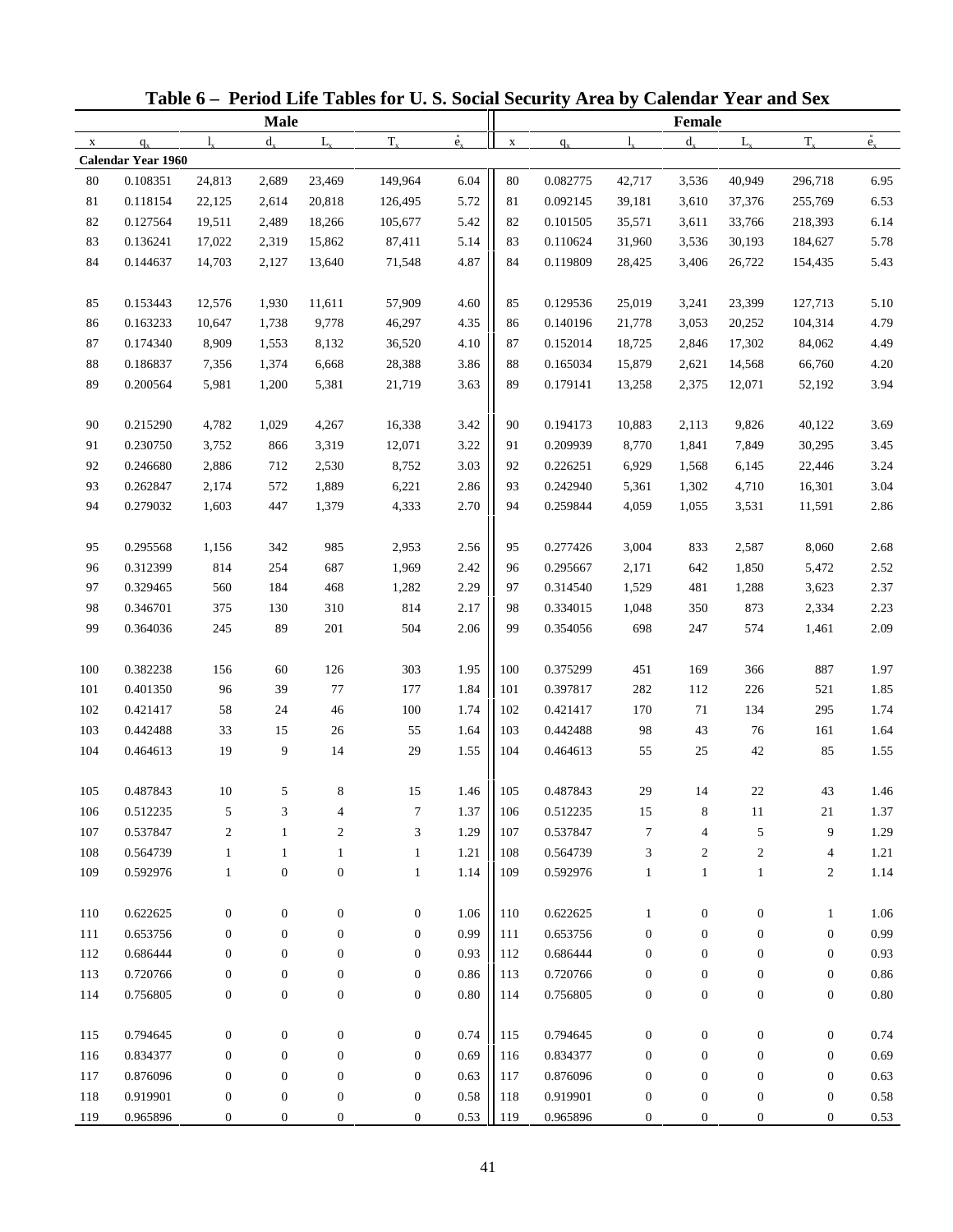| <b>Male</b><br>Female<br>$\dot{e}_x$<br>$T_{x}$<br>$T_{x}$<br>$d_{\rm v}$<br>$L_{\rm v}$<br>$d_{x}$<br>$L_{\rm v}$<br>$l_{\rm v}$<br>$\mathbf X$<br>$1_{\rm v}$<br>$q_{x}$<br>$q_{x}$<br>$\mathbf X$<br><b>Calendar Year 1970</b><br>0.022458<br>100,000<br>97,962<br>6,714,525<br>67.15<br>$\boldsymbol{0}$<br>0.017592<br>100,000<br>98,414<br>7,486,439<br>$\mathbf{0}$<br>2,246<br>1,759<br>67.69<br>0.001319<br>0.001173<br>98,241<br>7,388,024<br>$\mathbf{1}$<br>97,754<br>129<br>97,690<br>6,616,563<br>115<br>98,183<br>1<br>66.77<br>$\overline{c}$<br>0.000910<br>$\boldsymbol{2}$<br>0.000730<br>7,289,841<br>97,625<br>89<br>97,581<br>6,518,874<br>98,126<br>72<br>98,090<br>65.83<br>3<br>0.000778<br>97,536<br>97,498<br>6,421,293<br>3<br>0.000582<br>98,054<br>57<br>98,025<br>7,191,752<br>76<br>64.89<br>$\overline{4}$<br>0.000640<br>97,461<br>62<br>6,323,794<br>4<br>0.000484<br>97,997<br>47<br>97,973<br>7,093,726<br>97,429<br>0.000583<br>63.93<br>5<br>0.000424<br>5<br>97,398<br>57<br>97,370<br>6,226,365<br>97,949<br>42<br>97,929<br>6,995,753<br>62.96<br>0.000545<br>97,341<br>53<br>97,315<br>6,128,995<br>0.000378<br>97,908<br>97,889<br>6,897,825<br>6<br>6<br>37<br>62.00<br>0.000509<br>97,288<br>50<br>97,264<br>6,031,680<br>7<br>0.000340<br>97,871<br>33<br>6,799,935<br>7<br>97,854<br>61.03<br>8<br>8<br>0.000460<br>97,239<br>97,216<br>0.000306<br>97,838<br>30<br>6,702,081<br>45<br>5,934,416<br>97,823<br>60.06<br>9<br>0.000402<br>97,194<br>97,175<br>5,837,200<br>9<br>0.000274<br>97,808<br>27<br>97,794<br>6,604,259<br>39<br>0.000353<br>0.000251<br>97,155<br>97,138<br>5,740,025<br>59.08<br>10<br>97,781<br>97,769<br>6,506,464<br>10<br>34<br>25<br>58.10<br>0.000346<br>0.000244<br>11<br>97,121<br>34<br>97,104<br>5,642,887<br>11<br>97,756<br>24<br>97,744<br>6,408,696<br>57.12<br>12<br>0.000421<br>97,087<br>97,067<br>12<br>0.000264<br>97,732<br>6,310,951<br>41<br>5,545,783<br>26<br>97,720<br>56.15<br>13<br>0.000598<br>97,046<br>58<br>97,017<br>5,448,717<br>13<br>0.000318<br>97,707<br>31<br>97,691<br>6,213,232<br>55.18<br>14<br>0.000850<br>82<br>96,947<br>0.000395<br>97,676<br>39<br>6,115,541<br>96,988<br>5,351,700<br>14<br>97,656 | $\dot{e}_x$ |
|----------------------------------------------------------------------------------------------------------------------------------------------------------------------------------------------------------------------------------------------------------------------------------------------------------------------------------------------------------------------------------------------------------------------------------------------------------------------------------------------------------------------------------------------------------------------------------------------------------------------------------------------------------------------------------------------------------------------------------------------------------------------------------------------------------------------------------------------------------------------------------------------------------------------------------------------------------------------------------------------------------------------------------------------------------------------------------------------------------------------------------------------------------------------------------------------------------------------------------------------------------------------------------------------------------------------------------------------------------------------------------------------------------------------------------------------------------------------------------------------------------------------------------------------------------------------------------------------------------------------------------------------------------------------------------------------------------------------------------------------------------------------------------------------------------------------------------------------------------------------------------------------------------------------------------------------------------------------------------------------------------------------------------------------------------------------------------------------------------------------------------------------------------------------------------------------------------------------------|-------------|
|                                                                                                                                                                                                                                                                                                                                                                                                                                                                                                                                                                                                                                                                                                                                                                                                                                                                                                                                                                                                                                                                                                                                                                                                                                                                                                                                                                                                                                                                                                                                                                                                                                                                                                                                                                                                                                                                                                                                                                                                                                                                                                                                                                                                                            |             |
|                                                                                                                                                                                                                                                                                                                                                                                                                                                                                                                                                                                                                                                                                                                                                                                                                                                                                                                                                                                                                                                                                                                                                                                                                                                                                                                                                                                                                                                                                                                                                                                                                                                                                                                                                                                                                                                                                                                                                                                                                                                                                                                                                                                                                            |             |
|                                                                                                                                                                                                                                                                                                                                                                                                                                                                                                                                                                                                                                                                                                                                                                                                                                                                                                                                                                                                                                                                                                                                                                                                                                                                                                                                                                                                                                                                                                                                                                                                                                                                                                                                                                                                                                                                                                                                                                                                                                                                                                                                                                                                                            |             |
|                                                                                                                                                                                                                                                                                                                                                                                                                                                                                                                                                                                                                                                                                                                                                                                                                                                                                                                                                                                                                                                                                                                                                                                                                                                                                                                                                                                                                                                                                                                                                                                                                                                                                                                                                                                                                                                                                                                                                                                                                                                                                                                                                                                                                            | 74.86       |
|                                                                                                                                                                                                                                                                                                                                                                                                                                                                                                                                                                                                                                                                                                                                                                                                                                                                                                                                                                                                                                                                                                                                                                                                                                                                                                                                                                                                                                                                                                                                                                                                                                                                                                                                                                                                                                                                                                                                                                                                                                                                                                                                                                                                                            | 75.20       |
|                                                                                                                                                                                                                                                                                                                                                                                                                                                                                                                                                                                                                                                                                                                                                                                                                                                                                                                                                                                                                                                                                                                                                                                                                                                                                                                                                                                                                                                                                                                                                                                                                                                                                                                                                                                                                                                                                                                                                                                                                                                                                                                                                                                                                            | 74.29       |
|                                                                                                                                                                                                                                                                                                                                                                                                                                                                                                                                                                                                                                                                                                                                                                                                                                                                                                                                                                                                                                                                                                                                                                                                                                                                                                                                                                                                                                                                                                                                                                                                                                                                                                                                                                                                                                                                                                                                                                                                                                                                                                                                                                                                                            | 73.34       |
|                                                                                                                                                                                                                                                                                                                                                                                                                                                                                                                                                                                                                                                                                                                                                                                                                                                                                                                                                                                                                                                                                                                                                                                                                                                                                                                                                                                                                                                                                                                                                                                                                                                                                                                                                                                                                                                                                                                                                                                                                                                                                                                                                                                                                            | 72.39       |
|                                                                                                                                                                                                                                                                                                                                                                                                                                                                                                                                                                                                                                                                                                                                                                                                                                                                                                                                                                                                                                                                                                                                                                                                                                                                                                                                                                                                                                                                                                                                                                                                                                                                                                                                                                                                                                                                                                                                                                                                                                                                                                                                                                                                                            | 71.42       |
|                                                                                                                                                                                                                                                                                                                                                                                                                                                                                                                                                                                                                                                                                                                                                                                                                                                                                                                                                                                                                                                                                                                                                                                                                                                                                                                                                                                                                                                                                                                                                                                                                                                                                                                                                                                                                                                                                                                                                                                                                                                                                                                                                                                                                            | 70.45       |
|                                                                                                                                                                                                                                                                                                                                                                                                                                                                                                                                                                                                                                                                                                                                                                                                                                                                                                                                                                                                                                                                                                                                                                                                                                                                                                                                                                                                                                                                                                                                                                                                                                                                                                                                                                                                                                                                                                                                                                                                                                                                                                                                                                                                                            | 69.48       |
|                                                                                                                                                                                                                                                                                                                                                                                                                                                                                                                                                                                                                                                                                                                                                                                                                                                                                                                                                                                                                                                                                                                                                                                                                                                                                                                                                                                                                                                                                                                                                                                                                                                                                                                                                                                                                                                                                                                                                                                                                                                                                                                                                                                                                            | 68.50       |
|                                                                                                                                                                                                                                                                                                                                                                                                                                                                                                                                                                                                                                                                                                                                                                                                                                                                                                                                                                                                                                                                                                                                                                                                                                                                                                                                                                                                                                                                                                                                                                                                                                                                                                                                                                                                                                                                                                                                                                                                                                                                                                                                                                                                                            | 67.52       |
|                                                                                                                                                                                                                                                                                                                                                                                                                                                                                                                                                                                                                                                                                                                                                                                                                                                                                                                                                                                                                                                                                                                                                                                                                                                                                                                                                                                                                                                                                                                                                                                                                                                                                                                                                                                                                                                                                                                                                                                                                                                                                                                                                                                                                            | 66.54       |
|                                                                                                                                                                                                                                                                                                                                                                                                                                                                                                                                                                                                                                                                                                                                                                                                                                                                                                                                                                                                                                                                                                                                                                                                                                                                                                                                                                                                                                                                                                                                                                                                                                                                                                                                                                                                                                                                                                                                                                                                                                                                                                                                                                                                                            | 65.56       |
|                                                                                                                                                                                                                                                                                                                                                                                                                                                                                                                                                                                                                                                                                                                                                                                                                                                                                                                                                                                                                                                                                                                                                                                                                                                                                                                                                                                                                                                                                                                                                                                                                                                                                                                                                                                                                                                                                                                                                                                                                                                                                                                                                                                                                            | 64.57       |
|                                                                                                                                                                                                                                                                                                                                                                                                                                                                                                                                                                                                                                                                                                                                                                                                                                                                                                                                                                                                                                                                                                                                                                                                                                                                                                                                                                                                                                                                                                                                                                                                                                                                                                                                                                                                                                                                                                                                                                                                                                                                                                                                                                                                                            | 63.59       |
|                                                                                                                                                                                                                                                                                                                                                                                                                                                                                                                                                                                                                                                                                                                                                                                                                                                                                                                                                                                                                                                                                                                                                                                                                                                                                                                                                                                                                                                                                                                                                                                                                                                                                                                                                                                                                                                                                                                                                                                                                                                                                                                                                                                                                            | 62.61       |
| 54.23<br>15<br>0.001127<br>96,906<br>109<br>96,851<br>5,254,753<br>0.000486<br>97,613<br>6,017,884<br>15<br>97,637<br>47                                                                                                                                                                                                                                                                                                                                                                                                                                                                                                                                                                                                                                                                                                                                                                                                                                                                                                                                                                                                                                                                                                                                                                                                                                                                                                                                                                                                                                                                                                                                                                                                                                                                                                                                                                                                                                                                                                                                                                                                                                                                                                   | 61.64       |
| 53.29<br>0.001387<br>96,797<br>96,729<br>0.000572<br>16<br>134<br>5,157,902<br>16<br>97,590<br>56<br>97,562<br>5,920,271                                                                                                                                                                                                                                                                                                                                                                                                                                                                                                                                                                                                                                                                                                                                                                                                                                                                                                                                                                                                                                                                                                                                                                                                                                                                                                                                                                                                                                                                                                                                                                                                                                                                                                                                                                                                                                                                                                                                                                                                                                                                                                   | 60.66       |
| 52.36<br>17<br>0.001620<br>96,662<br>96,584<br>17<br>0.000639<br>97,534<br>62<br>5,822,709<br>157<br>5,061,172<br>97,503                                                                                                                                                                                                                                                                                                                                                                                                                                                                                                                                                                                                                                                                                                                                                                                                                                                                                                                                                                                                                                                                                                                                                                                                                                                                                                                                                                                                                                                                                                                                                                                                                                                                                                                                                                                                                                                                                                                                                                                                                                                                                                   | 59.70       |
| 18<br>0.001805<br>96,506<br>174<br>96,419<br>4,964,588<br>51.44<br>18<br>0.000677<br>97,471<br>97,438<br>5,725,207<br>66                                                                                                                                                                                                                                                                                                                                                                                                                                                                                                                                                                                                                                                                                                                                                                                                                                                                                                                                                                                                                                                                                                                                                                                                                                                                                                                                                                                                                                                                                                                                                                                                                                                                                                                                                                                                                                                                                                                                                                                                                                                                                                   | 58.74       |
| 50.54<br>19<br>0.001948<br>96,332<br>188<br>4,868,170<br>19<br>0.000693<br>97,405<br>68<br>5,627,768<br>96,238<br>97,372                                                                                                                                                                                                                                                                                                                                                                                                                                                                                                                                                                                                                                                                                                                                                                                                                                                                                                                                                                                                                                                                                                                                                                                                                                                                                                                                                                                                                                                                                                                                                                                                                                                                                                                                                                                                                                                                                                                                                                                                                                                                                                   | 57.78       |
|                                                                                                                                                                                                                                                                                                                                                                                                                                                                                                                                                                                                                                                                                                                                                                                                                                                                                                                                                                                                                                                                                                                                                                                                                                                                                                                                                                                                                                                                                                                                                                                                                                                                                                                                                                                                                                                                                                                                                                                                                                                                                                                                                                                                                            |             |
| 0.002094<br>49.63<br>0.000707<br>$20\,$<br>96,144<br>201<br>96,043<br>4,771,932<br>20<br>97,338<br>5,530,397<br>69<br>97,304                                                                                                                                                                                                                                                                                                                                                                                                                                                                                                                                                                                                                                                                                                                                                                                                                                                                                                                                                                                                                                                                                                                                                                                                                                                                                                                                                                                                                                                                                                                                                                                                                                                                                                                                                                                                                                                                                                                                                                                                                                                                                               | 56.82       |
| 48.74<br>21<br>0.002233<br>95,943<br>214<br>95,835<br>4,675,889<br>21<br>0.000728<br>97,269<br>97,234<br>5,433,093<br>71                                                                                                                                                                                                                                                                                                                                                                                                                                                                                                                                                                                                                                                                                                                                                                                                                                                                                                                                                                                                                                                                                                                                                                                                                                                                                                                                                                                                                                                                                                                                                                                                                                                                                                                                                                                                                                                                                                                                                                                                                                                                                                   | 55.86       |
| 47.84<br>22<br>0.002301<br>95,728<br>22<br>0.000747<br>97,198<br>220<br>95,618<br>4,580,054<br>73<br>97,162<br>5,335,860                                                                                                                                                                                                                                                                                                                                                                                                                                                                                                                                                                                                                                                                                                                                                                                                                                                                                                                                                                                                                                                                                                                                                                                                                                                                                                                                                                                                                                                                                                                                                                                                                                                                                                                                                                                                                                                                                                                                                                                                                                                                                                   | 54.90       |
| 46.95<br>23<br>0.002281<br>95,508<br>95,399<br>23<br>0.000765<br>97,126<br>74<br>97,089<br>5,238,698<br>218<br>4,484,436                                                                                                                                                                                                                                                                                                                                                                                                                                                                                                                                                                                                                                                                                                                                                                                                                                                                                                                                                                                                                                                                                                                                                                                                                                                                                                                                                                                                                                                                                                                                                                                                                                                                                                                                                                                                                                                                                                                                                                                                                                                                                                   | 53.94       |
| 46.06<br>24<br>0.002199<br>95,290<br>210<br>4,389,037<br>24<br>0.000784<br>97,051<br>76<br>97,013<br>5,141,609<br>95,185                                                                                                                                                                                                                                                                                                                                                                                                                                                                                                                                                                                                                                                                                                                                                                                                                                                                                                                                                                                                                                                                                                                                                                                                                                                                                                                                                                                                                                                                                                                                                                                                                                                                                                                                                                                                                                                                                                                                                                                                                                                                                                   | 52.98       |
| 0.002093<br>95,081<br>94,981<br>4,293,851<br>0.000806<br>96,975<br>$78\,$<br>96,936<br>5,044,596<br>199<br>45.16<br>25<br>25                                                                                                                                                                                                                                                                                                                                                                                                                                                                                                                                                                                                                                                                                                                                                                                                                                                                                                                                                                                                                                                                                                                                                                                                                                                                                                                                                                                                                                                                                                                                                                                                                                                                                                                                                                                                                                                                                                                                                                                                                                                                                               | 52.02       |
| 44.25<br>0.002005<br>94,882<br>94,787<br>0.000833<br>190<br>4,198,870<br>26<br>96,897<br>81<br>96,857<br>4,947,660<br>26                                                                                                                                                                                                                                                                                                                                                                                                                                                                                                                                                                                                                                                                                                                                                                                                                                                                                                                                                                                                                                                                                                                                                                                                                                                                                                                                                                                                                                                                                                                                                                                                                                                                                                                                                                                                                                                                                                                                                                                                                                                                                                   | 51.06       |
| 0.001953<br>43.34<br>27<br>94,691<br>185<br>94,599<br>27<br>0.000864<br>96,816<br>84<br>96,775<br>4,850,803<br>4,104,084                                                                                                                                                                                                                                                                                                                                                                                                                                                                                                                                                                                                                                                                                                                                                                                                                                                                                                                                                                                                                                                                                                                                                                                                                                                                                                                                                                                                                                                                                                                                                                                                                                                                                                                                                                                                                                                                                                                                                                                                                                                                                                   | 50.10       |
| 28<br>0.001961<br>94,506<br>185<br>94,414<br>4,009,485<br>42.43<br>0.000904<br>96,733<br>87<br>96,689<br>4,754,028<br>28                                                                                                                                                                                                                                                                                                                                                                                                                                                                                                                                                                                                                                                                                                                                                                                                                                                                                                                                                                                                                                                                                                                                                                                                                                                                                                                                                                                                                                                                                                                                                                                                                                                                                                                                                                                                                                                                                                                                                                                                                                                                                                   | 49.15       |
| 0.002017<br>94,321<br>190<br>41.51<br>0.000952<br>92<br>96,599<br>29<br>94,226<br>3,915,071<br>29<br>96,645<br>4,657,339                                                                                                                                                                                                                                                                                                                                                                                                                                                                                                                                                                                                                                                                                                                                                                                                                                                                                                                                                                                                                                                                                                                                                                                                                                                                                                                                                                                                                                                                                                                                                                                                                                                                                                                                                                                                                                                                                                                                                                                                                                                                                                   | 48.19       |
| 0.002093<br>94,131<br>94,032<br>3,820,845<br>40.59<br>0.001006<br>96,553<br>4,560,740<br>30<br>197<br>30<br>97<br>96,505                                                                                                                                                                                                                                                                                                                                                                                                                                                                                                                                                                                                                                                                                                                                                                                                                                                                                                                                                                                                                                                                                                                                                                                                                                                                                                                                                                                                                                                                                                                                                                                                                                                                                                                                                                                                                                                                                                                                                                                                                                                                                                   | 47.24       |
| 39.67<br>0.002174<br>93,934<br>93,832<br>0.001070<br>96,456<br>31<br>204<br>3,726,813<br>31<br>103<br>96,405<br>4,464,235                                                                                                                                                                                                                                                                                                                                                                                                                                                                                                                                                                                                                                                                                                                                                                                                                                                                                                                                                                                                                                                                                                                                                                                                                                                                                                                                                                                                                                                                                                                                                                                                                                                                                                                                                                                                                                                                                                                                                                                                                                                                                                  | 46.28       |
| 38.76<br>0.002273<br>93,730<br>0.001154<br>96,353<br>32<br>213<br>93,623<br>3,632,981<br>32<br>111<br>96,297<br>4,367,830                                                                                                                                                                                                                                                                                                                                                                                                                                                                                                                                                                                                                                                                                                                                                                                                                                                                                                                                                                                                                                                                                                                                                                                                                                                                                                                                                                                                                                                                                                                                                                                                                                                                                                                                                                                                                                                                                                                                                                                                                                                                                                  | 45.33       |
| 37.85<br>33<br>0.002388<br>93,517<br>223<br>0.001260<br>96,242<br>93,405<br>3,539,358<br>33<br>121<br>96,181<br>4,271,533                                                                                                                                                                                                                                                                                                                                                                                                                                                                                                                                                                                                                                                                                                                                                                                                                                                                                                                                                                                                                                                                                                                                                                                                                                                                                                                                                                                                                                                                                                                                                                                                                                                                                                                                                                                                                                                                                                                                                                                                                                                                                                  | 44.38       |
| 36.94<br>34<br>0.002522<br>0.001386<br>93,293<br>235<br>93,176<br>3,445,953<br>34<br>96,121<br>133<br>96,054<br>4,175,352                                                                                                                                                                                                                                                                                                                                                                                                                                                                                                                                                                                                                                                                                                                                                                                                                                                                                                                                                                                                                                                                                                                                                                                                                                                                                                                                                                                                                                                                                                                                                                                                                                                                                                                                                                                                                                                                                                                                                                                                                                                                                                  | 43.44       |
| 0.002683<br>93,058<br>92,933<br>36.03<br>0.001528<br>95,987<br>95,914<br>4,079,298<br>35<br>250<br>3,352,777<br>35<br>147                                                                                                                                                                                                                                                                                                                                                                                                                                                                                                                                                                                                                                                                                                                                                                                                                                                                                                                                                                                                                                                                                                                                                                                                                                                                                                                                                                                                                                                                                                                                                                                                                                                                                                                                                                                                                                                                                                                                                                                                                                                                                                  | 42.50       |
| 35.12<br>0.002876<br>92,808<br>92,675<br>0.001680<br>95,841<br>3,983,384<br>36<br>267<br>3,259,844<br>36<br>161<br>95,760                                                                                                                                                                                                                                                                                                                                                                                                                                                                                                                                                                                                                                                                                                                                                                                                                                                                                                                                                                                                                                                                                                                                                                                                                                                                                                                                                                                                                                                                                                                                                                                                                                                                                                                                                                                                                                                                                                                                                                                                                                                                                                  | 41.56       |
| 34.22<br>37<br>0.003104<br>92,541<br>92,398<br>3,167,169<br>0.001835<br>95,680<br>287<br>37<br>176<br>95,592<br>3,887,623                                                                                                                                                                                                                                                                                                                                                                                                                                                                                                                                                                                                                                                                                                                                                                                                                                                                                                                                                                                                                                                                                                                                                                                                                                                                                                                                                                                                                                                                                                                                                                                                                                                                                                                                                                                                                                                                                                                                                                                                                                                                                                  | 40.63       |
| 33.33<br>0.001988<br>38<br>0.003370<br>92,254<br>311<br>92,099<br>3,074,771<br>38<br>95,504<br>190<br>3,792,032<br>95,409                                                                                                                                                                                                                                                                                                                                                                                                                                                                                                                                                                                                                                                                                                                                                                                                                                                                                                                                                                                                                                                                                                                                                                                                                                                                                                                                                                                                                                                                                                                                                                                                                                                                                                                                                                                                                                                                                                                                                                                                                                                                                                  | 39.71       |
| 0.003674<br>32.44<br>91,943<br>338<br>91,774<br>2,982,673<br>39<br>0.002146<br>95,314<br>205<br>95,212<br>3,696,623<br>39                                                                                                                                                                                                                                                                                                                                                                                                                                                                                                                                                                                                                                                                                                                                                                                                                                                                                                                                                                                                                                                                                                                                                                                                                                                                                                                                                                                                                                                                                                                                                                                                                                                                                                                                                                                                                                                                                                                                                                                                                                                                                                  | 38.78       |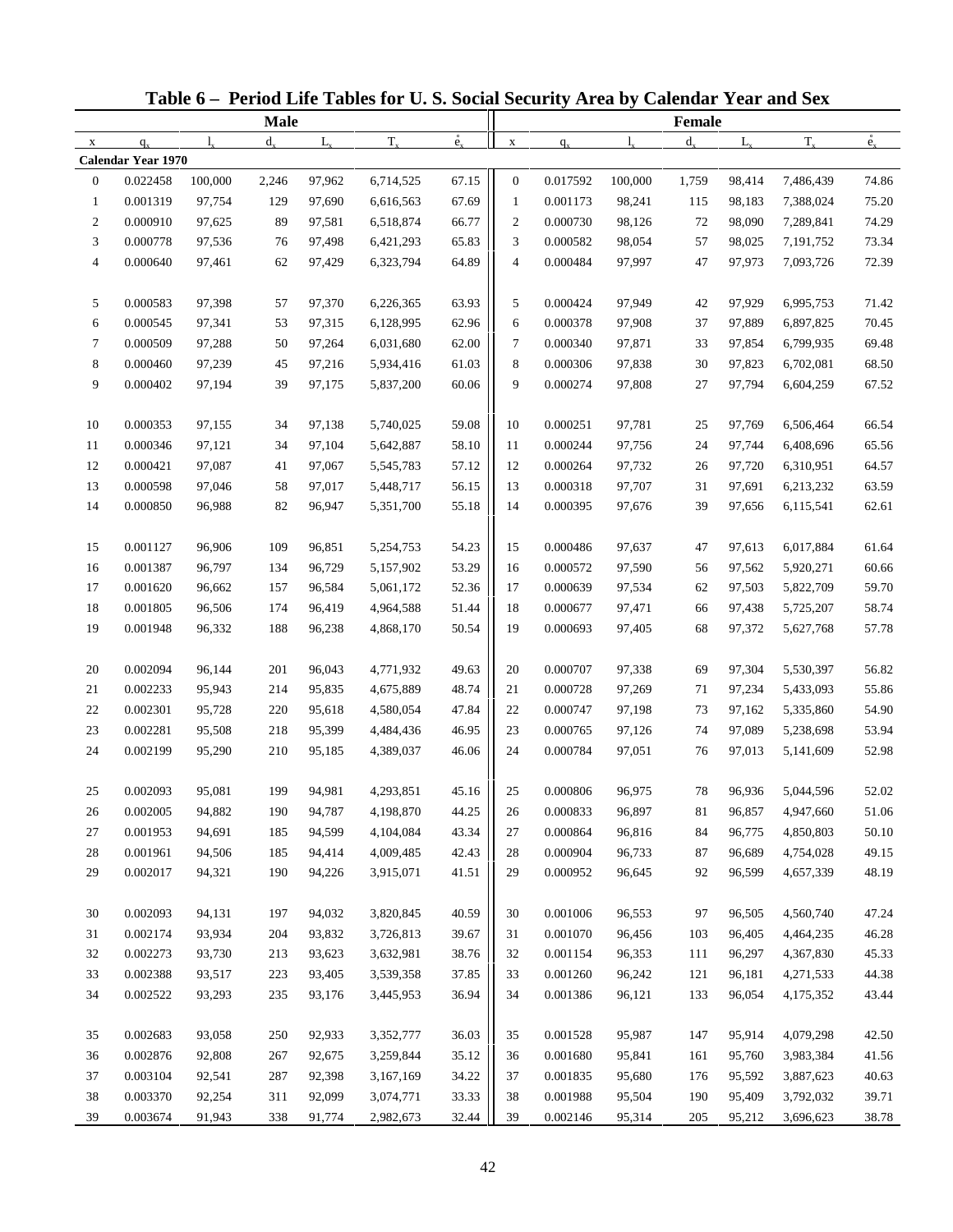|             |                           |        |             |             | Table 6 - Period Life Tables for U.S. Social Security Area by Calendar Year and Sex |                          |             |          |             |         |             |           |             |
|-------------|---------------------------|--------|-------------|-------------|-------------------------------------------------------------------------------------|--------------------------|-------------|----------|-------------|---------|-------------|-----------|-------------|
|             |                           |        | <b>Male</b> |             |                                                                                     |                          |             |          |             | Female  |             |           |             |
| $\mathbf X$ | $q_{x}$                   | 1.     | $d_{\rm v}$ | $L_{\rm v}$ | $T_{x}$                                                                             | $\overset{\circ}{e}_{x}$ | $\mathbf X$ | $q_{x}$  | $l_{\rm v}$ | $d_{x}$ | $L_{\rm v}$ | $T_{x}$   | $\dot{e}_x$ |
|             | <b>Calendar Year 1970</b> |        |             |             |                                                                                     |                          |             |          |             |         |             |           |             |
| 40          | 0.004020                  | 91,605 | 368         | 91,421      | 2,890,898                                                                           | 31.56                    | 40          | 0.002315 | 95,110      | 220     | 95,000      | 3,601,411 | 37.87       |
| 41          | 0.004402                  | 91,237 | 402         | 91,036      | 2,799,477                                                                           | 30.68                    | 41          | 0.002506 | 94,889      | 238     | 94,771      | 3,506,411 | 36.95       |
| 42          | 0.004814                  | 90,836 | 437         | 90,617      | 2,708,441                                                                           | 29.82                    | 42          | 0.002723 | 94,652      | 258     | 94,523      | 3,411,641 | 36.04       |
| 43          | 0.005254                  | 90,398 | 475         | 90,161      | 2,617,824                                                                           | 28.96                    | 43          | 0.002972 | 94,394      | 281     | 94,254      | 3,317,118 | 35.14       |
| 44          | 0.005729                  | 89,923 | 515         | 89,666      | 2,527,663                                                                           | 28.11                    | 44          | 0.003249 | 94,113      | 306     | 93,961      | 3,222,864 | 34.24       |
| 45          | 0.006259                  | 89,408 | 560         | 89,128      | 2,437,997                                                                           | 27.27                    | 45          | 0.003553 | 93,808      | 333     | 93,641      | 3,128,904 | 33.35       |
| 46          | 0.006849                  | 88,849 | 609         | 88,544      | 2,348,869                                                                           | 26.44                    | 46          | 0.003874 | 93,474      | 362     | 93,293      | 3,035,263 | 32.47       |
| 47          | 0.007486                  | 88,240 | 661         | 87,910      | 2,260,325                                                                           | 25.62                    | 47          | 0.004207 | 93,112      | 392     | 92,916      | 2,941,969 | 31.60       |
| 48          | 0.008169                  | 87,579 | 715         | 87,222      | 2,172,415                                                                           | 24.81                    | 48          | 0.004547 | 92,720      | 422     | 92,510      | 2,849,053 | 30.73       |
| 49          | 0.008912                  | 86,864 | 774         | 86,477      | 2,085,193                                                                           | 24.01                    | 49          | 0.004901 | 92,299      | 452     | 92,073      | 2,756,543 | 29.87       |
| 50          | 0.009718                  | 86,090 | 837         | 85,672      | 1,998,716                                                                           | 23.22                    | 50          | 0.005281 | 91,847      | 485     | 91,604      | 2,664,471 | 29.01       |
| 51          | 0.010611                  | 85,253 | 905         | 84,801      | 1,913,044                                                                           | 22.44                    | 51          | 0.005697 | 91,361      | 520     | 91,101      | 2,572,867 | 28.16       |
| 52          | 0.011620                  | 84,349 | 980         | 83,859      | 1,828,243                                                                           | 21.67                    | 52          | 0.006146 | 90,841      | 558     | 90,562      | 2,481,765 | 27.32       |
| 53          | 0.012759                  | 83,369 | 1,064       | 82,837      | 1,744,385                                                                           | 20.92                    | 53          | 0.006632 | 90,283      | 599     | 89,983      | 2,391,204 | 26.49       |
| 54          | 0.014020                  | 82,305 | 1,154       | 81,728      | 1,661,548                                                                           | 20.19                    | 54          | 0.007158 | 89,684      | 642     | 89,363      | 2,301,220 | 25.66       |
| 55          | 0.015386                  | 81,151 | 1,249       | 80,527      | 1,579,820                                                                           | 19.47                    | 55          | 0.007731 | 89,042      | 688     | 88,698      | 2,211,857 | 24.84       |
| 56          | 0.016838                  | 79,902 | 1,345       | 79,230      | 1,499,294                                                                           | 18.76                    | 56          | 0.008347 | 88,354      | 737     | 87,985      | 2,123,160 | 24.03       |
| 57          | 0.018369                  | 78,557 | 1,443       | 77,835      | 1,420,064                                                                           | 18.08                    | 57          | 0.008996 | 87,616      | 788     | 87,222      | 2,035,175 | 23.23       |
| 58          | 0.019972                  | 77,114 | 1,540       | 76,344      | 1,342,229                                                                           | 17.41                    | 58          | 0.009678 | 86,828      | 840     | 86,408      | 1,947,953 | 22.43       |
| 59          | 0.021660                  | 75,574 | 1,637       | 74,755      | 1,265,885                                                                           | 16.75                    | 59          | 0.010401 | 85,988      | 894     | 85,540      | 1,861,545 | 21.65       |
|             |                           |        |             |             |                                                                                     |                          |             |          |             |         |             |           |             |
| 60          | 0.023475                  | 73,937 | 1,736       | 73,069      | 1,191,129                                                                           | 16.11                    | 60          | 0.011230 | 85,093      | 956     | 84,615      | 1,776,005 | 20.87       |
| 61          | 0.025417                  | 72,201 | 1,835       | 71,284      | 1,118,060                                                                           | 15.49                    | 61          | 0.012142 | 84,138      | 1,022   | 83,627      | 1,691,389 | 20.10       |
| 62          | 0.027445                  | 70,366 | 1,931       | 69,400      | 1,046,777                                                                           | 14.88                    | 62          | 0.013059 | 83,116      | 1,085   | 82,573      | 1,607,762 | 19.34       |
| 63          | 0.029551                  | 68,435 | 2,022       | 67,424      | 977,376                                                                             | 14.28                    | 63          | 0.013961 | 82,031      | 1,145   | 81,458      | 1,525,189 | 18.59       |
| 64          | 0.031765                  | 66,413 | 2,110       | 65,358      | 909,952                                                                             | 13.70                    | 64          | 0.014906 | 80,885      | 1,206   | 80,283      | 1,443,731 | 17.85       |
| 65          | 0.034158                  | 64,303 | 2,196       | 63,205      | 844,595                                                                             | 13.13                    | 65          | 0.015985 | 79,680      | 1,274   | 79,043      | 1,363,449 | 17.11       |
| 66          | 0.036745                  | 62,106 | 2,282       | 60,965      | 781,390                                                                             | 12.58                    | 66          | 0.017278 | 78,406      | 1,355   | 77,729      | 1,284,406 | 16.38       |
| 67          | 0.039489                  | 59,824 | 2,362       | 58,643      | 720,425                                                                             | 12.04                    | 67          | 0.018808 | 77,051      | 1,449   | 76,327      | 1,206,677 | 15.66       |
| 68          | 0.042392                  | 57,462 | 2,436       | 56,244      | 661,781                                                                             | 11.52                    | 68          | 0.020618 | 75,602      | 1,559   | 74,823      | 1,130,350 | 14.95       |
| 69          | 0.045494                  | 55,026 | 2,503       | 53,774      | 605,537                                                                             | 11.00                    | 69          | 0.022714 | 74,043      | 1,682   | 73,202      | 1,055,528 | 14.26       |
| 70          | 0.048870                  | 52,523 | 2,567       | 51,239      | 551,763                                                                             | 10.51                    | 70          | 0.025127 | 72,362      | 1,818   | 71,452      | 982,325   | 13.58       |
| 71          | 0.052551                  | 49,956 | 2,625       | 48,643      | 500,524                                                                             | 10.02                    | 71          | 0.027824 | 70,543      | 1,963   | 69,562      | 910,873   | 12.91       |
| 72          | 0.056514                  | 47,331 | 2,675       | 45,993      | 451,880                                                                             | 9.55                     | 72          | 0.030760 | 68,581      | 2,110   | 67,526      | 841,311   | 12.27       |
| 73          | 0.060777                  | 44,656 | 2,714       | 43,299      | 405,887                                                                             | 9.09                     | 73          | 0.033926 | 66,471      | 2,255   | 65,343      | 773,785   | 11.64       |
| 74          | 0.065380                  | 41,942 | 2,742       | 40,571      | 362,588                                                                             | 8.65                     | 74          | 0.037393 | 64,216      | 2,401   | 63,015      | 708,442   | 11.03       |
| 75          | 0.070386                  | 39,200 | 2,759       | 37,820      | 322,018                                                                             | 8.21                     | 75          | 0.041264 | 61,815      | 2,551   | 60,539      | 645,426   | 10.44       |
| 76          | 0.075831                  | 36,441 | 2,763       | 35,059      | 284,197                                                                             | 7.80                     | 76          | 0.045630 | 59,264      | 2,704   | 57,912      | 584,887   | 9.87        |
| 77          | 0.081717                  | 33,677 | 2,752       | 32,301      | 249,139                                                                             | 7.40                     | 77          | 0.050529 | 56,560      | 2,858   | 55,131      | 526,975   | 9.32        |
| 78          | 0.088066                  | 30,925 | 2,723       | 29,563      | 216,837                                                                             | 7.01                     | 78          | 0.056012 | 53,702      | 3,008   | 52,198      | 471,844   | 8.79        |
| 79          | 0.094911                  | 28,202 | 2,677       | 26,863      | 187,274                                                                             | 6.64                     | 79          | 0.062087 | 50,694      | 3,147   | 49,120      | 419,646   | 8.28        |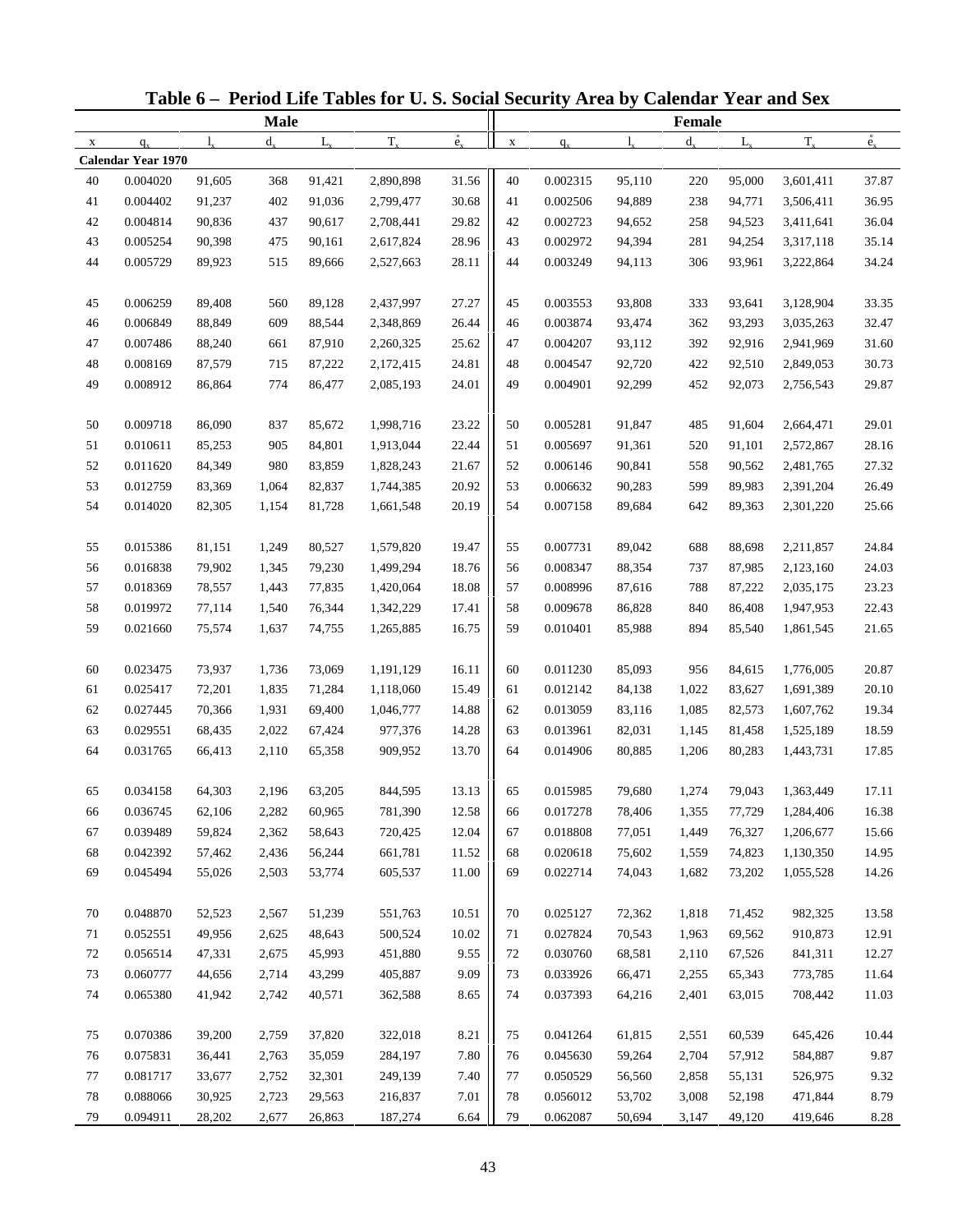|              |                           |                  |                  |                  | Table 6 - Period Life Tables for U.S. Social Security Area by Calendar Year and Sex |                          |             |          |                  |                  |                  |                  |             |
|--------------|---------------------------|------------------|------------------|------------------|-------------------------------------------------------------------------------------|--------------------------|-------------|----------|------------------|------------------|------------------|------------------|-------------|
|              |                           |                  | <b>Male</b>      |                  |                                                                                     |                          |             |          |                  | Female           |                  |                  |             |
| $\mathbf{X}$ | $q_{x}$                   | $l_{x}$          | $d_{x}$          | $L_{\rm v}$      | $T_{x}$                                                                             | $\overset{\circ}{e}_{x}$ | $\mathbf X$ | $q_{x}$  | $l_{x}$          | $d_{x}$          | $L_{\rm v}$      | $T_{x}$          | $\dot{e}_x$ |
|              | <b>Calendar Year 1970</b> |                  |                  |                  |                                                                                     |                          |             |          |                  |                  |                  |                  |             |
| 80           | 0.102242                  | 25,525           | 2,610            | 24,220           | 160,411                                                                             | 6.28                     | 80          | 0.068711 | 47,546           | 3,267            | 45,913           | 370,526          | 7.79        |
| 81           | 0.110126                  | 22,915           | 2,524            | 21,654           | 136,190                                                                             | 5.94                     | 81          | 0.075902 | 44,279           | 3,361            | 42,599           | 324,613          | 7.33        |
| 82           | 0.118670                  | 20,392           | 2,420            | 19,182           | 114,537                                                                             | 5.62                     | 82          | 0.083742 | 40,919           | 3,427            | 39,205           | 282,014          | 6.89        |
| 83           | 0.127922                  | 17,972           | 2,299            | 16,822           | 95,355                                                                              | 5.31                     | 83          | 0.092258 | 37,492           | 3,459            | 35,763           | 242,809          | 6.48        |
| 84           | 0.137837                  | 15,673           | 2,160            | 14,593           | 78,533                                                                              | 5.01                     | 84          | 0.101434 | 34,033           | 3,452            | 32,307           | 207,046          | 6.08        |
| 85           | 0.148337                  | 13,513           | 2,004            | 12,510           | 63,940                                                                              | 4.73                     | 85          | 0.111238 | 30,581           | 3,402            | 28,880           | 174,739          | 5.71        |
| 86           | 0.159358                  | 11,508           | 1,834            | 10,591           | 51,429                                                                              | 4.47                     | 86          | 0.121643 | 27,179           | 3,306            | 25,526           | 145,859          | 5.37        |
| 87           | 0.170861                  | 9,674            | 1,653            | 8,848            | 40,838                                                                              | 4.22                     | 87          | 0.132631 | 23,873           | 3,166            | 22,290           | 120,333          | 5.04        |
| $88\,$       | 0.182833                  | 8,021            | 1,467            | 7,288            | 31,990                                                                              | 3.99                     | 88          | 0.144196 | 20,707           | 2,986            | 19,214           | 98,043           | 4.73        |
| 89           | 0.195286                  | 6,555            | 1,280            | 5,915            | 24,702                                                                              | 3.77                     | 89          | 0.156341 | 17,721           | 2,771            | 16,336           | 78,830           | 4.45        |
| 90           | 0.208237                  | 5,275            | 1,098            | 4,725            | 18,788                                                                              | 3.56                     | 90          | 0.169068 | 14,950           | 2,528            | 13,687           | 62,494           | 4.18        |
| 91           | 0.221704                  | 4,176            | 926              | 3,713            | 14,062                                                                              | 3.37                     | 91          | 0.182383 | 12,423           | 2,266            | 11,290           | 48,807           | 3.93        |
| 92           | 0.235701                  | 3,250            | 766              | 2,867            | 10,349                                                                              | 3.18                     | 92          | 0.196283 | 10,157           | 1,994            | 9,160            | 37,517           | 3.69        |
| 93           | 0.250238                  | 2,484            | 622              | 2,173            | 7,482                                                                               | 3.01                     | 93          | 0.210766 | 8,163            | 1,721            | 7,303            | 28,357           | 3.47        |
| 94           | 0.265321                  | 1,863            | 494              | 1,616            | 5,308                                                                               | 2.85                     | 94          | 0.225825 | 6,443            | 1,455            | 5,715            | 21,054           | 3.27        |
| 95           | 0.280768                  | 1,368            | 384              | 1,176            | 3,693                                                                               | 2.70                     | 95          | 0.241443 | 4,988            | 1,204            | 4,386            | 15,339           | 3.08        |
| 96           | 0.296537                  | 984              | 292              | 838              | 2,516                                                                               | 2.56                     | 96          | 0.257588 | 3,784            | 975              | 3,296            | 10,953           | 2.89        |
| 97           | 0.312583                  | 692              | 216              | 584              | 1,678                                                                               | 2.42                     | 97          | 0.274223 | 2,809            | 770              | 2,424            | 7,657            | 2.73        |
| 98           | 0.328854                  | 476              | 157              | 398              | 1,094                                                                               | 2.30                     | 98          | 0.291304 | 2,039            | 594              | 1,742            | 5,233            | 2.57        |
| 99           | 0.345297                  | 319              | 110              | 264              | 696                                                                                 | 2.18                     | 99          | 0.308782 | 1,445            | 446              | 1,222            | 3,491            | 2.42        |
| 100          | 0.362562                  | 209              | 76               | 171              | 432                                                                                 | 2.06                     | 100         | 0.327309 | 999              | 327              | 835              | 2,269            | 2.27        |
| 101          | 0.380690                  | 133              | 51               | 108              | 261                                                                                 | 1.95                     | 101         | 0.346948 | 672              | 233              | 555              | 1,434            | 2.13        |
| 102          | 0.399724                  | 83               | 33               | 66               | 153                                                                                 | 1.85                     | 102         | 0.367765 | 439              | 161              | 358              | 879              | 2.00        |
| 103          | 0.419710                  | 50               | 21               | 39               | 87                                                                                  | 1.75                     | 103         | 0.389831 | 277              | 108              | 223              | 521              | 1.88        |
| 104          | 0.440696                  | 29               | 13               | 22               | 47                                                                                  | 1.65                     | 104         | 0.413220 | 169              | 70               | 134              | 297              | 1.76        |
| 105          | 0.462731                  | 16               |                  | 12               | 25                                                                                  | 1.56                     | 105         | 0.438014 | 99               | 43               | $78\,$           | 163              | 1.64        |
| 106          | 0.485867                  | 9                | 4                | 7                | 13                                                                                  | 1.47                     | 106         | 0.464294 | 56               | 26               | 43               | 86               | 1.53        |
| 107          | 0.510160                  | $\overline{4}$   | $\boldsymbol{2}$ | 3                | 6                                                                                   | 1.38                     | 107         | 0.492152 | 30               | 15               | 23               | 43               | 1.43        |
| 108          | 0.535668                  | $\overline{c}$   | $\mathbf{1}$     | $\boldsymbol{2}$ | 3                                                                                   | 1.30                     | 108         | 0.521681 | 15               | 8                | 11               | 20               | 1.33        |
| 109          | 0.562452                  | $\mathbf{1}$     | $\mathbf{1}$     | $\mathbf{1}$     | $\mathbf{1}$                                                                        | 1.22                     | 109         | 0.552982 | 7                | 4                | 5                | 9                | 1.24        |
| 110          | 0.590574                  | $\boldsymbol{0}$ | $\mathbf{0}$     | $\boldsymbol{0}$ | $\mathbf{1}$                                                                        | 1.14                     | 110         | 0.586161 | 3                | $\overline{c}$   | $\overline{c}$   | 4                | 1.15        |
| 111          | 0.620103                  | $\boldsymbol{0}$ | $\boldsymbol{0}$ | $\boldsymbol{0}$ | 0                                                                                   | 1.07                     | 111         | 0.620103 | 1                | $\mathbf{1}$     | $\mathbf{1}$     | $\mathbf{1}$     | 1.07        |
| 112          | 0.651108                  | $\mathbf{0}$     | $\boldsymbol{0}$ | 0                | $\boldsymbol{0}$                                                                    | 1.00                     | 112         | 0.651108 | 1                | $\mathbf{0}$     | $\boldsymbol{0}$ | $\mathbf{1}$     | 1.00        |
| 113          | 0.683664                  | $\boldsymbol{0}$ | $\boldsymbol{0}$ | $\boldsymbol{0}$ | $\boldsymbol{0}$                                                                    | 0.93                     | 113         | 0.683664 | $\boldsymbol{0}$ | $\boldsymbol{0}$ | $\boldsymbol{0}$ | $\boldsymbol{0}$ | 0.93        |
| 114          | 0.717847                  | $\boldsymbol{0}$ | $\boldsymbol{0}$ | $\boldsymbol{0}$ | $\boldsymbol{0}$                                                                    | 0.87                     | 114         | 0.717847 | $\boldsymbol{0}$ | $\boldsymbol{0}$ | $\boldsymbol{0}$ | $\boldsymbol{0}$ | 0.87        |
|              |                           |                  |                  |                  |                                                                                     |                          |             |          |                  |                  |                  |                  |             |
| 115          | 0.753739                  | $\boldsymbol{0}$ | $\boldsymbol{0}$ | $\boldsymbol{0}$ | $\boldsymbol{0}$                                                                    | 0.81                     | 115         | 0.753739 | $\boldsymbol{0}$ | $\boldsymbol{0}$ | $\boldsymbol{0}$ | $\boldsymbol{0}$ | 0.81        |
| 116          | 0.791426                  | $\boldsymbol{0}$ | $\boldsymbol{0}$ | 0                | $\boldsymbol{0}$                                                                    | 0.75                     | 116         | 0.791426 | $\boldsymbol{0}$ | $\boldsymbol{0}$ | $\boldsymbol{0}$ | $\boldsymbol{0}$ | 0.75        |
| 117          | 0.830997                  | $\boldsymbol{0}$ | $\boldsymbol{0}$ | 0                | $\boldsymbol{0}$                                                                    | 0.69                     | 117         | 0.830997 | $\boldsymbol{0}$ | $\boldsymbol{0}$ | $\boldsymbol{0}$ | $\boldsymbol{0}$ | 0.69        |
| 118          | 0.872547                  | $\boldsymbol{0}$ | $\boldsymbol{0}$ | 0                | $\boldsymbol{0}$                                                                    | 0.64                     | 118         | 0.872547 | $\boldsymbol{0}$ | $\boldsymbol{0}$ | $\boldsymbol{0}$ | $\boldsymbol{0}$ | 0.64        |
| 119          | 0.916174                  | $\boldsymbol{0}$ | $\boldsymbol{0}$ | $\boldsymbol{0}$ | $\overline{0}$                                                                      | 0.59                     | 119         | 0.916174 | $\boldsymbol{0}$ | $\boldsymbol{0}$ | $\mathbf{0}$     | $\boldsymbol{0}$ | 0.59        |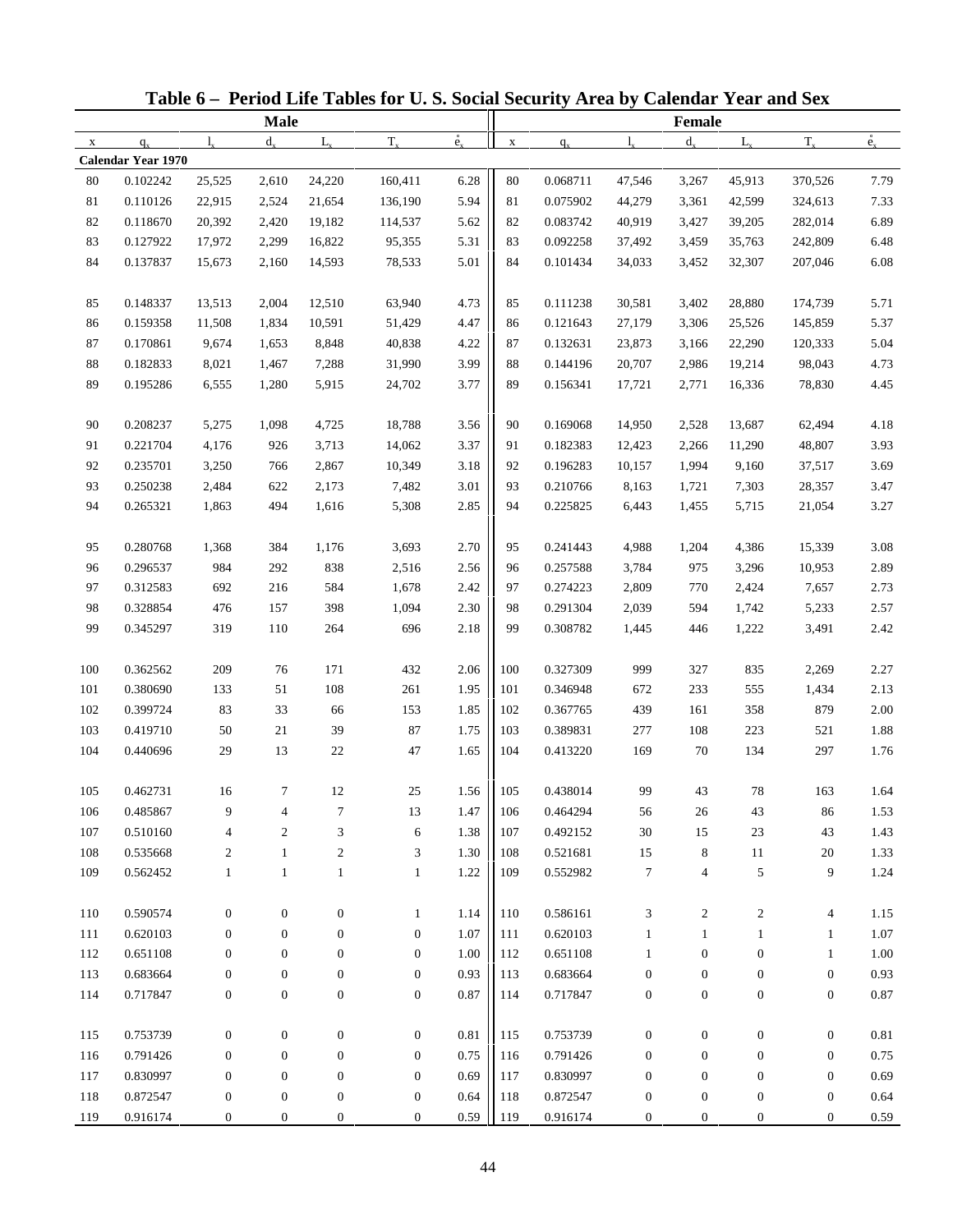| Table 6 - Period Life Tables for U.S. Social Security Area by Calendar Year and Sex<br><b>Male</b><br>$T_{x}$<br>$d_{\rm v}$<br>$L_{\rm v}$<br>$l_{\rm v}$<br>$q_{x}$<br>$\mathbf X$<br><b>Calendar Year 1980</b><br>$\mathbf{0}$<br>0.013980<br>100,000<br>98,776<br>6,994,139<br>1,398<br>0.001064<br>$\mathbf{1}$<br>98,602<br>105<br>98,550<br>6,895,362<br>$\overline{c}$<br>0.000719<br>98,497<br>71<br>98,462<br>6,796,813<br>3<br>0.000598<br>98,426<br>59<br>98,397<br>6,698,351<br>4<br>0.000465<br>98,367<br>46<br>98,345<br>6,599,954<br>0.000421<br>5<br>98,322<br>98,301<br>6,501,610<br>41<br>6<br>0.000394<br>98,280<br>98,261<br>6,403,309<br>39<br>$\tau$<br>0.000365<br>98,242<br>98,224<br>6,305,048<br>36<br>8<br>0.000323<br>98,206<br>32<br>98,190<br>6,206,824<br>9<br>0.000271<br>98,174<br>27<br>6,108,634<br>98,161<br>0.000225<br>10<br>98,147<br>98,136<br>6,010,474<br>22<br>11<br>0.000220<br>98,114<br>98,125<br>22<br>5,912,337<br>12<br>0.000293<br>98,104<br>29<br>98,089<br>5,814,223<br>13<br>0.000464<br>98,075<br>5,716,133<br>46<br>98,052<br>14<br>0.000707<br>98,029<br>69<br>97,995<br>5,618,081<br>0.000977<br>15<br>97,960<br>97,912<br>5,520,086<br>96<br>16<br>0.001229<br>97,804<br>97,864<br>120<br>5,422,174<br>17<br>0.001453<br>97,744<br>97,673<br>142<br>5,324,369<br>18<br>0.001626<br>97,602<br>159<br>97,523<br>5,226,696<br>19<br>0.001758<br>97,443<br>171<br>97,358<br>5,129,173<br>20<br>0.001886<br>97,272<br>97,180<br>183<br>5,031,815<br>$21\,$<br>0.002009<br>97,089<br>195<br>96,991<br>4,934,635<br>22<br>0.002082<br>96,894<br>202<br>96,793<br>4,837,644<br>23<br>0.002095<br>96,692<br>203<br>96,591<br>4,740,851<br>24<br>0.002063<br>96,489<br>199<br>96,390<br>4,644,260<br>0.002014<br>96,290<br>194<br>96,193<br>4,547,870<br>25<br>0.001969<br>96,096<br>96,002<br>189<br>4,451,677<br>26<br>27<br>0.001929<br>95,907<br>185<br>95,815<br>4,355,675<br>0.001904<br>28<br>95,722<br>182<br>95,631<br>4,259,861<br>29<br>0.001893<br>95,540<br>181<br>95,449<br>4,164,230<br>0.001888<br>95,359<br>95,269<br>4,068,780<br>30<br>180<br>31<br>0.001891<br>95,179<br>95,089<br>180<br>3,973,511<br>32<br>0.001916<br>94,999<br>182<br>94,908<br>3,878,422<br>33<br>0.001967<br>94,817<br>187<br>94,724<br>3,783,514<br>34<br>0.002044<br>94,630<br>94,534<br>193<br>3,688,791<br>0.002145<br>94,437<br>203<br>94,336<br>35<br>3,594,257 |          |        |     |        |           |                          |                  |          |             |               |             |           |             |
|------------------------------------------------------------------------------------------------------------------------------------------------------------------------------------------------------------------------------------------------------------------------------------------------------------------------------------------------------------------------------------------------------------------------------------------------------------------------------------------------------------------------------------------------------------------------------------------------------------------------------------------------------------------------------------------------------------------------------------------------------------------------------------------------------------------------------------------------------------------------------------------------------------------------------------------------------------------------------------------------------------------------------------------------------------------------------------------------------------------------------------------------------------------------------------------------------------------------------------------------------------------------------------------------------------------------------------------------------------------------------------------------------------------------------------------------------------------------------------------------------------------------------------------------------------------------------------------------------------------------------------------------------------------------------------------------------------------------------------------------------------------------------------------------------------------------------------------------------------------------------------------------------------------------------------------------------------------------------------------------------------------------------------------------------------------------------------------------------------------------------------------------------------------------------------------------------------------------------------------------------------------------------------------------------------------------------------------------------------------------------------------------------------------|----------|--------|-----|--------|-----------|--------------------------|------------------|----------|-------------|---------------|-------------|-----------|-------------|
|                                                                                                                                                                                                                                                                                                                                                                                                                                                                                                                                                                                                                                                                                                                                                                                                                                                                                                                                                                                                                                                                                                                                                                                                                                                                                                                                                                                                                                                                                                                                                                                                                                                                                                                                                                                                                                                                                                                                                                                                                                                                                                                                                                                                                                                                                                                                                                                                                  |          |        |     |        |           |                          |                  |          |             | <b>Female</b> |             |           |             |
|                                                                                                                                                                                                                                                                                                                                                                                                                                                                                                                                                                                                                                                                                                                                                                                                                                                                                                                                                                                                                                                                                                                                                                                                                                                                                                                                                                                                                                                                                                                                                                                                                                                                                                                                                                                                                                                                                                                                                                                                                                                                                                                                                                                                                                                                                                                                                                                                                  |          |        |     |        |           | $\overset{\circ}{e}_{x}$ | $\mathbf X$      | $q_{x}$  | $l_{\rm x}$ | $d_{x}$       | $L_{\rm v}$ | $T_{x}$   | $\dot{e}_x$ |
|                                                                                                                                                                                                                                                                                                                                                                                                                                                                                                                                                                                                                                                                                                                                                                                                                                                                                                                                                                                                                                                                                                                                                                                                                                                                                                                                                                                                                                                                                                                                                                                                                                                                                                                                                                                                                                                                                                                                                                                                                                                                                                                                                                                                                                                                                                                                                                                                                  |          |        |     |        |           |                          |                  |          |             |               |             |           |             |
|                                                                                                                                                                                                                                                                                                                                                                                                                                                                                                                                                                                                                                                                                                                                                                                                                                                                                                                                                                                                                                                                                                                                                                                                                                                                                                                                                                                                                                                                                                                                                                                                                                                                                                                                                                                                                                                                                                                                                                                                                                                                                                                                                                                                                                                                                                                                                                                                                  |          |        |     |        |           | 69.94                    | $\mathbf{0}$     | 0.011246 | 100,000     | 1,125         | 99,015      | 7,751,593 | 77.52       |
|                                                                                                                                                                                                                                                                                                                                                                                                                                                                                                                                                                                                                                                                                                                                                                                                                                                                                                                                                                                                                                                                                                                                                                                                                                                                                                                                                                                                                                                                                                                                                                                                                                                                                                                                                                                                                                                                                                                                                                                                                                                                                                                                                                                                                                                                                                                                                                                                                  |          |        |     |        |           | 69.93                    | $\mathbf{1}$     | 0.000856 | 98,875      | 85            | 98,833      | 7,652,578 | 77.40       |
|                                                                                                                                                                                                                                                                                                                                                                                                                                                                                                                                                                                                                                                                                                                                                                                                                                                                                                                                                                                                                                                                                                                                                                                                                                                                                                                                                                                                                                                                                                                                                                                                                                                                                                                                                                                                                                                                                                                                                                                                                                                                                                                                                                                                                                                                                                                                                                                                                  |          |        |     |        |           | 69.01                    | $\boldsymbol{2}$ | 0.000558 | 98,791      | 55            | 98,763      | 7,553,745 | 76.46       |
|                                                                                                                                                                                                                                                                                                                                                                                                                                                                                                                                                                                                                                                                                                                                                                                                                                                                                                                                                                                                                                                                                                                                                                                                                                                                                                                                                                                                                                                                                                                                                                                                                                                                                                                                                                                                                                                                                                                                                                                                                                                                                                                                                                                                                                                                                                                                                                                                                  |          |        |     |        |           | 68.05                    | 3                | 0.000417 | 98,736      | 41            | 98,715      | 7,454,982 | 75.50       |
|                                                                                                                                                                                                                                                                                                                                                                                                                                                                                                                                                                                                                                                                                                                                                                                                                                                                                                                                                                                                                                                                                                                                                                                                                                                                                                                                                                                                                                                                                                                                                                                                                                                                                                                                                                                                                                                                                                                                                                                                                                                                                                                                                                                                                                                                                                                                                                                                                  |          |        |     |        |           | 67.09                    | 4                | 0.000313 | 98,694      | 31            | 98,679      | 7,356,267 | 74.54       |
|                                                                                                                                                                                                                                                                                                                                                                                                                                                                                                                                                                                                                                                                                                                                                                                                                                                                                                                                                                                                                                                                                                                                                                                                                                                                                                                                                                                                                                                                                                                                                                                                                                                                                                                                                                                                                                                                                                                                                                                                                                                                                                                                                                                                                                                                                                                                                                                                                  |          |        |     |        |           | 66.13                    | 5                | 0.000293 | 98,664      | 29            | 98,649      | 7,257,588 | 73.56       |
|                                                                                                                                                                                                                                                                                                                                                                                                                                                                                                                                                                                                                                                                                                                                                                                                                                                                                                                                                                                                                                                                                                                                                                                                                                                                                                                                                                                                                                                                                                                                                                                                                                                                                                                                                                                                                                                                                                                                                                                                                                                                                                                                                                                                                                                                                                                                                                                                                  |          |        |     |        |           | 65.15                    | 6                | 0.000279 | 98,635      | 28            | 98,621      | 7,158,939 | 72.58       |
|                                                                                                                                                                                                                                                                                                                                                                                                                                                                                                                                                                                                                                                                                                                                                                                                                                                                                                                                                                                                                                                                                                                                                                                                                                                                                                                                                                                                                                                                                                                                                                                                                                                                                                                                                                                                                                                                                                                                                                                                                                                                                                                                                                                                                                                                                                                                                                                                                  |          |        |     |        |           | 64.18                    | 7                | 0.000263 | 98,607      | 26            | 98,594      | 7,060,318 | $71.60\,$   |
|                                                                                                                                                                                                                                                                                                                                                                                                                                                                                                                                                                                                                                                                                                                                                                                                                                                                                                                                                                                                                                                                                                                                                                                                                                                                                                                                                                                                                                                                                                                                                                                                                                                                                                                                                                                                                                                                                                                                                                                                                                                                                                                                                                                                                                                                                                                                                                                                                  |          |        |     |        |           | 63.20                    | 8                | 0.000242 | 98,581      | 24            | 98,569      | 6,961,724 | 70.62       |
|                                                                                                                                                                                                                                                                                                                                                                                                                                                                                                                                                                                                                                                                                                                                                                                                                                                                                                                                                                                                                                                                                                                                                                                                                                                                                                                                                                                                                                                                                                                                                                                                                                                                                                                                                                                                                                                                                                                                                                                                                                                                                                                                                                                                                                                                                                                                                                                                                  |          |        |     |        |           | 62.22                    | 9                | 0.000216 | 98,557      | 21            | 98,547      | 6,863,155 | 69.64       |
|                                                                                                                                                                                                                                                                                                                                                                                                                                                                                                                                                                                                                                                                                                                                                                                                                                                                                                                                                                                                                                                                                                                                                                                                                                                                                                                                                                                                                                                                                                                                                                                                                                                                                                                                                                                                                                                                                                                                                                                                                                                                                                                                                                                                                                                                                                                                                                                                                  |          |        |     |        |           | 61.24                    | 10               | 0.000191 | 98,536      | 19            | 98,527      | 6,764,608 | 68.65       |
|                                                                                                                                                                                                                                                                                                                                                                                                                                                                                                                                                                                                                                                                                                                                                                                                                                                                                                                                                                                                                                                                                                                                                                                                                                                                                                                                                                                                                                                                                                                                                                                                                                                                                                                                                                                                                                                                                                                                                                                                                                                                                                                                                                                                                                                                                                                                                                                                                  |          |        |     |        |           | 60.25                    | 11               | 0.000180 | 98,517      | 18            | 98,508      | 6,666,082 | 67.66       |
|                                                                                                                                                                                                                                                                                                                                                                                                                                                                                                                                                                                                                                                                                                                                                                                                                                                                                                                                                                                                                                                                                                                                                                                                                                                                                                                                                                                                                                                                                                                                                                                                                                                                                                                                                                                                                                                                                                                                                                                                                                                                                                                                                                                                                                                                                                                                                                                                                  |          |        |     |        |           | 59.27                    | 12               | 0.000197 | 98,500      | 19            | 98,490      | 6,567,573 | 66.68       |
|                                                                                                                                                                                                                                                                                                                                                                                                                                                                                                                                                                                                                                                                                                                                                                                                                                                                                                                                                                                                                                                                                                                                                                                                                                                                                                                                                                                                                                                                                                                                                                                                                                                                                                                                                                                                                                                                                                                                                                                                                                                                                                                                                                                                                                                                                                                                                                                                                  |          |        |     |        |           | 58.28                    | 13               | 0.000248 | 98,480      | 24            | 98,468      | 6,469,083 | 65.69       |
|                                                                                                                                                                                                                                                                                                                                                                                                                                                                                                                                                                                                                                                                                                                                                                                                                                                                                                                                                                                                                                                                                                                                                                                                                                                                                                                                                                                                                                                                                                                                                                                                                                                                                                                                                                                                                                                                                                                                                                                                                                                                                                                                                                                                                                                                                                                                                                                                                  |          |        |     |        |           | 57.31                    | 14               | 0.000325 | 98,456      | 32            | 98,440      | 6,370,615 | 64.71       |
|                                                                                                                                                                                                                                                                                                                                                                                                                                                                                                                                                                                                                                                                                                                                                                                                                                                                                                                                                                                                                                                                                                                                                                                                                                                                                                                                                                                                                                                                                                                                                                                                                                                                                                                                                                                                                                                                                                                                                                                                                                                                                                                                                                                                                                                                                                                                                                                                                  |          |        |     |        |           | 56.35                    | 15               | 0.000414 | 98,424      | 41            | 98,403      | 6,272,176 | 63.73       |
|                                                                                                                                                                                                                                                                                                                                                                                                                                                                                                                                                                                                                                                                                                                                                                                                                                                                                                                                                                                                                                                                                                                                                                                                                                                                                                                                                                                                                                                                                                                                                                                                                                                                                                                                                                                                                                                                                                                                                                                                                                                                                                                                                                                                                                                                                                                                                                                                                  |          |        |     |        |           | 55.40                    | 16               | 0.000495 | 98,383      | 49            | 98,359      | 6,173,772 | 62.75       |
|                                                                                                                                                                                                                                                                                                                                                                                                                                                                                                                                                                                                                                                                                                                                                                                                                                                                                                                                                                                                                                                                                                                                                                                                                                                                                                                                                                                                                                                                                                                                                                                                                                                                                                                                                                                                                                                                                                                                                                                                                                                                                                                                                                                                                                                                                                                                                                                                                  |          |        |     |        |           | 54.47                    | 17               | 0.000556 | 98,334      | 55            | 98,307      | 6,075,414 | 61.78       |
|                                                                                                                                                                                                                                                                                                                                                                                                                                                                                                                                                                                                                                                                                                                                                                                                                                                                                                                                                                                                                                                                                                                                                                                                                                                                                                                                                                                                                                                                                                                                                                                                                                                                                                                                                                                                                                                                                                                                                                                                                                                                                                                                                                                                                                                                                                                                                                                                                  |          |        |     |        |           | 53.55                    | 18               | 0.000587 | 98,280      | 58            | 98,251      | 5,977,107 | 60.82       |
|                                                                                                                                                                                                                                                                                                                                                                                                                                                                                                                                                                                                                                                                                                                                                                                                                                                                                                                                                                                                                                                                                                                                                                                                                                                                                                                                                                                                                                                                                                                                                                                                                                                                                                                                                                                                                                                                                                                                                                                                                                                                                                                                                                                                                                                                                                                                                                                                                  |          |        |     |        |           | 52.64                    | 19               | 0.000595 | 98,222      | 58            | 98,193      | 5,878,856 | 59.85       |
|                                                                                                                                                                                                                                                                                                                                                                                                                                                                                                                                                                                                                                                                                                                                                                                                                                                                                                                                                                                                                                                                                                                                                                                                                                                                                                                                                                                                                                                                                                                                                                                                                                                                                                                                                                                                                                                                                                                                                                                                                                                                                                                                                                                                                                                                                                                                                                                                                  |          |        |     |        |           |                          |                  |          |             |               |             |           |             |
|                                                                                                                                                                                                                                                                                                                                                                                                                                                                                                                                                                                                                                                                                                                                                                                                                                                                                                                                                                                                                                                                                                                                                                                                                                                                                                                                                                                                                                                                                                                                                                                                                                                                                                                                                                                                                                                                                                                                                                                                                                                                                                                                                                                                                                                                                                                                                                                                                  |          |        |     |        |           | 51.73                    | 20               | 0.000600 | 98,163      | 59            | 98,134      | 5,780,664 | 58.89       |
|                                                                                                                                                                                                                                                                                                                                                                                                                                                                                                                                                                                                                                                                                                                                                                                                                                                                                                                                                                                                                                                                                                                                                                                                                                                                                                                                                                                                                                                                                                                                                                                                                                                                                                                                                                                                                                                                                                                                                                                                                                                                                                                                                                                                                                                                                                                                                                                                                  |          |        |     |        |           | 50.83                    | 21               | 0.000609 | 98,105      | 60            | 98,075      | 5,682,530 | 57.92       |
|                                                                                                                                                                                                                                                                                                                                                                                                                                                                                                                                                                                                                                                                                                                                                                                                                                                                                                                                                                                                                                                                                                                                                                                                                                                                                                                                                                                                                                                                                                                                                                                                                                                                                                                                                                                                                                                                                                                                                                                                                                                                                                                                                                                                                                                                                                                                                                                                                  |          |        |     |        |           | 49.93                    | 22               | 0.000618 | 98,045      | 61            | 98,014      | 5,584,455 | 56.96       |
|                                                                                                                                                                                                                                                                                                                                                                                                                                                                                                                                                                                                                                                                                                                                                                                                                                                                                                                                                                                                                                                                                                                                                                                                                                                                                                                                                                                                                                                                                                                                                                                                                                                                                                                                                                                                                                                                                                                                                                                                                                                                                                                                                                                                                                                                                                                                                                                                                  |          |        |     |        |           | 49.03                    | 23               | 0.000626 | 97,984      | 61            | 97,954      | 5,486,441 | 55.99       |
|                                                                                                                                                                                                                                                                                                                                                                                                                                                                                                                                                                                                                                                                                                                                                                                                                                                                                                                                                                                                                                                                                                                                                                                                                                                                                                                                                                                                                                                                                                                                                                                                                                                                                                                                                                                                                                                                                                                                                                                                                                                                                                                                                                                                                                                                                                                                                                                                                  |          |        |     |        |           | 48.13                    | 24               | 0.000636 | 97,923      | 62            | 97,892      | 5,388,487 | 55.03       |
|                                                                                                                                                                                                                                                                                                                                                                                                                                                                                                                                                                                                                                                                                                                                                                                                                                                                                                                                                                                                                                                                                                                                                                                                                                                                                                                                                                                                                                                                                                                                                                                                                                                                                                                                                                                                                                                                                                                                                                                                                                                                                                                                                                                                                                                                                                                                                                                                                  |          |        |     |        |           | 47.23                    | 25               | 0.000646 | 97,861      | 63            | 97,829      | 5,290,596 | 54.06       |
|                                                                                                                                                                                                                                                                                                                                                                                                                                                                                                                                                                                                                                                                                                                                                                                                                                                                                                                                                                                                                                                                                                                                                                                                                                                                                                                                                                                                                                                                                                                                                                                                                                                                                                                                                                                                                                                                                                                                                                                                                                                                                                                                                                                                                                                                                                                                                                                                                  |          |        |     |        |           | 46.33                    | 26               | 0.000658 | 97,797      | 64            | 97,765      | 5,192,767 | 53.10       |
|                                                                                                                                                                                                                                                                                                                                                                                                                                                                                                                                                                                                                                                                                                                                                                                                                                                                                                                                                                                                                                                                                                                                                                                                                                                                                                                                                                                                                                                                                                                                                                                                                                                                                                                                                                                                                                                                                                                                                                                                                                                                                                                                                                                                                                                                                                                                                                                                                  |          |        |     |        |           | 45.42                    | 27               | 0.000673 | 97,733      | 66            | 97,700      | 5,095,002 | 52.13       |
|                                                                                                                                                                                                                                                                                                                                                                                                                                                                                                                                                                                                                                                                                                                                                                                                                                                                                                                                                                                                                                                                                                                                                                                                                                                                                                                                                                                                                                                                                                                                                                                                                                                                                                                                                                                                                                                                                                                                                                                                                                                                                                                                                                                                                                                                                                                                                                                                                  |          |        |     |        |           | 44.50                    | 28               | 0.000692 | 97,667      | 68            | 97,633      | 4,997,302 | 51.17       |
|                                                                                                                                                                                                                                                                                                                                                                                                                                                                                                                                                                                                                                                                                                                                                                                                                                                                                                                                                                                                                                                                                                                                                                                                                                                                                                                                                                                                                                                                                                                                                                                                                                                                                                                                                                                                                                                                                                                                                                                                                                                                                                                                                                                                                                                                                                                                                                                                                  |          |        |     |        |           | 43.59                    | 29               | 0.000717 | 97,600      | 70            | 97,565      | 4,899,668 | 50.20       |
|                                                                                                                                                                                                                                                                                                                                                                                                                                                                                                                                                                                                                                                                                                                                                                                                                                                                                                                                                                                                                                                                                                                                                                                                                                                                                                                                                                                                                                                                                                                                                                                                                                                                                                                                                                                                                                                                                                                                                                                                                                                                                                                                                                                                                                                                                                                                                                                                                  |          |        |     |        |           | 42.67                    | 30               | 0.000747 | 97,530      | 73            | 97,493      | 4,802,104 | 49.24       |
|                                                                                                                                                                                                                                                                                                                                                                                                                                                                                                                                                                                                                                                                                                                                                                                                                                                                                                                                                                                                                                                                                                                                                                                                                                                                                                                                                                                                                                                                                                                                                                                                                                                                                                                                                                                                                                                                                                                                                                                                                                                                                                                                                                                                                                                                                                                                                                                                                  |          |        |     |        |           | 41.75                    | 31               | 0.000785 | 97,457      | 77            | 97,419      | 4,704,611 | 48.27       |
|                                                                                                                                                                                                                                                                                                                                                                                                                                                                                                                                                                                                                                                                                                                                                                                                                                                                                                                                                                                                                                                                                                                                                                                                                                                                                                                                                                                                                                                                                                                                                                                                                                                                                                                                                                                                                                                                                                                                                                                                                                                                                                                                                                                                                                                                                                                                                                                                                  |          |        |     |        |           | 40.83                    | 32               | 0.000832 | 97,380      | 81            | 97,340      | 4,607,192 | 47.31       |
|                                                                                                                                                                                                                                                                                                                                                                                                                                                                                                                                                                                                                                                                                                                                                                                                                                                                                                                                                                                                                                                                                                                                                                                                                                                                                                                                                                                                                                                                                                                                                                                                                                                                                                                                                                                                                                                                                                                                                                                                                                                                                                                                                                                                                                                                                                                                                                                                                  |          |        |     |        |           | 39.90                    | 33               | 0.000888 | 97,299      | 86            | 97,256      | 4,509,852 | 46.35       |
|                                                                                                                                                                                                                                                                                                                                                                                                                                                                                                                                                                                                                                                                                                                                                                                                                                                                                                                                                                                                                                                                                                                                                                                                                                                                                                                                                                                                                                                                                                                                                                                                                                                                                                                                                                                                                                                                                                                                                                                                                                                                                                                                                                                                                                                                                                                                                                                                                  |          |        |     |        |           | 38.98                    | 34               | 0.000954 | 97,213      | 93            | 97,167      | 4,412,596 | 45.39       |
|                                                                                                                                                                                                                                                                                                                                                                                                                                                                                                                                                                                                                                                                                                                                                                                                                                                                                                                                                                                                                                                                                                                                                                                                                                                                                                                                                                                                                                                                                                                                                                                                                                                                                                                                                                                                                                                                                                                                                                                                                                                                                                                                                                                                                                                                                                                                                                                                                  |          |        |     |        |           |                          |                  |          |             |               |             |           |             |
|                                                                                                                                                                                                                                                                                                                                                                                                                                                                                                                                                                                                                                                                                                                                                                                                                                                                                                                                                                                                                                                                                                                                                                                                                                                                                                                                                                                                                                                                                                                                                                                                                                                                                                                                                                                                                                                                                                                                                                                                                                                                                                                                                                                                                                                                                                                                                                                                                  |          |        |     |        |           | 38.06                    | 35               | 0.001031 | 97,120      | 100           | 97,070      | 4,315,430 | 44.43       |
| 36                                                                                                                                                                                                                                                                                                                                                                                                                                                                                                                                                                                                                                                                                                                                                                                                                                                                                                                                                                                                                                                                                                                                                                                                                                                                                                                                                                                                                                                                                                                                                                                                                                                                                                                                                                                                                                                                                                                                                                                                                                                                                                                                                                                                                                                                                                                                                                                                               | 0.002269 | 94,234 | 214 | 94,128 | 3,499,921 | 37.14                    | 36               | 0.001120 | 97,020      | 109           | 96,966      | 4,218,360 | 43.48       |
| 37                                                                                                                                                                                                                                                                                                                                                                                                                                                                                                                                                                                                                                                                                                                                                                                                                                                                                                                                                                                                                                                                                                                                                                                                                                                                                                                                                                                                                                                                                                                                                                                                                                                                                                                                                                                                                                                                                                                                                                                                                                                                                                                                                                                                                                                                                                                                                                                                               | 0.002416 | 94,021 | 227 | 93,907 | 3,405,794 | 36.22                    | 37               | 0.001224 | 96,911      | 119           | 96,852      | 4,121,394 | 42.53       |
| 38                                                                                                                                                                                                                                                                                                                                                                                                                                                                                                                                                                                                                                                                                                                                                                                                                                                                                                                                                                                                                                                                                                                                                                                                                                                                                                                                                                                                                                                                                                                                                                                                                                                                                                                                                                                                                                                                                                                                                                                                                                                                                                                                                                                                                                                                                                                                                                                                               | 0.002587 | 93,793 | 243 | 93,672 | 3,311,887 | 35.31                    | 38               | 0.001345 | 96,793      | 130           | 96,728      | 4,024,542 | 41.58       |
| 39                                                                                                                                                                                                                                                                                                                                                                                                                                                                                                                                                                                                                                                                                                                                                                                                                                                                                                                                                                                                                                                                                                                                                                                                                                                                                                                                                                                                                                                                                                                                                                                                                                                                                                                                                                                                                                                                                                                                                                                                                                                                                                                                                                                                                                                                                                                                                                                                               | 0.002786 | 93,551 | 261 | 93,421 | 3,218,214 | 34.40                    | 39               | 0.001482 | 96,663      | 143           | 96,591      | 3,927,814 | 40.63       |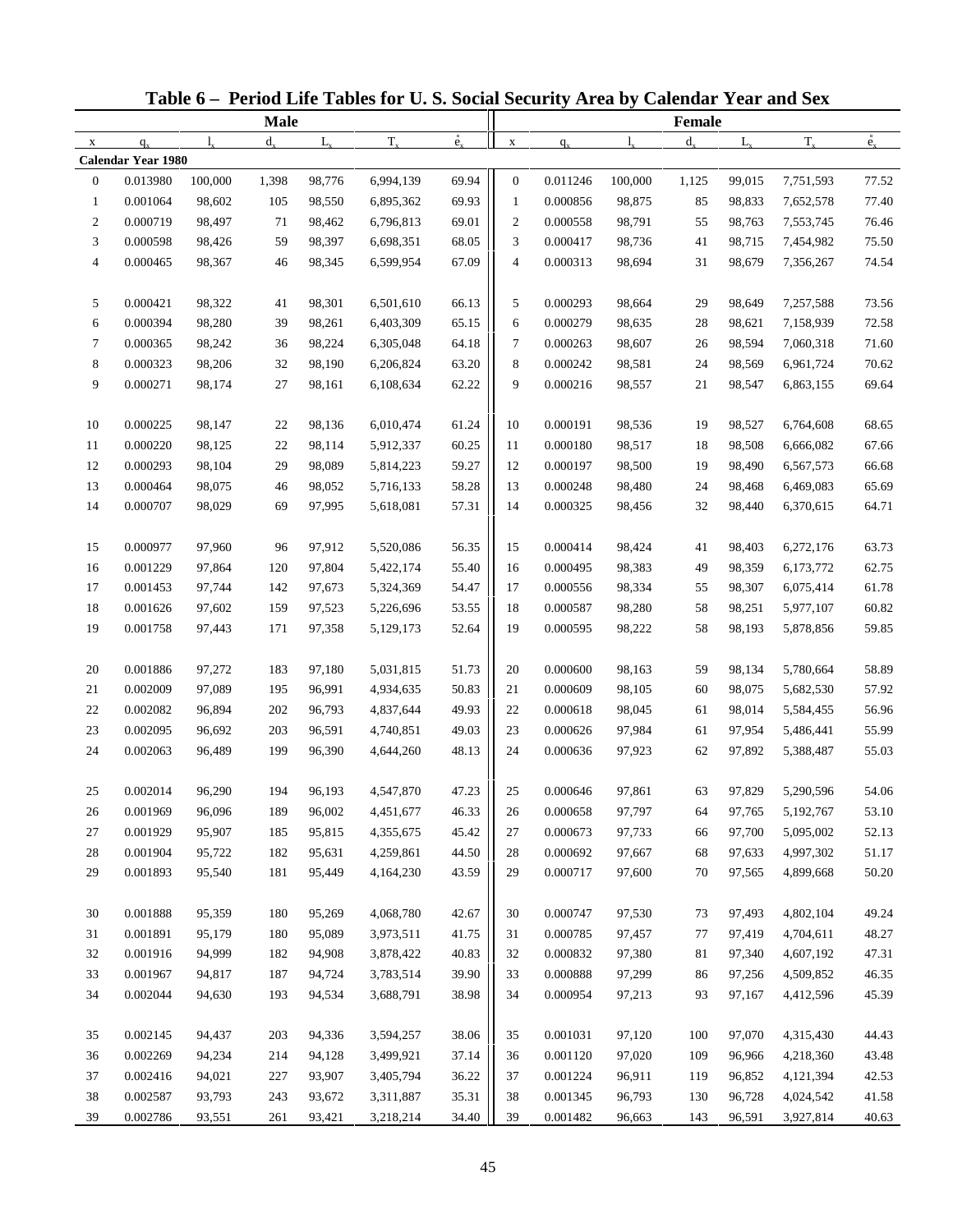|             |                           |              |             |             | Table 6 - Period Life Tables for U.S. Social Security Area by Calendar Year and Sex |             |             |                      |             |         |             |           |             |
|-------------|---------------------------|--------------|-------------|-------------|-------------------------------------------------------------------------------------|-------------|-------------|----------------------|-------------|---------|-------------|-----------|-------------|
|             |                           |              | <b>Male</b> |             |                                                                                     |             |             |                      |             | Female  |             |           |             |
| $\mathbf X$ | $q_{x}$                   | $\mathbf{l}$ | $d_{\rm v}$ | $L_{\rm v}$ | $T_{x}$                                                                             | $\dot{e}_x$ | $\mathbf X$ | $q_{x}$              | $l_{\rm x}$ | $d_{x}$ | $L_{\rm v}$ | $T_{x}$   | $\dot{e}_x$ |
|             | <b>Calendar Year 1980</b> |              |             |             |                                                                                     |             |             |                      |             |         |             |           |             |
| 40          | 0.003018                  | 93,290       | 282         | 93,149      | 3,124,794                                                                           | 33.50       | 40          | 0.001634             | 96,519      | 158     | 96,440      | 3,831,223 | 39.69       |
| 41          | 0.003288                  | 93,009       | 306         | 92,856      | 3,031,644                                                                           | 32.60       | 41          | 0.001803             | 96,362      | 174     | 96,275      | 3,734,783 | 38.76       |
| 42          | 0.003595                  | 92,703       | 333         | 92,536      | 2,938,789                                                                           | 31.70       | 42          | 0.001989             | 96,188      | 191     | 96,092      | 3,638,508 | 37.83       |
| 43          | 0.003940                  | 92,370       | 364         | 92,188      | 2,846,252                                                                           | 30.81       | 43          | 0.002191             | 95,997      | 210     | 95,891      | 3,542,416 | 36.90       |
| 44          | 0.004329                  | 92,006       | 398         | 91,807      | 2,754,065                                                                           | 29.93       | 44          | 0.002411             | 95,786      | 231     | 95,671      | 3,446,525 | 35.98       |
| 45          | 0.004761                  | 91,607       | 436         | 91,389      | 2,662,258                                                                           | 29.06       | 45          | 0.002653             | 95,555      | 254     | 95,429      | 3,350,854 | 35.07       |
| 46          | 0.005243                  | 91,171       | 478         | 90,932      | 2,570,869                                                                           | 28.20       | 46          | 0.002915             | 95,302      | 278     | 95,163      | 3,255,425 | 34.16       |
| $47\,$      | 0.005779                  | 90,693       | 524         | 90,431      | 2,479,937                                                                           | 27.34       | 47          | 0.003196             | 95,024      | 304     | 94,872      | 3,160,263 | 33.26       |
| 48          | 0.006372                  | 90,169       | 575         | 89,882      | 2,389,506                                                                           | 26.50       | 48          | 0.003497             | 94,720      | 331     | 94,555      | 3,065,391 | 32.36       |
| 49          | 0.007024                  | 89,595       | 629         | 89,280      | 2,299,624                                                                           | 25.67       | 49          | 0.003820             | 94,389      | 361     | 94,209      | 2,970,836 | 31.47       |
| 50          | 0.007741                  | 88,965       | 689         | 88,621      | 2,210,344                                                                           | 24.85       | 50          | 0.004175             | 94,028      | 393     | 93,832      | 2,876,627 | 30.59       |
| 51          | 0.008519                  | 88,277       | 752         | 87,901      | 2,121,723                                                                           | 24.03       | 51          | 0.004559             | 93,636      | 427     | 93,422      | 2,782,795 | 29.72       |
| 52          | 0.009346                  | 87,525       | 818         | 87,116      | 2,033,822                                                                           | 23.24       | 52          | 0.004960             | 93,209      | 462     | 92,978      | 2,689,372 | 28.85       |
| 53          | 0.010219                  | 86,707       | 886         | 86,263      | 1,946,707                                                                           | 22.45       | 53          | 0.005376             | 92,747      | 499     | 92,497      | 2,596,395 | 27.99       |
| 54          | 0.011149                  | 85,820       | 957         | 85,342      | 1,860,443                                                                           | 21.68       | 54          | 0.005817             | 92,248      | 537     | 91,980      | 2,503,897 | 27.14       |
| 55          | 0.012178                  | 84,864       | 1,033       | 84,347      | 1,775,101                                                                           | 20.92       | 55          | 0.006298             | 91,711      | 578     | 91,423      | 2,411,918 | 26.30       |
| 56          | 0.013304                  | 83,830       | 1,115       | 83,273      | 1,690,754                                                                           | 20.17       | 56          | 0.006831             | 91,134      | 623     | 90,823      | 2,320,495 | 25.46       |
| 57          | 0.014486                  | 82,715       | 1,198       | 82,116      | 1,607,482                                                                           | 19.43       | 57          | 0.007416             | 90,511      | 671     | 90,176      | 2,229,672 | 24.63       |
| 58          | 0.015716                  | 81,517       | 1,281       | 80,876      | 1,525,366                                                                           | 18.71       | 58          | 0.008059             | 89,840      | 724     | 89,478      | 2,139,497 | 23.81       |
| 59          | 0.017028                  | 80,236       | 1,366       | 79,552      | 1,444,490                                                                           | 18.00       | 59          | 0.008764             | 89,116      | 781     | 88,726      | 2,050,019 | 23.00       |
| 60          | 0.018438                  | 78,869       | 1,454       | 78,142      | 1,364,938                                                                           | 17.31       | 60          | 0.009543             | 88,335      | 843     | 87,914      | 1,961,293 | 22.20       |
| 61          | 0.020014                  | 77,415       | 1,549       | 76,640      | 1,286,795                                                                           | 16.62       | 61          | 0.010394             | 87,492      | 909     | 87,037      | 1,873,380 | 21.41       |
| 62          | 0.021824                  | 75,866       | 1,656       | 75,038      | 1,210,155                                                                           | 15.95       | 62          | 0.011307             | 86,583      | 979     | 86,093      | 1,786,342 | 20.63       |
| 63          | 0.023913                  | 74,210       | 1,775       | 73,323      | 1,135,117                                                                           | 15.30       | 63          | 0.012280             | 85,604      | 1,051   | 85,078      | 1,700,249 | 19.86       |
| 64          | 0.026248                  | 72,435       | 1,901       | 71,485      | 1,061,794                                                                           | 14.66       | 64          | 0.013330             | 84,552      | 1,127   | 83,989      | 1,615,171 | 19.10       |
|             |                           |              |             |             |                                                                                     |             |             |                      |             |         |             |           |             |
| 65          | 0.028810                  | 70,534       | 2,032       | 69,518      | 990,309                                                                             | 14.04       | 65          | 0.014513             | 83,425      | 1,211   | 82,820      | 1,531,182 | 18.35       |
| 66          | 0.031517                  | 68,502       | 2,159       | 67,423      | 920,791                                                                             | 13.44       | 66          | 0.015821             | 82,215      | 1,301   | 81,564      | 1,448,362 | 17.62       |
| 67          | 0.034294                  | 66,343       | 2,275       | 65,206      | 853,369                                                                             | 12.86       | 67          | 0.017198             | 80,914      | 1,392   | 80,218      | 1,366,798 | 16.89       |
| 68          | 0.037098                  | 64,068       | 2,377       | 62,880      | 788,163                                                                             | 12.30       | 68          | 0.018633<br>0.020175 | 79,522      | 1,482   | 78,781      | 1,286,580 | 16.18       |
| 69          | 0.039996                  | 61,691       | 2,467       | 60,457      | 725,284                                                                             | 11.76       | 69          |                      | 78,041      | 1,574   | 77,253      | 1,207,798 | 15.48       |
| 70          | 0.043117                  | 59,224       | 2,554       | 57,947      | 664,826                                                                             | 11.23       | 70          | 0.021939             | 76,466      | 1,678   | 75,627      | 1,130,545 | 14.78       |
| 71          | 0.046541                  | 56,670       | 2,637       | 55,351      | 606,879                                                                             | 10.71       | 71          | 0.023953             | 74,789      | 1,791   | 73,893      | 1,054,917 | 14.11       |
| 72          | 0.050252                  | 54,033       | 2,715       | 52,675      | 551,528                                                                             | 10.21       | 72          | 0.026159             | 72,997      | 1,910   | 72,042      | 981,025   | 13.44       |
| 73          | 0.054283                  | 51,317       | 2,786       | 49,925      | 498,853                                                                             | 9.72        | 73          | 0.028563             | 71,088      | 2,030   | 70,072      | 908,982   | 12.79       |
| 74          | 0.058648                  | 48,532       | 2,846       | 47,109      | 448,928                                                                             | 9.25        | 74          | 0.031229             | 69,057      | 2,157   | 67,979      | 838,910   | 12.15       |
| 75          | 0.063418                  | 45,686       | 2,897       | 44,237      | 401,819                                                                             | 8.80        | 75          | 0.034272             | 66,901      | 2,293   | 65,754      | 770,931   | 11.52       |
| 76          | 0.068552                  | 42,788       | 2,933       | 41,322      | 357,583                                                                             | 8.36        | 76          | 0.037746             | 64,608      | 2,439   | 63,388      | 705,177   | 10.91       |
| 77          | 0.073958                  | 39,855       | 2,948       | 38,381      | 316,261                                                                             | 7.94        | 77          | 0.041634             | 62,169      | 2,588   | 60,875      | 641,788   | 10.32       |
| 78          | 0.079613                  | 36,907       | 2,938       | 35,438      | 277,880                                                                             | 7.53        | 78          | 0.045968             | 59,581      | 2,739   | 58,211      | 580,914   | 9.75        |
| 79          | 0.085617                  | 33,969       | 2,908       | 32,515      | 242,441                                                                             | 7.14        | 79          | 0.050805             | 56,842      | 2,888   | 55,398      | 522,702   | 9.20        |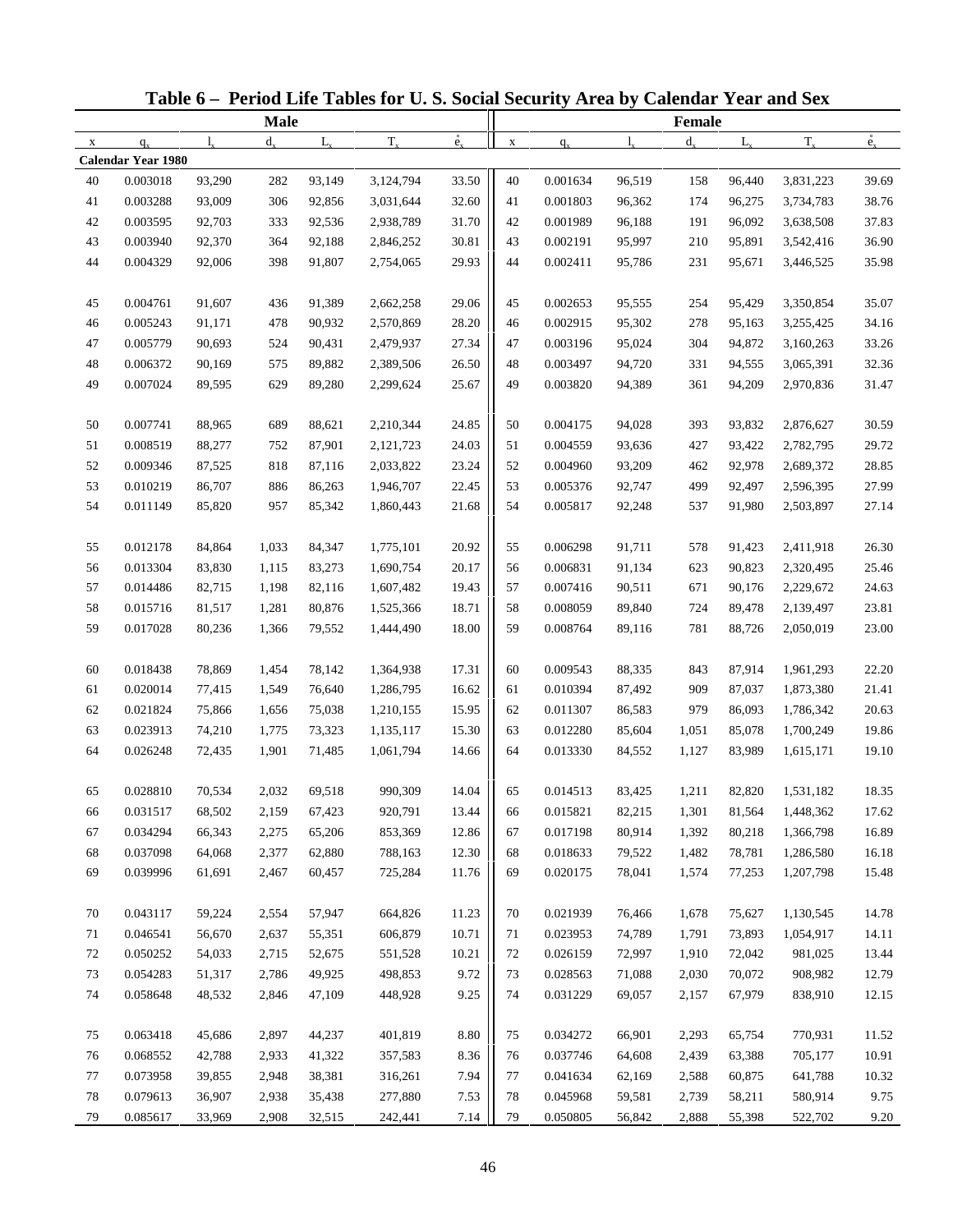|              |                           |                  |                  |                  | Table 6 - Period Life Tables for U.S. Social Security Area by Calendar Year and Sex |                          |             |          |                  |                  |                  |                  |             |
|--------------|---------------------------|------------------|------------------|------------------|-------------------------------------------------------------------------------------|--------------------------|-------------|----------|------------------|------------------|------------------|------------------|-------------|
|              |                           |                  | <b>Male</b>      |                  |                                                                                     |                          |             |          |                  | <b>Female</b>    |                  |                  |             |
| $\mathbf{x}$ | $q_{x}$                   | $l_{\rm v}$      | $d_{\rm v}$      | $L_{\rm v}$      | $T_{x}$                                                                             | $\overset{\circ}{e}_{x}$ | $\mathbf X$ | $q_{x}$  | $l_{\rm v}$      | $d_{x}$          | $L_{\rm v}$      | $T_{x}$          | $\dot{e}_x$ |
|              | <b>Calendar Year 1980</b> |                  |                  |                  |                                                                                     |                          |             |          |                  |                  |                  |                  |             |
| 80           | 0.092044                  | 31,061           | 2,859            | 29,631           | 209,927                                                                             | 6.76                     | 80          | 0.056195 | 53,954           | 3,032            | 52,438           | 467,304          | 8.66        |
| 81           | 0.099067                  | 28,202           | 2,794            | 26,805           | 180,295                                                                             | 6.39                     | 81          | 0.062211 | 50,922           | 3,168            | 49,338           | 414,866          | 8.15        |
| 82           | 0.106844                  | 25,408           | 2,715            | 24,051           | 153,490                                                                             | 6.04                     | 82          | 0.068918 | 47,754           | 3,291            | 46,109           | 365,528          | 7.65        |
| 83           | 0.115472                  | 22,693           | 2,620            | 21,383           | 129,440                                                                             | 5.70                     | 83          | 0.076367 | 44,463           | 3,396            | 42,765           | 319,419          | 7.18        |
| 84           | 0.124871                  | 20,073           | 2,507            | 18,820           | 108,057                                                                             | 5.38                     | 84          | 0.084564 | 41,068           | 3,473            | 39,331           | 276,654          | 6.74        |
| 85           | 0.134904                  | 17,566           | 2,370            | 16,381           | 89,237                                                                              | 5.08                     | 85          | 0.093503 | 37,595           | 3,515            | 35,837           | 237,323          | 6.31        |
| 86           | 0.145456                  | 15,197           | 2,210            | 14,091           | 72,856                                                                              | 4.79                     | 86          | 0.103176 | 34,079           | 3,516            | 32,321           | 201,486          | 5.91        |
| 87           | 0.156464                  | 12,986           | 2,032            | 11,970           | 58,764                                                                              | 4.53                     | 87          | 0.113587 | 30,563           | 3,472            | 28,828           | 169,164          | 5.53        |
| $88\,$       | 0.167918                  | 10,954           | 1,839            | 10,035           | 46,794                                                                              | 4.27                     | 88          | 0.124747 | 27,092           | 3,380            | 25,402           | 140,337          | 5.18        |
| 89           | 0.179854                  | 9,115            | 1,639            | 8,295            | 36,760                                                                              | 4.03                     | 89          | 0.136673 | 23,712           | 3,241            | 22,092           | 114,935          | 4.85        |
| 90           | 0.192320                  | 7,475            | 1,438            | 6,757            | 28,465                                                                              | 3.81                     | 90          | 0.149384 | 20,471           | 3,058            | 18,942           | 92,843           | 4.54        |
| 91           | 0.205370                  | 6,038            | 1,240            | 5,418            | 21,708                                                                              | 3.60                     | 91          | 0.162894 | 17,413           | 2,837            | 15,995           | 73,901           | 4.24        |
| 92           | 0.219052                  | 4,798            | 1,051            | 4,272            | 16,290                                                                              | 3.40                     | 92          | 0.177212 | 14,577           | 2,583            | 13,285           | 57,906           | 3.97        |
| 93           | 0.233406                  | 3,747            | 875              | 3,310            | 12,018                                                                              | 3.21                     | 93          | 0.192343 | 11,994           | 2,307            | 10,840           | 44,621           | 3.72        |
| 94           | 0.248462                  | 2,872            | 714              | 2,515            | 8,708                                                                               | 3.03                     | 94          | 0.208283 | 9,687            | 2,018            | 8,678            | 33,781           | 3.49        |
| 95           | 0.263768                  | 2,159            | 569              | 1,874            | 6,193                                                                               | 2.87                     | 95          | 0.224591 | 7,669            | 1,722            | 6,808            | 25,103           | 3.27        |
| 96           | 0.279252                  | 1,589            | 444              | 1,367            | 4,319                                                                               | 2.72                     | 96          | 0.241149 | 5,947            | 1,434            | 5,230            | 18,295           | 3.08        |
| 97           | 0.294835                  | 1,145            | 338              | 977              | 2,951                                                                               | 2.58                     | 97          | 0.257824 | 4,513            | 1,163            | 3,931            | 13,065           | 2.90        |
| 98           | 0.310432                  | 808              | 251              | 682              | 1,975                                                                               | 2.44                     | 98          | 0.274473 | 3,349            | 919              | 2,890            | 9,135            | 2.73        |
| 99           | 0.325954                  | 557              | 182              | 466              | 1,292                                                                               | 2.32                     | 99          | 0.290941 | 2,430            | 707              | 2,076            | 6,245            | 2.57        |
| 100          | 0.342252                  | 375              | 128              | 311              | 826                                                                                 | 2.20                     | 100         | 0.308398 | 1,723            | 531              | 1,457            | 4,169            | 2.42        |
| 101          | 0.359364                  | 247              | 89               | 203              | 515                                                                                 | 2.09                     | 101         | 0.326902 | 1,192            | 390              | 997              | 2,711            | 2.28        |
| 102          | 0.377333                  | 158              | 60               | 128              | 312                                                                                 | 1.97                     | 102         | 0.346516 | 802              | 278              | 663              | 1,714            | 2.14        |
| 103          | 0.396199                  | 99               | 39               | 79               | 184                                                                                 | 1.87                     | 103         | 0.367307 | 524              | 193              | 428              | 1,051            | 2.01        |
| 104          | 0.416009                  | 59               | 25               | 47               | 105                                                                                 | 1.77                     | 104         | 0.389345 | 332              | 129              | 267              | 623              | 1.88        |
| 105          | 0.436810                  | 35               | 15               | 27               | 58                                                                                  | 1.67                     | 105         | 0.412706 | $203\,$          | 84               | 161              | 356              | 1.76        |
| 106          | 0.458650                  | 20               | 9                | 15               | 31                                                                                  | 1.57                     | 106         | 0.437468 | 119              | 52               | 93               | 196              | 1.65        |
| 107          | 0.481582                  | 11               | 5                | 8                | 16                                                                                  | 1.48                     | 107         | 0.463716 | 67               | 31               | 51               | 103              | 1.54        |
| 108          | 0.505662                  | $\sqrt{5}$       | 3                | 4                | $\,8\,$                                                                             | 1.40                     | 108         | 0.491539 | 36               | 18               | $27\,$           | 51               | 1.43        |
| 109          | 0.530945                  | $\mathfrak{Z}$   | $\mathbf{1}$     | $\boldsymbol{2}$ | 4                                                                                   | 1.31                     | 109         | 0.521031 | 18               | 10               | 13               | 24               | 1.33        |
| 110          | 0.557492                  | $\mathbf{1}$     | $\mathbf{1}$     | $\mathbf{1}$     | $\overline{c}$                                                                      | 1.23                     | 110         | 0.552293 | 9                | 5                | 6                | 11               | 1.24        |
| 111          | 0.585366                  | $\mathbf{1}$     | $\boldsymbol{0}$ | $\boldsymbol{0}$ | $\mathbf{1}$                                                                        | 1.16                     | 111         | 0.585366 | 4                | $\boldsymbol{2}$ | 3                | 5                | 1.16        |
| 112          | 0.614635                  | $\mathbf{0}$     | $\boldsymbol{0}$ | $\boldsymbol{0}$ | $\boldsymbol{0}$                                                                    | 1.08                     | 112         | 0.614635 | 2                | 1                | 1                | $\boldsymbol{2}$ | 1.08        |
| 113          | 0.645366                  | $\boldsymbol{0}$ | $\boldsymbol{0}$ | $\boldsymbol{0}$ | $\boldsymbol{0}$                                                                    | 1.01                     | 113         | 0.645366 | $\mathbf{1}$     | $\boldsymbol{0}$ | $\boldsymbol{0}$ | $\mathbf{1}$     | 1.01        |
| 114          | 0.677635                  | $\boldsymbol{0}$ | $\boldsymbol{0}$ | $\boldsymbol{0}$ | $\boldsymbol{0}$                                                                    | 0.94                     | 114         | 0.677635 | $\boldsymbol{0}$ | $\boldsymbol{0}$ | $\boldsymbol{0}$ | $\boldsymbol{0}$ | 0.94        |
|              |                           |                  |                  |                  |                                                                                     |                          |             |          |                  |                  |                  |                  |             |
| 115          | 0.711516                  | $\boldsymbol{0}$ | $\boldsymbol{0}$ | $\boldsymbol{0}$ | $\boldsymbol{0}$                                                                    | 0.88                     | 115         | 0.711516 | $\boldsymbol{0}$ | $\boldsymbol{0}$ | $\boldsymbol{0}$ | $\boldsymbol{0}$ | 0.88        |
| 116          | 0.747092                  | $\mathbf{0}$     | $\boldsymbol{0}$ | $\boldsymbol{0}$ | $\boldsymbol{0}$                                                                    | 0.82                     | 116         | 0.747092 | $\boldsymbol{0}$ | $\boldsymbol{0}$ | $\boldsymbol{0}$ | $\boldsymbol{0}$ | $0.82\,$    |
| 117          | 0.784447                  | $\boldsymbol{0}$ | $\boldsymbol{0}$ | $\boldsymbol{0}$ | $\boldsymbol{0}$                                                                    | 0.76                     | 117         | 0.784447 | $\boldsymbol{0}$ | $\boldsymbol{0}$ | $\boldsymbol{0}$ | $\boldsymbol{0}$ | $0.76\,$    |
| 118          | 0.823669                  | $\boldsymbol{0}$ | $\boldsymbol{0}$ | $\boldsymbol{0}$ | $\boldsymbol{0}$                                                                    | $0.70\,$                 | 118         | 0.823669 | $\boldsymbol{0}$ | $\boldsymbol{0}$ | $\boldsymbol{0}$ | $\boldsymbol{0}$ | 0.70        |
| 119          | 0.864852                  | $\boldsymbol{0}$ | $\mathbf{0}$     | $\boldsymbol{0}$ | $\mathbf{0}$                                                                        | $0.65\,$                 | 119         | 0.864852 | 0                | $\mathbf{0}$     | $\mathbf{0}$     | $\boldsymbol{0}$ | 0.65        |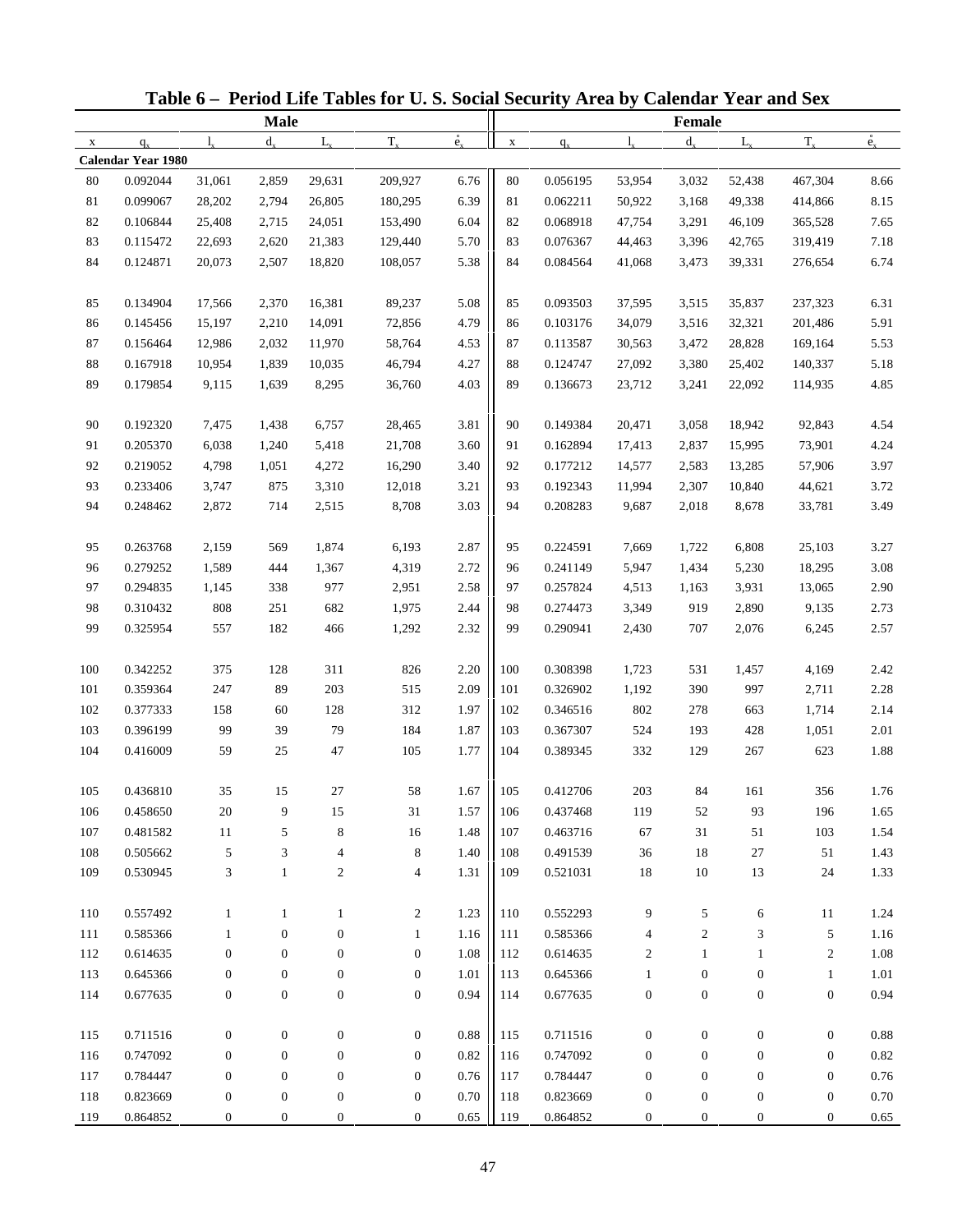| <b>Male</b><br>Female<br>$\dot{e}_x$<br>$\dot{e}_x$<br>$T_{x}$<br>$T_{x}$<br>$d_{x}$<br>$L_{\rm v}$<br>$d_{x}$<br>$L_{\rm v}$<br>$\mathbf X$<br>$1_{\rm v}$<br>$q_{x}$<br>1.<br>$q_{x}$<br>$\mathbf X$<br>Calendar Year 1990<br>0.010284<br>100,000<br>1,028<br>99,108<br>71.77<br>$\boldsymbol{0}$<br>0.008150<br>100,000<br>99,298<br>7,886,454<br>$\overline{0}$<br>7,177,230<br>815<br>0.000768<br>71.52<br>0.000652<br>$\mathbf{1}$<br>98,972<br>76<br>98,934<br>7,078,122<br>$\mathbf{1}$<br>99,185<br>65<br>99,153<br>7,787,156<br>70.57<br>$\boldsymbol{2}$<br>0.000526<br>98,896<br>$\boldsymbol{2}$<br>0.000379<br>7,688,004<br>52<br>98,870<br>6,979,188<br>99,120<br>38<br>99,102<br>69.61<br>3<br>0.000396<br>98,844<br>39<br>98,824<br>6,880,319<br>3<br>0.000302<br>99,083<br>30<br>99,068<br>7,588,902<br>68.64<br>$\overline{4}$<br>0.000335<br>98,804<br>33<br>98,788<br>6,781,495<br>$\overline{4}$<br>0.000248<br>99,053<br>25<br>99,041<br>7,489,834<br>0.000300<br>5<br>0.000217<br>5<br>98,771<br>$30\,$<br>98,757<br>6,682,707<br>67.66<br>99,028<br>21<br>99,018<br>7,390,794<br>66.68<br>6<br>0.000283<br>98,742<br>$28\,$<br>98,728<br>6<br>0.000197<br>99,007<br>20<br>7,291,776<br>6,583,950<br>98,997<br>65.70<br>$\tau$<br>0.000266<br>98,714<br>26<br>98,701<br>6,485,223<br>7<br>0.000183<br>98,987<br>18<br>98,978<br>7,192,779<br>64.71<br>8<br>8<br>0.000236<br>98,688<br>23<br>0.000170<br>98,969<br>17<br>7,093,801<br>98,676<br>6,386,522<br>98,961<br>9<br>63.73<br>9<br>0.000195<br>98,664<br>19<br>98,655<br>6,287,846<br>0.000158<br>98,952<br>16<br>98,945<br>6,994,841<br>0.000161<br>62.74<br>0.000151<br>10<br>98,645<br>98,637<br>6,189,192<br>10<br>98,937<br>98,929<br>6,895,896<br>16<br>15<br>61.75<br>11<br>0.000163<br>98,621<br>0.000155<br>98,914<br>98,629<br>16<br>6,090,555<br>11<br>98,922<br>15<br>6,796,967<br>60.76<br>12<br>0.000237<br>98,613<br>98,601<br>5,991,934<br>12<br>0.000180<br>98,906<br>18<br>98,898<br>6,698,053<br>23<br>59.78<br>13<br>0.000404<br>98,590<br>40<br>98,570<br>5,893,332<br>13<br>0.000229<br>98,889<br>23<br>98,877<br>6,599,156<br>58.80<br>14<br>0.000635<br>0.000294<br>98,866<br>29<br>98,851<br>6,500,278<br>98,550<br>63<br>98,519<br>5,794,763<br>14<br>0.000897<br>0.000370<br>15<br>98,487<br>88<br>98,443<br>5,696,244<br>57.84<br>15<br>98,837<br>37<br>98,819<br>6,401,427<br>56.89<br>16<br>0.001140<br>98,399<br>112<br>0.000441<br>6,302,608<br>98,343<br>5,597,801<br>16<br>98,800<br>44<br>98,779<br>17<br>55.95<br>0.001333<br>98,287<br>131<br>98,221<br>17<br>0.000491<br>98,757<br>48<br>98,733<br>6,203,830<br>5,499,458<br>18<br>0.001452<br>98,156<br>143<br>98,084<br>55.03<br>18<br>0.000510<br>98,708<br>50<br>98,683<br>6,105,097<br>5,401,237<br>19<br>54.11<br>0.001513<br>98,013<br>148<br>97,939<br>5,303,153<br>19<br>0.000507<br>98,658<br>50<br>98,633<br>6,006,414<br>0.001563<br>53.19<br>0.000497<br>20<br>97,865<br>97,788<br>5,205,214<br>20<br>98,608<br>49<br>5,907,781<br>153<br>98,583<br>52.27<br>21<br>0.001624<br>97,712<br>159<br>97,633<br>5,107,425<br>21<br>0.000496<br>98,559<br>49<br>98,534<br>5,809,198<br>22<br>0.001672<br>97,553<br>51.35<br>22<br>0.000502<br>98,510<br>5,710,663<br>163<br>97,472<br>5,009,793<br>49<br>98,485<br>23<br>0.001712<br>97,390<br>97,307<br>4,912,321<br>50.44<br>23<br>0.000520<br>98,461<br>5,612,178<br>167<br>51<br>98,435<br>49.53<br>24<br>0.001745<br>97,223<br>170<br>97,139<br>4,815,015<br>24<br>0.000548<br>98,409<br>54<br>98,382<br>5,513,743<br>97,054<br>48.61<br>0.001771<br>172<br>96,968<br>4,717,876<br>0.000578<br>98,355<br>98,327<br>5,415,360<br>57<br>25<br>25<br>47.70<br>0.001798<br>96,882<br>96,795<br>0.000607<br>98,299<br>174<br>4,620,908<br>26<br>60<br>98,269<br>5,317,033<br>26<br>46.78<br>27<br>0.001837<br>96,708<br>178<br>96,619<br>27<br>0.000638<br>98,239<br>98,208<br>5,218,765<br>4,524,114<br>63<br>45.87<br>28<br>0.001895<br>96,530<br>183<br>96,439<br>4,427,495<br>0.000672<br>98,176<br>98,143<br>5,120,557<br>28<br>66<br>44.95<br>29<br>0.001967<br>190<br>0.000707<br>69<br>5,022,414<br>96,347<br>96,252<br>4,331,056<br>29<br>98,110<br>98,076<br>0.002044<br>96,158<br>96,059<br>4,234,804<br>44.04<br>30<br>0.000747<br>98,041<br>4,924,339<br>30<br>197<br>73<br>98,004<br>43.13<br>0.002123<br>95,961<br>95,859<br>0.000791<br>97,968<br>4,826,334<br>31<br>204<br>4,138,744<br>31<br>77<br>97,929 |          |        |     |        | Table 6 - Period Life Tables for U.S. Social Security Area by Calendar Year and Sex |       |          |        |  |           |                |
|-------------------------------------------------------------------------------------------------------------------------------------------------------------------------------------------------------------------------------------------------------------------------------------------------------------------------------------------------------------------------------------------------------------------------------------------------------------------------------------------------------------------------------------------------------------------------------------------------------------------------------------------------------------------------------------------------------------------------------------------------------------------------------------------------------------------------------------------------------------------------------------------------------------------------------------------------------------------------------------------------------------------------------------------------------------------------------------------------------------------------------------------------------------------------------------------------------------------------------------------------------------------------------------------------------------------------------------------------------------------------------------------------------------------------------------------------------------------------------------------------------------------------------------------------------------------------------------------------------------------------------------------------------------------------------------------------------------------------------------------------------------------------------------------------------------------------------------------------------------------------------------------------------------------------------------------------------------------------------------------------------------------------------------------------------------------------------------------------------------------------------------------------------------------------------------------------------------------------------------------------------------------------------------------------------------------------------------------------------------------------------------------------------------------------------------------------------------------------------------------------------------------------------------------------------------------------------------------------------------------------------------------------------------------------------------------------------------------------------------------------------------------------------------------------------------------------------------------------------------------------------------------------------------------------------------------------------------------------------------------------------------------------------------------------------------------------------------------------------------------------------------------------------------------------------------------------------------------------------------------------------------------------------------------------------------------------------------------------------------------------------------------------------------------------------------------------------------------------------------------------------------------------------------------------------------------------------------------------------------------------------------------------------------------------------------------------------------------------------------------------------------------------------------------------------------------------------------------------------------------------------------------------------------------------------------------------------------------------------------------------------------------------------------------------------------------------------------------------------------------------------------------------------------------------------------------------------------------------------------------------------------------------------------------------------------------------------------------------------------------------------------------------------------------------------------------------------|----------|--------|-----|--------|-------------------------------------------------------------------------------------|-------|----------|--------|--|-----------|----------------|
|                                                                                                                                                                                                                                                                                                                                                                                                                                                                                                                                                                                                                                                                                                                                                                                                                                                                                                                                                                                                                                                                                                                                                                                                                                                                                                                                                                                                                                                                                                                                                                                                                                                                                                                                                                                                                                                                                                                                                                                                                                                                                                                                                                                                                                                                                                                                                                                                                                                                                                                                                                                                                                                                                                                                                                                                                                                                                                                                                                                                                                                                                                                                                                                                                                                                                                                                                                                                                                                                                                                                                                                                                                                                                                                                                                                                                                                                                                                                                                                                                                                                                                                                                                                                                                                                                                                                                                                                                                                       |          |        |     |        |                                                                                     |       |          |        |  |           |                |
|                                                                                                                                                                                                                                                                                                                                                                                                                                                                                                                                                                                                                                                                                                                                                                                                                                                                                                                                                                                                                                                                                                                                                                                                                                                                                                                                                                                                                                                                                                                                                                                                                                                                                                                                                                                                                                                                                                                                                                                                                                                                                                                                                                                                                                                                                                                                                                                                                                                                                                                                                                                                                                                                                                                                                                                                                                                                                                                                                                                                                                                                                                                                                                                                                                                                                                                                                                                                                                                                                                                                                                                                                                                                                                                                                                                                                                                                                                                                                                                                                                                                                                                                                                                                                                                                                                                                                                                                                                                       |          |        |     |        |                                                                                     |       |          |        |  |           |                |
|                                                                                                                                                                                                                                                                                                                                                                                                                                                                                                                                                                                                                                                                                                                                                                                                                                                                                                                                                                                                                                                                                                                                                                                                                                                                                                                                                                                                                                                                                                                                                                                                                                                                                                                                                                                                                                                                                                                                                                                                                                                                                                                                                                                                                                                                                                                                                                                                                                                                                                                                                                                                                                                                                                                                                                                                                                                                                                                                                                                                                                                                                                                                                                                                                                                                                                                                                                                                                                                                                                                                                                                                                                                                                                                                                                                                                                                                                                                                                                                                                                                                                                                                                                                                                                                                                                                                                                                                                                                       |          |        |     |        |                                                                                     |       |          |        |  |           |                |
|                                                                                                                                                                                                                                                                                                                                                                                                                                                                                                                                                                                                                                                                                                                                                                                                                                                                                                                                                                                                                                                                                                                                                                                                                                                                                                                                                                                                                                                                                                                                                                                                                                                                                                                                                                                                                                                                                                                                                                                                                                                                                                                                                                                                                                                                                                                                                                                                                                                                                                                                                                                                                                                                                                                                                                                                                                                                                                                                                                                                                                                                                                                                                                                                                                                                                                                                                                                                                                                                                                                                                                                                                                                                                                                                                                                                                                                                                                                                                                                                                                                                                                                                                                                                                                                                                                                                                                                                                                                       |          |        |     |        |                                                                                     |       |          |        |  |           | 78.86          |
|                                                                                                                                                                                                                                                                                                                                                                                                                                                                                                                                                                                                                                                                                                                                                                                                                                                                                                                                                                                                                                                                                                                                                                                                                                                                                                                                                                                                                                                                                                                                                                                                                                                                                                                                                                                                                                                                                                                                                                                                                                                                                                                                                                                                                                                                                                                                                                                                                                                                                                                                                                                                                                                                                                                                                                                                                                                                                                                                                                                                                                                                                                                                                                                                                                                                                                                                                                                                                                                                                                                                                                                                                                                                                                                                                                                                                                                                                                                                                                                                                                                                                                                                                                                                                                                                                                                                                                                                                                                       |          |        |     |        |                                                                                     |       |          |        |  |           | 78.51          |
|                                                                                                                                                                                                                                                                                                                                                                                                                                                                                                                                                                                                                                                                                                                                                                                                                                                                                                                                                                                                                                                                                                                                                                                                                                                                                                                                                                                                                                                                                                                                                                                                                                                                                                                                                                                                                                                                                                                                                                                                                                                                                                                                                                                                                                                                                                                                                                                                                                                                                                                                                                                                                                                                                                                                                                                                                                                                                                                                                                                                                                                                                                                                                                                                                                                                                                                                                                                                                                                                                                                                                                                                                                                                                                                                                                                                                                                                                                                                                                                                                                                                                                                                                                                                                                                                                                                                                                                                                                                       |          |        |     |        |                                                                                     |       |          |        |  |           | 77.56          |
|                                                                                                                                                                                                                                                                                                                                                                                                                                                                                                                                                                                                                                                                                                                                                                                                                                                                                                                                                                                                                                                                                                                                                                                                                                                                                                                                                                                                                                                                                                                                                                                                                                                                                                                                                                                                                                                                                                                                                                                                                                                                                                                                                                                                                                                                                                                                                                                                                                                                                                                                                                                                                                                                                                                                                                                                                                                                                                                                                                                                                                                                                                                                                                                                                                                                                                                                                                                                                                                                                                                                                                                                                                                                                                                                                                                                                                                                                                                                                                                                                                                                                                                                                                                                                                                                                                                                                                                                                                                       |          |        |     |        |                                                                                     |       |          |        |  |           | 76.59          |
|                                                                                                                                                                                                                                                                                                                                                                                                                                                                                                                                                                                                                                                                                                                                                                                                                                                                                                                                                                                                                                                                                                                                                                                                                                                                                                                                                                                                                                                                                                                                                                                                                                                                                                                                                                                                                                                                                                                                                                                                                                                                                                                                                                                                                                                                                                                                                                                                                                                                                                                                                                                                                                                                                                                                                                                                                                                                                                                                                                                                                                                                                                                                                                                                                                                                                                                                                                                                                                                                                                                                                                                                                                                                                                                                                                                                                                                                                                                                                                                                                                                                                                                                                                                                                                                                                                                                                                                                                                                       |          |        |     |        |                                                                                     |       |          |        |  |           | 75.61          |
|                                                                                                                                                                                                                                                                                                                                                                                                                                                                                                                                                                                                                                                                                                                                                                                                                                                                                                                                                                                                                                                                                                                                                                                                                                                                                                                                                                                                                                                                                                                                                                                                                                                                                                                                                                                                                                                                                                                                                                                                                                                                                                                                                                                                                                                                                                                                                                                                                                                                                                                                                                                                                                                                                                                                                                                                                                                                                                                                                                                                                                                                                                                                                                                                                                                                                                                                                                                                                                                                                                                                                                                                                                                                                                                                                                                                                                                                                                                                                                                                                                                                                                                                                                                                                                                                                                                                                                                                                                                       |          |        |     |        |                                                                                     |       |          |        |  |           | 74.63          |
|                                                                                                                                                                                                                                                                                                                                                                                                                                                                                                                                                                                                                                                                                                                                                                                                                                                                                                                                                                                                                                                                                                                                                                                                                                                                                                                                                                                                                                                                                                                                                                                                                                                                                                                                                                                                                                                                                                                                                                                                                                                                                                                                                                                                                                                                                                                                                                                                                                                                                                                                                                                                                                                                                                                                                                                                                                                                                                                                                                                                                                                                                                                                                                                                                                                                                                                                                                                                                                                                                                                                                                                                                                                                                                                                                                                                                                                                                                                                                                                                                                                                                                                                                                                                                                                                                                                                                                                                                                                       |          |        |     |        |                                                                                     |       |          |        |  |           | 73.65          |
|                                                                                                                                                                                                                                                                                                                                                                                                                                                                                                                                                                                                                                                                                                                                                                                                                                                                                                                                                                                                                                                                                                                                                                                                                                                                                                                                                                                                                                                                                                                                                                                                                                                                                                                                                                                                                                                                                                                                                                                                                                                                                                                                                                                                                                                                                                                                                                                                                                                                                                                                                                                                                                                                                                                                                                                                                                                                                                                                                                                                                                                                                                                                                                                                                                                                                                                                                                                                                                                                                                                                                                                                                                                                                                                                                                                                                                                                                                                                                                                                                                                                                                                                                                                                                                                                                                                                                                                                                                                       |          |        |     |        |                                                                                     |       |          |        |  |           | 72.66          |
|                                                                                                                                                                                                                                                                                                                                                                                                                                                                                                                                                                                                                                                                                                                                                                                                                                                                                                                                                                                                                                                                                                                                                                                                                                                                                                                                                                                                                                                                                                                                                                                                                                                                                                                                                                                                                                                                                                                                                                                                                                                                                                                                                                                                                                                                                                                                                                                                                                                                                                                                                                                                                                                                                                                                                                                                                                                                                                                                                                                                                                                                                                                                                                                                                                                                                                                                                                                                                                                                                                                                                                                                                                                                                                                                                                                                                                                                                                                                                                                                                                                                                                                                                                                                                                                                                                                                                                                                                                                       |          |        |     |        |                                                                                     |       |          |        |  |           | 71.68          |
|                                                                                                                                                                                                                                                                                                                                                                                                                                                                                                                                                                                                                                                                                                                                                                                                                                                                                                                                                                                                                                                                                                                                                                                                                                                                                                                                                                                                                                                                                                                                                                                                                                                                                                                                                                                                                                                                                                                                                                                                                                                                                                                                                                                                                                                                                                                                                                                                                                                                                                                                                                                                                                                                                                                                                                                                                                                                                                                                                                                                                                                                                                                                                                                                                                                                                                                                                                                                                                                                                                                                                                                                                                                                                                                                                                                                                                                                                                                                                                                                                                                                                                                                                                                                                                                                                                                                                                                                                                                       |          |        |     |        |                                                                                     |       |          |        |  |           | 70.69          |
|                                                                                                                                                                                                                                                                                                                                                                                                                                                                                                                                                                                                                                                                                                                                                                                                                                                                                                                                                                                                                                                                                                                                                                                                                                                                                                                                                                                                                                                                                                                                                                                                                                                                                                                                                                                                                                                                                                                                                                                                                                                                                                                                                                                                                                                                                                                                                                                                                                                                                                                                                                                                                                                                                                                                                                                                                                                                                                                                                                                                                                                                                                                                                                                                                                                                                                                                                                                                                                                                                                                                                                                                                                                                                                                                                                                                                                                                                                                                                                                                                                                                                                                                                                                                                                                                                                                                                                                                                                                       |          |        |     |        |                                                                                     |       |          |        |  |           | 69.70          |
|                                                                                                                                                                                                                                                                                                                                                                                                                                                                                                                                                                                                                                                                                                                                                                                                                                                                                                                                                                                                                                                                                                                                                                                                                                                                                                                                                                                                                                                                                                                                                                                                                                                                                                                                                                                                                                                                                                                                                                                                                                                                                                                                                                                                                                                                                                                                                                                                                                                                                                                                                                                                                                                                                                                                                                                                                                                                                                                                                                                                                                                                                                                                                                                                                                                                                                                                                                                                                                                                                                                                                                                                                                                                                                                                                                                                                                                                                                                                                                                                                                                                                                                                                                                                                                                                                                                                                                                                                                                       |          |        |     |        |                                                                                     |       |          |        |  |           | 68.71          |
|                                                                                                                                                                                                                                                                                                                                                                                                                                                                                                                                                                                                                                                                                                                                                                                                                                                                                                                                                                                                                                                                                                                                                                                                                                                                                                                                                                                                                                                                                                                                                                                                                                                                                                                                                                                                                                                                                                                                                                                                                                                                                                                                                                                                                                                                                                                                                                                                                                                                                                                                                                                                                                                                                                                                                                                                                                                                                                                                                                                                                                                                                                                                                                                                                                                                                                                                                                                                                                                                                                                                                                                                                                                                                                                                                                                                                                                                                                                                                                                                                                                                                                                                                                                                                                                                                                                                                                                                                                                       |          |        |     |        |                                                                                     |       |          |        |  |           | 67.72          |
|                                                                                                                                                                                                                                                                                                                                                                                                                                                                                                                                                                                                                                                                                                                                                                                                                                                                                                                                                                                                                                                                                                                                                                                                                                                                                                                                                                                                                                                                                                                                                                                                                                                                                                                                                                                                                                                                                                                                                                                                                                                                                                                                                                                                                                                                                                                                                                                                                                                                                                                                                                                                                                                                                                                                                                                                                                                                                                                                                                                                                                                                                                                                                                                                                                                                                                                                                                                                                                                                                                                                                                                                                                                                                                                                                                                                                                                                                                                                                                                                                                                                                                                                                                                                                                                                                                                                                                                                                                                       |          |        |     |        |                                                                                     |       |          |        |  |           | 66.73          |
|                                                                                                                                                                                                                                                                                                                                                                                                                                                                                                                                                                                                                                                                                                                                                                                                                                                                                                                                                                                                                                                                                                                                                                                                                                                                                                                                                                                                                                                                                                                                                                                                                                                                                                                                                                                                                                                                                                                                                                                                                                                                                                                                                                                                                                                                                                                                                                                                                                                                                                                                                                                                                                                                                                                                                                                                                                                                                                                                                                                                                                                                                                                                                                                                                                                                                                                                                                                                                                                                                                                                                                                                                                                                                                                                                                                                                                                                                                                                                                                                                                                                                                                                                                                                                                                                                                                                                                                                                                                       |          |        |     |        |                                                                                     |       |          |        |  |           | 65.75          |
|                                                                                                                                                                                                                                                                                                                                                                                                                                                                                                                                                                                                                                                                                                                                                                                                                                                                                                                                                                                                                                                                                                                                                                                                                                                                                                                                                                                                                                                                                                                                                                                                                                                                                                                                                                                                                                                                                                                                                                                                                                                                                                                                                                                                                                                                                                                                                                                                                                                                                                                                                                                                                                                                                                                                                                                                                                                                                                                                                                                                                                                                                                                                                                                                                                                                                                                                                                                                                                                                                                                                                                                                                                                                                                                                                                                                                                                                                                                                                                                                                                                                                                                                                                                                                                                                                                                                                                                                                                                       |          |        |     |        |                                                                                     |       |          |        |  |           | 64.77          |
|                                                                                                                                                                                                                                                                                                                                                                                                                                                                                                                                                                                                                                                                                                                                                                                                                                                                                                                                                                                                                                                                                                                                                                                                                                                                                                                                                                                                                                                                                                                                                                                                                                                                                                                                                                                                                                                                                                                                                                                                                                                                                                                                                                                                                                                                                                                                                                                                                                                                                                                                                                                                                                                                                                                                                                                                                                                                                                                                                                                                                                                                                                                                                                                                                                                                                                                                                                                                                                                                                                                                                                                                                                                                                                                                                                                                                                                                                                                                                                                                                                                                                                                                                                                                                                                                                                                                                                                                                                                       |          |        |     |        |                                                                                     |       |          |        |  |           | 63.79          |
|                                                                                                                                                                                                                                                                                                                                                                                                                                                                                                                                                                                                                                                                                                                                                                                                                                                                                                                                                                                                                                                                                                                                                                                                                                                                                                                                                                                                                                                                                                                                                                                                                                                                                                                                                                                                                                                                                                                                                                                                                                                                                                                                                                                                                                                                                                                                                                                                                                                                                                                                                                                                                                                                                                                                                                                                                                                                                                                                                                                                                                                                                                                                                                                                                                                                                                                                                                                                                                                                                                                                                                                                                                                                                                                                                                                                                                                                                                                                                                                                                                                                                                                                                                                                                                                                                                                                                                                                                                                       |          |        |     |        |                                                                                     |       |          |        |  |           | 62.82          |
|                                                                                                                                                                                                                                                                                                                                                                                                                                                                                                                                                                                                                                                                                                                                                                                                                                                                                                                                                                                                                                                                                                                                                                                                                                                                                                                                                                                                                                                                                                                                                                                                                                                                                                                                                                                                                                                                                                                                                                                                                                                                                                                                                                                                                                                                                                                                                                                                                                                                                                                                                                                                                                                                                                                                                                                                                                                                                                                                                                                                                                                                                                                                                                                                                                                                                                                                                                                                                                                                                                                                                                                                                                                                                                                                                                                                                                                                                                                                                                                                                                                                                                                                                                                                                                                                                                                                                                                                                                                       |          |        |     |        |                                                                                     |       |          |        |  |           | 61.85          |
|                                                                                                                                                                                                                                                                                                                                                                                                                                                                                                                                                                                                                                                                                                                                                                                                                                                                                                                                                                                                                                                                                                                                                                                                                                                                                                                                                                                                                                                                                                                                                                                                                                                                                                                                                                                                                                                                                                                                                                                                                                                                                                                                                                                                                                                                                                                                                                                                                                                                                                                                                                                                                                                                                                                                                                                                                                                                                                                                                                                                                                                                                                                                                                                                                                                                                                                                                                                                                                                                                                                                                                                                                                                                                                                                                                                                                                                                                                                                                                                                                                                                                                                                                                                                                                                                                                                                                                                                                                                       |          |        |     |        |                                                                                     |       |          |        |  |           | 60.88          |
|                                                                                                                                                                                                                                                                                                                                                                                                                                                                                                                                                                                                                                                                                                                                                                                                                                                                                                                                                                                                                                                                                                                                                                                                                                                                                                                                                                                                                                                                                                                                                                                                                                                                                                                                                                                                                                                                                                                                                                                                                                                                                                                                                                                                                                                                                                                                                                                                                                                                                                                                                                                                                                                                                                                                                                                                                                                                                                                                                                                                                                                                                                                                                                                                                                                                                                                                                                                                                                                                                                                                                                                                                                                                                                                                                                                                                                                                                                                                                                                                                                                                                                                                                                                                                                                                                                                                                                                                                                                       |          |        |     |        |                                                                                     |       |          |        |  |           | 59.91          |
|                                                                                                                                                                                                                                                                                                                                                                                                                                                                                                                                                                                                                                                                                                                                                                                                                                                                                                                                                                                                                                                                                                                                                                                                                                                                                                                                                                                                                                                                                                                                                                                                                                                                                                                                                                                                                                                                                                                                                                                                                                                                                                                                                                                                                                                                                                                                                                                                                                                                                                                                                                                                                                                                                                                                                                                                                                                                                                                                                                                                                                                                                                                                                                                                                                                                                                                                                                                                                                                                                                                                                                                                                                                                                                                                                                                                                                                                                                                                                                                                                                                                                                                                                                                                                                                                                                                                                                                                                                                       |          |        |     |        |                                                                                     |       |          |        |  |           | 58.94          |
|                                                                                                                                                                                                                                                                                                                                                                                                                                                                                                                                                                                                                                                                                                                                                                                                                                                                                                                                                                                                                                                                                                                                                                                                                                                                                                                                                                                                                                                                                                                                                                                                                                                                                                                                                                                                                                                                                                                                                                                                                                                                                                                                                                                                                                                                                                                                                                                                                                                                                                                                                                                                                                                                                                                                                                                                                                                                                                                                                                                                                                                                                                                                                                                                                                                                                                                                                                                                                                                                                                                                                                                                                                                                                                                                                                                                                                                                                                                                                                                                                                                                                                                                                                                                                                                                                                                                                                                                                                                       |          |        |     |        |                                                                                     |       |          |        |  |           | 57.97          |
|                                                                                                                                                                                                                                                                                                                                                                                                                                                                                                                                                                                                                                                                                                                                                                                                                                                                                                                                                                                                                                                                                                                                                                                                                                                                                                                                                                                                                                                                                                                                                                                                                                                                                                                                                                                                                                                                                                                                                                                                                                                                                                                                                                                                                                                                                                                                                                                                                                                                                                                                                                                                                                                                                                                                                                                                                                                                                                                                                                                                                                                                                                                                                                                                                                                                                                                                                                                                                                                                                                                                                                                                                                                                                                                                                                                                                                                                                                                                                                                                                                                                                                                                                                                                                                                                                                                                                                                                                                                       |          |        |     |        |                                                                                     |       |          |        |  |           | 57.00          |
|                                                                                                                                                                                                                                                                                                                                                                                                                                                                                                                                                                                                                                                                                                                                                                                                                                                                                                                                                                                                                                                                                                                                                                                                                                                                                                                                                                                                                                                                                                                                                                                                                                                                                                                                                                                                                                                                                                                                                                                                                                                                                                                                                                                                                                                                                                                                                                                                                                                                                                                                                                                                                                                                                                                                                                                                                                                                                                                                                                                                                                                                                                                                                                                                                                                                                                                                                                                                                                                                                                                                                                                                                                                                                                                                                                                                                                                                                                                                                                                                                                                                                                                                                                                                                                                                                                                                                                                                                                                       |          |        |     |        |                                                                                     |       |          |        |  |           | 56.03          |
|                                                                                                                                                                                                                                                                                                                                                                                                                                                                                                                                                                                                                                                                                                                                                                                                                                                                                                                                                                                                                                                                                                                                                                                                                                                                                                                                                                                                                                                                                                                                                                                                                                                                                                                                                                                                                                                                                                                                                                                                                                                                                                                                                                                                                                                                                                                                                                                                                                                                                                                                                                                                                                                                                                                                                                                                                                                                                                                                                                                                                                                                                                                                                                                                                                                                                                                                                                                                                                                                                                                                                                                                                                                                                                                                                                                                                                                                                                                                                                                                                                                                                                                                                                                                                                                                                                                                                                                                                                                       |          |        |     |        |                                                                                     |       |          |        |  |           | 55.06          |
|                                                                                                                                                                                                                                                                                                                                                                                                                                                                                                                                                                                                                                                                                                                                                                                                                                                                                                                                                                                                                                                                                                                                                                                                                                                                                                                                                                                                                                                                                                                                                                                                                                                                                                                                                                                                                                                                                                                                                                                                                                                                                                                                                                                                                                                                                                                                                                                                                                                                                                                                                                                                                                                                                                                                                                                                                                                                                                                                                                                                                                                                                                                                                                                                                                                                                                                                                                                                                                                                                                                                                                                                                                                                                                                                                                                                                                                                                                                                                                                                                                                                                                                                                                                                                                                                                                                                                                                                                                                       |          |        |     |        |                                                                                     |       |          |        |  |           | 54.09          |
|                                                                                                                                                                                                                                                                                                                                                                                                                                                                                                                                                                                                                                                                                                                                                                                                                                                                                                                                                                                                                                                                                                                                                                                                                                                                                                                                                                                                                                                                                                                                                                                                                                                                                                                                                                                                                                                                                                                                                                                                                                                                                                                                                                                                                                                                                                                                                                                                                                                                                                                                                                                                                                                                                                                                                                                                                                                                                                                                                                                                                                                                                                                                                                                                                                                                                                                                                                                                                                                                                                                                                                                                                                                                                                                                                                                                                                                                                                                                                                                                                                                                                                                                                                                                                                                                                                                                                                                                                                                       |          |        |     |        |                                                                                     |       |          |        |  |           | 53.12          |
|                                                                                                                                                                                                                                                                                                                                                                                                                                                                                                                                                                                                                                                                                                                                                                                                                                                                                                                                                                                                                                                                                                                                                                                                                                                                                                                                                                                                                                                                                                                                                                                                                                                                                                                                                                                                                                                                                                                                                                                                                                                                                                                                                                                                                                                                                                                                                                                                                                                                                                                                                                                                                                                                                                                                                                                                                                                                                                                                                                                                                                                                                                                                                                                                                                                                                                                                                                                                                                                                                                                                                                                                                                                                                                                                                                                                                                                                                                                                                                                                                                                                                                                                                                                                                                                                                                                                                                                                                                                       |          |        |     |        |                                                                                     |       |          |        |  |           | 52.16          |
|                                                                                                                                                                                                                                                                                                                                                                                                                                                                                                                                                                                                                                                                                                                                                                                                                                                                                                                                                                                                                                                                                                                                                                                                                                                                                                                                                                                                                                                                                                                                                                                                                                                                                                                                                                                                                                                                                                                                                                                                                                                                                                                                                                                                                                                                                                                                                                                                                                                                                                                                                                                                                                                                                                                                                                                                                                                                                                                                                                                                                                                                                                                                                                                                                                                                                                                                                                                                                                                                                                                                                                                                                                                                                                                                                                                                                                                                                                                                                                                                                                                                                                                                                                                                                                                                                                                                                                                                                                                       |          |        |     |        |                                                                                     |       |          |        |  |           | 51.19          |
|                                                                                                                                                                                                                                                                                                                                                                                                                                                                                                                                                                                                                                                                                                                                                                                                                                                                                                                                                                                                                                                                                                                                                                                                                                                                                                                                                                                                                                                                                                                                                                                                                                                                                                                                                                                                                                                                                                                                                                                                                                                                                                                                                                                                                                                                                                                                                                                                                                                                                                                                                                                                                                                                                                                                                                                                                                                                                                                                                                                                                                                                                                                                                                                                                                                                                                                                                                                                                                                                                                                                                                                                                                                                                                                                                                                                                                                                                                                                                                                                                                                                                                                                                                                                                                                                                                                                                                                                                                                       |          |        |     |        |                                                                                     |       |          |        |  |           | 50.23          |
|                                                                                                                                                                                                                                                                                                                                                                                                                                                                                                                                                                                                                                                                                                                                                                                                                                                                                                                                                                                                                                                                                                                                                                                                                                                                                                                                                                                                                                                                                                                                                                                                                                                                                                                                                                                                                                                                                                                                                                                                                                                                                                                                                                                                                                                                                                                                                                                                                                                                                                                                                                                                                                                                                                                                                                                                                                                                                                                                                                                                                                                                                                                                                                                                                                                                                                                                                                                                                                                                                                                                                                                                                                                                                                                                                                                                                                                                                                                                                                                                                                                                                                                                                                                                                                                                                                                                                                                                                                                       |          |        |     |        |                                                                                     |       |          |        |  |           | 49.26          |
| 32<br>32<br>82<br>97,849                                                                                                                                                                                                                                                                                                                                                                                                                                                                                                                                                                                                                                                                                                                                                                                                                                                                                                                                                                                                                                                                                                                                                                                                                                                                                                                                                                                                                                                                                                                                                                                                                                                                                                                                                                                                                                                                                                                                                                                                                                                                                                                                                                                                                                                                                                                                                                                                                                                                                                                                                                                                                                                                                                                                                                                                                                                                                                                                                                                                                                                                                                                                                                                                                                                                                                                                                                                                                                                                                                                                                                                                                                                                                                                                                                                                                                                                                                                                                                                                                                                                                                                                                                                                                                                                                                                                                                                                                              | 0.002213 | 95,757 | 212 | 95,651 | 4,042,885                                                                           | 42.22 | 0.000838 | 97,890 |  | 4,728,405 | 48.30          |
| 33<br>0.002315<br>95,545<br>221<br>41.31<br>0.000887<br>97,808<br>95,435<br>3,947,234<br>33<br>87<br>97,765<br>4,630,556                                                                                                                                                                                                                                                                                                                                                                                                                                                                                                                                                                                                                                                                                                                                                                                                                                                                                                                                                                                                                                                                                                                                                                                                                                                                                                                                                                                                                                                                                                                                                                                                                                                                                                                                                                                                                                                                                                                                                                                                                                                                                                                                                                                                                                                                                                                                                                                                                                                                                                                                                                                                                                                                                                                                                                                                                                                                                                                                                                                                                                                                                                                                                                                                                                                                                                                                                                                                                                                                                                                                                                                                                                                                                                                                                                                                                                                                                                                                                                                                                                                                                                                                                                                                                                                                                                                              |          |        |     |        |                                                                                     |       |          |        |  |           | 47.34          |
| 34<br>0.002427<br>231<br>40.41<br>0.000939<br>95,324<br>95,209<br>3,851,799<br>34<br>97,721<br>92<br>97,675<br>4,532,792                                                                                                                                                                                                                                                                                                                                                                                                                                                                                                                                                                                                                                                                                                                                                                                                                                                                                                                                                                                                                                                                                                                                                                                                                                                                                                                                                                                                                                                                                                                                                                                                                                                                                                                                                                                                                                                                                                                                                                                                                                                                                                                                                                                                                                                                                                                                                                                                                                                                                                                                                                                                                                                                                                                                                                                                                                                                                                                                                                                                                                                                                                                                                                                                                                                                                                                                                                                                                                                                                                                                                                                                                                                                                                                                                                                                                                                                                                                                                                                                                                                                                                                                                                                                                                                                                                                              |          |        |     |        |                                                                                     |       |          |        |  |           | 46.38          |
| 0.002557<br>95,093<br>94,971<br>39.50<br>0.001002<br>97,630<br>4,435,116<br>35<br>243<br>3,756,591<br>35<br>98<br>97,581                                                                                                                                                                                                                                                                                                                                                                                                                                                                                                                                                                                                                                                                                                                                                                                                                                                                                                                                                                                                                                                                                                                                                                                                                                                                                                                                                                                                                                                                                                                                                                                                                                                                                                                                                                                                                                                                                                                                                                                                                                                                                                                                                                                                                                                                                                                                                                                                                                                                                                                                                                                                                                                                                                                                                                                                                                                                                                                                                                                                                                                                                                                                                                                                                                                                                                                                                                                                                                                                                                                                                                                                                                                                                                                                                                                                                                                                                                                                                                                                                                                                                                                                                                                                                                                                                                                              |          |        |     |        |                                                                                     |       |          |        |  |           | 45.43          |
| 0.002692<br>94,850<br>94,722<br>38.60<br>0.001071<br>97,532<br>4,337,536<br>36<br>255<br>3,661,619<br>36<br>104<br>97,480                                                                                                                                                                                                                                                                                                                                                                                                                                                                                                                                                                                                                                                                                                                                                                                                                                                                                                                                                                                                                                                                                                                                                                                                                                                                                                                                                                                                                                                                                                                                                                                                                                                                                                                                                                                                                                                                                                                                                                                                                                                                                                                                                                                                                                                                                                                                                                                                                                                                                                                                                                                                                                                                                                                                                                                                                                                                                                                                                                                                                                                                                                                                                                                                                                                                                                                                                                                                                                                                                                                                                                                                                                                                                                                                                                                                                                                                                                                                                                                                                                                                                                                                                                                                                                                                                                                             |          |        |     |        |                                                                                     |       |          |        |  |           | 44.47          |
| 37.71<br>37<br>0.002811<br>0.001142                                                                                                                                                                                                                                                                                                                                                                                                                                                                                                                                                                                                                                                                                                                                                                                                                                                                                                                                                                                                                                                                                                                                                                                                                                                                                                                                                                                                                                                                                                                                                                                                                                                                                                                                                                                                                                                                                                                                                                                                                                                                                                                                                                                                                                                                                                                                                                                                                                                                                                                                                                                                                                                                                                                                                                                                                                                                                                                                                                                                                                                                                                                                                                                                                                                                                                                                                                                                                                                                                                                                                                                                                                                                                                                                                                                                                                                                                                                                                                                                                                                                                                                                                                                                                                                                                                                                                                                                                   |          |        |     |        |                                                                                     |       |          |        |  |           |                |
| 94,594<br>266<br>94,461<br>3,566,897<br>37<br>97,427<br>111<br>97,372<br>4,240,056<br>38<br>0.002904<br>36.81<br>0.001212<br>94,328<br>274<br>94,191<br>38<br>97,316<br>118<br>97,257<br>3,472,436<br>4,142,684                                                                                                                                                                                                                                                                                                                                                                                                                                                                                                                                                                                                                                                                                                                                                                                                                                                                                                                                                                                                                                                                                                                                                                                                                                                                                                                                                                                                                                                                                                                                                                                                                                                                                                                                                                                                                                                                                                                                                                                                                                                                                                                                                                                                                                                                                                                                                                                                                                                                                                                                                                                                                                                                                                                                                                                                                                                                                                                                                                                                                                                                                                                                                                                                                                                                                                                                                                                                                                                                                                                                                                                                                                                                                                                                                                                                                                                                                                                                                                                                                                                                                                                                                                                                                                       |          |        |     |        |                                                                                     |       |          |        |  |           | 43.52<br>42.57 |
| 35.92<br>0.002985<br>94,055<br>281<br>39<br>0.001287<br>39<br>93,914<br>3,378,244<br>97,198<br>125<br>97,136<br>4,045,427                                                                                                                                                                                                                                                                                                                                                                                                                                                                                                                                                                                                                                                                                                                                                                                                                                                                                                                                                                                                                                                                                                                                                                                                                                                                                                                                                                                                                                                                                                                                                                                                                                                                                                                                                                                                                                                                                                                                                                                                                                                                                                                                                                                                                                                                                                                                                                                                                                                                                                                                                                                                                                                                                                                                                                                                                                                                                                                                                                                                                                                                                                                                                                                                                                                                                                                                                                                                                                                                                                                                                                                                                                                                                                                                                                                                                                                                                                                                                                                                                                                                                                                                                                                                                                                                                                                             |          |        |     |        |                                                                                     |       |          |        |  |           | 41.62          |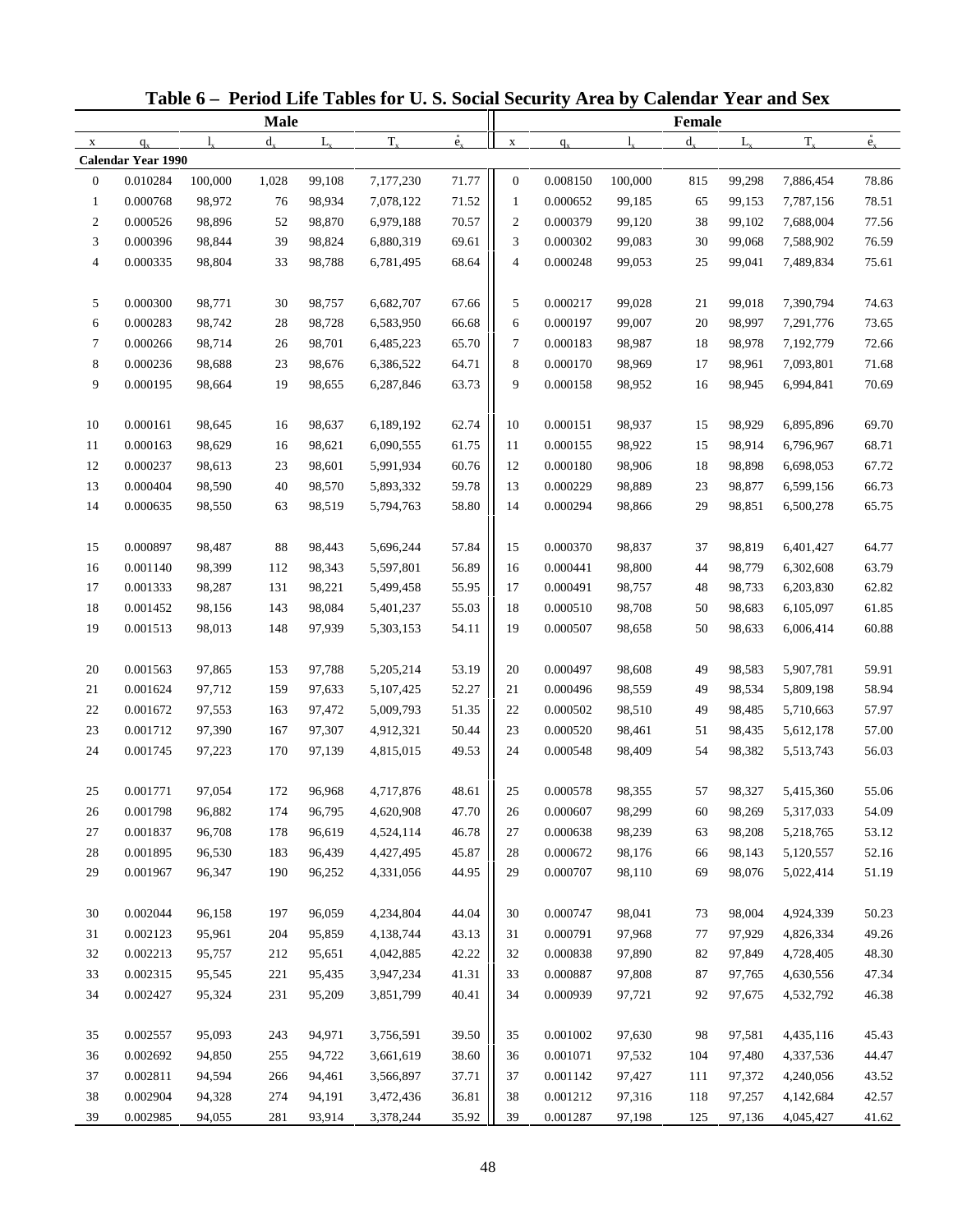|             |                           |                  |                |                  | Table 6 - Period Life Tables for U.S. Social Security Area by Calendar Year and Sex |             |             |          |                  |         |                  |           |                |
|-------------|---------------------------|------------------|----------------|------------------|-------------------------------------------------------------------------------------|-------------|-------------|----------|------------------|---------|------------------|-----------|----------------|
|             |                           |                  | <b>Male</b>    |                  |                                                                                     |             |             |          |                  | Female  |                  |           |                |
| $\mathbf X$ | $q_{x}$                   | $\mathbf{l}$     | $d_{\rm v}$    | $L_{\rm v}$      | $T_{x}$                                                                             | $\dot{e}_x$ | $\mathbf X$ | $q_{x}$  | $l_{\rm x}$      | $d_{x}$ | $L_{\rm v}$      | $T_{x}$   | $\dot{e}_x$    |
|             | <b>Calendar Year 1990</b> |                  |                |                  |                                                                                     |             |             |          |                  |         |                  |           |                |
| 40          | 0.003078                  | 93,774           | 289            | 93,629           | 3,284,330                                                                           | 35.02       | 40          | 0.001371 | 97,073           | 133     | 97,006           | 3,948,292 | 40.67          |
| 41          | 0.003204                  | 93,485           | 300            | 93,335           | 3,190,701                                                                           | 34.13       | 41          | 0.001474 | 96,940           | 143     | 96,868           | 3,851,285 | 39.73          |
| 42          | 0.003368                  | 93,186           | 314            | 93,029           | 3,097,365                                                                           | 33.24       | 42          | 0.001604 | 96,797           | 155     | 96,719           | 3,754,417 | 38.79          |
| 43          | 0.003582                  | 92,872           | 333            | 92,705           | 3,004,337                                                                           | 32.35       | 43          | 0.001765 | 96,642           | 171     | 96,556           | 3,657,697 | 37.85          |
| 44          | 0.003843                  | 92,539           | 356            | 92,361           | 2,911,631                                                                           | 31.46       | 44          | 0.001955 | 96,471           | 189     | 96,377           | 3,561,141 | 36.91          |
| 45          | 0.004147                  | 92,183           | 382            | 91,992           | 2,819,270                                                                           | 30.58       | 45          | 0.002169 | 96,283           | 209     | 96,178           | 3,464,764 | 35.99          |
| 46          | 0.004488                  | 91,801           | 412            | 91,595           | 2,727,278                                                                           | 29.71       | 46          | 0.002404 | 96,074           | 231     | 95,958           | 3,368,586 | 35.06          |
| 47          | 0.004864                  | 91,389           | 445            | 91,167           | 2,635,682                                                                           | 28.84       | 47          | 0.002657 | 95,843           | 255     | 95,715           | 3,272,627 | 34.15          |
| 48          | 0.005274                  | 90,945           | 480            | 90,705           | 2,544,515                                                                           | 27.98       | 48          | 0.002929 | 95,588           | 280     | 95,448           | 3,176,912 | 33.24          |
| 49          | 0.005727                  | 90,465           | 518            | 90,206           | 2,453,811                                                                           | 27.12       | 49          | 0.003223 | 95,308           | 307     | 95,155           | 3,081,464 | 32.33          |
| 50          | 0.006236                  | 89,947           | 561            | 89,666           | 2,363,605                                                                           | 26.28       | 50          | 0.003548 | 95,001           | 337     | 94,832           | 2,986,309 | 31.43          |
| 51          | 0.006813                  | 89,386           | 609            | 89,082           | 2,273,938                                                                           | 25.44       | 51          | 0.003907 | 94,664           | 370     | 94,479           | 2,891,477 | 30.54          |
| 52          | 0.007463                  | 88,777           | 663            | 88,446           | 2,184,857                                                                           | 24.61       | 52          | 0.004292 | 94,294           | 405     | 94,092           | 2,796,998 | 29.66          |
| 53          | 0.008193                  | 88,114           | 722            | 87,754           | 2,096,411                                                                           | 23.79       | 53          | 0.004702 | 93,889           | 441     | 93,669           | 2,702,906 | 28.79          |
| 54          | 0.009005                  | 87,393           | 787            | 86,999           | 2,008,657                                                                           | 22.98       | 54          | 0.005143 | 93,448           | 481     | 93,208           | 2,609,237 | 27.92          |
| 55          | 0.009912                  | 86,606           | 858            | 86,176           | 1,921,658                                                                           | 22.19       | 55          | 0.005628 | 92,967           | 523     | 92,706           | 2,516,030 | 27.06          |
| 56          | 0.010906                  | 85,747           | 935            | 85,280           | 1,835,482                                                                           | 21.41       | 56          | 0.006164 | 92,444           | 570     | 92,159           | 2,423,324 | 26.21          |
| 57          | 0.011968                  | 84,812           | 1,015          | 84,304           | 1,750,202                                                                           | 20.64       | 57          | 0.006748 | 91,874           | 620     | 91,564           | 2,331,165 | 25.37          |
| 58          | 0.013094                  | 83,797           | 1,097          | 83,248           | 1,665,898                                                                           | 19.88       | 58          | 0.007385 | 91,254           | 674     | 90,917           | 2,239,600 | 24.54          |
| 59          | 0.014304                  | 82,700           | 1,183          | 82,108           | 1,582,649                                                                           | 19.14       | 59          | 0.008079 | 90,580           | 732     | 90,214           | 2,148,683 | 23.72          |
| 60          | 0.015606                  | 81,517           | 1,272          | 80,881           | 1,500,541                                                                           | 18.41       | 60          | 0.008834 | 89,849           | 794     | 89,452           | 2,058,469 | 22.91          |
| 61          | 0.017044                  |                  |                |                  |                                                                                     | 17.69       | 61          | 0.009658 |                  | 860     |                  | 1,969,017 |                |
| 62          | 0.018669                  | 80,245<br>78,877 | 1,368<br>1,473 | 79,561<br>78,141 | 1,419,660<br>1,340,100                                                              | 16.99       | 62          | 0.010559 | 89,055<br>88,195 | 931     | 88,625<br>87,729 | 1,880,392 | 22.11<br>21.32 |
| 63          | 0.020512                  | 77,404           | 1,588          | 76,611           | 1,261,959                                                                           | 16.30       | 63          | 0.011542 | 87,264           | 1,007   | 86,760           | 1,792,663 | 20.54          |
| 64          | 0.022547                  | 75,817           | 1,709          | 74,962           | 1,185,348                                                                           | 15.63       | 64          | 0.012610 | 86,256           | 1,088   | 85,712           | 1,705,903 | 19.78          |
|             |                           |                  |                |                  |                                                                                     |             |             |          |                  |         |                  |           |                |
| 65          | 0.024814                  | 74,107           | 1,839          | 73,188           | 1,110,386                                                                           | 14.98       | 65          | 0.013807 | 85,169           | 1,176   | 84,581           | 1,620,190 | 19.02          |
| 66          | 0.027208                  | 72,268           | 1,966          | 71,285           | 1,037,198                                                                           | 14.35       | 66          | 0.015099 | 83,993           | 1,268   | 83,359           | 1,535,610 | 18.28          |
| 67          | 0.029572                  | 70,302           | 2,079          | 69,263           | 965,913                                                                             | 13.74       | 67          | 0.016403 | 82,725           | 1,357   | 82,046           | 1,452,251 | 17.56          |
| 68          | 0.031839                  | 68,223           | 2,172          | 67,137           | 896,651                                                                             | 13.14       | 68          | 0.017694 | 81,368           | 1,440   | 80,648           | 1,370,205 | 16.84          |
| 69          | 0.034126                  | 66,051           | 2,254          | 64,924           | 829,514                                                                             | 12.56       | 69          | 0.019032 | 79,928           | 1,521   | 79,167           | 1,289,557 | 16.13          |
| 70          | 0.036604                  | 63,797           | 2,335          | 62,629           | 764,590                                                                             | 11.98       | 70          | 0.020538 | 78,407           | 1,610   | 77,602           | 1,210,390 | 15.44          |
| 71          | 0.039445                  | 61,462           | 2,424          | 60,249           | 701,960                                                                             | 11.42       | 71          | 0.022277 | 76,796           | 1,711   | 75,941           | 1,132,789 | 14.75          |
| 72          | 0.042706                  | 59,037           | 2,521          | 57,777           | 641,711                                                                             | 10.87       | 72          | 0.024223 | 75,086           | 1,819   | 74,176           | 1,056,848 | 14.08          |
| 73          | 0.046470                  | 56,516           | 2,626          | 55,203           | 583,934                                                                             | 10.33       | 73          | 0.026404 | 73,267           | 1,935   | 72,300           | 982,672   | 13.41          |
| 74          | 0.050714                  | 53,890           | 2,733          | 52,523           | 528,731                                                                             | 9.81        | 74          | 0.028854 | 71,332           | 2,058   | 70,303           | 910,372   | 12.76          |
| 75          | 0.055382                  | 51,157           | 2,833          | 49,740           | 476,208                                                                             | 9.31        | 75          | 0.031665 | 69,274           | 2,194   | 68,177           | 840,069   | 12.13          |
| 76          | 0.060414                  | 48,324           | 2,919          | 46,864           | 426,468                                                                             | 8.83        | 76          | 0.034829 | 67,080           | 2,336   | 65,912           | 771,892   | 11.51          |
| 77          | 0.065815                  | 45,404           | 2,988          | 43,910           | 379,604                                                                             | 8.36        | 77          | 0.038273 | 64,744           | 2,478   | 63,505           | 705,979   | 10.90          |
| 78          | 0.071574                  | 42,416           | 3,036          | 40,898           | 335,694                                                                             | 7.91        | 78          | 0.041993 | 62,266           | 2,615   | 60,959           | 642,474   | 10.32          |
| 79          | 0.077744                  | 39,380           | 3,062          | 37,849           | 294,796                                                                             | 7.49        | 79          | 0.046083 | 59,651           | 2,749   | 58,277           | 581,515   | 9.75           |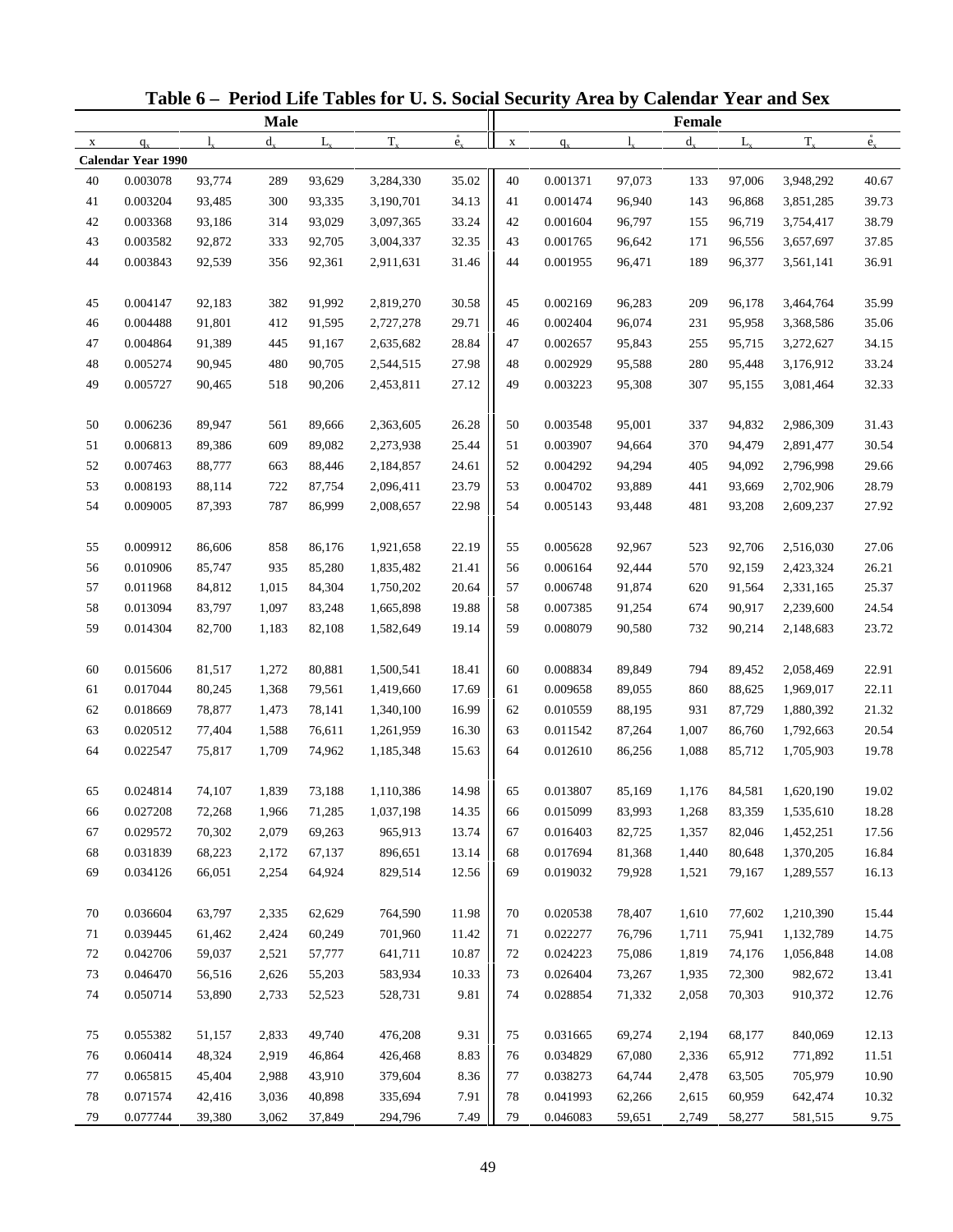|              |                           |                  |                  |                  | Table 6 – Period Life Tables for U.S. Social Security Area by Calendar Year and Sex |                            |             |          |                  |                  |                  |                  |             |
|--------------|---------------------------|------------------|------------------|------------------|-------------------------------------------------------------------------------------|----------------------------|-------------|----------|------------------|------------------|------------------|------------------|-------------|
|              |                           |                  | <b>Male</b>      |                  |                                                                                     |                            |             |          |                  | Female           |                  |                  |             |
| $\mathbf{X}$ | $q_{x}$                   | $l_{x}$          | $d_{\rm v}$      | $L_{\rm v}$      | $T_{x}$                                                                             | $\dot{\mathbf{e}}_{\rm x}$ | $\mathbf X$ | $q_{x}$  | $l_{x}$          | $d_{x}$          | $L_{\rm v}$      | $T_{x}$          | $\dot{e}_x$ |
|              | <b>Calendar Year 1990</b> |                  |                  |                  |                                                                                     |                            |             |          |                  |                  |                  |                  |             |
| 80           | 0.084482                  | 36,318           | 3,068            | 34,784           | 256,946                                                                             | 7.07                       | 80          | 0.050723 | 56,902           | 2,886            | 55,459           | 523,239          | 9.20        |
| 81           | 0.091788                  | 33,250           | 3,052            | 31,724           | 222,162                                                                             | 6.68                       | 81          | 0.055992 | 54,016           | 3,024            | 52,504           | 467,779          | 8.66        |
| 82           | 0.099537                  | 30,198           | 3,006            | 28,695           | 190,438                                                                             | 6.31                       | 82          | 0.061848 | 50,992           | 3,154            | 49,415           | 415,275          | 8.14        |
| 83           | 0.107715                  | 27,192           | 2,929            | 25,728           | 161,742                                                                             | 5.95                       | 83          | 0.068329 | 47,838           | 3,269            | 46,204           | 365,860          | 7.65        |
| 84           | 0.116421                  | 24,263           | 2,825            | 22,851           | 136,015                                                                             | 5.61                       | 84          | 0.075510 | 44,569           | 3,365            | 42,887           | 319,657          | 7.17        |
| 85           | 0.125788                  | 21,439           | 2,697            | 20,090           | 113,164                                                                             | 5.28                       | 85          | 0.083479 | 41,204           | 3,440            | 39,484           | 276,770          | 6.72        |
| 86           | 0.135929                  | 18,742           | 2,548            | 17,468           | 93,073                                                                              | 4.97                       | 86          | 0.092311 | 37,764           | 3,486            | 36,021           | 237,286          | 6.28        |
| 87           | 0.146916                  | 16,194           | 2,379            | 15,005           | 75,605                                                                              | 4.67                       | 87          | 0.102066 | 34,278           | 3,499            | 32,529           | 201,265          | 5.87        |
| $88\,$       | 0.158779                  | 13,815           | 2,194            | 12,718           | 60,600                                                                              | 4.39                       | 88          | 0.112783 | 30,780           | 3,471            | 29,044           | 168,736          | 5.48        |
| 89           | 0.171510                  | 11,622           | 1,993            | 10,625           | 47,882                                                                              | 4.12                       | 89          | 0.124484 | 27,308           | 3,399            | 25,608           | 139,692          | 5.12        |
| 90           | 0.185086                  | 9,628            | 1,782            | 8,737            | 37,257                                                                              | 3.87                       | 90          | 0.137179 | 23,909           | 3,280            | 22,269           | 114,084          | 4.77        |
| 91           | 0.199473                  | 7,846            | 1,565            | 7,064            | 28,520                                                                              | 3.63                       | 91          | 0.150871 | 20,629           | 3,112            | 19,073           | 91,815           | 4.45        |
| 92           | 0.214632                  | 6,281            | 1,348            | 5,607            | 21,456                                                                              | 3.42                       | 92          | 0.165555 | 17,517           | 2,900            | 16,067           | 72,742           | 4.15        |
| 93           | 0.230523                  | 4,933            | 1,137            | 4,364            | 15,849                                                                              | 3.21                       | 93          | 0.181220 | 14,617           | 2,649            | 13,292           | 56,676           | 3.88        |
| 94           | 0.247104                  | 3,796            | 938              | 3,327            | 11,485                                                                              | 3.03                       | 94          | 0.197850 | 11,968           | 2,368            | 10,784           | 43,383           | 3.62        |
| 95           | 0.263794                  | 2,858            | 754              | 2,481            | 8,158                                                                               | 2.85                       | 95          | 0.214749 | 9,600            | 2,062            | 8,569            | 32,599           | 3.40        |
| 96           | 0.280454                  | 2,104            | 590              | 1,809            | 5,677                                                                               | 2.70                       | 96          | 0.231727 | 7,538            | 1,747            | 6,665            | 24,030           | 3.19        |
| 97           | 0.296937                  | 1,514            | 450              | 1,289            | 3,868                                                                               | 2.55                       | 97          | 0.248575 | 5,792            | 1,440            | 5,072            | 17,365           | 3.00        |
| 98           | 0.313086                  | 1,064            | 333              | 898              | 2,579                                                                               | 2.42                       | 98          | 0.265069 | 4,352            | 1,154            | 3,775            | 12,293           | 2.82        |
| 99           | 0.328740                  | 731              | 240              | 611              | 1,681                                                                               | 2.30                       | 99          | 0.280973 | 3,198            | 899              | 2,749            | 8,518            | 2.66        |
| 100          | 0.345177                  | 491              | 169              | 406              | 1,070                                                                               | 2.18                       | 100         | 0.297832 | 2,300            | 685              | 1,957            | 5,769            | 2.51        |
| 101          | 0.362436                  | 321              | 116              | 263              | 664                                                                                 | 2.07                       | 101         | 0.315702 | 1,615            | 510              | 1,360            | 3,812            | 2.36        |
| 102          | 0.380558                  | 205              | 78               | 166              | 401                                                                                 | 1.96                       | 102         | 0.334644 | 1,105            | 370              | 920              | 2,452            | 2.22        |
| 103          | 0.399586                  | 127              | 51               | 102              | 235                                                                                 | 1.85                       | 103         | 0.354722 | 735              | 261              | 605              | 1,532            | 2.08        |
| 104          | 0.419565                  | 76               | 32               | 60               | 133                                                                                 | 1.75                       | 104         | 0.376005 | 474              | 178              | 385              | 927              | 1.95        |
| 105          | 0.440543                  | 44               | 19               | 34               | 73                                                                                  | 1.65                       | 105         | 0.398566 | 296              | 118              | 237              | 542              | 1.83        |
| 106          | 0.462570                  | 25               | 11               | 19               | 39                                                                                  | 1.56                       | 106         | 0.422480 | 178              | 75               | 140              | 305              | 1.71        |
| 107          | 0.485699                  | 13               | 6                | $10\,$           | 20                                                                                  | 1.47                       | 107         | 0.447828 | 103              | 46               | 80               | 165              | 1.60        |
| 108          | 0.509984                  | $\tau$           | 3                | 5                | 9                                                                                   | 1.38                       | 108         | 0.474698 | 57               | 27               | 43               | 85               | 1.49        |
| 109          | 0.535483                  | 3                | $\overline{c}$   | $\boldsymbol{2}$ | $\overline{4}$                                                                      | 1.30                       | 109         | 0.503180 | 30               | 15               | $22\,$           | 41               | 1.39        |
| 110          | 0.562257                  | $\overline{c}$   | $\mathbf{1}$     | $\mathbf{1}$     | $\overline{2}$                                                                      | 1.22                       | 110         | 0.533371 | 15               | 8                | 11               | 19               | 1.29        |
| 111          | 0.590370                  | $\mathbf{1}$     | $\mathbf{0}$     | $\boldsymbol{0}$ | $\mathbf{1}$                                                                        | 1.14                       | 111         | 0.565373 | 7                | $\overline{4}$   | 5                | 8                | 1.20        |
| 112          | 0.619888                  | $\mathbf{0}$     | $\mathbf{0}$     | 0                | $\mathbf{0}$                                                                        | 1.07                       | 112         | 0.599295 | 3                | $\overline{c}$   | $\overline{c}$   | 3                | 1.11        |
| 113          | 0.650883                  | $\boldsymbol{0}$ | $\boldsymbol{0}$ | 0                | $\mathbf{0}$                                                                        | 1.00                       | 113         | 0.635253 | $\mathbf{1}$     | $\mathbf{1}$     | $\mathbf{1}$     | $\mathbf{1}$     | 1.03        |
| 114          | 0.683427                  | $\boldsymbol{0}$ | $\boldsymbol{0}$ | $\boldsymbol{0}$ | $\boldsymbol{0}$                                                                    | 0.93                       | 114         | 0.673368 | $\boldsymbol{0}$ | $\boldsymbol{0}$ | $\boldsymbol{0}$ | $\boldsymbol{0}$ | 0.95        |
|              |                           |                  |                  |                  |                                                                                     |                            |             |          |                  |                  |                  |                  |             |
| 115          | 0.717598                  | $\boldsymbol{0}$ | $\boldsymbol{0}$ | $\boldsymbol{0}$ | $\boldsymbol{0}$                                                                    | 0.87                       | 115         | 0.713770 | $\boldsymbol{0}$ | $\boldsymbol{0}$ | $\boldsymbol{0}$ | $\boldsymbol{0}$ | 0.87        |
| 116          | 0.753478                  | $\boldsymbol{0}$ | $\mathbf{0}$     | 0                | $\mathbf{0}$                                                                        | 0.81                       | 116         | 0.753478 | $\mathbf{0}$     | $\mathbf{0}$     | 0                | $\boldsymbol{0}$ | 0.81        |
| 117          | 0.791152                  | $\boldsymbol{0}$ | $\mathbf{0}$     | 0                | $\mathbf{0}$                                                                        | 0.75                       | 117         | 0.791152 | $\boldsymbol{0}$ | $\mathbf{0}$     | 0                | $\boldsymbol{0}$ | 0.75        |
| 118          | 0.830710                  | $\boldsymbol{0}$ | $\boldsymbol{0}$ | 0                | $\mathbf{0}$                                                                        | 0.69                       | 118         | 0.830710 | $\boldsymbol{0}$ | $\boldsymbol{0}$ | $\boldsymbol{0}$ | $\boldsymbol{0}$ | 0.69        |
| 119          | 0.872245                  | 0                | $\boldsymbol{0}$ | 0                | $\overline{0}$                                                                      | 0.64                       | 119         | 0.872245 | 0                | 0                | $\mathbf{0}$     | $\boldsymbol{0}$ | 0.64        |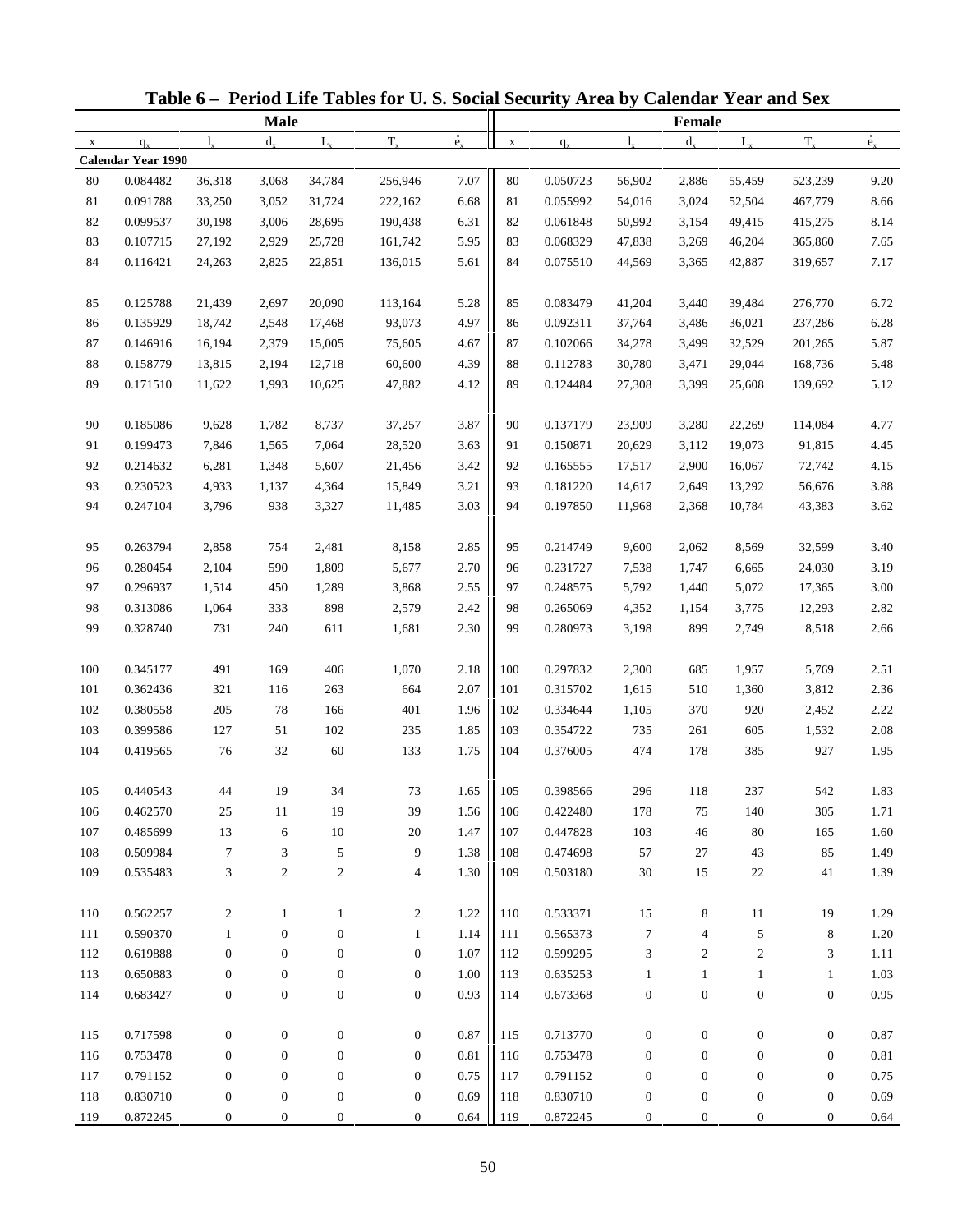| Table 6 - Period Life Tables for U.S. Social Security Area by Calendar Year and Sex<br><b>Male</b><br>$T_{x}$<br>$d_{\rm v}$<br>$L_{\rm v}$<br>$q_{x}$<br>1.<br>$\mathbf X$<br><b>Calendar Year 2000</b><br>0.007372<br>100,000<br>99,356<br>$\mathbf{0}$<br>737<br>7,367,035<br>0.000538<br>$\mathbf{1}$<br>99,263<br>53<br>99,236<br>7,267,679<br>$\boldsymbol{2}$<br>0.000364<br>99,209<br>36<br>99,191<br>7,168,443<br>3<br>0.000302<br>99,173<br>30<br>99,158<br>7,069,251<br>$\overline{4}$<br>0.000235<br>99,143<br>23<br>99,132<br>6,970,093<br>0.000214<br>5<br>99,120<br>21<br>99,109<br>6,870,961<br>6<br>0.000205<br>99,099<br>99,089<br>6,771,852<br>20<br>7<br>0.000195<br>99,079<br>19<br>99,069<br>6,672,763<br>$\,8\,$<br>0.000178<br>99,059<br>18<br>99,050<br>6,573,694<br>9<br>0.000154<br>99,042<br>15<br>6,474,644<br>99,034<br>0.000136<br>10<br>99,026<br>99,020<br>6,375,610<br>13<br>11<br>0.000144<br>99,013<br>99,006<br>14<br>6,276,590<br>12<br>0.000203<br>98,999<br>98,989<br>20<br>6,177,585<br>13<br>0.000328<br>98,978<br>32<br>98,962<br>6,078,596<br>14<br>0.000500<br>98,946<br>49<br>98,921<br>5,979,634<br>0.000689<br>15<br>98,897<br>68<br>98,862<br>5,880,712<br>0.000866<br>98,828<br>16<br>86<br>98,786<br>5,781,850<br>17<br>0.001022<br>98,743<br>101<br>98,692<br>5,683,064<br>18<br>0.001140<br>98,642<br>112<br>98,586<br>5,584,372<br>19<br>0.001227<br>98,529<br>121<br>98,469<br>5,485,786<br>0.001314<br>20<br>98,409<br>98,344<br>5,387,317<br>129<br>21<br>0.001400<br>98,279<br>138<br>98,210<br>5,288,973<br>22<br>0.001451<br>98,142<br>142<br>98,070<br>5,190,763<br>23<br>0.001457<br>97,999<br>143<br>97,928<br>5,092,692<br>24<br>0.001433<br>97,856<br>140<br>97,786<br>4,994,764<br>97,716<br>0.001395<br>97,648<br>4,896,978<br>136<br>25<br>0.001367<br>97,580<br>97,513<br>133<br>4,799,330<br>26<br>27<br>0.001364<br>97,447<br>97,380<br>133<br>4,701,817<br>28<br>0.001400<br>97,314<br>136<br>97,245<br>4,604,437<br>29<br>0.001466<br>142<br>97,177<br>97,106<br>4,507,191<br>0.001545<br>97,035<br>96,960<br>30<br>150<br>4,410,085<br>31<br>0.001623<br>96,885<br>96,806<br>157<br>4,313,125<br>32<br>0.001704<br>96,728<br>165<br>96,645<br>4,216,319<br>33<br>0.001782<br>96,563<br>172<br>96,477<br>4,119,673<br>34<br>0.001863<br>180<br>96,391<br>96,301<br>4,023,196 |          |        |     |        |           |             |                  |          |             |         |             |           |             |
|-------------------------------------------------------------------------------------------------------------------------------------------------------------------------------------------------------------------------------------------------------------------------------------------------------------------------------------------------------------------------------------------------------------------------------------------------------------------------------------------------------------------------------------------------------------------------------------------------------------------------------------------------------------------------------------------------------------------------------------------------------------------------------------------------------------------------------------------------------------------------------------------------------------------------------------------------------------------------------------------------------------------------------------------------------------------------------------------------------------------------------------------------------------------------------------------------------------------------------------------------------------------------------------------------------------------------------------------------------------------------------------------------------------------------------------------------------------------------------------------------------------------------------------------------------------------------------------------------------------------------------------------------------------------------------------------------------------------------------------------------------------------------------------------------------------------------------------------------------------------------------------------------------------------------------------------------------------------------------------------------------------------------------------------------------------------------------------------------------------------------------------------------------------------------------------------------------------------------------------------------------------------------------------------------------------------------------------------------------|----------|--------|-----|--------|-----------|-------------|------------------|----------|-------------|---------|-------------|-----------|-------------|
|                                                                                                                                                                                                                                                                                                                                                                                                                                                                                                                                                                                                                                                                                                                                                                                                                                                                                                                                                                                                                                                                                                                                                                                                                                                                                                                                                                                                                                                                                                                                                                                                                                                                                                                                                                                                                                                                                                                                                                                                                                                                                                                                                                                                                                                                                                                                                       |          |        |     |        |           |             |                  |          |             | Female  |             |           |             |
|                                                                                                                                                                                                                                                                                                                                                                                                                                                                                                                                                                                                                                                                                                                                                                                                                                                                                                                                                                                                                                                                                                                                                                                                                                                                                                                                                                                                                                                                                                                                                                                                                                                                                                                                                                                                                                                                                                                                                                                                                                                                                                                                                                                                                                                                                                                                                       |          |        |     |        |           | $\dot{e}_x$ | $\mathbf X$      | $q_{x}$  | $1_{\rm v}$ | $d_{x}$ | $L_{\rm v}$ | $T_{x}$   | $\dot{e}_x$ |
|                                                                                                                                                                                                                                                                                                                                                                                                                                                                                                                                                                                                                                                                                                                                                                                                                                                                                                                                                                                                                                                                                                                                                                                                                                                                                                                                                                                                                                                                                                                                                                                                                                                                                                                                                                                                                                                                                                                                                                                                                                                                                                                                                                                                                                                                                                                                                       |          |        |     |        |           |             |                  |          |             |         |             |           |             |
|                                                                                                                                                                                                                                                                                                                                                                                                                                                                                                                                                                                                                                                                                                                                                                                                                                                                                                                                                                                                                                                                                                                                                                                                                                                                                                                                                                                                                                                                                                                                                                                                                                                                                                                                                                                                                                                                                                                                                                                                                                                                                                                                                                                                                                                                                                                                                       |          |        |     |        |           | 73.67       | $\boldsymbol{0}$ | 0.006138 | 100,000     | 614     | 99,460      | 7,937,775 | 79.38       |
|                                                                                                                                                                                                                                                                                                                                                                                                                                                                                                                                                                                                                                                                                                                                                                                                                                                                                                                                                                                                                                                                                                                                                                                                                                                                                                                                                                                                                                                                                                                                                                                                                                                                                                                                                                                                                                                                                                                                                                                                                                                                                                                                                                                                                                                                                                                                                       |          |        |     |        |           | 73.22       | $\mathbf{1}$     | 0.000468 | 99,386      | 47      | 99,363      | 7,838,315 | 78.87       |
|                                                                                                                                                                                                                                                                                                                                                                                                                                                                                                                                                                                                                                                                                                                                                                                                                                                                                                                                                                                                                                                                                                                                                                                                                                                                                                                                                                                                                                                                                                                                                                                                                                                                                                                                                                                                                                                                                                                                                                                                                                                                                                                                                                                                                                                                                                                                                       |          |        |     |        |           | 72.26       | $\boldsymbol{2}$ | 0.000305 | 99,340      | 30      | 99,325      | 7,738,952 | 77.90       |
|                                                                                                                                                                                                                                                                                                                                                                                                                                                                                                                                                                                                                                                                                                                                                                                                                                                                                                                                                                                                                                                                                                                                                                                                                                                                                                                                                                                                                                                                                                                                                                                                                                                                                                                                                                                                                                                                                                                                                                                                                                                                                                                                                                                                                                                                                                                                                       |          |        |     |        |           | 71.28       | 3                | 0.000228 | 99,309      | 23      | 99,298      | 7,639,628 | 76.93       |
|                                                                                                                                                                                                                                                                                                                                                                                                                                                                                                                                                                                                                                                                                                                                                                                                                                                                                                                                                                                                                                                                                                                                                                                                                                                                                                                                                                                                                                                                                                                                                                                                                                                                                                                                                                                                                                                                                                                                                                                                                                                                                                                                                                                                                                                                                                                                                       |          |        |     |        |           | 70.30       | 4                | 0.000171 | 99,287      | 17      | 99,278      | 7,540,330 | 75.94       |
|                                                                                                                                                                                                                                                                                                                                                                                                                                                                                                                                                                                                                                                                                                                                                                                                                                                                                                                                                                                                                                                                                                                                                                                                                                                                                                                                                                                                                                                                                                                                                                                                                                                                                                                                                                                                                                                                                                                                                                                                                                                                                                                                                                                                                                                                                                                                                       |          |        |     |        |           | 69.32       | 5                | 0.000161 | 99,270      | 16      | 99,262      | 7,441,051 | 74.96       |
|                                                                                                                                                                                                                                                                                                                                                                                                                                                                                                                                                                                                                                                                                                                                                                                                                                                                                                                                                                                                                                                                                                                                                                                                                                                                                                                                                                                                                                                                                                                                                                                                                                                                                                                                                                                                                                                                                                                                                                                                                                                                                                                                                                                                                                                                                                                                                       |          |        |     |        |           | 68.33       | 6                | 0.000156 | 99,254      | 15      | 99,246      | 7,341,789 | 73.97       |
|                                                                                                                                                                                                                                                                                                                                                                                                                                                                                                                                                                                                                                                                                                                                                                                                                                                                                                                                                                                                                                                                                                                                                                                                                                                                                                                                                                                                                                                                                                                                                                                                                                                                                                                                                                                                                                                                                                                                                                                                                                                                                                                                                                                                                                                                                                                                                       |          |        |     |        |           | 67.35       | 7                | 0.000152 | 99,238      | 15      | 99,231      | 7,242,543 | 72.98       |
|                                                                                                                                                                                                                                                                                                                                                                                                                                                                                                                                                                                                                                                                                                                                                                                                                                                                                                                                                                                                                                                                                                                                                                                                                                                                                                                                                                                                                                                                                                                                                                                                                                                                                                                                                                                                                                                                                                                                                                                                                                                                                                                                                                                                                                                                                                                                                       |          |        |     |        |           | 66.36       | 8                | 0.000146 | 99,223      | 14      | 99,216      | 7,143,312 | 71.99       |
|                                                                                                                                                                                                                                                                                                                                                                                                                                                                                                                                                                                                                                                                                                                                                                                                                                                                                                                                                                                                                                                                                                                                                                                                                                                                                                                                                                                                                                                                                                                                                                                                                                                                                                                                                                                                                                                                                                                                                                                                                                                                                                                                                                                                                                                                                                                                                       |          |        |     |        |           | 65.37       | 9                | 0.000136 | 99,209      | 13      | 99,202      | 7,044,096 | 71.00       |
|                                                                                                                                                                                                                                                                                                                                                                                                                                                                                                                                                                                                                                                                                                                                                                                                                                                                                                                                                                                                                                                                                                                                                                                                                                                                                                                                                                                                                                                                                                                                                                                                                                                                                                                                                                                                                                                                                                                                                                                                                                                                                                                                                                                                                                                                                                                                                       |          |        |     |        |           | 64.38       | 10               | 0.000129 | 99,195      | 13      | 99,189      | 6,944,894 | 70.01       |
|                                                                                                                                                                                                                                                                                                                                                                                                                                                                                                                                                                                                                                                                                                                                                                                                                                                                                                                                                                                                                                                                                                                                                                                                                                                                                                                                                                                                                                                                                                                                                                                                                                                                                                                                                                                                                                                                                                                                                                                                                                                                                                                                                                                                                                                                                                                                                       |          |        |     |        |           | 63.39       | 11               | 0.000130 | 99,182      | 13      | 99,176      | 6,845,705 | 69.02       |
|                                                                                                                                                                                                                                                                                                                                                                                                                                                                                                                                                                                                                                                                                                                                                                                                                                                                                                                                                                                                                                                                                                                                                                                                                                                                                                                                                                                                                                                                                                                                                                                                                                                                                                                                                                                                                                                                                                                                                                                                                                                                                                                                                                                                                                                                                                                                                       |          |        |     |        |           | 62.40       | 12               | 0.000151 | 99,170      | 15      | 99,162      | 6,746,529 | 68.03       |
|                                                                                                                                                                                                                                                                                                                                                                                                                                                                                                                                                                                                                                                                                                                                                                                                                                                                                                                                                                                                                                                                                                                                                                                                                                                                                                                                                                                                                                                                                                                                                                                                                                                                                                                                                                                                                                                                                                                                                                                                                                                                                                                                                                                                                                                                                                                                                       |          |        |     |        |           | 61.41       | 13               | 0.000194 | 99,155      | 19      | 99,145      | 6,647,367 | 67.04       |
|                                                                                                                                                                                                                                                                                                                                                                                                                                                                                                                                                                                                                                                                                                                                                                                                                                                                                                                                                                                                                                                                                                                                                                                                                                                                                                                                                                                                                                                                                                                                                                                                                                                                                                                                                                                                                                                                                                                                                                                                                                                                                                                                                                                                                                                                                                                                                       |          |        |     |        |           | 60.43       | 14               | 0.000254 | 99,135      | 25      | 99,123      | 6,548,222 | 66.05       |
|                                                                                                                                                                                                                                                                                                                                                                                                                                                                                                                                                                                                                                                                                                                                                                                                                                                                                                                                                                                                                                                                                                                                                                                                                                                                                                                                                                                                                                                                                                                                                                                                                                                                                                                                                                                                                                                                                                                                                                                                                                                                                                                                                                                                                                                                                                                                                       |          |        |     |        |           |             |                  |          |             |         |             |           |             |
|                                                                                                                                                                                                                                                                                                                                                                                                                                                                                                                                                                                                                                                                                                                                                                                                                                                                                                                                                                                                                                                                                                                                                                                                                                                                                                                                                                                                                                                                                                                                                                                                                                                                                                                                                                                                                                                                                                                                                                                                                                                                                                                                                                                                                                                                                                                                                       |          |        |     |        |           | 59.46       | 15               | 0.000324 | 99,110      | 32      | 99,094      | 6,449,099 | 65.07       |
|                                                                                                                                                                                                                                                                                                                                                                                                                                                                                                                                                                                                                                                                                                                                                                                                                                                                                                                                                                                                                                                                                                                                                                                                                                                                                                                                                                                                                                                                                                                                                                                                                                                                                                                                                                                                                                                                                                                                                                                                                                                                                                                                                                                                                                                                                                                                                       |          |        |     |        |           | 58.50       | 16               | 0.000387 | 99,078      | 38      | 99,059      | 6,350,005 | 64.09       |
|                                                                                                                                                                                                                                                                                                                                                                                                                                                                                                                                                                                                                                                                                                                                                                                                                                                                                                                                                                                                                                                                                                                                                                                                                                                                                                                                                                                                                                                                                                                                                                                                                                                                                                                                                                                                                                                                                                                                                                                                                                                                                                                                                                                                                                                                                                                                                       |          |        |     |        |           | 57.55       | 17               | 0.000433 | 99,040      | 43      | 99,018      | 6,250,946 | 63.12       |
|                                                                                                                                                                                                                                                                                                                                                                                                                                                                                                                                                                                                                                                                                                                                                                                                                                                                                                                                                                                                                                                                                                                                                                                                                                                                                                                                                                                                                                                                                                                                                                                                                                                                                                                                                                                                                                                                                                                                                                                                                                                                                                                                                                                                                                                                                                                                                       |          |        |     |        |           | 56.61       | 18               | 0.000453 | 98,997      | 45      | 98,974      | 6,151,928 | 62.14       |
|                                                                                                                                                                                                                                                                                                                                                                                                                                                                                                                                                                                                                                                                                                                                                                                                                                                                                                                                                                                                                                                                                                                                                                                                                                                                                                                                                                                                                                                                                                                                                                                                                                                                                                                                                                                                                                                                                                                                                                                                                                                                                                                                                                                                                                                                                                                                                       |          |        |     |        |           | 55.68       | 19               | 0.000455 | 98,952      | 45      | 98,929      | 6,052,953 | 61.17       |
|                                                                                                                                                                                                                                                                                                                                                                                                                                                                                                                                                                                                                                                                                                                                                                                                                                                                                                                                                                                                                                                                                                                                                                                                                                                                                                                                                                                                                                                                                                                                                                                                                                                                                                                                                                                                                                                                                                                                                                                                                                                                                                                                                                                                                                                                                                                                                       |          |        |     |        |           | 54.74       | 20               | 0.000452 | 98,907      | 45      | 98,885      | 5,954,024 | 60.20       |
|                                                                                                                                                                                                                                                                                                                                                                                                                                                                                                                                                                                                                                                                                                                                                                                                                                                                                                                                                                                                                                                                                                                                                                                                                                                                                                                                                                                                                                                                                                                                                                                                                                                                                                                                                                                                                                                                                                                                                                                                                                                                                                                                                                                                                                                                                                                                                       |          |        |     |        |           | 53.82       | 21               | 0.000456 | 98,862      | 45      | 98,840      | 5,855,139 | 59.23       |
|                                                                                                                                                                                                                                                                                                                                                                                                                                                                                                                                                                                                                                                                                                                                                                                                                                                                                                                                                                                                                                                                                                                                                                                                                                                                                                                                                                                                                                                                                                                                                                                                                                                                                                                                                                                                                                                                                                                                                                                                                                                                                                                                                                                                                                                                                                                                                       |          |        |     |        |           | 52.89       | 22               | 0.000463 | 98,817      | 46      | 98,794      | 5,756,300 | 58.25       |
|                                                                                                                                                                                                                                                                                                                                                                                                                                                                                                                                                                                                                                                                                                                                                                                                                                                                                                                                                                                                                                                                                                                                                                                                                                                                                                                                                                                                                                                                                                                                                                                                                                                                                                                                                                                                                                                                                                                                                                                                                                                                                                                                                                                                                                                                                                                                                       |          |        |     |        |           | 51.97       | 23               | 0.000476 | 98,771      | 47      | 98,748      | 5,657,505 | 57.28       |
|                                                                                                                                                                                                                                                                                                                                                                                                                                                                                                                                                                                                                                                                                                                                                                                                                                                                                                                                                                                                                                                                                                                                                                                                                                                                                                                                                                                                                                                                                                                                                                                                                                                                                                                                                                                                                                                                                                                                                                                                                                                                                                                                                                                                                                                                                                                                                       |          |        |     |        |           | 51.04       | 24               | 0.000495 | 98,724      | 49      | 98,700      | 5,558,757 | 56.31       |
|                                                                                                                                                                                                                                                                                                                                                                                                                                                                                                                                                                                                                                                                                                                                                                                                                                                                                                                                                                                                                                                                                                                                                                                                                                                                                                                                                                                                                                                                                                                                                                                                                                                                                                                                                                                                                                                                                                                                                                                                                                                                                                                                                                                                                                                                                                                                                       |          |        |     |        |           | 50.11       | 25               | 0.000515 | 98,676      | 51      | 98,650      | 5,460,057 | 55.33       |
|                                                                                                                                                                                                                                                                                                                                                                                                                                                                                                                                                                                                                                                                                                                                                                                                                                                                                                                                                                                                                                                                                                                                                                                                                                                                                                                                                                                                                                                                                                                                                                                                                                                                                                                                                                                                                                                                                                                                                                                                                                                                                                                                                                                                                                                                                                                                                       |          |        |     |        |           | 49.18       | 26               | 0.000537 | 98,625      | 53      | 98,598      | 5,361,407 | 54.36       |
|                                                                                                                                                                                                                                                                                                                                                                                                                                                                                                                                                                                                                                                                                                                                                                                                                                                                                                                                                                                                                                                                                                                                                                                                                                                                                                                                                                                                                                                                                                                                                                                                                                                                                                                                                                                                                                                                                                                                                                                                                                                                                                                                                                                                                                                                                                                                                       |          |        |     |        |           | 48.25       | 27               | 0.000565 | 98,572      | 56      | 98,544      | 5,262,809 | 53.39       |
|                                                                                                                                                                                                                                                                                                                                                                                                                                                                                                                                                                                                                                                                                                                                                                                                                                                                                                                                                                                                                                                                                                                                                                                                                                                                                                                                                                                                                                                                                                                                                                                                                                                                                                                                                                                                                                                                                                                                                                                                                                                                                                                                                                                                                                                                                                                                                       |          |        |     |        |           | 47.32       | 28               | 0.000600 | 98,516      | 59      | 98,487      | 5,164,265 | 52.42       |
|                                                                                                                                                                                                                                                                                                                                                                                                                                                                                                                                                                                                                                                                                                                                                                                                                                                                                                                                                                                                                                                                                                                                                                                                                                                                                                                                                                                                                                                                                                                                                                                                                                                                                                                                                                                                                                                                                                                                                                                                                                                                                                                                                                                                                                                                                                                                                       |          |        |     |        |           | 46.38       | 29               | 0.000641 | 98,457      | 63      | 98,425      | 5,065,779 | 51.45       |
|                                                                                                                                                                                                                                                                                                                                                                                                                                                                                                                                                                                                                                                                                                                                                                                                                                                                                                                                                                                                                                                                                                                                                                                                                                                                                                                                                                                                                                                                                                                                                                                                                                                                                                                                                                                                                                                                                                                                                                                                                                                                                                                                                                                                                                                                                                                                                       |          |        |     |        |           | 45.45       | 30               | 0.000687 | 98,394      | 68      | 98,360      | 4,967,353 | 50.48       |
|                                                                                                                                                                                                                                                                                                                                                                                                                                                                                                                                                                                                                                                                                                                                                                                                                                                                                                                                                                                                                                                                                                                                                                                                                                                                                                                                                                                                                                                                                                                                                                                                                                                                                                                                                                                                                                                                                                                                                                                                                                                                                                                                                                                                                                                                                                                                                       |          |        |     |        |           | 44.52       | 31               | 0.000738 | 98,326      | 73      | 98,290      | 4,868,993 | 49.52       |
|                                                                                                                                                                                                                                                                                                                                                                                                                                                                                                                                                                                                                                                                                                                                                                                                                                                                                                                                                                                                                                                                                                                                                                                                                                                                                                                                                                                                                                                                                                                                                                                                                                                                                                                                                                                                                                                                                                                                                                                                                                                                                                                                                                                                                                                                                                                                                       |          |        |     |        |           | 43.59       | 32               | 0.000795 | 98,254      | 78      | 98,215      | 4,770,703 | 48.55       |
|                                                                                                                                                                                                                                                                                                                                                                                                                                                                                                                                                                                                                                                                                                                                                                                                                                                                                                                                                                                                                                                                                                                                                                                                                                                                                                                                                                                                                                                                                                                                                                                                                                                                                                                                                                                                                                                                                                                                                                                                                                                                                                                                                                                                                                                                                                                                                       |          |        |     |        |           | 42.66       | 33               | 0.000860 | 98,176      | 84      | 98,133      | 4,672,489 | 47.59       |
|                                                                                                                                                                                                                                                                                                                                                                                                                                                                                                                                                                                                                                                                                                                                                                                                                                                                                                                                                                                                                                                                                                                                                                                                                                                                                                                                                                                                                                                                                                                                                                                                                                                                                                                                                                                                                                                                                                                                                                                                                                                                                                                                                                                                                                                                                                                                                       |          |        |     |        |           | 41.74       | 34               | 0.000931 | 98,091      | 91      | 98,045      | 4,574,355 | 46.63       |
|                                                                                                                                                                                                                                                                                                                                                                                                                                                                                                                                                                                                                                                                                                                                                                                                                                                                                                                                                                                                                                                                                                                                                                                                                                                                                                                                                                                                                                                                                                                                                                                                                                                                                                                                                                                                                                                                                                                                                                                                                                                                                                                                                                                                                                                                                                                                                       |          |        |     |        |           |             |                  |          |             |         |             |           |             |
| 35                                                                                                                                                                                                                                                                                                                                                                                                                                                                                                                                                                                                                                                                                                                                                                                                                                                                                                                                                                                                                                                                                                                                                                                                                                                                                                                                                                                                                                                                                                                                                                                                                                                                                                                                                                                                                                                                                                                                                                                                                                                                                                                                                                                                                                                                                                                                                    | 0.001953 | 96,211 | 188 | 96,117 | 3,926,895 | 40.82       | 35               | 0.001010 | 98,000      | 99      | 97,950      | 4,476,310 | 45.68       |
| 36                                                                                                                                                                                                                                                                                                                                                                                                                                                                                                                                                                                                                                                                                                                                                                                                                                                                                                                                                                                                                                                                                                                                                                                                                                                                                                                                                                                                                                                                                                                                                                                                                                                                                                                                                                                                                                                                                                                                                                                                                                                                                                                                                                                                                                                                                                                                                    | 0.002061 | 96,023 | 198 | 95,924 | 3,830,778 | 39.89       | 36               | 0.001095 | 97,901      | 107     | 97,847      | 4,378,359 | 44.72       |
| 37                                                                                                                                                                                                                                                                                                                                                                                                                                                                                                                                                                                                                                                                                                                                                                                                                                                                                                                                                                                                                                                                                                                                                                                                                                                                                                                                                                                                                                                                                                                                                                                                                                                                                                                                                                                                                                                                                                                                                                                                                                                                                                                                                                                                                                                                                                                                                    | 0.002191 | 95,825 | 210 | 95,720 | 3,734,853 | 38.98       | 37               | 0.001182 | 97,794      | 116     | 97,736      | 4,280,512 | 43.77       |
| 38                                                                                                                                                                                                                                                                                                                                                                                                                                                                                                                                                                                                                                                                                                                                                                                                                                                                                                                                                                                                                                                                                                                                                                                                                                                                                                                                                                                                                                                                                                                                                                                                                                                                                                                                                                                                                                                                                                                                                                                                                                                                                                                                                                                                                                                                                                                                                    | 0.002348 | 95,616 | 225 | 95,503 | 3,639,133 | 38.06       | 38               | 0.001270 | 97,678      | 124     | 97,616      | 4,182,776 | 42.82       |
| 39                                                                                                                                                                                                                                                                                                                                                                                                                                                                                                                                                                                                                                                                                                                                                                                                                                                                                                                                                                                                                                                                                                                                                                                                                                                                                                                                                                                                                                                                                                                                                                                                                                                                                                                                                                                                                                                                                                                                                                                                                                                                                                                                                                                                                                                                                                                                                    | 0.002529 | 95,391 | 241 | 95,270 | 3,543,630 | 37.15       | 39               | 0.001362 | 97,554      | 133     | 97,488      | 4,085,160 | 41.88       |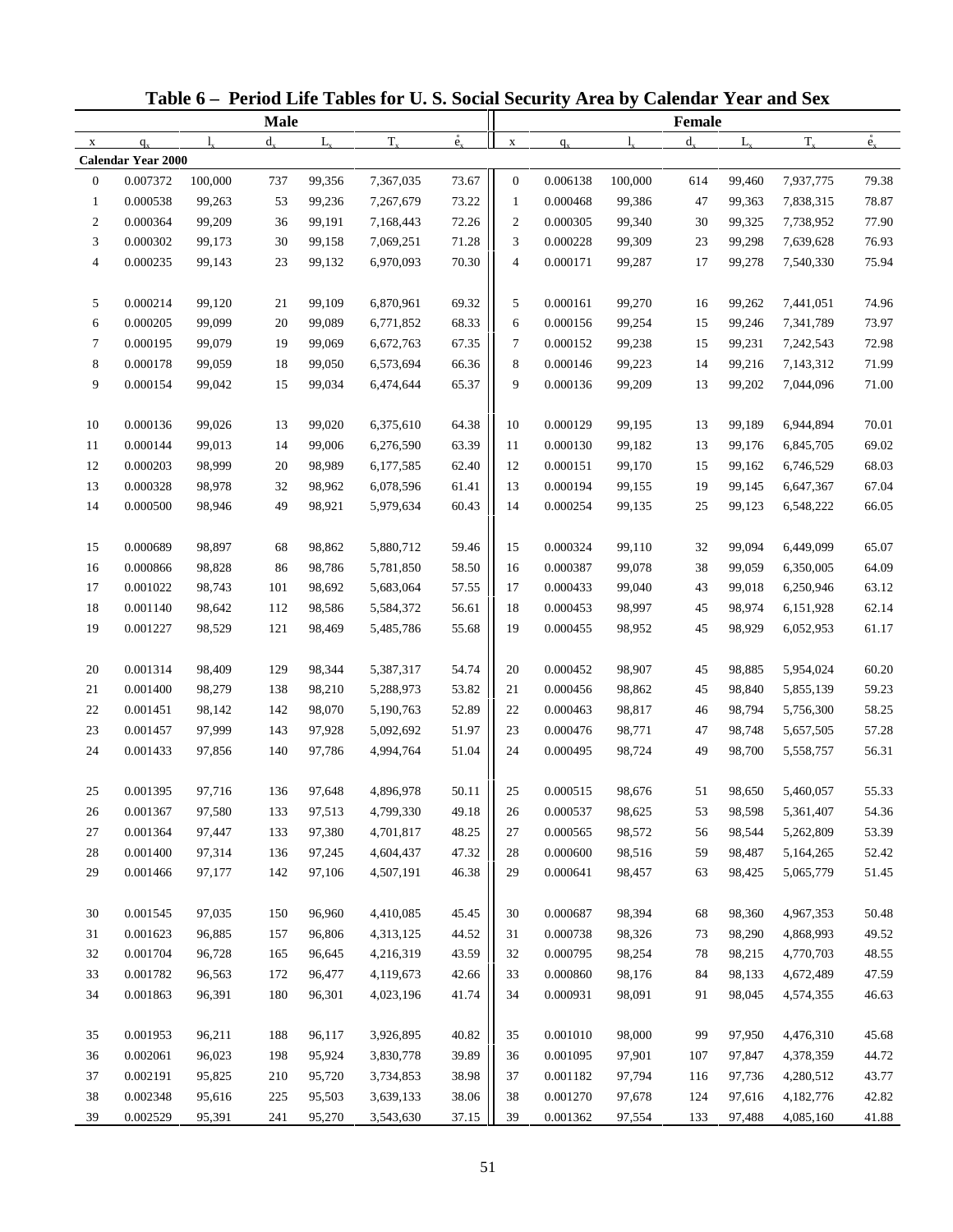|             |                           |        |             |             | Table 6 - Period Life Tables for U.S. Social Security Area by Calendar Year and Sex |             |             |          |             |         |             |           |             |
|-------------|---------------------------|--------|-------------|-------------|-------------------------------------------------------------------------------------|-------------|-------------|----------|-------------|---------|-------------|-----------|-------------|
|             |                           |        | <b>Male</b> |             |                                                                                     |             |             |          |             | Female  |             |           |             |
| $\mathbf X$ | $q_{x}$                   | 1.     | $d_{\rm v}$ | $L_{\rm v}$ | $T_{x}$                                                                             | $\dot{e}_x$ | $\mathbf X$ | $q_{x}$  | $l_{\rm x}$ | $d_{x}$ | $L_{\rm v}$ | $T_{x}$   | $\dot{e}_x$ |
|             | <b>Calendar Year 2000</b> |        |             |             |                                                                                     |             |             |          |             |         |             |           |             |
| 40          | 0.002730                  | 95,150 | 260         | 95,020      | 3,448,359                                                                           | 36.24       | 40          | 0.001464 | 97,421      | 143     | 97,350      | 3,987,672 | 40.93       |
| 41          | 0.002944                  | 94,890 | 279         | 94,750      | 3,353,339                                                                           | 35.34       | 41          | 0.001578 | 97,279      | 154     | 97,202      | 3,890,322 | 39.99       |
| 42          | 0.003169                  | 94,611 | 300         | 94,461      | 3,258,589                                                                           | 34.44       | 42          | 0.001696 | 97,125      | 165     | 97,043      | 3,793,121 | 39.05       |
| 43          | 0.003404                  | 94,311 | 321         | 94,150      | 3,164,128                                                                           | 33.55       | 43          | 0.001817 | 96,960      | 176     | 96,872      | 3,696,078 | 38.12       |
| 44          | 0.003651                  | 93,990 | 343         | 93,818      | 3,069,978                                                                           | 32.66       | 44          | 0.001947 | 96,784      | 188     | 96,690      | 3,599,206 | 37.19       |
| 45          | 0.003928                  | 93,647 | 368         | 93,463      | 2,976,160                                                                           | 31.78       | 45          | 0.002092 | 96,596      | 202     | 96,495      | 3,502,516 | 36.26       |
| 46          | 0.004231                  | 93,279 | 395         | 93,081      | 2,882,697                                                                           | 30.90       | 46          | 0.002259 | 96,394      | 218     | 96,285      | 3,406,021 | 35.33       |
| 47          | 0.004541                  | 92,884 | 422         | 92,673      | 2,789,615                                                                           | 30.03       | 47          | 0.002448 | 96,176      | 235     | 96,058      | 3,309,736 | 34.41       |
| 48          | 0.004853                  | 92,462 | 449         | 92,238      | 2,696,942                                                                           | 29.17       | 48          | 0.002663 | 95,940      | 255     | 95,813      | 3,213,678 | 33.50       |
| 49          | 0.005180                  | 92,014 | 477         | 91,775      | 2,604,704                                                                           | 28.31       | 49          | 0.002904 | 95,685      | 278     | 95,546      | 3,117,866 | 32.58       |
| 50          | 0.005548                  | 91,537 | 508         | 91,283      | 2,512,929                                                                           | 27.45       | 50          | 0.003178 | 95,407      | 303     | 95,255      | 3,022,320 | 31.68       |
| 51          | 0.005973                  | 91,029 | 544         | 90,757      | 2,421,646                                                                           | 26.60       | 51          | 0.003482 | 95,104      | 331     | 94,938      | 2,927,064 | 30.78       |
| 52          | 0.006452                  | 90,485 | 584         | 90,194      | 2,330,889                                                                           | 25.76       | 52          | 0.003815 | 94,773      | 362     | 94,592      | 2,832,126 | 29.88       |
| 53          | 0.006993                  | 89,902 | 629         | 89,587      | 2,240,695                                                                           | 24.92       | 53          | 0.004177 | 94,411      | 394     | 94,214      | 2,737,534 | 29.00       |
| 54          | 0.007603                  | 89,273 | 679         | 88,934      | 2,151,108                                                                           | 24.10       | 54          | 0.004574 | 94,017      | 430     | 93,802      | 2,643,320 | 28.12       |
| 55          | 0.008297                  | 88,594 | 735         | 88,227      | 2,062,174                                                                           | 23.28       | 55          | 0.005022 | 93,587      | 470     | 93,352      | 2,549,518 | 27.24       |
| 56          | 0.009076                  | 87,859 | 797         | 87,460      | 1,973,948                                                                           | 22.47       | 56          | 0.005522 | 93,117      | 514     | 92,860      | 2,456,166 | 26.38       |
| 57          | 0.009931                  | 87,062 | 865         | 86,629      | 1,886,487                                                                           | 21.67       | 57          | 0.006066 | 92,603      | 562     | 92,322      | 2,363,307 | 25.52       |
| 58          | 0.010864                  | 86,197 | 936         | 85,729      | 1,799,858                                                                           | 20.88       | 58          | 0.006653 | 92,041      | 612     | 91,735      | 2,270,985 | 24.67       |
| 59          | 0.011891                  | 85,261 | 1,014       | 84,754      | 1,714,129                                                                           | 20.10       | 59          | 0.007294 | 91,428      | 667     | 91,095      | 2,179,250 | 23.84       |
| 60          | 0.013002                  | 84,247 | 1,095       | 83,699      | 1,629,375                                                                           | 19.34       | 60          | 0.007992 | 90,762      | 725     | 90,399      | 2,088,155 | 23.01       |
| 61          | 0.014246                  | 83,151 | 1,185       | 82,559      | 1,545,676                                                                           | 18.59       | 61          | 0.008771 | 90,036      | 790     | 89,641      | 1,997,756 | 22.19       |
| 62          | 0.015702                  | 81,967 | 1,287       | 81,323      | 1,463,117                                                                           | 17.85       | 62          | 0.009665 | 89,247      | 863     | 88,815      | 1,908,115 | 21.38       |
| 63          | 0.017409                  | 80,680 | 1,405       | 79,978      | 1,381,794                                                                           | 17.13       | 63          | 0.010693 | 88,384      | 945     | 87,911      | 1,819,299 | 20.58       |
| 64          | 0.019326                  | 79,275 | 1,532       | 78,509      | 1,301,816                                                                           | 16.42       | 64          | 0.011841 | 87,439      | 1,035   | 86,921      | 1,731,388 | 19.80       |
| 65          | 0.021466                  | 77,743 | 1,669       | 76,909      | 1,223,307                                                                           | 15.74       | 65          | 0.013130 | 86,404      | 1,134   | 85,836      | 1,644,467 | 19.03       |
| 66          | 0.023706                  | 76,074 | 1,803       | 75,173      | 1,146,398                                                                           | 15.07       | 66          | 0.014501 | 85,269      | 1,236   | 84,651      | 1,558,631 | 18.28       |
| 67          | 0.025894                  | 74,271 | 1,923       | 73,309      | 1,071,226                                                                           | 14.42       | 67          | 0.015863 | 84,033      | 1,333   | 83,366      | 1,473,980 | 17.54       |
| 68          | 0.027954                  | 72,348 | 2,022       | 71,337      | 997,916                                                                             | 13.79       | 68          | 0.017177 | 82,700      | 1,421   | 81,989      | 1,390,614 | 16.82       |
| 69          | 0.029997                  | 70,325 | 2,110       | 69,271      | 926,580                                                                             | 13.18       | 69          | 0.018512 | 81,279      | 1,505   | 80,527      | 1,308,625 | 16.10       |
| 70          | 0.032289                  | 68,216 | 2,203       | 67,115      | 857,309                                                                             | 12.57       | 70          | 0.020035 | 79,774      | 1,598   | 78,975      | 1,228,098 | 15.39       |
| 71          | 0.034923                  | 66,013 | 2,305       | 64,861      | 790,195                                                                             | 11.97       | 71          | 0.021795 | 78,176      | 1,704   | 77,324      | 1,149,123 | 14.70       |
| 72          | 0.037772                  | 63,708 | 2,406       | 62,505      | 725,334                                                                             | 11.39       | 72          | 0.023705 | 76,472      | 1,813   | 75,566      | 1,071,798 | 14.02       |
| 73          | 0.040858                  | 61,301 | 2,505       | 60,049      | 662,829                                                                             | 10.81       | 73          | 0.025773 | 74,659      | 1,924   | 73,697      | 996,233   | 13.34       |
| 74          | 0.044271                  | 58,797 | 2,603       | 57,495      | 602,780                                                                             | 10.25       | 74          | 0.028071 | 72,735      | 2,042   | 71,714      | 922,535   | 12.68       |
|             |                           |        |             |             |                                                                                     |             |             |          |             |         |             |           |             |
| 75          | 0.048112                  | 56,194 | 2,704       | 54,842      | 545,285                                                                             | 9.70        | 75          | 0.030724 | 70,694      | 2,172   | 69,608      | 850,821   | 12.04       |
| 76          | 0.052500                  | 53,490 | 2,808       | 52,086      | 490,443                                                                             | 9.17        | 76          | 0.033794 | 68,522      | 2,316   | 67,364      | 781,213   | 11.40       |
| 77          | 0.057520                  | 50,682 | 2,915       | 49,224      | 438,357                                                                             | 8.65        | 77          | 0.037262 | 66,206      | 2,467   | 64,972      | 713,850   | 10.78       |
| 78          | 0.063250                  | 47,767 | 3,021       | 46,256      | 389,132                                                                             | 8.15        | 78          | 0.041164 | 63,739      | 2,624   | 62,427      | 648,877   | 10.18       |
| 79          | 0.069703                  | 44,746 | 3,119       | 43,186      | 342,876                                                                             | 7.66        | 79          | 0.045566 | 61,115      | 2,785   | 59,723      | 586,450   | 9.60        |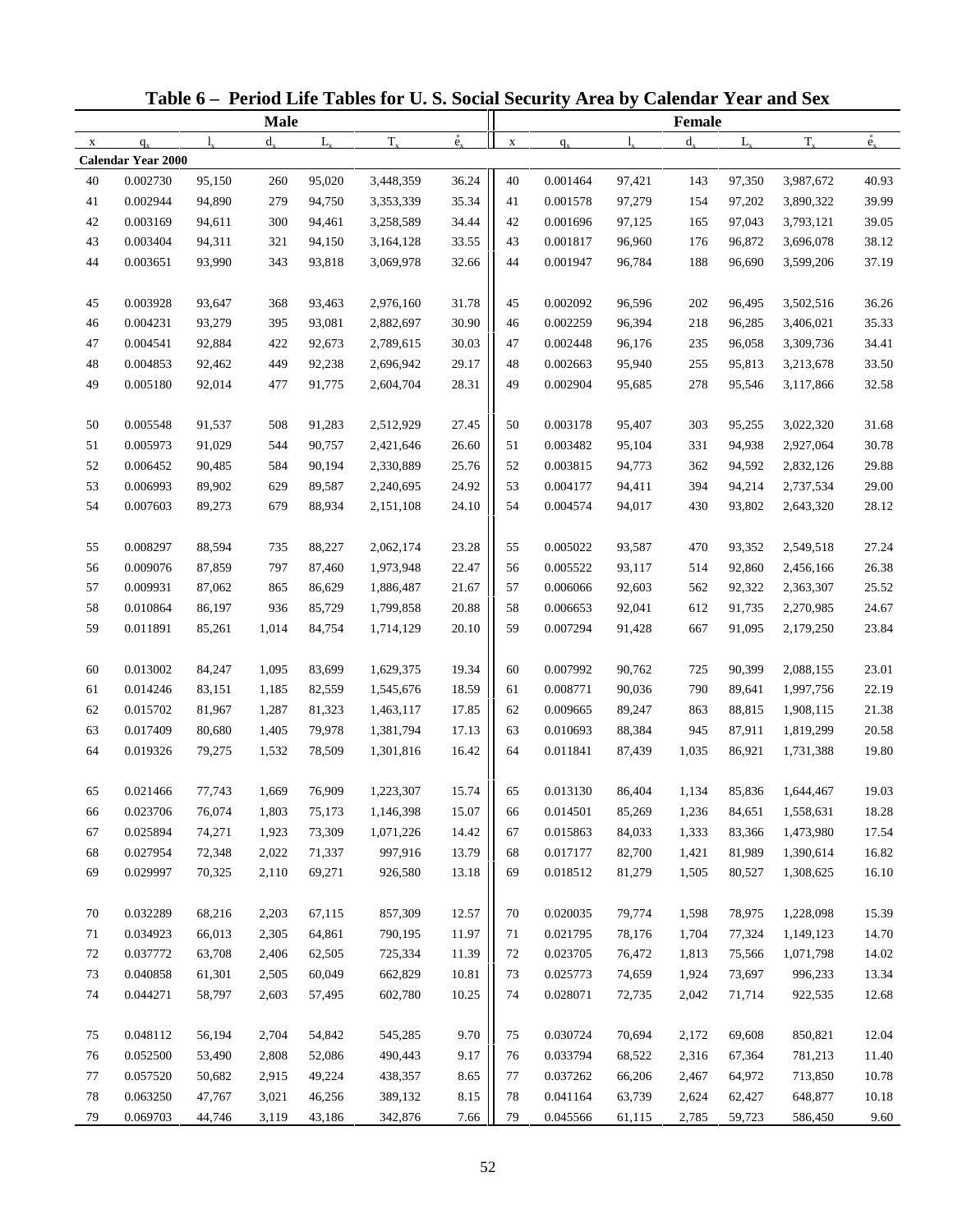|              |                           |                  |                  |                  | Table 6 – Period Life Tables for U.S. Social Security Area by Calendar Year and Sex |                          |             |          |                  |                  |                  |                  |             |
|--------------|---------------------------|------------------|------------------|------------------|-------------------------------------------------------------------------------------|--------------------------|-------------|----------|------------------|------------------|------------------|------------------|-------------|
|              |                           |                  | <b>Male</b>      |                  |                                                                                     |                          |             |          |                  | <b>Female</b>    |                  |                  |             |
| $\mathbf{x}$ | $q_{x}$                   | $l_{\rm x}$      | $d_{\rm v}$      | $L_{\rm v}$      | $T_{x}$                                                                             | $\overset{\circ}{e}_{x}$ | $\mathbf X$ | $q_{x}$  | $l_{\rm v}$      | $d_{x}$          | $L_{\rm v}$      | $T_{x}$          | $\dot{e}_x$ |
|              | <b>Calendar Year 2000</b> |                  |                  |                  |                                                                                     |                          |             |          |                  |                  |                  |                  |             |
| 80           | 0.076837                  | 41,627           | 3,198            | 40,027           | 299,690                                                                             | 7.20                     | 80          | 0.050614 | 58,330           | 2,952            | 56,854           | 526,727          | 9.03        |
| 81           | 0.084666                  | 38,428           | 3,254            | 36,801           | 259,663                                                                             | 6.76                     | 81          | 0.056320 | 55,378           | 3,119            | 53,819           | 469,873          | 8.48        |
| 82           | 0.093276                  | 35,175           | 3,281            | 33,534           | 222,862                                                                             | 6.34                     | 82          | 0.062597 | 52,259           | 3,271            | 50,624           | 416,054          | 7.96        |
| 83           | 0.102697                  | 31,894           | 3,275            | 30,256           | 189,327                                                                             | 5.94                     | 83          | 0.069450 | 48,988           | 3,402            | 47,287           | 365,431          | 7.46        |
| 84           | 0.112931                  | 28,618           | 3,232            | 27,002           | 159,071                                                                             | 5.56                     | 84          | 0.077001 | 45,586           | 3,510            | 43,831           | 318,144          | 6.98        |
| 85           | 0.123969                  | 25,386           | 3,147            | 23,813           | 132,069                                                                             | 5.20                     | 85          | 0.085408 | 42,076           | 3,594            | 40,279           | 274,313          | 6.52        |
| 86           | 0.135800                  | 22,239           | 3,020            | 20,729           | 108,256                                                                             | 4.87                     | 86          | 0.094804 | 38,482           | 3,648            | 36,658           | 234,034          | 6.08        |
| 87           | 0.148417                  | 19,219           | 2,852            | 17,793           | 87,527                                                                              | 4.55                     | 87          | 0.105283 | 34,834           | 3,667            | 33,000           | 197,377          | 5.67        |
| $88\,$       | 0.161817                  | 16,367           | 2,648            | 15,043           | 69,734                                                                              | 4.26                     | 88          | 0.116892 | 31,166           | 3,643            | 29,345           | 164,377          | 5.27        |
| 89           | 0.176000                  | 13,718           | 2,414            | 12,511           | 54,692                                                                              | 3.99                     | 89          | 0.129634 | 27,523           | 3,568            | 25,739           | 135,032          | 4.91        |
| 90           | 0.190963                  | 11,304           | 2,159            | 10,225           | 42,181                                                                              | 3.73                     | 90          | 0.143498 | 23,955           | 3,438            | 22,237           | 109,293          | 4.56        |
| 91           | 0.206697                  | 9,145            | 1,890            | 8,200            | 31,956                                                                              | 3.49                     | 91          | 0.158457 | 20,518           | 3,251            | 18,892           | 87,056           | 4.24        |
| 92           | 0.223192                  | 7,255            | 1,619            | 6,445            | 23,756                                                                              | 3.27                     | 92          | 0.174476 | 17,267           | 3,013            | 15,760           | 68,164           | 3.95        |
| 93           | 0.240429                  | 5,636            | 1,355            | 4,958            | 17,311                                                                              | 3.07                     | 93          | 0.191516 | 14,254           | 2,730            | 12,889           | 52,404           | 3.68        |
| 94           | 0.258384                  | 4,281            | 1,106            | 3,728            | 12,352                                                                              | 2.89                     | 94          | 0.209532 | 11,524           | 2,415            | 10,317           | 39,515           | 3.43        |
| 95           | 0.276405                  | 3,175            | 877              | 2,736            | 8,625                                                                               | 2.72                     | 95          | 0.227815 | 9,109            | 2,075            | 8,072            | 29,198           | 3.21        |
| 96           | 0.294318                  | 2,297            | 676              | 1,959            | 5,889                                                                               | 2.56                     | 96          | 0.246141 | 7,034            | 1,731            | 6,168            | 21,126           | 3.00        |
| 97           | 0.311939                  | 1,621            | 506              | 1,368            | 3,930                                                                               | 2.42                     | 97          | 0.264264 | 5,303            | 1,401            | 4,602            | 14,957           | 2.82        |
| 98           | 0.329075                  | 1,115            | 367              | 932              | 2,561                                                                               | 2.30                     | 98          | 0.281920 | 3,901            | 1,100            | 3,351            | 10,355           | 2.65        |
| 99           | 0.345529                  | 748              | 259              | 619              | 1,630                                                                               | 2.18                     | 99          | 0.298836 | 2,802            | 837              | 2,383            | 7,004            | 2.50        |
| 100          | 0.362806                  | 490              | 178              | 401              | 1,011                                                                               | 2.06                     | 100         | 0.316766 | 1,964            | 622              | 1,653            | 4,621            | 2.35        |
| 101          | 0.380946                  | 312              | 119              | 253              | 610                                                                                 | 1.95                     | 101         | 0.335772 | 1,342            | 451              | 1,117            | 2,968            | 2.21        |
| 102          | 0.399993                  | 193              | 77               | 155              | 357                                                                                 | 1.85                     | 102         | 0.355918 | 891              | 317              | 733              | 1,851            | 2.08        |
| 103          | 0.419993                  | 116              | 49               | 92               | 202                                                                                 | 1.75                     | 103         | 0.377273 | 574              | 217              | 466              | 1,118            | 1.95        |
| 104          | 0.440992                  | 67               | 30               | 52               | 111                                                                                 | 1.65                     | 104         | 0.399909 | 358              | 143              | 286              | 652              | 1.82        |
| 105          | 0.463042                  | $38\,$           | 17               | $29\,$           | 58                                                                                  | 1.56                     | 105         | 0.423904 | $215\,$          | 91               | 169              | 366              | 1.71        |
| 106          | 0.486194                  | $20\,$           | 10               | 15               | $30\,$                                                                              | 1.47                     | 106         | 0.449338 | 124              | 56               | 96               | 197              | 1.59        |
| 107          | 0.510504                  | 10               | 5                | 8                | 14                                                                                  | 1.38                     | 107         | 0.476298 | 68               | 32               | 52               | 101              | 1.49        |
| 108          | 0.536029                  | $\sqrt{5}$       | 3                | 4                | $\tau$                                                                              | 1.30                     | 108         | 0.504876 | 36               | 18               | 27               | 49               | 1.39        |
| 109          | 0.562830                  | $\sqrt{2}$       | $\mathbf{1}$     | $\boldsymbol{2}$ | 3                                                                                   | 1.22                     | 109         | 0.535169 | 18               | 9                | 13               | 23               | 1.29        |
| 110          | 0.590972                  | $\mathbf{1}$     | $\mathbf{1}$     | $\mathbf{1}$     | $\mathbf{1}$                                                                        | 1.14                     | 110         | 0.567279 | 8                | 5                | 6                | $10\,$           | 1.20        |
| 111          | 0.620520                  | $\boldsymbol{0}$ | $\mathbf{0}$     | $\boldsymbol{0}$ | $\boldsymbol{0}$                                                                    | 1.07                     | 111         | 0.601316 | 4                | $\boldsymbol{2}$ | $\overline{c}$   | 4                | 1.11        |
| 112          | 0.651546                  | $\boldsymbol{0}$ | $\boldsymbol{0}$ | $\boldsymbol{0}$ | $\mathbf{0}$                                                                        | 1.00                     | 112         | 0.637394 | $\mathbf{1}$     | 1                | 1                | 1                | 1.02        |
| 113          | 0.684124                  | $\boldsymbol{0}$ | $\boldsymbol{0}$ | $\boldsymbol{0}$ | $\boldsymbol{0}$                                                                    | 0.93                     | 113         | 0.675638 |                  | $\boldsymbol{0}$ | $\boldsymbol{0}$ | $\boldsymbol{0}$ | 0.94        |
|              |                           |                  |                  |                  |                                                                                     |                          |             |          | 1                |                  |                  |                  |             |
| 114          | 0.718330                  | $\boldsymbol{0}$ | $\boldsymbol{0}$ | $\boldsymbol{0}$ | $\boldsymbol{0}$                                                                    | 0.87                     | 114         | 0.716176 | $\boldsymbol{0}$ | $\boldsymbol{0}$ | $\boldsymbol{0}$ | $\boldsymbol{0}$ | 0.87        |
| 115          | 0.754246                  | $\boldsymbol{0}$ | $\boldsymbol{0}$ | $\boldsymbol{0}$ | $\boldsymbol{0}$                                                                    | 0.81                     | 115         | 0.754246 | $\boldsymbol{0}$ | $\boldsymbol{0}$ | $\boldsymbol{0}$ | $\boldsymbol{0}$ | 0.81        |
| 116          | 0.791959                  | $\boldsymbol{0}$ | $\mathbf{0}$     | $\boldsymbol{0}$ | $\mathbf{0}$                                                                        | 0.75                     | 116         | 0.791959 | $\boldsymbol{0}$ | $\boldsymbol{0}$ | $\mathbf{0}$     | $\boldsymbol{0}$ | 0.75        |
| 117          | 0.831556                  | $\boldsymbol{0}$ | $\mathbf{0}$     | $\boldsymbol{0}$ | $\mathbf{0}$                                                                        | 0.69                     | 117         | 0.831556 | $\boldsymbol{0}$ | $\boldsymbol{0}$ | $\boldsymbol{0}$ | $\boldsymbol{0}$ | 0.69        |
| 118          | 0.873134                  | $\boldsymbol{0}$ | $\boldsymbol{0}$ | $\boldsymbol{0}$ | $\boldsymbol{0}$                                                                    | 0.64                     | 118         | 0.873134 | $\boldsymbol{0}$ | $\boldsymbol{0}$ | $\boldsymbol{0}$ | $\boldsymbol{0}$ | 0.64        |
| 119          | 0.916791                  | $\mathbf{0}$     | $\mathbf{0}$     | $\boldsymbol{0}$ | $\boldsymbol{0}$                                                                    | 0.59                     | 119         | 0.916791 | $\boldsymbol{0}$ | $\boldsymbol{0}$ | $\mathbf{0}$     | $\boldsymbol{0}$ | 0.59        |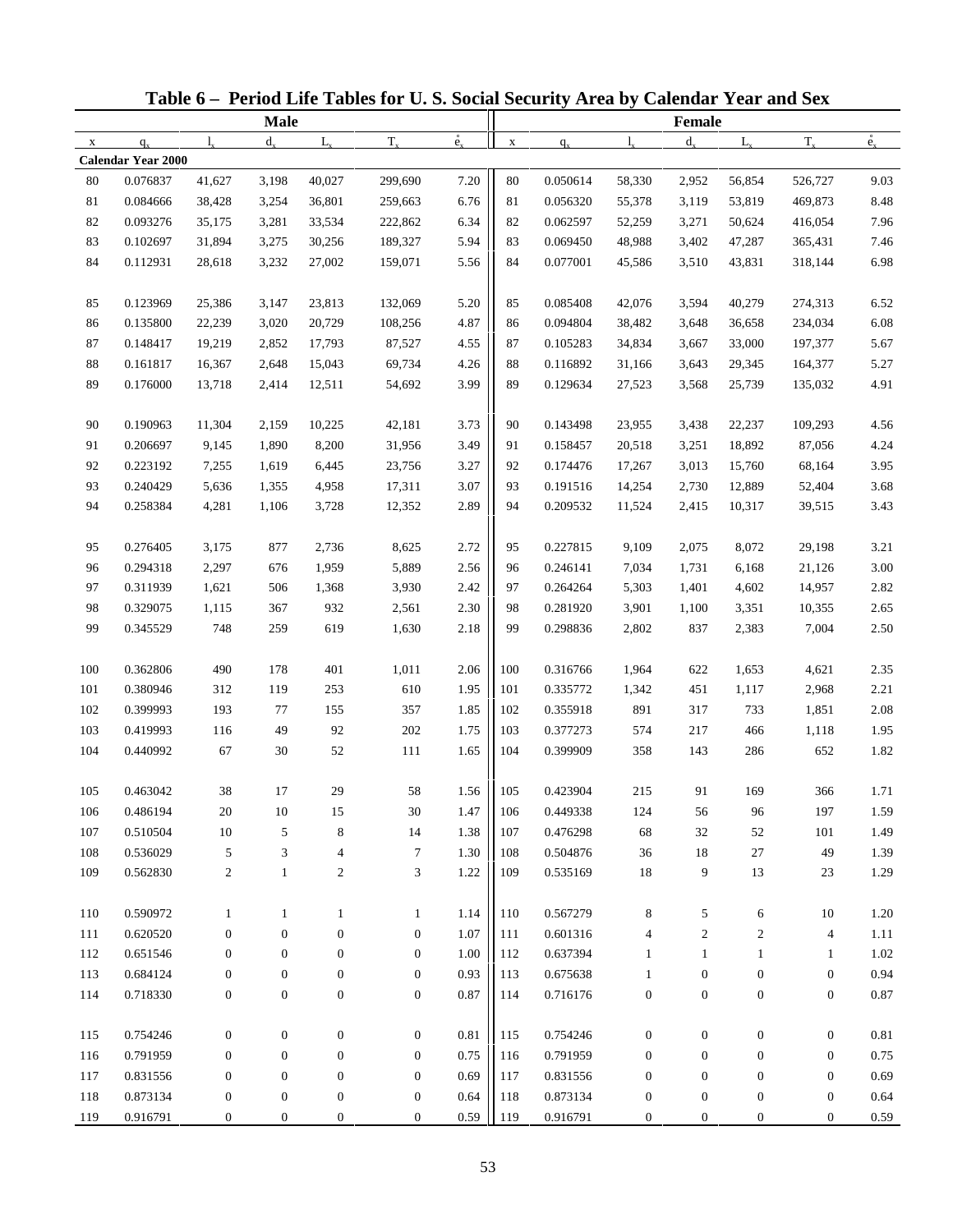|                |                           |             |             |             | Table 6 - Period Life Tables for U.S. Social Security Area by Calendar Year and Sex |             |                  |          |             |         |             |           |             |
|----------------|---------------------------|-------------|-------------|-------------|-------------------------------------------------------------------------------------|-------------|------------------|----------|-------------|---------|-------------|-----------|-------------|
|                |                           |             | <b>Male</b> |             |                                                                                     |             |                  |          |             | Female  |             |           |             |
| $\mathbf{X}$   | $q_{x}$                   | $l_{\rm v}$ | $d_{\rm v}$ | $L_{\rm v}$ | $T_{x}$                                                                             | $\dot{e}_x$ | $\mathbf X$      | $q_{x}$  | $l_{\rm x}$ | $d_{x}$ | $L_{\rm v}$ | $T_{x}$   | $\dot{e}_x$ |
|                | <b>Calendar Year 2010</b> |             |             |             |                                                                                     |             |                  |          |             |         |             |           |             |
| $\mathbf{0}$   | 0.005780                  | 100,000     | 578         | 99,495      | 7,488,021                                                                           | 74.88       | $\boldsymbol{0}$ | 0.004852 | 100,000     | 485     | 99,573      | 8,009,844 | 80.10       |
| $\mathbf{1}$   | 0.000428                  | 99,422      | 43          | 99,401      | 7,388,526                                                                           | 74.31       | $\mathbf{1}$     | 0.000375 | 99,515      | 37      | 99,496      | 7,910,271 | 79.49       |
| $\overline{c}$ | 0.000289                  | 99,379      | 29          | 99,365      | 7,289,125                                                                           | 73.35       | $\boldsymbol{2}$ | 0.000244 | 99,477      | 24      | 99,465      | 7,810,775 | 78.52       |
| 3              | 0.000240                  | 99,351      | 24          | 99,339      | 7,189,760                                                                           | 72.37       | 3                | 0.000183 | 99,453      | 18      | 99,444      | 7,711,309 | 77.54       |
| 4              | 0.000187                  | 99,327      | 19          | 99,318      | 7,090,421                                                                           | 71.38       | 4                | 0.000137 | 99,435      | 14      | 99,428      | 7,611,865 | 76.55       |
| 5              | 0.000171                  | 99,308      | 17          | 99,300      | 6,991,104                                                                           | 70.40       | 5                | 0.000130 | 99,421      | 13      | 99,415      | 7,512,437 | 75.56       |
| 6              | 0.000165                  | 99,291      | 16          | 99,283      | 6,891,804                                                                           | 69.41       | 6                | 0.000127 | 99,408      | 13      | 99,402      | 7,413,022 | 74.57       |
| $\tau$         | 0.000159                  | 99,275      | 16          | 99,267      | 6,792,521                                                                           | 68.42       | 7                | 0.000125 | 99,396      | 12      | 99,390      | 7,313,620 | 73.58       |
| 8              | 0.000145                  | 99,259      | 14          | 99,252      | 6,693,254                                                                           | 67.43       | 8                | 0.000120 | 99,383      | 12      | 99,377      | 7,214,231 | 72.59       |
| 9              | 0.000124                  | 99,245      | 12          | 99,239      | 6,594,002                                                                           | 66.44       | 9                | 0.000113 | 99,371      | 11      | 99,366      | 7,114,853 | 71.60       |
| 10             | 0.000108                  | 99,232      | 11          | 99,227      | 6,494,763                                                                           | 65.45       | 10               | 0.000108 | 99,360      | 11      | 99,355      | 7,015,487 | 70.61       |
| 11             | 0.000116                  | 99,222      | 12          | 99,216      | 6,395,536                                                                           | 64.46       | 11               | 0.000111 | 99,350      | 11      | 99,344      | 6,916,132 | 69.61       |
| 12             | 0.000172                  | 99,210      | 17          | 99,202      | 6,296,320                                                                           | 63.46       | 12               | 0.000131 | 99,338      | 13      | 99,332      | 6,816,788 | 68.62       |
| 13             | 0.000288                  | 99,193      | 29          | 99,179      | 6,197,119                                                                           | 62.48       | 13               | 0.000173 | 99,325      | 17      | 99,317      | 6,717,456 | 67.63       |
| 14             | 0.000447                  | 99,165      | 44          | 99,142      | 6,097,940                                                                           | 61.49       | 14               | 0.000231 | 99,308      | 23      | 99,297      | 6,618,139 | 66.64       |
| 15             | 0.000624                  | 99,120      | 62          | 99,089      | 5,998,797                                                                           | 60.52       | 15               | 0.000297 | 99,285      | 29      | 99,271      | 6,518,842 | 65.66       |
| 16             | 0.000789                  | 99,058      | 78          | 99,019      | 5,899,708                                                                           | 59.56       | 16               | 0.000357 | 99,256      | 35      | 99,238      | 6,419,572 | 64.68       |
| 17             | 0.000931                  | 98,980      | 92          | 98,934      | 5,800,688                                                                           | 58.60       | 17               | 0.000400 | 99,220      | 40      | 99,201      | 6,320,334 | 63.70       |
| 18             | 0.001036                  | 98,888      | 102         | 98,837      | 5,701,754                                                                           | 57.66       | 18               | 0.000417 | 99,181      | 41      | 99,160      | 6,221,133 | 62.73       |
| 19             | 0.001111                  | 98,786      | 110         | 98,731      | 5,602,917                                                                           | 56.72       | 19               | 0.000416 | 99,139      | 41      | 99,119      | 6,121,973 | 61.75       |
|                |                           |             |             |             |                                                                                     |             |                  |          |             |         |             |           |             |
| 20             | 0.001186                  | 98,676      | 117         | 98,617      | 5,504,186                                                                           | 55.78       | 20               | 0.000411 | 99,098      | 41      | 99,078      | 6,022,854 | 60.78       |
| 21             | 0.001262                  | 98,559      | 124         | 98,497      | 5,405,569                                                                           | 54.85       | 21               | 0.000413 | 99,057      | 41      | 99,037      | 5,923,776 | 59.80       |
| 22             | 0.001305                  | 98,435      | 128         | 98,370      | 5,307,072                                                                           | 53.91       | 22               | 0.000419 | 99,017      | 41      | 98,996      | 5,824,739 | 58.83       |
| 23             | 0.001309                  | 98,306      | 129         | 98,242      | 5,208,702                                                                           | 52.98       | 23               | 0.000432 | 98,975      | 43      | 98,954      | 5,725,743 | 57.85       |
| 24             | 0.001287                  | 98,177      | 126         | 98,114      | 5,110,460                                                                           | 52.05       | 24               | 0.000453 | 98,932      | 45      | 98,910      | 5,626,790 | 56.88       |
| 25             | 0.001252                  | 98,051      | 123         | 97,990      | 5,012,346                                                                           | 51.12       | 25               | 0.000476 | 98,887      | 47      | 98,864      | 5,527,880 | 55.90       |
| 26             | 0.001227                  | 97,928      | 120         | 97,868      | 4,914,357                                                                           | 50.18       | 26               | 0.000500 | 98,840      | 49      | 98,816      | 5,429,016 | 54.93       |
| 27             | 0.001232                  | 97,808      | 120         | 97,748      | 4,816,489                                                                           | 49.24       | 27               | 0.000531 | 98,791      | 52      | 98,765      | 5,330,200 | 53.95       |
| 28             | 0.001280                  | 97,688      | 125         | 97,625      | 4,718,741                                                                           | 48.30       | 28               | 0.000569 | 98,738      | 56      | 98,710      | 5,231,436 | 52.98       |
| 29             | 0.001363                  | 97,563      | 133         | 97,496      | 4,621,116                                                                           | 47.37       | 29               | 0.000613 | 98,682      | 60      | 98,652      | 5,132,725 | 52.01       |
| 30             | 0.001460                  | 97,430      | 142         | 97,358      | 4,523,620                                                                           | 46.43       | 30               | 0.000661 | 98,622      | 65      | 98,589      | 5,034,073 | 51.04       |
| 31             | 0.001554                  | 97,287      | 151         | 97,212      | 4,426,261                                                                           | 45.50       | 31               | 0.000714 | 98,557      | 70      | 98,521      | 4,935,484 | 50.08       |
| 32             | 0.001646                  | 97,136      | 160         | 97,056      | 4,329,050                                                                           | 44.57       | 32               | 0.000773 | 98,486      | 76      | 98,448      | 4,836,963 | 49.11       |
| 33             | 0.001730                  | 96,976      | 168         | 96,892      | 4,231,994                                                                           | 43.64       | 33               | 0.000838 | 98,410      | 82      | 98,369      | 4,738,515 | 48.15       |
| 34             | 0.001812                  | 96,809      | 175         | 96,721      | 4,135,101                                                                           | 42.71       | 34               | 0.000909 | 98,328      | 89      | 98,283      | 4,640,146 | 47.19       |
|                |                           |             |             |             |                                                                                     |             |                  |          |             |         |             |           |             |
| 35             | 0.001900                  | 96,633      | 184         | 96,541      | 4,038,380                                                                           | 41.79       | 35               | 0.000987 | 98,238      | 97      | 98,190      | 4,541,863 | 46.23       |
| 36             | 0.002004                  | 96,449      | 193         | 96,353      | 3,941,839                                                                           | 40.87       | 36               | 0.001068 | 98,141      | 105     | 98,089      | 4,443,673 | 45.28       |
| 37             | 0.002129                  | 96,256      | 205         | 96,154      | 3,845,486                                                                           | 39.95       | 37               | 0.001148 | 98,037      | 113     | 97,980      | 4,345,584 | 44.33       |
| 38             | 0.002278                  | 96,051      | 219         | 95,942      | 3,749,333                                                                           | 39.03       | 38               | 0.001225 | 97,924      | 120     | 97,864      | 4,247,604 | 43.38       |
| 39             | 0.002449                  | 95,832      | 235         | 95,715      | 3,653,391                                                                           | 38.12       | 39               | 0.001302 | 97,804      | 127     | 97,740      | 4,149,740 | 42.43       |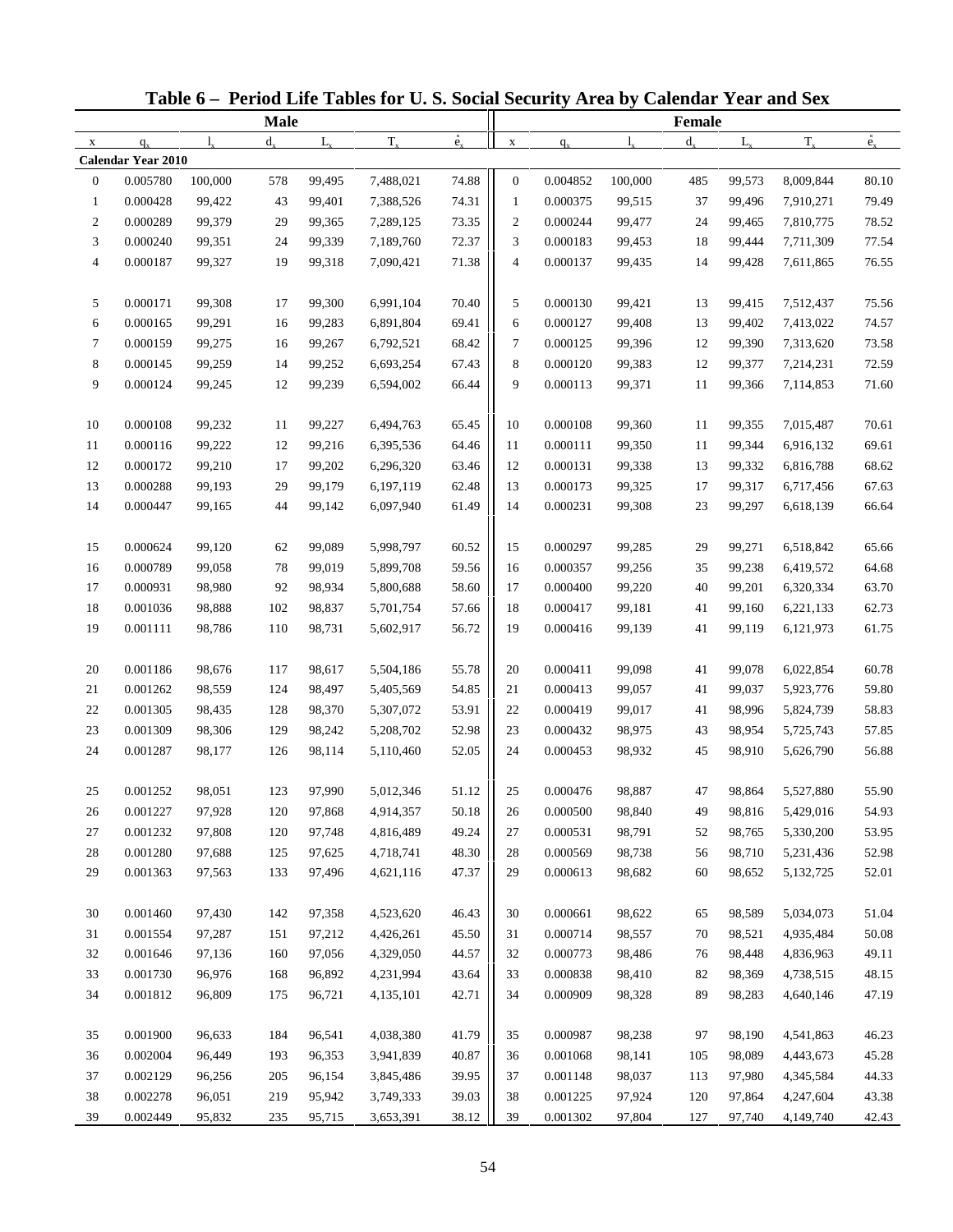|             |                           |              |             |             | Table 6 - Period Life Tables for U.S. Social Security Area by Calendar Year and Sex |             |             |          |             |         |             |           |             |
|-------------|---------------------------|--------------|-------------|-------------|-------------------------------------------------------------------------------------|-------------|-------------|----------|-------------|---------|-------------|-----------|-------------|
|             |                           |              | <b>Male</b> |             |                                                                                     |             |             |          |             | Female  |             |           |             |
| $\mathbf X$ | $q_{x}$                   | $\mathbf{l}$ | $d_{\rm v}$ | $L_{\rm v}$ | $T_{x}$                                                                             | $\dot{e}_x$ | $\mathbf X$ | $q_{x}$  | $l_{\rm x}$ | $d_{x}$ | $L_{\rm v}$ | $T_{x}$   | $\dot{e}_x$ |
|             | <b>Calendar Year 2010</b> |              |             |             |                                                                                     |             |             |          |             |         |             |           |             |
| 40          | 0.002636                  | 95,598       | 252         | 95,472      | 3,557,675                                                                           | 37.22       | 40          | 0.001388 | 97,677      | 136     | 97,609      | 4,052,000 | 41.48       |
| 41          | 0.002830                  | 95,346       | 270         | 95,211      | 3,462,204                                                                           | 36.31       | 41          | 0.001483 | 97,541      | 145     | 97,469      | 3,954,391 | 40.54       |
| 42          | 0.003027                  | 95,076       | 288         | 94,932      | 3,366,993                                                                           | 35.41       | 42          | 0.001580 | 97,396      | 154     | 97,319      | 3,856,922 | 39.60       |
| 43          | 0.003222                  | 94,788       | 305         | 94,635      | 3,272,061                                                                           | 34.52       | 43          | 0.001680 | 97,243      | 163     | 97,161      | 3,759,602 | 38.66       |
| 44          | 0.003420                  | 94,483       | 323         | 94,321      | 3,177,425                                                                           | 33.63       | 44          | 0.001786 | 97,079      | 173     | 96,992      | 3,662,442 | 37.73       |
| 45          | 0.003642                  | 94,160       | 343         | 93,988      | 3,083,104                                                                           | 32.74       | 45          | 0.001907 | 96,906      | 185     | 96,813      | 3,565,449 | 36.79       |
| 46          | 0.003887                  | 93,817       | 365         | 93,634      | 2,989,116                                                                           | 31.86       | 46          | 0.002048 | 96,721      | 198     | 96,622      | 3,468,636 | 35.86       |
| 47          | 0.004131                  | 93,452       | 386         | 93,259      | 2,895,482                                                                           | 30.98       | 47          | 0.002210 | 96,523      | 213     | 96,416      | 3,372,014 | 34.93       |
| 48          | 0.004370                  | 93,066       | 407         | 92,863      | 2,802,223                                                                           | 30.11       | 48          | 0.002394 | 96,310      | 231     | 96,194      | 3,275,597 | 34.01       |
| 49          | 0.004619                  | 92,659       | 428         | 92,445      | 2,709,360                                                                           | 29.24       | 49          | 0.002604 | 96,079      | 250     | 95,954      | 3,179,403 | 33.09       |
| 50          | 0.004902                  | 92,231       | 452         | 92,005      | 2,616,915                                                                           | 28.37       | 50          | 0.002845 | 95,829      | 273     | 95,693      | 3,083,449 | 32.18       |
| 51          | 0.005239                  | 91,779       | 481         | 91,539      | 2,524,909                                                                           | 27.51       | 51          | 0.003117 | 95,556      | 298     | 95,407      | 2,987,757 | 31.27       |
| 52          | 0.005631                  | 91,298       | 514         | 91,041      | 2,433,371                                                                           | 26.65       | 52          | 0.003421 | 95,258      | 326     | 95,095      | 2,892,349 | 30.36       |
| 53          | 0.006087                  | 90,784       | 553         | 90,508      | 2,342,329                                                                           | 25.80       | 53          | 0.003759 | 94,932      | 357     | 94,754      | 2,797,254 | 29.47       |
| 54          | 0.006614                  | 90,232       | 597         | 89,933      | 2,251,821                                                                           | 24.96       | 54          | 0.004134 | 94,576      | 391     | 94,380      | 2,702,500 | 28.58       |
| 55          | 0.007223                  | 89,635       | 647         | 89,311      | 2,161,888                                                                           | 24.12       | 55          | 0.004563 | 94,185      | 430     | 93,970      | 2,608,120 | 27.69       |
| 56          | 0.007913                  | 88,987       | 704         | 88,635      | 2,072,577                                                                           | 23.29       | 56          | 0.005044 | 93,755      | 473     | 93,518      | 2,514,150 | 26.82       |
| 57          | 0.008672                  | 88,283       | 766         | 87,900      | 1,983,942                                                                           | 22.47       | 57          | 0.005562 | 93,282      | 519     | 93,023      | 2,420,631 | 25.95       |
| 58          | 0.009504                  | 87,518       | 832         | 87,102      | 1,896,041                                                                           | 21.66       | 58          | 0.006117 | 92,763      | 567     | 92,479      | 2,327,609 | 25.09       |
| 59          | 0.010425                  | 86,686       | 904         | 86,234      | 1,808,939                                                                           | 20.87       | 59          | 0.006722 | 92,196      | 620     | 91,886      | 2,235,129 | 24.24       |
|             |                           |              |             |             |                                                                                     |             |             |          |             |         |             |           |             |
| 60          | 0.011416                  | 85,782       | 979         | 85,293      | 1,722,705                                                                           | 20.08       | 60          | 0.007377 | 91,576      | 676     | 91,238      | 2,143,244 | 23.40       |
| 61          | 0.012537                  | 84,803       | 1,063       | 84,271      | 1,637,413                                                                           | 19.31       | 61          | 0.008115 | 90,900      | 738     | 90,532      | 2,052,005 | 22.57       |
| 62          | 0.013880                  | 83,740       | 1,162       | 83,159      | 1,553,141                                                                           | 18.55       | 62          | 0.008984 | 90,163      | 810     | 89,758      | 1,961,474 | 21.75       |
| 63          | 0.015488                  | 82,577       | 1,279       | 81,938      | 1,469,983                                                                           | 17.80       | 63          | 0.010006 | 89,353      | 894     | 88,906      | 1,871,716 | 20.95       |
| 64          | 0.017312                  | 81,298       | 1,407       | 80,595      | 1,388,045                                                                           | 17.07       | 64          | 0.011159 | 88,459      | 987     | 87,965      | 1,782,810 | 20.15       |
| 65          | 0.019360                  | 79,891       | 1,547       | 79,118      | 1,307,450                                                                           | 16.37       | 65          | 0.012456 | 87,472      | 1,090   | 86,927      | 1,694,845 | 19.38       |
| 66          | 0.021485                  | 78,344       | 1,683       | 77,503      | 1,228,332                                                                           | 15.68       | 66          | 0.013821 | 86,382      | 1,194   | 85,785      | 1,607,918 | 18.61       |
| 67          | 0.023509                  | 76,661       | 1,802       | 75,760      | 1,150,830                                                                           | 15.01       | 67          | 0.015155 | 85,188      | 1,291   | 84,543      | 1,522,133 | 17.87       |
| 68          | 0.025345                  | 74,859       | 1,897       | 73,910      | 1,075,070                                                                           | 14.36       | 68          | 0.016413 | 83,897      | 1,377   | 83,209      | 1,437,591 | 17.14       |
| 69          | 0.027116                  | 72,962       | 1,978       | 71,972      | 1,001,159                                                                           | 13.72       | 69          | 0.017666 | 82,520      | 1,458   | 81,791      | 1,354,382 | 16.41       |
| 70          | 0.029120                  | 70,983       | 2,067       | 69,950      | 929,187                                                                             | 13.09       | 70          | 0.019090 | 81,062      | 1,547   | 80,289      | 1,272,591 | 15.70       |
| 71          | 0.031467                  | 68,916       | 2,169       | 67,832      | 859,237                                                                             | 12.47       | 71          | 0.020745 | 79,515      | 1,650   | 78,690      | 1,192,302 | 14.99       |
| 72          | 0.034026                  | 66,748       | 2,271       | 65,612      | 791,405                                                                             | 11.86       | 72          | 0.022548 | 77,865      | 1,756   | 76,987      | 1,113,612 | 14.30       |
| 73          | 0.036823                  | 64,476       | 2,374       | 63,289      | 725,793                                                                             | 11.26       | 73          | 0.024513 | 76,110      | 1,866   | 75,177      | 1,036,624 | 13.62       |
| 74          | 0.039951                  | 62,102       | 2,481       | 60,862      | 662,504                                                                             | 10.67       | 74          | 0.026703 | 74,244      | 1,983   | 73,253      | 961,448   | 12.95       |
| 75          | 0.043533                  | 59,621       | 2,595       | 58,323      | 601,642                                                                             | 10.09       | 75          | 0.029257 | 72,261      | 2,114   | 71,204      | 888,195   | 12.29       |
| 76          | 0.047672                  | 57,026       | 2,719       | 55,666      | 543,319                                                                             | 9.53        | 76          | 0.032207 | 70,147      | 2,259   | 69,018      | 816,991   | 11.65       |
| 77          | 0.052415                  | 54,307       | 2,847       | 52,884      | 487,652                                                                             | 8.98        | 77          | 0.035491 | 67,888      | 2,409   | 66,683      | 747,973   | 11.02       |
| 78          | 0.057830                  | 51,461       | 2,976       | 49,973      | 434,769                                                                             | 8.45        | 78          | 0.039126 | 65,479      | 2,562   | 64,198      | 681,290   | 10.40       |
| 79          | 0.063964                  | 48,485       | 3,101       | 46,934      | 384,796                                                                             | 7.94        | 79          | 0.043206 | 62,917      | 2,718   | 61,558      | 617,092   | 9.81        |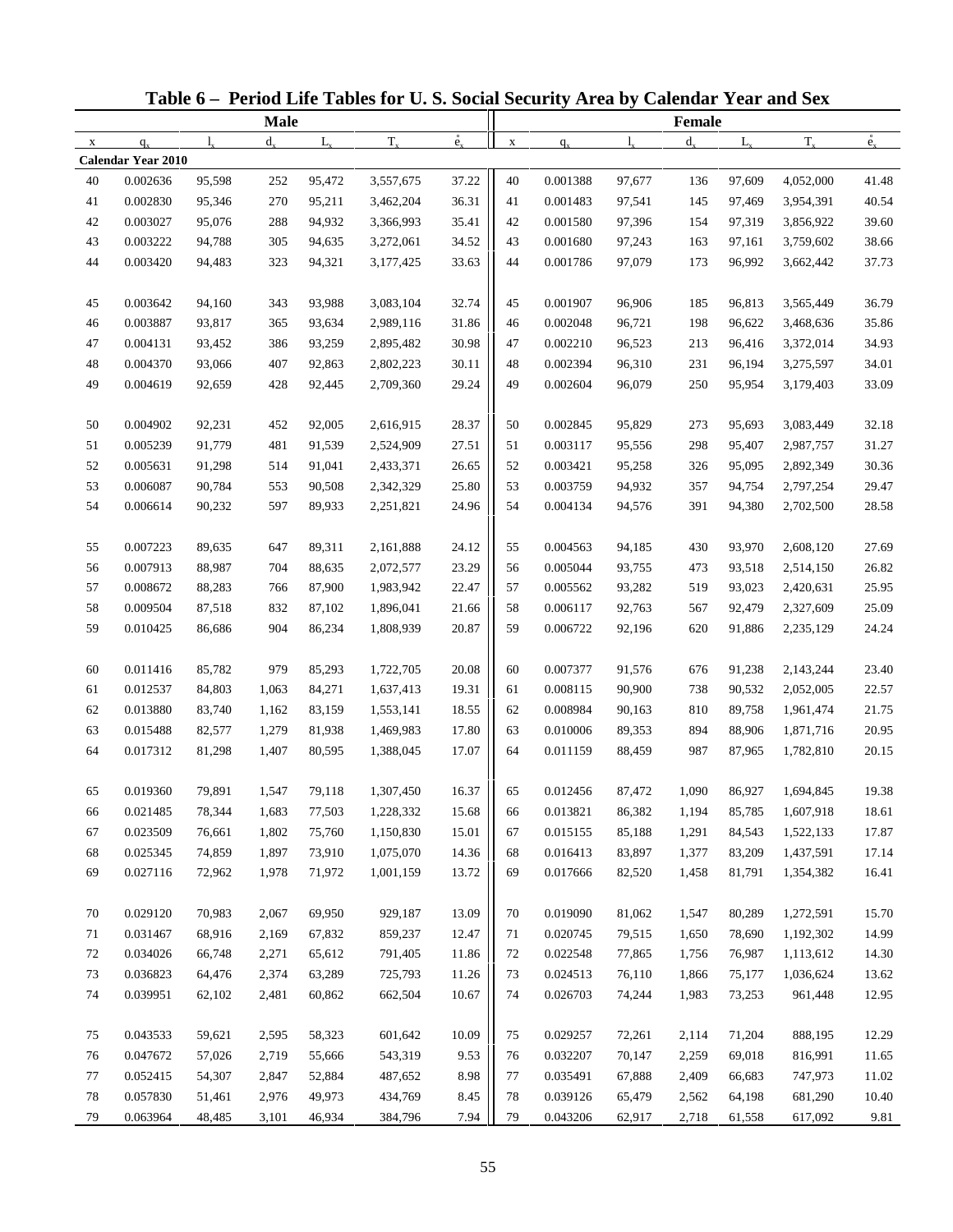|              |                           |                  |                  |                  | Table 6 - Period Life Tables for U.S. Social Security Area by Calendar Year and Sex |                          |             |          |                  |                  |                  |                  |             |
|--------------|---------------------------|------------------|------------------|------------------|-------------------------------------------------------------------------------------|--------------------------|-------------|----------|------------------|------------------|------------------|------------------|-------------|
|              |                           |                  | <b>Male</b>      |                  |                                                                                     |                          |             |          |                  | <b>Female</b>    |                  |                  |             |
| $\mathbf{x}$ | $q_{x}$                   | $l_{\rm x}$      | $d_{\rm v}$      | $L_{\rm v}$      | $T_{x}$                                                                             | $\overset{\circ}{e}_{x}$ | $\mathbf X$ | $q_{x}$  | $l_{\rm v}$      | $d_{x}$          | $L_{\rm v}$      | $T_{x}$          | $\dot{e}_x$ |
|              | <b>Calendar Year 2010</b> |                  |                  |                  |                                                                                     |                          |             |          |                  |                  |                  |                  |             |
| 80           | 0.070788                  | 45,383           | 3,213            | 43,777           | 337,862                                                                             | 7.44                     | 80          | 0.047920 | 60,198           | 2,885            | 58,756           | 555,535          | 9.23        |
| 81           | 0.078386                  | 42,171           | 3,306            | 40,518           | 294,085                                                                             | 6.97                     | 81          | 0.053330 | 57,314           | 3,057            | 55,785           | 496,779          | 8.67        |
| 82           | 0.086914                  | 38,865           | 3,378            | 37,176           | 253,567                                                                             | 6.52                     | 82          | 0.059370 | 54,257           | 3,221            | 52,646           | 440,993          | 8.13        |
| 83           | 0.096440                  | 35,487           | 3,422            | 33,776           | 216,391                                                                             | 6.10                     | 83          | 0.066070 | 51,036           | 3,372            | 49,350           | 388,347          | 7.61        |
| 84           | 0.106926                  | 32,065           | 3,429            | 30,351           | 182,615                                                                             | 5.70                     | 84          | 0.073541 | 47,664           | 3,505            | 45,911           | 338,997          | 7.11        |
| 85           | 0.118295                  | 28,636           | 3,388            | 26,943           | 152,264                                                                             | 5.32                     | 85          | 0.081912 | 44,159           | 3,617            | 42,350           | 293,086          | 6.64        |
| 86           | 0.130483                  | 25,249           | 3,295            | 23,602           | 125,321                                                                             | 4.96                     | 86          | 0.091297 | 40,542           | 3,701            | 38,691           | 250,736          | 6.18        |
| 87           | 0.143452                  | 21,954           | 3,149            | 20,380           | 101,720                                                                             | 4.63                     | 87          | 0.101778 | 36,840           | 3,750            | 34,965           | 212,045          | 5.76        |
| $88\,$       | 0.157191                  | 18,805           | 2,956            | 17,327           | 81,340                                                                              | 4.33                     | 88          | 0.113404 | 33,091           | 3,753            | 31,214           | 177,079          | 5.35        |
| 89           | 0.171717                  | 15,849           | 2,722            | 14,488           | 64,013                                                                              | 4.04                     | 89          | 0.126192 | 29,338           | 3,702            | 27,487           | 145,865          | 4.97        |
| 90           | 0.187046                  | 13,127           | 2,455            | 11,900           | 49,525                                                                              | 3.77                     | 90          | 0.140143 | 25,636           | 3,593            | 23,839           | 118,378          | 4.62        |
| 91           | 0.203196                  | 10,672           | 2,168            | 9,588            | 37,626                                                                              | 3.53                     | 91          | 0.155246 | 22,043           | 3,422            | 20,332           | 94,538           | 4.29        |
| 92           | 0.220178                  | 8,503            | 1,872            | 7,567            | 28,038                                                                              | 3.30                     | 92          | 0.171479 | 18,621           | 3,193            | 17,024           | 74,206           | 3.99        |
| 93           | 0.237991                  | 6,631            | 1,578            | 5,842            | 20,471                                                                              | 3.09                     | 93          | 0.188815 | 15,428           | 2,913            | 13,971           | 57,182           | 3.71        |
| 94           | 0.256628                  | 5,053            | 1,297            | 4,405            | 14,629                                                                              | 2.90                     | 94          | 0.207220 | 12,515           | 2,593            | 11,218           | 43,211           | 3.45        |
| 95           | 0.275271                  | 3,756            | 1,034            | 3,239            | 10,224                                                                              | 2.72                     | 95          | 0.225866 | 9,922            | 2,241            | 8,801            | 31,992           | 3.22        |
| 96           | 0.293711                  | 2,722            | 800              | 2,322            | 6,985                                                                               | 2.57                     | 96          | 0.244497 | 7,681            | 1,878            | 6,742            | 23,191           | 3.02        |
| 97           | 0.311722                  | 1,923            | 599              | 1,623            | 4,662                                                                               | 2.42                     | 97          | 0.262832 | 5,803            | 1,525            | 5,040            | 16,450           | 2.83        |
| 98           | 0.329073                  | 1,323            | 435              | 1,106            | 3,039                                                                               | 2.30                     | 98          | 0.280571 | 4,278            | 1,200            | 3,678            | 11,409           | 2.67        |
| 99           | 0.345527                  | 888              | 307              | 734              | 1,933                                                                               | 2.18                     | 99          | 0.297406 | 3,077            | 915              | 2,620            | 7,732            | 2.51        |
| 100          | 0.362803                  | 581              | 211              | 476              | 1,199                                                                               | 2.06                     | 100         | 0.315250 | 2,162            | 682              | 1,821            | 5,112            | 2.36        |
| 101          | 0.380943                  | 370              | 141              | 300              | 723                                                                                 | 1.95                     | 101         | 0.334165 | 1,481            | 495              | 1,233            | 3,291            | 2.22        |
| 102          | 0.399990                  | 229              | 92               | 183              | 424                                                                                 | 1.85                     | 102         | 0.354215 | 986              | 349              | 811              | 2,058            | 2.09        |
| 103          | 0.419990                  | 138              | 58               | 109              | 240                                                                                 | 1.75                     | 103         | 0.375468 | 637              | 239              | 517              | 1,246            | 1.96        |
| 104          | 0.440989                  | 80               | 35               | 62               | 132                                                                                 | 1.65                     | 104         | 0.397996 | 398              | 158              | 318              | 729              | 1.83        |
| 105          | 0.463039                  | 45               | 21               | 34               | 69                                                                                  | 1.56                     | 105         | 0.421875 | 239              | 101              | 189              | 411              | 1.72        |
| 106          | 0.486191                  | 24               | 12               | 18               | 35                                                                                  | 1.47                     | 106         | 0.447188 | 138              | 62               | 107              | 222              | 1.60        |
| 107          | 0.510500                  | $12\,$           | 6                | 9                | 17                                                                                  | 1.38                     | 107         | 0.474019 | 76               | 36               | 58               | 114              | 1.50        |
| 108          | 0.536025                  | 6                | 3                | 4                | $\,8\,$                                                                             | 1.30                     | 108         | 0.502460 | 40               | 20               | 30               | 56               | 1.39        |
| 109          | 0.562827                  | 3                | $\boldsymbol{2}$ | $\overline{c}$   | 3                                                                                   | 1.22                     | 109         | 0.532608 | 20               | 11               | 15               | 26               | 1.30        |
| 110          | 0.590968                  | $\mathbf{1}$     | $\mathbf{1}$     | $\mathbf{1}$     | $\mathbf{1}$                                                                        | 1.14                     | 110         | 0.564564 | 9                | 5                | 7                | 11               | 1.20        |
| 111          | 0.620516                  | $\boldsymbol{0}$ | $\mathbf{0}$     | $\boldsymbol{0}$ | 1                                                                                   | 1.07                     | 111         | 0.598438 |                  | $\overline{c}$   |                  |                  |             |
|              | 0.651542                  | $\boldsymbol{0}$ | $\boldsymbol{0}$ | $\boldsymbol{0}$ | $\mathbf{0}$                                                                        | 1.00                     | 112         | 0.634344 | 4                |                  | 3                | 5                | 1.11        |
| 112          |                           |                  |                  |                  |                                                                                     |                          |             | 0.672405 | 2                | $\mathbf{1}$     | $\mathbf{1}$     | $\boldsymbol{2}$ | 1.03        |
| 113          | 0.684119                  | $\boldsymbol{0}$ | $\boldsymbol{0}$ | $\boldsymbol{0}$ | $\boldsymbol{0}$                                                                    | 0.93                     | 113         |          | $\mathbf{1}$     | $\boldsymbol{0}$ | $\boldsymbol{0}$ | $\mathbf{1}$     | 0.95        |
| 114          | 0.718325                  | $\boldsymbol{0}$ | $\boldsymbol{0}$ | $\boldsymbol{0}$ | $\boldsymbol{0}$                                                                    | 0.87                     | 114         | 0.712749 | $\boldsymbol{0}$ | $\boldsymbol{0}$ | $\boldsymbol{0}$ | $\boldsymbol{0}$ | 0.88        |
| 115          | 0.754241                  | $\boldsymbol{0}$ | $\boldsymbol{0}$ | $\boldsymbol{0}$ | $\boldsymbol{0}$                                                                    | $0.81\,$                 | 115         | 0.754241 | $\boldsymbol{0}$ | $\boldsymbol{0}$ | $\boldsymbol{0}$ | $\boldsymbol{0}$ | 0.81        |
| 116          | 0.791953                  | $\boldsymbol{0}$ | $\mathbf{0}$     | $\boldsymbol{0}$ | $\mathbf{0}$                                                                        | 0.75                     | 116         | 0.791953 | $\mathbf{0}$     | $\boldsymbol{0}$ | $\boldsymbol{0}$ | $\boldsymbol{0}$ | 0.75        |
| 117          | 0.831551                  | $\boldsymbol{0}$ | $\boldsymbol{0}$ | 0                | $\mathbf{0}$                                                                        | 0.69                     | 117         | 0.831551 | $\boldsymbol{0}$ | $\boldsymbol{0}$ | $\boldsymbol{0}$ | $\boldsymbol{0}$ | 0.69        |
| 118          | 0.873128                  | $\boldsymbol{0}$ | $\boldsymbol{0}$ | $\boldsymbol{0}$ | $\boldsymbol{0}$                                                                    | 0.64                     | 118         | 0.873128 | $\boldsymbol{0}$ | $\boldsymbol{0}$ | $\boldsymbol{0}$ | $\boldsymbol{0}$ | 0.64        |
| 119          | 0.916785                  | $\boldsymbol{0}$ | $\boldsymbol{0}$ | $\boldsymbol{0}$ | $\boldsymbol{0}$                                                                    | 0.59                     | 119         | 0.916785 | 0                | $\boldsymbol{0}$ | $\boldsymbol{0}$ | $\boldsymbol{0}$ | 0.59        |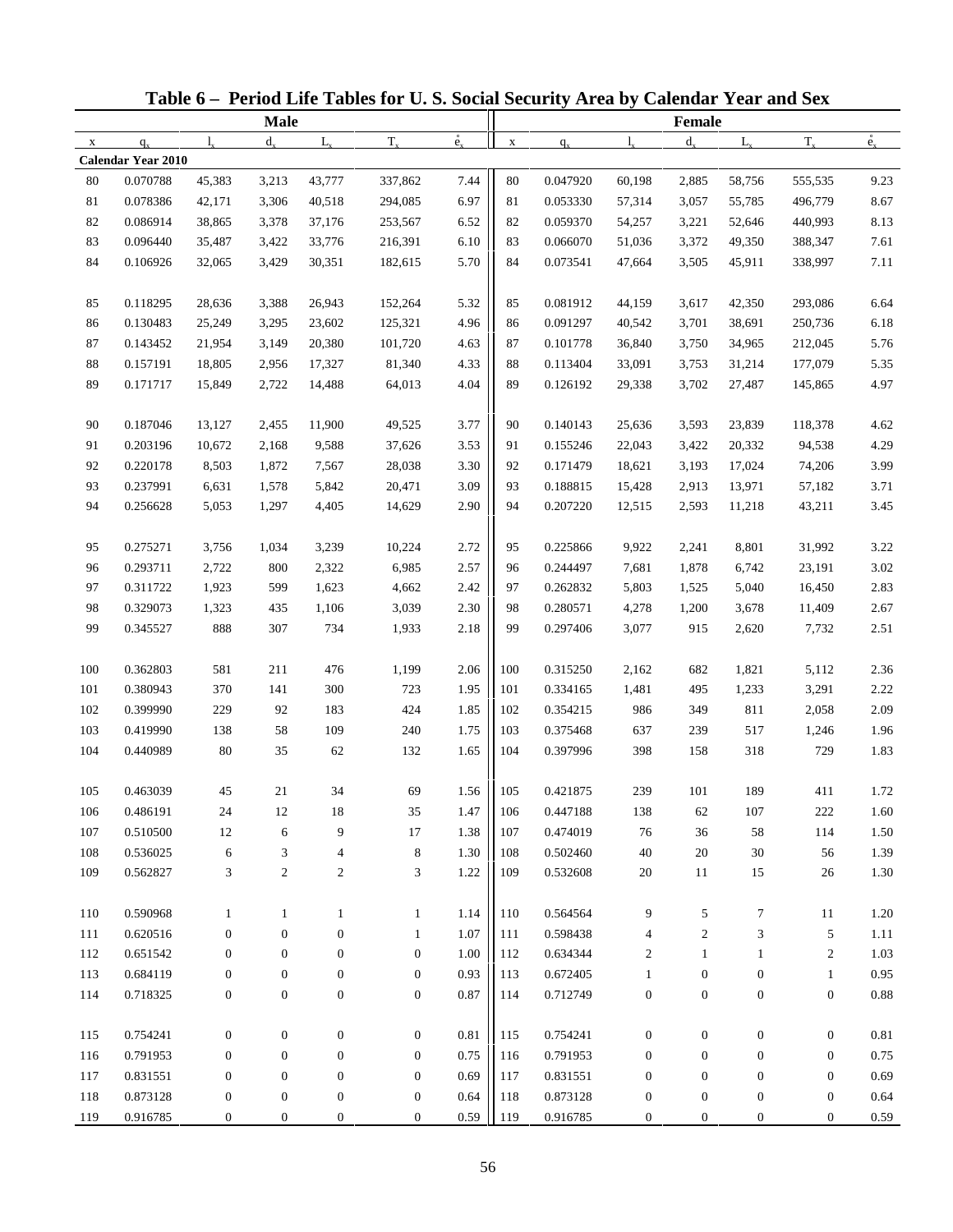| <b>Male</b>                                                                                                                   | Female  |             |           |             |
|-------------------------------------------------------------------------------------------------------------------------------|---------|-------------|-----------|-------------|
|                                                                                                                               |         |             |           |             |
| $\dot{e}_x$<br>$T_{x}$<br>$d_{\rm v}$<br>$L_{\rm v}$<br>$1_{\rm v}$<br>$q_{x}$<br>1.<br>$\mathbf X$<br>$q_{x}$<br>$\mathbf X$ | $d_{x}$ | $L_{\rm v}$ | $T_{x}$   | $\dot{e}_x$ |
| <b>Calendar Year 2020</b>                                                                                                     |         |             |           |             |
| 0.004818<br>100,000<br>99,579<br>7,599,625<br>76.00<br>$\boldsymbol{0}$<br>0.004047<br>100,000<br>$\mathbf{0}$<br>482         | 405     | 99,644      | 8,101,600 | 81.02       |
| 75.36<br>0.000369<br>0.000323<br>$\mathbf{1}$<br>99,518<br>37<br>99,500<br>7,500,046<br>$\mathbf{1}$<br>99,595                | 32      | 99,579      | 8,001,956 | 80.34       |
| 74.39<br>$\overline{c}$<br>0.000249<br>$\overline{c}$<br>0.000210<br>99,481<br>25<br>99,469<br>7,400,546<br>99,563            | 21      | 99,553      | 7,902,377 | 79.37       |
| 3<br>0.000207<br>99,457<br>21<br>99,446<br>7,301,077<br>73.41<br>3<br>0.000157<br>99,542                                      | 16      | 99,534      | 7,802,824 | 78.39       |
| 72.42<br>$\overline{4}$<br>0.000161<br>99,436<br>7,201,631<br>$\overline{4}$<br>0.000118<br>99,527<br>16<br>99,428            | 12      | 99,521      | 7,703,290 | 77.40       |
| 0.000147<br>5<br>5<br>99,420<br>15<br>7,102,203<br>71.44<br>0.000112<br>99,515<br>99,413                                      | 11      | 99,509      | 7,603,769 | 76.41       |
| 70.45<br>6<br>0.000143<br>99,406<br>14<br>99,398<br>7,002,790<br>6<br>0.000111<br>99,504                                      | 11      | 99,498      | 7,504,260 | 75.42       |
| 69.46<br>$\tau$<br>0.000138<br>99,391<br>14<br>99,384<br>6,903,391<br>7<br>0.000109<br>99,493                                 | 11      | 99,487      | 7,404,762 | 74.43       |
| $\,8\,$<br>0.000125<br>8<br>99,378<br>68.47<br>0.000105<br>99,482<br>12<br>99,371<br>6,804,007                                | 10      | 99,477      | 7,305,275 | 73.43       |
| 9<br>9<br>0.000105<br>99,365<br>10<br>99,360<br>6,704,635<br>67.47<br>0.000098<br>99,471                                      | 10      | 99,466      | 7,205,798 | 72.44       |
| 0.000089<br>0.000092<br>10<br>99,355<br>99,350<br>6,605,275<br>66.48<br>10<br>99,462<br>9                                     | 9       | 99,457      | 7,106,332 | 71.45       |
| 65.49<br>11<br>0.000096<br>0.000094<br>99,346<br>10<br>99,341<br>6,505,925<br>11<br>99,452                                    | 9       | 99,448      | 7,006,875 | 70.45       |
| 64.49<br>12<br>0.000148<br>99,336<br>6,406,584<br>12<br>0.000113<br>99,443<br>15<br>99,329                                    | 11      | 99,438      | 6,907,427 | 69.46       |
| 13<br>0.000256<br>99,322<br>25<br>99,309<br>6,307,255<br>63.50<br>13<br>0.000153<br>99,432                                    | 15      | 99,424      | 6,807,989 | 68.47       |
| 62.52<br>14<br>0.000406<br>99,296<br>40<br>99,276<br>6,207,946<br>14<br>0.000207<br>99,417                                    | 21      | 99,406      | 6,708,565 | 67.48       |
| 0.000571<br>15<br>99,256<br>99,228<br>6,108,670<br>61.54<br>15<br>0.000270<br>99,396<br>57                                    | 27      | 99,383      | 6,609,158 | 66.49       |
| 60.58<br>16<br>0.000726<br>99,199<br>0.000328<br>99,369<br>72<br>99,163<br>6,009,442<br>16                                    | 33      | 99,353      | 6,509,776 | 65.51       |
| 17<br>59.62<br>0.000858<br>99,127<br>85<br>99,085<br>5,910,279<br>17<br>0.000369<br>99,337                                    | 37      | 99,318      | 6,410,423 | 64.53       |
| 18<br>0.000955<br>99,042<br>95<br>98,995<br>5,811,195<br>58.67<br>18<br>0.000386<br>99,300                                    | 38      | 99,281      | 6,311,104 | 63.56       |
| 19<br>57.73<br>0.001023<br>98,948<br>101<br>98,897<br>5,712,200<br>19<br>0.000384<br>99,262                                   | 38      | 99,243      | 6,211,823 | 62.58       |
|                                                                                                                               |         |             |           |             |
| 0.001091<br>56.79<br>0.000379<br>20<br>98,846<br>98,792<br>5,613,303<br>20<br>99,224<br>108                                   | 38      | 99,205      | 6,112,581 | 61.60       |
| 55.85<br>21<br>0.001159<br>98,738<br>114<br>98,681<br>5,514,510<br>21<br>0.000381<br>99,186                                   | 38      | 99,167      | 6,013,376 | 60.63       |
| 22<br>0.001198<br>54.91<br>22<br>0.000386<br>98,624<br>118<br>98,565<br>5,415,829<br>99,148                                   | 38      | 99,129      | 5,914,209 | 59.65       |
| 23<br>0.001201<br>98,506<br>5,317,264<br>53.98<br>23<br>0.000399<br>99,110<br>118<br>98,447                                   | 40      | 99,090      | 5,815,080 | 58.67       |
| 53.04<br>24<br>0.001180<br>98,388<br>116<br>98,330<br>5,218,817<br>24<br>0.000418<br>99,070                                   | 41      | 99,050      | 5,715,990 | 57.70       |
| 98,272<br>52.11<br>0.001147<br>98,215<br>5,120,488<br>0.000439<br>99,029<br>113<br>25<br>25                                   | 43      | 99,007      | 5,616,940 | 56.72       |
| 0.001124<br>98,104<br>51.16<br>0.000462<br>98,159<br>110<br>5,022,273<br>26<br>98,985<br>26                                   | 46      | 98,963      | 5,517,933 | 55.74       |
| 50.22<br>27<br>0.001128<br>98,048<br>97,993<br>27<br>0.000490<br>98,940<br>111<br>4,924,169                                   | 48      | 98,915      | 5,418,971 | 54.77       |
| 0.001174<br>49.28<br>28<br>97,938<br>115<br>97,880<br>4,826,176<br>0.000526<br>98,891<br>28                                   | 52      | 98,865      | 5,320,055 | 53.80       |
| 29<br>0.001252<br>97,823<br>122<br>48.34<br>0.000568<br>97,762<br>4,728,296<br>29<br>98,839                                   | 56      | 98,811      | 5,221,190 | 52.83       |
| 0.001343<br>97,700<br>97,635<br>47.40<br>30<br>0.000613<br>98,783<br>30<br>131<br>4,630,534                                   | 61      | 98,753      | 5,122,379 | 51.85       |
| 46.46<br>31<br>0.001432<br>97,569<br>97,499<br>0.000663<br>98,723<br>140<br>4,532,899<br>31                                   | 65      | 98,690      | 5,023,626 | 50.89       |
| 32<br>0.001518<br>97,429<br>45.52<br>0.000718<br>98,657<br>148<br>97,356<br>4,435,400<br>32                                   | 71      | 98,622      | 4,924,936 | 49.92       |
| 44.59<br>33<br>0.001595<br>97,282<br>97,204<br>0.000778<br>98,586<br>155<br>4,338,044<br>33                                   | 77      | 98,548      | 4,826,315 | 48.96       |
| 34<br>0.001670<br>162<br>43.66<br>0.000844<br>98,510<br>97,126<br>97,045<br>4,240,840<br>34                                   | 83      | 98,468      | 4,727,767 | 47.99       |
| 42.74<br>0.001750<br>96,964<br>96,879<br>0.000916<br>98,426<br>35<br>170<br>4,143,795<br>35                                   | 90      | 98,381      | 4,629,299 | 47.03       |
| 41.81<br>36<br>0.001843<br>96,795<br>96,705<br>0.000991<br>98,336<br>178<br>4,046,916<br>36                                   | 97      | 98,288      | 4,530,917 | 46.08       |
| 40.89<br>37<br>0.001956<br>96,616<br>0.001065<br>98,239<br>189<br>96,522<br>3,950,210<br>37                                   | 105     | 98,186      | 4,432,630 | 45.12       |
| 38<br>39.96<br>0.001135<br>0.002091<br>96,427<br>202<br>96,326<br>38<br>98,134<br>3,853,689                                   | 111     | 98,078      | 4,334,443 | 44.17       |
| 39.05<br>0.002246<br>39<br>98,023<br>39<br>96,226<br>216<br>96,117<br>3,757,362<br>0.001205                                   | 118     | 97,964      | 4,236,365 | 43.22       |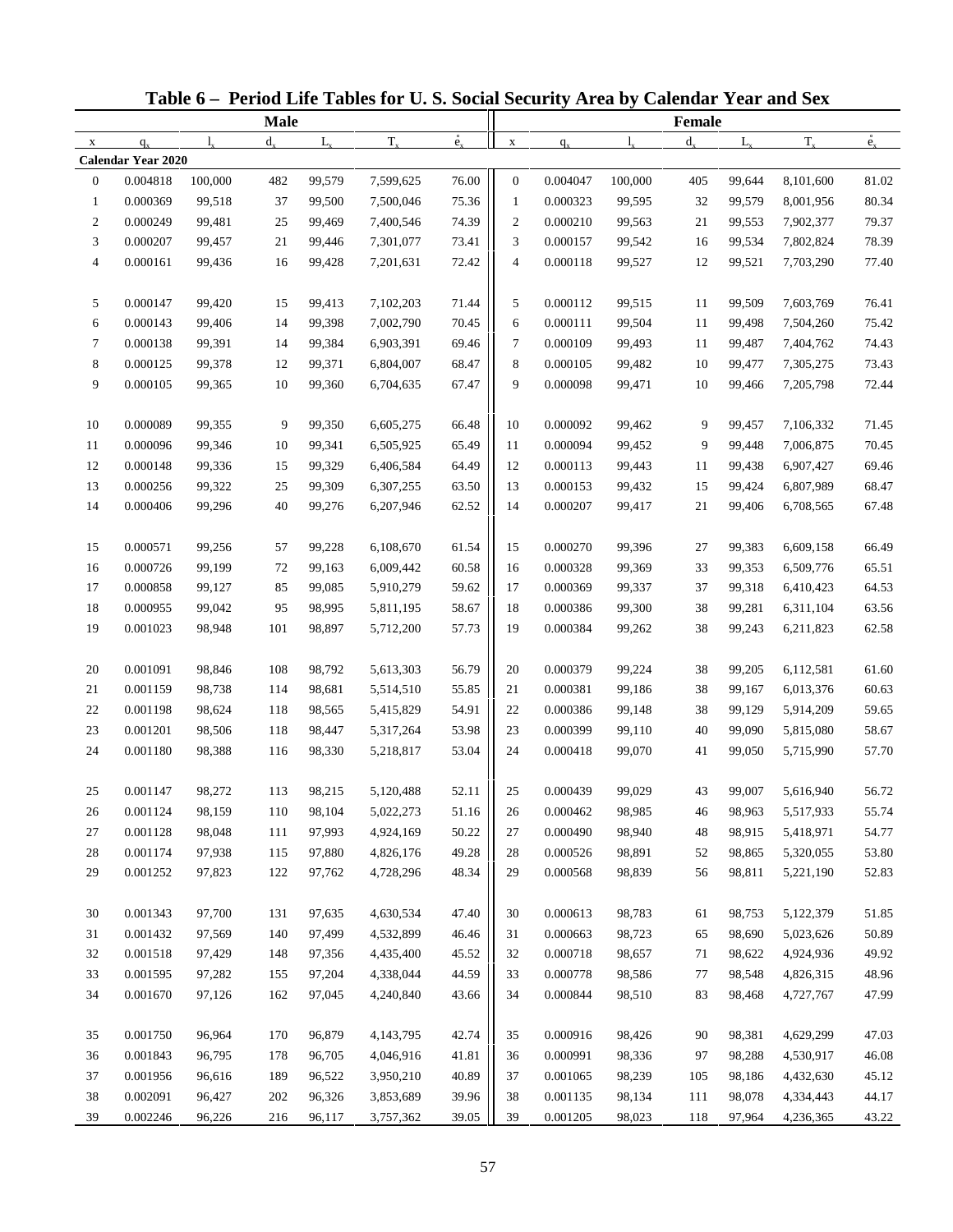|             |                           |        |             |             | Table 6 - Period Life Tables for U.S. Social Security Area by Calendar Year and Sex |             |             |          |             |               |             |           |             |
|-------------|---------------------------|--------|-------------|-------------|-------------------------------------------------------------------------------------|-------------|-------------|----------|-------------|---------------|-------------|-----------|-------------|
|             |                           |        | <b>Male</b> |             |                                                                                     |             |             |          |             | <b>Female</b> |             |           |             |
| $\mathbf X$ | $q_{x}$                   | 1.     | $d_{\rm v}$ | $L_{\rm v}$ | $T_{x}$                                                                             | $\dot{e}_x$ | $\mathbf X$ | $q_{x}$  | $l_{\rm v}$ | $d_{x}$       | $L_{\rm v}$ | $T_{x}$   | $\dot{e}_x$ |
|             | <b>Calendar Year 2020</b> |        |             |             |                                                                                     |             |             |          |             |               |             |           |             |
| 40          | 0.002415                  | 96,009 | 232         | 95,893      | 3,661,245                                                                           | 38.13       | 40          | 0.001283 | 97,905      | 126           | 97,842      | 4,138,401 | 42.27       |
| 41          | 0.002591                  | 95,778 | 248         | 95,653      | 3,565,351                                                                           | 37.23       | 41          | 0.001370 | 97,779      | 134           | 97,712      | 4,040,559 | 41.32       |
| 42          | 0.002766                  | 95,529 | 264         | 95,397      | 3,469,698                                                                           | 36.32       | 42          | 0.001459 | 97,645      | 142           | 97,574      | 3,942,847 | 40.38       |
| 43          | 0.002937                  | 95,265 | 280         | 95,125      | 3,374,301                                                                           | 35.42       | 43          | 0.001549 | 97,503      | 151           | 97,427      | 3,845,274 | 39.44       |
| 44          | 0.003109                  | 94,985 | 295         | 94,838      | 3,279,175                                                                           | 34.52       | 44          | 0.001645 | 97,352      | 160           | 97,272      | 3,747,847 | 38.50       |
| 45          | 0.003302                  | 94,690 | 313         | 94,534      | 3,184,338                                                                           | 33.63       | 45          | 0.001754 | 97,191      | 170           | 97,106      | 3,650,575 | 37.56       |
| 46          | 0.003516                  | 94,377 | 332         | 94,211      | 3,089,804                                                                           | 32.74       | 46          | 0.001883 | 97,021      | 183           | 96,930      | 3,553,469 | 36.63       |
| 47          | 0.003731                  | 94,046 | 351         | 93,870      | 2,995,592                                                                           | 31.85       | 47          | 0.002030 | 96,838      | 197           | 96,740      | 3,456,539 | 35.69       |
| 48          | 0.003943                  | 93,695 | 369         | 93,510      | 2,901,722                                                                           | 30.97       | 48          | 0.002198 | 96,642      | 212           | 96,536      | 3,359,799 | 34.77       |
| 49          | 0.004166                  | 93,325 | 389         | 93,131      | 2,808,212                                                                           | 30.09       | 49          | 0.002391 | 96,429      | 231           | 96,314      | 3,263,264 | 33.84       |
| 50          | 0.004422                  | 92,936 | 411         | 92,731      | 2,715,082                                                                           | 29.21       | 50          | 0.002611 | 96,199      | 251           | 96,073      | 3,166,950 | 32.92       |
| 51          | 0.004725                  | 92,525 | 437         | 92,307      | 2,622,351                                                                           | 28.34       | 51          | 0.002861 | 95,948      | 275           | 95,810      | 3,070,876 | 32.01       |
| 52          | 0.005080                  | 92,088 | 468         | 91,854      | 2,530,044                                                                           | 27.47       | 52          | 0.003140 | 95,673      | 300           | 95,523      | 2,975,066 | 31.10       |
| 53          | 0.005493                  | 91,620 | 503         | 91,369      | 2,438,190                                                                           | 26.61       | 53          | 0.003452 | 95,373      | 329           | 95,208      | 2,879,543 | 30.19       |
| 54          | 0.005971                  | 91,117 | 544         | 90,845      | 2,346,821                                                                           | 25.76       | 54          | 0.003799 | 95,043      | 361           | 94,863      | 2,784,335 | 29.30       |
| 55          | 0.006526                  | 90,573 | 591         | 90,278      | 2,255,976                                                                           | 24.91       | 55          | 0.004197 | 94,682      | 397           | 94,484      | 2,689,472 | 28.41       |
| 56          | 0.007155                  | 89,982 | 644         | 89,660      | 2,165,698                                                                           | 24.07       | 56          | 0.004642 | 94,285      | 438           | 94,066      | 2,594,989 | 27.52       |
| 57          | 0.007846                  | 89,338 | 701         | 88,988      | 2,076,038                                                                           | 23.24       | 57          | 0.005120 | 93,847      | 480           | 93,607      | 2,500,922 | 26.65       |
| 58          | 0.008597                  | 88,637 | 762         | 88,256      | 1,987,050                                                                           | 22.42       | 58          | 0.005629 | 93,367      | 526           | 93,104      | 2,407,315 | 25.78       |
| 59          | 0.009428                  | 87,875 | 828         | 87,461      | 1,898,794                                                                           | 21.61       | 59          | 0.006182 | 92,841      | 574           | 92,554      | 2,314,211 | 24.93       |
|             |                           |        |             |             |                                                                                     |             |             |          |             |               |             |           |             |
| 60          | 0.010321                  | 87,047 | 898         | 86,598      | 1,811,333                                                                           | 20.81       | 60          | 0.006779 | 92,267      | 625           | 91,955      | 2,221,657 | 24.08       |
| 61          | 0.011336                  | 86,148 | 977         | 85,660      | 1,724,735                                                                           | 20.02       | 61          | 0.007455 | 91,642      | 683           | 91,300      | 2,129,703 | 23.24       |
| 62          | 0.012570                  | 85,172 | 1,071       | 84,637      | 1,639,075                                                                           | 19.24       | 62          | 0.008258 | 90,959      | 751           | 90,583      | 2,038,402 | 22.41       |
| 63          | 0.014066                  | 84,101 | 1,183       | 83,510      | 1,554,439                                                                           | 18.48       | 63          | 0.009213 | 90,207      | 831           | 89,792      | 1,947,819 | 21.59       |
| 64          | 0.015774                  | 82,918 | 1,308       | 82,264      | 1,470,929                                                                           | 17.74       | 64          | 0.010295 | 89,376      | 920           | 88,916      | 1,858,027 | 20.79       |
| 65          | 0.017692                  | 81,610 | 1,444       | 80,888      | 1,388,665                                                                           | 17.02       | 65          | 0.011511 | 88,456      | 1,018         | 87,947      | 1,769,111 | 20.00       |
| 66          | 0.019674                  | 80,166 | 1,577       | 79,378      | 1,307,776                                                                           | 16.31       | 66          | 0.012785 | 87,438      | 1,118         | 86,879      | 1,681,164 | 19.23       |
| 67          | 0.021553                  | 78,589 | 1,694       | 77,742      | 1,228,398                                                                           | 15.63       | 67          | 0.014027 | 86,320      | 1,211         | 85,715      | 1,594,285 | 18.47       |
| 68          | 0.023239                  | 76,895 | 1,787       | 76,002      | 1,150,656                                                                           | 14.96       | 68          | 0.015191 | 85,109      | 1,293         | 84,463      | 1,508,570 | 17.73       |
| 69          | 0.024853                  | 75,108 | 1,867       | 74,175      | 1,074,654                                                                           | 14.31       | 69          | 0.016344 | 83,816      | 1,370         | 83,132      | 1,424,107 | 16.99       |
| 70          | 0.026678                  | 73,242 | 1,954       | 72,265      | 1,000,479                                                                           | 13.66       | 70          | 0.017650 | 82,447      | 1,455         | 81,719      | 1,340,976 | 16.26       |
| 71          | 0.028820                  | 71,288 | 2,055       | 70,261      | 928,214                                                                             | 13.02       | 71          | 0.019166 | 80,991      | 1,552         | 80,215      | 1,259,257 | 15.55       |
| 72          | 0.031153                  | 69,233 | 2,157       | 68,155      | 857,954                                                                             | 12.39       | 72          | 0.020818 | 79,439      | 1,654         | 78,612      | 1,179,041 | 14.84       |
| 73          | 0.033703                  | 67,076 | 2,261       | 65,946      | 789,799                                                                             | 11.77       | 73          | 0.022617 | 77,785      | 1,759         | 76,906      | 1,100,429 | 14.15       |
| 74          | 0.036556                  | 64,816 | 2,369       | 63,631      | 723,853                                                                             | 11.17       | 74          | 0.024622 | 76,026      | 1,872         | 75,090      | 1,023,523 | 13.46       |
| 75          | 0.039864                  | 62,446 | 2,489       | 61,202      | 660,222                                                                             | 10.57       | 75          | 0.026993 | 74,154      | 2,002         | 73,153      | 948,433   | 12.79       |
| 76          | 0.043694                  | 59,957 | 2,620       | 58,647      | 599,020                                                                             | 9.99        | 76          | 0.029727 | 72,152      | 2,145         | 71,080      | 875,280   | 12.13       |
| 77          | 0.048024                  | 57,337 | 2,754       | 55,960      | 540,373                                                                             | 9.42        | 77          | 0.032706 | 70,008      | 2,290         | 68,863      | 804,200   | 11.49       |
| 78          | 0.052898                  | 54,584 | 2,887       | 53,140      | 484,412                                                                             | 8.87        | 78          | 0.035920 | 67,718      | 2,432         | 66,502      | 735,337   | 10.86       |
| 79          | 0.058404                  | 51,696 | 3,019       | 50,187      | 431,272                                                                             | 8.34        | 79          | 0.039502 | 65,286      | 2,579         | 63,996      | 668,835   | 10.24       |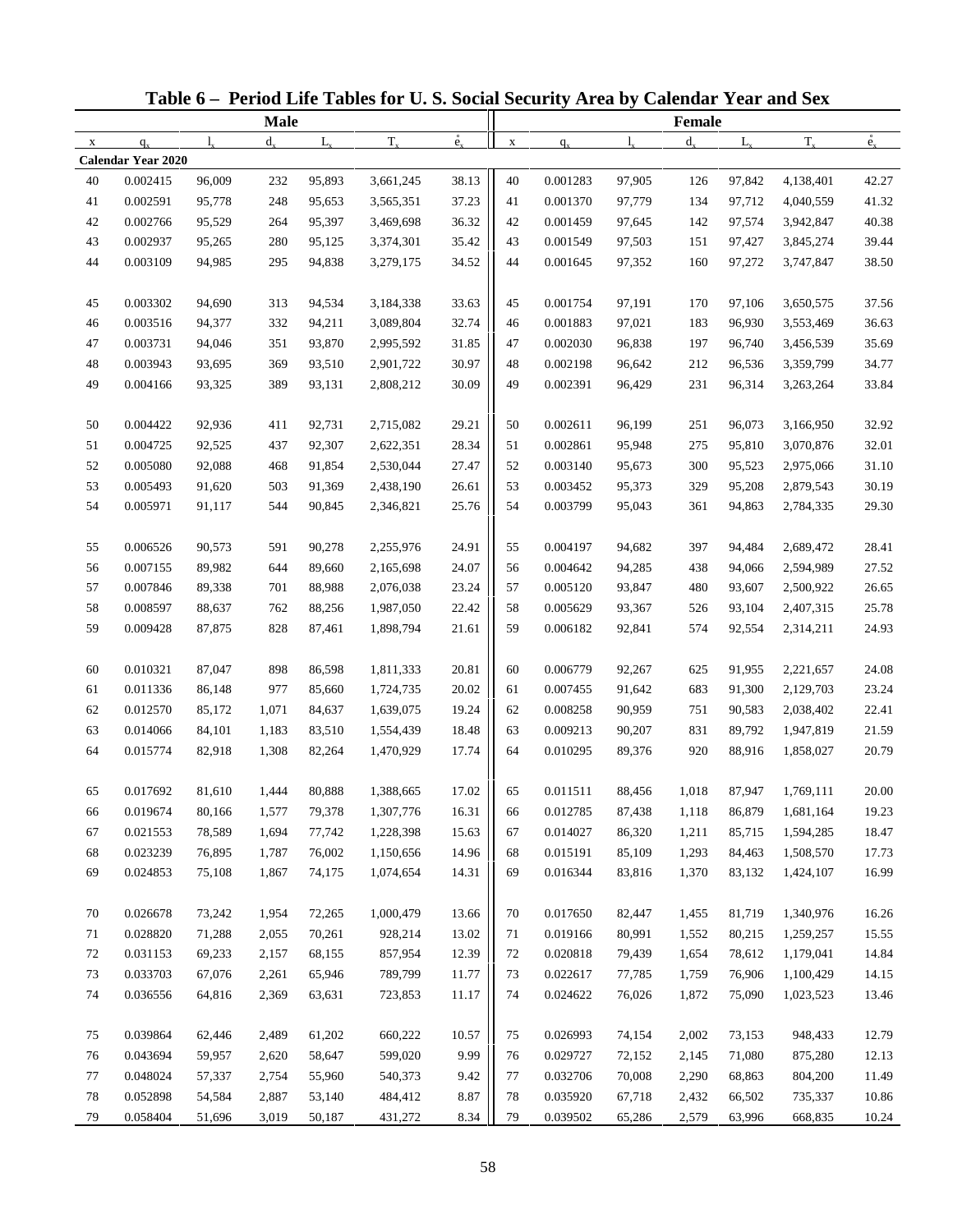|        | Table 6 - Period Life Tables for U.S. Social Security Area by Calendar Year and Sex<br><b>Male</b><br>$T_{x}$<br>$d_{x}$<br>$L_{\rm v}$<br>$l_{\rm x}$<br>$q_{x}$<br>$\mathbf{x}$<br><b>Calendar Year 2020</b><br>0.064512<br>381,086<br>48,677<br>3,140<br>47,107<br>0.071423<br>45,537<br>3,252<br>43,911<br>333,979<br>0.079438<br>42,284<br>3,359<br>40,605<br>290,068<br>0.088696<br>38,925<br>249,463<br>3,453<br>37,199<br>0.099061<br>35,473<br>3,514<br>33,716<br>212,264<br>0.110310<br>178,548<br>31,959<br>3,525<br>30,196<br>0.122258<br>3,476<br>148,352<br>28,434<br>26,695<br>0.134795<br>24,957<br>121,656<br>3,364<br>23,275<br>0.147894<br>98,381<br>21,593<br>3,194<br>19,996<br>0.161602<br>2,973<br>78,385<br>18,400<br>16,913<br>0.175984<br>15,426<br>2,715<br>61,472<br>14,069<br>0.191108<br>12,711<br>2,429<br>11,497<br>47,403<br>0.207040<br>2,129<br>35,906<br>10,282<br>9,218<br>0.223828<br>26,688<br>8,153<br>1,825<br>7,241<br>6,328<br>0.241510<br>1,528<br>5,564<br>19,447<br>0.259188<br>4,800<br>4,178<br>13,883<br>1,244<br>3,064<br>9,705<br>0.276657<br>3,556<br>984<br>0.293699<br>6,641<br>2,572<br>755<br>2,194<br>0.310087<br>1,817<br>4,447<br>563<br>1,535<br>408<br>1,049<br>2,912<br>0.325592<br>1,253<br>0.341871<br>845<br>289<br>701<br>1,862<br>0.358965<br>556<br>200<br>456<br>1,162<br>0.376913<br>357<br>289<br>705<br>134<br>0.395759<br>222<br>88<br>178<br>416<br>134<br>56<br>106<br>237<br>0.415547<br>$78\,$<br>0.436324<br>34<br>61<br>131<br>0.458140<br>20<br>34<br>70<br>44<br>0.481047<br>24<br>12<br>18<br>36<br>9<br>17<br>0.505099<br>12<br>6<br>5<br>8<br>0.530354<br>6<br>3<br>0.556872<br>3<br>$\overline{c}$<br>2<br>4<br>0.584716<br>$\mathbf{1}$<br>1<br>$\mathbf{1}$<br>1<br>0.613951<br>$\mathbf{0}$<br>$\boldsymbol{0}$<br>$\mathbf{1}$<br>1<br>0.644649<br>$\boldsymbol{0}$<br>$\boldsymbol{0}$<br>$\boldsymbol{0}$<br>$\boldsymbol{0}$<br>0.676881<br>$\boldsymbol{0}$<br>$\boldsymbol{0}$<br>$\boldsymbol{0}$<br>$\boldsymbol{0}$<br>0.710725<br>$\boldsymbol{0}$<br>$\boldsymbol{0}$<br>$\boldsymbol{0}$<br>$\boldsymbol{0}$<br>0.746262<br>$\mathbf{0}$<br>$\boldsymbol{0}$<br>$\boldsymbol{0}$<br>$\mathbf{0}$ |                  |                  |                  |                  |                          |             |          |                  |                  |                  |                  |             |
|--------|------------------------------------------------------------------------------------------------------------------------------------------------------------------------------------------------------------------------------------------------------------------------------------------------------------------------------------------------------------------------------------------------------------------------------------------------------------------------------------------------------------------------------------------------------------------------------------------------------------------------------------------------------------------------------------------------------------------------------------------------------------------------------------------------------------------------------------------------------------------------------------------------------------------------------------------------------------------------------------------------------------------------------------------------------------------------------------------------------------------------------------------------------------------------------------------------------------------------------------------------------------------------------------------------------------------------------------------------------------------------------------------------------------------------------------------------------------------------------------------------------------------------------------------------------------------------------------------------------------------------------------------------------------------------------------------------------------------------------------------------------------------------------------------------------------------------------------------------------------------------------------------------------------------------------------------------------------------------------------------------------------------------------------------------------------------------------------------------------------------------------------------------------------------------------------------------------|------------------|------------------|------------------|------------------|--------------------------|-------------|----------|------------------|------------------|------------------|------------------|-------------|
|        |                                                                                                                                                                                                                                                                                                                                                                                                                                                                                                                                                                                                                                                                                                                                                                                                                                                                                                                                                                                                                                                                                                                                                                                                                                                                                                                                                                                                                                                                                                                                                                                                                                                                                                                                                                                                                                                                                                                                                                                                                                                                                                                                                                                                      |                  |                  |                  |                  |                          |             |          |                  | <b>Female</b>    |                  |                  |             |
|        |                                                                                                                                                                                                                                                                                                                                                                                                                                                                                                                                                                                                                                                                                                                                                                                                                                                                                                                                                                                                                                                                                                                                                                                                                                                                                                                                                                                                                                                                                                                                                                                                                                                                                                                                                                                                                                                                                                                                                                                                                                                                                                                                                                                                      |                  |                  |                  |                  | $\overset{\circ}{e}_{x}$ | $\mathbf X$ | $q_{x}$  | $l_{\rm v}$      | $d_{x}$          | $L_{\rm v}$      | $T_{x}$          | $\dot{e}_x$ |
|        |                                                                                                                                                                                                                                                                                                                                                                                                                                                                                                                                                                                                                                                                                                                                                                                                                                                                                                                                                                                                                                                                                                                                                                                                                                                                                                                                                                                                                                                                                                                                                                                                                                                                                                                                                                                                                                                                                                                                                                                                                                                                                                                                                                                                      |                  |                  |                  |                  |                          |             |          |                  |                  |                  |                  |             |
| 80     |                                                                                                                                                                                                                                                                                                                                                                                                                                                                                                                                                                                                                                                                                                                                                                                                                                                                                                                                                                                                                                                                                                                                                                                                                                                                                                                                                                                                                                                                                                                                                                                                                                                                                                                                                                                                                                                                                                                                                                                                                                                                                                                                                                                                      |                  |                  |                  |                  | 7.83                     | 80          | 0.043631 | 62,707           | 2,736            | 61,339           | 604,839          | 9.65        |
| 81     |                                                                                                                                                                                                                                                                                                                                                                                                                                                                                                                                                                                                                                                                                                                                                                                                                                                                                                                                                                                                                                                                                                                                                                                                                                                                                                                                                                                                                                                                                                                                                                                                                                                                                                                                                                                                                                                                                                                                                                                                                                                                                                                                                                                                      |                  |                  |                  |                  | 7.33                     | 81          | 0.048475 | 59,971           | 2,907            | 58,517           | 543,501          | 9.06        |
| 82     |                                                                                                                                                                                                                                                                                                                                                                                                                                                                                                                                                                                                                                                                                                                                                                                                                                                                                                                                                                                                                                                                                                                                                                                                                                                                                                                                                                                                                                                                                                                                                                                                                                                                                                                                                                                                                                                                                                                                                                                                                                                                                                                                                                                                      |                  |                  |                  |                  | 6.86                     | 82          | 0.054099 | 57,064           | 3,087            | 55,520           | 484,984          | 8.50        |
| 83     |                                                                                                                                                                                                                                                                                                                                                                                                                                                                                                                                                                                                                                                                                                                                                                                                                                                                                                                                                                                                                                                                                                                                                                                                                                                                                                                                                                                                                                                                                                                                                                                                                                                                                                                                                                                                                                                                                                                                                                                                                                                                                                                                                                                                      |                  |                  |                  |                  | 6.41                     | 83          | 0.060597 | 53,976           | 3,271            | 52,341           | 429,463          | 7.96        |
| 84     |                                                                                                                                                                                                                                                                                                                                                                                                                                                                                                                                                                                                                                                                                                                                                                                                                                                                                                                                                                                                                                                                                                                                                                                                                                                                                                                                                                                                                                                                                                                                                                                                                                                                                                                                                                                                                                                                                                                                                                                                                                                                                                                                                                                                      |                  |                  |                  |                  | 5.98                     | 84          | 0.067992 | 50,706           | 3,448            | 48,982           | 377,122          | 7.44        |
| 85     |                                                                                                                                                                                                                                                                                                                                                                                                                                                                                                                                                                                                                                                                                                                                                                                                                                                                                                                                                                                                                                                                                                                                                                                                                                                                                                                                                                                                                                                                                                                                                                                                                                                                                                                                                                                                                                                                                                                                                                                                                                                                                                                                                                                                      |                  |                  |                  |                  | 5.59                     | 85          | 0.076276 | 47,258           | 3,605            | 45,456           | 328,140          | 6.94        |
| 86     |                                                                                                                                                                                                                                                                                                                                                                                                                                                                                                                                                                                                                                                                                                                                                                                                                                                                                                                                                                                                                                                                                                                                                                                                                                                                                                                                                                                                                                                                                                                                                                                                                                                                                                                                                                                                                                                                                                                                                                                                                                                                                                                                                                                                      |                  |                  |                  |                  | 5.22                     | 86          | 0.085451 | 43,653           | 3,730            | 41,788           | 282,685          | 6.48        |
| 87     |                                                                                                                                                                                                                                                                                                                                                                                                                                                                                                                                                                                                                                                                                                                                                                                                                                                                                                                                                                                                                                                                                                                                                                                                                                                                                                                                                                                                                                                                                                                                                                                                                                                                                                                                                                                                                                                                                                                                                                                                                                                                                                                                                                                                      |                  |                  |                  |                  | 4.87                     | 87          | 0.095529 | 39,923           | 3,814            | 38,016           | 240,896          | 6.03        |
| $88\,$ |                                                                                                                                                                                                                                                                                                                                                                                                                                                                                                                                                                                                                                                                                                                                                                                                                                                                                                                                                                                                                                                                                                                                                                                                                                                                                                                                                                                                                                                                                                                                                                                                                                                                                                                                                                                                                                                                                                                                                                                                                                                                                                                                                                                                      |                  |                  |                  |                  | 4.56                     | 88          | 0.106542 | 36,109           | 3,847            | 34,186           | 202,880          | 5.62        |
| 89     |                                                                                                                                                                                                                                                                                                                                                                                                                                                                                                                                                                                                                                                                                                                                                                                                                                                                                                                                                                                                                                                                                                                                                                                                                                                                                                                                                                                                                                                                                                                                                                                                                                                                                                                                                                                                                                                                                                                                                                                                                                                                                                                                                                                                      |                  |                  |                  |                  | 4.26                     | 89          | 0.118533 | 32,262           | 3,824            | 30,350           | 168,694          | 5.23        |
| 90     |                                                                                                                                                                                                                                                                                                                                                                                                                                                                                                                                                                                                                                                                                                                                                                                                                                                                                                                                                                                                                                                                                                                                                                                                                                                                                                                                                                                                                                                                                                                                                                                                                                                                                                                                                                                                                                                                                                                                                                                                                                                                                                                                                                                                      |                  |                  |                  |                  | 3.98                     | 90          | 0.131546 | 28,438           | 3,741            | 26,568           | 138,344          | 4.86        |
| 91     |                                                                                                                                                                                                                                                                                                                                                                                                                                                                                                                                                                                                                                                                                                                                                                                                                                                                                                                                                                                                                                                                                                                                                                                                                                                                                                                                                                                                                                                                                                                                                                                                                                                                                                                                                                                                                                                                                                                                                                                                                                                                                                                                                                                                      |                  |                  |                  |                  | 3.73                     | 91          | 0.145617 | 24,697           | 3,596            | 22,899           | 111,777          | 4.53        |
| 92     |                                                                                                                                                                                                                                                                                                                                                                                                                                                                                                                                                                                                                                                                                                                                                                                                                                                                                                                                                                                                                                                                                                                                                                                                                                                                                                                                                                                                                                                                                                                                                                                                                                                                                                                                                                                                                                                                                                                                                                                                                                                                                                                                                                                                      |                  |                  |                  |                  | 3.49                     | 92          | 0.160777 | 21,101           | 3,393            | 19,405           | 88,878           | 4.21        |
| 93     |                                                                                                                                                                                                                                                                                                                                                                                                                                                                                                                                                                                                                                                                                                                                                                                                                                                                                                                                                                                                                                                                                                                                                                                                                                                                                                                                                                                                                                                                                                                                                                                                                                                                                                                                                                                                                                                                                                                                                                                                                                                                                                                                                                                                      |                  |                  |                  |                  | 3.27                     | 93          | 0.177046 | 17,708           | 3,135            | 16,141           | 69,473           | 3.92        |
| 94     |                                                                                                                                                                                                                                                                                                                                                                                                                                                                                                                                                                                                                                                                                                                                                                                                                                                                                                                                                                                                                                                                                                                                                                                                                                                                                                                                                                                                                                                                                                                                                                                                                                                                                                                                                                                                                                                                                                                                                                                                                                                                                                                                                                                                      |                  |                  |                  |                  | 3.07                     | 94          | 0.194429 | 14,573           | 2,833            | 13,156           | 53,332           | 3.66        |
| 95     |                                                                                                                                                                                                                                                                                                                                                                                                                                                                                                                                                                                                                                                                                                                                                                                                                                                                                                                                                                                                                                                                                                                                                                                                                                                                                                                                                                                                                                                                                                                                                                                                                                                                                                                                                                                                                                                                                                                                                                                                                                                                                                                                                                                                      |                  |                  |                  |                  | 2.89                     | 95          | 0.212034 | 11,740           | 2,489            | 10,495           | 40,176           | 3.42        |
| 96     |                                                                                                                                                                                                                                                                                                                                                                                                                                                                                                                                                                                                                                                                                                                                                                                                                                                                                                                                                                                                                                                                                                                                                                                                                                                                                                                                                                                                                                                                                                                                                                                                                                                                                                                                                                                                                                                                                                                                                                                                                                                                                                                                                                                                      |                  |                  |                  |                  | 2.73                     | 96          | 0.229614 | 9,250            | 2,124            | 8,188            | 29,681           | 3.21        |
| 97     |                                                                                                                                                                                                                                                                                                                                                                                                                                                                                                                                                                                                                                                                                                                                                                                                                                                                                                                                                                                                                                                                                                                                                                                                                                                                                                                                                                                                                                                                                                                                                                                                                                                                                                                                                                                                                                                                                                                                                                                                                                                                                                                                                                                                      |                  |                  |                  |                  | 2.58                     | 97          | 0.246897 | 7,126            | 1,759            | 6,247            | 21,492           | 3.02        |
| 98     |                                                                                                                                                                                                                                                                                                                                                                                                                                                                                                                                                                                                                                                                                                                                                                                                                                                                                                                                                                                                                                                                                                                                                                                                                                                                                                                                                                                                                                                                                                                                                                                                                                                                                                                                                                                                                                                                                                                                                                                                                                                                                                                                                                                                      |                  |                  |                  |                  | 2.45                     | 98          | 0.263597 | 5,367            | 1,415            | 4,660            | 15,246           | 2.84        |
| 99     |                                                                                                                                                                                                                                                                                                                                                                                                                                                                                                                                                                                                                                                                                                                                                                                                                                                                                                                                                                                                                                                                                                                                                                                                                                                                                                                                                                                                                                                                                                                                                                                                                                                                                                                                                                                                                                                                                                                                                                                                                                                                                                                                                                                                      |                  |                  |                  |                  | 2.32                     | 99          | 0.279413 | 3,952            | 1,104            | 3,400            | 10,586           | 2.68        |
| 100    |                                                                                                                                                                                                                                                                                                                                                                                                                                                                                                                                                                                                                                                                                                                                                                                                                                                                                                                                                                                                                                                                                                                                                                                                                                                                                                                                                                                                                                                                                                                                                                                                                                                                                                                                                                                                                                                                                                                                                                                                                                                                                                                                                                                                      |                  |                  |                  |                  | 2.20                     | 100         | 0.296177 | 2,848            | 843              | 2,426            | 7,186            | 2.52        |
| 101    |                                                                                                                                                                                                                                                                                                                                                                                                                                                                                                                                                                                                                                                                                                                                                                                                                                                                                                                                                                                                                                                                                                                                                                                                                                                                                                                                                                                                                                                                                                                                                                                                                                                                                                                                                                                                                                                                                                                                                                                                                                                                                                                                                                                                      |                  |                  |                  |                  | 2.09                     | 101         | 0.313948 | 2,004            | 629              | 1,690            | 4,760            | 2.37        |
| 102    |                                                                                                                                                                                                                                                                                                                                                                                                                                                                                                                                                                                                                                                                                                                                                                                                                                                                                                                                                                                                                                                                                                                                                                                                                                                                                                                                                                                                                                                                                                                                                                                                                                                                                                                                                                                                                                                                                                                                                                                                                                                                                                                                                                                                      |                  |                  |                  |                  | 1.98                     | 102         | 0.332785 | 1,375            | 458              | 1,146            | 3,070            | 2.23        |
| 103    |                                                                                                                                                                                                                                                                                                                                                                                                                                                                                                                                                                                                                                                                                                                                                                                                                                                                                                                                                                                                                                                                                                                                                                                                                                                                                                                                                                                                                                                                                                                                                                                                                                                                                                                                                                                                                                                                                                                                                                                                                                                                                                                                                                                                      |                  |                  |                  |                  | 1.87                     | 103         | 0.352752 | 918              | 324              | 756              | 1,924            | 2.10        |
| 104    |                                                                                                                                                                                                                                                                                                                                                                                                                                                                                                                                                                                                                                                                                                                                                                                                                                                                                                                                                                                                                                                                                                                                                                                                                                                                                                                                                                                                                                                                                                                                                                                                                                                                                                                                                                                                                                                                                                                                                                                                                                                                                                                                                                                                      |                  |                  |                  |                  | 1.77                     | 104         | 0.373917 | 594              | 222              | 483              | 1,168            | 1.97        |
| 105    |                                                                                                                                                                                                                                                                                                                                                                                                                                                                                                                                                                                                                                                                                                                                                                                                                                                                                                                                                                                                                                                                                                                                                                                                                                                                                                                                                                                                                                                                                                                                                                                                                                                                                                                                                                                                                                                                                                                                                                                                                                                                                                                                                                                                      |                  |                  |                  |                  | 1.67                     | 105         | 0.396352 | 372              | 147              | 298              | 685              | 1.84        |
| 106    |                                                                                                                                                                                                                                                                                                                                                                                                                                                                                                                                                                                                                                                                                                                                                                                                                                                                                                                                                                                                                                                                                                                                                                                                                                                                                                                                                                                                                                                                                                                                                                                                                                                                                                                                                                                                                                                                                                                                                                                                                                                                                                                                                                                                      |                  |                  |                  |                  | 1.58                     | 106         | 0.420133 | 224              | 94               | 177              | 387              | 1.72        |
| 107    |                                                                                                                                                                                                                                                                                                                                                                                                                                                                                                                                                                                                                                                                                                                                                                                                                                                                                                                                                                                                                                                                                                                                                                                                                                                                                                                                                                                                                                                                                                                                                                                                                                                                                                                                                                                                                                                                                                                                                                                                                                                                                                                                                                                                      |                  |                  |                  |                  | 1.49                     | 107         | 0.445341 | 130              | 58               | 101              | 210              | 1.61        |
| 108    |                                                                                                                                                                                                                                                                                                                                                                                                                                                                                                                                                                                                                                                                                                                                                                                                                                                                                                                                                                                                                                                                                                                                                                                                                                                                                                                                                                                                                                                                                                                                                                                                                                                                                                                                                                                                                                                                                                                                                                                                                                                                                                                                                                                                      |                  |                  |                  |                  | 1.40                     | 108         | 0.472061 | 72               | 34               | 55               | 109              | 1.50        |
| 109    |                                                                                                                                                                                                                                                                                                                                                                                                                                                                                                                                                                                                                                                                                                                                                                                                                                                                                                                                                                                                                                                                                                                                                                                                                                                                                                                                                                                                                                                                                                                                                                                                                                                                                                                                                                                                                                                                                                                                                                                                                                                                                                                                                                                                      |                  |                  |                  |                  | 1.31                     | 109         | 0.500385 | 38               | 19               | 29               | 53               | 1.40        |
| 110    |                                                                                                                                                                                                                                                                                                                                                                                                                                                                                                                                                                                                                                                                                                                                                                                                                                                                                                                                                                                                                                                                                                                                                                                                                                                                                                                                                                                                                                                                                                                                                                                                                                                                                                                                                                                                                                                                                                                                                                                                                                                                                                                                                                                                      |                  |                  |                  |                  | 1.23                     | 110         | 0.530408 | 19               | 10               | 14               | 25               | 1.30        |
| 111    |                                                                                                                                                                                                                                                                                                                                                                                                                                                                                                                                                                                                                                                                                                                                                                                                                                                                                                                                                                                                                                                                                                                                                                                                                                                                                                                                                                                                                                                                                                                                                                                                                                                                                                                                                                                                                                                                                                                                                                                                                                                                                                                                                                                                      |                  |                  |                  |                  | 1.16                     | 111         | 0.562233 | 9                | 5                | 6                | 11               | 1.21        |
| 112    |                                                                                                                                                                                                                                                                                                                                                                                                                                                                                                                                                                                                                                                                                                                                                                                                                                                                                                                                                                                                                                                                                                                                                                                                                                                                                                                                                                                                                                                                                                                                                                                                                                                                                                                                                                                                                                                                                                                                                                                                                                                                                                                                                                                                      |                  |                  |                  |                  | 1.08                     | 112         | 0.595967 | 4                | 2                | 3                | $\overline{4}$   | 1.12        |
| 113    |                                                                                                                                                                                                                                                                                                                                                                                                                                                                                                                                                                                                                                                                                                                                                                                                                                                                                                                                                                                                                                                                                                                                                                                                                                                                                                                                                                                                                                                                                                                                                                                                                                                                                                                                                                                                                                                                                                                                                                                                                                                                                                                                                                                                      |                  |                  |                  |                  | 1.01                     | 113         | 0.631725 | $\overline{c}$   | $\mathbf{1}$     | $\mathbf{1}$     | $\boldsymbol{2}$ | 1.04        |
| 114    |                                                                                                                                                                                                                                                                                                                                                                                                                                                                                                                                                                                                                                                                                                                                                                                                                                                                                                                                                                                                                                                                                                                                                                                                                                                                                                                                                                                                                                                                                                                                                                                                                                                                                                                                                                                                                                                                                                                                                                                                                                                                                                                                                                                                      |                  |                  |                  |                  | 0.95                     | 114         | 0.669628 | $\mathbf{1}$     | $\boldsymbol{0}$ | $\boldsymbol{0}$ | $\mathbf{1}$     | 0.96        |
|        |                                                                                                                                                                                                                                                                                                                                                                                                                                                                                                                                                                                                                                                                                                                                                                                                                                                                                                                                                                                                                                                                                                                                                                                                                                                                                                                                                                                                                                                                                                                                                                                                                                                                                                                                                                                                                                                                                                                                                                                                                                                                                                                                                                                                      |                  |                  |                  |                  |                          |             |          |                  |                  |                  |                  |             |
| 115    |                                                                                                                                                                                                                                                                                                                                                                                                                                                                                                                                                                                                                                                                                                                                                                                                                                                                                                                                                                                                                                                                                                                                                                                                                                                                                                                                                                                                                                                                                                                                                                                                                                                                                                                                                                                                                                                                                                                                                                                                                                                                                                                                                                                                      |                  |                  |                  |                  | 0.88                     | 115         | 0.709806 | $\boldsymbol{0}$ | $\boldsymbol{0}$ | $\boldsymbol{0}$ | $\boldsymbol{0}$ | 0.88        |
| 116    |                                                                                                                                                                                                                                                                                                                                                                                                                                                                                                                                                                                                                                                                                                                                                                                                                                                                                                                                                                                                                                                                                                                                                                                                                                                                                                                                                                                                                                                                                                                                                                                                                                                                                                                                                                                                                                                                                                                                                                                                                                                                                                                                                                                                      |                  |                  |                  |                  | 0.82                     | 116         | 0.746262 | $\boldsymbol{0}$ | $\mathbf{0}$     | $\boldsymbol{0}$ | $\boldsymbol{0}$ | 0.82        |
| 117    | 0.783575                                                                                                                                                                                                                                                                                                                                                                                                                                                                                                                                                                                                                                                                                                                                                                                                                                                                                                                                                                                                                                                                                                                                                                                                                                                                                                                                                                                                                                                                                                                                                                                                                                                                                                                                                                                                                                                                                                                                                                                                                                                                                                                                                                                             | $\boldsymbol{0}$ | $\mathbf{0}$     | 0                | $\boldsymbol{0}$ | 0.76                     | 117         | 0.783575 | $\boldsymbol{0}$ | $\boldsymbol{0}$ | $\boldsymbol{0}$ | $\boldsymbol{0}$ | $0.76\,$    |
| 118    | 0.822753                                                                                                                                                                                                                                                                                                                                                                                                                                                                                                                                                                                                                                                                                                                                                                                                                                                                                                                                                                                                                                                                                                                                                                                                                                                                                                                                                                                                                                                                                                                                                                                                                                                                                                                                                                                                                                                                                                                                                                                                                                                                                                                                                                                             | $\boldsymbol{0}$ | $\boldsymbol{0}$ | $\boldsymbol{0}$ | $\boldsymbol{0}$ | 0.70                     | 118         | 0.822753 | $\boldsymbol{0}$ | $\boldsymbol{0}$ | $\boldsymbol{0}$ | $\boldsymbol{0}$ | 0.70        |
| 119    | 0.863891                                                                                                                                                                                                                                                                                                                                                                                                                                                                                                                                                                                                                                                                                                                                                                                                                                                                                                                                                                                                                                                                                                                                                                                                                                                                                                                                                                                                                                                                                                                                                                                                                                                                                                                                                                                                                                                                                                                                                                                                                                                                                                                                                                                             | $\boldsymbol{0}$ | $\boldsymbol{0}$ | $\boldsymbol{0}$ | $\boldsymbol{0}$ | $0.65\,$                 | 119         | 0.863891 | $\boldsymbol{0}$ | $\boldsymbol{0}$ | $\boldsymbol{0}$ | $\boldsymbol{0}$ | 0.65        |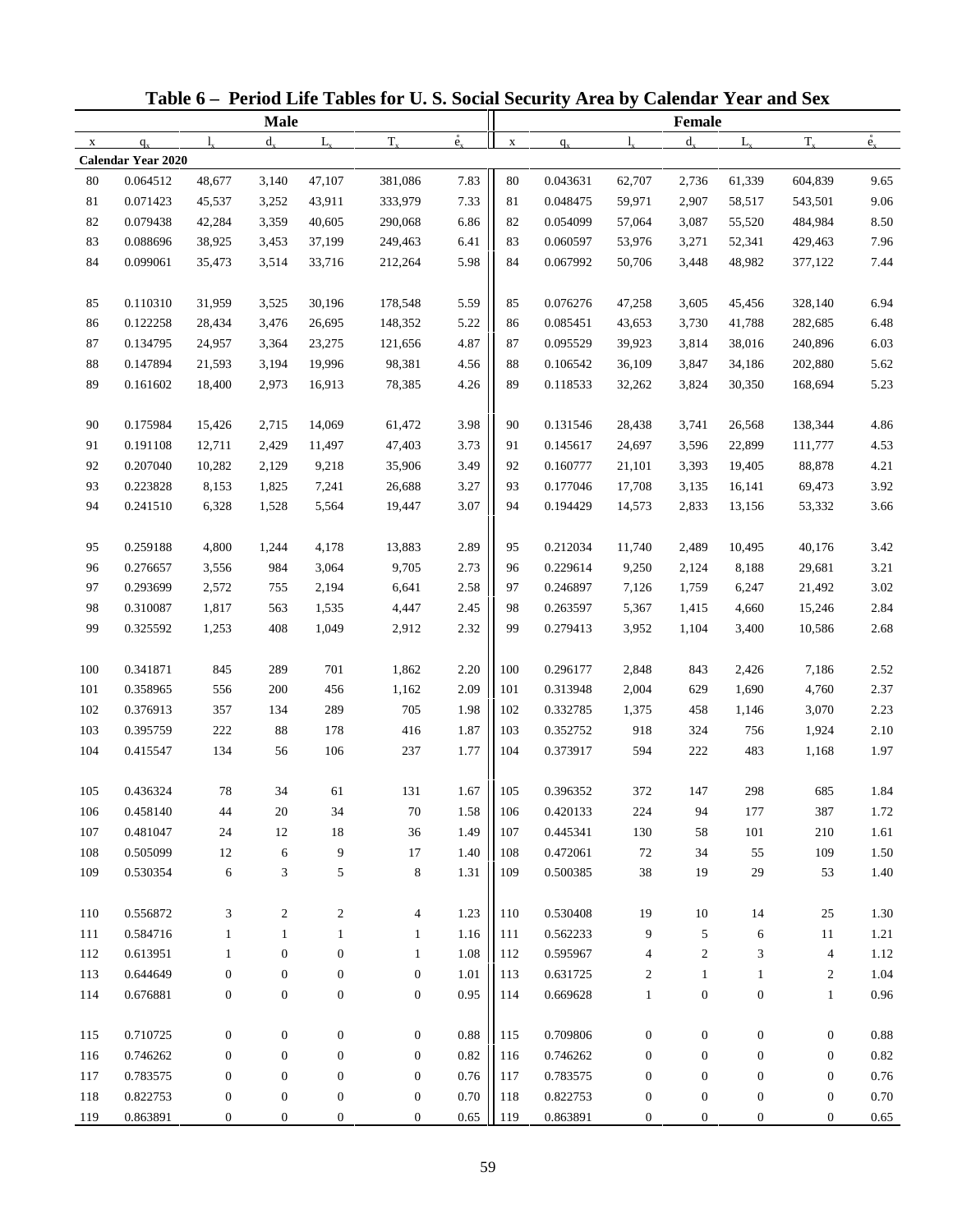|                |                           |         |             |             | Table 6 - Period Life Tables for U.S. Social Security Area by Calendar Year and Sex |             |                  |          |             |         |             |           |             |
|----------------|---------------------------|---------|-------------|-------------|-------------------------------------------------------------------------------------|-------------|------------------|----------|-------------|---------|-------------|-----------|-------------|
|                |                           |         | <b>Male</b> |             |                                                                                     |             |                  |          |             | Female  |             |           |             |
| $\mathbf X$    | $q_{x}$                   | 1.      | $d_{\rm v}$ | $L_{\rm v}$ | $T_{x}$                                                                             | $\dot{e}_x$ | $\mathbf X$      | $q_{x}$  | $1_{\rm v}$ | $d_{x}$ | $L_{\rm v}$ | $T_{x}$   | $\dot{e}_x$ |
|                | <b>Calendar Year 2030</b> |         |             |             |                                                                                     |             |                  |          |             |         |             |           |             |
| $\mathbf{0}$   | 0.004046                  | 100,000 | 405         | 99,646      | 7,704,717                                                                           | 77.05       | $\boldsymbol{0}$ | 0.003400 | 100,000     | 340     | 99,701      | 8,190,907 | 81.91       |
| $\mathbf{1}$   | 0.000321                  | 99,595  | 32          | 99,579      | 7,605,071                                                                           | 76.36       | $\mathbf{1}$     | 0.000282 | 99,660      | 28      | 99,646      | 8,091,206 | 81.19       |
| $\overline{c}$ | 0.000217                  | 99,563  | 22          | 99,553      | 7,505,491                                                                           | 75.38       | $\boldsymbol{2}$ | 0.000184 | 99,632      | 18      | 99,623      | 7,991,560 | 80.21       |
| 3              | 0.000181                  | 99,542  | 18          | 99,533      | 7,405,939                                                                           | 74.40       | 3                | 0.000137 | 99,614      | 14      | 99,607      | 7,891,938 | 79.23       |
| $\overline{4}$ | 0.000141                  | 99,524  | 14          | 99,517      | 7,306,406                                                                           | 73.41       | $\overline{4}$   | 0.000103 | 99,600      | 10      | 99,595      | 7,792,331 | 78.24       |
| 5              | 0.000129                  | 99,510  | 13          | 99,503      | 7,206,889                                                                           | 72.42       | 5                | 0.000098 | 99,590      | 10      | 99,585      | 7,692,736 | 77.24       |
| 6              | 0.000126                  | 99,497  | 13          | 99,491      | 7,107,385                                                                           | 71.43       | 6                | 0.000097 | 99,580      | 10      | 99,575      | 7,593,151 | 76.25       |
| 7              | 0.000122                  | 99,484  | 12          | 99,478      | 7,007,895                                                                           | 70.44       | 7                | 0.000096 | 99,570      | 10      | 99,565      | 7,493,576 | 75.26       |
| $\,8\,$        | 0.000110                  | 99,472  | 11          | 99,467      | 6,908,416                                                                           | 69.45       | 8                | 0.000091 | 99,561      | 9       | 99,556      | 7,394,011 | 74.27       |
| 9              | 0.000090                  | 99,461  | 9           | 99,457      | 6,808,949                                                                           | 68.46       | 9                | 0.000084 | 99,552      | 8       | 99,547      | 7,294,455 | 73.27       |
| 10             | 0.000075                  | 99,452  | 7           | 99,449      | 6,709,492                                                                           | 67.46       | 10               | 0.000078 | 99,543      | 8       | 99,539      | 7,194,907 | 72.28       |
| 11             | 0.000080                  | 99,445  | 8           | 99,441      | 6,610,044                                                                           | 66.47       | 11               | 0.000079 | 99,535      | 8       | 99,532      | 7,095,368 | 71.28       |
| 12             | 0.000127                  | 99,437  | 13          | 99,431      | 6,510,603                                                                           | 65.47       | 12               | 0.000097 | 99,528      | 10      | 99,523      | 6,995,836 | 70.29       |
| 13             | 0.000229                  | 99,424  | 23          | 99,413      | 6,411,172                                                                           | 64.48       | 13               | 0.000135 | 99,518      | 13      | 99,511      | 6,896,313 | 69.30       |
| 14             | 0.000368                  | 99,402  | 37          | 99,383      | 6,311,759                                                                           | 63.50       | 14               | 0.000188 | 99,505      | 19      | 99,495      | 6,796,802 | 68.31       |
| 15             | 0.000523                  | 99,365  | 52          | 99,339      | 6,212,376                                                                           | 62.52       | 15               | 0.000248 | 99,486      | 25      | 99,473      | 6,697,307 | 67.32       |
| 16             | 0.000667                  | 99,313  | 66          | 99,280      | 6,113,037                                                                           | 61.55       | 16               | 0.000303 | 99,461      | 30      | 99,446      | 6,597,833 | 66.34       |
| 17             | 0.000791                  | 99,247  | 79          | 99,208      | 6,013,757                                                                           | 60.59       | 17               | 0.000342 | 99,431      | 34      | 99,414      | 6,498,387 | 65.36       |
| 18             | 0.000880                  | 99,168  | 87          | 99,125      | 5,914,549                                                                           | 59.64       | 18               | 0.000358 | 99,397      | 36      | 99,379      | 6,398,973 | 64.38       |
| 19             | 0.000943                  | 99,081  | 93          | 99,034      | 5,815,425                                                                           | 58.69       | 19               | 0.000356 | 99,361      | 35      | 99,344      | 6,299,594 | 63.40       |
| 20             | 0.001005                  | 98,988  | 99          | 98,938      | 5,716,390                                                                           | 57.75       | 20               | 0.000351 | 99,326      | 35      | 99,309      | 6,200,251 | 62.42       |
| 21             | 0.001067                  | 98,888  | 106         | 98,835      | 5,617,452                                                                           | 56.81       | 21               | 0.000351 | 99,291      | 35      | 99,274      | 6,100,942 | 61.44       |
| 22             | 0.001103                  | 98,783  | 109         | 98,728      | 5,518,617                                                                           | 55.87       | 22               | 0.000356 | 99,256      | 35      | 99,239      | 6,001,668 | 60.47       |
| 23             | 0.001106                  | 98,674  | 109         | 98,619      | 5,419,889                                                                           | 54.93       | 23               | 0.000368 | 99,221      | 37      | 99,203      | 5,902,430 | 59.49       |
| 24             | 0.001087                  | 98,564  | 107         | 98,511      | 5,321,270                                                                           | 53.99       | 24               | 0.000386 | 99,184      | 38      | 99,165      | 5,803,227 | 58.51       |
| 25             | 0.001056                  | 98,457  | 104         | 98,405      | 5,222,759                                                                           | 53.05       | 25               | 0.000406 | 99,146      | 40      | 99,126      | 5,704,062 | 57.53       |
| 26             | 0.001034                  | 98,353  | 102         | 98,303      | 5,124,353                                                                           | 52.10       | 26               | 0.000427 | 99,106      | 42      | 99,085      | 5,604,936 | 56.55       |
| 27             | 0.001038                  | 98,252  | 102         | 98,201      | 5,026,051                                                                           | 51.15       | 27               | 0.000454 | 99,064      | 45      | 99,041      | 5,505,851 | 55.58       |
| 28             | 0.001080                  | 98,150  | 106         | 98,097      | 4,927,850                                                                           | 50.21       | 28               | 0.000487 | 99,019      | 48      | 98,995      | 5,406,810 | 54.60       |
| 29             | 0.001150                  | 98,044  | 113         | 97,987      | 4,829,754                                                                           | 49.26       | 29               | 0.000525 | 98,970      | 52      | 98,944      | 5,307,815 | 53.63       |
| 30             | 0.001233                  | 97,931  | 121         | 97,871      | 4,731,766                                                                           | 48.32       | 30               | 0.000568 | 98,918      | 56      | 98,890      | 5,208,871 | 52.66       |
| 31             | 0.001314                  | 97,810  | 129         | 97,746      | 4,633,896                                                                           | 47.38       | 31               | 0.000613 | 98,862      | 61      | 98,832      | 5,109,980 | 51.69       |
| 32             | 0.001391                  | 97,682  | 136         | 97,614      | 4,536,150                                                                           | 46.44       | 32               | 0.000664 | 98,802      | 66      | 98,769      | 5,011,148 | 50.72       |
| 33             | 0.001462                  | 97,546  | 143         | 97,474      | 4,438,536                                                                           | 45.50       | 33               | 0.000720 | 98,736      | 71      | 98,701      | 4,912,379 | 49.75       |
| 34             | 0.001530                  | 97,403  | 149         |             |                                                                                     | 44.57       |                  | 0.000780 |             |         |             |           |             |
|                |                           |         |             | 97,329      | 4,341,062                                                                           |             | 34               |          | 98,665      | 77      | 98,627      | 4,813,679 | 48.79       |
| 35             | 0.001601                  | 97,254  | 156         | 97,176      | 4,243,733                                                                           | 43.64       | 35               | 0.000846 | 98,588      | 83      | 98,546      | 4,715,052 | 47.83       |
| 36             | 0.001686                  | 97,098  | 164         | 97,017      | 4,146,557                                                                           | 42.70       | 36               | 0.000915 | 98,505      | 90      | 98,460      | 4,616,506 | 46.87       |
| 37             | 0.001788                  | 96,935  | 173         | 96,848      | 4,049,540                                                                           | 41.78       | 37               | 0.000983 | 98,414      | 97      | 98,366      | 4,518,046 | 45.91       |
| 38             | 0.001910                  | 96,761  | 185         | 96,669      | 3,952,692                                                                           | 40.85       | 38               | 0.001049 | 98,318      | 103     | 98,266      | 4,419,680 | 44.95       |
| 39             | 0.002050                  | 96,577  | 198         | 96,478      | 3,856,023                                                                           | 39.93       | 39               | 0.001114 | 98,215      | 109     | 98,160      | 4,321,414 | 44.00       |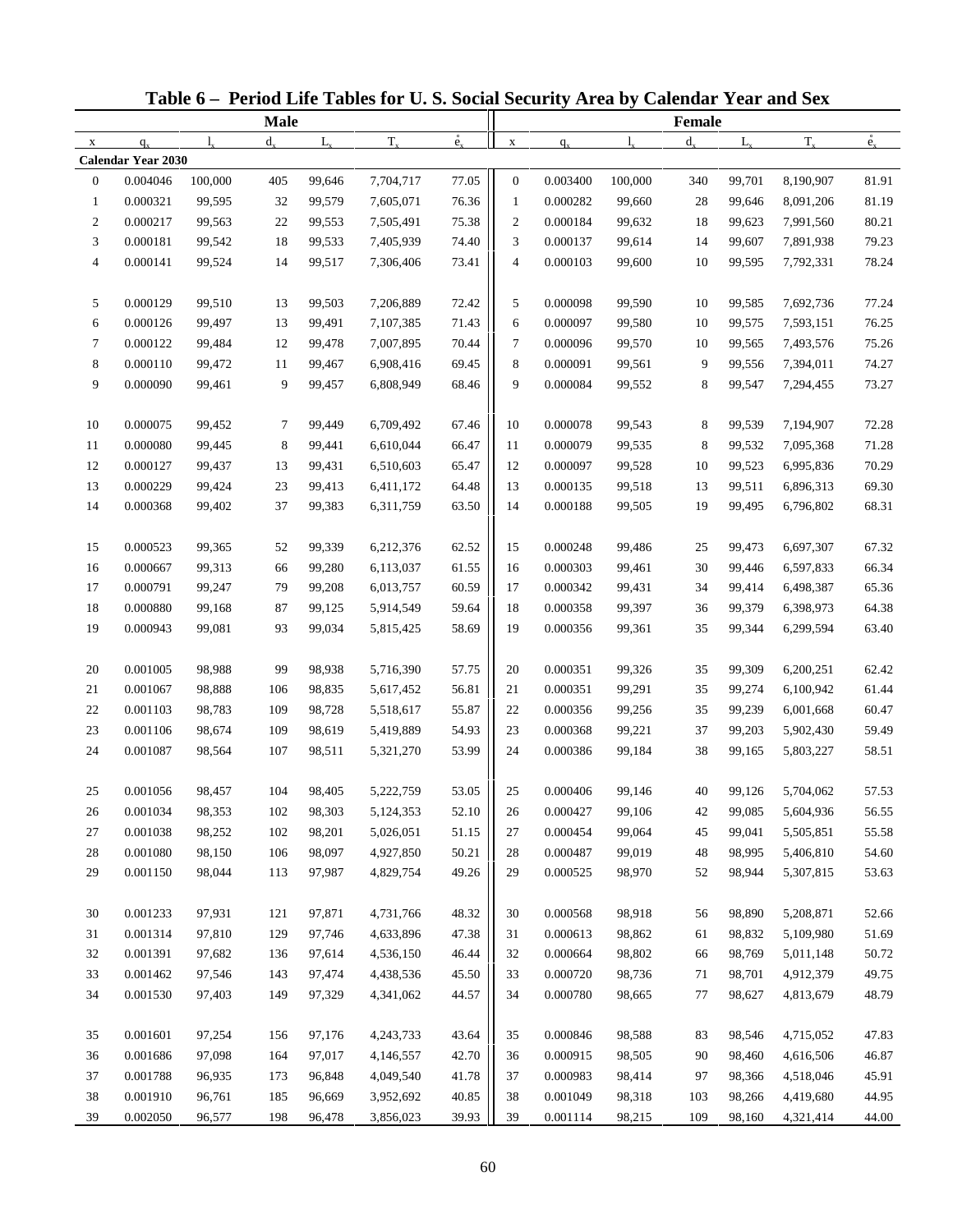|             |                           |        |             |             | Table 6 - Period Life Tables for U.S. Social Security Area by Calendar Year and Sex |                          |             |          |             |               |             |           |             |
|-------------|---------------------------|--------|-------------|-------------|-------------------------------------------------------------------------------------|--------------------------|-------------|----------|-------------|---------------|-------------|-----------|-------------|
|             |                           |        | <b>Male</b> |             |                                                                                     |                          |             |          |             | <b>Female</b> |             |           |             |
| $\mathbf X$ | $q_{x}$                   | 1.     | $d_{\rm v}$ | $L_{\rm v}$ | $T_{x}$                                                                             | $\overset{\circ}{e}_{x}$ | $\mathbf X$ | $q_{x}$  | $l_{\rm v}$ | $d_{\rm v}$   | $L_{\rm v}$ | $T_{x}$   | $\dot{e}_x$ |
|             | <b>Calendar Year 2030</b> |        |             |             |                                                                                     |                          |             |          |             |               |             |           |             |
| 40          | 0.002204                  | 96,379 | 212         | 96,272      | 3,759,546                                                                           | 39.01                    | 40          | 0.001186 | 98,105      | 116           | 98,047      | 4,223,254 | 43.05       |
| 41          | 0.002363                  | 96,166 | 227         | 96,053      | 3,663,273                                                                           | 38.09                    | 41          | 0.001266 | 97,989      | 124           | 97,927      | 4,125,207 | 42.10       |
| 42          | 0.002521                  | 95,939 | 242         | 95,818      | 3,567,221                                                                           | 37.18                    | 42          | 0.001348 | 97,865      | 132           | 97,799      | 4,027,280 | 41.15       |
| 43          | 0.002673                  | 95,697 | 256         | 95,569      | 3,471,403                                                                           | 36.27                    | 43          | 0.001431 | 97,733      | 140           | 97,663      | 3,929,481 | 40.21       |
| 44          | 0.002824                  | 95,441 | 270         | 95,307      | 3,375,834                                                                           | 35.37                    | 44          | 0.001520 | 97,593      | 148           | 97,519      | 3,831,818 | 39.26       |
| 45          | 0.002995                  | 95,172 | 285         | 95,029      | 3,280,527                                                                           | 34.47                    | 45          | 0.001620 | 97,445      | 158           | 97,366      | 3,734,300 | 38.32       |
| 46          | 0.003185                  | 94,887 | 302         | 94,736      | 3,185,498                                                                           | 33.57                    | 46          | 0.001738 | 97,287      | 169           | 97,202      | 3,636,934 | 37.38       |
| 47          | 0.003378                  | 94,585 | 320         | 94,425      | 3,090,762                                                                           | 32.68                    | 47          | 0.001874 | 97,118      | 182           | 97,027      | 3,539,732 | 36.45       |
| 48          | 0.003571                  | 94,265 | 337         | 94,097      | 2,996,337                                                                           | 31.79                    | 48          | 0.002029 | 96,936      | 197           | 96,837      | 3,442,705 | 35.52       |
| 49          | 0.003775                  | 93,928 | 355         | 93,751      | 2,902,241                                                                           | 30.90                    | 49          | 0.002207 | 96,739      | 214           | 96,632      | 3,345,868 | 34.59       |
| 50          | 0.004010                  | 93,574 | 375         | 93,386      | 2,808,490                                                                           | 30.01                    | 50          | 0.002411 | 96,526      | 233           | 96,409      | 3,249,235 | 33.66       |
| 51          | 0.004289                  | 93,199 | 400         | 92,999      | 2,715,103                                                                           | 29.13                    | 51          | 0.002641 | 96,293      | 254           | 96,166      | 3,152,826 | 32.74       |
| 52          | 0.004614                  | 92,799 | 428         | 92,585      | 2,622,105                                                                           | 28.26                    | 52          | 0.002899 | 96,038      | 278           | 95,899      | 3,056,660 | 31.83       |
| 53          | 0.004993                  | 92,371 | 461         | 92,140      | 2,529,520                                                                           | 27.38                    | 53          | 0.003187 | 95,760      | 305           | 95,607      | 2,960,761 | 30.92       |
| 54          | 0.005430                  | 91,909 | 499         | 91,660      | 2,437,380                                                                           | 26.52                    | 54          | 0.003509 | 95,455      | 335           | 95,287      | 2,865,154 | 30.02       |
| 55          | 0.005941                  | 91,410 | 543         | 91,139      | 2,345,720                                                                           | 25.66                    | 55          | 0.003877 | 95,120      | 369           | 94,936      | 2,769,866 | 29.12       |
| 56          | 0.006519                  | 90,867 | 592         | 90,571      | 2,254,581                                                                           | 24.81                    | 56          | 0.004289 | 94,751      | 406           | 94,548      | 2,674,931 | 28.23       |
| 57          | 0.007151                  | 90,275 | 646         | 89,952      | 2,164,010                                                                           | 23.97                    | 57          | 0.004730 | 94,345      | 446           | 94,122      | 2,580,383 | 27.35       |
| 58          | 0.007833                  | 89,629 | 702         | 89,278      | 2,074,057                                                                           | 23.14                    | 58          | 0.005197 | 93,899      | 488           | 93,655      | 2,486,261 | 26.48       |
| 59          | 0.008587                  | 88,927 | 764         | 88,546      | 1,984,779                                                                           | 22.32                    | 59          | 0.005704 | 93,411      | 533           | 93,144      | 2,392,606 | 25.61       |
|             |                           |        |             |             |                                                                                     |                          |             |          |             |               |             |           |             |
| 60          | 0.009395                  | 88,164 | 828         | 87,750      | 1,896,233                                                                           | 21.51                    | 60          | 0.006249 | 92,878      | 580           | 92,588      | 2,299,462 | 24.76       |
| 61          | 0.010319                  | 87,335 | 901         | 86,885      | 1,808,484                                                                           | 20.71                    | 61          | 0.006869 | 92,297      | 634           | 91,980      | 2,206,875 | 23.91       |
| 62          | 0.011456                  | 86,434 | 990         | 85,939      | 1,721,599                                                                           | 19.92                    | 62          | 0.007611 | 91,663      | 698           | 91,315      | 2,114,895 | 23.07       |
| 63          | 0.012851                  | 85,444 | 1,098       | 84,895      | 1,635,660                                                                           | 19.14                    | 63          | 0.008499 | 90,966      | 773           | 90,579      | 2,023,580 | 22.25       |
| 64          | 0.014452                  | 84,346 | 1,219       | 83,737      | 1,550,765                                                                           | 18.39                    | 64          | 0.009509 | 90,193      | 858           | 89,764      | 1,933,001 | 21.43       |
| 65          | 0.016249                  | 83,127 | 1,351       | 82,452      | 1,467,028                                                                           | 17.65                    | 65          | 0.010644 | 89,335      | 951           | 88,859      | 1,843,237 | 20.63       |
| 66          | 0.018102                  | 81,776 | 1,480       | 81,036      | 1,384,577                                                                           | 16.93                    | 66          | 0.011829 | 88,384      | 1,045         | 87,861      | 1,754,378 | 19.85       |
| 67          | 0.019851                  | 80,296 | 1,594       | 79,499      | 1,303,541                                                                           | 16.23                    | 67          | 0.012982 | 87,339      | 1,134         | 86,772      | 1,666,517 | 19.08       |
| 68          | 0.021412                  | 78,702 | 1,685       | 77,859      | 1,224,042                                                                           | 15.55                    | 68          | 0.014058 | 86,205      | 1,212         | 85,599      | 1,579,745 | 18.33       |
| 69          | 0.022896                  | 77,017 | 1,763       | 76,135      | 1,146,182                                                                           | 14.88                    | 69          | 0.015121 | 84,993      | 1,285         | 84,350      | 1,494,146 | 17.58       |
| 70          | 0.024572                  | 75,253 | 1,849       | 74,329      | 1,070,047                                                                           | 14.22                    | 70          | 0.016320 | 83,708      | 1,366         | 83,025      | 1,409,796 | 16.84       |
| 71          | 0.026540                  | 73,404 | 1,948       | 72,430      | 995,718                                                                             | 13.56                    | 71          | 0.017711 | 82,342      | 1,458         | 81,612      | 1,326,771 | 16.11       |
| 72          | 0.028680                  | 71,456 | 2,049       | 70,432      | 923,288                                                                             | 12.92                    | 72          | 0.019225 | 80,883      | 1,555         | 80,106      | 1,245,159 | 15.39       |
| 73          | 0.031017                  | 69,407 | 2,153       | 68,330      | 852,856                                                                             | 12.29                    | 73          | 0.020874 | 79,328      | 1,656         | 78,500      | 1,165,053 | 14.69       |
| 74          | 0.033630                  | 67,254 | 2,262       | 66,123      | 784,526                                                                             | 11.67                    | 74          | 0.022710 | 77,672      | 1,764         | 76,790      | 1,086,553 | 13.99       |
| 75          | 0.036692                  | 64,992 | 2,385       | 63,800      | 718,403                                                                             | 11.05                    | 75          | 0.024908 | 75,908      | 1,891         | 74,963      | 1,009,763 | 13.30       |
| 76          | 0.040240                  | 62,608 | 2,519       | 61,348      | 654,603                                                                             | 10.46                    | 76          | 0.027441 | 74,018      | 2,031         | 73,002      | 934,799   | 12.63       |
| 77          | 0.044197                  | 60,088 | 2,656       | 58,760      | 593,255                                                                             | 9.87                     | 77          | 0.030143 | 71,987      | 2,170         | 70,902      | 861,797   | 11.97       |
| 78          | 0.048584                  | 57,433 | 2,790       | 56,037      | 534,494                                                                             | 9.31                     | 78          | 0.032988 | 69,817      | 2,303         | 68,665      | 790,896   | 11.33       |
| 79          | 0.053524                  | 54,642 | 2,925       | 53,180      | 478,457                                                                             | 8.76                     | 79          | 0.036135 | 67,514      | 2,440         | 66,294      | 722,231   | 10.70       |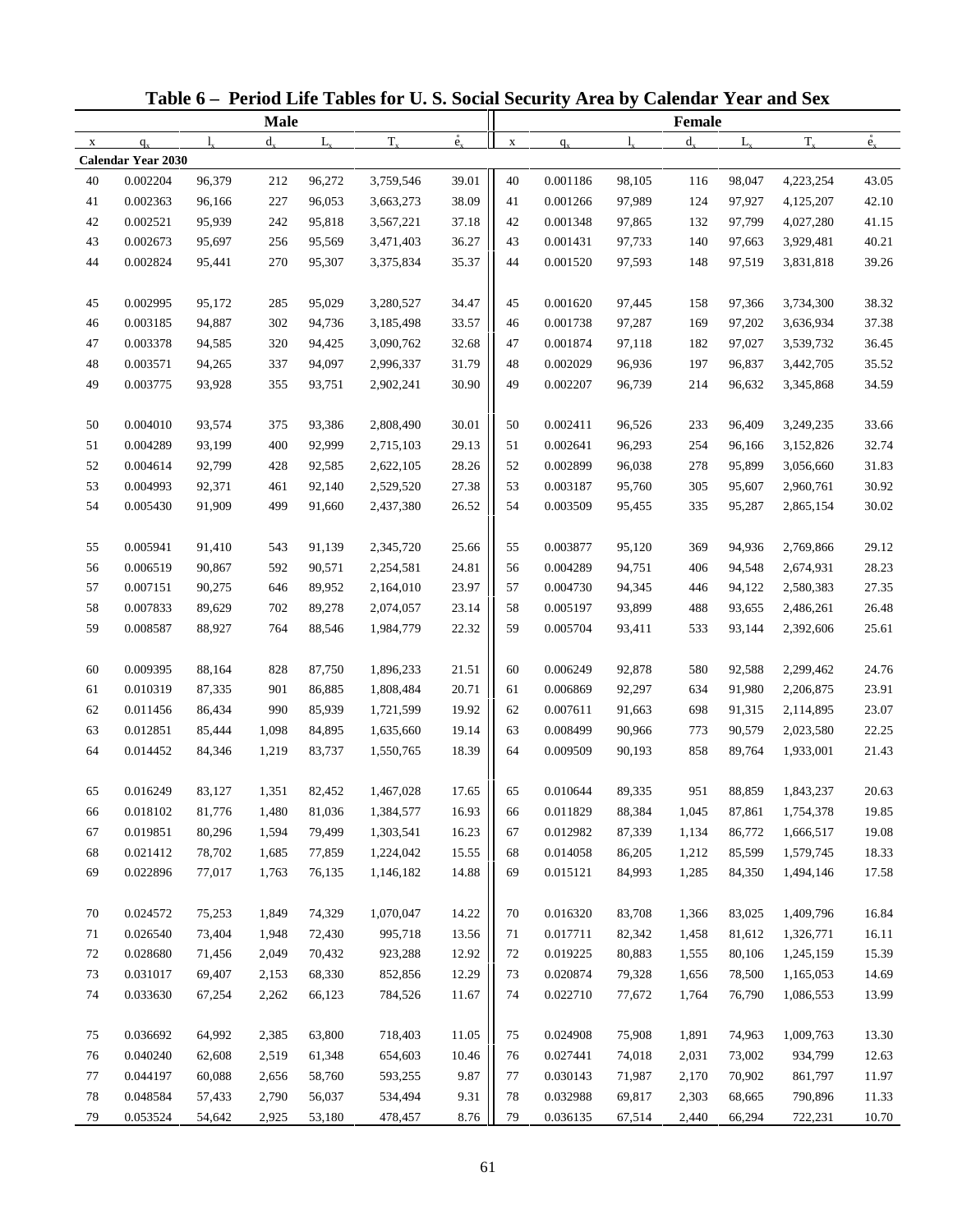| <b>Male</b><br><b>Female</b><br>$\overset{\circ}{e}_{x}$<br>$\dot{e}_x$<br>$T_{x}$<br>$T_{x}$<br>$d_{\rm v}$<br>$L_{\rm v}$<br>$d_{x}$<br>$L_{\rm v}$<br>$l_{\rm x}$<br>$l_{\rm v}$<br>$q_{x}$<br>$\mathbf X$<br>$\mathbf{x}$<br>$q_{x}$<br><b>Calendar Year 2030</b><br>0.058982<br>8.22<br>0.039751<br>80<br>51,718<br>3,050<br>50,192<br>425,277<br>80<br>65,074<br>2,587<br>63,781<br>655,937<br>10.08<br>7.71<br>9.48<br>81<br>0.065253<br>48,667<br>3,176<br>47,079<br>375,085<br>81<br>0.044083<br>62,487<br>2,755<br>61,110<br>592,156<br>0.072755<br>7.21<br>$82\,$<br>0.049312<br>8.89<br>82<br>45,491<br>3,310<br>43,837<br>328,005<br>59,733<br>2,946<br>58,260<br>531,046<br>83<br>0.081683<br>42,182<br>284,169<br>6.74<br>83<br>0.055583<br>8.33<br>3,446<br>40,459<br>56,787<br>3,156<br>55,209<br>472,787<br>84<br>0.091824<br>38,736<br>243,710<br>6.29<br>84<br>0.062842<br>3,370<br>7.79<br>3,557<br>36,958<br>53,631<br>51,946<br>417,578<br>5.88<br>0.102836<br>3,618<br>0.070969<br>7.27<br>85<br>35,179<br>33,370<br>206,752<br>85<br>50,260<br>3,567<br>48,477<br>365,632<br>5.49<br>86<br>0.114433<br>3,612<br>173,381<br>86<br>0.079867<br>6.79<br>31,562<br>29,756<br>46,693<br>3,729<br>44,829<br>317,155<br>87<br>0.126448<br>27,950<br>26,183<br>143,626<br>5.14<br>87<br>0.089493<br>42,964<br>3,845<br>272,326<br>6.34<br>3,534<br>41,042<br>$88\,$<br>0.138839<br>24,416<br>4.81<br>0.099861<br>5.91<br>3,390<br>22,721<br>117,443<br>88<br>39,119<br>3,906<br>37,166<br>231,285<br>89<br>0.151679<br>21,026<br>94,722<br>4.51<br>89<br>35,213<br>5.51<br>3,189<br>19,431<br>0.111036<br>3,910<br>33,258<br>194,119<br>0.165067<br>17,837<br>2,944<br>75,291<br>4.22<br>0.123094<br>31,303<br>3,853<br>160,861<br>5.14<br>90<br>16,365<br>90<br>29,376<br>3.96<br>91<br>0.179118<br>91<br>4.79<br>14,892<br>2,668<br>13,559<br>58,926<br>0.136115<br>27,450<br>3,736<br>25,581<br>131,485<br>92<br>0.193940<br>45,367<br>3.71<br>92<br>0.150170<br>4.47<br>12,225<br>2,371<br>11,039<br>23,713<br>3,561<br>21,933<br>105,903<br>3.48<br>93<br>0.209623<br>9,854<br>34,328<br>93<br>0.165317<br>83,970<br>4.17<br>2,066<br>8,821<br>20,152<br>3,332<br>18,487<br>94<br>7,788<br>6,907<br>3.27<br>94<br>0.181602<br>3.89<br>0.226244<br>1,762<br>25,507<br>16,821<br>3,055<br>15,293<br>65,484<br>0.242858<br>3.09<br>6,026<br>1,464<br>5,295<br>18,599<br>95<br>0.198093<br>13,766<br>2,727<br>50,190<br>3.65<br>95<br>12,403<br>2.92<br>3.42<br>96<br>0.259268<br>4,563<br>1,183<br>3,971<br>13,305<br>96<br>0.214555<br>11,039<br>2,369<br>9,855<br>37,788<br>2.76<br>97<br>0.275269<br>3,380<br>2,915<br>9,334<br>97<br>0.230733<br>7,670<br>3.22<br>930<br>8,671<br>2,001<br>27,933<br>98<br>0.290645<br>6,419<br>2.62<br>98<br>3.04<br>2,449<br>712<br>2,093<br>0.246354<br>6,670<br>1,643<br>5,848<br>20,263<br>2.49<br>99<br>0.305178<br>1,472<br>99<br>2.87<br>1,738<br>530<br>4,326<br>0.261135<br>5,027<br>1,313<br>4,370<br>14,414<br>2.36<br>100<br>0.320437<br>1,207<br>387<br>1,014<br>2,853<br>100<br>0.276803<br>1,028<br>3,200<br>10,044<br>3,714<br>2.70<br>2.24<br>101<br>0.336458<br>820<br>276<br>682<br>1,839<br>101<br>0.293412<br>2,686<br>788<br>2,292<br>6,843<br>2.55<br>2.13<br>448<br>102<br>0.311016<br>4,551<br>2.40<br>102<br>0.353281<br>544<br>192<br>1,157<br>1,898<br>590<br>1,603<br>2.01<br>103<br>0.370945<br>352<br>287<br>709<br>103<br>0.329677<br>2,949<br>2.25<br>131<br>1,308<br>431<br>1,092<br>104<br>0.389493<br>221<br>86<br>178<br>422<br>1.90<br>104<br>0.349458<br>877<br>306<br>723<br>1,857<br>2.12<br>$1.80\,$<br>108<br>570<br>135<br>0.370425<br>465<br>1,133<br>105<br>0.408967<br>55<br>244<br>105<br>211<br>1.99<br>1.70<br>0.429415<br>$80\,$<br>34<br>63<br>136<br>106<br>0.392651<br>359<br>289<br>1.86<br>106<br>141<br>669<br>1.61<br>107<br>0.450886<br>46<br>21<br>35<br>73<br>107<br>0.416210<br>218<br>91<br>380<br>1.74<br>173<br>1.51<br>108<br>0.473431<br>25<br>12<br>19<br>38<br>108<br>0.441182<br>127<br>56<br>99<br>207<br>1.63<br>$\tau$<br>$10\,$<br>19<br>1.43<br>109<br>0.497102<br>13<br>109<br>0.467653<br>71<br>33<br>54<br>1.52<br>108<br>0.521957<br>$\tau$<br>3<br>5<br>9<br>1.34<br>0.495712<br>38<br>19<br>28<br>54<br>1.42<br>110<br>110<br>1.26<br>111<br>0.548055<br>3<br>$\overline{2}$<br>2<br>0.525455<br>10<br>14<br>1.32<br>4<br>111<br>19<br>25<br>1.18<br>0.575458<br>112<br>0.556982<br>9<br>5<br>$\tau$<br>1.22<br>112<br>$\mathbf{1}$<br>$\mathbf{1}$<br>$\mathbf{1}$<br>2<br>11<br>$\sqrt{5}$<br>113<br>0.604231<br>$\boldsymbol{0}$<br>$\boldsymbol{0}$<br>1.11<br>113<br>0.590401<br>$\overline{c}$<br>3<br>1.14<br>$\mathbf{1}$<br>1<br>4<br>1.04<br>114<br>0.634442<br>$\boldsymbol{0}$<br>$\boldsymbol{0}$<br>$\boldsymbol{0}$<br>$\boldsymbol{0}$<br>114<br>$\overline{c}$<br>$\mathbf{1}$<br>$\mathbf{1}$<br>$\overline{c}$<br>1.05<br>0.625825<br>0.97<br>0.97<br>115<br>0.666164<br>$\boldsymbol{0}$<br>$\boldsymbol{0}$<br>$\boldsymbol{0}$<br>$\boldsymbol{0}$<br>115<br>0.663375<br>$\boldsymbol{0}$<br>$\boldsymbol{0}$<br>$\mathbf{1}$<br>$\mathbf{1}$<br>0.90<br>0.699472<br>$\boldsymbol{0}$<br>$\mathbf{0}$<br>$\boldsymbol{0}$<br>$\mathbf{0}$<br>116<br>0.699472<br>$\boldsymbol{0}$<br>$\mathbf{0}$<br>$\boldsymbol{0}$<br>$\boldsymbol{0}$<br>0.90<br>116<br>0.84<br>117<br>0.734446<br>$\boldsymbol{0}$<br>$\mathbf{0}$<br>$\mathbf{0}$<br>117<br>$\boldsymbol{0}$<br>$\boldsymbol{0}$<br>$\boldsymbol{0}$<br>0.84<br>$\boldsymbol{0}$<br>0.734446<br>$\boldsymbol{0}$<br>$0.78\,$<br>118<br>0.771168<br>$\boldsymbol{0}$<br>$\boldsymbol{0}$<br>$\boldsymbol{0}$<br>$\boldsymbol{0}$<br>118<br>0.771168<br>$\boldsymbol{0}$<br>0.78<br>$\boldsymbol{0}$<br>$\boldsymbol{0}$<br>$\boldsymbol{0}$<br>$0.72\,$<br>0.809726<br>$\boldsymbol{0}$<br>$\boldsymbol{0}$<br>0.809726<br>$\boldsymbol{0}$<br>0.72<br>119<br>$\boldsymbol{0}$<br>$\boldsymbol{0}$<br>119<br>$\overline{0}$<br>$\boldsymbol{0}$<br>$\boldsymbol{0}$ |  |  | Table 6 - Period Life Tables for U.S. Social Security Area by Calendar Year and Sex |  |  |  |  |
|----------------------------------------------------------------------------------------------------------------------------------------------------------------------------------------------------------------------------------------------------------------------------------------------------------------------------------------------------------------------------------------------------------------------------------------------------------------------------------------------------------------------------------------------------------------------------------------------------------------------------------------------------------------------------------------------------------------------------------------------------------------------------------------------------------------------------------------------------------------------------------------------------------------------------------------------------------------------------------------------------------------------------------------------------------------------------------------------------------------------------------------------------------------------------------------------------------------------------------------------------------------------------------------------------------------------------------------------------------------------------------------------------------------------------------------------------------------------------------------------------------------------------------------------------------------------------------------------------------------------------------------------------------------------------------------------------------------------------------------------------------------------------------------------------------------------------------------------------------------------------------------------------------------------------------------------------------------------------------------------------------------------------------------------------------------------------------------------------------------------------------------------------------------------------------------------------------------------------------------------------------------------------------------------------------------------------------------------------------------------------------------------------------------------------------------------------------------------------------------------------------------------------------------------------------------------------------------------------------------------------------------------------------------------------------------------------------------------------------------------------------------------------------------------------------------------------------------------------------------------------------------------------------------------------------------------------------------------------------------------------------------------------------------------------------------------------------------------------------------------------------------------------------------------------------------------------------------------------------------------------------------------------------------------------------------------------------------------------------------------------------------------------------------------------------------------------------------------------------------------------------------------------------------------------------------------------------------------------------------------------------------------------------------------------------------------------------------------------------------------------------------------------------------------------------------------------------------------------------------------------------------------------------------------------------------------------------------------------------------------------------------------------------------------------------------------------------------------------------------------------------------------------------------------------------------------------------------------------------------------------------------------------------------------------------------------------------------------------------------------------------------------------------------------------------------------------------------------------------------------------------------------------------------------------------------------------------------------------------------------------------------------------------------------------------------------------------------------------------------------------------------------------------------------------------------------------------------------------------------------------------------------------------------------------------------------------------------------------------------------------------------------------------------------------------------------------------------------------------------------------------------------------------------------------------------------------------------------------------------------------------------------------------------------------------------------------------------------------------------------------------------------------------------------------------------------------------------------------------------------------------------------------------------------------------------------------------------------------------------------------------------------------------------------------------------------------------------------------------------------------------------------------------------------------------------------------------------------------------------------------------------------------------------------------------------------------------------------------------------|--|--|-------------------------------------------------------------------------------------|--|--|--|--|
|                                                                                                                                                                                                                                                                                                                                                                                                                                                                                                                                                                                                                                                                                                                                                                                                                                                                                                                                                                                                                                                                                                                                                                                                                                                                                                                                                                                                                                                                                                                                                                                                                                                                                                                                                                                                                                                                                                                                                                                                                                                                                                                                                                                                                                                                                                                                                                                                                                                                                                                                                                                                                                                                                                                                                                                                                                                                                                                                                                                                                                                                                                                                                                                                                                                                                                                                                                                                                                                                                                                                                                                                                                                                                                                                                                                                                                                                                                                                                                                                                                                                                                                                                                                                                                                                                                                                                                                                                                                                                                                                                                                                                                                                                                                                                                                                                                                                                                                                                                                                                                                                                                                                                                                                                                                                                                                                                                                                                                                                                                                                                                                                                                                                                                                                                                                                                                                                                                                                                                                        |  |  |                                                                                     |  |  |  |  |
|                                                                                                                                                                                                                                                                                                                                                                                                                                                                                                                                                                                                                                                                                                                                                                                                                                                                                                                                                                                                                                                                                                                                                                                                                                                                                                                                                                                                                                                                                                                                                                                                                                                                                                                                                                                                                                                                                                                                                                                                                                                                                                                                                                                                                                                                                                                                                                                                                                                                                                                                                                                                                                                                                                                                                                                                                                                                                                                                                                                                                                                                                                                                                                                                                                                                                                                                                                                                                                                                                                                                                                                                                                                                                                                                                                                                                                                                                                                                                                                                                                                                                                                                                                                                                                                                                                                                                                                                                                                                                                                                                                                                                                                                                                                                                                                                                                                                                                                                                                                                                                                                                                                                                                                                                                                                                                                                                                                                                                                                                                                                                                                                                                                                                                                                                                                                                                                                                                                                                                                        |  |  |                                                                                     |  |  |  |  |
|                                                                                                                                                                                                                                                                                                                                                                                                                                                                                                                                                                                                                                                                                                                                                                                                                                                                                                                                                                                                                                                                                                                                                                                                                                                                                                                                                                                                                                                                                                                                                                                                                                                                                                                                                                                                                                                                                                                                                                                                                                                                                                                                                                                                                                                                                                                                                                                                                                                                                                                                                                                                                                                                                                                                                                                                                                                                                                                                                                                                                                                                                                                                                                                                                                                                                                                                                                                                                                                                                                                                                                                                                                                                                                                                                                                                                                                                                                                                                                                                                                                                                                                                                                                                                                                                                                                                                                                                                                                                                                                                                                                                                                                                                                                                                                                                                                                                                                                                                                                                                                                                                                                                                                                                                                                                                                                                                                                                                                                                                                                                                                                                                                                                                                                                                                                                                                                                                                                                                                                        |  |  |                                                                                     |  |  |  |  |
|                                                                                                                                                                                                                                                                                                                                                                                                                                                                                                                                                                                                                                                                                                                                                                                                                                                                                                                                                                                                                                                                                                                                                                                                                                                                                                                                                                                                                                                                                                                                                                                                                                                                                                                                                                                                                                                                                                                                                                                                                                                                                                                                                                                                                                                                                                                                                                                                                                                                                                                                                                                                                                                                                                                                                                                                                                                                                                                                                                                                                                                                                                                                                                                                                                                                                                                                                                                                                                                                                                                                                                                                                                                                                                                                                                                                                                                                                                                                                                                                                                                                                                                                                                                                                                                                                                                                                                                                                                                                                                                                                                                                                                                                                                                                                                                                                                                                                                                                                                                                                                                                                                                                                                                                                                                                                                                                                                                                                                                                                                                                                                                                                                                                                                                                                                                                                                                                                                                                                                                        |  |  |                                                                                     |  |  |  |  |
|                                                                                                                                                                                                                                                                                                                                                                                                                                                                                                                                                                                                                                                                                                                                                                                                                                                                                                                                                                                                                                                                                                                                                                                                                                                                                                                                                                                                                                                                                                                                                                                                                                                                                                                                                                                                                                                                                                                                                                                                                                                                                                                                                                                                                                                                                                                                                                                                                                                                                                                                                                                                                                                                                                                                                                                                                                                                                                                                                                                                                                                                                                                                                                                                                                                                                                                                                                                                                                                                                                                                                                                                                                                                                                                                                                                                                                                                                                                                                                                                                                                                                                                                                                                                                                                                                                                                                                                                                                                                                                                                                                                                                                                                                                                                                                                                                                                                                                                                                                                                                                                                                                                                                                                                                                                                                                                                                                                                                                                                                                                                                                                                                                                                                                                                                                                                                                                                                                                                                                                        |  |  |                                                                                     |  |  |  |  |
|                                                                                                                                                                                                                                                                                                                                                                                                                                                                                                                                                                                                                                                                                                                                                                                                                                                                                                                                                                                                                                                                                                                                                                                                                                                                                                                                                                                                                                                                                                                                                                                                                                                                                                                                                                                                                                                                                                                                                                                                                                                                                                                                                                                                                                                                                                                                                                                                                                                                                                                                                                                                                                                                                                                                                                                                                                                                                                                                                                                                                                                                                                                                                                                                                                                                                                                                                                                                                                                                                                                                                                                                                                                                                                                                                                                                                                                                                                                                                                                                                                                                                                                                                                                                                                                                                                                                                                                                                                                                                                                                                                                                                                                                                                                                                                                                                                                                                                                                                                                                                                                                                                                                                                                                                                                                                                                                                                                                                                                                                                                                                                                                                                                                                                                                                                                                                                                                                                                                                                                        |  |  |                                                                                     |  |  |  |  |
|                                                                                                                                                                                                                                                                                                                                                                                                                                                                                                                                                                                                                                                                                                                                                                                                                                                                                                                                                                                                                                                                                                                                                                                                                                                                                                                                                                                                                                                                                                                                                                                                                                                                                                                                                                                                                                                                                                                                                                                                                                                                                                                                                                                                                                                                                                                                                                                                                                                                                                                                                                                                                                                                                                                                                                                                                                                                                                                                                                                                                                                                                                                                                                                                                                                                                                                                                                                                                                                                                                                                                                                                                                                                                                                                                                                                                                                                                                                                                                                                                                                                                                                                                                                                                                                                                                                                                                                                                                                                                                                                                                                                                                                                                                                                                                                                                                                                                                                                                                                                                                                                                                                                                                                                                                                                                                                                                                                                                                                                                                                                                                                                                                                                                                                                                                                                                                                                                                                                                                                        |  |  |                                                                                     |  |  |  |  |
|                                                                                                                                                                                                                                                                                                                                                                                                                                                                                                                                                                                                                                                                                                                                                                                                                                                                                                                                                                                                                                                                                                                                                                                                                                                                                                                                                                                                                                                                                                                                                                                                                                                                                                                                                                                                                                                                                                                                                                                                                                                                                                                                                                                                                                                                                                                                                                                                                                                                                                                                                                                                                                                                                                                                                                                                                                                                                                                                                                                                                                                                                                                                                                                                                                                                                                                                                                                                                                                                                                                                                                                                                                                                                                                                                                                                                                                                                                                                                                                                                                                                                                                                                                                                                                                                                                                                                                                                                                                                                                                                                                                                                                                                                                                                                                                                                                                                                                                                                                                                                                                                                                                                                                                                                                                                                                                                                                                                                                                                                                                                                                                                                                                                                                                                                                                                                                                                                                                                                                                        |  |  |                                                                                     |  |  |  |  |
|                                                                                                                                                                                                                                                                                                                                                                                                                                                                                                                                                                                                                                                                                                                                                                                                                                                                                                                                                                                                                                                                                                                                                                                                                                                                                                                                                                                                                                                                                                                                                                                                                                                                                                                                                                                                                                                                                                                                                                                                                                                                                                                                                                                                                                                                                                                                                                                                                                                                                                                                                                                                                                                                                                                                                                                                                                                                                                                                                                                                                                                                                                                                                                                                                                                                                                                                                                                                                                                                                                                                                                                                                                                                                                                                                                                                                                                                                                                                                                                                                                                                                                                                                                                                                                                                                                                                                                                                                                                                                                                                                                                                                                                                                                                                                                                                                                                                                                                                                                                                                                                                                                                                                                                                                                                                                                                                                                                                                                                                                                                                                                                                                                                                                                                                                                                                                                                                                                                                                                                        |  |  |                                                                                     |  |  |  |  |
|                                                                                                                                                                                                                                                                                                                                                                                                                                                                                                                                                                                                                                                                                                                                                                                                                                                                                                                                                                                                                                                                                                                                                                                                                                                                                                                                                                                                                                                                                                                                                                                                                                                                                                                                                                                                                                                                                                                                                                                                                                                                                                                                                                                                                                                                                                                                                                                                                                                                                                                                                                                                                                                                                                                                                                                                                                                                                                                                                                                                                                                                                                                                                                                                                                                                                                                                                                                                                                                                                                                                                                                                                                                                                                                                                                                                                                                                                                                                                                                                                                                                                                                                                                                                                                                                                                                                                                                                                                                                                                                                                                                                                                                                                                                                                                                                                                                                                                                                                                                                                                                                                                                                                                                                                                                                                                                                                                                                                                                                                                                                                                                                                                                                                                                                                                                                                                                                                                                                                                                        |  |  |                                                                                     |  |  |  |  |
|                                                                                                                                                                                                                                                                                                                                                                                                                                                                                                                                                                                                                                                                                                                                                                                                                                                                                                                                                                                                                                                                                                                                                                                                                                                                                                                                                                                                                                                                                                                                                                                                                                                                                                                                                                                                                                                                                                                                                                                                                                                                                                                                                                                                                                                                                                                                                                                                                                                                                                                                                                                                                                                                                                                                                                                                                                                                                                                                                                                                                                                                                                                                                                                                                                                                                                                                                                                                                                                                                                                                                                                                                                                                                                                                                                                                                                                                                                                                                                                                                                                                                                                                                                                                                                                                                                                                                                                                                                                                                                                                                                                                                                                                                                                                                                                                                                                                                                                                                                                                                                                                                                                                                                                                                                                                                                                                                                                                                                                                                                                                                                                                                                                                                                                                                                                                                                                                                                                                                                                        |  |  |                                                                                     |  |  |  |  |
|                                                                                                                                                                                                                                                                                                                                                                                                                                                                                                                                                                                                                                                                                                                                                                                                                                                                                                                                                                                                                                                                                                                                                                                                                                                                                                                                                                                                                                                                                                                                                                                                                                                                                                                                                                                                                                                                                                                                                                                                                                                                                                                                                                                                                                                                                                                                                                                                                                                                                                                                                                                                                                                                                                                                                                                                                                                                                                                                                                                                                                                                                                                                                                                                                                                                                                                                                                                                                                                                                                                                                                                                                                                                                                                                                                                                                                                                                                                                                                                                                                                                                                                                                                                                                                                                                                                                                                                                                                                                                                                                                                                                                                                                                                                                                                                                                                                                                                                                                                                                                                                                                                                                                                                                                                                                                                                                                                                                                                                                                                                                                                                                                                                                                                                                                                                                                                                                                                                                                                                        |  |  |                                                                                     |  |  |  |  |
|                                                                                                                                                                                                                                                                                                                                                                                                                                                                                                                                                                                                                                                                                                                                                                                                                                                                                                                                                                                                                                                                                                                                                                                                                                                                                                                                                                                                                                                                                                                                                                                                                                                                                                                                                                                                                                                                                                                                                                                                                                                                                                                                                                                                                                                                                                                                                                                                                                                                                                                                                                                                                                                                                                                                                                                                                                                                                                                                                                                                                                                                                                                                                                                                                                                                                                                                                                                                                                                                                                                                                                                                                                                                                                                                                                                                                                                                                                                                                                                                                                                                                                                                                                                                                                                                                                                                                                                                                                                                                                                                                                                                                                                                                                                                                                                                                                                                                                                                                                                                                                                                                                                                                                                                                                                                                                                                                                                                                                                                                                                                                                                                                                                                                                                                                                                                                                                                                                                                                                                        |  |  |                                                                                     |  |  |  |  |
|                                                                                                                                                                                                                                                                                                                                                                                                                                                                                                                                                                                                                                                                                                                                                                                                                                                                                                                                                                                                                                                                                                                                                                                                                                                                                                                                                                                                                                                                                                                                                                                                                                                                                                                                                                                                                                                                                                                                                                                                                                                                                                                                                                                                                                                                                                                                                                                                                                                                                                                                                                                                                                                                                                                                                                                                                                                                                                                                                                                                                                                                                                                                                                                                                                                                                                                                                                                                                                                                                                                                                                                                                                                                                                                                                                                                                                                                                                                                                                                                                                                                                                                                                                                                                                                                                                                                                                                                                                                                                                                                                                                                                                                                                                                                                                                                                                                                                                                                                                                                                                                                                                                                                                                                                                                                                                                                                                                                                                                                                                                                                                                                                                                                                                                                                                                                                                                                                                                                                                                        |  |  |                                                                                     |  |  |  |  |
|                                                                                                                                                                                                                                                                                                                                                                                                                                                                                                                                                                                                                                                                                                                                                                                                                                                                                                                                                                                                                                                                                                                                                                                                                                                                                                                                                                                                                                                                                                                                                                                                                                                                                                                                                                                                                                                                                                                                                                                                                                                                                                                                                                                                                                                                                                                                                                                                                                                                                                                                                                                                                                                                                                                                                                                                                                                                                                                                                                                                                                                                                                                                                                                                                                                                                                                                                                                                                                                                                                                                                                                                                                                                                                                                                                                                                                                                                                                                                                                                                                                                                                                                                                                                                                                                                                                                                                                                                                                                                                                                                                                                                                                                                                                                                                                                                                                                                                                                                                                                                                                                                                                                                                                                                                                                                                                                                                                                                                                                                                                                                                                                                                                                                                                                                                                                                                                                                                                                                                                        |  |  |                                                                                     |  |  |  |  |
|                                                                                                                                                                                                                                                                                                                                                                                                                                                                                                                                                                                                                                                                                                                                                                                                                                                                                                                                                                                                                                                                                                                                                                                                                                                                                                                                                                                                                                                                                                                                                                                                                                                                                                                                                                                                                                                                                                                                                                                                                                                                                                                                                                                                                                                                                                                                                                                                                                                                                                                                                                                                                                                                                                                                                                                                                                                                                                                                                                                                                                                                                                                                                                                                                                                                                                                                                                                                                                                                                                                                                                                                                                                                                                                                                                                                                                                                                                                                                                                                                                                                                                                                                                                                                                                                                                                                                                                                                                                                                                                                                                                                                                                                                                                                                                                                                                                                                                                                                                                                                                                                                                                                                                                                                                                                                                                                                                                                                                                                                                                                                                                                                                                                                                                                                                                                                                                                                                                                                                                        |  |  |                                                                                     |  |  |  |  |
|                                                                                                                                                                                                                                                                                                                                                                                                                                                                                                                                                                                                                                                                                                                                                                                                                                                                                                                                                                                                                                                                                                                                                                                                                                                                                                                                                                                                                                                                                                                                                                                                                                                                                                                                                                                                                                                                                                                                                                                                                                                                                                                                                                                                                                                                                                                                                                                                                                                                                                                                                                                                                                                                                                                                                                                                                                                                                                                                                                                                                                                                                                                                                                                                                                                                                                                                                                                                                                                                                                                                                                                                                                                                                                                                                                                                                                                                                                                                                                                                                                                                                                                                                                                                                                                                                                                                                                                                                                                                                                                                                                                                                                                                                                                                                                                                                                                                                                                                                                                                                                                                                                                                                                                                                                                                                                                                                                                                                                                                                                                                                                                                                                                                                                                                                                                                                                                                                                                                                                                        |  |  |                                                                                     |  |  |  |  |
|                                                                                                                                                                                                                                                                                                                                                                                                                                                                                                                                                                                                                                                                                                                                                                                                                                                                                                                                                                                                                                                                                                                                                                                                                                                                                                                                                                                                                                                                                                                                                                                                                                                                                                                                                                                                                                                                                                                                                                                                                                                                                                                                                                                                                                                                                                                                                                                                                                                                                                                                                                                                                                                                                                                                                                                                                                                                                                                                                                                                                                                                                                                                                                                                                                                                                                                                                                                                                                                                                                                                                                                                                                                                                                                                                                                                                                                                                                                                                                                                                                                                                                                                                                                                                                                                                                                                                                                                                                                                                                                                                                                                                                                                                                                                                                                                                                                                                                                                                                                                                                                                                                                                                                                                                                                                                                                                                                                                                                                                                                                                                                                                                                                                                                                                                                                                                                                                                                                                                                                        |  |  |                                                                                     |  |  |  |  |
|                                                                                                                                                                                                                                                                                                                                                                                                                                                                                                                                                                                                                                                                                                                                                                                                                                                                                                                                                                                                                                                                                                                                                                                                                                                                                                                                                                                                                                                                                                                                                                                                                                                                                                                                                                                                                                                                                                                                                                                                                                                                                                                                                                                                                                                                                                                                                                                                                                                                                                                                                                                                                                                                                                                                                                                                                                                                                                                                                                                                                                                                                                                                                                                                                                                                                                                                                                                                                                                                                                                                                                                                                                                                                                                                                                                                                                                                                                                                                                                                                                                                                                                                                                                                                                                                                                                                                                                                                                                                                                                                                                                                                                                                                                                                                                                                                                                                                                                                                                                                                                                                                                                                                                                                                                                                                                                                                                                                                                                                                                                                                                                                                                                                                                                                                                                                                                                                                                                                                                                        |  |  |                                                                                     |  |  |  |  |
|                                                                                                                                                                                                                                                                                                                                                                                                                                                                                                                                                                                                                                                                                                                                                                                                                                                                                                                                                                                                                                                                                                                                                                                                                                                                                                                                                                                                                                                                                                                                                                                                                                                                                                                                                                                                                                                                                                                                                                                                                                                                                                                                                                                                                                                                                                                                                                                                                                                                                                                                                                                                                                                                                                                                                                                                                                                                                                                                                                                                                                                                                                                                                                                                                                                                                                                                                                                                                                                                                                                                                                                                                                                                                                                                                                                                                                                                                                                                                                                                                                                                                                                                                                                                                                                                                                                                                                                                                                                                                                                                                                                                                                                                                                                                                                                                                                                                                                                                                                                                                                                                                                                                                                                                                                                                                                                                                                                                                                                                                                                                                                                                                                                                                                                                                                                                                                                                                                                                                                                        |  |  |                                                                                     |  |  |  |  |
|                                                                                                                                                                                                                                                                                                                                                                                                                                                                                                                                                                                                                                                                                                                                                                                                                                                                                                                                                                                                                                                                                                                                                                                                                                                                                                                                                                                                                                                                                                                                                                                                                                                                                                                                                                                                                                                                                                                                                                                                                                                                                                                                                                                                                                                                                                                                                                                                                                                                                                                                                                                                                                                                                                                                                                                                                                                                                                                                                                                                                                                                                                                                                                                                                                                                                                                                                                                                                                                                                                                                                                                                                                                                                                                                                                                                                                                                                                                                                                                                                                                                                                                                                                                                                                                                                                                                                                                                                                                                                                                                                                                                                                                                                                                                                                                                                                                                                                                                                                                                                                                                                                                                                                                                                                                                                                                                                                                                                                                                                                                                                                                                                                                                                                                                                                                                                                                                                                                                                                                        |  |  |                                                                                     |  |  |  |  |
|                                                                                                                                                                                                                                                                                                                                                                                                                                                                                                                                                                                                                                                                                                                                                                                                                                                                                                                                                                                                                                                                                                                                                                                                                                                                                                                                                                                                                                                                                                                                                                                                                                                                                                                                                                                                                                                                                                                                                                                                                                                                                                                                                                                                                                                                                                                                                                                                                                                                                                                                                                                                                                                                                                                                                                                                                                                                                                                                                                                                                                                                                                                                                                                                                                                                                                                                                                                                                                                                                                                                                                                                                                                                                                                                                                                                                                                                                                                                                                                                                                                                                                                                                                                                                                                                                                                                                                                                                                                                                                                                                                                                                                                                                                                                                                                                                                                                                                                                                                                                                                                                                                                                                                                                                                                                                                                                                                                                                                                                                                                                                                                                                                                                                                                                                                                                                                                                                                                                                                                        |  |  |                                                                                     |  |  |  |  |
|                                                                                                                                                                                                                                                                                                                                                                                                                                                                                                                                                                                                                                                                                                                                                                                                                                                                                                                                                                                                                                                                                                                                                                                                                                                                                                                                                                                                                                                                                                                                                                                                                                                                                                                                                                                                                                                                                                                                                                                                                                                                                                                                                                                                                                                                                                                                                                                                                                                                                                                                                                                                                                                                                                                                                                                                                                                                                                                                                                                                                                                                                                                                                                                                                                                                                                                                                                                                                                                                                                                                                                                                                                                                                                                                                                                                                                                                                                                                                                                                                                                                                                                                                                                                                                                                                                                                                                                                                                                                                                                                                                                                                                                                                                                                                                                                                                                                                                                                                                                                                                                                                                                                                                                                                                                                                                                                                                                                                                                                                                                                                                                                                                                                                                                                                                                                                                                                                                                                                                                        |  |  |                                                                                     |  |  |  |  |
|                                                                                                                                                                                                                                                                                                                                                                                                                                                                                                                                                                                                                                                                                                                                                                                                                                                                                                                                                                                                                                                                                                                                                                                                                                                                                                                                                                                                                                                                                                                                                                                                                                                                                                                                                                                                                                                                                                                                                                                                                                                                                                                                                                                                                                                                                                                                                                                                                                                                                                                                                                                                                                                                                                                                                                                                                                                                                                                                                                                                                                                                                                                                                                                                                                                                                                                                                                                                                                                                                                                                                                                                                                                                                                                                                                                                                                                                                                                                                                                                                                                                                                                                                                                                                                                                                                                                                                                                                                                                                                                                                                                                                                                                                                                                                                                                                                                                                                                                                                                                                                                                                                                                                                                                                                                                                                                                                                                                                                                                                                                                                                                                                                                                                                                                                                                                                                                                                                                                                                                        |  |  |                                                                                     |  |  |  |  |
|                                                                                                                                                                                                                                                                                                                                                                                                                                                                                                                                                                                                                                                                                                                                                                                                                                                                                                                                                                                                                                                                                                                                                                                                                                                                                                                                                                                                                                                                                                                                                                                                                                                                                                                                                                                                                                                                                                                                                                                                                                                                                                                                                                                                                                                                                                                                                                                                                                                                                                                                                                                                                                                                                                                                                                                                                                                                                                                                                                                                                                                                                                                                                                                                                                                                                                                                                                                                                                                                                                                                                                                                                                                                                                                                                                                                                                                                                                                                                                                                                                                                                                                                                                                                                                                                                                                                                                                                                                                                                                                                                                                                                                                                                                                                                                                                                                                                                                                                                                                                                                                                                                                                                                                                                                                                                                                                                                                                                                                                                                                                                                                                                                                                                                                                                                                                                                                                                                                                                                                        |  |  |                                                                                     |  |  |  |  |
|                                                                                                                                                                                                                                                                                                                                                                                                                                                                                                                                                                                                                                                                                                                                                                                                                                                                                                                                                                                                                                                                                                                                                                                                                                                                                                                                                                                                                                                                                                                                                                                                                                                                                                                                                                                                                                                                                                                                                                                                                                                                                                                                                                                                                                                                                                                                                                                                                                                                                                                                                                                                                                                                                                                                                                                                                                                                                                                                                                                                                                                                                                                                                                                                                                                                                                                                                                                                                                                                                                                                                                                                                                                                                                                                                                                                                                                                                                                                                                                                                                                                                                                                                                                                                                                                                                                                                                                                                                                                                                                                                                                                                                                                                                                                                                                                                                                                                                                                                                                                                                                                                                                                                                                                                                                                                                                                                                                                                                                                                                                                                                                                                                                                                                                                                                                                                                                                                                                                                                                        |  |  |                                                                                     |  |  |  |  |
|                                                                                                                                                                                                                                                                                                                                                                                                                                                                                                                                                                                                                                                                                                                                                                                                                                                                                                                                                                                                                                                                                                                                                                                                                                                                                                                                                                                                                                                                                                                                                                                                                                                                                                                                                                                                                                                                                                                                                                                                                                                                                                                                                                                                                                                                                                                                                                                                                                                                                                                                                                                                                                                                                                                                                                                                                                                                                                                                                                                                                                                                                                                                                                                                                                                                                                                                                                                                                                                                                                                                                                                                                                                                                                                                                                                                                                                                                                                                                                                                                                                                                                                                                                                                                                                                                                                                                                                                                                                                                                                                                                                                                                                                                                                                                                                                                                                                                                                                                                                                                                                                                                                                                                                                                                                                                                                                                                                                                                                                                                                                                                                                                                                                                                                                                                                                                                                                                                                                                                                        |  |  |                                                                                     |  |  |  |  |
|                                                                                                                                                                                                                                                                                                                                                                                                                                                                                                                                                                                                                                                                                                                                                                                                                                                                                                                                                                                                                                                                                                                                                                                                                                                                                                                                                                                                                                                                                                                                                                                                                                                                                                                                                                                                                                                                                                                                                                                                                                                                                                                                                                                                                                                                                                                                                                                                                                                                                                                                                                                                                                                                                                                                                                                                                                                                                                                                                                                                                                                                                                                                                                                                                                                                                                                                                                                                                                                                                                                                                                                                                                                                                                                                                                                                                                                                                                                                                                                                                                                                                                                                                                                                                                                                                                                                                                                                                                                                                                                                                                                                                                                                                                                                                                                                                                                                                                                                                                                                                                                                                                                                                                                                                                                                                                                                                                                                                                                                                                                                                                                                                                                                                                                                                                                                                                                                                                                                                                                        |  |  |                                                                                     |  |  |  |  |
|                                                                                                                                                                                                                                                                                                                                                                                                                                                                                                                                                                                                                                                                                                                                                                                                                                                                                                                                                                                                                                                                                                                                                                                                                                                                                                                                                                                                                                                                                                                                                                                                                                                                                                                                                                                                                                                                                                                                                                                                                                                                                                                                                                                                                                                                                                                                                                                                                                                                                                                                                                                                                                                                                                                                                                                                                                                                                                                                                                                                                                                                                                                                                                                                                                                                                                                                                                                                                                                                                                                                                                                                                                                                                                                                                                                                                                                                                                                                                                                                                                                                                                                                                                                                                                                                                                                                                                                                                                                                                                                                                                                                                                                                                                                                                                                                                                                                                                                                                                                                                                                                                                                                                                                                                                                                                                                                                                                                                                                                                                                                                                                                                                                                                                                                                                                                                                                                                                                                                                                        |  |  |                                                                                     |  |  |  |  |
|                                                                                                                                                                                                                                                                                                                                                                                                                                                                                                                                                                                                                                                                                                                                                                                                                                                                                                                                                                                                                                                                                                                                                                                                                                                                                                                                                                                                                                                                                                                                                                                                                                                                                                                                                                                                                                                                                                                                                                                                                                                                                                                                                                                                                                                                                                                                                                                                                                                                                                                                                                                                                                                                                                                                                                                                                                                                                                                                                                                                                                                                                                                                                                                                                                                                                                                                                                                                                                                                                                                                                                                                                                                                                                                                                                                                                                                                                                                                                                                                                                                                                                                                                                                                                                                                                                                                                                                                                                                                                                                                                                                                                                                                                                                                                                                                                                                                                                                                                                                                                                                                                                                                                                                                                                                                                                                                                                                                                                                                                                                                                                                                                                                                                                                                                                                                                                                                                                                                                                                        |  |  |                                                                                     |  |  |  |  |
|                                                                                                                                                                                                                                                                                                                                                                                                                                                                                                                                                                                                                                                                                                                                                                                                                                                                                                                                                                                                                                                                                                                                                                                                                                                                                                                                                                                                                                                                                                                                                                                                                                                                                                                                                                                                                                                                                                                                                                                                                                                                                                                                                                                                                                                                                                                                                                                                                                                                                                                                                                                                                                                                                                                                                                                                                                                                                                                                                                                                                                                                                                                                                                                                                                                                                                                                                                                                                                                                                                                                                                                                                                                                                                                                                                                                                                                                                                                                                                                                                                                                                                                                                                                                                                                                                                                                                                                                                                                                                                                                                                                                                                                                                                                                                                                                                                                                                                                                                                                                                                                                                                                                                                                                                                                                                                                                                                                                                                                                                                                                                                                                                                                                                                                                                                                                                                                                                                                                                                                        |  |  |                                                                                     |  |  |  |  |
|                                                                                                                                                                                                                                                                                                                                                                                                                                                                                                                                                                                                                                                                                                                                                                                                                                                                                                                                                                                                                                                                                                                                                                                                                                                                                                                                                                                                                                                                                                                                                                                                                                                                                                                                                                                                                                                                                                                                                                                                                                                                                                                                                                                                                                                                                                                                                                                                                                                                                                                                                                                                                                                                                                                                                                                                                                                                                                                                                                                                                                                                                                                                                                                                                                                                                                                                                                                                                                                                                                                                                                                                                                                                                                                                                                                                                                                                                                                                                                                                                                                                                                                                                                                                                                                                                                                                                                                                                                                                                                                                                                                                                                                                                                                                                                                                                                                                                                                                                                                                                                                                                                                                                                                                                                                                                                                                                                                                                                                                                                                                                                                                                                                                                                                                                                                                                                                                                                                                                                                        |  |  |                                                                                     |  |  |  |  |
|                                                                                                                                                                                                                                                                                                                                                                                                                                                                                                                                                                                                                                                                                                                                                                                                                                                                                                                                                                                                                                                                                                                                                                                                                                                                                                                                                                                                                                                                                                                                                                                                                                                                                                                                                                                                                                                                                                                                                                                                                                                                                                                                                                                                                                                                                                                                                                                                                                                                                                                                                                                                                                                                                                                                                                                                                                                                                                                                                                                                                                                                                                                                                                                                                                                                                                                                                                                                                                                                                                                                                                                                                                                                                                                                                                                                                                                                                                                                                                                                                                                                                                                                                                                                                                                                                                                                                                                                                                                                                                                                                                                                                                                                                                                                                                                                                                                                                                                                                                                                                                                                                                                                                                                                                                                                                                                                                                                                                                                                                                                                                                                                                                                                                                                                                                                                                                                                                                                                                                                        |  |  |                                                                                     |  |  |  |  |
|                                                                                                                                                                                                                                                                                                                                                                                                                                                                                                                                                                                                                                                                                                                                                                                                                                                                                                                                                                                                                                                                                                                                                                                                                                                                                                                                                                                                                                                                                                                                                                                                                                                                                                                                                                                                                                                                                                                                                                                                                                                                                                                                                                                                                                                                                                                                                                                                                                                                                                                                                                                                                                                                                                                                                                                                                                                                                                                                                                                                                                                                                                                                                                                                                                                                                                                                                                                                                                                                                                                                                                                                                                                                                                                                                                                                                                                                                                                                                                                                                                                                                                                                                                                                                                                                                                                                                                                                                                                                                                                                                                                                                                                                                                                                                                                                                                                                                                                                                                                                                                                                                                                                                                                                                                                                                                                                                                                                                                                                                                                                                                                                                                                                                                                                                                                                                                                                                                                                                                                        |  |  |                                                                                     |  |  |  |  |
|                                                                                                                                                                                                                                                                                                                                                                                                                                                                                                                                                                                                                                                                                                                                                                                                                                                                                                                                                                                                                                                                                                                                                                                                                                                                                                                                                                                                                                                                                                                                                                                                                                                                                                                                                                                                                                                                                                                                                                                                                                                                                                                                                                                                                                                                                                                                                                                                                                                                                                                                                                                                                                                                                                                                                                                                                                                                                                                                                                                                                                                                                                                                                                                                                                                                                                                                                                                                                                                                                                                                                                                                                                                                                                                                                                                                                                                                                                                                                                                                                                                                                                                                                                                                                                                                                                                                                                                                                                                                                                                                                                                                                                                                                                                                                                                                                                                                                                                                                                                                                                                                                                                                                                                                                                                                                                                                                                                                                                                                                                                                                                                                                                                                                                                                                                                                                                                                                                                                                                                        |  |  |                                                                                     |  |  |  |  |
|                                                                                                                                                                                                                                                                                                                                                                                                                                                                                                                                                                                                                                                                                                                                                                                                                                                                                                                                                                                                                                                                                                                                                                                                                                                                                                                                                                                                                                                                                                                                                                                                                                                                                                                                                                                                                                                                                                                                                                                                                                                                                                                                                                                                                                                                                                                                                                                                                                                                                                                                                                                                                                                                                                                                                                                                                                                                                                                                                                                                                                                                                                                                                                                                                                                                                                                                                                                                                                                                                                                                                                                                                                                                                                                                                                                                                                                                                                                                                                                                                                                                                                                                                                                                                                                                                                                                                                                                                                                                                                                                                                                                                                                                                                                                                                                                                                                                                                                                                                                                                                                                                                                                                                                                                                                                                                                                                                                                                                                                                                                                                                                                                                                                                                                                                                                                                                                                                                                                                                                        |  |  |                                                                                     |  |  |  |  |
|                                                                                                                                                                                                                                                                                                                                                                                                                                                                                                                                                                                                                                                                                                                                                                                                                                                                                                                                                                                                                                                                                                                                                                                                                                                                                                                                                                                                                                                                                                                                                                                                                                                                                                                                                                                                                                                                                                                                                                                                                                                                                                                                                                                                                                                                                                                                                                                                                                                                                                                                                                                                                                                                                                                                                                                                                                                                                                                                                                                                                                                                                                                                                                                                                                                                                                                                                                                                                                                                                                                                                                                                                                                                                                                                                                                                                                                                                                                                                                                                                                                                                                                                                                                                                                                                                                                                                                                                                                                                                                                                                                                                                                                                                                                                                                                                                                                                                                                                                                                                                                                                                                                                                                                                                                                                                                                                                                                                                                                                                                                                                                                                                                                                                                                                                                                                                                                                                                                                                                                        |  |  |                                                                                     |  |  |  |  |
|                                                                                                                                                                                                                                                                                                                                                                                                                                                                                                                                                                                                                                                                                                                                                                                                                                                                                                                                                                                                                                                                                                                                                                                                                                                                                                                                                                                                                                                                                                                                                                                                                                                                                                                                                                                                                                                                                                                                                                                                                                                                                                                                                                                                                                                                                                                                                                                                                                                                                                                                                                                                                                                                                                                                                                                                                                                                                                                                                                                                                                                                                                                                                                                                                                                                                                                                                                                                                                                                                                                                                                                                                                                                                                                                                                                                                                                                                                                                                                                                                                                                                                                                                                                                                                                                                                                                                                                                                                                                                                                                                                                                                                                                                                                                                                                                                                                                                                                                                                                                                                                                                                                                                                                                                                                                                                                                                                                                                                                                                                                                                                                                                                                                                                                                                                                                                                                                                                                                                                                        |  |  |                                                                                     |  |  |  |  |
|                                                                                                                                                                                                                                                                                                                                                                                                                                                                                                                                                                                                                                                                                                                                                                                                                                                                                                                                                                                                                                                                                                                                                                                                                                                                                                                                                                                                                                                                                                                                                                                                                                                                                                                                                                                                                                                                                                                                                                                                                                                                                                                                                                                                                                                                                                                                                                                                                                                                                                                                                                                                                                                                                                                                                                                                                                                                                                                                                                                                                                                                                                                                                                                                                                                                                                                                                                                                                                                                                                                                                                                                                                                                                                                                                                                                                                                                                                                                                                                                                                                                                                                                                                                                                                                                                                                                                                                                                                                                                                                                                                                                                                                                                                                                                                                                                                                                                                                                                                                                                                                                                                                                                                                                                                                                                                                                                                                                                                                                                                                                                                                                                                                                                                                                                                                                                                                                                                                                                                                        |  |  |                                                                                     |  |  |  |  |
|                                                                                                                                                                                                                                                                                                                                                                                                                                                                                                                                                                                                                                                                                                                                                                                                                                                                                                                                                                                                                                                                                                                                                                                                                                                                                                                                                                                                                                                                                                                                                                                                                                                                                                                                                                                                                                                                                                                                                                                                                                                                                                                                                                                                                                                                                                                                                                                                                                                                                                                                                                                                                                                                                                                                                                                                                                                                                                                                                                                                                                                                                                                                                                                                                                                                                                                                                                                                                                                                                                                                                                                                                                                                                                                                                                                                                                                                                                                                                                                                                                                                                                                                                                                                                                                                                                                                                                                                                                                                                                                                                                                                                                                                                                                                                                                                                                                                                                                                                                                                                                                                                                                                                                                                                                                                                                                                                                                                                                                                                                                                                                                                                                                                                                                                                                                                                                                                                                                                                                                        |  |  |                                                                                     |  |  |  |  |
|                                                                                                                                                                                                                                                                                                                                                                                                                                                                                                                                                                                                                                                                                                                                                                                                                                                                                                                                                                                                                                                                                                                                                                                                                                                                                                                                                                                                                                                                                                                                                                                                                                                                                                                                                                                                                                                                                                                                                                                                                                                                                                                                                                                                                                                                                                                                                                                                                                                                                                                                                                                                                                                                                                                                                                                                                                                                                                                                                                                                                                                                                                                                                                                                                                                                                                                                                                                                                                                                                                                                                                                                                                                                                                                                                                                                                                                                                                                                                                                                                                                                                                                                                                                                                                                                                                                                                                                                                                                                                                                                                                                                                                                                                                                                                                                                                                                                                                                                                                                                                                                                                                                                                                                                                                                                                                                                                                                                                                                                                                                                                                                                                                                                                                                                                                                                                                                                                                                                                                                        |  |  |                                                                                     |  |  |  |  |
|                                                                                                                                                                                                                                                                                                                                                                                                                                                                                                                                                                                                                                                                                                                                                                                                                                                                                                                                                                                                                                                                                                                                                                                                                                                                                                                                                                                                                                                                                                                                                                                                                                                                                                                                                                                                                                                                                                                                                                                                                                                                                                                                                                                                                                                                                                                                                                                                                                                                                                                                                                                                                                                                                                                                                                                                                                                                                                                                                                                                                                                                                                                                                                                                                                                                                                                                                                                                                                                                                                                                                                                                                                                                                                                                                                                                                                                                                                                                                                                                                                                                                                                                                                                                                                                                                                                                                                                                                                                                                                                                                                                                                                                                                                                                                                                                                                                                                                                                                                                                                                                                                                                                                                                                                                                                                                                                                                                                                                                                                                                                                                                                                                                                                                                                                                                                                                                                                                                                                                                        |  |  |                                                                                     |  |  |  |  |
|                                                                                                                                                                                                                                                                                                                                                                                                                                                                                                                                                                                                                                                                                                                                                                                                                                                                                                                                                                                                                                                                                                                                                                                                                                                                                                                                                                                                                                                                                                                                                                                                                                                                                                                                                                                                                                                                                                                                                                                                                                                                                                                                                                                                                                                                                                                                                                                                                                                                                                                                                                                                                                                                                                                                                                                                                                                                                                                                                                                                                                                                                                                                                                                                                                                                                                                                                                                                                                                                                                                                                                                                                                                                                                                                                                                                                                                                                                                                                                                                                                                                                                                                                                                                                                                                                                                                                                                                                                                                                                                                                                                                                                                                                                                                                                                                                                                                                                                                                                                                                                                                                                                                                                                                                                                                                                                                                                                                                                                                                                                                                                                                                                                                                                                                                                                                                                                                                                                                                                                        |  |  |                                                                                     |  |  |  |  |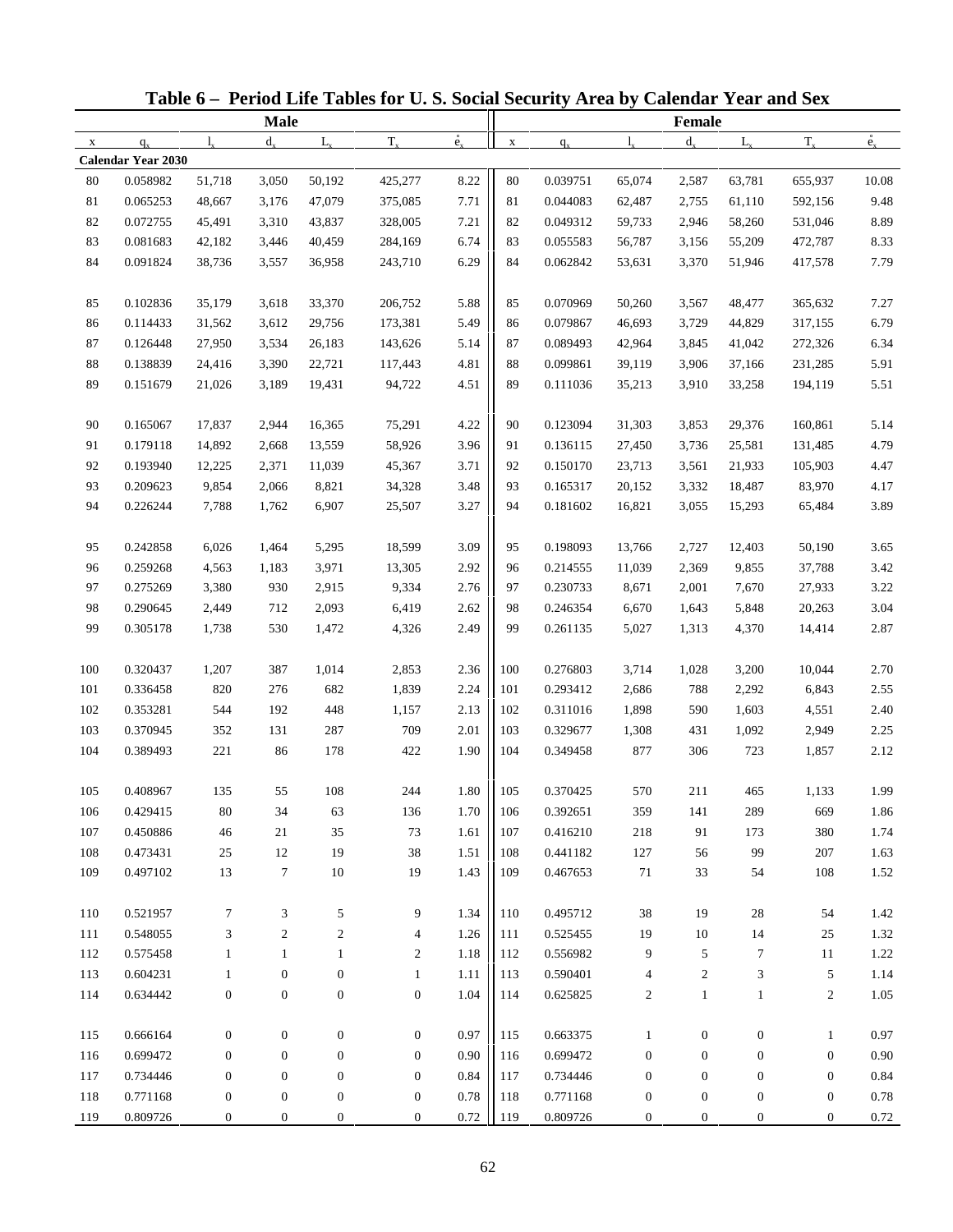|                |                           |             |             |             | Table 6 - Period Life Tables for U.S. Social Security Area by Calendar Year and Sex |             |                  |          |             |               |             |           |             |
|----------------|---------------------------|-------------|-------------|-------------|-------------------------------------------------------------------------------------|-------------|------------------|----------|-------------|---------------|-------------|-----------|-------------|
|                |                           |             | <b>Male</b> |             |                                                                                     |             |                  |          |             | <b>Female</b> |             |           |             |
| $\mathbf X$    | $q_{x}$                   | $l_{\rm v}$ | $d_{\rm v}$ | $L_{\rm v}$ | $T_{x}$                                                                             | $\dot{e}_x$ | $\mathbf X$      | $q_{x}$  | $l_{\rm x}$ | $d_{x}$       | $L_{\rm v}$ | $T_{x}$   | $\dot{e}_x$ |
|                | <b>Calendar Year 2040</b> |             |             |             |                                                                                     |             |                  |          |             |               |             |           |             |
| $\mathbf{0}$   | 0.003405                  | 100,000     | 341         | 99,702      | 7,803,494                                                                           | 78.03       | $\mathbf{0}$     | 0.002860 | 100,000     | 286           | 99,748      | 8,274,830 | 82.75       |
| $\mathbf{1}$   | 0.000282                  | 99,660      | 28          | 99,645      | 7,703,792                                                                           | 77.30       | $\mathbf{1}$     | 0.000246 | 99,714      | 25            | 99,702      | 8,175,082 | 81.99       |
| $\overline{c}$ | 0.000190                  | 99,631      | 19          | 99,622      | 7,604,146                                                                           | 76.32       | $\boldsymbol{2}$ | 0.000160 | 99,689      | 16            | 99,681      | 8,075,380 | 81.01       |
| 3              | 0.000158                  | 99,612      | 16          | 99,605      | 7,504,524                                                                           | 75.34       | 3                | 0.000120 | 99,674      | 12            | 99,668      | 7,975,699 | 80.02       |
| 4              | 0.000123                  | 99,597      | 12          | 99,591      | 7,404,920                                                                           | 74.35       | 4                | 0.000090 | 99,662      | 9             | 99,657      | 7,876,031 | 79.03       |
| 5              | 0.000113                  | 99,584      | 11          | 99,579      | 7,305,329                                                                           | 73.36       | 5                | 0.000085 | 99,653      | 8             | 99,648      | 7,776,374 | 78.03       |
| 6              | 0.000110                  | 99,573      | 11          | 99,568      | 7,205,750                                                                           | 72.37       | 6                | 0.000085 | 99,644      | 8             | 99,640      | 7,676,726 | 77.04       |
| $\tau$         | 0.000107                  | 99,562      | 11          | 99,557      | 7,106,182                                                                           | 71.37       | 7                | 0.000084 | 99,636      | 8             | 99,631      | 7,577,086 | 76.05       |
| 8              | 0.000095                  | 99,552      | 9           | 99,547      | 7,006,625                                                                           | 70.38       | 8                | 0.000079 | 99,627      | 8             | 99,623      | 7,477,454 | 75.05       |
| 9              | 0.000077                  | 99,542      | 8           | 99,538      | 6,907,078                                                                           | 69.39       | 9                | 0.000072 | 99,619      | 7             | 99,616      | 7,377,831 | 74.06       |
| 10             | 0.000062                  | 99,534      | 6           | 99,531      | 6,807,540                                                                           | 68.39       | 10               | 0.000066 | 99,612      | 7             | 99,609      | 7,278,215 | 73.07       |
| 11             | 0.000066                  | 99,528      | 7           | 99,525      | 6,708,008                                                                           | 67.40       | 11               | 0.000067 | 99,606      | $\tau$        | 99,602      | 7,178,606 | 72.07       |
| 12             | 0.000110                  | 99,522      | 11          | 99,516      | 6,608,483                                                                           | 66.40       | 12               | 0.000084 | 99,599      | 8             | 99,595      | 7,079,003 | 71.08       |
| 13             | 0.000205                  | 99,511      | 20          | 99,501      | 6,508,967                                                                           | 65.41       | 13               | 0.000120 | 99,591      | 12            | 99,585      | 6,979,408 | 70.08       |
| 14             | 0.000335                  | 99,490      | 33          | 99,474      | 6,409,466                                                                           | 64.42       | 14               | 0.000170 | 99,579      | 17            | 99,570      | 6,879,824 | 69.09       |
| 15             | 0.000480                  | 99,457      | 48          | 99,433      | 6,309,993                                                                           | 63.44       | 15               | 0.000228 | 99,562      | 23            | 99,550      | 6,780,254 | 68.10       |
| 16             | 0.000614                  | 99,409      | 61          | 99,379      | 6,210,560                                                                           | 62.47       | 16               | 0.000280 | 99,539      | 28            | 99,525      | 6,680,703 | 67.12       |
| 17             | 0.000729                  | 99,348      | 72          | 99,312      | 6,111,181                                                                           | 61.51       | 17               | 0.000317 | 99,511      | 32            | 99,495      | 6,581,178 | 66.14       |
| 18             | 0.000812                  | 99,276      | 81          | 99,236      | 6,011,869                                                                           | 60.56       | 18               | 0.000332 | 99,480      | 33            | 99,463      | 6,481,683 | 65.16       |
| 19             | 0.000869                  | 99,195      | 86          | 99,152      | 5,912,633                                                                           | 59.61       | 19               | 0.000330 | 99,447      | 33            | 99,430      | 6,382,220 | 64.18       |
| 20             | 0.000927                  | 99,109      | 92          | 99,063      | 5,813,481                                                                           | 58.66       | 20               | 0.000325 | 99,414      | 32            | 99,398      | 6,282,790 | 63.20       |
| $21\,$         | 0.000984                  | 99,017      | 97          | 98,968      | 5,714,418                                                                           | 57.71       | 21               | 0.000326 | 99,381      | 32            | 99,365      | 6,183,392 | 62.22       |
| 22             | 0.001017                  | 98,920      | 101         | 98,869      | 5,615,450                                                                           | 56.77       | 22               | 0.000330 | 99,349      | 33            | 99,333      | 6,084,027 | 61.24       |
| 23             | 0.001019                  | 98,819      | 101         | 98,769      | 5,516,580                                                                           | 55.83       | 23               | 0.000341 | 99,316      | 34            | 99,299      | 5,984,694 | 60.26       |
| 24             | 0.001001                  | 98,718      | 99          | 98,669      | 5,417,811                                                                           | 54.88       | 24               | 0.000358 | 99,282      | 36            | 99,265      | 5,885,395 | 59.28       |
|                |                           |             |             |             |                                                                                     |             |                  |          |             |               |             |           |             |
| 25             | 0.000972                  | 98,620      | 96          | 98,572      | 5,319,142                                                                           | 53.94       | 25               | 0.000377 | 99,247      | 37            | 99,228      | 5,786,130 | 58.30       |
| 26             | 0.000952                  | 98,524      | 94          | 98,477      | 5,220,571                                                                           | 52.99       | 26               | 0.000396 | 99,209      | 39            | 99,190      | 5,686,902 | 57.32       |
| 27             | 0.000955                  | 98,430      | 94          | 98,383      | 5,122,094                                                                           | 52.04       | 27               | 0.000421 | 99,170      | 42            | 99,149      | 5,587,712 | 56.34       |
| 28             | 0.000993                  | 98,336      | 98          | 98,287      | 5,023,711                                                                           | 51.09       | 28               | 0.000451 | 99,128      | 45            | 99,106      | 5,488,563 | 55.37       |
| 29             | 0.001057                  | 98,238      | 104         | 98,186      | 4,925,424                                                                           | 50.14       | 29               | 0.000487 | 99,084      | 48            | 99,060      | 5,389,457 | 54.39       |
| 30             | 0.001133                  | 98,135      | 111         | 98,079      | 4,827,237                                                                           | 49.19       | 30               | 0.000526 | 99,035      | 52            | 99,009      | 5,290,397 | 53.42       |
| 31             | 0.001207                  | 98,023      | 118         | 97,964      | 4,729,158                                                                           | 48.25       | 31               | 0.000569 | 98,983      | 56            | 98,955      | 5,191,388 | 52.45       |
| 32             | 0.001277                  | 97,905      | 125         | 97,842      | 4,631,194                                                                           | 47.30       | 32               | 0.000616 | 98,927      | 61            | 98,897      | 5,092,433 | 51.48       |
| 33             | 0.001341                  | 97,780      | 131         | 97,714      | 4,533,352                                                                           | 46.36       | 33               | 0.000667 | 98,866      | 66            | 98,833      | 4,993,536 | 50.51       |
| 34             | 0.001403                  | 97,649      | 137         | 97,580      | 4,435,637                                                                           | 45.42       | 34               | 0.000723 | 98,800      | 71            | 98,764      | 4,894,703 | 49.54       |
| 35             | 0.001467                  | 97,512      | 143         | 97,440      | 4,338,057                                                                           | 44.49       | 35               | 0.000784 | 98,729      | 77            | 98,690      | 4,795,939 | 48.58       |
| 36             | 0.001544                  | 97,369      | 150         | 97,294      | 4,240,616                                                                           | 43.55       | 36               | 0.000848 | 98,651      | 84            | 98,610      | 4,697,249 | 47.61       |
| 37             | 0.001636                  | 97,218      | 159         | 97,139      | 4, 143, 323                                                                         | 42.62       | 37               | 0.000911 | 98,568      | 90            | 98,523      | 4,598,639 | 46.65       |
| 38             | 0.001747                  | 97,059      | 170         | 96,975      | 4,046,184                                                                           | 41.69       | 38               | 0.000971 | 98,478      | 96            | 98,430      | 4,500,116 | 45.70       |
| 39             | 0.001875                  | 96,890      | 182         | 96,799      | 3,949,209                                                                           | 40.76       | 39               | 0.001032 | 98,382      | 102           | 98,331      | 4,401,686 | 44.74       |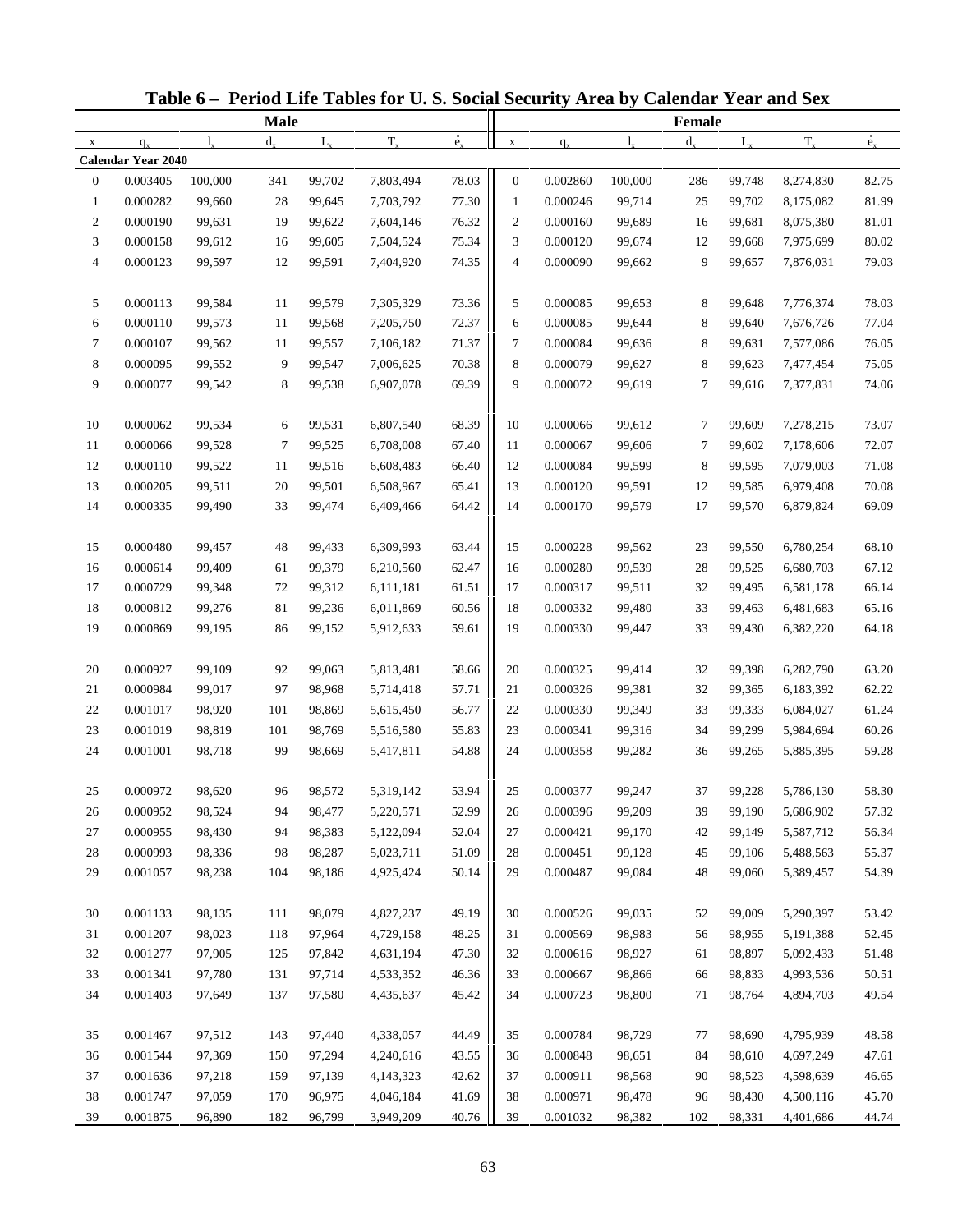|             |                           |              |             |             | Table 6 - Period Life Tables for U.S. Social Security Area by Calendar Year and Sex |             |             |          |             |         |             |           |             |
|-------------|---------------------------|--------------|-------------|-------------|-------------------------------------------------------------------------------------|-------------|-------------|----------|-------------|---------|-------------|-----------|-------------|
|             |                           |              | <b>Male</b> |             |                                                                                     |             |             |          |             | Female  |             |           |             |
| $\mathbf X$ | $q_{x}$                   | $\mathbf{l}$ | $d_{\rm v}$ | $L_{\rm v}$ | $T_{x}$                                                                             | $\dot{e}_x$ | $\mathbf X$ | $q_{x}$  | $l_{\rm x}$ | $d_{x}$ | $L_{\rm v}$ | $T_{x}$   | $\dot{e}_x$ |
|             | <b>Calendar Year 2040</b> |              |             |             |                                                                                     |             |             |          |             |         |             |           |             |
| 40          | 0.002015                  | 96,708       | 195         | 96,611      | 3,852,410                                                                           | 39.84       | 40          | 0.001099 | 98,281      | 108     | 98,227      | 4,303,355 | 43.79       |
| 41          | 0.002159                  | 96,513       | 208         | 96,409      | 3,755,799                                                                           | 38.91       | 41          | 0.001173 | 98,173      | 115     | 98,115      | 4,205,128 | 42.83       |
| 42          | 0.002302                  | 96,305       | 222         | 96,194      | 3,659,390                                                                           | 38.00       | 42          | 0.001250 | 98,058      | 123     | 97,996      | 4,107,013 | 41.88       |
| 43          | 0.002437                  | 96,083       | 234         | 95,966      | 3,563,196                                                                           | 37.08       | 43          | 0.001326 | 97,935      | 130     | 97,870      | 4,009,017 | 40.94       |
| 44          | 0.002572                  | 95,849       | 247         | 95,726      | 3,467,230                                                                           | 36.17       | 44          | 0.001408 | 97,805      | 138     | 97,736      | 3,911,147 | 39.99       |
| 45          | 0.002724                  | 95,603       | 260         | 95,472      | 3,371,504                                                                           | 35.27       | 45          | 0.001501 | 97,667      | 147     | 97,594      | 3,813,410 | 39.04       |
| 46          | 0.002894                  | 95,342       | 276         | 95,204      | 3,276,032                                                                           | 34.36       | 46          | 0.001611 | 97,521      | 157     | 97,442      | 3,715,816 | 38.10       |
| 47          | 0.003069                  | 95,066       | 292         | 94,920      | 3,180,827                                                                           | 33.46       | 47          | 0.001736 | 97,364      | 169     | 97,279      | 3,618,374 | 37.16       |
| 48          | 0.003245                  | 94,774       | 308         | 94,621      | 3,085,907                                                                           | 32.56       | 48          | 0.001880 | 97,195      | 183     | 97,103      | 3,521,095 | 36.23       |
| 49          | 0.003434                  | 94,467       | 324         | 94,305      | 2,991,286                                                                           | 31.66       | 49          | 0.002045 | 97,012      | 198     | 96,913      | 3,423,992 | 35.29       |
| 50          | 0.003651                  | 94,143       | 344         | 93,971      | 2,896,982                                                                           | 30.77       | 50          | 0.002234 | 96,814      | 216     | 96,705      | 3,327,079 | 34.37       |
| 51          | 0.003909                  | 93,799       | 367         | 93,615      | 2,803,011                                                                           | 29.88       | 51          | 0.002447 | 96,597      | 236     | 96,479      | 3,230,373 | 33.44       |
| 52          | 0.004208                  | 93,432       | 393         | 93,236      | 2,709,395                                                                           | 29.00       | 52          | 0.002687 | 96,361      | 259     | 96,231      | 3,133,894 | 32.52       |
| 53          | 0.004557                  | 93,039       | 424         | 92,827      | 2,616,160                                                                           | 28.12       | 53          | 0.002955 | 96,102      | 284     | 95,960      | 3,037,663 | 31.61       |
| 54          | 0.004960                  | 92,615       | 459         | 92,385      | 2,523,333                                                                           | 27.25       | 54          | 0.003253 | 95,818      | 312     | 95,662      | 2,941,703 | 30.70       |
| 55          | 0.005431                  | 92,156       | 500         | 91,905      | 2,430,948                                                                           | 26.38       | 55          | 0.003596 | 95,506      | 343     | 95,335      | 2,846,041 | 29.80       |
| 56          | 0.005966                  | 91,655       | 547         | 91,382      | 2,339,042                                                                           | 25.52       | 56          | 0.003980 | 95,163      | 379     | 94,973      | 2,750,706 | 28.91       |
| 57          | 0.006546                  | 91,108       | 596         | 90,810      | 2,247,660                                                                           | 24.67       | 57          | 0.004388 | 94,784      | 416     | 94,576      | 2,655,733 | 28.02       |
| 58          | 0.007169                  | 90,512       | 649         | 90,188      | 2,156,850                                                                           | 23.83       | 58          | 0.004818 | 94,368      | 455     | 94,141      | 2,561,156 | 27.14       |
| 59          | 0.007856                  | 89,863       | 706         | 89,510      | 2,066,663                                                                           | 23.00       | 59          | 0.005284 | 93,914      | 496     | 93,665      | 2,467,016 | 26.27       |
|             |                           |              |             |             |                                                                                     |             |             |          |             |         |             |           |             |
| 60          | 0.008589                  | 89,157       | 766         | 88,774      | 1,977,152                                                                           | 22.18       | 60          | 0.005784 | 93,417      | 540     | 93,147      | 2,373,350 | 25.41       |
| 61          | 0.009434                  | 88,391       | 834         | 87,974      | 1,888,378                                                                           | 21.36       | 61          | 0.006355 | 92,877      | 590     | 92,582      | 2,280,203 | 24.55       |
| 62          | 0.010486                  | 87,557       | 918         | 87,098      | 1,800,404                                                                           | 20.56       | 62          | 0.007043 | 92,287      | 650     | 91,962      | 2,187,621 | 23.70       |
| 63          | 0.011790                  | 86,639       | 1,021       | 86,129      | 1,713,305                                                                           | 19.78       | 63          | 0.007872 | 91,637      | 721     | 91,276      | 2,095,659 | 22.87       |
| 64          | 0.013295                  | 85,618       | 1,138       | 85,049      | 1,627,177                                                                           | 19.01       | 64          | 0.008817 | 90,915      | 802     | 90,515      | 2,004,383 | 22.05       |
| 65          | 0.014985                  | 84,480       | 1,266       | 83,847      | 1,542,128                                                                           | 18.25       | 65          | 0.009879 | 90,114      | 890     | 89,669      | 1,913,869 | 21.24       |
| 66          | 0.016722                  | 83,214       | 1,391       | 82,518      | 1,458,281                                                                           | 17.52       | 66          | 0.010986 | 89,224      | 980     | 88,733      | 1,824,200 | 20.45       |
| 67          | 0.018357                  | 81,822       | 1,502       | 81,071      | 1,375,764                                                                           | 16.81       | 67          | 0.012060 | 88,243      | 1,064   | 87,711      | 1,735,467 | 19.67       |
| 68          | 0.019809                  | 80,320       | 1,591       | 79,525      | 1,294,692                                                                           | 16.12       | 68          | 0.013060 | 87,179      | 1,139   | 86,610      | 1,647,755 | 18.90       |
| 69          | 0.021182                  | 78,729       | 1,668       | 77,895      | 1,215,168                                                                           | 15.43       | 69          | 0.014044 | 86,041      | 1,208   | 85,436      | 1,561,145 | 18.14       |
| 70          | 0.022729                  | 77,061       | 1,752       | 76,186      | 1,137,273                                                                           | 14.76       | 70          | 0.015152 | 84,832      | 1,285   | 84,190      | 1,475,709 | 17.40       |
| 71          | 0.024546                  | 75,310       | 1,849       | 74,386      | 1,061,087                                                                           | 14.09       | 71          | 0.016436 | 83,547      | 1,373   | 82,860      | 1,391,520 | 16.66       |
| 72          | 0.026520                  | 73,461       | 1,948       | 72,487      | 986,701                                                                             | 13.43       | 72          | 0.017831 | 82,174      | 1,465   | 81,441      | 1,308,659 | 15.93       |
| 73          | 0.028673                  | 71,513       | 2,050       | 70,488      | 914,214                                                                             | 12.78       | 73          | 0.019351 | 80,708      | 1,562   | 79,928      | 1,227,218 | 15.21       |
| 74          | 0.031078                  | 69,463       | 2,159       | 68,383      | 843,726                                                                             | 12.15       | 74          | 0.021041 | 79,147      | 1,665   | 78,314      | 1,147,291 | 14.50       |
|             |                           |              |             |             |                                                                                     |             |             |          |             |         |             |           |             |
| 75          | 0.033923                  | 67,304       | 2,283       | 66,162      | 775,343                                                                             | 11.52       | 75          | 0.023086 | 77,481      | 1,789   | 76,587      | 1,068,977 | 13.80       |
| 76          | 0.037222                  | 65,021       | 2,420       | 63,811      | 709,181                                                                             | 10.91       | 76          | 0.025440 | 75,693      | 1,926   | 74,730      | 992,390   | 13.11       |
| 77          | 0.040856                  | 62,601       | 2,558       | 61,322      | 645,370                                                                             | 10.31       | 77          | 0.027908 | 73,767      | 2,059   | 72,738      | 917,660   | 12.44       |
| 78          | 0.044830                  | 60,043       | 2,692       | 58,697      | 584,048                                                                             | 9.73        | 78          | 0.030448 | 71,708      | 2,183   | 70,617      | 844,922   | 11.78       |
| 79          | 0.049291                  | 57,351       | 2,827       | 55,938      | 525,351                                                                             | 9.16        | 79          | 0.033237 | 69,525      | 2,311   | 68,369      | 774,306   | 11.14       |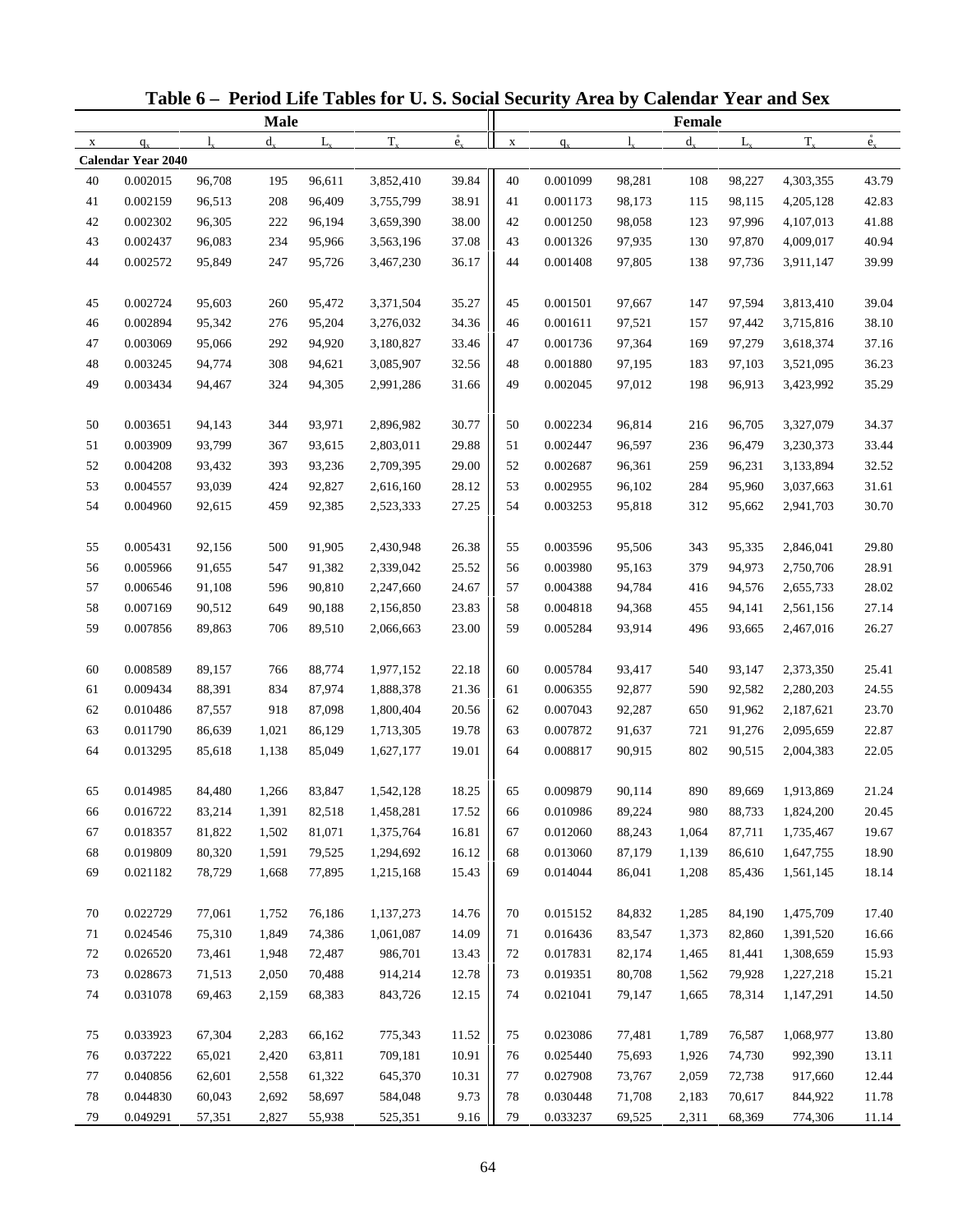|              |                           |                  |                  |                  | Table 6 – Period Life Tables for U.S. Social Security Area by Calendar Year and Sex |                          |             |          |                  |                  |                  |                  |             |
|--------------|---------------------------|------------------|------------------|------------------|-------------------------------------------------------------------------------------|--------------------------|-------------|----------|------------------|------------------|------------------|------------------|-------------|
|              |                           |                  | <b>Male</b>      |                  |                                                                                     |                          |             |          |                  | <b>Female</b>    |                  |                  |             |
| $\mathbf{x}$ | $q_{x}$                   | $l_{\rm x}$      | $d_{x}$          | $L_{\rm v}$      | $T_{x}$                                                                             | $\overset{\circ}{e}_{x}$ | $\mathbf X$ | $q_{x}$  | $l_{\rm v}$      | $d_{x}$          | $L_{\rm v}$      | $T_{x}$          | $\dot{e}_x$ |
|              | <b>Calendar Year 2040</b> |                  |                  |                  |                                                                                     |                          |             |          |                  |                  |                  |                  |             |
| 80           | 0.054198                  | 54,524           | 2,955            | 53,047           | 469,413                                                                             | 8.61                     | 80          | 0.036429 | 67,214           | 2,449            | 65,990           | 705,936          | 10.50       |
| 81           | 0.059918                  | 51,569           | 3,090            | 50,024           | 416,367                                                                             | 8.07                     | 81          | 0.040334 | 64,766           | 2,612            | 63,459           | 639,947          | 9.88        |
| 82           | 0.066953                  | 48,479           | 3,246            | 46,856           | 366,343                                                                             | 7.56                     | 82          | 0.045211 | 62,153           | 2,810            | 60,748           | 576,487          | 9.28        |
| 83           | 0.075541                  | 45,233           | 3,417            | 43,525           | 319,486                                                                             | 7.06                     | 83          | 0.051244 | 59,343           | 3,041            | 57,823           | 515,739          | 8.69        |
| 84           | 0.085413                  | 41,816           | 3,572            | 40,031           | 275,961                                                                             | 6.60                     | 84          | 0.058324 | 56,302           | 3,284            | 54,660           | 457,916          | 8.13        |
| 85           | 0.096136                  | 38,245           | 3,677            | 36,406           | 235,931                                                                             | 6.17                     | 85          | 0.066247 | 53,019           | 3,512            | 51,262           | 403,256          | 7.61        |
| 86           | 0.107351                  | 34,568           | 3,711            | 32,713           | 199,524                                                                             | 5.77                     | 86          | 0.074842 | 49,506           | 3,705            | 47,654           | 351,993          | 7.11        |
| 87           | 0.118848                  | 30,857           | 3,667            | 29,024           | 166,812                                                                             | 5.41                     | 87          | 0.084024 | 45,801           | 3,848            | 43,877           | 304,340          | 6.64        |
| $88\,$       | 0.130574                  | 27,190           | 3,550            | 25,415           | 137,788                                                                             | 5.07                     | 88          | 0.093791 | 41,953           | 3,935            | 39,985           | 260,463          | 6.21        |
| 89           | 0.142619                  | 23,640           | 3,371            | 21,954           | 112,373                                                                             | 4.75                     | 89          | 0.104226 | 38,018           | 3,962            | 36,037           | 220,478          | 5.80        |
| 90           | 0.155109                  | 20,268           | 3,144            | 18,696           | 90,419                                                                              | 4.46                     | 90          | 0.115429 | 34,055           | 3,931            | 32,090           | 184,441          | 5.42        |
| 91           | 0.168191                  | 17,124           | 2,880            | 15,684           | 71,723                                                                              | 4.19                     | 91          | 0.127509 | 30,124           | 3,841            | 28,204           | 152,351          | 5.06        |
| 92           | 0.182007                  | 14,244           | 2,593            | 12,948           | 56,039                                                                              | 3.93                     | 92          | 0.140569 | 26,283           | 3,695            | 24,436           | 124,147          | 4.72        |
| 93           | 0.196679                  | 11,652           | 2,292            | 10,506           | 43,091                                                                              | 3.70                     | 93          | 0.154696 | 22,589           | 3,494            | 20,842           | 99,711           | 4.41        |
| 94           | 0.212314                  | 9,360            | 1,987            | 8,366            | 32,585                                                                              | 3.48                     | 94          | 0.169964 | 19,094           | 3,245            | 17,472           | 78,870           | 4.13        |
| 95           | 0.227939                  | 7,373            | 1,681            | 6,532            | 24,219                                                                              | 3.28                     | 95          | 0.185423 | 15,849           | 2,939            | 14,380           | 61,398           | 3.87        |
| 96           | 0.243370                  | 5,692            | 1,385            | 5,000            | 17,686                                                                              | 3.11                     | 96          | 0.200854 | 12,910           | 2,593            | 11,614           | 47,018           | 3.64        |
| 97           | 0.258410                  | 4,307            | 1,113            | 3,750            | 12,687                                                                              | 2.95                     | 97          | 0.216014 | 10,317           | 2,229            | 9,203            | 35,405           | 3.43        |
| 98           | 0.272855                  | 3,194            | 871              | 2,758            | 8,936                                                                               | 2.80                     | 98          | 0.230647 | 8,088            | 1,866            | 7,156            | 26,202           | 3.24        |
| 99           | 0.286498                  | 2,322            | 665              | 1,990            | 6,178                                                                               | 2.66                     | 99          | 0.244486 | 6,223            | 1,521            | 5,462            | 19,046           | 3.06        |
|              |                           |                  |                  |                  |                                                                                     |                          |             |          |                  |                  |                  |                  |             |
| 100          | 0.300823                  | 1,657            | 498              | 1,408            | 4,188                                                                               | 2.53                     | 100         | 0.259155 | 4,701            | 1,218            | 4,092            | 13,584           | 2.89        |
| 101          | 0.315864                  | 1,159            | 366              | 976              | 2,781                                                                               | 2.40                     | 101         | 0.274704 | 3,483            | 957              | 3,005            | 9,492            | 2.73        |
| 102          | 0.331657                  | 793              | 263              | 661              | 1,805                                                                               | 2.28                     | 102         | 0.291186 | 2,526            | 736              | 2,158            | 6,487            | 2.57        |
| 103          | 0.348240                  | 530              | 184              | 438              | 1,144                                                                               | 2.16                     | 103         | 0.308658 | 1,791            | 553              | 1,514            | 4,329            | 2.42        |
| 104          | 0.365652                  | 345              | 126              | 282              | 706                                                                                 | 2.05                     | 104         | 0.327177 | 1,238            | 405              | 1,035            | 2,814            | 2.27        |
| 105          | 0.383934                  | 219              | 84               | 177              | 424                                                                                 | 1.94                     | 105         | 0.346808 | 833              | 289              | 688              | 1,779            | 2.14        |
| 106          | 0.403131                  | 135              | 54               | 108              | 247                                                                                 | 1.83                     | 106         | 0.367616 | 544              | 200              | 444              | 1,090            | 2.00        |
| 107          | 0.423287                  | 81               | 34               | 63               | 139                                                                                 | 1.73                     | 107         | 0.389673 | 344              | 134              | 277              | 646              | 1.88        |
| 108          | 0.444452                  | 46               | 21               | 36               | 76                                                                                  | 1.63                     | 108         | 0.413053 | 210              | 87               | 167              | 369              | 1.76        |
| 109          | 0.466674                  | $26\,$           | 12               | $20\,$           | 40                                                                                  | 1.54                     | 109         | 0.437836 | 123              | 54               | 96               | 203              | 1.64        |
| 110          | 0.490008                  | 14               | $\tau$           | 10               | 20                                                                                  | 1.45                     | 110         | 0.464107 | 69               | 32               | 53               | 106              | 1.53        |
| 111          | 0.514508                  | $\tau$           | 4                | 5                | 10                                                                                  | 1.37                     | 111         | 0.491953 | 37               | 18               | 28               | 53               | 1.43        |
| 112          | 0.540234                  | 3                | 2                | 2                | $\overline{4}$                                                                      | 1.28                     | 112         | 0.521470 | 19               | 10               | 14               | 25               | 1.33        |
| 113          | 0.567246                  | $\boldsymbol{2}$ | $\mathbf{1}$     | $\mathbf{1}$     | 2                                                                                   | 1.21                     | 113         | 0.552758 | 9                | 5                | 7                | 11               | 1.24        |
| 114          | 0.595608                  | $\mathbf{1}$     | $\boldsymbol{0}$ | $\boldsymbol{0}$ | $\mathbf{1}$                                                                        | 1.13                     | 114         | 0.585924 | 4                | $\overline{c}$   | 3                | 5                | 1.15        |
| 115          | 0.625388                  | $\boldsymbol{0}$ | $\boldsymbol{0}$ | $\boldsymbol{0}$ | $\boldsymbol{0}$                                                                    | 1.06                     | 115         | 0.621079 | $\overline{c}$   | 1                | $\mathbf{1}$     | $\overline{c}$   | 1.06        |
| 116          | 0.656658                  | $\mathbf{0}$     | $\boldsymbol{0}$ | $\boldsymbol{0}$ | $\boldsymbol{0}$                                                                    | 0.99                     | 116         | 0.656658 | 1                | $\boldsymbol{0}$ | $\boldsymbol{0}$ | $\mathbf{1}$     | 0.99        |
| 117          | 0.689490                  | $\boldsymbol{0}$ | $\boldsymbol{0}$ | $\boldsymbol{0}$ | $\mathbf{0}$                                                                        | 0.92                     | 117         | 0.689490 | $\boldsymbol{0}$ | $\boldsymbol{0}$ | $\boldsymbol{0}$ | $\boldsymbol{0}$ | 0.92        |
| 118          | 0.723965                  | $\boldsymbol{0}$ | $\boldsymbol{0}$ | $\boldsymbol{0}$ | $\boldsymbol{0}$                                                                    | 0.86                     | 118         | 0.723965 | $\boldsymbol{0}$ | $\boldsymbol{0}$ | $\boldsymbol{0}$ | $\boldsymbol{0}$ | 0.86        |
| 119          | 0.760163                  | $\boldsymbol{0}$ | $\mathbf{0}$     | $\boldsymbol{0}$ | $\boldsymbol{0}$                                                                    | $0.80\,$                 | 119         | 0.760163 | 0                | $\boldsymbol{0}$ | $\mathbf{0}$     | $\boldsymbol{0}$ | 0.80        |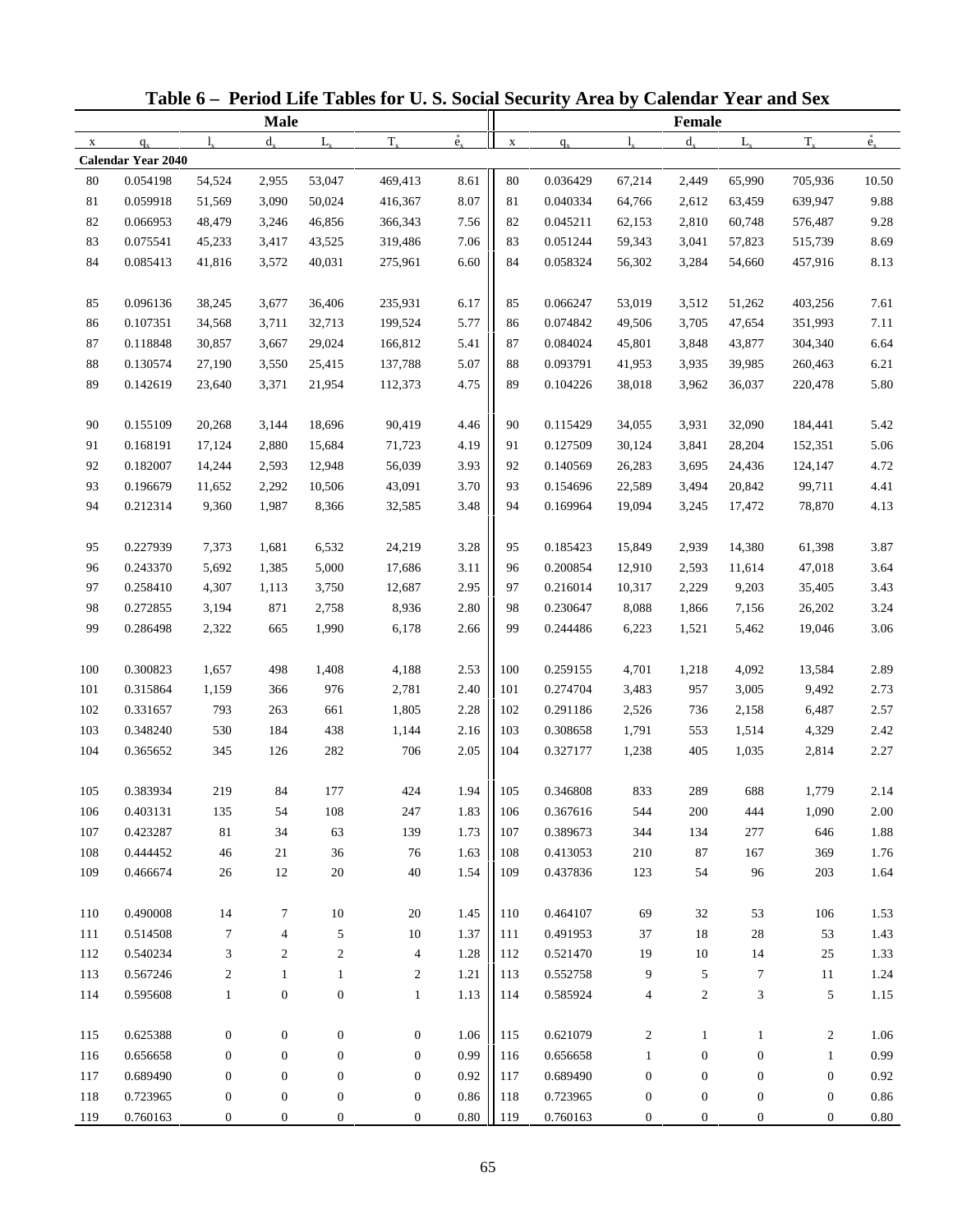| <b>Male</b><br>Female<br>$\dot{e}_x$<br>$\dot{e}_x$<br>$T_{x}$<br>$T_{x}$<br>$d_{\rm v}$<br>$L_{\rm v}$<br>$d_{x}$<br>$L_{\rm v}$<br>$1_{\rm v}$<br>$q_{x}$<br>1.<br>$\mathbf X$<br>$q_{x}$<br>$\mathbf X$<br><b>Calendar Year 2050</b><br>0.002867<br>100,000<br>99,749<br>78.96<br>0.002409<br>100,000<br>99,788<br>8,353,660<br>83.54<br>$\mathbf{0}$<br>287<br>7,896,340<br>$\boldsymbol{0}$<br>241<br>78.19<br>0.000248<br>0.000216<br>82.74<br>$\mathbf{1}$<br>99,713<br>25<br>99,701<br>7,796,590<br>$\mathbf{1}$<br>99,759<br>22<br>99,748<br>8,253,872<br>$\overline{c}$<br>0.000167<br>77.21<br>$\boldsymbol{2}$<br>0.000141<br>81.76<br>99,689<br>17<br>99,680<br>7,696,889<br>99,738<br>14<br>99,731<br>8,154,123<br>76.22<br>3<br>0.000139<br>99,672<br>14<br>99,665<br>3<br>0.000105<br>99,723<br>99,718<br>8,054,393<br>80.77<br>7,597,209<br>10<br>75.23<br>$\overline{4}$<br>0.000108<br>99,658<br>99,653<br>7,497,544<br>$\overline{4}$<br>0.000079<br>99,713<br>8<br>99,709<br>7,954,674<br>79.78<br>11<br>0.000099<br>74.24<br>5<br>10<br>5<br>0.000075<br>7,854,965<br>78.78<br>99,647<br>99,642<br>7,397,891<br>99,705<br>7<br>99,701<br>73.25<br>6<br>0.000098<br>99,633<br>7,298,249<br>6<br>0.000074<br>7<br>7,755,264<br>77.79<br>99,637<br>10<br>99,698<br>99,694<br>72.26<br>7<br>0.000094<br>99,628<br>9<br>99,623<br>7,198,616<br>7<br>0.000073<br>99,690<br>7<br>7,655,570<br>76.79<br>99,687<br>71.26<br>8<br>8<br>0.000083<br>99,618<br>0.000069<br>99,683<br>7<br>7,555,883<br>75.80<br>8<br>99,614<br>7,098,993<br>99,680<br>70.27<br>9<br>9<br>0.000066<br>99,610<br>99,607<br>6,999,379<br>0.000062<br>99,676<br>99,673<br>7,456,204<br>74.80<br>7<br>6<br>0.000052<br>10<br>99,603<br>6,899,773<br>69.27<br>10<br>0.000056<br>7,356,531<br>73.81<br>5<br>99,601<br>99,670<br>6<br>99,667<br>68.28<br>11<br>0.000055<br>72.81<br>99,598<br>5<br>99,596<br>6,800,172<br>11<br>0.000057<br>99,664<br>6<br>99,662<br>7,256,864<br>67.28<br>12<br>0.000096<br>99,593<br>12<br>0.000073<br>99,659<br>7<br>7,157,202<br>71.82<br>10<br>99,588<br>6,700,576<br>99,655<br>66.29<br>70.82<br>13<br>0.000184<br>99,583<br>99,574<br>6,600,988<br>13<br>0.000107<br>99,651<br>99,646<br>7,057,547<br>18<br>11<br>65.30<br>14<br>0.000306<br>30<br>0.000154<br>99,641<br>15<br>6,957,901<br>69.83<br>99,565<br>99,550<br>6,501,414<br>14<br>99,633<br>0.000440<br>0.000209<br>15<br>99,534<br>99,513<br>6,401,865<br>64.32<br>15<br>21<br>6,858,268<br>68.84<br>44<br>99,625<br>99,615<br>63.35<br>0.000566<br>0.000258<br>67.85<br>16<br>99,491<br>56<br>99,463<br>6,302,352<br>16<br>99,605<br>26<br>99,592<br>6,758,653<br>62.38<br>17<br>0.000672<br>99,434<br>6,202,890<br>17<br>0.000293<br>99,579<br>29<br>6,659,062<br>66.87<br>67<br>99,401<br>99,564<br>18<br>0.000749<br>99,368<br>74<br>61.42<br>18<br>0.000307<br>99,550<br>99,534<br>6,559,497<br>65.89<br>99,330<br>6,103,489<br>31<br>19<br>0.000802<br>99,293<br>80<br>99,253<br>6,004,158<br>60.47<br>19<br>0.000306<br>99,519<br>30<br>99,504<br>6,459,963<br>64.91<br>0.000854<br>59.52<br>0.000301<br>20<br>99,213<br>99,171<br>20<br>6,360,459<br>63.93<br>85<br>5,904,905<br>99,489<br>30<br>99,474<br>58.57<br>62.95<br>21<br>0.000907<br>99,129<br>99,084<br>5,805,734<br>21<br>0.000302<br>99,459<br>6,260,985<br>90<br>30<br>99,444<br>22<br>0.000936<br>99,039<br>57.62<br>22<br>0.000306<br>61.97<br>93<br>98,992<br>5,706,650<br>99,429<br>30<br>99,414<br>6,161,542<br>23<br>0.000938<br>98,946<br>98,900<br>56.67<br>23<br>0.000316<br>99,398<br>31<br>99,383<br>6,062,128<br>60.99<br>93<br>5,607,657<br>55.73<br>60.01<br>24<br>0.000922<br>98,853<br>91<br>98,808<br>24<br>0.000332<br>99,367<br>33<br>99,350<br>5,962,746<br>5,508,758<br>98,762<br>54.78<br>99,317<br>0.000895<br>$\bf 88$<br>98,718<br>5,409,950<br>0.000349<br>99,334<br>35<br>5,863,395<br>59.03<br>25<br>25<br>0.000876<br>53.83<br>0.000367<br>58.05<br>98,674<br>86<br>98,631<br>5,311,232<br>26<br>99,299<br>36<br>99,281<br>5,764,079<br>26<br>52.87<br>27<br>0.000879<br>98,587<br>87<br>98,544<br>5,212,602<br>27<br>0.000390<br>99,263<br>39<br>99,243<br>5,664,798<br>57.07<br>28<br>0.000913<br>98,501<br>90<br>98,456<br>5,114,058<br>51.92<br>0.000419<br>99,224<br>42<br>99,203<br>5,565,554<br>56.09<br>28<br>50.97<br>29<br>0.000973<br>98,411<br>0.000452<br>55.11<br>96<br>98,363<br>5,015,602<br>29<br>99,183<br>45<br>99,160<br>5,466,351<br>0.001043<br>98,315<br>98,264<br>50.02<br>0.000489<br>99,138<br>5,367,191<br>54.14<br>30<br>103<br>4,917,239<br>30<br>48<br>99,113<br>49.07<br>31<br>0.001110<br>98,212<br>109<br>98,158<br>0.000529<br>99,089<br>5,268,077<br>53.16<br>4,818,976<br>31<br>52<br>99,063<br>32<br>0.001175<br>98,103<br>98,046<br>48.12<br>99,037<br>52.19<br>115<br>4,720,818<br>32<br>0.000572<br>57<br>99,008<br>5,169,014<br>47.18<br>33<br>0.001233<br>97,988<br>121<br>0.000620<br>98,980<br>98,949<br>5,070,006<br>51.22<br>97,928<br>4,622,772<br>33<br>61<br>46.23<br>34<br>0.001288<br>0.000672<br>50.25<br>97,867<br>126<br>97,804<br>4,524,844<br>34<br>98,919<br>66<br>98,886<br>4,971,056<br>45.29<br>0.001347<br>97,741<br>4,427,039<br>0.000728<br>98,852<br>4,872,171<br>49.29<br>35<br>132<br>97,675<br>35<br>72<br>98,816<br>44.35<br>36<br>0.001416<br>97,610<br>138<br>97,541<br>4,329,364<br>0.000787<br>98,780<br>78<br>4,773,354<br>48.32<br>36<br>98,741<br>37<br>0.001500<br>97,471<br>43.42<br>0.000846<br>98,703<br>84<br>98,661<br>47.36<br>146<br>97,398<br>4,231,823<br>37<br>4,674,613<br>38<br>42.48<br>0.001601<br>97,325<br>97,247<br>4,134,425<br>38<br>0.000902<br>98,619<br>89<br>98,575<br>46.40<br>156<br>4,575,952 |    |          |        |     |        | Table 6 - Period Life Tables for U.S. Social Security Area by Calendar Year and Sex |       |    |          |        |    |        |           |       |
|--------------------------------------------------------------------------------------------------------------------------------------------------------------------------------------------------------------------------------------------------------------------------------------------------------------------------------------------------------------------------------------------------------------------------------------------------------------------------------------------------------------------------------------------------------------------------------------------------------------------------------------------------------------------------------------------------------------------------------------------------------------------------------------------------------------------------------------------------------------------------------------------------------------------------------------------------------------------------------------------------------------------------------------------------------------------------------------------------------------------------------------------------------------------------------------------------------------------------------------------------------------------------------------------------------------------------------------------------------------------------------------------------------------------------------------------------------------------------------------------------------------------------------------------------------------------------------------------------------------------------------------------------------------------------------------------------------------------------------------------------------------------------------------------------------------------------------------------------------------------------------------------------------------------------------------------------------------------------------------------------------------------------------------------------------------------------------------------------------------------------------------------------------------------------------------------------------------------------------------------------------------------------------------------------------------------------------------------------------------------------------------------------------------------------------------------------------------------------------------------------------------------------------------------------------------------------------------------------------------------------------------------------------------------------------------------------------------------------------------------------------------------------------------------------------------------------------------------------------------------------------------------------------------------------------------------------------------------------------------------------------------------------------------------------------------------------------------------------------------------------------------------------------------------------------------------------------------------------------------------------------------------------------------------------------------------------------------------------------------------------------------------------------------------------------------------------------------------------------------------------------------------------------------------------------------------------------------------------------------------------------------------------------------------------------------------------------------------------------------------------------------------------------------------------------------------------------------------------------------------------------------------------------------------------------------------------------------------------------------------------------------------------------------------------------------------------------------------------------------------------------------------------------------------------------------------------------------------------------------------------------------------------------------------------------------------------------------------------------------------------------------------------------------------------------------------------------------------------------------------------------------------------------------------------------------------------------------------------------------------------------------------------------------------------------------------------------------------------------------------------------------------------------------------------------------------------------------------------------------------------------------------------------------------------------------------------------------------------------------------------------------------------------------------------------------------------------------------------------------------------------------------------------------------------------------------------------------------------------------------------------------------------------------------------------------------------------------------------------------------------------------------------------------------------------------------------------------------------------------------------------------------------------------------------------------------------------------------------------------------------------------------------------------------------------------------|----|----------|--------|-----|--------|-------------------------------------------------------------------------------------|-------|----|----------|--------|----|--------|-----------|-------|
|                                                                                                                                                                                                                                                                                                                                                                                                                                                                                                                                                                                                                                                                                                                                                                                                                                                                                                                                                                                                                                                                                                                                                                                                                                                                                                                                                                                                                                                                                                                                                                                                                                                                                                                                                                                                                                                                                                                                                                                                                                                                                                                                                                                                                                                                                                                                                                                                                                                                                                                                                                                                                                                                                                                                                                                                                                                                                                                                                                                                                                                                                                                                                                                                                                                                                                                                                                                                                                                                                                                                                                                                                                                                                                                                                                                                                                                                                                                                                                                                                                                                                                                                                                                                                                                                                                                                                                                                                                                                                                                                                                                                                                                                                                                                                                                                                                                                                                                                                                                                                                                                                                                                                                                                                                                                                                                                                                                                                                                                                                                                                                                                                                                                                            |    |          |        |     |        |                                                                                     |       |    |          |        |    |        |           |       |
|                                                                                                                                                                                                                                                                                                                                                                                                                                                                                                                                                                                                                                                                                                                                                                                                                                                                                                                                                                                                                                                                                                                                                                                                                                                                                                                                                                                                                                                                                                                                                                                                                                                                                                                                                                                                                                                                                                                                                                                                                                                                                                                                                                                                                                                                                                                                                                                                                                                                                                                                                                                                                                                                                                                                                                                                                                                                                                                                                                                                                                                                                                                                                                                                                                                                                                                                                                                                                                                                                                                                                                                                                                                                                                                                                                                                                                                                                                                                                                                                                                                                                                                                                                                                                                                                                                                                                                                                                                                                                                                                                                                                                                                                                                                                                                                                                                                                                                                                                                                                                                                                                                                                                                                                                                                                                                                                                                                                                                                                                                                                                                                                                                                                                            |    |          |        |     |        |                                                                                     |       |    |          |        |    |        |           |       |
|                                                                                                                                                                                                                                                                                                                                                                                                                                                                                                                                                                                                                                                                                                                                                                                                                                                                                                                                                                                                                                                                                                                                                                                                                                                                                                                                                                                                                                                                                                                                                                                                                                                                                                                                                                                                                                                                                                                                                                                                                                                                                                                                                                                                                                                                                                                                                                                                                                                                                                                                                                                                                                                                                                                                                                                                                                                                                                                                                                                                                                                                                                                                                                                                                                                                                                                                                                                                                                                                                                                                                                                                                                                                                                                                                                                                                                                                                                                                                                                                                                                                                                                                                                                                                                                                                                                                                                                                                                                                                                                                                                                                                                                                                                                                                                                                                                                                                                                                                                                                                                                                                                                                                                                                                                                                                                                                                                                                                                                                                                                                                                                                                                                                                            |    |          |        |     |        |                                                                                     |       |    |          |        |    |        |           |       |
|                                                                                                                                                                                                                                                                                                                                                                                                                                                                                                                                                                                                                                                                                                                                                                                                                                                                                                                                                                                                                                                                                                                                                                                                                                                                                                                                                                                                                                                                                                                                                                                                                                                                                                                                                                                                                                                                                                                                                                                                                                                                                                                                                                                                                                                                                                                                                                                                                                                                                                                                                                                                                                                                                                                                                                                                                                                                                                                                                                                                                                                                                                                                                                                                                                                                                                                                                                                                                                                                                                                                                                                                                                                                                                                                                                                                                                                                                                                                                                                                                                                                                                                                                                                                                                                                                                                                                                                                                                                                                                                                                                                                                                                                                                                                                                                                                                                                                                                                                                                                                                                                                                                                                                                                                                                                                                                                                                                                                                                                                                                                                                                                                                                                                            |    |          |        |     |        |                                                                                     |       |    |          |        |    |        |           |       |
|                                                                                                                                                                                                                                                                                                                                                                                                                                                                                                                                                                                                                                                                                                                                                                                                                                                                                                                                                                                                                                                                                                                                                                                                                                                                                                                                                                                                                                                                                                                                                                                                                                                                                                                                                                                                                                                                                                                                                                                                                                                                                                                                                                                                                                                                                                                                                                                                                                                                                                                                                                                                                                                                                                                                                                                                                                                                                                                                                                                                                                                                                                                                                                                                                                                                                                                                                                                                                                                                                                                                                                                                                                                                                                                                                                                                                                                                                                                                                                                                                                                                                                                                                                                                                                                                                                                                                                                                                                                                                                                                                                                                                                                                                                                                                                                                                                                                                                                                                                                                                                                                                                                                                                                                                                                                                                                                                                                                                                                                                                                                                                                                                                                                                            |    |          |        |     |        |                                                                                     |       |    |          |        |    |        |           |       |
|                                                                                                                                                                                                                                                                                                                                                                                                                                                                                                                                                                                                                                                                                                                                                                                                                                                                                                                                                                                                                                                                                                                                                                                                                                                                                                                                                                                                                                                                                                                                                                                                                                                                                                                                                                                                                                                                                                                                                                                                                                                                                                                                                                                                                                                                                                                                                                                                                                                                                                                                                                                                                                                                                                                                                                                                                                                                                                                                                                                                                                                                                                                                                                                                                                                                                                                                                                                                                                                                                                                                                                                                                                                                                                                                                                                                                                                                                                                                                                                                                                                                                                                                                                                                                                                                                                                                                                                                                                                                                                                                                                                                                                                                                                                                                                                                                                                                                                                                                                                                                                                                                                                                                                                                                                                                                                                                                                                                                                                                                                                                                                                                                                                                                            |    |          |        |     |        |                                                                                     |       |    |          |        |    |        |           |       |
|                                                                                                                                                                                                                                                                                                                                                                                                                                                                                                                                                                                                                                                                                                                                                                                                                                                                                                                                                                                                                                                                                                                                                                                                                                                                                                                                                                                                                                                                                                                                                                                                                                                                                                                                                                                                                                                                                                                                                                                                                                                                                                                                                                                                                                                                                                                                                                                                                                                                                                                                                                                                                                                                                                                                                                                                                                                                                                                                                                                                                                                                                                                                                                                                                                                                                                                                                                                                                                                                                                                                                                                                                                                                                                                                                                                                                                                                                                                                                                                                                                                                                                                                                                                                                                                                                                                                                                                                                                                                                                                                                                                                                                                                                                                                                                                                                                                                                                                                                                                                                                                                                                                                                                                                                                                                                                                                                                                                                                                                                                                                                                                                                                                                                            |    |          |        |     |        |                                                                                     |       |    |          |        |    |        |           |       |
|                                                                                                                                                                                                                                                                                                                                                                                                                                                                                                                                                                                                                                                                                                                                                                                                                                                                                                                                                                                                                                                                                                                                                                                                                                                                                                                                                                                                                                                                                                                                                                                                                                                                                                                                                                                                                                                                                                                                                                                                                                                                                                                                                                                                                                                                                                                                                                                                                                                                                                                                                                                                                                                                                                                                                                                                                                                                                                                                                                                                                                                                                                                                                                                                                                                                                                                                                                                                                                                                                                                                                                                                                                                                                                                                                                                                                                                                                                                                                                                                                                                                                                                                                                                                                                                                                                                                                                                                                                                                                                                                                                                                                                                                                                                                                                                                                                                                                                                                                                                                                                                                                                                                                                                                                                                                                                                                                                                                                                                                                                                                                                                                                                                                                            |    |          |        |     |        |                                                                                     |       |    |          |        |    |        |           |       |
|                                                                                                                                                                                                                                                                                                                                                                                                                                                                                                                                                                                                                                                                                                                                                                                                                                                                                                                                                                                                                                                                                                                                                                                                                                                                                                                                                                                                                                                                                                                                                                                                                                                                                                                                                                                                                                                                                                                                                                                                                                                                                                                                                                                                                                                                                                                                                                                                                                                                                                                                                                                                                                                                                                                                                                                                                                                                                                                                                                                                                                                                                                                                                                                                                                                                                                                                                                                                                                                                                                                                                                                                                                                                                                                                                                                                                                                                                                                                                                                                                                                                                                                                                                                                                                                                                                                                                                                                                                                                                                                                                                                                                                                                                                                                                                                                                                                                                                                                                                                                                                                                                                                                                                                                                                                                                                                                                                                                                                                                                                                                                                                                                                                                                            |    |          |        |     |        |                                                                                     |       |    |          |        |    |        |           |       |
|                                                                                                                                                                                                                                                                                                                                                                                                                                                                                                                                                                                                                                                                                                                                                                                                                                                                                                                                                                                                                                                                                                                                                                                                                                                                                                                                                                                                                                                                                                                                                                                                                                                                                                                                                                                                                                                                                                                                                                                                                                                                                                                                                                                                                                                                                                                                                                                                                                                                                                                                                                                                                                                                                                                                                                                                                                                                                                                                                                                                                                                                                                                                                                                                                                                                                                                                                                                                                                                                                                                                                                                                                                                                                                                                                                                                                                                                                                                                                                                                                                                                                                                                                                                                                                                                                                                                                                                                                                                                                                                                                                                                                                                                                                                                                                                                                                                                                                                                                                                                                                                                                                                                                                                                                                                                                                                                                                                                                                                                                                                                                                                                                                                                                            |    |          |        |     |        |                                                                                     |       |    |          |        |    |        |           |       |
|                                                                                                                                                                                                                                                                                                                                                                                                                                                                                                                                                                                                                                                                                                                                                                                                                                                                                                                                                                                                                                                                                                                                                                                                                                                                                                                                                                                                                                                                                                                                                                                                                                                                                                                                                                                                                                                                                                                                                                                                                                                                                                                                                                                                                                                                                                                                                                                                                                                                                                                                                                                                                                                                                                                                                                                                                                                                                                                                                                                                                                                                                                                                                                                                                                                                                                                                                                                                                                                                                                                                                                                                                                                                                                                                                                                                                                                                                                                                                                                                                                                                                                                                                                                                                                                                                                                                                                                                                                                                                                                                                                                                                                                                                                                                                                                                                                                                                                                                                                                                                                                                                                                                                                                                                                                                                                                                                                                                                                                                                                                                                                                                                                                                                            |    |          |        |     |        |                                                                                     |       |    |          |        |    |        |           |       |
|                                                                                                                                                                                                                                                                                                                                                                                                                                                                                                                                                                                                                                                                                                                                                                                                                                                                                                                                                                                                                                                                                                                                                                                                                                                                                                                                                                                                                                                                                                                                                                                                                                                                                                                                                                                                                                                                                                                                                                                                                                                                                                                                                                                                                                                                                                                                                                                                                                                                                                                                                                                                                                                                                                                                                                                                                                                                                                                                                                                                                                                                                                                                                                                                                                                                                                                                                                                                                                                                                                                                                                                                                                                                                                                                                                                                                                                                                                                                                                                                                                                                                                                                                                                                                                                                                                                                                                                                                                                                                                                                                                                                                                                                                                                                                                                                                                                                                                                                                                                                                                                                                                                                                                                                                                                                                                                                                                                                                                                                                                                                                                                                                                                                                            |    |          |        |     |        |                                                                                     |       |    |          |        |    |        |           |       |
|                                                                                                                                                                                                                                                                                                                                                                                                                                                                                                                                                                                                                                                                                                                                                                                                                                                                                                                                                                                                                                                                                                                                                                                                                                                                                                                                                                                                                                                                                                                                                                                                                                                                                                                                                                                                                                                                                                                                                                                                                                                                                                                                                                                                                                                                                                                                                                                                                                                                                                                                                                                                                                                                                                                                                                                                                                                                                                                                                                                                                                                                                                                                                                                                                                                                                                                                                                                                                                                                                                                                                                                                                                                                                                                                                                                                                                                                                                                                                                                                                                                                                                                                                                                                                                                                                                                                                                                                                                                                                                                                                                                                                                                                                                                                                                                                                                                                                                                                                                                                                                                                                                                                                                                                                                                                                                                                                                                                                                                                                                                                                                                                                                                                                            |    |          |        |     |        |                                                                                     |       |    |          |        |    |        |           |       |
|                                                                                                                                                                                                                                                                                                                                                                                                                                                                                                                                                                                                                                                                                                                                                                                                                                                                                                                                                                                                                                                                                                                                                                                                                                                                                                                                                                                                                                                                                                                                                                                                                                                                                                                                                                                                                                                                                                                                                                                                                                                                                                                                                                                                                                                                                                                                                                                                                                                                                                                                                                                                                                                                                                                                                                                                                                                                                                                                                                                                                                                                                                                                                                                                                                                                                                                                                                                                                                                                                                                                                                                                                                                                                                                                                                                                                                                                                                                                                                                                                                                                                                                                                                                                                                                                                                                                                                                                                                                                                                                                                                                                                                                                                                                                                                                                                                                                                                                                                                                                                                                                                                                                                                                                                                                                                                                                                                                                                                                                                                                                                                                                                                                                                            |    |          |        |     |        |                                                                                     |       |    |          |        |    |        |           |       |
|                                                                                                                                                                                                                                                                                                                                                                                                                                                                                                                                                                                                                                                                                                                                                                                                                                                                                                                                                                                                                                                                                                                                                                                                                                                                                                                                                                                                                                                                                                                                                                                                                                                                                                                                                                                                                                                                                                                                                                                                                                                                                                                                                                                                                                                                                                                                                                                                                                                                                                                                                                                                                                                                                                                                                                                                                                                                                                                                                                                                                                                                                                                                                                                                                                                                                                                                                                                                                                                                                                                                                                                                                                                                                                                                                                                                                                                                                                                                                                                                                                                                                                                                                                                                                                                                                                                                                                                                                                                                                                                                                                                                                                                                                                                                                                                                                                                                                                                                                                                                                                                                                                                                                                                                                                                                                                                                                                                                                                                                                                                                                                                                                                                                                            |    |          |        |     |        |                                                                                     |       |    |          |        |    |        |           |       |
|                                                                                                                                                                                                                                                                                                                                                                                                                                                                                                                                                                                                                                                                                                                                                                                                                                                                                                                                                                                                                                                                                                                                                                                                                                                                                                                                                                                                                                                                                                                                                                                                                                                                                                                                                                                                                                                                                                                                                                                                                                                                                                                                                                                                                                                                                                                                                                                                                                                                                                                                                                                                                                                                                                                                                                                                                                                                                                                                                                                                                                                                                                                                                                                                                                                                                                                                                                                                                                                                                                                                                                                                                                                                                                                                                                                                                                                                                                                                                                                                                                                                                                                                                                                                                                                                                                                                                                                                                                                                                                                                                                                                                                                                                                                                                                                                                                                                                                                                                                                                                                                                                                                                                                                                                                                                                                                                                                                                                                                                                                                                                                                                                                                                                            |    |          |        |     |        |                                                                                     |       |    |          |        |    |        |           |       |
|                                                                                                                                                                                                                                                                                                                                                                                                                                                                                                                                                                                                                                                                                                                                                                                                                                                                                                                                                                                                                                                                                                                                                                                                                                                                                                                                                                                                                                                                                                                                                                                                                                                                                                                                                                                                                                                                                                                                                                                                                                                                                                                                                                                                                                                                                                                                                                                                                                                                                                                                                                                                                                                                                                                                                                                                                                                                                                                                                                                                                                                                                                                                                                                                                                                                                                                                                                                                                                                                                                                                                                                                                                                                                                                                                                                                                                                                                                                                                                                                                                                                                                                                                                                                                                                                                                                                                                                                                                                                                                                                                                                                                                                                                                                                                                                                                                                                                                                                                                                                                                                                                                                                                                                                                                                                                                                                                                                                                                                                                                                                                                                                                                                                                            |    |          |        |     |        |                                                                                     |       |    |          |        |    |        |           |       |
|                                                                                                                                                                                                                                                                                                                                                                                                                                                                                                                                                                                                                                                                                                                                                                                                                                                                                                                                                                                                                                                                                                                                                                                                                                                                                                                                                                                                                                                                                                                                                                                                                                                                                                                                                                                                                                                                                                                                                                                                                                                                                                                                                                                                                                                                                                                                                                                                                                                                                                                                                                                                                                                                                                                                                                                                                                                                                                                                                                                                                                                                                                                                                                                                                                                                                                                                                                                                                                                                                                                                                                                                                                                                                                                                                                                                                                                                                                                                                                                                                                                                                                                                                                                                                                                                                                                                                                                                                                                                                                                                                                                                                                                                                                                                                                                                                                                                                                                                                                                                                                                                                                                                                                                                                                                                                                                                                                                                                                                                                                                                                                                                                                                                                            |    |          |        |     |        |                                                                                     |       |    |          |        |    |        |           |       |
|                                                                                                                                                                                                                                                                                                                                                                                                                                                                                                                                                                                                                                                                                                                                                                                                                                                                                                                                                                                                                                                                                                                                                                                                                                                                                                                                                                                                                                                                                                                                                                                                                                                                                                                                                                                                                                                                                                                                                                                                                                                                                                                                                                                                                                                                                                                                                                                                                                                                                                                                                                                                                                                                                                                                                                                                                                                                                                                                                                                                                                                                                                                                                                                                                                                                                                                                                                                                                                                                                                                                                                                                                                                                                                                                                                                                                                                                                                                                                                                                                                                                                                                                                                                                                                                                                                                                                                                                                                                                                                                                                                                                                                                                                                                                                                                                                                                                                                                                                                                                                                                                                                                                                                                                                                                                                                                                                                                                                                                                                                                                                                                                                                                                                            |    |          |        |     |        |                                                                                     |       |    |          |        |    |        |           |       |
|                                                                                                                                                                                                                                                                                                                                                                                                                                                                                                                                                                                                                                                                                                                                                                                                                                                                                                                                                                                                                                                                                                                                                                                                                                                                                                                                                                                                                                                                                                                                                                                                                                                                                                                                                                                                                                                                                                                                                                                                                                                                                                                                                                                                                                                                                                                                                                                                                                                                                                                                                                                                                                                                                                                                                                                                                                                                                                                                                                                                                                                                                                                                                                                                                                                                                                                                                                                                                                                                                                                                                                                                                                                                                                                                                                                                                                                                                                                                                                                                                                                                                                                                                                                                                                                                                                                                                                                                                                                                                                                                                                                                                                                                                                                                                                                                                                                                                                                                                                                                                                                                                                                                                                                                                                                                                                                                                                                                                                                                                                                                                                                                                                                                                            |    |          |        |     |        |                                                                                     |       |    |          |        |    |        |           |       |
|                                                                                                                                                                                                                                                                                                                                                                                                                                                                                                                                                                                                                                                                                                                                                                                                                                                                                                                                                                                                                                                                                                                                                                                                                                                                                                                                                                                                                                                                                                                                                                                                                                                                                                                                                                                                                                                                                                                                                                                                                                                                                                                                                                                                                                                                                                                                                                                                                                                                                                                                                                                                                                                                                                                                                                                                                                                                                                                                                                                                                                                                                                                                                                                                                                                                                                                                                                                                                                                                                                                                                                                                                                                                                                                                                                                                                                                                                                                                                                                                                                                                                                                                                                                                                                                                                                                                                                                                                                                                                                                                                                                                                                                                                                                                                                                                                                                                                                                                                                                                                                                                                                                                                                                                                                                                                                                                                                                                                                                                                                                                                                                                                                                                                            |    |          |        |     |        |                                                                                     |       |    |          |        |    |        |           |       |
|                                                                                                                                                                                                                                                                                                                                                                                                                                                                                                                                                                                                                                                                                                                                                                                                                                                                                                                                                                                                                                                                                                                                                                                                                                                                                                                                                                                                                                                                                                                                                                                                                                                                                                                                                                                                                                                                                                                                                                                                                                                                                                                                                                                                                                                                                                                                                                                                                                                                                                                                                                                                                                                                                                                                                                                                                                                                                                                                                                                                                                                                                                                                                                                                                                                                                                                                                                                                                                                                                                                                                                                                                                                                                                                                                                                                                                                                                                                                                                                                                                                                                                                                                                                                                                                                                                                                                                                                                                                                                                                                                                                                                                                                                                                                                                                                                                                                                                                                                                                                                                                                                                                                                                                                                                                                                                                                                                                                                                                                                                                                                                                                                                                                                            |    |          |        |     |        |                                                                                     |       |    |          |        |    |        |           |       |
|                                                                                                                                                                                                                                                                                                                                                                                                                                                                                                                                                                                                                                                                                                                                                                                                                                                                                                                                                                                                                                                                                                                                                                                                                                                                                                                                                                                                                                                                                                                                                                                                                                                                                                                                                                                                                                                                                                                                                                                                                                                                                                                                                                                                                                                                                                                                                                                                                                                                                                                                                                                                                                                                                                                                                                                                                                                                                                                                                                                                                                                                                                                                                                                                                                                                                                                                                                                                                                                                                                                                                                                                                                                                                                                                                                                                                                                                                                                                                                                                                                                                                                                                                                                                                                                                                                                                                                                                                                                                                                                                                                                                                                                                                                                                                                                                                                                                                                                                                                                                                                                                                                                                                                                                                                                                                                                                                                                                                                                                                                                                                                                                                                                                                            |    |          |        |     |        |                                                                                     |       |    |          |        |    |        |           |       |
|                                                                                                                                                                                                                                                                                                                                                                                                                                                                                                                                                                                                                                                                                                                                                                                                                                                                                                                                                                                                                                                                                                                                                                                                                                                                                                                                                                                                                                                                                                                                                                                                                                                                                                                                                                                                                                                                                                                                                                                                                                                                                                                                                                                                                                                                                                                                                                                                                                                                                                                                                                                                                                                                                                                                                                                                                                                                                                                                                                                                                                                                                                                                                                                                                                                                                                                                                                                                                                                                                                                                                                                                                                                                                                                                                                                                                                                                                                                                                                                                                                                                                                                                                                                                                                                                                                                                                                                                                                                                                                                                                                                                                                                                                                                                                                                                                                                                                                                                                                                                                                                                                                                                                                                                                                                                                                                                                                                                                                                                                                                                                                                                                                                                                            |    |          |        |     |        |                                                                                     |       |    |          |        |    |        |           |       |
|                                                                                                                                                                                                                                                                                                                                                                                                                                                                                                                                                                                                                                                                                                                                                                                                                                                                                                                                                                                                                                                                                                                                                                                                                                                                                                                                                                                                                                                                                                                                                                                                                                                                                                                                                                                                                                                                                                                                                                                                                                                                                                                                                                                                                                                                                                                                                                                                                                                                                                                                                                                                                                                                                                                                                                                                                                                                                                                                                                                                                                                                                                                                                                                                                                                                                                                                                                                                                                                                                                                                                                                                                                                                                                                                                                                                                                                                                                                                                                                                                                                                                                                                                                                                                                                                                                                                                                                                                                                                                                                                                                                                                                                                                                                                                                                                                                                                                                                                                                                                                                                                                                                                                                                                                                                                                                                                                                                                                                                                                                                                                                                                                                                                                            |    |          |        |     |        |                                                                                     |       |    |          |        |    |        |           |       |
|                                                                                                                                                                                                                                                                                                                                                                                                                                                                                                                                                                                                                                                                                                                                                                                                                                                                                                                                                                                                                                                                                                                                                                                                                                                                                                                                                                                                                                                                                                                                                                                                                                                                                                                                                                                                                                                                                                                                                                                                                                                                                                                                                                                                                                                                                                                                                                                                                                                                                                                                                                                                                                                                                                                                                                                                                                                                                                                                                                                                                                                                                                                                                                                                                                                                                                                                                                                                                                                                                                                                                                                                                                                                                                                                                                                                                                                                                                                                                                                                                                                                                                                                                                                                                                                                                                                                                                                                                                                                                                                                                                                                                                                                                                                                                                                                                                                                                                                                                                                                                                                                                                                                                                                                                                                                                                                                                                                                                                                                                                                                                                                                                                                                                            |    |          |        |     |        |                                                                                     |       |    |          |        |    |        |           |       |
|                                                                                                                                                                                                                                                                                                                                                                                                                                                                                                                                                                                                                                                                                                                                                                                                                                                                                                                                                                                                                                                                                                                                                                                                                                                                                                                                                                                                                                                                                                                                                                                                                                                                                                                                                                                                                                                                                                                                                                                                                                                                                                                                                                                                                                                                                                                                                                                                                                                                                                                                                                                                                                                                                                                                                                                                                                                                                                                                                                                                                                                                                                                                                                                                                                                                                                                                                                                                                                                                                                                                                                                                                                                                                                                                                                                                                                                                                                                                                                                                                                                                                                                                                                                                                                                                                                                                                                                                                                                                                                                                                                                                                                                                                                                                                                                                                                                                                                                                                                                                                                                                                                                                                                                                                                                                                                                                                                                                                                                                                                                                                                                                                                                                                            |    |          |        |     |        |                                                                                     |       |    |          |        |    |        |           |       |
|                                                                                                                                                                                                                                                                                                                                                                                                                                                                                                                                                                                                                                                                                                                                                                                                                                                                                                                                                                                                                                                                                                                                                                                                                                                                                                                                                                                                                                                                                                                                                                                                                                                                                                                                                                                                                                                                                                                                                                                                                                                                                                                                                                                                                                                                                                                                                                                                                                                                                                                                                                                                                                                                                                                                                                                                                                                                                                                                                                                                                                                                                                                                                                                                                                                                                                                                                                                                                                                                                                                                                                                                                                                                                                                                                                                                                                                                                                                                                                                                                                                                                                                                                                                                                                                                                                                                                                                                                                                                                                                                                                                                                                                                                                                                                                                                                                                                                                                                                                                                                                                                                                                                                                                                                                                                                                                                                                                                                                                                                                                                                                                                                                                                                            |    |          |        |     |        |                                                                                     |       |    |          |        |    |        |           |       |
|                                                                                                                                                                                                                                                                                                                                                                                                                                                                                                                                                                                                                                                                                                                                                                                                                                                                                                                                                                                                                                                                                                                                                                                                                                                                                                                                                                                                                                                                                                                                                                                                                                                                                                                                                                                                                                                                                                                                                                                                                                                                                                                                                                                                                                                                                                                                                                                                                                                                                                                                                                                                                                                                                                                                                                                                                                                                                                                                                                                                                                                                                                                                                                                                                                                                                                                                                                                                                                                                                                                                                                                                                                                                                                                                                                                                                                                                                                                                                                                                                                                                                                                                                                                                                                                                                                                                                                                                                                                                                                                                                                                                                                                                                                                                                                                                                                                                                                                                                                                                                                                                                                                                                                                                                                                                                                                                                                                                                                                                                                                                                                                                                                                                                            |    |          |        |     |        |                                                                                     |       |    |          |        |    |        |           |       |
|                                                                                                                                                                                                                                                                                                                                                                                                                                                                                                                                                                                                                                                                                                                                                                                                                                                                                                                                                                                                                                                                                                                                                                                                                                                                                                                                                                                                                                                                                                                                                                                                                                                                                                                                                                                                                                                                                                                                                                                                                                                                                                                                                                                                                                                                                                                                                                                                                                                                                                                                                                                                                                                                                                                                                                                                                                                                                                                                                                                                                                                                                                                                                                                                                                                                                                                                                                                                                                                                                                                                                                                                                                                                                                                                                                                                                                                                                                                                                                                                                                                                                                                                                                                                                                                                                                                                                                                                                                                                                                                                                                                                                                                                                                                                                                                                                                                                                                                                                                                                                                                                                                                                                                                                                                                                                                                                                                                                                                                                                                                                                                                                                                                                                            |    |          |        |     |        |                                                                                     |       |    |          |        |    |        |           |       |
|                                                                                                                                                                                                                                                                                                                                                                                                                                                                                                                                                                                                                                                                                                                                                                                                                                                                                                                                                                                                                                                                                                                                                                                                                                                                                                                                                                                                                                                                                                                                                                                                                                                                                                                                                                                                                                                                                                                                                                                                                                                                                                                                                                                                                                                                                                                                                                                                                                                                                                                                                                                                                                                                                                                                                                                                                                                                                                                                                                                                                                                                                                                                                                                                                                                                                                                                                                                                                                                                                                                                                                                                                                                                                                                                                                                                                                                                                                                                                                                                                                                                                                                                                                                                                                                                                                                                                                                                                                                                                                                                                                                                                                                                                                                                                                                                                                                                                                                                                                                                                                                                                                                                                                                                                                                                                                                                                                                                                                                                                                                                                                                                                                                                                            |    |          |        |     |        |                                                                                     |       |    |          |        |    |        |           |       |
|                                                                                                                                                                                                                                                                                                                                                                                                                                                                                                                                                                                                                                                                                                                                                                                                                                                                                                                                                                                                                                                                                                                                                                                                                                                                                                                                                                                                                                                                                                                                                                                                                                                                                                                                                                                                                                                                                                                                                                                                                                                                                                                                                                                                                                                                                                                                                                                                                                                                                                                                                                                                                                                                                                                                                                                                                                                                                                                                                                                                                                                                                                                                                                                                                                                                                                                                                                                                                                                                                                                                                                                                                                                                                                                                                                                                                                                                                                                                                                                                                                                                                                                                                                                                                                                                                                                                                                                                                                                                                                                                                                                                                                                                                                                                                                                                                                                                                                                                                                                                                                                                                                                                                                                                                                                                                                                                                                                                                                                                                                                                                                                                                                                                                            |    |          |        |     |        |                                                                                     |       |    |          |        |    |        |           |       |
|                                                                                                                                                                                                                                                                                                                                                                                                                                                                                                                                                                                                                                                                                                                                                                                                                                                                                                                                                                                                                                                                                                                                                                                                                                                                                                                                                                                                                                                                                                                                                                                                                                                                                                                                                                                                                                                                                                                                                                                                                                                                                                                                                                                                                                                                                                                                                                                                                                                                                                                                                                                                                                                                                                                                                                                                                                                                                                                                                                                                                                                                                                                                                                                                                                                                                                                                                                                                                                                                                                                                                                                                                                                                                                                                                                                                                                                                                                                                                                                                                                                                                                                                                                                                                                                                                                                                                                                                                                                                                                                                                                                                                                                                                                                                                                                                                                                                                                                                                                                                                                                                                                                                                                                                                                                                                                                                                                                                                                                                                                                                                                                                                                                                                            |    |          |        |     |        |                                                                                     |       |    |          |        |    |        |           |       |
|                                                                                                                                                                                                                                                                                                                                                                                                                                                                                                                                                                                                                                                                                                                                                                                                                                                                                                                                                                                                                                                                                                                                                                                                                                                                                                                                                                                                                                                                                                                                                                                                                                                                                                                                                                                                                                                                                                                                                                                                                                                                                                                                                                                                                                                                                                                                                                                                                                                                                                                                                                                                                                                                                                                                                                                                                                                                                                                                                                                                                                                                                                                                                                                                                                                                                                                                                                                                                                                                                                                                                                                                                                                                                                                                                                                                                                                                                                                                                                                                                                                                                                                                                                                                                                                                                                                                                                                                                                                                                                                                                                                                                                                                                                                                                                                                                                                                                                                                                                                                                                                                                                                                                                                                                                                                                                                                                                                                                                                                                                                                                                                                                                                                                            |    |          |        |     |        |                                                                                     |       |    |          |        |    |        |           |       |
|                                                                                                                                                                                                                                                                                                                                                                                                                                                                                                                                                                                                                                                                                                                                                                                                                                                                                                                                                                                                                                                                                                                                                                                                                                                                                                                                                                                                                                                                                                                                                                                                                                                                                                                                                                                                                                                                                                                                                                                                                                                                                                                                                                                                                                                                                                                                                                                                                                                                                                                                                                                                                                                                                                                                                                                                                                                                                                                                                                                                                                                                                                                                                                                                                                                                                                                                                                                                                                                                                                                                                                                                                                                                                                                                                                                                                                                                                                                                                                                                                                                                                                                                                                                                                                                                                                                                                                                                                                                                                                                                                                                                                                                                                                                                                                                                                                                                                                                                                                                                                                                                                                                                                                                                                                                                                                                                                                                                                                                                                                                                                                                                                                                                                            |    |          |        |     |        |                                                                                     |       |    |          |        |    |        |           |       |
|                                                                                                                                                                                                                                                                                                                                                                                                                                                                                                                                                                                                                                                                                                                                                                                                                                                                                                                                                                                                                                                                                                                                                                                                                                                                                                                                                                                                                                                                                                                                                                                                                                                                                                                                                                                                                                                                                                                                                                                                                                                                                                                                                                                                                                                                                                                                                                                                                                                                                                                                                                                                                                                                                                                                                                                                                                                                                                                                                                                                                                                                                                                                                                                                                                                                                                                                                                                                                                                                                                                                                                                                                                                                                                                                                                                                                                                                                                                                                                                                                                                                                                                                                                                                                                                                                                                                                                                                                                                                                                                                                                                                                                                                                                                                                                                                                                                                                                                                                                                                                                                                                                                                                                                                                                                                                                                                                                                                                                                                                                                                                                                                                                                                                            |    |          |        |     |        |                                                                                     |       |    |          |        |    |        |           |       |
|                                                                                                                                                                                                                                                                                                                                                                                                                                                                                                                                                                                                                                                                                                                                                                                                                                                                                                                                                                                                                                                                                                                                                                                                                                                                                                                                                                                                                                                                                                                                                                                                                                                                                                                                                                                                                                                                                                                                                                                                                                                                                                                                                                                                                                                                                                                                                                                                                                                                                                                                                                                                                                                                                                                                                                                                                                                                                                                                                                                                                                                                                                                                                                                                                                                                                                                                                                                                                                                                                                                                                                                                                                                                                                                                                                                                                                                                                                                                                                                                                                                                                                                                                                                                                                                                                                                                                                                                                                                                                                                                                                                                                                                                                                                                                                                                                                                                                                                                                                                                                                                                                                                                                                                                                                                                                                                                                                                                                                                                                                                                                                                                                                                                                            |    |          |        |     |        |                                                                                     |       |    |          |        |    |        |           |       |
|                                                                                                                                                                                                                                                                                                                                                                                                                                                                                                                                                                                                                                                                                                                                                                                                                                                                                                                                                                                                                                                                                                                                                                                                                                                                                                                                                                                                                                                                                                                                                                                                                                                                                                                                                                                                                                                                                                                                                                                                                                                                                                                                                                                                                                                                                                                                                                                                                                                                                                                                                                                                                                                                                                                                                                                                                                                                                                                                                                                                                                                                                                                                                                                                                                                                                                                                                                                                                                                                                                                                                                                                                                                                                                                                                                                                                                                                                                                                                                                                                                                                                                                                                                                                                                                                                                                                                                                                                                                                                                                                                                                                                                                                                                                                                                                                                                                                                                                                                                                                                                                                                                                                                                                                                                                                                                                                                                                                                                                                                                                                                                                                                                                                                            |    |          |        |     |        |                                                                                     |       |    |          |        |    |        |           |       |
|                                                                                                                                                                                                                                                                                                                                                                                                                                                                                                                                                                                                                                                                                                                                                                                                                                                                                                                                                                                                                                                                                                                                                                                                                                                                                                                                                                                                                                                                                                                                                                                                                                                                                                                                                                                                                                                                                                                                                                                                                                                                                                                                                                                                                                                                                                                                                                                                                                                                                                                                                                                                                                                                                                                                                                                                                                                                                                                                                                                                                                                                                                                                                                                                                                                                                                                                                                                                                                                                                                                                                                                                                                                                                                                                                                                                                                                                                                                                                                                                                                                                                                                                                                                                                                                                                                                                                                                                                                                                                                                                                                                                                                                                                                                                                                                                                                                                                                                                                                                                                                                                                                                                                                                                                                                                                                                                                                                                                                                                                                                                                                                                                                                                                            |    |          |        |     |        |                                                                                     |       |    |          |        |    |        |           |       |
|                                                                                                                                                                                                                                                                                                                                                                                                                                                                                                                                                                                                                                                                                                                                                                                                                                                                                                                                                                                                                                                                                                                                                                                                                                                                                                                                                                                                                                                                                                                                                                                                                                                                                                                                                                                                                                                                                                                                                                                                                                                                                                                                                                                                                                                                                                                                                                                                                                                                                                                                                                                                                                                                                                                                                                                                                                                                                                                                                                                                                                                                                                                                                                                                                                                                                                                                                                                                                                                                                                                                                                                                                                                                                                                                                                                                                                                                                                                                                                                                                                                                                                                                                                                                                                                                                                                                                                                                                                                                                                                                                                                                                                                                                                                                                                                                                                                                                                                                                                                                                                                                                                                                                                                                                                                                                                                                                                                                                                                                                                                                                                                                                                                                                            |    |          |        |     |        |                                                                                     |       |    |          |        |    |        |           |       |
|                                                                                                                                                                                                                                                                                                                                                                                                                                                                                                                                                                                                                                                                                                                                                                                                                                                                                                                                                                                                                                                                                                                                                                                                                                                                                                                                                                                                                                                                                                                                                                                                                                                                                                                                                                                                                                                                                                                                                                                                                                                                                                                                                                                                                                                                                                                                                                                                                                                                                                                                                                                                                                                                                                                                                                                                                                                                                                                                                                                                                                                                                                                                                                                                                                                                                                                                                                                                                                                                                                                                                                                                                                                                                                                                                                                                                                                                                                                                                                                                                                                                                                                                                                                                                                                                                                                                                                                                                                                                                                                                                                                                                                                                                                                                                                                                                                                                                                                                                                                                                                                                                                                                                                                                                                                                                                                                                                                                                                                                                                                                                                                                                                                                                            |    |          |        |     |        |                                                                                     |       |    |          |        |    |        |           |       |
|                                                                                                                                                                                                                                                                                                                                                                                                                                                                                                                                                                                                                                                                                                                                                                                                                                                                                                                                                                                                                                                                                                                                                                                                                                                                                                                                                                                                                                                                                                                                                                                                                                                                                                                                                                                                                                                                                                                                                                                                                                                                                                                                                                                                                                                                                                                                                                                                                                                                                                                                                                                                                                                                                                                                                                                                                                                                                                                                                                                                                                                                                                                                                                                                                                                                                                                                                                                                                                                                                                                                                                                                                                                                                                                                                                                                                                                                                                                                                                                                                                                                                                                                                                                                                                                                                                                                                                                                                                                                                                                                                                                                                                                                                                                                                                                                                                                                                                                                                                                                                                                                                                                                                                                                                                                                                                                                                                                                                                                                                                                                                                                                                                                                                            |    |          |        |     |        |                                                                                     |       |    |          |        |    |        |           |       |
|                                                                                                                                                                                                                                                                                                                                                                                                                                                                                                                                                                                                                                                                                                                                                                                                                                                                                                                                                                                                                                                                                                                                                                                                                                                                                                                                                                                                                                                                                                                                                                                                                                                                                                                                                                                                                                                                                                                                                                                                                                                                                                                                                                                                                                                                                                                                                                                                                                                                                                                                                                                                                                                                                                                                                                                                                                                                                                                                                                                                                                                                                                                                                                                                                                                                                                                                                                                                                                                                                                                                                                                                                                                                                                                                                                                                                                                                                                                                                                                                                                                                                                                                                                                                                                                                                                                                                                                                                                                                                                                                                                                                                                                                                                                                                                                                                                                                                                                                                                                                                                                                                                                                                                                                                                                                                                                                                                                                                                                                                                                                                                                                                                                                                            | 39 | 0.001718 | 97,169 | 167 | 97,086 | 4,037,177                                                                           | 41.55 | 39 | 0.000958 | 98,530 | 94 | 98,483 | 4,477,377 | 45.44 |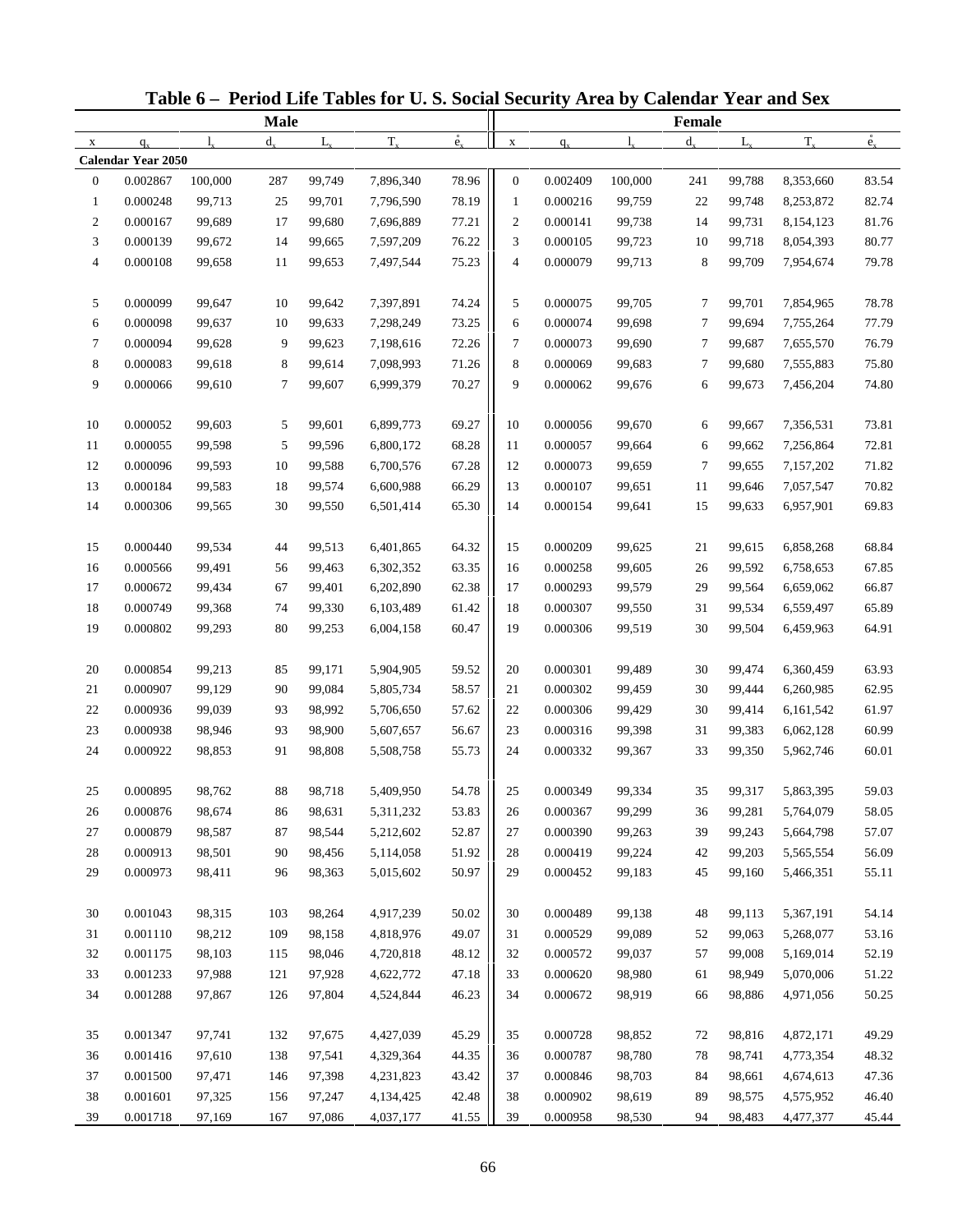|             |                           |        |             |             | Table 6 - Period Life Tables for U.S. Social Security Area by Calendar Year and Sex |                          |             |          |             |               |             |           |             |
|-------------|---------------------------|--------|-------------|-------------|-------------------------------------------------------------------------------------|--------------------------|-------------|----------|-------------|---------------|-------------|-----------|-------------|
|             |                           |        | <b>Male</b> |             |                                                                                     |                          |             |          |             | <b>Female</b> |             |           |             |
| $\mathbf X$ | $q_{x}$                   | 1.     | $d_{\rm v}$ | $L_{\rm v}$ | $T_{x}$                                                                             | $\overset{\circ}{e}_{x}$ | $\mathbf X$ | $q_{x}$  | $l_{\rm v}$ | $d_{\rm v}$   | $L_{\rm v}$ | $T_{x}$   | $\dot{e}_x$ |
|             | <b>Calendar Year 2050</b> |        |             |             |                                                                                     |                          |             |          |             |               |             |           |             |
| 40          | 0.001846                  | 97,002 | 179         | 96,913      | 3,940,091                                                                           | 40.62                    | 40          | 0.001020 | 98,436      | 100           | 98,386      | 4,378,894 | 44.48       |
| 41          | 0.001978                  | 96,823 | 192         | 96,728      | 3,843,178                                                                           | 39.69                    | 41          | 0.001090 | 98,335      | 107           | 98,282      | 4,280,509 | 43.53       |
| 42          | 0.002108                  | 96,632 | 204         | 96,530      | 3,746,451                                                                           | 38.77                    | 42          | 0.001160 | 98,228      | 114           | 98,171      | 4,182,227 | 42.58       |
| 43          | 0.002230                  | 96,428 | 215         | 96,321      | 3,649,921                                                                           | 37.85                    | 43          | 0.001232 | 98,114      | 121           | 98,054      | 4,084,056 | 41.63       |
| 44          | 0.002350                  | 96,213 | 226         | 96,100      | 3,553,600                                                                           | 36.93                    | 44          | 0.001308 | 97,993      | 128           | 97,929      | 3,986,002 | 40.68       |
| 45          | 0.002486                  | 95,987 | 239         | 95,868      | 3,457,500                                                                           | 36.02                    | 45          | 0.001394 | 97,865      | 136           | 97,797      | 3,888,073 | 39.73       |
| 46          | 0.002640                  | 95,748 | 253         | 95,622      | 3,361,632                                                                           | 35.11                    | 46          | 0.001496 | 97,729      | 146           | 97,656      | 3,790,276 | 38.78       |
| 47          | 0.002799                  | 95,496 | 267         | 95,362      | 3,266,010                                                                           | 34.20                    | 47          | 0.001613 | 97,583      | 157           | 97,504      | 3,692,620 | 37.84       |
| 48          | 0.002961                  | 95,228 | 282         | 95,087      | 3,170,648                                                                           | 33.30                    | 48          | 0.001747 | 97,425      | 170           | 97,340      | 3,595,116 | 36.90       |
| 49          | 0.003135                  | 94,946 | 298         | 94,798      | 3,075,561                                                                           | 32.39                    | 49          | 0.001901 | 97,255      | 185           | 97,162      | 3,497,776 | 35.97       |
| 50          | 0.003336                  | 94,649 | 316         | 94,491      | 2,980,763                                                                           | 31.49                    | 50          | 0.002077 | 97,070      | 202           | 96,969      | 3,400,614 | 35.03       |
| 51          | 0.003573                  | 94,333 | 337         | 94,164      | 2,886,273                                                                           | 30.60                    | 51          | 0.002275 | 96,868      | 220           | 96,758      | 3,303,645 | 34.10       |
| 52          | 0.003850                  | 93,996 | 362         | 93,815      | 2,792,108                                                                           | 29.70                    | 52          | 0.002498 | 96,648      | 241           | 96,527      | 3,206,886 | 33.18       |
| 53          | 0.004173                  | 93,634 | 391         | 93,439      | 2,698,293                                                                           | 28.82                    | 53          | 0.002748 | 96,407      | 265           | 96,274      | 3,110,359 | 32.26       |
| 54          | 0.004545                  | 93,243 | 424         | 93,031      | 2,604,854                                                                           | 27.94                    | 54          | 0.003027 | 96,142      | 291           | 95,996      | 3,014,085 | 31.35       |
| 55          | 0.004983                  | 92,820 | 463         | 92,588      | 2,511,823                                                                           | 27.06                    | 55          | 0.003347 | 95,851      | 321           | 95,690      | 2,918,089 | 30.44       |
| 56          | 0.005479                  | 92,357 | 506         | 92,104      | 2,419,235                                                                           | 26.19                    | 56          | 0.003705 | 95,530      | 354           | 95,353      | 2,822,398 | 29.54       |
| 57          | 0.006015                  | 91,851 | 552         | 91,575      | 2,327,131                                                                           | 25.34                    | 57          | 0.004084 | 95,176      | 389           | 94,982      | 2,727,045 | 28.65       |
| 58          | 0.006585                  | 91,298 | 601         | 90,998      | 2,235,556                                                                           | 24.49                    | 58          | 0.004482 | 94,787      | 425           | 94,575      | 2,632,064 | 27.77       |
| 59          | 0.007213                  | 90,697 | 654         | 90,370      | 2,144,558                                                                           | 23.65                    | 59          | 0.004912 | 94,362      | 464           | 94,131      | 2,537,489 | 26.89       |
|             |                           |        |             |             |                                                                                     |                          |             |          |             |               |             |           |             |
| 60          | 0.007882                  | 90,043 | 710         | 89,688      | 2,054,188                                                                           | 22.81                    | 60          | 0.005373 | 93,899      | 505           | 93,647      | 2,443,358 | 26.02       |
| 61          | 0.008657                  | 89,333 | 773         | 88,947      | 1,964,499                                                                           | 21.99                    | 61          | 0.005901 | 93,394      | 551           | 93,119      | 2,349,712 | 25.16       |
| 62          | 0.009634                  | 88,560 | 853         | 88,133      | 1,875,553                                                                           | 21.18                    | 62          | 0.006541 | 92,843      | 607           | 92,540      | 2,256,593 | 24.31       |
| 63          | 0.010859                  | 87,707 | 952         | 87,231      | 1,787,419                                                                           | 20.38                    | 63          | 0.007318 | 92,236      | 675           | 91,898      | 2,164,053 | 23.46       |
| 64          | 0.012278                  | 86,754 | 1,065       | 86,222      | 1,700,189                                                                           | 19.60                    | 64          | 0.008207 | 91,561      | 751           | 91,185      | 2,072,155 | 22.63       |
| 65          | 0.013873                  | 85,689 | 1,189       | 85,095      | 1,613,967                                                                           | 18.84                    | 65          | 0.009204 | 90,810      | 836           | 90,392      | 1,980,970 | 21.81       |
| 66          | 0.015507                  | 84,500 | 1,310       | 83,845      | 1,528,872                                                                           | 18.09                    | 66          | 0.010242 | 89,974      | 922           | 89,513      | 1,890,578 | 21.01       |
| 67          | 0.017041                  | 83,190 | 1,418       | 82,481      | 1,445,027                                                                           | 17.37                    | 67          | 0.011247 | 89,052      | 1,002         | 88,551      | 1,801,065 | 20.22       |
| 68          | 0.018396                  | 81,772 | 1,504       | 81,020      | 1,362,546                                                                           | 16.66                    | 68          | 0.012181 | 88,051      | 1,073         | 87,514      | 1,712,514 | 19.45       |
| 69          | 0.019672                  | 80,268 | 1,579       | 79,479      | 1,281,525                                                                           | 15.97                    | 69          | 0.013097 | 86,978      | 1,139         | 86,409      | 1,624,999 | 18.68       |
| 70          | 0.021107                  | 78,689 | 1,661       | 77,859      | 1,202,047                                                                           | 15.28                    | 70          | 0.014125 | 85,839      | 1,212         | 85,233      | 1,538,591 | 17.92       |
| 71          | 0.022792                  | 77,028 | 1,756       | 76,150      | 1,124,188                                                                           | 14.59                    | 71          | 0.015315 | 84,626      | 1,296         | 83,978      | 1,453,358 | 17.17       |
| 72          | 0.024621                  | 75,273 | 1,853       | 74,346      | 1,048,037                                                                           | 13.92                    | 72          | 0.016609 | 83,330      | 1,384         | 82,638      | 1,369,380 | 16.43       |
| 73          | 0.026613                  | 73,419 | 1,954       | 72,442      | 973,691                                                                             | 13.26                    | 73          | 0.018018 | 81,946      | 1,477         | 81,208      | 1,286,741 | 15.70       |
| 74          | 0.028839                  | 71,465 | 2,061       | 70,435      | 901,249                                                                             | 12.61                    | 74          | 0.019583 | 80,470      | 1,576         | 79,682      | 1,205,533 | 14.98       |
|             |                           |        |             |             |                                                                                     |                          |             |          |             |               |             |           |             |
| 75          | 0.031493                  | 69,404 | 2,186       | 68,312      | 830,814                                                                             | 11.97                    | 75          | 0.021494 | 78,894      | 1,696         | 78,046      | 1,125,851 | 14.27       |
| 76          | 0.034571                  | 67,219 | 2,324       | 66,057      | 762,502                                                                             | 11.34                    | 76          | 0.023692 | 77,198      | 1,829         | 76,284      | 1,047,805 | 13.57       |
| 77          | 0.037927                  | 64,895 | 2,461       | 63,664      | 696,446                                                                             | 10.73                    | 77          | 0.025961 | 75,369      | 1,957         | 74,391      | 971,521   | 12.89       |
| 78          | 0.041550                  | 62,434 | 2,594       | 61,137      | 632,781                                                                             | 10.14                    | 78          | 0.028249 | 73,413      | 2,074         | 72,376      | 897,130   | 12.22       |
| 79          | 0.045606                  | 59,839 | 2,729       | 58,475      | 571,645                                                                             | 9.55                     | 79          | 0.030744 | 71,339      | 2,193         | 70,242      | 824,754   | 11.56       |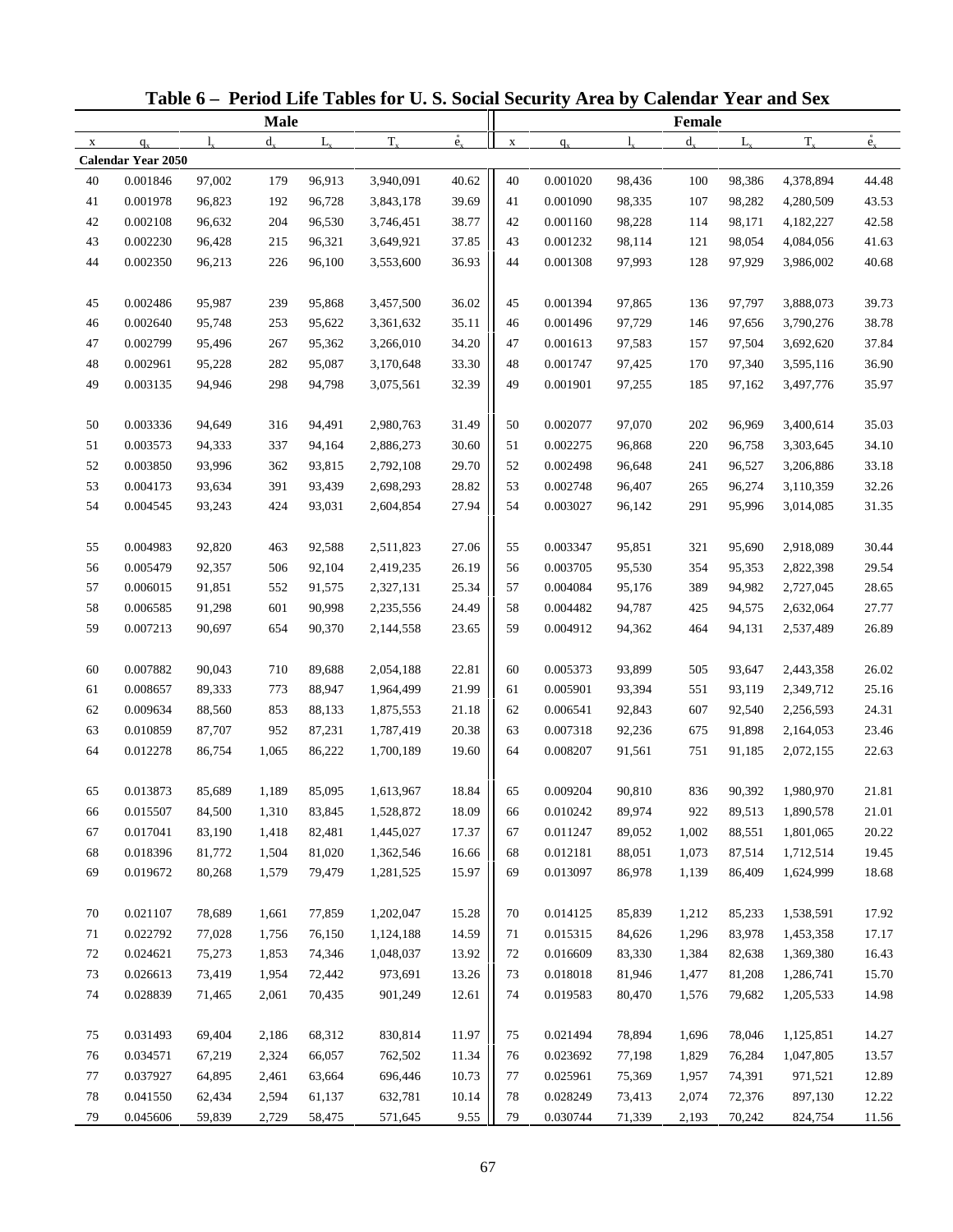|              |                    |                  |                  |                  | Table 6 - Period Life Tables for U.S. Social Security Area by Calendar Year and Sex |                          |             |          |                  |                  |                  |                  |             |
|--------------|--------------------|------------------|------------------|------------------|-------------------------------------------------------------------------------------|--------------------------|-------------|----------|------------------|------------------|------------------|------------------|-------------|
|              |                    |                  | <b>Male</b>      |                  |                                                                                     |                          |             |          |                  | <b>Female</b>    |                  |                  |             |
| $\mathbf{x}$ | $q_{x}$            | $l_{\rm v}$      | $d_{\rm v}$      | $L_{\rm v}$      | $T_{x}$                                                                             | $\overset{\circ}{e}_{x}$ | $\mathbf X$ | $q_{x}$  | $l_{\rm v}$      | $d_{x}$          | $L_{\rm v}$      | $T_{x}$          | $\dot{e}_x$ |
|              | Calendar Year 2050 |                  |                  |                  |                                                                                     |                          |             |          |                  |                  |                  |                  |             |
| 80           | 0.050050           | 57,110           | 2,858            | 55,681           | 513,170                                                                             | 8.99                     | 80          | 0.033588 | 69,146           | 2,322            | 67,984           | 754,512          | 10.91       |
| 81           | 0.055297           | 54,252           | 3,000            | 52,752           | 457,489                                                                             | 8.43                     | 81          | 0.037132 | 66,823           | 2,481            | 65,582           | 686,528          | 10.27       |
| 82           | 0.061912           | 51,252           | 3,173            | 49,666           | 404,736                                                                             | 7.90                     | 82          | 0.041697 | 64,342           | 2,683            | 63,000           | 620,945          | 9.65        |
| 83           | 0.070161           | 48,079           | 3,373            | 46,392           | 355,071                                                                             | 7.39                     | 83          | 0.047492 | 61,659           | 2,928            | 60,195           | 557,945          | 9.05        |
| 84           | 0.079736           | 44,706           | 3,565            | 42,923           | 308,679                                                                             | 6.90                     | 84          | 0.054368 | 58,731           | 3,193            | 57,134           | 497,750          | 8.48        |
| 85           | 0.090140           | 41,141           | 3,708            | 39,287           | 265,755                                                                             | 6.46                     | 85          | 0.062057 | 55,538           | 3,446            | 53,814           | 440,616          | 7.93        |
| 86           | 0.100961           | 37,433           | 3,779            | 35,543           | 226,468                                                                             | 6.05                     | 86          | 0.070339 | 52,091           | 3,664            | 50,259           | 386,802          | 7.43        |
| 87           | 0.111959           | 33,653           | 3,768            | 31,769           | 190,925                                                                             | 5.67                     | 87          | 0.079093 | 48,427           | 3,830            | 46,512           | 336,543          | 6.95        |
| $88\,$       | 0.123071           | 29,886           | 3,678            | 28,047           | 159,156                                                                             | 5.33                     | 88          | 0.088310 | 44,597           | 3,938            | 42,628           | 290,031          | 6.50        |
| 89           | 0.134398           | 26,208           | 3,522            | 24,446           | 131,109                                                                             | 5.00                     | 89          | 0.098082 | 40,658           | 3,988            | 38,665           | 247,403          | 6.08        |
| 90           | 0.146089           | 22,685           | 3,314            | 21,028           | 106,663                                                                             | 4.70                     | 90          | 0.108526 | 36,671           | 3,980            | 34,681           | 208,738          | 5.69        |
| 91           | 0.158311           | 19,371           | 3,067            | 17,838           | 85,635                                                                              | 4.42                     | 91          | 0.119771 | 32,691           | 3,915            | 30,733           | 174,058          | 5.32        |
| 92           | 0.171233           | 16,305           | 2,792            | 14,909           | 67,797                                                                              | 4.16                     | 92          | 0.131946 | 28,775           | 3,797            | 26,877           | 143,324          | 4.98        |
| 93           | 0.184998           | 13,513           | 2,500            | 12,263           | 52,888                                                                              | 3.91                     | 93          | 0.145158 | 24,979           | 3,626            | 23,166           | 116,447          | 4.66        |
| 94           | 0.199736           | 11,013           | 2,200            | 9,913            | 40,626                                                                              | 3.69                     | 94          | 0.159503 | 21,353           | 3,406            | 19,650           | 93,282           | 4.37        |
| 95           | 0.214463           | 8,813            | 1,890            | 7,868            | 30,713                                                                              | 3.48                     | 95          | 0.174027 | 17,947           | 3,123            | 16,385           | 73,632           | 4.10        |
| 96           | 0.229004           | 6,923            | 1,585            | 6,130            | 22,844                                                                              | 3.30                     | 96          | 0.188523 | 14,824           | 2,795            | 13,426           | 57,246           | 3.86        |
| 97           | 0.243171           | 5,338            | 1,298            | 4,689            | 16,714                                                                              | 3.13                     | 97          | 0.202762 | 12,029           | 2,439            | 10,810           | 43,820           | 3.64        |
| 98           | 0.256772           | 4,040            | 1,037            | 3,521            | 12,025                                                                              | 2.98                     | 98          | 0.216502 | 9,590            | 2,076            | 8,552            | 33,010           | 3.44        |
| 99           | 0.269611           | 3,002            | 809              | 2,598            | 8,504                                                                               | 2.83                     | 99          | 0.229492 | 7,514            | 1,724            | 6,652            | 24,459           | 3.26        |
| 100          | 0.283092           | 2,193            | 621              | 1,883            | 5,907                                                                               | 2.69                     | 100         | 0.243261 | 5,789            | 1,408            | 5,085            | 17,807           | 3.08        |
| 101          | 0.297246           | 1,572            | 467              | 1,338            | 4,024                                                                               | 2.56                     | 101         | 0.257857 | 4,381            | 1,130            | 3,816            | 12,722           | 2.90        |
| 102          | 0.312108           | 1,105            | 345              | 932              | 2,686                                                                               | 2.43                     | 102         | 0.273328 | 3,251            | 889              | 2,807            | 8,905            | 2.74        |
| 103          | 0.327714           | 760              | 249              | 635              | 1,753                                                                               | 2.31                     | 103         | 0.289728 | 2,363            | 685              | 2,020            | 6,098            | 2.58        |
| 104          | 0.344099           | 511              | 176              | 423              | 1,118                                                                               | 2.19                     | 104         | 0.307112 | 1,678            | 515              | 1,420            | 4,078            | 2.43        |
| 105          | 0.361304           | 335              | 121              | 275              | 695                                                                                 | $2.07\,$                 | 105         | 0.325538 | 1,163            | 379              | 974              | 2,657            | 2.29        |
| 106          | 0.379370           | 214              | $81\,$           | 173              | 420                                                                                 | 1.96                     | 106         | 0.345071 | 784              | 271              | 649              | 1,684            | 2.15        |
| 107          | 0.398338           | 133              | 53               | 106              | 247                                                                                 | 1.86                     | 107         | 0.365775 | 514              | 188              | 420              | 1,035            | $2.02\,$    |
| 108          | 0.418255           | 80               | 33               | 63               | 140                                                                                 | 1.75                     | 108         | 0.387721 | 326              | 126              | 263              | 615              | 1.89        |
| 109          | 0.439168           | $46\,$           | 20               | 36               | 77                                                                                  | 1.66                     | 109         | 0.410984 | 199              | 82               | 158              | 353              | 1.77        |
| 110          | 0.461126           | $26\,$           | 12               | 20               | 41                                                                                  | 1.56                     | 110         | 0.435643 | 117              | 51               | 92               | 194              | 1.65        |
| 111          | 0.484182           | 14               | $\tau$           | 11               | 21                                                                                  | 1.47                     | 111         | 0.461782 | 66               | 31               | 51               | 102              | 1.54        |
| 112          | 0.508392           | 7                | 4                | 5                | 10                                                                                  | 1.39                     | 112         | 0.489489 | 36               | 17               | 27               | 51               | 1.44        |
| 113          | 0.533811           | $\overline{4}$   | $\overline{c}$   | 3                | 5                                                                                   | 1.30                     | 113         | 0.518858 | 18               | 9                | 13               | 24               | 1.34        |
| 114          | 0.560502           | $\overline{c}$   | $\mathbf{1}$     | $\mathbf{1}$     | $\mathbf{2}$                                                                        | 1.22                     | 114         | 0.549990 | 9                | 5                | 6                | 11               | 1.25        |
|              |                    |                  |                  |                  |                                                                                     |                          |             |          |                  |                  |                  |                  |             |
| 115          | 0.588527           | $\mathbf{1}$     | $\boldsymbol{0}$ | 1                | 1                                                                                   | 1.15                     | 115         | 0.582989 | 4                | $\overline{c}$   | 3                | 5                | 1.16        |
| 116          | 0.617953           | $\boldsymbol{0}$ | $\boldsymbol{0}$ | $\boldsymbol{0}$ | $\boldsymbol{0}$                                                                    | 1.07                     | 116         | 0.617953 | $\overline{2}$   | $\mathbf{1}$     | $\mathbf{1}$     | $\overline{c}$   | 1.07        |
| 117          | 0.648851           | $\boldsymbol{0}$ | $\boldsymbol{0}$ | $\boldsymbol{0}$ | $\mathbf{0}$                                                                        | 1.00                     | 117         | 0.648851 | $\mathbf{1}$     | $\boldsymbol{0}$ | $\boldsymbol{0}$ | $\mathbf{1}$     | 1.00        |
| 118          | 0.681293           | $\boldsymbol{0}$ | $\boldsymbol{0}$ | $\boldsymbol{0}$ | $\boldsymbol{0}$                                                                    | 0.94                     | 118         | 0.681293 | $\boldsymbol{0}$ | $\boldsymbol{0}$ | $\boldsymbol{0}$ | $\boldsymbol{0}$ | 0.94        |
| 119          | 0.715358           | $\boldsymbol{0}$ | $\boldsymbol{0}$ | $\boldsymbol{0}$ | $\boldsymbol{0}$                                                                    | $\rm 0.87$               | 119         | 0.715358 | $\boldsymbol{0}$ | $\boldsymbol{0}$ | $\boldsymbol{0}$ | $\boldsymbol{0}$ | 0.87        |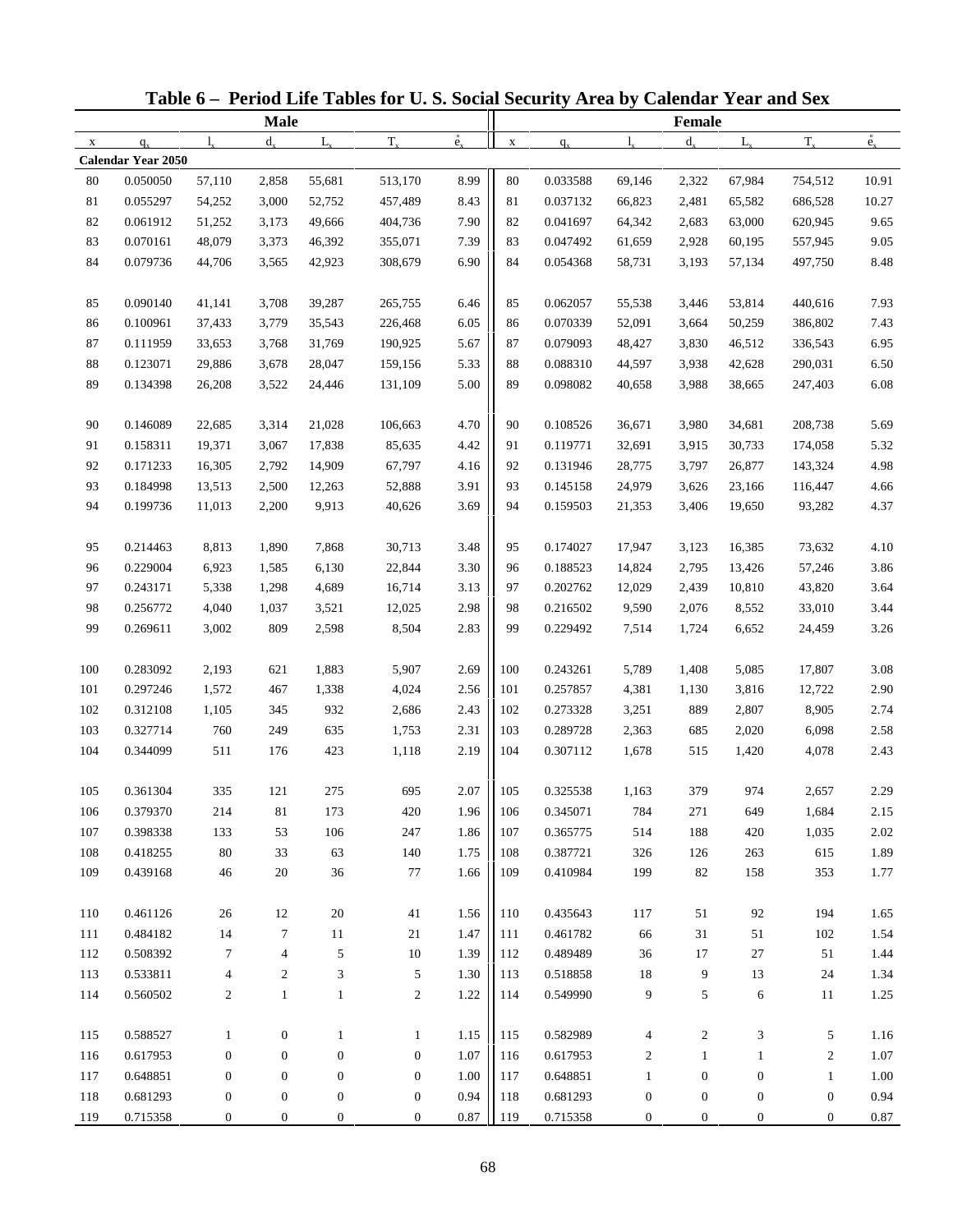|                |                           |             |             |             | Table 6 - Period Life Tables for U.S. Social Security Area by Calendar Year and Sex |                          |                  |          |             |               |             |           |             |
|----------------|---------------------------|-------------|-------------|-------------|-------------------------------------------------------------------------------------|--------------------------|------------------|----------|-------------|---------------|-------------|-----------|-------------|
|                |                           |             | <b>Male</b> |             |                                                                                     |                          |                  |          |             | <b>Female</b> |             |           |             |
| $\mathbf X$    | $q_{x}$                   | $l_{\rm v}$ | $d_{\rm v}$ | $L_{\rm v}$ | $T_{x}$                                                                             | $\overset{\circ}{e}_{x}$ | $\mathbf X$      | $q_{x}$  | $l_{\rm x}$ | $d_{\rm v}$   | $L_{\rm v}$ | $T_{x}$   | $\dot{e}_x$ |
|                | <b>Calendar Year 2060</b> |             |             |             |                                                                                     |                          |                  |          |             |               |             |           |             |
| $\mathbf{0}$   | 0.002417                  | 100,000     | 242         | 99,789      | 7,983,667                                                                           | 79.84                    | $\mathbf{0}$     | 0.002031 | 100,000     | 203           | 99,821      | 8,427,932 | 84.28       |
| $\mathbf{1}$   | 0.000218                  | 99,758      | 22          | 99,747      | 7,883,878                                                                           | 79.03                    | $\mathbf{1}$     | 0.000189 | 99,797      | 19            | 99,787      | 8,328,110 | 83.45       |
| $\overline{c}$ | 0.000147                  | 99,737      | 15          | 99,729      | 7,784,130                                                                           | 78.05                    | $\boldsymbol{2}$ | 0.000123 | 99,778      | 12            | 99,772      | 8,228,323 | 82.47       |
| 3              | 0.000123                  | 99,722      | 12          | 99,716      | 7,684,401                                                                           | 77.06                    | 3                | 0.000092 | 99,766      | 9             | 99,761      | 8,128,551 | 81.48       |
| 4              | 0.000095                  | 99,710      | 9           | 99,705      | 7,584,685                                                                           | 76.07                    | 4                | 0.000069 | 99,757      | 7             | 99,753      | 8,028,790 | 80.48       |
| 5              | 0.000088                  | 99,700      | 9           | 99,696      | 7,484,980                                                                           | 75.07                    | 5                | 0.000066 | 99,750      | 7             | 99,746      | 7,929,037 | 79.49       |
| 6              | 0.000087                  | 99,691      | 9           | 99,687      | 7,385,284                                                                           | 74.08                    | 6                | 0.000065 | 99,743      | 6             | 99,740      | 7,829,290 | 78.49       |
| $\tau$         | 0.000085                  | 99,683      | 8           | 99,678      | 7,285,597                                                                           | 73.09                    | 7                | 0.000064 | 99,737      | 6             | 99,733      | 7,729,550 | 77.50       |
| 8              | 0.000074                  | 99,674      | 7           | 99,671      | 7,185,919                                                                           | 72.09                    | 8                | 0.000061 | 99,730      | 6             | 99,727      | 7,629,817 | 76.50       |
| 9              | 0.000057                  | 99,667      | 6           | 99,664      | 7,086,248                                                                           | 71.10                    | 9                | 0.000054 | 99,724      | 5             | 99,721      | 7,530,090 | 75.51       |
| 10             | 0.000043                  | 99,661      | 4           | 99,659      | 6,986,584                                                                           | 70.10                    | 10               | 0.000048 | 99,719      | 5             | 99,716      | 7,430,368 | 74.51       |
| 11             | 0.000045                  | 99,657      | 4           | 99,655      | 6,886,925                                                                           | 69.11                    | 11               | 0.000048 | 99,714      | 5             | 99,712      | 7,330,652 | 73.52       |
| 12             | 0.000082                  | 99,652      | 8           | 99,648      | 6,787,271                                                                           | 68.11                    | 12               | 0.000063 | 99,709      | 6             | 99,706      | 7,230,940 | 72.52       |
| 13             | 0.000164                  | 99,644      | 16          | 99,636      | 6,687,622                                                                           | 67.11                    | 13               | 0.000095 | 99,703      | 9             | 99,698      | 7,131,234 | 71.52       |
| 14             | 0.000278                  | 99,628      | 28          | 99,614      | 6,587,986                                                                           | 66.13                    | 14               | 0.000140 | 99,693      | 14            | 99,686      | 7,031,536 | 70.53       |
| 15             | 0.000404                  | 99,600      | 40          | 99,580      | 6,488,372                                                                           | 65.14                    | 15               | 0.000192 | 99,679      | 19            | 99,670      | 6,931,850 | 69.54       |
| 16             | 0.000522                  | 99,560      | 52          | 99,534      | 6,388,792                                                                           | 64.17                    | 16               | 0.000239 | 99,660      | 24            | 99,648      | 6,832,180 | 68.55       |
| 17             | 0.000621                  | 99,508      | 62          | 99,477      | 6,289,258                                                                           | 63.20                    | 17               | 0.000272 | 99,637      | 27            | 99,623      | 6,732,531 | 67.57       |
| 18             | 0.000692                  | 99,446      | 69          | 99,412      | 6,189,781                                                                           | 62.24                    | 18               | 0.000285 | 99,609      | 28            | 99,595      | 6,632,908 | 66.59       |
| 19             | 0.000741                  | 99,377      | 74          | 99,341      | 6,090,369                                                                           | 61.29                    | 19               | 0.000284 | 99,581      | 28            | 99,567      | 6,533,313 | 65.61       |
| 20             | 0.000789                  | 99,304      | 78          | 99,265      | 5,991,029                                                                           | 60.33                    | 20               | 0.000279 | 99,553      | 28            | 99,539      | 6,433,746 | 64.63       |
| $21\,$         | 0.000837                  | 99,225      | 83          | 99,184      | 5,891,764                                                                           | 59.38                    | 21               | 0.000279 | 99,525      | 28            | 99,511      | 6,334,207 | 63.64       |
| 22             | 0.000864                  | 99,142      | 86          | 99,099      | 5,792,580                                                                           | 58.43                    | 22               | 0.000283 | 99,497      | 28            | 99,483      | 6,234,696 | 62.66       |
| 23             | 0.000866                  | 99,057      | 86          | 99,014      | 5,693,481                                                                           | 57.48                    | 23               | 0.000293 | 99,469      | 29            | 99,454      | 6,135,213 | 61.68       |
| 24             | 0.000851                  | 98,971      | 84          | 98,929      | 5,594,467                                                                           | 56.53                    | 24               | 0.000308 | 99,440      | 31            | 99,425      | 6,035,759 | 60.70       |
|                |                           |             |             |             |                                                                                     |                          |                  |          |             |               |             |           |             |
| 25             | 0.000826                  | 98,887      | 82          | 98,846      | 5,495,538                                                                           | 55.57                    | 25               | 0.000324 | 99,409      | 32            | 99,393      | 5,936,334 | 59.72       |
| 26             | 0.000808                  | 98,805      | 80          | 98,765      | 5,396,692                                                                           | 54.62                    | 26               | 0.000342 | 99,377      | 34            | 99,360      | 5,836,941 | 58.74       |
| 27             | 0.000810                  | 98,725      | 80          | 98,685      | 5,297,927                                                                           | 53.66                    | 27               | 0.000363 | 99,343      | 36            | 99,325      | 5,737,581 | 57.76       |
| 28             | 0.000842                  | 98,645      | 83          | 98,604      | 5,199,242                                                                           | 52.71                    | 28               | 0.000389 | 99,307      | 39            | 99,288      | 5,638,256 | 56.78       |
| 29             | 0.000897                  | 98,562      | 88          | 98,518      | 5,100,638                                                                           | 51.75                    | 29               | 0.000420 | 99,268      | 42            | 99,248      | 5,538,969 | 55.80       |
| 30             | 0.000960                  | 98,474      | 95          | 98,426      | 5,002,120                                                                           | 50.80                    | 30               | 0.000454 | 99,227      | 45            | 99,204      | 5,439,721 | 54.82       |
| 31             | 0.001022                  | 98,379      | 101         | 98,329      | 4,903,694                                                                           | 49.84                    | 31               | 0.000491 | 99,182      | 49            | 99,157      | 5,340,517 | 53.85       |
| 32             | 0.001081                  | 98,279      | 106         | 98,225      | 4,805,365                                                                           | 48.90                    | 32               | 0.000531 | 99,133      | 53            | 99,107      | 5,241,360 | 52.87       |
| 33             | 0.001134                  | 98,172      | 111         | 98,117      | 4,707,139                                                                           | 47.95                    | 33               | 0.000576 | 99,080      | 57            | 99,052      | 5,142,253 | 51.90       |
| 34             | 0.001185                  | 98,061      | 116         | 98,003      | 4,609,023                                                                           | 47.00                    | 34               | 0.000624 | 99,023      | 62            | 98,992      | 5,043,201 | 50.93       |
| 35             | 0.001238                  | 97,945      | 121         | 97,884      | 4,511,020                                                                           | 46.06                    | 35               | 0.000677 | 98,961      | 67            | 98,928      | 4,944,209 | 49.96       |
| 36             | 0.001301                  | 97,824      | 127         | 97,760      | 4,413,136                                                                           | 45.11                    | 36               | 0.000732 | 98,894      | 72            | 98,858      | 4,845,281 | 48.99       |
| 37             | 0.001378                  | 97,696      | 135         | 97,629      | 4,315,376                                                                           | 44.17                    | 37               | 0.000786 | 98,822      | 78            | 98,783      | 4,746,422 | 48.03       |
| 38             | 0.001471                  | 97,562      | 144         | 97,490      | 4,217,747                                                                           | 43.23                    | 38               | 0.000838 | 98,744      | 83            | 98,703      | 4,647,639 | 47.07       |
| 39             | 0.001577                  | 97,418      | 154         | 97,341      | 4,120,257                                                                           | 42.29                    | 39               | 0.000891 | 98,662      | 88            | 98,618      | 4,548,936 | 46.11       |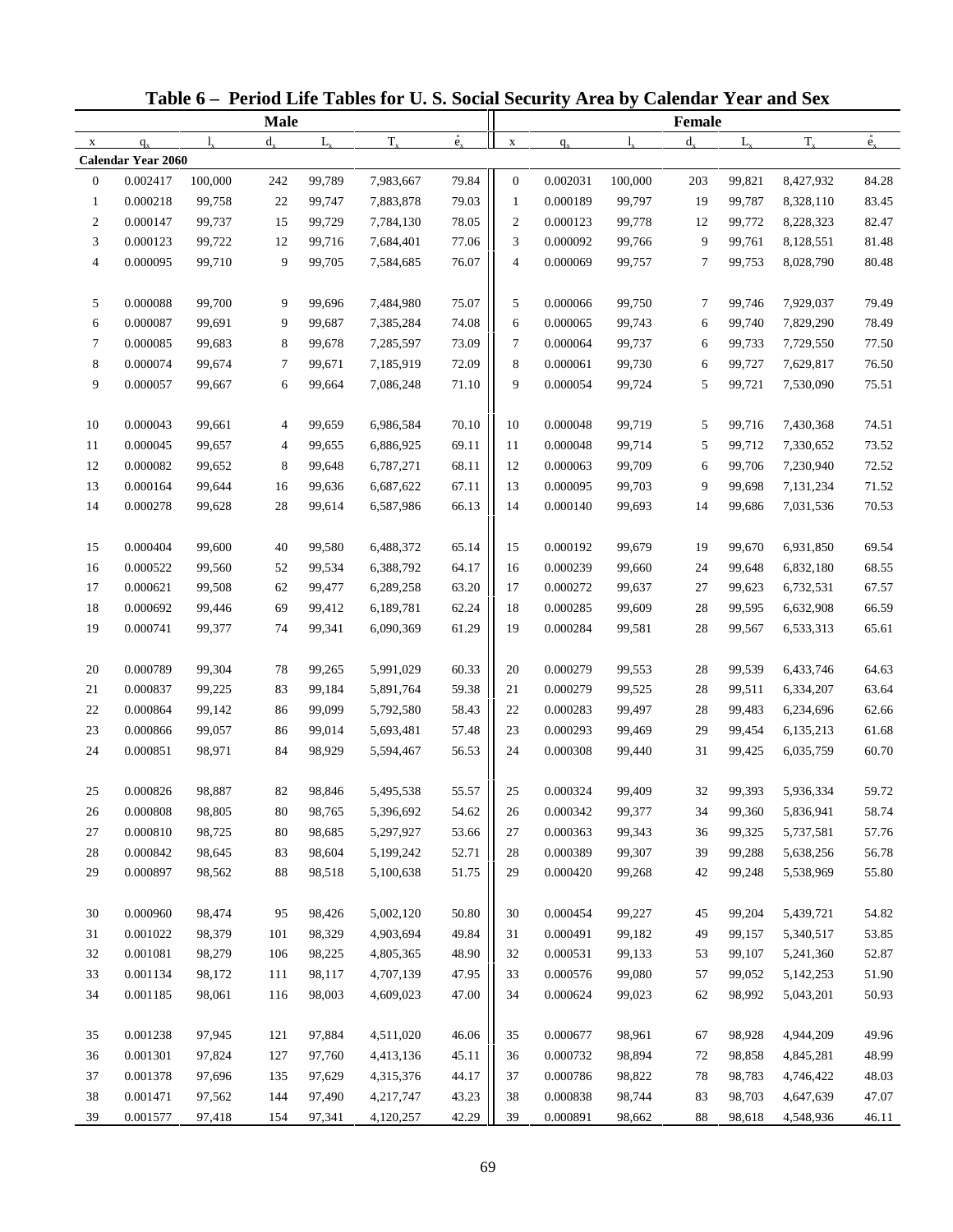|             |                           |              |             |             | Table 6 - Period Life Tables for U.S. Social Security Area by Calendar Year and Sex |             |             |          |             |         |             |           |             |
|-------------|---------------------------|--------------|-------------|-------------|-------------------------------------------------------------------------------------|-------------|-------------|----------|-------------|---------|-------------|-----------|-------------|
|             |                           |              | <b>Male</b> |             |                                                                                     |             |             |          |             | Female  |             |           |             |
| $\mathbf X$ | $q_{x}$                   | $\mathbf{l}$ | $d_{\rm v}$ | $L_{\rm v}$ | $T_{x}$                                                                             | $\dot{e}_x$ | $\mathbf X$ | $q_{x}$  | $l_{\rm x}$ | $d_{x}$ | $L_{\rm v}$ | $T_{x}$   | $\dot{e}_x$ |
|             | <b>Calendar Year 2060</b> |              |             |             |                                                                                     |             |             |          |             |         |             |           |             |
| 40          | 0.001694                  | 97,265       | 165         | 97,182      | 4,022,916                                                                           | 41.36       | 40          | 0.000949 | 98,574      | 94      | 98,527      | 4,450,319 | 45.15       |
| 41          | 0.001816                  | 97,100       | 176         | 97,012      | 3,925,733                                                                           | 40.43       | 41          | 0.001014 | 98,480      | 100     | 98,430      | 4,351,792 | 44.19       |
| 42          | 0.001934                  | 96,923       | 187         | 96,830      | 3,828,722                                                                           | 39.50       | 42          | 0.001079 | 98,380      | 106     | 98,327      | 4,253,361 | 43.23       |
| 43          | 0.002044                  | 96,736       | 198         | 96,637      | 3,731,892                                                                           | 38.58       | 43          | 0.001146 | 98,274      | 113     | 98,218      | 4,155,034 | 42.28       |
| 44          | 0.002153                  | 96,538       | 208         | 96,434      | 3,635,255                                                                           | 37.66       | 44          | 0.001217 | 98,162      | 119     | 98,102      | 4,056,816 | 41.33       |
| 45          | 0.002276                  | 96,330       | 219         | 96,221      | 3,538,821                                                                           | 36.74       | 45          | 0.001298 | 98,042      | 127     | 97,978      | 3,958,714 | 40.38       |
| 46          | 0.002416                  | 96,111       | 232         | 95,995      | 3,442,600                                                                           | 35.82       | 46          | 0.001393 | 97,915      | 136     | 97,847      | 3,860,736 | 39.43       |
| 47          | 0.002561                  | 95,879       | 246         | 95,756      | 3,346,605                                                                           | 34.90       | 47          | 0.001502 | 97,778      | 147     | 97,705      | 3,762,889 | 38.48       |
| 48          | 0.002710                  | 95,633       | 259         | 95,504      | 3,250,849                                                                           | 33.99       | 48          | 0.001628 | 97,632      | 159     | 97,552      | 3,665,184 | 37.54       |
| 49          | 0.002872                  | 95,374       | 274         | 95,237      | 3,155,345                                                                           | 33.08       | 49          | 0.001771 | 97,473      | 173     | 97,386      | 3,567,632 | 36.60       |
| 50          | 0.003058                  | 95,100       | 291         | 94,955      | 3,060,108                                                                           | 32.18       | 50          | 0.001935 | 97,300      | 188     | 97,206      | 3,470,246 | 35.67       |
| 51          | 0.003278                  | 94,810       | 311         | 94,654      | 2,965,153                                                                           | 31.27       | 51          | 0.002121 | 97,112      | 206     | 97,009      | 3,373,040 | 34.73       |
| 52          | 0.003536                  | 94,499       | 334         | 94,332      | 2,870,499                                                                           | 30.38       | 52          | 0.002330 | 96,906      | 226     | 96,793      | 3,276,031 | 33.81       |
| 53          | 0.003835                  | 94,165       | 361         | 93,984      | 2,776,167                                                                           | 29.48       | 53          | 0.002563 | 96,680      | 248     | 96,556      | 3,179,238 | 32.88       |
| 54          | 0.004180                  | 93,803       | 392         | 93,607      | 2,682,183                                                                           | 28.59       | 54          | 0.002824 | 96,432      | 272     | 96,296      | 3,082,682 | 31.97       |
| 55          | 0.004588                  | 93,411       | 429         | 93,197      | 2,588,575                                                                           | 27.71       | 55          | 0.003125 | 96,160      | 300     | 96,010      | 2,986,386 | 31.06       |
| 56          | 0.005051                  | 92,983       | 470         | 92,748      | 2,495,378                                                                           | 26.84       | 56          | 0.003460 | 95,859      | 332     | 95,694      | 2,890,377 | 30.15       |
| 57          | 0.005547                  | 92,513       | 513         | 92,257      | 2,402,630                                                                           | 25.97       | 57          | 0.003814 | 95,528      | 364     | 95,346      | 2,794,683 | 29.26       |
| 58          | 0.006072                  | 92,000       | 559         | 91,721      | 2,310,374                                                                           | 25.11       | 58          | 0.004184 | 95,163      | 398     | 94,964      | 2,699,338 | 28.37       |
| 59          | 0.006647                  | 91,441       | 608         | 91,137      | 2,218,653                                                                           | 24.26       | 59          | 0.004582 | 94,765      | 434     | 94,548      | 2,604,373 | 27.48       |
|             |                           |              |             |             |                                                                                     |             |             |          |             |         |             |           |             |
| 60          | 0.007259                  | 90,834       | 659         | 90,504      | 2,127,516                                                                           | 23.42       | 60          | 0.005008 | 94,331      | 472     | 94,095      | 2,509,825 | 26.61       |
| 61          | 0.007973                  | 90,174       | 719         | 89,815      | 2,037,012                                                                           | 22.59       | 61          | 0.005498 | 93,859      | 516     | 93,601      | 2,415,731 | 25.74       |
| 62          | 0.008884                  | 89,455       | 795         | 89,058      | 1,947,197                                                                           | 21.77       | 62          | 0.006096 | 93,343      | 569     | 93,058      | 2,322,130 | 24.88       |
| 63          | 0.010037                  | 88,660       | 890         | 88,216      | 1,858,139                                                                           | 20.96       | 63          | 0.006827 | 92,774      | 633     | 92,457      | 2,229,072 | 24.03       |
| 64          | 0.011380                  | 87,771       | 999         | 87,271      | 1,769,924                                                                           | 20.17       | 64          | 0.007665 | 92,140      | 706     | 91,787      | 2,136,615 | 23.19       |
| 65          | 0.012889                  | 86,772       | 1,118       | 86,213      | 1,682,653                                                                           | 19.39       | 65          | 0.008606 | 91,434      | 787     | 91,040      | 2,044,828 | 22.36       |
| 66          | 0.014432                  | 85,653       | 1,236       | 85,035      | 1,596,440                                                                           | 18.64       | 66          | 0.009582 | 90,647      | 869     | 90,213      | 1,953,788 | 21.55       |
| 67          | 0.015877                  | 84,417       | 1,340       | 83,747      | 1,511,405                                                                           | 17.90       | 67          | 0.010527 | 89,778      | 945     | 89,306      | 1,863,575 | 20.76       |
| 68          | 0.017146                  | 83,077       | 1,424       | 82,365      | 1,427,658                                                                           | 17.18       | 68          | 0.011401 | 88,833      | 1,013   | 88,327      | 1,774,269 | 19.97       |
| 69          | 0.018335                  | 81,653       | 1,497       | 80,904      | 1,345,293                                                                           | 16.48       | 69          | 0.012257 | 87,821      | 1,076   | 87,282      | 1,685,942 | 19.20       |
| 70          | 0.019671                  | 80,155       | 1,577       | 79,367      | 1,264,389                                                                           | 15.77       | 70          | 0.013216 | 86,744      | 1,146   | 86,171      | 1,598,660 | 18.43       |
| 71          | 0.021241                  | 78,579       | 1,669       | 77,744      | 1,185,022                                                                           | 15.08       | 71          | 0.014325 | 85,598      | 1,226   | 84,985      | 1,512,489 | 17.67       |
| 72          | 0.022942                  | 76,910       | 1,764       | 76,027      | 1,107,278                                                                           | 14.40       | 72          | 0.015530 | 84,372      | 1,310   | 83,716      | 1,427,504 | 16.92       |
| 73          | 0.024795                  | 75,145       | 1,863       | 74,214      | 1,031,250                                                                           | 13.72       | 73          | 0.016842 | 83,061      | 1,399   | 82,362      | 1,343,788 | 16.18       |
| 74          | 0.026865                  | 73,282       | 1,969       | 72,298      | 957,037                                                                             | 13.06       | 74          | 0.018300 | 81,662      | 1,494   | 80,915      | 1,261,426 | 15.45       |
| 75          | 0.029349                  | 71,313       | 2,093       | 70,267      | 884,739                                                                             | 12.41       | 75          | 0.020093 | 80,168      | 1,611   | 79,363      | 1,180,511 | 14.73       |
| 76          | 0.032232                  | 69,220       | 2,231       | 68,105      | 814,473                                                                             | 11.77       | 76          | 0.022155 | 78,557      | 1,740   | 77,687      | 1,101,149 | 14.02       |
| 77          | 0.035345                  | 66,989       | 2,368       | 65,805      | 746,368                                                                             | 11.14       | 77          | 0.024253 | 76,817      | 1,863   | 75,885      | 1,023,462 | 13.32       |
| 78          | 0.038670                  | 64,621       | 2,499       | 63,372      | 680,563                                                                             | 10.53       | 78          | 0.026331 | 74,954      | 1,974   | 73,967      | 947,577   | 12.64       |
| 79          | 0.042382                  | 62,122       | 2,633       | 60,806      | 617,191                                                                             | 9.94        | 79          | 0.028583 | 72,980      | 2,086   | 71,937      | 873,610   | 11.97       |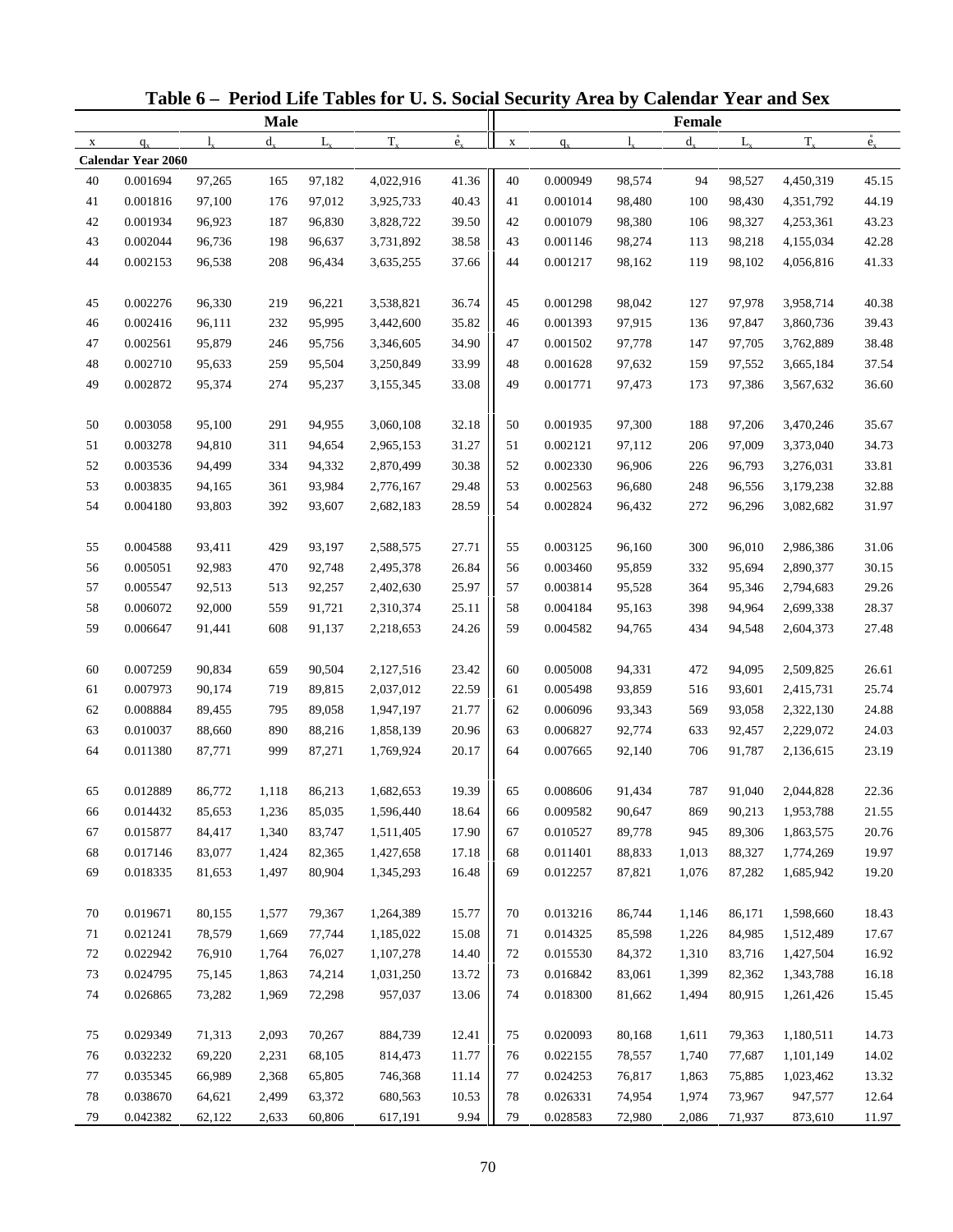|              |                           |                  |                  |                  | Table 6 – Period Life Tables for U.S. Social Security Area by Calendar Year and Sex |                          |             |          |                  |                  |                  |                  |             |
|--------------|---------------------------|------------------|------------------|------------------|-------------------------------------------------------------------------------------|--------------------------|-------------|----------|------------------|------------------|------------------|------------------|-------------|
|              |                           |                  | <b>Male</b>      |                  |                                                                                     |                          |             |          |                  | <b>Female</b>    |                  |                  |             |
| $\mathbf{x}$ | $q_{x}$                   | $l_{\rm x}$      | $d_{\rm v}$      | $L_{\rm v}$      | $T_{x}$                                                                             | $\overset{\circ}{e}_{x}$ | $\mathbf X$ | $q_{x}$  | $l_{\rm v}$      | $d_{x}$          | $L_{\rm v}$      | $T_{x}$          | $\dot{e}_x$ |
|              | <b>Calendar Year 2060</b> |                  |                  |                  |                                                                                     |                          |             |          |                  |                  |                  |                  |             |
| 80           | 0.046434                  | 59,490           | 2,762            | 58,108           | 556,385                                                                             | 9.35                     | 80          | 0.031140 | 70,894           | 2,208            | 69,790           | 801,673          | 11.31       |
| 81           | 0.051275                  | 56,727           | 2,909            | 55,273           | 498,276                                                                             | 8.78                     | 81          | 0.034381 | 68,686           | 2,362            | 67,506           | 731,882          | 10.66       |
| 82           | 0.057509                  | 53,819           | 3,095            | 52,271           | 443,003                                                                             | 8.23                     | 82          | 0.038668 | 66,325           | 2,565            | 65,043           | 664,377          | 10.02       |
| 83           | 0.065426                  | 50,724           | 3,319            | 49,064           | 390,732                                                                             | 7.70                     | 83          | 0.044229 | 63,760           | 2,820            | 62,350           | 599,334          | 9.40        |
| 84           | 0.074688                  | 47,405           | 3,541            | 45,635           | 341,668                                                                             | 7.21                     | 84          | 0.050885 | 60,940           | 3,101            | 59,390           | 536,984          | 8.81        |
| 85           | 0.084756                  | 43,864           | 3,718            | 42,005           | 296,034                                                                             | 6.75                     | 85          | 0.058326 | 57,839           | 3,374            | 56,152           | 477,594          | 8.26        |
| 86           | 0.095181                  | 40,147           | 3,821            | 38,236           | 254,028                                                                             | 6.33                     | 86          | 0.066291 | 54,466           | 3,611            | 52,660           | 421,442          | 7.74        |
| 87           | 0.105699                  | 36,325           | 3,840            | 34,406           | 215,792                                                                             | 5.94                     | 87          | 0.074639 | 50,855           | 3,796            | 48,957           | 368,781          | 7.25        |
| $88\,$       | 0.116243                  | 32,486           | 3,776            | 30,598           | 181,387                                                                             | 5.58                     | 88          | 0.083352 | 47,059           | 3,922            | 45,098           | 319,824          | 6.80        |
| 89           | 0.126922                  | 28,710           | 3,644            | 26,888           | 150,789                                                                             | 5.25                     | 89          | 0.092529 | 43,137           | 3,991            | 41,141           | 274,726          | 6.37        |
| 90           | 0.137895                  | 25,066           | 3,456            | 23,337           | 123,901                                                                             | 4.94                     | 90          | 0.102297 | 39,145           | 4,004            | 37,143           | 233,585          | 5.97        |
| 91           | 0.149349                  | 21,609           | 3,227            | 19,996           | 100,564                                                                             | 4.65                     | 91          | 0.112803 | 35,141           | 3,964            | 33,159           | 196,442          | 5.59        |
| 92           | 0.161468                  | 18,382           | 2,968            | 16,898           | 80,568                                                                              | 4.38                     | 92          | 0.124189 | 31,177           | 3,872            | 29,241           | 163,283          | 5.24        |
| 93           | 0.174413                  | 15,414           | 2,688            | 14,070           | 63,671                                                                              | 4.13                     | 93          | 0.136579 | 27,305           | 3,729            | 25,440           | 134,041          | 4.91        |
| 94           | 0.188330                  | 12,725           | 2,397            | 11,527           | 49,601                                                                              | 3.90                     | 94          | 0.150085 | 23,576           | 3,538            | 21,807           | 108,601          | 4.61        |
| 95           | 0.202235                  | 10,329           | 2,089            | 9,284            | 38,074                                                                              | 3.69                     | 95          | 0.163759 | 20,037           | 3,281            | 18,397           | 86,794           | 4.33        |
| 96           | 0.215962                  | 8,240            | 1,780            | 7,350            | 28,789                                                                              | 3.49                     | 96          | 0.177406 | 16,756           | 2,973            | 15,270           | 68,398           | 4.08        |
| 97           | 0.229334                  | 6,460            | 1,482            | 5,720            | 21,439                                                                              | 3.32                     | 97          | 0.190810 | 13,784           | 2,630            | 12,468           | 53,128           | 3.85        |
| 98           | 0.242167                  | 4,979            | 1,206            | 4,376            | 15,719                                                                              | 3.16                     | 98          | 0.203742 | 11,153           | 2,272            | 10,017           | 40,659           | 3.65        |
| 99           | 0.254276                  | 3,773            | 959              | 3,293            | 11,343                                                                              | 3.01                     | 99          | 0.215967 | 8,881            | 1,918            | 7,922            | 30,642           | 3.45        |
|              |                           |                  |                  |                  |                                                                                     |                          |             |          |                  |                  |                  |                  |             |
| 100          | 0.266989                  | 2,814            | 751              | 2,438            | 8,050                                                                               | 2.86                     | 100         | 0.228925 | 6,963            | 1,594            | 6,166            | 22,720           | 3.26        |
| 101          | 0.280339                  | 2,062            | 578              | 1,773            | 5,612                                                                               | 2.72                     | 101         | 0.242660 | 5,369            | 1,303            | 4,718            | 16,554           | 3.08        |
| 102          | 0.294356                  | 1,484            | 437              | 1,266            | 3,838                                                                               | 2.59                     | 102         | 0.257220 | 4,066            | 1,046            | 3,543            | 11,836           | 2.91        |
| 103          | 0.309073                  | 1,047            | 324              | 886              | 2,573                                                                               | 2.46                     | 103         | 0.272653 | 3,020            | 823              | 2,609            | 8,293            | 2.75        |
| 104          | 0.324527                  | 724              | 235              | 606              | 1,687                                                                               | 2.33                     | 104         | 0.289012 | 2,197            | 635              | 1,879            | 5,685            | 2.59        |
| 105          | 0.340753                  | 489              | 167              | 406              | 1,081                                                                               | 2.21                     | 105         | 0.306353 | 1,562            | 478              | 1,323            | 3,805            | 2.44        |
| 106          | 0.357791                  | 322              | 115              | 265              | 675                                                                                 | 2.10                     | 106         | 0.324734 | 1,083            | 352              | 907              | 2,483            | 2.29        |
| 107          | 0.375681                  | 207              | 78               | 168              | 411                                                                                 | 1.98                     | 107         | 0.344218 | 732              | 252              | 606              | 1,575            | 2.15        |
| 108          | 0.394465                  | 129              | 51               | 104              | 243                                                                                 | 1.88                     | 108         | 0.364871 | 480              | 175              | 392              | 969              | 2.02        |
| 109          | 0.414188                  | 78               | 32               | 62               | 139                                                                                 | 1.77                     | 109         | 0.386763 | 305              | 118              | 246              | 577              | 1.89        |
| 110          | 0.434897                  | 46               | 20               | 36               | 77                                                                                  | 1.68                     | 110         | 0.409969 | 187              | 77               | 149              | 331              | 1.77        |
| 111          | 0.456642                  | 26               | 12               | 20               | 41                                                                                  | 1.58                     | 111         | 0.434567 | 110              | 48               | 86               | 183              | 1.66        |
| 112          | 0.479474                  | 14               | $\tau$           | 11               | 21                                                                                  | 1.49                     | 112         | 0.460641 | 62               | 29               | 48               | 97               | 1.55        |
| 113          | 0.503448                  | $\tau$           | 4                | 5                | 10                                                                                  | 1.40                     | 113         | 0.488280 | 34               | 16               | 25               | 49               | 1.44        |
| 114          | 0.528620                  | $\overline{4}$   | $\overline{c}$   | 3                | 5                                                                                   | 1.32                     | 114         | 0.517577 | 17               | 9                | 13               | 23               | 1.34        |
| 115          | 0.555051                  | $\overline{c}$   | $\mathbf{1}$     | $\mathbf{1}$     | $\overline{c}$                                                                      | 1.24                     | 115         | 0.548631 | 8                | 5                | 6                | $10\,$           | 1.25        |
| 116          | 0.582804                  | $\mathbf{1}$     | $\boldsymbol{0}$ | $\mathbf{1}$     | $\mathbf{1}$                                                                        | 1.16                     | 116         | 0.581549 | 4                | $\boldsymbol{2}$ | 3                | 4                | 1.17        |
| 117          | 0.611944                  | $\mathbf{0}$     | $\boldsymbol{0}$ | $\boldsymbol{0}$ | $\mathbf{0}$                                                                        | 1.09                     | 117         | 0.611944 | 2                | $\mathbf{1}$     | $\mathbf{1}$     | $\boldsymbol{2}$ | 1.09        |
| 118          | 0.642541                  | $\boldsymbol{0}$ | $\boldsymbol{0}$ | $\boldsymbol{0}$ | $\boldsymbol{0}$                                                                    | 1.02                     | 118         | 0.642541 | $\mathbf{1}$     | $\boldsymbol{0}$ | $\boldsymbol{0}$ | $\mathbf{1}$     | 1.02        |
| 119          | 0.674668                  | $\boldsymbol{0}$ | $\boldsymbol{0}$ | $\boldsymbol{0}$ | $\mathbf{0}$                                                                        | 0.95                     | 119         | 0.674668 | $\boldsymbol{0}$ | $\mathbf{0}$     | $\boldsymbol{0}$ | $\boldsymbol{0}$ | 0.95        |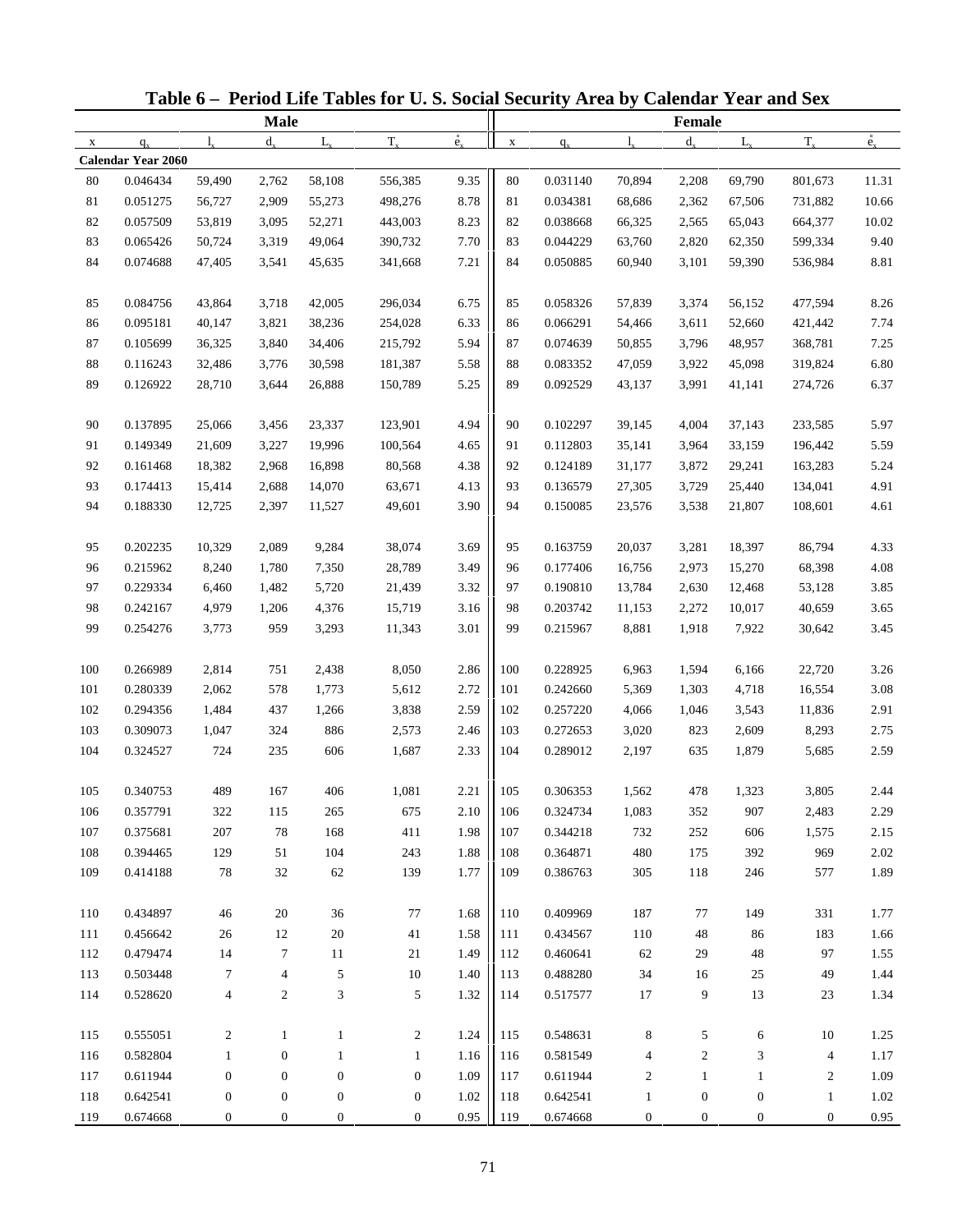|                |                           |             |                |             | Table 6 – Period Life Tables for U.S. Social Security Area by Calendar Year and Sex |                          |                  |          |             |               |             |           |             |
|----------------|---------------------------|-------------|----------------|-------------|-------------------------------------------------------------------------------------|--------------------------|------------------|----------|-------------|---------------|-------------|-----------|-------------|
|                |                           |             | <b>Male</b>    |             |                                                                                     |                          |                  |          |             | <b>Female</b> |             |           |             |
| $\mathbf X$    | $q_{x}$                   | $l_{\rm v}$ | $d_{\rm v}$    | $L_{\rm v}$ | $T_{x}$                                                                             | $\overset{\circ}{e}_{x}$ | $\mathbf X$      | $q_{x}$  | $l_{\rm v}$ | $d_{x}$       | $L_{\rm v}$ | $T_{x}$   | $\dot{e}_x$ |
|                | <b>Calendar Year 2070</b> |             |                |             |                                                                                     |                          |                  |          |             |               |             |           |             |
| $\mathbf{0}$   | 0.002040                  | 100,000     | 204            | 99,822      | 8,066,085                                                                           | 80.66                    | $\boldsymbol{0}$ | 0.001713 | 100,000     | 171           | 99,849      | 8,497,946 | 84.98       |
| $\mathbf{1}$   | 0.000193                  | 99,796      | 19             | 99,786      | 7,966,263                                                                           | 79.83                    | $\mathbf{1}$     | 0.000167 | 99,829      | 17            | 99,820      | 8,398,096 | 84.13       |
| $\overline{c}$ | 0.000130                  | 99,777      | 13             | 99,770      | 7,866,477                                                                           | 78.84                    | $\boldsymbol{2}$ | 0.000109 | 99,812      | 11            | 99,807      | 8,298,276 | 83.14       |
| 3              | 0.000108                  | 99,764      | 11             | 99,758      | 7,766,706                                                                           | 77.85                    | 3                | 0.000081 | 99,801      | 8             | 99,797      | 8,198,469 | 82.15       |
| $\overline{4}$ | 0.000084                  | 99,753      | 8              | 99,749      | 7,666,948                                                                           | 76.86                    | 4                | 0.000061 | 99,793      | 6             | 99,790      | 8,098,672 | 81.15       |
| 5              | 0.000078                  | 99,745      | 8              | 99,741      | 7,567,199                                                                           | 75.87                    | 5                | 0.000058 | 99,787      | 6             | 99,784      | 7,998,882 | 80.16       |
| 6              | 0.000078                  | 99,737      | 8              | 99,733      | 7,467,458                                                                           | 74.87                    | 6                | 0.000058 | 99,781      | 6             | 99,778      | 7,899,098 | 79.16       |
| $\tau$         | 0.000075                  | 99,729      | 7              | 99,725      | 7,367,725                                                                           | 73.88                    | 7                | 0.000058 | 99,775      | 6             | 99,773      | 7,799,320 | 78.17       |
| 8              | 0.000065                  | 99,722      | 6              | 99,718      | 7,268,000                                                                           | 72.88                    | 8                | 0.000054 | 99,770      | 5             | 99,767      | 7,699,547 | 77.17       |
| 9              | 0.000049                  | 99,715      | 5              | 99,713      | 7,168,281                                                                           | 71.89                    | 9                | 0.000047 | 99,764      | 5             | 99,762      | 7,599,780 | 76.18       |
| 10             | 0.000035                  | 99,710      | 3              | 99,708      | 7,068,569                                                                           | 70.89                    | 10               | 0.000041 | 99,760      | 4             | 99,757      | 7,500,018 | 75.18       |
| 11             | 0.000037                  | 99,707      | $\overline{4}$ | 99,705      | 6,968,860                                                                           | 69.89                    | 11               | 0.000041 | 99,755      | 4             | 99,753      | 7,400,261 | 74.18       |
| 12             | 0.000072                  | 99,703      | 7              | 99,699      | 6,869,155                                                                           | 68.90                    | 12               | 0.000054 | 99,751      | 5             | 99,749      | 7,300,507 | 73.19       |
| 13             | 0.000148                  | 99,696      | 15             | 99,688      | 6,769,456                                                                           | 67.90                    | 13               | 0.000085 | 99,746      | 8             | 99,742      | 7,200,759 | 72.19       |
| 14             | 0.000254                  | 99,681      | 25             | 99,668      | 6,669,767                                                                           | 66.91                    | 14               | 0.000127 | 99,737      | 13            | 99,731      | 7,101,017 | 71.20       |
| 15             | 0.000372                  | 99,656      | 37             | 99,637      | 6,570,099                                                                           | 65.93                    | 15               | 0.000176 | 99,725      | 18            | 99,716      | 7,001,286 | 70.21       |
| 16             | 0.000481                  | 99,619      | 48             | 99,595      | 6,470,462                                                                           | 64.95                    | 16               | 0.000221 | 99,707      | 22            | 99,696      | 6,901,570 | 69.22       |
| 17             | 0.000574                  | 99,571      | 57             | 99,542      | 6,370,867                                                                           | 63.98                    | 17               | 0.000252 | 99,685      | 25            | 99,673      | 6,801,874 | 68.23       |
| 18             | 0.000640                  | 99,514      | 64             | 99,482      | 6,271,325                                                                           | 63.02                    | 18               | 0.000265 | 99,660      | 26            | 99,647      | 6,702,201 | 67.25       |
| 19             | 0.000684                  | 99,450      | 68             | 99,416      | 6,171,843                                                                           | 62.06                    | 19               | 0.000264 | 99,634      | 26            | 99,621      | 6,602,554 | 66.27       |
| 20             | 0.000728                  | 99,382      | 72             | 99,346      | 6,072,427                                                                           | 61.10                    | 20               | 0.000260 | 99,607      | 26            | 99,594      | 6,502,934 | 65.29       |
| 21             | 0.000772                  | 99,310      | 77             | 99,271      | 5,973,082                                                                           | 60.15                    | 21               | 0.000260 | 99,582      | 26            | 99,569      | 6,403,339 | 64.30       |
| 22             | 0.000797                  | 99,233      | 79             | 99,193      | 5,873,811                                                                           | 59.19                    | 22               | 0.000264 | 99,556      | 26            | 99,542      | 6,303,771 | 63.32       |
| 23             | 0.000799                  | 99,154      | 79             | 99,114      | 5,774,617                                                                           | 58.24                    | 23               | 0.000273 | 99,529      | 27            | 99,516      | 6,204,228 | 62.34       |
| 24             | 0.000785                  | 99,075      | 78             | 99,036      | 5,675,503                                                                           | 57.29                    | 24               | 0.000287 | 99,502      | 29            | 99,488      | 6,104,713 | 61.35       |
| 25             | 0.000762                  | 98,997      | 75             | 98,959      | 5,576,468                                                                           | 56.33                    | 25               | 0.000302 | 99,474      | $30\,$        | 99,459      | 6,005,225 | 60.37       |
| 26             | 0.000745                  | 98,921      | 74             | 98,885      | 5,477,509                                                                           | 55.37                    | 26               | 0.000318 | 99,444      | 32            | 99,428      | 5,905,766 | 59.39       |
| 27             | 0.000747                  | 98,848      | 74             | 98,811      | 5,378,624                                                                           | 54.41                    | 27               | 0.000337 | 99,412      | 34            | 99,395      | 5,806,338 | 58.41       |
| 28             | 0.000776                  | 98,774      | 77             | 98,736      | 5,279,813                                                                           | 53.45                    | 28               | 0.000362 | 99,378      | 36            | 99,360      | 5,706,943 | 57.43       |
| 29             | 0.000827                  | 98,697      | 82             | 98,656      | 5,181,078                                                                           | 52.49                    | 29               | 0.000391 | 99,342      | 39            | 99,323      | 5,607,583 | 56.45       |
| 30             | 0.000885                  | 98,616      | 87             | 98,572      | 5,082,421                                                                           | 51.54                    | 30               | 0.000423 | 99,304      | 42            | 99,283      | 5,508,260 | 55.47       |
| 31             | 0.000942                  | 98,528      | 93             | 98,482      | 4,983,849                                                                           | 50.58                    | 31               | 0.000457 | 99,262      | 45            | 99,239      | 5,408,977 | 54.49       |
| 32             | 0.000996                  | 98,435      | 98             | 98,386      | 4,885,367                                                                           | 49.63                    | 32               | 0.000495 | 99,216      | 49            | 99,192      | 5,309,738 | 53.52       |
| 33             | 0.001045                  | 98,337      | 103            | 98,286      | 4,786,981                                                                           | 48.68                    | 33               | 0.000536 | 99,167      | 53            | 99,141      | 5,210,547 | 52.54       |
| 34             | 0.001091                  | 98,235      | 107            | 98,181      | 4,688,695                                                                           | 47.73                    | 34               | 0.000581 | 99,114      | 58            | 99,085      | 5,111,406 | 51.57       |
|                |                           |             |                |             |                                                                                     |                          |                  |          |             |               |             |           |             |
| 35             | 0.001140                  | 98,128      | 112            | 98,072      | 4,590,514                                                                           | 46.78                    | 35               | 0.000630 | 99,056      | 62            | 99,025      | 5,012,321 | 50.60       |
| 36             | 0.001197                  | 98,016      | 117            | 97,957      | 4,492,442                                                                           | 45.83                    | 36               | 0.000681 | 98,994      | 67            | 98,960      | 4,913,296 | 49.63       |
| 37             | 0.001267                  | 97,898      | 124            | 97,836      | 4,394,485                                                                           | 44.89                    | 37               | 0.000732 | 98,927      | 72            | 98,890      | 4,814,336 | 48.67       |
| 38             | 0.001353                  | 97,774      | 132            | 97,708      | 4,296,649                                                                           | 43.94                    | 38               | 0.000781 | 98,854      | 77            | 98,816      | 4,715,445 | 47.70       |
| 39             | 0.001450                  | 97,642      | 142            | 97,571      | 4,198,941                                                                           | 43.00                    | 39               | 0.000830 | 98,777      | 82            | 98,736      | 4,616,630 | 46.74       |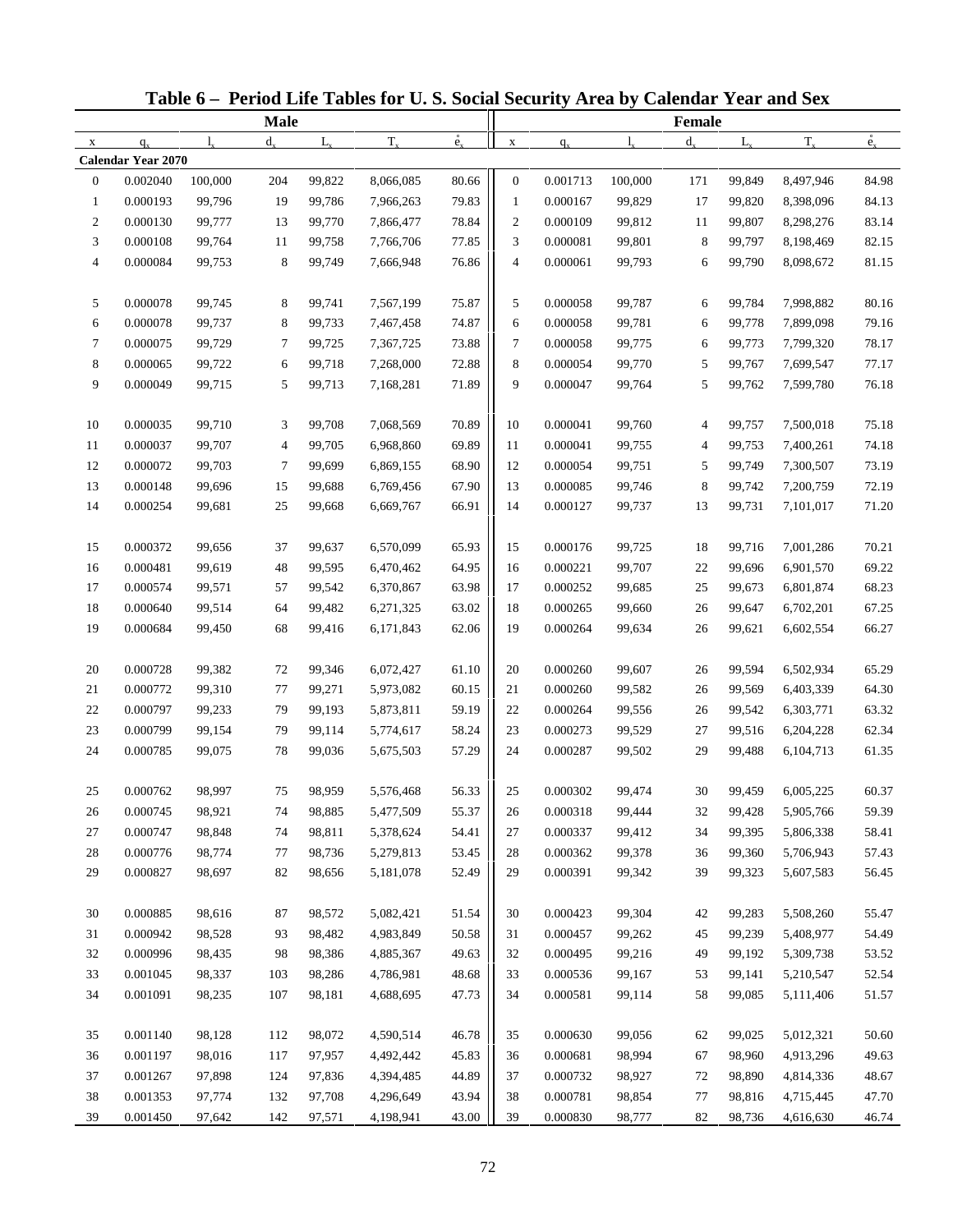|             |                           |        |             |             | Table 6 - Period Life Tables for U.S. Social Security Area by Calendar Year and Sex |                          |             |          |             |               |             |           |             |
|-------------|---------------------------|--------|-------------|-------------|-------------------------------------------------------------------------------------|--------------------------|-------------|----------|-------------|---------------|-------------|-----------|-------------|
|             |                           |        | <b>Male</b> |             |                                                                                     |                          |             |          |             | <b>Female</b> |             |           |             |
| $\mathbf X$ | $q_{x}$                   | 1.     | $d_{\rm v}$ | $L_{\rm v}$ | $T_{x}$                                                                             | $\overset{\circ}{e}_{x}$ | $\mathbf X$ | $q_{x}$  | $l_{\rm v}$ | $d_{\rm v}$   | $L_{\rm v}$ | $T_{x}$   | $\dot{e}_x$ |
|             | <b>Calendar Year 2070</b> |        |             |             |                                                                                     |                          |             |          |             |               |             |           |             |
| 40          | 0.001558                  | 97,500 | 152         | 97,424      | 4,101,370                                                                           | 42.07                    | 40          | 0.000884 | 98,695      | 87            | 98,651      | 4,517,894 | 45.78       |
| 41          | 0.001670                  | 97,349 | 163         | 97,267      | 4,003,945                                                                           | 41.13                    | 41          | 0.000945 | 98,608      | 93            | 98,561      | 4,419,242 | 44.82       |
| 42          | 0.001778                  | 97,186 | 173         | 97,100      | 3,906,678                                                                           | 40.20                    | 42          | 0.001007 | 98,515      | 99            | 98,465      | 4,320,681 | 43.86       |
| 43          | 0.001879                  | 97,013 | 182         | 96,922      | 3,809,578                                                                           | 39.27                    | 43          | 0.001069 | 98,415      | 105           | 98,363      | 4,222,216 | 42.90       |
| 44          | 0.001977                  | 96,831 | 191         | 96,735      | 3,712,656                                                                           | 38.34                    | 44          | 0.001135 | 98,310      | 112           | 98,254      | 4,123,853 | 41.95       |
| 45          | 0.002089                  | 96,639 | 202         | 96,538      | 3,615,921                                                                           | 37.42                    | 45          | 0.001210 | 98,199      | 119           | 98,139      | 4,025,599 | 40.99       |
| 46          | 0.002217                  | 96,438 | 214         | 96,331      | 3,519,383                                                                           | 36.49                    | 46          | 0.001299 | 98,080      | 127           | 98,016      | 3,927,460 | 40.04       |
| 47          | 0.002351                  | 96,224 | 226         | 96,111      | 3,423,052                                                                           | 35.57                    | 47          | 0.001401 | 97,952      | 137           | 97,884      | 3,829,444 | 39.09       |
| 48          | 0.002489                  | 95,998 | 239         | 95,878      | 3,326,941                                                                           | 34.66                    | 48          | 0.001519 | 97,815      | 149           | 97,741      | 3,731,560 | 38.15       |
| 49          | 0.002639                  | 95,759 | 253         | 95,632      | 3,231,063                                                                           | 33.74                    | 49          | 0.001654 | 97,667      | 162           | 97,586      | 3,633,819 | 37.21       |
| 50          | 0.002812                  | 95,506 | 269         | 95,372      | 3,135,431                                                                           | 32.83                    | 50          | 0.001808 | 97,505      | 176           | 97,417      | 3,536,234 | 36.27       |
| 51          | 0.003017                  | 95,237 | 287         | 95,094      | 3,040,060                                                                           | 31.92                    | 51          | 0.001982 | 97,329      | 193           | 97,232      | 3,438,817 | 35.33       |
| 52          | 0.003257                  | 94,950 | 309         | 94,795      | 2,944,966                                                                           | 31.02                    | 52          | 0.002178 | 97,136      | 212           | 97,030      | 3,341,585 | 34.40       |
| 53          | 0.003535                  | 94,641 | 335         | 94,473      | 2,850,171                                                                           | 30.12                    | 53          | 0.002398 | 96,924      | 232           | 96,808      | 3,244,555 | 33.48       |
| 54          | 0.003857                  | 94,306 | 364         | 94,124      | 2,755,697                                                                           | 29.22                    | 54          | 0.002643 | 96,692      | 256           | 96,564      | 3,147,747 | 32.55       |
| 55          | 0.004238                  | 93,942 | 398         | 93,743      | 2,661,573                                                                           | 28.33                    | 55          | 0.002926 | 96,436      | 282           | 96,295      | 3,051,183 | 31.64       |
| 56          | 0.004670                  | 93,544 | 437         | 93,326      | 2,567,830                                                                           | 27.45                    | 56          | 0.003242 | 96,154      | 312           | 95,998      | 2,954,887 | 30.73       |
| 57          | 0.005131                  | 93,107 | 478         | 92,869      | 2,474,504                                                                           | 26.58                    | 57          | 0.003573 | 95,842      | 342           | 95,671      | 2,858,889 | 29.83       |
| 58          | 0.005615                  | 92,630 | 520         | 92,370      | 2,381,635                                                                           | 25.71                    | 58          | 0.003917 | 95,500      | 374           | 95,313      | 2,763,218 | 28.93       |
| 59          | 0.006146                  | 92,110 | 566         | 91,827      | 2,289,265                                                                           | 24.85                    | 59          | 0.004287 | 95,126      | 408           | 94,922      | 2,667,905 | 28.05       |
|             |                           |        |             |             |                                                                                     |                          |             |          |             |               |             |           |             |
| 60          | 0.006709                  | 91,543 | 614         | 91,236      | 2,197,439                                                                           | 24.00                    | 60          | 0.004683 | 94,718      | 444           | 94,496      | 2,572,983 | 27.16       |
| 61          | 0.007369                  | 90,929 | 670         | 90,594      | 2,106,202                                                                           | 23.16                    | 61          | 0.005139 | 94,274      | 484           | 94,032      | 2,478,487 | 26.29       |
| 62          | 0.008221                  | 90,259 | 742         | 89,888      | 2,015,608                                                                           | 22.33                    | 62          | 0.005700 | 93,790      | 535           | 93,523      | 2,384,455 | 25.42       |
| 63          | 0.009310                  | 89,517 | 833         | 89,101      | 1,925,720                                                                           | 21.51                    | 63          | 0.006388 | 93,255      | 596           | 92,958      | 2,290,932 | 24.57       |
| 64          | 0.010584                  | 88,684 | 939         | 88,215      | 1,836,619                                                                           | 20.71                    | 64          | 0.007182 | 92,660      | 665           | 92,327      | 2,197,975 | 23.72       |
| 65          | 0.012015                  | 87,745 | 1,054       | 87,218      | 1,748,405                                                                           | 19.93                    | 65          | 0.008071 | 91,994      | 742           | 91,623      | 2,105,648 | 22.89       |
| 66          | 0.013476                  | 86,691 | 1,168       | 86,107      | 1,661,187                                                                           | 19.16                    | 66          | 0.008993 | 91,252      | 821           | 90,841      | 2,014,025 | 22.07       |
| 67          | 0.014839                  | 85,523 | 1,269       | 84,888      | 1,575,080                                                                           | 18.42                    | 67          | 0.009884 | 90,431      | 894           | 89,984      | 1,923,183 | 21.27       |
| 68          | 0.016033                  | 84,254 | 1,351       | 83,578      | 1,490,192                                                                           | 17.69                    | 68          | 0.010706 | 89,537      | 959           | 89,058      | 1,833,199 | 20.47       |
| 69          | 0.017145                  | 82,903 | 1,421       | 82,192      | 1,406,613                                                                           | 16.97                    | 69          | 0.011509 | 88,579      | 1,019         | 88,069      | 1,744,141 | 19.69       |
| 70          | 0.018393                  | 81,481 | 1,499       | 80,732      | 1,324,421                                                                           | 16.25                    | 70          | 0.012407 | 87,559      | 1,086         | 87,016      | 1,656,072 | 18.91       |
| 71          | 0.019861                  | 79,983 | 1,589       | 79,188      | 1,243,689                                                                           | 15.55                    | 71          | 0.013445 | 86,473      | 1,163         | 85,892      | 1,569,056 | 18.15       |
| 72          | 0.021451                  | 78,394 | 1,682       | 77,553      | 1,164,501                                                                           | 14.85                    | 72          | 0.014572 | 85,310      | 1,243         | 84,689      | 1,483,165 | 17.39       |
| 73          | 0.023181                  | 76,713 | 1,778       | 75,823      | 1,086,947                                                                           | 14.17                    | 73          | 0.015801 | 84,067      | 1,328         | 83,403      | 1,398,476 | 16.64       |
| 74          | 0.025113                  | 74,934 | 1,882       | 73,993      | 1,011,124                                                                           | 13.49                    | 74          | 0.017165 | 82,739      | 1,420         | 82,029      | 1,315,073 | 15.89       |
|             |                           |        |             |             |                                                                                     |                          |             |          |             |               |             |           |             |
| 75          | 0.027447                  | 73,052 | 2,005       | 72,050      | 937,130                                                                             | 12.83                    | 75          | 0.018853 | 81,319      | 1,533         | 80,552      | 1,233,045 | 15.16       |
| 76          | 0.030156                  | 71,047 | 2,143       | 69,976      | 865,080                                                                             | 12.18                    | 76          | 0.020793 | 79,785      | 1,659         | 78,956      | 1,152,493 | 14.44       |
| 77          | 0.033058                  | 68,905 | 2,278       | 67,766      | 795,104                                                                             | 11.54                    | 77          | 0.022744 | 78,126      | 1,777         | 77,238      | 1,073,537 | 13.74       |
| 78          | 0.036127                  | 66,627 | 2,407       | 65,424      | 727,338                                                                             | 10.92                    | 78          | 0.024647 | 76,350      | 1,882         | 75,409      | 996,299   | 13.05       |
| 79          | 0.039545                  | 64,220 | 2,540       | 62,950      | 661,915                                                                             | 10.31                    | 79          | 0.026697 | 74,468      | 1,988         | 73,474      | 920,890   | 12.37       |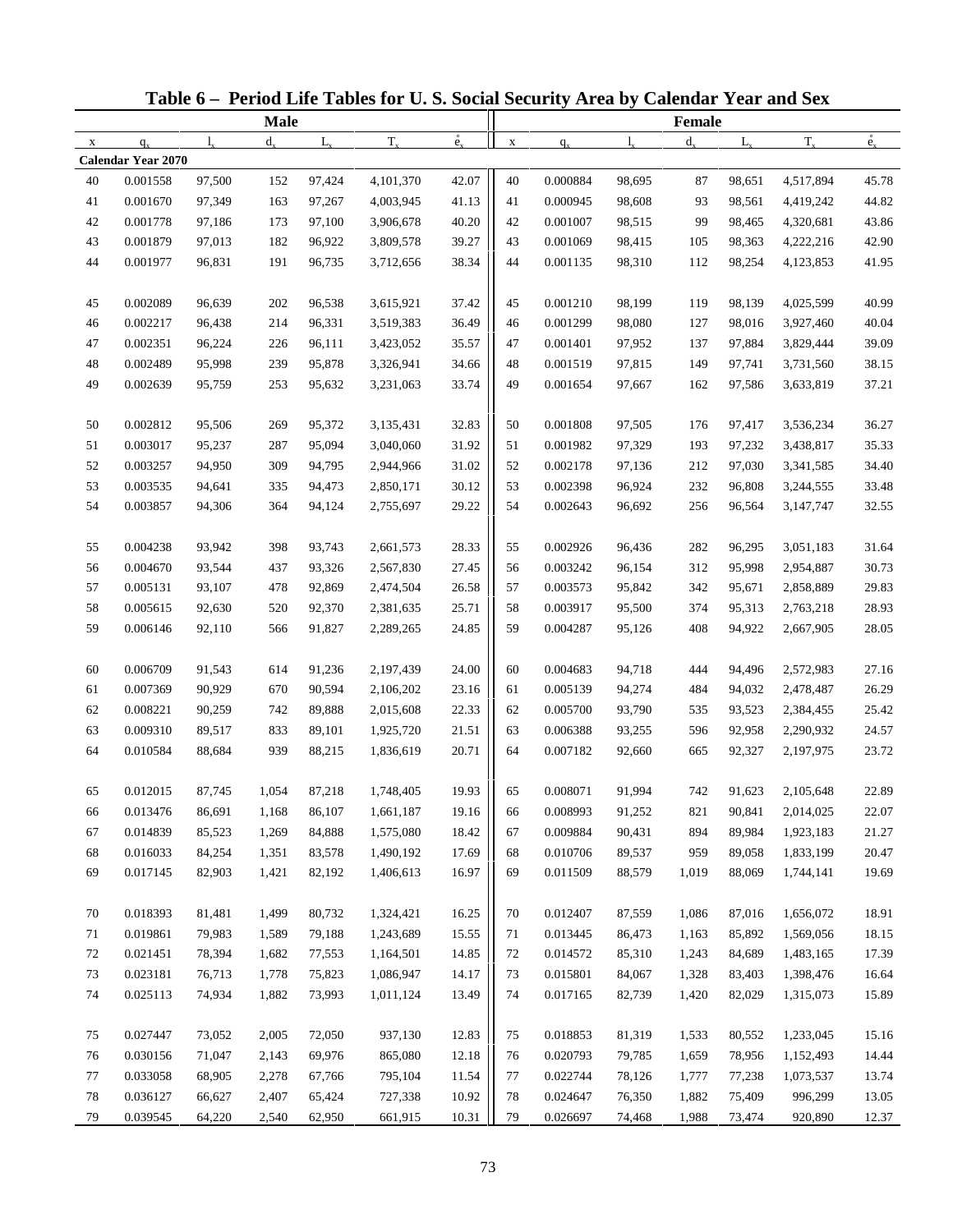|              |                           |                  |                  |                  | Table 6 – Period Life Tables for U.S. Social Security Area by Calendar Year and Sex |                            |             |                      |                |                  |                  |                  |                  |
|--------------|---------------------------|------------------|------------------|------------------|-------------------------------------------------------------------------------------|----------------------------|-------------|----------------------|----------------|------------------|------------------|------------------|------------------|
|              |                           |                  | <b>Male</b>      |                  |                                                                                     |                            |             |                      |                | <b>Female</b>    |                  |                  |                  |
| $\mathbf{x}$ | $q_{x}$                   | $l_{\rm v}$      | $d_{\rm v}$      | $L_{\rm v}$      | $T_{x}$                                                                             | $\dot{\mathbf{e}}_{\rm x}$ | $\mathbf X$ | $q_{x}$              | $l_{\rm v}$    | $d_{x}$          | $L_{\rm v}$      | $T_{x}$          | $\dot{e}_x$      |
|              | <b>Calendar Year 2070</b> |                  |                  |                  |                                                                                     |                            |             |                      |                |                  |                  |                  |                  |
| 80           | 0.043263                  | 61,680           | 2,668            | 60,346           | 598,965                                                                             | 9.71                       | 80          | 0.029016             | 72,480         | 2,103            | 71,428           | 847,416          | 11.69            |
| 81           | 0.047752                  | 59,012           | 2,818            | 57,603           | 538,618                                                                             | 9.13                       | 81          | 0.032000             | 70,377         | 2,252            | 69,251           | 775,988          | 11.03            |
| 82           | 0.053642                  | 56,194           | 3,014            | 54,687           | 481,015                                                                             | 8.56                       | 82          | 0.036039             | 68,125         | 2,455            | 66,897           | 706,737          | 10.37            |
| 83           | 0.061238                  | 53,180           | 3,257            | 51,551           | 426,329                                                                             | 8.02                       | 83          | 0.041373             | 65,669         | 2,717            | 64,311           | 639,840          | 9.74             |
| 84           | 0.070182                  | 49,923           | 3,504            | 48,171           | 374,777                                                                             | 7.51                       | 84          | 0.047805             | 62,952         | 3,009            | 61,448           | 575,529          | 9.14             |
| 85           | 0.079907                  | 46,419           | 3,709            | 44,565           | 326,606                                                                             | 7.04                       | 85          | 0.054990             | 59,943         | 3,296            | 58,295           | 514,082          | 8.58             |
| 86           | 0.089940                  | 42,710           | 3,841            | 40,789           | 282,041                                                                             | 6.60                       | 86          | 0.062645             | 56,647         | 3,549            | 54,872           | 455,787          | 8.05             |
| 87           | 0.100002                  | 38,869           | 3,887            | 36,925           | 241,252                                                                             | 6.21                       | 87          | 0.070610             | 53,098         | 3,749            | 51,224           | 400,914          | 7.55             |
| $88\,$       | 0.110022                  | 34,982           | 3,849            | 33,057           | 204,327                                                                             | 5.84                       | 88          | 0.078862             | 49,349         | 3,892            | 47,403           | 349,691          | 7.09             |
| 89           | 0.120113                  | 31,133           | 3,739            | 29,263           | 171,269                                                                             | 5.50                       | 89          | 0.087503             | 45,457         | 3,978            | 43,468           | 302,288          | 6.65             |
| 90           | 0.130443                  | 27,394           | 3,573            | 25,607           | 142,006                                                                             | 5.18                       | 90          | 0.096669             | 41,479         | 4,010            | 39,475           | 258,820          | 6.24             |
| 91           | 0.141210                  | 23,820           | 3,364            | 22,138           | 116,399                                                                             | 4.89                       | 91          | 0.106516             | 37,470         | 3,991            | 35,474           | 219,345          | 5.85             |
| 92           | 0.152609                  | 20,457           | 3,122            | 18,896           | 94,261                                                                              | 4.61                       | 92          | 0.117196             | 33,479         | 3,924            | 31,517           | 183,871          | 5.49             |
| 93           | 0.164815                  | 17,335           | 2,857            | 15,906           | 75,365                                                                              | 4.35                       | 93          | 0.128846             | 29,555         | 3,808            | 27,651           | 152,354          | 5.15             |
| 94           | 0.177984                  | 14,478           | 2,577            | 13,189           | 59,459                                                                              | 4.11                       | 94          | 0.141589             | 25,747         | 3,645            | 23,924           | 124,703          | 4.84             |
| 95           | 0.191141                  | 11,901           | 2,275            | 10,764           | 46,269                                                                              | 3.89                       | 95          | 0.154491             | 22,101         | 3,414            | 20,394           | 100,779          | 4.56             |
| 96           | 0.204127                  | 9,626            | 1,965            | 8,644            | 35,506                                                                              | 3.69                       | 96          | 0.167366             | 18,687         | 3,128            | 17,123           | 80,384           | 4.30             |
| 97           | 0.216775                  | 7,661            | 1,661            | 6,831            | 26,862                                                                              | 3.51                       | 97          | 0.180012             | 15,559         | 2,801            | 14,159           | 63,261           | 4.07             |
| 98           | 0.228910                  | 6,000            | 1,374            | 5,314            | 20,031                                                                              | 3.34                       | 98          | 0.192214             | 12,759         | 2,452            | 11,532           | 49,102           | 3.85             |
| 99           | 0.240356                  | 4,627            | 1,112            | 4,071            | 14,718                                                                              | 3.18                       | 99          | 0.203746             | 10,306         | 2,100            | 9,256            | 37,570           | 3.65             |
| 100          | 0.252373                  | 3,515            | 887              | 3,071            | 10,647                                                                              | 3.03                       | 100         | 0.215971             | 8,206          | 1,772            | 7,320            | 28,314           | 3.45             |
| 101          | 0.264992                  | 2,628            | 696              | 2,280            | 7,576                                                                               | 2.88                       | 101         | 0.228929             | 6,434          | 1,473            | 5,698            | 20,993           | 3.26             |
| 102          | 0.278242                  | 1,931            | 537              | 1,663            | 5,296                                                                               | 2.74                       | 102         | 0.242665             | 4,961          | 1,204            | 4,359            | 15,296           | 3.08             |
| 103          | 0.292154                  | 1,394            | 407              | 1,190            | 3,633                                                                               | 2.61                       | 103         | 0.257225             | 3,757          | 966              | 3,274            | 10,937           | 2.91             |
| 104          | 0.306761                  | 987              | 303              | 835              | 2,443                                                                               | 2.48                       | 104         | 0.272658             | 2,791          | 761              | 2,410            | 7,663            | 2.75             |
|              |                           |                  |                  |                  |                                                                                     |                            |             | 0.289018             |                |                  |                  |                  |                  |
| 105          | 0.322099                  | 684              | 220              | 574              | 1,608                                                                               | 2.35                       | 105         |                      | 2,030          | 587              | 1,737            | 5,252            | 2.59             |
| 106<br>107   | 0.338204                  | 464<br>307       | 157<br>109       | 385<br>252       | 1,034<br>648                                                                        | 2.23<br>2.11               | 106<br>107  | 0.306359<br>0.324741 | 1,443<br>1,001 | 442<br>325       | 1,222<br>839     | 3,516            | 2.44             |
| 108          | 0.355115<br>0.372870      | 198              | 74               | 161              | 396                                                                                 | 2.00                       | 108         | 0.344225             | 676            | 233              |                  | 2,294            | 2.29             |
| 109          | 0.391514                  | 124              | 49               | 100              | 235                                                                                 | 1.89                       | 109         | 0.364879             | 443            | 162              | 560<br>362       | 1,455<br>896     | 2.15<br>$2.02\,$ |
|              |                           |                  |                  |                  |                                                                                     |                            |             |                      |                |                  |                  |                  |                  |
| 110          | 0.411089                  | 76               | 31               | 60               | 135                                                                                 | 1.79                       | 110         | 0.386771             | 282            | 109              | 227              | 533              | 1.89             |
| 111          | 0.431644                  | 44               | 19               | 35               | 75                                                                                  | 1.69                       | 111         | 0.409977             | 173            | 71               | 137              | 306              | 1.77             |
| 112          | 0.453226                  | 25               | 11               | 20               | 40                                                                                  | 1.60                       | 112         | 0.434576             | 102            | 44               | 80               | 169              | 1.66             |
| 113          | 0.475887                  | 14               | $\tau$           | 11               | 21                                                                                  | 1.50                       | 113         | 0.460651             | 58             | 27               | 44               | 89               | 1.55             |
| 114          | 0.499682                  | 7                | $\overline{4}$   | 5                | 10                                                                                  | 1.42                       | 114         | 0.488290             | 31             | 15               | 23               | 45               | 1.45             |
| 115          | 0.524666                  | 4                | $\overline{2}$   | 3                | 5                                                                                   | 1.33                       | 115         | 0.517587             | 16             | 8                | 12               | 21               | 1.35             |
| 116          | 0.550899                  | $\overline{c}$   | $\mathbf{1}$     | $\mathbf{1}$     | $\overline{2}$                                                                      | 1.25                       | 116         | 0.548642             | 8              | $\overline{4}$   | 6                | 10               | 1.26             |
| 117          | 0.578444                  | $\mathbf{1}$     | $\boldsymbol{0}$ | $\mathbf{1}$     | $\mathbf{1}$                                                                        | 1.17                       | 117         | 0.578444             | 3              | 2                | $\overline{c}$   | $\overline{4}$   | 1.17             |
| 118          | 0.607366                  | $\boldsymbol{0}$ | $\boldsymbol{0}$ | $\boldsymbol{0}$ | $\boldsymbol{0}$                                                                    | 1.10                       | 118         | 0.607366             | $\mathbf{1}$   | $\mathbf{1}$     | $\mathbf{1}$     | $\boldsymbol{2}$ | 1.10             |
| 119          | 0.637734                  | $\boldsymbol{0}$ | $\boldsymbol{0}$ | $\boldsymbol{0}$ | $\mathbf{0}$                                                                        | 1.03                       | 119         | 0.637734             | 1              | $\boldsymbol{0}$ | $\boldsymbol{0}$ | $\mathbf{1}$     | 1.03             |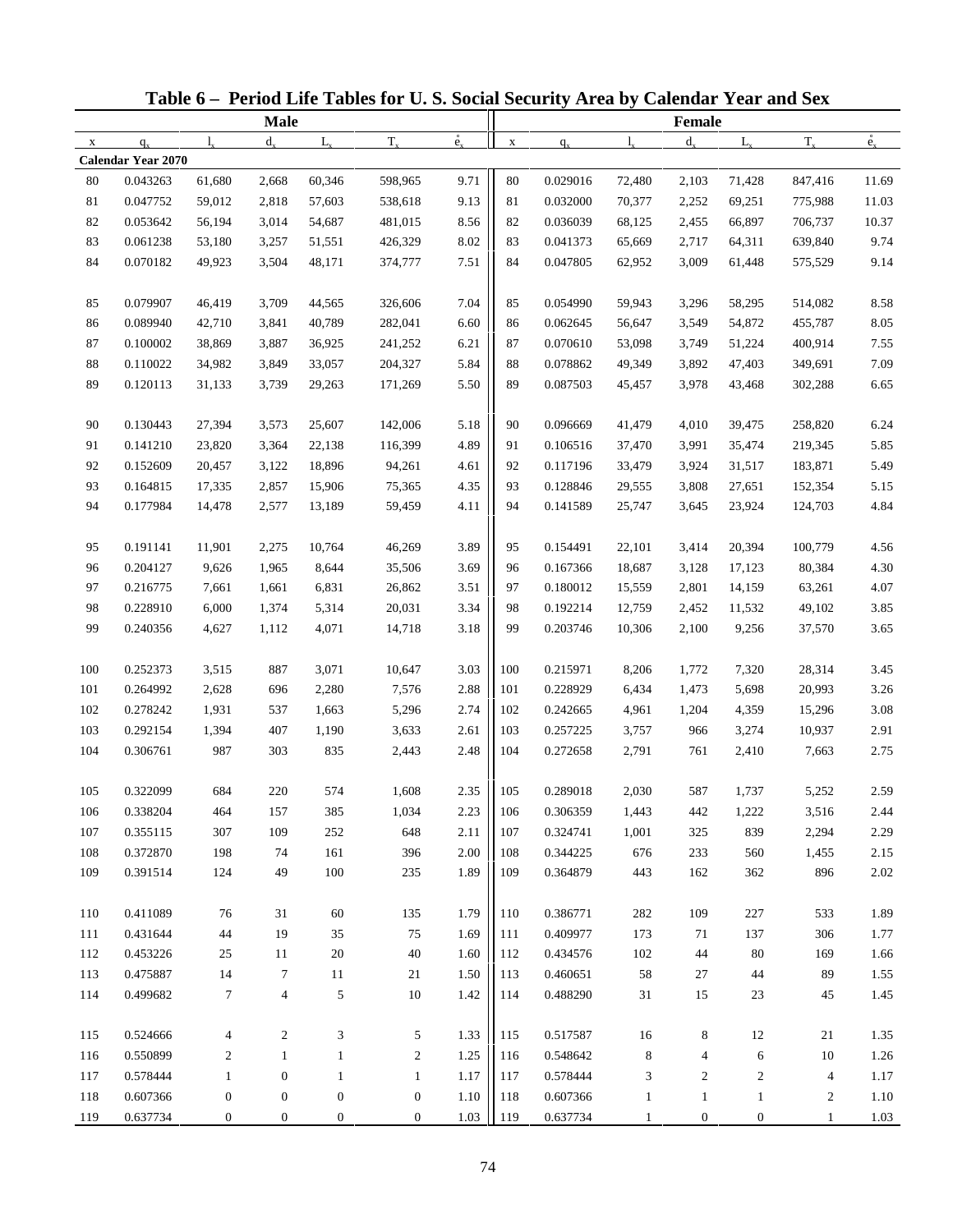|                |                           |             |             |             | Table 6 - Period Life Tables for U.S. Social Security Area by Calendar Year and Sex |                          |                  |          |             |             |             |           |             |
|----------------|---------------------------|-------------|-------------|-------------|-------------------------------------------------------------------------------------|--------------------------|------------------|----------|-------------|-------------|-------------|-----------|-------------|
|                |                           |             | <b>Male</b> |             |                                                                                     |                          |                  |          |             | Female      |             |           |             |
| $\mathbf X$    | $q_{x}$                   | $l_{\rm v}$ | $d_{\rm v}$ | $L_{\rm v}$ | $T_{x}$                                                                             | $\overset{\circ}{e}_{x}$ | $\mathbf X$      | $q_{x}$  | $l_{\rm x}$ | $d_{x}$     | $L_{\rm v}$ | $T_{x}$   | $\dot{e}_x$ |
|                | <b>Calendar Year 2080</b> |             |             |             |                                                                                     |                          |                  |          |             |             |             |           |             |
| $\mathbf{0}$   | 0.001724                  | 100,000     | 172         | 99,849      | 8,144,020                                                                           | 81.44                    | $\mathbf{0}$     | 0.001447 | 100,000     | 145         | 99,873      | 8,564,362 | 85.64       |
| $\mathbf{1}$   | 0.000171                  | 99,828      | 17          | 99,819      | 8,044,170                                                                           | 80.58                    | $\mathbf{1}$     | 0.000146 | 99,855      | 15          | 99,848      | 8,464,488 | 84.77       |
| $\overline{c}$ | 0.000116                  | 99,811      | 12          | 99,805      | 7,944,351                                                                           | 79.59                    | $\boldsymbol{2}$ | 0.000095 | 99,841      | 9           | 99,836      | 8,364,640 | 83.78       |
| 3              | 0.000096                  | 99,799      | 10          | 99,794      | 7,844,547                                                                           | 78.60                    | 3                | 0.000071 | 99,831      | 7           | 99,828      | 8,264,804 | 82.79       |
| 4              | 0.000075                  | 99,789      | $\tau$      | 99,786      | 7,744,753                                                                           | 77.61                    | 4                | 0.000053 | 99,824      | 5           | 99,822      | 8,164,976 | 81.79       |
| 5              | 0.000070                  | 99,782      | 7           | 99,778      | 7,644,967                                                                           | 76.62                    | 5                | 0.000051 | 99,819      | 5           | 99,816      | 8,065,155 | 80.80       |
| 6              | 0.000069                  | 99,775      | 7           | 99,771      | 7,545,189                                                                           | 75.62                    | 6                | 0.000051 | 99,814      | 5           | 99,811      | 7,965,338 | 79.80       |
| $\tau$         | 0.000067                  | 99,768      | 7           | 99,765      | 7,445,417                                                                           | 74.63                    | 7                | 0.000050 | 99,809      | 5           | 99,806      | 7,865,527 | 78.81       |
| 8              | 0.000058                  | 99,761      | 6           | 99,758      | 7,345,653                                                                           | 73.63                    | 8                | 0.000047 | 99,804      | 5           | 99,801      | 7,765,721 | 77.81       |
| 9              | 0.000043                  | 99,756      | 4           | 99,753      | 7,245,894                                                                           | 72.64                    | 9                | 0.000040 | 99,799      | 4           | 99,797      | 7,665,920 | 76.81       |
| 10             | 0.000030                  | 99,751      | 3           | 99,750      | 7,146,141                                                                           | 71.64                    | 10               | 0.000034 | 99,795      | 3           | 99,793      | 7,566,123 | 75.82       |
| 11             | 0.000031                  | 99,748      | 3           | 99,747      | 7,046,391                                                                           | 70.64                    | 11               | 0.000034 | 99,792      | 3           | 99,790      | 7,466,329 | 74.82       |
| 12             | 0.000063                  | 99,745      | 6           | 99,742      | 6,946,644                                                                           | 69.64                    | 12               | 0.000047 | 99,788      | 5           | 99,786      | 7,366,539 | 73.82       |
| 13             | 0.000134                  | 99,739      | 13          | 99,732      | 6,846,902                                                                           | 68.65                    | 13               | 0.000076 | 99,784      | 8           | 99,780      | 7,266,753 | 72.83       |
| 14             | 0.000233                  | 99,726      | 23          | 99,714      | 6,747,170                                                                           | 67.66                    | 14               | 0.000116 | 99,776      | 12          | 99,770      | 7,166,974 | 71.83       |
| 15             | 0.000342                  | 99,702      | 34          | 99,685      | 6,647,456                                                                           | 66.67                    | 15               | 0.000163 | 99,764      | 16          | 99,756      | 7,067,204 | 70.84       |
| 16             | 0.000443                  | 99,668      | 44          | 99,646      | 6,547,771                                                                           | 65.70                    | 16               | 0.000205 | 99,748      | 20          | 99,738      | 6,967,448 | 69.85       |
| 17             | 0.000529                  | 99,624      | 53          | 99,598      | 6,448,125                                                                           | 64.72                    | 17               | 0.000235 | 99,728      | 23          | 99,716      | 6,867,710 | 68.86       |
| 18             | 0.000590                  | 99,571      | 59          | 99,542      | 6,348,528                                                                           | 63.76                    | 18               | 0.000247 | 99,704      | 25          | 99,692      | 6,767,994 | 67.88       |
| 19             | 0.000631                  | 99,513      | 63          | 99,481      | 6,248,986                                                                           | 62.80                    | 19               | 0.000245 | 99,680      | 24          | 99,667      | 6,668,302 | 66.90       |
| 20             | 0.000672                  | 99,450      | 67          | 99,416      | 6,149,505                                                                           | 61.84                    | 20               | 0.000241 | 99,655      | 24          | 99,643      | 6,568,634 | 65.91       |
| 21             | 0.000712                  | 99,383      | 71          | 99,348      | 6,050,088                                                                           | 60.88                    | 21               | 0.000242 | 99,631      | 24          | 99,619      | 6,468,991 | 64.93       |
| 22             | 0.000735                  | 99,312      | 73          | 99,276      | 5,950,741                                                                           | 59.92                    | 22               | 0.000245 | 99,607      | 24          | 99,595      | 6,369,372 | 63.94       |
| 23             | 0.000737                  | 99,239      | 73          | 99,203      | 5,851,465                                                                           | 58.96                    | 23               | 0.000253 | 99,583      | 25          | 99,570      | 6,269,777 | 62.96       |
| 24             | 0.000724                  | 99,166      | 72          | 99,130      | 5,752,263                                                                           | 58.01                    | 24               | 0.000267 | 99,557      | 27          | 99,544      | 6,170,207 | 61.98       |
| 25             | 0.000703                  | 99,094      | $70\,$      | 99,059      | 5,653,133                                                                           | 57.05                    | 25               | 0.000281 | 99,531      | $\sqrt{28}$ | 99,517      | 6,070,663 | 60.99       |
| 26             | 0.000687                  | 99,025      | 68          | 98,991      | 5,554,073                                                                           | 56.09                    | 26               | 0.000296 | 99,503      | 29          | 99,488      | 5,971,146 | 60.01       |
| 27             | 0.000689                  | 98,957      | 68          | 98,922      | 5,455,083                                                                           | 55.13                    | 27               | 0.000315 | 99,473      | 31          | 99,458      | 5,871,658 | 59.03       |
| 28             | 0.000716                  | 98,888      | 71          | 98,853      | 5,356,160                                                                           | 54.16                    | 28               | 0.000338 | 99,442      | 34          | 99,425      | 5,772,200 | 58.05       |
| 29             | 0.000763                  | 98,818      | 75          | 98,780      | 5,257,307                                                                           | 53.20                    | 29               | 0.000365 | 99,409      | 36          | 99,390      | 5,672,775 | 57.07       |
| 30             | 0.000817                  | 98,742      | 81          | 98,702      | 5,158,527                                                                           | 52.24                    | 30               | 0.000395 | 99,372      | 39          | 99,353      | 5,573,384 | 56.09       |
| 31             | 0.000869                  | 98,662      | 86          | 98,619      | 5,059,825                                                                           | 51.28                    | 31               | 0.000427 | 99,333      | 42          | 99,312      | 5,474,032 | 55.11       |
| 32             | 0.000919                  | 98,576      | 91          | 98,530      | 4,961,207                                                                           | 50.33                    | 32               | 0.000462 | 99,291      | 46          | 99,268      | 5,374,720 | 54.13       |
| 33             | 0.000964                  | 98,485      | 95          | 98,438      | 4,862,676                                                                           | 49.37                    | 33               | 0.000501 | 99,245      | 50          | 99,220      | 5,275,452 | 53.16       |
| 34             | 0.001006                  | 98,390      | 99          | 98,341      | 4,764,239                                                                           | 48.42                    | 34               | 0.000542 | 99,195      | 54          | 99,168      | 5,176,232 | 52.18       |
|                |                           |             |             |             |                                                                                     |                          |                  |          |             |             |             |           |             |
| 35             | 0.001051                  | 98,291      | 103         | 98,240      | 4,665,898                                                                           | 47.47                    | 35               | 0.000587 | 99,141      | 58          | 99,112      | 5,077,064 | 51.21       |
| 36             | 0.001104                  | 98,188      | 108         | 98,134      | 4,567,658                                                                           | 46.52                    | 36               | 0.000634 | 99,083      | 63          | 99,052      | 4,977,952 | 50.24       |
| 37             | 0.001168                  | 98,080      | 115         | 98,022      | 4,469,524                                                                           | 45.57                    | 37               | 0.000681 | 99,020      | 67          | 98,986      | 4,878,901 | 49.27       |
| 38             | 0.001246                  | 97,965      | 122         | 97,904      | 4,371,502                                                                           | 44.62                    | 38               | 0.000727 | 98,953      | 72          | 98,917      | 4,779,914 | 48.31       |
| 39             | 0.001336                  | 97,843      | 131         | 97,778      | 4,273,598                                                                           | 43.68                    | 39               | 0.000773 | 98,881      | 76          | 98,843      | 4,680,997 | 47.34       |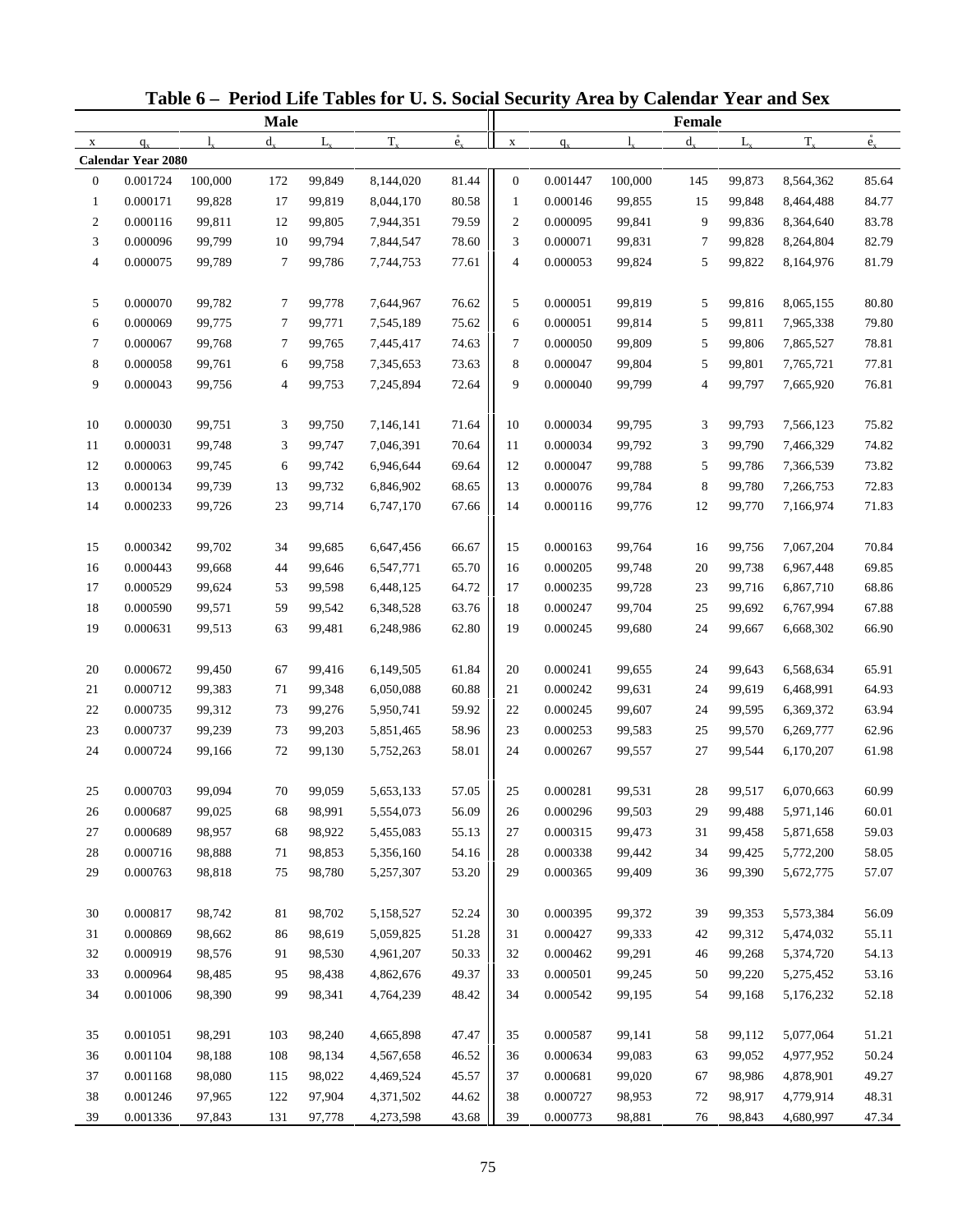|             |                           |              |             |             | Table 6 - Period Life Tables for U.S. Social Security Area by Calendar Year and Sex |             |             |          |             |         |             |           |             |
|-------------|---------------------------|--------------|-------------|-------------|-------------------------------------------------------------------------------------|-------------|-------------|----------|-------------|---------|-------------|-----------|-------------|
|             |                           |              | <b>Male</b> |             |                                                                                     |             |             |          |             | Female  |             |           |             |
| $\mathbf X$ | $q_{x}$                   | $\mathbf{l}$ | $d_{\rm v}$ | $L_{\rm v}$ | $T_{x}$                                                                             | $\dot{e}_x$ | $\mathbf X$ | $q_{x}$  | $l_{\rm x}$ | $d_{x}$ | $L_{\rm v}$ | $T_{x}$   | $\dot{e}_x$ |
|             | <b>Calendar Year 2080</b> |              |             |             |                                                                                     |             |             |          |             |         |             |           |             |
| 40          | 0.001435                  | 97,712       | 140         | 97,642      | 4,175,820                                                                           | 42.74       | 40          | 0.000825 | 98,804      | 82      | 98,764      | 4,582,155 | 46.38       |
| 41          | 0.001537                  | 97,572       | 150         | 97,497      | 4,078,178                                                                           | 41.80       | 41          | 0.000882 | 98,723      | 87      | 98,679      | 4,483,391 | 45.41       |
| 42          | 0.001637                  | 97,422       | 159         | 97,342      | 3,980,681                                                                           | 40.86       | 42          | 0.000940 | 98,636      | 93      | 98,589      | 4,384,712 | 44.45       |
| 43          | 0.001729                  | 97,263       | 168         | 97,178      | 3,883,339                                                                           | 39.93       | 43          | 0.000998 | 98,543      | 98      | 98,494      | 4,286,122 | 43.49       |
| 44          | 0.001820                  | 97,094       | 177         | 97,006      | 3,786,160                                                                           | 38.99       | 44          | 0.001060 | 98,445      | 104     | 98,393      | 4,187,628 | 42.54       |
| 45          | 0.001923                  | 96,918       | 186         | 96,825      | 3,689,154                                                                           | 38.06       | 45          | 0.001131 | 98,340      | 111     | 98,285      | 4,089,236 | 41.58       |
| 46          | 0.002041                  | 96,731       | 197         | 96,633      | 3,592,330                                                                           | 37.14       | 46          | 0.001214 | 98,229      | 119     | 98,170      | 3,990,951 | 40.63       |
| 47          | 0.002164                  | 96,534       | 209         | 96,429      | 3,495,697                                                                           | 36.21       | 47          | 0.001310 | 98,110      | 129     | 98,046      | 3,892,781 | 39.68       |
| 48          | 0.002292                  | 96,325       | 221         | 96,215      | 3,399,268                                                                           | 35.29       | 48          | 0.001421 | 97,981      | 139     | 97,912      | 3,794,736 | 38.73       |
| 49          | 0.002431                  | 96,104       | 234         | 95,987      | 3,303,053                                                                           | 34.37       | 49          | 0.001548 | 97,842      | 151     | 97,766      | 3,696,824 | 37.78       |
| 50          | 0.002592                  | 95,871       | 248         | 95,746      | 3,207,066                                                                           | 33.45       | 50          | 0.001693 | 97,691      | 165     | 97,608      | 3,599,057 | 36.84       |
| 51          | 0.002783                  | 95,622       | 266         | 95,489      | 3,111,319                                                                           | 32.54       | 51          | 0.001857 | 97,525      | 181     | 97,435      | 3,501,449 | 35.90       |
| 52          | 0.003006                  | 95,356       | 287         | 95,213      | 3,015,830                                                                           | 31.63       | 52          | 0.002042 | 97,344      | 199     | 97,245      | 3,404,015 | 34.97       |
| 53          | 0.003267                  | 95,069       | 311         | 94,914      | 2,920,618                                                                           | 30.72       | 53          | 0.002249 | 97,145      | 218     | 97,036      | 3,306,770 | 34.04       |
| 54          | 0.003568                  | 94,759       | 338         | 94,590      | 2,825,704                                                                           | 29.82       | 54          | 0.002480 | 96,927      | 240     | 96,807      | 3,209,734 | 33.11       |
| 55          | 0.003926                  | 94,421       | 371         | 94,235      | 2,731,114                                                                           | 28.92       | 55          | 0.002746 | 96,687      | 266     | 96,554      | 3,112,927 | 32.20       |
| 56          | 0.004331                  | 94,050       | 407         | 93,846      | 2,636,879                                                                           | 28.04       | 56          | 0.003043 | 96,421      | 293     | 96,274      | 3,016,373 | 31.28       |
| 57          | 0.004762                  | 93,643       | 446         | 93,420      | 2,543,032                                                                           | 27.16       | 57          | 0.003354 | 96,128      | 322     | 95,966      | 2,920,099 | 30.38       |
| 58          | 0.005211                  | 93,197       | 486         | 92,954      | 2,449,613                                                                           | 26.28       | 58          | 0.003676 | 95,805      | 352     | 95,629      | 2,824,132 | 29.48       |
| 59          | 0.005700                  | 92,711       | 528         | 92,447      | 2,356,659                                                                           | 25.42       | 59          | 0.004021 | 95,453      | 384     | 95,261      | 2,728,503 | 28.58       |
|             |                           |              |             |             |                                                                                     |             |             |          |             |         |             |           |             |
| 60          | 0.006218                  | 92,183       | 573         | 91,896      | 2,264,212                                                                           | 24.56       | 60          | 0.004390 | 95,069      | 417     | 94,861      | 2,633,242 | 27.70       |
| 61          | 0.006831                  | 91,609       | 626         | 91,297      | 2,172,316                                                                           | 23.71       | 61          | 0.004816 | 94,652      | 456     | 94,424      | 2,538,381 | 26.82       |
| 62          | 0.007630                  | 90,984       | 694         | 90,637      | 2,081,019                                                                           | 22.87       | 62          | 0.005343 | 94,196      | 503     | 93,944      | 2,443,957 | 25.95       |
| 63          | 0.008661                  | 90,289       | 782         | 89,898      | 1,990,383                                                                           | 22.04       | 63          | 0.005995 | 93,693      | 562     | 93,412      | 2,350,013 | 25.08       |
| 64          | 0.009872                  | 89,507       | 884         | 89,066      | 1,900,485                                                                           | 21.23       | 64          | 0.006747 | 93,131      | 628     | 92,817      | 2,256,601 | 24.23       |
| 65          | 0.011233                  | 88,624       | 996         | 88,126      | 1,811,419                                                                           | 20.44       | 65          | 0.007590 | 92,503      | 702     | 92,152      | 2,163,784 | 23.39       |
| 66          | 0.012619                  | 87,628       | 1,106       | 87,075      | 1,723,293                                                                           | 19.67       | 66          | 0.008463 | 91,801      | 777     | 91,412      | 2,071,632 | 22.57       |
| 67          | 0.013911                  | 86,523       | 1,204       | 85,921      | 1,636,218                                                                           | 18.91       | 67          | 0.009305 | 91,024      | 847     | 90,600      | 1,980,220 | 21.75       |
| 68          | 0.015036                  | 85,319       | 1,283       | 84,677      | 1,550,297                                                                           | 18.17       | 68          | 0.010081 | 90,177      | 909     | 89,722      | 1,889,620 | 20.95       |
| 69          | 0.016081                  | 84,036       | 1,351       | 83,360      | 1,465,619                                                                           | 17.44       | 69          | 0.010837 | 89,268      | 967     | 88,784      | 1,799,897 | 20.16       |
| 70          | 0.017252                  | 82,685       | 1,426       | 81,971      | 1,382,259                                                                           | 16.72       | 70          | 0.011682 | 88,300      | 1,032   | 87,785      | 1,711,113 | 19.38       |
| 71          | 0.018629                  | 81,258       | 1,514       | 80,501      | 1,300,288                                                                           | 16.00       | 71          | 0.012657 | 87,269      | 1,105   | 86,716      | 1,623,329 | 18.60       |
| 72          | 0.020120                  | 79,744       | 1,604       | 78,942      | 1,219,786                                                                           | 15.30       | 72          | 0.013717 | 86,164      | 1,182   | 85,573      | 1,536,612 | 17.83       |
| 73          | 0.021742                  | 78,140       | 1,699       | 77,290      | 1,140,844                                                                           | 14.60       | 73          | 0.014872 | 84,982      | 1,264   | 84,350      | 1,451,039 | 17.07       |
| 74          | 0.023552                  | 76,441       | 1,800       | 75,541      | 1,063,554                                                                           | 13.91       | 74          | 0.016154 | 83,718      | 1,352   | 83,042      | 1,366,689 | 16.32       |
|             |                           |              |             |             |                                                                                     |             |             |          |             |         |             |           |             |
| 75          | 0.025750                  | 74,641       | 1,922       | 73,680      | 988,013                                                                             | 13.24       | 75          | 0.017749 | 82,366      | 1,462   | 81,635      | 1,283,646 | 15.58       |
| 76          | 0.028303                  | 72,719       | 2,058       | 71,690      | 914,333                                                                             | 12.57       | 76          | 0.019580 | 80,904      | 1,584   | 80,112      | 1,202,011 | 14.86       |
| 77          | 0.031019                  | 70,661       | 2,192       | 69,565      | 842,643                                                                             | 11.93       | 77          | 0.021405 | 79,320      | 1,698   | 78,471      | 1,121,899 | 14.14       |
| 78          | 0.033868                  | 68,469       | 2,319       | 67,309      | 773,079                                                                             | 11.29       | 78          | 0.023160 | 77,622      | 1,798   | 76,723      | 1,043,428 | 13.44       |
| 79          | 0.037034                  | 66,150       | 2,450       | 64,925      | 705,769                                                                             | 10.67       | 79          | 0.025040 | 75,824      | 1,899   | 74,875      | 966,705   | 12.75       |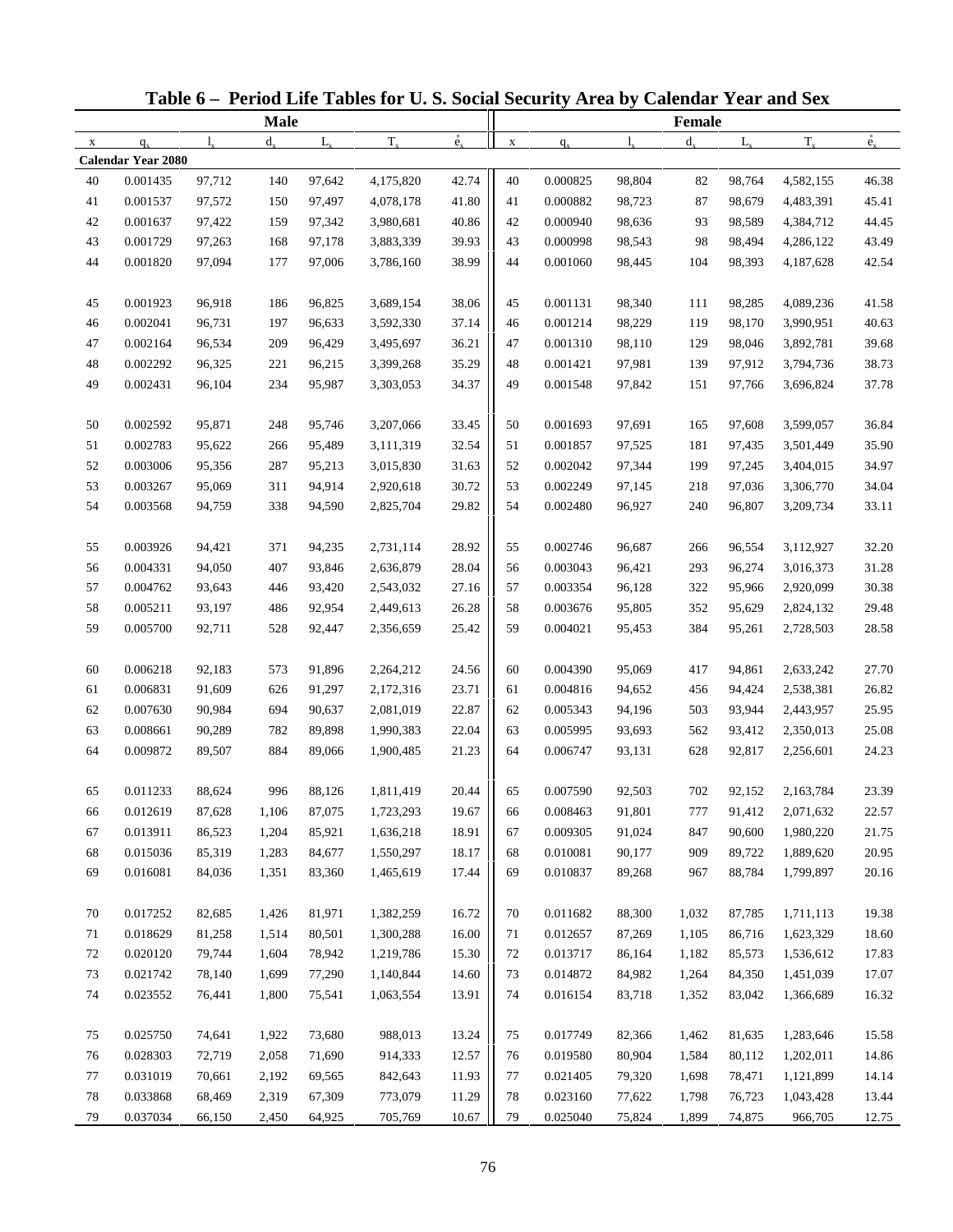|              |                           |                  |                  |              | Table 6 - Period Life Tables for U.S. Social Security Area by Calendar Year and Sex |             |             |          |             |                  |                |                |             |
|--------------|---------------------------|------------------|------------------|--------------|-------------------------------------------------------------------------------------|-------------|-------------|----------|-------------|------------------|----------------|----------------|-------------|
|              |                           |                  | <b>Male</b>      |              |                                                                                     |             |             |          |             | <b>Female</b>    |                |                |             |
| $\mathbf{x}$ | $q_{x}$                   | $l_{\rm x}$      | $d_{x}$          | $L_{\rm v}$  | $T_{x}$                                                                             | $\dot{e}_x$ | $\mathbf X$ | $q_{x}$  | $l_{\rm v}$ | $d_{x}$          | $L_{\rm v}$    | $T_{x}$        | $\dot{e}_x$ |
|              | <b>Calendar Year 2080</b> |                  |                  |              |                                                                                     |             |             |          |             |                  |                |                |             |
| 80           | 0.040467                  | 63,700           | 2,578            | 62,411       | 640,845                                                                             | 10.06       | 80          | 0.027160 | 73,926      | 2,008            | 72,922         | 891,830        | 12.06       |
| 81           | 0.044650                  | 61,122           | 2,729            | 59,758       | 578,433                                                                             | 9.46        | 81          | 0.029923 | 71,918      | 2,152            | 70,842         | 818,908        | 11.39       |
| 82           | 0.050228                  | 58,393           | 2,933            | 56,927       | 518,676                                                                             | 8.88        | 82          | 0.033740 | 69,766      | 2,354            | 68,589         | 748,066        | 10.72       |
| 83           | 0.057515                  | 55,460           | 3,190            | 53,865       | 461,749                                                                             | 8.33        | 83          | 0.038858 | 67,412      | 2,619            | 66,102         | 679,477        | 10.08       |
| 84           | 0.066141                  | 52,270           | 3,457            | 50,542       | 407,884                                                                             | 7.80        | 84          | 0.045064 | 64,793      | 2,920            | 63,333         | 613,374        | 9.47        |
| 85           | 0.075524                  | 48,813           | 3,687            | 46,970       | 357,342                                                                             | 7.32        | 85          | 0.051996 | 61,873      | 3,217            | 60,264         | 550,042        | 8.89        |
| 86           | 0.085176                  | 45,127           | 3,844            | 43,205       | 310,372                                                                             | 6.88        | 86          | 0.059350 | 58,656      | 3,481            | 56,915         | 489,778        | 8.35        |
| 87           | 0.094807                  | 41,283           | 3,914            | 39,326       | 267,167                                                                             | 6.47        | 87          | 0.066956 | 55,174      | 3,694            | 53,327         | 432,863        | 7.85        |
| $88\,$       | 0.104342                  | 37,369           | 3,899            | 35,419       | 227,841                                                                             | 6.10        | 88          | 0.074786 | 51,480      | 3,850            | 49,555         | 379,535        | 7.37        |
| 89           | 0.113900                  | 33,470           | 3,812            | 31,564       | 192,422                                                                             | 5.75        | 89          | 0.082944 | 47,630      | 3,951            | 45,655         | 329,980        | 6.93        |
| 90           | 0.123653                  | 29,658           | 3,667            | 27,824       | 160,858                                                                             | 5.42        | 90          | 0.091572 | 43,680      | 4,000            | 41,680         | 284,325        | 6.51        |
| 91           | 0.133804                  | 25,990           | 3,478            | 24,252       | 133,034                                                                             | 5.12        | 91          | 0.100830 | 39,680      | 4,001            | 37,679         | 242,646        | 6.12        |
| 92           | 0.144558                  | 22,513           | 3,254            | 20,886       | 108,782                                                                             | 4.83        | 92          | 0.110880 | 35,679      | 3,956            | 33,701         | 204,966        | 5.74        |
| 93           | 0.156094                  | 19,258           | 3,006            | 17,755       | 87,897                                                                              | 4.56        | 93          | 0.121864 | 31,723      | 3,866            | 29,790         | 171,266        | 5.40        |
| 94           | 0.168582                  | 16,252           | 2,740            | 14,882       | 70,142                                                                              | 4.32        | 94          | 0.133913 | 27,857      | 3,730            | 25,992         | 141,476        | 5.08        |
| 95           | 0.181057                  | 13,512           | 2,447            | 12,289       | 55,259                                                                              | 4.09        | 95          | 0.146112 | 24,126      | 3,525            | 22,364         | 115,484        | 4.79        |
| 96           | 0.193370                  | 11,066           | 2,140            | 9,996        | 42,970                                                                              | 3.88        | 96          | 0.158287 | 20,601      | 3,261            | 18,971         | 93,120         | 4.52        |
| 97           | 0.205359                  | 8,926            | 1,833            | 8,010        | 32,974                                                                              | 3.69        | 97          | 0.170245 | 17,340      | 2,952            | 15,864         | 74,149         | 4.28        |
| 98           | 0.216859                  | 7,093            | 1,538            | 6,324        | 24,965                                                                              | 3.52        | 98          | 0.181783 | 14,388      | 2,616            | 13,081         | 58,285         | 4.05        |
| 99           | 0.227702                  | 5,555            | 1,265            | 4,922        | 18,641                                                                              | 3.36        | 99          | 0.192690 | 11,773      | 2,268            | 10,638         | 45,205         | 3.84        |
|              |                           |                  |                  |              |                                                                                     |             |             |          |             |                  |                |                |             |
| 100          | 0.239087                  | 4,290            | 1,026            | 3,777        | 13,718                                                                              | 3.20        | 100         | 0.204252 | 9,504       | 1,941            | 8,534          | 34,566         | 3.64        |
| 101          | 0.251042                  | 3,264            | 819              | 2,855        | 9,941                                                                               | 3.05        | 101         | 0.216507 | 7,563       | 1,637            | 6,744          | 26,032         | 3.44        |
| 102          | 0.263594                  | 2,445            | 644              | 2,123        | 7,087                                                                               | 2.90        | 102         | 0.229497 | 5,926       | 1,360            | 5,246          | 19,288         | 3.26        |
| 103          | 0.276773                  | 1,800            | 498              | 1,551        | 4,964                                                                               | 2.76        | 103         | 0.243267 | 4,566       | 1,111            | 4,010          | 14,043         | $3.08\,$    |
| 104          | 0.290612                  | 1,302            | 378              | 1,113        | 3,413                                                                               | 2.62        | 104         | 0.257863 | 3,455       | 891              | 3,010          | 10,032         | 2.90        |
| 105          | 0.305142                  | 924              | $282\,$          | 783          | 2,300                                                                               | 2.49        | 105         | 0.273335 | 2,564       | $701\,$          | 2,214          | 7,023          | 2.74        |
| 106          | 0.320400                  | 642              | 206              | 539          | 1,517                                                                               | 2.36        | 106         | 0.289735 | 1,863       | 540              | 1,593          | 4,809          | 2.58        |
| 107          | 0.336420                  | 436              | 147              | 363          | 978                                                                                 | 2.24        | 107         | 0.307119 | 1,323       | 406              | 1,120          | 3,216          | 2.43        |
| 108          | 0.353241                  | 289              | 102              | 238          | 615                                                                                 | 2.13        | 108         | 0.325546 | 917         | 299              | 768            | 2,096          | 2.29        |
| 109          | 0.370903                  | 187              | 69               | 152          | 377                                                                                 | 2.01        | 109         | 0.345079 | 618         | 213              | 512            | 1,328          | 2.15        |
| 110          | 0.389448                  | 118              | $46\,$           | 95           | 224                                                                                 | 1.91        | 110         | 0.365784 | 405         | 148              | 331            | 816            | 2.02        |
| 111          | 0.408920                  | 72               | 29               | 57           | 130                                                                                 | 1.80        | 111         | 0.387731 | 257         | 100              | 207            | 485            | 1.89        |
| 112          | 0.429366                  | 43               | 18               | 33           | 72                                                                                  | 1.70        | 112         | 0.410995 | 157         | 65               | 125            | 278            | 1.77        |
| 113          | 0.450834                  | 24               | 11               | 19           | 39                                                                                  | 1.61        | 113         | 0.435654 | 93          | 40               | 72             | 153            | 1.65        |
| 114          | 0.473376                  | 13               | 6                | 10           | 20                                                                                  | 1.51        | 114         | 0.461794 | 52          | 24               | 40             | $81\,$         | 1.55        |
|              |                           |                  |                  |              |                                                                                     |             |             |          |             |                  |                |                |             |
| 115          | 0.497045                  | 7                | 3                | 5            | 10                                                                                  | 1.43        | 115         | 0.489501 | $28\,$      | 14               | 21             | 41             | 1.44        |
| 116          | 0.521897                  | $\overline{4}$   | $\overline{2}$   | 3            | 5                                                                                   | 1.34        | 116         | 0.518871 | 14          | $\tau$           | 11             | 19             | 1.35        |
| 117          | 0.547992                  | $\overline{c}$   | $\mathbf{1}$     | $\mathbf{1}$ | $\boldsymbol{2}$                                                                    | 1.26        | 117         | 0.547992 | 7           | $\overline{4}$   | 5              | 9              | 1.26        |
| 118          | 0.575391                  | $\mathbf{1}$     | $\boldsymbol{0}$ | $\mathbf{1}$ | $\mathbf{1}$                                                                        | $1.18\,$    | 118         | 0.575391 | 3           | $\boldsymbol{2}$ | $\overline{c}$ | $\overline{4}$ | 1.18        |
| 119          | 0.604161                  | $\boldsymbol{0}$ | $\mathbf{0}$     | 0            | $\boldsymbol{0}$                                                                    | 1.11        | 119         | 0.604161 | 1           |                  | 1              | 1              | 1.11        |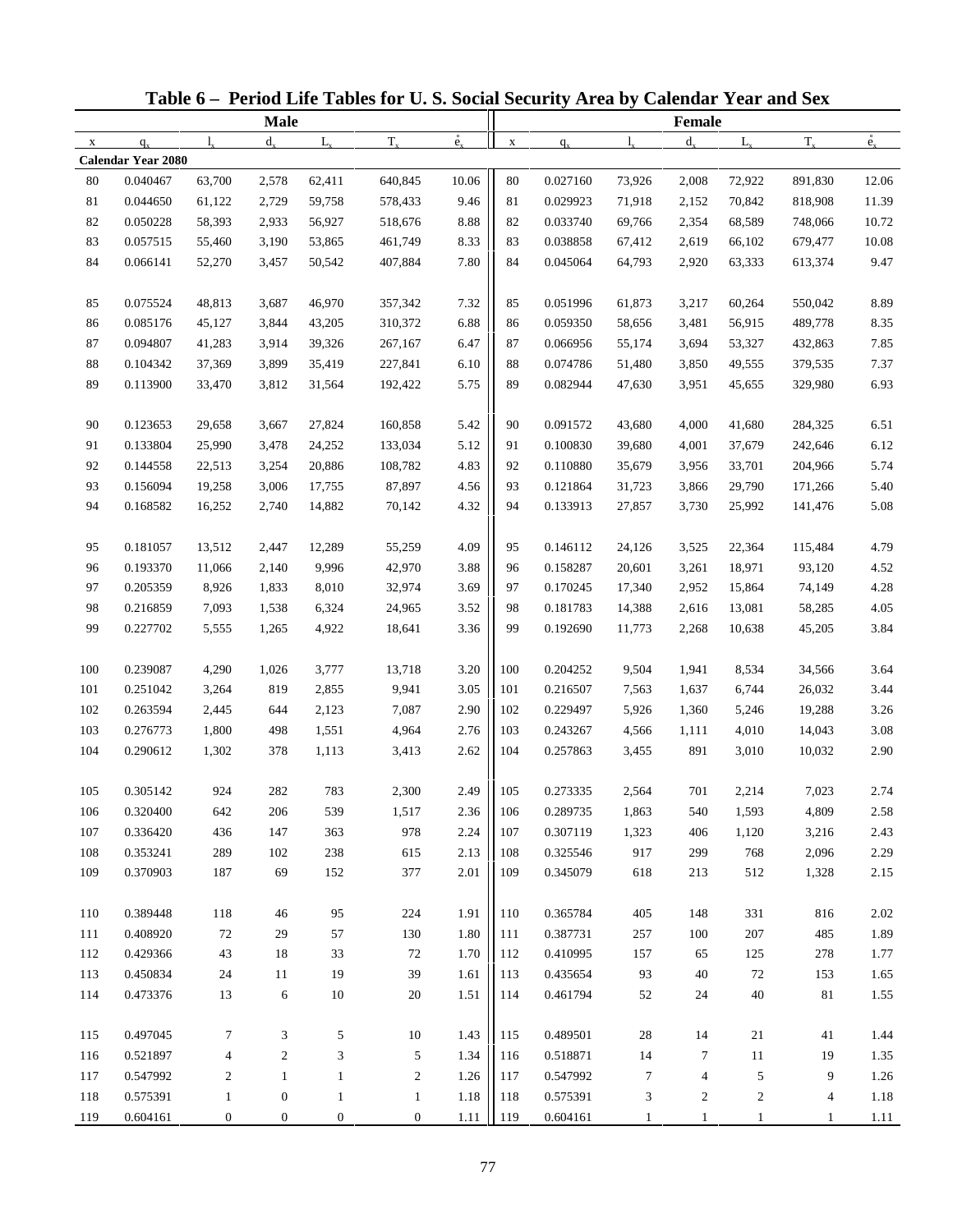|                |                           |             |                  |             | Table 6 - Period Life Tables for U.S. Social Security Area by Calendar Year and Sex |                          |                  |          |             |                |             |           |             |
|----------------|---------------------------|-------------|------------------|-------------|-------------------------------------------------------------------------------------|--------------------------|------------------|----------|-------------|----------------|-------------|-----------|-------------|
|                |                           |             | <b>Male</b>      |             |                                                                                     |                          |                  |          |             | Female         |             |           |             |
| $\mathbf X$    | $q_{x}$                   | $l_{\rm v}$ | $d_{\rm v}$      | $L_{\rm v}$ | $T_{x}$                                                                             | $\overset{\circ}{e}_{x}$ | $\mathbf X$      | $q_{x}$  | $l_{\rm x}$ | $d_{x}$        | $L_{\rm v}$ | $T_{x}$   | $\dot{e}_x$ |
|                | <b>Calendar Year 2090</b> |             |                  |             |                                                                                     |                          |                  |          |             |                |             |           |             |
| $\mathbf{0}$   | 0.001459                  | 100,000     | 146              | 99,873      | 8,217,917                                                                           | 82.18                    | $\boldsymbol{0}$ | 0.001225 | 100,000     | 123            | 99,892      | 8,627,280 | 86.27       |
| $\mathbf{1}$   | 0.000152                  | 99,854      | 15               | 99,847      | 8,118,044                                                                           | 81.30                    | $\mathbf{1}$     | 0.000131 | 99,878      | 13             | 99,871      | 8,527,388 | 85.38       |
| $\overline{c}$ | 0.000103                  | 99,839      | 10               | 99,834      | 8,018,198                                                                           | 80.31                    | $\boldsymbol{2}$ | 0.000085 | 99,864      | 8              | 99,860      | 8,427,516 | 84.39       |
| 3              | 0.000085                  | 99,829      | 8                | 99,824      | 7,918,364                                                                           | 79.32                    | 3                | 0.000064 | 99,856      | 6              | 99,853      | 8,327,656 | 83.40       |
| 4              | 0.000066                  | 99,820      | $\tau$           | 99,817      | 7,818,539                                                                           | 78.33                    | 4                | 0.000048 | 99,850      | 5              | 99,847      | 8,227,803 | 82.40       |
| 5              | 0.000061                  | 99,814      | 6                | 99,811      | 7,718,722                                                                           | 77.33                    | 5                | 0.000046 | 99,845      | 5              | 99,842      | 8,127,956 | 81.41       |
| 6              | 0.000061                  | 99,807      | 6                | 99,804      | 7,618,912                                                                           | 76.34                    | 6                | 0.000046 | 99,840      | 5              | 99,838      | 8,028,114 | 80.41       |
| $\tau$         | 0.000059                  | 99,801      | 6                | 99,798      | 7,519,107                                                                           | 75.34                    | 7                | 0.000045 | 99,836      | $\overline{4}$ | 99,833      | 7,928,276 | 79.41       |
| 8              | 0.000051                  | 99,796      | 5                | 99,793      | 7,419,309                                                                           | 74.35                    | 8                | 0.000042 | 99,831      | 4              | 99,829      | 7,828,442 | 78.42       |
| 9              | 0.000037                  | 99,790      | 4                | 99,789      | 7,319,516                                                                           | 73.35                    | 9                | 0.000036 | 99,827      | 4              | 99,825      | 7,728,613 | 77.42       |
| 10             | 0.000024                  | 99,787      | 2                | 99,786      | 7,219,727                                                                           | 72.35                    | 10               | 0.000030 | 99,823      | 3              | 99,822      | 7,628,788 | 76.42       |
| 11             | 0.000025                  | 99,784      | $\boldsymbol{2}$ | 99,783      | 7,119,942                                                                           | 71.35                    | 11               | 0.000030 | 99,820      | 3              | 99,819      | 7,528,966 | 75.43       |
| 12             | 0.000054                  | 99,782      | 5                | 99,779      | 7,020,159                                                                           | 70.36                    | 12               | 0.000042 | 99,817      | 4              | 99,815      | 7,429,147 | 74.43       |
| 13             | 0.000120                  | 99,776      | 12               | 99,770      | 6,920,380                                                                           | 69.36                    | 13               | 0.000069 | 99,813      | 7              | 99,810      | 7,329,332 | 73.43       |
| 14             | 0.000212                  | 99,764      | 21               | 99,754      | 6,820,609                                                                           | 68.37                    | 14               | 0.000106 | 99,806      | 11             | 99,801      | 7,229,523 | 72.44       |
| 15             | 0.000315                  | 99,743      | 31               | 99,728      | 6,720,855                                                                           | 67.38                    | 15               | 0.000150 | 99,796      | 15             | 99,788      | 7,129,722 | 71.44       |
| 16             | 0.000409                  | 99,712      | 41               | 99,692      | 6,621,128                                                                           | 66.40                    | 16               | 0.000189 | 99,781      | 19             | 99,771      | 7,029,934 | 70.45       |
| 17             | 0.000489                  | 99,671      | 49               | 99,647      | 6,521,436                                                                           | 65.43                    | 17               | 0.000217 | 99,762      | 22             | 99,751      | 6,930,163 | 69.47       |
| 18             | 0.000546                  | 99,622      | 54               | 99,595      | 6,421,789                                                                           | 64.46                    | 18               | 0.000229 | 99,740      | 23             | 99,729      | 6,830,412 | 68.48       |
| 19             | 0.000584                  | 99,568      | 58               | 99,539      | 6,322,194                                                                           | 63.50                    | 19               | 0.000228 | 99,717      | 23             | 99,706      | 6,730,683 | 67.50       |
|                |                           |             |                  |             |                                                                                     |                          |                  |          |             |                |             |           |             |
| 20             | 0.000621                  | 99,510      | 62               | 99,479      | 6,222,655                                                                           | 62.53                    | 20               | 0.000224 | 99,695      | 22             | 99,683      | 6,630,977 | 66.51       |
| 21             | 0.000659                  | 99,448      | 66               | 99,415      | 6,123,176                                                                           | 61.57                    | 21               | 0.000225 | 99,672      | 22             | 99,661      | 6,531,294 | 65.53       |
| 22             | 0.000680                  | 99,383      | 68               | 99,349      | 6,023,761                                                                           | 60.61                    | 22               | 0.000228 | 99,650      | 23             | 99,638      | 6,431,633 | 64.54       |
| 23             | 0.000681                  | 99,315      | 68               | 99,281      | 5,924,412                                                                           | 59.65                    | 23               | 0.000236 | 99,627      | 24             | 99,615      | 6,331,994 | 63.56       |
| 24             | 0.000669                  | 99,247      | 66               | 99,214      | 5,825,131                                                                           | 58.69                    | 24               | 0.000248 | 99,604      | 25             | 99,591      | 6,232,379 | 62.57       |
| 25             | 0.000649                  | 99,181      | 64               | 99,149      | 5,725,917                                                                           | 57.73                    | 25               | 0.000262 | 99,579      | 26             | 99,566      | 6,132,788 | 61.59       |
| 26             | 0.000635                  | 99,117      | 63               | 99,085      | 5,626,769                                                                           | 56.77                    | 26               | 0.000276 | 99,553      | 27             | 99,539      | 6,033,222 | 60.60       |
| 27             | 0.000636                  | 99,054      | 63               | 99,022      | 5,527,684                                                                           | 55.80                    | 27               | 0.000293 | 99,525      | 29             | 99,511      | 5,933,683 | 59.62       |
| 28             | 0.000661                  | 98,991      | 65               | 98,958      | 5,428,662                                                                           | 54.84                    | 28               | 0.000315 | 99,496      | 31             | 99,480      | 5,834,172 | 58.64       |
| 29             | 0.000704                  | 98,925      | 70               | 98,890      | 5,329,704                                                                           | 53.88                    | 29               | 0.000340 | 99,465      | 34             | 99,448      | 5,734,692 | 57.66       |
| 30             | 0.000754                  | 98,856      | 75               | 98,818      | 5,230,813                                                                           | 52.91                    | 30               | 0.000368 | 99,431      | 37             | 99,413      | 5,635,244 | 56.67       |
| 31             | 0.000802                  | 98,781      | 79               | 98,741      | 5,131,995                                                                           | 51.95                    | 31               | 0.000398 | 99,394      | 40             | 99,375      | 5,535,831 | 55.70       |
| 32             | 0.000848                  | 98,702      | 84               | 98,660      | 5,033,253                                                                           | 50.99                    | 32               | 0.000431 | 99,355      | 43             | 99,333      | 5,436,457 | 54.72       |
| 33             | 0.000889                  | 98,618      | 88               | 98,574      | 4,934,593                                                                           | 50.04                    | 33               | 0.000467 | 99,312      | 46             | 99,289      | 5,337,123 | 53.74       |
| 34             | 0.000928                  | 98,530      | 91               | 98,485      | 4,836,019                                                                           | 49.08                    | 34               | 0.000506 | 99,266      | 50             | 99,241      | 5,237,834 | 52.77       |
|                |                           |             |                  |             |                                                                                     |                          |                  |          |             |                |             |           |             |
| 35             | 0.000969                  | 98,439      | 95               | 98,391      | 4,737,535                                                                           | 48.13                    | 35               | 0.000548 | 99,215      | 54             | 99,188      | 5,138,594 | 51.79       |
| 36             | 0.001018                  | 98,344      | 100              | 98,294      | 4,639,143                                                                           | 47.17                    | 36               | 0.000592 | 99,161      | 59             | 99,132      | 5,039,406 | 50.82       |
| 37             | 0.001077                  | 98,243      | 106              | 98,191      | 4,540,850                                                                           | 46.22                    | 37               | 0.000637 | 99,102      | 63             | 99,071      | 4,940,274 | 49.85       |
| 38             | 0.001149                  | 98,138      | 113              | 98,081      | 4,442,659                                                                           | 45.27                    | 38               | 0.000680 | 99,039      | 67             | 99,006      | 4,841,203 | 48.88       |
| 39             | 0.001232                  | 98,025      | 121              | 97,965      | 4,344,578                                                                           | 44.32                    | 39               | 0.000723 | 98,972      | 72             | 98,936      | 4,742,198 | 47.91       |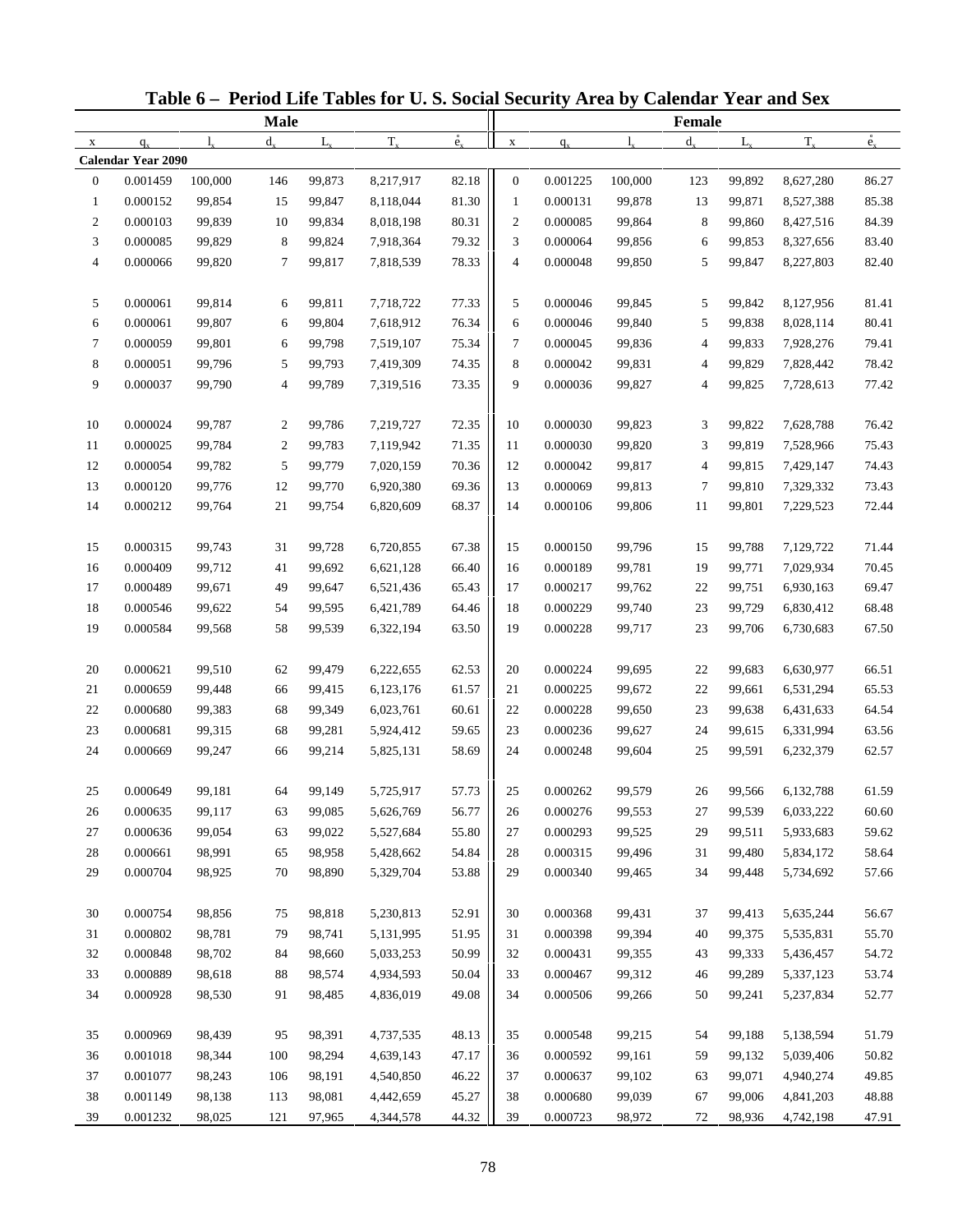| <b>Male</b><br>Female<br>$\dot{e}_x$<br>$\dot{e}_x$<br>$T_{x}$<br>$T_{x}$<br>$d_{\rm v}$<br>$L_{\rm v}$<br>$d_{x}$<br>$L_{\rm v}$<br>$l_{\rm x}$<br>$q_{x}$<br>$\mathbf{l}$<br>$\mathbf X$<br>$q_{x}$<br>$\mathbf X$<br><b>Calendar Year 2090</b><br>0.001323<br>97,904<br>97,839<br>43.38<br>40<br>0.000771<br>98,900<br>98,862<br>4,643,262<br>40<br>130<br>4,246,613<br>76<br>46.95<br>42.43<br>41<br>0.001418<br>41<br>0.000825<br>82<br>45.98<br>97,775<br>139<br>97,705<br>4,148,774<br>98,824<br>98,783<br>4,544,400<br>41.49<br>42<br>0.001509<br>42<br>0.000879<br>45.02<br>97,636<br>147<br>97,562<br>4,051,069<br>98,743<br>87<br>98,699<br>4,445,616<br>43<br>40.55<br>0.001594<br>97,489<br>155<br>97,411<br>43<br>0.000934<br>98,656<br>92<br>98,610<br>4,346,917<br>44.06<br>3,953,506<br>44<br>0.001677<br>97,333<br>163<br>97,252<br>39.62<br>44<br>0.000992<br>98,564<br>98<br>98,515<br>4,248,308<br>43.10<br>3,856,095<br>45<br>0.001772<br>97,170<br>172<br>97,084<br>3,758,844<br>38.68<br>45<br>0.001058<br>104<br>4,149,793<br>42.14<br>98,466<br>98,414<br>37.75<br>41.19<br>46<br>0.001881<br>96,998<br>182<br>96,907<br>46<br>0.001136<br>112<br>4,051,379<br>3,661,760<br>98,362<br>98,306<br>36.82<br>47<br>40.23<br>47<br>0.001995<br>96,815<br>193<br>96,719<br>0.001226<br>98,250<br>120<br>98,190<br>3,953,074<br>3,564,853<br>35.89<br>48<br>48<br>0.002114<br>96,622<br>204<br>0.001331<br>98,129<br>131<br>3,854,884<br>39.28<br>96,520<br>3,468,135<br>98,064<br>34.97<br>49<br>49<br>0.002245<br>96,418<br>96,310<br>0.001451<br>97,999<br>142<br>97,928<br>3,756,820<br>38.34<br>216<br>3,371,615<br>34.05<br>0.002396<br>96,201<br>96,086<br>3,275,305<br>50<br>0.001588<br>97,857<br>3,658,892<br>37.39<br>50<br>230<br>155<br>97,779<br>33.13<br>51<br>0.002575<br>51<br>0.001743<br>97,701<br>36.45<br>95,971<br>247<br>95,847<br>3,179,219<br>170<br>97,616<br>3,561,113<br>32.21<br>52<br>0.002785<br>95,724<br>267<br>95,591<br>3,083,371<br>52<br>0.001917<br>97,531<br>187<br>3,463,497<br>35.51<br>97,437<br>34.58<br>53<br>0.003029<br>95,457<br>289<br>95,313<br>2,987,781<br>31.30<br>53<br>0.002112<br>97,344<br>206<br>3,366,059<br>97,241<br>30.39<br>54<br>0.003311<br>95,168<br>315<br>95,011<br>54<br>0.002331<br>97,138<br>97,025<br>33.65<br>2,892,468<br>226<br>3,268,818<br>0.003648<br>55<br>94,853<br>346<br>94,680<br>29.49<br>55<br>0.002583<br>96,912<br>250<br>3,171,793<br>32.73<br>2,797,457<br>96,787<br>56<br>0.004029<br>381<br>94,317<br>28.60<br>56<br>0.002863<br>277<br>31.81<br>94,507<br>2,702,777<br>96,662<br>96,523<br>3,075,006<br>27.71<br>57<br>30.90<br>57<br>0.004432<br>94,126<br>417<br>93,918<br>0.003157<br>96,385<br>304<br>2,978,483<br>2,608,461<br>96,233<br>58<br>26.83<br>0.004849<br>93,709<br>454<br>2,514,543<br>58<br>0.003458<br>96,081<br>332<br>95,914<br>2,882,250<br>30.00<br>93,482<br>59<br>25.96<br>0.005303<br>495<br>93,007<br>2,421,061<br>59<br>0.003781<br>95,748<br>362<br>95,567<br>2,786,336<br>29.10<br>93,255<br>0.005782<br>25.10<br>60<br>92,760<br>2,328,054<br>60<br>0.004125<br>95,386<br>393<br>2,690,768<br>28.21<br>536<br>92,492<br>95,190<br>24.24<br>61<br>0.006352<br>92,224<br>586<br>91,931<br>2,235,562<br>61<br>0.004524<br>94,993<br>430<br>94,778<br>2,595,579<br>27.32<br>23.39<br>62<br>0.007103<br>62<br>0.005022<br>26.45<br>91,638<br>651<br>91,313<br>2,143,631<br>94,563<br>475<br>94,326<br>2,500,801<br>63<br>0.008081<br>90,987<br>22.56<br>0.005639<br>94,088<br>531<br>2,406,475<br>25.58<br>735<br>90,619<br>2,052,318<br>63<br>93,823<br>21.74<br>64<br>0.009235<br>90,252<br>833<br>64<br>0.006354<br>594<br>93,260<br>2,312,652<br>24.72<br>89,835<br>1,961,698<br>93,558<br>89,418<br>20.93<br>0.010532<br>88,947<br>1,871,863<br>0.007156<br>92,963<br>92,631<br>2,219,392<br>942<br>665<br>23.87<br>65<br>65<br>0.011850<br>87,952<br>20.15<br>0.007985<br>88,477<br>1,048<br>1,782,916<br>92,298<br>737<br>91,929<br>2,126,761<br>23.04<br>66<br>66<br>0.013076<br>87,428<br>86,857<br>19.39<br>0.008783<br>91,561<br>804<br>2,034,832<br>22.22<br>67<br>1,143<br>1,694,963<br>67<br>91,159<br>0.014140<br>86,285<br>85,675<br>1,608,107<br>18.64<br>0.009518<br>90,757<br>864<br>90,325<br>1,943,673<br>21.42<br>68<br>1,220<br>68<br>17.90<br>0.015123<br>0.010232<br>20.62<br>69<br>85,065<br>1,286<br>84,422<br>1,522,432<br>69<br>89,893<br>920<br>89,433<br>1,853,348<br>0.016225<br>83,778<br>83,099<br>1,438,010<br>17.16<br>0.011028<br>88,973<br>1,763,915<br>19.83<br>70<br>1,359<br>70<br>981<br>88,483<br>16.44<br>0.017521<br>82,419<br>0.011947<br>87,992<br>1,675,432<br>19.04<br>71<br>1,444<br>81,697<br>1,354,912<br>71<br>1,051<br>87,466<br>0.018924<br>80,975<br>15.72<br>72<br>1,532<br>80,209<br>1,273,215<br>72<br>0.012947<br>86,941<br>1,126<br>86,378<br>1,587,966<br>18.26<br>73<br>0.020450<br>79,443<br>15.02<br>85,815<br>17.50<br>1,625<br>78,630<br>1,193,006<br>73<br>0.014036<br>1,205<br>85,213<br>1,501,588<br>0.022153<br>77,818<br>14.32<br>74<br>1,724<br>76,956<br>1,114,375<br>74<br>0.015246<br>84,611<br>1,290<br>83,966<br>1,416,375<br>16.74<br>0.024230<br>76,094<br>1,844<br>1,037,419<br>13.63<br>0.016757<br>83,321<br>1,396<br>1,332,410<br>15.99<br>75<br>75,172<br>75<br>82,623<br>0.026643<br>1,978<br>73,261<br>962,247<br>12.96<br>0.018492<br>81,924<br>15.26<br>76<br>74,250<br>76<br>1,515<br>81,167<br>1,249,787<br>0.029195<br>12.30<br>0.020206<br>77<br>72,272<br>2,110<br>71,217<br>888,985<br>77<br>80,409<br>1,625<br>79,597<br>1,168,620<br>14.53<br>0.031853<br>78<br>70,162<br>817,768<br>11.66<br>78<br>0.021835<br>1,089,023<br>2,235<br>69,045<br>78,785<br>1,720<br>77,925<br>13.82<br>0.034800<br>67,927<br>11.02<br>79<br>2,364<br>66,745<br>748,724<br>79<br>0.023573<br>77,064<br>1,817<br>76,156<br>1,011,098<br>13.12 |  |  | Table 6 - Period Life Tables for U.S. Social Security Area by Calendar Year and Sex |  |  |  |  |
|--------------------------------------------------------------------------------------------------------------------------------------------------------------------------------------------------------------------------------------------------------------------------------------------------------------------------------------------------------------------------------------------------------------------------------------------------------------------------------------------------------------------------------------------------------------------------------------------------------------------------------------------------------------------------------------------------------------------------------------------------------------------------------------------------------------------------------------------------------------------------------------------------------------------------------------------------------------------------------------------------------------------------------------------------------------------------------------------------------------------------------------------------------------------------------------------------------------------------------------------------------------------------------------------------------------------------------------------------------------------------------------------------------------------------------------------------------------------------------------------------------------------------------------------------------------------------------------------------------------------------------------------------------------------------------------------------------------------------------------------------------------------------------------------------------------------------------------------------------------------------------------------------------------------------------------------------------------------------------------------------------------------------------------------------------------------------------------------------------------------------------------------------------------------------------------------------------------------------------------------------------------------------------------------------------------------------------------------------------------------------------------------------------------------------------------------------------------------------------------------------------------------------------------------------------------------------------------------------------------------------------------------------------------------------------------------------------------------------------------------------------------------------------------------------------------------------------------------------------------------------------------------------------------------------------------------------------------------------------------------------------------------------------------------------------------------------------------------------------------------------------------------------------------------------------------------------------------------------------------------------------------------------------------------------------------------------------------------------------------------------------------------------------------------------------------------------------------------------------------------------------------------------------------------------------------------------------------------------------------------------------------------------------------------------------------------------------------------------------------------------------------------------------------------------------------------------------------------------------------------------------------------------------------------------------------------------------------------------------------------------------------------------------------------------------------------------------------------------------------------------------------------------------------------------------------------------------------------------------------------------------------------------------------------------------------------------------------------------------------------------------------------------------------------------------------------------------------------------------------------------------------------------------------------------------------------------------------------------------------------------------------------------------------------------------------------------------------------------------------------------------------------------------------------------------------------------------------------------------------------------------------------------------------------------------------------------------------------------------------------------------------------------------------------------------------------------------------------------------------------------------------------------------------------------------------------------------------------------------------------------------------------------------------------------------------------------------------------------------------------------------------------------------------------------------------------------------------------------------------------------------------------------------------------------------------------------------------------------------------------------------------------------------------------------------------------------------------------------------------------------------------------------------------------------------------------------------------------------------------------|--|--|-------------------------------------------------------------------------------------|--|--|--|--|
|                                                                                                                                                                                                                                                                                                                                                                                                                                                                                                                                                                                                                                                                                                                                                                                                                                                                                                                                                                                                                                                                                                                                                                                                                                                                                                                                                                                                                                                                                                                                                                                                                                                                                                                                                                                                                                                                                                                                                                                                                                                                                                                                                                                                                                                                                                                                                                                                                                                                                                                                                                                                                                                                                                                                                                                                                                                                                                                                                                                                                                                                                                                                                                                                                                                                                                                                                                                                                                                                                                                                                                                                                                                                                                                                                                                                                                                                                                                                                                                                                                                                                                                                                                                                                                                                                                                                                                                                                                                                                                                                                                                                                                                                                                                                                                                                                                                                                                                                                                                                                                                                                                                                                                                                                                                                                                                                                                                                                                                                                                                                                                                                                                                                                                                                                                                                                                                                    |  |  |                                                                                     |  |  |  |  |
|                                                                                                                                                                                                                                                                                                                                                                                                                                                                                                                                                                                                                                                                                                                                                                                                                                                                                                                                                                                                                                                                                                                                                                                                                                                                                                                                                                                                                                                                                                                                                                                                                                                                                                                                                                                                                                                                                                                                                                                                                                                                                                                                                                                                                                                                                                                                                                                                                                                                                                                                                                                                                                                                                                                                                                                                                                                                                                                                                                                                                                                                                                                                                                                                                                                                                                                                                                                                                                                                                                                                                                                                                                                                                                                                                                                                                                                                                                                                                                                                                                                                                                                                                                                                                                                                                                                                                                                                                                                                                                                                                                                                                                                                                                                                                                                                                                                                                                                                                                                                                                                                                                                                                                                                                                                                                                                                                                                                                                                                                                                                                                                                                                                                                                                                                                                                                                                                    |  |  |                                                                                     |  |  |  |  |
|                                                                                                                                                                                                                                                                                                                                                                                                                                                                                                                                                                                                                                                                                                                                                                                                                                                                                                                                                                                                                                                                                                                                                                                                                                                                                                                                                                                                                                                                                                                                                                                                                                                                                                                                                                                                                                                                                                                                                                                                                                                                                                                                                                                                                                                                                                                                                                                                                                                                                                                                                                                                                                                                                                                                                                                                                                                                                                                                                                                                                                                                                                                                                                                                                                                                                                                                                                                                                                                                                                                                                                                                                                                                                                                                                                                                                                                                                                                                                                                                                                                                                                                                                                                                                                                                                                                                                                                                                                                                                                                                                                                                                                                                                                                                                                                                                                                                                                                                                                                                                                                                                                                                                                                                                                                                                                                                                                                                                                                                                                                                                                                                                                                                                                                                                                                                                                                                    |  |  |                                                                                     |  |  |  |  |
|                                                                                                                                                                                                                                                                                                                                                                                                                                                                                                                                                                                                                                                                                                                                                                                                                                                                                                                                                                                                                                                                                                                                                                                                                                                                                                                                                                                                                                                                                                                                                                                                                                                                                                                                                                                                                                                                                                                                                                                                                                                                                                                                                                                                                                                                                                                                                                                                                                                                                                                                                                                                                                                                                                                                                                                                                                                                                                                                                                                                                                                                                                                                                                                                                                                                                                                                                                                                                                                                                                                                                                                                                                                                                                                                                                                                                                                                                                                                                                                                                                                                                                                                                                                                                                                                                                                                                                                                                                                                                                                                                                                                                                                                                                                                                                                                                                                                                                                                                                                                                                                                                                                                                                                                                                                                                                                                                                                                                                                                                                                                                                                                                                                                                                                                                                                                                                                                    |  |  |                                                                                     |  |  |  |  |
|                                                                                                                                                                                                                                                                                                                                                                                                                                                                                                                                                                                                                                                                                                                                                                                                                                                                                                                                                                                                                                                                                                                                                                                                                                                                                                                                                                                                                                                                                                                                                                                                                                                                                                                                                                                                                                                                                                                                                                                                                                                                                                                                                                                                                                                                                                                                                                                                                                                                                                                                                                                                                                                                                                                                                                                                                                                                                                                                                                                                                                                                                                                                                                                                                                                                                                                                                                                                                                                                                                                                                                                                                                                                                                                                                                                                                                                                                                                                                                                                                                                                                                                                                                                                                                                                                                                                                                                                                                                                                                                                                                                                                                                                                                                                                                                                                                                                                                                                                                                                                                                                                                                                                                                                                                                                                                                                                                                                                                                                                                                                                                                                                                                                                                                                                                                                                                                                    |  |  |                                                                                     |  |  |  |  |
|                                                                                                                                                                                                                                                                                                                                                                                                                                                                                                                                                                                                                                                                                                                                                                                                                                                                                                                                                                                                                                                                                                                                                                                                                                                                                                                                                                                                                                                                                                                                                                                                                                                                                                                                                                                                                                                                                                                                                                                                                                                                                                                                                                                                                                                                                                                                                                                                                                                                                                                                                                                                                                                                                                                                                                                                                                                                                                                                                                                                                                                                                                                                                                                                                                                                                                                                                                                                                                                                                                                                                                                                                                                                                                                                                                                                                                                                                                                                                                                                                                                                                                                                                                                                                                                                                                                                                                                                                                                                                                                                                                                                                                                                                                                                                                                                                                                                                                                                                                                                                                                                                                                                                                                                                                                                                                                                                                                                                                                                                                                                                                                                                                                                                                                                                                                                                                                                    |  |  |                                                                                     |  |  |  |  |
|                                                                                                                                                                                                                                                                                                                                                                                                                                                                                                                                                                                                                                                                                                                                                                                                                                                                                                                                                                                                                                                                                                                                                                                                                                                                                                                                                                                                                                                                                                                                                                                                                                                                                                                                                                                                                                                                                                                                                                                                                                                                                                                                                                                                                                                                                                                                                                                                                                                                                                                                                                                                                                                                                                                                                                                                                                                                                                                                                                                                                                                                                                                                                                                                                                                                                                                                                                                                                                                                                                                                                                                                                                                                                                                                                                                                                                                                                                                                                                                                                                                                                                                                                                                                                                                                                                                                                                                                                                                                                                                                                                                                                                                                                                                                                                                                                                                                                                                                                                                                                                                                                                                                                                                                                                                                                                                                                                                                                                                                                                                                                                                                                                                                                                                                                                                                                                                                    |  |  |                                                                                     |  |  |  |  |
|                                                                                                                                                                                                                                                                                                                                                                                                                                                                                                                                                                                                                                                                                                                                                                                                                                                                                                                                                                                                                                                                                                                                                                                                                                                                                                                                                                                                                                                                                                                                                                                                                                                                                                                                                                                                                                                                                                                                                                                                                                                                                                                                                                                                                                                                                                                                                                                                                                                                                                                                                                                                                                                                                                                                                                                                                                                                                                                                                                                                                                                                                                                                                                                                                                                                                                                                                                                                                                                                                                                                                                                                                                                                                                                                                                                                                                                                                                                                                                                                                                                                                                                                                                                                                                                                                                                                                                                                                                                                                                                                                                                                                                                                                                                                                                                                                                                                                                                                                                                                                                                                                                                                                                                                                                                                                                                                                                                                                                                                                                                                                                                                                                                                                                                                                                                                                                                                    |  |  |                                                                                     |  |  |  |  |
|                                                                                                                                                                                                                                                                                                                                                                                                                                                                                                                                                                                                                                                                                                                                                                                                                                                                                                                                                                                                                                                                                                                                                                                                                                                                                                                                                                                                                                                                                                                                                                                                                                                                                                                                                                                                                                                                                                                                                                                                                                                                                                                                                                                                                                                                                                                                                                                                                                                                                                                                                                                                                                                                                                                                                                                                                                                                                                                                                                                                                                                                                                                                                                                                                                                                                                                                                                                                                                                                                                                                                                                                                                                                                                                                                                                                                                                                                                                                                                                                                                                                                                                                                                                                                                                                                                                                                                                                                                                                                                                                                                                                                                                                                                                                                                                                                                                                                                                                                                                                                                                                                                                                                                                                                                                                                                                                                                                                                                                                                                                                                                                                                                                                                                                                                                                                                                                                    |  |  |                                                                                     |  |  |  |  |
|                                                                                                                                                                                                                                                                                                                                                                                                                                                                                                                                                                                                                                                                                                                                                                                                                                                                                                                                                                                                                                                                                                                                                                                                                                                                                                                                                                                                                                                                                                                                                                                                                                                                                                                                                                                                                                                                                                                                                                                                                                                                                                                                                                                                                                                                                                                                                                                                                                                                                                                                                                                                                                                                                                                                                                                                                                                                                                                                                                                                                                                                                                                                                                                                                                                                                                                                                                                                                                                                                                                                                                                                                                                                                                                                                                                                                                                                                                                                                                                                                                                                                                                                                                                                                                                                                                                                                                                                                                                                                                                                                                                                                                                                                                                                                                                                                                                                                                                                                                                                                                                                                                                                                                                                                                                                                                                                                                                                                                                                                                                                                                                                                                                                                                                                                                                                                                                                    |  |  |                                                                                     |  |  |  |  |
|                                                                                                                                                                                                                                                                                                                                                                                                                                                                                                                                                                                                                                                                                                                                                                                                                                                                                                                                                                                                                                                                                                                                                                                                                                                                                                                                                                                                                                                                                                                                                                                                                                                                                                                                                                                                                                                                                                                                                                                                                                                                                                                                                                                                                                                                                                                                                                                                                                                                                                                                                                                                                                                                                                                                                                                                                                                                                                                                                                                                                                                                                                                                                                                                                                                                                                                                                                                                                                                                                                                                                                                                                                                                                                                                                                                                                                                                                                                                                                                                                                                                                                                                                                                                                                                                                                                                                                                                                                                                                                                                                                                                                                                                                                                                                                                                                                                                                                                                                                                                                                                                                                                                                                                                                                                                                                                                                                                                                                                                                                                                                                                                                                                                                                                                                                                                                                                                    |  |  |                                                                                     |  |  |  |  |
|                                                                                                                                                                                                                                                                                                                                                                                                                                                                                                                                                                                                                                                                                                                                                                                                                                                                                                                                                                                                                                                                                                                                                                                                                                                                                                                                                                                                                                                                                                                                                                                                                                                                                                                                                                                                                                                                                                                                                                                                                                                                                                                                                                                                                                                                                                                                                                                                                                                                                                                                                                                                                                                                                                                                                                                                                                                                                                                                                                                                                                                                                                                                                                                                                                                                                                                                                                                                                                                                                                                                                                                                                                                                                                                                                                                                                                                                                                                                                                                                                                                                                                                                                                                                                                                                                                                                                                                                                                                                                                                                                                                                                                                                                                                                                                                                                                                                                                                                                                                                                                                                                                                                                                                                                                                                                                                                                                                                                                                                                                                                                                                                                                                                                                                                                                                                                                                                    |  |  |                                                                                     |  |  |  |  |
|                                                                                                                                                                                                                                                                                                                                                                                                                                                                                                                                                                                                                                                                                                                                                                                                                                                                                                                                                                                                                                                                                                                                                                                                                                                                                                                                                                                                                                                                                                                                                                                                                                                                                                                                                                                                                                                                                                                                                                                                                                                                                                                                                                                                                                                                                                                                                                                                                                                                                                                                                                                                                                                                                                                                                                                                                                                                                                                                                                                                                                                                                                                                                                                                                                                                                                                                                                                                                                                                                                                                                                                                                                                                                                                                                                                                                                                                                                                                                                                                                                                                                                                                                                                                                                                                                                                                                                                                                                                                                                                                                                                                                                                                                                                                                                                                                                                                                                                                                                                                                                                                                                                                                                                                                                                                                                                                                                                                                                                                                                                                                                                                                                                                                                                                                                                                                                                                    |  |  |                                                                                     |  |  |  |  |
|                                                                                                                                                                                                                                                                                                                                                                                                                                                                                                                                                                                                                                                                                                                                                                                                                                                                                                                                                                                                                                                                                                                                                                                                                                                                                                                                                                                                                                                                                                                                                                                                                                                                                                                                                                                                                                                                                                                                                                                                                                                                                                                                                                                                                                                                                                                                                                                                                                                                                                                                                                                                                                                                                                                                                                                                                                                                                                                                                                                                                                                                                                                                                                                                                                                                                                                                                                                                                                                                                                                                                                                                                                                                                                                                                                                                                                                                                                                                                                                                                                                                                                                                                                                                                                                                                                                                                                                                                                                                                                                                                                                                                                                                                                                                                                                                                                                                                                                                                                                                                                                                                                                                                                                                                                                                                                                                                                                                                                                                                                                                                                                                                                                                                                                                                                                                                                                                    |  |  |                                                                                     |  |  |  |  |
|                                                                                                                                                                                                                                                                                                                                                                                                                                                                                                                                                                                                                                                                                                                                                                                                                                                                                                                                                                                                                                                                                                                                                                                                                                                                                                                                                                                                                                                                                                                                                                                                                                                                                                                                                                                                                                                                                                                                                                                                                                                                                                                                                                                                                                                                                                                                                                                                                                                                                                                                                                                                                                                                                                                                                                                                                                                                                                                                                                                                                                                                                                                                                                                                                                                                                                                                                                                                                                                                                                                                                                                                                                                                                                                                                                                                                                                                                                                                                                                                                                                                                                                                                                                                                                                                                                                                                                                                                                                                                                                                                                                                                                                                                                                                                                                                                                                                                                                                                                                                                                                                                                                                                                                                                                                                                                                                                                                                                                                                                                                                                                                                                                                                                                                                                                                                                                                                    |  |  |                                                                                     |  |  |  |  |
|                                                                                                                                                                                                                                                                                                                                                                                                                                                                                                                                                                                                                                                                                                                                                                                                                                                                                                                                                                                                                                                                                                                                                                                                                                                                                                                                                                                                                                                                                                                                                                                                                                                                                                                                                                                                                                                                                                                                                                                                                                                                                                                                                                                                                                                                                                                                                                                                                                                                                                                                                                                                                                                                                                                                                                                                                                                                                                                                                                                                                                                                                                                                                                                                                                                                                                                                                                                                                                                                                                                                                                                                                                                                                                                                                                                                                                                                                                                                                                                                                                                                                                                                                                                                                                                                                                                                                                                                                                                                                                                                                                                                                                                                                                                                                                                                                                                                                                                                                                                                                                                                                                                                                                                                                                                                                                                                                                                                                                                                                                                                                                                                                                                                                                                                                                                                                                                                    |  |  |                                                                                     |  |  |  |  |
|                                                                                                                                                                                                                                                                                                                                                                                                                                                                                                                                                                                                                                                                                                                                                                                                                                                                                                                                                                                                                                                                                                                                                                                                                                                                                                                                                                                                                                                                                                                                                                                                                                                                                                                                                                                                                                                                                                                                                                                                                                                                                                                                                                                                                                                                                                                                                                                                                                                                                                                                                                                                                                                                                                                                                                                                                                                                                                                                                                                                                                                                                                                                                                                                                                                                                                                                                                                                                                                                                                                                                                                                                                                                                                                                                                                                                                                                                                                                                                                                                                                                                                                                                                                                                                                                                                                                                                                                                                                                                                                                                                                                                                                                                                                                                                                                                                                                                                                                                                                                                                                                                                                                                                                                                                                                                                                                                                                                                                                                                                                                                                                                                                                                                                                                                                                                                                                                    |  |  |                                                                                     |  |  |  |  |
|                                                                                                                                                                                                                                                                                                                                                                                                                                                                                                                                                                                                                                                                                                                                                                                                                                                                                                                                                                                                                                                                                                                                                                                                                                                                                                                                                                                                                                                                                                                                                                                                                                                                                                                                                                                                                                                                                                                                                                                                                                                                                                                                                                                                                                                                                                                                                                                                                                                                                                                                                                                                                                                                                                                                                                                                                                                                                                                                                                                                                                                                                                                                                                                                                                                                                                                                                                                                                                                                                                                                                                                                                                                                                                                                                                                                                                                                                                                                                                                                                                                                                                                                                                                                                                                                                                                                                                                                                                                                                                                                                                                                                                                                                                                                                                                                                                                                                                                                                                                                                                                                                                                                                                                                                                                                                                                                                                                                                                                                                                                                                                                                                                                                                                                                                                                                                                                                    |  |  |                                                                                     |  |  |  |  |
|                                                                                                                                                                                                                                                                                                                                                                                                                                                                                                                                                                                                                                                                                                                                                                                                                                                                                                                                                                                                                                                                                                                                                                                                                                                                                                                                                                                                                                                                                                                                                                                                                                                                                                                                                                                                                                                                                                                                                                                                                                                                                                                                                                                                                                                                                                                                                                                                                                                                                                                                                                                                                                                                                                                                                                                                                                                                                                                                                                                                                                                                                                                                                                                                                                                                                                                                                                                                                                                                                                                                                                                                                                                                                                                                                                                                                                                                                                                                                                                                                                                                                                                                                                                                                                                                                                                                                                                                                                                                                                                                                                                                                                                                                                                                                                                                                                                                                                                                                                                                                                                                                                                                                                                                                                                                                                                                                                                                                                                                                                                                                                                                                                                                                                                                                                                                                                                                    |  |  |                                                                                     |  |  |  |  |
|                                                                                                                                                                                                                                                                                                                                                                                                                                                                                                                                                                                                                                                                                                                                                                                                                                                                                                                                                                                                                                                                                                                                                                                                                                                                                                                                                                                                                                                                                                                                                                                                                                                                                                                                                                                                                                                                                                                                                                                                                                                                                                                                                                                                                                                                                                                                                                                                                                                                                                                                                                                                                                                                                                                                                                                                                                                                                                                                                                                                                                                                                                                                                                                                                                                                                                                                                                                                                                                                                                                                                                                                                                                                                                                                                                                                                                                                                                                                                                                                                                                                                                                                                                                                                                                                                                                                                                                                                                                                                                                                                                                                                                                                                                                                                                                                                                                                                                                                                                                                                                                                                                                                                                                                                                                                                                                                                                                                                                                                                                                                                                                                                                                                                                                                                                                                                                                                    |  |  |                                                                                     |  |  |  |  |
|                                                                                                                                                                                                                                                                                                                                                                                                                                                                                                                                                                                                                                                                                                                                                                                                                                                                                                                                                                                                                                                                                                                                                                                                                                                                                                                                                                                                                                                                                                                                                                                                                                                                                                                                                                                                                                                                                                                                                                                                                                                                                                                                                                                                                                                                                                                                                                                                                                                                                                                                                                                                                                                                                                                                                                                                                                                                                                                                                                                                                                                                                                                                                                                                                                                                                                                                                                                                                                                                                                                                                                                                                                                                                                                                                                                                                                                                                                                                                                                                                                                                                                                                                                                                                                                                                                                                                                                                                                                                                                                                                                                                                                                                                                                                                                                                                                                                                                                                                                                                                                                                                                                                                                                                                                                                                                                                                                                                                                                                                                                                                                                                                                                                                                                                                                                                                                                                    |  |  |                                                                                     |  |  |  |  |
|                                                                                                                                                                                                                                                                                                                                                                                                                                                                                                                                                                                                                                                                                                                                                                                                                                                                                                                                                                                                                                                                                                                                                                                                                                                                                                                                                                                                                                                                                                                                                                                                                                                                                                                                                                                                                                                                                                                                                                                                                                                                                                                                                                                                                                                                                                                                                                                                                                                                                                                                                                                                                                                                                                                                                                                                                                                                                                                                                                                                                                                                                                                                                                                                                                                                                                                                                                                                                                                                                                                                                                                                                                                                                                                                                                                                                                                                                                                                                                                                                                                                                                                                                                                                                                                                                                                                                                                                                                                                                                                                                                                                                                                                                                                                                                                                                                                                                                                                                                                                                                                                                                                                                                                                                                                                                                                                                                                                                                                                                                                                                                                                                                                                                                                                                                                                                                                                    |  |  |                                                                                     |  |  |  |  |
|                                                                                                                                                                                                                                                                                                                                                                                                                                                                                                                                                                                                                                                                                                                                                                                                                                                                                                                                                                                                                                                                                                                                                                                                                                                                                                                                                                                                                                                                                                                                                                                                                                                                                                                                                                                                                                                                                                                                                                                                                                                                                                                                                                                                                                                                                                                                                                                                                                                                                                                                                                                                                                                                                                                                                                                                                                                                                                                                                                                                                                                                                                                                                                                                                                                                                                                                                                                                                                                                                                                                                                                                                                                                                                                                                                                                                                                                                                                                                                                                                                                                                                                                                                                                                                                                                                                                                                                                                                                                                                                                                                                                                                                                                                                                                                                                                                                                                                                                                                                                                                                                                                                                                                                                                                                                                                                                                                                                                                                                                                                                                                                                                                                                                                                                                                                                                                                                    |  |  |                                                                                     |  |  |  |  |
|                                                                                                                                                                                                                                                                                                                                                                                                                                                                                                                                                                                                                                                                                                                                                                                                                                                                                                                                                                                                                                                                                                                                                                                                                                                                                                                                                                                                                                                                                                                                                                                                                                                                                                                                                                                                                                                                                                                                                                                                                                                                                                                                                                                                                                                                                                                                                                                                                                                                                                                                                                                                                                                                                                                                                                                                                                                                                                                                                                                                                                                                                                                                                                                                                                                                                                                                                                                                                                                                                                                                                                                                                                                                                                                                                                                                                                                                                                                                                                                                                                                                                                                                                                                                                                                                                                                                                                                                                                                                                                                                                                                                                                                                                                                                                                                                                                                                                                                                                                                                                                                                                                                                                                                                                                                                                                                                                                                                                                                                                                                                                                                                                                                                                                                                                                                                                                                                    |  |  |                                                                                     |  |  |  |  |
|                                                                                                                                                                                                                                                                                                                                                                                                                                                                                                                                                                                                                                                                                                                                                                                                                                                                                                                                                                                                                                                                                                                                                                                                                                                                                                                                                                                                                                                                                                                                                                                                                                                                                                                                                                                                                                                                                                                                                                                                                                                                                                                                                                                                                                                                                                                                                                                                                                                                                                                                                                                                                                                                                                                                                                                                                                                                                                                                                                                                                                                                                                                                                                                                                                                                                                                                                                                                                                                                                                                                                                                                                                                                                                                                                                                                                                                                                                                                                                                                                                                                                                                                                                                                                                                                                                                                                                                                                                                                                                                                                                                                                                                                                                                                                                                                                                                                                                                                                                                                                                                                                                                                                                                                                                                                                                                                                                                                                                                                                                                                                                                                                                                                                                                                                                                                                                                                    |  |  |                                                                                     |  |  |  |  |
|                                                                                                                                                                                                                                                                                                                                                                                                                                                                                                                                                                                                                                                                                                                                                                                                                                                                                                                                                                                                                                                                                                                                                                                                                                                                                                                                                                                                                                                                                                                                                                                                                                                                                                                                                                                                                                                                                                                                                                                                                                                                                                                                                                                                                                                                                                                                                                                                                                                                                                                                                                                                                                                                                                                                                                                                                                                                                                                                                                                                                                                                                                                                                                                                                                                                                                                                                                                                                                                                                                                                                                                                                                                                                                                                                                                                                                                                                                                                                                                                                                                                                                                                                                                                                                                                                                                                                                                                                                                                                                                                                                                                                                                                                                                                                                                                                                                                                                                                                                                                                                                                                                                                                                                                                                                                                                                                                                                                                                                                                                                                                                                                                                                                                                                                                                                                                                                                    |  |  |                                                                                     |  |  |  |  |
|                                                                                                                                                                                                                                                                                                                                                                                                                                                                                                                                                                                                                                                                                                                                                                                                                                                                                                                                                                                                                                                                                                                                                                                                                                                                                                                                                                                                                                                                                                                                                                                                                                                                                                                                                                                                                                                                                                                                                                                                                                                                                                                                                                                                                                                                                                                                                                                                                                                                                                                                                                                                                                                                                                                                                                                                                                                                                                                                                                                                                                                                                                                                                                                                                                                                                                                                                                                                                                                                                                                                                                                                                                                                                                                                                                                                                                                                                                                                                                                                                                                                                                                                                                                                                                                                                                                                                                                                                                                                                                                                                                                                                                                                                                                                                                                                                                                                                                                                                                                                                                                                                                                                                                                                                                                                                                                                                                                                                                                                                                                                                                                                                                                                                                                                                                                                                                                                    |  |  |                                                                                     |  |  |  |  |
|                                                                                                                                                                                                                                                                                                                                                                                                                                                                                                                                                                                                                                                                                                                                                                                                                                                                                                                                                                                                                                                                                                                                                                                                                                                                                                                                                                                                                                                                                                                                                                                                                                                                                                                                                                                                                                                                                                                                                                                                                                                                                                                                                                                                                                                                                                                                                                                                                                                                                                                                                                                                                                                                                                                                                                                                                                                                                                                                                                                                                                                                                                                                                                                                                                                                                                                                                                                                                                                                                                                                                                                                                                                                                                                                                                                                                                                                                                                                                                                                                                                                                                                                                                                                                                                                                                                                                                                                                                                                                                                                                                                                                                                                                                                                                                                                                                                                                                                                                                                                                                                                                                                                                                                                                                                                                                                                                                                                                                                                                                                                                                                                                                                                                                                                                                                                                                                                    |  |  |                                                                                     |  |  |  |  |
|                                                                                                                                                                                                                                                                                                                                                                                                                                                                                                                                                                                                                                                                                                                                                                                                                                                                                                                                                                                                                                                                                                                                                                                                                                                                                                                                                                                                                                                                                                                                                                                                                                                                                                                                                                                                                                                                                                                                                                                                                                                                                                                                                                                                                                                                                                                                                                                                                                                                                                                                                                                                                                                                                                                                                                                                                                                                                                                                                                                                                                                                                                                                                                                                                                                                                                                                                                                                                                                                                                                                                                                                                                                                                                                                                                                                                                                                                                                                                                                                                                                                                                                                                                                                                                                                                                                                                                                                                                                                                                                                                                                                                                                                                                                                                                                                                                                                                                                                                                                                                                                                                                                                                                                                                                                                                                                                                                                                                                                                                                                                                                                                                                                                                                                                                                                                                                                                    |  |  |                                                                                     |  |  |  |  |
|                                                                                                                                                                                                                                                                                                                                                                                                                                                                                                                                                                                                                                                                                                                                                                                                                                                                                                                                                                                                                                                                                                                                                                                                                                                                                                                                                                                                                                                                                                                                                                                                                                                                                                                                                                                                                                                                                                                                                                                                                                                                                                                                                                                                                                                                                                                                                                                                                                                                                                                                                                                                                                                                                                                                                                                                                                                                                                                                                                                                                                                                                                                                                                                                                                                                                                                                                                                                                                                                                                                                                                                                                                                                                                                                                                                                                                                                                                                                                                                                                                                                                                                                                                                                                                                                                                                                                                                                                                                                                                                                                                                                                                                                                                                                                                                                                                                                                                                                                                                                                                                                                                                                                                                                                                                                                                                                                                                                                                                                                                                                                                                                                                                                                                                                                                                                                                                                    |  |  |                                                                                     |  |  |  |  |
|                                                                                                                                                                                                                                                                                                                                                                                                                                                                                                                                                                                                                                                                                                                                                                                                                                                                                                                                                                                                                                                                                                                                                                                                                                                                                                                                                                                                                                                                                                                                                                                                                                                                                                                                                                                                                                                                                                                                                                                                                                                                                                                                                                                                                                                                                                                                                                                                                                                                                                                                                                                                                                                                                                                                                                                                                                                                                                                                                                                                                                                                                                                                                                                                                                                                                                                                                                                                                                                                                                                                                                                                                                                                                                                                                                                                                                                                                                                                                                                                                                                                                                                                                                                                                                                                                                                                                                                                                                                                                                                                                                                                                                                                                                                                                                                                                                                                                                                                                                                                                                                                                                                                                                                                                                                                                                                                                                                                                                                                                                                                                                                                                                                                                                                                                                                                                                                                    |  |  |                                                                                     |  |  |  |  |
|                                                                                                                                                                                                                                                                                                                                                                                                                                                                                                                                                                                                                                                                                                                                                                                                                                                                                                                                                                                                                                                                                                                                                                                                                                                                                                                                                                                                                                                                                                                                                                                                                                                                                                                                                                                                                                                                                                                                                                                                                                                                                                                                                                                                                                                                                                                                                                                                                                                                                                                                                                                                                                                                                                                                                                                                                                                                                                                                                                                                                                                                                                                                                                                                                                                                                                                                                                                                                                                                                                                                                                                                                                                                                                                                                                                                                                                                                                                                                                                                                                                                                                                                                                                                                                                                                                                                                                                                                                                                                                                                                                                                                                                                                                                                                                                                                                                                                                                                                                                                                                                                                                                                                                                                                                                                                                                                                                                                                                                                                                                                                                                                                                                                                                                                                                                                                                                                    |  |  |                                                                                     |  |  |  |  |
|                                                                                                                                                                                                                                                                                                                                                                                                                                                                                                                                                                                                                                                                                                                                                                                                                                                                                                                                                                                                                                                                                                                                                                                                                                                                                                                                                                                                                                                                                                                                                                                                                                                                                                                                                                                                                                                                                                                                                                                                                                                                                                                                                                                                                                                                                                                                                                                                                                                                                                                                                                                                                                                                                                                                                                                                                                                                                                                                                                                                                                                                                                                                                                                                                                                                                                                                                                                                                                                                                                                                                                                                                                                                                                                                                                                                                                                                                                                                                                                                                                                                                                                                                                                                                                                                                                                                                                                                                                                                                                                                                                                                                                                                                                                                                                                                                                                                                                                                                                                                                                                                                                                                                                                                                                                                                                                                                                                                                                                                                                                                                                                                                                                                                                                                                                                                                                                                    |  |  |                                                                                     |  |  |  |  |
|                                                                                                                                                                                                                                                                                                                                                                                                                                                                                                                                                                                                                                                                                                                                                                                                                                                                                                                                                                                                                                                                                                                                                                                                                                                                                                                                                                                                                                                                                                                                                                                                                                                                                                                                                                                                                                                                                                                                                                                                                                                                                                                                                                                                                                                                                                                                                                                                                                                                                                                                                                                                                                                                                                                                                                                                                                                                                                                                                                                                                                                                                                                                                                                                                                                                                                                                                                                                                                                                                                                                                                                                                                                                                                                                                                                                                                                                                                                                                                                                                                                                                                                                                                                                                                                                                                                                                                                                                                                                                                                                                                                                                                                                                                                                                                                                                                                                                                                                                                                                                                                                                                                                                                                                                                                                                                                                                                                                                                                                                                                                                                                                                                                                                                                                                                                                                                                                    |  |  |                                                                                     |  |  |  |  |
|                                                                                                                                                                                                                                                                                                                                                                                                                                                                                                                                                                                                                                                                                                                                                                                                                                                                                                                                                                                                                                                                                                                                                                                                                                                                                                                                                                                                                                                                                                                                                                                                                                                                                                                                                                                                                                                                                                                                                                                                                                                                                                                                                                                                                                                                                                                                                                                                                                                                                                                                                                                                                                                                                                                                                                                                                                                                                                                                                                                                                                                                                                                                                                                                                                                                                                                                                                                                                                                                                                                                                                                                                                                                                                                                                                                                                                                                                                                                                                                                                                                                                                                                                                                                                                                                                                                                                                                                                                                                                                                                                                                                                                                                                                                                                                                                                                                                                                                                                                                                                                                                                                                                                                                                                                                                                                                                                                                                                                                                                                                                                                                                                                                                                                                                                                                                                                                                    |  |  |                                                                                     |  |  |  |  |
|                                                                                                                                                                                                                                                                                                                                                                                                                                                                                                                                                                                                                                                                                                                                                                                                                                                                                                                                                                                                                                                                                                                                                                                                                                                                                                                                                                                                                                                                                                                                                                                                                                                                                                                                                                                                                                                                                                                                                                                                                                                                                                                                                                                                                                                                                                                                                                                                                                                                                                                                                                                                                                                                                                                                                                                                                                                                                                                                                                                                                                                                                                                                                                                                                                                                                                                                                                                                                                                                                                                                                                                                                                                                                                                                                                                                                                                                                                                                                                                                                                                                                                                                                                                                                                                                                                                                                                                                                                                                                                                                                                                                                                                                                                                                                                                                                                                                                                                                                                                                                                                                                                                                                                                                                                                                                                                                                                                                                                                                                                                                                                                                                                                                                                                                                                                                                                                                    |  |  |                                                                                     |  |  |  |  |
|                                                                                                                                                                                                                                                                                                                                                                                                                                                                                                                                                                                                                                                                                                                                                                                                                                                                                                                                                                                                                                                                                                                                                                                                                                                                                                                                                                                                                                                                                                                                                                                                                                                                                                                                                                                                                                                                                                                                                                                                                                                                                                                                                                                                                                                                                                                                                                                                                                                                                                                                                                                                                                                                                                                                                                                                                                                                                                                                                                                                                                                                                                                                                                                                                                                                                                                                                                                                                                                                                                                                                                                                                                                                                                                                                                                                                                                                                                                                                                                                                                                                                                                                                                                                                                                                                                                                                                                                                                                                                                                                                                                                                                                                                                                                                                                                                                                                                                                                                                                                                                                                                                                                                                                                                                                                                                                                                                                                                                                                                                                                                                                                                                                                                                                                                                                                                                                                    |  |  |                                                                                     |  |  |  |  |
|                                                                                                                                                                                                                                                                                                                                                                                                                                                                                                                                                                                                                                                                                                                                                                                                                                                                                                                                                                                                                                                                                                                                                                                                                                                                                                                                                                                                                                                                                                                                                                                                                                                                                                                                                                                                                                                                                                                                                                                                                                                                                                                                                                                                                                                                                                                                                                                                                                                                                                                                                                                                                                                                                                                                                                                                                                                                                                                                                                                                                                                                                                                                                                                                                                                                                                                                                                                                                                                                                                                                                                                                                                                                                                                                                                                                                                                                                                                                                                                                                                                                                                                                                                                                                                                                                                                                                                                                                                                                                                                                                                                                                                                                                                                                                                                                                                                                                                                                                                                                                                                                                                                                                                                                                                                                                                                                                                                                                                                                                                                                                                                                                                                                                                                                                                                                                                                                    |  |  |                                                                                     |  |  |  |  |
|                                                                                                                                                                                                                                                                                                                                                                                                                                                                                                                                                                                                                                                                                                                                                                                                                                                                                                                                                                                                                                                                                                                                                                                                                                                                                                                                                                                                                                                                                                                                                                                                                                                                                                                                                                                                                                                                                                                                                                                                                                                                                                                                                                                                                                                                                                                                                                                                                                                                                                                                                                                                                                                                                                                                                                                                                                                                                                                                                                                                                                                                                                                                                                                                                                                                                                                                                                                                                                                                                                                                                                                                                                                                                                                                                                                                                                                                                                                                                                                                                                                                                                                                                                                                                                                                                                                                                                                                                                                                                                                                                                                                                                                                                                                                                                                                                                                                                                                                                                                                                                                                                                                                                                                                                                                                                                                                                                                                                                                                                                                                                                                                                                                                                                                                                                                                                                                                    |  |  |                                                                                     |  |  |  |  |
|                                                                                                                                                                                                                                                                                                                                                                                                                                                                                                                                                                                                                                                                                                                                                                                                                                                                                                                                                                                                                                                                                                                                                                                                                                                                                                                                                                                                                                                                                                                                                                                                                                                                                                                                                                                                                                                                                                                                                                                                                                                                                                                                                                                                                                                                                                                                                                                                                                                                                                                                                                                                                                                                                                                                                                                                                                                                                                                                                                                                                                                                                                                                                                                                                                                                                                                                                                                                                                                                                                                                                                                                                                                                                                                                                                                                                                                                                                                                                                                                                                                                                                                                                                                                                                                                                                                                                                                                                                                                                                                                                                                                                                                                                                                                                                                                                                                                                                                                                                                                                                                                                                                                                                                                                                                                                                                                                                                                                                                                                                                                                                                                                                                                                                                                                                                                                                                                    |  |  |                                                                                     |  |  |  |  |
|                                                                                                                                                                                                                                                                                                                                                                                                                                                                                                                                                                                                                                                                                                                                                                                                                                                                                                                                                                                                                                                                                                                                                                                                                                                                                                                                                                                                                                                                                                                                                                                                                                                                                                                                                                                                                                                                                                                                                                                                                                                                                                                                                                                                                                                                                                                                                                                                                                                                                                                                                                                                                                                                                                                                                                                                                                                                                                                                                                                                                                                                                                                                                                                                                                                                                                                                                                                                                                                                                                                                                                                                                                                                                                                                                                                                                                                                                                                                                                                                                                                                                                                                                                                                                                                                                                                                                                                                                                                                                                                                                                                                                                                                                                                                                                                                                                                                                                                                                                                                                                                                                                                                                                                                                                                                                                                                                                                                                                                                                                                                                                                                                                                                                                                                                                                                                                                                    |  |  |                                                                                     |  |  |  |  |
|                                                                                                                                                                                                                                                                                                                                                                                                                                                                                                                                                                                                                                                                                                                                                                                                                                                                                                                                                                                                                                                                                                                                                                                                                                                                                                                                                                                                                                                                                                                                                                                                                                                                                                                                                                                                                                                                                                                                                                                                                                                                                                                                                                                                                                                                                                                                                                                                                                                                                                                                                                                                                                                                                                                                                                                                                                                                                                                                                                                                                                                                                                                                                                                                                                                                                                                                                                                                                                                                                                                                                                                                                                                                                                                                                                                                                                                                                                                                                                                                                                                                                                                                                                                                                                                                                                                                                                                                                                                                                                                                                                                                                                                                                                                                                                                                                                                                                                                                                                                                                                                                                                                                                                                                                                                                                                                                                                                                                                                                                                                                                                                                                                                                                                                                                                                                                                                                    |  |  |                                                                                     |  |  |  |  |
|                                                                                                                                                                                                                                                                                                                                                                                                                                                                                                                                                                                                                                                                                                                                                                                                                                                                                                                                                                                                                                                                                                                                                                                                                                                                                                                                                                                                                                                                                                                                                                                                                                                                                                                                                                                                                                                                                                                                                                                                                                                                                                                                                                                                                                                                                                                                                                                                                                                                                                                                                                                                                                                                                                                                                                                                                                                                                                                                                                                                                                                                                                                                                                                                                                                                                                                                                                                                                                                                                                                                                                                                                                                                                                                                                                                                                                                                                                                                                                                                                                                                                                                                                                                                                                                                                                                                                                                                                                                                                                                                                                                                                                                                                                                                                                                                                                                                                                                                                                                                                                                                                                                                                                                                                                                                                                                                                                                                                                                                                                                                                                                                                                                                                                                                                                                                                                                                    |  |  |                                                                                     |  |  |  |  |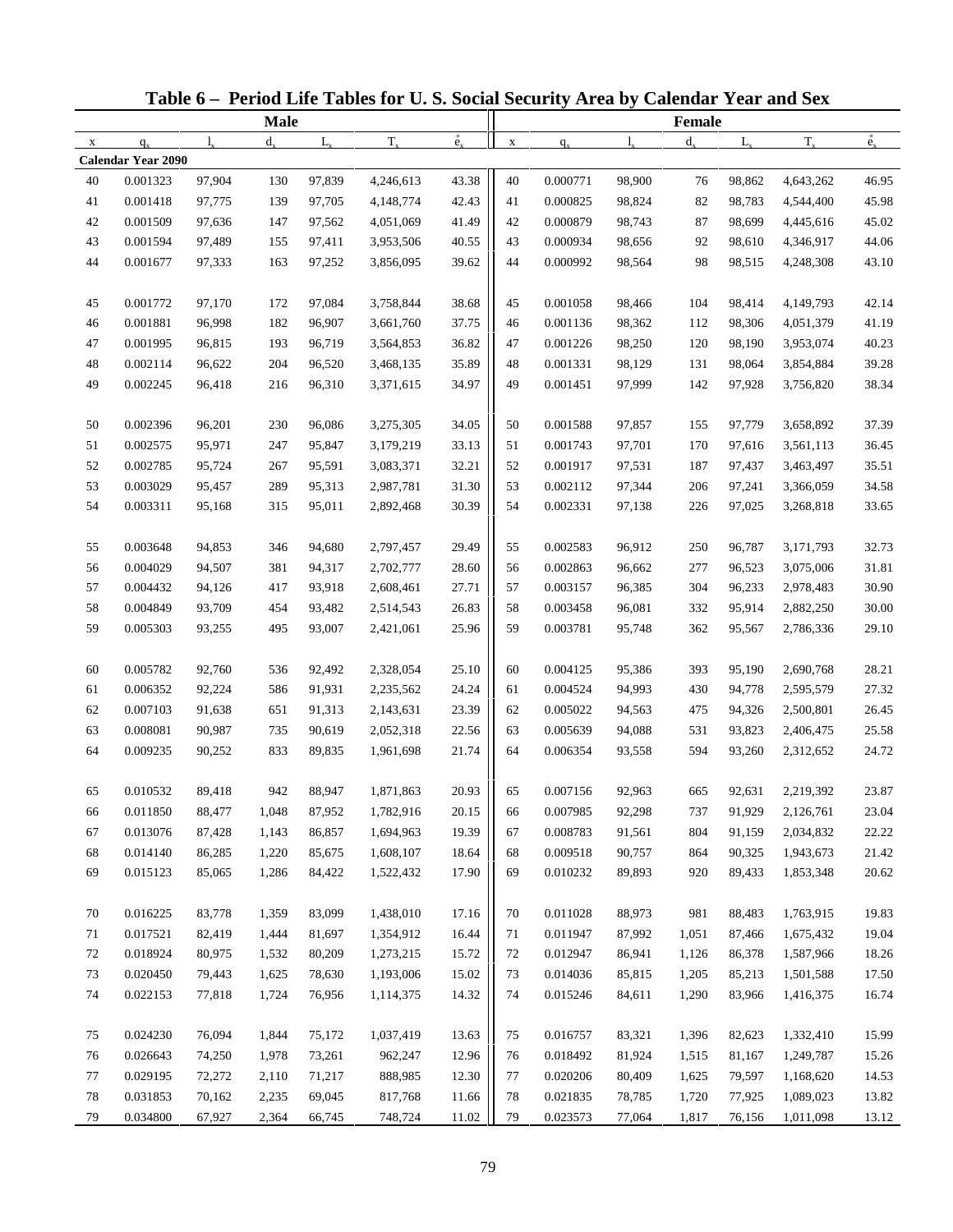|             |                           |                         |                  |              | Table 6 - Period Life Tables for U.S. Social Security Area by Calendar Year and Sex |                            |             |          |         |                |                |         |             |
|-------------|---------------------------|-------------------------|------------------|--------------|-------------------------------------------------------------------------------------|----------------------------|-------------|----------|---------|----------------|----------------|---------|-------------|
|             |                           |                         | <b>Male</b>      |              |                                                                                     |                            |             |          |         | Female         |                |         |             |
| $\mathbf X$ | $q_{x}$                   | $l_{x}$                 | $d_{x}$          | $L_{\rm v}$  | $T_{x}$                                                                             | $\dot{\mathbf{e}}_{\rm x}$ | $\mathbf X$ | $q_{x}$  | $l_{x}$ | $d_{x}$        | $L_{\rm v}$    | $T_{x}$ | $\dot{e}_x$ |
|             | <b>Calendar Year 2090</b> |                         |                  |              |                                                                                     |                            |             |          |         |                |                |         |             |
| 80          | 0.037988                  | 65,563                  | 2,491            | 64,318       | 681,978                                                                             | 10.40                      | 80          | 0.025524 | 75,248  | 1,921          | 74,288         | 934,942 | 12.42       |
| 81          | 0.041903                  | 63,073                  | 2,643            | 61,751       | 617,660                                                                             | 9.79                       | 81          | 0.028099 | 73,327  | 2,060          | 72,297         | 860,655 | 11.74       |
| 82          | 0.047198                  | 60,430                  | 2,852            | 59,004       | 555,909                                                                             | 9.20                       | 82          | 0.031717 | 71,267  | 2,260          | 70,137         | 788,358 | 11.06       |
| 83          | 0.054189                  | 57,578                  | 3,120            | 56,018       | 496,905                                                                             | 8.63                       | 83          | 0.036629 | 69,006  | 2,528          | 67,743         | 718,221 | 10.41       |
| 84          | 0.062504                  | 54,458                  | 3,404            | 52,756       | 440,887                                                                             | 8.10                       | 84          | 0.042615 | 66,479  | 2,833          | 65,062         | 650,479 | 9.78        |
| 85          | 0.071550                  | 51,054                  | 3,653            | 49,227       | 388,131                                                                             | 7.60                       | 85          | 0.049298 | 63,646  | 3,138          | 62,077         | 585,416 | 9.20        |
| 86          | 0.080832                  | 47,401                  | 3,832            | 45,485       | 338,904                                                                             | 7.15                       | 86          | 0.056364 | 60,508  | 3,410          | 58,803         | 523,339 | 8.65        |
| 87          | 0.090056                  | 43,569                  | 3,924            | 41,608       | 293,419                                                                             | 6.73                       | 87          | 0.063634 | 57,098  | 3,633          | 55,281         | 464,536 | 8.14        |
| 88          | 0.099146                  | 39,646                  | 3,931            | 37,680       | 251,811                                                                             | 6.35                       | 88          | 0.071079 | 53,464  | 3,800          | 51,564         | 409,255 | 7.65        |
| 89          | 0.108219                  | 35,715                  | 3,865            | 33,782       | 214,131                                                                             | 6.00                       | 89          | 0.078802 | 49,664  | 3,914          | 47,707         | 357,691 | 7.20        |
| 90          | 0.117451                  | 31,850                  | 3,741            | 29,980       | 180,349                                                                             | 5.66                       | 90          | 0.086946 | 45,751  | 3,978          | 43,762         | 309,984 | 6.78        |
| 91          | 0.127049                  | 28,109                  | 3,571            | 26,324       | 150,369                                                                             | 5.35                       | 91          | 0.095677 | 41,773  | 3,997          | 39,774         | 266,222 | 6.37        |
| 92          | 0.137221                  | 24,538                  | 3,367            | 22,854       | 124,045                                                                             | 5.06                       | 92          | 0.105160 | 37,776  | 3,973          | 35,790         | 226,448 | 5.99        |
| 93          | 0.148154                  | 21,171                  | 3,137            | 19,603       | 101,191                                                                             | 4.78                       | 93          | 0.115543 | 33,803  | 3,906          | 31,851         | 190,658 | 5.64        |
| 94          | 0.160019                  | 18,034                  | 2,886            | 16,591       | 81,589                                                                              | 4.52                       | 94          | 0.126961 | 29,898  | 3,796          | 28,000         | 158,808 | 5.31        |
| 95          | 0.171871                  | 15,148                  | 2,604            | 13,847       | 64,997                                                                              | 4.29                       | 95          | 0.138522 | 26,102  | 3,616          | 24,294         | 130,808 | 5.01        |
| 96          | 0.183567                  | 12,545                  | 2,303            | 11,393       | 51,151                                                                              | 4.08                       | 96          | 0.150059 | 22,486  | 3,374          | 20,799         | 106,514 | 4.74        |
| 97          | 0.194955                  | 10,242                  | 1,997            | 9,244        | 39,757                                                                              | 3.88                       | 97          | 0.161393 | 19,112  | 3,085          | 17,570         | 85,715  | 4.48        |
| 98          | 0.205876                  | 8,245                   | 1,698            | 7,397        | 30,514                                                                              | 3.70                       | 98          | 0.172330 | 16,027  | 2,762          | 14,646         | 68,145  | 4.25        |
| 99          | 0.216169                  | 6,548                   | 1,415            | 5,840        | 23,117                                                                              | 3.53                       | 99          | 0.182669 | 13,265  | 2,423          | 12,054         | 53,499  | 4.03        |
|             |                           |                         |                  |              |                                                                                     |                            |             |          |         |                |                |         |             |
| 100         | 0.226978                  | 5,132                   | 1,165            | 4,550        | 17,277                                                                              | 3.37                       | 100         | 0.193630 | 10,842  | 2,099          | 9,793          | 41,445  | 3.82        |
| 101         | 0.238327                  | 3,967                   | 946              | 3,495        | 12,727                                                                              | 3.21                       | 101         | 0.205247 | 8,743   | 1,794          | 7,846          | 31,652  | 3.62        |
| 102         | 0.250243                  | 3,022                   | 756              | 2,644        | 9,232                                                                               | 3.06                       | 102         | 0.217562 | 6,948   | 1,512          | 6,193          | 23,807  | 3.43        |
| 103         | 0.262755                  | 2,266                   | 595              | 1,968        | 6,589                                                                               | 2.91                       | 103         | 0.230616 | 5,437   | 1,254          | 4,810          | 17,614  | 3.24        |
| 104         | 0.275893                  | 1,670                   | 461              | 1,440        | 4,621                                                                               | 2.77                       | 104         | 0.244453 | 4,183   | 1,023          | 3,672          | 12,804  | 3.06        |
| 105         | 0.289688                  | 1,210                   | 350              | 1,034        | 3,181                                                                               | 2.63                       | 105         | 0.259120 | 3,160   | 819            | 2,751          | 9,133   | 2.89        |
| 106         | 0.304172                  | 859                     | 261              | 728          | 2,146                                                                               | 2.50                       | 106         | 0.274667 | 2,341   | 643            | 2,020          | 6,382   | 2.73        |
| 107         | 0.319381                  | 598                     | 191              | 502          | 1,418                                                                               | 2.37                       | 107         | 0.291147 | 1,698   | 494            | 1,451          | 4,362   | 2.57        |
| 108         | 0.335350                  | 407                     | 136              | 339          | 915                                                                                 | 2.25                       | 108         | 0.308616 | 1,204   | 372            | 1,018          | 2,911   | 2.42        |
| 109         | 0.352117                  | 270                     | 95               | 223          | 577                                                                                 | 2.13                       | 109         | 0.327133 | 832     | 272            | 696            | 1,893   | 2.27        |
| 110         | 0.369723                  | 175                     | 65               | 143          | 354                                                                                 | 2.02                       | 110         | 0.346761 | 560     | 194            | 463            | 1,196   | 2.14        |
| 111         | 0.388209                  | 110                     | 43               | 89           | 211                                                                                 | 1.91                       | 111         | 0.367567 | 366     | 134            | 299            | 733     | 2.00        |
| 112         | 0.407620                  | 68                      | 28               | 54           | 122                                                                                 | 1.81                       | 112         | 0.389621 | 231     | 90             | 186            | 435     | 1.88        |
| 113         | 0.428000                  | 40                      | 17               | 31           | 68                                                                                  | 1.71                       | 113         | 0.412998 | 141     | 58             | 112            | 249     | 1.76        |
| 114         | 0.449400                  | 23                      | 10               | 18           | 37                                                                                  | 1.61                       | 114         | 0.437778 | 83      | 36             | 65             | 136     | 1.65        |
| 115         | 0.471870                  | 13                      | 6                | $10\,$       | 19                                                                                  | 1.52                       | 115         | 0.464044 | 47      | 22             | 36             | 72      | 1.54        |
| 116         | 0.495464                  | 7                       | 3                | 5            | 10                                                                                  | 1.43                       | 116         | 0.491887 | 25      | 12             | 19             | 36      | 1.44        |
| 117         | 0.520237                  | 3                       | $\overline{c}$   | 2            | 5                                                                                   | 1.35                       | 117         | 0.520237 | 13      | $\tau$         | 9              | 17      | 1.35        |
| 118         | 0.546249                  | $\overline{\mathbf{c}}$ | $\mathbf{1}$     | $\mathbf{1}$ | $\overline{c}$                                                                      | 1.27                       | 118         | 0.546249 | 6       | 3              | 4              | 8       | 1.27        |
| 119         | 0.573561                  | 1                       | $\boldsymbol{0}$ |              | $\mathbf{1}$                                                                        | 1.19                       | 119         | 0.573561 | 3       | $\overline{c}$ | $\overline{c}$ | 3       | 1.19        |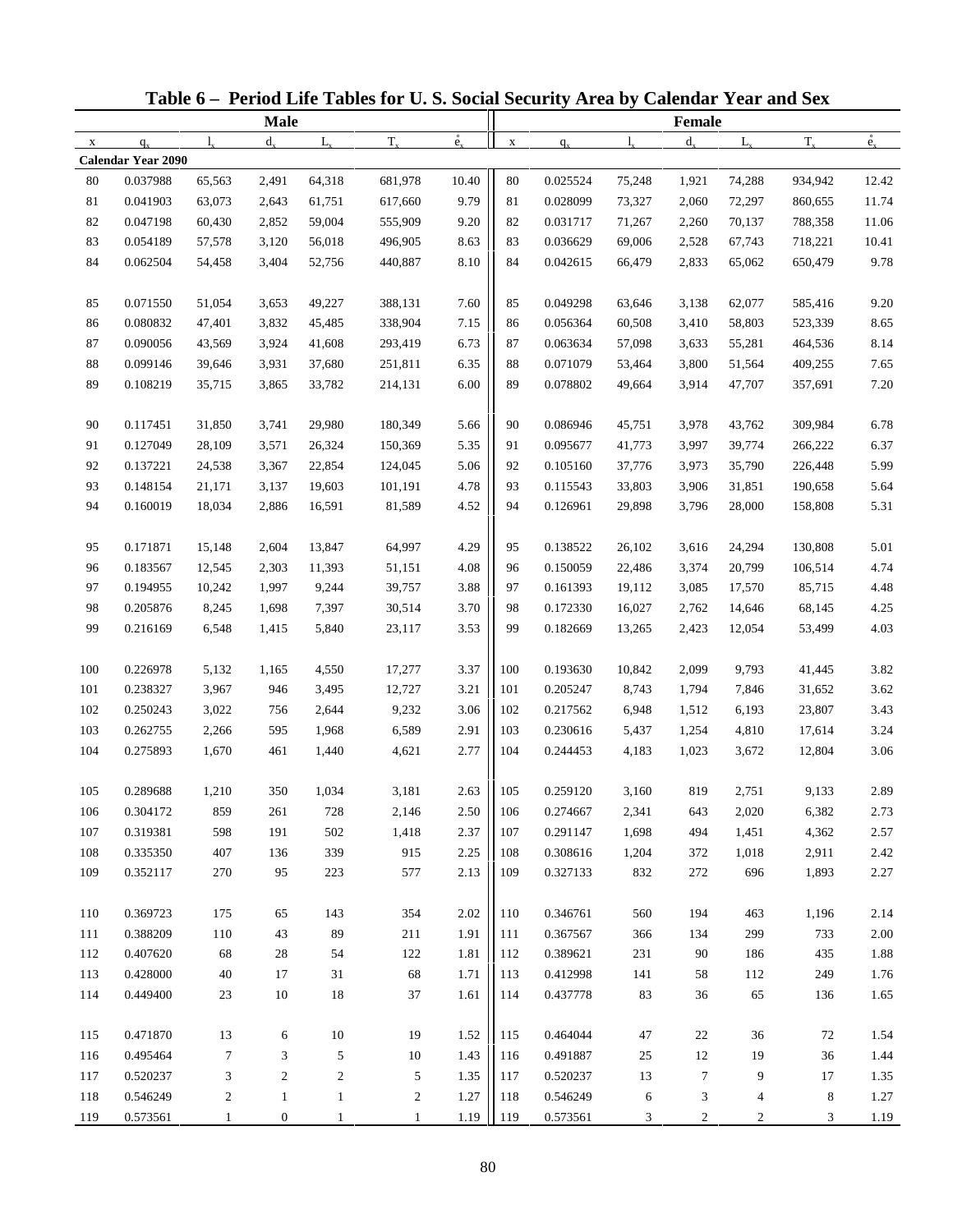|                |                           |             |                |             | Table 6 - Period Life Tables for U.S. Social Security Area by Calendar Year and Sex |                          |                  |          |             |             |                  |                        |             |
|----------------|---------------------------|-------------|----------------|-------------|-------------------------------------------------------------------------------------|--------------------------|------------------|----------|-------------|-------------|------------------|------------------------|-------------|
|                |                           |             | <b>Male</b>    |             |                                                                                     |                          |                  |          |             | Female      |                  |                        |             |
| $\mathbf X$    | $q_{x}$                   | $l_{\rm v}$ | $d_{\rm v}$    | $L_{\rm v}$ | $T_{x}$                                                                             | $\overset{\circ}{e}_{x}$ | $\mathbf X$      | $q_{x}$  | $l_{\rm x}$ | $d_{\rm v}$ | $L_{\rm v}$      | $T_{x}$                | $\dot{e}_x$ |
|                | <b>Calendar Year 2100</b> |             |                |             |                                                                                     |                          |                  |          |             |             |                  |                        |             |
| $\mathbf{0}$   | 0.001236                  | 100,000     | 124            | 99,892      | 8,288,022                                                                           | 82.88                    | $\mathbf{0}$     | 0.001038 | 100,000     | 104         | 99,909           | 8,687,280              | 86.87       |
| $\mathbf{1}$   | 0.000134                  | 99,876      | 13             | 99,870      | 8,188,130                                                                           | 81.98                    | $\mathbf{1}$     | 0.000115 | 99,896      | 11          | 99,890           | 8,587,372              | 85.96       |
| $\overline{c}$ | 0.000091                  | 99,863      | 9              | 99,858      | 8,088,260                                                                           | 80.99                    | $\boldsymbol{2}$ | 0.000075 | 99,885      | $\tau$      | 99,881           | 8,487,482              | 84.97       |
| 3              | 0.000075                  | 99,854      | 7              | 99,850      | 7,988,402                                                                           | $80.00\,$                | 3                | 0.000056 | 99,877      | 6           | 99,874           | 8,387,600              | 83.98       |
| 4              | 0.000059                  | 99,846      | 6              | 99,843      | 7,888,552                                                                           | 79.01                    | 4                | 0.000042 | 99,872      | 4           | 99,870           | 8,287,726              | 82.98       |
| 5              | 0.000055                  | 99,841      | 5              | 99,838      | 7,788,708                                                                           | 78.01                    | 5                | 0.000041 | 99,867      | 4           | 99,865           | 8,187,856              | 81.99       |
| 6              | 0.000055                  | 99,835      | 5              | 99,832      | 7,688,870                                                                           | 77.02                    | 6                | 0.000041 | 99,863      | 4           | 99,861           | 8,087,991              | 80.99       |
| $\tau$         | 0.000054                  | 99,830      | 5              | 99,827      | 7,589,038                                                                           | 76.02                    | 7                | 0.000041 | 99,859      | 4           | 99,857           | 7,988,129              | 79.99       |
| 8              | 0.000045                  | 99,824      | 4              | 99,822      | 7,489,211                                                                           | 75.02                    | 8                | 0.000038 | 99,855      | 4           | 99,853           | 7,888,272              | 79.00       |
| 9              | 0.000032                  | 99,820      | 3              | 99,818      | 7,389,389                                                                           | 74.03                    | 9                | 0.000032 | 99,851      | 3           | 99,850           | 7,788,419              | 78.00       |
| 10             | 0.000019                  | 99,816      | 2              | 99,816      | 7,289,571                                                                           | 73.03                    | 10               | 0.000026 | 99,848      | 3           | 99,847           | 7,688,569              | 77.00       |
| 11             | 0.000020                  | 99,815      | $\overline{c}$ | 99,814      | 7,189,755                                                                           | 72.03                    | 11               | 0.000026 | 99,846      | 3           | 99,844           | 7,588,722              | 76.00       |
| 12             | 0.000047                  | 99,813      | 5              | 99,810      | 7,089,942                                                                           | 71.03                    | 12               | 0.000036 | 99,843      | 4           | 99,841           | 7,488,877              | 75.01       |
| 13             | 0.000109                  | 99,808      | 11             | 99,802      | 6,990,132                                                                           | 70.04                    | 13               | 0.000062 | 99,839      | 6           | 99,836           | 7,389,036              | 74.01       |
| 14             | 0.000195                  | 99,797      | 19             | 99,787      | 6,890,329                                                                           | 69.04                    | 14               | 0.000098 | 99,833      | 10          | 99,828           | 7,289,200              | 73.01       |
| 15             | 0.000290                  | 99,778      | 29             | 99,763      | 6,790,542                                                                           | 68.06                    | 15               | 0.000139 | 99,823      | 14          | 99,816           | 7,189,371              | 72.02       |
| 16             | 0.000379                  | 99,749      | 38             | 99,730      | 6,690,779                                                                           | 67.08                    | 16               | 0.000176 | 99,810      | 18          | 99,801           | 7,089,555              | 71.03       |
| 17             | 0.000453                  | 99,711      | 45             | 99,688      | 6,591,049                                                                           | 66.10                    | 17               | 0.000203 | 99,792      | 20          | 99,782           | 6,989,754              | 70.04       |
| 18             | 0.000506                  | 99,666      | 50             | 99,640      | 6,491,361                                                                           | 65.13                    | 18               | 0.000213 | 99,772      | 21          | 99,761           | 6,889,972              | 69.06       |
| 19             | 0.000540                  | 99,615      | 54             | 99,588      | 6,391,721                                                                           | 64.16                    | 19               | 0.000212 | 99,750      | 21          | 99,740           | 6,790,211              | 68.07       |
|                |                           |             |                |             |                                                                                     |                          |                  |          |             |             |                  |                        |             |
| 20             | 0.000574                  | 99,561      | 57             | 99,533      | 6,292,132                                                                           | 63.20                    | 20               | 0.000209 | 99,729      | 21          | 99,719           | 6,690,471              | 67.09       |
| $21\,$         | 0.000608                  | 99,504      | 60             | 99,474      | 6,192,599                                                                           | 62.23                    | 21               | 0.000209 | 99,708      | 21          | 99,698           | 6,590,752              | 66.10       |
| 22             | 0.000627                  | 99,444      | 62             | 99,413      | 6,093,125                                                                           | 61.27                    | 22               | 0.000212 | 99,688      | 21          | 99,677           | 6,491,054              | 65.11       |
| 23             | 0.000629                  | 99,381      | 63             | 99,350      | 5,993,713                                                                           | 60.31                    | 23               | 0.000220 | 99,667      | 22          | 99,656           | 6,391,377              | 64.13       |
| 24             | 0.000618                  | 99,319      | 61             | 99,288      | 5,894,363                                                                           | 59.35                    | 24               | 0.000231 | 99,645      | 23          | 99,633           | 6,291,721              | 63.14       |
| 25             | 0.000600                  | 99,258      | 60             | 99,228      | 5,795,075                                                                           | 58.38                    | 25               | 0.000244 | 99,622      | 24          | 99,609           | 6,192,088              | 62.16       |
| 26             | 0.000587                  | 99,198      | 58             | 99,169      | 5,695,847                                                                           | 57.42                    | 26               | 0.000257 | 99,597      | 26          | 99,584           | 6,092,479              | 61.17       |
| 27             | 0.000588                  | 99,140      | 58             | 99,111      | 5,596,678                                                                           | 56.45                    | 27               | 0.000274 | 99,572      | 27          | 99,558           | 5,992,894              | 60.19       |
| 28             | 0.000611                  | 99,081      | 61             | 99,051      | 5,497,567                                                                           | 55.49                    | 28               | 0.000294 | 99,544      | 29          | 99,530           | 5,893,336              | 59.20       |
| 29             | 0.000650                  | 99,021      | 64             | 98,989      | 5,398,516                                                                           | 54.52                    | 29               | 0.000318 | 99,515      | 32          | 99,499           | 5,793,807              | 58.22       |
| 30             | 0.000697                  | 98,957      | 69             | 98,922      | 5,299,528                                                                           | 53.55                    | 30               | 0.000344 | 99,483      | 34          | 99,466           | 5,694,307              | 57.24       |
| 31             | 0.000741                  | 98,888      | 73             | 98,851      | 5,200,606                                                                           | 52.59                    | 31               | 0.000372 | 99,449      | 37          | 99,431           | 5,594,841              | 56.26       |
| 32             | 0.000784                  | 98,814      | 77             | 98,776      | 5,101,755                                                                           | 51.63                    | 32               | 0.000403 | 99,412      | 40          | 99,392           | 5,495,410              | 55.28       |
| 33             | 0.000822                  | 98,737      | 81             | 98,696      | 5,002,979                                                                           | 50.67                    | 33               | 0.000437 | 99,372      | 43          | 99,350           | 5,396,018              | 54.30       |
| 34             | 0.000857                  | 98,656      | 85             | 98,613      | 4,904,283                                                                           | 49.71                    | 34               | 0.000473 | 99,329      | 47          | 99,305           | 5,296,668              | 53.32       |
| 35             | 0.000895                  | 98,571      | 88             | 98,527      | 4,805,670                                                                           | 48.75                    | 35               | 0.000512 | 99,282      | 51          | 99,256           | 5,197,362              | 52.35       |
| 36             | 0.000940                  | 98,483      | 93             | 98,437      | 4,707,143                                                                           | 47.80                    | 36               | 0.000553 | 99,231      | 55          | 99,204           | 5,098,106              | 51.38       |
| 37             | 0.000995                  | 98,390      |                | 98,341      |                                                                                     | 46.84                    |                  | 0.000595 | 99,176      | 59          |                  |                        | 50.40       |
| 38             | 0.001061                  | 98,292      | 98<br>104      | 98,240      | 4,608,706<br>4,510,365                                                              | 45.89                    | 37<br>38         | 0.000635 | 99,117      | 63          | 99,147<br>99,086 | 4,998,902<br>4,899,756 | 49.43       |
| 39             | 0.001137                  | 98,188      | 112            | 98,132      | 4,412,124                                                                           | 44.94                    | 39               | 0.000676 | 99,054      | 67          | 99,021           | 4,800,670              | 48.47       |
|                |                           |             |                |             |                                                                                     |                          |                  |          |             |             |                  |                        |             |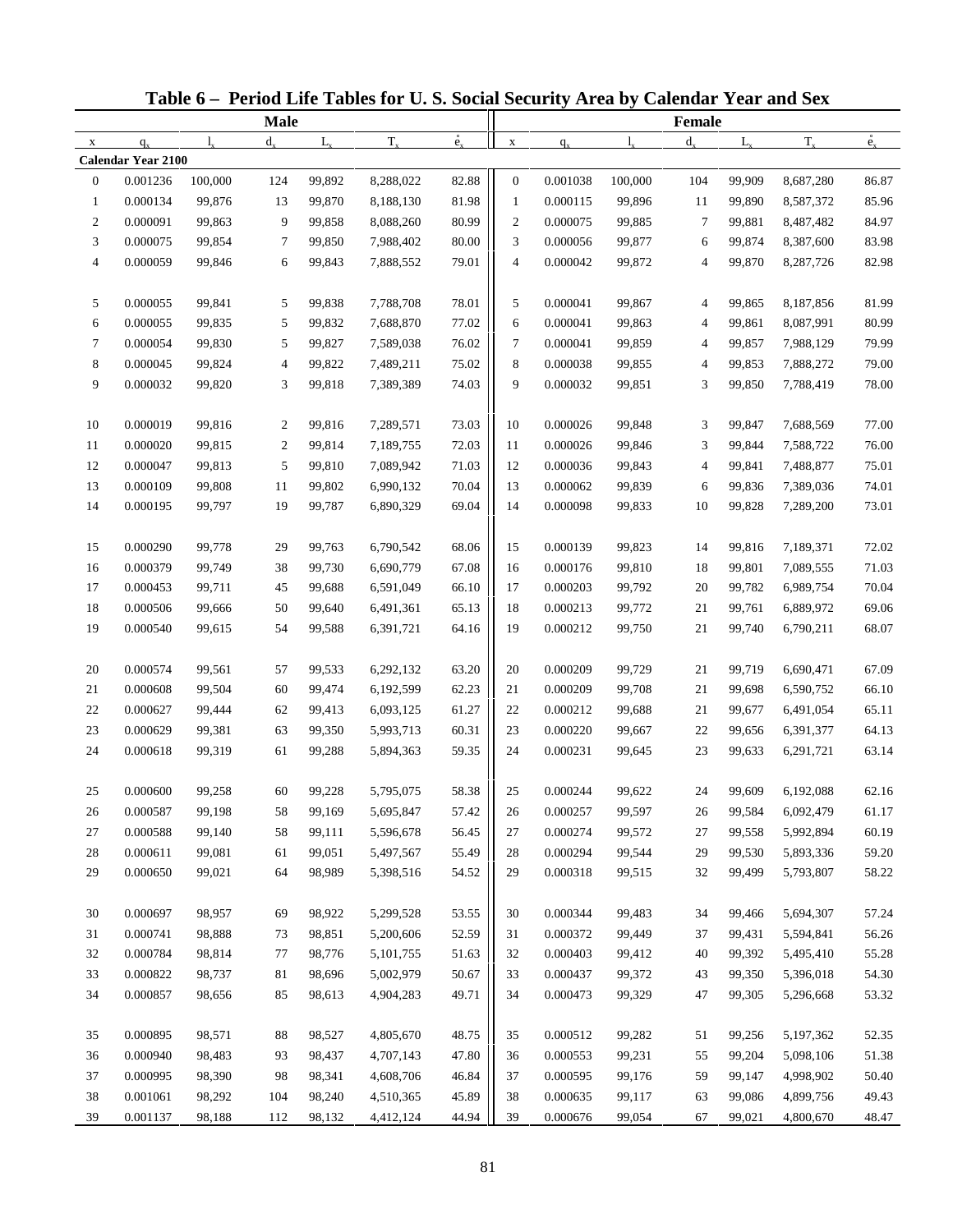|             |                           |        |             |             | Table 6 - Period Life Tables for U.S. Social Security Area by Calendar Year and Sex |                          |             |          |             |               |             |           |             |
|-------------|---------------------------|--------|-------------|-------------|-------------------------------------------------------------------------------------|--------------------------|-------------|----------|-------------|---------------|-------------|-----------|-------------|
|             |                           |        | <b>Male</b> |             |                                                                                     |                          |             |          |             | <b>Female</b> |             |           |             |
| $\mathbf X$ | $q_{x}$                   | 1.     | $d_{\rm v}$ | $L_{\rm v}$ | $T_{x}$                                                                             | $\overset{\circ}{e}_{x}$ | $\mathbf X$ | $q_{x}$  | $l_{\rm v}$ | $d_{\rm v}$   | $L_{\rm v}$ | $T_{x}$   | $\dot{e}_x$ |
|             | <b>Calendar Year 2100</b> |        |             |             |                                                                                     |                          |             |          |             |               |             |           |             |
| 40          | 0.001222                  | 98,077 | 120         | 98,017      | 4,313,992                                                                           | 43.99                    | 40          | 0.000721 | 98,987      | 71            | 98,951      | 4,701,650 | 47.50       |
| 41          | 0.001309                  | 97,957 | 128         | 97,893      | 4,215,975                                                                           | 43.04                    | 41          | 0.000772 | 98,916      | 76            | 98,878      | 4,602,698 | 46.53       |
| 42          | 0.001394                  | 97,828 | 136         | 97,760      | 4,118,083                                                                           | 42.09                    | 42          | 0.000823 | 98,839      | 81            | 98,799      | 4,503,821 | 45.57       |
| 43          | 0.001472                  | 97,692 | 144         | 97,620      | 4,020,322                                                                           | 41.15                    | 43          | 0.000875 | 98,758      | 86            | 98,715      | 4,405,022 | 44.60       |
| 44          | 0.001549                  | 97,548 | 151         | 97,473      | 3,922,702                                                                           | 40.21                    | 44          | 0.000929 | 98,672      | 92            | 98,626      | 4,306,307 | 43.64       |
| 45          | 0.001636                  | 97,397 | 159         | 97,317      | 3,825,229                                                                           | 39.27                    | 45          | 0.000991 | 98,580      | 98            | 98,531      | 4,207,681 | 42.68       |
| 46          | 0.001737                  | 97,238 | 169         | 97,153      | 3,727,912                                                                           | 38.34                    | 46          | 0.001064 | 98,482      | 105           | 98,430      | 4,109,149 | 41.72       |
| 47          | 0.001844                  | 97,069 | 179         | 96,979      | 3,630,759                                                                           | 37.40                    | 47          | 0.001150 | 98,378      | 113           | 98,321      | 4,010,719 | 40.77       |
| 48          | 0.001956                  | 96,890 | 190         | 96,795      | 3,533,779                                                                           | 36.47                    | 48          | 0.001249 | 98,264      | 123           | 98,203      | 3,912,398 | 39.82       |
| 49          | 0.002079                  | 96,700 | 201         | 96,600      | 3,436,984                                                                           | 35.54                    | 49          | 0.001362 | 98,142      | 134           | 98,075      | 3,814,195 | 38.86       |
| 50          | 0.002221                  | 96,499 | 214         | 96,392      | 3,340,384                                                                           | 34.62                    | 50          | 0.001492 | 98,008      | 146           | 97,935      | 3,716,121 | 37.92       |
| 51          | 0.002390                  | 96,285 | 230         | 96,170      | 3,243,992                                                                           | 33.69                    | 51          | 0.001638 | 97,862      | 160           | 97,782      | 3,618,186 | 36.97       |
| 52          | 0.002586                  | 96,055 | 248         | 95,931      | 3,147,822                                                                           | 32.77                    | 52          | 0.001803 | 97,701      | 176           | 97,613      | 3,520,404 | 36.03       |
| 53          | 0.002816                  | 95,807 | 270         | 95,672      | 3,051,891                                                                           | 31.85                    | 53          | 0.001988 | 97,525      | 194           | 97,428      | 3,422,791 | 35.10       |
| 54          | 0.003081                  | 95,537 | 294         | 95,390      | 2,956,220                                                                           | 30.94                    | 54          | 0.002195 | 97,331      | 214           | 97,225      | 3,325,362 | 34.17       |
| 55          | 0.003398                  | 95,242 | 324         | 95,081      | 2,860,830                                                                           | 30.04                    | 55          | 0.002434 | 97,118      | 236           | 97,000      | 3,228,138 | 33.24       |
| 56          | 0.003757                  | 94,919 | 357         | 94,740      | 2,765,750                                                                           | 29.14                    | 56          | 0.002700 | 96,881      | 262           | 96,751      | 3,131,138 | 32.32       |
| 57          | 0.004135                  | 94,562 | 391         | 94,367      | 2,671,009                                                                           | 28.25                    | 57          | 0.002976 | 96,620      | 288           | 96,476      | 3,034,388 | 31.41       |
| 58          | 0.004523                  | 94,171 | 426         | 93,958      | 2,576,643                                                                           | 27.36                    | 58          | 0.003259 | 96,332      | 314           | 96,175      | 2,937,912 | 30.50       |
| 59          | 0.004944                  | 93,745 | 463         | 93,513      | 2,482,684                                                                           | 26.48                    | 59          | 0.003562 | 96,018      | 342           | 95,847      | 2,841,737 | 29.60       |
|             |                           |        |             |             |                                                                                     |                          |             |          |             |               |             |           |             |
| 60          | 0.005388                  | 93,282 | 503         | 93,030      | 2,389,171                                                                           | 25.61                    | 60          | 0.003884 | 95,676      | 372           | 95,491      | 2,745,889 | 28.70       |
| 61          | 0.005920                  | 92,779 | 549         | 92,504      | 2,296,140                                                                           | 24.75                    | 61          | 0.004259 | 95,305      | 406           | 95,102      | 2,650,399 | 27.81       |
| 62          | 0.006629                  | 92,230 | 611         | 91,924      | 2,203,636                                                                           | 23.89                    | 62          | 0.004729 | 94,899      | 449           | 94,674      | 2,555,297 | 26.93       |
| 63          | 0.007559                  | 91,618 | 693         | 91,272      | 2,111,712                                                                           | 23.05                    | 63          | 0.005316 | 94,450      | 502           | 94,199      | 2,460,623 | 26.05       |
| 64          | 0.008660                  | 90,926 | 787         | 90,532      | 2,020,439                                                                           | 22.22                    | 64          | 0.005997 | 93,948      | 563           | 93,666      | 2,366,424 | 25.19       |
| 65          | 0.009899                  | 90,138 | 892         | 89,692      | 1,929,907                                                                           | 21.41                    | 65          | 0.006761 | 93,385      | 631           | 93,069      | 2,272,757 | 24.34       |
| 66          | 0.011156                  | 89,246 | 996         | 88,748      | 1,840,215                                                                           | 20.62                    | 66          | 0.007550 | 92,753      | 700           | 92,403      | 2,179,689 | 23.50       |
| 67          | 0.012322                  | 88,251 | 1,087       | 87,707      | 1,751,466                                                                           | 19.85                    | 67          | 0.008308 | 92,053      | 765           | 91,670      | 2,087,286 | 22.67       |
| 68          | 0.013331                  | 87,163 | 1,162       | 86,582      | 1,663,759                                                                           | 19.09                    | 68          | 0.009005 | 91,288      | 822           | 90,877      | 1,995,615 | 21.86       |
| 69          | 0.014259                  | 86,001 | 1,226       | 85,388      | 1,577,177                                                                           | 18.34                    | 69          | 0.009681 | 90,466      | 876           | 90,028      | 1,904,738 | 21.05       |
| 70          | 0.015298                  | 84,775 | 1,297       | 84,126      | 1,491,789                                                                           | 17.60                    | 70          | 0.010435 | 89,590      | 935           | 89,123      | 1,814,710 | 20.26       |
| 71          | 0.016522                  | 83,478 | 1,379       | 82,788      | 1,407,663                                                                           | 16.86                    | 71          | 0.011304 | 88,655      | 1,002         | 88,154      | 1,725,587 | 19.46       |
| 72          | 0.017846                  | 82,099 | 1,465       | 81,366      | 1,324,875                                                                           | 16.14                    | 72          | 0.012250 | 87,653      | 1,074         | 87,116      | 1,637,433 | 18.68       |
| 73          | 0.019286                  | 80,634 | 1,555       | 79,856      | 1,243,508                                                                           | 15.42                    | 73          | 0.013282 | 86,579      | 1,150         | 86,004      | 1,550,316 | 17.91       |
| 74          | 0.020893                  | 79,079 | 1,652       | 78,252      | 1,163,652                                                                           | 14.72                    | 74          | 0.014427 | 85,430      | 1,232         | 84,813      | 1,464,312 | 17.14       |
|             |                           |        |             |             |                                                                                     |                          |             |          |             |               |             |           |             |
| 75          | 0.022861                  | 77,426 | 1,770       | 76,541      | 1,085,400                                                                           | 14.02                    | 75          | 0.015863 | 84,197      | 1,336         | 83,529      | 1,379,499 | 16.38       |
| 76          | 0.025147                  | 75,656 | 1,903       | 74,705      | 1,008,858                                                                           | 13.33                    | 76          | 0.017511 | 82,861      | 1,451         | 82,136      | 1,295,969 | 15.64       |
| 77          | 0.027554                  | 73,754 | 2,032       | 72,738      | 934,153                                                                             | 12.67                    | 77          | 0.019127 | 81,410      | 1,557         | 80,632      | 1,213,834 | 14.91       |
| 78          | 0.030044                  | 71,722 | 2,155       | 70,644      | 861,416                                                                             | 12.01                    | $78\,$      | 0.020648 | 79,853      | 1,649         | 79,029      | 1,133,202 | 14.19       |
| 79          | 0.032801                  | 69,567 | 2,282       | 68,426      | 790,771                                                                             | 11.37                    | 79          | 0.022264 | 78,204      | 1,741         | 77,334      | 1,054,173 | 13.48       |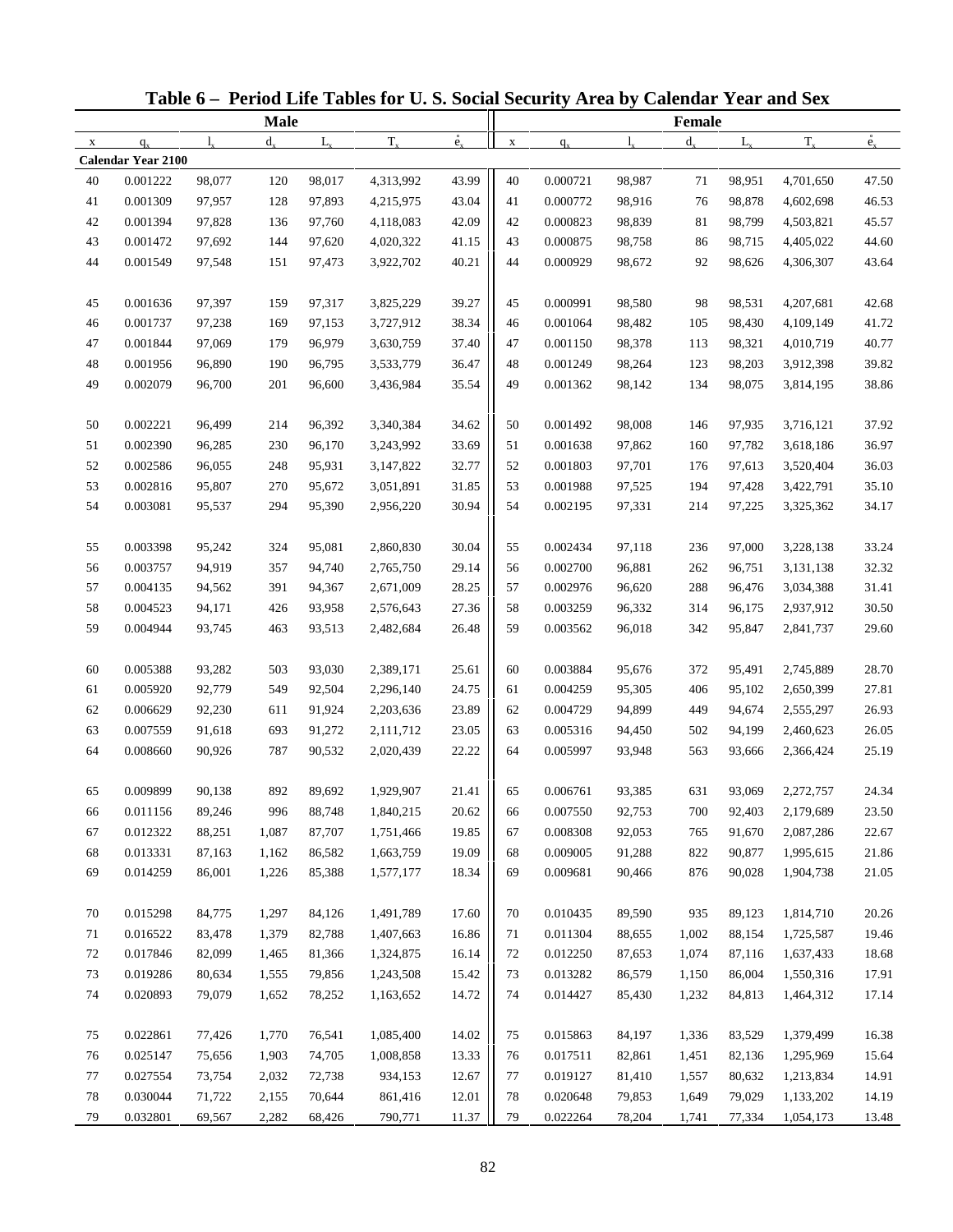|              |                           |                |                  |                | Table 6 – Period Life Tables for U.S. Social Security Area by Calendar Year and Sex |              |             |                      |                |                |                |                  |              |
|--------------|---------------------------|----------------|------------------|----------------|-------------------------------------------------------------------------------------|--------------|-------------|----------------------|----------------|----------------|----------------|------------------|--------------|
|              |                           |                | <b>Male</b>      |                |                                                                                     |              |             |                      |                | <b>Female</b>  |                |                  |              |
| $\mathbf{x}$ | $q_{x}$                   | $l_{\rm v}$    | $d_{\rm v}$      | $L_{\rm v}$    | $T_{x}$                                                                             | $\dot{e}_x$  | $\mathbf X$ | $q_{x}$              | $l_{\rm v}$    | $d_{x}$        | $L_{\rm v}$    | $T_{x}$          | $\dot{e}_x$  |
|              | <b>Calendar Year 2100</b> |                |                  |                |                                                                                     |              |             |                      |                |                |                |                  |              |
| 80           | 0.035775                  | 67,285         | 2,407            | 66,081         | 722,346                                                                             | 10.74        | 80          | 0.024073             | 76,463         | 1,841          | 75,543         | 976,839          | 12.78        |
| 81           | 0.039454                  | 64,878         | 2,560            | 63,598         | 656,264                                                                             | 10.12        | 81          | 0.026484             | 74,623         | 1,976          | 73,634         | 901,296          | 12.08        |
| 82           | 0.044491                  | 62,318         | 2,773            | 60,932         | 592,666                                                                             | 9.51         | 82          | 0.029923             | 72,646         | 2,174          | 71,559         | 827,661          | 11.39        |
| 83           | 0.051202                  | 59,546         | 3,049            | 58,021         | 531,734                                                                             | 8.93         | 83          | 0.034642             | 70,473         | 2,441          | 69,252         | 756,102          | 10.73        |
| 84           | 0.059214                  | 56,497         | 3,345            | 54,824         | 473,713                                                                             | 8.38         | 84          | 0.040415             | 68,031         | 2,749          | 66,656         | 686,850          | 10.10        |
| 85           | 0.067933                  | 53,151         | 3,611            | 51,346         | 418,889                                                                             | 7.88         | 85          | 0.046858             | 65,282         | 3,059          | 63,752         | 620,194          | 9.50         |
| 86           | 0.076862                  | 49,541         | 3,808            | 47,637         | 367,543                                                                             | 7.42         | 86          | 0.053650             | 62,223         | 3,338          | 60,554         | 556,441          | 8.94         |
| 87           | 0.085704                  | 45,733         | 3,919            | 43,773         | 319,907                                                                             | 7.00         | 87          | 0.060609             | 58,885         | 3,569          | 57,100         | 495,888          | 8.42         |
| $88\,$       | 0.094382                  | 41,813         | 3,946            | 39,840         | 276,134                                                                             | 6.60         | 88          | 0.067701             | 55,316         | 3,745          | 53,443         | 438,788          | 7.93         |
| 89           | 0.103013                  | 37,867         | 3,901            | 35,916         | 236,294                                                                             | 6.24         | 89          | 0.075029             | 51,571         | 3,869          | 49,636         | 385,345          | 7.47         |
| 90           | 0.111775                  | 33,966         | 3,797            | 32,068         | 200,377                                                                             | 5.90         | 90          | 0.082739             | 47,701         | 3,947          | 45,728         | 335,709          | 7.04         |
| 91           | 0.120874                  | 30,170         | 3,647            | 28,346         | 168,309                                                                             | 5.58         | 91          | 0.090997             | 43,755         | 3,982          | 41,764         | 289,981          | 6.63         |
| 92           | 0.130522                  | 26,523         | 3,462            | 24,792         | 139,963                                                                             | 5.28         | 92          | 0.099970             | 39,773         | 3,976          | 37,785         | 248,217          | 6.24         |
| 93           | 0.140906                  | 23,061         | 3,249            | 21,436         | 115,171                                                                             | 4.99         | 93          | 0.109808             | 35,797         | 3,931          | 33,832         | 210,432          | 5.88         |
| 94           | 0.152202                  | 19,812         | 3,015            | 18,304         | 93,735                                                                              | 4.73         | 94          | 0.120652             | 31,866         | 3,845          | 29,944         | 176,600          | 5.54         |
| 95           | 0.163485                  | 16,796         | 2,746            | 15,423         | 75,431                                                                              | 4.49         | 95          | 0.131632             | 28,021         | 3,689          | 26,177         | 146,656          | 5.23         |
| 96           | 0.174619                  | 14,050         | 2,453            | 12,824         | 60,008                                                                              | 4.27         | 96          | 0.142590             | 24,333         | 3,470          | 22,598         | 120,479          | 4.95         |
| 97           | 0.185457                  | 11,597         | 2,151            | 10,521         | 47,184                                                                              | 4.07         | 97          | 0.153356             | 20,863         | 3,200          | 19,264         | 97,881           | 4.69         |
| 98           | 0.195848                  | 9,446          | 1,850            | 8,521          | 36,663                                                                              | 3.88         | 98          | 0.163746             | 17,664         | 2,892          | 16,218         | 78,618           | 4.45         |
| 99           | 0.205641                  | 7,596          | 1,562            | 6,815          | 28,142                                                                              | 3.70         | 99          | 0.173571             | 14,771         | 2,564          | 13,489         | 62,400           | 4.22         |
| 100          |                           |                |                  |                |                                                                                     | 3.53         | 100         |                      |                |                |                |                  | 4.01         |
|              | 0.215923                  | 6,034          | 1,303            | 5,383          | 21,327                                                                              |              |             | 0.183985             | 12,208         | 2,246          | 11,085         | 48,911           |              |
| 101<br>102   | 0.226719<br>0.238055      | 4,731          | 1,073<br>871     | 4,195          | 15,944<br>11,749                                                                    | 3.37<br>3.21 | 101<br>102  | 0.195024             | 9,962          | 1,943          | 8,990          | 37,826           | 3.80<br>3.60 |
| 103          | 0.249958                  | 3,659          | 697              | 3,223          |                                                                                     | 3.06         | 103         | 0.206726             | 8,019          | 1,658          | 7,190          | 28,836           |              |
| 104          | 0.262455                  | 2,788<br>2,091 | 549              | 2,439<br>1,816 | 8,526<br>6,087                                                                      | 2.91         | 104         | 0.219129<br>0.232277 | 6,361<br>4,967 | 1,394<br>1,154 | 5,664<br>4,390 | 21,646<br>15,982 | 3.40<br>3.22 |
|              |                           |                |                  |                |                                                                                     |              |             |                      |                |                |                |                  |              |
| 105          | 0.275578                  | 1,542          | 425              | 1,330          | 4,271                                                                               | 2.77         | 105         | 0.246214             | 3,813          | 939            | 3,344          | 11,591           | 3.04         |
| 106          | 0.289357                  | 1,117          | 323              | 955            | 2,941                                                                               | 2.63         | 106         | 0.260986             | 2,875          | 750            | 2,499          | 8,247            | 2.87         |
| 107          | 0.303825                  | 794            | 241              | 673            | 1,986                                                                               | 2.50         | 107         | 0.276646             | 2,124          | 588            | 1,830          | 5,748            | 2.71         |
| 108          | 0.319016                  | 553            | 176              | 465            | 1,312                                                                               | 2.37         | 108         | 0.293244             | 1,537          | 451            | 1,311          | 3,918            | 2.55         |
| 109          | 0.334967                  | 376            | 126              | 313            | 848                                                                                 | 2.25         | 109         | 0.310839             | 1,086          | 338            | 917            | 2,606            | 2.40         |
| 110          | 0.351715                  | 250            | 88               | 206            | 535                                                                                 | 2.14         | 110         | 0.329489             | 748            | 247            | 625            | 1,689            | 2.26         |
| 111          | 0.369301                  | 162            | 60               | 132            | 328                                                                                 | 2.02         | 111         | 0.349259             | 502            | 175            | 414            | 1,064            | 2.12         |
| 112          | 0.387766                  | 102            | 40               | 82             | 196                                                                                 | 1.91         | 112         | 0.370214             | 327            | 121            | 266            | 650              | 1.99         |
| 113          | 0.407154                  | 63             | 26               | 50             | 113                                                                                 | 1.81         | 113         | 0.392427             | 206            | 81             | 165            | 384              | 1.87         |
| 114          | 0.427512                  | 37             | 16               | 29             | 64                                                                                  | 1.71         | 114         | 0.415973             | 125            | 52             | 99             | 218              | 1.75         |
| 115          | 0.448888                  | 21             | 10               | 16             | 34                                                                                  | 1.61         | 115         | 0.440931             | 73             | 32             | 57             | 119              | 1.63         |
| 116          | 0.471332                  | 12             | 6                | 9              | 18                                                                                  | 1.52         | 116         | 0.467387             | 41             | 19             | 31             | 62               | 1.53         |
| 117          | 0.494899                  | 6              | 3                | 5              | 9                                                                                   | 1.43         | 117         | 0.494899             | $22\,$         | 11             | 16             | 31               | 1.43         |
| 118          | 0.519644                  | 3              | $\boldsymbol{2}$ | 2              | $\overline{4}$                                                                      | 1.35         | 118         | 0.519644             | 11             | 6              | 8              | 15               | 1.35         |
| 119          | 0.545626                  | 2              |                  | 1              | 2                                                                                   | 1.27         | 119         | 0.545626             | 5              | 3              | 4              | 7                | 1.27         |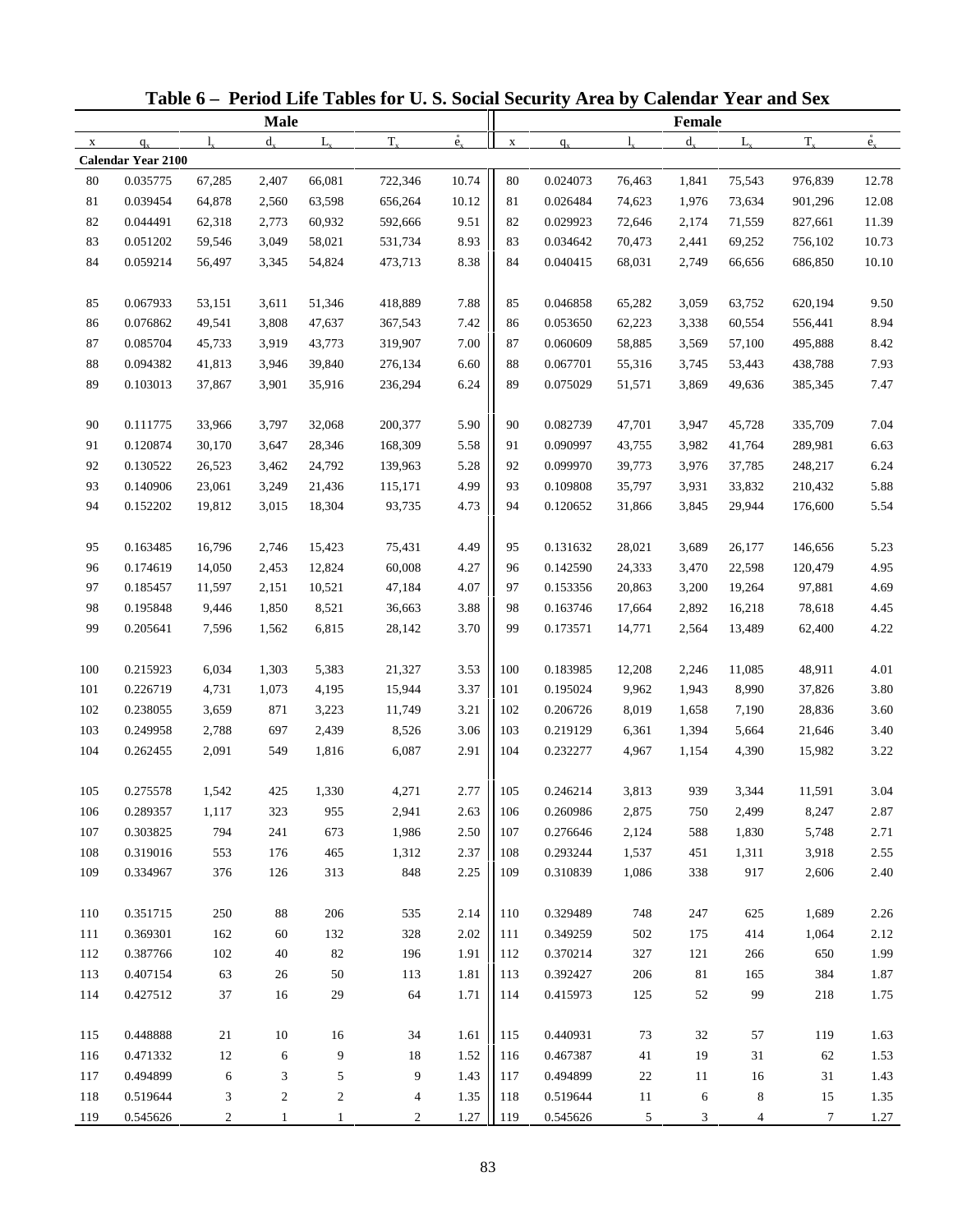|                          |                    |         | <b>Male</b> |             |           |                          |                |          |         | Female  |         |           |                          |
|--------------------------|--------------------|---------|-------------|-------------|-----------|--------------------------|----------------|----------|---------|---------|---------|-----------|--------------------------|
| X                        | $q_{\rm v}$        | 1.      | $d_{\rm v}$ | $L_{\rm x}$ | $T_{x}$   | $\overset{\circ}{e}_{x}$ | $\mathbf X$    | $q_{x}$  |         | $d_{x}$ | $L_{x}$ | $T_{x}$   | $\overset{\circ}{e}_{x}$ |
|                          | Year of Birth 1900 |         |             |             |           |                          |                |          |         |         |         |           |                          |
| $\boldsymbol{0}$         | 0.145956           | 100,000 | 14,596      | 90,026      | 5,151,528 | 51.52                    | $\mathbf{0}$   | 0.119694 | 100,000 | 11,969  | 92,047  | 5,828,532 | 58.29                    |
| 1                        | 0.032822           | 85,404  | 2,803       | 84,003      | 5,061,502 | 59.27                    | $\mathbf{1}$   | 0.030608 | 88,031  | 2,694   | 86,683  | 5,736,485 | 65.16                    |
| $\mathbf{2}$             | 0.016343           | 82,601  | 1,350       | 81,926      | 4,977,499 | 60.26                    | $\overline{c}$ | 0.014885 | 85,336  | 1,270   | 84,701  | 5,649,801 | 66.21                    |
| 3                        | 0.010517           | 81,251  | 855         | 80,824      | 4,895,572 | 60.25                    | 3              | 0.010107 | 84,066  | 850     | 83,641  | 5,565,100 | 66.20                    |
| $\overline{\mathcal{L}}$ | 0.008748           | 80,397  | 703         | 80,045      | 4,814,748 | 59.89                    | $\overline{4}$ | 0.008225 | 83,216  | 684     | 82,874  | 5,481,459 | 65.87                    |
|                          |                    |         |             |             |           |                          |                |          |         |         |         |           |                          |
| 5                        | 0.006285           | 79,693  | 501         | 79,443      | 4,734,703 | 59.41                    | 5              | 0.005853 | 82,532  | 483     | 82,290  | 5,398,585 | 65.41                    |
| 6                        | 0.004622           | 79,193  | 366         | 79,010      | 4,655,260 | 58.78                    | 6              | 0.004284 | 82,049  | 351     | 81,873  | 5,316,295 | 64.79                    |
| 7                        | 0.003263           | 78,827  | 257         | 78,698      | 4,576,251 | 58.05                    | $\tau$         | 0.003063 | 81,697  | 250     | 81,572  | 5,234,422 | 64.07                    |
| 8                        | 0.002562           | 78,569  | 201         | 78,469      | 4,497,553 | 57.24                    | 8              | 0.002316 | 81,447  | 189     | 81,353  | 5,152,850 | 63.27                    |
| 9                        | 0.002031           | 78,368  | 159         | 78,288      | 4,419,084 | 56.39                    | 9              | 0.001858 | 81,258  | 151     | 81,183  | 5,071,497 | 62.41                    |
|                          |                    |         |             |             |           |                          |                |          |         |         |         |           |                          |
| 10                       | 0.002106           | 78,209  | 165         | 78,127      | 4,340,796 | 55.50                    | 10             | 0.002027 | 81,107  | 164     | 81,025  | 4,990,314 | 61.53                    |
| 11                       | 0.002165           | 78,044  | 169         | 77,960      | 4,262,669 | 54.62                    | 11             | 0.001975 | 80,943  | 160     | 80,863  | 4,909,289 | 60.65                    |
| 12                       | 0.002116           | 77,875  | 165         | 77,793      | 4,184,710 | 53.74                    | 12             | 0.001947 | 80,783  | 157     | 80,705  | 4,828,426 | 59.77                    |
| 13                       | 0.002392           | 77,710  | 186         | 77,617      | 4,106,917 | 52.85                    | 13             | 0.002275 | 80,626  | 183     | 80,534  | 4,747,722 | 58.89                    |
| 14                       | 0.002535           | 77,525  | 197         | 77,426      | 4,029,299 | 51.97                    | 14             | 0.002330 | 80,442  | 187     | 80,349  | 4,667,188 | 58.02                    |
| 15                       | 0.002669           | 77,328  | 206         | 77,225      | 3,951,873 | 51.11                    | 15             | 0.002559 | 80,255  | 205     | 80,152  | 4,586,839 | 57.15                    |
| 16                       | 0.003199           | 77,122  | 247         | 76,998      | 3,874,648 | 50.24                    | 16             | 0.003039 | 80,050  | 243     | 79,928  | 4,506,687 | 56.30                    |
| 17                       | 0.003779           | 76,875  | 291         | 76,730      | 3,797,650 | 49.40                    | 17             | 0.003639 | 79,806  | 290     | 79,661  | 4,426,759 | 55.47                    |
| 18                       | 0.009134           | 76,584  | 700         | 76,235      | 3,720,920 | 48.59                    | 18             | 0.007849 | 79,516  | 624     | 79,204  | 4,347,098 | 54.67                    |
| 19                       | 0.005308           | 75,885  | 403         | 75,683      | 3,644,686 | 48.03                    | 19             | 0.005175 | 78,892  | 408     | 78,688  | 4,267,894 | 54.10                    |
|                          |                    |         |             |             |           |                          |                |          |         |         |         |           |                          |
| 20                       | 0.005073           | 75,482  | 383         | 75,291      | 3,569,002 | 47.28                    | 20             | 0.005348 | 78,484  | 420     | 78,274  | 4,189,206 | 53.38                    |
| 21                       | 0.004373           | 75,099  | 328         | 74,935      | 3,493,711 | 46.52                    | 21             | 0.004576 | 78,064  | 357     | 77,885  | 4,110,932 | 52.66                    |
| 22                       | 0.004493           | 74,771  | 336         | 74,603      | 3,418,776 | 45.72                    | 22             | 0.004674 | 77,707  | 363     | 77,525  | 4,033,047 | 51.90                    |
| 23                       | 0.004719           | 74,435  | 351         | 74,259      | 3,344,174 | 44.93                    | 23             | 0.004789 | 77,343  | 370     | 77,158  | 3,955,522 | 51.14                    |
| 24                       | 0.004557           | 74,084  | 338         | 73,915      | 3,269,914 | 44.14                    | 24             | 0.004711 | 76,973  | 363     | 76,792  | 3,878,364 | 50.39                    |
|                          |                    |         |             |             |           |                          |                |          |         |         |         |           |                          |
| 25                       | 0.004618           | 73,746  | 341         | 73,576      | 3,196,000 | 43.34                    | 25             | 0.004765 | 76,610  | 365     | 76,428  | 3,801,572 | 49.62                    |
| 26                       | 0.004667           | 73,405  | 343         | 73,234      | 3,122,424 | 42.54                    | 26             | 0.004865 | 76,245  | 371     | 76,060  | 3,725,144 | 48.86                    |
| 27                       | 0.004565           | 73,063  | 334         | 72,896      | 3,049,190 | 41.73                    | 27             | 0.004576 | 75,874  | 347     | 75,701  | 3,649,084 | 48.09                    |
| 28                       | 0.004936           | 72,729  | 359         | 72,550      | 2,976,294 | 40.92                    | 28             | 0.004717 | 75,527  | 356     | 75,349  | 3,573,383 | 47.31                    |
| 29                       | 0.005041           | 72,370  | 365         | 72,188      | 2,903,744 | 40.12                    | 29             | 0.004758 | 75,171  | 358     | 74,992  | 3,498,034 | 46.53                    |
| 30                       | 0.004912           | 72,005  | 354         | 71,829      | 2,831,556 | 39.32                    | 30             | 0.004445 | 74,813  | 333     | 74,647  | 3,423,042 | 45.75                    |
| 31                       | 0.004963           | 71,652  | 356         | 71,474      | 2,759,728 | 38.52                    | 31             | 0.004473 | 74,481  | 333     | 74,314  | 3,348,395 | 44.96                    |
| 32                       | 0.004717           | 71,296  | 336         | 71,128      | 2,688,254 | 37.71                    | 32             | 0.004322 | 74,148  | 320     | 73,987  | 3,274,081 | 44.16                    |
| 33                       | 0.004861           | 70,960  | 345         | 70,787      | 2,617,126 | 36.88                    | 33             | 0.004259 | 73,827  | 314     | 73,670  | 3,200,093 | 43.35                    |
| 34                       | 0.005213           | 70,615  | 368         | 70,431      | 2,546,338 | 36.06                    | 34             | 0.004365 | 73,513  | 321     | 73,352  | 3,126,423 | 42.53                    |
|                          |                    |         |             |             |           |                          |                |          |         |         |         |           |                          |
| 35                       | 0.005530           | 70,247  | 388         | 70,053      | 2,475,907 | 35.25                    | 35             | 0.004580 | 73,192  | 335     | 73,024  | 3,053,071 | 41.71                    |
| 36                       | 0.006052           | 69,858  | 423         | 69,647      | 2,405,855 | 34.44                    | 36             | 0.004935 | 72,857  | 360     | 72,677  | 2,980,047 | 40.90                    |
| 37                       | 0.006006           | 69,436  | 417         | 69,227      | 2,336,208 | 33.65                    | 37             | 0.004821 | 72,497  | 350     | 72,322  | 2,907,370 | 40.10                    |
| 38                       | 0.005553           | 69,019  | 383         | 68,827      | 2,266,981 | 32.85                    | 38             | 0.004511 | 72,148  | 325     | 71,985  | 2,835,048 | 39.30                    |
| 39                       | 0.005626           | 68,635  | 386         | 68,442      | 2,198,154 | 32.03                    | 39             | 0.004481 | 71,822  | 322     | 71,661  | 2,763,063 | 38.47                    |

**Table 7 – Cohort Life Tables for U. S. Social Security Area by Year of Birth and Sex**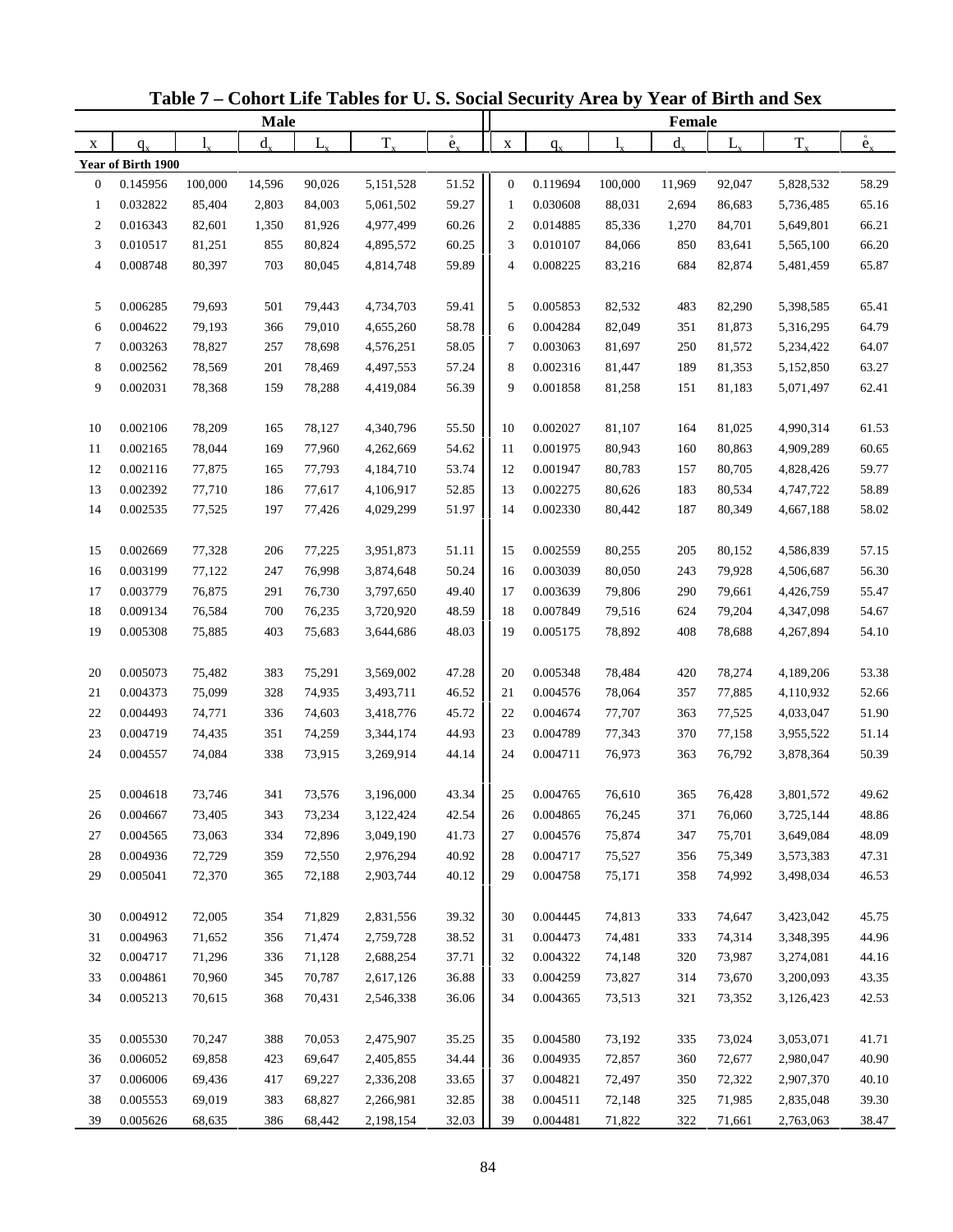|          |                      |                  | <b>Male</b> |                  |                        |                          |             |          |                  | <b>Female</b> |                  |                        |                          |
|----------|----------------------|------------------|-------------|------------------|------------------------|--------------------------|-------------|----------|------------------|---------------|------------------|------------------------|--------------------------|
| X        | $q_{x}$              |                  | $d_{\rm v}$ | L,               | $T_{x}$                | $\overset{\circ}{e}_{x}$ | $\mathbf X$ | $q_{x}$  |                  | $d_{x}$       | $L_{x}$          | $T_{x}$                | $\overset{\circ}{e}_{x}$ |
|          | Year of Birth 1900   |                  |             |                  |                        |                          |             |          |                  |               |                  |                        |                          |
| 40       | 0.005951             | 68,249           | 406         | 68,046           | 2,129,711              | 31.20                    | 40          | 0.004596 | 71,500           | 329           | 71,336           | 2,691,402              | 37.64                    |
| 41       | 0.006272             | 67,843           | 426         | 67,630           | 2,061,665              | 30.39                    | 41          | 0.004690 | 71,172           | 334           | 71,005           | 2,620,066              | 36.81                    |
| 42       | 0.006538             | 67,417           | 441         | 67,197           | 1,994,035              | 29.58                    | 42          | 0.004763 | 70,838           | 337           | 70,669           | 2,549,061              | 35.98                    |
| 43       | 0.007011             | 66,977           | 470         | 66,742           | 1,926,838              | 28.77                    | 43          | 0.005030 | 70,500           | 355           | 70,323           | 2,478,392              | 35.15                    |
| 44       | 0.007210             | 66,507           | 480         | 66,267           | 1,860,096              | 27.97                    | 44          | 0.005052 | 70,146           | 354           | 69,969           | 2,408,069              | 34.33                    |
|          |                      |                  |             |                  |                        |                          |             | 0.005257 |                  |               |                  |                        |                          |
| 45<br>46 | 0.007749<br>0.007950 | 66,028<br>65,516 | 512<br>521  | 65,772<br>65,256 | 1,793,829<br>1,728,057 | 27.17<br>26.38           | 45<br>46    | 0.005389 | 69,791<br>69,425 | 367<br>374    | 69,608<br>69,237 | 2,338,101<br>2,268,493 | 33.50<br>32.68           |
| 47       | 0.008689             | 64,995           | 565         | 64,713           | 1,662,801              | 25.58                    | 47          | 0.005750 | 69,050           | 397           | 68,852           | 2,199,255              | 31.85                    |
| 48       | 0.009474             | 64,430           | 610         | 64,125           | 1,598,089              | 24.80                    | 48          | 0.005914 | 68,653           | 406           | 68,450           | 2,130,403              | 31.03                    |
| 49       | 0.010195             | 63,820           | 651         | 63,495           | 1,533,963              | 24.04                    | 49          | 0.006282 | 68,247           | 429           | 68,033           | 2,061,953              | 30.21                    |
|          |                      |                  |             |                  |                        |                          |             |          |                  |               |                  |                        |                          |
| 50       | 0.010936             | 63,169           | 691         | 62,824           | 1,470,469              | 23.28                    | 50          | 0.006563 | 67,819           | 445           | 67,596           | 1,993,920              | 29.40                    |
| 51       | 0.012109             | 62,478           | 757         | 62,100           | 1,407,645              | 22.53                    | 51          | 0.007273 | 67,374           | 490           | 67,129           | 1,926,324              | 28.59                    |
| 52       | 0.013129             | 61,722           | 810         | 61,317           | 1,345,545              | 21.80                    | 52          | 0.007646 | 66,884           | 511           | 66,628           | 1,859,195              | 27.80                    |
| 53       | 0.014100             | 60,912           | 859         | 60,482           | 1,284,228              | 21.08                    | 53          | 0.008052 | 66,372           | 534           | 66,105           | 1,792,567              | 27.01                    |
| 54       | 0.014461             | 60,053           | 868         | 59,619           | 1,223,746              | 20.38                    | 54          | 0.008066 | 65,838           | 531           | 65,572           | 1,726,462              | 26.22                    |
|          |                      |                  |             |                  |                        |                          |             |          |                  |               |                  |                        |                          |
| 55       | 0.015557             | 59,184           | 921         | 58,724           | 1,164,127              | 19.67                    | 55          | 0.008370 | 65,307           | 547           | 65,033           | 1,660,890              | 25.43                    |
| 56       | 0.016982             | 58,264           | 989         | 57,769           | 1,105,403              | 18.97                    | 56          | 0.009140 | 64,760           | 592           | 64,464           | 1,595,857              | 24.64                    |
| 57       | 0.018588             | 57,274           | 1,065       | 56,742           | 1,047,634              | 18.29                    | 57          | 0.009899 | 64,168           | 635           | 63,851           | 1,531,393              | 23.87                    |
| 58       | 0.019844             | 56,210           | 1,115       | 55,652           | 990,892                | 17.63                    | 58          | 0.010381 | 63,533           | 660           | 63,203           | 1,467,542              | 23.10                    |
| 59       | 0.021579             | 55,094           | 1,189       | 54,500           | 935,241                | 16.98                    | 59          | 0.011076 | 62,873           | 696           | 62,525           | 1,404,339              | 22.34                    |
| 60       | 0.023924             | 53,905           | 1,290       | 53,260           | 880,741                | 16.34                    | 60          | 0.012370 | 62,177           | 769           | 61,792           | 1,341,814              | 21.58                    |
| 61       | 0.025624             | 52,616           | 1,348       | 51,942           | 827,481                | 15.73                    | 61          | 0.013310 | 61,408           | 817           | 60,999           | 1,280,021              | 20.84                    |
| 62       | 0.028128             | 51,267           | 1,442       | 50,546           | 775,539                | 15.13                    | 62          | 0.014744 | 60,591           | 893           | 60,144           | 1,219,022              | 20.12                    |
| 63       | 0.031119             | 49,825           | 1,551       | 49,050           | 724,993                | 14.55                    | 63          | 0.016062 | 59,697           | 959           | 59,218           | 1,158,878              | 19.41                    |
| 64       | 0.033024             | 48,275           | 1,594       | 47,478           | 675,943                | 14.00                    | 64          | 0.016735 | 58,738           | 983           | 58,247           | 1,099,660              | 18.72                    |
|          |                      |                  |             |                  |                        |                          |             |          |                  |               |                  |                        |                          |
| 65       | 0.035538             | 46,681           | 1,659       | 45,851           | 628,465                | 13.46                    | 65          | 0.017936 | 57,755           | 1,036         | 57,237           | 1,041,414              | 18.03                    |
| 66       | 0.038267             | 45,022           | 1,723       | 44,160           | 582,614                | 12.94                    | 66          | 0.019490 | 56,719           | 1,105         | 56,167           | 984,176                | 17.35                    |
| 67       | 0.039862             | 43,299           | 1,726       | 42,436           | 538,454                | 12.44                    | 67          | 0.020808 | 55,614           | 1,157         | 55,035           | 928,009                | 16.69                    |
| 68       | 0.043764             | 41,573           | 1,819       | 40,663           | 496,018                | 11.93                    | 68          | 0.021649 | 54,457           | 1,179         | 53,867           | 872,974                | 16.03                    |
| 69       | 0.045788             | 39,753           | 1,820       | 38,843           | 455,355                | 11.45                    | 69          | 0.022958 | 53,278           | 1,223         | 52,666           | 819,107                | 15.37                    |
| 70       | 0.048870             | 37,933           | 1,854       | 37,006           | 416,511                | 10.98                    | 70          | 0.025127 | 52,055           | 1,308         | 51,401           | 766,440                | 14.72                    |
| 71       | 0.052668             | 36,079           | 1,900       | 35,129           | 379,505                | 10.52                    | 71          | 0.027366 | 50,747           | 1,389         | 50,052           | 715,040                | 14.09                    |
| 72       | 0.057296             | 34,179           | 1,958       | 33,200           | 344,376                | 10.08                    | 72          | 0.030269 | 49,358           | 1,494         | 48,611           | 664,987                | 13.47                    |
| 73       | 0.060490             | 32,221           | 1,949       | 31,246           | 311,176                | 9.66                     | 73          | 0.032293 | 47,864           | 1,546         | 47,091           | 616,376                | 12.88                    |
| 74       | 0.062489             | 30,272           | 1,892       | 29,326           | 279,929                | 9.25                     | 74          | 0.034185 | 46,318           | 1,583         | 45,527           | 569,285                | 12.29                    |
|          |                      |                  |             |                  |                        |                          |             |          |                  |               |                  |                        |                          |
| 75       | 0.065746             | 28,380           | 1,866       | 27,447           | 250,603                | 8.83                     | 75          | 0.036280 | 44,735           | 1,623         | 43,923           | 523,759                | 11.71                    |
| 76       | 0.070647             | 26,514           | 1,873       | 25,578           | 223,156                | 8.42                     | 76          | 0.039354 | 43,112           | 1,697         | 42,264           | 479,835                | 11.13                    |
| 77       | 0.074876             | 24,641           | 1,845       | 23,719           | 197,578                | $8.02\,$                 | 77          | 0.042181 | 41,415           | 1,747         | 40,542           | 437,572                | 10.57                    |
| 78       | 0.079985             | 22,796           | 1,823       | 21,884           | 173,860                | 7.63                     | 78          | 0.046272 | 39,668           | 1,836         | 38,751           | 397,030                | 10.01                    |
| 79       | 0.083713             | 20,973           | 1,756       | 20,095           | 151,975                | 7.25                     | 79          | 0.049544 | 37,833           | 1,874         | 36,896           | 358,279                | 9.47                     |

**Table 7 – Cohort Life Tables for U. S. Social Security Area by Year of Birth and Sex**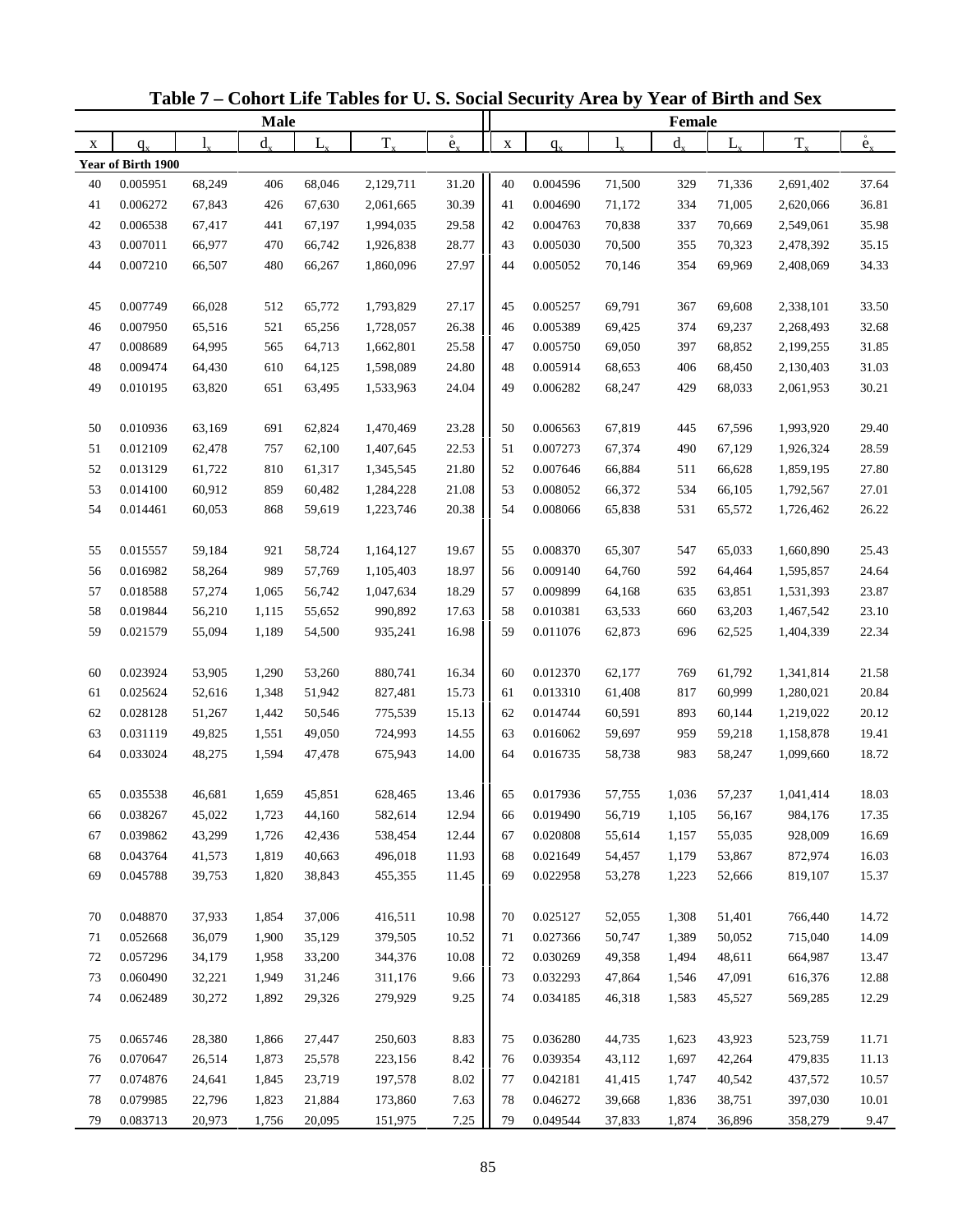|     |                    |                    | <b>Male</b>      |                  |                  |                          |             |          |                  | Female           |                  |                  |                          |
|-----|--------------------|--------------------|------------------|------------------|------------------|--------------------------|-------------|----------|------------------|------------------|------------------|------------------|--------------------------|
| X   | $q_{x}$            | $\mathbf{l}_{\nu}$ | $d_{x}$          | L,               | $T_{x}$          | $\overset{\circ}{e}_{x}$ | $\mathbf X$ | $q_{x}$  | 1,               | $d_{x}$          | L                | $T_{x}$          | $\overset{\circ}{e}_{x}$ |
|     | Year of Birth 1900 |                    |                  |                  |                  |                          |             |          |                  |                  |                  |                  |                          |
| 80  | 0.092044           | 19,217             | 1,769            | 18,333           | 131,880          | 6.86                     | 80          | 0.056195 | 35,958           | 2,021            | 34,948           | 321,383          | 8.94                     |
| 81  | 0.097530           | 17,448             | 1,702            | 16,597           | 113,548          | 6.51                     | 81          | 0.060105 | 33,938           | 2,040            | 32,918           | 286,435          | 8.44                     |
| 82  | 0.102396           | 15,747             | 1,612            | 14,940           | 96,950           | 6.16                     | 82          | 0.064534 | 31,898           | 2,059            | 30,869           | 253,518          | 7.95                     |
| 83  | 0.113527           | 14,134             | 1,605            | 13,332           | 82,010           | 5.80                     | 83          | 0.072905 | 29,839           | 2,175            | 28,752           | 222,649          | 7.46                     |
| 84  | 0.120950           | 12,530             | 1,515            | 11,772           | 68,678           | 5.48                     | 84          | 0.079789 | 27,664           | 2,207            | 26,560           | 193,897          | $7.01\,$                 |
| 85  | 0.131872           | 11,014             | 1,452            | 10,288           | 56,906           | 5.17                     | 85          | 0.088881 | 25,457           | 2,263            | 24,325           | 167,337          | 6.57                     |
| 86  | 0.140378           | 9,562              | 1,342            | 8,891            | 46,618           | 4.88                     | 86          | 0.096604 | 23,194           | 2,241            | 22,074           | 143,011          | 6.17                     |
| 87  | 0.150275           | 8,219              | 1,235            | 7,602            | 37,728           | 4.59                     | 87          | 0.106386 | 20,953           | 2,229            | 19,839           | 120,938          | 5.77                     |
| 88  | 0.166892           | 6,984              | 1,166            | 6,401            | 30,126           | 4.31                     | 88          | 0.119683 | 18,724           | 2,241            | 17,604           | 101,099          | 5.40                     |
| 89  | 0.173363           | 5,819              | 1,009            | 5,314            | 23,725           | 4.08                     | 89          | 0.126896 | 16,483           | 2,092            | 15,437           | 83,495           | 5.07                     |
| 90  | 0.185086           | 4,810              | 890              | 4,365            | 18,410           | 3.83                     | 90          | 0.137179 | 14,392           | 1,974            | 13,405           | 68,057           | 4.73                     |
| 91  | 0.196911           | 3,920              | 772              | 3,534            | 14,046           | 3.58                     | 91          | 0.148637 | 12,417           | 1,846            | 11,495           | 54,653           | 4.40                     |
| 92  | 0.212410           | 3,148              | 669              | 2,814            | 10,512           | 3.34                     | 92          | 0.160066 | 10,572           | 1,692            | 9,726            | 43,158           | 4.08                     |
| 93  | 0.234577           | 2,479              | 582              | 2,188            | 7,698            | 3.11                     | 93          | 0.184228 | 8,880            | 1,636            | 8,062            | 33,433           | 3.77                     |
| 94  | 0.253525           | 1,898              | 481              | 1,657            | 5,510            | 2.90                     | 94          | 0.200213 | 7,244            | 1,450            | 6,519            | 25,371           | 3.50                     |
| 95  | 0.273397           | 1,417              | 387              | 1,223            | 3,853            | 2.72                     | 95          | 0.220063 | 5,793            | 1,275            | 5,156            | 18,853           | 3.25                     |
| 96  | 0.292472           | 1,029              | 301              | 879              | 2,630            | 2.56                     | 96          | 0.238511 | 4,518            | 1,078            | 3,980            | 13,697           | 3.03                     |
| 97  | 0.313169           | 728                | 228              | 614              | 1,751            | 2.40                     | 97          | 0.259916 | 3,441            | 894              | 2,994            | 9,717            | 2.82                     |
| 98  | 0.330113           | 500                | 165              | 418              | 1,137            | 2.27                     | 98          | 0.278809 | 2,546            | 710              | 2,191            | 6,723            | 2.64                     |
| 99  | 0.353619           | 335                | 118              | 276              | 720              | 2.15                     | 99          | 0.306705 | 1,836            | 563              | 1,555            | 4,532            | 2.47                     |
| 100 | 0.362806           | 217                | 79               | 177              | 444              | 2.05                     | 100         | 0.316766 | 1,273            | 403              | 1,072            | 2,977            | 2.34                     |
| 101 | 0.383165           | 138                | 53               | 112              | 266              | 1.93                     | 101         | 0.337387 | 870              | 293              | 723              | 1,905            | 2.19                     |
| 102 | 0.404682           | 85                 | 34               | 68               | 155              | 1.82                     | 102         | 0.359451 | 576              | 207              | 473              | 1,182            | 2.05                     |
| 103 | 0.426361           | 51                 | $22\,$           | 40               | 87               | 1.72                     | 103         | 0.382086 | 369              | 141              | 299              | 709              | 1.92                     |
| 104 | 0.448299           | 29                 | 13               | 23               | 47               | 1.62                     | 104         | 0.405386 | 228              | 92               | 182              | 411              | 1.80                     |
| 105 | 0.470608           | 16                 | 8                | 12               | 25               | 1.53                     | 105         | 0.429437 | 136              | 58               | 107              | 229              | 1.69                     |
| 106 | 0.493375           | 8                  | 4                | 6                | 12               | 1.44                     | 106         | 0.454348 | 77               | 35               | 60               | 122              | 1.58                     |
| 107 | 0.516712           | 4                  | $\overline{c}$   | 3                | 6                | 1.36                     | 107         | 0.480217 | 42               | 20               | 32               | 62               | 1.48                     |
| 108 | 0.540701           | $\boldsymbol{2}$   | 1                | $\sqrt{2}$       | $\mathfrak{Z}$   | 1.29                     | 108         | 0.507133 | $22\,$           | 11               | 16               | 30               | 1.38                     |
| 109 | 0.565427           | $\mathbf{1}$       | $\mathbf{1}$     | $\mathbf{1}$     | $\mathbf{1}$     | 1.22                     | 109         | 0.535221 | 11               | 6                | 8                | 14               | 1.29                     |
| 110 | 0.590968           | $\boldsymbol{0}$   | $\boldsymbol{0}$ | $\boldsymbol{0}$ | $\boldsymbol{0}$ | 1.15                     | 110         | 0.564564 | 5                | 3                | 4                | 6                | 1.21                     |
| 111 | 0.617394           | $\boldsymbol{0}$   | $\boldsymbol{0}$ | $\mathbf{0}$     | $\boldsymbol{0}$ | 1.08                     | 111         | 0.595256 | $\overline{c}$   | $\mathbf{1}$     | 2                | 2                | 1.13                     |
| 112 | 0.644795           | $\boldsymbol{0}$   | $\boldsymbol{0}$ | $\boldsymbol{0}$ | $\boldsymbol{0}$ | 1.02                     | 112         | 0.627394 | $\mathbf{1}$     | $\mathbf{1}$     | $\mathbf{1}$     | $\mathbf{1}$     | 1.05                     |
| 113 | 0.673220           | $\boldsymbol{0}$   | $\boldsymbol{0}$ | $\boldsymbol{0}$ | $\boldsymbol{0}$ | 0.96                     | 113         | 0.661108 | $\boldsymbol{0}$ | $\boldsymbol{0}$ | $\boldsymbol{0}$ | $\boldsymbol{0}$ | 0.98                     |
| 114 | 0.702763           | $\boldsymbol{0}$   | $\boldsymbol{0}$ | $\boldsymbol{0}$ | $\boldsymbol{0}$ | 0.90                     | 114         | 0.696477 | $\boldsymbol{0}$ | $\boldsymbol{0}$ | $\boldsymbol{0}$ | $\boldsymbol{0}$ | 0.91                     |
| 115 | 0.733473           | $\boldsymbol{0}$   | $\boldsymbol{0}$ | $\boldsymbol{0}$ | $\boldsymbol{0}$ | 0.84                     | 115         | 0.733473 | $\boldsymbol{0}$ | $\boldsymbol{0}$ | $\boldsymbol{0}$ | $\boldsymbol{0}$ | 0.84                     |
| 116 | 0.765426           | $\boldsymbol{0}$   | $\mathbf{0}$     | $\boldsymbol{0}$ | $\boldsymbol{0}$ | 0.79                     | 116         | 0.765426 | $\boldsymbol{0}$ | $\boldsymbol{0}$ | $\boldsymbol{0}$ | $\mathbf{0}$     | 0.79                     |
| 117 | 0.798696           | $\boldsymbol{0}$   | $\boldsymbol{0}$ | $\boldsymbol{0}$ | $\boldsymbol{0}$ | 0.74                     | 117         | 0.798696 | $\boldsymbol{0}$ | $\boldsymbol{0}$ | $\boldsymbol{0}$ | $\boldsymbol{0}$ | 0.74                     |
| 118 | 0.833348           | $\boldsymbol{0}$   | $\boldsymbol{0}$ | $\boldsymbol{0}$ | $\boldsymbol{0}$ | 0.69                     | 118         | 0.833348 | $\boldsymbol{0}$ | $\boldsymbol{0}$ | $\boldsymbol{0}$ | $\boldsymbol{0}$ | 0.69                     |
| 119 | 0.869457           | 0                  | $\boldsymbol{0}$ | 0                | $\boldsymbol{0}$ | 0.64                     | 119         | 0.869457 | $\boldsymbol{0}$ | $\boldsymbol{0}$ | $\boldsymbol{0}$ | $\boldsymbol{0}$ | 0.64                     |

**Table 7 – Cohort Life Tables for U. S. Social Security Area by Year of Birth and Sex**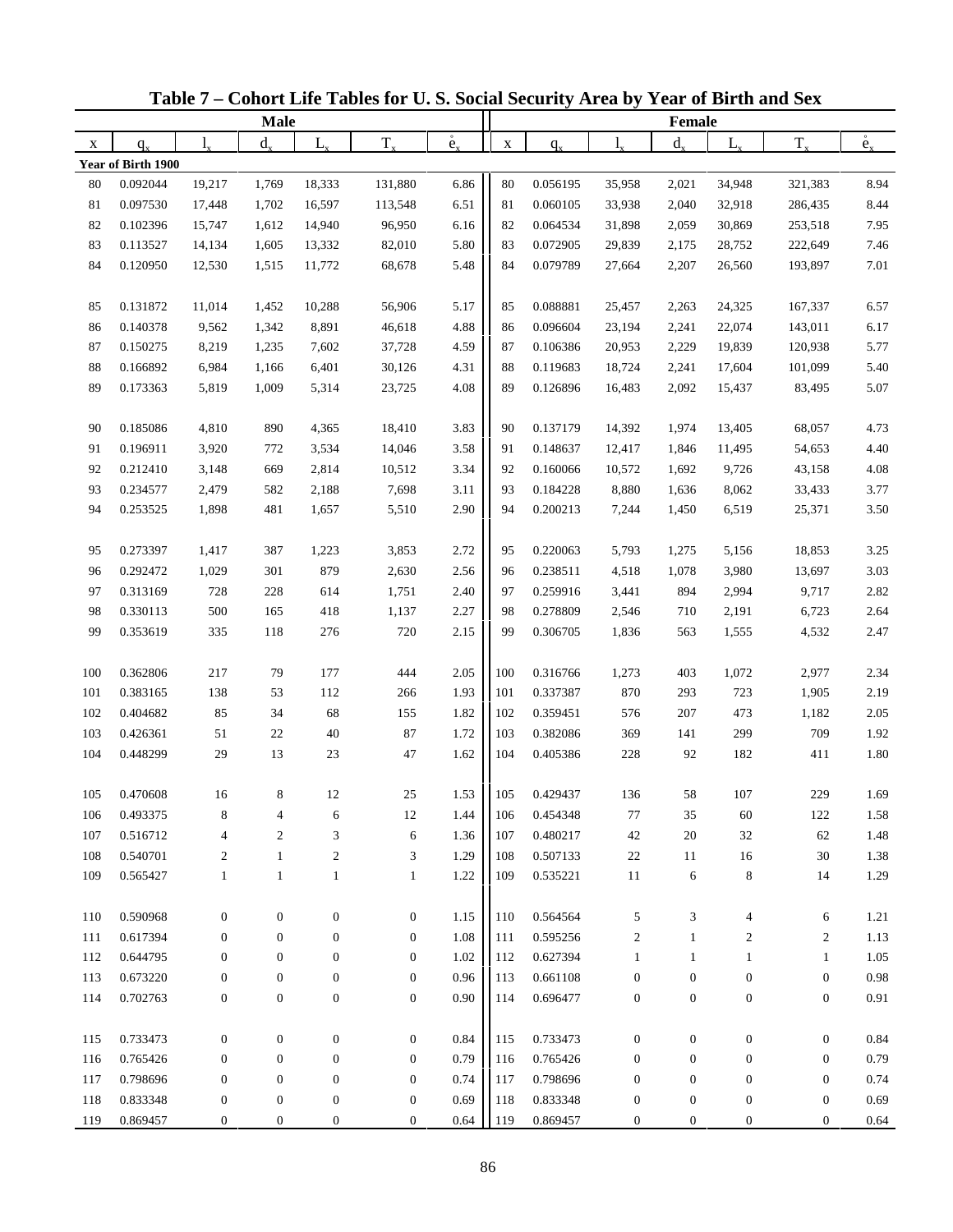| $\overset{\circ}{e}_{x}$<br>$\overset{\circ}{e}_{x}$<br>$T_{x}$<br>$T_{x}$<br>$d_{\rm v}$<br>$d_{\rm v}$<br>L,<br>$L_{x}$<br>1.<br>$\mathbf X$<br>$q_{x}$<br>X<br>$q_{x}$<br>Year of Birth 1910<br>$\boldsymbol{0}$<br>0.120059<br>100,000<br>12,006<br>91,343<br>5,619,674<br>56.20<br>$\theta$<br>0.098259<br>100,000<br>9,826<br>93,083<br>6,373,595<br>63.74<br>62.83<br>0.022843<br>87,994<br>0.021592<br>69.65<br>2,010<br>86,989<br>5,528,331<br>90,174<br>1,947<br>89,201<br>6,280,512<br>1<br>-1<br>63.28<br>70.17<br>$\mathbf{2}$<br>0.011035<br>85,984<br>949<br>85,510<br>5,441,342<br>$\overline{c}$<br>0.009866<br>870<br>6,191,312<br>88,227<br>87,792<br>62.98<br>69.87<br>3<br>0.008333<br>85,035<br>709<br>3<br>0.007822<br>683<br>87,015<br>84,681<br>5,355,833<br>87,357<br>6,103,520<br>62.51<br>0.005795<br>489<br>0.005364<br>69.42<br>4<br>84,327<br>84,082<br>5,271,152<br>$\overline{4}$<br>86,673<br>465<br>86,441<br>6,016,505<br>0.004095<br>83,838<br>343<br>83,666<br>5,187,069<br>61.87<br>5<br>0.003715<br>86,208<br>320<br>86,048<br>5,930,064<br>68.79<br>5<br>61.12<br>0.003533<br>83,347<br>0.003112<br>85,888<br>68.04<br>6<br>83,495<br>295<br>5,103,403<br>6<br>267<br>85,754<br>5,844,015<br>60.34<br>7<br>0.002825<br>83,200<br>235<br>83,082<br>$\tau$<br>0.002426<br>208<br>67.25<br>5,020,056<br>85,621<br>85,517<br>5,758,261<br>8<br>0.003546<br>82,965<br>294<br>82,818<br>59.51<br>8<br>0.003317<br>283<br>66.42<br>4,936,974<br>85,413<br>85,271<br>5,672,744<br>9<br>0.002348<br>58.72<br>9<br>0.002052<br>65.63<br>82,670<br>194<br>82,573<br>4,854,156<br>85,130<br>175<br>85,042<br>5,587,472<br>57.85<br>0.002158<br>82,476<br>178<br>82,387<br>10<br>0.001844<br>84,955<br>84,877<br>5,502,430<br>64.77<br>10<br>4,771,583<br>157<br>56.98<br>63.89<br>0.002140<br>82,298<br>82,210<br>0.001778<br>84,798<br>151<br>84,723<br>5,417,553<br>11<br>176<br>4,689,195<br>11<br>56.10<br>0.001640<br>12<br>0.001936<br>82,122<br>159<br>82,043<br>84,648<br>139<br>84,578<br>63.00<br>4,606,985<br>12<br>5,332,830<br>55.21<br>62.10<br>13<br>0.002182<br>81,963<br>179<br>81,874<br>13<br>0.001863<br>157<br>4,524,942<br>84,509<br>84,430<br>5,248,251<br>14<br>0.002326<br>54.33<br>0.002025<br>61.22<br>81,784<br>190<br>81,689<br>4,443,068<br>14<br>84,351<br>171<br>84,266<br>5,163,821<br>0.002611<br>81,594<br>81,488<br>53.45<br>0.002384<br>84,181<br>201<br>84,080<br>5,079,555<br>60.34<br>213<br>4,361,379<br>15<br>15<br>52.59<br>16<br>0.002840<br>231<br>81,266<br>0.002669<br>83,980<br>224<br>59.48<br>81,381<br>4,279,892<br>16<br>83,868<br>4,995,475<br>17<br>0.002996<br>81,150<br>243<br>81,028<br>51.74<br>17<br>0.002834<br>58.64<br>4,198,626<br>83,756<br>237<br>83,637<br>4,911,607<br>18<br>50.89<br>0.003296<br>57.81<br>0.003524<br>80,907<br>285<br>80,764<br>4,117,598<br>18<br>83,518<br>275<br>83,381<br>4,827,970<br>50.07<br>19<br>0.003702<br>0.003464<br>57.00<br>80,622<br>298<br>80,472<br>4,036,833<br>19<br>83,243<br>288<br>83,099<br>4,744,589<br>0.003737<br>80,323<br>49.26<br>20<br>0.003407<br>82,955<br>283<br>56.19<br>20<br>300<br>80,173<br>3,956,361<br>82,814<br>4,661,490<br>21<br>0.003805<br>80,023<br>304<br>79,871<br>48.44<br>0.003508<br>82,672<br>290<br>82,527<br>55.38<br>3,876,188<br>21<br>4,578,676<br>22<br>0.003564<br>79,719<br>284<br>79,577<br>47.62<br>22<br>0.003350<br>82,382<br>276<br>82,244<br>54.58<br>3,796,317<br>4,496,149<br>46.79<br>23<br>0.003588<br>23<br>0.003256<br>267<br>53.76<br>79,434<br>285<br>79,292<br>3,716,740<br>82,106<br>81,973<br>4,413,905<br>45.96<br>24<br>0.003310<br>52.93<br>24<br>0.003736<br>79,149<br>296<br>79,002<br>3,637,448<br>81,839<br>271<br>81,703<br>4,331,933<br>0.003792<br>78,854<br>299<br>78,704<br>45.13<br>25<br>0.003360<br>274<br>81,431<br>4,250,229<br>52.11<br>25<br>3,558,447<br>81,568<br>78,399<br>81,294<br>0.003962<br>78,555<br>3,479,742<br>44.30<br>0.003567<br>290<br>81,149<br>4,168,798<br>51.28<br>311<br>26<br>26<br>43.47<br>0.003325<br>0.003846<br>78,244<br>301<br>78,093<br>3,401,343<br>81,004<br>269<br>80,869<br>4,087,649<br>50.46<br>27<br>27<br>42.64<br>28<br>0.003406<br>77,810<br>0.002977<br>80,735<br>240<br>80,614<br>49.63<br>77,943<br>265<br>3,323,250<br>28<br>4,006,780<br>29<br>0.003311<br>77,677<br>77,549<br>41.78<br>0.002849<br>80,494<br>229<br>80,380<br>48.78<br>257<br>3,245,440<br>29<br>3,926,166<br>40.92<br>0.003397<br>77,288<br>3,167,892<br>0.002769<br>80,265<br>222<br>47.91<br>30<br>77,420<br>263<br>30<br>80,154<br>3,845,786<br>40.06<br>0.003446<br>77,024<br>3,090,603<br>0.002733<br>80,043<br>219<br>47.05<br>31<br>77,157<br>266<br>31<br>79,933<br>3,765,632<br>32<br>0.003534<br>39.19<br>0.002643<br>76,891<br>272<br>76,755<br>3,013,579<br>32<br>79,824<br>211<br>79,718<br>3,685,699<br>46.17<br>38.33<br>0.002800<br>33<br>0.003583<br>76,619<br>275<br>76,482<br>2,936,824<br>33<br>79,613<br>223<br>79,501<br>3,605,981<br>45.29<br>34<br>0.003745<br>76,202<br>37.47<br>0.002821<br>79,390<br>224<br>79,278<br>76,345<br>286<br>2,860,342<br>34<br>3,526,479<br>44.42<br>0.004109<br>76,059<br>0.002875<br>79,166<br>35<br>313<br>75,903<br>2,784,140<br>36.61<br>35<br>228<br>79,052<br>3,447,201<br>43.54<br>35.75<br>0.003721<br>282<br>0.002799<br>78,938<br>36<br>75,746<br>75,605<br>2,708,238<br>221<br>78,828<br>3,368,149<br>42.67<br>36<br>0.003808<br>287<br>34.89<br>0.002794<br>41.79<br>37<br>75,465<br>75,321<br>2,632,632<br>37<br>78,718<br>220<br>78,608<br>3,289,321<br>38<br>0.003989<br>75,177<br>75,027<br>34.02<br>0.002840<br>78,498<br>78,386<br>3,210,713<br>40.90<br>300<br>2,557,311<br>38<br>223<br>39<br>0.004145<br>74,877<br>74,722<br>2,482,284<br>33.15<br>39<br>0.002834<br>78,275<br>3,132,327<br>310<br>222<br>78,164<br>40.02 |  | <b>Male</b> |  |  |  | Female |  |  |
|-----------------------------------------------------------------------------------------------------------------------------------------------------------------------------------------------------------------------------------------------------------------------------------------------------------------------------------------------------------------------------------------------------------------------------------------------------------------------------------------------------------------------------------------------------------------------------------------------------------------------------------------------------------------------------------------------------------------------------------------------------------------------------------------------------------------------------------------------------------------------------------------------------------------------------------------------------------------------------------------------------------------------------------------------------------------------------------------------------------------------------------------------------------------------------------------------------------------------------------------------------------------------------------------------------------------------------------------------------------------------------------------------------------------------------------------------------------------------------------------------------------------------------------------------------------------------------------------------------------------------------------------------------------------------------------------------------------------------------------------------------------------------------------------------------------------------------------------------------------------------------------------------------------------------------------------------------------------------------------------------------------------------------------------------------------------------------------------------------------------------------------------------------------------------------------------------------------------------------------------------------------------------------------------------------------------------------------------------------------------------------------------------------------------------------------------------------------------------------------------------------------------------------------------------------------------------------------------------------------------------------------------------------------------------------------------------------------------------------------------------------------------------------------------------------------------------------------------------------------------------------------------------------------------------------------------------------------------------------------------------------------------------------------------------------------------------------------------------------------------------------------------------------------------------------------------------------------------------------------------------------------------------------------------------------------------------------------------------------------------------------------------------------------------------------------------------------------------------------------------------------------------------------------------------------------------------------------------------------------------------------------------------------------------------------------------------------------------------------------------------------------------------------------------------------------------------------------------------------------------------------------------------------------------------------------------------------------------------------------------------------------------------------------------------------------------------------------------------------------------------------------------------------------------------------------------------------------------------------------------------------------------------------------------------------------------------------------------------------------------------------------------------------------------------------------------------------------------------------------------------------------------------------------------------------------------------------------------------------------------------------------------------------------------------------------------------------------------------------------------------------------------------------------------------------------------------------------------------------------------------------------------------------------------------------------------------------------------------------------------------------------------------------------------------------------------------------------------------------------------------------------------------------------------------------------------------------------------------------------------------------------------------------------------------------------------------------------------------------------------------------------------------------------------------------------------------------------------------------------------------------------------------------------------------------------------------------------------------------------------------------------------------------------------------------------------------------------------------------------------------------------------------------------------------------------------------------------------|--|-------------|--|--|--|--------|--|--|
|                                                                                                                                                                                                                                                                                                                                                                                                                                                                                                                                                                                                                                                                                                                                                                                                                                                                                                                                                                                                                                                                                                                                                                                                                                                                                                                                                                                                                                                                                                                                                                                                                                                                                                                                                                                                                                                                                                                                                                                                                                                                                                                                                                                                                                                                                                                                                                                                                                                                                                                                                                                                                                                                                                                                                                                                                                                                                                                                                                                                                                                                                                                                                                                                                                                                                                                                                                                                                                                                                                                                                                                                                                                                                                                                                                                                                                                                                                                                                                                                                                                                                                                                                                                                                                                                                                                                                                                                                                                                                                                                                                                                                                                                                                                                                                                                                                                                                                                                                                                                                                                                                                                                                                                                                                                                                                                                                                                                                                                                                                                                                                                                                                                                                                                                                                                                                                         |  |             |  |  |  |        |  |  |
|                                                                                                                                                                                                                                                                                                                                                                                                                                                                                                                                                                                                                                                                                                                                                                                                                                                                                                                                                                                                                                                                                                                                                                                                                                                                                                                                                                                                                                                                                                                                                                                                                                                                                                                                                                                                                                                                                                                                                                                                                                                                                                                                                                                                                                                                                                                                                                                                                                                                                                                                                                                                                                                                                                                                                                                                                                                                                                                                                                                                                                                                                                                                                                                                                                                                                                                                                                                                                                                                                                                                                                                                                                                                                                                                                                                                                                                                                                                                                                                                                                                                                                                                                                                                                                                                                                                                                                                                                                                                                                                                                                                                                                                                                                                                                                                                                                                                                                                                                                                                                                                                                                                                                                                                                                                                                                                                                                                                                                                                                                                                                                                                                                                                                                                                                                                                                                         |  |             |  |  |  |        |  |  |
|                                                                                                                                                                                                                                                                                                                                                                                                                                                                                                                                                                                                                                                                                                                                                                                                                                                                                                                                                                                                                                                                                                                                                                                                                                                                                                                                                                                                                                                                                                                                                                                                                                                                                                                                                                                                                                                                                                                                                                                                                                                                                                                                                                                                                                                                                                                                                                                                                                                                                                                                                                                                                                                                                                                                                                                                                                                                                                                                                                                                                                                                                                                                                                                                                                                                                                                                                                                                                                                                                                                                                                                                                                                                                                                                                                                                                                                                                                                                                                                                                                                                                                                                                                                                                                                                                                                                                                                                                                                                                                                                                                                                                                                                                                                                                                                                                                                                                                                                                                                                                                                                                                                                                                                                                                                                                                                                                                                                                                                                                                                                                                                                                                                                                                                                                                                                                                         |  |             |  |  |  |        |  |  |
|                                                                                                                                                                                                                                                                                                                                                                                                                                                                                                                                                                                                                                                                                                                                                                                                                                                                                                                                                                                                                                                                                                                                                                                                                                                                                                                                                                                                                                                                                                                                                                                                                                                                                                                                                                                                                                                                                                                                                                                                                                                                                                                                                                                                                                                                                                                                                                                                                                                                                                                                                                                                                                                                                                                                                                                                                                                                                                                                                                                                                                                                                                                                                                                                                                                                                                                                                                                                                                                                                                                                                                                                                                                                                                                                                                                                                                                                                                                                                                                                                                                                                                                                                                                                                                                                                                                                                                                                                                                                                                                                                                                                                                                                                                                                                                                                                                                                                                                                                                                                                                                                                                                                                                                                                                                                                                                                                                                                                                                                                                                                                                                                                                                                                                                                                                                                                                         |  |             |  |  |  |        |  |  |
|                                                                                                                                                                                                                                                                                                                                                                                                                                                                                                                                                                                                                                                                                                                                                                                                                                                                                                                                                                                                                                                                                                                                                                                                                                                                                                                                                                                                                                                                                                                                                                                                                                                                                                                                                                                                                                                                                                                                                                                                                                                                                                                                                                                                                                                                                                                                                                                                                                                                                                                                                                                                                                                                                                                                                                                                                                                                                                                                                                                                                                                                                                                                                                                                                                                                                                                                                                                                                                                                                                                                                                                                                                                                                                                                                                                                                                                                                                                                                                                                                                                                                                                                                                                                                                                                                                                                                                                                                                                                                                                                                                                                                                                                                                                                                                                                                                                                                                                                                                                                                                                                                                                                                                                                                                                                                                                                                                                                                                                                                                                                                                                                                                                                                                                                                                                                                                         |  |             |  |  |  |        |  |  |
|                                                                                                                                                                                                                                                                                                                                                                                                                                                                                                                                                                                                                                                                                                                                                                                                                                                                                                                                                                                                                                                                                                                                                                                                                                                                                                                                                                                                                                                                                                                                                                                                                                                                                                                                                                                                                                                                                                                                                                                                                                                                                                                                                                                                                                                                                                                                                                                                                                                                                                                                                                                                                                                                                                                                                                                                                                                                                                                                                                                                                                                                                                                                                                                                                                                                                                                                                                                                                                                                                                                                                                                                                                                                                                                                                                                                                                                                                                                                                                                                                                                                                                                                                                                                                                                                                                                                                                                                                                                                                                                                                                                                                                                                                                                                                                                                                                                                                                                                                                                                                                                                                                                                                                                                                                                                                                                                                                                                                                                                                                                                                                                                                                                                                                                                                                                                                                         |  |             |  |  |  |        |  |  |
|                                                                                                                                                                                                                                                                                                                                                                                                                                                                                                                                                                                                                                                                                                                                                                                                                                                                                                                                                                                                                                                                                                                                                                                                                                                                                                                                                                                                                                                                                                                                                                                                                                                                                                                                                                                                                                                                                                                                                                                                                                                                                                                                                                                                                                                                                                                                                                                                                                                                                                                                                                                                                                                                                                                                                                                                                                                                                                                                                                                                                                                                                                                                                                                                                                                                                                                                                                                                                                                                                                                                                                                                                                                                                                                                                                                                                                                                                                                                                                                                                                                                                                                                                                                                                                                                                                                                                                                                                                                                                                                                                                                                                                                                                                                                                                                                                                                                                                                                                                                                                                                                                                                                                                                                                                                                                                                                                                                                                                                                                                                                                                                                                                                                                                                                                                                                                                         |  |             |  |  |  |        |  |  |
|                                                                                                                                                                                                                                                                                                                                                                                                                                                                                                                                                                                                                                                                                                                                                                                                                                                                                                                                                                                                                                                                                                                                                                                                                                                                                                                                                                                                                                                                                                                                                                                                                                                                                                                                                                                                                                                                                                                                                                                                                                                                                                                                                                                                                                                                                                                                                                                                                                                                                                                                                                                                                                                                                                                                                                                                                                                                                                                                                                                                                                                                                                                                                                                                                                                                                                                                                                                                                                                                                                                                                                                                                                                                                                                                                                                                                                                                                                                                                                                                                                                                                                                                                                                                                                                                                                                                                                                                                                                                                                                                                                                                                                                                                                                                                                                                                                                                                                                                                                                                                                                                                                                                                                                                                                                                                                                                                                                                                                                                                                                                                                                                                                                                                                                                                                                                                                         |  |             |  |  |  |        |  |  |
|                                                                                                                                                                                                                                                                                                                                                                                                                                                                                                                                                                                                                                                                                                                                                                                                                                                                                                                                                                                                                                                                                                                                                                                                                                                                                                                                                                                                                                                                                                                                                                                                                                                                                                                                                                                                                                                                                                                                                                                                                                                                                                                                                                                                                                                                                                                                                                                                                                                                                                                                                                                                                                                                                                                                                                                                                                                                                                                                                                                                                                                                                                                                                                                                                                                                                                                                                                                                                                                                                                                                                                                                                                                                                                                                                                                                                                                                                                                                                                                                                                                                                                                                                                                                                                                                                                                                                                                                                                                                                                                                                                                                                                                                                                                                                                                                                                                                                                                                                                                                                                                                                                                                                                                                                                                                                                                                                                                                                                                                                                                                                                                                                                                                                                                                                                                                                                         |  |             |  |  |  |        |  |  |
|                                                                                                                                                                                                                                                                                                                                                                                                                                                                                                                                                                                                                                                                                                                                                                                                                                                                                                                                                                                                                                                                                                                                                                                                                                                                                                                                                                                                                                                                                                                                                                                                                                                                                                                                                                                                                                                                                                                                                                                                                                                                                                                                                                                                                                                                                                                                                                                                                                                                                                                                                                                                                                                                                                                                                                                                                                                                                                                                                                                                                                                                                                                                                                                                                                                                                                                                                                                                                                                                                                                                                                                                                                                                                                                                                                                                                                                                                                                                                                                                                                                                                                                                                                                                                                                                                                                                                                                                                                                                                                                                                                                                                                                                                                                                                                                                                                                                                                                                                                                                                                                                                                                                                                                                                                                                                                                                                                                                                                                                                                                                                                                                                                                                                                                                                                                                                                         |  |             |  |  |  |        |  |  |
|                                                                                                                                                                                                                                                                                                                                                                                                                                                                                                                                                                                                                                                                                                                                                                                                                                                                                                                                                                                                                                                                                                                                                                                                                                                                                                                                                                                                                                                                                                                                                                                                                                                                                                                                                                                                                                                                                                                                                                                                                                                                                                                                                                                                                                                                                                                                                                                                                                                                                                                                                                                                                                                                                                                                                                                                                                                                                                                                                                                                                                                                                                                                                                                                                                                                                                                                                                                                                                                                                                                                                                                                                                                                                                                                                                                                                                                                                                                                                                                                                                                                                                                                                                                                                                                                                                                                                                                                                                                                                                                                                                                                                                                                                                                                                                                                                                                                                                                                                                                                                                                                                                                                                                                                                                                                                                                                                                                                                                                                                                                                                                                                                                                                                                                                                                                                                                         |  |             |  |  |  |        |  |  |
|                                                                                                                                                                                                                                                                                                                                                                                                                                                                                                                                                                                                                                                                                                                                                                                                                                                                                                                                                                                                                                                                                                                                                                                                                                                                                                                                                                                                                                                                                                                                                                                                                                                                                                                                                                                                                                                                                                                                                                                                                                                                                                                                                                                                                                                                                                                                                                                                                                                                                                                                                                                                                                                                                                                                                                                                                                                                                                                                                                                                                                                                                                                                                                                                                                                                                                                                                                                                                                                                                                                                                                                                                                                                                                                                                                                                                                                                                                                                                                                                                                                                                                                                                                                                                                                                                                                                                                                                                                                                                                                                                                                                                                                                                                                                                                                                                                                                                                                                                                                                                                                                                                                                                                                                                                                                                                                                                                                                                                                                                                                                                                                                                                                                                                                                                                                                                                         |  |             |  |  |  |        |  |  |
|                                                                                                                                                                                                                                                                                                                                                                                                                                                                                                                                                                                                                                                                                                                                                                                                                                                                                                                                                                                                                                                                                                                                                                                                                                                                                                                                                                                                                                                                                                                                                                                                                                                                                                                                                                                                                                                                                                                                                                                                                                                                                                                                                                                                                                                                                                                                                                                                                                                                                                                                                                                                                                                                                                                                                                                                                                                                                                                                                                                                                                                                                                                                                                                                                                                                                                                                                                                                                                                                                                                                                                                                                                                                                                                                                                                                                                                                                                                                                                                                                                                                                                                                                                                                                                                                                                                                                                                                                                                                                                                                                                                                                                                                                                                                                                                                                                                                                                                                                                                                                                                                                                                                                                                                                                                                                                                                                                                                                                                                                                                                                                                                                                                                                                                                                                                                                                         |  |             |  |  |  |        |  |  |
|                                                                                                                                                                                                                                                                                                                                                                                                                                                                                                                                                                                                                                                                                                                                                                                                                                                                                                                                                                                                                                                                                                                                                                                                                                                                                                                                                                                                                                                                                                                                                                                                                                                                                                                                                                                                                                                                                                                                                                                                                                                                                                                                                                                                                                                                                                                                                                                                                                                                                                                                                                                                                                                                                                                                                                                                                                                                                                                                                                                                                                                                                                                                                                                                                                                                                                                                                                                                                                                                                                                                                                                                                                                                                                                                                                                                                                                                                                                                                                                                                                                                                                                                                                                                                                                                                                                                                                                                                                                                                                                                                                                                                                                                                                                                                                                                                                                                                                                                                                                                                                                                                                                                                                                                                                                                                                                                                                                                                                                                                                                                                                                                                                                                                                                                                                                                                                         |  |             |  |  |  |        |  |  |
|                                                                                                                                                                                                                                                                                                                                                                                                                                                                                                                                                                                                                                                                                                                                                                                                                                                                                                                                                                                                                                                                                                                                                                                                                                                                                                                                                                                                                                                                                                                                                                                                                                                                                                                                                                                                                                                                                                                                                                                                                                                                                                                                                                                                                                                                                                                                                                                                                                                                                                                                                                                                                                                                                                                                                                                                                                                                                                                                                                                                                                                                                                                                                                                                                                                                                                                                                                                                                                                                                                                                                                                                                                                                                                                                                                                                                                                                                                                                                                                                                                                                                                                                                                                                                                                                                                                                                                                                                                                                                                                                                                                                                                                                                                                                                                                                                                                                                                                                                                                                                                                                                                                                                                                                                                                                                                                                                                                                                                                                                                                                                                                                                                                                                                                                                                                                                                         |  |             |  |  |  |        |  |  |
|                                                                                                                                                                                                                                                                                                                                                                                                                                                                                                                                                                                                                                                                                                                                                                                                                                                                                                                                                                                                                                                                                                                                                                                                                                                                                                                                                                                                                                                                                                                                                                                                                                                                                                                                                                                                                                                                                                                                                                                                                                                                                                                                                                                                                                                                                                                                                                                                                                                                                                                                                                                                                                                                                                                                                                                                                                                                                                                                                                                                                                                                                                                                                                                                                                                                                                                                                                                                                                                                                                                                                                                                                                                                                                                                                                                                                                                                                                                                                                                                                                                                                                                                                                                                                                                                                                                                                                                                                                                                                                                                                                                                                                                                                                                                                                                                                                                                                                                                                                                                                                                                                                                                                                                                                                                                                                                                                                                                                                                                                                                                                                                                                                                                                                                                                                                                                                         |  |             |  |  |  |        |  |  |
|                                                                                                                                                                                                                                                                                                                                                                                                                                                                                                                                                                                                                                                                                                                                                                                                                                                                                                                                                                                                                                                                                                                                                                                                                                                                                                                                                                                                                                                                                                                                                                                                                                                                                                                                                                                                                                                                                                                                                                                                                                                                                                                                                                                                                                                                                                                                                                                                                                                                                                                                                                                                                                                                                                                                                                                                                                                                                                                                                                                                                                                                                                                                                                                                                                                                                                                                                                                                                                                                                                                                                                                                                                                                                                                                                                                                                                                                                                                                                                                                                                                                                                                                                                                                                                                                                                                                                                                                                                                                                                                                                                                                                                                                                                                                                                                                                                                                                                                                                                                                                                                                                                                                                                                                                                                                                                                                                                                                                                                                                                                                                                                                                                                                                                                                                                                                                                         |  |             |  |  |  |        |  |  |
|                                                                                                                                                                                                                                                                                                                                                                                                                                                                                                                                                                                                                                                                                                                                                                                                                                                                                                                                                                                                                                                                                                                                                                                                                                                                                                                                                                                                                                                                                                                                                                                                                                                                                                                                                                                                                                                                                                                                                                                                                                                                                                                                                                                                                                                                                                                                                                                                                                                                                                                                                                                                                                                                                                                                                                                                                                                                                                                                                                                                                                                                                                                                                                                                                                                                                                                                                                                                                                                                                                                                                                                                                                                                                                                                                                                                                                                                                                                                                                                                                                                                                                                                                                                                                                                                                                                                                                                                                                                                                                                                                                                                                                                                                                                                                                                                                                                                                                                                                                                                                                                                                                                                                                                                                                                                                                                                                                                                                                                                                                                                                                                                                                                                                                                                                                                                                                         |  |             |  |  |  |        |  |  |
|                                                                                                                                                                                                                                                                                                                                                                                                                                                                                                                                                                                                                                                                                                                                                                                                                                                                                                                                                                                                                                                                                                                                                                                                                                                                                                                                                                                                                                                                                                                                                                                                                                                                                                                                                                                                                                                                                                                                                                                                                                                                                                                                                                                                                                                                                                                                                                                                                                                                                                                                                                                                                                                                                                                                                                                                                                                                                                                                                                                                                                                                                                                                                                                                                                                                                                                                                                                                                                                                                                                                                                                                                                                                                                                                                                                                                                                                                                                                                                                                                                                                                                                                                                                                                                                                                                                                                                                                                                                                                                                                                                                                                                                                                                                                                                                                                                                                                                                                                                                                                                                                                                                                                                                                                                                                                                                                                                                                                                                                                                                                                                                                                                                                                                                                                                                                                                         |  |             |  |  |  |        |  |  |
|                                                                                                                                                                                                                                                                                                                                                                                                                                                                                                                                                                                                                                                                                                                                                                                                                                                                                                                                                                                                                                                                                                                                                                                                                                                                                                                                                                                                                                                                                                                                                                                                                                                                                                                                                                                                                                                                                                                                                                                                                                                                                                                                                                                                                                                                                                                                                                                                                                                                                                                                                                                                                                                                                                                                                                                                                                                                                                                                                                                                                                                                                                                                                                                                                                                                                                                                                                                                                                                                                                                                                                                                                                                                                                                                                                                                                                                                                                                                                                                                                                                                                                                                                                                                                                                                                                                                                                                                                                                                                                                                                                                                                                                                                                                                                                                                                                                                                                                                                                                                                                                                                                                                                                                                                                                                                                                                                                                                                                                                                                                                                                                                                                                                                                                                                                                                                                         |  |             |  |  |  |        |  |  |
|                                                                                                                                                                                                                                                                                                                                                                                                                                                                                                                                                                                                                                                                                                                                                                                                                                                                                                                                                                                                                                                                                                                                                                                                                                                                                                                                                                                                                                                                                                                                                                                                                                                                                                                                                                                                                                                                                                                                                                                                                                                                                                                                                                                                                                                                                                                                                                                                                                                                                                                                                                                                                                                                                                                                                                                                                                                                                                                                                                                                                                                                                                                                                                                                                                                                                                                                                                                                                                                                                                                                                                                                                                                                                                                                                                                                                                                                                                                                                                                                                                                                                                                                                                                                                                                                                                                                                                                                                                                                                                                                                                                                                                                                                                                                                                                                                                                                                                                                                                                                                                                                                                                                                                                                                                                                                                                                                                                                                                                                                                                                                                                                                                                                                                                                                                                                                                         |  |             |  |  |  |        |  |  |
|                                                                                                                                                                                                                                                                                                                                                                                                                                                                                                                                                                                                                                                                                                                                                                                                                                                                                                                                                                                                                                                                                                                                                                                                                                                                                                                                                                                                                                                                                                                                                                                                                                                                                                                                                                                                                                                                                                                                                                                                                                                                                                                                                                                                                                                                                                                                                                                                                                                                                                                                                                                                                                                                                                                                                                                                                                                                                                                                                                                                                                                                                                                                                                                                                                                                                                                                                                                                                                                                                                                                                                                                                                                                                                                                                                                                                                                                                                                                                                                                                                                                                                                                                                                                                                                                                                                                                                                                                                                                                                                                                                                                                                                                                                                                                                                                                                                                                                                                                                                                                                                                                                                                                                                                                                                                                                                                                                                                                                                                                                                                                                                                                                                                                                                                                                                                                                         |  |             |  |  |  |        |  |  |
|                                                                                                                                                                                                                                                                                                                                                                                                                                                                                                                                                                                                                                                                                                                                                                                                                                                                                                                                                                                                                                                                                                                                                                                                                                                                                                                                                                                                                                                                                                                                                                                                                                                                                                                                                                                                                                                                                                                                                                                                                                                                                                                                                                                                                                                                                                                                                                                                                                                                                                                                                                                                                                                                                                                                                                                                                                                                                                                                                                                                                                                                                                                                                                                                                                                                                                                                                                                                                                                                                                                                                                                                                                                                                                                                                                                                                                                                                                                                                                                                                                                                                                                                                                                                                                                                                                                                                                                                                                                                                                                                                                                                                                                                                                                                                                                                                                                                                                                                                                                                                                                                                                                                                                                                                                                                                                                                                                                                                                                                                                                                                                                                                                                                                                                                                                                                                                         |  |             |  |  |  |        |  |  |
|                                                                                                                                                                                                                                                                                                                                                                                                                                                                                                                                                                                                                                                                                                                                                                                                                                                                                                                                                                                                                                                                                                                                                                                                                                                                                                                                                                                                                                                                                                                                                                                                                                                                                                                                                                                                                                                                                                                                                                                                                                                                                                                                                                                                                                                                                                                                                                                                                                                                                                                                                                                                                                                                                                                                                                                                                                                                                                                                                                                                                                                                                                                                                                                                                                                                                                                                                                                                                                                                                                                                                                                                                                                                                                                                                                                                                                                                                                                                                                                                                                                                                                                                                                                                                                                                                                                                                                                                                                                                                                                                                                                                                                                                                                                                                                                                                                                                                                                                                                                                                                                                                                                                                                                                                                                                                                                                                                                                                                                                                                                                                                                                                                                                                                                                                                                                                                         |  |             |  |  |  |        |  |  |
|                                                                                                                                                                                                                                                                                                                                                                                                                                                                                                                                                                                                                                                                                                                                                                                                                                                                                                                                                                                                                                                                                                                                                                                                                                                                                                                                                                                                                                                                                                                                                                                                                                                                                                                                                                                                                                                                                                                                                                                                                                                                                                                                                                                                                                                                                                                                                                                                                                                                                                                                                                                                                                                                                                                                                                                                                                                                                                                                                                                                                                                                                                                                                                                                                                                                                                                                                                                                                                                                                                                                                                                                                                                                                                                                                                                                                                                                                                                                                                                                                                                                                                                                                                                                                                                                                                                                                                                                                                                                                                                                                                                                                                                                                                                                                                                                                                                                                                                                                                                                                                                                                                                                                                                                                                                                                                                                                                                                                                                                                                                                                                                                                                                                                                                                                                                                                                         |  |             |  |  |  |        |  |  |
|                                                                                                                                                                                                                                                                                                                                                                                                                                                                                                                                                                                                                                                                                                                                                                                                                                                                                                                                                                                                                                                                                                                                                                                                                                                                                                                                                                                                                                                                                                                                                                                                                                                                                                                                                                                                                                                                                                                                                                                                                                                                                                                                                                                                                                                                                                                                                                                                                                                                                                                                                                                                                                                                                                                                                                                                                                                                                                                                                                                                                                                                                                                                                                                                                                                                                                                                                                                                                                                                                                                                                                                                                                                                                                                                                                                                                                                                                                                                                                                                                                                                                                                                                                                                                                                                                                                                                                                                                                                                                                                                                                                                                                                                                                                                                                                                                                                                                                                                                                                                                                                                                                                                                                                                                                                                                                                                                                                                                                                                                                                                                                                                                                                                                                                                                                                                                                         |  |             |  |  |  |        |  |  |
|                                                                                                                                                                                                                                                                                                                                                                                                                                                                                                                                                                                                                                                                                                                                                                                                                                                                                                                                                                                                                                                                                                                                                                                                                                                                                                                                                                                                                                                                                                                                                                                                                                                                                                                                                                                                                                                                                                                                                                                                                                                                                                                                                                                                                                                                                                                                                                                                                                                                                                                                                                                                                                                                                                                                                                                                                                                                                                                                                                                                                                                                                                                                                                                                                                                                                                                                                                                                                                                                                                                                                                                                                                                                                                                                                                                                                                                                                                                                                                                                                                                                                                                                                                                                                                                                                                                                                                                                                                                                                                                                                                                                                                                                                                                                                                                                                                                                                                                                                                                                                                                                                                                                                                                                                                                                                                                                                                                                                                                                                                                                                                                                                                                                                                                                                                                                                                         |  |             |  |  |  |        |  |  |
|                                                                                                                                                                                                                                                                                                                                                                                                                                                                                                                                                                                                                                                                                                                                                                                                                                                                                                                                                                                                                                                                                                                                                                                                                                                                                                                                                                                                                                                                                                                                                                                                                                                                                                                                                                                                                                                                                                                                                                                                                                                                                                                                                                                                                                                                                                                                                                                                                                                                                                                                                                                                                                                                                                                                                                                                                                                                                                                                                                                                                                                                                                                                                                                                                                                                                                                                                                                                                                                                                                                                                                                                                                                                                                                                                                                                                                                                                                                                                                                                                                                                                                                                                                                                                                                                                                                                                                                                                                                                                                                                                                                                                                                                                                                                                                                                                                                                                                                                                                                                                                                                                                                                                                                                                                                                                                                                                                                                                                                                                                                                                                                                                                                                                                                                                                                                                                         |  |             |  |  |  |        |  |  |
|                                                                                                                                                                                                                                                                                                                                                                                                                                                                                                                                                                                                                                                                                                                                                                                                                                                                                                                                                                                                                                                                                                                                                                                                                                                                                                                                                                                                                                                                                                                                                                                                                                                                                                                                                                                                                                                                                                                                                                                                                                                                                                                                                                                                                                                                                                                                                                                                                                                                                                                                                                                                                                                                                                                                                                                                                                                                                                                                                                                                                                                                                                                                                                                                                                                                                                                                                                                                                                                                                                                                                                                                                                                                                                                                                                                                                                                                                                                                                                                                                                                                                                                                                                                                                                                                                                                                                                                                                                                                                                                                                                                                                                                                                                                                                                                                                                                                                                                                                                                                                                                                                                                                                                                                                                                                                                                                                                                                                                                                                                                                                                                                                                                                                                                                                                                                                                         |  |             |  |  |  |        |  |  |
|                                                                                                                                                                                                                                                                                                                                                                                                                                                                                                                                                                                                                                                                                                                                                                                                                                                                                                                                                                                                                                                                                                                                                                                                                                                                                                                                                                                                                                                                                                                                                                                                                                                                                                                                                                                                                                                                                                                                                                                                                                                                                                                                                                                                                                                                                                                                                                                                                                                                                                                                                                                                                                                                                                                                                                                                                                                                                                                                                                                                                                                                                                                                                                                                                                                                                                                                                                                                                                                                                                                                                                                                                                                                                                                                                                                                                                                                                                                                                                                                                                                                                                                                                                                                                                                                                                                                                                                                                                                                                                                                                                                                                                                                                                                                                                                                                                                                                                                                                                                                                                                                                                                                                                                                                                                                                                                                                                                                                                                                                                                                                                                                                                                                                                                                                                                                                                         |  |             |  |  |  |        |  |  |
|                                                                                                                                                                                                                                                                                                                                                                                                                                                                                                                                                                                                                                                                                                                                                                                                                                                                                                                                                                                                                                                                                                                                                                                                                                                                                                                                                                                                                                                                                                                                                                                                                                                                                                                                                                                                                                                                                                                                                                                                                                                                                                                                                                                                                                                                                                                                                                                                                                                                                                                                                                                                                                                                                                                                                                                                                                                                                                                                                                                                                                                                                                                                                                                                                                                                                                                                                                                                                                                                                                                                                                                                                                                                                                                                                                                                                                                                                                                                                                                                                                                                                                                                                                                                                                                                                                                                                                                                                                                                                                                                                                                                                                                                                                                                                                                                                                                                                                                                                                                                                                                                                                                                                                                                                                                                                                                                                                                                                                                                                                                                                                                                                                                                                                                                                                                                                                         |  |             |  |  |  |        |  |  |
|                                                                                                                                                                                                                                                                                                                                                                                                                                                                                                                                                                                                                                                                                                                                                                                                                                                                                                                                                                                                                                                                                                                                                                                                                                                                                                                                                                                                                                                                                                                                                                                                                                                                                                                                                                                                                                                                                                                                                                                                                                                                                                                                                                                                                                                                                                                                                                                                                                                                                                                                                                                                                                                                                                                                                                                                                                                                                                                                                                                                                                                                                                                                                                                                                                                                                                                                                                                                                                                                                                                                                                                                                                                                                                                                                                                                                                                                                                                                                                                                                                                                                                                                                                                                                                                                                                                                                                                                                                                                                                                                                                                                                                                                                                                                                                                                                                                                                                                                                                                                                                                                                                                                                                                                                                                                                                                                                                                                                                                                                                                                                                                                                                                                                                                                                                                                                                         |  |             |  |  |  |        |  |  |
|                                                                                                                                                                                                                                                                                                                                                                                                                                                                                                                                                                                                                                                                                                                                                                                                                                                                                                                                                                                                                                                                                                                                                                                                                                                                                                                                                                                                                                                                                                                                                                                                                                                                                                                                                                                                                                                                                                                                                                                                                                                                                                                                                                                                                                                                                                                                                                                                                                                                                                                                                                                                                                                                                                                                                                                                                                                                                                                                                                                                                                                                                                                                                                                                                                                                                                                                                                                                                                                                                                                                                                                                                                                                                                                                                                                                                                                                                                                                                                                                                                                                                                                                                                                                                                                                                                                                                                                                                                                                                                                                                                                                                                                                                                                                                                                                                                                                                                                                                                                                                                                                                                                                                                                                                                                                                                                                                                                                                                                                                                                                                                                                                                                                                                                                                                                                                                         |  |             |  |  |  |        |  |  |
|                                                                                                                                                                                                                                                                                                                                                                                                                                                                                                                                                                                                                                                                                                                                                                                                                                                                                                                                                                                                                                                                                                                                                                                                                                                                                                                                                                                                                                                                                                                                                                                                                                                                                                                                                                                                                                                                                                                                                                                                                                                                                                                                                                                                                                                                                                                                                                                                                                                                                                                                                                                                                                                                                                                                                                                                                                                                                                                                                                                                                                                                                                                                                                                                                                                                                                                                                                                                                                                                                                                                                                                                                                                                                                                                                                                                                                                                                                                                                                                                                                                                                                                                                                                                                                                                                                                                                                                                                                                                                                                                                                                                                                                                                                                                                                                                                                                                                                                                                                                                                                                                                                                                                                                                                                                                                                                                                                                                                                                                                                                                                                                                                                                                                                                                                                                                                                         |  |             |  |  |  |        |  |  |
|                                                                                                                                                                                                                                                                                                                                                                                                                                                                                                                                                                                                                                                                                                                                                                                                                                                                                                                                                                                                                                                                                                                                                                                                                                                                                                                                                                                                                                                                                                                                                                                                                                                                                                                                                                                                                                                                                                                                                                                                                                                                                                                                                                                                                                                                                                                                                                                                                                                                                                                                                                                                                                                                                                                                                                                                                                                                                                                                                                                                                                                                                                                                                                                                                                                                                                                                                                                                                                                                                                                                                                                                                                                                                                                                                                                                                                                                                                                                                                                                                                                                                                                                                                                                                                                                                                                                                                                                                                                                                                                                                                                                                                                                                                                                                                                                                                                                                                                                                                                                                                                                                                                                                                                                                                                                                                                                                                                                                                                                                                                                                                                                                                                                                                                                                                                                                                         |  |             |  |  |  |        |  |  |
|                                                                                                                                                                                                                                                                                                                                                                                                                                                                                                                                                                                                                                                                                                                                                                                                                                                                                                                                                                                                                                                                                                                                                                                                                                                                                                                                                                                                                                                                                                                                                                                                                                                                                                                                                                                                                                                                                                                                                                                                                                                                                                                                                                                                                                                                                                                                                                                                                                                                                                                                                                                                                                                                                                                                                                                                                                                                                                                                                                                                                                                                                                                                                                                                                                                                                                                                                                                                                                                                                                                                                                                                                                                                                                                                                                                                                                                                                                                                                                                                                                                                                                                                                                                                                                                                                                                                                                                                                                                                                                                                                                                                                                                                                                                                                                                                                                                                                                                                                                                                                                                                                                                                                                                                                                                                                                                                                                                                                                                                                                                                                                                                                                                                                                                                                                                                                                         |  |             |  |  |  |        |  |  |
|                                                                                                                                                                                                                                                                                                                                                                                                                                                                                                                                                                                                                                                                                                                                                                                                                                                                                                                                                                                                                                                                                                                                                                                                                                                                                                                                                                                                                                                                                                                                                                                                                                                                                                                                                                                                                                                                                                                                                                                                                                                                                                                                                                                                                                                                                                                                                                                                                                                                                                                                                                                                                                                                                                                                                                                                                                                                                                                                                                                                                                                                                                                                                                                                                                                                                                                                                                                                                                                                                                                                                                                                                                                                                                                                                                                                                                                                                                                                                                                                                                                                                                                                                                                                                                                                                                                                                                                                                                                                                                                                                                                                                                                                                                                                                                                                                                                                                                                                                                                                                                                                                                                                                                                                                                                                                                                                                                                                                                                                                                                                                                                                                                                                                                                                                                                                                                         |  |             |  |  |  |        |  |  |
|                                                                                                                                                                                                                                                                                                                                                                                                                                                                                                                                                                                                                                                                                                                                                                                                                                                                                                                                                                                                                                                                                                                                                                                                                                                                                                                                                                                                                                                                                                                                                                                                                                                                                                                                                                                                                                                                                                                                                                                                                                                                                                                                                                                                                                                                                                                                                                                                                                                                                                                                                                                                                                                                                                                                                                                                                                                                                                                                                                                                                                                                                                                                                                                                                                                                                                                                                                                                                                                                                                                                                                                                                                                                                                                                                                                                                                                                                                                                                                                                                                                                                                                                                                                                                                                                                                                                                                                                                                                                                                                                                                                                                                                                                                                                                                                                                                                                                                                                                                                                                                                                                                                                                                                                                                                                                                                                                                                                                                                                                                                                                                                                                                                                                                                                                                                                                                         |  |             |  |  |  |        |  |  |
|                                                                                                                                                                                                                                                                                                                                                                                                                                                                                                                                                                                                                                                                                                                                                                                                                                                                                                                                                                                                                                                                                                                                                                                                                                                                                                                                                                                                                                                                                                                                                                                                                                                                                                                                                                                                                                                                                                                                                                                                                                                                                                                                                                                                                                                                                                                                                                                                                                                                                                                                                                                                                                                                                                                                                                                                                                                                                                                                                                                                                                                                                                                                                                                                                                                                                                                                                                                                                                                                                                                                                                                                                                                                                                                                                                                                                                                                                                                                                                                                                                                                                                                                                                                                                                                                                                                                                                                                                                                                                                                                                                                                                                                                                                                                                                                                                                                                                                                                                                                                                                                                                                                                                                                                                                                                                                                                                                                                                                                                                                                                                                                                                                                                                                                                                                                                                                         |  |             |  |  |  |        |  |  |
|                                                                                                                                                                                                                                                                                                                                                                                                                                                                                                                                                                                                                                                                                                                                                                                                                                                                                                                                                                                                                                                                                                                                                                                                                                                                                                                                                                                                                                                                                                                                                                                                                                                                                                                                                                                                                                                                                                                                                                                                                                                                                                                                                                                                                                                                                                                                                                                                                                                                                                                                                                                                                                                                                                                                                                                                                                                                                                                                                                                                                                                                                                                                                                                                                                                                                                                                                                                                                                                                                                                                                                                                                                                                                                                                                                                                                                                                                                                                                                                                                                                                                                                                                                                                                                                                                                                                                                                                                                                                                                                                                                                                                                                                                                                                                                                                                                                                                                                                                                                                                                                                                                                                                                                                                                                                                                                                                                                                                                                                                                                                                                                                                                                                                                                                                                                                                                         |  |             |  |  |  |        |  |  |
|                                                                                                                                                                                                                                                                                                                                                                                                                                                                                                                                                                                                                                                                                                                                                                                                                                                                                                                                                                                                                                                                                                                                                                                                                                                                                                                                                                                                                                                                                                                                                                                                                                                                                                                                                                                                                                                                                                                                                                                                                                                                                                                                                                                                                                                                                                                                                                                                                                                                                                                                                                                                                                                                                                                                                                                                                                                                                                                                                                                                                                                                                                                                                                                                                                                                                                                                                                                                                                                                                                                                                                                                                                                                                                                                                                                                                                                                                                                                                                                                                                                                                                                                                                                                                                                                                                                                                                                                                                                                                                                                                                                                                                                                                                                                                                                                                                                                                                                                                                                                                                                                                                                                                                                                                                                                                                                                                                                                                                                                                                                                                                                                                                                                                                                                                                                                                                         |  |             |  |  |  |        |  |  |
|                                                                                                                                                                                                                                                                                                                                                                                                                                                                                                                                                                                                                                                                                                                                                                                                                                                                                                                                                                                                                                                                                                                                                                                                                                                                                                                                                                                                                                                                                                                                                                                                                                                                                                                                                                                                                                                                                                                                                                                                                                                                                                                                                                                                                                                                                                                                                                                                                                                                                                                                                                                                                                                                                                                                                                                                                                                                                                                                                                                                                                                                                                                                                                                                                                                                                                                                                                                                                                                                                                                                                                                                                                                                                                                                                                                                                                                                                                                                                                                                                                                                                                                                                                                                                                                                                                                                                                                                                                                                                                                                                                                                                                                                                                                                                                                                                                                                                                                                                                                                                                                                                                                                                                                                                                                                                                                                                                                                                                                                                                                                                                                                                                                                                                                                                                                                                                         |  |             |  |  |  |        |  |  |
|                                                                                                                                                                                                                                                                                                                                                                                                                                                                                                                                                                                                                                                                                                                                                                                                                                                                                                                                                                                                                                                                                                                                                                                                                                                                                                                                                                                                                                                                                                                                                                                                                                                                                                                                                                                                                                                                                                                                                                                                                                                                                                                                                                                                                                                                                                                                                                                                                                                                                                                                                                                                                                                                                                                                                                                                                                                                                                                                                                                                                                                                                                                                                                                                                                                                                                                                                                                                                                                                                                                                                                                                                                                                                                                                                                                                                                                                                                                                                                                                                                                                                                                                                                                                                                                                                                                                                                                                                                                                                                                                                                                                                                                                                                                                                                                                                                                                                                                                                                                                                                                                                                                                                                                                                                                                                                                                                                                                                                                                                                                                                                                                                                                                                                                                                                                                                                         |  |             |  |  |  |        |  |  |
|                                                                                                                                                                                                                                                                                                                                                                                                                                                                                                                                                                                                                                                                                                                                                                                                                                                                                                                                                                                                                                                                                                                                                                                                                                                                                                                                                                                                                                                                                                                                                                                                                                                                                                                                                                                                                                                                                                                                                                                                                                                                                                                                                                                                                                                                                                                                                                                                                                                                                                                                                                                                                                                                                                                                                                                                                                                                                                                                                                                                                                                                                                                                                                                                                                                                                                                                                                                                                                                                                                                                                                                                                                                                                                                                                                                                                                                                                                                                                                                                                                                                                                                                                                                                                                                                                                                                                                                                                                                                                                                                                                                                                                                                                                                                                                                                                                                                                                                                                                                                                                                                                                                                                                                                                                                                                                                                                                                                                                                                                                                                                                                                                                                                                                                                                                                                                                         |  |             |  |  |  |        |  |  |
|                                                                                                                                                                                                                                                                                                                                                                                                                                                                                                                                                                                                                                                                                                                                                                                                                                                                                                                                                                                                                                                                                                                                                                                                                                                                                                                                                                                                                                                                                                                                                                                                                                                                                                                                                                                                                                                                                                                                                                                                                                                                                                                                                                                                                                                                                                                                                                                                                                                                                                                                                                                                                                                                                                                                                                                                                                                                                                                                                                                                                                                                                                                                                                                                                                                                                                                                                                                                                                                                                                                                                                                                                                                                                                                                                                                                                                                                                                                                                                                                                                                                                                                                                                                                                                                                                                                                                                                                                                                                                                                                                                                                                                                                                                                                                                                                                                                                                                                                                                                                                                                                                                                                                                                                                                                                                                                                                                                                                                                                                                                                                                                                                                                                                                                                                                                                                                         |  |             |  |  |  |        |  |  |

**Table 7 – Cohort Life Tables for U. S. Social Security Area by Year of Birth and Sex**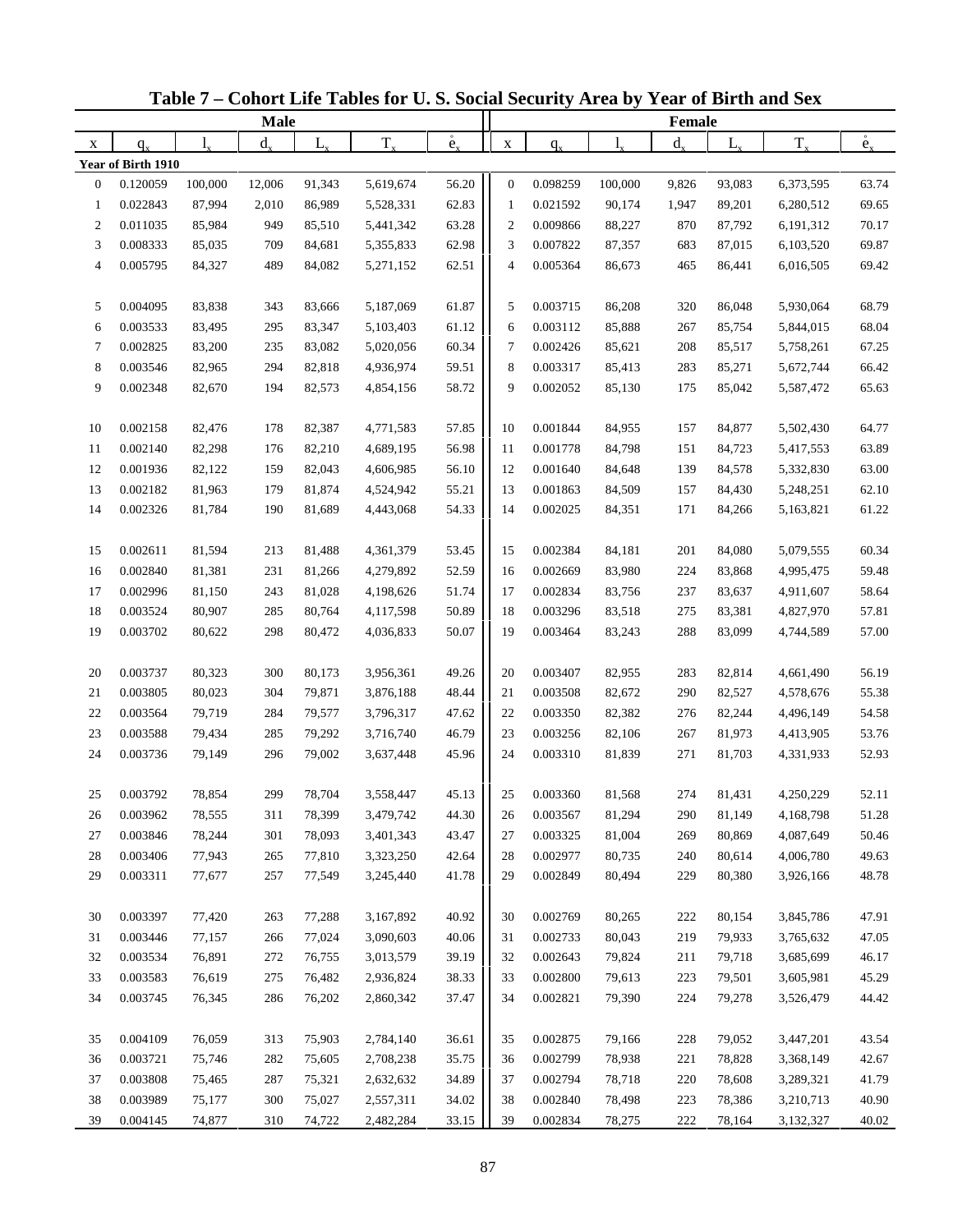| $\overset{\circ}{e}_{x}$<br>$\overset{\circ}{e}_{x}$<br>$T_{x}$<br>$d_{x}$<br>$d_{x}$<br>$T_{x}$<br>$L_{\rm v}$<br>$L_{x}$<br>$l_{\nu}$<br>1.<br>$\mathbf X$<br>$q_{x}$<br>X<br>$q_{x}$<br>Year of Birth 1910<br>32.29<br>40<br>0.004356<br>74,567<br>325<br>74,405<br>2,407,562<br>40<br>0.002974<br>78,053<br>232<br>77,937<br>3,054,164<br>39.13<br>0.004864<br>31.43<br>0.003185<br>38.24<br>41<br>74,242<br>361<br>74,062<br>2,333,158<br>41<br>77,821<br>248<br>77,697<br>2,976,227<br>42<br>0.005191<br>30.58<br>42<br>0.003318<br>37.37<br>73,881<br>384<br>73,689<br>2,259,096<br>77,573<br>257<br>77,444<br>2,898,530<br>29.73<br>43<br>0.005586<br>73,292<br>43<br>0.003462<br>77,315<br>268<br>36.49<br>73,497<br>411<br>2,185,407<br>77,182<br>2,821,086<br>28.90<br>44<br>0.005672<br>73,087<br>415<br>72,880<br>44<br>0.003506<br>77,048<br>270<br>76,913<br>35.61<br>2,112,115<br>2,743,904<br>28.06<br>0.006168<br>72,672<br>72,448<br>2,039,235<br>45<br>0.003653<br>76,778<br>280<br>76,637<br>34.74<br>45<br>448<br>2,666,992<br>27.23<br>0.006807<br>72,224<br>492<br>71,978<br>0.003989<br>76,497<br>305<br>76,345<br>33.86<br>46<br>1,966,787<br>46<br>2,590,354<br>0.007496<br>71,732<br>26.41<br>47<br>0.004362<br>332<br>33.00<br>47<br>538<br>71,464<br>1,894,808<br>76,192<br>76,026<br>2,514,010<br>48<br>71,195<br>25.61<br>0.004660<br>354<br>32.14<br>0.008172<br>582<br>70,904<br>1,823,345<br>48<br>75,860<br>75,683<br>2,437,984<br>24.82<br>49<br>0.009127<br>49<br>0.004938<br>373<br>31.29<br>70,613<br>644<br>70,291<br>1,752,441<br>75,506<br>75,320<br>2,362,301<br>0.010327<br>69,969<br>723<br>69,607<br>1,682,150<br>24.04<br>0.005434<br>75,133<br>408<br>74,929<br>2,286,981<br>30.44<br>50<br>50<br>23.29<br>0.011037<br>0.005880<br>74,725<br>29.60<br>51<br>69,246<br>764<br>68,864<br>1,612,543<br>51<br>439<br>74,505<br>2,212,052<br>52<br>0.012278<br>68,061<br>22.54<br>52<br>0.006375<br>74,286<br>74,049<br>28.77<br>68,482<br>841<br>1,543,679<br>474<br>2,137,547<br>53<br>0.013351<br>67,641<br>903<br>67,189<br>21.82<br>53<br>0.006847<br>73,812<br>505<br>27.96<br>1,475,618<br>73,559<br>2,063,498<br>0.014119<br>21.10<br>54<br>0.007217<br>27.15<br>54<br>66,738<br>942<br>66,267<br>1,408,429<br>73,307<br>529<br>73,042<br>1,989,938<br>0.015198<br>65,796<br>1,000<br>65,296<br>1,342,162<br>20.40<br>55<br>0.007510<br>72,778<br>547<br>72,504<br>1,916,896<br>26.34<br>55<br>19.71<br>0.016760<br>0.008077<br>72,231<br>583<br>25.53<br>56<br>64,796<br>1,086<br>64,253<br>1,276,866<br>56<br>71,939<br>1,844,392<br>57<br>0.018039<br>63,710<br>19.03<br>57<br>0.008759<br>24.74<br>1,149<br>63,135<br>1,212,614<br>71,648<br>628<br>71,334<br>1,772,452<br>58<br>0.020360<br>18.37<br>58<br>0.009821<br>23.95<br>62,560<br>1,274<br>61,923<br>1,149,479<br>71,020<br>697<br>70,671<br>1,701,119<br>59<br>17.75<br>59<br>0.010412<br>23.19<br>0.021845<br>61,287<br>1,339<br>60,617<br>1,087,555<br>70,323<br>732<br>69,957<br>1,630,447<br>0.023475<br>1,407<br>17.13<br>60<br>0.011230<br>782<br>22.42<br>60<br>59,948<br>59,244<br>1,026,938<br>69,590<br>69,200<br>1,560,491<br>16.53<br>61<br>0.024727<br>58,541<br>57,817<br>0.011973<br>824<br>21.67<br>1,448<br>967,694<br>61<br>68,809<br>68,397<br>1,491,291<br>62<br>0.027034<br>57,093<br>56,321<br>909,877<br>15.94<br>62<br>0.012721<br>865<br>20.93<br>1,543<br>67,985<br>67,553<br>1,422,894<br>15.37<br>63<br>0.028516<br>0.013500<br>20.19<br>55,550<br>1,584<br>54,758<br>853,556<br>63<br>67,120<br>906<br>66,667<br>1,355,341<br>14.80<br>19.46<br>64<br>0.029696<br>53,965<br>1,603<br>53,164<br>798,799<br>64<br>0.014140<br>66,214<br>936<br>65,746<br>1,288,674<br>0.031222<br>52,363<br>1,635<br>14.24<br>64,800<br>1,222,928<br>18.73<br>65<br>51,545<br>745,634<br>65<br>0.014646<br>65,278<br>956<br>0.033412<br>694,089<br>64,322<br>1,013<br>1,158,129<br>18.01<br>50,728<br>1,695<br>49,881<br>13.68<br>0.015751<br>63,815<br>66<br>66<br>13.14<br>0.016941<br>0.035137<br>49,033<br>1,723<br>48,172<br>644,208<br>63,309<br>1,073<br>62,772<br>1,094,313<br>17.29<br>67<br>67<br>0.037710<br>47,310<br>46,418<br>12.60<br>0.018310<br>62,236<br>1,140<br>16.57<br>68<br>1,784<br>596,037<br>68<br>61,666<br>1,031,541<br>0.039641<br>12.07<br>0.019509<br>969,875<br>69<br>45,526<br>1,805<br>44,624<br>549,618<br>69<br>61,097<br>1,192<br>60,501<br>15.87<br>0.043117<br>43,721<br>1,885<br>42,779<br>504,995<br>11.55<br>0.021939<br>59,905<br>59,248<br>909,374<br>15.18<br>70<br>70<br>1,314<br>0.045525<br>11.05<br>0.023457<br>57,903<br>71<br>41,836<br>1,905<br>40,884<br>462,216<br>71<br>58,590<br>1,374<br>850,126<br>14.51<br>10.55<br>0.025289<br>72<br>0.047921<br>39,932<br>1,914<br>38,975<br>421,332<br>72<br>57,216<br>1,447<br>56,493<br>792,223<br>13.85<br>10.06<br>0.028083<br>73<br>0.052857<br>38,018<br>2,010<br>37,013<br>382,357<br>73<br>55,769<br>1,566<br>54,986<br>735,731<br>13.19<br>9.59<br>74<br>2,031<br>34,993<br>345,343<br>0.030571<br>54,203<br>0.056405<br>36,009<br>74<br>1,657<br>53,374<br>680,744<br>12.56<br>0.060950<br>9.13<br>0.033466<br>75<br>33,978<br>2,071<br>32,942<br>310,350<br>75<br>52,546<br>1,759<br>51,667<br>627,370<br>11.94<br>76<br>0.065226<br>31,907<br>2,081<br>30,866<br>277,408<br>8.69<br>0.036536<br>49,860<br>50,787<br>1,856<br>575,703<br>11.34<br>76<br>8.27<br>0.069815<br>0.039910<br>77<br>29,825<br>2,082<br>28,784<br>246,542<br>77<br>48,932<br>1,953<br>47,955<br>525,844<br>10.75<br>0.075444<br>27,743<br>26,697<br>7.85<br>0.043652<br>46,979<br>2,051<br>45,954<br>78<br>2,093<br>217,758<br>78<br>477,888<br>10.17<br>7.45<br>0.047077<br>79<br>0.079047<br>2,028<br>44,928<br>2,115<br>43,871<br>25,650<br>24,636<br>191,061<br>79<br>431,935<br>9.61 |  | <b>Male</b> |  |  |  | Female |  |  |
|----------------------------------------------------------------------------------------------------------------------------------------------------------------------------------------------------------------------------------------------------------------------------------------------------------------------------------------------------------------------------------------------------------------------------------------------------------------------------------------------------------------------------------------------------------------------------------------------------------------------------------------------------------------------------------------------------------------------------------------------------------------------------------------------------------------------------------------------------------------------------------------------------------------------------------------------------------------------------------------------------------------------------------------------------------------------------------------------------------------------------------------------------------------------------------------------------------------------------------------------------------------------------------------------------------------------------------------------------------------------------------------------------------------------------------------------------------------------------------------------------------------------------------------------------------------------------------------------------------------------------------------------------------------------------------------------------------------------------------------------------------------------------------------------------------------------------------------------------------------------------------------------------------------------------------------------------------------------------------------------------------------------------------------------------------------------------------------------------------------------------------------------------------------------------------------------------------------------------------------------------------------------------------------------------------------------------------------------------------------------------------------------------------------------------------------------------------------------------------------------------------------------------------------------------------------------------------------------------------------------------------------------------------------------------------------------------------------------------------------------------------------------------------------------------------------------------------------------------------------------------------------------------------------------------------------------------------------------------------------------------------------------------------------------------------------------------------------------------------------------------------------------------------------------------------------------------------------------------------------------------------------------------------------------------------------------------------------------------------------------------------------------------------------------------------------------------------------------------------------------------------------------------------------------------------------------------------------------------------------------------------------------------------------------------------------------------------------------------------------------------------------------------------------------------------------------------------------------------------------------------------------------------------------------------------------------------------------------------------------------------------------------------------------------------------------------------------------------------------------------------------------------------------------------------------------------------------------------------------------------------------------------------------------------------------------------------------------------------------------------------------------------------------------------------------------------------------------------------------------------------------------------------------------------------------------------------------------------------------------------------------------------------------------------------------------------------------------------------------------------------------------------------------------------------------------------------------------------------------------------------------------------------------------------------------------------------------------------------------------------------------------------------------------------------------------------------------------------------------------------------------------------------------------------------------------------------------------------------------------------------------------------------------------------------------------------------------------------------------------------------------------------------------------------------------------------------------------------------------------------------------------------------------------------------------------------------------------------------------------------------------------------------------------------------------------------------------------------------------------------------------------------------------------------------------|--|-------------|--|--|--|--------|--|--|
|                                                                                                                                                                                                                                                                                                                                                                                                                                                                                                                                                                                                                                                                                                                                                                                                                                                                                                                                                                                                                                                                                                                                                                                                                                                                                                                                                                                                                                                                                                                                                                                                                                                                                                                                                                                                                                                                                                                                                                                                                                                                                                                                                                                                                                                                                                                                                                                                                                                                                                                                                                                                                                                                                                                                                                                                                                                                                                                                                                                                                                                                                                                                                                                                                                                                                                                                                                                                                                                                                                                                                                                                                                                                                                                                                                                                                                                                                                                                                                                                                                                                                                                                                                                                                                                                                                                                                                                                                                                                                                                                                                                                                                                                                                                                                                                                                                                                                                                                                                                                                                                                                                                                                                                                                                                                                                                                                                                                                                                                                                                                                                                                                                                                                                                                                                                                          |  |             |  |  |  |        |  |  |
|                                                                                                                                                                                                                                                                                                                                                                                                                                                                                                                                                                                                                                                                                                                                                                                                                                                                                                                                                                                                                                                                                                                                                                                                                                                                                                                                                                                                                                                                                                                                                                                                                                                                                                                                                                                                                                                                                                                                                                                                                                                                                                                                                                                                                                                                                                                                                                                                                                                                                                                                                                                                                                                                                                                                                                                                                                                                                                                                                                                                                                                                                                                                                                                                                                                                                                                                                                                                                                                                                                                                                                                                                                                                                                                                                                                                                                                                                                                                                                                                                                                                                                                                                                                                                                                                                                                                                                                                                                                                                                                                                                                                                                                                                                                                                                                                                                                                                                                                                                                                                                                                                                                                                                                                                                                                                                                                                                                                                                                                                                                                                                                                                                                                                                                                                                                                          |  |             |  |  |  |        |  |  |
|                                                                                                                                                                                                                                                                                                                                                                                                                                                                                                                                                                                                                                                                                                                                                                                                                                                                                                                                                                                                                                                                                                                                                                                                                                                                                                                                                                                                                                                                                                                                                                                                                                                                                                                                                                                                                                                                                                                                                                                                                                                                                                                                                                                                                                                                                                                                                                                                                                                                                                                                                                                                                                                                                                                                                                                                                                                                                                                                                                                                                                                                                                                                                                                                                                                                                                                                                                                                                                                                                                                                                                                                                                                                                                                                                                                                                                                                                                                                                                                                                                                                                                                                                                                                                                                                                                                                                                                                                                                                                                                                                                                                                                                                                                                                                                                                                                                                                                                                                                                                                                                                                                                                                                                                                                                                                                                                                                                                                                                                                                                                                                                                                                                                                                                                                                                                          |  |             |  |  |  |        |  |  |
|                                                                                                                                                                                                                                                                                                                                                                                                                                                                                                                                                                                                                                                                                                                                                                                                                                                                                                                                                                                                                                                                                                                                                                                                                                                                                                                                                                                                                                                                                                                                                                                                                                                                                                                                                                                                                                                                                                                                                                                                                                                                                                                                                                                                                                                                                                                                                                                                                                                                                                                                                                                                                                                                                                                                                                                                                                                                                                                                                                                                                                                                                                                                                                                                                                                                                                                                                                                                                                                                                                                                                                                                                                                                                                                                                                                                                                                                                                                                                                                                                                                                                                                                                                                                                                                                                                                                                                                                                                                                                                                                                                                                                                                                                                                                                                                                                                                                                                                                                                                                                                                                                                                                                                                                                                                                                                                                                                                                                                                                                                                                                                                                                                                                                                                                                                                                          |  |             |  |  |  |        |  |  |
|                                                                                                                                                                                                                                                                                                                                                                                                                                                                                                                                                                                                                                                                                                                                                                                                                                                                                                                                                                                                                                                                                                                                                                                                                                                                                                                                                                                                                                                                                                                                                                                                                                                                                                                                                                                                                                                                                                                                                                                                                                                                                                                                                                                                                                                                                                                                                                                                                                                                                                                                                                                                                                                                                                                                                                                                                                                                                                                                                                                                                                                                                                                                                                                                                                                                                                                                                                                                                                                                                                                                                                                                                                                                                                                                                                                                                                                                                                                                                                                                                                                                                                                                                                                                                                                                                                                                                                                                                                                                                                                                                                                                                                                                                                                                                                                                                                                                                                                                                                                                                                                                                                                                                                                                                                                                                                                                                                                                                                                                                                                                                                                                                                                                                                                                                                                                          |  |             |  |  |  |        |  |  |
|                                                                                                                                                                                                                                                                                                                                                                                                                                                                                                                                                                                                                                                                                                                                                                                                                                                                                                                                                                                                                                                                                                                                                                                                                                                                                                                                                                                                                                                                                                                                                                                                                                                                                                                                                                                                                                                                                                                                                                                                                                                                                                                                                                                                                                                                                                                                                                                                                                                                                                                                                                                                                                                                                                                                                                                                                                                                                                                                                                                                                                                                                                                                                                                                                                                                                                                                                                                                                                                                                                                                                                                                                                                                                                                                                                                                                                                                                                                                                                                                                                                                                                                                                                                                                                                                                                                                                                                                                                                                                                                                                                                                                                                                                                                                                                                                                                                                                                                                                                                                                                                                                                                                                                                                                                                                                                                                                                                                                                                                                                                                                                                                                                                                                                                                                                                                          |  |             |  |  |  |        |  |  |
|                                                                                                                                                                                                                                                                                                                                                                                                                                                                                                                                                                                                                                                                                                                                                                                                                                                                                                                                                                                                                                                                                                                                                                                                                                                                                                                                                                                                                                                                                                                                                                                                                                                                                                                                                                                                                                                                                                                                                                                                                                                                                                                                                                                                                                                                                                                                                                                                                                                                                                                                                                                                                                                                                                                                                                                                                                                                                                                                                                                                                                                                                                                                                                                                                                                                                                                                                                                                                                                                                                                                                                                                                                                                                                                                                                                                                                                                                                                                                                                                                                                                                                                                                                                                                                                                                                                                                                                                                                                                                                                                                                                                                                                                                                                                                                                                                                                                                                                                                                                                                                                                                                                                                                                                                                                                                                                                                                                                                                                                                                                                                                                                                                                                                                                                                                                                          |  |             |  |  |  |        |  |  |
|                                                                                                                                                                                                                                                                                                                                                                                                                                                                                                                                                                                                                                                                                                                                                                                                                                                                                                                                                                                                                                                                                                                                                                                                                                                                                                                                                                                                                                                                                                                                                                                                                                                                                                                                                                                                                                                                                                                                                                                                                                                                                                                                                                                                                                                                                                                                                                                                                                                                                                                                                                                                                                                                                                                                                                                                                                                                                                                                                                                                                                                                                                                                                                                                                                                                                                                                                                                                                                                                                                                                                                                                                                                                                                                                                                                                                                                                                                                                                                                                                                                                                                                                                                                                                                                                                                                                                                                                                                                                                                                                                                                                                                                                                                                                                                                                                                                                                                                                                                                                                                                                                                                                                                                                                                                                                                                                                                                                                                                                                                                                                                                                                                                                                                                                                                                                          |  |             |  |  |  |        |  |  |
|                                                                                                                                                                                                                                                                                                                                                                                                                                                                                                                                                                                                                                                                                                                                                                                                                                                                                                                                                                                                                                                                                                                                                                                                                                                                                                                                                                                                                                                                                                                                                                                                                                                                                                                                                                                                                                                                                                                                                                                                                                                                                                                                                                                                                                                                                                                                                                                                                                                                                                                                                                                                                                                                                                                                                                                                                                                                                                                                                                                                                                                                                                                                                                                                                                                                                                                                                                                                                                                                                                                                                                                                                                                                                                                                                                                                                                                                                                                                                                                                                                                                                                                                                                                                                                                                                                                                                                                                                                                                                                                                                                                                                                                                                                                                                                                                                                                                                                                                                                                                                                                                                                                                                                                                                                                                                                                                                                                                                                                                                                                                                                                                                                                                                                                                                                                                          |  |             |  |  |  |        |  |  |
|                                                                                                                                                                                                                                                                                                                                                                                                                                                                                                                                                                                                                                                                                                                                                                                                                                                                                                                                                                                                                                                                                                                                                                                                                                                                                                                                                                                                                                                                                                                                                                                                                                                                                                                                                                                                                                                                                                                                                                                                                                                                                                                                                                                                                                                                                                                                                                                                                                                                                                                                                                                                                                                                                                                                                                                                                                                                                                                                                                                                                                                                                                                                                                                                                                                                                                                                                                                                                                                                                                                                                                                                                                                                                                                                                                                                                                                                                                                                                                                                                                                                                                                                                                                                                                                                                                                                                                                                                                                                                                                                                                                                                                                                                                                                                                                                                                                                                                                                                                                                                                                                                                                                                                                                                                                                                                                                                                                                                                                                                                                                                                                                                                                                                                                                                                                                          |  |             |  |  |  |        |  |  |
|                                                                                                                                                                                                                                                                                                                                                                                                                                                                                                                                                                                                                                                                                                                                                                                                                                                                                                                                                                                                                                                                                                                                                                                                                                                                                                                                                                                                                                                                                                                                                                                                                                                                                                                                                                                                                                                                                                                                                                                                                                                                                                                                                                                                                                                                                                                                                                                                                                                                                                                                                                                                                                                                                                                                                                                                                                                                                                                                                                                                                                                                                                                                                                                                                                                                                                                                                                                                                                                                                                                                                                                                                                                                                                                                                                                                                                                                                                                                                                                                                                                                                                                                                                                                                                                                                                                                                                                                                                                                                                                                                                                                                                                                                                                                                                                                                                                                                                                                                                                                                                                                                                                                                                                                                                                                                                                                                                                                                                                                                                                                                                                                                                                                                                                                                                                                          |  |             |  |  |  |        |  |  |
|                                                                                                                                                                                                                                                                                                                                                                                                                                                                                                                                                                                                                                                                                                                                                                                                                                                                                                                                                                                                                                                                                                                                                                                                                                                                                                                                                                                                                                                                                                                                                                                                                                                                                                                                                                                                                                                                                                                                                                                                                                                                                                                                                                                                                                                                                                                                                                                                                                                                                                                                                                                                                                                                                                                                                                                                                                                                                                                                                                                                                                                                                                                                                                                                                                                                                                                                                                                                                                                                                                                                                                                                                                                                                                                                                                                                                                                                                                                                                                                                                                                                                                                                                                                                                                                                                                                                                                                                                                                                                                                                                                                                                                                                                                                                                                                                                                                                                                                                                                                                                                                                                                                                                                                                                                                                                                                                                                                                                                                                                                                                                                                                                                                                                                                                                                                                          |  |             |  |  |  |        |  |  |
|                                                                                                                                                                                                                                                                                                                                                                                                                                                                                                                                                                                                                                                                                                                                                                                                                                                                                                                                                                                                                                                                                                                                                                                                                                                                                                                                                                                                                                                                                                                                                                                                                                                                                                                                                                                                                                                                                                                                                                                                                                                                                                                                                                                                                                                                                                                                                                                                                                                                                                                                                                                                                                                                                                                                                                                                                                                                                                                                                                                                                                                                                                                                                                                                                                                                                                                                                                                                                                                                                                                                                                                                                                                                                                                                                                                                                                                                                                                                                                                                                                                                                                                                                                                                                                                                                                                                                                                                                                                                                                                                                                                                                                                                                                                                                                                                                                                                                                                                                                                                                                                                                                                                                                                                                                                                                                                                                                                                                                                                                                                                                                                                                                                                                                                                                                                                          |  |             |  |  |  |        |  |  |
|                                                                                                                                                                                                                                                                                                                                                                                                                                                                                                                                                                                                                                                                                                                                                                                                                                                                                                                                                                                                                                                                                                                                                                                                                                                                                                                                                                                                                                                                                                                                                                                                                                                                                                                                                                                                                                                                                                                                                                                                                                                                                                                                                                                                                                                                                                                                                                                                                                                                                                                                                                                                                                                                                                                                                                                                                                                                                                                                                                                                                                                                                                                                                                                                                                                                                                                                                                                                                                                                                                                                                                                                                                                                                                                                                                                                                                                                                                                                                                                                                                                                                                                                                                                                                                                                                                                                                                                                                                                                                                                                                                                                                                                                                                                                                                                                                                                                                                                                                                                                                                                                                                                                                                                                                                                                                                                                                                                                                                                                                                                                                                                                                                                                                                                                                                                                          |  |             |  |  |  |        |  |  |
|                                                                                                                                                                                                                                                                                                                                                                                                                                                                                                                                                                                                                                                                                                                                                                                                                                                                                                                                                                                                                                                                                                                                                                                                                                                                                                                                                                                                                                                                                                                                                                                                                                                                                                                                                                                                                                                                                                                                                                                                                                                                                                                                                                                                                                                                                                                                                                                                                                                                                                                                                                                                                                                                                                                                                                                                                                                                                                                                                                                                                                                                                                                                                                                                                                                                                                                                                                                                                                                                                                                                                                                                                                                                                                                                                                                                                                                                                                                                                                                                                                                                                                                                                                                                                                                                                                                                                                                                                                                                                                                                                                                                                                                                                                                                                                                                                                                                                                                                                                                                                                                                                                                                                                                                                                                                                                                                                                                                                                                                                                                                                                                                                                                                                                                                                                                                          |  |             |  |  |  |        |  |  |
|                                                                                                                                                                                                                                                                                                                                                                                                                                                                                                                                                                                                                                                                                                                                                                                                                                                                                                                                                                                                                                                                                                                                                                                                                                                                                                                                                                                                                                                                                                                                                                                                                                                                                                                                                                                                                                                                                                                                                                                                                                                                                                                                                                                                                                                                                                                                                                                                                                                                                                                                                                                                                                                                                                                                                                                                                                                                                                                                                                                                                                                                                                                                                                                                                                                                                                                                                                                                                                                                                                                                                                                                                                                                                                                                                                                                                                                                                                                                                                                                                                                                                                                                                                                                                                                                                                                                                                                                                                                                                                                                                                                                                                                                                                                                                                                                                                                                                                                                                                                                                                                                                                                                                                                                                                                                                                                                                                                                                                                                                                                                                                                                                                                                                                                                                                                                          |  |             |  |  |  |        |  |  |
|                                                                                                                                                                                                                                                                                                                                                                                                                                                                                                                                                                                                                                                                                                                                                                                                                                                                                                                                                                                                                                                                                                                                                                                                                                                                                                                                                                                                                                                                                                                                                                                                                                                                                                                                                                                                                                                                                                                                                                                                                                                                                                                                                                                                                                                                                                                                                                                                                                                                                                                                                                                                                                                                                                                                                                                                                                                                                                                                                                                                                                                                                                                                                                                                                                                                                                                                                                                                                                                                                                                                                                                                                                                                                                                                                                                                                                                                                                                                                                                                                                                                                                                                                                                                                                                                                                                                                                                                                                                                                                                                                                                                                                                                                                                                                                                                                                                                                                                                                                                                                                                                                                                                                                                                                                                                                                                                                                                                                                                                                                                                                                                                                                                                                                                                                                                                          |  |             |  |  |  |        |  |  |
|                                                                                                                                                                                                                                                                                                                                                                                                                                                                                                                                                                                                                                                                                                                                                                                                                                                                                                                                                                                                                                                                                                                                                                                                                                                                                                                                                                                                                                                                                                                                                                                                                                                                                                                                                                                                                                                                                                                                                                                                                                                                                                                                                                                                                                                                                                                                                                                                                                                                                                                                                                                                                                                                                                                                                                                                                                                                                                                                                                                                                                                                                                                                                                                                                                                                                                                                                                                                                                                                                                                                                                                                                                                                                                                                                                                                                                                                                                                                                                                                                                                                                                                                                                                                                                                                                                                                                                                                                                                                                                                                                                                                                                                                                                                                                                                                                                                                                                                                                                                                                                                                                                                                                                                                                                                                                                                                                                                                                                                                                                                                                                                                                                                                                                                                                                                                          |  |             |  |  |  |        |  |  |
|                                                                                                                                                                                                                                                                                                                                                                                                                                                                                                                                                                                                                                                                                                                                                                                                                                                                                                                                                                                                                                                                                                                                                                                                                                                                                                                                                                                                                                                                                                                                                                                                                                                                                                                                                                                                                                                                                                                                                                                                                                                                                                                                                                                                                                                                                                                                                                                                                                                                                                                                                                                                                                                                                                                                                                                                                                                                                                                                                                                                                                                                                                                                                                                                                                                                                                                                                                                                                                                                                                                                                                                                                                                                                                                                                                                                                                                                                                                                                                                                                                                                                                                                                                                                                                                                                                                                                                                                                                                                                                                                                                                                                                                                                                                                                                                                                                                                                                                                                                                                                                                                                                                                                                                                                                                                                                                                                                                                                                                                                                                                                                                                                                                                                                                                                                                                          |  |             |  |  |  |        |  |  |
|                                                                                                                                                                                                                                                                                                                                                                                                                                                                                                                                                                                                                                                                                                                                                                                                                                                                                                                                                                                                                                                                                                                                                                                                                                                                                                                                                                                                                                                                                                                                                                                                                                                                                                                                                                                                                                                                                                                                                                                                                                                                                                                                                                                                                                                                                                                                                                                                                                                                                                                                                                                                                                                                                                                                                                                                                                                                                                                                                                                                                                                                                                                                                                                                                                                                                                                                                                                                                                                                                                                                                                                                                                                                                                                                                                                                                                                                                                                                                                                                                                                                                                                                                                                                                                                                                                                                                                                                                                                                                                                                                                                                                                                                                                                                                                                                                                                                                                                                                                                                                                                                                                                                                                                                                                                                                                                                                                                                                                                                                                                                                                                                                                                                                                                                                                                                          |  |             |  |  |  |        |  |  |
|                                                                                                                                                                                                                                                                                                                                                                                                                                                                                                                                                                                                                                                                                                                                                                                                                                                                                                                                                                                                                                                                                                                                                                                                                                                                                                                                                                                                                                                                                                                                                                                                                                                                                                                                                                                                                                                                                                                                                                                                                                                                                                                                                                                                                                                                                                                                                                                                                                                                                                                                                                                                                                                                                                                                                                                                                                                                                                                                                                                                                                                                                                                                                                                                                                                                                                                                                                                                                                                                                                                                                                                                                                                                                                                                                                                                                                                                                                                                                                                                                                                                                                                                                                                                                                                                                                                                                                                                                                                                                                                                                                                                                                                                                                                                                                                                                                                                                                                                                                                                                                                                                                                                                                                                                                                                                                                                                                                                                                                                                                                                                                                                                                                                                                                                                                                                          |  |             |  |  |  |        |  |  |
|                                                                                                                                                                                                                                                                                                                                                                                                                                                                                                                                                                                                                                                                                                                                                                                                                                                                                                                                                                                                                                                                                                                                                                                                                                                                                                                                                                                                                                                                                                                                                                                                                                                                                                                                                                                                                                                                                                                                                                                                                                                                                                                                                                                                                                                                                                                                                                                                                                                                                                                                                                                                                                                                                                                                                                                                                                                                                                                                                                                                                                                                                                                                                                                                                                                                                                                                                                                                                                                                                                                                                                                                                                                                                                                                                                                                                                                                                                                                                                                                                                                                                                                                                                                                                                                                                                                                                                                                                                                                                                                                                                                                                                                                                                                                                                                                                                                                                                                                                                                                                                                                                                                                                                                                                                                                                                                                                                                                                                                                                                                                                                                                                                                                                                                                                                                                          |  |             |  |  |  |        |  |  |
|                                                                                                                                                                                                                                                                                                                                                                                                                                                                                                                                                                                                                                                                                                                                                                                                                                                                                                                                                                                                                                                                                                                                                                                                                                                                                                                                                                                                                                                                                                                                                                                                                                                                                                                                                                                                                                                                                                                                                                                                                                                                                                                                                                                                                                                                                                                                                                                                                                                                                                                                                                                                                                                                                                                                                                                                                                                                                                                                                                                                                                                                                                                                                                                                                                                                                                                                                                                                                                                                                                                                                                                                                                                                                                                                                                                                                                                                                                                                                                                                                                                                                                                                                                                                                                                                                                                                                                                                                                                                                                                                                                                                                                                                                                                                                                                                                                                                                                                                                                                                                                                                                                                                                                                                                                                                                                                                                                                                                                                                                                                                                                                                                                                                                                                                                                                                          |  |             |  |  |  |        |  |  |
|                                                                                                                                                                                                                                                                                                                                                                                                                                                                                                                                                                                                                                                                                                                                                                                                                                                                                                                                                                                                                                                                                                                                                                                                                                                                                                                                                                                                                                                                                                                                                                                                                                                                                                                                                                                                                                                                                                                                                                                                                                                                                                                                                                                                                                                                                                                                                                                                                                                                                                                                                                                                                                                                                                                                                                                                                                                                                                                                                                                                                                                                                                                                                                                                                                                                                                                                                                                                                                                                                                                                                                                                                                                                                                                                                                                                                                                                                                                                                                                                                                                                                                                                                                                                                                                                                                                                                                                                                                                                                                                                                                                                                                                                                                                                                                                                                                                                                                                                                                                                                                                                                                                                                                                                                                                                                                                                                                                                                                                                                                                                                                                                                                                                                                                                                                                                          |  |             |  |  |  |        |  |  |
|                                                                                                                                                                                                                                                                                                                                                                                                                                                                                                                                                                                                                                                                                                                                                                                                                                                                                                                                                                                                                                                                                                                                                                                                                                                                                                                                                                                                                                                                                                                                                                                                                                                                                                                                                                                                                                                                                                                                                                                                                                                                                                                                                                                                                                                                                                                                                                                                                                                                                                                                                                                                                                                                                                                                                                                                                                                                                                                                                                                                                                                                                                                                                                                                                                                                                                                                                                                                                                                                                                                                                                                                                                                                                                                                                                                                                                                                                                                                                                                                                                                                                                                                                                                                                                                                                                                                                                                                                                                                                                                                                                                                                                                                                                                                                                                                                                                                                                                                                                                                                                                                                                                                                                                                                                                                                                                                                                                                                                                                                                                                                                                                                                                                                                                                                                                                          |  |             |  |  |  |        |  |  |
|                                                                                                                                                                                                                                                                                                                                                                                                                                                                                                                                                                                                                                                                                                                                                                                                                                                                                                                                                                                                                                                                                                                                                                                                                                                                                                                                                                                                                                                                                                                                                                                                                                                                                                                                                                                                                                                                                                                                                                                                                                                                                                                                                                                                                                                                                                                                                                                                                                                                                                                                                                                                                                                                                                                                                                                                                                                                                                                                                                                                                                                                                                                                                                                                                                                                                                                                                                                                                                                                                                                                                                                                                                                                                                                                                                                                                                                                                                                                                                                                                                                                                                                                                                                                                                                                                                                                                                                                                                                                                                                                                                                                                                                                                                                                                                                                                                                                                                                                                                                                                                                                                                                                                                                                                                                                                                                                                                                                                                                                                                                                                                                                                                                                                                                                                                                                          |  |             |  |  |  |        |  |  |
|                                                                                                                                                                                                                                                                                                                                                                                                                                                                                                                                                                                                                                                                                                                                                                                                                                                                                                                                                                                                                                                                                                                                                                                                                                                                                                                                                                                                                                                                                                                                                                                                                                                                                                                                                                                                                                                                                                                                                                                                                                                                                                                                                                                                                                                                                                                                                                                                                                                                                                                                                                                                                                                                                                                                                                                                                                                                                                                                                                                                                                                                                                                                                                                                                                                                                                                                                                                                                                                                                                                                                                                                                                                                                                                                                                                                                                                                                                                                                                                                                                                                                                                                                                                                                                                                                                                                                                                                                                                                                                                                                                                                                                                                                                                                                                                                                                                                                                                                                                                                                                                                                                                                                                                                                                                                                                                                                                                                                                                                                                                                                                                                                                                                                                                                                                                                          |  |             |  |  |  |        |  |  |
|                                                                                                                                                                                                                                                                                                                                                                                                                                                                                                                                                                                                                                                                                                                                                                                                                                                                                                                                                                                                                                                                                                                                                                                                                                                                                                                                                                                                                                                                                                                                                                                                                                                                                                                                                                                                                                                                                                                                                                                                                                                                                                                                                                                                                                                                                                                                                                                                                                                                                                                                                                                                                                                                                                                                                                                                                                                                                                                                                                                                                                                                                                                                                                                                                                                                                                                                                                                                                                                                                                                                                                                                                                                                                                                                                                                                                                                                                                                                                                                                                                                                                                                                                                                                                                                                                                                                                                                                                                                                                                                                                                                                                                                                                                                                                                                                                                                                                                                                                                                                                                                                                                                                                                                                                                                                                                                                                                                                                                                                                                                                                                                                                                                                                                                                                                                                          |  |             |  |  |  |        |  |  |
|                                                                                                                                                                                                                                                                                                                                                                                                                                                                                                                                                                                                                                                                                                                                                                                                                                                                                                                                                                                                                                                                                                                                                                                                                                                                                                                                                                                                                                                                                                                                                                                                                                                                                                                                                                                                                                                                                                                                                                                                                                                                                                                                                                                                                                                                                                                                                                                                                                                                                                                                                                                                                                                                                                                                                                                                                                                                                                                                                                                                                                                                                                                                                                                                                                                                                                                                                                                                                                                                                                                                                                                                                                                                                                                                                                                                                                                                                                                                                                                                                                                                                                                                                                                                                                                                                                                                                                                                                                                                                                                                                                                                                                                                                                                                                                                                                                                                                                                                                                                                                                                                                                                                                                                                                                                                                                                                                                                                                                                                                                                                                                                                                                                                                                                                                                                                          |  |             |  |  |  |        |  |  |
|                                                                                                                                                                                                                                                                                                                                                                                                                                                                                                                                                                                                                                                                                                                                                                                                                                                                                                                                                                                                                                                                                                                                                                                                                                                                                                                                                                                                                                                                                                                                                                                                                                                                                                                                                                                                                                                                                                                                                                                                                                                                                                                                                                                                                                                                                                                                                                                                                                                                                                                                                                                                                                                                                                                                                                                                                                                                                                                                                                                                                                                                                                                                                                                                                                                                                                                                                                                                                                                                                                                                                                                                                                                                                                                                                                                                                                                                                                                                                                                                                                                                                                                                                                                                                                                                                                                                                                                                                                                                                                                                                                                                                                                                                                                                                                                                                                                                                                                                                                                                                                                                                                                                                                                                                                                                                                                                                                                                                                                                                                                                                                                                                                                                                                                                                                                                          |  |             |  |  |  |        |  |  |
|                                                                                                                                                                                                                                                                                                                                                                                                                                                                                                                                                                                                                                                                                                                                                                                                                                                                                                                                                                                                                                                                                                                                                                                                                                                                                                                                                                                                                                                                                                                                                                                                                                                                                                                                                                                                                                                                                                                                                                                                                                                                                                                                                                                                                                                                                                                                                                                                                                                                                                                                                                                                                                                                                                                                                                                                                                                                                                                                                                                                                                                                                                                                                                                                                                                                                                                                                                                                                                                                                                                                                                                                                                                                                                                                                                                                                                                                                                                                                                                                                                                                                                                                                                                                                                                                                                                                                                                                                                                                                                                                                                                                                                                                                                                                                                                                                                                                                                                                                                                                                                                                                                                                                                                                                                                                                                                                                                                                                                                                                                                                                                                                                                                                                                                                                                                                          |  |             |  |  |  |        |  |  |
|                                                                                                                                                                                                                                                                                                                                                                                                                                                                                                                                                                                                                                                                                                                                                                                                                                                                                                                                                                                                                                                                                                                                                                                                                                                                                                                                                                                                                                                                                                                                                                                                                                                                                                                                                                                                                                                                                                                                                                                                                                                                                                                                                                                                                                                                                                                                                                                                                                                                                                                                                                                                                                                                                                                                                                                                                                                                                                                                                                                                                                                                                                                                                                                                                                                                                                                                                                                                                                                                                                                                                                                                                                                                                                                                                                                                                                                                                                                                                                                                                                                                                                                                                                                                                                                                                                                                                                                                                                                                                                                                                                                                                                                                                                                                                                                                                                                                                                                                                                                                                                                                                                                                                                                                                                                                                                                                                                                                                                                                                                                                                                                                                                                                                                                                                                                                          |  |             |  |  |  |        |  |  |
|                                                                                                                                                                                                                                                                                                                                                                                                                                                                                                                                                                                                                                                                                                                                                                                                                                                                                                                                                                                                                                                                                                                                                                                                                                                                                                                                                                                                                                                                                                                                                                                                                                                                                                                                                                                                                                                                                                                                                                                                                                                                                                                                                                                                                                                                                                                                                                                                                                                                                                                                                                                                                                                                                                                                                                                                                                                                                                                                                                                                                                                                                                                                                                                                                                                                                                                                                                                                                                                                                                                                                                                                                                                                                                                                                                                                                                                                                                                                                                                                                                                                                                                                                                                                                                                                                                                                                                                                                                                                                                                                                                                                                                                                                                                                                                                                                                                                                                                                                                                                                                                                                                                                                                                                                                                                                                                                                                                                                                                                                                                                                                                                                                                                                                                                                                                                          |  |             |  |  |  |        |  |  |
|                                                                                                                                                                                                                                                                                                                                                                                                                                                                                                                                                                                                                                                                                                                                                                                                                                                                                                                                                                                                                                                                                                                                                                                                                                                                                                                                                                                                                                                                                                                                                                                                                                                                                                                                                                                                                                                                                                                                                                                                                                                                                                                                                                                                                                                                                                                                                                                                                                                                                                                                                                                                                                                                                                                                                                                                                                                                                                                                                                                                                                                                                                                                                                                                                                                                                                                                                                                                                                                                                                                                                                                                                                                                                                                                                                                                                                                                                                                                                                                                                                                                                                                                                                                                                                                                                                                                                                                                                                                                                                                                                                                                                                                                                                                                                                                                                                                                                                                                                                                                                                                                                                                                                                                                                                                                                                                                                                                                                                                                                                                                                                                                                                                                                                                                                                                                          |  |             |  |  |  |        |  |  |
|                                                                                                                                                                                                                                                                                                                                                                                                                                                                                                                                                                                                                                                                                                                                                                                                                                                                                                                                                                                                                                                                                                                                                                                                                                                                                                                                                                                                                                                                                                                                                                                                                                                                                                                                                                                                                                                                                                                                                                                                                                                                                                                                                                                                                                                                                                                                                                                                                                                                                                                                                                                                                                                                                                                                                                                                                                                                                                                                                                                                                                                                                                                                                                                                                                                                                                                                                                                                                                                                                                                                                                                                                                                                                                                                                                                                                                                                                                                                                                                                                                                                                                                                                                                                                                                                                                                                                                                                                                                                                                                                                                                                                                                                                                                                                                                                                                                                                                                                                                                                                                                                                                                                                                                                                                                                                                                                                                                                                                                                                                                                                                                                                                                                                                                                                                                                          |  |             |  |  |  |        |  |  |
|                                                                                                                                                                                                                                                                                                                                                                                                                                                                                                                                                                                                                                                                                                                                                                                                                                                                                                                                                                                                                                                                                                                                                                                                                                                                                                                                                                                                                                                                                                                                                                                                                                                                                                                                                                                                                                                                                                                                                                                                                                                                                                                                                                                                                                                                                                                                                                                                                                                                                                                                                                                                                                                                                                                                                                                                                                                                                                                                                                                                                                                                                                                                                                                                                                                                                                                                                                                                                                                                                                                                                                                                                                                                                                                                                                                                                                                                                                                                                                                                                                                                                                                                                                                                                                                                                                                                                                                                                                                                                                                                                                                                                                                                                                                                                                                                                                                                                                                                                                                                                                                                                                                                                                                                                                                                                                                                                                                                                                                                                                                                                                                                                                                                                                                                                                                                          |  |             |  |  |  |        |  |  |
|                                                                                                                                                                                                                                                                                                                                                                                                                                                                                                                                                                                                                                                                                                                                                                                                                                                                                                                                                                                                                                                                                                                                                                                                                                                                                                                                                                                                                                                                                                                                                                                                                                                                                                                                                                                                                                                                                                                                                                                                                                                                                                                                                                                                                                                                                                                                                                                                                                                                                                                                                                                                                                                                                                                                                                                                                                                                                                                                                                                                                                                                                                                                                                                                                                                                                                                                                                                                                                                                                                                                                                                                                                                                                                                                                                                                                                                                                                                                                                                                                                                                                                                                                                                                                                                                                                                                                                                                                                                                                                                                                                                                                                                                                                                                                                                                                                                                                                                                                                                                                                                                                                                                                                                                                                                                                                                                                                                                                                                                                                                                                                                                                                                                                                                                                                                                          |  |             |  |  |  |        |  |  |
|                                                                                                                                                                                                                                                                                                                                                                                                                                                                                                                                                                                                                                                                                                                                                                                                                                                                                                                                                                                                                                                                                                                                                                                                                                                                                                                                                                                                                                                                                                                                                                                                                                                                                                                                                                                                                                                                                                                                                                                                                                                                                                                                                                                                                                                                                                                                                                                                                                                                                                                                                                                                                                                                                                                                                                                                                                                                                                                                                                                                                                                                                                                                                                                                                                                                                                                                                                                                                                                                                                                                                                                                                                                                                                                                                                                                                                                                                                                                                                                                                                                                                                                                                                                                                                                                                                                                                                                                                                                                                                                                                                                                                                                                                                                                                                                                                                                                                                                                                                                                                                                                                                                                                                                                                                                                                                                                                                                                                                                                                                                                                                                                                                                                                                                                                                                                          |  |             |  |  |  |        |  |  |
|                                                                                                                                                                                                                                                                                                                                                                                                                                                                                                                                                                                                                                                                                                                                                                                                                                                                                                                                                                                                                                                                                                                                                                                                                                                                                                                                                                                                                                                                                                                                                                                                                                                                                                                                                                                                                                                                                                                                                                                                                                                                                                                                                                                                                                                                                                                                                                                                                                                                                                                                                                                                                                                                                                                                                                                                                                                                                                                                                                                                                                                                                                                                                                                                                                                                                                                                                                                                                                                                                                                                                                                                                                                                                                                                                                                                                                                                                                                                                                                                                                                                                                                                                                                                                                                                                                                                                                                                                                                                                                                                                                                                                                                                                                                                                                                                                                                                                                                                                                                                                                                                                                                                                                                                                                                                                                                                                                                                                                                                                                                                                                                                                                                                                                                                                                                                          |  |             |  |  |  |        |  |  |
|                                                                                                                                                                                                                                                                                                                                                                                                                                                                                                                                                                                                                                                                                                                                                                                                                                                                                                                                                                                                                                                                                                                                                                                                                                                                                                                                                                                                                                                                                                                                                                                                                                                                                                                                                                                                                                                                                                                                                                                                                                                                                                                                                                                                                                                                                                                                                                                                                                                                                                                                                                                                                                                                                                                                                                                                                                                                                                                                                                                                                                                                                                                                                                                                                                                                                                                                                                                                                                                                                                                                                                                                                                                                                                                                                                                                                                                                                                                                                                                                                                                                                                                                                                                                                                                                                                                                                                                                                                                                                                                                                                                                                                                                                                                                                                                                                                                                                                                                                                                                                                                                                                                                                                                                                                                                                                                                                                                                                                                                                                                                                                                                                                                                                                                                                                                                          |  |             |  |  |  |        |  |  |
|                                                                                                                                                                                                                                                                                                                                                                                                                                                                                                                                                                                                                                                                                                                                                                                                                                                                                                                                                                                                                                                                                                                                                                                                                                                                                                                                                                                                                                                                                                                                                                                                                                                                                                                                                                                                                                                                                                                                                                                                                                                                                                                                                                                                                                                                                                                                                                                                                                                                                                                                                                                                                                                                                                                                                                                                                                                                                                                                                                                                                                                                                                                                                                                                                                                                                                                                                                                                                                                                                                                                                                                                                                                                                                                                                                                                                                                                                                                                                                                                                                                                                                                                                                                                                                                                                                                                                                                                                                                                                                                                                                                                                                                                                                                                                                                                                                                                                                                                                                                                                                                                                                                                                                                                                                                                                                                                                                                                                                                                                                                                                                                                                                                                                                                                                                                                          |  |             |  |  |  |        |  |  |
|                                                                                                                                                                                                                                                                                                                                                                                                                                                                                                                                                                                                                                                                                                                                                                                                                                                                                                                                                                                                                                                                                                                                                                                                                                                                                                                                                                                                                                                                                                                                                                                                                                                                                                                                                                                                                                                                                                                                                                                                                                                                                                                                                                                                                                                                                                                                                                                                                                                                                                                                                                                                                                                                                                                                                                                                                                                                                                                                                                                                                                                                                                                                                                                                                                                                                                                                                                                                                                                                                                                                                                                                                                                                                                                                                                                                                                                                                                                                                                                                                                                                                                                                                                                                                                                                                                                                                                                                                                                                                                                                                                                                                                                                                                                                                                                                                                                                                                                                                                                                                                                                                                                                                                                                                                                                                                                                                                                                                                                                                                                                                                                                                                                                                                                                                                                                          |  |             |  |  |  |        |  |  |
|                                                                                                                                                                                                                                                                                                                                                                                                                                                                                                                                                                                                                                                                                                                                                                                                                                                                                                                                                                                                                                                                                                                                                                                                                                                                                                                                                                                                                                                                                                                                                                                                                                                                                                                                                                                                                                                                                                                                                                                                                                                                                                                                                                                                                                                                                                                                                                                                                                                                                                                                                                                                                                                                                                                                                                                                                                                                                                                                                                                                                                                                                                                                                                                                                                                                                                                                                                                                                                                                                                                                                                                                                                                                                                                                                                                                                                                                                                                                                                                                                                                                                                                                                                                                                                                                                                                                                                                                                                                                                                                                                                                                                                                                                                                                                                                                                                                                                                                                                                                                                                                                                                                                                                                                                                                                                                                                                                                                                                                                                                                                                                                                                                                                                                                                                                                                          |  |             |  |  |  |        |  |  |
|                                                                                                                                                                                                                                                                                                                                                                                                                                                                                                                                                                                                                                                                                                                                                                                                                                                                                                                                                                                                                                                                                                                                                                                                                                                                                                                                                                                                                                                                                                                                                                                                                                                                                                                                                                                                                                                                                                                                                                                                                                                                                                                                                                                                                                                                                                                                                                                                                                                                                                                                                                                                                                                                                                                                                                                                                                                                                                                                                                                                                                                                                                                                                                                                                                                                                                                                                                                                                                                                                                                                                                                                                                                                                                                                                                                                                                                                                                                                                                                                                                                                                                                                                                                                                                                                                                                                                                                                                                                                                                                                                                                                                                                                                                                                                                                                                                                                                                                                                                                                                                                                                                                                                                                                                                                                                                                                                                                                                                                                                                                                                                                                                                                                                                                                                                                                          |  |             |  |  |  |        |  |  |
|                                                                                                                                                                                                                                                                                                                                                                                                                                                                                                                                                                                                                                                                                                                                                                                                                                                                                                                                                                                                                                                                                                                                                                                                                                                                                                                                                                                                                                                                                                                                                                                                                                                                                                                                                                                                                                                                                                                                                                                                                                                                                                                                                                                                                                                                                                                                                                                                                                                                                                                                                                                                                                                                                                                                                                                                                                                                                                                                                                                                                                                                                                                                                                                                                                                                                                                                                                                                                                                                                                                                                                                                                                                                                                                                                                                                                                                                                                                                                                                                                                                                                                                                                                                                                                                                                                                                                                                                                                                                                                                                                                                                                                                                                                                                                                                                                                                                                                                                                                                                                                                                                                                                                                                                                                                                                                                                                                                                                                                                                                                                                                                                                                                                                                                                                                                                          |  |             |  |  |  |        |  |  |
|                                                                                                                                                                                                                                                                                                                                                                                                                                                                                                                                                                                                                                                                                                                                                                                                                                                                                                                                                                                                                                                                                                                                                                                                                                                                                                                                                                                                                                                                                                                                                                                                                                                                                                                                                                                                                                                                                                                                                                                                                                                                                                                                                                                                                                                                                                                                                                                                                                                                                                                                                                                                                                                                                                                                                                                                                                                                                                                                                                                                                                                                                                                                                                                                                                                                                                                                                                                                                                                                                                                                                                                                                                                                                                                                                                                                                                                                                                                                                                                                                                                                                                                                                                                                                                                                                                                                                                                                                                                                                                                                                                                                                                                                                                                                                                                                                                                                                                                                                                                                                                                                                                                                                                                                                                                                                                                                                                                                                                                                                                                                                                                                                                                                                                                                                                                                          |  |             |  |  |  |        |  |  |
|                                                                                                                                                                                                                                                                                                                                                                                                                                                                                                                                                                                                                                                                                                                                                                                                                                                                                                                                                                                                                                                                                                                                                                                                                                                                                                                                                                                                                                                                                                                                                                                                                                                                                                                                                                                                                                                                                                                                                                                                                                                                                                                                                                                                                                                                                                                                                                                                                                                                                                                                                                                                                                                                                                                                                                                                                                                                                                                                                                                                                                                                                                                                                                                                                                                                                                                                                                                                                                                                                                                                                                                                                                                                                                                                                                                                                                                                                                                                                                                                                                                                                                                                                                                                                                                                                                                                                                                                                                                                                                                                                                                                                                                                                                                                                                                                                                                                                                                                                                                                                                                                                                                                                                                                                                                                                                                                                                                                                                                                                                                                                                                                                                                                                                                                                                                                          |  |             |  |  |  |        |  |  |
|                                                                                                                                                                                                                                                                                                                                                                                                                                                                                                                                                                                                                                                                                                                                                                                                                                                                                                                                                                                                                                                                                                                                                                                                                                                                                                                                                                                                                                                                                                                                                                                                                                                                                                                                                                                                                                                                                                                                                                                                                                                                                                                                                                                                                                                                                                                                                                                                                                                                                                                                                                                                                                                                                                                                                                                                                                                                                                                                                                                                                                                                                                                                                                                                                                                                                                                                                                                                                                                                                                                                                                                                                                                                                                                                                                                                                                                                                                                                                                                                                                                                                                                                                                                                                                                                                                                                                                                                                                                                                                                                                                                                                                                                                                                                                                                                                                                                                                                                                                                                                                                                                                                                                                                                                                                                                                                                                                                                                                                                                                                                                                                                                                                                                                                                                                                                          |  |             |  |  |  |        |  |  |

**Table 7 – Cohort Life Tables for U. S. Social Security Area by Year of Birth and Sex**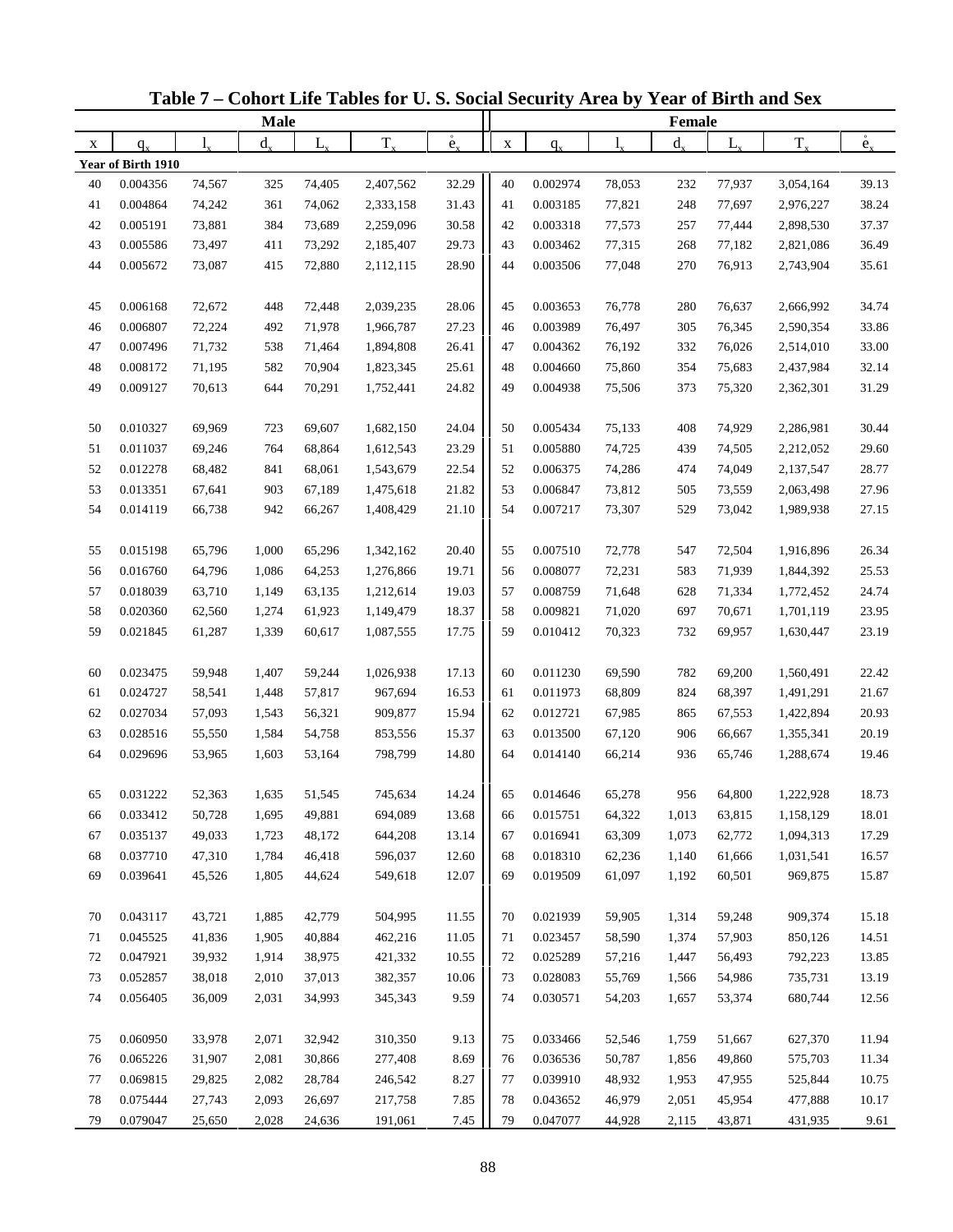|     |                    |                  | <b>Male</b>      |                  |                  |                          |             |          |                  | Female           |                  |                  |                          |
|-----|--------------------|------------------|------------------|------------------|------------------|--------------------------|-------------|----------|------------------|------------------|------------------|------------------|--------------------------|
| X   | $q_{x}$            | 1.               | $d_{\rm v}$      | L,               | $T_{x}$          | $\overset{\circ}{e}_{x}$ | $\mathbf X$ | $q_{x}$  | 1.               | $d_{x}$          | $L_{x}$          | $T_{x}$          | $\overset{\circ}{e}_{x}$ |
|     | Year of Birth 1910 |                  |                  |                  |                  |                          |             |          |                  |                  |                  |                  |                          |
| 80  | 0.084482           | 23,623           | 1,996            | 22,625           | 166,425          | 7.05                     | 80          | 0.050723 | 42,813           | 2,172            | 41,727           | 388,064          | 9.06                     |
| 81  | 0.090421           | 21,627           | 1,956            | 20,649           | 143,800          | 6.65                     | 81          | 0.055073 | 40,642           | 2,238            | 39,522           | 346,337          | 8.52                     |
| 82  | 0.096522           | 19,671           | 1,899            | 18,722           | 123,151          | 6.26                     | 82          | 0.060399 | 38,403           | 2,320            | 37,244           | 306,814          | 7.99                     |
| 83  | 0.107634           | 17,773           | 1,913            | 16,816           | 104,429          | 5.88                     | 83          | 0.068927 | 36,084           | 2,487            | 34,840           | 269,571          | 7.47                     |
| 84  | 0.115603           | 15,860           | 1,833            | 14,943           | 87,613           | 5.52                     | 84          | 0.075847 | 33,597           | 2,548            | 32,323           | 234,730          | 6.99                     |
|     |                    |                  |                  |                  |                  |                          |             |          |                  |                  |                  |                  |                          |
| 85  | 0.125868           | 14,026           | 1,765            | 13,144           | 72,670           | 5.18                     | 85          | 0.084656 | 31,048           | 2,628            | 29,734           | 202,408          | 6.52                     |
| 86  | 0.136124           | 12,261           | 1,669            | 11,426           | 59,526           | 4.85                     | 86          | 0.093915 | 28,420           | 2,669            | 27,085           | 172,674          | 6.08                     |
| 87  | 0.148543           | 10,592           | 1,573            | 9,805            | 48,100           | 4.54                     | 87          | 0.103831 | 25,751           | 2,674            | 24,414           | 145,588          | 5.65                     |
| 88  | 0.160264           | 9,018            | 1,445            | 8,296            | 38,294           | 4.25                     | 88          | 0.116337 | 23,077           | 2,685            | 21,735           | 121,174          | 5.25                     |
| 89  | 0.178186           | 7,573            | 1,349            | 6,898            | 29,999           | 3.96                     | 89          | 0.132855 | 20,392           | 2,709            | 19,038           | 99,439           | 4.88                     |
|     |                    |                  |                  |                  |                  |                          |             |          |                  |                  |                  |                  |                          |
| 90  | 0.190963           | 6,224            | 1,189            | 5,629            | 23,100           | 3.71                     | 90          | 0.143498 | 17,683           | 2,538            | 16,414           | 80,402           | 4.55                     |
| 91  | 0.207214           | 5,035            | 1,043            | 4,514            | 17,471           | 3.47                     | 91          | 0.158743 | 15,146           | 2,404            | 13,944           | 63,987           | 4.22                     |
| 92  | 0.224673           | 3,992            | 897              | 3,543            | 12,957           | 3.25                     | 92          | 0.175400 | 12,741           | 2,235            | 11,624           | 50,043           | 3.93                     |
| 93  | 0.242814           | 3,095            | 752              | 2,719            | 9,414            | 3.04                     | 93          | 0.193048 | 10,507           | 2,028            | 9,492            | 38,419           | 3.66                     |
| 94  | 0.261548           | 2,343            | 613              | 2,037            | 6,695            | 2.86                     | 94          | 0.211576 | 8,478            | 1,794            | 7,581            | 28,927           | 3.41                     |
|     |                    |                  |                  |                  |                  |                          |             |          |                  |                  |                  |                  |                          |
| 95  | 0.280091           | 1,731            | 485              | 1,488            | 4,658            | 2.69                     | 95          | 0.230165 | 6,685            | 1,539            | 5,915            | 21,346           | 3.19                     |
| 96  | 0.298175           | 1,246            | 371              | 1,060            | 3,169            | 2.54                     | 96          | 0.248510 | 5,146            | 1,279            | 4,507            | 15,430           | 3.00                     |
| 97  | 0.315545           | 874              | 276              | 736              | 2,109            | 2.41                     | 97          | 0.266292 | 3,867            | 1,030            | 3,352            | 10,924           | 2.82                     |
| 98  | 0.331944           | 598              | 199              | 499              | 1,373            | 2.29                     | 98          | 0.283181 | 2,837            | 803              | 2,436            | 7,572            | 2.67                     |
| 99  | 0.347123           | 400              | 139              | 330              | 874              | 2.19                     | 99          | 0.298865 | 2,034            | 608              | 1,730            | 5,136            | 2.53                     |
|     |                    |                  |                  |                  |                  |                          |             |          |                  |                  |                  |                  |                          |
| 100 | 0.362803           | 261              | 95               | 214              | 543              | 2.08                     | 100         | 0.315250 | 1,426            | 450              | 1,201            | 3,406            | 2.39                     |
| 101 | 0.379027           | 166              | 63               | 135              | 330              | 1.98                     | 101         | 0.332388 | 976              | 325              | 814              | 2,205            | 2.26                     |
| 102 | 0.395849           | 103              | 41               | 83               | 195              | 1.89                     | 102         | 0.350334 | 652              | 228              | 538              | 1,391            | 2.13                     |
| 103 | 0.413299           | 62               | 26               | 50               | 112              | 1.79                     | 103         | 0.369159 | 424              | 156              | 345              | 853              | 2.01                     |
| 104 | 0.431435           | 37               | 16               | 29               | 62               | 1.71                     | 104         | 0.388909 | 267              | 104              | 215              | 508              | 1.90                     |
|     |                    |                  |                  |                  |                  |                          |             |          |                  |                  |                  |                  |                          |
| 105 | 0.450289           | 21               | 9                | 16               | 34               | 1.62                     | 105         | 0.409649 | 163              | 67               | 130              | 292              | 1.79                     |
| 106 | 0.469905           | 11               | 5                | 9                | 18               | 1.54                     | 106         | 0.431431 | 96               | 42               | 76               | 163              | 1.69                     |
| 107 | 0.490330           | 6                | 3                | 5                | 9                | 1.46                     | 107         | 0.454341 | 55               | 25               | 42               | $87\,$           | 1.59                     |
| 108 | 0.511603           | 3                | $\boldsymbol{2}$ | $\sqrt{2}$       | $\overline{4}$   | 1.39                     | 108         | 0.478424 | 30               | 14               | 23               | 45               | 1.49                     |
| 109 | 0.533771           | $\mathbf{2}$     | $\mathbf{1}$     | $\mathbf{1}$     | $\overline{2}$   | 1.31                     | 109         | 0.503758 | 16               | $\,8\,$          | 12               | 22               | 1.40                     |
|     |                    |                  |                  |                  |                  |                          |             |          |                  |                  |                  |                  |                          |
| 110 | 0.556872           | $\mathbf{1}$     | $\boldsymbol{0}$ | $\mathbf{1}$     | $\mathbf{1}$     | 1.24                     | 110         | 0.530408 | 8                | 4                | 6                | 10               | 1.31                     |
| 111 | 0.580970           | $\boldsymbol{0}$ | $\boldsymbol{0}$ | $\boldsymbol{0}$ | $\boldsymbol{0}$ | 1.17                     | 111         | 0.558459 | $\overline{4}$   | $\overline{c}$   | 3                | $\overline{4}$   | 1.23                     |
| 112 | 0.606092           | $\boldsymbol{0}$ | $\boldsymbol{0}$ | $\boldsymbol{0}$ | $\boldsymbol{0}$ | 1.11                     | 112         | 0.587985 | $\boldsymbol{2}$ | $\mathbf{1}$     | 1                | $\overline{c}$   | 1.15                     |
| 113 | 0.632283           | $\boldsymbol{0}$ | $\boldsymbol{0}$ | $\boldsymbol{0}$ | $\boldsymbol{0}$ | 1.05                     | 113         | 0.619053 | $\mathbf{1}$     | $\boldsymbol{0}$ | $\boldsymbol{0}$ | $\mathbf{1}$     | 1.07                     |
| 114 | 0.659620           | $\boldsymbol{0}$ | $\boldsymbol{0}$ | $\boldsymbol{0}$ | $\boldsymbol{0}$ | 0.99                     | 114         | 0.651790 | $\boldsymbol{0}$ | $\boldsymbol{0}$ | $\boldsymbol{0}$ | $\boldsymbol{0}$ | 1.00                     |
|     |                    |                  |                  |                  |                  |                          |             |          |                  |                  |                  |                  |                          |
| 115 | 0.688134           | $\boldsymbol{0}$ | $\mathbf{0}$     | $\boldsymbol{0}$ | $\mathbf{0}$     | 0.93                     | 115         | 0.686232 | $\boldsymbol{0}$ | $\boldsymbol{0}$ | $\boldsymbol{0}$ | $\boldsymbol{0}$ | 0.93                     |
| 116 | 0.717821           | $\boldsymbol{0}$ | $\mathbf{0}$     | $\boldsymbol{0}$ | $\mathbf{0}$     | 0.87                     | 116         | 0.717821 | $\boldsymbol{0}$ | $\boldsymbol{0}$ | $\boldsymbol{0}$ | $\boldsymbol{0}$ | $0.87\,$                 |
| 117 | 0.748836           | $\boldsymbol{0}$ | $\mathbf{0}$     | $\boldsymbol{0}$ | $\boldsymbol{0}$ | 0.82                     | 117         | 0.748836 | $\boldsymbol{0}$ | $\boldsymbol{0}$ | $\boldsymbol{0}$ | $\boldsymbol{0}$ | 0.82                     |
| 118 | 0.781184           | $\boldsymbol{0}$ | $\boldsymbol{0}$ | $\boldsymbol{0}$ | $\boldsymbol{0}$ | 0.77                     | 118         | 0.781184 | $\boldsymbol{0}$ | $\boldsymbol{0}$ | $\boldsymbol{0}$ | $\boldsymbol{0}$ | 0.77                     |
| 119 | 0.814955           | $\boldsymbol{0}$ | $\boldsymbol{0}$ | 0                | $\boldsymbol{0}$ | 0.72                     | 119         | 0.814955 | $\boldsymbol{0}$ | $\boldsymbol{0}$ | $\boldsymbol{0}$ | $\boldsymbol{0}$ | 0.72                     |

**Table 7 – Cohort Life Tables for U. S. Social Security Area by Year of Birth and Sex**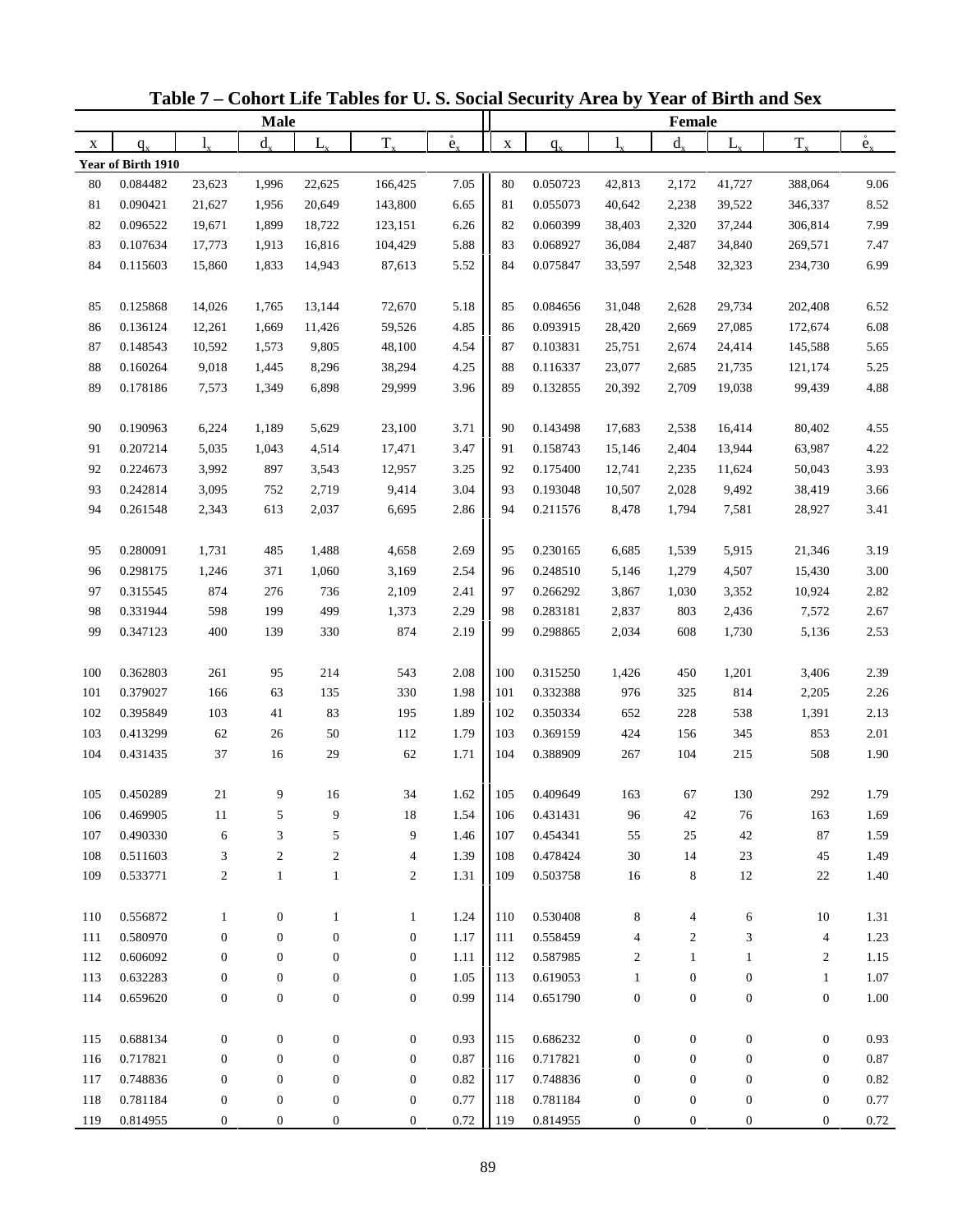|                          |                    |                  | <b>Male</b> |             |                        |                          |                |          |                  | Female  |         |           |                          |
|--------------------------|--------------------|------------------|-------------|-------------|------------------------|--------------------------|----------------|----------|------------------|---------|---------|-----------|--------------------------|
| X                        | $q_{\rm v}$        | $l_{\nu}$        | $d_{\rm v}$ | $L_{\rm x}$ | $T_{x}$                | $\overset{\circ}{e}_{x}$ | $\mathbf X$    | $q_{x}$  |                  | $d_{x}$ | $L_{x}$ | $T_{x}$   | $\overset{\circ}{e}_{x}$ |
|                          | Year of Birth 1920 |                  |             |             |                        |                          |                |          |                  |         |         |           |                          |
| $\boldsymbol{0}$         | 0.085935           | 100,000          | 8,594       | 93,479      | 6,175,419              | 61.75                    | $\mathbf{0}$   | 0.067733 | 100,000          | 6,773   | 94,964  | 6,931,760 | 69.32                    |
| 1                        | 0.015378           | 91,407           | 1,406       | 90,704      | 6,081,940              | 66.54                    | $\mathbf{1}$   | 0.014178 | 93,227           | 1,322   | 92,566  | 6,836,796 | 73.34                    |
| $\overline{c}$           | 0.007517           | 90,001           | 677         | 89,663      | 5,991,236              | 66.57                    | $\overline{c}$ | 0.006495 | 91,905           | 597     | 91,606  | 6,744,230 | 73.38                    |
| 3                        | 0.005639           | 89,324           | 504         | 89,072      | 5,901,574              | 66.07                    | 3              | 0.005211 | 91,308           | 476     | 91,070  | 6,652,623 | 72.86                    |
| $\overline{\mathcal{L}}$ | 0.003883           | 88,821           | 345         | 88,648      | 5,812,501              | 65.44                    | $\overline{4}$ | 0.003503 | 90,832           | 318     | 90,673  | 6,561,553 | 72.24                    |
|                          |                    |                  |             |             |                        |                          |                |          |                  |         |         |           |                          |
| 5                        | 0.003013           | 88,476           | 267         | 88,342      | 5,723,853              | 64.69                    | 5              | 0.002670 | 90,514           | 242     | 90,393  | 6,470,880 | 71.49                    |
| 6                        | 0.002631           | 88,209           | 232         | 88,093      | 5,635,511              | 63.89                    | 6              | 0.002249 | 90,272           | 203     | 90,171  | 6,380,487 | 70.68                    |
| 7                        | 0.002216           | 87,977           | 195         | 87,880      | 5,547,418              | 63.06                    | $\tau$         | 0.001781 | 90,069           | 160     | 89,989  | 6,290,316 | 69.84                    |
| 8                        | 0.001956           | 87,782           | 172         | 87,696      | 5,459,538              | 62.19                    | 8              | 0.001557 | 89,909           | 140     | 89,839  | 6,200,327 | 68.96                    |
| 9                        | 0.001756           | 87,610           | 154         | 87,533      | 5,371,842              | 61.32                    | 9              | 0.001340 | 89,769           | 120     | 89,709  | 6,110,488 | 68.07                    |
|                          |                    |                  |             |             |                        |                          |                |          |                  |         |         |           |                          |
| 10                       | 0.001532           | 87,457           | 134         | 87,390      | 5,284,308              | 60.42                    | 10             | 0.001161 | 89,649           | 104     | 89,597  | 6,020,779 | 67.16                    |
| 11                       | 0.001491           | 87,323           | 130         | 87,257      | 5,196,919              | 59.51                    | 11             | 0.001170 | 89,545           | 105     | 89,492  | 5,931,183 | 66.24                    |
| 12                       | 0.001509           | 87,192           | 132         | 87,127      | 5,109,661              | 58.60                    | 12             | 0.001164 | 89,440           | 104     | 89,388  | 5,841,691 | 65.31                    |
| 13                       | 0.001621           | 87,061           | 141         | 86,990      | 5,022,535              | 57.69                    | 13             | 0.001238 | 89,336           | 111     | 89,280  | 5,752,303 | 64.39                    |
| 14                       | 0.001822           | 86,920           | 158         | 86,840      | 4,935,545              | 56.78                    | 14             | 0.001431 | 89,225           | 128     | 89,161  | 5,663,023 | 63.47                    |
|                          |                    |                  |             |             |                        |                          |                |          |                  |         |         |           |                          |
| 15                       | 0.002052           | 86,761           | 178         | 86,672      | 4,848,704              | 55.89                    | 15             | 0.001613 | 89,097           | 144     | 89,026  | 5,573,862 | 62.56                    |
| 16                       | 0.002366           | 86,583           | 205         | 86,481      | 4,762,032              | 55.00                    | 16             | 0.001872 | 88,954           | 167     | 88,870  | 5,484,836 | 61.66                    |
| 17                       | 0.002513           | 86,378           | 217         | 86,270      | 4,675,551              | 54.13                    | 17             | 0.001946 | 88,787           | 173     | 88,701  | 5,395,966 | 60.77                    |
| 18                       | 0.002333           | 86,161           | 201         | 86,061      | 4,589,281              | 53.26                    | 18             | 0.001905 | 88,614           | 169     | 88,530  | 5,307,265 | 59.89                    |
| 19                       | 0.002338           | 85,960           | 201         | 85,860      | 4,503,220              | 52.39                    | 19             | 0.001874 | 88,446           | 166     | 88,363  | 5,218,735 | 59.01                    |
|                          |                    |                  |             |             |                        |                          |                |          |                  |         |         |           |                          |
| 20                       | 0.002442           | 85,759           | 209         | 85,655      | 4,417,360              | 51.51                    | 20             | 0.001905 | 88,280           | 168     | 88,196  | 5,130,372 | 58.11                    |
| 21                       | 0.002654           | 85,550           | 227         | 85,436      | 4,331,705              | 50.63                    | 21             | 0.001920 | 88,112           | 169     | 88,027  | 5,042,177 | 57.22                    |
| 22                       | 0.002865           | 85,323           | 244         | 85,201      | 4,246,269              | 49.77                    | 22             | 0.001897 | 87,942           | 167     | 87,859  | 4,954,150 | 56.33                    |
| 23                       | 0.003525           | 85,078           | 300         | 84,928      | 4,161,068              | 48.91                    | 23             | 0.001898 | 87,776           | 167     | 87,692  | 4,866,291 | 55.44                    |
| 24                       | 0.003688           | 84,779           | 313         | 84,622      | 4,076,139              | 48.08                    | 24             | 0.001815 | 87,609           | 159     | 87,530  | 4,778,598 | 54.54                    |
| 25                       | 0.003594           |                  |             | 84,314      |                        |                          | 25             | 0.001708 |                  | 149     | 87,375  | 4,691,069 | 53.64                    |
|                          | 0.002313           | 84,466<br>84,162 | 304<br>195  | 84,065      | 3,991,517<br>3,907,203 | 47.26<br>46.42           | 26             | 0.001625 | 87,450<br>87,301 | 142     | 87,230  | 4,603,693 | 52.73                    |
| 26<br>27                 | 0.002168           | 83,968           | 182         | 83,877      | 3,823,138              | 45.53                    | 27             | 0.001563 | 87,159           | 136     | 87,091  | 4,516,464 | 51.82                    |
| 28                       | 0.002102           | 83,786           | 176         | 83,698      | 3,739,262              | 44.63                    | 28             | 0.001446 | 87,023           | 126     | 86,960  | 4,429,373 | 50.90                    |
| 29                       | 0.002060           | 83,609           | 172         | 83,523      | 3,655,564              | 43.72                    | 29             | 0.001424 | 86,897           | 124     | 86,835  | 4,342,414 | 49.97                    |
|                          |                    |                  |             |             |                        |                          |                |          |                  |         |         |           |                          |
| 30                       | 0.002133           | 83,437           | 178         | 83,348      | 3,572,041              | 42.81                    | 30             | 0.001431 | 86,773           | 124     | 86,711  | 4,255,579 | 49.04                    |
| 31                       | 0.002220           | 83,259           | 185         | 83,167      | 3,488,693              | 41.90                    | 31             | 0.001456 | 86,649           | 126     | 86,586  | 4,168,868 | 48.11                    |
| 32                       | 0.002270           | 83,074           | 189         | 82,980      | 3,405,526              | 40.99                    | 32             | 0.001479 | 86,523           | 128     | 86,459  | 4,082,282 | 47.18                    |
| 33                       | 0.002323           | 82,886           | 193         | 82,790      | 3,322,546              | 40.09                    | 33             | 0.001488 | 86,395           | 129     | 86,330  | 3,995,823 | 46.25                    |
| 34                       | 0.002296           | 82,693           | 190         | 82,598      | 3,239,756              | 39.18                    | 34             | 0.001494 | 86,266           | 129     | 86,202  | 3,909,493 | 45.32                    |
|                          |                    |                  |             |             |                        |                          |                |          |                  |         |         |           |                          |
| 35                       | 0.002425           | 82,503           | 200         | 82,403      | 3,157,158              | 38.27                    | 35             | 0.001580 | 86,137           | 136     | 86,069  | 3,823,291 | 44.39                    |
| 36                       | 0.002555           | 82,303           | 210         | 82,198      | 3,074,754              | 37.36                    | 36             | 0.001661 | 86,001           | 143     | 85,930  | 3,737,222 | 43.46                    |
| 37                       | 0.002877           | 82,093           | 236         | 81,975      | 2,992,556              | 36.45                    | 37             | 0.001875 | 85,858           | 161     | 85,778  | 3,651,292 | 42.53                    |
| 38                       | 0.003105           | 81,857           | 254         | 81,730      | 2,910,581              | 35.56                    | 38             | 0.001956 | 85,697           | 168     | 85,614  | 3,565,514 | 41.61                    |
| 39                       | 0.003370           | 81,603           | 275         | 81,465      | 2,828,851              | 34.67                    | 39             | 0.002084 | 85,530           | 178     | 85,441  | 3,479,901 | 40.69                    |

**Table 7 – Cohort Life Tables for U. S. Social Security Area by Year of Birth and Sex**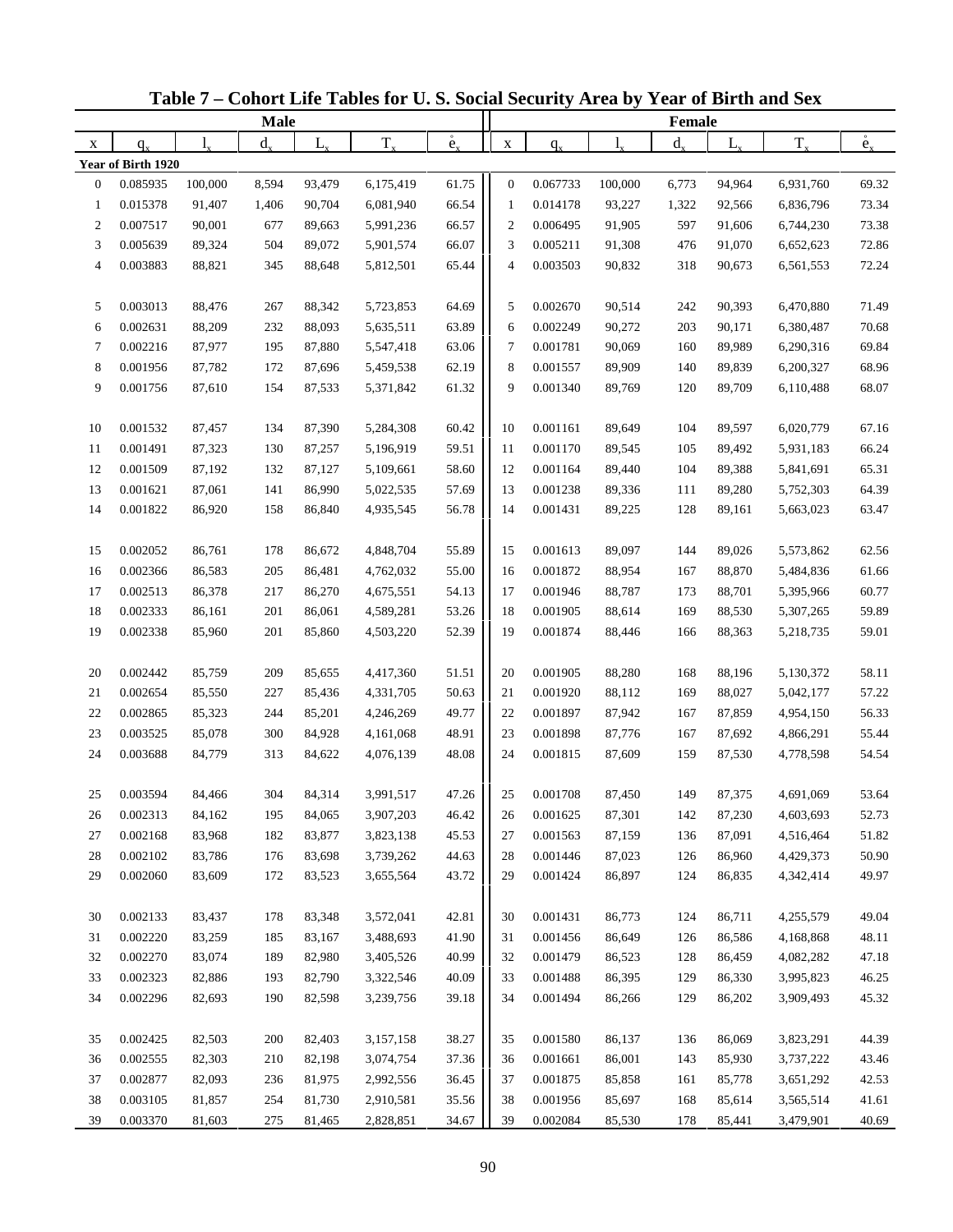|    |                    |           | <b>Male</b> |             |           |                          |             |          |        | Female  |         |           |                          |
|----|--------------------|-----------|-------------|-------------|-----------|--------------------------|-------------|----------|--------|---------|---------|-----------|--------------------------|
| X  | $q_{\rm v}$        | $l_{\nu}$ | $d_{x}$     | $L_{\rm x}$ | $T_{x}$   | $\overset{\circ}{e}_{x}$ | $\mathbf X$ | $q_{x}$  | 1,     | $d_{x}$ | $L_{x}$ | $T_{x}$   | $\overset{\circ}{e}_{x}$ |
|    | Year of Birth 1920 |           |             |             |           |                          |             |          |        |         |         |           |                          |
| 40 | 0.003754           | 81,328    | 305         | 81,175      | 2,747,386 | 33.78                    | 40          | 0.002348 | 85,351 | 200     | 85,251  | 3,394,460 | 39.77                    |
| 41 | 0.004108           | 81,022    | 333         | 80,856      | 2,666,211 | 32.91                    | 41          | 0.002458 | 85,151 | 209     | 85,046  | 3,309,209 | 38.86                    |
| 42 | 0.004510           | 80,690    | 364         | 80,508      | 2,585,355 | 32.04                    | 42          | 0.002734 | 84,942 | 232     | 84,826  | 3,224,162 | 37.96                    |
| 43 | 0.005009           | 80,326    | 402         | 80,125      | 2,504,847 | 31.18                    | 43          | 0.003014 | 84,710 | 255     | 84,582  | 3,139,337 | 37.06                    |
| 44 | 0.005573           | 79,923    | 445         | 79,701      | 2,424,723 | 30.34                    | 44          | 0.003244 | 84,454 | 274     | 84,317  | 3,054,755 | 36.17                    |
|    |                    |           |             |             |           |                          |             |          |        |         |         |           |                          |
| 45 | 0.006078           | 79,478    | 483         | 79,236      | 2,345,022 | 29.51                    | 45          | 0.003587 | 84,180 | 302     | 84,029  | 2,970,438 | 35.29                    |
| 46 | 0.006813           | 78,995    | 538         | 78,726      | 2,265,785 | 28.68                    | 46          | 0.003927 | 83,878 | 329     | 83,714  | 2,886,408 | 34.41                    |
| 47 | 0.007457           | 78,457    | 585         | 78,164      | 2,187,060 | 27.88                    | 47          | 0.004216 | 83,549 | 352     | 83,373  | 2,802,695 | 33.55                    |
| 48 | 0.008418           | 77,872    | 656         | 77,544      | 2,108,895 | 27.08                    | 48          | 0.004672 | 83,197 | 389     | 83,002  | 2,719,322 | 32.69                    |
| 49 | 0.009037           | 77,216    | 698         | 76,867      | 2,031,352 | 26.31                    | 49          | 0.004870 | 82,808 | 403     | 82,606  | 2,636,320 | 31.84                    |
|    |                    |           |             |             |           |                          |             |          |        |         |         |           |                          |
| 50 | 0.009718           | 76,518    | 744         | 76,146      | 1,954,484 | 25.54                    | 50          | 0.005281 | 82,405 | 435     | 82,187  | 2,553,714 | 30.99                    |
| 51 | 0.010331           | 75,775    | 783         | 75,383      | 1,878,338 | 24.79                    | 51          | 0.005563 | 81,970 | 456     | 81,742  | 2,471,527 | 30.15                    |
| 52 | 0.011252           | 74,992    | 844         | 74,570      | 1,802,955 | 24.04                    | 52          | 0.005774 | 81,514 | 471     | 81,278  | 2,389,785 | 29.32                    |
| 53 | 0.011958           | 74,148    | 887         | 73,705      | 1,728,385 | 23.31                    | 53          | 0.006239 | 81,043 | 506     | 80,790  | 2,308,507 | 28.49                    |
| 54 | 0.012722           | 73,261    | 932         | 72,795      | 1,654,680 | 22.59                    | 54          | 0.006517 | 80,537 | 525     | 80,275  | 2,227,717 | 27.66                    |
|    |                    |           |             |             |           |                          |             |          |        |         |         |           |                          |
| 55 | 0.013402           | 72,329    | 969         | 71,845      | 1,581,884 | 21.87                    | 55          | 0.006861 | 80,012 | 549     | 79,738  | 2,147,442 | 26.84                    |
| 56 | 0.014224           | 71,360    | 1,015       | 70,852      | 1,510,040 | 21.16                    | 56          | 0.007258 | 79,463 | 577     | 79,175  | 2,067,704 | 26.02                    |
| 57 | 0.014949           | 70,345    | 1,052       | 69,819      | 1,439,187 | 20.46                    | 57          | 0.007597 | 78,887 | 599     | 78,587  | 1,988,529 | 25.21                    |
| 58 | 0.015978           | 69,293    | 1,107       | 68,740      | 1,369,368 | 19.76                    | 58          | 0.008131 | 78,287 | 637     | 77,969  | 1,909,942 | 24.40                    |
| 59 | 0.017016           | 68,186    | 1,160       | 67,606      | 1,300,628 | 19.07                    | 59          | 0.008622 | 77,651 | 670     | 77,316  | 1,831,973 | 23.59                    |
|    |                    |           |             |             |           |                          |             |          |        |         |         |           |                          |
| 60 | 0.018438           | 67,026    | 1,236       | 66,408      | 1,233,022 | 18.40                    | 60          | 0.009543 | 76,981 | 735     | 76,614  | 1,754,657 | 22.79                    |
| 61 | 0.019548           | 65,790    | 1,286       | 65,147      | 1,166,614 | 17.73                    | 61          | 0.010297 | 76,247 | 785     | 75,854  | 1,678,043 | 22.01                    |
| 62 | 0.020905           | 64,504    | 1,348       | 63,830      | 1,101,467 | 17.08                    | 62          | 0.011120 | 75,462 | 839     | 75,042  | 1,602,189 | 21.23                    |
| 63 | 0.022767           | 63,156    | 1,438       | 62,437      | 1,037,637 | 16.43                    | 63          | 0.012180 | 74,622 | 909     | 74,168  | 1,527,147 | 20.46                    |
| 64 | 0.024588           | 61,718    | 1,518       | 60,959      | 975,201   | 15.80                    | 64          | 0.013138 | 73,714 | 968     | 73,229  | 1,452,979 | 19.71                    |
|    |                    |           |             |             |           |                          |             |          |        |         |         |           |                          |
| 65 | 0.026560           | 60,200    | 1,599       | 59,401      | 914,242   | 15.19                    | 65          | 0.014234 | 72,745 | 1,035   | 72,227  | 1,379,750 | 18.97                    |
| 66 | 0.028390           | 58,601    | 1,664       | 57,769      | 854,841   | 14.59                    | 66          | 0.015512 | 71,710 | 1,112   | 71,153  | 1,307,522 | 18.23                    |
| 67 | 0.030253           | 56,938    | 1,723       | 56,076      | 797,071   | 14.00                    | 67          | 0.016657 | 70,597 | 1,176   | 70,009  | 1,236,369 | 17.51                    |
| 68 | 0.033634           | 55,215    | 1,857       | 54,287      | 740,995   | 13.42                    | 68          | 0.018243 | 69,421 | 1,266   | 68,788  | 1,166,360 | 16.80                    |
| 69 | 0.034863           | 53,358    | 1,860       | 52,428      | 686,709   | 12.87                    | 69          | 0.019324 | 68,155 | 1,317   | 67,496  | 1,097,571 | 16.10                    |
|    |                    |           |             |             |           |                          |             |          |        |         |         |           |                          |
| 70 | 0.036604           | 51,498    | 1,885       | 50,555      | 634,281   | 12.32                    | 70          | 0.020538 | 66,838 | 1,373   | 66,151  | 1,030,075 | 15.41                    |
| 71 | 0.038725           | 49,613    | 1,921       | 48,652      | 583,725   | 11.77                    | 71          | 0.022105 | 65,465 | 1,447   | 64,742  | 963,924   | 14.72                    |
| 72 | 0.041838           | 47,691    | 1,995       | 46,694      | 535,073   | 11.22                    | 72          | 0.024046 | 64,018 | 1,539   | 63,248  | 899,182   | 14.05                    |
| 73 | 0.045662           | 45,696    | 2,087       | 44,653      | 488,379   | 10.69                    | 73          | 0.026476 | 62,479 | 1,654   | 61,652  | 835,934   | 13.38                    |
| 74 | 0.047800           | 43,610    | 2,085       | 42,567      | 443,727   | 10.17                    | 74          | 0.028603 | 60,824 | 1,740   | 59,955  | 774,282   | 12.73                    |
|    |                    |           |             |             |           |                          |             |          |        |         |         |           |                          |
| 75 | 0.051776           | 41,525    | 2,150       | 40,450      | 401,159   | 9.66                     | 75          | 0.031454 | 59,085 | 1,858   | 58,155  | 714,328   | 12.09                    |
| 76 | 0.055774           | 39,375    | 2,196       | 38,277      | 360,709   | 9.16                     | 76          | 0.034500 | 57,226 | 1,974   | 56,239  | 656,172   | 11.47                    |
| 77 | 0.059923           | 37,179    | 2,228       | 36,065      | 322,432   | 8.67                     | 77          | 0.037494 | 55,252 | 2,072   | 54,216  | 599,933   | 10.86                    |
| 78 | 0.064814           | 34,951    | 2,265       | 33,818      | 286,367   | 8.19                     | 78          | 0.041289 | 53,180 | 2,196   | 52,082  | 545,717   | 10.26                    |
| 79 | 0.070846           | 32,686    | 2,316       | 31,528      | 252,549   | 7.73                     | 79          | 0.046230 | 50,985 | 2,357   | 49,806  | 493,634   | 9.68                     |

**Table 7 – Cohort Life Tables for U. S. Social Security Area by Year of Birth and Sex**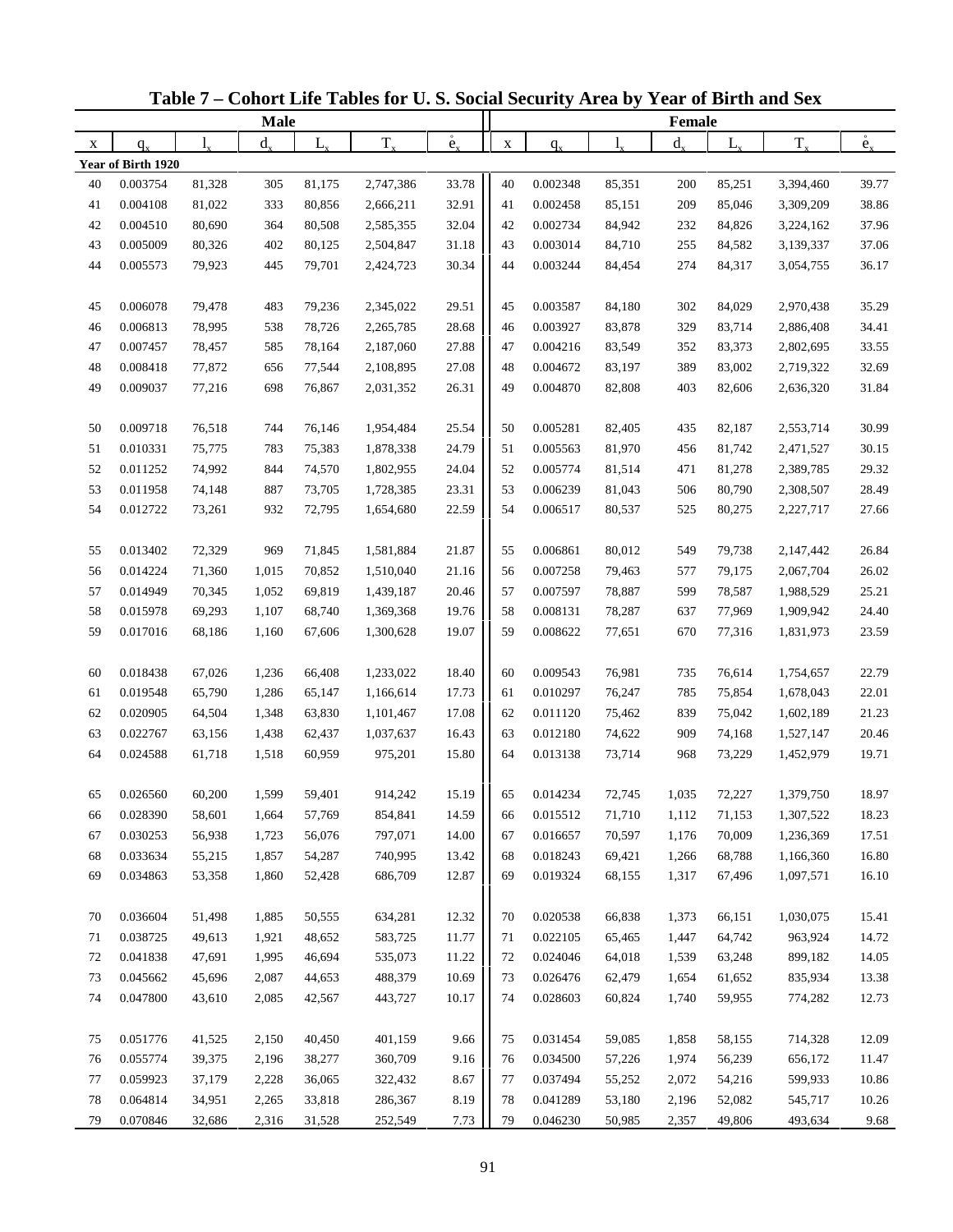|     |                    |                    | <b>Male</b>      |                  |                  |                          |             |          |                      | Female                   |                  |                  |                          |
|-----|--------------------|--------------------|------------------|------------------|------------------|--------------------------|-------------|----------|----------------------|--------------------------|------------------|------------------|--------------------------|
| X   | $q_{x}$            | $\mathbf{l}_{\nu}$ | $d_{x}$          | $L_{x}$          | $T_{x}$          | $\overset{\circ}{e}_{x}$ | $\mathbf X$ | $q_{x}$  | $\mathbf{l}_{\cdot}$ | $d_{x}$                  | $L_{x}$          | $T_{x}$          | $\overset{\circ}{e}_{x}$ |
|     | Year of Birth 1920 |                    |                  |                  |                  |                          |             |          |                      |                          |                  |                  |                          |
| 80  | 0.076837           | 30,370             | 2,334            | 29,203           | 221,021          | 7.28                     | 80          | 0.050614 | 48,628               | 2,461                    | 47,397           | 443,828          | 9.13                     |
| 81  | 0.084155           | 28,037             | 2,359            | 26,857           | 191,818          | 6.84                     | 81          | 0.056227 | 46,166               | 2,596                    | 44,868           | 396,431          | 8.59                     |
| 82  | 0.092346           | 25,677             | 2,371            | 24,492           | 164,961          | 6.42                     | 82          | 0.062423 | 43,571               | 2,720                    | 42,211           | 351,563          | 8.07                     |
| 83  | 0.101346           | 23,306             | 2,362            | 22,125           | 140,469          | 6.03                     | 83          | 0.069054 | 40,851               | 2,821                    | 39,440           | 309,352          | 7.57                     |
| 84  | 0.111184           | 20,944             | 2,329            | 19,780           | 118,344          | 5.65                     | 84          | 0.076275 | 38,030               | 2,901                    | 36,579           | 269,912          | 7.10                     |
|     |                    |                    |                  |                  |                  |                          |             |          |                      |                          |                  |                  |                          |
| 85  | 0.121877           | 18,615             | 2,269            | 17,481           | 98,564           | 5.29                     | 85          | 0.084305 | 35,129               | 2,962                    | 33,648           | 233,332          | 6.64                     |
| 86  | 0.133417           | 16,347             | 2,181            | 15,256           | 81,084           | 4.96                     | 86          | 0.093322 | 32,168               | 3,002                    | 30,667           | 199,684          | 6.21                     |
| 87  | 0.145760           | 14,166             | 2,065            | 13,133           | 65,827           | 4.65                     | 87          | 0.103421 | 29,166               | 3,016                    | 27,657           | 169,018          | 5.80                     |
| 88  | 0.158847           | 12,101             | 1,922            | 11,140           | 52,694           | 4.35                     | 88          | 0.114621 | 26,149               | 2,997                    | 24,651           | 141,360          | 5.41                     |
| 89  | 0.172624           | 10,179             | 1,757            | 9,300            | 41,554           | 4.08                     | 89          | 0.126879 | 23,152               | 2,938                    | 21,683           | 116,710          | 5.04                     |
|     |                    |                    |                  |                  |                  |                          |             |          |                      |                          |                  |                  |                          |
| 90  | 0.187046           | 8,422              | 1,575            | 7,634            | 32,254           | 3.83                     | 90          | 0.140143 | 20,215               | 2,833                    | 18,798           | 95,026           | 4.70                     |
| 91  | 0.202089           | 6,846              | 1,384            | 6,155            | 24,620           | 3.60                     | 91          | 0.154360 | 17,382               | 2,683                    | 16,040           | 76,228           | 4.39                     |
| 92  | 0.217740           | 5,463              | 1,189            | 4,868            | 18,466           | 3.38                     | 92          | 0.169485 | 14,699               | 2,491                    | 13,453           | 60,188           | 4.09                     |
| 93  | 0.234002           | 4,273              | 1,000            | 3,773            | 13,598           | 3.18                     | 93          | 0.185487 | 12,207               | 2,264                    | 11,075           | 46,735           | 3.83                     |
| 94  | 0.250890           | 3,273              | 821              | 2,863            | 9,824            | 3.00                     | 94          | 0.202347 | 9,943                | 2,012                    | 8,937            | 35,660           | 3.59                     |
|     |                    |                    |                  |                  |                  |                          |             |          |                      |                          |                  |                  |                          |
| 95  | 0.267558           | 2,452              | 656              | 2,124            | 6,962            | 2.84                     | 95          | 0.219210 | 7,931                | 1,739                    | 7,062            | 26,723           | 3.37                     |
| 96  | 0.283792           | 1,796              | 510              | 1,541            | 4,837            | 2.69                     | 96          | 0.235815 | 6,193                | 1,460                    | 5,462            | 19,661           | 3.17                     |
| 97  | 0.299374           | 1,286              | 385              | 1,094            | 3,296            | 2.56                     | 97          | 0.251894 | 4,732                | 1,192                    | 4,136            | 14,199           | 3.00                     |
| 98  | 0.314080           | 901                | 283              | 760              | 2,202            | 2.44                     | 98          | 0.267150 | 3,540                | 946                      | 3,067            | 10,062           | 2.84                     |
| 99  | 0.327689           | 618                | 203              | 517              | 1,443            | 2.33                     | 99          | 0.281296 | 2,594                | 730                      | 2,230            | 6,995            | 2.70                     |
|     |                    |                    |                  |                  |                  |                          |             |          |                      |                          |                  |                  |                          |
| 100 | 0.341871           | 416                | 142              | 345              | 926              | 2.23                     | 100         | 0.296177 | 1,865                | 552                      | 1,589            | 4,766            | 2.56                     |
| 101 | 0.356665           | 274                | 98               | 225              | 581              | 2.13                     | 101         | 0.311841 | 1,312                | 409                      | 1,108            | 3,177            | 2.42                     |
| 102 | 0.372088           | 176                | 65               | 143              | 357              | 2.03                     | 102         | 0.328328 | 903                  | 297                      | 755              | 2,069            | 2.29                     |
| 103 | 0.388167           | 110                | 43               | 89               | 213              | 1.93                     | 103         | 0.345676 | 607                  | 210                      | 502              | 1,314            | 2.17                     |
| 104 | 0.404949           | 68                 | $27\,$           | 54               | 124              | 1.84                     | 104         | 0.363956 | 397                  | 144                      | 325              | 813              | 2.05                     |
|     |                    |                    |                  |                  |                  |                          |             |          |                      |                          |                  |                  |                          |
| 105 | 0.422455           | 40                 | 17               | 32               | 70               | 1.75                     | 105         | 0.383189 | 252                  | 97                       | 204              | 488              | 1.93                     |
| 106 | 0.440680           | 23                 | 10               | 18               | 39               | 1.66                     | 106         | 0.403415 | 156                  | 63                       | 124              | 284              | 1.82                     |
| 107 | 0.459720           | 13                 | 6                | 10               | $21\,$           | 1.58                     | 107         | 0.424722 | 93                   | 39                       | 73               | 160              | 1.72                     |
| 108 | 0.479579           | $\tau$             | $\mathfrak{Z}$   | 5                | 11               | 1.50                     | 108         | 0.447162 | 53                   | 24                       | 41               | 86               | 1.62                     |
| 109 | 0.500312           | 4                  | $\sqrt{2}$       | 3                | $\sqrt{5}$       | 1.42                     | 109         | 0.470802 | 30                   | 14                       | 23               | 45               | 1.52                     |
|     |                    |                    |                  |                  |                  |                          |             |          |                      |                          |                  |                  |                          |
| 110 | 0.521957           | $\overline{c}$     | $\mathbf{1}$     | $\mathbf{1}$     | $\overline{c}$   | 1.35                     | 110         | 0.495712 | 16                   | 8                        | 12               | 22               | 1.43                     |
| 111 | 0.544545           | $\mathbf{1}$       | $\boldsymbol{0}$ | 1                | $\mathbf{1}$     | 1.28                     | 111         | 0.521936 | 8                    | $\overline{\mathcal{L}}$ | 6                | $11\,$           | 1.34                     |
| 112 | 0.568132           | $\boldsymbol{0}$   | $\boldsymbol{0}$ | $\boldsymbol{0}$ | $\boldsymbol{0}$ | 1.21                     | 112         | 0.549582 | $\overline{4}$       | $\overline{c}$           | 3                | 5                | 1.25                     |
| 113 | 0.592747           | $\boldsymbol{0}$   | $\boldsymbol{0}$ | $\boldsymbol{0}$ | $\boldsymbol{0}$ | 1.14                     | 113         | 0.578685 | $\overline{c}$       | $\mathbf{1}$             | $\mathbf{1}$     | $\sqrt{2}$       | 1.17                     |
| 114 | 0.618435           | $\boldsymbol{0}$   | $\boldsymbol{0}$ | $\boldsymbol{0}$ | $\boldsymbol{0}$ | 1.08                     | 114         | 0.609363 | $\mathbf{1}$         | $\boldsymbol{0}$         | $\boldsymbol{0}$ | $\mathbf{1}$     | 1.09                     |
|     |                    |                    |                  |                  |                  |                          |             |          |                      |                          |                  |                  |                          |
| 115 | 0.645270           | $\mathbf{0}$       | $\mathbf{0}$     | $\boldsymbol{0}$ | $\boldsymbol{0}$ | 1.02                     | 115         | 0.641677 | $\boldsymbol{0}$     | $\boldsymbol{0}$         | $\boldsymbol{0}$ | $\boldsymbol{0}$ | 1.02                     |
| 116 | 0.673268           | $\mathbf{0}$       | $\mathbf{0}$     | $\boldsymbol{0}$ | $\boldsymbol{0}$ | 0.96                     | 116         | 0.673268 | $\boldsymbol{0}$     | $\boldsymbol{0}$         | $\boldsymbol{0}$ | $\boldsymbol{0}$ | 0.96                     |
| 117 | 0.702507           | $\boldsymbol{0}$   | $\boldsymbol{0}$ | $\boldsymbol{0}$ | $\boldsymbol{0}$ | 0.90                     | 117         | 0.702507 | $\boldsymbol{0}$     | $\boldsymbol{0}$         | $\boldsymbol{0}$ | $\boldsymbol{0}$ | 0.90                     |
| 118 | 0.733034           | $\boldsymbol{0}$   | $\boldsymbol{0}$ | $\boldsymbol{0}$ | $\boldsymbol{0}$ | 0.84                     | 118         | 0.733034 | $\boldsymbol{0}$     | $\boldsymbol{0}$         | $\boldsymbol{0}$ | $\boldsymbol{0}$ | 0.84                     |
| 119 | 0.764905           | $\boldsymbol{0}$   | $\boldsymbol{0}$ | 0                | $\boldsymbol{0}$ | 0.79                     | 119         | 0.764905 | $\boldsymbol{0}$     | $\boldsymbol{0}$         | $\boldsymbol{0}$ | $\boldsymbol{0}$ | 0.79                     |

**Table 7 – Cohort Life Tables for U. S. Social Security Area by Year of Birth and Sex**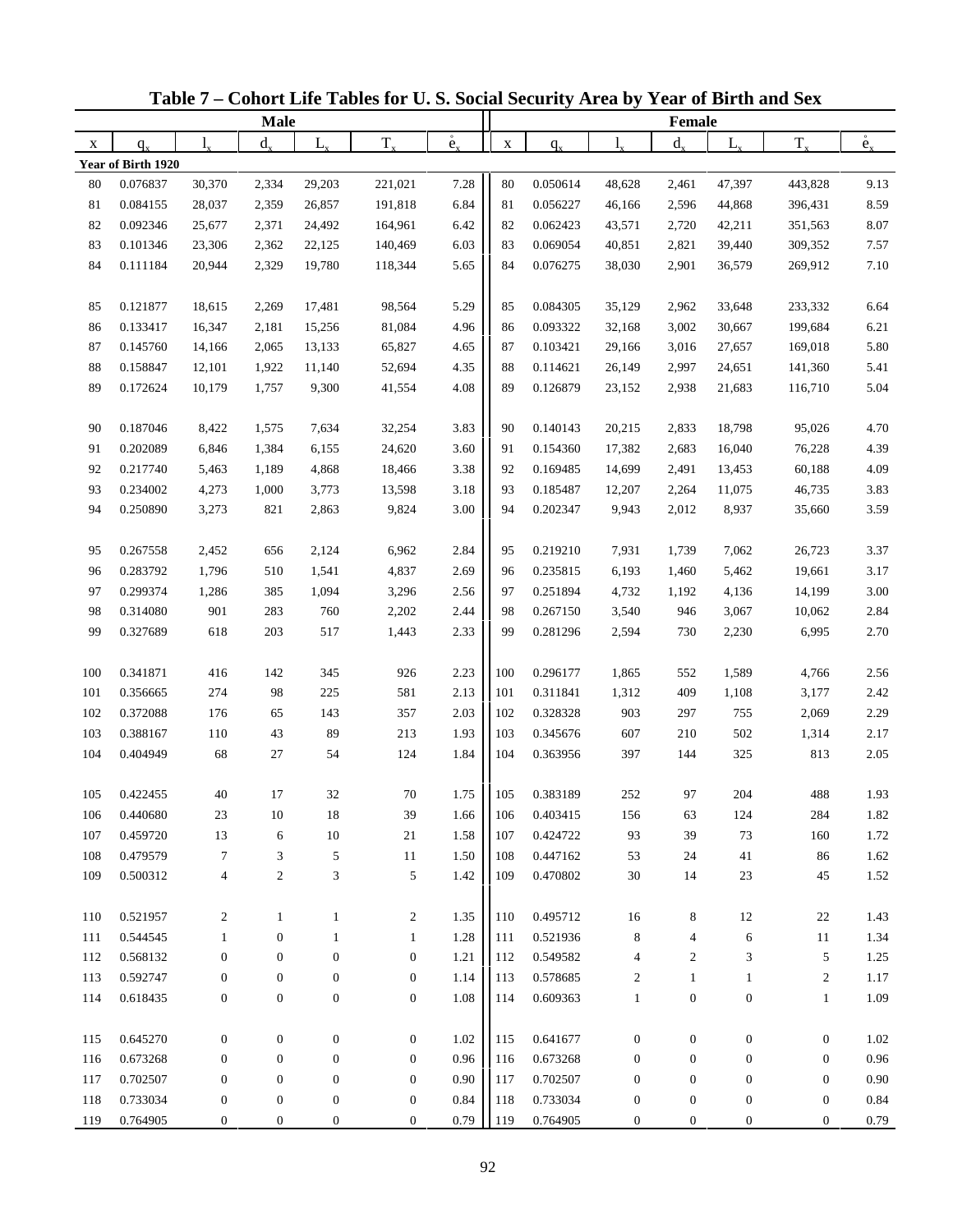|                  |                      |         | <b>Male</b> |        |           |                          |                |                      |         | Female      |         |           |                          |
|------------------|----------------------|---------|-------------|--------|-----------|--------------------------|----------------|----------------------|---------|-------------|---------|-----------|--------------------------|
| X                | $q_{x}$              | 1.      | $d_{\rm v}$ | L,     | $T_{x}$   | $\overset{\circ}{e}_{x}$ | $\mathbf X$    | $q_{x}$              |         | $d_{\rm v}$ | $L_{x}$ | $T_{x}$   | $\overset{\circ}{e}_{x}$ |
|                  | Year of Birth 1930   |         |             |        |           |                          |                |                      |         |             |         |           |                          |
| $\boldsymbol{0}$ | 0.064952             | 100,000 | 6,495       | 94,826 | 6,603,184 | 66.03                    | $\mathbf{0}$   | 0.051786             | 100,000 | 5,179       | 95,945  | 7,301,132 | 73.01                    |
| 1                | 0.010131             | 93,505  | 947         | 93,031 | 6,508,358 | 69.60                    | -1             | 0.009081             | 94,821  | 861         | 94,391  | 7,205,187 | 75.99                    |
| $\overline{c}$   | 0.004671             | 92,558  | 432         | 92,341 | 6,415,327 | 69.31                    | $\overline{c}$ | 0.004085             | 93,960  | 384         | 93,768  | 7,110,796 | 75.68                    |
| 3                | 0.003410             | 92,125  | 314         | 91,968 | 6,322,986 | 68.63                    | 3              | 0.003031             | 93,577  | 284         | 93,435  | 7,017,027 | 74.99                    |
| 4                | 0.002934             | 91,811  | 269         | 91,676 | 6,231,018 | 67.87                    | $\overline{4}$ | 0.002609             | 93,293  | 243         | 93,171  | 6,923,593 | 74.21                    |
|                  |                      |         |             |        |           |                          |                |                      |         |             |         |           |                          |
| 5                | 0.002223             | 91,542  | 203         | 91,440 | 6,139,341 | 67.07                    | 5              | 0.001948             | 93,049  | 181         | 92,959  | 6,830,422 | 73.41                    |
| 6                | 0.001911             | 91,338  | 175         | 91,251 | 6,047,901 | 66.21                    | 6              | 0.001566             | 92,868  | 145         | 92,795  | 6,737,463 | 72.55                    |
| 7                | 0.001567             | 91,164  | 143         | 91,092 | 5,956,650 | 65.34                    | $\tau$         | 0.001222             | 92,723  | 113         | 92,666  | 6,644,667 | 71.66                    |
| 8                | 0.001237             | 91,021  | 113         | 90,964 | 5,865,558 | 64.44                    | 8              | 0.000964             | 92,609  | 89          | 92,565  | 6,552,001 | 70.75                    |
| 9                | 0.001072             | 90,908  | 97          | 90,859 | 5,774,594 | 63.52                    | 9              | 0.000758             | 92,520  | 70          | 92,485  | 6,459,436 | 69.82                    |
| 10               | 0.001019             | 90,811  | 93          | 90,764 | 5,683,734 | 62.59                    | 10             | 0.000730             | 92,450  | 67          | 92,416  | 6,366,951 | 68.87                    |
| 11               | 0.000976             | 90,718  | 89          | 90,674 | 5,592,970 | 61.65                    | 11             | 0.000684             | 92,383  | 63          | 92,351  | 6,274,535 | 67.92                    |
| 12               | 0.000976             | 90,630  | 88          | 90,585 | 5,502,296 | 60.71                    | 12             | 0.000639             | 92,319  | 59          | 92,290  | 6,182,184 | 66.97                    |
| 13               | 0.001127             | 90,541  | 102         | 90,490 | 5,411,710 | 59.77                    | 13             | 0.000773             | 92,260  | 71          | 92,225  | 6,089,894 | 66.01                    |
| 14               | 0.001327             | 90,439  | 120         | 90,379 | 5,321,220 | 58.84                    | 14             | 0.000827             | 92,189  | 76          | 92,151  | 5,997,669 | 65.06                    |
|                  |                      |         |             |        |           |                          |                |                      |         |             |         |           |                          |
| 15               | 0.001459             | 90,319  | 132         | 90,253 | 5,230,841 | 57.92                    | 15             | 0.000899             | 92,113  | 83          | 92,071  | 5,905,518 | 64.11                    |
| 16               | 0.001581             | 90,187  | 143         | 90,116 | 5,140,588 | 57.00                    | 16             | 0.000920             | 92,030  | 85          | 91,988  | 5,813,447 | 63.17                    |
| 17               | 0.001584             | 90,045  | 143         | 89,973 | 5,050,472 | 56.09                    | 17             | 0.000975             | 91,945  | 90          | 91,901  | 5,721,459 | 62.23                    |
| 18               | 0.001651             | 89,902  | 148         | 89,828 | 4,960,499 | 55.18                    | 18             | 0.000973             | 91,856  | 89          | 91,811  | 5,629,559 | 61.29                    |
| 19               | 0.001710             | 89,754  | 153         | 89,677 | 4,870,671 | 54.27                    | 19             | 0.000920             | 91,766  | 84          | 91,724  | 5,537,748 | 60.35                    |
|                  |                      |         |             |        |           |                          |                |                      |         |             |         |           |                          |
| 20               | 0.001801             | 89,600  | 161         | 89,520 | 4,780,994 | 53.36                    | 20             | 0.000920             | 91,682  | 84          | 91,640  | 5,446,024 | 59.40                    |
| 21               | 0.001992             | 89,439  | 178         | 89,350 | 4,691,474 | 52.45                    | 21             | 0.000914             | 91,598  | 84          | 91,556  | 5,354,384 | 58.46                    |
| 22               | 0.002142             | 89,261  | 191         | 89,165 | 4,602,124 | 51.56                    | 22             | 0.000899             | 91,514  | 82          | 91,473  | 5,262,829 | 57.51                    |
| 23               | 0.002171             | 89,069  | 193         | 88,973 | 4,512,959 | 50.67                    | 23             | 0.000838             | 91,432  | 77          | 91,393  | 5,171,356 | 56.56                    |
| 24               | 0.001982             | 88,876  | 176         | 88,788 | 4,423,986 | 49.78                    | 24             | 0.000822             | 91,355  | 75          | 91,317  | 5,079,963 | 55.61                    |
|                  |                      |         |             |        |           |                          |                |                      |         |             |         |           |                          |
| 25               | 0.001889             | 88,700  | 168         | 88,616 | 4,335,198 | 48.87                    | 25             | 0.000846             | 91,280  | 77          | 91,241  | 4,988,645 | 54.65                    |
| 26               | 0.001774             | 88,532  | 157         | 88,454 | 4,246,582 | 47.97                    | 26             | 0.000847             | 91,203  | 77          | 91,164  | 4,897,404 | 53.70                    |
| 27               | 0.001718<br>0.001674 | 88,375  | 152         | 88,299 | 4,158,128 | 47.05                    | 27             | 0.000923             | 91,125  | 84          | 91,083  | 4,806,240 | 52.74                    |
| 28               |                      | 88,224  | 148         | 88,150 | 4,069,829 | 46.13                    | 28             | 0.000940<br>0.000997 | 91,041  | 86          | 90,998  | 4,715,156 | 51.79                    |
| 29               | 0.001762             | 88,076  | 155         | 87,998 | 3,981,679 | 45.21                    | 29             |                      | 90,956  | 91          | 90,910  | 4,624,158 | 50.84                    |
| 30               | 0.001825             | 87,921  | 160         | 87,840 | 3,893,681 | 44.29                    | 30             | 0.001062             | 90,865  | 96          | 90,817  | 4,533,247 | 49.89                    |
| 31               | 0.001864             | 87,760  | 164         | 87,678 | 3,805,840 | 43.37                    | 31             | 0.001120             | 90,769  | 102         | 90,718  | 4,442,430 | 48.94                    |
| 32               | 0.001973             | 87,597  | 173         | 87,510 | 3,718,162 | 42.45                    | 32             | 0.001200             | 90,667  | 109         | 90,612  | 4,351,713 | 48.00                    |
| 33               | 0.002138             | 87,424  | 187         | 87,330 | 3,630,652 | 41.53                    | 33             | 0.001313             | 90,558  | 119         | 90,499  | 4,261,100 | 47.05                    |
| 34               | 0.002377             | 87,237  | 207         | 87,133 | 3,543,321 | 40.62                    | 34             | 0.001459             | 90,439  | 132         | 90,373  | 4,170,602 | 46.11                    |
|                  |                      |         |             |        |           |                          |                |                      |         |             |         |           |                          |
| 35               | 0.002546             | 87,030  | 222         | 86,919 | 3,456,188 | 39.71                    | 35             | 0.001565             | 90,307  | 141         | 90,237  | 4,080,228 | 45.18                    |
| 36               | 0.002781             | 86,808  | 241         | 86,687 | 3,369,269 | 38.81                    | 36             | 0.001652             | 90,166  | 149         | 90,091  | 3,989,992 | 44.25                    |
| 37               | 0.003072             | 86,567  | 266         | 86,434 | 3,282,582 | 37.92                    | 37             | 0.001829             | 90,017  | 165         | 89,935  | 3,899,900 | 43.32                    |
| 38               | 0.003413             | 86,301  | 295         | 86,153 | 3,196,149 | 37.04                    | 38             | 0.002023             | 89,852  | 182         | 89,761  | 3,809,966 | 42.40                    |
| 39               | 0.003749             | 86,006  | 322         | 85,845 | 3,109,995 | 36.16                    | 39             | 0.002188             | 89,671  | 196         | 89,572  | 3,720,204 | 41.49                    |

**Table 7 – Cohort Life Tables for U. S. Social Security Area by Year of Birth and Sex**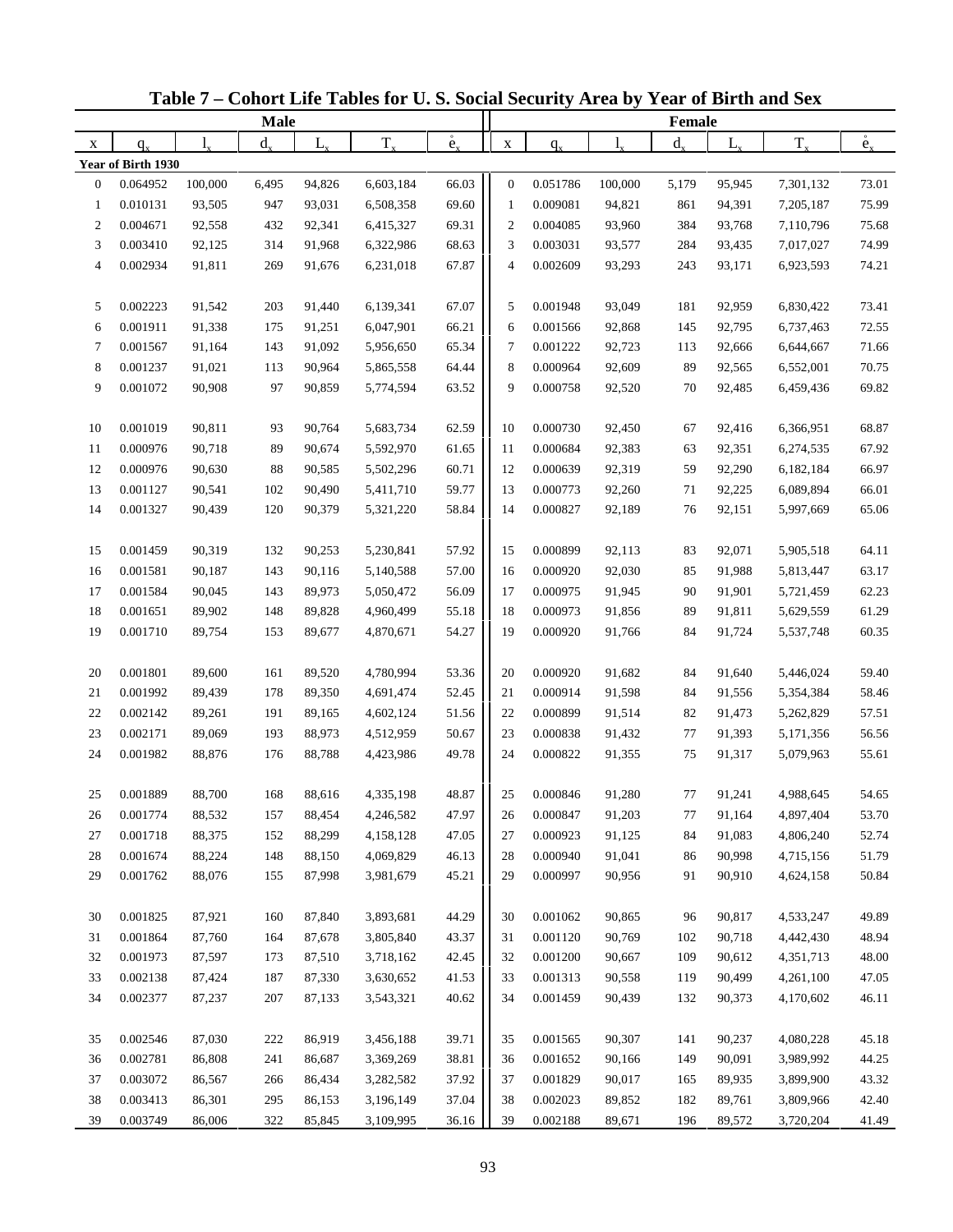|    |                    |        | <b>Male</b> |             |           |                          |             |          |        | Female  |         |           |                          |
|----|--------------------|--------|-------------|-------------|-----------|--------------------------|-------------|----------|--------|---------|---------|-----------|--------------------------|
| X  | $q_{\rm v}$        | 1.     | $d_{x}$     | $L_{\rm x}$ | $T_{x}$   | $\overset{\circ}{e}_{x}$ | $\mathbf X$ | $q_{x}$  | 1,     | $d_{x}$ | $L_{x}$ | $T_{x}$   | $\overset{\circ}{e}_{x}$ |
|    | Year of Birth 1930 |        |             |             |           |                          |             |          |        |         |         |           |                          |
| 40 | 0.004020           | 85,684 | 344         | 85,511      | 3,024,151 | 35.29                    | 40          | 0.002315 | 89,474 | 207     | 89,371  | 3,630,632 | 40.58                    |
| 41 | 0.004223           | 85,339 | 360         | 85,159      | 2,938,639 | 34.43                    | 41          | 0.002496 | 89,267 | 223     | 89,156  | 3,541,261 | 39.67                    |
| 42 | 0.004549           | 84,979 | 387         | 84,785      | 2,853,480 | 33.58                    | 42          | 0.002662 | 89,044 | 237     | 88,926  | 3,452,105 | 38.77                    |
| 43 | 0.004895           | 84,592 | 414         | 84,385      | 2,768,695 | 32.73                    | 43          | 0.002822 | 88,807 | 251     | 88,682  | 3,363,180 | 37.87                    |
| 44 | 0.005204           | 84,178 | 438         | 83,959      | 2,684,310 | 31.89                    | 44          | 0.002962 | 88,557 | 262     | 88,426  | 3,274,498 | 36.98                    |
|    |                    |        |             |             |           |                          |             |          |        |         |         |           |                          |
| 45 | 0.005485           | 83,740 | 459         | 83,510      | 2,600,351 | 31.05                    | 45          | 0.003071 | 88,294 | 271     | 88,159  | 3,186,072 | 36.08                    |
| 46 | 0.005859           | 83,281 | 488         | 83,037      | 2,516,840 | 30.22                    | 46          | 0.003238 | 88,023 | 285     | 87,881  | 3,097,913 | 35.19                    |
| 47 | 0.006186           | 82,793 | 512         | 82,537      | 2,433,803 | 29.40                    | 47          | 0.003405 | 87,738 | 299     | 87,589  | 3,010,033 | 34.31                    |
| 48 | 0.006638           | 82,281 | 546         | 82,008      | 2,351,267 | 28.58                    | 48          | 0.003672 | 87,439 | 321     | 87,279  | 2,922,444 | 33.42                    |
| 49 | 0.007131           | 81,734 | 583         | 81,443      | 2,269,259 | 27.76                    | 49          | 0.003802 | 87,118 | 331     | 86,953  | 2,835,165 | 32.54                    |
|    |                    |        |             |             |           |                          |             |          |        |         |         |           |                          |
| 50 | 0.007741           | 81,152 | 628         | 80,838      | 2,187,816 | 26.96                    | 50          | 0.004175 | 86,787 | 362     | 86,606  | 2,748,212 | 31.67                    |
| 51 | 0.008247           | 80,523 | 664         | 80,191      | 2,106,979 | 26.17                    | 51          | 0.004462 | 86,425 | 386     | 86,232  | 2,661,606 | 30.80                    |
| 52 | 0.008711           | 79,859 | 696         | 79,512      | 2,026,787 | 25.38                    | 52          | 0.004675 | 86,039 | 402     | 85,838  | 2,575,374 | 29.93                    |
| 53 | 0.009413           | 79,164 | 745         | 78,791      | 1,947,276 | 24.60                    | 53          | 0.005182 | 85,637 | 444     | 85,415  | 2,489,536 | 29.07                    |
| 54 | 0.010168           | 78,419 | 797         | 78,020      | 1,868,485 | 23.83                    | 54          | 0.005532 | 85,193 | 471     | 84,958  | 2,404,121 | 28.22                    |
|    |                    |        |             |             |           |                          |             |          |        |         |         |           |                          |
| 55 | 0.011148           | 77,621 | 865         | 77,188      | 1,790,465 | 23.07                    | 55          | 0.006034 | 84,722 | 511     | 84,466  | 2,319,164 | 27.37                    |
| 56 | 0.011769           | 76,756 | 903         | 76,304      | 1,713,276 | 22.32                    | 56          | 0.006322 | 84,211 | 532     | 83,945  | 2,234,697 | 26.54                    |
| 57 | 0.012605           | 75,853 | 956         | 75,374      | 1,636,972 | 21.58                    | 57          | 0.006917 | 83,678 | 579     | 83,389  | 2,150,753 | 25.70                    |
| 58 | 0.013749           | 74,896 | 1,030       | 74,382      | 1,561,598 | 20.85                    | 58          | 0.007724 | 83,100 | 642     | 82,779  | 2,067,364 | 24.88                    |
| 59 | 0.014702           | 73,867 | 1,086       | 73,324      | 1,487,216 | 20.13                    | 59          | 0.008214 | 82,458 | 677     | 82,119  | 1,984,585 | 24.07                    |
|    |                    |        |             |             |           |                          |             |          |        |         |         |           |                          |
| 60 | 0.015606           | 72,781 | 1,136       | 72,213      | 1,413,892 | 19.43                    | 60          | 0.008834 | 81,780 | 722     | 81,419  | 1,902,466 | 23.26                    |
| 61 | 0.016669           | 71,645 | 1,194       | 71,048      | 1,341,680 | 18.73                    | 61          | 0.009508 | 81,058 | 771     | 80,673  | 1,821,047 | 22.47                    |
| 62 | 0.017709           | 70,451 | 1,248       | 69,827      | 1,270,632 | 18.04                    | 62          | 0.010177 | 80,287 | 817     | 79,879  | 1,740,375 | 21.68                    |
| 63 | 0.019672           | 69,203 | 1,361       | 68,522      | 1,200,805 | 17.35                    | 63          | 0.011392 | 79,470 | 905     | 79,017  | 1,660,496 | 20.89                    |
| 64 | 0.021438           | 67,842 | 1,454       | 67,114      | 1,132,283 | 16.69                    | 64          | 0.012381 | 78,565 | 973     | 78,078  | 1,581,478 | 20.13                    |
|    |                    |        |             |             |           |                          |             |          |        |         |         |           |                          |
| 65 | 0.023278           | 66,387 | 1,545       | 65,615      | 1,065,169 | 16.04                    | 65          | 0.013604 | 77,592 | 1,056   | 77,064  | 1,503,400 | 19.38                    |
| 66 | 0.025187           | 64,842 | 1,633       | 64,025      | 999,554   | 15.42                    | 66          | 0.014891 | 76,537 | 1,140   | 75,967  | 1,426,336 | 18.64                    |
| 67 | 0.027060           | 63,209 | 1,710       | 62,353      | 935,529   | 14.80                    | 67          | 0.016005 | 75,397 | 1,207   | 74,793  | 1,350,369 | 17.91                    |
| 68 | 0.028446           | 61,498 | 1,749       | 60,624      | 873,175   | 14.20                    | 68          | 0.017337 | 74,190 | 1,286   | 73,547  | 1,275,575 | 17.19                    |
| 69 | 0.030044           | 59,749 | 1,795       | 58,851      | 812,552   | 13.60                    | 69          | 0.018691 | 72,904 | 1,363   | 72,223  | 1,202,028 | 16.49                    |
|    |                    |        |             |             |           |                          |             |          |        |         |         |           |                          |
| 70 | 0.032289           | 57,954 | 1,871       | 57,018      | 753,700   | 13.01                    | 70          | 0.020035 | 71,541 | 1,433   | 70,825  | 1,129,806 | 15.79                    |
| 71 | 0.034502           | 56,083 | 1,935       | 55,115      | 696,682   | 12.42                    | 71          | 0.021747 | 70,108 | 1,525   | 69,346  | 1,058,981 | 15.11                    |
| 72 | 0.036877           | 54,148 | 1,997       | 53,149      | 641,567   | 11.85                    | 72          | 0.023604 | 68,583 | 1,619   | 67,774  | 989,636   | 14.43                    |
| 73 | 0.039458           | 52,151 | 2,058       | 51,122      | 588,418   | 11.28                    | 73          | 0.025582 | 66,964 | 1,713   | 66,108  | 921,862   | 13.77                    |
| 74 | 0.042342           | 50,093 | 2,121       | 49,032      | 537,296   | 10.73                    | 74          | 0.027755 | 65,251 | 1,811   | 64,346  | 855,754   | 13.11                    |
|    |                    |        |             |             |           |                          |             |          |        |         |         |           |                          |
| 75 | 0.045634           | 47,972 | 2,189       | 46,877      | 488,264   | 10.18                    | 75          | 0.030244 | 63,440 | 1,919   | 62,481  | 791,408   | 12.47                    |
| 76 | 0.049450           | 45,783 | 2,264       | 44,651      | 441,386   | 9.64                     | 76          | 0.033097 | 61,522 | 2,036   | 60,504  | 728,927   | 11.85                    |
| 77 | 0.053852           | 43,519 | 2,344       | 42,347      | 396,735   | 9.12                     | 77          | 0.036261 | 59,485 | 2,157   | 58,407  | 668,424   | 11.24                    |
| 78 | 0.058885           | 41,175 | 2,425       | 39,963      | 354,388   | 8.61                     | 78          | 0.039732 | 57,328 | 2,278   | 56,190  | 610,017   | 10.64                    |
| 79 | 0.064549           | 38,751 | 2,501       | 37,500      | 314,425   | $8.11\,$                 | 79          | 0.043563 | 55,051 | 2,398   | 53,852  | 553,827   | 10.06                    |

**Table 7 – Cohort Life Tables for U. S. Social Security Area by Year of Birth and Sex**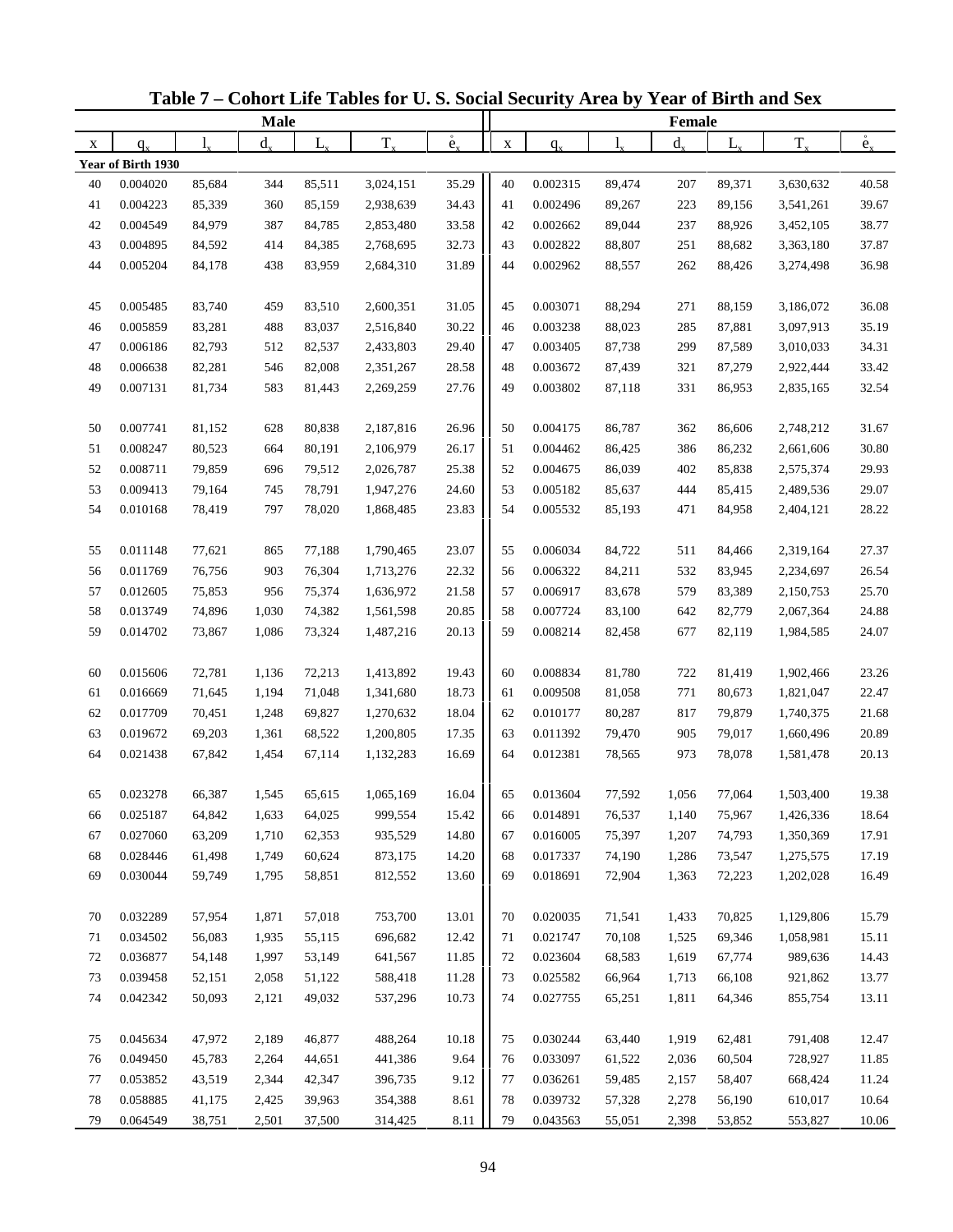|     |                    |                    | Male             |                  |                  |                          |             |          |                  | Female           |                  |                  |                          |
|-----|--------------------|--------------------|------------------|------------------|------------------|--------------------------|-------------|----------|------------------|------------------|------------------|------------------|--------------------------|
| X   | $q_{x}$            | $\mathbf{l}_{\nu}$ | $d_{x}$          | $L_{x}$          | $T_{x}$          | $\overset{\circ}{e}_{x}$ | $\mathbf X$ | $q_{x}$  | 1.               | $d_{x}$          | $L_{x}$          | $T_{x}$          | $\overset{\circ}{e}_{x}$ |
|     | Year of Birth 1930 |                    |                  |                  |                  |                          |             |          |                  |                  |                  |                  |                          |
| 80  | 0.070788           | 36,249             | 2,566            | 34,966           | 276,925          | 7.64                     | 80          | 0.047920 | 52,652           | 2,523            | 51,391           | 499,976          | 9.50                     |
| 81  | 0.077670           | 33,683             | 2,616            | 32,375           | 241,959          | 7.18                     | 81          | 0.052850 | 50,129           | 2,649            | 48,805           | 448,585          | 8.95                     |
| 82  | 0.085388           | 31,067             | 2,653            | 29,741           | 209,584          | 6.75                     | 82          | 0.058322 | 47,480           | 2,769            | 46,095           | 399,780          | 8.42                     |
| 83  | 0.094085           | 28,414             | 2,673            | 27,078           | 179,843          | 6.33                     | 83          | 0.064434 | 44,711           | 2,881            | 43,270           | 353,684          | 7.91                     |
| 84  | 0.103755           | 25,741             | 2,671            | 24,406           | 152,765          | 5.93                     | 84          | 0.071327 | 41,830           | 2,984            | 40,338           | 310,414          | 7.42                     |
|     |                    |                    |                  |                  |                  |                          |             |          |                  |                  |                  |                  |                          |
| 85  | 0.114293           | 23,070             | 2,637            | 21,752           | 128,360          | 5.56                     | 85          | 0.079104 | 38,846           | 3,073            | 37,310           | 270,076          | 6.95                     |
| 86  | 0.125554           | 20,433             | 2,566            | 19,151           | 106,608          | 5.22                     | 86          | 0.087805 | 35,773           | 3,141            | 34,203           | 232,766          | 6.51                     |
| 87  | 0.137411           | 17,868             | 2,455            | 16,640           | 87,457           | 4.89                     | 87          | 0.097422 | 32,632           | 3,179            | 31,043           | 198,563          | 6.08                     |
| 88  | 0.149776           | 15,413             | 2,308            | 14,258           | 70,817           | 4.59                     | 88          | 0.107933 | 29,453           | 3,179            | 27,864           | 167,520          | 5.69                     |
| 89  | 0.162629           | 13,104             | 2,131            | 12,039           | 56,558           | 4.32                     | 89          | 0.119311 | 26,274           | 3,135            | 24,707           | 139,656          | 5.32                     |
|     |                    |                    |                  |                  |                  |                          |             |          |                  |                  |                  |                  |                          |
| 90  | 0.175984           | 10,973             | 1,931            | 10,008           | 44,520           | 4.06                     | 90          | 0.131546 | 23,139           | 3,044            | 21,618           | 114,949          | 4.97                     |
| 91  | 0.189873           | 9,042              | 1,717            | 8,184            | 34,512           | 3.82                     | 91          | 0.144636 | 20,096           | 2,907            | 18,642           | 93,332           | 4.64                     |
| 92  | 0.204351           | 7,325              | 1,497            | 6,577            | 26,328           | 3.59                     | 92          | 0.158595 | 17,189           | 2,726            | 15,826           | 74,689           | 4.35                     |
| 93  | 0.219469           | 5,828              | 1,279            | 5,189            | 19,752           | 3.39                     | 93          | 0.173439 | 14,463           | 2,508            | 13,209           | 58,863           | 4.07                     |
| 94  | 0.235289           | 4,549              | 1,070            | 4,014            | 14,563           | 3.20                     | 94          | 0.189194 | 11,955           | 2,262            | 10,824           | 45,655           | 3.82                     |
|     |                    |                    |                  |                  |                  |                          |             |          |                  |                  |                  |                  |                          |
| 95  | 0.250901           | 3,479              | 873              | 3,042            | 10,549           | 3.03                     | 95          | 0.204949 | 9,693            | 1,987            | 8,700            | 34,831           | 3.59                     |
| 96  | 0.266085           | 2,606              | 693              | 2,259            | 7,507            | 2.88                     | 96          | 0.220450 | 7,706            | 1,699            | 6,857            | 26,132           | 3.39                     |
| 97  | 0.280666           | 1,913              | 537              | 1,644            | 5,247            | 2.74                     | 97          | 0.235456 | 6,007            | 1,414            | 5,300            | 19,275           | 3.21                     |
| 98  | 0.294420           | 1,376              | 405              | 1,173            | 3,603            | 2.62                     | 98          | 0.249693 | 4,593            | 1,147            | 4,020            | 13,975           | 3.04                     |
| 99  | 0.307148           | 971                | 298              | 822              | 2,430            | 2.50                     | 99          | 0.262894 | 3,446            | 906              | 2,993            | 9,955            | 2.89                     |
|     |                    |                    |                  |                  |                  |                          |             |          |                  |                  |                  |                  |                          |
| 100 | 0.320437           | 673                | 216              | 565              | 1,608            | 2.39                     | 100         | 0.276803 | 2,540            | 703              | 2,189            | 6,962            | 2.74                     |
| 101 | 0.334303           | 457                | 153              | 381              | 1,043            | 2.28                     | 101         | 0.291447 | 1,837            | 535              | 1,569            | 4,773            | 2.60                     |
| 102 | 0.348784           | 304                | 106              | 251              | 663              | 2.18                     | 102         | 0.306884 | 1,302            | 399              | 1,102            | 3,204            | 2.46                     |
| 103 | 0.363896           | 198                | 72               | 162              | 412              | 2.08                     | 103         | 0.323135 | 902              | 292              | 756              | 2,102            | 2.33                     |
| 104 | 0.379665           | 126                | 48               | 102              | 250              | 1.98                     | 104         | 0.340265 | 611              | 208              | 507              | 1,346            | 2.20                     |
|     |                    |                    |                  |                  |                  |                          |             |          |                  |                  |                  |                  |                          |
| 105 | 0.396140           | 78                 | 31               | 63               | 147              | 1.89                     | 105         | 0.358310 | 403              | 144              | 331              | 839              | 2.08                     |
| 106 | 0.413328           | 47                 | 20               | 37               | 85               | 1.79                     | 106         | 0.377315 | 259              | 98               | 210              | 508              | 1.97                     |
| 107 | 0.431278           | 28                 | 12               | $22\,$           | 47               | 1.71                     | 107         | 0.397345 | 161              | 64               | 129              | 298              | 1.85                     |
| 108 | 0.450020           | 16                 | $\tau$           | $12\,$           | 26               | 1.62                     | 108         | 0.418447 | 97               | 41               | 77               | 169              | 1.75                     |
| 109 | 0.469585           | 9                  | $\overline{4}$   | $\boldsymbol{7}$ | 13               | 1.54                     | 109         | 0.440682 | 56               | 25               | 44               | 93               | 1.64                     |
|     |                    |                    |                  |                  |                  |                          |             |          |                  |                  |                  |                  |                          |
| 110 | 0.490008           | 5                  | $\overline{c}$   | 3                | $\tau$           | 1.46                     | 110         | 0.464107 | 32               | 15               | 24               | 49               | 1.55                     |
| 111 | 0.511335           | $\overline{c}$     | $\mathbf{1}$     | $\overline{c}$   | 3                | 1.39                     | 111         | 0.488805 | 17               | 8                | 13               | 25               | 1.45                     |
| 112 | 0.533600           | $\mathbf{1}$       | $\mathbf{1}$     | $\mathbf{1}$     | $\overline{2}$   | 1.31                     | 112         | 0.514812 | 9                | $\overline{4}$   | 6                | 12               | 1.36                     |
| 113 | 0.556851           | $\mathbf{1}$       | $\boldsymbol{0}$ | $\boldsymbol{0}$ | $\mathbf{1}$     | 1.24                     | 113         | 0.542226 | $\overline{4}$   | $\sqrt{2}$       | 3                | 5                | 1.27                     |
| 114 | 0.581125           | $\boldsymbol{0}$   | $\boldsymbol{0}$ | $\boldsymbol{0}$ | $\boldsymbol{0}$ | 1.17                     | 114         | 0.571101 | $\overline{c}$   | $\mathbf{1}$     | $\mathbf{1}$     | $\boldsymbol{2}$ | 1.19                     |
|     |                    |                    |                  |                  |                  |                          |             |          |                  |                  |                  |                  |                          |
| 115 | 0.606480           | $\mathbf{0}$       | $\boldsymbol{0}$ | $\boldsymbol{0}$ | $\boldsymbol{0}$ | 1.11                     | 115         | 0.601547 | $\mathbf{1}$     | $\boldsymbol{0}$ | $\mathbf{1}$     | $\mathbf{1}$     | 1.12                     |
| 116 | 0.632951           | $\mathbf{0}$       | $\mathbf{0}$     | $\boldsymbol{0}$ | $\boldsymbol{0}$ | 1.04                     | 116         | 0.632951 | $\boldsymbol{0}$ | $\boldsymbol{0}$ | $\boldsymbol{0}$ | $\boldsymbol{0}$ | 1.04                     |
| 117 | 0.660578           | $\boldsymbol{0}$   | $\boldsymbol{0}$ | $\boldsymbol{0}$ | $\boldsymbol{0}$ | 0.98                     | 117         | 0.660578 | $\boldsymbol{0}$ | $\boldsymbol{0}$ | $\boldsymbol{0}$ | $\boldsymbol{0}$ | 0.98                     |
| 118 | 0.689448           | $\boldsymbol{0}$   | $\boldsymbol{0}$ | $\boldsymbol{0}$ | $\boldsymbol{0}$ | 0.92                     | 118         | 0.689448 | $\boldsymbol{0}$ | $\boldsymbol{0}$ | $\boldsymbol{0}$ | $\boldsymbol{0}$ | 0.92                     |
| 119 | 0.719648           | 0                  | $\boldsymbol{0}$ | 0                | $\boldsymbol{0}$ | 0.87                     | 119         | 0.719648 | $\boldsymbol{0}$ | $\boldsymbol{0}$ | $\boldsymbol{0}$ | $\boldsymbol{0}$ | $0.87\,$                 |

**Table 7 – Cohort Life Tables for U. S. Social Security Area by Year of Birth and Sex**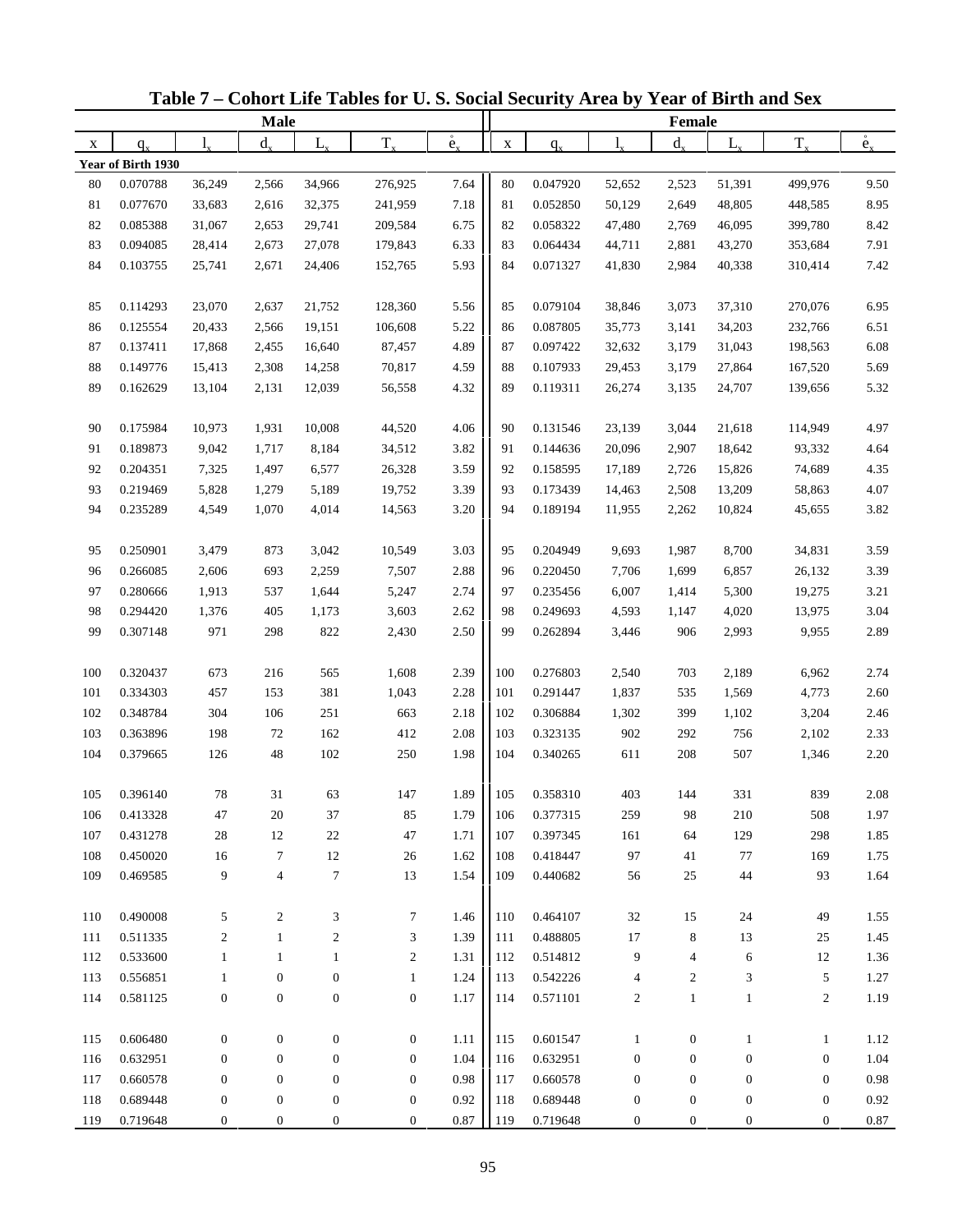|                  |                    |         | <b>Male</b> |        |           |                          |                |          |         | Female      |         |           |                          |
|------------------|--------------------|---------|-------------|--------|-----------|--------------------------|----------------|----------|---------|-------------|---------|-----------|--------------------------|
| X                | $q_{x}$            | 1.      | $d_{\rm v}$ | L,     | $T_{x}$   | $\overset{\circ}{e}_{x}$ | $\mathbf X$    | $q_{x}$  |         | $d_{\rm v}$ | $L_{x}$ | $T_{x}$   | $\overset{\circ}{e}_{x}$ |
|                  | Year of Birth 1940 |         |             |        |           |                          |                |          |         |             |         |           |                          |
| $\boldsymbol{0}$ | 0.052860           | 100,000 | 5,286       | 95,590 | 6,936,899 | 69.37                    | $\mathbf{0}$   | 0.041627 | 100,000 | 4,163       | 96,576  | 7,597,129 | 75.97                    |
| 1                | 0.005518           | 94,714  | 523         | 94,453 | 6,841,309 | 72.23                    | -1             | 0.004967 | 95,837  | 476         | 95,599  | 7,500,553 | 78.26                    |
| $\overline{c}$   | 0.002481           | 94,191  | 234         | 94,075 | 6,746,856 | 71.63                    | $\overline{c}$ | 0.002076 | 95,361  | 198         | 95,262  | 7,404,954 | 77.65                    |
| 3                | 0.001986           | 93,958  | 187         | 93,864 | 6,652,782 | 70.81                    | 3              | 0.001642 | 95,163  | 156         | 95,085  | 7,309,691 | 76.81                    |
| 4                | 0.001445           | 93,771  | 135         | 93,703 | 6,558,917 | 69.95                    | $\overline{4}$ | 0.001294 | 95,007  | 123         | 94,946  | 7,214,606 | 75.94                    |
| 5                | 0.001283           | 93,636  | 120         | 93,576 | 6,465,214 | 69.05                    | 5              | 0.001000 | 94,884  | 95          | 94,837  | 7,119,661 | 75.04                    |
| 6                | 0.001060           | 93,515  | 99          | 93,466 | 6,371,638 | 68.13                    | 6              | 0.000761 | 94,789  | 72          | 94,753  | 7,024,824 | 74.11                    |
| 7                | 0.000849           | 93,416  | 79          | 93,377 | 6,278,172 | 67.21                    | $\tau$         | 0.000583 | 94,717  | 55          | 94,689  | 6,930,071 | 73.17                    |
| 8                | 0.000744           | 93,337  | 69          | 93,302 | 6,184,796 | 66.26                    | 8              | 0.000514 | 94,662  | 49          | 94,638  | 6,835,382 | 72.21                    |
| 9                | 0.000697           | 93,268  | 65          | 93,235 | 6,091,493 | 65.31                    | 9              | 0.000458 | 94,613  | 43          | 94,592  | 6,740,744 | 71.25                    |
| 10               | 0.000595           | 93,203  | 55          | 93,175 | 5,998,258 | 64.36                    | 10             | 0.000402 | 94,570  | 38          | 94,551  | 6,646,153 | 70.28                    |
| 11               | 0.000602           | 93,147  | 56          | 93,119 | 5,905,083 | 63.40                    | 11             | 0.000366 | 94,532  | 35          | 94,515  | 6,551,602 | 69.31                    |
| 12               | 0.000629           | 93,091  | 59          | 93,062 | 5,811,964 | 62.43                    | 12             | 0.000424 | 94,497  | 40          | 94,477  | 6,457,087 | 68.33                    |
| 13               | 0.000744           | 93,032  | 69          | 92,998 | 5,718,903 | 61.47                    | 13             | 0.000425 | 94,457  | 40          | 94,437  | 6,362,610 | 67.36                    |
| 14               | 0.000833           | 92,963  | 77          | 92,925 | 5,625,905 | 60.52                    | 14             | 0.000421 | 94,417  | 40          | 94,397  | 6,268,173 | 66.39                    |
|                  |                    |         |             |        |           |                          |                |          |         |             |         |           |                          |
| 15               | 0.001032           | 92,886  | 96          | 92,838 | 5,532,980 | 59.57                    | 15             | 0.000479 | 94,377  | 45          | 94,355  | 6,173,776 | 65.42                    |
| 16               | 0.001210           | 92,790  | 112         | 92,734 | 5,440,142 | 58.63                    | 16             | 0.000545 | 94,332  | 51          | 94,306  | 6,079,422 | 64.45                    |
| 17               | 0.001443           | 92,678  | 134         | 92,611 | 5,347,408 | 57.70                    | 17             | 0.000631 | 94,281  | 59          | 94,251  | 5,985,115 | 63.48                    |
| 18               | 0.001468           | 92,544  | 136         | 92,476 | 5,254,797 | 56.78                    | 18             | 0.000596 | 94,221  | 56          | 94,193  | 5,890,864 | 62.52                    |
| 19               | 0.001598           | 92,408  | 148         | 92,334 | 5,162,321 | 55.86                    | 19             | 0.000625 | 94,165  | 59          | 94,136  | 5,796,671 | 61.56                    |
| 20               | 0.001673           | 92,260  | 154         | 92,183 | 5,069,987 | 54.95                    | 20             | 0.000634 | 94,106  | 60          | 94,076  | 5,702,536 | 60.60                    |
| 21               | 0.001751           | 92,106  | 161         | 92,025 | 4,977,804 | 54.04                    | 21             | 0.000643 | 94,047  | 60          | 94,016  | 5,608,459 | 59.63                    |
| 22               | 0.001854           | 91,945  | 170         | 91,860 | 4,885,778 | 53.14                    | 22             | 0.000706 | 93,986  | 66          | 93,953  | 5,514,443 | 58.67                    |
| 23               | 0.001868           | 91,774  | 171         | 91,689 | 4,793,919 | 52.24                    | 23             | 0.000735 | 93,920  | 69          | 93,885  | 5,420,490 | 57.71                    |
| 24               | 0.001861           | 91,603  | 170         | 91,518 | 4,702,230 | 51.33                    | 24             | 0.000763 | 93,851  | 72          | 93,815  | 5,326,605 | 56.76                    |
| 25               | 0.001853           | 91,432  | 169         | 91,348 | 4,610,713 | 50.43                    | 25             | 0.000773 | 93,779  | 72          | 93,743  | 5,232,790 | 55.80                    |
| 26               | 0.001873           | 91,263  | 171         | 91,178 | 4,519,365 | 49.52                    | 26             | 0.000816 | 93,707  | 76          | 93,668  | 5,139,047 | 54.84                    |
| 27               | 0.001885           | 91,092  | 172         | 91,006 | 4,428,188 | 48.61                    | 27             | 0.000830 | 93,630  | 78          | 93,591  | 5,045,378 | 53.89                    |
| 28               | 0.001979           | 90,920  | 180         | 90,830 | 4,337,182 | 47.70                    | 28             | 0.000907 | 93,552  | 85          | 93,510  | 4,951,787 | 52.93                    |
| 29               | 0.002057           | 90,740  | 187         | 90,647 | 4,246,351 | 46.80                    | 29             | 0.000963 | 93,468  | $90\,$      | 93,423  | 4,858,277 | 51.98                    |
| 30               | 0.002093           | 90,554  | 190         | 90,459 | 4,155,704 | 45.89                    | 30             | 0.001006 | 93,378  | 94          | 93,331  | 4,764,854 | 51.03                    |
| 31               | 0.002123           | 90,364  | 192         | 90,268 | 4,065,245 | 44.99                    | 31             | 0.001075 | 93,284  | 100         | 93,233  | 4,671,524 | 50.08                    |
| 32               | 0.002218           | 90,172  | 200         | 90,072 | 3,974,977 | 44.08                    | 32             | 0.001147 | 93,183  | 107         | 93,130  | 4,578,290 | 49.13                    |
| 33               | 0.002302           | 89,972  | 207         | 89,869 | 3,884,904 | 43.18                    | 33             | 0.001185 | 93,076  | 110         | 93,021  | 4,485,160 | 48.19                    |
| 34               | 0.002315           | 89,765  | 208         | 89,661 | 3,795,036 | 42.28                    | 34             | 0.001189 | 92,966  | 111         | 92,911  | 4,392,139 | 47.24                    |
|                  |                    |         |             |        |           |                          |                |          |         |             |         |           |                          |
| 35               | 0.002367           | 89,557  | 212         | 89,451 | 3,705,374 | 41.37                    | 35             | 0.001213 | 92,856  | 113         | 92,799  | 4,299,228 | 46.30                    |
| 36               | 0.002392           | 89,345  | 214         | 89,239 | 3,615,923 | 40.47                    | 36             | 0.001257 | 92,743  | 117         | 92,685  | 4,206,428 | 45.36                    |
| 37               | 0.002575           | 89,132  | 230         | 89,017 | 3,526,684 | 39.57                    | 37             | 0.001344 | 92,626  | 124         | 92,564  | 4,113,744 | 44.41                    |
| 38               | 0.002719           | 88,902  | 242         | 88,781 | 3,437,667 | 38.67                    | 38             | 0.001416 | 92,502  | 131         | 92,436  | 4,021,179 | 43.47                    |
| 39               | 0.002824           | 88,661  | 250         | 88,535 | 3,348,886 | 37.77                    | 39             | 0.001526 | 92,371  | 141         | 92,300  | 3,928,743 | 42.53                    |

**Table 7 – Cohort Life Tables for U. S. Social Security Area by Year of Birth and Sex**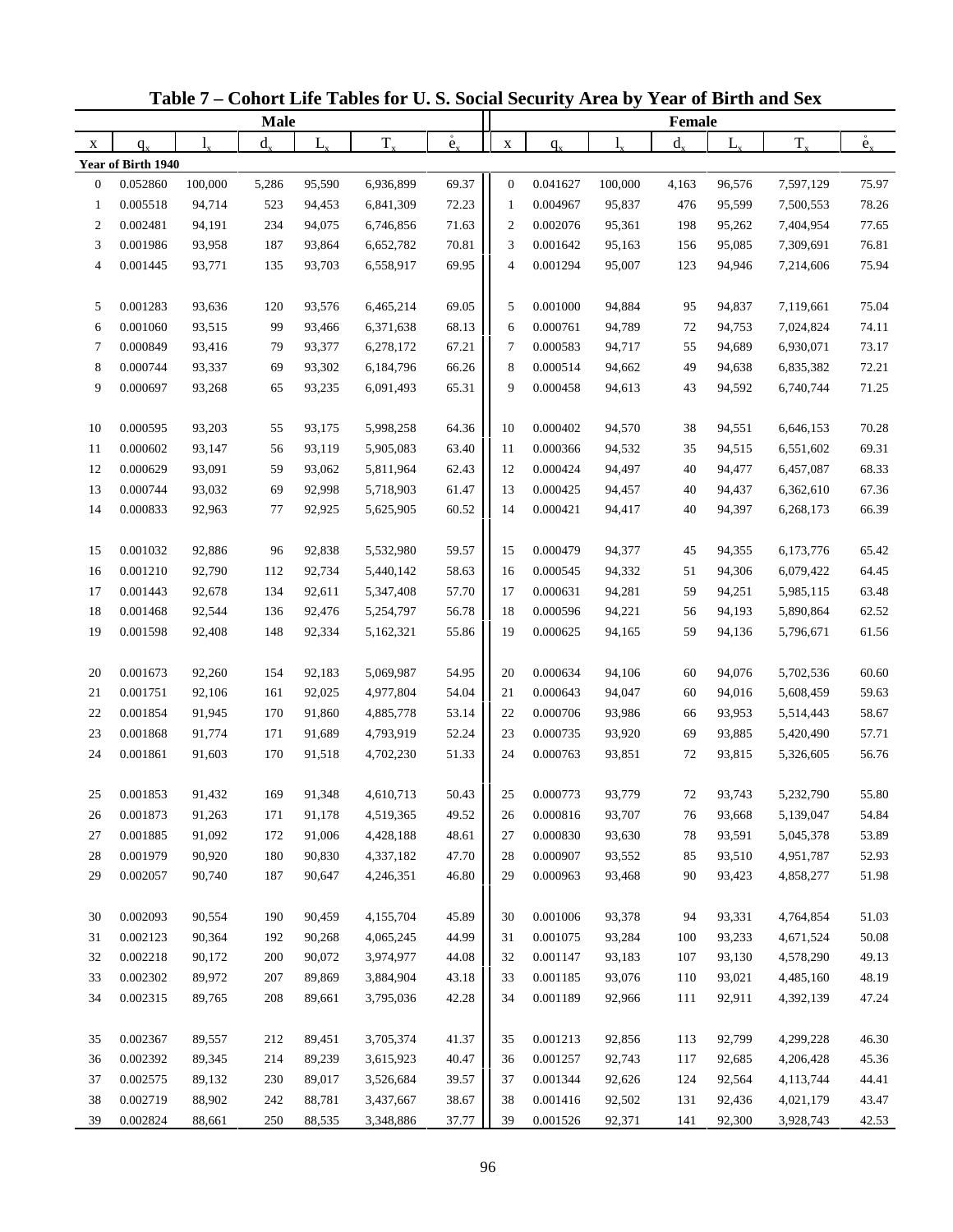|    |                    |           | <b>Male</b> |             |           |                          |             |          |        | Female  |         |           |                          |
|----|--------------------|-----------|-------------|-------------|-----------|--------------------------|-------------|----------|--------|---------|---------|-----------|--------------------------|
| X  | $q_{\rm v}$        | $l_{\nu}$ | $d_{x}$     | $L_{\rm x}$ | $T_{x}$   | $\overset{\circ}{e}_{x}$ | $\mathbf X$ | $q_{x}$  | 1.     | $d_{x}$ | $L_{x}$ | $T_{x}$   | $\overset{\circ}{e}_{x}$ |
|    | Year of Birth 1940 |           |             |             |           |                          |             |          |        |         |         |           |                          |
| 40 | 0.003018           | 88,410    | 267         | 88,277      | 3,260,351 | 36.88                    | 40          | 0.001634 | 92,230 | 151     | 92,155  | 3,836,442 | 41.60                    |
| 41 | 0.003209           | 88,143    | 283         | 88,002      | 3,172,074 | 35.99                    | 41          | 0.001717 | 92,079 | 158     | 92,000  | 3,744,288 | 40.66                    |
| 42 | 0.003289           | 87,860    | 289         | 87,716      | 3,084,072 | 35.10                    | 42          | 0.001827 | 91,921 | 168     | 91,837  | 3,652,288 | 39.73                    |
| 43 | 0.003544           | 87,571    | 310         | 87,416      | 2,996,356 | 34.22                    | 43          | 0.001969 | 91,753 | 181     | 91,663  | 3,560,450 | 38.80                    |
| 44 | 0.003876           | 87,261    | 338         | 87,092      | 2,908,940 | 33.34                    | 44          | 0.002161 | 91,573 | 198     | 91,474  | 3,468,787 | 37.88                    |
|    |                    |           |             |             |           |                          |             |          |        |         |         |           |                          |
| 45 | 0.004238           | 86,923    | 368         | 86,739      | 2,821,848 | 32.46                    | 45          | 0.002338 | 91,375 | 214     | 91,268  | 3,377,314 | 36.96                    |
| 46 | 0.004563           | 86,555    | 395         | 86,357      | 2,735,109 | 31.60                    | 46          | 0.002519 | 91,161 | 230     | 91,046  | 3,286,046 | 36.05                    |
| 47 | 0.004956           | 86,160    | 427         | 85,946      | 2,648,752 | 30.74                    | 47          | 0.002769 | 90,931 | 252     | 90,806  | 3,195,000 | 35.14                    |
| 48 | 0.005427           | 85,733    | 465         | 85,500      | 2,562,806 | 29.89                    | 48          | 0.003025 | 90,680 | 274     | 90,542  | 3,104,194 | 34.23                    |
| 49 | 0.005865           | 85,267    | 500         | 85,017      | 2,477,306 | 29.05                    | 49          | 0.003233 | 90,405 | 292     | 90,259  | 3,013,652 | 33.33                    |
|    |                    |           |             |             |           |                          |             |          |        |         |         |           |                          |
| 50 | 0.006236           | 84,767    | 529         | 84,503      | 2,392,289 | 28.22                    | 50          | 0.003548 | 90,113 | 320     | 89,953  | 2,923,393 | 32.44                    |
| 51 | 0.006663           | 84,239    | 561         | 83,958      | 2,307,786 | 27.40                    | 51          | 0.003821 | 89,793 | 343     | 89,622  | 2,833,439 | 31.56                    |
| 52 | 0.007222           | 83,677    | 604         | 83,375      | 2,223,828 | 26.58                    | 52          | 0.004154 | 89,450 | 372     | 89,264  | 2,743,818 | 30.67                    |
| 53 | 0.008000           | 83,073    | 665         | 82,741      | 2,140,452 | 25.77                    | 53          | 0.004566 | 89,079 | 407     | 88,875  | 2,654,553 | 29.80                    |
| 54 | 0.008617           | 82,408    | 710         | 82,053      | 2,057,712 | 24.97                    | 54          | 0.004953 | 88,672 | 439     | 88,452  | 2,565,678 | 28.93                    |
|    |                    |           |             |             |           |                          |             |          |        |         |         |           |                          |
| 55 | 0.009226           | 81,698    | 754         | 81,321      | 1,975,658 | 24.18                    | 55          | 0.005421 | 88,233 | 478     | 87,994  | 2,477,226 | 28.08                    |
| 56 | 0.009784           | 80,945    | 792         | 80,549      | 1,894,337 | 23.40                    | 56          | 0.005770 | 87,754 | 506     | 87,501  | 2,389,232 | 27.23                    |
| 57 | 0.010435           | 80,153    | 836         | 79,734      | 1,813,788 | 22.63                    | 57          | 0.006341 | 87,248 | 553     | 86,971  | 2,301,731 | 26.38                    |
| 58 | 0.011177           | 79,316    | 887         | 78,873      | 1,734,054 | 21.86                    | 58          | 0.006768 | 86,695 | 587     | 86,401  | 2,214,759 | 25.55                    |
| 59 | 0.012108           | 78,430    | 950         | 77,955      | 1,655,181 | 21.10                    | 59          | 0.007409 | 86,108 | 638     | 85,789  | 2,128,358 | 24.72                    |
|    |                    |           |             |             |           |                          |             |          |        |         |         |           |                          |
| 60 | 0.013002           | 77,480    | 1,007       | 76,976      | 1,577,226 | 20.36                    | 60          | 0.007992 | 85,470 | 683     | 85,129  | 2,042,569 | 23.90                    |
| 61 | 0.014027           | 76,473    | 1,073       | 75,936      | 1,500,250 | 19.62                    | 61          | 0.008709 | 84,787 | 738     | 84,418  | 1,957,440 | 23.09                    |
| 62 | 0.015249           | 75,400    | 1,150       | 74,825      | 1,424,313 | 18.89                    | 62          | 0.009547 | 84,049 | 802     | 83,647  | 1,873,022 | 22.28                    |
| 63 | 0.016726           | 74,250    | 1,242       | 73,629      | 1,349,488 | 18.17                    | 63          | 0.010528 | 83,246 | 876     | 82,808  | 1,789,375 | 21.49                    |
| 64 | 0.018413           | 73,008    | 1,344       | 72,336      | 1,275,859 | 17.48                    | 64          | 0.011635 | 82,370 | 958     | 81,891  | 1,706,567 | 20.72                    |
|    |                    |           |             |             |           |                          |             |          |        |         |         |           |                          |
| 65 | 0.020320           | 71,664    | 1,456       | 70,936      | 1,203,523 | 16.79                    | 65          | 0.012885 | 81,411 | 1,049   | 80,887  | 1,624,676 | 19.96                    |
| 66 | 0.022297           | 70,208    | 1,565       | 69,425      | 1,132,587 | 16.13                    | 66          | 0.014197 | 80,362 | 1,141   | 79,792  | 1,543,790 | 19.21                    |
| 67 | 0.024160           | 68,642    | 1,658       | 67,813      | 1,063,162 | 15.49                    | 67          | 0.015467 | 79,221 | 1,225   | 78,609  | 1,463,998 | 18.48                    |
| 68 | 0.025810           | 66,984    | 1,729       | 66,120      | 995,349   | 14.86                    | 68          | 0.016644 | 77,996 | 1,298   | 77,347  | 1,385,389 | 17.76                    |
| 69 | 0.027365           | 65,255    | 1,786       | 64,362      | 929,229   | 14.24                    | 69          | 0.017793 | 76,698 | 1,365   | 76,016  | 1,308,042 | 17.05                    |
|    |                    |           |             |             |           |                          |             |          |        |         |         |           |                          |
| 70 | 0.029120           | 63,469    | 1,848       | 62,545      | 864,867   | 13.63                    | 70          | 0.019090 | 75,333 | 1,438   | 74,614  | 1,232,026 | 16.35                    |
| 71 | 0.031181           | 61,621    | 1,921       | 60,660      | 802,321   | 13.02                    | 71          | 0.020590 | 73,895 | 1,522   | 73,134  | 1,157,412 | 15.66                    |
| 72 | 0.033411           | 59,700    | 1,995       | 58,702      | 741,661   | 12.42                    | 72          | 0.022204 | 72,374 | 1,607   | 71,570  | 1,084,277 | 14.98                    |
| 73 | 0.035831           | 57,705    | 2,068       | 56,671      | 682,959   | 11.84                    | 73          | 0.023944 | 70,767 | 1,694   | 69,919  | 1,012,707 | 14.31                    |
| 74 | 0.038527           | 55,637    | 2,144       | 54,566      | 626,287   | 11.26                    | 74          | 0.025869 | 69,072 | 1,787   | 68,179  | 942,787   | 13.65                    |
|    |                    |           |             |             |           |                          |             |          |        |         |         |           |                          |
| 75 | 0.041628           | 53,494    | 2,227       | 52,381      | 571,721   | 10.69                    | 75          | 0.028121 | 67,285 | 1,892   | 66,339  | 874,609   | 13.00                    |
| 76 | 0.045215           | 51,267    | 2,318       | 50,108      | 519,341   | 10.13                    | 76          | 0.030713 | 65,393 | 2,008   | 64,389  | 808,269   | 12.36                    |
| 77 | 0.049278           | 48,949    | 2,412       | 47,743      | 469,233   | 9.59                     | 77          | 0.033533 | 63,385 | 2,125   | 62,322  | 743,880   | 11.74                    |
| 78 | 0.053834           | 46,537    | 2,505       | 45,284      | 421,490   | 9.06                     | 78          | 0.036551 | 61,259 | 2,239   | 60,140  | 681,558   | 11.13                    |
| 79 | 0.058931           | 44,032    | 2,595       | 42,734      | 376,206   | 8.54                     | 79          | 0.039862 | 59,020 | 2,353   | 57,844  | 621,418   | 10.53                    |

**Table 7 – Cohort Life Tables for U. S. Social Security Area by Year of Birth and Sex**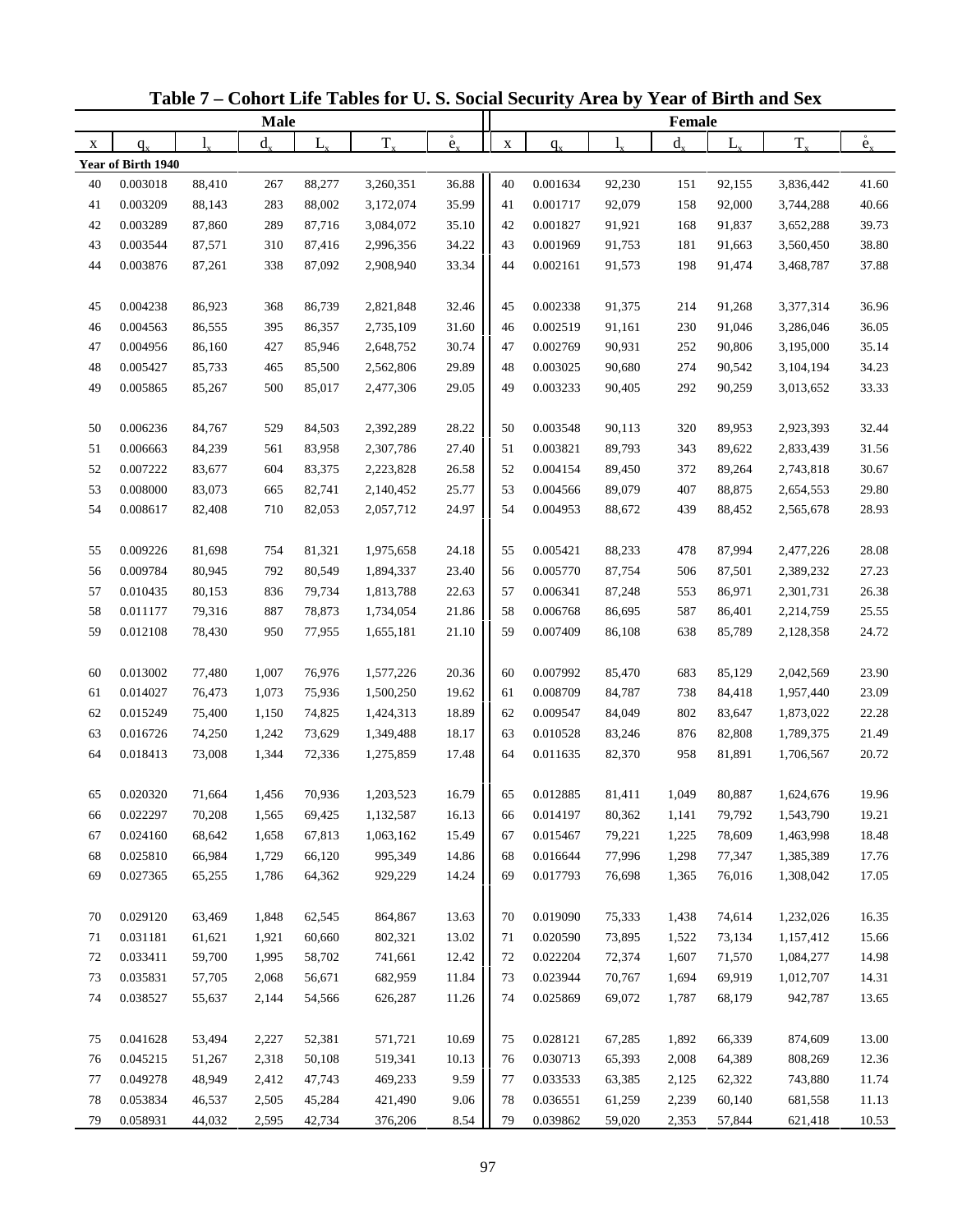|     |                    |                  | <b>Male</b>      |                  |                  |                   |             |          |                  | Female           |                  |                  |                          |
|-----|--------------------|------------------|------------------|------------------|------------------|-------------------|-------------|----------|------------------|------------------|------------------|------------------|--------------------------|
| X   | $q_{x}$            | 1.               | $d_{\rm v}$      | L,               | $T_{x}$          | $\rm \dot{e}_{v}$ | $\mathbf X$ | $q_{x}$  | 1.               | $d_{x}$          | $L_{x}$          | $T_{x}$          | $\overset{\circ}{e}_{x}$ |
|     | Year of Birth 1940 |                  |                  |                  |                  |                   |             |          |                  |                  |                  |                  |                          |
| 80  | 0.064512           | 41,437           | 2,673            | 40,100           | 333,471          | 8.05              | 80          | 0.043631 | 56,668           | 2,472            | 55,431           | 563,574          | 9.95                     |
| 81  | 0.070767           | 38,764           | 2,743            | 37,392           | 293,371          | 7.57              | 81          | 0.048007 | 54,195           | 2,602            | 52,894           | 508,143          | 9.38                     |
| 82  | 0.078030           | 36,020           | 2,811            | 34,615           | 255,979          | 7.11              | 82          | 0.053088 | 51,593           | 2,739            | 50,224           | 455,248          | 8.82                     |
| 83  | 0.086500           | 33,210           | 2,873            | 31,773           | 221,364          | 6.67              | 83          | 0.059025 | 48,854           | 2,884            | 47,413           | 405,024          | 8.29                     |
| 84  | 0.096070           | 30,337           | 2,914            | 28,880           | 189,590          | 6.25              | 84          | 0.065860 | 45,971           | 3,028            | 44,457           | 357,612          | 7.78                     |
|     |                    |                  |                  |                  |                  |                   |             |          |                  |                  |                  |                  |                          |
| 85  | 0.106483           | 27,423           | 2,920            | 25,963           | 160,710          | 5.86              | 85          | 0.073557 | 42,943           | 3,159            | 41,364           | 313,155          | 7.29                     |
| 86  | 0.117480           | 24,503           | 2,879            | 23,063           | 134,748          | 5.50              | 86          | 0.082039 | 39,784           | 3,264            | 38,152           | 271,791          | 6.83                     |
| 87  | 0.128879           | 21,624           | 2,787            | 20,231           | 111,684          | 5.16              | 87          | 0.091250 | 36,521           | 3,332            | 34,854           | 233,639          | 6.40                     |
| 88  | 0.140592           | 18,837           | 2,648            | 17,513           | 91,454           | 4.85              | 88          | 0.101153 | 33,188           | 3,357            | 31,509           | 198,784          | 5.99                     |
| 89  | 0.152635           | 16,189           | 2,471            | 14,953           | 73,941           | 4.57              | 89          | 0.111757 | 29,831           | 3,334            | 28,164           | 167,275          | 5.61                     |
|     |                    |                  |                  |                  |                  |                   |             |          |                  |                  |                  |                  |                          |
| 90  | 0.165067           | 13,718           | 2,264            | 12,586           | 58,987           | 4.30              | 90          | 0.123094 | 26,497           | 3,262            | 24,866           | 139,111          | 5.25                     |
| 91  | 0.177974           | 11,453           | 2,038            | 10,434           | 46,402           | 4.05              | 91          | 0.135212 | 23,236           | 3,142            | 21,665           | 114,244          | 4.92                     |
| 92  | 0.191454           | 9,415            | 1,803            | 8,514            | 35,968           | 3.82              | 92          | 0.148166 | 20,094           | 2,977            | 18,605           | 92,580           | 4.61                     |
| 93  | 0.205600           | 7,613            | 1,565            | 6,830            | 27,454           | 3.61              | 93          | 0.162009 | 17,117           | 2,773            | 15,730           | 73,975           | 4.32                     |
| 94  | 0.220501           | 6,047            | 1,333            | 5,381            | 20,624           | 3.41              | 94          | 0.176796 | 14,344           | 2,536            | 13,076           | 58,244           | 4.06                     |
|     |                    |                  |                  |                  |                  |                   |             |          |                  |                  |                  |                  |                          |
| 95  | 0.235211           | 4,714            | 1,109            | 4,160            | 15,243           | 3.23              | 95          | 0.191590 | 11,808           | 2,262            | 10,677           | 45,169           | 3.83                     |
| 96  | 0.249538           | 3,605            | 900              | 3,155            | 11,084           | 3.07              | 96          | 0.206161 | 9,545            | 1,968            | 8,561            | 34,492           | 3.61                     |
| 97  | 0.263291           | 2,706            | 712              | 2,349            | 7,928            | 2.93              | 97          | 0.220269 | 7,578            | 1,669            | 6,743            | 25,931           | 3.42                     |
| 98  | 0.276273           | 1,993            | 551              | 1,718            | 5,579            | 2.80              | 98          | 0.233659 | 5,908            | 1,381            | 5,218            | 19,188           | 3.25                     |
| 99  | 0.288285           | 1,443            | 416              | 1,235            | 3,861            | 2.68              | 99          | 0.246075 | 4,528            | 1,114            | 3,971            | 13,970           | 3.09                     |
|     |                    |                  |                  |                  |                  |                   |             |          |                  |                  |                  |                  |                          |
| 100 | 0.300823           | 1,027            | 309              | 872              | 2,627            | 2.56              | 100         | 0.259155 | 3,414            | 885              | 2,971            | 9,999            | 2.93                     |
| 101 | 0.313915           | 718              | 225              | 605              | 1,754            | 2.44              | 101         | 0.272946 | 2,529            | 690              | 2,184            | 7,028            | 2.78                     |
| 102 | 0.327584           | 492              | 161              | 412              | 1,149            | 2.33              | 102         | 0.287469 | 1,839            | 529              | 1,574            | 4,844            | 2.63                     |
| 103 | 0.341858           | 331              | 113              | 275              | 737              | 2.23              | 103         | 0.302776 | 1,310            | 397              | 1,112            | 3,269            | 2.50                     |
| 104 | 0.356761           | 218              | $78\,$           | 179              | 463              | 2.12              | 104         | 0.318900 | 913              | 291              | 768              | 2,158            | 2.36                     |
|     |                    |                  |                  |                  |                  |                   |             |          |                  |                  |                  |                  |                          |
| 105 | 0.372327           | 140              | 52               | 114              | 284              | 2.02              | 105         | 0.335901 | 622              | 209              | 518              | 1,390            | 2.23                     |
| 106 | 0.388577           | 88               | 34               | $71\,$           | 170              | 1.93              | 106         | 0.353810 | 413              | 146              | 340              | 872              | 2.11                     |
| 107 | 0.405538           | 54               | 22               | 43               | 99               | 1.83              | 107         | 0.372689 | 267              | 100              | 217              | 532              | 1.99                     |
| 108 | 0.423262           | 32               | 14               | $25\,$           | 56               | 1.74              | 108         | 0.392582 | 167              | 66               | 135              | 315              | 1.88                     |
| 109 | 0.441801           | 18               | 8                | 14               | 31               | 1.66              | 109         | 0.413552 | 102              | 42               | $8\sqrt{1}$      | 180              | 1.77                     |
|     |                    |                  |                  |                  |                  |                   |             |          |                  |                  |                  |                  |                          |
| 110 | 0.461126           | 10               | 5                | 8                | 16               | 1.57              | 110         | 0.435643 | 60               | 26               | 47               | 99               | 1.67                     |
| 111 | 0.481303           | 6                | 3                | 4                | 8                | 1.49              | 111         | 0.458938 | 34               | 15               | 26               | 53               | 1.57                     |
| 112 | 0.502372           | 3                | $\mathbf{1}$     | $\overline{c}$   | 4                | 1.42              | 112         | 0.483480 | 18               | 9                | 14               | 27               | 1.47                     |
| 113 | 0.524390           | $\mathbf{1}$     | $\mathbf{1}$     | $\mathbf{1}$     | $\overline{2}$   | 1.34              | 113         | 0.509355 | 9                | 5                | $\tau$           | 13               | 1.38                     |
| 114 | 0.547371           | $\mathbf{1}$     | $\boldsymbol{0}$ | $\boldsymbol{0}$ | $\mathbf{1}$     | 1.27              | 114         | 0.536627 | $\sqrt{5}$       | $\overline{c}$   | 3                | 6                | 1.29                     |
|     |                    |                  |                  |                  |                  |                   |             |          |                  |                  |                  |                  |                          |
| 115 | 0.571379           | $\boldsymbol{0}$ | $\mathbf{0}$     | $\boldsymbol{0}$ | $\boldsymbol{0}$ | 1.20              | 115         | 0.565359 | $\overline{c}$   | $\mathbf{1}$     | 2                | 3                | 1.21                     |
| 116 | 0.596448           | $\boldsymbol{0}$ | $\mathbf{0}$     | $\boldsymbol{0}$ | $\mathbf{0}$     | 1.13              | 116         | 0.595683 | $\mathbf{1}$     | $\mathbf{1}$     | $\mathbf{1}$     | $\mathbf{1}$     | 1.13                     |
| 117 | 0.622646           | $\boldsymbol{0}$ | $\boldsymbol{0}$ | $\boldsymbol{0}$ | $\boldsymbol{0}$ | 1.07              | 117         | 0.622646 | $\boldsymbol{0}$ | $\boldsymbol{0}$ | $\boldsymbol{0}$ | $\boldsymbol{0}$ | 1.07                     |
| 118 | 0.649990           | $\boldsymbol{0}$ | $\boldsymbol{0}$ | $\boldsymbol{0}$ | $\boldsymbol{0}$ | 1.01              | 118         | 0.649990 | $\boldsymbol{0}$ | $\boldsymbol{0}$ | $\boldsymbol{0}$ | $\boldsymbol{0}$ | 1.01                     |
| 119 | 0.678550           | $\boldsymbol{0}$ | $\boldsymbol{0}$ | $\boldsymbol{0}$ | $\boldsymbol{0}$ | 0.95              | 119         | 0.678550 | $\boldsymbol{0}$ | $\boldsymbol{0}$ | $\boldsymbol{0}$ | $\boldsymbol{0}$ | 0.95                     |

**Table 7 – Cohort Life Tables for U. S. Social Security Area by Year of Birth and Sex**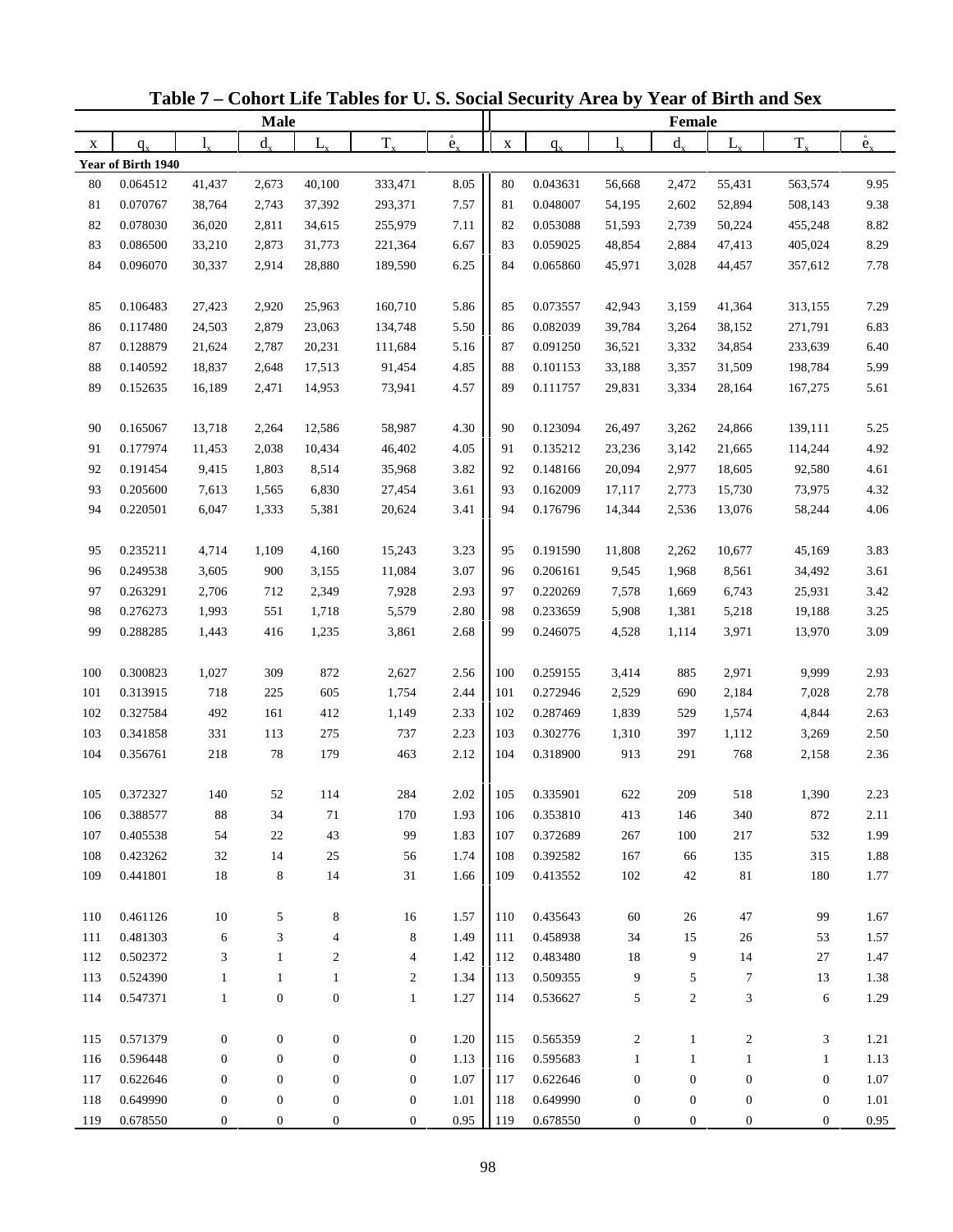|                  |                    |             | <b>Male</b> |        |           |                          |                |          |         | Female      |             |           |                          |
|------------------|--------------------|-------------|-------------|--------|-----------|--------------------------|----------------|----------|---------|-------------|-------------|-----------|--------------------------|
| X                | $q_{x}$            | $l_{\rm v}$ | $d_{\rm v}$ | L,     | $T_{x}$   | $\overset{\circ}{e}_{x}$ | $\mathbf X$    | $q_{x}$  |         | $d_{\rm v}$ | $L_{\rm x}$ | $T_{x}$   | $\overset{\circ}{e}_{x}$ |
|                  | Year of Birth 1950 |             |             |        |           |                          |                |          |         |             |             |           |                          |
| $\boldsymbol{0}$ | 0.032794           | 100,000     | 3,279       | 97,115 | 7,221,743 | 72.22                    | $\mathbf{0}$   | 0.025512 | 100,000 | 2,551       | 97,793      | 7,872,118 | 78.72                    |
| 1                | 0.002393           | 96,721      | 231         | 96,605 | 7,124,628 | 73.66                    | 1              | 0.002231 | 97,449  | 217         | 97,340      | 7,774,325 | 79.78                    |
| $\mathbf{2}$     | 0.001531           | 96,489      | 148         | 96,415 | 7,028,023 | 72.84                    | $\overline{c}$ | 0.001275 | 97,231  | 124         | 97,169      | 7,676,985 | 78.96                    |
| 3                | 0.001084           | 96,341      | 104         | 96,289 | 6,931,608 | 71.95                    | 3              | 0.000922 | 97,107  | 90          | 97,063      | 7,579,816 | 78.06                    |
| $\overline{4}$   | 0.000782           | 96,237      | 75          | 96,199 | 6,835,319 | 71.03                    | $\overline{4}$ | 0.000635 | 97,018  | 62          | 96,987      | 7,482,753 | 77.13                    |
| 5                | 0.000669           | 96,162      | 64          | 96,130 | 6,739,119 | 70.08                    | 5              | 0.000539 | 96,956  | 52          | 96,930      | 7,385,766 | 76.18                    |
| 6                | 0.000594           | 96,097      | 57          | 96,069 | 6,642,990 | 69.13                    | 6              | 0.000443 | 96,904  | 43          | 96,883      | 7,288,836 | 75.22                    |
| 7                | 0.000579           | 96,040      | 56          | 96,013 | 6,546,921 | 68.17                    | $\tau$         | 0.000406 | 96,861  | 39          | 96,841      | 7,191,954 | 74.25                    |
| 8                | 0.000512           | 95,985      | 49          | 95,960 | 6,450,908 | 67.21                    | 8              | 0.000347 | 96,822  | 34          | 96,805      | 7,095,112 | 73.28                    |
| 9                | 0.000491           | 95,936      | 47          | 95,912 | 6,354,948 | 66.24                    | 9              | 0.000319 | 96,788  | 31          | 96,773      | 6,998,307 | 72.31                    |
| 10               | 0.000432           | 95,888      | 41          | 95,868 | 6,259,036 | 65.27                    | 10             | 0.000302 | 96,757  | 29          | 96,743      | 6,901,535 | 71.33                    |
| 11               | 0.000410           | 95,847      | 39          | 95,827 | 6,163,169 | 64.30                    | 11             | 0.000276 | 96,728  | 27          | 96,715      | 6,804,792 | 70.35                    |
| 12               | 0.000473           | 95,808      | 45          | 95,785 | 6,067,341 | 63.33                    | 12             | 0.000283 | 96,701  | 27          | 96,688      | 6,708,078 | 69.37                    |
| 13               | 0.000574           | 95,762      | 55          | 95,735 | 5,971,556 | 62.36                    | 13             | 0.000331 | 96,674  | 32          | 96,658      | 6,611,390 | 68.39                    |
| 14               | 0.000790           | 95,707      | 76          | 95,670 | 5,875,821 | 61.39                    | 14             | 0.000380 | 96,642  | 37          | 96,624      | 6,514,732 | 67.41                    |
| 15               | 0.001016           | 95,632      | 97          | 95,583 | 5,780,152 | 60.44                    | 15             | 0.000435 | 96,605  | 42          | 96,584      | 6,418,109 | 66.44                    |
| 16               | 0.001292           | 95,535      | 123         | 95,473 | 5,684,568 | 59.50                    | 16             | 0.000548 | 96,563  | 53          | 96,537      | 6,321,524 | 65.47                    |
| 17               | 0.001510           | 95,411      | 144         | 95,339 | 5,589,095 | 58.58                    | 17             | 0.000603 | 96,510  | 58          | 96,481      | 6,224,987 | 64.50                    |
| 18               | 0.001784           | 95,267      | 170         | 95,182 | 5,493,756 | 57.67                    | 18             | 0.000666 | 96,452  | 64          | 96,420      | 6,128,506 | 63.54                    |
| 19               | 0.002017           | 95,097      | 192         | 95,001 | 5,398,574 | 56.77                    | 19             | 0.000707 | 96,388  | 68          | 96,354      | 6,032,086 | 62.58                    |
|                  |                    |             |             |        |           |                          |                |          |         |             |             |           |                          |
| 20               | 0.002094           | 94,905      | 199         | 94,806 | 5,303,573 | 55.88                    | 20             | 0.000707 | 96,320  | 68          | 96,286      | 5,935,732 | 61.63                    |
| 21               | 0.002177           | 94,707      | 206         | 94,604 | 5,208,767 | 55.00                    | 21             | 0.000708 | 96,252  | 68          | 96,218      | 5,839,446 | 60.67                    |
| 22               | 0.002266           | 94,501      | 214         | 94,393 | 5,114,163 | 54.12                    | 22             | 0.000738 | 96,184  | 71          | 96,148      | 5,743,229 | 59.71                    |
| 23               | 0.002255           | 94,286      | 213         | 94,180 | 5,019,770 | 53.24                    | 23             | 0.000730 | 96,113  | 70          | 96,077      | 5,647,081 | 58.75                    |
| 24               | 0.002081           | 94,074      | 196         | 93,976 | 4,925,590 | 52.36                    | 24             | 0.000704 | 96,042  | 68          | 96,009      | 5,551,003 | 57.80                    |
| 25               | 0.002026           | 93,878      | 190         | 93,783 | 4,831,614 | 51.47                    | 25             | 0.000692 | 95,975  | 66          | 95,942      | 5,454,995 | 56.84                    |
| 26               | 0.001836           | 93,688      | 172         | 93,602 | 4,737,831 | 50.57                    | 26             | 0.000678 | 95,908  | 65          | 95,876      | 5,359,053 | 55.88                    |
| 27               | 0.001865           | 93,516      | 174         | 93,429 | 4,644,229 | 49.66                    | 27             | 0.000688 | 95,843  | 66          | 95,810      | 5,263,177 | 54.91                    |
| 28               | 0.001808           | 93,341      | 169         | 93,257 | 4,550,800 | 48.75                    | 28             | 0.000715 | 95,777  | 68          | 95,743      | 5,167,367 | 53.95                    |
| 29               | 0.001879           | 93,173      | 175         | 93,085 | 4,457,543 | 47.84                    | 29             | 0.000711 | 95,709  | 68          | 95,675      | 5,071,624 | 52.99                    |
| 30               | 0.001888           | 92,998      | 176         | 92,910 | 4,364,458 | 46.93                    | 30             | 0.000747 | 95,641  | 71          | 95,605      | 4,975,949 | 52.03                    |
| 31               | 0.001854           | 92,822      | 172         | 92,736 | 4,271,549 | 46.02                    | 31             | 0.000759 | 95,569  | 73          | 95,533      | 4,880,344 | 51.07                    |
| 32               | 0.001862           | 92,650      | 173         | 92,564 | 4,178,813 | 45.10                    | 32             | 0.000779 | 95,497  | 74          | 95,460      | 4,784,811 | 50.10                    |
| 33               | 0.001872           | 92,477      | 173         | 92,391 | 4,086,249 | 44.19                    | 33             | 0.000805 | 95,422  | 77          | 95,384      | 4,689,351 | 49.14                    |
| 34               | 0.001969           | 92,304      | 182         | 92,213 | 3,993,858 | 43.27                    | 34             | 0.000885 | 95,346  | 84          | 95,303      | 4,593,967 | 48.18                    |
| 35               | 0.002140           | 92,122      | 197         | 92,024 | 3,901,645 | 42.35                    | 35             | 0.000949 | 95,261  | 90          | 95,216      | 4,498,664 | 47.22                    |
| 36               | 0.002382           | 91,925      | 219         | 91,816 | 3,809,621 | 41.44                    | 36             | 0.001008 | 95,171  | 96          | 95,123      | 4,403,448 | 46.27                    |
| 37               | 0.002623           | 91,706      | 241         | 91,586 | 3,717,805 | 40.54                    | 37             | 0.001152 | 95,075  | 110         | 95,020      | 4,308,325 | 45.32                    |
| 38               | 0.002820           | 91,466      | 258         | 91,337 | 3,626,219 | 39.65                    | 38             | 0.001245 | 94,965  | 118         | 94,906      | 4,213,305 | 44.37                    |
| 39               | 0.002979           | 91,208      | 272         | 91,072 | 3,534,883 | 38.76                    | 39             | 0.001305 | 94,847  | 124         | 94,785      | 4,118,398 | 43.42                    |

**Table 7 – Cohort Life Tables for U. S. Social Security Area by Year of Birth and Sex**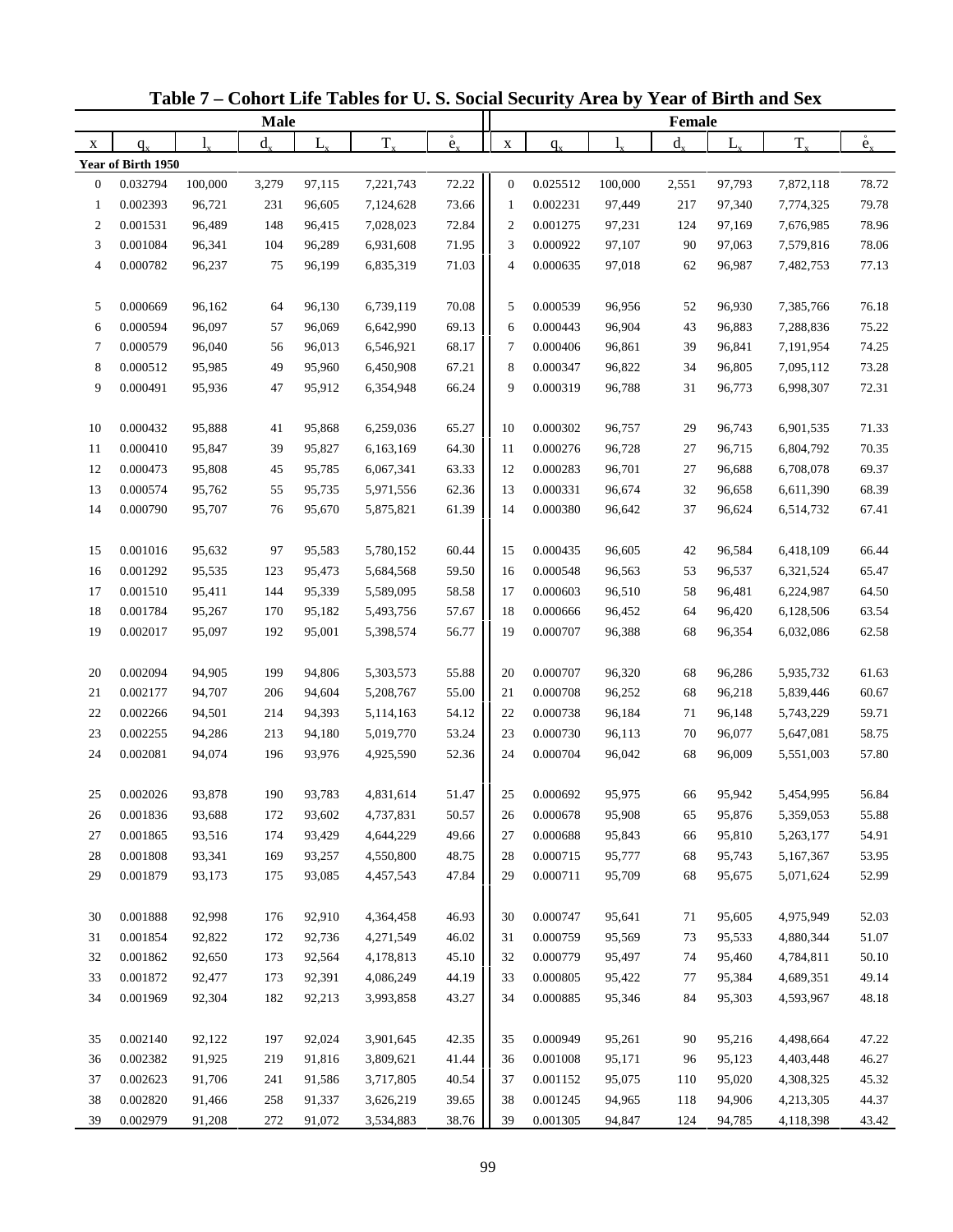|    |                    |        | Male        |        |           |                          |             |          |        | Female      |         |           |                          |
|----|--------------------|--------|-------------|--------|-----------|--------------------------|-------------|----------|--------|-------------|---------|-----------|--------------------------|
| X  | $q_{x}$            | 1.     | $d_{\rm v}$ | L,     | $T_{x}$   | $\overset{\circ}{e}_{x}$ | $\mathbf X$ | $q_{x}$  |        | $d_{\rm v}$ | $L_{x}$ | $T_{x}$   | $\overset{\circ}{e}_{x}$ |
|    | Year of Birth 1950 |        |             |        |           |                          |             |          |        |             |         |           |                          |
| 40 | 0.003078           | 90,936 | 280         | 90,796 | 3,443,811 | 37.87                    | 40          | 0.001371 | 94,723 | 130         | 94,658  | 4,023,613 | 42.48                    |
| 41 | 0.003223           | 90,656 | 292         | 90,510 | 3,353,014 | 36.99                    | 41          | 0.001473 | 94,594 | 139         | 94,524  | 3,928,955 | 41.54                    |
| 42 | 0.003579           | 90,364 | 323         | 90,202 | 3,262,504 | 36.10                    | 42          | 0.001653 | 94,454 | 156         | 94,376  | 3,834,431 | 40.60                    |
| 43 | 0.003895           | 90,041 | 351         | 89,865 | 3,172,302 | 35.23                    | 43          | 0.001825 | 94,298 | 172         | 94,212  | 3,740,055 | 39.66                    |
| 44 | 0.004136           | 89,690 | 371         | 89,504 | 3,082,436 | 34.37                    | 44          | 0.002001 | 94,126 | 188         | 94,032  | 3,645,843 | 38.73                    |
| 45 | 0.004383           | 89,319 | 391         | 89,123 | 2,992,932 | 33.51                    | 45          | 0.002178 | 93,938 | 205         | 93,835  | 3,551,811 | 37.81                    |
| 46 | 0.004384           | 88,928 | 390         | 88,733 | 2,903,809 | 32.65                    | 46          | 0.002296 | 93,733 | 215         | 93,625  | 3,457,976 | 36.89                    |
| 47 | 0.004572           | 88,538 | 405         | 88,335 | 2,815,076 | 31.80                    | 47          | 0.002492 | 93,518 | 233         | 93,401  | 3,364,350 | 35.98                    |
| 48 | 0.004848           | 88,133 | 427         | 87,919 | 2,726,741 | 30.94                    | 48          | 0.002669 | 93,285 | 249         | 93,160  | 3,270,949 | 35.06                    |
| 49 | 0.005237           | 87,706 | 459         | 87,476 | 2,638,822 | 30.09                    | 49          | 0.002956 | 93,036 | 275         | 92,898  | 3,177,789 | 34.16                    |
| 50 | 0.005548           | 87,246 | 484         | 87,004 | 2,551,346 | 29.24                    | 50          | 0.003178 | 92,761 | 295         | 92,613  | 3,084,890 | 33.26                    |
| 51 | 0.005878           | 86,762 | 510         | 86,507 | 2,464,341 | 28.40                    | 51          | 0.003435 | 92,466 | 318         | 92,307  | 2,992,277 | 32.36                    |
| 52 | 0.006238           | 86,252 | 538         | 85,983 | 2,377,834 | 27.57                    | 52          | 0.003717 | 92,148 | 343         | 91,977  | 2,899,970 | 31.47                    |
| 53 | 0.006649           | 85,714 | 570         | 85,429 | 2,291,851 | 26.74                    | 53          | 0.004028 | 91,806 | 370         | 91,621  | 2,807,992 | 30.59                    |
| 54 | 0.007119           | 85,144 | 606         | 84,841 | 2,206,422 | 25.91                    | 54          | 0.004376 | 91,436 | 400         | 91,236  | 2,716,371 | 29.71                    |
| 55 | 0.007667           | 84,538 | 648         | 84,214 | 2,121,580 | 25.10                    | 55          | 0.004774 | 91,036 | 435         | 90,819  | 2,625,135 | 28.84                    |
| 56 | 0.008287           | 83,890 | 695         | 83,542 | 2,037,366 | 24.29                    | 56          | 0.005223 | 90,601 | 473         | 90,365  | 2,534,317 | 27.97                    |
| 57 | 0.008970           | 83,195 | 746         | 82,822 | 1,953,824 | 23.48                    | 57          | 0.005707 | 90,128 | 514         | 89,871  | 2,443,952 | 27.12                    |
| 58 | 0.009716           | 82,449 | 801         | 82,048 | 1,871,002 | 22.69                    | 58          | 0.006222 | 89,614 | 558         | 89,335  | 2,354,081 | 26.27                    |
| 59 | 0.010538           | 81,647 | 860         | 81,217 | 1,788,954 | 21.91                    | 59          | 0.006779 | 89,056 | 604         | 88,754  | 2,264,746 | 25.43                    |
|    |                    |        |             |        |           |                          |             |          |        |             |         |           |                          |
| 60 | 0.011416           | 80,787 | 922         | 80,326 | 1,707,737 | 21.14                    | 60          | 0.007377 | 88,452 | 653         | 88,126  | 2,175,992 | 24.60                    |
| 61 | 0.012404           | 79,865 | 991         | 79,370 | 1,627,411 | 20.38                    | 61          | 0.008047 | 87,800 | 707         | 87,447  | 2,087,865 | 23.78                    |
| 62 | 0.013595           | 78,874 | 1,072       | 78,338 | 1,548,041 | 19.63                    | 62          | 0.008834 | 87,093 | 769         | 86,709  | 2,000,419 | 22.97                    |
| 63 | 0.015033           | 77,802 | 1,170       | 77,217 | 1,469,703 | 18.89                    | 63          | 0.009763 | 86,324 | 843         | 85,903  | 1,913,710 | 22.17                    |
| 64 | 0.016664           | 76,632 | 1,277       | 75,994 | 1,392,486 | 18.17                    | 64          | 0.010809 | 85,481 | 924         | 85,019  | 1,827,807 | 21.38                    |
| 65 | 0.018493           | 75,355 | 1,394       | 74,659 | 1,316,492 | 17.47                    | 65          | 0.011980 | 84,557 | 1,013       | 84,051  | 1,742,788 | 20.61                    |
| 66 | 0.020366           | 73,962 | 1,506       | 73,209 | 1,241,834 | 16.79                    | 66          | 0.013197 | 83,544 | 1,103       | 82,993  | 1,658,737 | 19.85                    |
| 67 | 0.022111           | 72,455 | 1,602       | 71,654 | 1,168,625 | 16.13                    | 67          | 0.014363 | 82,442 | 1,184       | 81,850  | 1,575,744 | 19.11                    |
| 68 | 0.023636           | 70,853 | 1,675       | 70,016 | 1,096,971 | 15.48                    | 68          | 0.015433 | 81,258 | 1,254       | 80,631  | 1,493,895 | 18.38                    |
| 69 | 0.025064           | 69,179 | 1,734       | 68,312 | 1,026,955 | 14.84                    | 69          | 0.016474 | 80,004 | 1,318       | 79,345  | 1,413,264 | 17.66                    |
| 70 | 0.026678           | 67,445 | 1,799       | 66,545 | 958,643   | 14.21                    | 70          | 0.017650 | 78,686 | 1,389       | 77,991  | 1,333,919 | 16.95                    |
| 71 | 0.028577           | 65,646 | 1,876       | 64,708 | 892,098   | 13.59                    | 71          | 0.019013 | 77,297 | 1,470       | 76,562  | 1,255,928 | 16.25                    |
| 72 | 0.030630           | 63,770 | 1,953       | 62,793 | 827,391   | 12.97                    | 72          | 0.020484 | 75,827 | 1,553       | 75,051  | 1,179,366 | 15.55                    |
| 73 | 0.032857           | 61,816 | 2,031       | 60,801 | 764,598   | 12.37                    | 73          | 0.022072 | 74,274 | 1,639       | 73,454  | 1,104,316 | 14.87                    |
| 74 | 0.035337           | 59,785 | 2,113       | 58,729 | 703,797   | 11.77                    | 74          | 0.023830 | 72,635 | 1,731       | 71,769  | 1,030,861 | 14.19                    |
| 75 | 0.038223           | 57,673 | 2,204       | 56,570 | 645,068   | 11.19                    | 75          | 0.025919 | 70,904 | 1,838       | 69,985  | 959,092   | 13.53                    |
| 76 | 0.041565           | 55,468 | 2,306       | 54,315 | 588,498   | 10.61                    | 76          | 0.028322 | 69,066 | 1,956       | 68,088  | 889,107   | 12.87                    |
| 77 | 0.045290           | 53,163 | 2,408       | 51,959 | 534,182   | 10.05                    | 77          | 0.030877 | 67,110 | 2,072       | 66,074  | 821,019   | 12.23                    |
| 78 | 0.049400           | 50,755 | 2,507       | 49,501 | 482,223   | 9.50                     | 78          | 0.033543 | 65,038 | 2,182       | 63,947  | 754,946   | 11.61                    |
| 79 | 0.053981           | 48,248 | 2,604       | 46,945 | 432,722   | 8.97                     | 79          | 0.036451 | 62,856 | 2,291       | 61,711  | 690,999   | 10.99                    |

**Table 7 – Cohort Life Tables for U. S. Social Security Area by Year of Birth and Sex**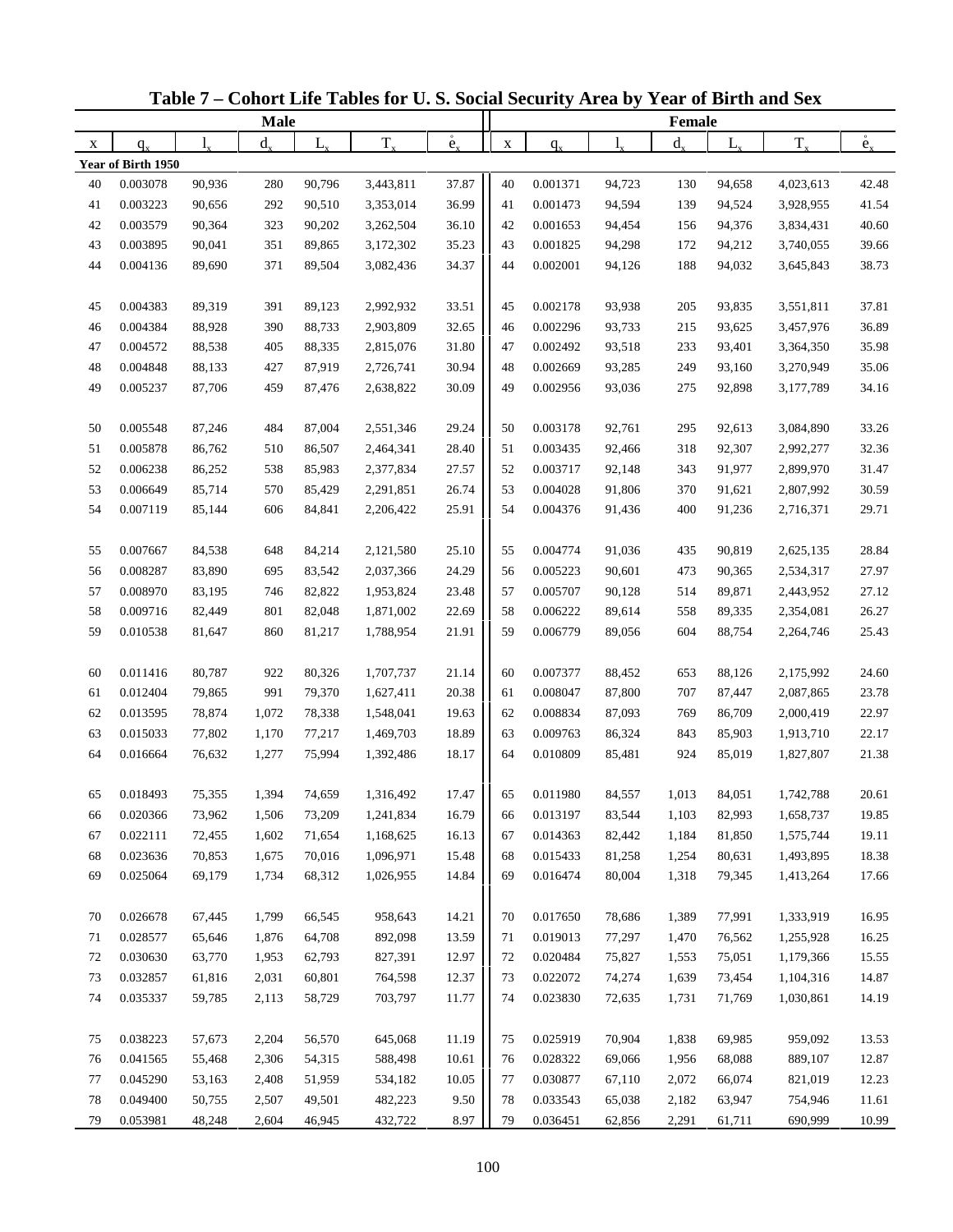|     |                    |                  | <b>Male</b>      |                  |                  |                   |             |          |                  | Female           |                          |                  |                          |
|-----|--------------------|------------------|------------------|------------------|------------------|-------------------|-------------|----------|------------------|------------------|--------------------------|------------------|--------------------------|
| X   | $q_{x}$            | 1.               | $d_{\rm v}$      | L,               | $T_{\rm x}$      | $\rm \dot{e}_{v}$ | $\mathbf X$ | $q_{x}$  | 1.               | $d_{x}$          | $L_{x}$                  | $T_{x}$          | $\overset{\circ}{e}_{x}$ |
|     | Year of Birth 1950 |                  |                  |                  |                  |                   |             |          |                  |                  |                          |                  |                          |
| 80  | 0.058982           | 45,643           | 2,692            | 44,297           | 385,777          | 8.45              | 80          | 0.039751 | 60,565           | 2,408            | 59,361                   | 629,288          | 10.39                    |
| 81  | 0.064684           | 42,951           | 2,778            | 41,562           | 341,480          | 7.95              | 81          | 0.043680 | 58,157           | 2,540            | 56,887                   | 569,927          | 9.80                     |
| 82  | 0.071526           | 40,173           | 2,873            | 38,736           | 299,918          | 7.47              | 82          | 0.048440 | 55,617           | 2,694            | 54,270                   | 513,040          | 9.22                     |
| 83  | 0.079752           | 37,299           | 2,975            | 35,812           | 261,182          | 7.00              | 83          | 0.054214 | 52,923           | 2,869            | 51,488                   | 458,770          | 8.67                     |
| 84  | 0.089164           | 34,325           | 3,061            | 32,794           | 225,370          | 6.57              | 84          | 0.060961 | 50,054           | 3,051            | 48,528                   | 407,281          | 8.14                     |
|     |                    |                  |                  |                  |                  |                   |             |          |                  |                  |                          |                  |                          |
| 85  | 0.099392           | 31,264           | 3,107            | 29,710           | 192,575          | 6.16              | 85          | 0.068537 | 47,003           | 3,221            | 45,392                   | 358,753          | 7.63                     |
| 86  | 0.110097           | 28,157           | 3,100            | 26,607           | 162,865          | 5.78              | 86          | 0.076786 | 43,781           | 3,362            | 42,100                   | 313,361          | 7.16                     |
| 87  | 0.121050           | 25,057           | 3,033            | 23,540           | 136,258          | 5.44              | 87          | 0.085605 | 40,419           | 3,460            | 38,689                   | 271,261          | 6.71                     |
| 88  | 0.132164           | 22,024           | 2,911            | 20,568           | 112,718          | 5.12              | 88          | 0.094956 | 36,959           | 3,510            | 35,205                   | 232,571          | 6.29                     |
| 89  | 0.143485           | 19,113           | 2,742            | 17,742           | 92,150           | 4.82              | 89          | 0.104876 | 33,450           | 3,508            | 31,696                   | 197,367          | 5.90                     |
|     |                    |                  |                  |                  |                  |                   |             |          |                  |                  |                          |                  |                          |
| 90  | 0.155109           | 16,370           | 2,539            | 15,101           | 74,408           | 4.55              | 90          | 0.115429 | 29,942           | 3,456            | 28,214                   | 165,671          | 5.53                     |
| 91  | 0.167157           | 13,831           | 2,312            | 12,675           | 59,307           | 4.29              | 91          | 0.126698 | 26,486           | 3,356            | 24,808                   | 137,458          | 5.19                     |
| 92  | 0.179763           | 11,519           | 2,071            | 10,484           | 46,632           | 4.05              | 92          | 0.138770 | 23,130           | 3,210            | 21,525                   | 112,650          | 4.87                     |
| 93  | 0.193048           | 9,449            | 1,824            | 8,537            | 36,148           | 3.83              | 93          | 0.151726 | 19,920           | 3,022            | 18,409                   | 91,125           | 4.57                     |
| 94  | 0.207125           | 7,625            | 1,579            | 6,835            | 27,611           | 3.62              | 94          | 0.165647 | 16,898           | 2,799            | 15,498                   | 72,716           | 4.30                     |
|     |                    |                  |                  |                  |                  |                   |             |          |                  |                  |                          |                  |                          |
| 95  | 0.221027           | 6,045            | 1,336            | 5,377            | 20,777           | 3.44              | 95          | 0.179577 | 14,099           | 2,532            | 12,833                   | 57,218           | 4.06                     |
| 96  | 0.234570           | 4,709            | 1,105            | 4,157            | 15,399           | 3.27              | 96          | 0.193302 | 11,567           | 2,236            | 10,449                   | 44,385           | 3.84                     |
| 97  | 0.247569           | 3,605            | 892              | 3,158            | 11,243           | 3.12              | 97          | 0.206596 | 9,331            | 1,928            | 8,367                    | 33,936           | 3.64                     |
| 98  | 0.259846           | 2,712            | 705              | 2,360            | 8,084            | 2.98              | 98          | 0.219216 | 7,403            | 1,623            | 6,592                    | 25,569           | 3.45                     |
| 99  | 0.271228           | 2,007            | 544              | 1,735            | 5,724            | 2.85              | 99          | 0.230925 | 5,780            | 1,335            | 5,113                    | 18,977           | 3.28                     |
|     |                    |                  |                  |                  |                  |                   |             |          |                  |                  |                          |                  |                          |
| 100 | 0.283092           | 1,463            | 414              | 1,256            | 3,989            | 2.73              | 100         | 0.243261 | 4,446            | 1,081            | 3,905                    | 13,864           | 3.12                     |
| 101 | 0.295479           | 1,049            | 310              | 894              | 2,733            | 2.61              | 101         | 0.256269 | 3,364            | 862              | 2,933                    | 9,959            | 2.96                     |
| 102 | 0.308413           | 739              | 228              | 625              | 1,840            | 2.49              | 102         | 0.269973 | 2,502            | 675              | 2,164                    | 7,026            | 2.81                     |
| 103 | 0.321930           | 511              | 165              | 429              | 1,215            | 2.38              | 103         | 0.284421 | 1,827            | 519              | 1,567                    | 4,862            | 2.66                     |
| 104 | 0.336039           | 347              | 116              | 288              | 786              | 2.27              | 104         | 0.299650 | 1,307            | 392              | 1,111                    | 3,295            | 2.52                     |
|     |                    |                  |                  |                  |                  |                   |             |          |                  |                  |                          |                  |                          |
| 105 | 0.350778           | 230              | 81               | 190              | 498              | 2.16              | 105         | 0.315694 | 915              | 289              | 771                      | 2,184            | 2.39                     |
| 106 | 0.366168           | 149              | 55               | 122              | 308              | 2.06              | 106         | 0.332626 | 626              | 208              | 522                      | 1,413            | 2.26                     |
| 107 | 0.382251           | 95               | 36               | 77               | 186              | 1.96              | 107         | 0.350458 | 418              | 147              | 345                      | 891              | 2.13                     |
| 108 | 0.399038           | 58               | 23               | 47               | 109              | 1.87              | 108         | 0.369252 | 272              | 100              | 221                      | 546              | 2.01                     |
| 109 | 0.416571           | 35               | 15               | 28               | 62               | 1.78              | 109         | 0.389071 | 171              | 67               | 138                      | 325              | 1.90                     |
|     |                    |                  |                  |                  |                  |                   |             |          |                  |                  |                          |                  |                          |
| 110 | 0.434897           | 21               | 9                | 16               | 35               | 1.69              | 110         | 0.409969 | 105              | 43               | 83                       | 187              | 1.79                     |
| 111 | 0.454031           | 12               | 5                | 9                | 19               | 1.60              | 111         | 0.431993 | 62               | 27               | 48                       | 104              | 1.68                     |
| 112 | 0.474020           | 6                | 3                | 5                | 10               | 1.52              | 112         | 0.455223 | 35               | 16               | 27                       | 55               | 1.58                     |
| 113 | 0.494897           | 3                | $\boldsymbol{2}$ | 3                | 5                | 1.44              | 113         | 0.479700 | 19               | 9                | 15                       | 28               | 1.49                     |
| 114 | 0.516705           | $\overline{c}$   | $\mathbf{1}$     | $\mathbf{1}$     | $\sqrt{2}$       | 1.37              | 114         | 0.505503 | 10               | 5                | $\tau$                   | 14               | 1.39                     |
|     |                    |                  |                  |                  |                  |                   |             |          |                  |                  |                          |                  |                          |
| 115 | 0.539496           | $\mathbf{1}$     | $\boldsymbol{0}$ | $\mathbf{1}$     | $\mathbf{1}$     | 1.29              | 115         | 0.532713 | 5                | 3                | $\overline{\mathcal{A}}$ | 6                | 1.31                     |
| 116 | 0.563293           | $\boldsymbol{0}$ | $\boldsymbol{0}$ | $\boldsymbol{0}$ | $\boldsymbol{0}$ | 1.22              | 116         | 0.561417 | $\sqrt{2}$       | $\mathbf{1}$     | $\boldsymbol{2}$         | 3                | 1.23                     |
| 117 | 0.588156           | $\boldsymbol{0}$ | $\boldsymbol{0}$ | $\boldsymbol{0}$ | $\boldsymbol{0}$ | 1.15              | 117         | 0.588156 | $\mathbf{1}$     | $\mathbf{1}$     | $\mathbf{1}$             | $\mathbf{1}$     | 1.15                     |
| 118 | 0.614140           | $\boldsymbol{0}$ | $\boldsymbol{0}$ | $\boldsymbol{0}$ | $\boldsymbol{0}$ | 1.09              | 118         | 0.614140 | $\boldsymbol{0}$ | $\boldsymbol{0}$ | $\boldsymbol{0}$         | $\boldsymbol{0}$ | 1.09                     |
| 119 | 0.641272           | $\boldsymbol{0}$ | $\boldsymbol{0}$ | $\boldsymbol{0}$ | $\mathbf{0}$     | 1.03              | 119         | 0.641272 | $\boldsymbol{0}$ | $\boldsymbol{0}$ | $\boldsymbol{0}$         | $\boldsymbol{0}$ | 1.03                     |

**Table 7 – Cohort Life Tables for U. S. Social Security Area by Year of Birth and Sex**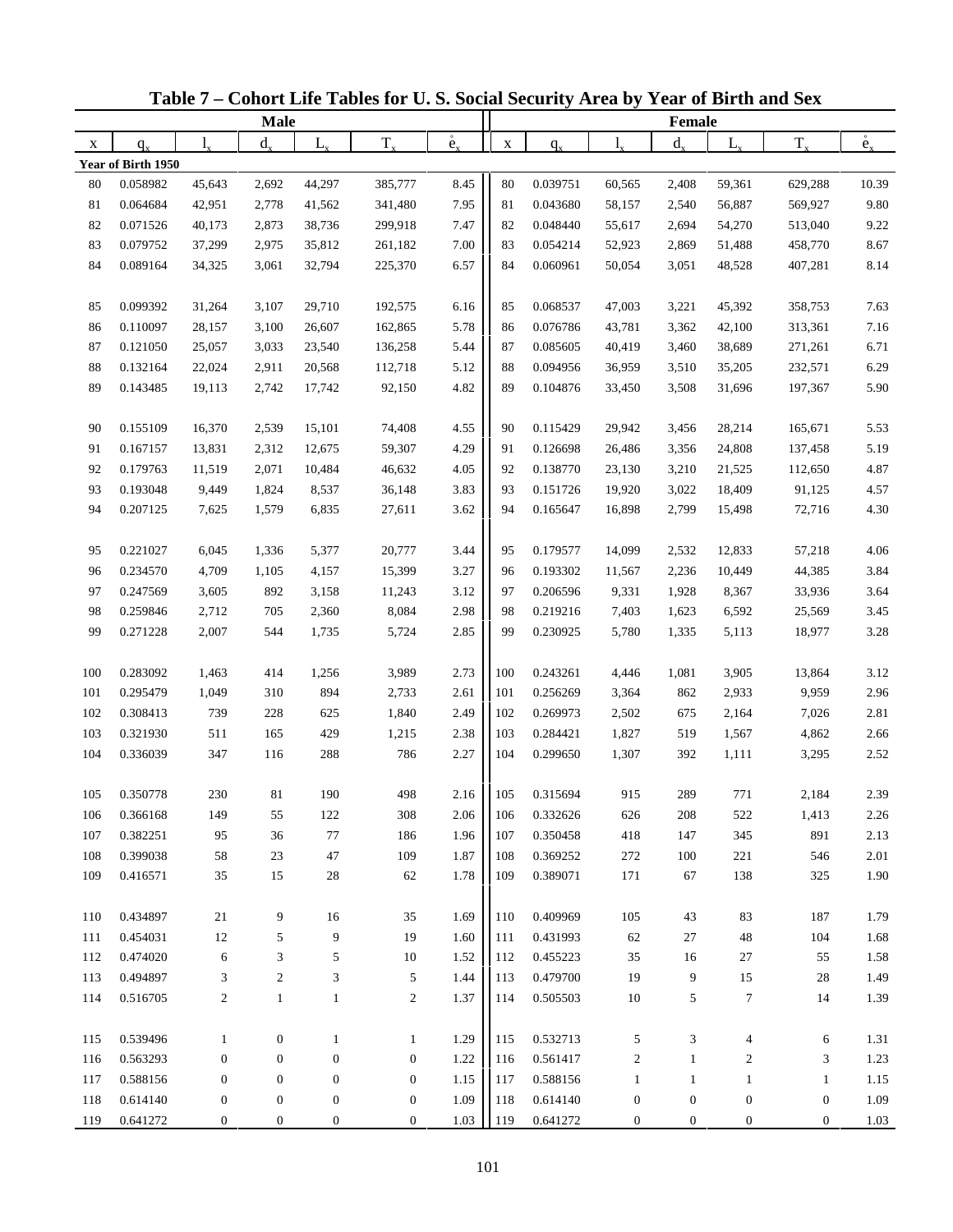|                          |                      |                  | <b>Male</b> |                  |                        |                          |                |                      |                  | Female   |                  |                        |                          |
|--------------------------|----------------------|------------------|-------------|------------------|------------------------|--------------------------|----------------|----------------------|------------------|----------|------------------|------------------------|--------------------------|
| X                        | $q_{\rm v}$          | 1.               | $d_{\rm v}$ | $L_{\rm v}$      | $T_{x}$                | $\overset{\circ}{e}_{x}$ | $\mathbf X$    | $q_{x}$              |                  | $d_{x}$  | $L_{x}$          | $T_{x}$                | $\overset{\circ}{e}_{x}$ |
|                          | Year of Birth 1960   |                  |             |                  |                        |                          |                |                      |                  |          |                  |                        |                          |
| $\mathbf{0}$             | 0.029374             | 100,000          | 2,937       | 97,379           | 7,361,171              | 73.61                    | $\mathbf{0}$   | 0.022619             | 100,000          | 2,262    | 98,000           | 7,989,198              | 79.89                    |
| 1                        | 0.001737             | 97,063           | 169         | 96,978           | 7,263,793              | 74.84                    | $\mathbf{1}$   | 0.001523             | 97,738           | 149      | 97,664           | 7,891,198              | 80.74                    |
| $\overline{c}$           | 0.001051             | 96,894           | 102         | 96,843           | 7,166,814              | 73.97                    | $\overline{2}$ | 0.000909             | 97,589           | 89       | 97,545           | 7,793,535              | 79.86                    |
| 3                        | 0.000822             | 96,792           | 80          | 96,752           | 7,069,971              | 73.04                    | 3              | 0.000694             | 97,501           | 68       | 97,467           | 7,695,990              | 78.93                    |
| $\overline{\mathcal{L}}$ | 0.000714             | 96,713           | 69          | 96,678           | 6,973,219              | 72.10                    | $\overline{4}$ | 0.000526             | 97,433           | 51       | 97,407           | 7,598,523              | 77.99                    |
|                          |                      |                  |             |                  |                        |                          |                |                      |                  |          |                  |                        |                          |
| 5                        | 0.000615             | 96,644           | 59          | 96,614           | 6,876,541              | 71.15                    | 5              | 0.000469             | 97,382           | 46       | 97,359           | 7,501,116              | 77.03                    |
| 6                        | 0.000559             | 96,584           | 54          | 96,557           | 6,779,927              | 70.20                    | 6              | 0.000411             | 97,336           | 40       | 97,316           | 7,403,757              | 76.06                    |
| 7                        | 0.000498             | 96,530           | 48          | 96,506           | 6,683,370              | 69.24                    | $\tau$         | 0.000354             | 97,296           | 34       | 97,279           | 7,306,441              | 75.10                    |
| 8                        | 0.000480             | 96,482           | 46          | 96,459           | 6,586,864              | 68.27                    | 8              | 0.000331             | 97,262           | 32       | 97,245           | 7,209,162              | 74.12                    |
| 9                        | 0.000413             | 96,436           | 40          | 96,416           | 6,490,405              | 67.30                    | 9              | 0.000280             | 97,229           | 27       | 97,216           | 7,111,917              | 73.15                    |
|                          |                      |                  |             |                  |                        |                          |                |                      |                  |          |                  |                        |                          |
| 10                       | 0.000353             | 96,396           | 34          | 96,379           | 6,393,989              | 66.33                    | 10             | 0.000251             | 97,202           | 24       | 97,190           | 7,014,701              | 72.17                    |
| 11                       | 0.000323             | 96,362           | 31          | 96,346           | 6,297,610              | 65.35                    | 11             | 0.000249             | 97,178           | 24       | 97,166           | 6,917,511              | 71.18                    |
| 12                       | 0.000408             | 96,331           | 39          | 96,311           | 6,201,263              | 64.37                    | 12             | 0.000267             | 97,153           | 26       | 97,141           | 6,820,346              | 70.20                    |
| 13                       | 0.000600             | 96,291           | 58          | 96,263           | 6,104,952              | 63.40                    | 13             | 0.000311             | 97,128           | 30       | 97,112           | 6,723,205              | 69.22                    |
| 14                       | 0.000820             | 96,234           | 79          | 96,194           | 6,008,690              | 62.44                    | 14             | 0.000369             | 97,097           | 36       | 97,079           | 6,626,093              | 68.24                    |
|                          |                      |                  |             |                  |                        |                          |                |                      |                  |          |                  |                        |                          |
| 15                       | 0.001031             | 96,155           | 99          | 96,105           | 5,912,496              | 61.49                    | 15             | 0.000422             | 97,062           | 41       | 97,041           | 6,529,013              | 67.27                    |
| 16                       | 0.001211             | 96,056           | 116         | 95,997           | 5,816,391              | 60.55                    | 16             | 0.000490             | 97,021           | 48       | 96,997           | 6,431,972              | 66.29                    |
| 17                       | 0.001478             | 95,939           | 142         | 95,868           | 5,720,393              | 59.63                    | 17             | 0.000582             | 96,973           | 56       | 96,945           | 6,334,975              | 65.33                    |
| 18                       | 0.001629             | 95,798           | 156         | 95,719           | 5,624,525              | 58.71                    | 18             | 0.000601             | 96,917           | 58       | 96,887           | 6,238,030              | 64.36                    |
| 19                       | 0.001760             | 95,641           | 168         | 95,557           | 5,528,805              | 57.81                    | 19             | 0.000595             | 96,858           | 58       | 96,830           | 6, 141, 143            | 63.40                    |
|                          |                      |                  |             |                  |                        |                          |                |                      |                  |          |                  |                        |                          |
| 20                       | 0.001886             | 95,473           | 180         | 95,383           | 5,433,248              | 56.91                    | 20             | 0.000600             | 96,801           | 58       | 96,772           | 6,044,313              | 62.44                    |
| 21<br>22                 | 0.001827<br>0.001772 | 95,293<br>95,119 | 174<br>169  | 95,206<br>95,035 | 5,337,865              | 56.02<br>55.12           | 21<br>22       | 0.000578<br>0.000565 | 96,743<br>96,687 | 56       | 96,715           | 5,947,542              | 61.48<br>60.51           |
| 23                       | 0.001666             | 94,950           | 158         | 94,871           | 5,242,659<br>5,147,624 | 54.21                    | 23             | 0.000558             | 96,632           | 55<br>54 | 96,659<br>96,605 | 5,850,827<br>5,754,168 | 59.55                    |
| 24                       | 0.001683             | 94,792           | 160         | 94,712           | 5,052,753              | 53.30                    | 24             | 0.000567             | 96,578           | 55       | 96,551           | 5,657,563              | 58.58                    |
|                          |                      |                  |             |                  |                        |                          |                |                      |                  |          |                  |                        |                          |
| 25                       | 0.001659             | 94,633           | 157         | 94,554           | 4,958,040              | 52.39                    | 25             | 0.000559             | 96,523           | 54       | 96,496           | 5,561,012              | 57.61                    |
| 26                       | 0.001738             | 94,476           | 164         | 94,394           | 4,863,486              | 51.48                    | 26             | 0.000601             | 96,469           | 58       | 96,440           | 5,464,515              | 56.65                    |
| 27                       | 0.001740             | 94,311           | 164         | 94,229           | 4,769,093              | 50.57                    | 27             | 0.000645             | 96,411           | 62       | 96,380           | 5,368,075              | 55.68                    |
| 28                       | 0.001828             | 94,147           | 172         | 94,061           | 4,674,863              | 49.65                    | 28             | 0.000686             | 96,349           | 66       | 96,316           | 5,271,694              | 54.71                    |
| 29                       | 0.001970             | 93,975           | 185         | 93,883           | 4,580,802              | 48.74                    | 29             | 0.000722             | 96,283           | 70       | 96,248           | 5,175,378              | 53.75                    |
|                          |                      |                  |             |                  |                        |                          |                |                      |                  |          |                  |                        |                          |
| 30                       | 0.002044             | 93,790           | 192         | 93,694           | 4,486,919              | 47.84                    | 30             | 0.000747             | 96,214           | $72\,$   | 96,178           | 5,079,130              | 52.79                    |
| 31                       | 0.002134             | 93,598           | 200         | 93,499           | 4,393,225              | 46.94                    | 31             | 0.000793             | 96,142           | 76       | 96,104           | 4,982,952              | 51.83                    |
| 32                       | 0.002242             | 93,399           | 209         | 93,294           | 4,299,726              | 46.04                    | 32             | 0.000828             | 96,066           | 80       | 96,026           | 4,886,849              | 50.87                    |
| 33                       | 0.002456             | 93,189           | 229         | 93,075           | 4,206,432              | 45.14                    | 33             | 0.000914             | 95,986           | 88       | 95,942           | 4,790,823              | 49.91                    |
| 34                       | 0.002577             | 92,960           | 240         | 92,841           | 4,113,357              | 44.25                    | 34             | 0.001009             | 95,898           | 97       | 95,850           | 4,694,881              | 48.96                    |
|                          |                      |                  |             |                  |                        |                          |                |                      |                  |          |                  |                        |                          |
| 35                       | 0.002648             | 92,721           | 246         | 92,598           | 4,020,516              | 43.36                    | 35             | 0.001097             | 95,802           | 105      | 95,749           | 4,599,031              | 48.01                    |
| 36                       | 0.002416             | 92,475           | 223         | 92,364           | 3,927,918              | 42.48                    | 36             | 0.001124             | 95,696           | 108      | 95,643           | 4,503,282              | 47.06                    |
| 37                       | 0.002204             | 92,252           | 203         | 92,150           | 3,835,555              | 41.58                    | 37             | 0.001145             | 95,589           | 109      | 95,534           | 4,407,639              | 46.11                    |
| 38                       | 0.002262             | 92,049           | 208         | 91,944           | 3,743,404              | 40.67                    | 38             | 0.001246             | 95,479           | 119      | 95,420           | 4,312,105              | 45.16                    |
| 39                       | 0.002395             | 91,840           | 220         | 91,730           | 3,651,460              | 39.76                    | 39             | 0.001340             | 95,360           | 128      | 95,297           | 4,216,685              | 44.22                    |

**Table 7 – Cohort Life Tables for U. S. Social Security Area by Year of Birth and Sex**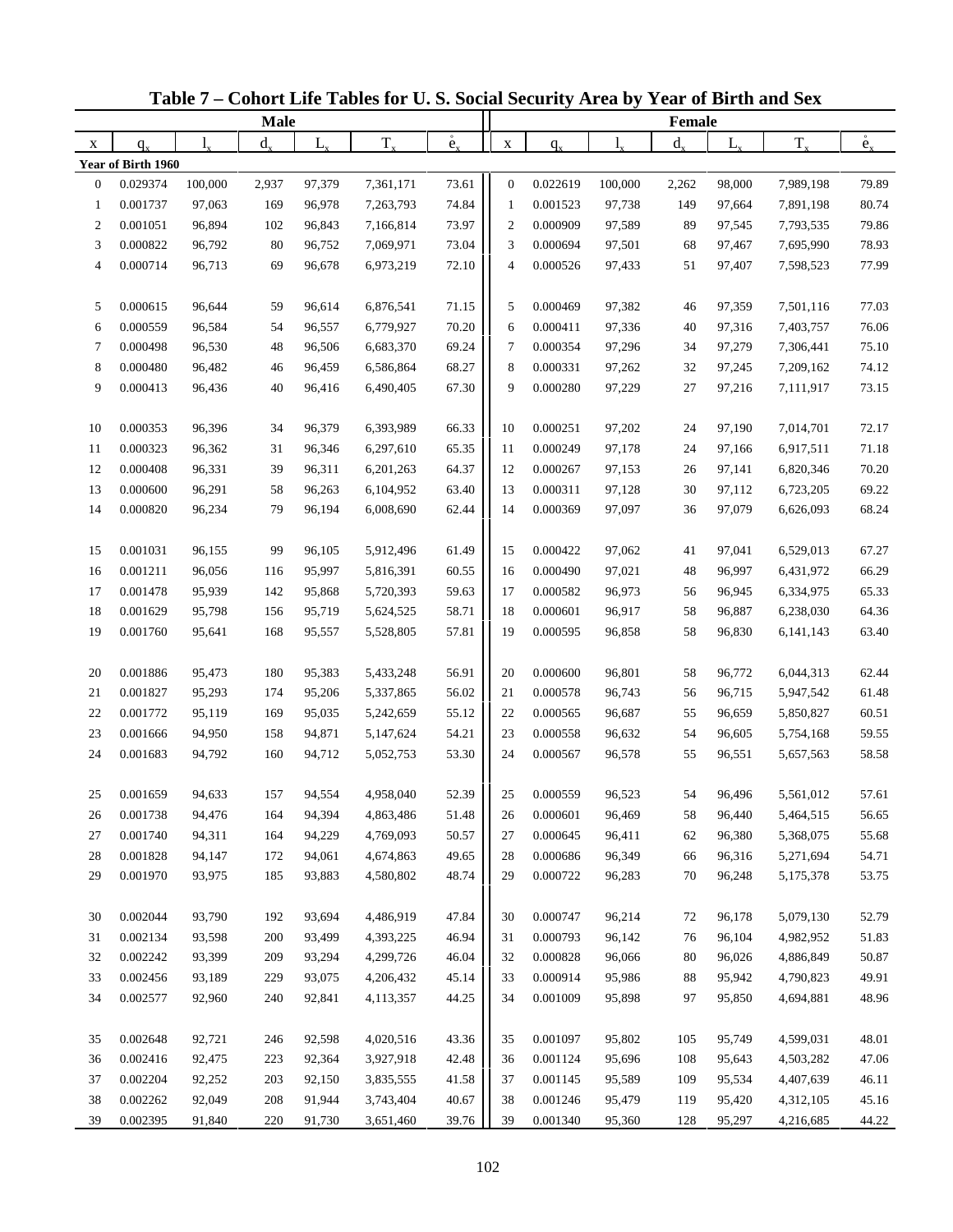|    |                    |        | <b>Male</b> |             |           |                          |             |          |        | Female  |         |           |                          |
|----|--------------------|--------|-------------|-------------|-----------|--------------------------|-------------|----------|--------|---------|---------|-----------|--------------------------|
| X  | $q_{\rm v}$        | 1.     | $d_{x}$     | $L_{\rm v}$ | $T_{x}$   | $\overset{\circ}{e}_{x}$ | $\mathbf X$ | $q_{x}$  | 1.     | $d_{x}$ | $L_{x}$ | $T_{x}$   | $\overset{\circ}{e}_{x}$ |
|    | Year of Birth 1960 |        |             |             |           |                          |             |          |        |         |         |           |                          |
| 40 | 0.002730           | 91,620 | 250         | 91,495      | 3,559,729 | 38.85                    | 40          | 0.001464 | 95,233 | 139     | 95,163  | 4,121,388 | 43.28                    |
| 41 | 0.002944           | 91,370 | 269         | 91,236      | 3,468,234 | 37.96                    | 41          | 0.001571 | 95,093 | 149     | 95,019  | 4,026,225 | 42.34                    |
| 42 | 0.003165           | 91,101 | 288         | 90,957      | 3,376,998 | 37.07                    | 42          | 0.001675 | 94,944 | 159     | 94,864  | 3,931,207 | 41.41                    |
| 43 | 0.003378           | 90,813 | 307         | 90,660      | 3,286,041 | 36.18                    | 43          | 0.001776 | 94,785 | 168     | 94,701  | 3,836,343 | 40.47                    |
| 44 | 0.003584           | 90,506 | 324         | 90,344      | 3,195,382 | 35.31                    | 44          | 0.001879 | 94,616 | 178     | 94,528  | 3,741,642 | 39.55                    |
|    |                    |        |             |             |           |                          |             |          |        |         |         |           |                          |
| 45 | 0.003805           | 90,182 | 343         | 90,010      | 3,105,038 | 34.43                    | 45          | 0.001992 | 94,439 | 188     | 94,345  | 3,647,114 | 38.62                    |
| 46 | 0.004036           | 89,839 | 363         | 89,657      | 3,015,027 | 33.56                    | 46          | 0.002124 | 94,251 | 200     | 94,150  | 3,552,770 | 37.69                    |
| 47 | 0.004257           | 89,476 | 381         | 89,286      | 2,925,370 | 32.69                    | 47          | 0.002271 | 94,050 | 214     | 93,944  | 3,458,619 | 36.77                    |
| 48 | 0.004461           | 89,095 | 397         | 88,896      | 2,836,084 | 31.83                    | 48          | 0.002438 | 93,837 | 229     | 93,722  | 3,364,676 | 35.86                    |
| 49 | 0.004668           | 88,698 | 414         | 88,491      | 2,747,188 | 30.97                    | 49          | 0.002629 | 93,608 | 246     | 93,485  | 3,270,953 | 34.94                    |
|    |                    |        |             |             |           |                          |             |          |        |         |         |           |                          |
| 50 | 0.004902           | 88,284 | 433         | 88,067      | 2,658,697 | 30.12                    | 50          | 0.002845 | 93,362 | 266     | 93,229  | 3,177,468 | 34.03                    |
| 51 | 0.005181           | 87,851 | 455         | 87,623      | 2,570,630 | 29.26                    | 51          | 0.003090 | 93,096 | 288     | 92,952  | 3,084,239 | 33.13                    |
| 52 | 0.005510           | 87,396 | 482         | 87,155      | 2,483,006 | 28.41                    | 52          | 0.003361 | 92,809 | 312     | 92,653  | 2,991,286 | 32.23                    |
| 53 | 0.005895           | 86,914 | 512         | 86,658      | 2,395,851 | 27.57                    | 53          | 0.003660 | 92,497 | 339     | 92,327  | 2,898,634 | 31.34                    |
| 54 | 0.006340           | 86,402 | 548         | 86,128      | 2,309,193 | 26.73                    | 54          | 0.003993 | 92,158 | 368     | 91,974  | 2,806,306 | 30.45                    |
|    |                    |        |             |             |           |                          |             |          |        |         |         |           |                          |
| 55 | 0.006856           | 85,854 | 589         | 85,560      | 2,223,065 | 25.89                    | 55          | 0.004373 | 91,790 | 401     | 91,590  | 2,714,332 | 29.57                    |
| 56 | 0.007439           | 85,265 | 634         | 84,948      | 2,137,505 | 25.07                    | 56          | 0.004796 | 91,389 | 438     | 91,170  | 2,622,742 | 28.70                    |
| 57 | 0.008077           | 84,631 | 684         | 84,289      | 2,052,557 | 24.25                    | 57          | 0.005246 | 90,951 | 477     | 90,712  | 2,531,573 | 27.83                    |
| 58 | 0.008764           | 83,948 | 736         | 83,580      | 1,968,268 | 23.45                    | 58          | 0.005720 | 90,473 | 518     | 90,215  | 2,440,861 | 26.98                    |
| 59 | 0.009519           | 83,212 | 792         | 82,816      | 1,884,688 | 22.65                    | 59          | 0.006233 | 89,956 | 561     | 89,676  | 2,350,646 | 26.13                    |
|    |                    |        |             |             |           |                          |             |          |        |         |         |           |                          |
| 60 | 0.010321           | 82,420 | 851         | 81,994      | 1,801,872 | 21.86                    | 60          | 0.006779 | 89,395 | 606     | 89,092  | 2,260,970 | 25.29                    |
| 61 | 0.011227           | 81,569 | 916         | 81,111      | 1,719,878 | 21.08                    | 61          | 0.007394 | 88,789 | 657     | 88,461  | 2,171,878 | 24.46                    |
| 62 | 0.012333           | 80,653 | 995         | 80,156      | 1,638,766 | 20.32                    | 62          | 0.008123 | 88,133 | 716     | 87,775  | 2,083,417 | 23.64                    |
| 63 | 0.013683           | 79,659 | 1,090       | 79,114      | 1,558,610 | 19.57                    | 63          | 0.008990 | 87,417 | 786     | 87,024  | 1,995,642 | 22.83                    |
| 64 | 0.015222           | 78,569 | 1,196       | 77,971      | 1,479,497 | 18.83                    | 64          | 0.009970 | 86,631 | 864     | 86,199  | 1,908,618 | 22.03                    |
|    |                    |        |             |             |           |                          |             |          |        |         |         |           |                          |
| 65 | 0.016946           | 77,373 | 1,311       | 76,717      | 1,401,526 | 18.11                    | 65          | 0.011065 | 85,767 | 949     | 85,293  | 1,822,419 | 21.25                    |
| 66 | 0.018705           | 76,062 | 1,423       | 75,350      | 1,324,809 | 17.42                    | 66          | 0.012199 | 84,818 | 1,035   | 84,301  | 1,737,127 | 20.48                    |
| 67 | 0.020337           | 74,639 | 1,518       | 73,880      | 1,249,458 | 16.74                    | 67          | 0.013281 | 83,783 | 1,113   | 83,227  | 1,652,826 | 19.73                    |
| 68 | 0.021758           | 73,121 | 1,591       | 72,325      | 1,175,579 | 16.08                    | 68          | 0.014273 | 82,671 | 1,180   | 82,081  | 1,569,599 | 18.99                    |
| 69 | 0.023080           | 71,530 | 1,651       | 70,705      | 1,103,253 | 15.42                    | 69          | 0.015235 | 81,491 | 1,242   | 80,870  | 1,487,518 | 18.25                    |
|    |                    |        |             |             |           |                          |             |          |        |         |         |           |                          |
| 70 | 0.024572           | 69,879 | 1,717       | 69,021      | 1,032,549 | 14.78                    | 70          | 0.016320 | 80,249 | 1,310   | 79,594  | 1,406,648 | 17.53                    |
| 71 | 0.026329           | 68,162 | 1,795       | 67,265      | 963,528   | 14.14                    | 71          | 0.017576 | 78,940 | 1,387   | 78,246  | 1,327,054 | 16.81                    |
| 72 | 0.028225           | 66,367 | 1,873       | 65,431      | 896,263   | 13.50                    | 72          | 0.018931 | 77,552 | 1,468   | 76,818  | 1,248,808 | 16.10                    |
| 73 | 0.030280           | 64,494 | 1,953       | 63,518      | 830,833   | 12.88                    | 73          | 0.020395 | 76,084 | 1,552   | 75,308  | 1,171,990 | 15.40                    |
| 74 | 0.032569           | 62,541 | 2,037       | 61,523      | 767,315   | 12.27                    | 74          | 0.022015 | 74,532 | 1,641   | 73,712  | 1,096,682 | 14.71                    |
|    |                    |        |             |             |           |                          |             |          |        |         |         |           |                          |
| 75 | 0.035262           | 60,504 | 2,134       | 59,438      | 705,792   | 11.67                    | 75          | 0.023965 | 72,891 | 1,747   | 72,018  | 1,022,970 | 14.03                    |
| 76 | 0.038381           | 58,371 | 2,240       | 57,251      | 646,355   | 11.07                    | 76          | 0.026207 | 71,145 | 1,864   | 70,212  | 950,952   | 13.37                    |
| 77 | 0.041812           | 56,130 | 2,347       | 54,957      | 589,104   | 10.50                    | 77          | 0.028546 | 69,280 | 1,978   | 68,291  | 880,739   | 12.71                    |
| 78 | 0.045541           | 53,784 | 2,449       | 52,559      | 534,147   | 9.93                     | 78          | 0.030928 | 67,302 | 2,082   | 66,262  | 812,448   | 12.07                    |
| 79 | 0.049688           | 51,334 | 2,551       | 50,059      | 481,588   | 9.38                     | 79          | 0.033508 | 65,221 | 2,185   | 64,128  | 746,186   | 11.44                    |

**Table 7 – Cohort Life Tables for U. S. Social Security Area by Year of Birth and Sex**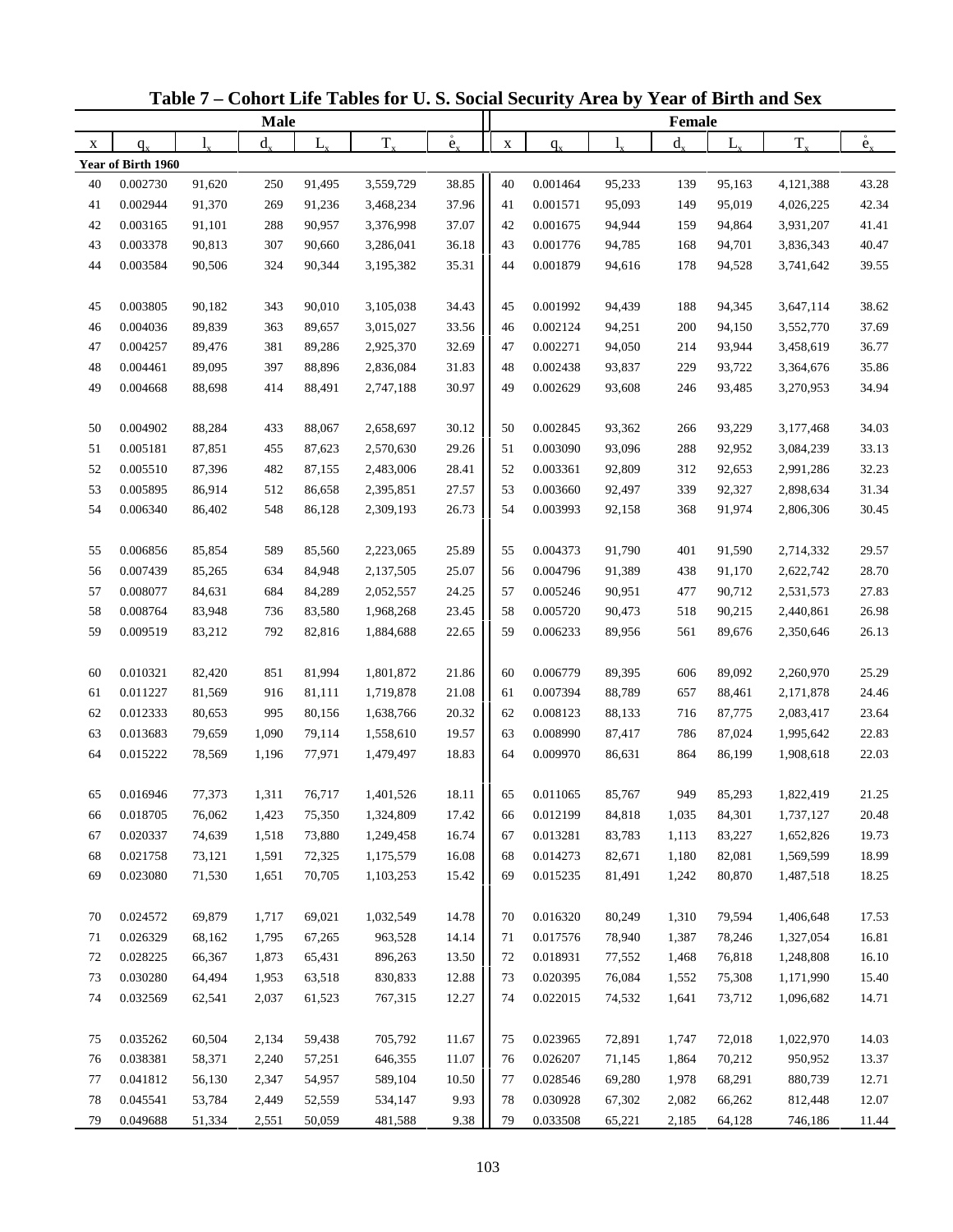| $\overset{\circ}{e}_{x}$<br>$\overset{\circ}{e}_{x}$<br>$T_{x}$<br>$T_{x}$<br>$d_{x}$<br>$L_{\rm v}$<br>$d_{\rm v}$<br>$L_{x}$<br>$\mathbf{l}_{\nu}$<br>$\mathbf X$<br>X<br>$q_{x}$<br>$q_{x}$<br>Year of Birth 1960<br>8.85<br>0.054198<br>48,784<br>2,644<br>47,462<br>431,529<br>80<br>0.036429<br>63,035<br>2,296<br>61,887<br>10.82<br>80<br>682,058<br>8.32<br>0.059426<br>2,742<br>44,769<br>81<br>0.039991<br>60,739<br>2,429<br>59,525<br>10.21<br>81<br>46,140<br>384,068<br>620,171<br>7.82<br>82<br>0.065888<br>43,398<br>2,859<br>41,968<br>339,299<br>82<br>0.044464<br>58,310<br>2,593<br>57,014<br>9.61<br>560,646<br>7.33<br>9.04<br>83<br>0.073853<br>40,538<br>2,994<br>39,041<br>83<br>0.050061<br>2,789<br>54,323<br>297,331<br>55,717<br>503,632<br>6.88<br>84<br>0.083061<br>3,000<br>8.49<br>37,544<br>3,118<br>35,985<br>258,290<br>84<br>0.056680<br>52,928<br>51,428<br>449,310<br>0.093055<br>32,824<br>6.46<br>48,328<br>34,426<br>3,204<br>222,305<br>85<br>0.064090<br>49,928<br>3,200<br>397,881<br>7.97<br>85<br>6.07<br>7.48<br>0.103440<br>0.072082<br>3,368<br>45,044<br>86<br>31,222<br>3,230<br>29,608<br>189,481<br>86<br>46,728<br>349,553<br>7.02<br>87<br>0.113955<br>26,398<br>5.71<br>87<br>0.080519<br>27,993<br>3,190<br>159,873<br>43,360<br>3,491<br>41,614<br>304,509<br>5.38<br>6.59<br>88<br>24,803<br>88<br>0.089362<br>38,087<br>0.124514<br>3,088<br>23,259<br>133,475<br>39,869<br>3,563<br>262,895<br>5.08<br>6.19<br>89<br>0.135187<br>89<br>0.098667<br>3,582<br>21,715<br>2,936<br>20,247<br>110,216<br>36,306<br>34,515<br>224,807<br>4.79<br>0.146089<br>18,779<br>17,407<br>89,970<br>90<br>0.108526<br>32,724<br>3,551<br>30,948<br>5.82<br>90<br>2,743<br>190,292<br>5.46<br>0.157376<br>14,774<br>72,562<br>4.53<br>0.119042<br>29,172<br>3,473<br>91<br>16,036<br>2,524<br>91<br>27,436<br>159,344<br>5.13<br>92<br>0.169202<br>13,512<br>12,369<br>57,788<br>4.28<br>92<br>0.130328<br>25,700<br>3,349<br>24,025<br>2,286<br>131,908<br>4.05<br>4.83<br>93<br>0.181711<br>93<br>0.142489<br>11,226<br>2,040<br>10,206<br>45,420<br>22,350<br>3,185<br>20,758<br>107,883<br>3.83<br>94<br>0.195038<br>1,792<br>8,290<br>94<br>2,983<br>4.55<br>9,186<br>35,214<br>0.155618<br>19,166<br>17,674<br>87,125<br>0.208199<br>7,394<br>26,924<br>3.64<br>0.168758<br>2,731<br>14,818<br>4.29<br>95<br>1,539<br>6,625<br>95<br>16,183<br>69,451<br>3.47<br>0.221024<br>20,299<br>0.181719<br>4.06<br>96<br>5,855<br>1,294<br>5,208<br>96<br>13,452<br>2,444<br>12,230<br>54,633<br>3.31<br>3.85<br>97<br>4,029<br>15,091<br>97<br>0.194269<br>9,938<br>0.233346<br>4,561<br>1,064<br>11,008<br>2,138<br>42,404<br>3.16<br>98<br>0.244975<br>3,497<br>857<br>98<br>0.206188<br>8,869<br>3.66<br>3,068<br>11,063<br>1,829<br>7,955<br>32,465<br>3.03<br>3.48<br>99<br>99<br>0.255739<br>2,640<br>675<br>2,302<br>7,994<br>0.217255<br>7,040<br>1,530<br>6,276<br>24,510<br>2.90<br>0.266989<br>525<br>1,703<br>100<br>0.228925<br>4,880<br>3.31<br>100<br>1,965<br>5,692<br>5,511<br>1,262<br>18,235<br>2.77<br>3.14<br>101<br>0.278736<br>401<br>3,990<br>101<br>0.241223<br>4,249<br>3,737<br>1,440<br>1,240<br>1,025<br>13,355<br>888<br>2.65<br>2.98<br>102<br>0.291007<br>302<br>102<br>0.254194<br>3,224<br>820<br>2,814<br>9,618<br>1,039<br>2,750<br>2.53<br>2.83<br>103<br>0.303824<br>736<br>224<br>625<br>1,862<br>103<br>0.267862<br>2,083<br>6,803<br>2,405<br>644<br>104<br>0.317212<br>513<br>431<br>2.41<br>104<br>0.282270<br>1,512<br>4,721<br>2.68<br>163<br>1,238<br>1,761<br>497<br>0.331204<br>350<br>292<br>806<br>2.30<br>0.297464<br>376<br>1,076<br>3,209<br>2.54<br>105<br>116<br>105<br>1,264<br>0.313492<br>0.345813<br>234<br>81<br>194<br>514<br>2.20<br>106<br>888<br>278<br>749<br>2,133<br>2.40<br>106<br>2.09<br>0.361077<br>0.330379<br>153<br>55<br>126<br>321<br>107<br>609<br>201<br>509<br>1,385<br>2.27<br>107<br>1.99<br>0.377029<br>98<br>37<br>79<br>195<br>0.348191<br>408<br>2.15<br>108<br>108<br>142<br>337<br>876<br>1.90<br>109<br>0.393686<br>24<br>49<br>116<br>109<br>0.366968<br>266<br>98<br>217<br>539<br>2.03<br>61<br>0.411089<br>15<br>29<br>1.80<br>0.386771<br>1.91<br>110<br>37<br>67<br>110<br>168<br>65<br>136<br>322<br>9<br>17<br>37<br>1.71<br>0.407656<br>103<br>1.80<br>111<br>0.429271<br>22<br>111<br>42<br>82<br>186<br>0.448275<br>10<br>20<br>1.63<br>0.429672<br>48<br>104<br>1.69<br>112<br>12<br>6<br>112<br>61<br>26<br>0.468118<br>3<br>5<br>11<br>1.54<br>0.452891<br>35<br>$27\,$<br>113<br>7<br>113<br>16<br>56<br>1.59<br>$\boldsymbol{2}$<br>3<br>5<br>1.46<br>9<br>0.488858<br>4<br>0.477379<br>19<br>15<br>29<br>1.49<br>114<br>114<br>1.39<br>0.510530<br>$\overline{c}$<br>$\mathbf{1}$<br>3<br>0.503198<br>$10\,$<br>5<br>14<br>1.40<br>115<br>$\mathbf{1}$<br>115<br>7<br>1.31<br>5<br>$\mathfrak{Z}$<br>$\boldsymbol{0}$<br>0.530431<br>$\overline{\mathcal{A}}$<br>7<br>1.32<br>116<br>0.533173<br>$\mathbf{1}$<br>$\mathbf{1}$<br>$\mathbf{1}$<br>116<br>$\sqrt{2}$<br>$\boldsymbol{2}$<br>0.556823<br>$\boldsymbol{0}$<br>$\boldsymbol{0}$<br>$\boldsymbol{0}$<br>1.24<br>0.556823<br>$\mathbf{1}$<br>3<br>1.24<br>117<br>$\mathbf{1}$<br>117<br>1.17<br>0.581543<br>$\boldsymbol{0}$<br>$\boldsymbol{0}$<br>$\boldsymbol{0}$<br>$\boldsymbol{0}$<br>0.581543<br>$\mathbf{1}$<br>$\mathbf{1}$<br>$\mathbf{1}$<br>1.17<br>118<br>118<br>$\mathbf{1}$<br>1.10<br>119<br>0.607373<br>$\boldsymbol{0}$<br>$\boldsymbol{0}$<br>$\boldsymbol{0}$<br>$\boldsymbol{0}$<br>119<br>0.607373<br>$\boldsymbol{0}$<br>$\boldsymbol{0}$<br>$\boldsymbol{0}$<br>$\boldsymbol{0}$<br>1.10 |  | <b>Male</b> |  |  |  | <b>Female</b> |  |  |
|----------------------------------------------------------------------------------------------------------------------------------------------------------------------------------------------------------------------------------------------------------------------------------------------------------------------------------------------------------------------------------------------------------------------------------------------------------------------------------------------------------------------------------------------------------------------------------------------------------------------------------------------------------------------------------------------------------------------------------------------------------------------------------------------------------------------------------------------------------------------------------------------------------------------------------------------------------------------------------------------------------------------------------------------------------------------------------------------------------------------------------------------------------------------------------------------------------------------------------------------------------------------------------------------------------------------------------------------------------------------------------------------------------------------------------------------------------------------------------------------------------------------------------------------------------------------------------------------------------------------------------------------------------------------------------------------------------------------------------------------------------------------------------------------------------------------------------------------------------------------------------------------------------------------------------------------------------------------------------------------------------------------------------------------------------------------------------------------------------------------------------------------------------------------------------------------------------------------------------------------------------------------------------------------------------------------------------------------------------------------------------------------------------------------------------------------------------------------------------------------------------------------------------------------------------------------------------------------------------------------------------------------------------------------------------------------------------------------------------------------------------------------------------------------------------------------------------------------------------------------------------------------------------------------------------------------------------------------------------------------------------------------------------------------------------------------------------------------------------------------------------------------------------------------------------------------------------------------------------------------------------------------------------------------------------------------------------------------------------------------------------------------------------------------------------------------------------------------------------------------------------------------------------------------------------------------------------------------------------------------------------------------------------------------------------------------------------------------------------------------------------------------------------------------------------------------------------------------------------------------------------------------------------------------------------------------------------------------------------------------------------------------------------------------------------------------------------------------------------------------------------------------------------------------------------------------------------------------------------------------------------------------------------------------------------------------------------------------------------------------------------------------------------------------------------------------------------------------------------------------------------------------------------------------------------------------------------------------------------------------------------------------------------------------------------------------------------------------------------------------------------------------------------------------------------------------------------------------------------------------------------------------------------------------------------------------------------------------------------------------------------------------------------------------------------------------------------------------------------------------------------------------------------------------------------------------------------------------------------------------------------------------------------------------------------------------------------------------------------------------------------------------------------------------------------------------------------------------------------------------------------------------------------------------------------------------------------------------------------------------------------|--|-------------|--|--|--|---------------|--|--|
|                                                                                                                                                                                                                                                                                                                                                                                                                                                                                                                                                                                                                                                                                                                                                                                                                                                                                                                                                                                                                                                                                                                                                                                                                                                                                                                                                                                                                                                                                                                                                                                                                                                                                                                                                                                                                                                                                                                                                                                                                                                                                                                                                                                                                                                                                                                                                                                                                                                                                                                                                                                                                                                                                                                                                                                                                                                                                                                                                                                                                                                                                                                                                                                                                                                                                                                                                                                                                                                                                                                                                                                                                                                                                                                                                                                                                                                                                                                                                                                                                                                                                                                                                                                                                                                                                                                                                                                                                                                                                                                                                                                                                                                                                                                                                                                                                                                                                                                                                                                                                                                                                                                                                                                                                                                                                                                                                                                                                                                                                                                                                                                                                                  |  |             |  |  |  |               |  |  |
|                                                                                                                                                                                                                                                                                                                                                                                                                                                                                                                                                                                                                                                                                                                                                                                                                                                                                                                                                                                                                                                                                                                                                                                                                                                                                                                                                                                                                                                                                                                                                                                                                                                                                                                                                                                                                                                                                                                                                                                                                                                                                                                                                                                                                                                                                                                                                                                                                                                                                                                                                                                                                                                                                                                                                                                                                                                                                                                                                                                                                                                                                                                                                                                                                                                                                                                                                                                                                                                                                                                                                                                                                                                                                                                                                                                                                                                                                                                                                                                                                                                                                                                                                                                                                                                                                                                                                                                                                                                                                                                                                                                                                                                                                                                                                                                                                                                                                                                                                                                                                                                                                                                                                                                                                                                                                                                                                                                                                                                                                                                                                                                                                                  |  |             |  |  |  |               |  |  |
|                                                                                                                                                                                                                                                                                                                                                                                                                                                                                                                                                                                                                                                                                                                                                                                                                                                                                                                                                                                                                                                                                                                                                                                                                                                                                                                                                                                                                                                                                                                                                                                                                                                                                                                                                                                                                                                                                                                                                                                                                                                                                                                                                                                                                                                                                                                                                                                                                                                                                                                                                                                                                                                                                                                                                                                                                                                                                                                                                                                                                                                                                                                                                                                                                                                                                                                                                                                                                                                                                                                                                                                                                                                                                                                                                                                                                                                                                                                                                                                                                                                                                                                                                                                                                                                                                                                                                                                                                                                                                                                                                                                                                                                                                                                                                                                                                                                                                                                                                                                                                                                                                                                                                                                                                                                                                                                                                                                                                                                                                                                                                                                                                                  |  |             |  |  |  |               |  |  |
|                                                                                                                                                                                                                                                                                                                                                                                                                                                                                                                                                                                                                                                                                                                                                                                                                                                                                                                                                                                                                                                                                                                                                                                                                                                                                                                                                                                                                                                                                                                                                                                                                                                                                                                                                                                                                                                                                                                                                                                                                                                                                                                                                                                                                                                                                                                                                                                                                                                                                                                                                                                                                                                                                                                                                                                                                                                                                                                                                                                                                                                                                                                                                                                                                                                                                                                                                                                                                                                                                                                                                                                                                                                                                                                                                                                                                                                                                                                                                                                                                                                                                                                                                                                                                                                                                                                                                                                                                                                                                                                                                                                                                                                                                                                                                                                                                                                                                                                                                                                                                                                                                                                                                                                                                                                                                                                                                                                                                                                                                                                                                                                                                                  |  |             |  |  |  |               |  |  |
|                                                                                                                                                                                                                                                                                                                                                                                                                                                                                                                                                                                                                                                                                                                                                                                                                                                                                                                                                                                                                                                                                                                                                                                                                                                                                                                                                                                                                                                                                                                                                                                                                                                                                                                                                                                                                                                                                                                                                                                                                                                                                                                                                                                                                                                                                                                                                                                                                                                                                                                                                                                                                                                                                                                                                                                                                                                                                                                                                                                                                                                                                                                                                                                                                                                                                                                                                                                                                                                                                                                                                                                                                                                                                                                                                                                                                                                                                                                                                                                                                                                                                                                                                                                                                                                                                                                                                                                                                                                                                                                                                                                                                                                                                                                                                                                                                                                                                                                                                                                                                                                                                                                                                                                                                                                                                                                                                                                                                                                                                                                                                                                                                                  |  |             |  |  |  |               |  |  |
|                                                                                                                                                                                                                                                                                                                                                                                                                                                                                                                                                                                                                                                                                                                                                                                                                                                                                                                                                                                                                                                                                                                                                                                                                                                                                                                                                                                                                                                                                                                                                                                                                                                                                                                                                                                                                                                                                                                                                                                                                                                                                                                                                                                                                                                                                                                                                                                                                                                                                                                                                                                                                                                                                                                                                                                                                                                                                                                                                                                                                                                                                                                                                                                                                                                                                                                                                                                                                                                                                                                                                                                                                                                                                                                                                                                                                                                                                                                                                                                                                                                                                                                                                                                                                                                                                                                                                                                                                                                                                                                                                                                                                                                                                                                                                                                                                                                                                                                                                                                                                                                                                                                                                                                                                                                                                                                                                                                                                                                                                                                                                                                                                                  |  |             |  |  |  |               |  |  |
|                                                                                                                                                                                                                                                                                                                                                                                                                                                                                                                                                                                                                                                                                                                                                                                                                                                                                                                                                                                                                                                                                                                                                                                                                                                                                                                                                                                                                                                                                                                                                                                                                                                                                                                                                                                                                                                                                                                                                                                                                                                                                                                                                                                                                                                                                                                                                                                                                                                                                                                                                                                                                                                                                                                                                                                                                                                                                                                                                                                                                                                                                                                                                                                                                                                                                                                                                                                                                                                                                                                                                                                                                                                                                                                                                                                                                                                                                                                                                                                                                                                                                                                                                                                                                                                                                                                                                                                                                                                                                                                                                                                                                                                                                                                                                                                                                                                                                                                                                                                                                                                                                                                                                                                                                                                                                                                                                                                                                                                                                                                                                                                                                                  |  |             |  |  |  |               |  |  |
|                                                                                                                                                                                                                                                                                                                                                                                                                                                                                                                                                                                                                                                                                                                                                                                                                                                                                                                                                                                                                                                                                                                                                                                                                                                                                                                                                                                                                                                                                                                                                                                                                                                                                                                                                                                                                                                                                                                                                                                                                                                                                                                                                                                                                                                                                                                                                                                                                                                                                                                                                                                                                                                                                                                                                                                                                                                                                                                                                                                                                                                                                                                                                                                                                                                                                                                                                                                                                                                                                                                                                                                                                                                                                                                                                                                                                                                                                                                                                                                                                                                                                                                                                                                                                                                                                                                                                                                                                                                                                                                                                                                                                                                                                                                                                                                                                                                                                                                                                                                                                                                                                                                                                                                                                                                                                                                                                                                                                                                                                                                                                                                                                                  |  |             |  |  |  |               |  |  |
|                                                                                                                                                                                                                                                                                                                                                                                                                                                                                                                                                                                                                                                                                                                                                                                                                                                                                                                                                                                                                                                                                                                                                                                                                                                                                                                                                                                                                                                                                                                                                                                                                                                                                                                                                                                                                                                                                                                                                                                                                                                                                                                                                                                                                                                                                                                                                                                                                                                                                                                                                                                                                                                                                                                                                                                                                                                                                                                                                                                                                                                                                                                                                                                                                                                                                                                                                                                                                                                                                                                                                                                                                                                                                                                                                                                                                                                                                                                                                                                                                                                                                                                                                                                                                                                                                                                                                                                                                                                                                                                                                                                                                                                                                                                                                                                                                                                                                                                                                                                                                                                                                                                                                                                                                                                                                                                                                                                                                                                                                                                                                                                                                                  |  |             |  |  |  |               |  |  |
|                                                                                                                                                                                                                                                                                                                                                                                                                                                                                                                                                                                                                                                                                                                                                                                                                                                                                                                                                                                                                                                                                                                                                                                                                                                                                                                                                                                                                                                                                                                                                                                                                                                                                                                                                                                                                                                                                                                                                                                                                                                                                                                                                                                                                                                                                                                                                                                                                                                                                                                                                                                                                                                                                                                                                                                                                                                                                                                                                                                                                                                                                                                                                                                                                                                                                                                                                                                                                                                                                                                                                                                                                                                                                                                                                                                                                                                                                                                                                                                                                                                                                                                                                                                                                                                                                                                                                                                                                                                                                                                                                                                                                                                                                                                                                                                                                                                                                                                                                                                                                                                                                                                                                                                                                                                                                                                                                                                                                                                                                                                                                                                                                                  |  |             |  |  |  |               |  |  |
|                                                                                                                                                                                                                                                                                                                                                                                                                                                                                                                                                                                                                                                                                                                                                                                                                                                                                                                                                                                                                                                                                                                                                                                                                                                                                                                                                                                                                                                                                                                                                                                                                                                                                                                                                                                                                                                                                                                                                                                                                                                                                                                                                                                                                                                                                                                                                                                                                                                                                                                                                                                                                                                                                                                                                                                                                                                                                                                                                                                                                                                                                                                                                                                                                                                                                                                                                                                                                                                                                                                                                                                                                                                                                                                                                                                                                                                                                                                                                                                                                                                                                                                                                                                                                                                                                                                                                                                                                                                                                                                                                                                                                                                                                                                                                                                                                                                                                                                                                                                                                                                                                                                                                                                                                                                                                                                                                                                                                                                                                                                                                                                                                                  |  |             |  |  |  |               |  |  |
|                                                                                                                                                                                                                                                                                                                                                                                                                                                                                                                                                                                                                                                                                                                                                                                                                                                                                                                                                                                                                                                                                                                                                                                                                                                                                                                                                                                                                                                                                                                                                                                                                                                                                                                                                                                                                                                                                                                                                                                                                                                                                                                                                                                                                                                                                                                                                                                                                                                                                                                                                                                                                                                                                                                                                                                                                                                                                                                                                                                                                                                                                                                                                                                                                                                                                                                                                                                                                                                                                                                                                                                                                                                                                                                                                                                                                                                                                                                                                                                                                                                                                                                                                                                                                                                                                                                                                                                                                                                                                                                                                                                                                                                                                                                                                                                                                                                                                                                                                                                                                                                                                                                                                                                                                                                                                                                                                                                                                                                                                                                                                                                                                                  |  |             |  |  |  |               |  |  |
|                                                                                                                                                                                                                                                                                                                                                                                                                                                                                                                                                                                                                                                                                                                                                                                                                                                                                                                                                                                                                                                                                                                                                                                                                                                                                                                                                                                                                                                                                                                                                                                                                                                                                                                                                                                                                                                                                                                                                                                                                                                                                                                                                                                                                                                                                                                                                                                                                                                                                                                                                                                                                                                                                                                                                                                                                                                                                                                                                                                                                                                                                                                                                                                                                                                                                                                                                                                                                                                                                                                                                                                                                                                                                                                                                                                                                                                                                                                                                                                                                                                                                                                                                                                                                                                                                                                                                                                                                                                                                                                                                                                                                                                                                                                                                                                                                                                                                                                                                                                                                                                                                                                                                                                                                                                                                                                                                                                                                                                                                                                                                                                                                                  |  |             |  |  |  |               |  |  |
|                                                                                                                                                                                                                                                                                                                                                                                                                                                                                                                                                                                                                                                                                                                                                                                                                                                                                                                                                                                                                                                                                                                                                                                                                                                                                                                                                                                                                                                                                                                                                                                                                                                                                                                                                                                                                                                                                                                                                                                                                                                                                                                                                                                                                                                                                                                                                                                                                                                                                                                                                                                                                                                                                                                                                                                                                                                                                                                                                                                                                                                                                                                                                                                                                                                                                                                                                                                                                                                                                                                                                                                                                                                                                                                                                                                                                                                                                                                                                                                                                                                                                                                                                                                                                                                                                                                                                                                                                                                                                                                                                                                                                                                                                                                                                                                                                                                                                                                                                                                                                                                                                                                                                                                                                                                                                                                                                                                                                                                                                                                                                                                                                                  |  |             |  |  |  |               |  |  |
|                                                                                                                                                                                                                                                                                                                                                                                                                                                                                                                                                                                                                                                                                                                                                                                                                                                                                                                                                                                                                                                                                                                                                                                                                                                                                                                                                                                                                                                                                                                                                                                                                                                                                                                                                                                                                                                                                                                                                                                                                                                                                                                                                                                                                                                                                                                                                                                                                                                                                                                                                                                                                                                                                                                                                                                                                                                                                                                                                                                                                                                                                                                                                                                                                                                                                                                                                                                                                                                                                                                                                                                                                                                                                                                                                                                                                                                                                                                                                                                                                                                                                                                                                                                                                                                                                                                                                                                                                                                                                                                                                                                                                                                                                                                                                                                                                                                                                                                                                                                                                                                                                                                                                                                                                                                                                                                                                                                                                                                                                                                                                                                                                                  |  |             |  |  |  |               |  |  |
|                                                                                                                                                                                                                                                                                                                                                                                                                                                                                                                                                                                                                                                                                                                                                                                                                                                                                                                                                                                                                                                                                                                                                                                                                                                                                                                                                                                                                                                                                                                                                                                                                                                                                                                                                                                                                                                                                                                                                                                                                                                                                                                                                                                                                                                                                                                                                                                                                                                                                                                                                                                                                                                                                                                                                                                                                                                                                                                                                                                                                                                                                                                                                                                                                                                                                                                                                                                                                                                                                                                                                                                                                                                                                                                                                                                                                                                                                                                                                                                                                                                                                                                                                                                                                                                                                                                                                                                                                                                                                                                                                                                                                                                                                                                                                                                                                                                                                                                                                                                                                                                                                                                                                                                                                                                                                                                                                                                                                                                                                                                                                                                                                                  |  |             |  |  |  |               |  |  |
|                                                                                                                                                                                                                                                                                                                                                                                                                                                                                                                                                                                                                                                                                                                                                                                                                                                                                                                                                                                                                                                                                                                                                                                                                                                                                                                                                                                                                                                                                                                                                                                                                                                                                                                                                                                                                                                                                                                                                                                                                                                                                                                                                                                                                                                                                                                                                                                                                                                                                                                                                                                                                                                                                                                                                                                                                                                                                                                                                                                                                                                                                                                                                                                                                                                                                                                                                                                                                                                                                                                                                                                                                                                                                                                                                                                                                                                                                                                                                                                                                                                                                                                                                                                                                                                                                                                                                                                                                                                                                                                                                                                                                                                                                                                                                                                                                                                                                                                                                                                                                                                                                                                                                                                                                                                                                                                                                                                                                                                                                                                                                                                                                                  |  |             |  |  |  |               |  |  |
|                                                                                                                                                                                                                                                                                                                                                                                                                                                                                                                                                                                                                                                                                                                                                                                                                                                                                                                                                                                                                                                                                                                                                                                                                                                                                                                                                                                                                                                                                                                                                                                                                                                                                                                                                                                                                                                                                                                                                                                                                                                                                                                                                                                                                                                                                                                                                                                                                                                                                                                                                                                                                                                                                                                                                                                                                                                                                                                                                                                                                                                                                                                                                                                                                                                                                                                                                                                                                                                                                                                                                                                                                                                                                                                                                                                                                                                                                                                                                                                                                                                                                                                                                                                                                                                                                                                                                                                                                                                                                                                                                                                                                                                                                                                                                                                                                                                                                                                                                                                                                                                                                                                                                                                                                                                                                                                                                                                                                                                                                                                                                                                                                                  |  |             |  |  |  |               |  |  |
|                                                                                                                                                                                                                                                                                                                                                                                                                                                                                                                                                                                                                                                                                                                                                                                                                                                                                                                                                                                                                                                                                                                                                                                                                                                                                                                                                                                                                                                                                                                                                                                                                                                                                                                                                                                                                                                                                                                                                                                                                                                                                                                                                                                                                                                                                                                                                                                                                                                                                                                                                                                                                                                                                                                                                                                                                                                                                                                                                                                                                                                                                                                                                                                                                                                                                                                                                                                                                                                                                                                                                                                                                                                                                                                                                                                                                                                                                                                                                                                                                                                                                                                                                                                                                                                                                                                                                                                                                                                                                                                                                                                                                                                                                                                                                                                                                                                                                                                                                                                                                                                                                                                                                                                                                                                                                                                                                                                                                                                                                                                                                                                                                                  |  |             |  |  |  |               |  |  |
|                                                                                                                                                                                                                                                                                                                                                                                                                                                                                                                                                                                                                                                                                                                                                                                                                                                                                                                                                                                                                                                                                                                                                                                                                                                                                                                                                                                                                                                                                                                                                                                                                                                                                                                                                                                                                                                                                                                                                                                                                                                                                                                                                                                                                                                                                                                                                                                                                                                                                                                                                                                                                                                                                                                                                                                                                                                                                                                                                                                                                                                                                                                                                                                                                                                                                                                                                                                                                                                                                                                                                                                                                                                                                                                                                                                                                                                                                                                                                                                                                                                                                                                                                                                                                                                                                                                                                                                                                                                                                                                                                                                                                                                                                                                                                                                                                                                                                                                                                                                                                                                                                                                                                                                                                                                                                                                                                                                                                                                                                                                                                                                                                                  |  |             |  |  |  |               |  |  |
|                                                                                                                                                                                                                                                                                                                                                                                                                                                                                                                                                                                                                                                                                                                                                                                                                                                                                                                                                                                                                                                                                                                                                                                                                                                                                                                                                                                                                                                                                                                                                                                                                                                                                                                                                                                                                                                                                                                                                                                                                                                                                                                                                                                                                                                                                                                                                                                                                                                                                                                                                                                                                                                                                                                                                                                                                                                                                                                                                                                                                                                                                                                                                                                                                                                                                                                                                                                                                                                                                                                                                                                                                                                                                                                                                                                                                                                                                                                                                                                                                                                                                                                                                                                                                                                                                                                                                                                                                                                                                                                                                                                                                                                                                                                                                                                                                                                                                                                                                                                                                                                                                                                                                                                                                                                                                                                                                                                                                                                                                                                                                                                                                                  |  |             |  |  |  |               |  |  |
|                                                                                                                                                                                                                                                                                                                                                                                                                                                                                                                                                                                                                                                                                                                                                                                                                                                                                                                                                                                                                                                                                                                                                                                                                                                                                                                                                                                                                                                                                                                                                                                                                                                                                                                                                                                                                                                                                                                                                                                                                                                                                                                                                                                                                                                                                                                                                                                                                                                                                                                                                                                                                                                                                                                                                                                                                                                                                                                                                                                                                                                                                                                                                                                                                                                                                                                                                                                                                                                                                                                                                                                                                                                                                                                                                                                                                                                                                                                                                                                                                                                                                                                                                                                                                                                                                                                                                                                                                                                                                                                                                                                                                                                                                                                                                                                                                                                                                                                                                                                                                                                                                                                                                                                                                                                                                                                                                                                                                                                                                                                                                                                                                                  |  |             |  |  |  |               |  |  |
|                                                                                                                                                                                                                                                                                                                                                                                                                                                                                                                                                                                                                                                                                                                                                                                                                                                                                                                                                                                                                                                                                                                                                                                                                                                                                                                                                                                                                                                                                                                                                                                                                                                                                                                                                                                                                                                                                                                                                                                                                                                                                                                                                                                                                                                                                                                                                                                                                                                                                                                                                                                                                                                                                                                                                                                                                                                                                                                                                                                                                                                                                                                                                                                                                                                                                                                                                                                                                                                                                                                                                                                                                                                                                                                                                                                                                                                                                                                                                                                                                                                                                                                                                                                                                                                                                                                                                                                                                                                                                                                                                                                                                                                                                                                                                                                                                                                                                                                                                                                                                                                                                                                                                                                                                                                                                                                                                                                                                                                                                                                                                                                                                                  |  |             |  |  |  |               |  |  |
|                                                                                                                                                                                                                                                                                                                                                                                                                                                                                                                                                                                                                                                                                                                                                                                                                                                                                                                                                                                                                                                                                                                                                                                                                                                                                                                                                                                                                                                                                                                                                                                                                                                                                                                                                                                                                                                                                                                                                                                                                                                                                                                                                                                                                                                                                                                                                                                                                                                                                                                                                                                                                                                                                                                                                                                                                                                                                                                                                                                                                                                                                                                                                                                                                                                                                                                                                                                                                                                                                                                                                                                                                                                                                                                                                                                                                                                                                                                                                                                                                                                                                                                                                                                                                                                                                                                                                                                                                                                                                                                                                                                                                                                                                                                                                                                                                                                                                                                                                                                                                                                                                                                                                                                                                                                                                                                                                                                                                                                                                                                                                                                                                                  |  |             |  |  |  |               |  |  |
|                                                                                                                                                                                                                                                                                                                                                                                                                                                                                                                                                                                                                                                                                                                                                                                                                                                                                                                                                                                                                                                                                                                                                                                                                                                                                                                                                                                                                                                                                                                                                                                                                                                                                                                                                                                                                                                                                                                                                                                                                                                                                                                                                                                                                                                                                                                                                                                                                                                                                                                                                                                                                                                                                                                                                                                                                                                                                                                                                                                                                                                                                                                                                                                                                                                                                                                                                                                                                                                                                                                                                                                                                                                                                                                                                                                                                                                                                                                                                                                                                                                                                                                                                                                                                                                                                                                                                                                                                                                                                                                                                                                                                                                                                                                                                                                                                                                                                                                                                                                                                                                                                                                                                                                                                                                                                                                                                                                                                                                                                                                                                                                                                                  |  |             |  |  |  |               |  |  |
|                                                                                                                                                                                                                                                                                                                                                                                                                                                                                                                                                                                                                                                                                                                                                                                                                                                                                                                                                                                                                                                                                                                                                                                                                                                                                                                                                                                                                                                                                                                                                                                                                                                                                                                                                                                                                                                                                                                                                                                                                                                                                                                                                                                                                                                                                                                                                                                                                                                                                                                                                                                                                                                                                                                                                                                                                                                                                                                                                                                                                                                                                                                                                                                                                                                                                                                                                                                                                                                                                                                                                                                                                                                                                                                                                                                                                                                                                                                                                                                                                                                                                                                                                                                                                                                                                                                                                                                                                                                                                                                                                                                                                                                                                                                                                                                                                                                                                                                                                                                                                                                                                                                                                                                                                                                                                                                                                                                                                                                                                                                                                                                                                                  |  |             |  |  |  |               |  |  |
|                                                                                                                                                                                                                                                                                                                                                                                                                                                                                                                                                                                                                                                                                                                                                                                                                                                                                                                                                                                                                                                                                                                                                                                                                                                                                                                                                                                                                                                                                                                                                                                                                                                                                                                                                                                                                                                                                                                                                                                                                                                                                                                                                                                                                                                                                                                                                                                                                                                                                                                                                                                                                                                                                                                                                                                                                                                                                                                                                                                                                                                                                                                                                                                                                                                                                                                                                                                                                                                                                                                                                                                                                                                                                                                                                                                                                                                                                                                                                                                                                                                                                                                                                                                                                                                                                                                                                                                                                                                                                                                                                                                                                                                                                                                                                                                                                                                                                                                                                                                                                                                                                                                                                                                                                                                                                                                                                                                                                                                                                                                                                                                                                                  |  |             |  |  |  |               |  |  |
|                                                                                                                                                                                                                                                                                                                                                                                                                                                                                                                                                                                                                                                                                                                                                                                                                                                                                                                                                                                                                                                                                                                                                                                                                                                                                                                                                                                                                                                                                                                                                                                                                                                                                                                                                                                                                                                                                                                                                                                                                                                                                                                                                                                                                                                                                                                                                                                                                                                                                                                                                                                                                                                                                                                                                                                                                                                                                                                                                                                                                                                                                                                                                                                                                                                                                                                                                                                                                                                                                                                                                                                                                                                                                                                                                                                                                                                                                                                                                                                                                                                                                                                                                                                                                                                                                                                                                                                                                                                                                                                                                                                                                                                                                                                                                                                                                                                                                                                                                                                                                                                                                                                                                                                                                                                                                                                                                                                                                                                                                                                                                                                                                                  |  |             |  |  |  |               |  |  |
|                                                                                                                                                                                                                                                                                                                                                                                                                                                                                                                                                                                                                                                                                                                                                                                                                                                                                                                                                                                                                                                                                                                                                                                                                                                                                                                                                                                                                                                                                                                                                                                                                                                                                                                                                                                                                                                                                                                                                                                                                                                                                                                                                                                                                                                                                                                                                                                                                                                                                                                                                                                                                                                                                                                                                                                                                                                                                                                                                                                                                                                                                                                                                                                                                                                                                                                                                                                                                                                                                                                                                                                                                                                                                                                                                                                                                                                                                                                                                                                                                                                                                                                                                                                                                                                                                                                                                                                                                                                                                                                                                                                                                                                                                                                                                                                                                                                                                                                                                                                                                                                                                                                                                                                                                                                                                                                                                                                                                                                                                                                                                                                                                                  |  |             |  |  |  |               |  |  |
|                                                                                                                                                                                                                                                                                                                                                                                                                                                                                                                                                                                                                                                                                                                                                                                                                                                                                                                                                                                                                                                                                                                                                                                                                                                                                                                                                                                                                                                                                                                                                                                                                                                                                                                                                                                                                                                                                                                                                                                                                                                                                                                                                                                                                                                                                                                                                                                                                                                                                                                                                                                                                                                                                                                                                                                                                                                                                                                                                                                                                                                                                                                                                                                                                                                                                                                                                                                                                                                                                                                                                                                                                                                                                                                                                                                                                                                                                                                                                                                                                                                                                                                                                                                                                                                                                                                                                                                                                                                                                                                                                                                                                                                                                                                                                                                                                                                                                                                                                                                                                                                                                                                                                                                                                                                                                                                                                                                                                                                                                                                                                                                                                                  |  |             |  |  |  |               |  |  |
|                                                                                                                                                                                                                                                                                                                                                                                                                                                                                                                                                                                                                                                                                                                                                                                                                                                                                                                                                                                                                                                                                                                                                                                                                                                                                                                                                                                                                                                                                                                                                                                                                                                                                                                                                                                                                                                                                                                                                                                                                                                                                                                                                                                                                                                                                                                                                                                                                                                                                                                                                                                                                                                                                                                                                                                                                                                                                                                                                                                                                                                                                                                                                                                                                                                                                                                                                                                                                                                                                                                                                                                                                                                                                                                                                                                                                                                                                                                                                                                                                                                                                                                                                                                                                                                                                                                                                                                                                                                                                                                                                                                                                                                                                                                                                                                                                                                                                                                                                                                                                                                                                                                                                                                                                                                                                                                                                                                                                                                                                                                                                                                                                                  |  |             |  |  |  |               |  |  |
|                                                                                                                                                                                                                                                                                                                                                                                                                                                                                                                                                                                                                                                                                                                                                                                                                                                                                                                                                                                                                                                                                                                                                                                                                                                                                                                                                                                                                                                                                                                                                                                                                                                                                                                                                                                                                                                                                                                                                                                                                                                                                                                                                                                                                                                                                                                                                                                                                                                                                                                                                                                                                                                                                                                                                                                                                                                                                                                                                                                                                                                                                                                                                                                                                                                                                                                                                                                                                                                                                                                                                                                                                                                                                                                                                                                                                                                                                                                                                                                                                                                                                                                                                                                                                                                                                                                                                                                                                                                                                                                                                                                                                                                                                                                                                                                                                                                                                                                                                                                                                                                                                                                                                                                                                                                                                                                                                                                                                                                                                                                                                                                                                                  |  |             |  |  |  |               |  |  |
|                                                                                                                                                                                                                                                                                                                                                                                                                                                                                                                                                                                                                                                                                                                                                                                                                                                                                                                                                                                                                                                                                                                                                                                                                                                                                                                                                                                                                                                                                                                                                                                                                                                                                                                                                                                                                                                                                                                                                                                                                                                                                                                                                                                                                                                                                                                                                                                                                                                                                                                                                                                                                                                                                                                                                                                                                                                                                                                                                                                                                                                                                                                                                                                                                                                                                                                                                                                                                                                                                                                                                                                                                                                                                                                                                                                                                                                                                                                                                                                                                                                                                                                                                                                                                                                                                                                                                                                                                                                                                                                                                                                                                                                                                                                                                                                                                                                                                                                                                                                                                                                                                                                                                                                                                                                                                                                                                                                                                                                                                                                                                                                                                                  |  |             |  |  |  |               |  |  |
|                                                                                                                                                                                                                                                                                                                                                                                                                                                                                                                                                                                                                                                                                                                                                                                                                                                                                                                                                                                                                                                                                                                                                                                                                                                                                                                                                                                                                                                                                                                                                                                                                                                                                                                                                                                                                                                                                                                                                                                                                                                                                                                                                                                                                                                                                                                                                                                                                                                                                                                                                                                                                                                                                                                                                                                                                                                                                                                                                                                                                                                                                                                                                                                                                                                                                                                                                                                                                                                                                                                                                                                                                                                                                                                                                                                                                                                                                                                                                                                                                                                                                                                                                                                                                                                                                                                                                                                                                                                                                                                                                                                                                                                                                                                                                                                                                                                                                                                                                                                                                                                                                                                                                                                                                                                                                                                                                                                                                                                                                                                                                                                                                                  |  |             |  |  |  |               |  |  |
|                                                                                                                                                                                                                                                                                                                                                                                                                                                                                                                                                                                                                                                                                                                                                                                                                                                                                                                                                                                                                                                                                                                                                                                                                                                                                                                                                                                                                                                                                                                                                                                                                                                                                                                                                                                                                                                                                                                                                                                                                                                                                                                                                                                                                                                                                                                                                                                                                                                                                                                                                                                                                                                                                                                                                                                                                                                                                                                                                                                                                                                                                                                                                                                                                                                                                                                                                                                                                                                                                                                                                                                                                                                                                                                                                                                                                                                                                                                                                                                                                                                                                                                                                                                                                                                                                                                                                                                                                                                                                                                                                                                                                                                                                                                                                                                                                                                                                                                                                                                                                                                                                                                                                                                                                                                                                                                                                                                                                                                                                                                                                                                                                                  |  |             |  |  |  |               |  |  |
|                                                                                                                                                                                                                                                                                                                                                                                                                                                                                                                                                                                                                                                                                                                                                                                                                                                                                                                                                                                                                                                                                                                                                                                                                                                                                                                                                                                                                                                                                                                                                                                                                                                                                                                                                                                                                                                                                                                                                                                                                                                                                                                                                                                                                                                                                                                                                                                                                                                                                                                                                                                                                                                                                                                                                                                                                                                                                                                                                                                                                                                                                                                                                                                                                                                                                                                                                                                                                                                                                                                                                                                                                                                                                                                                                                                                                                                                                                                                                                                                                                                                                                                                                                                                                                                                                                                                                                                                                                                                                                                                                                                                                                                                                                                                                                                                                                                                                                                                                                                                                                                                                                                                                                                                                                                                                                                                                                                                                                                                                                                                                                                                                                  |  |             |  |  |  |               |  |  |
|                                                                                                                                                                                                                                                                                                                                                                                                                                                                                                                                                                                                                                                                                                                                                                                                                                                                                                                                                                                                                                                                                                                                                                                                                                                                                                                                                                                                                                                                                                                                                                                                                                                                                                                                                                                                                                                                                                                                                                                                                                                                                                                                                                                                                                                                                                                                                                                                                                                                                                                                                                                                                                                                                                                                                                                                                                                                                                                                                                                                                                                                                                                                                                                                                                                                                                                                                                                                                                                                                                                                                                                                                                                                                                                                                                                                                                                                                                                                                                                                                                                                                                                                                                                                                                                                                                                                                                                                                                                                                                                                                                                                                                                                                                                                                                                                                                                                                                                                                                                                                                                                                                                                                                                                                                                                                                                                                                                                                                                                                                                                                                                                                                  |  |             |  |  |  |               |  |  |
|                                                                                                                                                                                                                                                                                                                                                                                                                                                                                                                                                                                                                                                                                                                                                                                                                                                                                                                                                                                                                                                                                                                                                                                                                                                                                                                                                                                                                                                                                                                                                                                                                                                                                                                                                                                                                                                                                                                                                                                                                                                                                                                                                                                                                                                                                                                                                                                                                                                                                                                                                                                                                                                                                                                                                                                                                                                                                                                                                                                                                                                                                                                                                                                                                                                                                                                                                                                                                                                                                                                                                                                                                                                                                                                                                                                                                                                                                                                                                                                                                                                                                                                                                                                                                                                                                                                                                                                                                                                                                                                                                                                                                                                                                                                                                                                                                                                                                                                                                                                                                                                                                                                                                                                                                                                                                                                                                                                                                                                                                                                                                                                                                                  |  |             |  |  |  |               |  |  |
|                                                                                                                                                                                                                                                                                                                                                                                                                                                                                                                                                                                                                                                                                                                                                                                                                                                                                                                                                                                                                                                                                                                                                                                                                                                                                                                                                                                                                                                                                                                                                                                                                                                                                                                                                                                                                                                                                                                                                                                                                                                                                                                                                                                                                                                                                                                                                                                                                                                                                                                                                                                                                                                                                                                                                                                                                                                                                                                                                                                                                                                                                                                                                                                                                                                                                                                                                                                                                                                                                                                                                                                                                                                                                                                                                                                                                                                                                                                                                                                                                                                                                                                                                                                                                                                                                                                                                                                                                                                                                                                                                                                                                                                                                                                                                                                                                                                                                                                                                                                                                                                                                                                                                                                                                                                                                                                                                                                                                                                                                                                                                                                                                                  |  |             |  |  |  |               |  |  |
|                                                                                                                                                                                                                                                                                                                                                                                                                                                                                                                                                                                                                                                                                                                                                                                                                                                                                                                                                                                                                                                                                                                                                                                                                                                                                                                                                                                                                                                                                                                                                                                                                                                                                                                                                                                                                                                                                                                                                                                                                                                                                                                                                                                                                                                                                                                                                                                                                                                                                                                                                                                                                                                                                                                                                                                                                                                                                                                                                                                                                                                                                                                                                                                                                                                                                                                                                                                                                                                                                                                                                                                                                                                                                                                                                                                                                                                                                                                                                                                                                                                                                                                                                                                                                                                                                                                                                                                                                                                                                                                                                                                                                                                                                                                                                                                                                                                                                                                                                                                                                                                                                                                                                                                                                                                                                                                                                                                                                                                                                                                                                                                                                                  |  |             |  |  |  |               |  |  |
|                                                                                                                                                                                                                                                                                                                                                                                                                                                                                                                                                                                                                                                                                                                                                                                                                                                                                                                                                                                                                                                                                                                                                                                                                                                                                                                                                                                                                                                                                                                                                                                                                                                                                                                                                                                                                                                                                                                                                                                                                                                                                                                                                                                                                                                                                                                                                                                                                                                                                                                                                                                                                                                                                                                                                                                                                                                                                                                                                                                                                                                                                                                                                                                                                                                                                                                                                                                                                                                                                                                                                                                                                                                                                                                                                                                                                                                                                                                                                                                                                                                                                                                                                                                                                                                                                                                                                                                                                                                                                                                                                                                                                                                                                                                                                                                                                                                                                                                                                                                                                                                                                                                                                                                                                                                                                                                                                                                                                                                                                                                                                                                                                                  |  |             |  |  |  |               |  |  |
|                                                                                                                                                                                                                                                                                                                                                                                                                                                                                                                                                                                                                                                                                                                                                                                                                                                                                                                                                                                                                                                                                                                                                                                                                                                                                                                                                                                                                                                                                                                                                                                                                                                                                                                                                                                                                                                                                                                                                                                                                                                                                                                                                                                                                                                                                                                                                                                                                                                                                                                                                                                                                                                                                                                                                                                                                                                                                                                                                                                                                                                                                                                                                                                                                                                                                                                                                                                                                                                                                                                                                                                                                                                                                                                                                                                                                                                                                                                                                                                                                                                                                                                                                                                                                                                                                                                                                                                                                                                                                                                                                                                                                                                                                                                                                                                                                                                                                                                                                                                                                                                                                                                                                                                                                                                                                                                                                                                                                                                                                                                                                                                                                                  |  |             |  |  |  |               |  |  |
|                                                                                                                                                                                                                                                                                                                                                                                                                                                                                                                                                                                                                                                                                                                                                                                                                                                                                                                                                                                                                                                                                                                                                                                                                                                                                                                                                                                                                                                                                                                                                                                                                                                                                                                                                                                                                                                                                                                                                                                                                                                                                                                                                                                                                                                                                                                                                                                                                                                                                                                                                                                                                                                                                                                                                                                                                                                                                                                                                                                                                                                                                                                                                                                                                                                                                                                                                                                                                                                                                                                                                                                                                                                                                                                                                                                                                                                                                                                                                                                                                                                                                                                                                                                                                                                                                                                                                                                                                                                                                                                                                                                                                                                                                                                                                                                                                                                                                                                                                                                                                                                                                                                                                                                                                                                                                                                                                                                                                                                                                                                                                                                                                                  |  |             |  |  |  |               |  |  |
|                                                                                                                                                                                                                                                                                                                                                                                                                                                                                                                                                                                                                                                                                                                                                                                                                                                                                                                                                                                                                                                                                                                                                                                                                                                                                                                                                                                                                                                                                                                                                                                                                                                                                                                                                                                                                                                                                                                                                                                                                                                                                                                                                                                                                                                                                                                                                                                                                                                                                                                                                                                                                                                                                                                                                                                                                                                                                                                                                                                                                                                                                                                                                                                                                                                                                                                                                                                                                                                                                                                                                                                                                                                                                                                                                                                                                                                                                                                                                                                                                                                                                                                                                                                                                                                                                                                                                                                                                                                                                                                                                                                                                                                                                                                                                                                                                                                                                                                                                                                                                                                                                                                                                                                                                                                                                                                                                                                                                                                                                                                                                                                                                                  |  |             |  |  |  |               |  |  |
|                                                                                                                                                                                                                                                                                                                                                                                                                                                                                                                                                                                                                                                                                                                                                                                                                                                                                                                                                                                                                                                                                                                                                                                                                                                                                                                                                                                                                                                                                                                                                                                                                                                                                                                                                                                                                                                                                                                                                                                                                                                                                                                                                                                                                                                                                                                                                                                                                                                                                                                                                                                                                                                                                                                                                                                                                                                                                                                                                                                                                                                                                                                                                                                                                                                                                                                                                                                                                                                                                                                                                                                                                                                                                                                                                                                                                                                                                                                                                                                                                                                                                                                                                                                                                                                                                                                                                                                                                                                                                                                                                                                                                                                                                                                                                                                                                                                                                                                                                                                                                                                                                                                                                                                                                                                                                                                                                                                                                                                                                                                                                                                                                                  |  |             |  |  |  |               |  |  |

**Table 7 – Cohort Life Tables for U. S. Social Security Area by Year of Birth and Sex**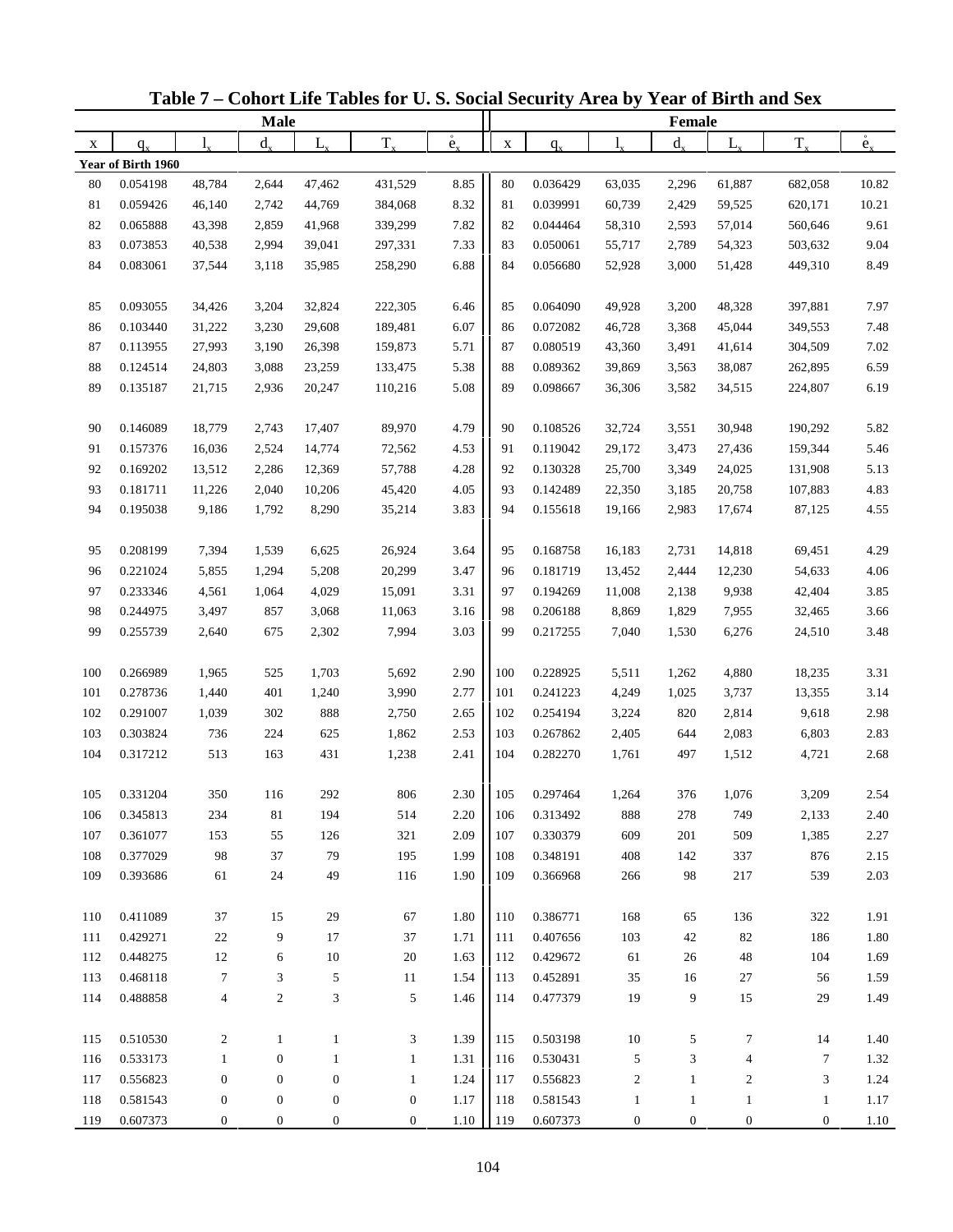|                  |                    |         | <b>Male</b> |        |           |                          |                |          |         | Female      |         |           |                          |
|------------------|--------------------|---------|-------------|--------|-----------|--------------------------|----------------|----------|---------|-------------|---------|-----------|--------------------------|
| X                | $q_{x}$            |         | $d_{\rm v}$ | L,     | $T_{x}$   | $\overset{\circ}{e}_{x}$ | $\mathbf X$    | $q_{x}$  |         | $d_{\rm v}$ | $L_{x}$ | $T_{x}$   | $\overset{\circ}{e}_{x}$ |
|                  | Year of Birth 1970 |         |             |        |           |                          |                |          |         |             |         |           |                          |
| $\boldsymbol{0}$ | 0.022458           | 100,000 | 2,246       | 97,962 | 7,543,767 | 75.44                    | $\mathbf{0}$   | 0.017592 | 100,000 | 1,759       | 98,414  | 8,124,771 | 81.25                    |
| 1                | 0.001283           | 97,754  | 125         | 97,691 | 7,445,805 | 76.17                    | -1             | 0.001090 | 98,241  | 107         | 98,187  | 8,026,356 | 81.70                    |
| $\overline{c}$   | 0.000898           | 97,629  | 88          | 97,585 | 7,348,114 | 75.27                    | $\overline{2}$ | 0.000709 | 98,134  | 70          | 98,099  | 7,928,169 | 80.79                    |
| 3                | 0.000710           | 97,541  | 69          | 97,506 | 7,250,529 | 74.33                    | 3              | 0.000496 | 98,064  | 49          | 98,040  | 7,830,070 | 79.85                    |
| 4                | 0.000560           | 97,472  | 55          | 97,445 | 7,153,022 | 73.39                    | $\overline{4}$ | 0.000410 | 98,015  | 40          | 97,995  | 7,732,030 | 78.89                    |
| 5                | 0.000486           | 97,417  | 47          | 97,394 | 7,055,578 | 72.43                    | 5              | 0.000361 | 97,975  | 35          | 97,958  | 7,634,034 | 77.92                    |
| 6                | 0.000439           | 97,370  | 43          | 97,349 | 6,958,184 | 71.46                    | 6              | 0.000303 | 97,940  | 30          | 97,925  | 7,536,077 | 76.95                    |
| 7                | 0.000412           | 97,327  | 40          | 97,307 | 6,860,836 | 70.49                    | $\tau$         | 0.000260 | 97,910  | 25          | 97,898  | 7,438,152 | 75.97                    |
| 8                | 0.000347           | 97,287  | 34          | 97,270 | 6,763,529 | 69.52                    | 8              | 0.000250 | 97,885  | 24          | 97,873  | 7,340,254 | 74.99                    |
| 9                | 0.000282           | 97,253  | 27          | 97,240 | 6,666,259 | 68.55                    | 9              | 0.000198 | 97,860  | 19          | 97,851  | 7,242,382 | 74.01                    |
| 10               | 0.000225           | 97,226  | 22          | 97,215 | 6,569,019 | 67.56                    | 10             | 0.000191 | 97,841  | 19          | 97,832  | 7,144,531 | 73.02                    |
| 11               | 0.000226           | 97,204  | 22          | 97,193 | 6,471,804 | 66.58                    | 11             | 0.000176 | 97,822  | 17          | 97,814  | 7,046,700 | 72.04                    |
| 12               | 0.000273           | 97,182  | 27          | 97,169 | 6,374,611 | 65.59                    | 12             | 0.000187 | 97,805  | 18          | 97,796  | 6,948,886 | 71.05                    |
| 13               | 0.000407           | 97,156  | 40          | 97,136 | 6,277,442 | 64.61                    | 13             | 0.000221 | 97,787  | 22          | 97,776  | 6,851,090 | 70.06                    |
| 14               | 0.000589           | 97,116  | 57          | 97,087 | 6,180,306 | 63.64                    | 14             | 0.000295 | 97,765  | 29          | 97,751  | 6,753,314 | 69.08                    |
| 15               | 0.000803           | 97,059  | 78          | 97,020 | 6,083,219 | 62.68                    | 15             | 0.000365 | 97,736  | 36          | 97,718  | 6,655,564 | 68.10                    |
| 16               | 0.001087           | 96,981  | 105         | 96,928 | 5,986,199 | 61.73                    | 16             | 0.000453 | 97,701  | 44          | 97,679  | 6,557,845 | 67.12                    |
| 17               | 0.001215           | 96,875  | 118         | 96,817 | 5,889,271 | 60.79                    | 17             | 0.000503 | 97,656  | 49          | 97,632  | 6,460,167 | 66.15                    |
| 18               | 0.001401           | 96,758  | 136         | 96,690 | 5,792,454 | 59.87                    | 18             | 0.000527 | 97,607  | 51          | 97,582  | 6,362,535 | 65.19                    |
| 19               | 0.001439           | 96,622  | 139         | 96,553 | 5,695,764 | 58.95                    | 19             | 0.000527 | 97,556  | 51          | 97,530  | 6,264,953 | 64.22                    |
| 20               | 0.001563           | 96,483  | 151         | 96,408 | 5,599,212 | 58.03                    | 20             | 0.000497 | 97,504  | 48          | 97,480  | 6,167,423 | 63.25                    |
| 21               | 0.001631           | 96,332  | 157         | 96,254 | 5,502,804 | 57.12                    | 21             | 0.000514 | 97,456  | 50          | 97,431  | 6,069,943 | 62.28                    |
| 22               | 0.001606           | 96,175  | 154         | 96,098 | 5,406,550 | 56.22                    | 22             | 0.000492 | 97,406  | 48          | 97,382  | 5,972,512 | 61.32                    |
| 23               | 0.001692           | 96,021  | 162         | 95,940 | 5,310,452 | 55.31                    | 23             | 0.000523 | 97,358  | 51          | 97,332  | 5,875,130 | 60.35                    |
| 24               | 0.001691           | 95,858  | 162         | 95,777 | 5,214,513 | 54.40                    | 24             | 0.000551 | 97,307  | 54          | 97,280  | 5,777,798 | 59.38                    |
| 25               | 0.001662           | 95,696  | 159         | 95,617 | 5,118,736 | 53.49                    | 25             | 0.000572 | 97,253  | 56          | 97,226  | 5,680,518 | 58.41                    |
| 26               | 0.001515           | 95,537  | 145         | 95,465 | 5,023,119 | 52.58                    | 26             | 0.000584 | 97,198  | 57          | 97,169  | 5,583,292 | 57.44                    |
| 27               | 0.001437           | 95,392  | 137         | 95,324 | 4,927,654 | 51.66                    | 27             | 0.000577 | 97,141  | 56          | 97,113  | 5,486,123 | 56.48                    |
| 28               | 0.001386           | 95,255  | 132         | 95,189 | 4,832,330 | 50.73                    | 28             | 0.000589 | 97,085  | 57          | 97,056  | 5,389,010 | 55.51                    |
| 29               | 0.001425           | 95,123  | 136         | 95,056 | 4,737,141 | 49.80                    | 29             | 0.000617 | 97,028  | 60          | 96,998  | 5,291,953 | 54.54                    |
| 30               | 0.001545           | 94,988  | 147         | 94,914 | 4,642,085 | 48.87                    | 30             | 0.000687 | 96,968  | 67          | 96,935  | 5,194,955 | 53.57                    |
| 31               | 0.001621           | 94,841  | 154         | 94,764 | 4,547,171 | 47.95                    | 31             | 0.000738 | 96,901  | 72          | 96,866  | 5,098,021 | 52.61                    |
| 32               | 0.001706           | 94,687  | 162         | 94,606 | 4,452,407 | 47.02                    | 32             | 0.000798 | 96,830  | 77          | 96,791  | 5,001,155 | 51.65                    |
| 33               | 0.001788           | 94,526  | 169         | 94,441 | 4,357,800 | 46.10                    | 33             | 0.000863 | 96,752  | 83          | 96,711  | 4,904,364 | 50.69                    |
| 34               | 0.001869           | 94,357  | 176         | 94,269 | 4,263,359 | 45.18                    | 34             | 0.000935 | 96,669  | 90          | 96,624  | 4,807,654 | 49.73                    |
|                  |                    |         |             |        |           |                          |                |          |         |             |         |           |                          |
| 35               | 0.001954           | 94,180  | 184         | 94,088 | 4,169,090 | 44.27                    | 35             | 0.001012 | 96,579  | 98          | 96,530  | 4,711,030 | 48.78                    |
| 36               | 0.002054           | 93,996  | 193         | 93,900 | 4,075,002 | 43.35                    | 36             | 0.001092 | 96,481  | 105         | 96,428  | 4,614,500 | 47.83                    |
| 37               | 0.002171           | 93,803  | 204         | 93,701 | 3,981,102 | 42.44                    | 37             | 0.001169 | 96,376  | 113         | 96,319  | 4,518,072 | 46.88                    |
| 38               | 0.002310           | 93,600  | 216         | 93,491 | 3,887,401 | 41.53                    | 38             | 0.001242 | 96,263  | 120         | 96,203  | 4,421,753 | 45.93                    |
| 39               | 0.002467           | 93,383  | 230         | 93,268 | 3,793,909 | 40.63                    | 39             | 0.001312 | 96,143  | 126         | 96,080  | 4,325,550 | 44.99                    |

**Table 7 – Cohort Life Tables for U. S. Social Security Area by Year of Birth and Sex**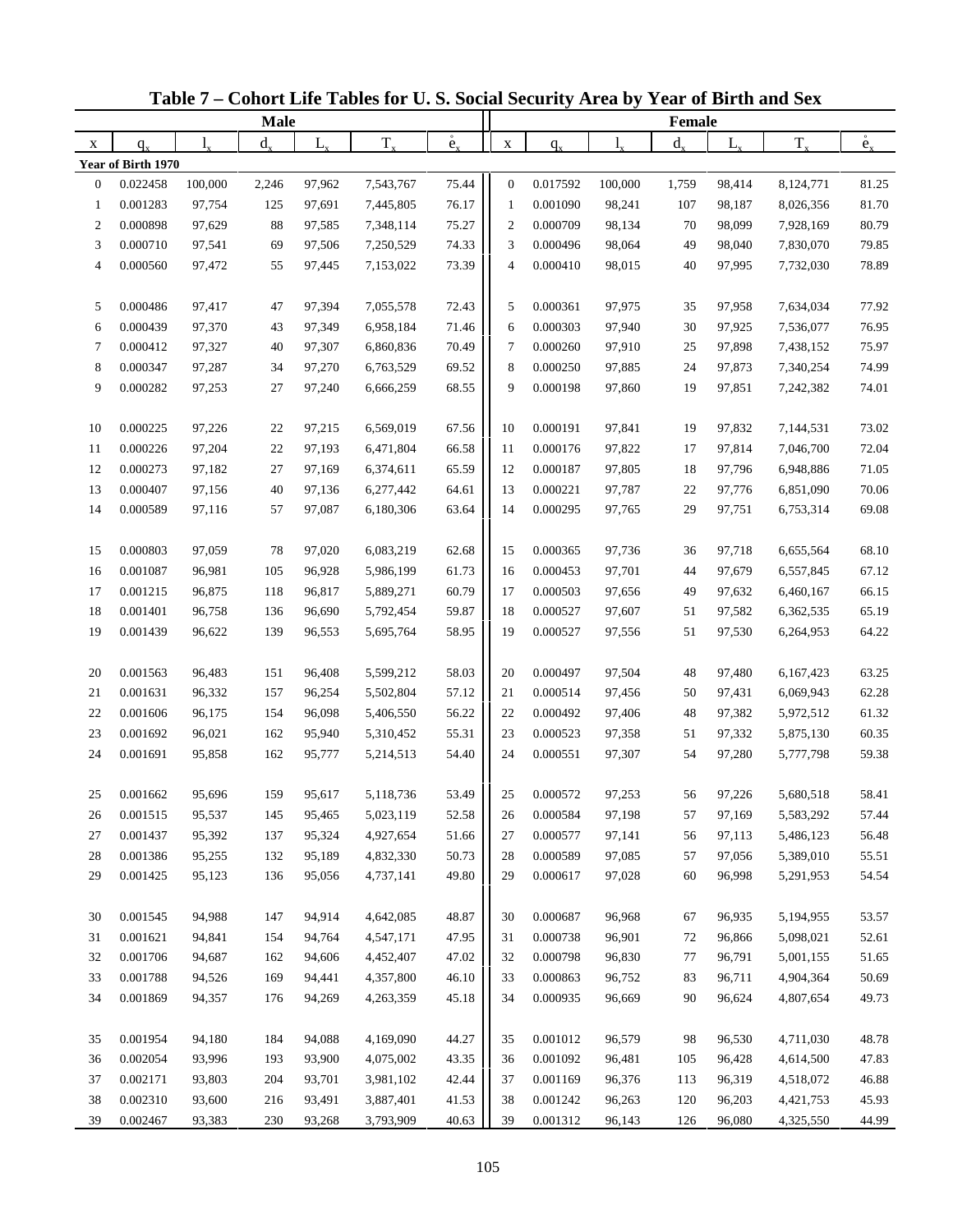|    |                    |           | <b>Male</b> |             |           |                          |             |          |        | Female  |         |           |                          |
|----|--------------------|-----------|-------------|-------------|-----------|--------------------------|-------------|----------|--------|---------|---------|-----------|--------------------------|
| X  | $q_{\rm v}$        | $l_{\nu}$ | $d_{x}$     | $L_{\rm v}$ | $T_{x}$   | $\overset{\circ}{e}_{x}$ | $\mathbf X$ | $q_{x}$  | 1.     | $d_{x}$ | $L_{x}$ | $T_{x}$   | $\overset{\circ}{e}_{x}$ |
|    | Year of Birth 1970 |           |             |             |           |                          |             |          |        |         |         |           |                          |
| 40 | 0.002636           | 93,153    | 246         | 93,030      | 3,700,641 | 39.73                    | 40          | 0.001388 | 96,017 | 133     | 95,951  | 4,229,470 | 44.05                    |
| 41 | 0.002808           | 92,907    | 261         | 92,777      | 3,607,611 | 38.83                    | 41          | 0.001472 | 95,884 | 141     | 95,813  | 4,133,520 | 43.11                    |
| 42 | 0.002977           | 92,647    | 276         | 92,509      | 3,514,834 | 37.94                    | 42          | 0.001555 | 95,743 | 149     | 95,668  | 4,037,706 | 42.17                    |
| 43 | 0.003137           | 92,371    | 290         | 92,226      | 3,422,325 | 37.05                    | 43          | 0.001640 | 95,594 | 157     | 95,515  | 3,942,038 | 41.24                    |
| 44 | 0.003295           | 92,081    | 303         | 91,929      | 3,330,099 | 36.16                    | 44          | 0.001728 | 95,437 | 165     | 95,355  | 3,846,523 | 40.30                    |
|    |                    |           |             |             |           |                          |             |          |        |         |         |           |                          |
| 45 | 0.003470           | 91,778    | 318         | 91,618      | 3,238,170 | 35.28                    | 45          | 0.001829 | 95,272 | 174     | 95,185  | 3,751,168 | 39.37                    |
| 46 | 0.003661           | 91,459    | 335         | 91,292      | 3,146,552 | 34.40                    | 46          | 0.001946 | 95,098 | 185     | 95,005  | 3,655,983 | 38.44                    |
| 47 | 0.003847           | 91,124    | 351         | 90,949      | 3,055,260 | 33.53                    | 47          | 0.002080 | 94,913 | 197     | 94,814  | 3,560,977 | 37.52                    |
| 48 | 0.004024           | 90,774    | 365         | 90,591      | 2,964,311 | 32.66                    | 48          | 0.002235 | 94,715 | 212     | 94,610  | 3,466,163 | 36.60                    |
| 49 | 0.004209           | 90,408    | 381         | 90,218      | 2,873,720 | 31.79                    | 49          | 0.002411 | 94,504 | 228     | 94,390  | 3,371,554 | 35.68                    |
|    |                    |           |             |             |           |                          |             |          |        |         |         |           |                          |
| 50 | 0.004422           | 90,028    | 398         | 89,829      | 2,783,502 | 30.92                    | 50          | 0.002611 | 94,276 | 246     | 94,153  | 3,277,164 | 34.76                    |
| 51 | 0.004679           | 89,630    | 419         | 89,420      | 2,693,673 | 30.05                    | 51          | 0.002837 | 94,030 | 267     | 93,896  | 3,183,011 | 33.85                    |
| 52 | 0.004980           | 89,210    | 444         | 88,988      | 2,604,253 | 29.19                    | 52          | 0.003089 | 93,763 | 290     | 93,618  | 3,089,115 | 32.95                    |
| 53 | 0.005336           | 88,766    | 474         | 88,529      | 2,515,265 | 28.34                    | 53          | 0.003368 | 93,473 | 315     | 93,316  | 2,995,497 | 32.05                    |
| 54 | 0.005745           | 88,293    | 507         | 88,039      | 2,426,735 | 27.49                    | 54          | 0.003678 | 93,159 | 343     | 92,987  | 2,902,181 | 31.15                    |
|    |                    |           |             |             |           |                          |             |          |        |         |         |           |                          |
| 55 | 0.006222           | 87,785    | 546         | 87,512      | 2,338,696 | 26.64                    | 55          | 0.004032 | 92,816 | 374     | 92,629  | 2,809,193 | 30.27                    |
| 56 | 0.006763           | 87,239    | 590         | 86,944      | 2,251,184 | 25.80                    | 56          | 0.004425 | 92,442 | 409     | 92,237  | 2,716,565 | 29.39                    |
| 57 | 0.007349           | 86,649    | 637         | 86,331      | 2,164,240 | 24.98                    | 57          | 0.004842 | 92,033 | 446     | 91,810  | 2,624,328 | 28.52                    |
| 58 | 0.007978           | 86,012    | 686         | 85,669      | 2,077,909 | 24.16                    | 58          | 0.005279 | 91,587 | 483     | 91,345  | 2,532,518 | 27.65                    |
| 59 | 0.008666           | 85,326    | 739         | 84,956      | 1,992,240 | 23.35                    | 59          | 0.005749 | 91,103 | 524     | 90,842  | 2,441,173 | 26.80                    |
|    |                    |           |             |             |           |                          |             |          |        |         |         |           |                          |
| 60 | 0.009395           | 84,587    | 795         | 84,189      | 1,907,284 | 22.55                    | 60          | 0.006249 | 90,580 | 566     | 90,297  | 2,350,331 | 25.95                    |
| 61 | 0.010224           | 83,792    | 857         | 83,364      | 1,823,094 | 21.76                    | 61          | 0.006816 | 90,014 | 614     | 89,707  | 2,260,034 | 25.11                    |
| 62 | 0.011252           | 82,935    | 933         | 82,469      | 1,739,731 | 20.98                    | 62          | 0.007491 | 89,400 | 670     | 89,065  | 2,170,327 | 24.28                    |
| 63 | 0.012517           | 82,002    | 1,026       | 81,489      | 1,657,262 | 20.21                    | 63          | 0.008303 | 88,730 | 737     | 88,362  | 2,081,262 | 23.46                    |
| 64 | 0.013970           | 80,976    | 1,131       | 80,410      | 1,575,773 | 19.46                    | 64          | 0.009222 | 87,994 | 811     | 87,588  | 1,992,900 | 22.65                    |
|    |                    |           |             |             |           |                          |             |          |        |         |         |           |                          |
| 65 | 0.015596           | 79,844    | 1,245       | 79,222      | 1,495,363 | 18.73                    | 65          | 0.010249 | 87,182 | 894     | 86,736  | 1,905,312 | 21.85                    |
| 66 | 0.017252           | 78,599    | 1,356       | 77,921      | 1,416,142 | 18.02                    | 66          | 0.011310 | 86,289 | 976     | 85,801  | 1,818,576 | 21.08                    |
| 67 | 0.018784           | 77,243    | 1,451       | 76,518      | 1,338,220 | 17.32                    | 67          | 0.012324 | 85,313 | 1,051   | 84,787  | 1,732,776 | 20.31                    |
| 68 | 0.020113           | 75,792    | 1,524       | 75,030      | 1,261,703 | 16.65                    | 68          | 0.013249 | 84,261 | 1,116   | 83,703  | 1,647,988 | 19.56                    |
| 69 | 0.021343           | 74,268    | 1,585       | 73,475      | 1,186,673 | 15.98                    | 69          | 0.014145 | 83,145 | 1,176   | 82,557  | 1,564,285 | 18.81                    |
|    |                    |           |             |             |           |                          |             |          |        |         |         |           |                          |
| 70 | 0.022729           | 72,683    | 1,652       | 71,857      | 1,113,197 | 15.32                    | 70          | 0.015152 | 81,969 | 1,242   | 81,348  | 1,481,728 | 18.08                    |
| 71 | 0.024360           | 71,031    | 1,730       | 70,166      | 1,041,340 | 14.66                    | 71          | 0.016317 | 80,727 | 1,317   | 80,068  | 1,400,380 | 17.35                    |
| 72 | 0.026120           | 69,300    | 1,810       | 68,395      | 971,175   | 14.01                    | 72          | 0.017574 | 79,410 | 1,396   | 78,712  | 1,320,312 | 16.63                    |
| 73 | 0.028027           | 67,490    | 1,892       | 66,545      | 902,780   | 13.38                    | 73          | 0.018932 | 78,014 | 1,477   | 77,276  | 1,241,600 | 15.92                    |
| 74 | 0.030148           | 65,599    | 1,978       | 64,610      | 836,235   | 12.75                    | 74          | 0.020435 | 76,537 | 1,564   | 75,755  | 1,164,324 | 15.21                    |
|    |                    |           |             |             |           |                          |             |          |        |         |         |           |                          |
| 75 | 0.032670           | 63,621    | 2,079       | 62,582      | 771,625   | 12.13                    | 75          | 0.022263 | 74,973 | 1,669   | 74,139  | 1,088,569 | 14.52                    |
| 76 | 0.035592           | 61,543    | 2,190       | 60,447      | 709,043   | 11.52                    | 76          | 0.024364 | 73,304 | 1,786   | 72,411  | 1,014,430 | 13.84                    |
| 77 | 0.038766           | 59,352    | 2,301       | 58,202      | 648,596   | 10.93                    | 77          | 0.026518 | 71,518 | 1,897   | 70,570  | 942,019   | 13.17                    |
| 78 | 0.042172           | 57,051    | 2,406       | 55,848      | 590,394   | 10.35                    | 78          | 0.028665 | 69,622 | 1,996   | 68,624  | 871,449   | 12.52                    |
| 79 | 0.045953           | 54,645    | 2,511       | 53,390      | 534,546   | 9.78                     | 79          | 0.030978 | 67,626 | 2,095   | 66,578  | 802,826   | 11.87                    |

**Table 7 – Cohort Life Tables for U. S. Social Security Area by Year of Birth and Sex**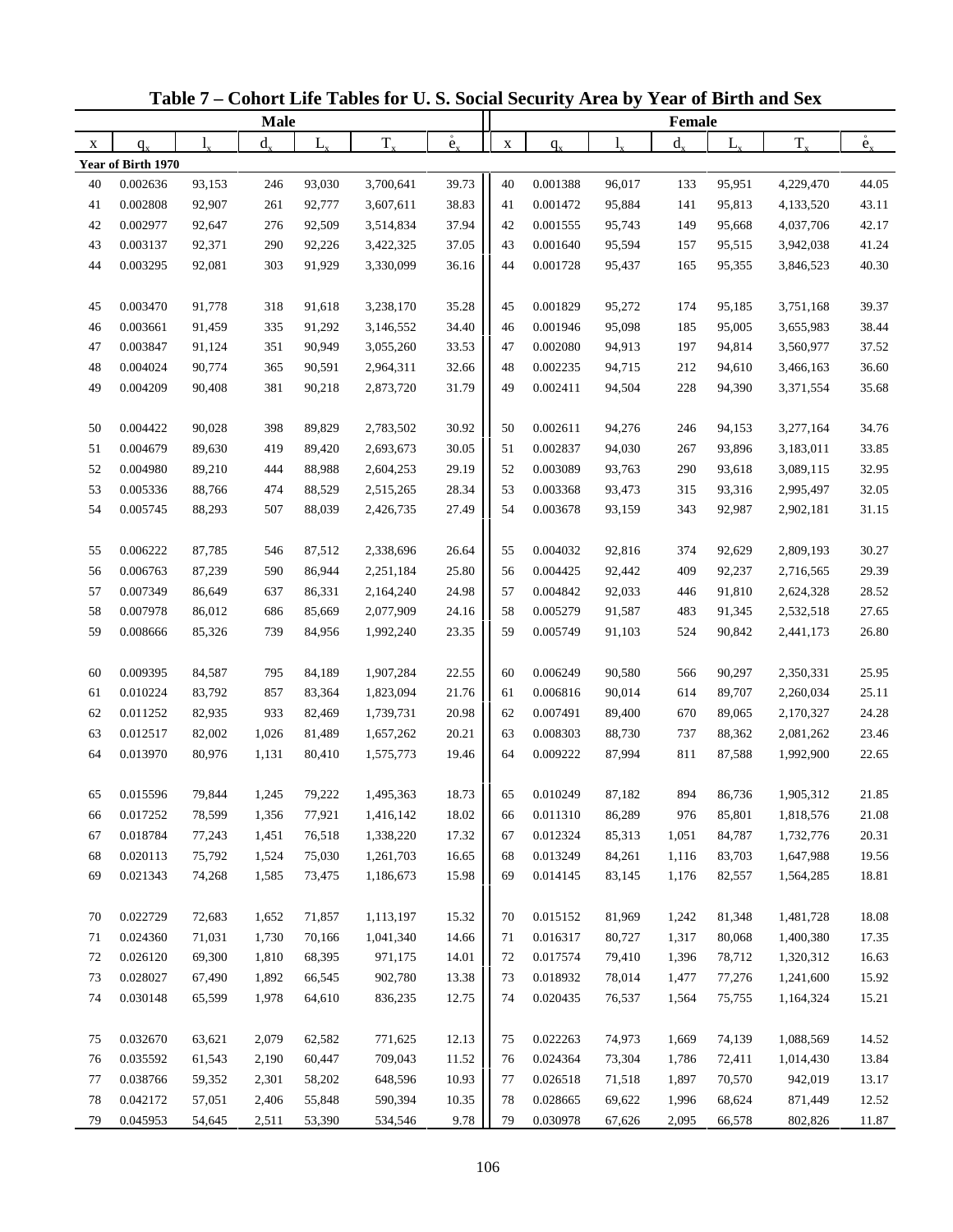|     |                    |                  | <b>Male</b>      |                  |                  |                          |             |          |              | <b>Female</b> |                          |              |                          |
|-----|--------------------|------------------|------------------|------------------|------------------|--------------------------|-------------|----------|--------------|---------------|--------------------------|--------------|--------------------------|
| X   | $q_{x}$            | $l_{\rm v}$      | $d_{x}$          | $L_{\rm x}$      | $T_{x}$          | $\overset{\circ}{e}_{x}$ | $\mathbf X$ | $q_{x}$  |              | $d_{\rm v}$   | $L_{x}$                  | $T_{x}$      | $\overset{\circ}{e}_{x}$ |
|     | Year of Birth 1970 |                  |                  |                  |                  |                          |             |          |              |               |                          |              |                          |
| 80  | 0.050050           | 52,134           | 2,609            | 50,830           | 481,156          | 9.23                     | 80          | 0.033588 | 65,531       | 2,201         | 64,430                   | 736,247      | 11.24                    |
| 81  | 0.054870           | 49,525           | 2,717            | 48,166           | 430,326          | 8.69                     | 81          | 0.036839 | 63,330       | 2,333         | 62,163                   | 671,817      | 10.61                    |
| 82  | 0.060984           | 46,807           | 2,855            | 45,380           | 382,160          | 8.16                     | 82          | 0.041056 | 60,997       | 2,504         | 59,745                   | 609,653      | 9.99                     |
| 83  | 0.068677           | 43,953           | 3,019            | 42,444           | 336,780          | 7.66                     | 83          | 0.046466 | 58,493       | 2,718         | 57,134                   | 549,909      | 9.40                     |
| 84  | 0.077646           | 40,934           | 3,178            | 39,345           | 294,336          | 7.19                     | 84          | 0.052923 | 55,775       | 2,952         | 54,299                   | 492,775      | 8.84                     |
|     |                    |                  |                  |                  |                  |                          |             |          |              |               |                          |              |                          |
| 85  | 0.087376           | 37,756           | 3,299            | 36,107           | 254,991          | 6.75                     | 85          | 0.060139 | 52,823       | 3,177         | 51,235                   | 438,476      | 8.30                     |
| 86  | 0.097426           | 34,457           | 3,357            | 32,779           | 218,885          | 6.35                     | 86          | 0.067859 | 49,646       | 3,369         | 47,962                   | 387,241      | $7.80\,$                 |
| 87  | 0.107515           | 31,100           | 3,344            | 29,428           | 186,106          | 5.98                     | 87          | 0.075928 | 46,277       | 3,514         | 44,520                   | 339,280      | 7.33                     |
| 88  | 0.117559           | 27,756           | 3,263            | 26,125           | 156,678          | 5.64                     | 88          | 0.084305 | 42,764       | 3,605         | 40,961                   | 294,759      | 6.89                     |
| 89  | 0.127638           | 24,493           | 3,126            | 22,930           | 130,553          | 5.33                     | 89          | 0.093059 | 39,158       | 3,644         | 37,336                   | 253,798      | 6.48                     |
| 90  | 0.137895           | 21,367           | 2,946            | 19,894           | 107,623          | 5.04                     | 90          | 0.102297 | 35,514       | 3,633         | 33,698                   | 216,462      | 6.10                     |
| 91  | 0.148499           | 18,421           | 2,735            | 17,053           | 87,729           | 4.76                     | 91          | 0.112145 | 31,881       | 3,575         | 30,094                   | 182,764      | 5.73                     |
| 92  | 0.159627           | 15,685           | 2,504            | 14,433           | 70,676           | 4.51                     | 92          | 0.122733 | 28,306       | 3,474         | 26,569                   | 152,671      | 5.39                     |
| 93  | 0.171435           | 13,181           | 2,260            | 12,052           | 56,243           | 4.27                     | 93          | 0.134174 | 24,832       | 3,332         | 23,166                   | 126,102      | 5.08                     |
| 94  | 0.184070           | 10,922           | 2,010            | 9,916            | 44,191           | 4.05                     | 94          | 0.146581 | 21,500       | 3,152         | 19,924                   | 102,936      | 4.79                     |
|     |                    |                  |                  |                  |                  |                          |             |          |              |               |                          |              |                          |
| 95  | 0.196554           | 8,911            | 1,752            | 8,036            | 34,275           | 3.85                     | 95          | 0.159006 | 18,349       | 2,918         | 16,890                   | 83,011       | 4.52                     |
| 96  | 0.208724           | 7,160            | 1,494            | 6,413            | 26,239           | 3.66                     | 96          | 0.171263 | 15,431       | 2,643         | 14,110                   | 66,122       | 4.28                     |
| 97  | 0.220416           | 5,665            | 1,249            | 5,041            | 19,827           | 3.50                     | 97          | 0.183138 | 12,788       | 2,342         | 11,617                   | 52,012       | 4.07                     |
| 98  | 0.231463           | 4,417            | 1,022            | 3,905            | 14,786           | 3.35                     | 98          | 0.194428 | 10,446       | 2,031         | 9,431                    | 40,395       | 3.87                     |
| 99  | 0.241689           | 3,394            | 820              | 2,984            | 10,880           | 3.21                     | 99          | 0.204913 | 8,415        | 1,724         | 7,553                    | 30,964       | 3.68                     |
|     |                    |                  |                  |                  |                  |                          |             |          |              |               |                          |              |                          |
| 100 | 0.252373           | 2,574            | 650              | 2,249            | 7,896            | 3.07                     | 100         | 0.215971 | 6,691        | 1,445         | 5,968                    | 23,411       | 3.50                     |
| 101 | 0.263535           | 1,924            | 507              | 1,671            | 5,647            | 2.93                     | 101         | 0.227633 | 5,246        | 1,194         | 4,649                    | 17,442       | 3.33                     |
| 102 | 0.275202           | 1,417            | 390              | 1,222            | 3,976            | 2.81                     | 102         | 0.239927 | 4,052        | 972           | 3,566                    | 12,794       | 3.16                     |
| 103 | 0.287384           | 1,027            | 295              | 880              | 2,754            | 2.68                     | 103         | 0.252892 | 3,080        | 779           | 2,690                    | 9,228        | $3.00\,$                 |
| 104 | 0.300117           | 732              | 220              | 622              | 1,874            | 2.56                     | 104         | 0.266566 | 2,301        | 613           | 1,994                    | 6,538        | 2.84                     |
|     |                    |                  |                  |                  |                  |                          |             |          |              |               |                          |              |                          |
| 105 | 0.313421           | 512              | 161              | 432              | 1,252            | 2.44                     | 105         | 0.280984 | 1,687        | 474           | 1,450                    | 4,544        | 2.69                     |
| 106 | 0.327322           | 352              | 115              | 294              | 820              | 2.33                     | 106         | 0.296190 | 1,213        | 359           | 1,034                    | 3,093        | 2.55                     |
| 107 | 0.341841           | 237              | 81               | 196              | 526              | 2.22                     | 107         | 0.312228 | 854          | 267           | 721                      | 2,060        | 2.41                     |
| 108 | 0.357017           | 156              | 56               | 128              | 330              | 2.12                     | 108         | 0.329144 | 587          | 193           | 491                      | 1,339        | 2.28                     |
| 109 | 0.372875           | 100              | 37               | $81\,$           | $202\,$          | 2.02                     | 109         | 0.346976 | 394          | 137           | 326                      | 848          | 2.15                     |
| 110 | 0.389448           | 63               | 24               | 51               | 121              | 1.92                     | 110         | 0.365784 | 257          | 94            | 210                      | 523          | 2.03                     |
| 111 | 0.406762           | 38               | 16               | 31               | 70               | 1.83                     | 111         | 0.385629 | 163          | 63            | 132                      | 313          | 1.92                     |
| 112 | 0.424855           | 23               | $10\,$           | 18               | 39               | 1.74                     | 112         | 0.406548 | 100          | 41            | 80                       | 181          | 1.80                     |
| 113 | 0.443762           | 13               | 6                | 10               | 22               | 1.65                     | 113         | 0.428630 | 59           | 26            | 47                       | 101          | 1.70                     |
| 114 | 0.463518           | $\tau$           | 3                | 6                | 11               | 1.56                     | 114         | 0.451910 | 34           | 15            | 26                       | 54           | 1.60                     |
|     |                    |                  |                  |                  |                  |                          |             |          |              |               |                          |              |                          |
| 115 | 0.484163           | 4                | $\overline{c}$   | 3                | 6                | 1.48                     | 115         | 0.476460 | 19           | 9             | 14                       | 28           | 1.50                     |
| 116 | 0.505741           | $\overline{c}$   | $\mathbf{1}$     | $\boldsymbol{2}$ | 3                | 1.40                     | 116         | 0.502372 | 10           | 5             | 7                        | 14           | 1.41                     |
| 117 | 0.528305           | $\mathbf{1}$     | $\mathbf{1}$     | $\mathbf{1}$     | $\mathbf{1}$     | 1.33                     | 117         | 0.528305 | $\sqrt{5}$   | 3             | $\overline{\mathcal{L}}$ | 6            | 1.33                     |
| 118 | 0.551864           | $\boldsymbol{0}$ | $\boldsymbol{0}$ | $\boldsymbol{0}$ | $\mathbf{1}$     | 1.26                     | 118         | 0.551864 | $\sqrt{2}$   | $\mathbf{1}$  | 2                        | 3            | 1.26                     |
| 119 | 0.576500           | 0                | $\boldsymbol{0}$ | $\boldsymbol{0}$ | $\boldsymbol{0}$ | 1.19                     | 119         | 0.576500 | $\mathbf{1}$ | $\mathbf{1}$  | $\mathbf{1}$             | $\mathbf{1}$ | 1.19                     |

**Table 7 – Cohort Life Tables for U. S. Social Security Area by Year of Birth and Sex**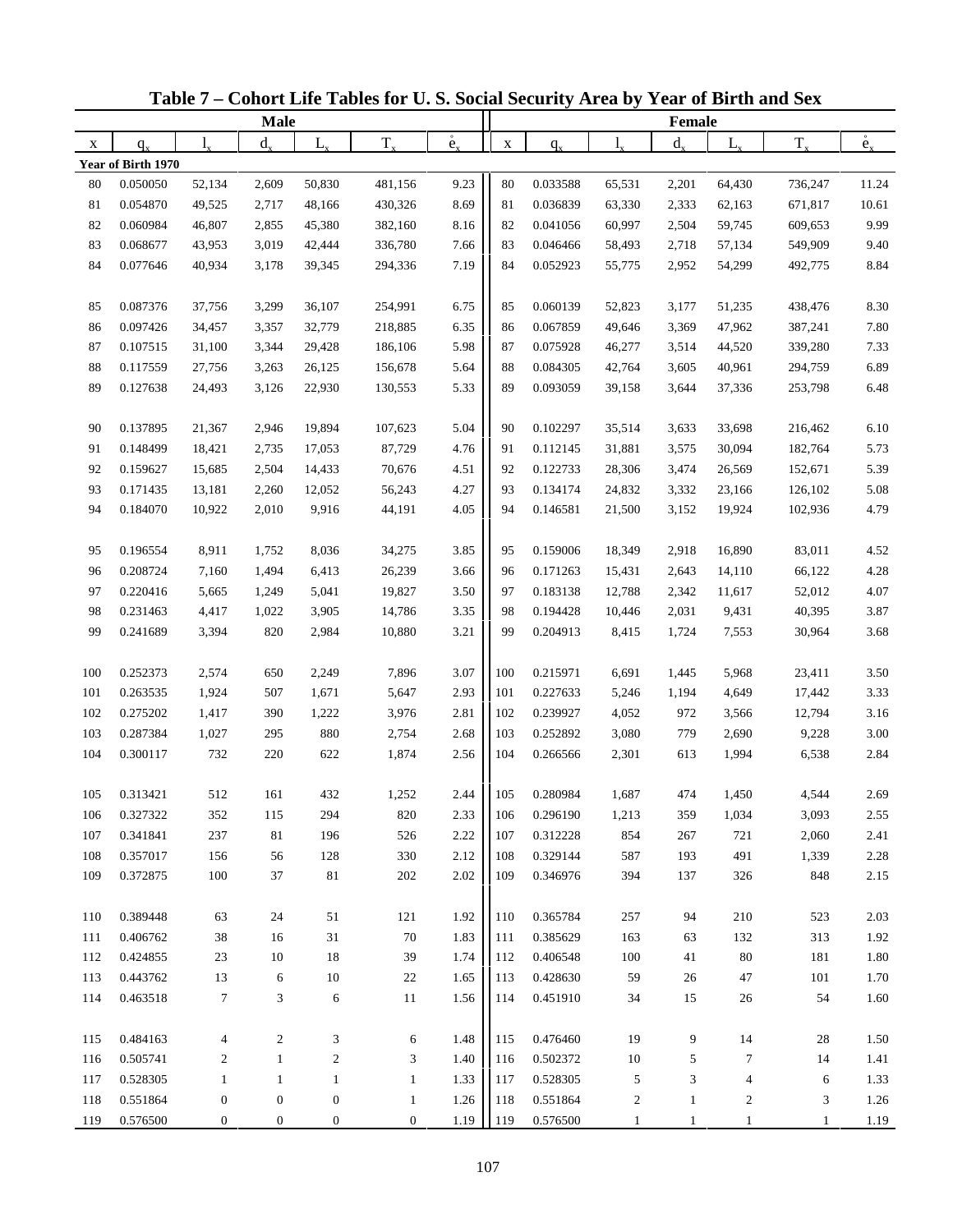|                  |                    |         | <b>Male</b> |        |           |                          |                |          |         | Female      |         |           |                          |
|------------------|--------------------|---------|-------------|--------|-----------|--------------------------|----------------|----------|---------|-------------|---------|-----------|--------------------------|
| X                | $q_{x}$            |         | $d_{\rm v}$ | L,     | $T_{x}$   | $\overset{\circ}{e}_{x}$ | $\mathbf X$    | $q_{x}$  |         | $d_{\rm v}$ | $L_{x}$ | $T_{x}$   | $\overset{\circ}{e}_{x}$ |
|                  | Year of Birth 1980 |         |             |        |           |                          |                |          |         |             |         |           |                          |
| $\boldsymbol{0}$ | 0.013980           | 100,000 | 1,398       | 98,776 | 7,721,200 | 77.21                    | $\mathbf{0}$   | 0.011246 | 100,000 | 1,125       | 99,015  | 8,263,945 | 82.64                    |
| 1                | 0.000970           | 98,602  | 96          | 98,554 | 7,622,424 | 77.30                    | -1             | 0.000831 | 98,875  | 82          | 98,834  | 8,164,930 | 82.58                    |
| $\overline{c}$   | 0.000635           | 98,506  | 63          | 98,475 | 7,523,870 | 76.38                    | $\overline{2}$ | 0.000537 | 98,793  | 53          | 98,767  | 8,066,096 | 81.65                    |
| 3                | 0.000520           | 98,444  | 51          | 98,418 | 7,425,395 | 75.43                    | 3              | 0.000346 | 98,740  | 34          | 98,723  | 7,967,329 | 80.69                    |
| 4                | 0.000359           | 98,393  | 35          | 98,375 | 7,326,977 | 74.47                    | $\overline{4}$ | 0.000279 | 98,706  | 28          | 98,692  | 7,868,606 | 79.72                    |
| 5                | 0.000343           | 98,357  | 34          | 98,340 | 7,228,602 | 73.49                    | 5              | 0.000241 | 98,678  | 24          | 98,667  | 7,769,914 | 78.74                    |
| 6                | 0.000303           | 98,324  | 30          | 98,309 | 7,130,261 | 72.52                    | 6              | 0.000213 | 98,655  | 21          | 98,644  | 7,671,247 | 77.76                    |
| 7                | 0.000300           | 98,294  | 29          | 98,279 | 7,031,953 | 71.54                    | $\tau$         | 0.000191 | 98,634  | 19          | 98,624  | 7,572,603 | 76.78                    |
| 8                | 0.000262           | 98,264  | 26          | 98,251 | 6,933,674 | 70.56                    | 8              | 0.000187 | 98,615  | 18          | 98,606  | 7,473,979 | 75.79                    |
| 9                | 0.000218           | 98,239  | 21          | 98,228 | 6,835,422 | 69.58                    | 9              | 0.000174 | 98,596  | 17          | 98,588  | 7,375,373 | 74.80                    |
| 10               | 0.000161           | 98,217  | 16          | 98,209 | 6,737,194 | 68.59                    | 10             | 0.000151 | 98,579  | 15          | 98,572  | 7,276,785 | 73.82                    |
| 11               | 0.000175           | 98,201  | 17          | 98,193 | 6,638,985 | 67.61                    | 11             | 0.000135 | 98,564  | 13          | 98,558  | 7,178,213 | 72.83                    |
| 12               | 0.000234           | 98,184  | 23          | 98,173 | 6,540,793 | 66.62                    | 12             | 0.000163 | 98,551  | 16          | 98,543  | 7,079,656 | 71.84                    |
| 13               | 0.000407           | 98,161  | 40          | 98,141 | 6,442,620 | 65.63                    | 13             | 0.000215 | 98,535  | 21          | 98,524  | 6,981,113 | 70.85                    |
| 14               | 0.000631           | 98,121  | 62          | 98,090 | 6,344,479 | 64.66                    | 14             | 0.000279 | 98,514  | 27          | 98,500  | 6,882,588 | 69.86                    |
|                  |                    |         |             |        |           |                          |                |          |         |             |         |           |                          |
| 15               | 0.000839           | 98,059  | 82          | 98,018 | 6,246,389 | 63.70                    | 15             | 0.000365 | 98,486  | 36          | 98,468  | 6,784,088 | 68.88                    |
| 16               | 0.000987           | 97,977  | 97          | 97,929 | 6,148,371 | 62.75                    | 16             | 0.000418 | 98,450  | 41          | 98,430  | 6,685,620 | 67.91                    |
| 17               | 0.001083           | 97,880  | 106         | 97,827 | 6,050,443 | 61.81                    | 17             | 0.000455 | 98,409  | 45          | 98,387  | 6,587,190 | 66.94                    |
| 18               | 0.001137           | 97,774  | 111         | 97,719 | 5,952,615 | 60.88                    | 18             | 0.000450 | 98,364  | 44          | 98,342  | 6,488,803 | 65.97                    |
| 19               | 0.001193           | 97,663  | 117         | 97,605 | 5,854,897 | 59.95                    | 19             | 0.000465 | 98,320  | 46          | 98,297  | 6,390,460 | 65.00                    |
| 20               | 0.001314           | 97,547  | 128         | 97,483 | 5,757,292 | 59.02                    | 20             | 0.000452 | 98,274  | 44          | 98,252  | 6,292,163 | 64.03                    |
| 21               | 0.001384           | 97,418  | 135         | 97,351 | 5,659,809 | 58.10                    | 21             | 0.000451 | 98,230  | 44          | 98,208  | 6,193,910 | 63.06                    |
| 22               | 0.001416           | 97,284  | 138         | 97,215 | 5,562,458 | 57.18                    | 22             | 0.000452 | 98,186  | 44          | 98,164  | 6,095,702 | 62.08                    |
| 23               | 0.001405           | 97,146  | 136         | 97,078 | 5,465,244 | 56.26                    | 23             | 0.000461 | 98,141  | 45          | 98,119  | 5,997,539 | 61.11                    |
| 24               | 0.001365           | 97,009  | 132         | 96,943 | 5,368,166 | 55.34                    | 24             | 0.000477 | 98,096  | 47          | 98,073  | 5,899,420 | 60.14                    |
| 25               | 0.001314           | 96,877  | 127         | 96,813 | 5,271,223 | 54.41                    | 25             | 0.000495 | 98,049  | 49          | 98,025  | 5,801,348 | 59.17                    |
| 26               | 0.001275           | 96,750  | 123         | 96,688 | 5,174,410 | 53.48                    | 26             | 0.000515 | 98,001  | 50          | 97,976  | 5,703,323 | 58.20                    |
| 27               | 0.001265           | 96,626  | 122         | 96,565 | 5,077,722 | 52.55                    | 27             | 0.000543 | 97,950  | 53          | 97,924  | 5,605,347 | 57.23                    |
| 28               | 0.001302           | 96,504  | 126         | 96,441 | 4,981,157 | 51.62                    | 28             | 0.000577 | 97,897  | 56          | 97,869  | 5,507,424 | 56.26                    |
| 29               | 0.001374           | 96,378  | 132         | 96,312 | 4,884,716 | 50.68                    | 29             | 0.000617 | 97,841  | 60          | 97,810  | 5,409,555 | 55.29                    |
| 30               | 0.001460           | 96,246  | 141         | 96,176 | 4,788,404 | 49.75                    | 30             | 0.000661 | 97,780  | 65          | 97,748  | 5,311,744 | 54.32                    |
| 31               | 0.001543           | 96,105  | 148         | 96,031 | 4,692,228 | 48.82                    | 31             | 0.000709 | 97,716  | 69          | 97,681  | 5,213,996 | 53.36                    |
| 32               | 0.001621           | 95,957  | 156         | 95,879 | 4,596,197 | 47.90                    | 32             | 0.000761 | 97,646  | 74          | 97,609  | 5,116,315 | 52.40                    |
| 33               | 0.001691           | 95,802  | 162         | 95,721 | 4,500,317 | 46.98                    | 33             | 0.000821 | 97,572  | 80          | 97,532  | 5,018,706 | 51.44                    |
| 34               | 0.001757           | 95,640  | 168         | 95,556 | 4,404,597 | 46.05                    | 34             | 0.000884 | 97,492  | 86          | 97,449  | 4,921,174 | 50.48                    |
|                  |                    |         |             |        |           |                          |                |          |         |             |         |           |                          |
| 35               | 0.001827           | 95,472  | 174         | 95,384 | 4,309,041 | 45.13                    | 35             | 0.000952 | 97,406  | 93          | 97,359  | 4,823,725 | 49.52                    |
| 36               | 0.001909           | 95,297  | 182         | 95,206 | 4,213,657 | 44.22                    | 36             | 0.001023 | 97,313  | 100         | 97,263  | 4,726,366 | 48.57                    |
| 37               | 0.002009           | 95,115  | 191         | 95,020 | 4,118,450 | 43.30                    | 37             | 0.001090 | 97,214  | 106         | 97,161  | 4,629,102 | 47.62                    |
| 38               | 0.002130           | 94,924  | 202         | 94,823 | 4,023,431 | 42.39                    | 38             | 0.001153 | 97,108  | 112         | 97,052  | 4,531,942 | 46.67                    |
| 39               | 0.002267           | 94,722  | 215         | 94,615 | 3,928,608 | 41.48                    | 39             | 0.001215 | 96,996  | 118         | 96,937  | 4,434,890 | 45.72                    |

**Table 7 – Cohort Life Tables for U. S. Social Security Area by Year of Birth and Sex**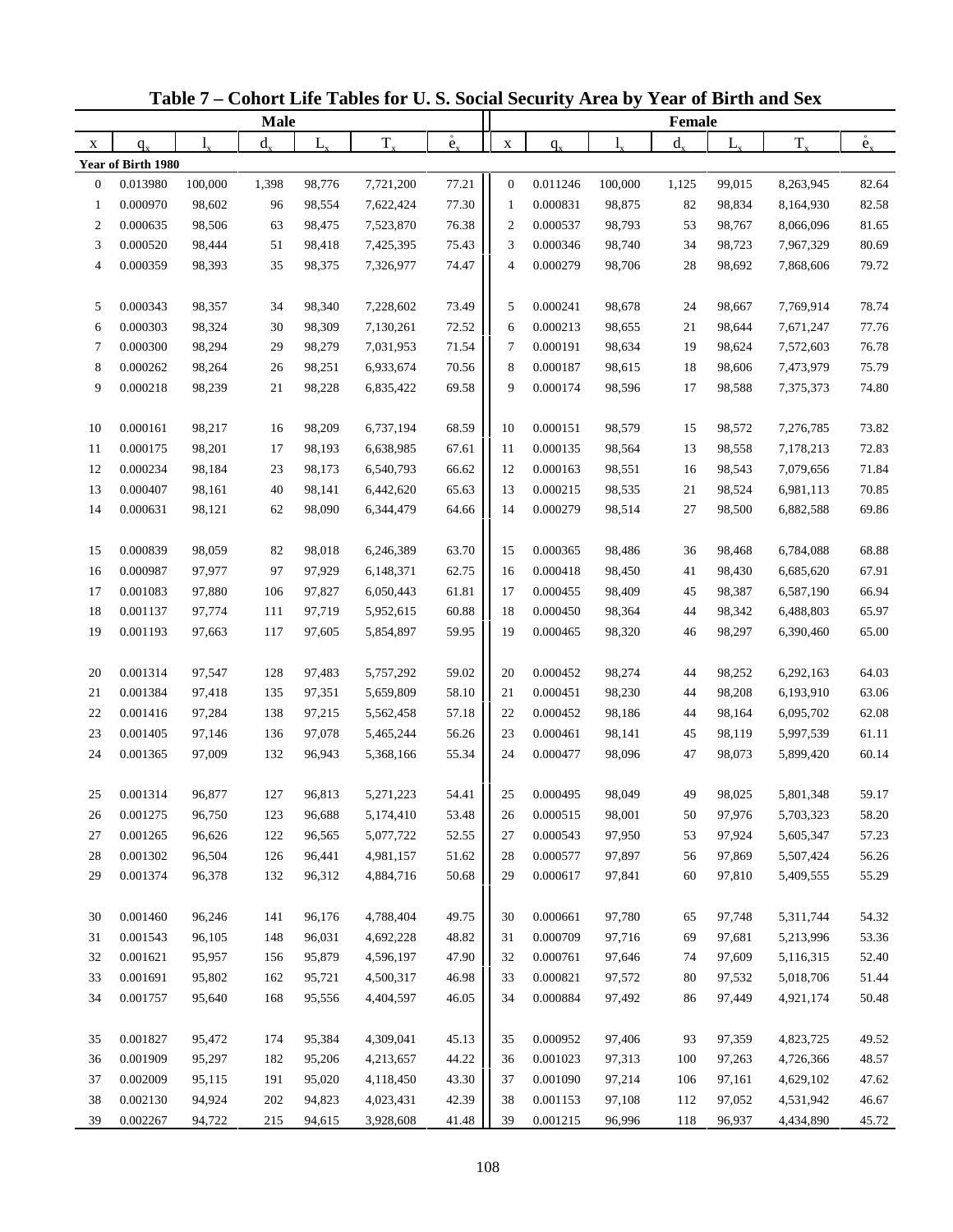|    |                    |        | <b>Male</b> |        |           |                          |             |          |        | Female      |         |           |                          |
|----|--------------------|--------|-------------|--------|-----------|--------------------------|-------------|----------|--------|-------------|---------|-----------|--------------------------|
| X  | $q_{x}$            | 1.     | $d_{\rm v}$ | L,     | $T_{x}$   | $\overset{\circ}{e}_{x}$ | $\mathbf X$ | $q_{x}$  |        | $d_{\rm v}$ | $L_{x}$ | $T_{x}$   | $\overset{\circ}{e}_{x}$ |
|    | Year of Birth 1980 |        |             |        |           |                          |             |          |        |             |         |           |                          |
| 40 | 0.002415           | 94,507 | 228         | 94,393 | 3,833,993 | 40.57                    | 40          | 0.001283 | 96,878 | 124         | 96,816  | 4,337,954 | 44.78                    |
| 41 | 0.002568           | 94,279 | 242         | 94,158 | 3,739,600 | 39.67                    | 41          | 0.001360 | 96,753 | 132         | 96,688  | 4,241,138 | 43.83                    |
| 42 | 0.002716           | 94,037 | 255         | 93,909 | 3,645,442 | 38.77                    | 42          | 0.001436 | 96,622 | 139         | 96,552  | 4,144,451 | 42.89                    |
| 43 | 0.002856           | 93,781 | 268         | 93,648 | 3,551,533 | 37.87                    | 43          | 0.001513 | 96,483 | 146         | 96,410  | 4,047,898 | 41.95                    |
| 44 | 0.002992           | 93,514 | 280         | 93,374 | 3,457,885 | 36.98                    | 44          | 0.001594 | 96,337 | 154         | 96,260  | 3,951,488 | 41.02                    |
| 45 | 0.003144           | 93,234 | 293         | 93,087 | 3,364,512 | 36.09                    | 45          | 0.001685 | 96,184 | 162         | 96,103  | 3,855,228 | 40.08                    |
| 46 | 0.003313           | 92,941 | 308         | 92,787 | 3,271,424 | 35.20                    | 46          | 0.001793 | 96,021 | 172         | 95,935  | 3,759,125 | 39.15                    |
| 47 | 0.003478           | 92,633 | 322         | 92,472 | 3,178,638 | 34.31                    | 47          | 0.001919 | 95,849 | 184         | 95,757  | 3,663,190 | 38.22                    |
| 48 | 0.003640           | 92,311 | 336         | 92,143 | 3,086,166 | 33.43                    | 48          | 0.002062 | 95,665 | 197         | 95,567  | 3,567,433 | 37.29                    |
| 49 | 0.003812           | 91,975 | 351         | 91,799 | 2,994,023 | 32.55                    | 49          | 0.002225 | 95,468 | 212         | 95,362  | 3,471,866 | 36.37                    |
| 50 | 0.004010           | 91,624 | 367         | 91,440 | 2,902,224 | 31.68                    | 50          | 0.002411 | 95,256 | 230         | 95,141  | 3,376,504 | 35.45                    |
| 51 | 0.004249           | 91,257 | 388         | 91,063 | 2,810,784 | 30.80                    | 51          | 0.002621 | 95,026 | 249         | 94,902  | 3,281,363 | 34.53                    |
| 52 | 0.004529           | 90,869 | 412         | 90,663 | 2,719,721 | 29.93                    | 52          | 0.002856 | 94,777 | 271         | 94,642  | 3,186,462 | 33.62                    |
| 53 | 0.004856           | 90,457 | 439         | 90,238 | 2,629,058 | 29.06                    | 53          | 0.003115 | 94,506 | 294         | 94,359  | 3,091,820 | 32.72                    |
| 54 | 0.005235           | 90,018 | 471         | 89,782 | 2,538,820 | 28.20                    | 54          | 0.003403 | 94,212 | 321         | 94,052  | 2,997,461 | 31.82                    |
| 55 | 0.005678           | 89,547 | 508         | 89,293 | 2,449,038 | 27.35                    | 55          | 0.003733 | 93,891 | 350         | 93,716  | 2,903,410 | 30.92                    |
| 56 | 0.006178           | 89,038 | 550         | 88,763 | 2,359,745 | 26.50                    | 56          | 0.004099 | 93,541 | 383         | 93,349  | 2,809,694 | 30.04                    |
| 57 | 0.006719           | 88,488 | 595         | 88,191 | 2,270,982 | 25.66                    | 57          | 0.004486 | 93,157 | 418         | 92,948  | 2,716,345 | 29.16                    |
| 58 | 0.007295           | 87,894 | 641         | 87,573 | 2,182,791 | 24.83                    | 58          | 0.004891 | 92,739 | 454         | 92,513  | 2,623,396 | 28.29                    |
| 59 | 0.007924           | 87,253 | 691         | 86,907 | 2,095,218 | 24.01                    | 59          | 0.005324 | 92,286 | 491         | 92,040  | 2,530,883 | 27.42                    |
|    |                    |        |             |        |           |                          |             |          |        |             |         |           |                          |
| 60 | 0.008589           | 86,561 | 743         | 86,189 | 2,008,311 | 23.20                    | 60          | 0.005784 | 91,795 | 531         | 91,529  | 2,438,843 | 26.57                    |
| 61 | 0.009351           | 85,818 | 802         | 85,416 | 1,922,121 | 22.40                    | 61          | 0.006308 | 91,264 | 576         | 90,976  | 2,347,314 | 25.72                    |
| 62 | 0.010305           | 85,015 | 876         | 84,577 | 1,836,705 | 21.60                    | 62          | 0.006938 | 90,688 | 629         | 90,373  | 2,256,338 | 24.88                    |
| 63 | 0.011497           | 84,139 | 967         | 83,655 | 1,752,128 | 20.82                    | 63          | 0.007699 | 90,059 | 693         | 89,712  | 2,165,965 | 24.05                    |
| 64 | 0.012873           | 83,172 | 1,071       | 82,636 | 1,668,472 | 20.06                    | 64          | 0.008564 | 89,365 | 765         | 88,983  | 2,076,253 | 23.23                    |
| 65 | 0.014412           | 82,101 | 1,183       | 81,509 | 1,585,836 | 19.32                    | 65          | 0.009532 | 88,600 | 845         | 88,178  | 1,987,270 | 22.43                    |
| 66 | 0.015976           | 80,918 | 1,293       | 80,271 | 1,504,326 | 18.59                    | 66          | 0.010529 | 87,756 | 924         | 87,294  | 1,899,093 | 21.64                    |
| 67 | 0.017419           | 79,625 | 1,387       | 78,932 | 1,424,055 | 17.88                    | 67          | 0.011480 | 86,832 | 997         | 86,333  | 1,811,799 | 20.87                    |
| 68 | 0.018665           | 78,238 | 1,460       | 77,508 | 1,345,123 | 17.19                    | 68          | 0.012348 | 85,835 | 1,060       | 85,305  | 1,725,466 | 20.10                    |
| 69 | 0.019814           | 76,778 | 1,521       | 76,017 | 1,267,615 | 16.51                    | 69          | 0.013187 | 84,775 | 1,118       | 84,216  | 1,640,161 | 19.35                    |
| 70 | 0.021107           | 75,257 | 1,588       | 74,462 | 1,191,598 | 15.83                    | 70          | 0.014125 | 83,657 | 1,182       | 83,066  | 1,555,945 | 18.60                    |
| 71 | 0.022628           | 73,668 | 1,667       | 72,835 | 1,117,136 | 15.16                    | 71          | 0.015211 | 82,475 | 1,255       | 81,848  | 1,472,879 | 17.86                    |
| 72 | 0.024268           | 72,001 | 1,747       | 71,127 | 1,044,301 | 14.50                    | 72          | 0.016383 | 81,221 | 1,331       | 80,555  | 1,391,031 | 17.13                    |
| 73 | 0.026044           | 70,254 | 1,830       | 69,339 | 973,174   | 13.85                    | 73          | 0.017650 | 79,890 | 1,410       | 79,185  | 1,310,476 | 16.40                    |
| 74 | 0.028020           | 68,424 | 1,917       | 67,466 | 903,835   | 13.21                    | 74          | 0.019050 | 78,480 | 1,495       | 77,732  | 1,231,291 | 15.69                    |
| 75 | 0.030388           | 66,507 | 2,021       | 65,496 | 836,369   | 12.58                    | 75          | 0.020772 | 76,985 | 1,599       | 76,185  | 1,153,558 | 14.98                    |
| 76 | 0.033134           | 64,486 | 2,137       | 63,418 | 770,873   | 11.95                    | 76          | 0.022747 | 75,386 | 1,715       | 74,528  | 1,077,373 | 14.29                    |
| 77 | 0.036086           | 62,349 | 2,250       | 61,224 | 707,455   | 11.35                    | 77          | 0.024744 | 73,671 | 1,823       | 72,760  | 1,002,845 | 13.61                    |
| 78 | 0.039217           | 60,099 | 2,357       | 58,921 | 646,231   | 10.75                    | 78          | 0.026695 | 71,848 | 1,918       | 70,889  | 930,085   | 12.95                    |
| 79 | 0.042685           | 57,742 | 2,465       | 56,510 | 587,310   | 10.17                    | 79          | 0.028786 | 69,930 | 2,013       | 68,924  | 859,196   | 12.29                    |

**Table 7 – Cohort Life Tables for U. S. Social Security Area by Year of Birth and Sex**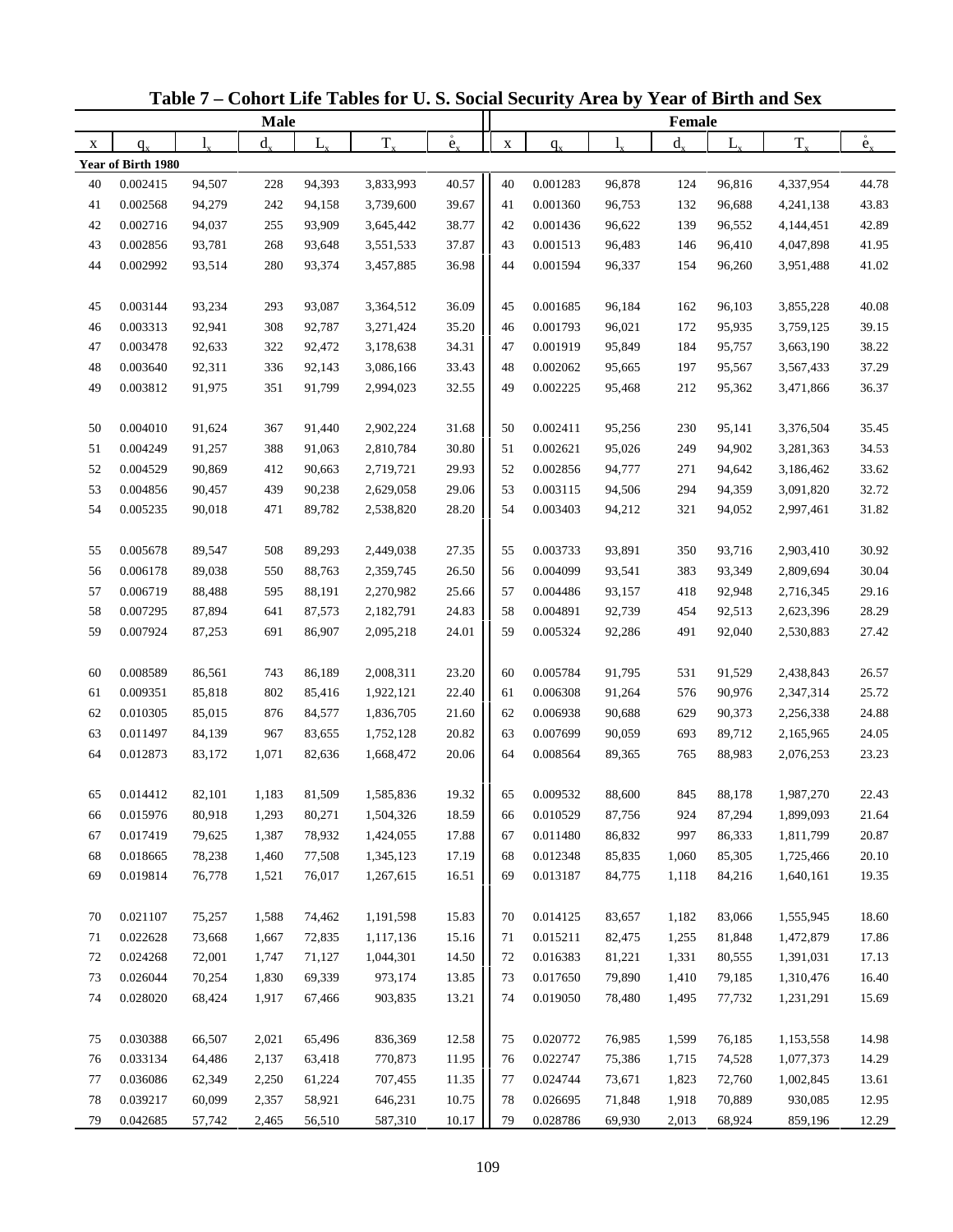| $T_{x}$<br>$d_{x}$<br>$d_{x}$<br>$T_{x}$<br>$L_{x}$<br>$L_{x}$<br>$l_{\nu}$<br>1.<br>$\mathbf X$<br>$q_{x}$<br>X<br>$q_{x}$<br>Year of Birth 1980<br>9.60<br>80<br>0.046434<br>55,278<br>2,567<br>53,994<br>530,800<br>80<br>0.031140<br>67,917<br>2,115<br>66,860<br>790,272<br>11.64<br>9.05<br>0.050902<br>81<br>10.99<br>81<br>52,711<br>2,683<br>51,369<br>476,806<br>0.034128<br>65,802<br>2,246<br>64,679<br>723,413<br>8.50<br>82<br>0.056695<br>0.038112<br>10.36<br>50,028<br>2,836<br>48,610<br>425,437<br>82<br>63,556<br>2,422<br>62,345<br>658,733<br>7.99<br>9.76<br>83<br>0.064117<br>45,679<br>83<br>0.043332<br>2,649<br>59,810<br>47,191<br>3,026<br>376,827<br>61,134<br>596,388<br>9.17<br>84<br>0.072826<br>3,216<br>7.50<br>84<br>0.049608<br>2,901<br>57,034<br>44,166<br>42,557<br>331,148<br>58,485<br>536,578<br>7.05<br>0.082269<br>40,949<br>39,265<br>288,591<br>85<br>0.056612<br>55,584<br>54,010<br>479,544<br>8.63<br>85<br>3,369<br>3,147<br>6.63<br>8.12<br>86<br>0.091976<br>35,852<br>249,326<br>0.064059<br>50,758<br>37,580<br>3,456<br>86<br>52,437<br>3,359<br>425,533<br>6.26<br>7.64<br>87<br>0.101657<br>32,389<br>87<br>0.071777<br>3,523<br>47,317<br>34,124<br>3,469<br>213,474<br>49,078<br>374,776<br>5.91<br>88<br>0.079725<br>7.19<br>0.111221<br>30,655<br>3,409<br>28,950<br>181,084<br>88<br>45,555<br>3,632<br>43,739<br>327,459<br>5.58<br>89<br>0.120766<br>89<br>0.087983<br>3,689<br>40,079<br>6.77<br>27,246<br>3,290<br>25,600<br>152,134<br>41,923<br>283,720<br>5.28<br>0.130443<br>23,955<br>3,125<br>22,393<br>126,534<br>90<br>0.096669<br>38,235<br>3,696<br>36,387<br>6.37<br>90<br>243,640<br>5.00<br>6.00<br>0.140437<br>0.105921<br>3,658<br>32,710<br>91<br>20,830<br>2,925<br>19,368<br>104,141<br>91<br>34,539<br>207,254<br>92<br>0.150937<br>17,905<br>16,554<br>84,773<br>4.73<br>92<br>0.115881<br>3,578<br>29,091<br>5.65<br>2,703<br>30,880<br>174,544<br>5.33<br>93<br>0.162110<br>15,202<br>68,220<br>4.49<br>93<br>0.126677<br>2,464<br>13,970<br>27,302<br>3,459<br>25,573<br>145,453<br>5.03<br>4.26<br>94<br>0.174115<br>12,738<br>2,218<br>11,629<br>54,249<br>94<br>0.138426<br>23,843<br>3,301<br>22,193<br>119,880<br>4.05<br>0.185980<br>10,520<br>9,542<br>42,620<br>95<br>0.150197<br>20,543<br>3,085<br>19,000<br>97,687<br>4.76<br>95<br>1,957<br>3.86<br>4.51<br>0.197552<br>7,718<br>33,078<br>0.161812<br>2,825<br>16,045<br>96<br>8,564<br>1,692<br>96<br>17,457<br>78,687<br>97<br>0.208670<br>3.69<br>97<br>0.173076<br>4.28<br>6,872<br>1,434<br>6,155<br>25,361<br>14,633<br>2,533<br>13,366<br>62,642<br>4.07<br>98<br>3.53<br>0.183793<br>0.219178<br>5,438<br>1,192<br>4,842<br>19,206<br>98<br>12,100<br>2,224<br>10,988<br>49,276<br>3.38<br>3.88<br>99<br>0.228913<br>972<br>99<br>0.193750<br>1,913<br>4,246<br>3,760<br>14,364<br>9,876<br>8,919<br>38,288<br>3.24<br>0.239087<br>3,274<br>783<br>2,883<br>100<br>0.204252<br>1,626<br>7,149<br>3.69<br>100<br>10,604<br>7,963<br>29,368<br>3.10<br>3.51<br>101<br>0.249717<br>2,491<br>622<br>2,180<br>7,721<br>101<br>0.215333<br>6,336<br>1,364<br>5,654<br>22,219<br>2.96<br>3.33<br>102<br>0.260824<br>488<br>5,541<br>102<br>0.227014<br>4,972<br>1,869<br>1,625<br>1,129<br>4,408<br>16,565<br>2.83<br>103<br>103<br>0.239345<br>3.16<br>0.272432<br>1,382<br>376<br>1,193<br>3,915<br>3,843<br>920<br>3,383<br>12,157<br>104<br>1,005<br>862<br>2.71<br>0.252344<br>3.00<br>0.284560<br>286<br>2,722<br>104<br>2,923<br>738<br>2,554<br>8,774<br>0.297234<br>719<br>214<br>612<br>2.59<br>581<br>1,895<br>6,219<br>2.85<br>105<br>1,860<br>105<br>0.266053<br>2,186<br>0.310482<br>1,248<br>0.280522<br>1,604<br>1,379<br>4,325<br>2.70<br>505<br>157<br>427<br>2.47<br>106<br>450<br>106<br>821<br>2.35<br>2.55<br>107<br>0.324334<br>348<br>113<br>292<br>107<br>0.295777<br>1,154<br>341<br>983<br>2,945<br>2.24<br>108<br>0.338797<br>235<br>80<br>196<br>529<br>0.311876<br>813<br>253<br>686<br>1,962<br>2.41<br>108<br>2.14<br>559<br>467<br>109 |     |          |     | <b>Male</b> |     |     |                          |          | Female |       |                          |
|---------------------------------------------------------------------------------------------------------------------------------------------------------------------------------------------------------------------------------------------------------------------------------------------------------------------------------------------------------------------------------------------------------------------------------------------------------------------------------------------------------------------------------------------------------------------------------------------------------------------------------------------------------------------------------------------------------------------------------------------------------------------------------------------------------------------------------------------------------------------------------------------------------------------------------------------------------------------------------------------------------------------------------------------------------------------------------------------------------------------------------------------------------------------------------------------------------------------------------------------------------------------------------------------------------------------------------------------------------------------------------------------------------------------------------------------------------------------------------------------------------------------------------------------------------------------------------------------------------------------------------------------------------------------------------------------------------------------------------------------------------------------------------------------------------------------------------------------------------------------------------------------------------------------------------------------------------------------------------------------------------------------------------------------------------------------------------------------------------------------------------------------------------------------------------------------------------------------------------------------------------------------------------------------------------------------------------------------------------------------------------------------------------------------------------------------------------------------------------------------------------------------------------------------------------------------------------------------------------------------------------------------------------------------------------------------------------------------------------------------------------------------------------------------------------------------------------------------------------------------------------------------------------------------------------------------------------------------------------------------------------------------------------------------------------------------------------------------------------------------------------------------------------------------------------------------------------------------------------------------------------------------------------------------------------------------------------------------------------------------------------------------------------------------------------------------------------------------------------------------------------------------------------------------------------------------------------------------------------------------------------------------------------------------------------------------------------------------------------------------------------------------------------------------------------------------------------------------------------------------------------------------------------------------------------------------------------------------------------------------------------------------------------|-----|----------|-----|-------------|-----|-----|--------------------------|----------|--------|-------|--------------------------|
|                                                                                                                                                                                                                                                                                                                                                                                                                                                                                                                                                                                                                                                                                                                                                                                                                                                                                                                                                                                                                                                                                                                                                                                                                                                                                                                                                                                                                                                                                                                                                                                                                                                                                                                                                                                                                                                                                                                                                                                                                                                                                                                                                                                                                                                                                                                                                                                                                                                                                                                                                                                                                                                                                                                                                                                                                                                                                                                                                                                                                                                                                                                                                                                                                                                                                                                                                                                                                                                                                                                                                                                                                                                                                                                                                                                                                                                                                                                                                                                                                                 |     |          |     |             |     |     | $\overset{\circ}{e}_{x}$ |          |        |       | $\overset{\circ}{e}_{x}$ |
|                                                                                                                                                                                                                                                                                                                                                                                                                                                                                                                                                                                                                                                                                                                                                                                                                                                                                                                                                                                                                                                                                                                                                                                                                                                                                                                                                                                                                                                                                                                                                                                                                                                                                                                                                                                                                                                                                                                                                                                                                                                                                                                                                                                                                                                                                                                                                                                                                                                                                                                                                                                                                                                                                                                                                                                                                                                                                                                                                                                                                                                                                                                                                                                                                                                                                                                                                                                                                                                                                                                                                                                                                                                                                                                                                                                                                                                                                                                                                                                                                                 |     |          |     |             |     |     |                          |          |        |       |                          |
|                                                                                                                                                                                                                                                                                                                                                                                                                                                                                                                                                                                                                                                                                                                                                                                                                                                                                                                                                                                                                                                                                                                                                                                                                                                                                                                                                                                                                                                                                                                                                                                                                                                                                                                                                                                                                                                                                                                                                                                                                                                                                                                                                                                                                                                                                                                                                                                                                                                                                                                                                                                                                                                                                                                                                                                                                                                                                                                                                                                                                                                                                                                                                                                                                                                                                                                                                                                                                                                                                                                                                                                                                                                                                                                                                                                                                                                                                                                                                                                                                                 |     |          |     |             |     |     |                          |          |        |       |                          |
|                                                                                                                                                                                                                                                                                                                                                                                                                                                                                                                                                                                                                                                                                                                                                                                                                                                                                                                                                                                                                                                                                                                                                                                                                                                                                                                                                                                                                                                                                                                                                                                                                                                                                                                                                                                                                                                                                                                                                                                                                                                                                                                                                                                                                                                                                                                                                                                                                                                                                                                                                                                                                                                                                                                                                                                                                                                                                                                                                                                                                                                                                                                                                                                                                                                                                                                                                                                                                                                                                                                                                                                                                                                                                                                                                                                                                                                                                                                                                                                                                                 |     |          |     |             |     |     |                          |          |        |       |                          |
|                                                                                                                                                                                                                                                                                                                                                                                                                                                                                                                                                                                                                                                                                                                                                                                                                                                                                                                                                                                                                                                                                                                                                                                                                                                                                                                                                                                                                                                                                                                                                                                                                                                                                                                                                                                                                                                                                                                                                                                                                                                                                                                                                                                                                                                                                                                                                                                                                                                                                                                                                                                                                                                                                                                                                                                                                                                                                                                                                                                                                                                                                                                                                                                                                                                                                                                                                                                                                                                                                                                                                                                                                                                                                                                                                                                                                                                                                                                                                                                                                                 |     |          |     |             |     |     |                          |          |        |       |                          |
|                                                                                                                                                                                                                                                                                                                                                                                                                                                                                                                                                                                                                                                                                                                                                                                                                                                                                                                                                                                                                                                                                                                                                                                                                                                                                                                                                                                                                                                                                                                                                                                                                                                                                                                                                                                                                                                                                                                                                                                                                                                                                                                                                                                                                                                                                                                                                                                                                                                                                                                                                                                                                                                                                                                                                                                                                                                                                                                                                                                                                                                                                                                                                                                                                                                                                                                                                                                                                                                                                                                                                                                                                                                                                                                                                                                                                                                                                                                                                                                                                                 |     |          |     |             |     |     |                          |          |        |       |                          |
|                                                                                                                                                                                                                                                                                                                                                                                                                                                                                                                                                                                                                                                                                                                                                                                                                                                                                                                                                                                                                                                                                                                                                                                                                                                                                                                                                                                                                                                                                                                                                                                                                                                                                                                                                                                                                                                                                                                                                                                                                                                                                                                                                                                                                                                                                                                                                                                                                                                                                                                                                                                                                                                                                                                                                                                                                                                                                                                                                                                                                                                                                                                                                                                                                                                                                                                                                                                                                                                                                                                                                                                                                                                                                                                                                                                                                                                                                                                                                                                                                                 |     |          |     |             |     |     |                          |          |        |       |                          |
|                                                                                                                                                                                                                                                                                                                                                                                                                                                                                                                                                                                                                                                                                                                                                                                                                                                                                                                                                                                                                                                                                                                                                                                                                                                                                                                                                                                                                                                                                                                                                                                                                                                                                                                                                                                                                                                                                                                                                                                                                                                                                                                                                                                                                                                                                                                                                                                                                                                                                                                                                                                                                                                                                                                                                                                                                                                                                                                                                                                                                                                                                                                                                                                                                                                                                                                                                                                                                                                                                                                                                                                                                                                                                                                                                                                                                                                                                                                                                                                                                                 |     |          |     |             |     |     |                          |          |        |       |                          |
|                                                                                                                                                                                                                                                                                                                                                                                                                                                                                                                                                                                                                                                                                                                                                                                                                                                                                                                                                                                                                                                                                                                                                                                                                                                                                                                                                                                                                                                                                                                                                                                                                                                                                                                                                                                                                                                                                                                                                                                                                                                                                                                                                                                                                                                                                                                                                                                                                                                                                                                                                                                                                                                                                                                                                                                                                                                                                                                                                                                                                                                                                                                                                                                                                                                                                                                                                                                                                                                                                                                                                                                                                                                                                                                                                                                                                                                                                                                                                                                                                                 |     |          |     |             |     |     |                          |          |        |       |                          |
|                                                                                                                                                                                                                                                                                                                                                                                                                                                                                                                                                                                                                                                                                                                                                                                                                                                                                                                                                                                                                                                                                                                                                                                                                                                                                                                                                                                                                                                                                                                                                                                                                                                                                                                                                                                                                                                                                                                                                                                                                                                                                                                                                                                                                                                                                                                                                                                                                                                                                                                                                                                                                                                                                                                                                                                                                                                                                                                                                                                                                                                                                                                                                                                                                                                                                                                                                                                                                                                                                                                                                                                                                                                                                                                                                                                                                                                                                                                                                                                                                                 |     |          |     |             |     |     |                          |          |        |       |                          |
|                                                                                                                                                                                                                                                                                                                                                                                                                                                                                                                                                                                                                                                                                                                                                                                                                                                                                                                                                                                                                                                                                                                                                                                                                                                                                                                                                                                                                                                                                                                                                                                                                                                                                                                                                                                                                                                                                                                                                                                                                                                                                                                                                                                                                                                                                                                                                                                                                                                                                                                                                                                                                                                                                                                                                                                                                                                                                                                                                                                                                                                                                                                                                                                                                                                                                                                                                                                                                                                                                                                                                                                                                                                                                                                                                                                                                                                                                                                                                                                                                                 |     |          |     |             |     |     |                          |          |        |       |                          |
|                                                                                                                                                                                                                                                                                                                                                                                                                                                                                                                                                                                                                                                                                                                                                                                                                                                                                                                                                                                                                                                                                                                                                                                                                                                                                                                                                                                                                                                                                                                                                                                                                                                                                                                                                                                                                                                                                                                                                                                                                                                                                                                                                                                                                                                                                                                                                                                                                                                                                                                                                                                                                                                                                                                                                                                                                                                                                                                                                                                                                                                                                                                                                                                                                                                                                                                                                                                                                                                                                                                                                                                                                                                                                                                                                                                                                                                                                                                                                                                                                                 |     |          |     |             |     |     |                          |          |        |       |                          |
|                                                                                                                                                                                                                                                                                                                                                                                                                                                                                                                                                                                                                                                                                                                                                                                                                                                                                                                                                                                                                                                                                                                                                                                                                                                                                                                                                                                                                                                                                                                                                                                                                                                                                                                                                                                                                                                                                                                                                                                                                                                                                                                                                                                                                                                                                                                                                                                                                                                                                                                                                                                                                                                                                                                                                                                                                                                                                                                                                                                                                                                                                                                                                                                                                                                                                                                                                                                                                                                                                                                                                                                                                                                                                                                                                                                                                                                                                                                                                                                                                                 |     |          |     |             |     |     |                          |          |        |       |                          |
|                                                                                                                                                                                                                                                                                                                                                                                                                                                                                                                                                                                                                                                                                                                                                                                                                                                                                                                                                                                                                                                                                                                                                                                                                                                                                                                                                                                                                                                                                                                                                                                                                                                                                                                                                                                                                                                                                                                                                                                                                                                                                                                                                                                                                                                                                                                                                                                                                                                                                                                                                                                                                                                                                                                                                                                                                                                                                                                                                                                                                                                                                                                                                                                                                                                                                                                                                                                                                                                                                                                                                                                                                                                                                                                                                                                                                                                                                                                                                                                                                                 |     |          |     |             |     |     |                          |          |        |       |                          |
|                                                                                                                                                                                                                                                                                                                                                                                                                                                                                                                                                                                                                                                                                                                                                                                                                                                                                                                                                                                                                                                                                                                                                                                                                                                                                                                                                                                                                                                                                                                                                                                                                                                                                                                                                                                                                                                                                                                                                                                                                                                                                                                                                                                                                                                                                                                                                                                                                                                                                                                                                                                                                                                                                                                                                                                                                                                                                                                                                                                                                                                                                                                                                                                                                                                                                                                                                                                                                                                                                                                                                                                                                                                                                                                                                                                                                                                                                                                                                                                                                                 |     |          |     |             |     |     |                          |          |        |       |                          |
|                                                                                                                                                                                                                                                                                                                                                                                                                                                                                                                                                                                                                                                                                                                                                                                                                                                                                                                                                                                                                                                                                                                                                                                                                                                                                                                                                                                                                                                                                                                                                                                                                                                                                                                                                                                                                                                                                                                                                                                                                                                                                                                                                                                                                                                                                                                                                                                                                                                                                                                                                                                                                                                                                                                                                                                                                                                                                                                                                                                                                                                                                                                                                                                                                                                                                                                                                                                                                                                                                                                                                                                                                                                                                                                                                                                                                                                                                                                                                                                                                                 |     |          |     |             |     |     |                          |          |        |       |                          |
|                                                                                                                                                                                                                                                                                                                                                                                                                                                                                                                                                                                                                                                                                                                                                                                                                                                                                                                                                                                                                                                                                                                                                                                                                                                                                                                                                                                                                                                                                                                                                                                                                                                                                                                                                                                                                                                                                                                                                                                                                                                                                                                                                                                                                                                                                                                                                                                                                                                                                                                                                                                                                                                                                                                                                                                                                                                                                                                                                                                                                                                                                                                                                                                                                                                                                                                                                                                                                                                                                                                                                                                                                                                                                                                                                                                                                                                                                                                                                                                                                                 |     |          |     |             |     |     |                          |          |        |       |                          |
|                                                                                                                                                                                                                                                                                                                                                                                                                                                                                                                                                                                                                                                                                                                                                                                                                                                                                                                                                                                                                                                                                                                                                                                                                                                                                                                                                                                                                                                                                                                                                                                                                                                                                                                                                                                                                                                                                                                                                                                                                                                                                                                                                                                                                                                                                                                                                                                                                                                                                                                                                                                                                                                                                                                                                                                                                                                                                                                                                                                                                                                                                                                                                                                                                                                                                                                                                                                                                                                                                                                                                                                                                                                                                                                                                                                                                                                                                                                                                                                                                                 |     |          |     |             |     |     |                          |          |        |       |                          |
|                                                                                                                                                                                                                                                                                                                                                                                                                                                                                                                                                                                                                                                                                                                                                                                                                                                                                                                                                                                                                                                                                                                                                                                                                                                                                                                                                                                                                                                                                                                                                                                                                                                                                                                                                                                                                                                                                                                                                                                                                                                                                                                                                                                                                                                                                                                                                                                                                                                                                                                                                                                                                                                                                                                                                                                                                                                                                                                                                                                                                                                                                                                                                                                                                                                                                                                                                                                                                                                                                                                                                                                                                                                                                                                                                                                                                                                                                                                                                                                                                                 |     |          |     |             |     |     |                          |          |        |       |                          |
|                                                                                                                                                                                                                                                                                                                                                                                                                                                                                                                                                                                                                                                                                                                                                                                                                                                                                                                                                                                                                                                                                                                                                                                                                                                                                                                                                                                                                                                                                                                                                                                                                                                                                                                                                                                                                                                                                                                                                                                                                                                                                                                                                                                                                                                                                                                                                                                                                                                                                                                                                                                                                                                                                                                                                                                                                                                                                                                                                                                                                                                                                                                                                                                                                                                                                                                                                                                                                                                                                                                                                                                                                                                                                                                                                                                                                                                                                                                                                                                                                                 |     |          |     |             |     |     |                          |          |        |       |                          |
|                                                                                                                                                                                                                                                                                                                                                                                                                                                                                                                                                                                                                                                                                                                                                                                                                                                                                                                                                                                                                                                                                                                                                                                                                                                                                                                                                                                                                                                                                                                                                                                                                                                                                                                                                                                                                                                                                                                                                                                                                                                                                                                                                                                                                                                                                                                                                                                                                                                                                                                                                                                                                                                                                                                                                                                                                                                                                                                                                                                                                                                                                                                                                                                                                                                                                                                                                                                                                                                                                                                                                                                                                                                                                                                                                                                                                                                                                                                                                                                                                                 |     |          |     |             |     |     |                          |          |        |       |                          |
|                                                                                                                                                                                                                                                                                                                                                                                                                                                                                                                                                                                                                                                                                                                                                                                                                                                                                                                                                                                                                                                                                                                                                                                                                                                                                                                                                                                                                                                                                                                                                                                                                                                                                                                                                                                                                                                                                                                                                                                                                                                                                                                                                                                                                                                                                                                                                                                                                                                                                                                                                                                                                                                                                                                                                                                                                                                                                                                                                                                                                                                                                                                                                                                                                                                                                                                                                                                                                                                                                                                                                                                                                                                                                                                                                                                                                                                                                                                                                                                                                                 |     |          |     |             |     |     |                          |          |        |       |                          |
|                                                                                                                                                                                                                                                                                                                                                                                                                                                                                                                                                                                                                                                                                                                                                                                                                                                                                                                                                                                                                                                                                                                                                                                                                                                                                                                                                                                                                                                                                                                                                                                                                                                                                                                                                                                                                                                                                                                                                                                                                                                                                                                                                                                                                                                                                                                                                                                                                                                                                                                                                                                                                                                                                                                                                                                                                                                                                                                                                                                                                                                                                                                                                                                                                                                                                                                                                                                                                                                                                                                                                                                                                                                                                                                                                                                                                                                                                                                                                                                                                                 |     |          |     |             |     |     |                          |          |        |       |                          |
|                                                                                                                                                                                                                                                                                                                                                                                                                                                                                                                                                                                                                                                                                                                                                                                                                                                                                                                                                                                                                                                                                                                                                                                                                                                                                                                                                                                                                                                                                                                                                                                                                                                                                                                                                                                                                                                                                                                                                                                                                                                                                                                                                                                                                                                                                                                                                                                                                                                                                                                                                                                                                                                                                                                                                                                                                                                                                                                                                                                                                                                                                                                                                                                                                                                                                                                                                                                                                                                                                                                                                                                                                                                                                                                                                                                                                                                                                                                                                                                                                                 |     |          |     |             |     |     |                          |          |        |       |                          |
|                                                                                                                                                                                                                                                                                                                                                                                                                                                                                                                                                                                                                                                                                                                                                                                                                                                                                                                                                                                                                                                                                                                                                                                                                                                                                                                                                                                                                                                                                                                                                                                                                                                                                                                                                                                                                                                                                                                                                                                                                                                                                                                                                                                                                                                                                                                                                                                                                                                                                                                                                                                                                                                                                                                                                                                                                                                                                                                                                                                                                                                                                                                                                                                                                                                                                                                                                                                                                                                                                                                                                                                                                                                                                                                                                                                                                                                                                                                                                                                                                                 |     |          |     |             |     |     |                          |          |        |       |                          |
|                                                                                                                                                                                                                                                                                                                                                                                                                                                                                                                                                                                                                                                                                                                                                                                                                                                                                                                                                                                                                                                                                                                                                                                                                                                                                                                                                                                                                                                                                                                                                                                                                                                                                                                                                                                                                                                                                                                                                                                                                                                                                                                                                                                                                                                                                                                                                                                                                                                                                                                                                                                                                                                                                                                                                                                                                                                                                                                                                                                                                                                                                                                                                                                                                                                                                                                                                                                                                                                                                                                                                                                                                                                                                                                                                                                                                                                                                                                                                                                                                                 |     |          |     |             |     |     |                          |          |        |       |                          |
|                                                                                                                                                                                                                                                                                                                                                                                                                                                                                                                                                                                                                                                                                                                                                                                                                                                                                                                                                                                                                                                                                                                                                                                                                                                                                                                                                                                                                                                                                                                                                                                                                                                                                                                                                                                                                                                                                                                                                                                                                                                                                                                                                                                                                                                                                                                                                                                                                                                                                                                                                                                                                                                                                                                                                                                                                                                                                                                                                                                                                                                                                                                                                                                                                                                                                                                                                                                                                                                                                                                                                                                                                                                                                                                                                                                                                                                                                                                                                                                                                                 |     |          |     |             |     |     |                          |          |        |       |                          |
|                                                                                                                                                                                                                                                                                                                                                                                                                                                                                                                                                                                                                                                                                                                                                                                                                                                                                                                                                                                                                                                                                                                                                                                                                                                                                                                                                                                                                                                                                                                                                                                                                                                                                                                                                                                                                                                                                                                                                                                                                                                                                                                                                                                                                                                                                                                                                                                                                                                                                                                                                                                                                                                                                                                                                                                                                                                                                                                                                                                                                                                                                                                                                                                                                                                                                                                                                                                                                                                                                                                                                                                                                                                                                                                                                                                                                                                                                                                                                                                                                                 |     |          |     |             |     |     |                          |          |        |       |                          |
|                                                                                                                                                                                                                                                                                                                                                                                                                                                                                                                                                                                                                                                                                                                                                                                                                                                                                                                                                                                                                                                                                                                                                                                                                                                                                                                                                                                                                                                                                                                                                                                                                                                                                                                                                                                                                                                                                                                                                                                                                                                                                                                                                                                                                                                                                                                                                                                                                                                                                                                                                                                                                                                                                                                                                                                                                                                                                                                                                                                                                                                                                                                                                                                                                                                                                                                                                                                                                                                                                                                                                                                                                                                                                                                                                                                                                                                                                                                                                                                                                                 |     |          |     |             |     |     |                          |          |        |       |                          |
|                                                                                                                                                                                                                                                                                                                                                                                                                                                                                                                                                                                                                                                                                                                                                                                                                                                                                                                                                                                                                                                                                                                                                                                                                                                                                                                                                                                                                                                                                                                                                                                                                                                                                                                                                                                                                                                                                                                                                                                                                                                                                                                                                                                                                                                                                                                                                                                                                                                                                                                                                                                                                                                                                                                                                                                                                                                                                                                                                                                                                                                                                                                                                                                                                                                                                                                                                                                                                                                                                                                                                                                                                                                                                                                                                                                                                                                                                                                                                                                                                                 |     |          |     |             |     |     |                          |          |        |       |                          |
|                                                                                                                                                                                                                                                                                                                                                                                                                                                                                                                                                                                                                                                                                                                                                                                                                                                                                                                                                                                                                                                                                                                                                                                                                                                                                                                                                                                                                                                                                                                                                                                                                                                                                                                                                                                                                                                                                                                                                                                                                                                                                                                                                                                                                                                                                                                                                                                                                                                                                                                                                                                                                                                                                                                                                                                                                                                                                                                                                                                                                                                                                                                                                                                                                                                                                                                                                                                                                                                                                                                                                                                                                                                                                                                                                                                                                                                                                                                                                                                                                                 |     |          |     |             |     |     |                          |          |        |       |                          |
|                                                                                                                                                                                                                                                                                                                                                                                                                                                                                                                                                                                                                                                                                                                                                                                                                                                                                                                                                                                                                                                                                                                                                                                                                                                                                                                                                                                                                                                                                                                                                                                                                                                                                                                                                                                                                                                                                                                                                                                                                                                                                                                                                                                                                                                                                                                                                                                                                                                                                                                                                                                                                                                                                                                                                                                                                                                                                                                                                                                                                                                                                                                                                                                                                                                                                                                                                                                                                                                                                                                                                                                                                                                                                                                                                                                                                                                                                                                                                                                                                                 |     |          |     |             |     |     |                          |          |        |       |                          |
|                                                                                                                                                                                                                                                                                                                                                                                                                                                                                                                                                                                                                                                                                                                                                                                                                                                                                                                                                                                                                                                                                                                                                                                                                                                                                                                                                                                                                                                                                                                                                                                                                                                                                                                                                                                                                                                                                                                                                                                                                                                                                                                                                                                                                                                                                                                                                                                                                                                                                                                                                                                                                                                                                                                                                                                                                                                                                                                                                                                                                                                                                                                                                                                                                                                                                                                                                                                                                                                                                                                                                                                                                                                                                                                                                                                                                                                                                                                                                                                                                                 |     |          |     |             |     |     |                          |          |        |       |                          |
|                                                                                                                                                                                                                                                                                                                                                                                                                                                                                                                                                                                                                                                                                                                                                                                                                                                                                                                                                                                                                                                                                                                                                                                                                                                                                                                                                                                                                                                                                                                                                                                                                                                                                                                                                                                                                                                                                                                                                                                                                                                                                                                                                                                                                                                                                                                                                                                                                                                                                                                                                                                                                                                                                                                                                                                                                                                                                                                                                                                                                                                                                                                                                                                                                                                                                                                                                                                                                                                                                                                                                                                                                                                                                                                                                                                                                                                                                                                                                                                                                                 |     |          |     |             |     |     |                          |          |        |       |                          |
|                                                                                                                                                                                                                                                                                                                                                                                                                                                                                                                                                                                                                                                                                                                                                                                                                                                                                                                                                                                                                                                                                                                                                                                                                                                                                                                                                                                                                                                                                                                                                                                                                                                                                                                                                                                                                                                                                                                                                                                                                                                                                                                                                                                                                                                                                                                                                                                                                                                                                                                                                                                                                                                                                                                                                                                                                                                                                                                                                                                                                                                                                                                                                                                                                                                                                                                                                                                                                                                                                                                                                                                                                                                                                                                                                                                                                                                                                                                                                                                                                                 |     |          |     |             |     |     |                          |          |        |       |                          |
|                                                                                                                                                                                                                                                                                                                                                                                                                                                                                                                                                                                                                                                                                                                                                                                                                                                                                                                                                                                                                                                                                                                                                                                                                                                                                                                                                                                                                                                                                                                                                                                                                                                                                                                                                                                                                                                                                                                                                                                                                                                                                                                                                                                                                                                                                                                                                                                                                                                                                                                                                                                                                                                                                                                                                                                                                                                                                                                                                                                                                                                                                                                                                                                                                                                                                                                                                                                                                                                                                                                                                                                                                                                                                                                                                                                                                                                                                                                                                                                                                                 |     |          |     |             |     |     |                          |          |        |       |                          |
|                                                                                                                                                                                                                                                                                                                                                                                                                                                                                                                                                                                                                                                                                                                                                                                                                                                                                                                                                                                                                                                                                                                                                                                                                                                                                                                                                                                                                                                                                                                                                                                                                                                                                                                                                                                                                                                                                                                                                                                                                                                                                                                                                                                                                                                                                                                                                                                                                                                                                                                                                                                                                                                                                                                                                                                                                                                                                                                                                                                                                                                                                                                                                                                                                                                                                                                                                                                                                                                                                                                                                                                                                                                                                                                                                                                                                                                                                                                                                                                                                                 | 109 | 0.353921 | 156 | 55          | 128 | 333 |                          | 0.328853 | 184    | 1,276 | 2.28                     |
|                                                                                                                                                                                                                                                                                                                                                                                                                                                                                                                                                                                                                                                                                                                                                                                                                                                                                                                                                                                                                                                                                                                                                                                                                                                                                                                                                                                                                                                                                                                                                                                                                                                                                                                                                                                                                                                                                                                                                                                                                                                                                                                                                                                                                                                                                                                                                                                                                                                                                                                                                                                                                                                                                                                                                                                                                                                                                                                                                                                                                                                                                                                                                                                                                                                                                                                                                                                                                                                                                                                                                                                                                                                                                                                                                                                                                                                                                                                                                                                                                                 |     |          |     |             |     |     |                          |          |        |       |                          |
| 2.04<br>0.369723<br>101<br>37<br>82<br>205<br>0.346761<br>375<br>310<br>809<br>2.15<br>110<br>110<br>130                                                                                                                                                                                                                                                                                                                                                                                                                                                                                                                                                                                                                                                                                                                                                                                                                                                                                                                                                                                                                                                                                                                                                                                                                                                                                                                                                                                                                                                                                                                                                                                                                                                                                                                                                                                                                                                                                                                                                                                                                                                                                                                                                                                                                                                                                                                                                                                                                                                                                                                                                                                                                                                                                                                                                                                                                                                                                                                                                                                                                                                                                                                                                                                                                                                                                                                                                                                                                                                                                                                                                                                                                                                                                                                                                                                                                                                                                                                        |     |          |     |             |     |     |                          |          |        |       |                          |
| 0.386242<br>24<br>51<br>123<br>1.94<br>0.365663<br>90<br>200<br>498<br>2.03<br>111<br>63<br>111<br>245                                                                                                                                                                                                                                                                                                                                                                                                                                                                                                                                                                                                                                                                                                                                                                                                                                                                                                                                                                                                                                                                                                                                                                                                                                                                                                                                                                                                                                                                                                                                                                                                                                                                                                                                                                                                                                                                                                                                                                                                                                                                                                                                                                                                                                                                                                                                                                                                                                                                                                                                                                                                                                                                                                                                                                                                                                                                                                                                                                                                                                                                                                                                                                                                                                                                                                                                                                                                                                                                                                                                                                                                                                                                                                                                                                                                                                                                                                                          |     |          |     |             |     |     |                          |          |        |       |                          |
| 0.403503<br>31<br>72<br>1.84<br>0.385590<br>1.92<br>112<br>39<br>16<br>112<br>156<br>60<br>126<br>298                                                                                                                                                                                                                                                                                                                                                                                                                                                                                                                                                                                                                                                                                                                                                                                                                                                                                                                                                                                                                                                                                                                                                                                                                                                                                                                                                                                                                                                                                                                                                                                                                                                                                                                                                                                                                                                                                                                                                                                                                                                                                                                                                                                                                                                                                                                                                                                                                                                                                                                                                                                                                                                                                                                                                                                                                                                                                                                                                                                                                                                                                                                                                                                                                                                                                                                                                                                                                                                                                                                                                                                                                                                                                                                                                                                                                                                                                                                           |     |          |     |             |     |     |                          |          |        |       |                          |
| $10\,$<br>18<br>41<br>1.75<br>0.406617<br>39<br>113<br>0.421556<br>23<br>96<br>76<br>172<br>1.80<br>113                                                                                                                                                                                                                                                                                                                                                                                                                                                                                                                                                                                                                                                                                                                                                                                                                                                                                                                                                                                                                                                                                                                                                                                                                                                                                                                                                                                                                                                                                                                                                                                                                                                                                                                                                                                                                                                                                                                                                                                                                                                                                                                                                                                                                                                                                                                                                                                                                                                                                                                                                                                                                                                                                                                                                                                                                                                                                                                                                                                                                                                                                                                                                                                                                                                                                                                                                                                                                                                                                                                                                                                                                                                                                                                                                                                                                                                                                                                         |     |          |     |             |     |     |                          |          |        |       |                          |
| 114<br>0.440414<br>13<br>10<br>22<br>1.66<br>0.428794<br>24<br>45<br>96<br>1.70<br>6<br>114<br>57                                                                                                                                                                                                                                                                                                                                                                                                                                                                                                                                                                                                                                                                                                                                                                                                                                                                                                                                                                                                                                                                                                                                                                                                                                                                                                                                                                                                                                                                                                                                                                                                                                                                                                                                                                                                                                                                                                                                                                                                                                                                                                                                                                                                                                                                                                                                                                                                                                                                                                                                                                                                                                                                                                                                                                                                                                                                                                                                                                                                                                                                                                                                                                                                                                                                                                                                                                                                                                                                                                                                                                                                                                                                                                                                                                                                                                                                                                                               |     |          |     |             |     |     |                          |          |        |       |                          |
|                                                                                                                                                                                                                                                                                                                                                                                                                                                                                                                                                                                                                                                                                                                                                                                                                                                                                                                                                                                                                                                                                                                                                                                                                                                                                                                                                                                                                                                                                                                                                                                                                                                                                                                                                                                                                                                                                                                                                                                                                                                                                                                                                                                                                                                                                                                                                                                                                                                                                                                                                                                                                                                                                                                                                                                                                                                                                                                                                                                                                                                                                                                                                                                                                                                                                                                                                                                                                                                                                                                                                                                                                                                                                                                                                                                                                                                                                                                                                                                                                                 |     |          |     |             |     |     |                          |          |        |       |                          |
| 0.460128<br>8<br>3<br>12<br>1.58<br>0.452218<br>32<br>1.60<br>115<br>6<br>115<br>15<br>25<br>52<br>$\mathbf{2}$<br>$\sqrt{6}$<br>1.49<br>116<br>0.480727<br>0.476902<br>14                                                                                                                                                                                                                                                                                                                                                                                                                                                                                                                                                                                                                                                                                                                                                                                                                                                                                                                                                                                                                                                                                                                                                                                                                                                                                                                                                                                                                                                                                                                                                                                                                                                                                                                                                                                                                                                                                                                                                                                                                                                                                                                                                                                                                                                                                                                                                                                                                                                                                                                                                                                                                                                                                                                                                                                                                                                                                                                                                                                                                                                                                                                                                                                                                                                                                                                                                                                                                                                                                                                                                                                                                                                                                                                                                                                                                                                      |     |          |     |             |     |     |                          |          |        |       |                          |
| $\,8\,$<br>$\overline{\mathcal{L}}$<br>3<br>18<br>27<br>1.50<br>116<br>$\mathbf{1}$<br>3<br>1.42<br>0.502268                                                                                                                                                                                                                                                                                                                                                                                                                                                                                                                                                                                                                                                                                                                                                                                                                                                                                                                                                                                                                                                                                                                                                                                                                                                                                                                                                                                                                                                                                                                                                                                                                                                                                                                                                                                                                                                                                                                                                                                                                                                                                                                                                                                                                                                                                                                                                                                                                                                                                                                                                                                                                                                                                                                                                                                                                                                                                                                                                                                                                                                                                                                                                                                                                                                                                                                                                                                                                                                                                                                                                                                                                                                                                                                                                                                                                                                                                                                    |     |          |     |             |     |     |                          |          |        |       |                          |
| $\boldsymbol{2}$<br>9<br>0.502268<br>$\overline{c}$<br>5<br>7<br>13<br>1.42<br>117<br>117<br>$\sqrt{5}$<br>3<br>0.524778<br>1.34<br>0.524778<br>1.34<br>118<br>$\mathbf{1}$<br>1<br>118<br>$\mathbf{1}$                                                                                                                                                                                                                                                                                                                                                                                                                                                                                                                                                                                                                                                                                                                                                                                                                                                                                                                                                                                                                                                                                                                                                                                                                                                                                                                                                                                                                                                                                                                                                                                                                                                                                                                                                                                                                                                                                                                                                                                                                                                                                                                                                                                                                                                                                                                                                                                                                                                                                                                                                                                                                                                                                                                                                                                                                                                                                                                                                                                                                                                                                                                                                                                                                                                                                                                                                                                                                                                                                                                                                                                                                                                                                                                                                                                                                         |     |          |     |             |     |     |                          |          |        |       |                          |
| $\overline{\mathbf{c}}$<br>$\mathbf{1}$<br>6<br>1.27<br>0.548312<br>$\boldsymbol{0}$<br>$\boldsymbol{0}$<br>119<br>0.548312<br>$\overline{c}$<br>$\overline{\mathbf{c}}$<br>3<br>1.27<br>119<br>0<br>$\mathbf{1}$<br>$\mathbf{1}$                                                                                                                                                                                                                                                                                                                                                                                                                                                                                                                                                                                                                                                                                                                                                                                                                                                                                                                                                                                                                                                                                                                                                                                                                                                                                                                                                                                                                                                                                                                                                                                                                                                                                                                                                                                                                                                                                                                                                                                                                                                                                                                                                                                                                                                                                                                                                                                                                                                                                                                                                                                                                                                                                                                                                                                                                                                                                                                                                                                                                                                                                                                                                                                                                                                                                                                                                                                                                                                                                                                                                                                                                                                                                                                                                                                               |     |          |     |             |     |     |                          |          |        |       |                          |

**Table 7 – Cohort Life Tables for U. S. Social Security Area by Year of Birth and Sex**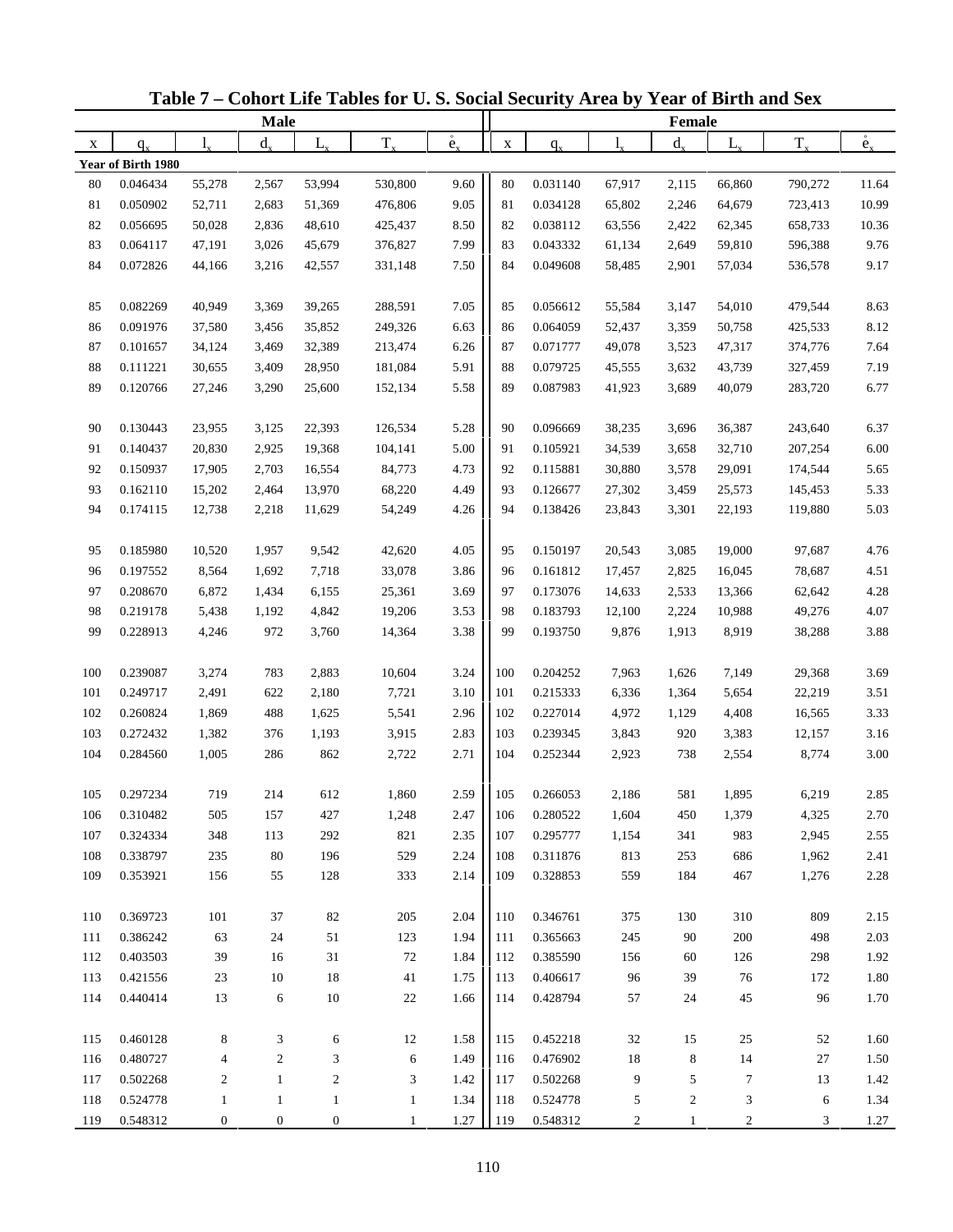|                  |                      |                  | <b>Male</b> |                  |                        |                          |                |                      |                  | Female      |                  |                        |                          |
|------------------|----------------------|------------------|-------------|------------------|------------------------|--------------------------|----------------|----------------------|------------------|-------------|------------------|------------------------|--------------------------|
| X                | $q_{x}$              |                  | $d_{\rm v}$ | L,               | $T_{x}$                | $\overset{\circ}{e}_{x}$ | $\mathbf X$    | $q_{x}$              |                  | $d_{\rm v}$ | $L_{x}$          | $T_{x}$                | $\overset{\circ}{e}_{x}$ |
|                  | Year of Birth 1990   |                  |             |                  |                        |                          |                |                      |                  |             |                  |                        |                          |
| $\boldsymbol{0}$ | 0.010284             | 100,000          | 1,028       | 99,108           | 7,851,701              | 78.52                    | $\mathbf{0}$   | 0.008150             | 100,000          | 815         | 99,298           | 8,369,345              | 83.69                    |
| 1                | 0.000753             | 98,972           | 75          | 98,934           | 7,752,593              | 78.33                    | -1             | 0.000670             | 99,185           | 66          | 99,152           | 8,270,047              | 83.38                    |
| $\overline{c}$   | 0.000493             | 98,897           | 49          | 98,873           | 7,653,659              | 77.39                    | $\overline{2}$ | 0.000396             | 99,119           | 39          | 99,099           | 8,170,895              | 82.44                    |
| 3                | 0.000385             | 98,848           | 38          | 98,829           | 7,554,786              | 76.43                    | 3              | 0.000269             | 99,079           | 27          | 99,066           | 8,071,796              | 81.47                    |
| 4                | 0.000307             | 98,810           | 30          | 98,795           | 7,455,957              | 75.46                    | $\overline{4}$ | 0.000250             | 99,053           | 25          | 99,040           | 7,972,730              | 80.49                    |
| 5                | 0.000258             | 98,780           | 25          | 98,767           | 7,357,162              | 74.48                    | 5              | 0.000197             | 99,028           | 20          | 99,018           | 7,873,690              | 79.51                    |
| 6                | 0.000240             | 98,754           | 24          | 98,743           | 7,258,395              | 73.50                    | 6              | 0.000175             | 99,008           | 17          | 99,000           | 7,774,672              | 78.53                    |
| 7                | 0.000208             | 98,731           | 21          | 98,720           | 7,159,652              | 72.52                    | $\tau$         | 0.000167             | 98,991           | 17          | 98,983           | 7,675,672              | 77.54                    |
| 8                | 0.000191             | 98,710           | 19          | 98,701           | 7,060,932              | 71.53                    | 8              | 0.000145             | 98,975           | 14          | 98,967           | 7,576,689              | 76.55                    |
| 9                | 0.000155             | 98,691           | 15          | 98,684           | 6,962,231              | 70.55                    | 9              | 0.000134             | 98,960           | 13          | 98,954           | 7,477,722              | 75.56                    |
|                  |                      |                  |             |                  |                        |                          |                |                      |                  |             |                  |                        |                          |
| 10               | 0.000136             | 98,676           | 13          | 98,669           | 6,863,547              | 69.56                    | 10             | 0.000129             | 98,947           | 13          | 98,941           | 7,378,768              | 74.57                    |
| 11               | 0.000141             | 98,663           | 14          | 98,656           | 6,764,878              | 68.57                    | 11             | 0.000129             | 98,934           | 13          | 98,928           | 7,279,828              | 73.58                    |
| 12               | 0.000197             | 98,649           | 19          | 98,639           | 6,666,222              | 67.58                    | 12             | 0.000147             | 98,921           | 15          | 98,914           | 7,180,900              | 72.59                    |
| 13               | 0.000315             | 98,629           | 31          | 98,614           | 6,567,583              | 66.59                    | 13             | 0.000189             | 98,907           | 19          | 98,897           | 7,081,986              | 71.60                    |
| 14               | 0.000477             | 98,598           | 47          | 98,575           | 6,468,969              | 65.61                    | 14             | 0.000245             | 98,888           | 24          | 98,876           | 6,983,088              | 70.62                    |
|                  |                      |                  |             |                  |                        |                          |                |                      |                  |             |                  |                        |                          |
| 15               | 0.000654             | 98,551           | 64          | 98,519           | 6,370,395              | 64.64                    | 15             | 0.000310             | 98,864           | 31          | 98,849           | 6,884,212              | 69.63                    |
| 16               | 0.000818             | 98,487           | 81          | 98,446           | 6,271,876              | 63.68                    | 16             | 0.000368             | 98,833           | 36          | 98,815           | 6,785,364              | 68.65                    |
| 17               | 0.000956             | 98,406           | 94          | 98,359           | 6,173,429              | 62.73                    | 17             | 0.000409             | 98,797           | 40          | 98,777           | 6,686,549              | 67.68                    |
| 18               | 0.001055             | 98,312           | 104         | 98,260           | 6,075,070              | 61.79                    | 18             | 0.000424             | 98,756           | 42          | 98,736           | 6,587,772              | 66.71                    |
| 19               | 0.001121             | 98,208           | 110         | 98,153           | 5,976,810              | 60.86                    | 19             | 0.000420             | 98,715           | 41          | 98,694           | 6,489,037              | 65.74                    |
| 20               | 0.001186             | 98,098           | 116         | 98,040           | 5,878,657              | 59.93                    | 20             | 0.000411             | 98,673           | 41          | 98,653           | 6,390,343              | 64.76                    |
| 21               | 0.001251             | 97,982           | 123         | 97,921           | 5,780,617              | 59.00                    | 21             | 0.000409             | 98,633           | 40          | 98,612           | 6,291,690              | 63.79                    |
| 22               | 0.001282             | 97,859           | 125         | 97,797           | 5,682,696              | 58.07                    | 22             | 0.000412             | 98,592           | 41          | 98,572           | 6,193,077              | 62.82                    |
| 23               | 0.001275             | 97,734           | 125         | 97,672           | 5,584,900              | 57.14                    | 23             | 0.000423             | 98,552           | 42          | 98,531           | 6,094,505              | 61.84                    |
| 24               | 0.001243             | 97,609           | 121         | 97,549           | 5,487,228              | 56.22                    | 24             | 0.000439             | 98,510           | 43          | 98,488           | 5,995,974              | 60.87                    |
|                  |                      |                  |             |                  |                        |                          |                |                      |                  |             |                  |                        |                          |
| 25               | 0.001198             | 97,488           | 117         | 97,430           | 5,389,680              | 55.29                    | 25             | 0.000457             | 98,467           | 45          | 98,444           | 5,897,486              | 59.89                    |
| 26               | 0.001163<br>0.001159 | 97,371           | 113<br>113  | 97,315           | 5,292,250<br>5,194,936 | 54.35<br>53.41           | 26             | 0.000477<br>0.000502 | 98,422           | 47<br>49    | 98,398           | 5,799,042<br>5,700,644 | 58.92<br>57.95           |
| 27<br>28         | 0.001196             | 97,258           |             | 97,202           |                        |                          | 27             | 0.000534             | 98,375           |             | 98,350           | 5,602,294              | 56.98                    |
| 29               |                      | 97,145           | 116         | 97,087           | 5,097,734              | 52.48                    | 28             |                      | 98,325           | 53          | 98,299           |                        |                          |
|                  | 0.001263             | 97,029           | 123         | 96,968           | 5,000,647              | 51.54                    | 29             | 0.000572             | 98,273           | 56          | 98,245           | 5,503,995              | 56.01                    |
| 30               | 0.001343             | 96,906           | 130         | 96,841           | 4,903,679              | 50.60                    | 30             | 0.000613             | 98,217           | 60          | 98,187           | 5,405,750              | 55.04                    |
| 31               | 0.001420             | 96,776           | 137         | 96,708           | 4,806,838              | 49.67                    | 31             | 0.000658             | 98,156           | 65          | 98,124           | 5,307,563              | 54.07                    |
| 32               | 0.001492             | 96,639           | 144         | 96,567           | 4,710,130              | 48.74                    | 32             | 0.000706             | 98,092           | 69          | 98,057           | 5,209,439              | 53.11                    |
| 33               | 0.001554             | 96,495           | 150         | 96,420           | 4,613,563              | 47.81                    | 33             | 0.000761             | 98,023           | 75          | 97,985           | 5,111,382              | 52.14                    |
| 34               | 0.001612             | 96,345           | 155         | 96,267           | 4,517,144              | 46.89                    | 34             | 0.000818             | 97,948           | 80          | 97,908           | 5,013,397              | 51.18                    |
|                  |                      |                  |             |                  |                        |                          |                |                      |                  |             |                  |                        |                          |
| 35               | 0.001674             | 96,189           | 161         | 96,109           | 4,420,877              | 45.96                    | 35             | 0.000881             | 97,868           | 86          | 97,825           | 4,915,489              | 50.23                    |
| 36               | 0.001748             | 96,028           | 168         | 95,945           | 4,324,768              | 45.04                    | 36             | 0.000945             | 97,782           | 92          | 97,735           | 4,817,664              | 49.27                    |
| 37               | 0.001837             | 95,861           | 176         | 95,773           | 4,228,823              | 44.11                    | 37             | 0.001008             | 97,689           | 98          | 97,640           | 4,719,928              | 48.32                    |
| 38<br>39         | 0.001945<br>0.002069 | 95,684<br>95,498 | 186<br>198  | 95,591<br>95,400 | 4,133,051<br>4,037,459 | 43.19<br>42.28           | 38<br>39       | 0.001066<br>0.001123 | 97,591<br>97,487 | 104<br>109  | 97,539<br>97,432 | 4,622,288<br>4,524,749 | 47.36                    |
|                  |                      |                  |             |                  |                        |                          |                |                      |                  |             |                  |                        | 46.41                    |

**Table 7 – Cohort Life Tables for U. S. Social Security Area by Year of Birth and Sex**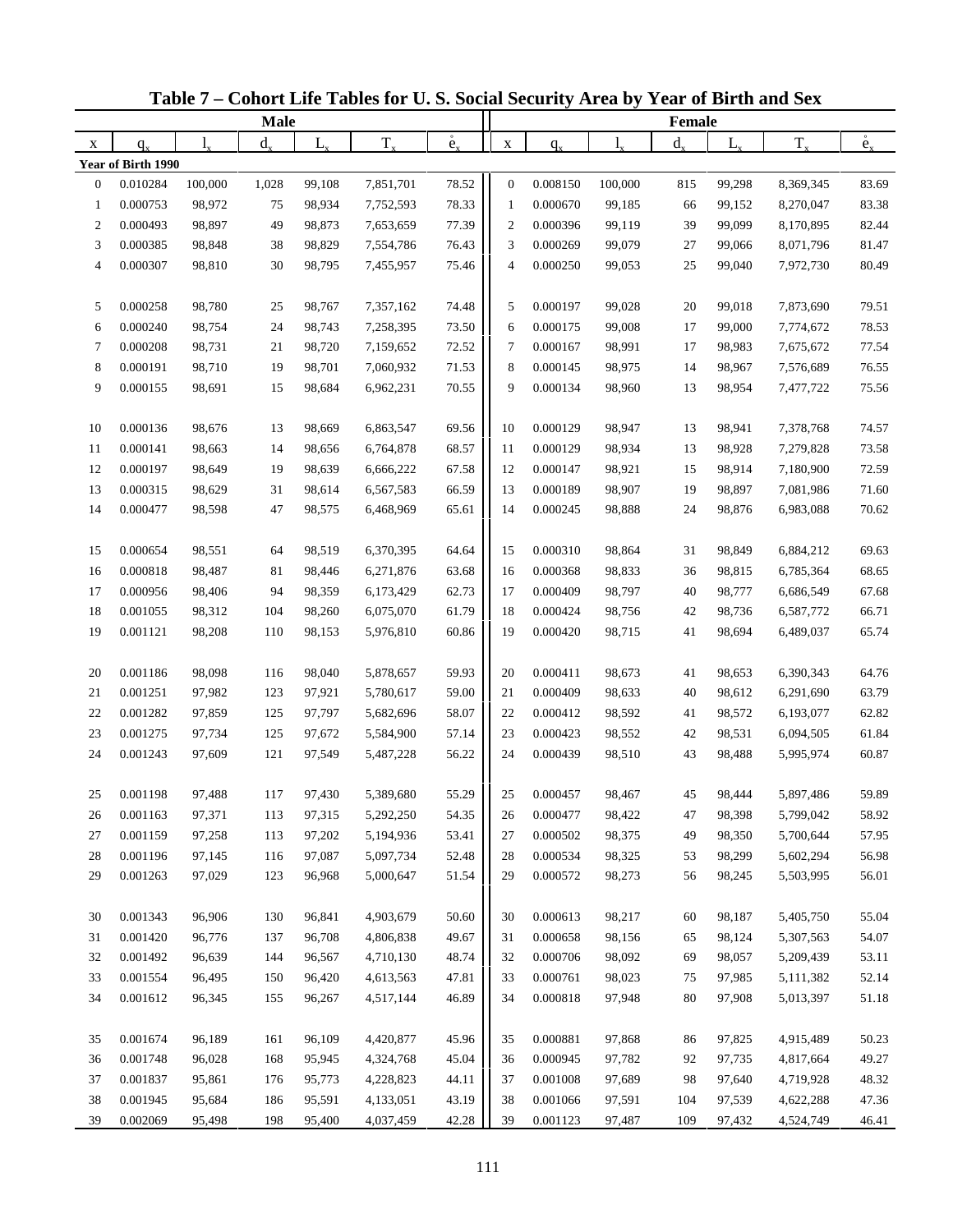|    |                    |           | <b>Male</b> |             |           |                          |             |          |        | Female  |         |           |                          |
|----|--------------------|-----------|-------------|-------------|-----------|--------------------------|-------------|----------|--------|---------|---------|-----------|--------------------------|
| X  | $q_{\rm v}$        | $l_{\nu}$ | $d_{x}$     | $L_{\rm v}$ | $T_{x}$   | $\overset{\circ}{e}_{x}$ | $\mathbf X$ | $q_{x}$  | 1.     | $d_{x}$ | $L_{x}$ | $T_{x}$   | $\overset{\circ}{e}_{x}$ |
|    | Year of Birth 1990 |           |             |             |           |                          |             |          |        |         |         |           |                          |
| 40 | 0.002204           | 95,301    | 210         | 95,196      | 3,942,060 | 41.36                    | 40          | 0.001186 | 97,377 | 115     | 97,320  | 4,427,317 | 45.47                    |
| 41 | 0.002342           | 95,091    | 223         | 94,979      | 3,846,864 | 40.45                    | 41          | 0.001257 | 97,262 | 122     | 97,201  | 4,329,998 | 44.52                    |
| 42 | 0.002475           | 94,868    | 235         | 94,751      | 3,751,884 | 39.55                    | 42          | 0.001328 | 97,140 | 129     | 97,075  | 4,232,797 | 43.57                    |
| 43 | 0.002599           | 94,633    | 246         | 94,510      | 3,657,134 | 38.65                    | 43          | 0.001398 | 97,011 | 136     | 96,943  | 4,135,722 | 42.63                    |
| 44 | 0.002719           | 94,387    | 257         | 94,259      | 3,562,623 | 37.74                    | 44          | 0.001474 | 96,875 | 143     | 96,804  | 4,038,779 | 41.69                    |
|    |                    |           |             |             |           |                          |             |          |        |         |         |           |                          |
| 45 | 0.002854           | 94,131    | 269         | 93,996      | 3,468,364 | 36.85                    | 45          | 0.001559 | 96,732 | 151     | 96,657  | 3,941,976 | 40.75                    |
| 46 | 0.003006           | 93,862    | 282         | 93,721      | 3,374,368 | 35.95                    | 46          | 0.001660 | 96,581 | 160     | 96,501  | 3,845,319 | 39.81                    |
| 47 | 0.003157           | 93,580    | 295         | 93,432      | 3,280,647 | 35.06                    | 47          | 0.001776 | 96,421 | 171     | 96,335  | 3,748,818 | 38.88                    |
| 48 | 0.003307           | 93,284    | 308         | 93,130      | 3,187,215 | 34.17                    | 48          | 0.001909 | 96,250 | 184     | 96,158  | 3,652,482 | 37.95                    |
| 49 | 0.003466           | 92,976    | 322         | 92,815      | 3,094,085 | 33.28                    | 49          | 0.002060 | 96,066 | 198     | 95,967  | 3,556,324 | 37.02                    |
|    |                    |           |             |             |           |                          |             |          |        |         |         |           |                          |
| 50 | 0.003651           | 92,654    | 338         | 92,485      | 3,001,270 | 32.39                    | 50          | 0.002234 | 95,868 | 214     | 95,761  | 3,460,357 | 36.09                    |
| 51 | 0.003873           | 92,315    | 358         | 92,137      | 2,908,785 | 31.51                    | 51          | 0.002429 | 95,654 | 232     | 95,538  | 3,364,596 | 35.17                    |
| 52 | 0.004132           | 91,958    | 380         | 91,768      | 2,816,649 | 30.63                    | 52          | 0.002648 | 95,422 | 253     | 95,295  | 3,269,058 | 34.26                    |
| 53 | 0.004437           | 91,578    | 406         | 91,375      | 2,724,881 | 29.75                    | 53          | 0.002890 | 95,169 | 275     | 95,031  | 3,173,763 | 33.35                    |
| 54 | 0.004787           | 91,172    | 436         | 90,953      | 2,633,506 | 28.89                    | 54          | 0.003159 | 94,894 | 300     | 94,744  | 3,078,732 | 32.44                    |
|    |                    |           |             |             |           |                          |             |          |        |         |         |           |                          |
| 55 | 0.005199           | 90,735    | 472         | 90,499      | 2,542,553 | 28.02                    | 55          | 0.003469 | 94,594 | 328     | 94,430  | 2,983,988 | 31.55                    |
| 56 | 0.005667           | 90,263    | 512         | 90,008      | 2,452,054 | 27.17                    | 56          | 0.003811 | 94,266 | 359     | 94,086  | 2,889,558 | 30.65                    |
| 57 | 0.006167           | 89,752    | 553         | 89,475      | 2,362,046 | 26.32                    | 57          | 0.004172 | 93,907 | 392     | 93,711  | 2,795,471 | 29.77                    |
| 58 | 0.006696           | 89,198    | 597         | 88,900      | 2,272,571 | 25.48                    | 58          | 0.004547 | 93,515 | 425     | 93,302  | 2,701,761 | 28.89                    |
| 59 | 0.007274           | 88,601    | 644         | 88,279      | 2,183,671 | 24.65                    | 59          | 0.004947 | 93,090 | 461     | 92,859  | 2,608,458 | 28.02                    |
|    |                    |           |             |             |           |                          |             |          |        |         |         |           |                          |
| 60 | 0.007882           | 87,957    | 693         | 87,610      | 2,095,392 | 23.82                    | 60          | 0.005373 | 92,629 | 498     | 92,380  | 2,515,599 | 27.16                    |
| 61 | 0.008584           | 87,263    | 749         | 86,889      | 2,007,782 | 23.01                    | 61          | 0.005859 | 92,132 | 540     | 91,862  | 2,423,219 | 26.30                    |
| 62 | 0.009476           | 86,514    | 820         | 86,104      | 1,920,893 | 22.20                    | 62          | 0.006448 | 91,592 | 591     | 91,296  | 2,331,357 | 25.45                    |
| 63 | 0.010602           | 85,694    | 909         | 85,240      | 1,834,789 | 21.41                    | 63          | 0.007165 | 91,001 | 652     | 90,675  | 2,240,061 | 24.62                    |
| 64 | 0.011906           | 84,786    | 1,009       | 84,281      | 1,749,549 | 20.63                    | 64          | 0.007983 | 90,349 | 721     | 89,988  | 2,149,385 | 23.79                    |
|    |                    |           |             |             |           |                          |             |          |        |         |         |           |                          |
| 65 | 0.013366           | 83,776    | 1,120       | 83,217      | 1,665,268 | 19.88                    | 65          | 0.008897 | 89,628 | 797     | 89,229  | 2,059,397 | 22.98                    |
| 66 | 0.014847           | 82,657    | 1,227       | 82,043      | 1,582,051 | 19.14                    | 66          | 0.009837 | 88,830 | 874     | 88,394  | 1,970,168 | 22.18                    |
| 67 | 0.016211           | 81,430    | 1,320       | 80,769      | 1,500,008 | 18.42                    | 67          | 0.010734 | 87,957 | 944     | 87,485  | 1,881,774 | 21.39                    |
| 68 | 0.017384           | 80,109    | 1,393       | 79,413      | 1,419,238 | 17.72                    | 68          | 0.011550 | 87,012 | 1,005   | 86,510  | 1,794,290 | 20.62                    |
| 69 | 0.018461           | 78,717    | 1,453       | 77,990      | 1,339,825 | 17.02                    | 69          | 0.012337 | 86,007 | 1,061   | 85,477  | 1,707,780 | 19.86                    |
|    |                    |           |             |             |           |                          |             |          |        |         |         |           |                          |
| 70 | 0.019671           | 77,264    | 1,520       | 76,504      | 1,261,835 | 16.33                    | 70          | 0.013216 | 84,946 | 1,123   | 84,385  | 1,622,303 | 19.10                    |
| 71 | 0.021095           | 75,744    | 1,598       | 74,945      | 1,185,331 | 15.65                    | 71          | 0.014233 | 83,824 | 1,193   | 83,227  | 1,537,918 | 18.35                    |
| 72 | 0.022630           | 74,146    | 1,678       | 73,307      | 1,110,386 | 14.98                    | 72          | 0.015330 | 82,631 | 1,267   | 81,997  | 1,454,690 | 17.60                    |
| 73 | 0.024291           | 72,468    | 1,760       | 71,588      | 1,037,079 | 14.31                    | 73          | 0.016518 | 81,364 | 1,344   | 80,692  | 1,372,693 | 16.87                    |
| 74 | 0.026139           | 70,708    | 1,848       | 69,784      | 965,491   | 13.65                    | 74          | 0.017830 | 80,020 | 1,427   | 79,307  | 1,292,001 | 16.15                    |
|    |                    |           |             |             |           |                          |             |          |        |         |         |           |                          |
| 75 | 0.028370           | 68,860    | 1,954       | 67,883      | 895,708   | 13.01                    | 75          | 0.019455 | 78,593 | 1,529   | 77,829  | 1,212,694 | 15.43                    |
| 76 | 0.030957           | 66,906    | 2,071       | 65,870      | 827,825   | 12.37                    | 76          | 0.021319 | 77,064 | 1,643   | 76,243  | 1,134,866 | 14.73                    |
| 77 | 0.033716           | 64,835    | 2,186       | 63,742      | 761,955   | 11.75                    | 77          | 0.023178 | 75,421 | 1,748   | 74,547  | 1,058,623 | 14.04                    |
| 78 | 0.036612           | 62,649    | 2,294       | 61,502      | 698,213   | 11.14                    | 78          | 0.024968 | 73,673 | 1,839   | 72,753  | 984,076   | 13.36                    |
| 79 | 0.039812           | 60,355    | 2,403       | 59,154      | 636,711   | 10.55                    | 79          | 0.026875 | 71,834 | 1,931   | 70,868  | 911,322   | 12.69                    |

**Table 7 – Cohort Life Tables for U. S. Social Security Area by Year of Birth and Sex**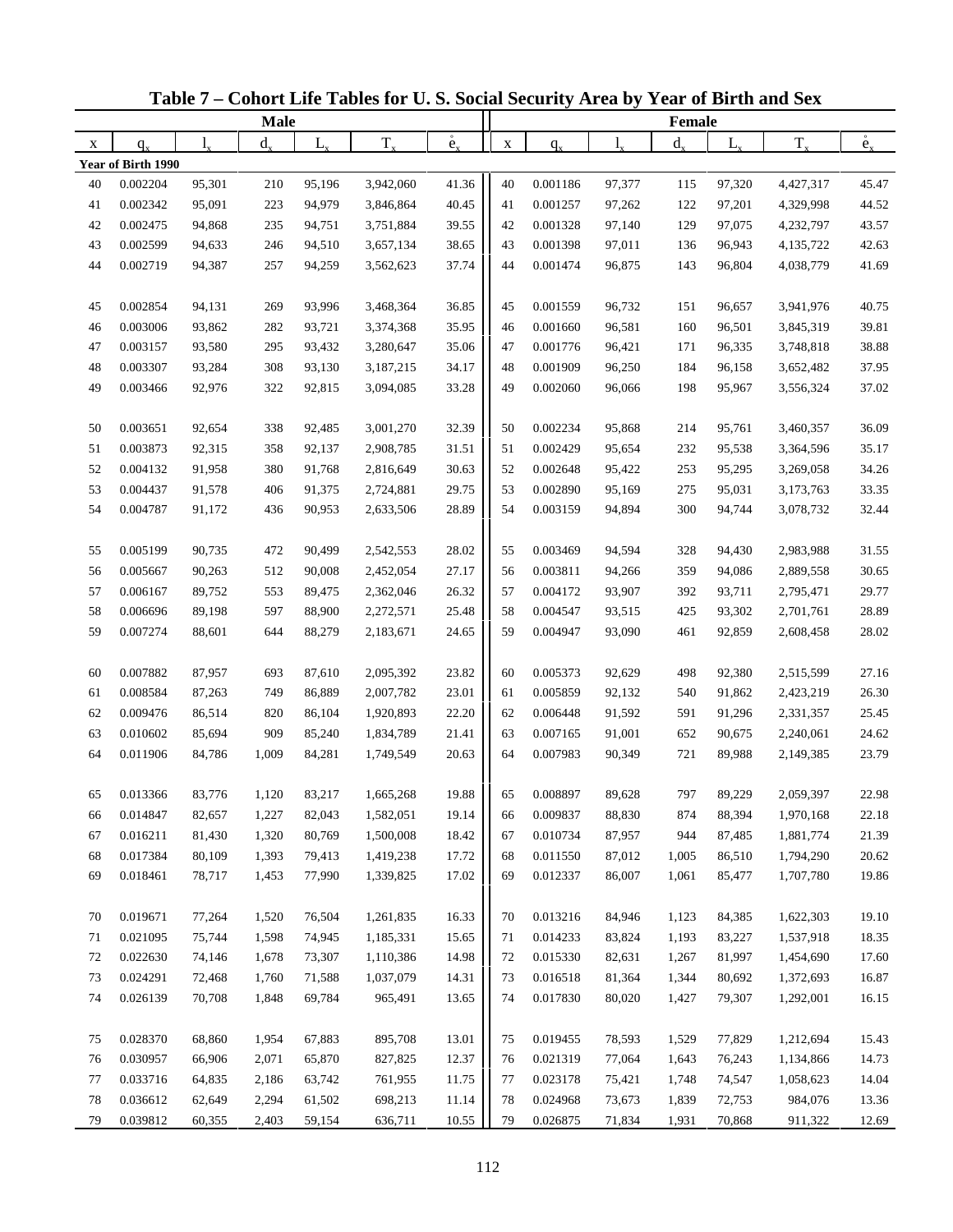|             |                    |                         | <b>Male</b>  |                |              |                          |             |             |        | Female         |             |         |                          |
|-------------|--------------------|-------------------------|--------------|----------------|--------------|--------------------------|-------------|-------------|--------|----------------|-------------|---------|--------------------------|
| $\mathbf X$ | $q_{x}$            | $\mathbf{l}_{\nu}$      | $d_{\rm v}$  | $L_{\rm v}$    | $T_{\rm x}$  | $\overset{\circ}{e}_{x}$ | $\mathbf X$ | $q_{\rm v}$ | 1.     | $d_{\rm v}$    | $L_{\rm v}$ | $T_{x}$ | $\overset{\circ}{e}_{x}$ |
|             | Year of Birth 1990 |                         |              |                |              |                          |             |             |        |                |             |         |                          |
| 80          | 0.043263           | 57,952                  | 2,507        | 56,699         | 577,557      | 9.97                     | 80          | 0.029016    | 69,903 | 2,028          | 68,889      | 840,454 | 12.02                    |
| 81          | 0.047424           | 55,445                  | 2,629        | 54,130         | 520,859      | 9.39                     | 81          | 0.031780    | 67,875 | 2,157          | 66,796      | 771,565 | 11.37                    |
| 82          | 0.052925           | 52,816                  | 2,795        | 51,418         | 466,728      | 8.84                     | 82          | 0.035554    | 65,718 | 2,337          | 64,550      | 704,768 | 10.72                    |
| 83          | 0.060075           | 50,020                  | 3,005        | 48,518         | 415,310      | 8.30                     | 83          | 0.040585    | 63,381 | 2,572          | 62,095      | 640,219 | 10.10                    |
| 84          | 0.068514           | 47,015                  | 3,221        | 45,405         | 366,793      | 7.80                     | 84          | 0.046671    | 60,809 | 2,838          | 59,390      | 578,124 | 9.51                     |
| 85          | 0.077661           | 43,794                  | 3,401        | 42,094         | 321,388      | 7.34                     | 85          | 0.053453    | 57,971 | 3,099          | 56,422      | 518,734 | 8.95                     |
| 86          | 0.087028           | 40,393                  | 3,515        | 38,635         | 279,294      | 6.91                     | 86          | 0.060629    | 54,872 | 3,327          | 53,209      | 462,312 | 8.43                     |
| 87          | 0.096316           | 36,878                  | 3,552        | 35,102         | 240,659      | 6.53                     | 87          | 0.068015    | 51,545 | 3,506          | 49,792      | 409,104 | 7.94                     |
| 88          | 0.105438           | 33,326                  | 3,514        | 31,569         | 205,557      | 6.17                     | 88          | 0.075570    | 48,039 | 3,630          | 46,224      | 359,311 | 7.48                     |
| 89          | 0.114496           | 29,812                  | 3,413        | 28,105         | 173,988      | 5.84                     | 89          | 0.083381    | 44,409 | 3,703          | 42,558      | 313,087 | 7.05                     |
| 90          | 0.123653           | 26,399                  | 3,264        | 24,767         | 145,883      | 5.53                     | 90          | 0.091572    | 40,706 | 3,728          | 38,842      | 270,529 | 6.65                     |
| 91          | 0.133100           | 23,134                  | 3,079        | 21,595         | 121,116      | 5.24                     | 91          | 0.100292    | 36,979 | 3,709          | 35,124      | 231,687 | 6.27                     |
| 92          | 0.143035           | 20,055                  | 2,869        | 18,621         | 99,521       | 4.96                     | 92          | 0.109690    | 33,270 | 3,649          | 31,445      | 196,562 | 5.91                     |
| 93          | 0.153635           | 17,187                  | 2,640        | 15,866         | 80,901       | 4.71                     | 93          | 0.119902    | 29,621 | 3,552          | 27,845      | 165,117 | 5.57                     |
| 94          | 0.165061           | 14,546                  | 2,401        | 13,346         | 65,034       | 4.47                     | 94          | 0.131050    | 26,069 | 3,416          | 24,361      | 137,272 | 5.27                     |
| 95          | 0.176357           | 12,145                  | 2,142        | 11,074         | 51,689       | 4.26                     | 95          | 0.142223    | 22,653 | 3,222          | 21,042      | 112,911 | 4.98                     |
| 96          | 0.187379           | 10,003                  | 1,874        | 9,066          | 40,614       | 4.06                     | 96          | 0.153255    | 19,431 | 2,978          | 17,942      | 91,869  | 4.73                     |
| 97          | 0.197979           | 8,129                   | 1,609        | 7,324          | 31,548       | 3.88                     | 97          | 0.163959    | 16,453 | 2,698          | 15,104      | 73,927  | 4.49                     |
| 98          | 0.207992           | 6,520                   | 1,356        | 5,842          | 24,224       | 3.72                     | 98          | 0.174150    | 13,755 | 2,396          | 12,558      | 58,823  | 4.28                     |
| 99          | 0.217277           | 5,164                   | 1,122        | 4,603          | 18,383       | 3.56                     | 99          | 0.183630    | 11,360 | 2,086          | 10,317      | 46,265  | 4.07                     |
| 100         | 0.226978           | 4,042                   | 917          | 3,583          | 13,780       | 3.41                     | 100         | 0.193630    | 9,274  | 1,796          | 8,376       | 35,948  | 3.88                     |
| 101         | 0.237119           | 3,124                   | 741          | 2,754          | 10,197       | 3.26                     | 101         | 0.204184    | 7,478  | 1,527          | 6,715       | 27,572  | 3.69                     |
| 102         | 0.247716           | 2,383                   | 590          | 2,088          | 7,443        | 3.12                     | 102         | 0.215312    | 5,951  | 1,281          | 5,311       | 20,857  | 3.50                     |
| 103         | 0.258799           | 1,793                   | 464          | 1,561          | 5,355        | 2.99                     | 103         | 0.227053    | 4,670  | 1,060          | 4,140       | 15,547  | 3.33                     |
| 104         | 0.270376           | 1,329                   | 359          | 1,149          | 3,794        | 2.85                     | 104         | 0.239436    | 3,610  | 864            | 3,177       | 11,407  | 3.16                     |
| 105         | 0.282478           | 970                     | 274          | 833            | 2,645        | 2.73                     | 105         | 0.252516    | 2,745  | 693            | 2,399       | 8,230   | 3.00                     |
| 106         | 0.295125           | 696                     | 205          | 593            | 1,812        | 2.60                     | 106         | 0.266300    | 2,052  | 546            | 1,779       | 5,831   | 2.84                     |
| 107         | 0.308349           | 490                     | 151          | 415            | 1,219        | 2.49                     | 107         | 0.280855    | 1,506  | 423            | 1,294       | 4,052   | 2.69                     |
| 108         | 0.322168           | 339                     | 109          | 285            | 804          | 2.37                     | 108         | 0.296205    | 1,083  | 321            | 922         | 2,758   | 2.55                     |
| 109         | 0.336616           | 230                     | 77           | 191            | 520          | 2.26                     | 109         | 0.312399    | 762    | 238            | 643         | 1,836   | 2.41                     |
| 110         | 0.351715           | 153                     | 54           | 126            | 328          | 2.15                     | 110         | 0.329489    | 524    | 173            | 438         | 1,193   | 2.28                     |
| 111         | 0.367504           | 99                      | 36           | 81             | 203          | 2.05                     | 111         | 0.347526    | 351    | 122            | 290         | 755     | 2.15                     |
| 112         | 0.384011           | 63                      | 24           | 51             | 122          | 1.95                     | 112         | 0.366532    | 229    | 84             | 187         | 465     | 2.03                     |
| 113         | 0.401264           | 39                      | 15           | 31             | 71           | 1.85                     | 113         | 0.386625    | 145    | 56             | 117         | 277     | 1.91                     |
| 114         | 0.419304           | 23                      | $10\,$       | 18             | 41           | 1.76                     | 114         | 0.407811    | 89     | 36             | 71          | 160     | 1.80                     |
| 115         | 0.438153           | 13                      | 6            | 10             | 22           | 1.67                     | 115         | 0.430165    | 53     | 23             | 41          | 89      | 1.69                     |
| 116         | 0.457874           | 8                       | 3            | 6              | 12           | 1.59                     | 116         | 0.453757    | 30     | 14             | 23          | 48      | 1.59                     |
| 117         | 0.478469           | $\overline{\mathbf{4}}$ | $\sqrt{2}$   | 3              | 6            | 1.50                     | 117         | 0.478469    | 16     | $\,8\,$        | 12          | 25      | 1.50                     |
| 118         | 0.500026           | $\overline{c}$          | $\mathbf{1}$ | $\overline{c}$ | 3            | 1.42                     | 118         | 0.500026    | 9      | $\overline{4}$ | 6           | 12      | 1.42                     |
| 119         | 0.522543           | $\mathbf{1}$            | $\mathbf{1}$ | $\mathbf{1}$   | $\mathbf{1}$ | 1.35                     | 119         | 0.522543    | 4      | $\overline{c}$ | 3           | 6       | 1.35                     |

**Table 7 – Cohort Life Tables for U. S. Social Security Area by Year of Birth and Sex**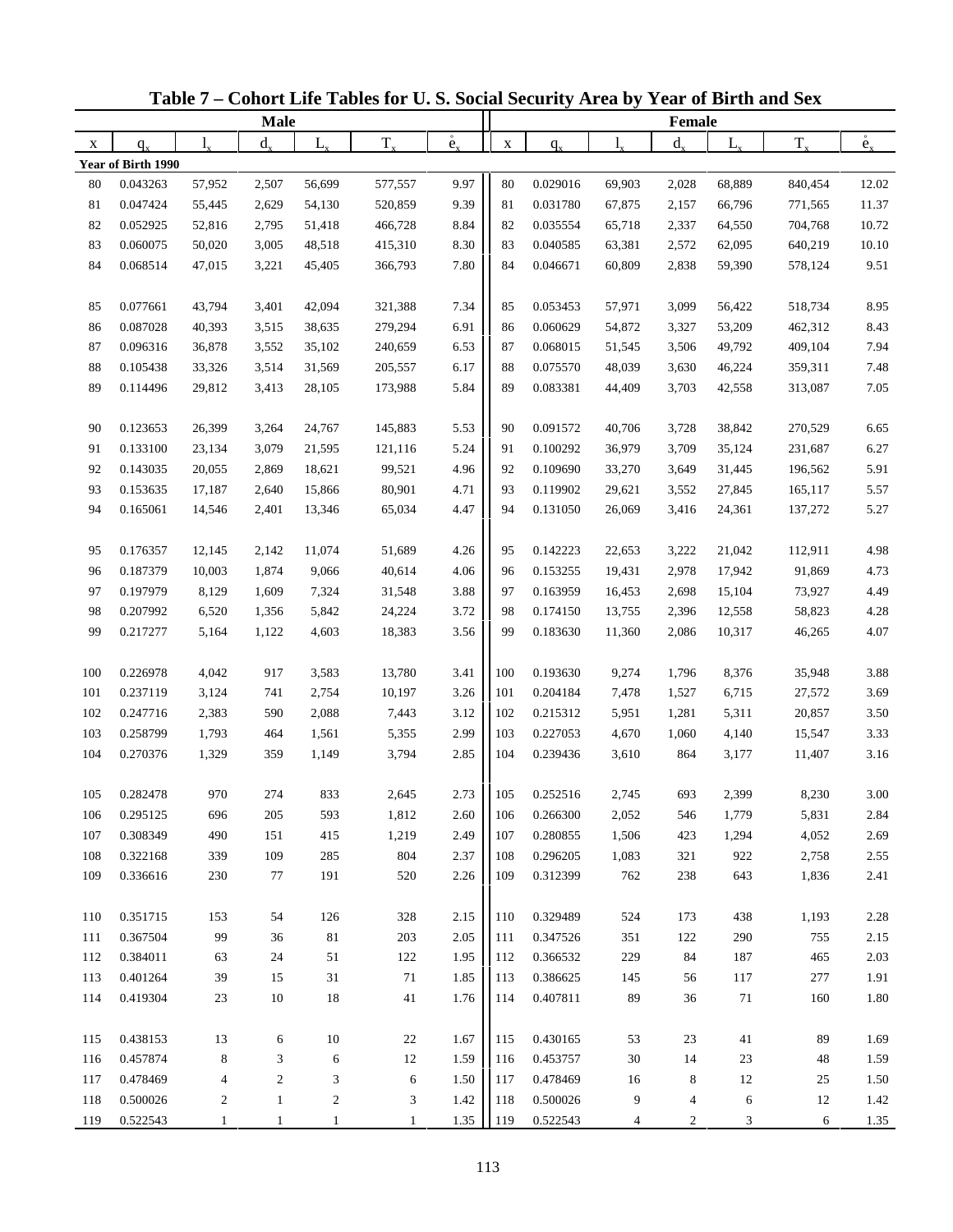| <b>Male</b>      |                    |         |             |        |           |                          |                  |          | Female  |             |         |           |                          |
|------------------|--------------------|---------|-------------|--------|-----------|--------------------------|------------------|----------|---------|-------------|---------|-----------|--------------------------|
| X                | $q_{x}$            |         | $d_{\rm v}$ | L,     | $T_{x}$   | $\overset{\circ}{e}_{x}$ | $\mathbf X$      | $q_{x}$  |         | $d_{\rm v}$ | $L_{x}$ | $T_{x}$   | $\overset{\circ}{e}_{x}$ |
|                  | Year of Birth 2000 |         |             |        |           |                          |                  |          |         |             |         |           |                          |
| $\boldsymbol{0}$ | 0.007372           | 100,000 | 737         | 99,356 | 7,968,154 | 79.68                    | $\boldsymbol{0}$ | 0.006138 | 100,000 | 614         | 99,460  | 8,462,076 | 84.62                    |
| 1                | 0.000522           | 99,263  | 52          | 99,237 | 7,868,798 | 79.27                    | -1               | 0.000453 | 99,386  | 45          | 99,364  | 8,362,615 | 84.14                    |
| $\overline{c}$   | 0.000342           | 99,211  | 34          | 99,194 | 7,769,561 | 78.31                    | $\overline{c}$   | 0.000287 | 99,341  | 29          | 99,327  | 8,263,251 | 83.18                    |
| 3                | 0.000277           | 99,177  | 27          | 99,163 | 7,670,367 | 77.34                    | 3                | 0.000209 | 99,313  | 21          | 99,302  | 8,163,924 | 82.20                    |
| 4                | 0.000210           | 99,150  | 21          | 99,139 | 7,571,203 | 76.36                    | $\overline{4}$   | 0.000153 | 99,292  | 15          | 99,284  | 8,064,622 | 81.22                    |
| 5                | 0.000187           | 99,129  | 19          | 99,120 | 7,472,064 | 75.38                    | 5                | 0.000142 | 99,277  | 14          | 99,270  | 7,965,337 | 80.23                    |
| 6                | 0.000176           | 99,110  | 17          | 99,102 | 7,372,945 | 74.39                    | 6                | 0.000136 | 99,263  | 13          | 99,256  | 7,866,068 | 79.25                    |
| 7                | 0.000167           | 99,093  | 17          | 99,085 | 7,273,843 | 73.40                    | $\tau$           | 0.000132 | 99,249  | 13          | 99,243  | 7,766,812 | 78.26                    |
| 8                | 0.000149           | 99,076  | 15          | 99,069 | 7,174,759 | 72.42                    | 8                | 0.000126 | 99,236  | 13          | 99,230  | 7,667,569 | 77.27                    |
| 9                | 0.000126           | 99,061  | 12          | 99,055 | 7,075,690 | 71.43                    | 9                | 0.000115 | 99,224  | 11          | 99,218  | 7,568,339 | 76.28                    |
| 10               | 0.000108           | 99,049  | 11          | 99,044 | 6,976,635 | 70.44                    | 10               | 0.000108 | 99,212  | 11          | 99,207  | 7,469,121 | 75.28                    |
| 11               | 0.000113           | 99,038  | 11          | 99,033 | 6,877,591 | 69.44                    | 11               | 0.000109 | 99,201  | 11          | 99,196  | 7,369,915 | 74.29                    |
| 12               | 0.000166           | 99,027  | 16          | 99,019 | 6,778,559 | 68.45                    | 12               | 0.000128 | 99,191  | 13          | 99,184  | 7,270,719 | 73.30                    |
| 13               | 0.000279           | 99,011  | $28\,$      | 98,997 | 6,679,540 | 67.46                    | 13               | 0.000167 | 99,178  | 17          | 99,170  | 7,171,535 | 72.31                    |
| 14               | 0.000430           | 98,983  | 43          | 98,962 | 6,580,543 | 66.48                    | 14               | 0.000221 | 99,161  | 22          | 99,150  | 7,072,365 | 71.32                    |
|                  |                    |         |             |        |           |                          |                  |          |         |             |         |           |                          |
| 15               | 0.000597           | 98,940  | 59          | 98,911 | 6,481,581 | 65.51                    | 15               | 0.000283 | 99,139  | 28          | 99,125  | 6,973,215 | 70.34                    |
| 16               | 0.000750           | 98,881  | 74          | 98,844 | 6,382,670 | 64.55                    | 16               | 0.000340 | 99,111  | 34          | 99,095  | 6,874,089 | 69.36                    |
| 17               | 0.000878           | 98,807  | 87          | 98,764 | 6,283,825 | 63.60                    | 17               | 0.000378 | 99,078  | 37          | 99,059  | 6,774,995 | 68.38                    |
| 18               | 0.000969           | 98,720  | 96          | 98,673 | 6,185,061 | 62.65                    | 18               | 0.000392 | 99,040  | 39          | 99,021  | 6,675,936 | 67.41                    |
| 19               | 0.001031           | 98,625  | 102         | 98,574 | 6,086,389 | 61.71                    | 19               | 0.000387 | 99,001  | 38          | 98,982  | 6,576,915 | 66.43                    |
| 20               | 0.001091           | 98,523  | 107         | 98,469 | 5,987,815 | 60.78                    | 20               | 0.000379 | 98,963  | 38          | 98,944  | 6,477,933 | 65.46                    |
| 21               | 0.001150           | 98,416  | 113         | 98,359 | 5,889,345 | 59.84                    | 21               | 0.000377 | 98,926  | 37          | 98,907  | 6,378,988 | 64.48                    |
| 22               | 0.001178           | 98,302  | 116         | 98,245 | 5,790,986 | 58.91                    | 22               | 0.000380 | 98,888  | 38          | 98,869  | 6,280,081 | 63.51                    |
| 23               | 0.001173           | 98,187  | 115         | 98,129 | 5,692,742 | 57.98                    | 23               | 0.000389 | 98,851  | 38          | 98,831  | 6,181,212 | 62.53                    |
| 24               | 0.001142           | 98,072  | 112         | 98,016 | 5,594,613 | 57.05                    | 24               | 0.000405 | 98,812  | 40          | 98,792  | 6,082,380 | 61.55                    |
| 25               | 0.001100           | 97,960  | 108         | 97,906 | 5,496,597 | 56.11                    | 25               | 0.000423 | 98,772  | 42          | 98,751  | 5,983,588 | 60.58                    |
| 26               | 0.001068           | 97,852  | 105         | 97,800 | 5,398,692 | 55.17                    | 26               | 0.000441 | 98,730  | 44          | 98,709  | 5,884,837 | 59.61                    |
| 27               | 0.001064           | 97,747  | 104         | 97,695 | 5,300,892 | 54.23                    | 27               | 0.000465 | 98,687  | 46          | 98,664  | 5,786,128 | 58.63                    |
| 28               | 0.001098           | 97,643  | 107         | 97,590 | 5,203,197 | 53.29                    | 28               | 0.000494 | 98,641  | 49          | 98,617  | 5,687,464 | 57.66                    |
| 29               | 0.001160           | 97,536  | 113         | 97,479 | 5,105,608 | 52.35                    | 29               | 0.000530 | 98,592  | 52          | 98,566  | 5,588,848 | 56.69                    |
| 30               | 0.001233           | 97,423  | 120         | 97,363 | 5,008,128 | 51.41                    | 30               | 0.000568 | 98,540  | 56          | 98,512  | 5,490,282 | 55.72                    |
| 31               | 0.001303           | 97,303  | 127         | 97,239 | 4,910,765 | 50.47                    | 31               | 0.000609 | 98,484  | 60          | 98,454  | 5,391,770 | 54.75                    |
| 32               | 0.001367           | 97,176  | 133         | 97,110 | 4,813,526 | 49.53                    | 32               | 0.000654 | 98,424  | 64          | 98,392  | 5,293,316 | 53.78                    |
| 33               | 0.001425           | 97,043  | 138         | 96,974 | 4,716,416 | 48.60                    | 33               | 0.000704 | 98,360  | 69          | 98,325  | 5,194,924 | 52.82                    |
| 34               | 0.001478           | 96,905  | 143         | 96,833 | 4,619,442 | 47.67                    | 34               | 0.000757 | 98,290  | 74          | 98,253  | 5,096,599 | 51.85                    |
|                  |                    |         |             |        |           |                          |                  |          |         |             |         |           |                          |
| 35               | 0.001533           | 96,762  | 148         | 96,687 | 4,522,609 | 46.74                    | 35               | 0.000815 | 98,216  | 80          | 98,176  | 4,998,345 | 50.89                    |
| 36               | 0.001599           | 96,613  | 154         | 96,536 | 4,425,922 | 45.81                    | 36               | 0.000875 | 98,136  | 86          | 98,093  | 4,900,169 | 49.93                    |
| 37               | 0.001680           | 96,459  | 162         | 96,378 | 4,329,386 | 44.88                    | 37               | 0.000932 | 98,050  | 91          | 98,004  | 4,802,076 | 48.98                    |
| 38               | 0.001779           | 96,297  | 171         | 96,211 | 4,233,008 | 43.96                    | 38               | 0.000986 | 97,959  | 97          | 97,910  | 4,704,072 | 48.02                    |
| 39               | 0.001892           | 96,125  | 182         | 96,035 | 4,136,797 | 43.04                    | 39               | 0.001040 | 97,862  | 102         | 97,811  | 4,606,161 | 47.07                    |

**Table 7 – Cohort Life Tables for U. S. Social Security Area by Year of Birth and Sex**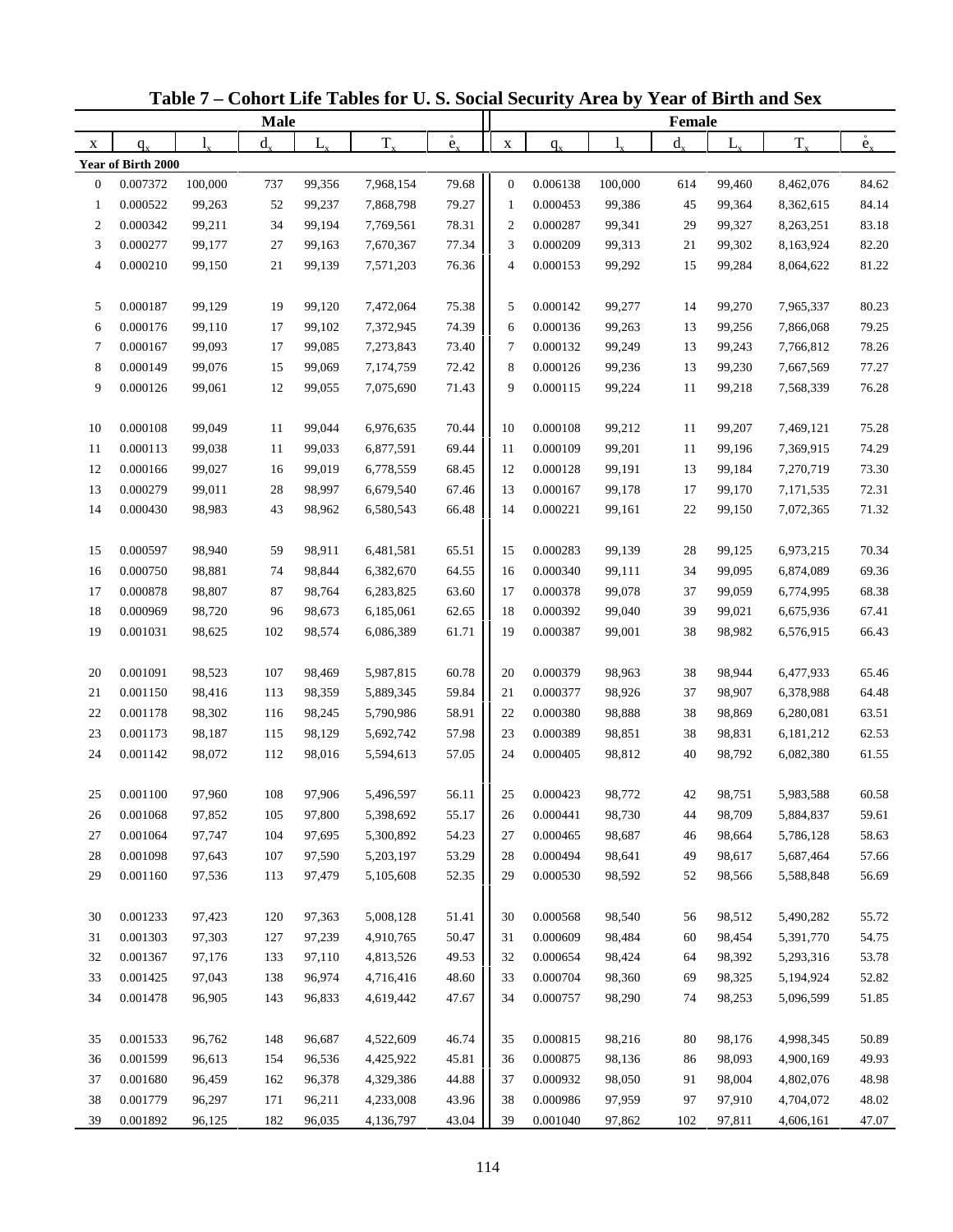| <b>Male</b> |                    |        |         |             |           |                          |             |          | Female |         |         |           |                          |
|-------------|--------------------|--------|---------|-------------|-----------|--------------------------|-------------|----------|--------|---------|---------|-----------|--------------------------|
| X           | $q_{\rm v}$        | 1.     | $d_{x}$ | $L_{\rm x}$ | $T_{x}$   | $\overset{\circ}{e}_{x}$ | $\mathbf X$ | $q_{x}$  | 1,     | $d_{x}$ | $L_{x}$ | $T_{x}$   | $\overset{\circ}{e}_{x}$ |
|             | Year of Birth 2000 |        |         |             |           |                          |             |          |        |         |         |           |                          |
| 40          | 0.002015           | 95,944 | 193     | 95,847      | 4,040,762 | 42.12                    | 40          | 0.001099 | 97,760 | 107     | 97,707  | 4,508,350 | 46.12                    |
| 41          | 0.002141           | 95,750 | 205     | 95,648      | 3,944,915 | 41.20                    | 41          | 0.001165 | 97,653 | 114     | 97,596  | 4,410,643 | 45.17                    |
| 42          | 0.002262           | 95,545 | 216     | 95,437      | 3,849,267 | 40.29                    | 42          | 0.001230 | 97,539 | 120     | 97,479  | 4,313,047 | 44.22                    |
| 43          | 0.002372           | 95,329 | 226     | 95,216      | 3,753,830 | 39.38                    | 43          | 0.001297 | 97,419 | 126     | 97,356  | 4,215,568 | 43.27                    |
| 44          | 0.002481           | 95,103 | 236     | 94,985      | 3,658,614 | 38.47                    | 44          | 0.001367 | 97,293 | 133     | 97,226  | 4,118,212 | 42.33                    |
|             |                    |        |         |             |           |                          |             |          |        |         |         |           |                          |
| 45          | 0.002602           | 94,867 | 247     | 94,744      | 3,563,629 | 37.56                    | 45          | 0.001446 | 97,160 | 140     | 97,090  | 4,020,986 | 41.39                    |
| 46          | 0.002739           | 94,620 | 259     | 94,491      | 3,468,885 | 36.66                    | 46          | 0.001540 | 97,019 | 149     | 96,945  | 3,923,896 | 40.44                    |
| 47          | 0.002877           | 94,361 | 271     | 94,225      | 3,374,395 | 35.76                    | 47          | 0.001648 | 96,870 | 160     | 96,790  | 3,826,951 | 39.51                    |
| 48          | 0.003015           | 94,090 | 284     | 93,948      | 3,280,170 | 34.86                    | 48          | 0.001772 | 96,710 | 171     | 96,625  | 3,730,161 | 38.57                    |
| 49          | 0.003164           | 93,806 | 297     | 93,657      | 3,186,222 | 33.97                    | 49          | 0.001914 | 96,539 | 185     | 96,447  | 3,633,536 | 37.64                    |
|             |                    |        |         |             |           |                          |             |          |        |         |         |           |                          |
| 50          | 0.003336           | 93,509 | 312     | 93,353      | 3,092,564 | 33.07                    | 50          | 0.002077 | 96,354 | 200     | 96,254  | 3,537,090 | 36.71                    |
| 51          | 0.003543           | 93,197 | 330     | 93,032      | 2,999,211 | 32.18                    | 51          | 0.002259 | 96,154 | 217     | 96,045  | 3,440,836 | 35.78                    |
| 52          | 0.003784           | 92,867 | 351     | 92,691      | 2,906,179 | 31.29                    | 52          | 0.002464 | 95,937 | 236     | 95,819  | 3,344,790 | 34.86                    |
| 53          | 0.004068           | 92,516 | 376     | 92,327      | 2,813,488 | 30.41                    | 53          | 0.002690 | 95,700 | 257     | 95,572  | 3,248,971 | 33.95                    |
| 54          | 0.004394           | 92,139 | 405     | 91,937      | 2,721,161 | 29.53                    | 54          | 0.002943 | 95,443 | 281     | 95,303  | 3,153,400 | 33.04                    |
|             |                    |        |         |             |           |                          |             |          |        |         |         |           |                          |
| 55          | 0.004779           | 91,734 | 438     | 91,515      | 2,629,224 | 28.66                    | 55          | 0.003233 | 95,162 | 308     | 95,008  | 3,058,097 | 32.14                    |
| 56          | 0.005216           | 91,296 | 476     | 91,058      | 2,537,709 | 27.80                    | 56          | 0.003555 | 94,854 | 337     | 94,686  | 2,963,089 | 31.24                    |
| 57          | 0.005681           | 90,820 | 516     | 90,562      | 2,446,651 | 26.94                    | 57          | 0.003893 | 94,517 | 368     | 94,333  | 2,868,403 | 30.35                    |
| 58          | 0.006169           | 90,304 | 557     | 90,025      | 2,356,089 | 26.09                    | 58          | 0.004241 | 94,149 | 399     | 93,950  | 2,774,070 | 29.46                    |
| 59          | 0.006700           | 89,747 | 601     | 89,446      | 2,266,064 | 25.25                    | 59          | 0.004614 | 93,750 | 433     | 93,534  | 2,680,120 | 28.59                    |
|             |                    |        |         |             |           |                          |             |          |        |         |         |           |                          |
| 60          | 0.007259           | 89,145 | 647     | 88,822      | 2,176,618 | 24.42                    | 60          | 0.005008 | 93,317 | 467     | 93,084  | 2,586,586 | 27.72                    |
| 61          | 0.007909           | 88,498 | 700     | 88,148      | 2,087,796 | 23.59                    | 61          | 0.005460 | 92,850 | 507     | 92,597  | 2,493,502 | 26.86                    |
| 62          | 0.008745           | 87,798 | 768     | 87,414      | 1,999,648 | 22.78                    | 62          | 0.006015 | 92,343 | 555     | 92,065  | 2,400,906 | 26.00                    |
| 63          | 0.009810           | 87,031 | 854     | 86,604      | 1,912,234 | 21.97                    | 63          | 0.006690 | 91,788 | 614     | 91,481  | 2,308,840 | 25.15                    |
| 64          | 0.011050           | 86,177 | 952     | 85,701      | 1,825,630 | 21.18                    | 64          | 0.007465 | 91,174 | 681     | 90,833  | 2,217,359 | 24.32                    |
|             |                    |        |         |             |           |                          |             |          |        |         |         |           |                          |
| 65          | 0.012439           | 85,225 | 1,060   | 84,694      | 1,739,929 | 20.42                    | 65          | 0.008331 | 90,493 | 754     | 90,116  | 2,126,526 | 23.50                    |
| 66          | 0.013845           | 84,164 | 1,165   | 83,582      | 1,655,235 | 19.67                    | 66          | 0.009221 | 89,739 | 827     | 89,325  | 2,036,410 | 22.69                    |
| 67          | 0.015138           | 82,999 | 1,256   | 82,371      | 1,571,653 | 18.94                    | 67          | 0.010068 | 88,912 | 895     | 88,464  | 1,947,085 | 21.90                    |
| 68          | 0.016246           | 81,743 | 1,328   | 81,079      | 1,489,282 | 18.22                    | 68          | 0.010839 | 88,017 | 954     | 87,540  | 1,858,620 | 21.12                    |
| 69          | 0.017258           | 80,415 | 1,388   | 79,721      | 1,408,203 | 17.51                    | 69          | 0.011580 | 87,063 | 1,008   | 86,558  | 1,771,081 | 20.34                    |
|             |                    |        |         |             |           |                          |             |          |        |         |         |           |                          |
| 70          | 0.018393           | 79,027 | 1,454   | 78,300      | 1,328,482 | 16.81                    | 70          | 0.012407 | 86,054 | 1,068   | 85,520  | 1,684,523 | 19.58                    |
| 71          | 0.019732           | 77,573 | 1,531   | 76,808      | 1,250,182 | 16.12                    | 71          | 0.013363 | 84,987 | 1,136   | 84,419  | 1,599,002 | 18.81                    |
| 72          | 0.021172           | 76,043 | 1,610   | 75,238      | 1,173,374 | 15.43                    | 72          | 0.014394 | 83,851 | 1,207   | 83,247  | 1,514,583 | 18.06                    |
| 73          | 0.022733           | 74,433 | 1,692   | 73,587      | 1,098,137 | 14.75                    | 73          | 0.015512 | 82,644 | 1,282   | 82,003  | 1,431,336 | 17.32                    |
| 74          | 0.024467           | 72,741 | 1,780   | 71,851      | 1,024,550 | 14.08                    | 74          | 0.016747 | 81,362 | 1,363   | 80,681  | 1,349,333 | 16.58                    |
|             |                    |        |         |             |           |                          |             |          |        |         |         |           |                          |
| 75          | 0.026575           | 70,961 | 1,886   | 70,018      | 952,699   | 13.43                    | 75          | 0.018286 | 79,999 | 1,463   | 79,268  | 1,268,652 | 15.86                    |
| 76          | 0.029020           | 69,075 | 2,005   | 68,073      | 882,681   | 12.78                    | 76          | 0.020049 | 78,537 | 1,575   | 77,749  | 1,189,384 | 15.14                    |
| 77          | 0.031608           | 67,071 | 2,120   | 66,011      | 814,608   | 12.15                    | 77          | 0.021791 | 76,962 | 1,677   | 76,123  | 1,111,635 | 14.44                    |
| 78          | 0.034300           | 64,951 | 2,228   | 63,837      | 748,598   | 11.53                    | 78          | 0.023443 | 75,285 | 1,765   | 74,402  | 1,035,511 | 13.75                    |
| 79          | 0.037272           | 62,723 | 2,338   | 61,554      | 684,761   | 10.92                    | 79          | 0.025196 | 73,520 | 1,852   | 72,594  | 961,109   | 13.07                    |

**Table 7 – Cohort Life Tables for U. S. Social Security Area by Year of Birth and Sex**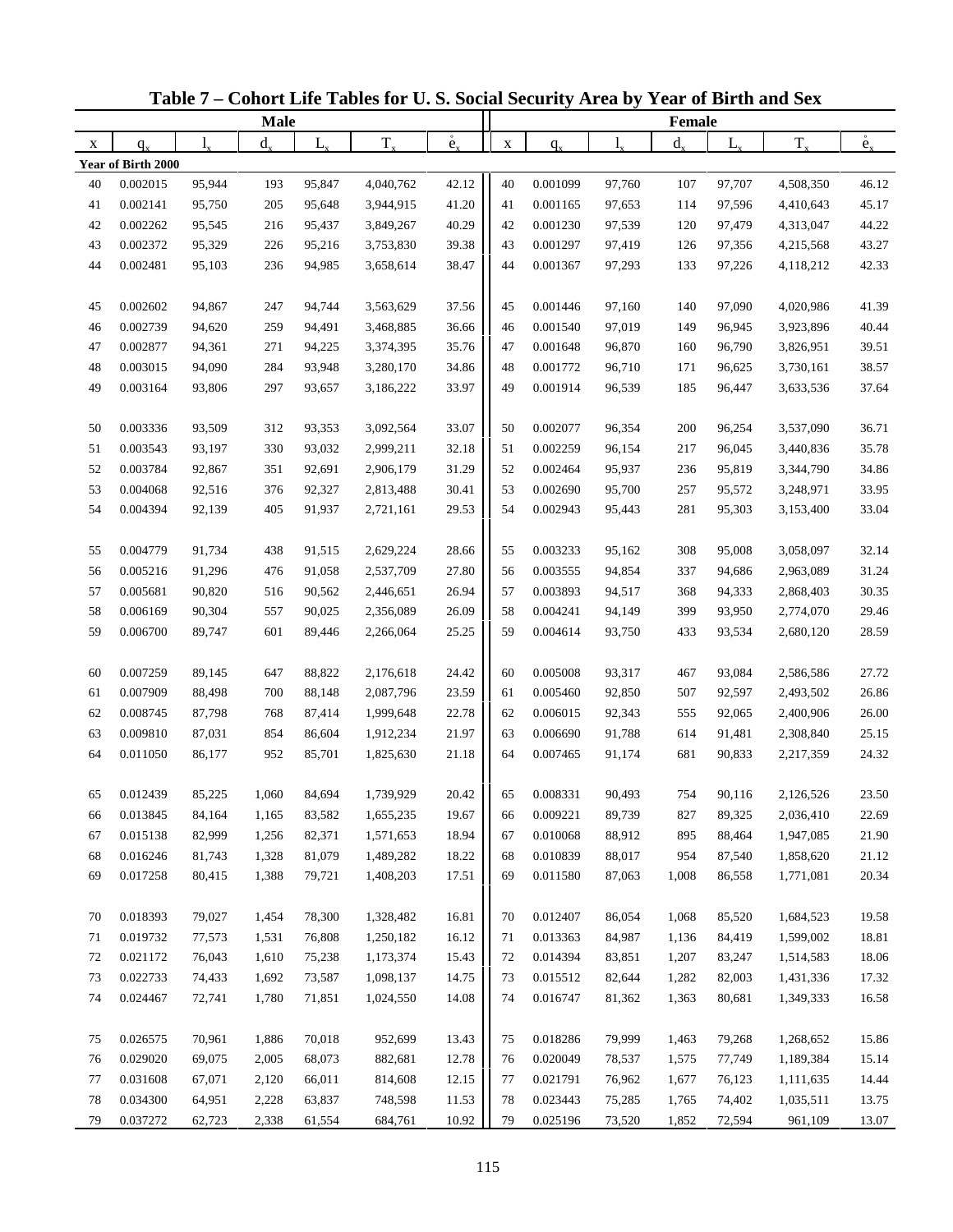| $\overset{\circ}{e}_{x}$<br>$T_{\rm x}$<br>$T_{x}$<br>$d_{\rm v}$<br>L,<br>$d_{x}$<br>$L_{x}$<br>1.<br>$\mathbf X$<br>X<br>$q_{x}$<br>$q_{x}$<br>Year of Birth 2000<br>10.32<br>0.040467<br>60,385<br>2,444<br>59,163<br>623,207<br>80<br>0.027160<br>71,668<br>1,946<br>70,694<br>888,515<br>12.40<br>80<br>9.73<br>81<br>0.044361<br>57,941<br>2,570<br>56,656<br>564,044<br>81<br>0.029730<br>69,721<br>2,073<br>68,685<br>817,821<br>11.73<br>0.049594<br>53,998<br>9.16<br>82<br>0.033315<br>2,254<br>11.07<br>82<br>55,371<br>2,746<br>507,388<br>67,648<br>66,521<br>749,136<br>83<br>0.056477<br>51,139<br>8.62<br>83<br>0.038162<br>2,496<br>64,147<br>10.44<br>52,625<br>2,972<br>453,390<br>65,395<br>682,615<br>8.10<br>9.83<br>84<br>0.064641<br>3,210<br>48,048<br>84<br>0.044052<br>2,771<br>49,653<br>402,251<br>62,899<br>61,514<br>618,468<br>7.63<br>0.073489<br>44,737<br>85<br>0.050612<br>60,128<br>3,043<br>58,607<br>9.26<br>85<br>46,443<br>3,413<br>354,203<br>556,954<br>7.19<br>0.082522<br>0.057524<br>8.73<br>86<br>43,030<br>3,551<br>41,255<br>309,466<br>86<br>57,085<br>3,284<br>55,443<br>498,347<br>6.79<br>0.091437<br>37,674<br>0.064599<br>8.23<br>87<br>39,479<br>3,610<br>268,211<br>87<br>53,801<br>3,476<br>52,063<br>442,904<br>88<br>0.100148<br>6.43<br>0.071793<br>7.77<br>35,869<br>3,592<br>34,073<br>230,537<br>88<br>50,326<br>3,613<br>48,519<br>390,841<br>6.09<br>89<br>0.108764<br>89<br>0.079199<br>3,700<br>7.33<br>32,277<br>3,511<br>30,522<br>196,464<br>46,713<br>44,863<br>342,322<br>5.77<br>0.117451<br>28,767<br>27,077<br>0.086946<br>3,740<br>41,143<br>6.92<br>90<br>3,379<br>165,942<br>90<br>43,013<br>297,459<br>5.47<br>6.53<br>0.126406<br>23,783<br>138,864<br>0.095189<br>3,738<br>91<br>25,388<br>3,209<br>91<br>39,273<br>37,404<br>256,316<br>92<br>0.135833<br>22,179<br>20,672<br>115,081<br>5.19<br>0.104082<br>3,699<br>6.16<br>3,013<br>92<br>35,535<br>33,686<br>218,912<br>5.82<br>93<br>0.145910<br>4.93<br>0.113764<br>30,025<br>19,166<br>2,797<br>17,768<br>94,409<br>93<br>31,836<br>3,622<br>185,226<br>4.68<br>5.50<br>94<br>0.156808<br>16,370<br>2,567<br>15,086<br>76,641<br>94<br>0.124363<br>28,215<br>3,509<br>26,460<br>155,201<br>0.167585<br>13,803<br>12,646<br>61,555<br>4.46<br>95<br>0.134995<br>24,706<br>3,335<br>23,038<br>128,740<br>5.21<br>95<br>2,313<br>4.95<br>0.178102<br>48,909<br>4.26<br>3,109<br>19,816<br>96<br>11,490<br>2,046<br>10,466<br>96<br>0.145491<br>21,371<br>105,702<br>0.188219<br>4.07<br>0.155689<br>4.70<br>97<br>9,443<br>1,777<br>8,555<br>38,442<br>97<br>18,261<br>2,843<br>16,840<br>85,886<br>98<br>0.197783<br>6,908<br>3.90<br>4.48<br>7,666<br>1,516<br>29,888<br>98<br>0.165400<br>15,418<br>2,550<br>14,143<br>69,047<br>99<br>1,271<br>3.74<br>99<br>4.27<br>0.206653<br>6,150<br>5,514<br>22,980<br>0.174442<br>12,868<br>2,245<br>11,746<br>54,904<br>3.58<br>100<br>0.215923<br>4,879<br>1,053<br>4,352<br>100<br>0.183985<br>10,623<br>1,955<br>9,646<br>4.06<br>17,466<br>43,158<br>3.87<br>101<br>0.225616<br>3,825<br>13,113<br>3.43<br>0.194057<br>7,828<br>863<br>3,394<br>101<br>8,669<br>1,682<br>33,512<br>3.68<br>102<br>9,720<br>3.28<br>0.204670<br>0.235750<br>2,962<br>698<br>2,613<br>102<br>6,987<br>1,430<br>6,272<br>25,684<br>3.49<br>103<br>2,264<br>7,106<br>3.14<br>103<br>0.246341<br>558<br>1,985<br>0.215890<br>5,557<br>1,200<br>4,957<br>19,413<br>104<br>439<br>1,487<br>3.00<br>992<br>3.32<br>0.257416<br>1,706<br>5,121<br>104<br>0.227720<br>4,357<br>3,861<br>14,456<br>0.268988<br>2.87<br>3.15<br>1,267<br>341<br>1,097<br>3,635<br>105<br>0.240202<br>3,365<br>808<br>2,961<br>10,595<br>105<br>0.281095<br>926<br>260<br>796<br>2,538<br>2.74<br>106<br>0.253376<br>2,557<br>648<br>2,233<br>7,634<br>2.99<br>106<br>2.62<br>107<br>0.293739<br>568<br>1,742<br>107<br>0.267273<br>1,909<br>510<br>1,654<br>5,401<br>2.83<br>666<br>196<br>$2.50\,$<br>108<br>0.306973<br>470<br>398<br>0.281942<br>1,399<br>1,201<br>2.68<br>144<br>1,174<br>108<br>394<br>3,748<br>0.320796<br>274<br>776<br>2.38<br>0.297423<br>2.54<br>109<br>326<br>105<br>109<br>1,004<br>299<br>855<br>2,546<br>0.335245<br>221<br>74<br>184<br>502<br>2.27<br>0.313760<br>706<br>221<br>595<br>1,691<br>110<br>110<br>2.40<br>0.350365<br>318<br>2.16<br>0.331002<br>484<br>1,096<br>2.26<br>111<br>147<br>52<br>121<br>111<br>160<br>404<br>2.06<br>0.366167<br>78<br>197<br>0.349190<br>324<br>2.14<br>112<br>96<br>35<br>112<br>113<br>267<br>692<br>23<br>49<br>119<br>1.96<br>0.368404<br>211<br>78<br>425<br>2.02<br>113<br>0.382696<br>61<br>113<br>172<br>114<br>0.399973<br>37<br>30<br>1.86<br>1.90<br>15<br>70<br>114<br>0.388668<br>133<br>52<br>107<br>253<br>0.418025<br>22<br>9<br>18<br>40<br>1.77<br>0.410068<br>33<br>65<br>1.79<br>115<br>115<br>81<br>146<br>116<br>0.436917<br>10<br>22<br>1.68<br>0.432647<br>48<br>21<br>38<br>81<br>1.69<br>13<br>6<br>116<br>1.59<br>7<br>3<br>6<br>12<br>12<br>21<br>117<br>0.456663<br>117<br>0.456469<br>27<br>43<br>1.59<br>0.477312<br>$\overline{\mathcal{A}}$<br>$\overline{c}$<br>3<br>6<br>1.51<br>0.477312<br>$\boldsymbol{7}$<br>118<br>15<br>11<br>22<br>1.51<br>118 | <b>Male</b> |          |   |   |   |   |      |     |          |   | Female         |   |    |                          |
|---------------------------------------------------------------------------------------------------------------------------------------------------------------------------------------------------------------------------------------------------------------------------------------------------------------------------------------------------------------------------------------------------------------------------------------------------------------------------------------------------------------------------------------------------------------------------------------------------------------------------------------------------------------------------------------------------------------------------------------------------------------------------------------------------------------------------------------------------------------------------------------------------------------------------------------------------------------------------------------------------------------------------------------------------------------------------------------------------------------------------------------------------------------------------------------------------------------------------------------------------------------------------------------------------------------------------------------------------------------------------------------------------------------------------------------------------------------------------------------------------------------------------------------------------------------------------------------------------------------------------------------------------------------------------------------------------------------------------------------------------------------------------------------------------------------------------------------------------------------------------------------------------------------------------------------------------------------------------------------------------------------------------------------------------------------------------------------------------------------------------------------------------------------------------------------------------------------------------------------------------------------------------------------------------------------------------------------------------------------------------------------------------------------------------------------------------------------------------------------------------------------------------------------------------------------------------------------------------------------------------------------------------------------------------------------------------------------------------------------------------------------------------------------------------------------------------------------------------------------------------------------------------------------------------------------------------------------------------------------------------------------------------------------------------------------------------------------------------------------------------------------------------------------------------------------------------------------------------------------------------------------------------------------------------------------------------------------------------------------------------------------------------------------------------------------------------------------------------------------------------------------------------------------------------------------------------------------------------------------------------------------------------------------------------------------------------------------------------------------------------------------------------------------------------------------------------------------------------------------------------------------------------------------------------------------------------------------------------------------------------------------------------------------------------------------------------------------------------------------------------------------------------------------------------------------------------------------------------------------------------------------------------------------------------------------------------------------------------------------------------------------------------------------------------------------------------------------------------------------------------------------------------------------------------------------------------------------------------------------------------------------------------------------------------------------------------------------------------------------------------------------------------------------------------------------------------------------------------------------------------------------------------------------------------------------------------------------------------------------------------------------------------------------------------------------------------------------------------------------------------------------------------------------------------------------------------------------|-------------|----------|---|---|---|---|------|-----|----------|---|----------------|---|----|--------------------------|
|                                                                                                                                                                                                                                                                                                                                                                                                                                                                                                                                                                                                                                                                                                                                                                                                                                                                                                                                                                                                                                                                                                                                                                                                                                                                                                                                                                                                                                                                                                                                                                                                                                                                                                                                                                                                                                                                                                                                                                                                                                                                                                                                                                                                                                                                                                                                                                                                                                                                                                                                                                                                                                                                                                                                                                                                                                                                                                                                                                                                                                                                                                                                                                                                                                                                                                                                                                                                                                                                                                                                                                                                                                                                                                                                                                                                                                                                                                                                                                                                                                                                                                                                                                                                                                                                                                                                                                                                                                                                                                                                                                                                                                                                                                                                                                                                                                                                                                                                                                                                                                                                                                                                                                                                               |             |          |   |   |   |   |      |     |          |   |                |   |    | $\overset{\circ}{e}_{x}$ |
|                                                                                                                                                                                                                                                                                                                                                                                                                                                                                                                                                                                                                                                                                                                                                                                                                                                                                                                                                                                                                                                                                                                                                                                                                                                                                                                                                                                                                                                                                                                                                                                                                                                                                                                                                                                                                                                                                                                                                                                                                                                                                                                                                                                                                                                                                                                                                                                                                                                                                                                                                                                                                                                                                                                                                                                                                                                                                                                                                                                                                                                                                                                                                                                                                                                                                                                                                                                                                                                                                                                                                                                                                                                                                                                                                                                                                                                                                                                                                                                                                                                                                                                                                                                                                                                                                                                                                                                                                                                                                                                                                                                                                                                                                                                                                                                                                                                                                                                                                                                                                                                                                                                                                                                                               |             |          |   |   |   |   |      |     |          |   |                |   |    |                          |
|                                                                                                                                                                                                                                                                                                                                                                                                                                                                                                                                                                                                                                                                                                                                                                                                                                                                                                                                                                                                                                                                                                                                                                                                                                                                                                                                                                                                                                                                                                                                                                                                                                                                                                                                                                                                                                                                                                                                                                                                                                                                                                                                                                                                                                                                                                                                                                                                                                                                                                                                                                                                                                                                                                                                                                                                                                                                                                                                                                                                                                                                                                                                                                                                                                                                                                                                                                                                                                                                                                                                                                                                                                                                                                                                                                                                                                                                                                                                                                                                                                                                                                                                                                                                                                                                                                                                                                                                                                                                                                                                                                                                                                                                                                                                                                                                                                                                                                                                                                                                                                                                                                                                                                                                               |             |          |   |   |   |   |      |     |          |   |                |   |    |                          |
|                                                                                                                                                                                                                                                                                                                                                                                                                                                                                                                                                                                                                                                                                                                                                                                                                                                                                                                                                                                                                                                                                                                                                                                                                                                                                                                                                                                                                                                                                                                                                                                                                                                                                                                                                                                                                                                                                                                                                                                                                                                                                                                                                                                                                                                                                                                                                                                                                                                                                                                                                                                                                                                                                                                                                                                                                                                                                                                                                                                                                                                                                                                                                                                                                                                                                                                                                                                                                                                                                                                                                                                                                                                                                                                                                                                                                                                                                                                                                                                                                                                                                                                                                                                                                                                                                                                                                                                                                                                                                                                                                                                                                                                                                                                                                                                                                                                                                                                                                                                                                                                                                                                                                                                                               |             |          |   |   |   |   |      |     |          |   |                |   |    |                          |
|                                                                                                                                                                                                                                                                                                                                                                                                                                                                                                                                                                                                                                                                                                                                                                                                                                                                                                                                                                                                                                                                                                                                                                                                                                                                                                                                                                                                                                                                                                                                                                                                                                                                                                                                                                                                                                                                                                                                                                                                                                                                                                                                                                                                                                                                                                                                                                                                                                                                                                                                                                                                                                                                                                                                                                                                                                                                                                                                                                                                                                                                                                                                                                                                                                                                                                                                                                                                                                                                                                                                                                                                                                                                                                                                                                                                                                                                                                                                                                                                                                                                                                                                                                                                                                                                                                                                                                                                                                                                                                                                                                                                                                                                                                                                                                                                                                                                                                                                                                                                                                                                                                                                                                                                               |             |          |   |   |   |   |      |     |          |   |                |   |    |                          |
|                                                                                                                                                                                                                                                                                                                                                                                                                                                                                                                                                                                                                                                                                                                                                                                                                                                                                                                                                                                                                                                                                                                                                                                                                                                                                                                                                                                                                                                                                                                                                                                                                                                                                                                                                                                                                                                                                                                                                                                                                                                                                                                                                                                                                                                                                                                                                                                                                                                                                                                                                                                                                                                                                                                                                                                                                                                                                                                                                                                                                                                                                                                                                                                                                                                                                                                                                                                                                                                                                                                                                                                                                                                                                                                                                                                                                                                                                                                                                                                                                                                                                                                                                                                                                                                                                                                                                                                                                                                                                                                                                                                                                                                                                                                                                                                                                                                                                                                                                                                                                                                                                                                                                                                                               |             |          |   |   |   |   |      |     |          |   |                |   |    |                          |
|                                                                                                                                                                                                                                                                                                                                                                                                                                                                                                                                                                                                                                                                                                                                                                                                                                                                                                                                                                                                                                                                                                                                                                                                                                                                                                                                                                                                                                                                                                                                                                                                                                                                                                                                                                                                                                                                                                                                                                                                                                                                                                                                                                                                                                                                                                                                                                                                                                                                                                                                                                                                                                                                                                                                                                                                                                                                                                                                                                                                                                                                                                                                                                                                                                                                                                                                                                                                                                                                                                                                                                                                                                                                                                                                                                                                                                                                                                                                                                                                                                                                                                                                                                                                                                                                                                                                                                                                                                                                                                                                                                                                                                                                                                                                                                                                                                                                                                                                                                                                                                                                                                                                                                                                               |             |          |   |   |   |   |      |     |          |   |                |   |    |                          |
|                                                                                                                                                                                                                                                                                                                                                                                                                                                                                                                                                                                                                                                                                                                                                                                                                                                                                                                                                                                                                                                                                                                                                                                                                                                                                                                                                                                                                                                                                                                                                                                                                                                                                                                                                                                                                                                                                                                                                                                                                                                                                                                                                                                                                                                                                                                                                                                                                                                                                                                                                                                                                                                                                                                                                                                                                                                                                                                                                                                                                                                                                                                                                                                                                                                                                                                                                                                                                                                                                                                                                                                                                                                                                                                                                                                                                                                                                                                                                                                                                                                                                                                                                                                                                                                                                                                                                                                                                                                                                                                                                                                                                                                                                                                                                                                                                                                                                                                                                                                                                                                                                                                                                                                                               |             |          |   |   |   |   |      |     |          |   |                |   |    |                          |
|                                                                                                                                                                                                                                                                                                                                                                                                                                                                                                                                                                                                                                                                                                                                                                                                                                                                                                                                                                                                                                                                                                                                                                                                                                                                                                                                                                                                                                                                                                                                                                                                                                                                                                                                                                                                                                                                                                                                                                                                                                                                                                                                                                                                                                                                                                                                                                                                                                                                                                                                                                                                                                                                                                                                                                                                                                                                                                                                                                                                                                                                                                                                                                                                                                                                                                                                                                                                                                                                                                                                                                                                                                                                                                                                                                                                                                                                                                                                                                                                                                                                                                                                                                                                                                                                                                                                                                                                                                                                                                                                                                                                                                                                                                                                                                                                                                                                                                                                                                                                                                                                                                                                                                                                               |             |          |   |   |   |   |      |     |          |   |                |   |    |                          |
|                                                                                                                                                                                                                                                                                                                                                                                                                                                                                                                                                                                                                                                                                                                                                                                                                                                                                                                                                                                                                                                                                                                                                                                                                                                                                                                                                                                                                                                                                                                                                                                                                                                                                                                                                                                                                                                                                                                                                                                                                                                                                                                                                                                                                                                                                                                                                                                                                                                                                                                                                                                                                                                                                                                                                                                                                                                                                                                                                                                                                                                                                                                                                                                                                                                                                                                                                                                                                                                                                                                                                                                                                                                                                                                                                                                                                                                                                                                                                                                                                                                                                                                                                                                                                                                                                                                                                                                                                                                                                                                                                                                                                                                                                                                                                                                                                                                                                                                                                                                                                                                                                                                                                                                                               |             |          |   |   |   |   |      |     |          |   |                |   |    |                          |
|                                                                                                                                                                                                                                                                                                                                                                                                                                                                                                                                                                                                                                                                                                                                                                                                                                                                                                                                                                                                                                                                                                                                                                                                                                                                                                                                                                                                                                                                                                                                                                                                                                                                                                                                                                                                                                                                                                                                                                                                                                                                                                                                                                                                                                                                                                                                                                                                                                                                                                                                                                                                                                                                                                                                                                                                                                                                                                                                                                                                                                                                                                                                                                                                                                                                                                                                                                                                                                                                                                                                                                                                                                                                                                                                                                                                                                                                                                                                                                                                                                                                                                                                                                                                                                                                                                                                                                                                                                                                                                                                                                                                                                                                                                                                                                                                                                                                                                                                                                                                                                                                                                                                                                                                               |             |          |   |   |   |   |      |     |          |   |                |   |    |                          |
|                                                                                                                                                                                                                                                                                                                                                                                                                                                                                                                                                                                                                                                                                                                                                                                                                                                                                                                                                                                                                                                                                                                                                                                                                                                                                                                                                                                                                                                                                                                                                                                                                                                                                                                                                                                                                                                                                                                                                                                                                                                                                                                                                                                                                                                                                                                                                                                                                                                                                                                                                                                                                                                                                                                                                                                                                                                                                                                                                                                                                                                                                                                                                                                                                                                                                                                                                                                                                                                                                                                                                                                                                                                                                                                                                                                                                                                                                                                                                                                                                                                                                                                                                                                                                                                                                                                                                                                                                                                                                                                                                                                                                                                                                                                                                                                                                                                                                                                                                                                                                                                                                                                                                                                                               |             |          |   |   |   |   |      |     |          |   |                |   |    |                          |
|                                                                                                                                                                                                                                                                                                                                                                                                                                                                                                                                                                                                                                                                                                                                                                                                                                                                                                                                                                                                                                                                                                                                                                                                                                                                                                                                                                                                                                                                                                                                                                                                                                                                                                                                                                                                                                                                                                                                                                                                                                                                                                                                                                                                                                                                                                                                                                                                                                                                                                                                                                                                                                                                                                                                                                                                                                                                                                                                                                                                                                                                                                                                                                                                                                                                                                                                                                                                                                                                                                                                                                                                                                                                                                                                                                                                                                                                                                                                                                                                                                                                                                                                                                                                                                                                                                                                                                                                                                                                                                                                                                                                                                                                                                                                                                                                                                                                                                                                                                                                                                                                                                                                                                                                               |             |          |   |   |   |   |      |     |          |   |                |   |    |                          |
|                                                                                                                                                                                                                                                                                                                                                                                                                                                                                                                                                                                                                                                                                                                                                                                                                                                                                                                                                                                                                                                                                                                                                                                                                                                                                                                                                                                                                                                                                                                                                                                                                                                                                                                                                                                                                                                                                                                                                                                                                                                                                                                                                                                                                                                                                                                                                                                                                                                                                                                                                                                                                                                                                                                                                                                                                                                                                                                                                                                                                                                                                                                                                                                                                                                                                                                                                                                                                                                                                                                                                                                                                                                                                                                                                                                                                                                                                                                                                                                                                                                                                                                                                                                                                                                                                                                                                                                                                                                                                                                                                                                                                                                                                                                                                                                                                                                                                                                                                                                                                                                                                                                                                                                                               |             |          |   |   |   |   |      |     |          |   |                |   |    |                          |
|                                                                                                                                                                                                                                                                                                                                                                                                                                                                                                                                                                                                                                                                                                                                                                                                                                                                                                                                                                                                                                                                                                                                                                                                                                                                                                                                                                                                                                                                                                                                                                                                                                                                                                                                                                                                                                                                                                                                                                                                                                                                                                                                                                                                                                                                                                                                                                                                                                                                                                                                                                                                                                                                                                                                                                                                                                                                                                                                                                                                                                                                                                                                                                                                                                                                                                                                                                                                                                                                                                                                                                                                                                                                                                                                                                                                                                                                                                                                                                                                                                                                                                                                                                                                                                                                                                                                                                                                                                                                                                                                                                                                                                                                                                                                                                                                                                                                                                                                                                                                                                                                                                                                                                                                               |             |          |   |   |   |   |      |     |          |   |                |   |    |                          |
|                                                                                                                                                                                                                                                                                                                                                                                                                                                                                                                                                                                                                                                                                                                                                                                                                                                                                                                                                                                                                                                                                                                                                                                                                                                                                                                                                                                                                                                                                                                                                                                                                                                                                                                                                                                                                                                                                                                                                                                                                                                                                                                                                                                                                                                                                                                                                                                                                                                                                                                                                                                                                                                                                                                                                                                                                                                                                                                                                                                                                                                                                                                                                                                                                                                                                                                                                                                                                                                                                                                                                                                                                                                                                                                                                                                                                                                                                                                                                                                                                                                                                                                                                                                                                                                                                                                                                                                                                                                                                                                                                                                                                                                                                                                                                                                                                                                                                                                                                                                                                                                                                                                                                                                                               |             |          |   |   |   |   |      |     |          |   |                |   |    |                          |
|                                                                                                                                                                                                                                                                                                                                                                                                                                                                                                                                                                                                                                                                                                                                                                                                                                                                                                                                                                                                                                                                                                                                                                                                                                                                                                                                                                                                                                                                                                                                                                                                                                                                                                                                                                                                                                                                                                                                                                                                                                                                                                                                                                                                                                                                                                                                                                                                                                                                                                                                                                                                                                                                                                                                                                                                                                                                                                                                                                                                                                                                                                                                                                                                                                                                                                                                                                                                                                                                                                                                                                                                                                                                                                                                                                                                                                                                                                                                                                                                                                                                                                                                                                                                                                                                                                                                                                                                                                                                                                                                                                                                                                                                                                                                                                                                                                                                                                                                                                                                                                                                                                                                                                                                               |             |          |   |   |   |   |      |     |          |   |                |   |    |                          |
|                                                                                                                                                                                                                                                                                                                                                                                                                                                                                                                                                                                                                                                                                                                                                                                                                                                                                                                                                                                                                                                                                                                                                                                                                                                                                                                                                                                                                                                                                                                                                                                                                                                                                                                                                                                                                                                                                                                                                                                                                                                                                                                                                                                                                                                                                                                                                                                                                                                                                                                                                                                                                                                                                                                                                                                                                                                                                                                                                                                                                                                                                                                                                                                                                                                                                                                                                                                                                                                                                                                                                                                                                                                                                                                                                                                                                                                                                                                                                                                                                                                                                                                                                                                                                                                                                                                                                                                                                                                                                                                                                                                                                                                                                                                                                                                                                                                                                                                                                                                                                                                                                                                                                                                                               |             |          |   |   |   |   |      |     |          |   |                |   |    |                          |
|                                                                                                                                                                                                                                                                                                                                                                                                                                                                                                                                                                                                                                                                                                                                                                                                                                                                                                                                                                                                                                                                                                                                                                                                                                                                                                                                                                                                                                                                                                                                                                                                                                                                                                                                                                                                                                                                                                                                                                                                                                                                                                                                                                                                                                                                                                                                                                                                                                                                                                                                                                                                                                                                                                                                                                                                                                                                                                                                                                                                                                                                                                                                                                                                                                                                                                                                                                                                                                                                                                                                                                                                                                                                                                                                                                                                                                                                                                                                                                                                                                                                                                                                                                                                                                                                                                                                                                                                                                                                                                                                                                                                                                                                                                                                                                                                                                                                                                                                                                                                                                                                                                                                                                                                               |             |          |   |   |   |   |      |     |          |   |                |   |    |                          |
|                                                                                                                                                                                                                                                                                                                                                                                                                                                                                                                                                                                                                                                                                                                                                                                                                                                                                                                                                                                                                                                                                                                                                                                                                                                                                                                                                                                                                                                                                                                                                                                                                                                                                                                                                                                                                                                                                                                                                                                                                                                                                                                                                                                                                                                                                                                                                                                                                                                                                                                                                                                                                                                                                                                                                                                                                                                                                                                                                                                                                                                                                                                                                                                                                                                                                                                                                                                                                                                                                                                                                                                                                                                                                                                                                                                                                                                                                                                                                                                                                                                                                                                                                                                                                                                                                                                                                                                                                                                                                                                                                                                                                                                                                                                                                                                                                                                                                                                                                                                                                                                                                                                                                                                                               |             |          |   |   |   |   |      |     |          |   |                |   |    |                          |
|                                                                                                                                                                                                                                                                                                                                                                                                                                                                                                                                                                                                                                                                                                                                                                                                                                                                                                                                                                                                                                                                                                                                                                                                                                                                                                                                                                                                                                                                                                                                                                                                                                                                                                                                                                                                                                                                                                                                                                                                                                                                                                                                                                                                                                                                                                                                                                                                                                                                                                                                                                                                                                                                                                                                                                                                                                                                                                                                                                                                                                                                                                                                                                                                                                                                                                                                                                                                                                                                                                                                                                                                                                                                                                                                                                                                                                                                                                                                                                                                                                                                                                                                                                                                                                                                                                                                                                                                                                                                                                                                                                                                                                                                                                                                                                                                                                                                                                                                                                                                                                                                                                                                                                                                               |             |          |   |   |   |   |      |     |          |   |                |   |    |                          |
|                                                                                                                                                                                                                                                                                                                                                                                                                                                                                                                                                                                                                                                                                                                                                                                                                                                                                                                                                                                                                                                                                                                                                                                                                                                                                                                                                                                                                                                                                                                                                                                                                                                                                                                                                                                                                                                                                                                                                                                                                                                                                                                                                                                                                                                                                                                                                                                                                                                                                                                                                                                                                                                                                                                                                                                                                                                                                                                                                                                                                                                                                                                                                                                                                                                                                                                                                                                                                                                                                                                                                                                                                                                                                                                                                                                                                                                                                                                                                                                                                                                                                                                                                                                                                                                                                                                                                                                                                                                                                                                                                                                                                                                                                                                                                                                                                                                                                                                                                                                                                                                                                                                                                                                                               |             |          |   |   |   |   |      |     |          |   |                |   |    |                          |
|                                                                                                                                                                                                                                                                                                                                                                                                                                                                                                                                                                                                                                                                                                                                                                                                                                                                                                                                                                                                                                                                                                                                                                                                                                                                                                                                                                                                                                                                                                                                                                                                                                                                                                                                                                                                                                                                                                                                                                                                                                                                                                                                                                                                                                                                                                                                                                                                                                                                                                                                                                                                                                                                                                                                                                                                                                                                                                                                                                                                                                                                                                                                                                                                                                                                                                                                                                                                                                                                                                                                                                                                                                                                                                                                                                                                                                                                                                                                                                                                                                                                                                                                                                                                                                                                                                                                                                                                                                                                                                                                                                                                                                                                                                                                                                                                                                                                                                                                                                                                                                                                                                                                                                                                               |             |          |   |   |   |   |      |     |          |   |                |   |    |                          |
|                                                                                                                                                                                                                                                                                                                                                                                                                                                                                                                                                                                                                                                                                                                                                                                                                                                                                                                                                                                                                                                                                                                                                                                                                                                                                                                                                                                                                                                                                                                                                                                                                                                                                                                                                                                                                                                                                                                                                                                                                                                                                                                                                                                                                                                                                                                                                                                                                                                                                                                                                                                                                                                                                                                                                                                                                                                                                                                                                                                                                                                                                                                                                                                                                                                                                                                                                                                                                                                                                                                                                                                                                                                                                                                                                                                                                                                                                                                                                                                                                                                                                                                                                                                                                                                                                                                                                                                                                                                                                                                                                                                                                                                                                                                                                                                                                                                                                                                                                                                                                                                                                                                                                                                                               |             |          |   |   |   |   |      |     |          |   |                |   |    |                          |
|                                                                                                                                                                                                                                                                                                                                                                                                                                                                                                                                                                                                                                                                                                                                                                                                                                                                                                                                                                                                                                                                                                                                                                                                                                                                                                                                                                                                                                                                                                                                                                                                                                                                                                                                                                                                                                                                                                                                                                                                                                                                                                                                                                                                                                                                                                                                                                                                                                                                                                                                                                                                                                                                                                                                                                                                                                                                                                                                                                                                                                                                                                                                                                                                                                                                                                                                                                                                                                                                                                                                                                                                                                                                                                                                                                                                                                                                                                                                                                                                                                                                                                                                                                                                                                                                                                                                                                                                                                                                                                                                                                                                                                                                                                                                                                                                                                                                                                                                                                                                                                                                                                                                                                                                               |             |          |   |   |   |   |      |     |          |   |                |   |    |                          |
|                                                                                                                                                                                                                                                                                                                                                                                                                                                                                                                                                                                                                                                                                                                                                                                                                                                                                                                                                                                                                                                                                                                                                                                                                                                                                                                                                                                                                                                                                                                                                                                                                                                                                                                                                                                                                                                                                                                                                                                                                                                                                                                                                                                                                                                                                                                                                                                                                                                                                                                                                                                                                                                                                                                                                                                                                                                                                                                                                                                                                                                                                                                                                                                                                                                                                                                                                                                                                                                                                                                                                                                                                                                                                                                                                                                                                                                                                                                                                                                                                                                                                                                                                                                                                                                                                                                                                                                                                                                                                                                                                                                                                                                                                                                                                                                                                                                                                                                                                                                                                                                                                                                                                                                                               |             |          |   |   |   |   |      |     |          |   |                |   |    |                          |
|                                                                                                                                                                                                                                                                                                                                                                                                                                                                                                                                                                                                                                                                                                                                                                                                                                                                                                                                                                                                                                                                                                                                                                                                                                                                                                                                                                                                                                                                                                                                                                                                                                                                                                                                                                                                                                                                                                                                                                                                                                                                                                                                                                                                                                                                                                                                                                                                                                                                                                                                                                                                                                                                                                                                                                                                                                                                                                                                                                                                                                                                                                                                                                                                                                                                                                                                                                                                                                                                                                                                                                                                                                                                                                                                                                                                                                                                                                                                                                                                                                                                                                                                                                                                                                                                                                                                                                                                                                                                                                                                                                                                                                                                                                                                                                                                                                                                                                                                                                                                                                                                                                                                                                                                               |             |          |   |   |   |   |      |     |          |   |                |   |    |                          |
|                                                                                                                                                                                                                                                                                                                                                                                                                                                                                                                                                                                                                                                                                                                                                                                                                                                                                                                                                                                                                                                                                                                                                                                                                                                                                                                                                                                                                                                                                                                                                                                                                                                                                                                                                                                                                                                                                                                                                                                                                                                                                                                                                                                                                                                                                                                                                                                                                                                                                                                                                                                                                                                                                                                                                                                                                                                                                                                                                                                                                                                                                                                                                                                                                                                                                                                                                                                                                                                                                                                                                                                                                                                                                                                                                                                                                                                                                                                                                                                                                                                                                                                                                                                                                                                                                                                                                                                                                                                                                                                                                                                                                                                                                                                                                                                                                                                                                                                                                                                                                                                                                                                                                                                                               |             |          |   |   |   |   |      |     |          |   |                |   |    |                          |
|                                                                                                                                                                                                                                                                                                                                                                                                                                                                                                                                                                                                                                                                                                                                                                                                                                                                                                                                                                                                                                                                                                                                                                                                                                                                                                                                                                                                                                                                                                                                                                                                                                                                                                                                                                                                                                                                                                                                                                                                                                                                                                                                                                                                                                                                                                                                                                                                                                                                                                                                                                                                                                                                                                                                                                                                                                                                                                                                                                                                                                                                                                                                                                                                                                                                                                                                                                                                                                                                                                                                                                                                                                                                                                                                                                                                                                                                                                                                                                                                                                                                                                                                                                                                                                                                                                                                                                                                                                                                                                                                                                                                                                                                                                                                                                                                                                                                                                                                                                                                                                                                                                                                                                                                               |             |          |   |   |   |   |      |     |          |   |                |   |    |                          |
|                                                                                                                                                                                                                                                                                                                                                                                                                                                                                                                                                                                                                                                                                                                                                                                                                                                                                                                                                                                                                                                                                                                                                                                                                                                                                                                                                                                                                                                                                                                                                                                                                                                                                                                                                                                                                                                                                                                                                                                                                                                                                                                                                                                                                                                                                                                                                                                                                                                                                                                                                                                                                                                                                                                                                                                                                                                                                                                                                                                                                                                                                                                                                                                                                                                                                                                                                                                                                                                                                                                                                                                                                                                                                                                                                                                                                                                                                                                                                                                                                                                                                                                                                                                                                                                                                                                                                                                                                                                                                                                                                                                                                                                                                                                                                                                                                                                                                                                                                                                                                                                                                                                                                                                                               |             |          |   |   |   |   |      |     |          |   |                |   |    |                          |
|                                                                                                                                                                                                                                                                                                                                                                                                                                                                                                                                                                                                                                                                                                                                                                                                                                                                                                                                                                                                                                                                                                                                                                                                                                                                                                                                                                                                                                                                                                                                                                                                                                                                                                                                                                                                                                                                                                                                                                                                                                                                                                                                                                                                                                                                                                                                                                                                                                                                                                                                                                                                                                                                                                                                                                                                                                                                                                                                                                                                                                                                                                                                                                                                                                                                                                                                                                                                                                                                                                                                                                                                                                                                                                                                                                                                                                                                                                                                                                                                                                                                                                                                                                                                                                                                                                                                                                                                                                                                                                                                                                                                                                                                                                                                                                                                                                                                                                                                                                                                                                                                                                                                                                                                               |             |          |   |   |   |   |      |     |          |   |                |   |    |                          |
|                                                                                                                                                                                                                                                                                                                                                                                                                                                                                                                                                                                                                                                                                                                                                                                                                                                                                                                                                                                                                                                                                                                                                                                                                                                                                                                                                                                                                                                                                                                                                                                                                                                                                                                                                                                                                                                                                                                                                                                                                                                                                                                                                                                                                                                                                                                                                                                                                                                                                                                                                                                                                                                                                                                                                                                                                                                                                                                                                                                                                                                                                                                                                                                                                                                                                                                                                                                                                                                                                                                                                                                                                                                                                                                                                                                                                                                                                                                                                                                                                                                                                                                                                                                                                                                                                                                                                                                                                                                                                                                                                                                                                                                                                                                                                                                                                                                                                                                                                                                                                                                                                                                                                                                                               |             |          |   |   |   |   |      |     |          |   |                |   |    |                          |
|                                                                                                                                                                                                                                                                                                                                                                                                                                                                                                                                                                                                                                                                                                                                                                                                                                                                                                                                                                                                                                                                                                                                                                                                                                                                                                                                                                                                                                                                                                                                                                                                                                                                                                                                                                                                                                                                                                                                                                                                                                                                                                                                                                                                                                                                                                                                                                                                                                                                                                                                                                                                                                                                                                                                                                                                                                                                                                                                                                                                                                                                                                                                                                                                                                                                                                                                                                                                                                                                                                                                                                                                                                                                                                                                                                                                                                                                                                                                                                                                                                                                                                                                                                                                                                                                                                                                                                                                                                                                                                                                                                                                                                                                                                                                                                                                                                                                                                                                                                                                                                                                                                                                                                                                               |             |          |   |   |   |   |      |     |          |   |                |   |    |                          |
|                                                                                                                                                                                                                                                                                                                                                                                                                                                                                                                                                                                                                                                                                                                                                                                                                                                                                                                                                                                                                                                                                                                                                                                                                                                                                                                                                                                                                                                                                                                                                                                                                                                                                                                                                                                                                                                                                                                                                                                                                                                                                                                                                                                                                                                                                                                                                                                                                                                                                                                                                                                                                                                                                                                                                                                                                                                                                                                                                                                                                                                                                                                                                                                                                                                                                                                                                                                                                                                                                                                                                                                                                                                                                                                                                                                                                                                                                                                                                                                                                                                                                                                                                                                                                                                                                                                                                                                                                                                                                                                                                                                                                                                                                                                                                                                                                                                                                                                                                                                                                                                                                                                                                                                                               |             |          |   |   |   |   |      |     |          |   |                |   |    |                          |
|                                                                                                                                                                                                                                                                                                                                                                                                                                                                                                                                                                                                                                                                                                                                                                                                                                                                                                                                                                                                                                                                                                                                                                                                                                                                                                                                                                                                                                                                                                                                                                                                                                                                                                                                                                                                                                                                                                                                                                                                                                                                                                                                                                                                                                                                                                                                                                                                                                                                                                                                                                                                                                                                                                                                                                                                                                                                                                                                                                                                                                                                                                                                                                                                                                                                                                                                                                                                                                                                                                                                                                                                                                                                                                                                                                                                                                                                                                                                                                                                                                                                                                                                                                                                                                                                                                                                                                                                                                                                                                                                                                                                                                                                                                                                                                                                                                                                                                                                                                                                                                                                                                                                                                                                               |             |          |   |   |   |   |      |     |          |   |                |   |    |                          |
|                                                                                                                                                                                                                                                                                                                                                                                                                                                                                                                                                                                                                                                                                                                                                                                                                                                                                                                                                                                                                                                                                                                                                                                                                                                                                                                                                                                                                                                                                                                                                                                                                                                                                                                                                                                                                                                                                                                                                                                                                                                                                                                                                                                                                                                                                                                                                                                                                                                                                                                                                                                                                                                                                                                                                                                                                                                                                                                                                                                                                                                                                                                                                                                                                                                                                                                                                                                                                                                                                                                                                                                                                                                                                                                                                                                                                                                                                                                                                                                                                                                                                                                                                                                                                                                                                                                                                                                                                                                                                                                                                                                                                                                                                                                                                                                                                                                                                                                                                                                                                                                                                                                                                                                                               |             |          |   |   |   |   |      |     |          |   |                |   |    |                          |
|                                                                                                                                                                                                                                                                                                                                                                                                                                                                                                                                                                                                                                                                                                                                                                                                                                                                                                                                                                                                                                                                                                                                                                                                                                                                                                                                                                                                                                                                                                                                                                                                                                                                                                                                                                                                                                                                                                                                                                                                                                                                                                                                                                                                                                                                                                                                                                                                                                                                                                                                                                                                                                                                                                                                                                                                                                                                                                                                                                                                                                                                                                                                                                                                                                                                                                                                                                                                                                                                                                                                                                                                                                                                                                                                                                                                                                                                                                                                                                                                                                                                                                                                                                                                                                                                                                                                                                                                                                                                                                                                                                                                                                                                                                                                                                                                                                                                                                                                                                                                                                                                                                                                                                                                               |             |          |   |   |   |   |      |     |          |   |                |   |    |                          |
|                                                                                                                                                                                                                                                                                                                                                                                                                                                                                                                                                                                                                                                                                                                                                                                                                                                                                                                                                                                                                                                                                                                                                                                                                                                                                                                                                                                                                                                                                                                                                                                                                                                                                                                                                                                                                                                                                                                                                                                                                                                                                                                                                                                                                                                                                                                                                                                                                                                                                                                                                                                                                                                                                                                                                                                                                                                                                                                                                                                                                                                                                                                                                                                                                                                                                                                                                                                                                                                                                                                                                                                                                                                                                                                                                                                                                                                                                                                                                                                                                                                                                                                                                                                                                                                                                                                                                                                                                                                                                                                                                                                                                                                                                                                                                                                                                                                                                                                                                                                                                                                                                                                                                                                                               |             |          |   |   |   |   |      |     |          |   |                |   |    |                          |
|                                                                                                                                                                                                                                                                                                                                                                                                                                                                                                                                                                                                                                                                                                                                                                                                                                                                                                                                                                                                                                                                                                                                                                                                                                                                                                                                                                                                                                                                                                                                                                                                                                                                                                                                                                                                                                                                                                                                                                                                                                                                                                                                                                                                                                                                                                                                                                                                                                                                                                                                                                                                                                                                                                                                                                                                                                                                                                                                                                                                                                                                                                                                                                                                                                                                                                                                                                                                                                                                                                                                                                                                                                                                                                                                                                                                                                                                                                                                                                                                                                                                                                                                                                                                                                                                                                                                                                                                                                                                                                                                                                                                                                                                                                                                                                                                                                                                                                                                                                                                                                                                                                                                                                                                               |             |          |   |   |   |   |      |     |          |   |                |   |    |                          |
|                                                                                                                                                                                                                                                                                                                                                                                                                                                                                                                                                                                                                                                                                                                                                                                                                                                                                                                                                                                                                                                                                                                                                                                                                                                                                                                                                                                                                                                                                                                                                                                                                                                                                                                                                                                                                                                                                                                                                                                                                                                                                                                                                                                                                                                                                                                                                                                                                                                                                                                                                                                                                                                                                                                                                                                                                                                                                                                                                                                                                                                                                                                                                                                                                                                                                                                                                                                                                                                                                                                                                                                                                                                                                                                                                                                                                                                                                                                                                                                                                                                                                                                                                                                                                                                                                                                                                                                                                                                                                                                                                                                                                                                                                                                                                                                                                                                                                                                                                                                                                                                                                                                                                                                                               |             |          |   |   |   |   |      |     |          |   |                |   |    |                          |
|                                                                                                                                                                                                                                                                                                                                                                                                                                                                                                                                                                                                                                                                                                                                                                                                                                                                                                                                                                                                                                                                                                                                                                                                                                                                                                                                                                                                                                                                                                                                                                                                                                                                                                                                                                                                                                                                                                                                                                                                                                                                                                                                                                                                                                                                                                                                                                                                                                                                                                                                                                                                                                                                                                                                                                                                                                                                                                                                                                                                                                                                                                                                                                                                                                                                                                                                                                                                                                                                                                                                                                                                                                                                                                                                                                                                                                                                                                                                                                                                                                                                                                                                                                                                                                                                                                                                                                                                                                                                                                                                                                                                                                                                                                                                                                                                                                                                                                                                                                                                                                                                                                                                                                                                               |             |          |   |   |   |   |      |     |          |   |                |   |    |                          |
|                                                                                                                                                                                                                                                                                                                                                                                                                                                                                                                                                                                                                                                                                                                                                                                                                                                                                                                                                                                                                                                                                                                                                                                                                                                                                                                                                                                                                                                                                                                                                                                                                                                                                                                                                                                                                                                                                                                                                                                                                                                                                                                                                                                                                                                                                                                                                                                                                                                                                                                                                                                                                                                                                                                                                                                                                                                                                                                                                                                                                                                                                                                                                                                                                                                                                                                                                                                                                                                                                                                                                                                                                                                                                                                                                                                                                                                                                                                                                                                                                                                                                                                                                                                                                                                                                                                                                                                                                                                                                                                                                                                                                                                                                                                                                                                                                                                                                                                                                                                                                                                                                                                                                                                                               |             |          |   |   |   |   |      |     |          |   |                |   |    |                          |
|                                                                                                                                                                                                                                                                                                                                                                                                                                                                                                                                                                                                                                                                                                                                                                                                                                                                                                                                                                                                                                                                                                                                                                                                                                                                                                                                                                                                                                                                                                                                                                                                                                                                                                                                                                                                                                                                                                                                                                                                                                                                                                                                                                                                                                                                                                                                                                                                                                                                                                                                                                                                                                                                                                                                                                                                                                                                                                                                                                                                                                                                                                                                                                                                                                                                                                                                                                                                                                                                                                                                                                                                                                                                                                                                                                                                                                                                                                                                                                                                                                                                                                                                                                                                                                                                                                                                                                                                                                                                                                                                                                                                                                                                                                                                                                                                                                                                                                                                                                                                                                                                                                                                                                                                               |             |          |   |   |   |   |      |     |          |   |                |   |    |                          |
|                                                                                                                                                                                                                                                                                                                                                                                                                                                                                                                                                                                                                                                                                                                                                                                                                                                                                                                                                                                                                                                                                                                                                                                                                                                                                                                                                                                                                                                                                                                                                                                                                                                                                                                                                                                                                                                                                                                                                                                                                                                                                                                                                                                                                                                                                                                                                                                                                                                                                                                                                                                                                                                                                                                                                                                                                                                                                                                                                                                                                                                                                                                                                                                                                                                                                                                                                                                                                                                                                                                                                                                                                                                                                                                                                                                                                                                                                                                                                                                                                                                                                                                                                                                                                                                                                                                                                                                                                                                                                                                                                                                                                                                                                                                                                                                                                                                                                                                                                                                                                                                                                                                                                                                                               |             |          |   |   |   |   |      |     |          |   |                |   |    |                          |
|                                                                                                                                                                                                                                                                                                                                                                                                                                                                                                                                                                                                                                                                                                                                                                                                                                                                                                                                                                                                                                                                                                                                                                                                                                                                                                                                                                                                                                                                                                                                                                                                                                                                                                                                                                                                                                                                                                                                                                                                                                                                                                                                                                                                                                                                                                                                                                                                                                                                                                                                                                                                                                                                                                                                                                                                                                                                                                                                                                                                                                                                                                                                                                                                                                                                                                                                                                                                                                                                                                                                                                                                                                                                                                                                                                                                                                                                                                                                                                                                                                                                                                                                                                                                                                                                                                                                                                                                                                                                                                                                                                                                                                                                                                                                                                                                                                                                                                                                                                                                                                                                                                                                                                                                               |             |          |   |   |   |   |      |     |          |   |                |   |    |                          |
|                                                                                                                                                                                                                                                                                                                                                                                                                                                                                                                                                                                                                                                                                                                                                                                                                                                                                                                                                                                                                                                                                                                                                                                                                                                                                                                                                                                                                                                                                                                                                                                                                                                                                                                                                                                                                                                                                                                                                                                                                                                                                                                                                                                                                                                                                                                                                                                                                                                                                                                                                                                                                                                                                                                                                                                                                                                                                                                                                                                                                                                                                                                                                                                                                                                                                                                                                                                                                                                                                                                                                                                                                                                                                                                                                                                                                                                                                                                                                                                                                                                                                                                                                                                                                                                                                                                                                                                                                                                                                                                                                                                                                                                                                                                                                                                                                                                                                                                                                                                                                                                                                                                                                                                                               |             |          |   |   |   |   |      |     |          |   |                |   |    |                          |
|                                                                                                                                                                                                                                                                                                                                                                                                                                                                                                                                                                                                                                                                                                                                                                                                                                                                                                                                                                                                                                                                                                                                                                                                                                                                                                                                                                                                                                                                                                                                                                                                                                                                                                                                                                                                                                                                                                                                                                                                                                                                                                                                                                                                                                                                                                                                                                                                                                                                                                                                                                                                                                                                                                                                                                                                                                                                                                                                                                                                                                                                                                                                                                                                                                                                                                                                                                                                                                                                                                                                                                                                                                                                                                                                                                                                                                                                                                                                                                                                                                                                                                                                                                                                                                                                                                                                                                                                                                                                                                                                                                                                                                                                                                                                                                                                                                                                                                                                                                                                                                                                                                                                                                                                               |             |          |   |   |   |   |      |     |          |   |                |   |    |                          |
|                                                                                                                                                                                                                                                                                                                                                                                                                                                                                                                                                                                                                                                                                                                                                                                                                                                                                                                                                                                                                                                                                                                                                                                                                                                                                                                                                                                                                                                                                                                                                                                                                                                                                                                                                                                                                                                                                                                                                                                                                                                                                                                                                                                                                                                                                                                                                                                                                                                                                                                                                                                                                                                                                                                                                                                                                                                                                                                                                                                                                                                                                                                                                                                                                                                                                                                                                                                                                                                                                                                                                                                                                                                                                                                                                                                                                                                                                                                                                                                                                                                                                                                                                                                                                                                                                                                                                                                                                                                                                                                                                                                                                                                                                                                                                                                                                                                                                                                                                                                                                                                                                                                                                                                                               | 119         | 0.498904 | 2 | 1 | 2 | 3 | 1.43 | 119 | 0.498904 | 8 | $\overline{4}$ | 6 | 11 | 1.43                     |

**Table 7 – Cohort Life Tables for U. S. Social Security Area by Year of Birth and Sex**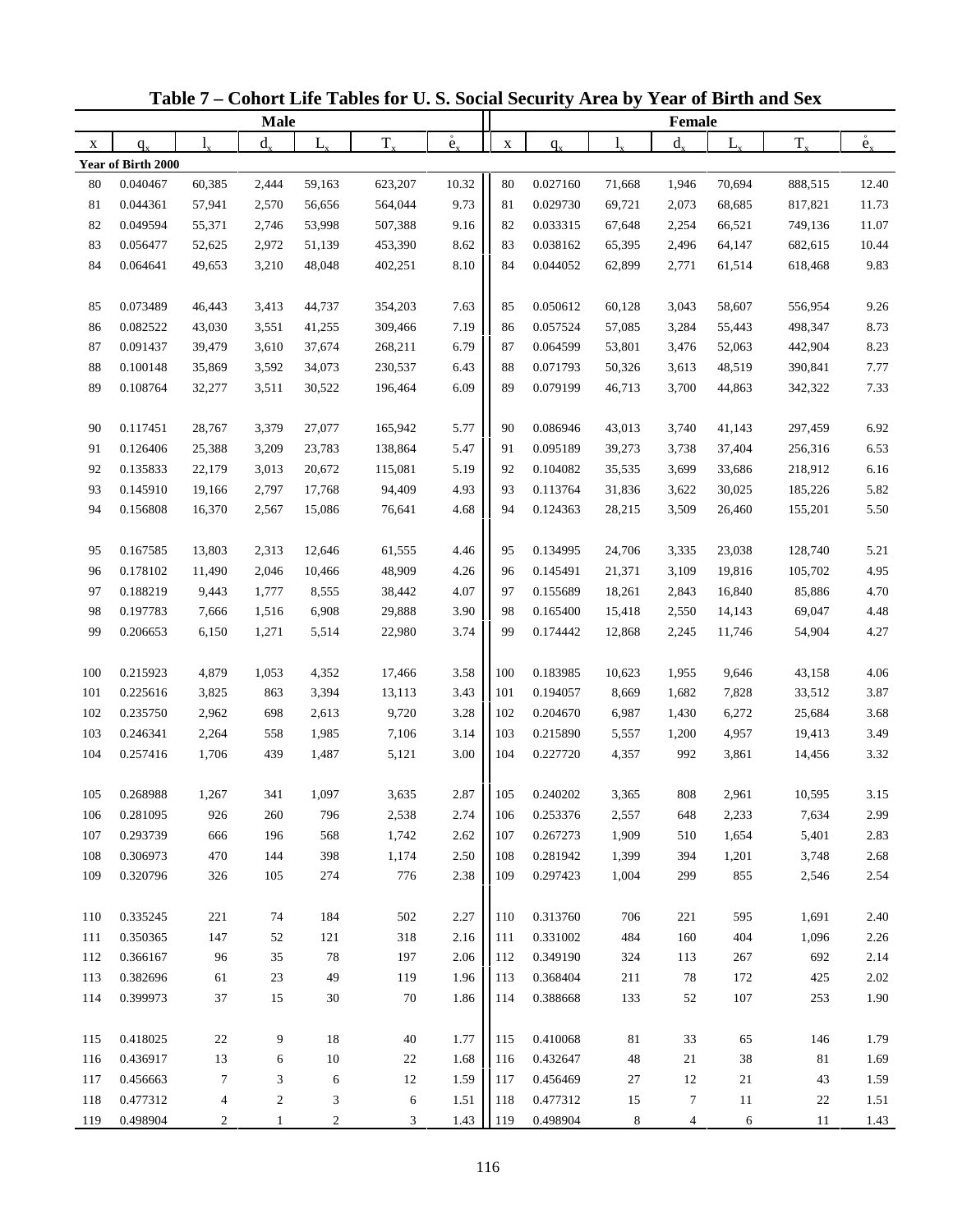| Table 8 – Period Probabilities of Death Within One Year $(q_x)$ |  |
|-----------------------------------------------------------------|--|
| at Selected Exact Ages, by Sex and Calendar Year                |  |

| Calendar<br>Calendar<br>Male<br>Female                                                                                                                                                                                  | <b>Sex and Exact Age</b> |                    |                    |  |  |  |  |  |  |  |  |  |  |
|-------------------------------------------------------------------------------------------------------------------------------------------------------------------------------------------------------------------------|--------------------------|--------------------|--------------------|--|--|--|--|--|--|--|--|--|--|
|                                                                                                                                                                                                                         |                          |                    |                    |  |  |  |  |  |  |  |  |  |  |
| Year<br>Year<br>30<br>$\boldsymbol{0}$<br>30<br>60<br>65<br>70<br>100<br>$\boldsymbol{0}$<br>60                                                                                                                         | 65                       | 70                 | 100                |  |  |  |  |  |  |  |  |  |  |
| 0.04159<br>1900<br>0.14596<br>0.00838<br>0.02930<br>0.06182<br>0.44992<br>1900<br>0.11969<br>0.00829<br>0.02627                                                                                                         | 0.03691                  | 0.05627            | 0.44992            |  |  |  |  |  |  |  |  |  |  |
| 1901<br>1901<br>0.12802<br>0.00852<br>0.03035<br>0.04228<br>0.06170<br>0.44584<br>0.10426<br>0.00801<br>0.02691                                                                                                         | 0.03751                  | 0.05564            | 0.44584            |  |  |  |  |  |  |  |  |  |  |
| 1902<br>0.12557<br>0.00789<br>0.02881<br>0.03984<br>0.05939<br>0.41664<br>1902<br>0.10262<br>0.00751<br>0.02458                                                                                                         | 0.03454                  | 0.05206            | 0.41664            |  |  |  |  |  |  |  |  |  |  |
| 0.43881<br>0.12031<br>0.00788<br>0.02995<br>0.06102<br>1903<br>0.09804<br>0.00743<br>0.02616<br>1903<br>0.04149                                                                                                         | 0.03653                  | 0.05399            | 0.43881            |  |  |  |  |  |  |  |  |  |  |
| 1904<br>0.12599<br>0.00827<br>0.03259<br>0.06503<br>0.46835<br>1904<br>0.10272<br>0.00773<br>0.04357<br>0.02696                                                                                                         | 0.03741                  | 0.05819            | 0.46835            |  |  |  |  |  |  |  |  |  |  |
|                                                                                                                                                                                                                         |                          |                    |                    |  |  |  |  |  |  |  |  |  |  |
| 0.12792<br>0.00781<br>0.03121<br>0.04244<br>0.06113<br>0.46570<br>1905<br>0.10358<br>0.00738<br>0.02641<br>1905                                                                                                         | 0.03754                  | 0.05563            | 0.46570            |  |  |  |  |  |  |  |  |  |  |
| 0.13091<br>0.00802<br>0.03054<br>0.06031<br>0.46346<br>1906<br>0.02541<br>1906<br>0.04189<br>0.10658<br>0.00726                                                                                                         | 0.03615                  | 0.05391            | 0.46346            |  |  |  |  |  |  |  |  |  |  |
| 0.47832<br>1907<br>0.12497<br>0.00833<br>0.03222<br>0.04463<br>0.06533<br>1907<br>0.10230<br>0.00709<br>0.02671                                                                                                         | 0.03786                  | 0.05730            | 0.47832            |  |  |  |  |  |  |  |  |  |  |
| 0.00716<br>0.44935<br>1908<br>0.12021<br>0.02941<br>0.03987<br>0.05862<br>1908<br>0.09842<br>0.00653<br>0.02454                                                                                                         | 0.03536                  | 0.05351            | 0.44935            |  |  |  |  |  |  |  |  |  |  |
| 1909<br>0.11457<br>0.00676<br>0.02856<br>0.05907<br>0.45143<br>1909<br>0.09367<br>0.00615<br>0.02386<br>0.04053                                                                                                         | 0.03532                  | 0.05262            | 0.45143            |  |  |  |  |  |  |  |  |  |  |
|                                                                                                                                                                                                                         |                          |                    |                    |  |  |  |  |  |  |  |  |  |  |
| 0.12006<br>0.00713<br>0.02968<br>0.04151<br>0.06173<br>0.45279<br>1910<br>0.09826<br>0.00635<br>0.02424<br>1910                                                                                                         | 0.03591                  | 0.05513            | 0.45279            |  |  |  |  |  |  |  |  |  |  |
| 0.00689<br>0.02886<br>0.06164<br>0.44297<br>0.08551<br>0.00618<br>1911<br>0.10456<br>0.04054<br>1911<br>0.02392                                                                                                         | 0.03511                  | 0.05497            | 0.44297            |  |  |  |  |  |  |  |  |  |  |
| 1912<br>0.10242<br>0.00664<br>0.02888<br>0.04072<br>0.06091<br>0.43638<br>1912<br>0.08286<br>0.00588<br>0.02369                                                                                                         | 0.03498                  | 0.05360            | 0.43638            |  |  |  |  |  |  |  |  |  |  |
| 1913<br>0.42813<br>1913<br>0.10576<br>0.00679<br>0.02847<br>0.04007<br>0.06143<br>0.08548<br>0.00584<br>0.02313                                                                                                         | 0.03410                  | 0.05339            | 0.42813            |  |  |  |  |  |  |  |  |  |  |
| 1914<br>0.09930<br>0.00655<br>0.02793<br>0.03950<br>0.06214<br>0.41797<br>1914<br>0.08034<br>0.00575<br>0.02308                                                                                                         | 0.03376                  | 0.05386            | 0.41797            |  |  |  |  |  |  |  |  |  |  |
|                                                                                                                                                                                                                         |                          |                    |                    |  |  |  |  |  |  |  |  |  |  |
| 0.43496<br>0.09565<br>0.00637<br>0.02797<br>0.03947<br>0.06331<br>1915<br>0.07604<br>0.00562<br>0.02352<br>1915                                                                                                         | 0.03444                  | 0.05623            | 0.43496            |  |  |  |  |  |  |  |  |  |  |
| 0.44285<br>0.09748<br>1916<br>0.07743<br>0.00580<br>0.02383<br>1916<br>0.00672<br>0.02882<br>0.04116<br>0.06412                                                                                                         | 0.03542                  | 0.05652            | 0.44285            |  |  |  |  |  |  |  |  |  |  |
| 0.43548<br>1917<br>0.09689<br>0.00715<br>0.02926<br>0.04170<br>0.06475<br>1917<br>0.07638<br>0.00596<br>0.02402                                                                                                         | 0.03549                  | 0.05613            | 0.43548            |  |  |  |  |  |  |  |  |  |  |
| 0.40429<br>1918<br>0.01792<br>0.02864<br>0.04080<br>0.06180<br>1918<br>0.08206<br>0.01422<br>0.02405<br>0.10263                                                                                                         | 0.03501                  | 0.05430            | 0.40429            |  |  |  |  |  |  |  |  |  |  |
| 1919<br>0.08467<br>0.00762<br>0.02465<br>0.03606<br>0.05467<br>0.40646<br>1919<br>0.06703<br>0.00771<br>0.02169                                                                                                         | 0.03268                  | 0.05006            | 0.40646            |  |  |  |  |  |  |  |  |  |  |
| 0.43876<br>0.08594<br>0.00660<br>0.02481<br>0.03714<br>0.05728<br>1920<br>0.06773<br>0.00730<br>0.02268<br>1920                                                                                                         | 0.03408                  | 0.05255            | 0.43876            |  |  |  |  |  |  |  |  |  |  |
| 0.41868<br>1921<br>0.07529<br>0.00481<br>0.02390<br>0.03493<br>0.05409<br>1921<br>0.05984<br>0.00501<br>0.02137                                                                                                         | 0.03164                  | 0.04908            | 0.41868            |  |  |  |  |  |  |  |  |  |  |
| 0.43513<br>1922<br>1922<br>0.07283<br>0.00502<br>0.02585<br>0.03755<br>0.05878<br>0.05750<br>0.00507<br>0.02239                                                                                                         | 0.03306                  | 0.05208            | 0.43513            |  |  |  |  |  |  |  |  |  |  |
| 1923<br>1923<br>0.07539<br>0.00505<br>0.02725<br>0.03847<br>0.06005<br>0.45979<br>0.06051<br>0.00493<br>0.02309                                                                                                         | 0.03362                  | 0.05354            | 0.45979            |  |  |  |  |  |  |  |  |  |  |
| 0.07223<br>0.00471<br>0.05825<br>0.43672<br>1924<br>0.00458<br>0.02225<br>1924<br>0.02654<br>0.03793<br>0.05678                                                                                                         | 0.03162                  | 0.05050            | 0.43672            |  |  |  |  |  |  |  |  |  |  |
|                                                                                                                                                                                                                         |                          |                    |                    |  |  |  |  |  |  |  |  |  |  |
| 0.45799<br>0.07093<br>0.00478<br>0.03882<br>0.05838<br>1925<br>0.05597<br>0.00459<br>0.02236<br>1925<br>0.02664                                                                                                         | 0.03293                  | 0.05050            | 0.45799            |  |  |  |  |  |  |  |  |  |  |
| 0.07290<br>0.00481<br>0.02719<br>0.05969<br>0.48099<br>1926<br>0.05789<br>0.02298<br>1926<br>0.04067<br>0.00466                                                                                                         | 0.03431                  | 0.05204            | 0.48099            |  |  |  |  |  |  |  |  |  |  |
| 1927<br>0.45751<br>1927<br>0.02122<br>0.06533<br>0.00461<br>0.02600<br>0.03932<br>0.05681<br>0.05119<br>0.00452                                                                                                         | 0.03257                  | 0.04869            | 0.45751            |  |  |  |  |  |  |  |  |  |  |
| 1928<br>0.06918<br>0.00499<br>0.02701<br>0.05945<br>0.49637<br>1928<br>0.05406<br>0.00476<br>0.02223<br>0.04151                                                                                                         | 0.03444                  | 0.05102            | 0.49637            |  |  |  |  |  |  |  |  |  |  |
| 1929<br>1929<br>0.06736<br>0.00510<br>0.02733<br>0.04147<br>0.05929<br>0.49290<br>0.05349<br>0.00480<br>0.02218                                                                                                         | 0.03417                  | 0.05055            | 0.49290            |  |  |  |  |  |  |  |  |  |  |
|                                                                                                                                                                                                                         |                          |                    |                    |  |  |  |  |  |  |  |  |  |  |
| 0.02187<br>0.00491<br>0.02740<br>0.03945<br>0.05752<br>0.44748<br>0.00445<br>0.06495<br>0.05179<br>1930<br>1930                                                                                                         | 0.03205                  | 0.04848            | 0.44748            |  |  |  |  |  |  |  |  |  |  |
| 0.44337<br>0.04836<br>1931<br>0.06113<br>0.00475<br>0.02711<br>0.03773<br>0.05652<br>1931<br>0.00433<br>0.02159                                                                                                         | 0.03080                  | 0.04731            | 0.44337            |  |  |  |  |  |  |  |  |  |  |
| 0.45123<br>1932<br>0.05826<br>0.00434<br>0.02729<br>0.03711<br>0.05644<br>1932<br>0.04628<br>0.00406<br>0.02162                                                                                                         | 0.03034                  | 0.04804            | 0.45123            |  |  |  |  |  |  |  |  |  |  |
| 1933<br>0.05806<br>0.43817<br>0.04642<br>0.02120<br>0.00428<br>0.02751<br>0.03700<br>0.05631<br>1933<br>0.00389                                                                                                         | 0.02975                  | 0.04631            | 0.43817            |  |  |  |  |  |  |  |  |  |  |
| 1934<br>0.06319<br>0.00435<br>0.02802<br>0.03789<br>0.05646<br>0.43986<br>1934<br>0.05002<br>0.00383<br>0.02133                                                                                                         | 0.02987                  | 0.04621            | 0.43986            |  |  |  |  |  |  |  |  |  |  |
|                                                                                                                                                                                                                         |                          |                    |                    |  |  |  |  |  |  |  |  |  |  |
| 0.44405<br>1935<br>0.05848<br>0.00427<br>0.02725<br>0.03825<br>0.05478<br>1935<br>0.04542<br>0.00375<br>0.02053                                                                                                         | 0.02997                  | 0.04479            | 0.44405            |  |  |  |  |  |  |  |  |  |  |
| 0.05991<br>0.47117<br>1936<br>0.04709<br>1936<br>0.00437<br>0.02851<br>0.04044<br>0.05644<br>0.00377<br>0.02096                                                                                                         | 0.03130                  | 0.04600            | 0.47117            |  |  |  |  |  |  |  |  |  |  |
| 1937<br>0.05839<br>0.00422<br>0.02786<br>0.03988<br>0.05456<br>0.45528<br>1937<br>0.04605<br>0.00353<br>0.02013                                                                                                         | 0.03017                  | 0.04381            | 0.45528            |  |  |  |  |  |  |  |  |  |  |
| 1938<br>0.00363<br>0.43681<br>1938<br>0.01900<br>0.05562<br>0.02587<br>0.03779<br>0.05301<br>0.04369<br>0.00308                                                                                                         | 0.02870                  | 0.04247            | 0.43681            |  |  |  |  |  |  |  |  |  |  |
| 0.00346<br>1939<br>0.05174<br>0.02607<br>0.03763<br>0.05366<br>0.45050<br>1939<br>0.04064<br>0.00293<br>0.01905                                                                                                         | 0.02820                  | 0.04283            | 0.45050            |  |  |  |  |  |  |  |  |  |  |
| 1940<br>0.05286<br>0.00340<br>0.02663<br>0.03812<br>0.05611<br>0.44202<br>1940<br>0.04163<br>0.00277<br>0.01829                                                                                                         | 0.02764                  | 0.04395            | 0.44202            |  |  |  |  |  |  |  |  |  |  |
| 0.43275                                                                                                                                                                                                                 |                          |                    |                    |  |  |  |  |  |  |  |  |  |  |
| 1941<br>0.05097<br>0.00330<br>0.02593<br>0.03701<br>0.05474<br>1941<br>0.04051<br>0.00260<br>0.01751<br>1942<br>0.04601<br>0.00321<br>0.02564<br>0.05321<br>0.41901<br>0.03661<br>0.03644<br>1942<br>0.00240<br>0.01711 | 0.02637<br>0.02552       | 0.04183<br>0.04083 | 0.43275<br>0.41901 |  |  |  |  |  |  |  |  |  |  |
| 1943<br>0.00312<br>0.02635<br>0.05474<br>0.44819<br>0.03526<br>0.01753<br>0.04490<br>0.03669<br>1943<br>0.00238                                                                                                         | 0.02598                  | 0.04212            | 0.44819            |  |  |  |  |  |  |  |  |  |  |
| 1944<br>0.00313<br>0.05219<br>0.42515<br>1944<br>0.01675<br>0.04396<br>0.02569<br>0.03534<br>0.03509<br>0.00225                                                                                                         | 0.02456                  | 0.03995            | 0.42515            |  |  |  |  |  |  |  |  |  |  |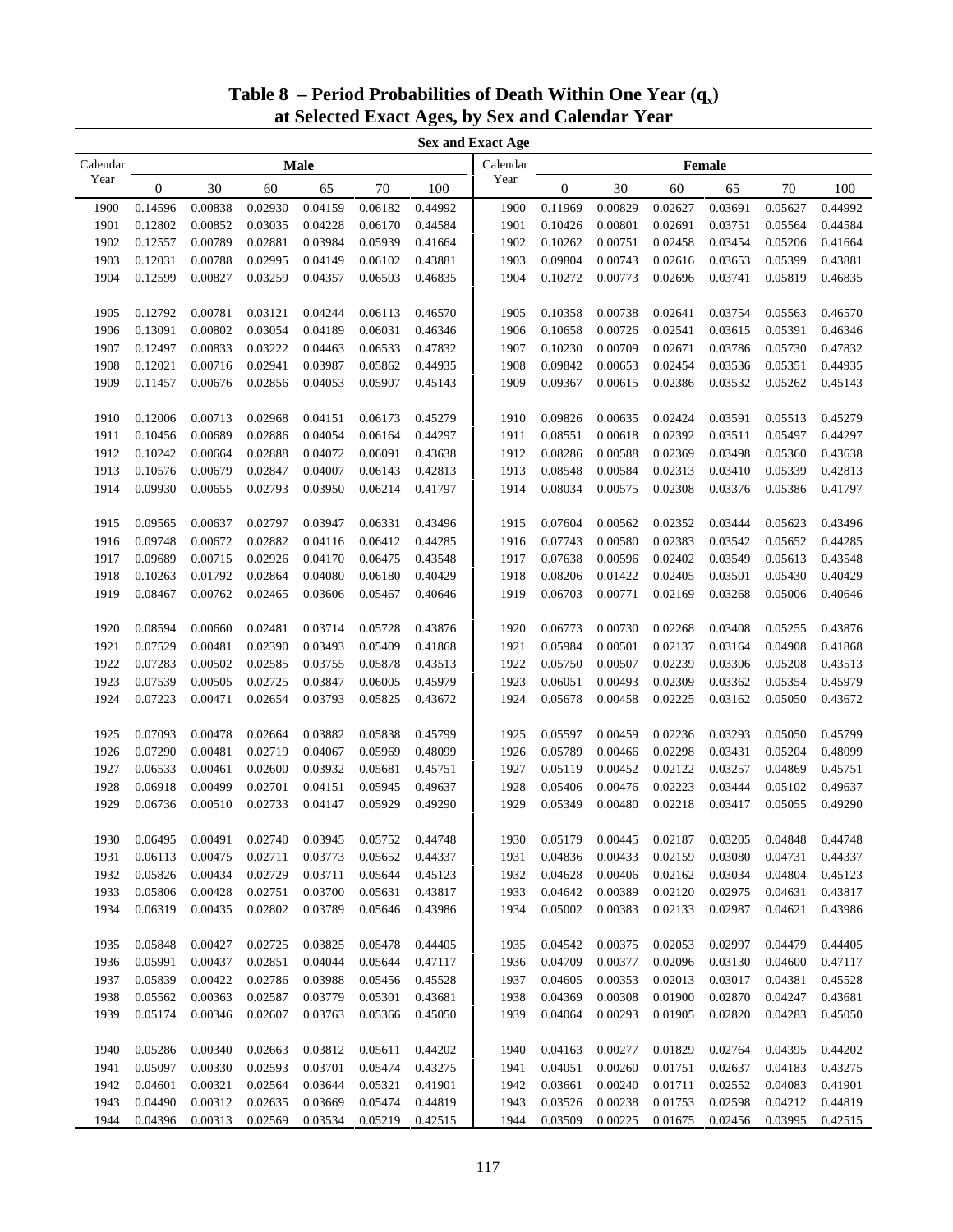| <b>Sex and Exact Age</b> |                  |         |                    |         |         |         |          |                  |         |         |         |         |         |
|--------------------------|------------------|---------|--------------------|---------|---------|---------|----------|------------------|---------|---------|---------|---------|---------|
| Calendar                 |                  |         |                    | Male    |         |         | Calendar |                  |         |         | Female  |         |         |
| Year                     | $\boldsymbol{0}$ | 30      | 60                 | 65      | 70      | 100     | Year     | $\boldsymbol{0}$ | 30      | 60      | 65      | 70      | 100     |
| 1945                     | 0.04250          | 0.00338 | 0.02568            | 0.03499 | 0.05066 | 0.42262 | 1945     | 0.03340          | 0.00212 | 0.01622 | 0.02378 | 0.03802 | 0.42262 |
| 1946                     | 0.03941          | 0.00259 | 0.02502            | 0.03400 | 0.04889 | 0.41383 | 1946     | 0.03084          | 0.00193 | 0.01573 | 0.02279 | 0.03684 | 0.41383 |
| 1947                     | 0.03594          | 0.00240 | 0.02577            | 0.03510 | 0.05074 | 0.42575 | 1947     | 0.02796          | 0.00180 | 0.01567 | 0.02278 | 0.03707 | 0.42575 |
| 1948                     | 0.03588          | 0.00229 | 0.02538            | 0.03503 | 0.05024 | 0.41506 | 1948     | 0.02787          | 0.00160 | 0.01523 | 0.02223 | 0.03588 | 0.41506 |
| 1949                     | 0.03516          | 0.00214 | 0.02501            | 0.03497 | 0.04974 | 0.39344 | 1949     | 0.02736          | 0.00151 | 0.01477 | 0.02193 | 0.03521 | 0.39344 |
|                          |                  |         |                    |         |         |         |          |                  |         |         |         |         |         |
| 1950                     | 0.03279          | 0.00213 | 0.02476            | 0.03487 | 0.05046 | 0.38649 | 1950     | 0.02551          | 0.00143 | 0.01462 | 0.02129 | 0.03449 | 0.38649 |
| 1951                     | 0.03214          | 0.00214 | 0.02447            | 0.03499 | 0.05026 | 0.37703 | 1951     | 0.02490          | 0.00137 | 0.01429 | 0.02104 | 0.03370 | 0.37703 |
| 1952                     | 0.03196          | 0.00210 | 0.02452            | 0.03487 | 0.04924 | 0.36521 | 1952     | 0.02498          | 0.00131 | 0.01379 | 0.02062 | 0.03314 | 0.36521 |
| 1953                     | 0.03125          | 0.00202 | 0.02444            | 0.03513 | 0.04948 | 0.37257 | 1953     | 0.02429          | 0.00121 | 0.01336 | 0.02044 | 0.03282 | 0.37257 |
| 1954                     | 0.02990          | 0.00191 | 0.02311            | 0.03391 | 0.04811 | 0.35956 | 1954     | 0.02328          | 0.00112 | 0.01261 | 0.01948 | 0.03098 | 0.35956 |
|                          |                  |         |                    |         |         |         |          |                  |         |         |         |         |         |
| 1955                     | 0.02963          | 0.00185 | 0.02309            | 0.03408 | 0.04859 | 0.38025 | 1955     | 0.02308          | 0.00108 | 0.01237 | 0.01962 | 0.03059 | 0.38025 |
| 1956                     | 0.02934          | 0.00187 | 0.02347            | 0.03446 | 0.04872 | 0.38607 | 1956     | 0.02264          | 0.00108 | 0.01236 | 0.01946 | 0.03033 | 0.38607 |
| 1957                     | 0.02957          | 0.00189 | 0.02412            | 0.03581 | 0.05031 | 0.39041 | 1957     | 0.02304          | 0.00114 | 0.01259 | 0.01983 | 0.03085 | 0.39041 |
| 1958                     | 0.03020          | 0.00183 | 0.02366            | 0.03524 | 0.04947 | 0.38842 | 1958     | 0.02372          | 0.00108 | 0.01237 | 0.01924 | 0.03029 | 0.38842 |
| 1959                     | 0.02959          | 0.00185 | 0.02347            | 0.03460 | 0.04893 | 0.38059 | 1959     | 0.02305          | 0.00108 | 0.01209 | 0.01869 | 0.02938 | 0.37882 |
|                          |                  |         |                    |         |         |         |          |                  |         |         |         |         |         |
| 1960                     | 0.02937          | 0.00183 | 0.02392            | 0.03515 | 0.05019 | 0.38224 | 1960     | 0.02262          | 0.00106 | 0.01237 | 0.01869 | 0.02941 | 0.37530 |
| 1961                     | 0.02838          | 0.00178 | 0.02339            | 0.03485 | 0.04841 | 0.38167 | 1961     | 0.02199          | 0.00104 | 0.01197 | 0.01820 | 0.02841 | 0.37309 |
| 1962                     | 0.02851          | 0.00179 | 0.02362            | 0.03548 | 0.04920 | 0.39318 | 1962     | 0.02184          | 0.00105 | 0.01212 | 0.01835 | 0.02842 | 0.38453 |
| 1963                     | 0.02837          | 0.00185 | 0.02422            | 0.03609 | 0.05056 | 0.40181 | 1963     | 0.02181          | 0.00105 | 0.01230 | 0.01840 | 0.02839 | 0.38710 |
| 1964                     | 0.02776          | 0.00194 | 0.02417            | 0.03521 | 0.04902 | 0.38323 | 1964     | 0.02153          | 0.00108 | 0.01197 | 0.01796 | 0.02724 | 0.37191 |
|                          |                  |         |                    |         |         |         |          |                  |         |         |         |         |         |
| 1965                     | 0.02753          | 0.00192 | 0.02421            | 0.03554 | 0.04924 | 0.38870 | 1965     | 0.02134          | 0.00107 | 0.01173 | 0.01794 | 0.02678 | 0.37124 |
| 1966                     | 0.02655          | 0.00197 | 0.02430            | 0.03566 | 0.05008 | 0.38572 | 1966     | 0.02058          | 0.00108 | 0.01146 | 0.01780 | 0.02721 | 0.36763 |
| 1967                     | 0.02513          | 0.00199 | 0.02385            | 0.03466 | 0.04971 | 0.37538 | 1967     | 0.01949          | 0.00102 | 0.01121 | 0.01737 | 0.02653 | 0.35377 |
| 1968                     | 0.02455          | 0.00209 | 0.02446<br>0.02376 | 0.03543 | 0.05072 | 0.40198 | 1968     | 0.01893          | 0.00104 | 0.01167 | 0.01686 | 0.02620 | 0.36051 |
| 1969                     | 0.02350          | 0.00211 |                    | 0.03429 | 0.04938 | 0.38292 | 1969     | 0.01818          | 0.00104 | 0.01127 | 0.01613 | 0.02541 | 0.34267 |
| 1970                     | 0.02246          | 0.00209 | 0.02348            | 0.03416 | 0.04887 | 0.36256 | 1970     | 0.01759          | 0.00101 | 0.01123 | 0.01599 | 0.02513 | 0.32731 |
| 1971                     | 0.02127          | 0.00207 | 0.02283            | 0.03372 | 0.04890 | 0.36450 | 1971     | 0.01652          | 0.00101 | 0.01105 | 0.01592 | 0.02477 | 0.32875 |
| 1972                     | 0.02065          | 0.00206 | 0.02301            | 0.03373 | 0.04923 | 0.36652 | 1972     | 0.01592          | 0.00099 | 0.01093 | 0.01589 | 0.02485 | 0.32921 |
| 1973                     | 0.01981          | 0.00206 | 0.02251            | 0.03321 | 0.04839 | 0.37153 | 1973     | 0.01537          | 0.00094 | 0.01090 | 0.01551 | 0.02395 | 0.33090 |
| 1974                     | 0.01873          | 0.00198 | 0.02149            | 0.03215 | 0.04671 | 0.35241 | 1974     | 0.01465          | 0.00090 | 0.01059 | 0.01514 | 0.02312 | 0.31530 |
|                          |                  |         |                    |         |         |         |          |                  |         |         |         |         |         |
| 1975                     | 0.01783          | 0.00193 | 0.02080            | 0.03122 | 0.04556 | 0.34049 | 1975     | 0.01416          | 0.00084 | 0.01023 | 0.01465 | 0.02237 | 0.30448 |
| 1976                     | 0.01687          | 0.00182 | 0.02045            | 0.03089 | 0.04489 | 0.35697 | 1976     | 0.01361          | 0.00081 | 0.01017 | 0.01462 | 0.02210 | 0.31368 |
| 1977                     | 0.01580          | 0.00181 | 0.01979            | 0.03003 | 0.04416 | 0.34161 | 1977     | 0.01244          | 0.00078 | 0.00992 | 0.01451 | 0.02170 | 0.30297 |
| 1978                     | 0.01529          | 0.00180 | 0.01950            | 0.02983 | 0.04395 | 0.34089 | 1978     | 0.01226          | 0.00077 | 0.00982 | 0.01446 | 0.02172 | 0.31864 |
| 1979                     | 0.01457          | 0.00186 | 0.01868            | 0.02882 | 0.04281 | 0.32979 | 1979     | 0.01162          | 0.00074 | 0.00946 | 0.01411 | 0.02128 | 0.29205 |
|                          |                  |         |                    |         |         |         |          |                  |         |         |         |         |         |
| 1980                     | 0.01398          | 0.00189 | 0.01844            | 0.02881 | 0.04312 | 0.34225 | 1980     | 0.01125          | 0.00075 | 0.00954 | 0.01451 | 0.02194 | 0.30840 |
| 1981                     | 0.01315          | 0.00185 | 0.01803            | 0.02792 | 0.04208 | 0.33053 | 1981     | 0.01066          | 0.00073 | 0.00947 | 0.01429 | 0.02150 | 0.29866 |
| 1982                     | 0.01278          | 0.00179 | 0.01768            | 0.02730 | 0.04097 | 0.31548 | 1982     | 0.01022          | 0.00070 | 0.00940 | 0.01415 | 0.02127 | 0.27972 |
| 1983                     | 0.01229          | 0.00174 | 0.01765            | 0.02713 | 0.04139 | 0.32716 | 1983     | 0.00994          | 0.00069 | 0.00948 | 0.01425 | 0.02164 | 0.29501 |
| 1984                     | 0.01193          | 0.00176 | 0.01748            | 0.02677 | 0.04068 | 0.33074 | 1984     | 0.00965          | 0.00069 | 0.00938 | 0.01430 | 0.02158 | 0.29435 |
|                          |                  |         |                    |         |         |         |          |                  |         |         |         |         |         |
| 1985                     | 0.01194          | 0.00180 | 0.01733            | 0.02656 | 0.04052 | 0.33930 | 1985     | 0.00934          | 0.00070 | 0.00939 | 0.01423 | 0.02162 | 0.30308 |
| 1986                     | 0.01154          | 0.00198 | 0.01693            | 0.02608 | 0.03975 | 0.33024 | 1986     | 0.00910          | 0.00073 | 0.00927 | 0.01427 | 0.02168 | 0.30085 |
| 1987                     | 0.01120          | 0.00197 | 0.01675            | 0.02563 | 0.03889 | 0.32040 | 1987     | 0.00896          | 0.00075 | 0.00920 | 0.01410 | 0.02138 | 0.29934 |
| 1988                     | 0.01102          | 0.00201 | 0.01640            | 0.02614 | 0.03880 | 0.36143 | 1988     | 0.00890          | 0.00075 | 0.00920 | 0.01421 | 0.02135 | 0.31246 |
| 1989                     | 0.01085          | 0.00206 | 0.01599            | 0.02526 | 0.03747 | 0.34564 | 1989     | 0.00881          | 0.00077 | 0.00895 | 0.01392 | 0.02092 | 0.30466 |

# **Table 8 – Period Probabilities of Death Within One Year**  $(q_x)$ **at Selected Exact Ages, by Sex and Calendar Year**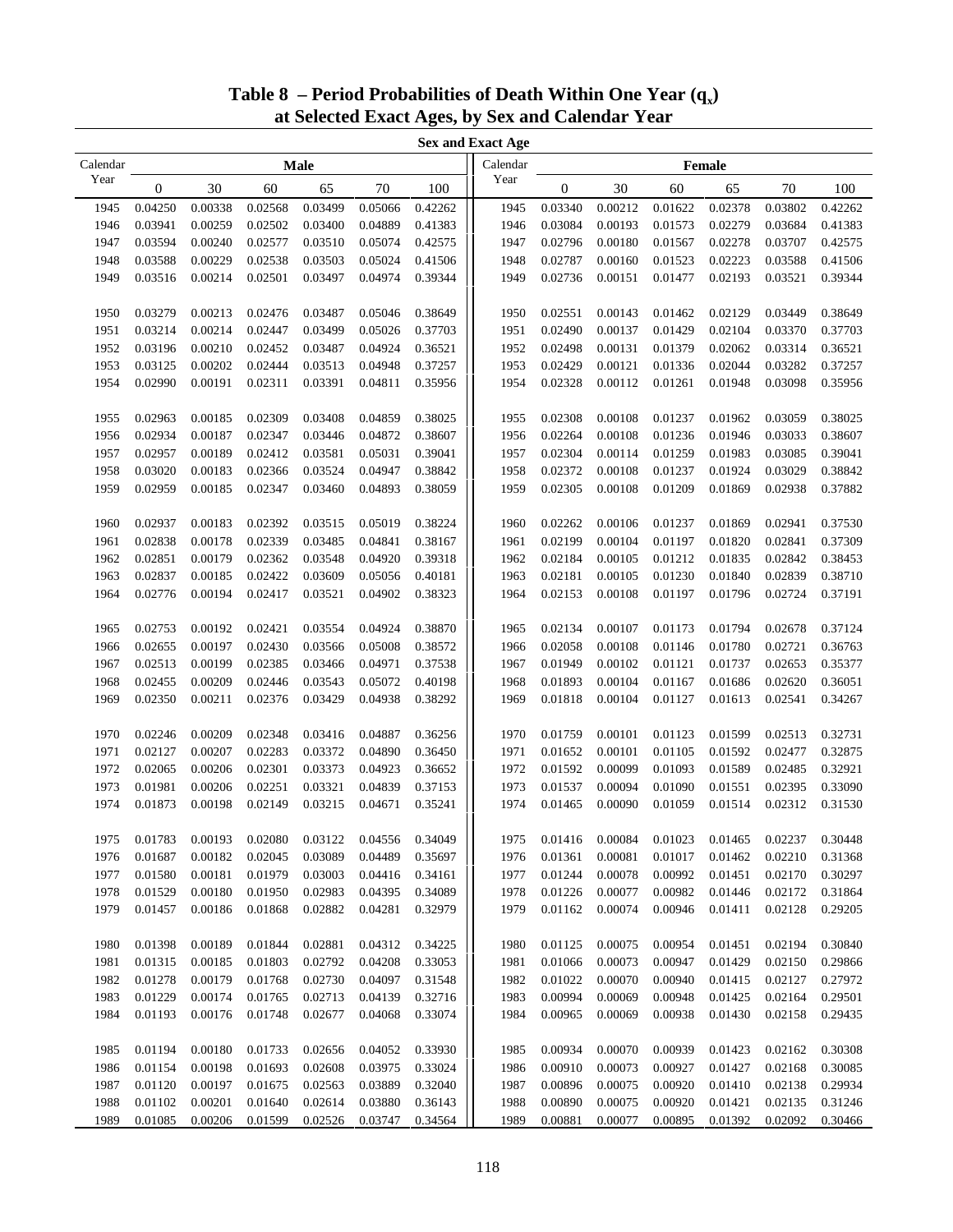| <b>Sex and Exact Age</b> |                  |         |         |         |         |         |          |                  |         |         |         |         |         |
|--------------------------|------------------|---------|---------|---------|---------|---------|----------|------------------|---------|---------|---------|---------|---------|
| Calendar                 |                  |         |         | Male    |         |         | Calendar |                  |         |         | Female  |         |         |
| Year                     | $\boldsymbol{0}$ | 30      | 60      | 65      | 70      | 100     | Year     | $\boldsymbol{0}$ | 30      | 60      | 65      | 70      | 100     |
| 1990                     | 0.01028          | 0.00204 | 0.01561 | 0.02481 | 0.03660 | 0.34518 | 1990     | 0.00815          | 0.00075 | 0.00883 | 0.01381 | 0.02054 | 0.29783 |
| 1991                     | 0.00998          | 0.00204 | 0.01530 | 0.02431 | 0.03592 | 0.33568 | 1991     | 0.00784          | 0.00074 | 0.00875 | 0.01362 | 0.02037 | 0.29323 |
| 1992                     | 0.00937          | 0.00203 | 0.01482 | 0.02388 | 0.03582 | 0.34134 | 1992     | 0.00759          | 0.00073 | 0.00855 | 0.01352 | 0.02039 | 0.28674 |
| 1993                     | 0.00923          | 0.00210 | 0.01487 | 0.02407 | 0.03603 | 0.34961 | 1993     | 0.00742          | 0.00076 | 0.00867 | 0.01378 | 0.02061 | 0.30274 |
| 1994                     | 0.00880          | 0.00211 | 0.01462 | 0.02366 | 0.03478 | 0.35462 | 1994     | 0.00719          | 0.00077 | 0.00851 | 0.01366 | 0.02035 | 0.30166 |
|                          |                  |         |         |         |         |         |          |                  |         |         |         |         |         |
| 1995                     | 0.00831          | 0.00207 | 0.01438 | 0.02328 | 0.03440 | 0.35843 | 1995     | 0.00679          | 0.00077 | 0.00854 | 0.01360 | 0.02040 | 0.30535 |
| 1996                     | 0.00803          | 0.00179 | 0.01424 | 0.02295 | 0.03385 | 0.36059 | 1996     | 0.00659          | 0.00074 | 0.00847 | 0.01357 | 0.02027 | 0.30669 |
| 1997                     | 0.00795          | 0.00159 | 0.01366 | 0.02249 | 0.03338 | 0.36431 | 1997     | 0.00647          | 0.00069 | 0.00837 | 0.01338 | 0.02013 | 0.31157 |
| 1998                     | 0.00785          | 0.00149 | 0.01334 | 0.02184 | 0.03294 | 0.36395 | 1998     | 0.00655          | 0.00067 | 0.00812 | 0.01328 | 0.02023 | 0.31327 |
| 1999                     | 0.00773          | 0.00148 | 0.01312 | 0.02124 | 0.03252 | 0.37130 | 1999     | 0.00636          | 0.00066 | 0.00808 | 0.01324 | 0.02023 | 0.32511 |
|                          |                  |         |         |         |         |         |          |                  |         |         |         |         |         |
| 2000                     | 0.00737          | 0.00155 | 0.01300 | 0.02147 | 0.03229 | 0.36281 | 2000     | 0.00614          | 0.00069 | 0.00799 | 0.01313 | 0.02004 | 0.31677 |
| 2001                     | 0.00715          | 0.00154 | 0.01280 | 0.02122 | 0.03191 | 0.36492 | 2001     | 0.00596          | 0.00069 | 0.00793 | 0.01310 | 0.01999 | 0.31829 |
| 2002                     | 0.00694          | 0.00153 | 0.01260 | 0.02098 | 0.03153 | 0.36706 | 2002     | 0.00579          | 0.00069 | 0.00787 | 0.01306 | 0.01996 | 0.31991 |
| 2003                     | 0.00675          | 0.00153 | 0.01242 | 0.02075 | 0.03119 | 0.36831 | 2003     | 0.00564          | 0.00069 | 0.00781 | 0.01301 | 0.01990 | 0.32081 |
| 2004                     | 0.00658          | 0.00152 | 0.01225 | 0.02053 | 0.03086 | 0.36882 | 2004     | 0.00551          | 0.00068 | 0.00775 | 0.01295 | 0.01982 | 0.32110 |
|                          |                  |         |         |         |         |         |          |                  |         |         |         |         |         |
| 2005                     | 0.00642          | 0.00151 | 0.01209 | 0.02032 | 0.03054 | 0.36873 | 2005     | 0.00538          | 0.00068 | 0.00769 | 0.01289 | 0.01972 | 0.32090 |
| 2006                     | 0.00628          | 0.00150 | 0.01194 | 0.02012 | 0.03024 | 0.36816 | 2006     | 0.00526          | 0.00068 | 0.00763 | 0.01281 | 0.01961 | 0.32030 |
| 2007                     | 0.00614          | 0.00149 | 0.01180 | 0.01992 | 0.02995 | 0.36722 | 2007     | 0.00515          | 0.00067 | 0.00757 | 0.01273 | 0.01949 | 0.31937 |
| 2008                     | 0.00602          | 0.00148 | 0.01167 | 0.01973 | 0.02967 | 0.36597 | 2008     | 0.00505          | 0.00067 | 0.00750 | 0.01264 | 0.01936 | 0.31818 |
| 2009                     | 0.00589          | 0.00147 | 0.01154 | 0.01954 | 0.02939 | 0.36448 | 2009     | 0.00495          | 0.00067 | 0.00744 | 0.01255 | 0.01923 | 0.31680 |
|                          |                  |         |         |         |         |         |          |                  |         |         |         |         |         |
| 2010                     | 0.00578          | 0.00146 | 0.01142 | 0.01936 | 0.02912 | 0.36280 | 2010     | 0.00485          | 0.00066 | 0.00738 | 0.01246 | 0.01909 | 0.31525 |
| 2011                     | 0.00567          | 0.00145 | 0.01130 | 0.01918 | 0.02886 | 0.36098 | 2011     | 0.00476          | 0.00066 | 0.00731 | 0.01236 | 0.01895 | 0.31357 |
| 2012                     | 0.00556          | 0.00144 | 0.01118 | 0.01900 | 0.02860 | 0.35905 | 2012     | 0.00467          | 0.00065 | 0.00725 | 0.01227 | 0.01881 | 0.31180 |
| 2013                     | 0.00546          | 0.00143 | 0.01106 | 0.01883 | 0.02834 | 0.35702 | 2013     | 0.00459          | 0.00065 | 0.00719 | 0.01217 | 0.01866 | 0.30995 |
| 2014                     | 0.00536          | 0.00141 | 0.01095 | 0.01866 | 0.02810 | 0.35494 | 2014     | 0.00450          | 0.00064 | 0.00713 | 0.01208 | 0.01851 | 0.30805 |
|                          |                  |         |         |         |         |         |          |                  |         |         |         |         |         |
| 2015                     | 0.00527          | 0.00140 | 0.01084 | 0.01849 | 0.02785 | 0.35281 | 2015     | 0.00442          | 0.00064 | 0.00707 | 0.01198 | 0.01837 | 0.30611 |
| 2016                     | 0.00517          | 0.00139 | 0.01073 | 0.01833 | 0.02761 | 0.35065 | 2016     | 0.00435          | 0.00063 | 0.00701 | 0.01189 | 0.01822 | 0.30414 |
| 2017                     | 0.00508          | 0.00138 | 0.01063 | 0.01817 | 0.02737 | 0.34847 | 2017     | 0.00427          | 0.00063 | 0.00695 | 0.01179 | 0.01808 | 0.30216 |
| 2018                     | 0.00499          | 0.00137 | 0.01052 | 0.01801 | 0.02714 | 0.34627 | 2018     | 0.00419          | 0.00062 | 0.00689 | 0.01170 | 0.01793 | 0.30017 |
| 2019                     | 0.00490          | 0.00136 | 0.01042 | 0.01785 | 0.02691 | 0.34407 | 2019     | 0.00412          | 0.00062 | 0.00684 | 0.01160 | 0.01779 | 0.29817 |
|                          |                  |         |         |         |         |         |          |                  |         |         |         |         |         |
| 2020                     | 0.00482          | 0.00134 | 0.01032 | 0.01769 | 0.02668 | 0.34187 | 2020     | 0.00405          | 0.00061 | 0.00678 | 0.01151 | 0.01765 | 0.29618 |
| 2021                     | 0.00473          | 0.00133 | 0.01022 | 0.01754 | 0.02645 | 0.33968 | 2021     | 0.00398          | 0.00061 | 0.00672 | 0.01142 | 0.01751 | 0.29419 |
| 2022                     | 0.00465          | 0.00132 | 0.01012 | 0.01739 | 0.02623 | 0.33750 | 2022     | 0.00391          | 0.00060 | 0.00667 | 0.01133 | 0.01737 | 0.29221 |
| 2023                     | 0.00457          | 0.00131 | 0.01003 | 0.01724 | 0.02602 | 0.33531 | 2023     | 0.00384          | 0.00060 | 0.00661 | 0.01124 | 0.01723 | 0.29024 |
| 2024                     | 0.00449          | 0.00130 | 0.00993 | 0.01709 | 0.02580 | 0.33315 | 2024     | 0.00377          | 0.00060 | 0.00656 | 0.01115 | 0.01710 | 0.28829 |
| 2025                     | 0.00441          | 0.00129 | 0.00984 | 0.01695 | 0.02559 | 0.33101 | 2025     | 0.00371          | 0.00059 | 0.00651 | 0.01107 | 0.01697 | 0.28634 |
| 2026                     | 0.00434          | 0.00128 | 0.00975 | 0.01680 | 0.02538 | 0.32884 | 2026     | 0.00365          | 0.00059 | 0.00645 | 0.01098 | 0.01683 | 0.28439 |
| 2027                     | 0.00426          | 0.00127 | 0.00966 | 0.01666 | 0.02517 | 0.32672 | 2027     | 0.00358          | 0.00058 | 0.00640 | 0.01089 | 0.01670 | 0.28246 |
| 2028                     | 0.00419          | 0.00125 | 0.00957 | 0.01652 | 0.02497 | 0.32460 | 2028     | 0.00352          | 0.00058 | 0.00635 | 0.01081 | 0.01657 | 0.28056 |
| 2029                     | 0.00412          | 0.00124 | 0.00948 | 0.01638 | 0.02477 | 0.32251 | 2029     | 0.00346          | 0.00057 | 0.00630 | 0.01073 | 0.01645 | 0.27867 |
|                          |                  |         |         |         |         |         |          |                  |         |         |         |         |         |
| 2030                     | 0.00405          | 0.00123 | 0.00940 | 0.01625 | 0.02457 | 0.32044 | 2030     | 0.00340          | 0.00057 | 0.00625 | 0.01064 | 0.01632 | 0.27680 |
| 2031                     | 0.00398          | 0.00122 | 0.00931 | 0.01611 | 0.02438 | 0.31838 | 2031     | 0.00334          | 0.00056 | 0.00620 | 0.01056 | 0.01620 | 0.27495 |
| 2032                     | 0.00391          | 0.00121 | 0.00923 | 0.01598 | 0.02418 | 0.31636 | 2032     | 0.00329          | 0.00056 | 0.00615 | 0.01048 | 0.01607 | 0.27313 |
| 2033                     | 0.00384          | 0.00120 | 0.00914 | 0.01585 | 0.02399 | 0.31435 | 2033     | 0.00323          | 0.00056 | 0.00610 | 0.01040 | 0.01595 | 0.27131 |
| 2034                     | 0.00378          | 0.00119 | 0.00906 | 0.01572 | 0.02381 | 0.31235 | 2034     | 0.00317          | 0.00055 | 0.00606 | 0.01033 | 0.01584 | 0.26952 |

#### Table **8** – Period Probabilities of Death Within One Year (q<sub>x</sub>) **at Selected Exact Ages, by Sex and Calendar Year**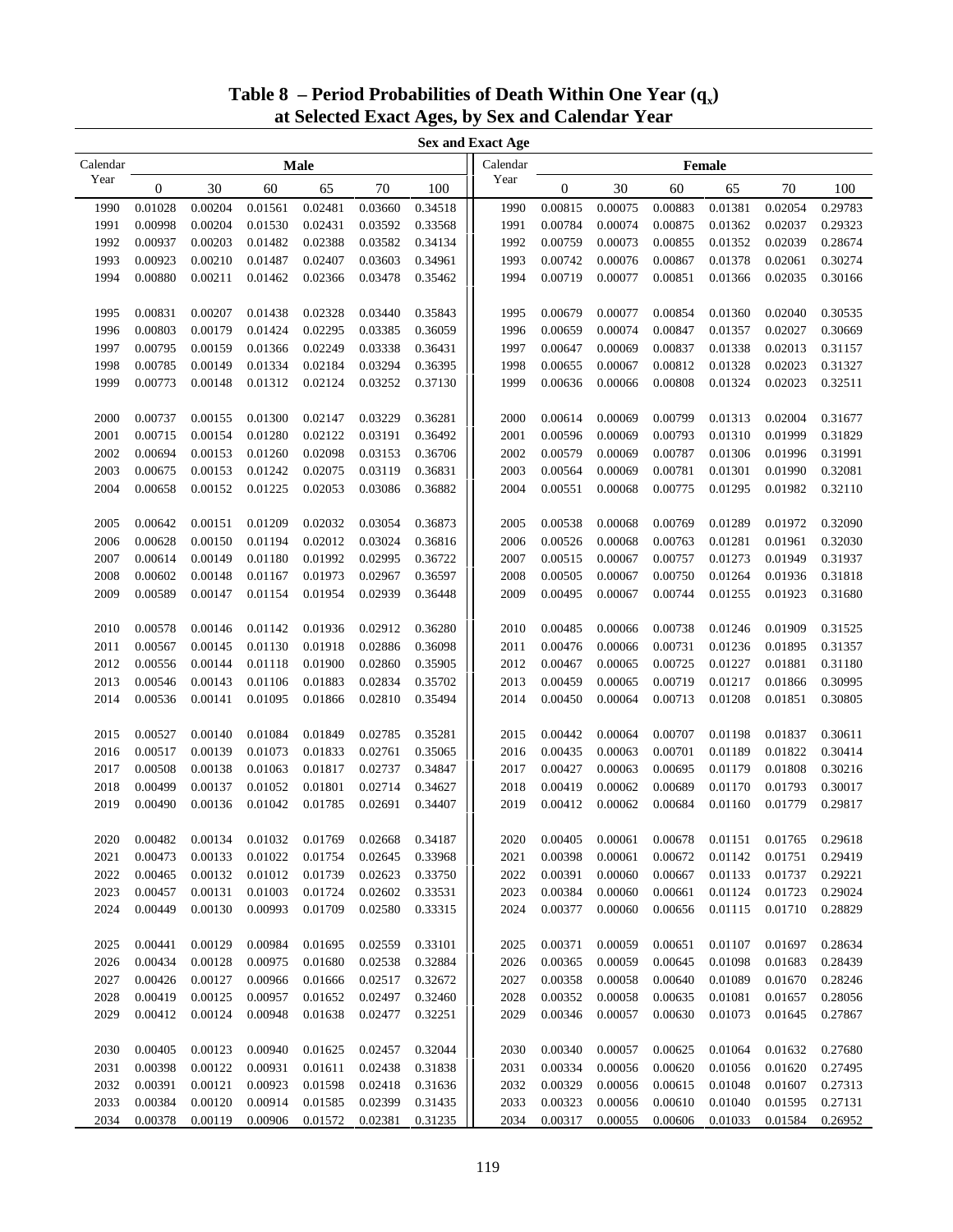| <b>Sex and Exact Age</b> |              |         |         |         |         |         |          |                  |         |         |         |         |         |
|--------------------------|--------------|---------|---------|---------|---------|---------|----------|------------------|---------|---------|---------|---------|---------|
| Calendar                 |              |         |         | Male    |         |         | Calendar |                  |         |         | Female  |         |         |
| Year                     | $\mathbf{0}$ | 30      | 60      | 65      | 70      | 100     | Year     | $\boldsymbol{0}$ | 30      | 60      | 65      | 70      | 100     |
| 2035                     | 0.00371      | 0.00118 | 0.00898 | 0.01560 | 0.02362 | 0.31039 | 2035     | 0.00312          | 0.00055 | 0.00601 | 0.01025 | 0.01572 | 0.26775 |
| 2036                     | 0.00365      | 0.00117 | 0.00890 | 0.01547 | 0.02344 | 0.30843 | 2036     | 0.00306          | 0.00054 | 0.00596 | 0.01017 | 0.01560 | 0.26599 |
| 2037                     | 0.00359      | 0.00116 | 0.00882 | 0.01535 | 0.02326 | 0.30650 | 2037     | 0.00301          | 0.00054 | 0.00592 | 0.01010 | 0.01549 | 0.26426 |
| 2038                     | 0.00352      | 0.00115 | 0.00874 | 0.01523 | 0.02308 | 0.30459 | 2038     | 0.00296          | 0.00054 | 0.00587 | 0.01002 | 0.01537 | 0.26254 |
| 2039                     | 0.00346      | 0.00114 | 0.00866 | 0.01510 | 0.02290 | 0.30270 | 2039     | 0.00291          | 0.00053 | 0.00583 | 0.00995 | 0.01526 | 0.26084 |
|                          |              |         |         |         |         |         |          |                  |         |         |         |         |         |
| 2040                     | 0.00341      | 0.00113 | 0.00859 | 0.01499 | 0.02273 | 0.30082 | 2040     | 0.00286          | 0.00053 | 0.00578 | 0.00988 | 0.01515 | 0.25916 |
| 2041                     | 0.00335      | 0.00112 | 0.00851 | 0.01487 | 0.02256 | 0.29897 | 2041     | 0.00281          | 0.00052 | 0.00574 | 0.00981 | 0.01504 | 0.25750 |
| 2042                     | 0.00329      | 0.00112 | 0.00844 | 0.01475 | 0.02239 | 0.29713 | 2042     | 0.00276          | 0.00052 | 0.00570 | 0.00974 | 0.01494 | 0.25585 |
| 2043                     | 0.00323      | 0.00111 | 0.00837 | 0.01464 | 0.02222 | 0.29531 | 2043     | 0.00272          | 0.00051 | 0.00566 | 0.00967 | 0.01483 | 0.25422 |
| 2044                     | 0.00318      | 0.00110 | 0.00830 | 0.01452 | 0.02206 | 0.29351 | 2044     | 0.00267          | 0.00051 | 0.00561 | 0.00960 | 0.01473 | 0.25260 |
|                          |              |         |         |         |         |         |          |                  |         |         |         |         |         |
| 2045                     | 0.00312      | 0.00109 | 0.00822 | 0.01441 | 0.02189 | 0.29173 | 2045     | 0.00262          | 0.00051 | 0.00557 | 0.00953 | 0.01462 | 0.25101 |
| 2046                     | 0.00307      | 0.00108 | 0.00815 | 0.01430 | 0.02173 | 0.28996 | 2046     | 0.00258          | 0.00050 | 0.00553 | 0.00947 | 0.01452 | 0.24942 |
| 2047                     | 0.00302      | 0.00107 | 0.00808 | 0.01419 | 0.02157 | 0.28821 | 2047     | 0.00254          | 0.00050 | 0.00549 | 0.00940 | 0.01442 | 0.24786 |
| 2048                     | 0.00297      | 0.00106 | 0.00802 | 0.01408 | 0.02142 | 0.28648 | 2048     | 0.00249          | 0.00050 | 0.00545 | 0.00933 | 0.01432 | 0.24631 |
| 2049                     | 0.00292      | 0.00105 | 0.00795 | 0.01398 | 0.02126 | 0.28479 | 2049     | 0.00245          | 0.00049 | 0.00541 | 0.00927 | 0.01422 | 0.24478 |
|                          |              |         |         |         |         |         |          |                  |         |         |         |         |         |
| 2050                     | 0.00287      | 0.00104 | 0.00788 | 0.01387 | 0.02111 | 0.28309 | 2050     | 0.00241          | 0.00049 | 0.00537 | 0.00920 | 0.01413 | 0.24326 |
| 2051                     | 0.00282      | 0.00104 | 0.00782 | 0.01377 | 0.02096 | 0.28141 | 2051     | 0.00237          | 0.00049 | 0.00534 | 0.00914 | 0.01403 | 0.24176 |
| 2052                     | 0.00277      | 0.00103 | 0.00775 | 0.01367 | 0.02081 | 0.27974 | 2052     | 0.00233          | 0.00048 | 0.00530 | 0.00908 | 0.01394 | 0.24028 |
| 2053                     | 0.00272      | 0.00102 | 0.00769 | 0.01357 | 0.02066 | 0.27810 | 2053     | 0.00229          | 0.00048 | 0.00526 | 0.00902 | 0.01384 | 0.23881 |
| 2054                     | 0.00268      | 0.00101 | 0.00762 | 0.01347 | 0.02051 | 0.27646 | 2054     | 0.00225          | 0.00048 | 0.00522 | 0.00896 | 0.01375 | 0.23735 |
|                          |              |         |         |         |         |         |          |                  |         |         |         |         |         |
| 2055                     | 0.00263      | 0.00100 | 0.00756 | 0.01337 | 0.02037 | 0.27484 | 2055     | 0.00221          | 0.00047 | 0.00519 | 0.00890 | 0.01366 | 0.23591 |
| 2056                     | 0.00259      | 0.00099 | 0.00750 | 0.01327 | 0.02022 | 0.27324 | 2056     | 0.00217          | 0.00047 | 0.00515 | 0.00884 | 0.01357 | 0.23449 |
| 2057                     | 0.00254      | 0.00099 | 0.00744 | 0.01317 | 0.02008 | 0.27166 | 2057     | 0.00214          | 0.00047 | 0.00511 | 0.00878 | 0.01348 | 0.23308 |
| 2058                     | 0.00250      | 0.00098 | 0.00738 | 0.01308 | 0.01994 | 0.27009 | 2058     | 0.00210          | 0.00046 | 0.00508 | 0.00872 | 0.01339 | 0.23167 |
| 2059                     | 0.00246      | 0.00097 | 0.00732 | 0.01298 | 0.01981 | 0.26853 | 2059     | 0.00207          | 0.00046 | 0.00504 | 0.00866 | 0.01330 | 0.23029 |
|                          |              |         |         |         |         |         |          |                  |         |         |         |         |         |
| 2060                     | 0.00242      | 0.00096 | 0.00726 | 0.01289 | 0.01967 | 0.26699 | 2060     | 0.00203          | 0.00045 | 0.00501 | 0.00861 | 0.01322 | 0.22893 |
| 2061                     | 0.00238      | 0.00095 | 0.00720 | 0.01280 | 0.01954 | 0.26546 | 2061     | 0.00200          | 0.00045 | 0.00497 | 0.00855 | 0.01313 | 0.22757 |
| 2062                     | 0.00234      | 0.00094 | 0.00714 | 0.01271 | 0.01940 | 0.26395 | 2062     | 0.00196          | 0.00045 | 0.00494 | 0.00849 | 0.01305 | 0.22623 |
| 2063                     | 0.00230      | 0.00094 | 0.00709 | 0.01262 | 0.01927 | 0.26246 | 2063     | 0.00193          | 0.00045 | 0.00491 | 0.00844 | 0.01297 | 0.22490 |
| 2064                     | 0.00226      | 0.00093 | 0.00703 | 0.01253 | 0.01914 | 0.26097 | 2064     | 0.00190          | 0.00044 | 0.00487 | 0.00839 | 0.01288 | 0.22359 |
|                          |              |         |         |         |         |         |          |                  |         |         |         |         |         |
| 2065                     | 0.00222      | 0.00092 | 0.00698 | 0.01244 | 0.01901 | 0.25951 | 2065     | 0.00187          | 0.00044 | 0.00484 | 0.00833 | 0.01280 | 0.22228 |
| 2066                     | 0.00218      | 0.00091 | 0.00692 | 0.01235 | 0.01889 | 0.25805 | 2066     | 0.00183          | 0.00044 | 0.00481 | 0.00828 | 0.01272 | 0.22100 |
| 2067                     | 0.00215      | 0.00091 | 0.00687 | 0.01227 | 0.01876 | 0.25661 | 2067     | 0.00180          | 0.00043 | 0.00478 | 0.00823 | 0.01264 | 0.21972 |
| 2068                     | 0.00211      | 0.00090 | 0.00681 | 0.01218 | 0.01864 | 0.25519 | 2068     | 0.00177          | 0.00043 | 0.00475 | 0.00817 | 0.01256 | 0.21846 |
| 2069                     | 0.00208      | 0.00089 | 0.00676 | 0.01210 | 0.01852 | 0.25377 | 2069     | 0.00174          | 0.00043 | 0.00471 | 0.00812 | 0.01248 | 0.21721 |
|                          |              |         |         |         |         |         |          |                  |         |         |         |         |         |
| 2070                     | 0.00204      | 0.00089 | 0.00671 | 0.01202 | 0.01839 | 0.25237 | 2070     | 0.00171          | 0.00042 | 0.00468 | 0.00807 | 0.01241 | 0.21597 |
| 2071                     | 0.00201      | 0.00088 | 0.00666 | 0.01193 | 0.01827 | 0.25099 | 2071     | 0.00168          | 0.00042 | 0.00465 | 0.00802 | 0.01233 | 0.21475 |
| 2072                     | 0.00197      | 0.00087 | 0.00661 | 0.01185 | 0.01816 | 0.24962 | 2072     | 0.00166          | 0.00042 | 0.00462 | 0.00797 | 0.01226 | 0.21353 |
| 2073                     | 0.00194      | 0.00086 | 0.00656 | 0.01177 | 0.01804 | 0.24825 | 2073     | 0.00163          | 0.00042 | 0.00459 | 0.00792 | 0.01218 | 0.21233 |
| 2074                     | 0.00191      | 0.00086 | 0.00651 | 0.01169 | 0.01792 | 0.24691 | 2074     | 0.00160          | 0.00041 | 0.00456 | 0.00787 | 0.01211 | 0.21115 |
|                          |              |         |         |         |         |         |          |                  |         |         |         |         |         |
| 2075                     | 0.00188      | 0.00085 | 0.00646 | 0.01161 | 0.01781 | 0.24557 | 2075     | 0.00157          | 0.00041 | 0.00453 | 0.00782 | 0.01204 | 0.20997 |
| 2076                     | 0.00184      | 0.00084 | 0.00641 | 0.01154 | 0.01769 | 0.24425 | 2076     | 0.00155          | 0.00041 | 0.00450 | 0.00778 | 0.01196 | 0.20880 |
| 2077                     | 0.00181      | 0.00084 | 0.00636 | 0.01146 | 0.01758 | 0.24294 | 2077     | 0.00152          | 0.00040 | 0.00448 | 0.00773 | 0.01189 | 0.20765 |
| 2078                     | 0.00178      | 0.00083 | 0.00631 | 0.01138 | 0.01747 | 0.24164 | 2078     | 0.00150          | 0.00040 | 0.00445 | 0.00768 | 0.01182 | 0.20651 |
| 2079                     | 0.00175      | 0.00082 | 0.00627 | 0.01131 | 0.01736 | 0.24036 | 2079     | 0.00147          | 0.00040 | 0.00442 | 0.00764 | 0.01175 | 0.20538 |

### Table **8** – Period Probabilities of Death Within One Year (q<sub>x</sub>) **at Selected Exact Ages, by Sex and Calendar Year**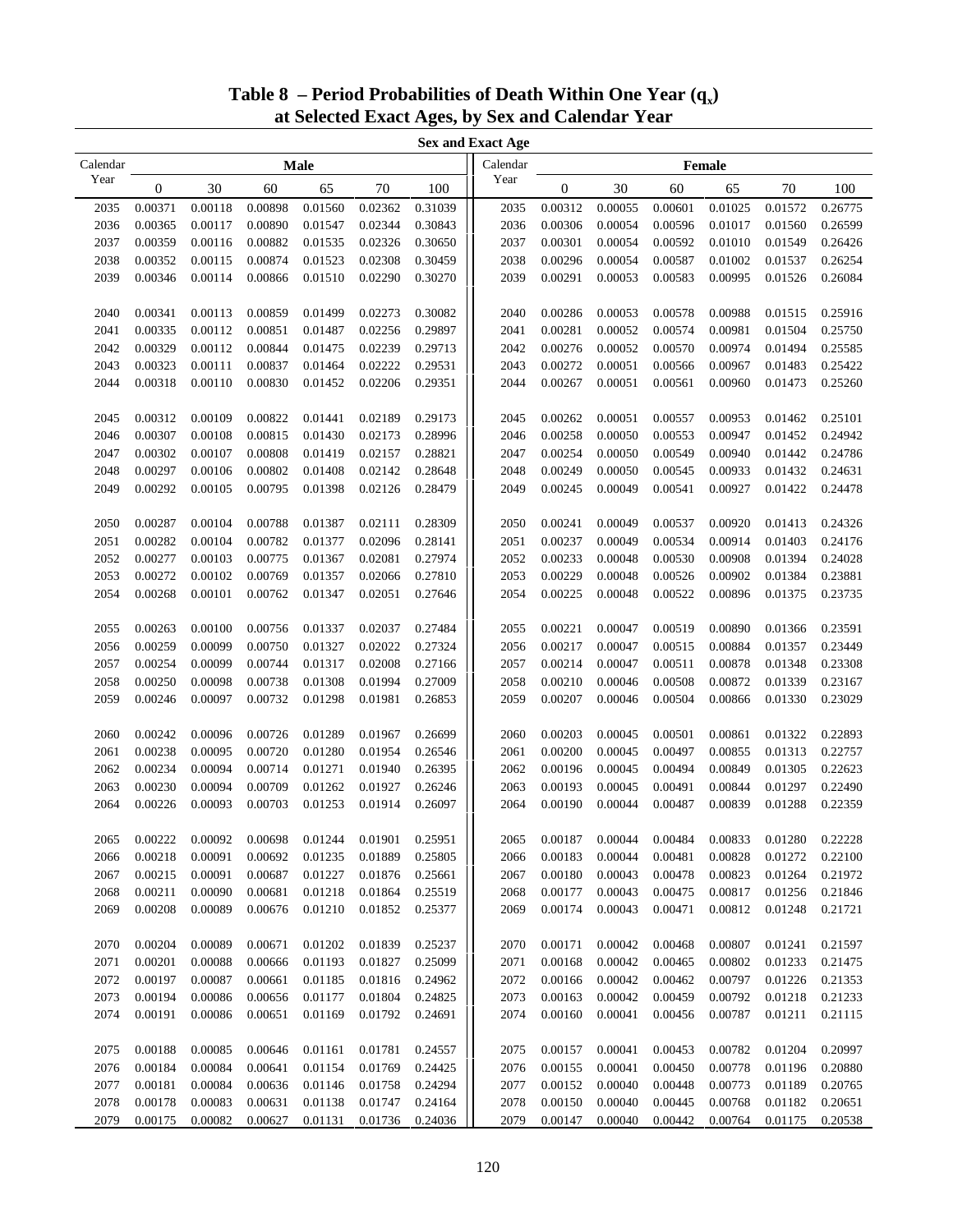| <b>Sex and Exact Age</b> |         |         |         |         |         |         |          |              |         |         |               |         |         |
|--------------------------|---------|---------|---------|---------|---------|---------|----------|--------------|---------|---------|---------------|---------|---------|
| Calendar                 |         |         |         | Male    |         |         | Calendar |              |         |         | <b>Female</b> |         |         |
| Year                     | 0       | 30      | 60      | 65      | 70      | 100     | Year     | $\mathbf{0}$ | 30      | 60      | 65            | 70      | 100     |
| 2080                     | 0.00172 | 0.00082 | 0.00622 | 0.01123 | 0.01725 | 0.23909 | 2080     | 0.00145      | 0.00040 | 0.00439 | 0.00759       | 0.01168 | 0.20425 |
| 2081                     | 0.00170 | 0.00081 | 0.00617 | 0.01116 | 0.01714 | 0.23783 | 2081     | 0.00142      | 0.00039 | 0.00436 | 0.00754       | 0.01161 | 0.20314 |
| 2082                     | 0.00167 | 0.00080 | 0.00613 | 0.01109 | 0.01704 | 0.23658 | 2082     | 0.00140      | 0.00039 | 0.00434 | 0.00750       | 0.01155 | 0.20204 |
| 2083                     | 0.00164 | 0.00080 | 0.00608 | 0.01102 | 0.01693 | 0.23534 | 2083     | 0.00138      | 0.00039 | 0.00431 | 0.00746       | 0.01148 | 0.20096 |
| 2084                     | 0.00161 | 0.00079 | 0.00604 | 0.01094 | 0.01683 | 0.23411 | 2084     | 0.00135      | 0.00038 | 0.00428 | 0.00741       | 0.01141 | 0.19988 |
|                          |         |         |         |         |         |         |          |              |         |         |               |         |         |
| 2085                     | 0.00159 | 0.00079 | 0.00599 | 0.01087 | 0.01673 | 0.23289 | 2085     | 0.00133      | 0.00038 | 0.00425 | 0.00737       | 0.01135 | 0.19881 |
| 2086                     | 0.00156 | 0.00078 | 0.00595 | 0.01080 | 0.01662 | 0.23169 | 2086     | 0.00131      | 0.00038 | 0.00423 | 0.00732       | 0.01128 | 0.19776 |
| 2087                     | 0.00153 | 0.00077 | 0.00591 | 0.01074 | 0.01652 | 0.23050 | 2087     | 0.00129      | 0.00038 | 0.00420 | 0.00728       | 0.01122 | 0.19671 |
| 2088                     | 0.00151 | 0.00077 | 0.00587 | 0.01067 | 0.01642 | 0.22931 | 2088     | 0.00127      | 0.00037 | 0.00418 | 0.00724       | 0.01115 | 0.19568 |
| 2089                     | 0.00148 | 0.00076 | 0.00582 | 0.01060 | 0.01632 | 0.22814 | 2089     | 0.00125      | 0.00037 | 0.00415 | 0.00720       | 0.01109 | 0.19465 |
|                          |         |         |         |         |         |         |          |              |         |         |               |         |         |
| 2090                     | 0.00146 | 0.00075 | 0.00578 | 0.01053 | 0.01623 | 0.22698 | 2090     | 0.00123      | 0.00037 | 0.00413 | 0.00716       | 0.01103 | 0.19363 |
| 2091                     | 0.00144 | 0.00075 | 0.00574 | 0.01047 | 0.01613 | 0.22583 | 2091     | 0.00120      | 0.00037 | 0.00410 | 0.00712       | 0.01097 | 0.19263 |
| 2092                     | 0.00141 | 0.00074 | 0.00570 | 0.01040 | 0.01603 | 0.22469 | 2092     | 0.00118      | 0.00036 | 0.00407 | 0.00707       | 0.01091 | 0.19163 |
| 2093                     | 0.00139 | 0.00074 | 0.00566 | 0.01034 | 0.01594 | 0.22356 | 2093     | 0.00117      | 0.00036 | 0.00405 | 0.00703       | 0.01084 | 0.19064 |
| 2094                     | 0.00137 | 0.00073 | 0.00562 | 0.01027 | 0.01584 | 0.22244 | 2094     | 0.00115      | 0.00036 | 0.00403 | 0.00699       | 0.01078 | 0.18966 |
|                          |         |         |         |         |         |         |          |              |         |         |               |         |         |
| 2095                     | 0.00134 | 0.00072 | 0.00558 | 0.01021 | 0.01575 | 0.22133 | 2095     | 0.00113      | 0.00036 | 0.00400 | 0.00695       | 0.01073 | 0.18870 |
| 2096                     | 0.00132 | 0.00072 | 0.00554 | 0.01015 | 0.01566 | 0.22023 | 2096     | 0.00111      | 0.00035 | 0.00398 | 0.00692       | 0.01067 | 0.18773 |
| 2097                     | 0.00130 | 0.00071 | 0.00550 | 0.01008 | 0.01557 | 0.21914 | 2097     | 0.00109      | 0.00035 | 0.00395 | 0.00688       | 0.01061 | 0.18678 |
| 2098                     | 0.00128 | 0.00071 | 0.00546 | 0.01002 | 0.01548 | 0.21806 | 2098     | 0.00107      | 0.00035 | 0.00393 | 0.00684       | 0.01055 | 0.18584 |
| 2099                     | 0.00126 | 0.00070 | 0.00543 | 0.00996 | 0.01539 | 0.21699 | 2099     | 0.00105      | 0.00035 | 0.00391 | 0.00680       | 0.01049 | 0.18491 |
| 2100                     | 0.00124 | 0.00070 | 0.00539 | 0.00990 | 0.01530 | 0.21592 | 2100     | 0.00104      | 0.00034 | 0.00388 | 0.00676       | 0.01044 | 0.18399 |

### Table **8** – Period Probabilities of Death Within One Year (q<sub>x</sub>) **at Selected Exact Ages, by Sex and Calendar Year**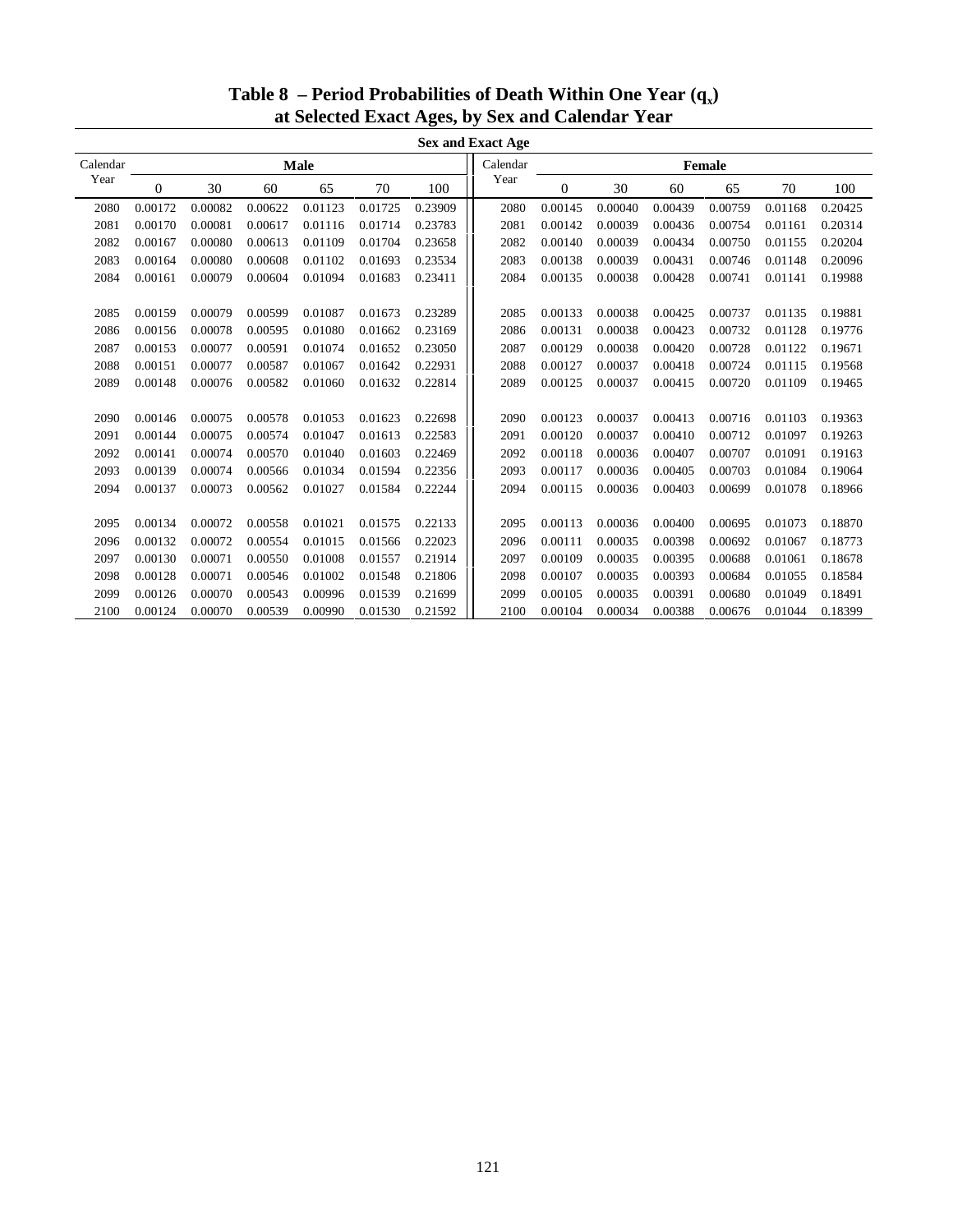|              | <b>Sex and Exact Age</b> |         |         |                                                 |         |         |         |                  |         |                                                                                 |         |         |         |
|--------------|--------------------------|---------|---------|-------------------------------------------------|---------|---------|---------|------------------|---------|---------------------------------------------------------------------------------|---------|---------|---------|
| Year of      |                          |         |         | <b>Male</b>                                     |         |         | Year of |                  |         |                                                                                 | Female  |         |         |
| <b>Birth</b> | $\boldsymbol{0}$         | 30      | 60      | 65                                              | 70      | 100     | Birth   | $\boldsymbol{0}$ | 30      | 60                                                                              | 65      | 70      | 100     |
| 1900         | 0.14596                  | 0.00491 | 0.02392 | 0.03554                                         | 0.04887 | 0.36281 | 1900    | 0.11969          | 0.00445 | 0.01237                                                                         | 0.01794 | 0.02513 | 0.31677 |
| 1901         | 0.12802                  | 0.00475 | 0.02339 | 0.03566                                         | 0.04890 | 0.36492 | 1901    | 0.10426          | 0.00433 | 0.01197                                                                         | 0.01780 | 0.02477 | 0.31829 |
| 1902         | 0.12557                  | 0.00434 | 0.02362 | 0.03466                                         | 0.04923 | 0.36706 | 1902    | 0.10262          | 0.00406 | 0.01212                                                                         | 0.01737 | 0.02485 | 0.31991 |
| 1903         | 0.12031                  | 0.00428 | 0.02422 | 0.03543                                         | 0.04839 | 0.36831 | 1903    | 0.09804          | 0.00389 | 0.01230                                                                         | 0.01686 | 0.02395 | 0.32081 |
| 1904         | 0.12599                  | 0.00435 | 0.02417 | 0.03429                                         | 0.04671 | 0.36882 | 1904    | 0.10272          | 0.00383 | 0.01197                                                                         | 0.01613 | 0.02312 | 0.32110 |
|              |                          |         |         |                                                 |         |         |         |                  |         |                                                                                 |         |         |         |
| 1905         | 0.12792                  | 0.00427 | 0.02421 | 0.03416                                         | 0.04556 | 0.36873 | 1905    | 0.10358          | 0.00375 | 0.01173                                                                         | 0.01599 | 0.02237 | 0.32090 |
| 1906         | 0.13091                  | 0.00437 | 0.02430 | 0.03372                                         | 0.04489 | 0.36816 | 1906    | 0.10658          | 0.00377 | 0.01146                                                                         | 0.01592 | 0.02210 | 0.32030 |
| 1907         | 0.12497                  | 0.00422 | 0.02385 | 0.03373                                         | 0.04416 | 0.36722 | 1907    | 0.10230          | 0.00353 | 0.01121                                                                         | 0.01589 | 0.02170 | 0.31937 |
| 1908         | 0.12021                  | 0.00363 | 0.02446 | 0.03321                                         | 0.04395 | 0.36597 | 1908    | 0.09842          | 0.00308 | 0.01167                                                                         | 0.01551 | 0.02172 | 0.31818 |
| 1909         | 0.11457                  | 0.00346 | 0.02376 | 0.03215                                         | 0.04281 | 0.36448 | 1909    | 0.09367          | 0.00293 | 0.01127                                                                         | 0.01514 | 0.02128 | 0.31680 |
|              |                          |         |         |                                                 |         |         |         |                  |         |                                                                                 |         |         |         |
| 1910         | 0.12006                  | 0.00340 | 0.02348 | 0.03122                                         | 0.04312 | 0.36280 | 1910    | 0.09826          | 0.00277 | 0.01123                                                                         | 0.01465 | 0.02194 | 0.31525 |
| 1911         | 0.10456                  | 0.00330 | 0.02283 | 0.03089                                         | 0.04208 | 0.36098 | 1911    | 0.08551          | 0.00260 | 0.01105                                                                         | 0.01462 | 0.02150 | 0.31357 |
| 1912         | 0.10242                  | 0.00321 | 0.02301 | 0.03003                                         | 0.04097 | 0.35905 | 1912    | 0.08286          | 0.00240 | 0.01093                                                                         | 0.01451 | 0.02127 | 0.31180 |
| 1913         | 0.10576                  | 0.00312 | 0.02251 | 0.02983                                         | 0.04139 | 0.35702 | 1913    | 0.08548          | 0.00238 | 0.01090                                                                         | 0.01446 | 0.02164 | 0.30995 |
| 1914         | 0.09930                  | 0.00313 | 0.02149 | 0.02882                                         | 0.04068 | 0.35494 | 1914    | 0.08034          | 0.00225 | 0.01059                                                                         | 0.01411 | 0.02158 | 0.30805 |
|              |                          |         |         |                                                 |         |         |         |                  |         |                                                                                 |         |         |         |
| 1915         | 0.09565                  | 0.00338 | 0.02080 | 0.02881                                         | 0.04052 | 0.35281 | 1915    | 0.07604          | 0.00212 | 0.01023                                                                         | 0.01451 | 0.02162 | 0.30611 |
| 1916         | 0.09748                  | 0.00259 | 0.02045 | 0.02792                                         | 0.03975 | 0.35065 | 1916    | 0.07743          | 0.00193 | 0.01017                                                                         | 0.01429 | 0.02168 | 0.30414 |
| 1917         | 0.09689                  | 0.00240 | 0.01979 | 0.02730                                         | 0.03889 | 0.34847 | 1917    | 0.07638          | 0.00180 | 0.00992                                                                         | 0.01415 | 0.02138 | 0.30216 |
| 1918         | 0.10263                  | 0.00229 | 0.01950 | 0.02713                                         | 0.03880 | 0.34627 | 1918    | 0.08206          | 0.00160 | 0.00982                                                                         | 0.01425 | 0.02135 | 0.30017 |
| 1919         | 0.08467                  | 0.00214 | 0.01868 | 0.02677                                         | 0.03747 | 0.34407 | 1919    | 0.06703          | 0.00151 | 0.00946                                                                         | 0.01430 | 0.02092 | 0.29817 |
|              |                          |         |         |                                                 |         |         |         |                  |         |                                                                                 |         |         |         |
| 1920         | 0.08594                  | 0.00213 | 0.01844 | 0.02656                                         | 0.03660 | 0.34187 | 1920    | 0.06773          | 0.00143 | 0.00954                                                                         | 0.01423 | 0.02054 | 0.29618 |
| 1921         | 0.07529                  | 0.00214 | 0.01803 | 0.02608                                         | 0.03592 | 0.33968 | 1921    | 0.05984          | 0.00137 | 0.00947                                                                         | 0.01427 | 0.02037 | 0.29419 |
| 1922         | 0.07283                  | 0.00210 | 0.01768 | 0.02563                                         | 0.03582 | 0.33750 | 1922    | 0.05750          | 0.00131 | 0.00940                                                                         | 0.01410 | 0.02039 | 0.29221 |
| 1923         | 0.07539                  | 0.00202 | 0.01765 | 0.02614                                         | 0.03603 | 0.33531 | 1923    | 0.06051          | 0.00121 | 0.00948                                                                         | 0.01421 | 0.02061 | 0.29024 |
| 1924         | 0.07223                  | 0.00191 | 0.01748 | 0.02526                                         | 0.03478 | 0.33315 | 1924    | 0.05678          | 0.00112 | 0.00938                                                                         | 0.01392 | 0.02035 | 0.28829 |
|              |                          |         |         |                                                 |         |         |         |                  |         |                                                                                 |         |         |         |
| 1925         | 0.07093                  | 0.00185 | 0.01733 | 0.02481                                         | 0.03440 | 0.33101 | 1925    | 0.05597          | 0.00108 | 0.00939                                                                         | 0.01381 | 0.02040 | 0.28634 |
| 1926         | 0.07290                  | 0.00187 | 0.01693 | 0.02431                                         | 0.03385 | 0.32884 | 1926    | 0.05789          | 0.00108 | 0.00927                                                                         | 0.01362 | 0.02027 | 0.28439 |
| 1927         | 0.06533                  | 0.00189 | 0.01675 | 0.02388                                         | 0.03338 | 0.32672 | 1927    | 0.05119          | 0.00114 | 0.00920                                                                         | 0.01352 | 0.02013 | 0.28246 |
| 1928         | 0.06918                  | 0.00183 | 0.01640 | 0.02407                                         | 0.03294 | 0.32460 | 1928    | 0.05406          | 0.00108 | 0.00920                                                                         | 0.01378 | 0.02023 | 0.28056 |
| 1929         | 0.06736                  | 0.00185 | 0.01599 | 0.02366                                         | 0.03252 | 0.32251 | 1929    | 0.05349          | 0.00108 | 0.00895                                                                         | 0.01366 | 0.02023 | 0.27867 |
|              |                          |         |         |                                                 |         |         |         |                  |         |                                                                                 |         |         |         |
| 1930         |                          |         |         | 0.06495 0.00183 0.01561 0.02328 0.03229 0.32044 |         |         | 1930    |                  |         | $0.05179 \quad 0.00106 \quad 0.00883 \quad 0.01360 \quad 0.02004 \quad 0.27680$ |         |         |         |
| 1931         | 0.06113                  | 0.00178 | 0.01530 | 0.02295                                         | 0.03191 | 0.31838 | 1931    | 0.04836          | 0.00104 | 0.00875                                                                         | 0.01357 | 0.01999 | 0.27495 |
| 1932         | 0.05826                  | 0.00179 | 0.01482 | 0.02249                                         | 0.03153 | 0.31636 | 1932    | 0.04628          | 0.00105 | 0.00855                                                                         | 0.01338 | 0.01996 | 0.27313 |
| 1933         | 0.05806                  | 0.00185 | 0.01487 | 0.02184                                         | 0.03119 | 0.31435 | 1933    | 0.04642          | 0.00105 | 0.00867                                                                         | 0.01328 | 0.01990 | 0.27131 |
| 1934         | 0.06319                  | 0.00194 | 0.01462 | 0.02124                                         | 0.03086 | 0.31235 | 1934    | 0.05002          | 0.00108 | 0.00851                                                                         | 0.01324 | 0.01982 | 0.26952 |
|              |                          |         |         |                                                 |         |         |         |                  |         |                                                                                 |         |         |         |
| 1935         | 0.05848                  | 0.00192 | 0.01438 | 0.02147                                         | 0.03054 | 0.31039 | 1935    | 0.04542          | 0.00107 | 0.00854                                                                         | 0.01313 | 0.01972 | 0.26775 |
| 1936         | 0.05991                  | 0.00197 | 0.01424 | 0.02122                                         | 0.03024 | 0.30843 | 1936    | 0.04709          | 0.00108 | 0.00847                                                                         | 0.01310 | 0.01961 | 0.26599 |
| 1937         | 0.05839                  | 0.00199 | 0.01366 | 0.02098                                         | 0.02995 | 0.30650 | 1937    | 0.04605          | 0.00102 | 0.00837                                                                         | 0.01306 | 0.01949 | 0.26426 |
| 1938         | 0.05562                  | 0.00209 | 0.01334 | 0.02075                                         | 0.02967 | 0.30459 | 1938    | 0.04369          | 0.00104 | 0.00812                                                                         | 0.01301 | 0.01936 | 0.26254 |
| 1939         | 0.05174                  | 0.00211 | 0.01312 | 0.02053                                         | 0.02939 | 0.30270 | 1939    | 0.04064          | 0.00104 | 0.00808                                                                         | 0.01295 | 0.01923 | 0.26084 |
|              |                          |         |         |                                                 |         |         |         |                  |         |                                                                                 |         |         |         |
| 1940         | 0.05286                  | 0.00209 | 0.01300 | 0.02032                                         | 0.02912 | 0.30082 | 1940    | 0.04163          | 0.00101 | 0.00799                                                                         | 0.01289 | 0.01909 | 0.25916 |
| 1941         | 0.05097                  | 0.00207 | 0.01280 | 0.02012                                         | 0.02886 | 0.29897 | 1941    | 0.04051          | 0.00101 | 0.00793                                                                         | 0.01281 | 0.01895 | 0.25750 |
| 1942         | 0.04601                  | 0.00206 | 0.01260 | 0.01992                                         | 0.02860 | 0.29713 | 1942    | 0.03661          | 0.00099 | 0.00787                                                                         | 0.01273 | 0.01881 | 0.25585 |
| 1943         | 0.04490                  | 0.00206 | 0.01242 | 0.01973                                         | 0.02834 | 0.29531 | 1943    | 0.03526          | 0.00094 | 0.00781                                                                         | 0.01264 | 0.01866 | 0.25422 |
| 1944         | 0.04396                  | 0.00198 | 0.01225 | 0.01954                                         | 0.02810 | 0.29351 | 1944    | 0.03509          | 0.00090 | 0.00775                                                                         | 0.01255 | 0.01851 | 0.25260 |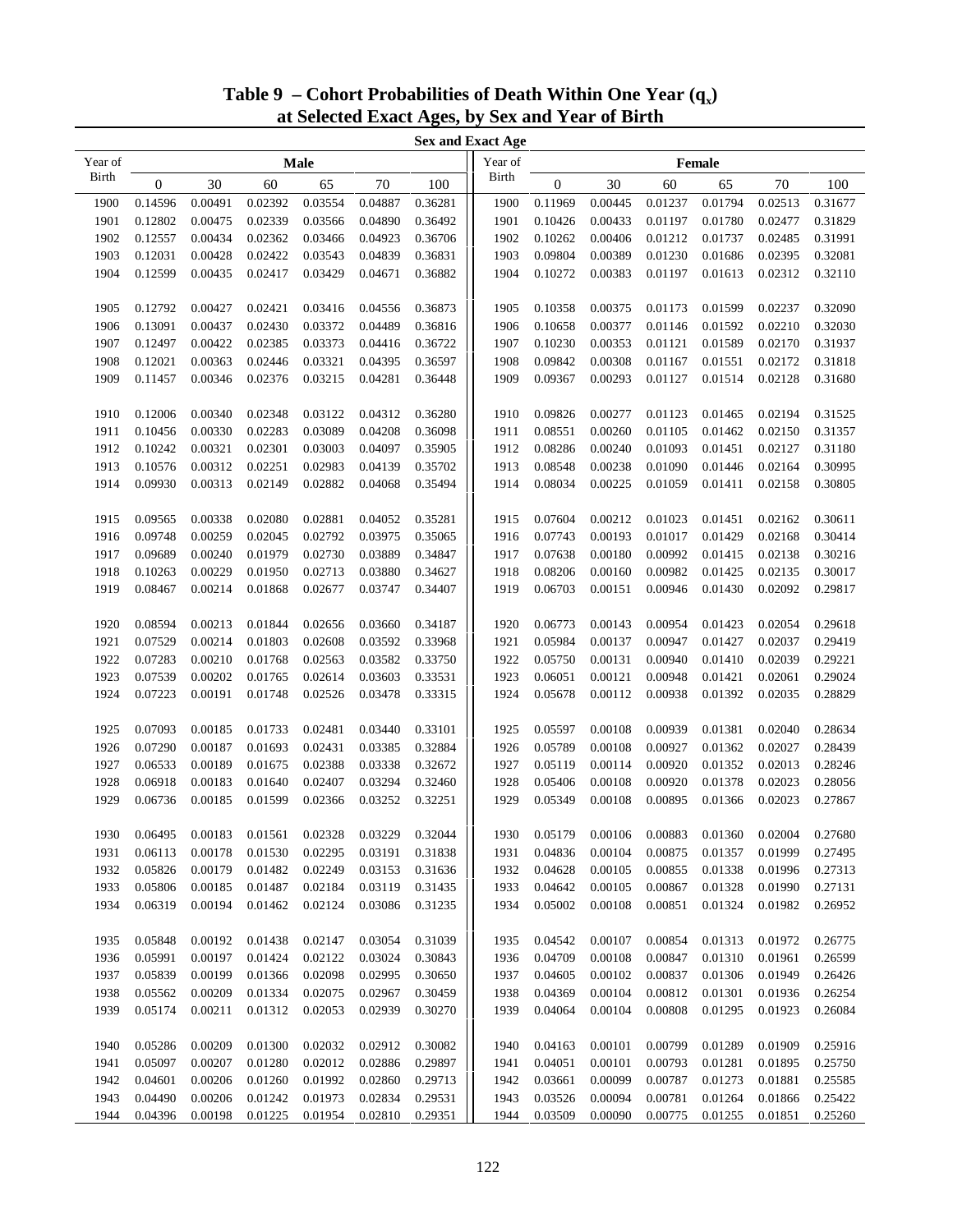|              | <b>Sex and Exact Age</b> |         |         |                                                                                 |         |         |         |                  |                                                                                 |         |         |         |         |
|--------------|--------------------------|---------|---------|---------------------------------------------------------------------------------|---------|---------|---------|------------------|---------------------------------------------------------------------------------|---------|---------|---------|---------|
| Year of      |                          |         |         | <b>Male</b>                                                                     |         |         | Year of |                  |                                                                                 |         | Female  |         |         |
| <b>Birth</b> | $\boldsymbol{0}$         | 30      | 60      | 65                                                                              | 70      | 100     | Birth   | $\boldsymbol{0}$ | 30                                                                              | 60      | 65      | 70      | 100     |
| 1945         | 0.04250                  | 0.00193 | 0.01209 | 0.01936                                                                         | 0.02785 | 0.29173 | 1945    | 0.03340          | 0.00084                                                                         | 0.00769 | 0.01246 | 0.01837 | 0.25101 |
| 1946         | 0.03941                  | 0.00182 | 0.01194 | 0.01918                                                                         | 0.02761 | 0.28996 | 1946    | 0.03084          | 0.00081                                                                         | 0.00763 | 0.01236 | 0.01822 | 0.24942 |
| 1947         | 0.03594                  | 0.00181 | 0.01180 | 0.01900                                                                         | 0.02737 | 0.28821 | 1947    | 0.02796          | 0.00078                                                                         | 0.00757 | 0.01227 | 0.01808 | 0.24786 |
| 1948         | 0.03588                  | 0.00180 | 0.01167 | 0.01883                                                                         | 0.02714 | 0.28648 | 1948    | 0.02787          | 0.00077                                                                         | 0.00750 | 0.01217 | 0.01793 | 0.24631 |
| 1949         | 0.03516                  | 0.00186 | 0.01154 | 0.01866                                                                         | 0.02691 | 0.28479 | 1949    | 0.02736          | 0.00074                                                                         | 0.00744 | 0.01208 | 0.01779 | 0.24478 |
|              |                          |         |         |                                                                                 |         |         |         |                  |                                                                                 |         |         |         |         |
| 1950         | 0.03279                  | 0.00189 | 0.01142 | 0.01849                                                                         | 0.02668 | 0.28309 | 1950    | 0.02551          | 0.00075                                                                         | 0.00738 | 0.01198 | 0.01765 | 0.24326 |
| 1951         | 0.03214                  | 0.00185 | 0.01130 | 0.01833                                                                         | 0.02645 | 0.28141 | 1951    | 0.02490          | 0.00073                                                                         | 0.00731 | 0.01189 | 0.01751 | 0.24176 |
| 1952         | 0.03196                  | 0.00179 | 0.01118 | 0.01817                                                                         | 0.02623 | 0.27974 | 1952    | 0.02498          | 0.00070                                                                         | 0.00725 | 0.01179 | 0.01737 | 0.24028 |
| 1953         | 0.03125                  | 0.00174 | 0.01106 | 0.01801                                                                         | 0.02602 | 0.27810 | 1953    | 0.02429          | 0.00069                                                                         | 0.00719 | 0.01170 | 0.01723 | 0.23881 |
| 1954         | 0.02990                  | 0.00176 | 0.01095 | 0.01785                                                                         | 0.02580 | 0.27646 | 1954    | 0.02328          | 0.00069                                                                         | 0.00713 | 0.01160 | 0.01710 | 0.23735 |
|              |                          |         |         |                                                                                 |         |         |         |                  |                                                                                 |         |         |         |         |
| 1955         | 0.02963                  | 0.00180 | 0.01084 | 0.01769                                                                         | 0.02559 | 0.27484 | 1955    | 0.02308          | 0.00070                                                                         | 0.00707 | 0.01151 | 0.01697 | 0.23591 |
| 1956         | 0.02934                  | 0.00198 | 0.01073 | 0.01754                                                                         | 0.02538 | 0.27324 | 1956    | 0.02264          | 0.00073                                                                         | 0.00701 | 0.01142 | 0.01683 | 0.23449 |
| 1957         | 0.02957                  | 0.00197 | 0.01063 | 0.01739                                                                         | 0.02517 | 0.27166 | 1957    | 0.02304          | 0.00075                                                                         | 0.00695 | 0.01133 | 0.01670 | 0.23308 |
| 1958         | 0.03020                  | 0.00201 | 0.01052 | 0.01724                                                                         | 0.02497 | 0.27009 | 1958    | 0.02372          | 0.00075                                                                         | 0.00689 | 0.01124 | 0.01657 | 0.23167 |
| 1959         | 0.02959                  | 0.00206 | 0.01042 | 0.01709                                                                         | 0.02477 | 0.26853 | 1959    | 0.02305          | 0.00077                                                                         | 0.00684 | 0.01115 | 0.01645 | 0.23029 |
|              |                          |         |         |                                                                                 |         |         |         |                  |                                                                                 |         |         |         |         |
| 1960         | 0.02937                  | 0.00204 | 0.01032 | 0.01695                                                                         | 0.02457 | 0.26699 | 1960    | 0.02262          | 0.00075                                                                         | 0.00678 | 0.01107 | 0.01632 | 0.22893 |
| 1961         | 0.02838                  | 0.00204 | 0.01022 | 0.01680                                                                         | 0.02438 | 0.26546 | 1961    | 0.02199          | 0.00074                                                                         | 0.00672 | 0.01098 | 0.01620 | 0.22757 |
| 1962         | 0.02851                  | 0.00203 | 0.01012 | 0.01666                                                                         | 0.02418 | 0.26395 | 1962    | 0.02184          | 0.00073                                                                         | 0.00667 | 0.01089 | 0.01607 | 0.22623 |
| 1963         | 0.02837                  | 0.00210 | 0.01003 | 0.01652                                                                         | 0.02399 | 0.26246 | 1963    | 0.02181          | 0.00076                                                                         | 0.00661 | 0.01081 | 0.01595 | 0.22490 |
| 1964         | 0.02776                  | 0.00211 | 0.00993 | 0.01638                                                                         | 0.02381 | 0.26097 | 1964    | 0.02153          | 0.00077                                                                         | 0.00656 | 0.01073 | 0.01584 | 0.22359 |
|              |                          |         |         |                                                                                 |         |         |         |                  |                                                                                 |         |         |         |         |
| 1965         | 0.02753                  | 0.00207 | 0.00984 | 0.01625                                                                         | 0.02362 | 0.25951 | 1965    | 0.02134          | 0.00077                                                                         | 0.00651 | 0.01064 | 0.01572 | 0.22228 |
| 1966         | 0.02655                  | 0.00179 | 0.00975 | 0.01611                                                                         | 0.02344 | 0.25805 | 1966    | 0.02058          | 0.00074                                                                         | 0.00645 | 0.01056 | 0.01560 | 0.22100 |
| 1967         | 0.02513                  | 0.00159 | 0.00966 | 0.01598                                                                         | 0.02326 | 0.25661 | 1967    | 0.01949          | 0.00069                                                                         | 0.00640 | 0.01048 | 0.01549 | 0.21972 |
| 1968         | 0.02455                  | 0.00149 | 0.00957 | 0.01585                                                                         | 0.02308 | 0.25519 | 1968    | 0.01893          | 0.00067                                                                         | 0.00635 | 0.01040 | 0.01537 | 0.21846 |
| 1969         | 0.02350                  | 0.00148 | 0.00948 | 0.01572                                                                         | 0.02290 | 0.25377 | 1969    | 0.01818          | 0.00066                                                                         | 0.00630 | 0.01033 | 0.01526 | 0.21721 |
|              |                          |         |         |                                                                                 |         |         |         |                  |                                                                                 |         |         |         |         |
| 1970         | 0.02246                  | 0.00155 | 0.00940 | 0.01560                                                                         | 0.02273 | 0.25237 | 1970    | 0.01759          | 0.00069                                                                         | 0.00625 | 0.01025 | 0.01515 | 0.21597 |
| 1971         | 0.02127                  | 0.00154 | 0.00931 | 0.01547                                                                         | 0.02256 | 0.25099 | 1971    | 0.01652          | 0.00069                                                                         | 0.00620 | 0.01017 | 0.01504 | 0.21475 |
| 1972         | 0.02065                  | 0.00153 | 0.00923 | 0.01535                                                                         | 0.02239 | 0.24962 | 1972    | 0.01592          | 0.00069                                                                         | 0.00615 | 0.01010 | 0.01494 | 0.21353 |
| 1973         | 0.01981                  | 0.00153 | 0.00914 | 0.01523                                                                         | 0.02222 | 0.24825 | 1973    | 0.01537          | 0.00069                                                                         | 0.00610 | 0.01002 | 0.01483 | 0.21233 |
| 1974         | 0.01873                  | 0.00152 | 0.00906 | 0.01510                                                                         | 0.02206 | 0.24691 | 1974    | 0.01465          | 0.00068                                                                         | 0.00606 | 0.00995 | 0.01473 | 0.21115 |
|              |                          |         |         |                                                                                 |         |         |         |                  |                                                                                 |         |         |         |         |
| 1975         |                          |         |         | $0.01783 \quad 0.00151 \quad 0.00898 \quad 0.01499 \quad 0.02189 \quad 0.24557$ |         |         | 1975    |                  | $0.01416 \quad 0.00068 \quad 0.00601 \quad 0.00988 \quad 0.01462 \quad 0.20997$ |         |         |         |         |
| 1976         | 0.01687                  | 0.00150 | 0.00890 | 0.01487                                                                         | 0.02173 | 0.24425 | 1976    | 0.01361          | 0.00068                                                                         | 0.00596 | 0.00981 | 0.01452 | 0.20880 |
| 1977         | 0.01580                  | 0.00149 | 0.00882 | 0.01475                                                                         | 0.02157 | 0.24294 | 1977    | 0.01244          | 0.00067                                                                         | 0.00592 | 0.00974 | 0.01442 | 0.20765 |
| 1978         | 0.01529                  | 0.00148 | 0.00874 | 0.01464                                                                         | 0.02142 | 0.24164 | 1978    | 0.01226          | 0.00067                                                                         | 0.00587 | 0.00967 | 0.01432 | 0.20651 |
| 1979         | 0.01457                  | 0.00147 | 0.00866 | 0.01452                                                                         | 0.02126 | 0.24036 | 1979    | 0.01162          | 0.00067                                                                         | 0.00583 | 0.00960 | 0.01422 | 0.20538 |
|              |                          |         |         |                                                                                 |         |         |         |                  |                                                                                 |         |         |         |         |
| 1980         | 0.01398                  | 0.00146 | 0.00859 | 0.01441                                                                         | 0.02111 | 0.23909 | 1980    | 0.01125          | 0.00066                                                                         | 0.00578 | 0.00953 | 0.01413 | 0.20425 |
| 1981         | 0.01315                  | 0.00145 | 0.00851 | 0.01430                                                                         | 0.02096 | 0.23783 | 1981    | 0.01066          | 0.00066                                                                         | 0.00574 | 0.00947 | 0.01403 | 0.20314 |
| 1982         | 0.01278                  | 0.00144 | 0.00844 | 0.01419                                                                         | 0.02081 | 0.23658 | 1982    | 0.01022          | 0.00065                                                                         | 0.00570 | 0.00940 | 0.01394 | 0.20204 |
| 1983         | 0.01229                  | 0.00143 | 0.00837 | 0.01408                                                                         | 0.02066 | 0.23534 | 1983    | 0.00994          | 0.00065                                                                         | 0.00566 | 0.00933 | 0.01384 | 0.20096 |
| 1984         | 0.01193                  | 0.00141 | 0.00830 | 0.01398                                                                         | 0.02051 | 0.23411 | 1984    | 0.00965          | 0.00064                                                                         | 0.00561 | 0.00927 | 0.01375 | 0.19988 |
|              |                          |         |         |                                                                                 |         |         |         |                  |                                                                                 |         |         |         |         |
| 1985         | 0.01194                  | 0.00140 | 0.00822 | 0.01387                                                                         | 0.02037 | 0.23289 | 1985    | 0.00934          | 0.00064                                                                         | 0.00557 | 0.00920 | 0.01366 | 0.19881 |
| 1986         | 0.01154                  | 0.00139 | 0.00815 | 0.01377                                                                         | 0.02022 | 0.23169 | 1986    | 0.00910          | 0.00063                                                                         | 0.00553 | 0.00914 | 0.01357 | 0.19776 |
| 1987         | 0.01120                  | 0.00138 | 0.00808 | 0.01367                                                                         | 0.02008 | 0.23050 | 1987    | 0.00896          | 0.00063                                                                         | 0.00549 | 0.00908 | 0.01348 | 0.19671 |
| 1988         | 0.01102                  | 0.00137 | 0.00802 | 0.01357                                                                         | 0.01994 | 0.22931 | 1988    | 0.00890          | 0.00062                                                                         | 0.00545 | 0.00902 | 0.01339 | 0.19568 |
| 1989         | 0.01085                  | 0.00136 | 0.00795 | 0.01347                                                                         | 0.01981 | 0.22814 | 1989    | 0.00881          | 0.00062                                                                         | 0.00541 | 0.00896 | 0.01330 | 0.19465 |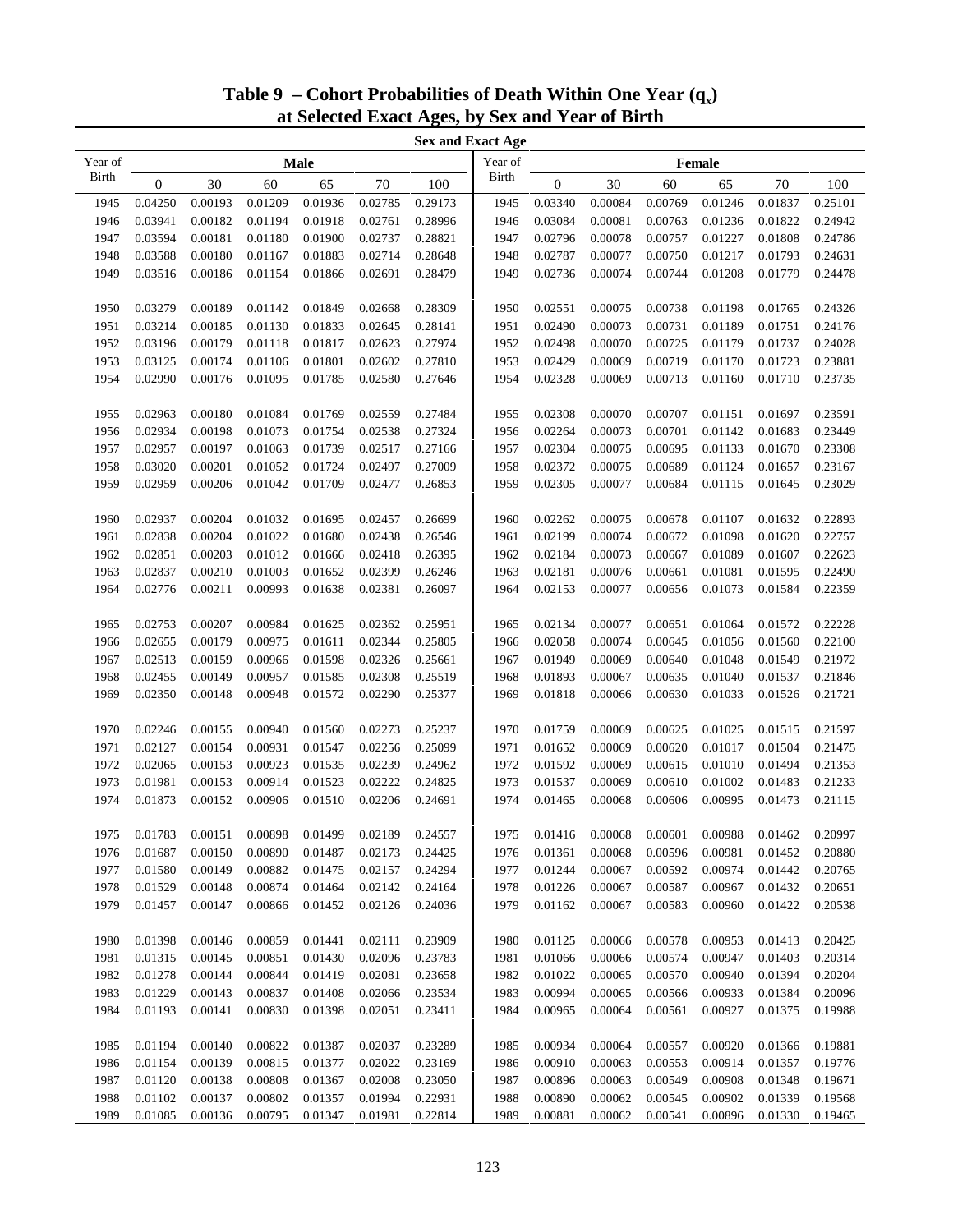|              | <b>Sex and Exact Age</b> |                                                                                 |         |             |         |         |         |                  |         |         |                                                                   |         |         |
|--------------|--------------------------|---------------------------------------------------------------------------------|---------|-------------|---------|---------|---------|------------------|---------|---------|-------------------------------------------------------------------|---------|---------|
| Year of      |                          |                                                                                 |         | <b>Male</b> |         |         | Year of |                  |         |         | Female                                                            |         |         |
| <b>Birth</b> | $\boldsymbol{0}$         | 30                                                                              | 60      | 65          | 70      | 100     | Birth   | $\boldsymbol{0}$ | 30      | 60      | 65                                                                | 70      | 100     |
| 1990         | 0.01028                  | 0.00134                                                                         | 0.00788 | 0.01337     | 0.01967 | 0.22698 | 1990    | 0.00815          | 0.00061 | 0.00537 | 0.00890                                                           | 0.01322 | 0.19363 |
| 1991         | 0.00998                  | 0.00133                                                                         | 0.00782 | 0.01327     | 0.01954 | 0.22583 | 1991    | 0.00784          | 0.00061 | 0.00534 | 0.00884                                                           | 0.01313 | 0.19263 |
| 1992         | 0.00937                  | 0.00132                                                                         | 0.00775 | 0.01317     | 0.01940 | 0.22469 | 1992    | 0.00759          | 0.00060 | 0.00530 | 0.00878                                                           | 0.01305 | 0.19163 |
| 1993         | 0.00923                  | 0.00131                                                                         | 0.00769 | 0.01308     | 0.01927 | 0.22356 | 1993    | 0.00742          | 0.00060 | 0.00526 | 0.00872                                                           | 0.01297 | 0.19064 |
| 1994         | 0.00880                  | 0.00130                                                                         | 0.00762 | 0.01298     | 0.01914 | 0.22244 | 1994    | 0.00719          | 0.00060 | 0.00522 | 0.00866                                                           | 0.01288 | 0.18966 |
|              |                          |                                                                                 |         |             |         |         |         |                  |         |         |                                                                   |         |         |
| 1995         | 0.00831                  | 0.00129                                                                         | 0.00756 | 0.01289     | 0.01901 | 0.22133 | 1995    | 0.00679          | 0.00059 | 0.00519 | 0.00861                                                           | 0.01280 | 0.18870 |
| 1996         | 0.00803                  | 0.00128                                                                         | 0.00750 | 0.01280     | 0.01889 | 0.22023 | 1996    | 0.00659          | 0.00059 | 0.00515 | 0.00855                                                           | 0.01272 | 0.18773 |
| 1997         | 0.00795                  | 0.00127                                                                         | 0.00744 | 0.01271     | 0.01876 | 0.21914 | 1997    | 0.00647          | 0.00058 | 0.00511 | 0.00849                                                           | 0.01264 | 0.18678 |
| 1998         | 0.00785                  | 0.00125                                                                         | 0.00738 | 0.01262     | 0.01864 | 0.21806 | 1998    | 0.00655          | 0.00058 | 0.00508 | 0.00844                                                           | 0.01256 | 0.18584 |
| 1999         | 0.00773                  | 0.00124                                                                         | 0.00732 | 0.01253     | 0.01852 | 0.21699 | 1999    | 0.00636          | 0.00057 | 0.00504 | 0.00839                                                           | 0.01248 | 0.18491 |
|              |                          |                                                                                 |         |             |         |         |         |                  |         |         |                                                                   |         |         |
| 2000         | 0.00737                  | 0.00123                                                                         | 0.00726 | 0.01244     | 0.01839 | 0.21592 | 2000    | 0.00614          | 0.00057 | 0.00501 | 0.00833                                                           | 0.01241 | 0.18399 |
| 2001         | 0.00715                  | 0.00122                                                                         | 0.00720 | 0.01235     | 0.01827 | 0.21487 | 2001    | 0.00596          | 0.00056 | 0.00497 | 0.00828                                                           | 0.01233 | 0.18307 |
| 2002         | 0.00694                  | 0.00121                                                                         | 0.00714 | 0.01227     | 0.01816 | 0.21383 | 2002    | 0.00579          | 0.00056 | 0.00494 | 0.00823                                                           | 0.01226 | 0.18216 |
| 2003         | 0.00675                  | 0.00120                                                                         | 0.00709 | 0.01218     | 0.01804 | 0.21280 | 2003    | 0.00564          | 0.00056 | 0.00491 | 0.00817                                                           | 0.01218 | 0.18127 |
| 2004         | 0.00658                  | 0.00119                                                                         | 0.00703 | 0.01210     | 0.01792 | 0.21178 | 2004    | 0.00551          | 0.00055 | 0.00487 | 0.00812                                                           | 0.01211 | 0.18038 |
|              |                          |                                                                                 |         |             |         |         |         |                  |         |         |                                                                   |         |         |
| 2005         | 0.00642                  | 0.00118                                                                         | 0.00698 | 0.01202     | 0.01781 | 0.21076 | 2005    | 0.00538          | 0.00055 | 0.00484 | 0.00807                                                           | 0.01204 | 0.17949 |
| 2006         | 0.00628                  | 0.00117                                                                         | 0.00692 | 0.01193     | 0.01769 | 0.20976 | 2006    | 0.00526          | 0.00054 | 0.00481 | 0.00802                                                           | 0.01196 | 0.17862 |
| 2007         | 0.00614                  | 0.00116                                                                         | 0.00687 | 0.01185     | 0.01758 | 0.20876 | 2007    | 0.00515          | 0.00054 | 0.00478 | 0.00797                                                           | 0.01189 | 0.17775 |
| 2008         | 0.00602                  | 0.00115                                                                         | 0.00681 | 0.01177     | 0.01747 | 0.20777 | 2008    | 0.00505          | 0.00054 | 0.00475 | 0.00792                                                           | 0.01182 | 0.17689 |
| 2009         | 0.00589                  | 0.00114                                                                         | 0.00676 | 0.01169     | 0.01736 | 0.20679 | 2009    | 0.00495          | 0.00053 | 0.00471 | 0.00787                                                           | 0.01175 | 0.17604 |
|              |                          |                                                                                 |         |             |         |         |         |                  |         |         |                                                                   |         |         |
| 2010         | 0.00578                  | 0.00113                                                                         | 0.00671 | 0.01161     | 0.01725 | 0.20581 | 2010    | 0.00485          | 0.00053 | 0.00468 | 0.00782                                                           | 0.01168 | 0.17520 |
| 2011         | 0.00567                  | 0.00112                                                                         | 0.00666 | 0.01154     | 0.01714 | 0.20485 | 2011    | 0.00476          | 0.00052 | 0.00465 | 0.00778                                                           | 0.01161 | 0.17437 |
| 2012         | 0.00556                  | 0.00112                                                                         | 0.00661 | 0.01146     | 0.01704 | 0.20390 | 2012    | 0.00467          | 0.00052 | 0.00462 | 0.00773                                                           | 0.01155 | 0.17354 |
| 2013         | 0.00546                  | 0.00111                                                                         | 0.00656 | 0.01138     | 0.01693 | 0.20295 | 2013    | 0.00459          | 0.00051 | 0.00459 | 0.00768                                                           | 0.01148 | 0.17272 |
| 2014         | 0.00536                  | 0.00110                                                                         | 0.00651 | 0.01131     | 0.01683 | 0.20201 | 2014    | 0.00450          | 0.00051 | 0.00456 | 0.00764                                                           | 0.01141 | 0.17191 |
|              |                          |                                                                                 |         |             |         |         |         |                  |         |         |                                                                   |         |         |
| 2015         | 0.00527                  | 0.00109                                                                         | 0.00646 | 0.01123     | 0.01673 | 0.20108 | 2015    | 0.00442          | 0.00051 | 0.00453 | 0.00759                                                           | 0.01135 | 0.17111 |
| 2016         | 0.00517                  | 0.00108                                                                         | 0.00641 | 0.01116     | 0.01662 | 0.20016 | 2016    | 0.00435          | 0.00050 | 0.00450 | 0.00754                                                           | 0.01128 | 0.17031 |
| 2017         | 0.00508                  | 0.00107                                                                         | 0.00636 | 0.01109     | 0.01652 | 0.19924 | 2017    | 0.00427          | 0.00050 | 0.00448 | 0.00750                                                           | 0.01122 | 0.16952 |
| 2018         | 0.00499                  | 0.00106                                                                         | 0.00631 | 0.01102     | 0.01642 | 0.19833 | 2018    | 0.00419          | 0.00050 | 0.00445 | 0.00746                                                           | 0.01115 | 0.16873 |
| 2019         | 0.00490                  | 0.00105                                                                         | 0.00627 | 0.01094     | 0.01632 | 0.19743 | 2019    | 0.00412          | 0.00049 | 0.00442 | 0.00741                                                           | 0.01109 | 0.16796 |
|              |                          |                                                                                 |         |             |         |         |         |                  |         |         |                                                                   |         |         |
| 2020         |                          | $0.00482 \quad 0.00104 \quad 0.00622 \quad 0.01087 \quad 0.01623 \quad 0.19654$ |         |             |         |         | 2020    |                  |         |         | $0.00405 \quad 0.00049 \quad 0.00439 \quad 0.00737 \quad 0.01103$ |         | 0.16719 |
| 2021         | 0.00473                  | 0.00104                                                                         | 0.00617 | 0.01080     | 0.01613 | 0.19566 | 2021    | 0.00398          | 0.00049 | 0.00436 | 0.00732                                                           | 0.01097 | 0.16642 |
| 2022         | 0.00465                  | 0.00103                                                                         | 0.00613 | 0.01074     | 0.01603 | 0.19478 | 2022    | 0.00391          | 0.00048 | 0.00434 | 0.00728                                                           | 0.01091 | 0.16567 |
| 2023         | 0.00457                  | 0.00102                                                                         | 0.00608 | 0.01067     | 0.01594 | 0.19391 | 2023    | 0.00384          | 0.00048 | 0.00431 | 0.00724                                                           | 0.01084 | 0.16492 |
| 2024         | 0.00449                  | 0.00101                                                                         | 0.00604 | 0.01060     | 0.01584 | 0.19304 | 2024    | 0.00377          | 0.00048 | 0.00428 | 0.00720                                                           | 0.01078 | 0.16418 |
|              |                          |                                                                                 |         |             |         |         |         |                  |         |         |                                                                   |         |         |
| 2025         | 0.00441                  | 0.00100                                                                         | 0.00599 | 0.01053     | 0.01575 | 0.19219 | 2025    | 0.00371          | 0.00047 | 0.00425 | 0.00716                                                           | 0.01073 | 0.16344 |
| 2026         | 0.00434                  | 0.00099                                                                         | 0.00595 | 0.01047     | 0.01566 | 0.19134 | 2026    | 0.00365          | 0.00047 | 0.00423 | 0.00712                                                           | 0.01067 | 0.16272 |
| 2027         | 0.00426                  | 0.00099                                                                         | 0.00591 | 0.01040     | 0.01557 | 0.19050 | 2027    | 0.00358          | 0.00047 | 0.00420 | 0.00707                                                           | 0.01061 | 0.16199 |
| 2028         | 0.00419                  | 0.00098                                                                         | 0.00587 | 0.01034     | 0.01548 | 0.18967 | 2028    | 0.00352          | 0.00046 | 0.00418 | 0.00703                                                           | 0.01055 | 0.16127 |
| 2029         | 0.00412                  | 0.00097                                                                         | 0.00582 | 0.01027     | 0.01539 | 0.18884 | 2029    | 0.00346          | 0.00046 | 0.00415 | 0.00699                                                           | 0.01049 | 0.16056 |
|              |                          |                                                                                 |         |             |         |         |         |                  |         |         |                                                                   |         |         |
| 2030         | 0.00405                  | 0.00096                                                                         | 0.00578 | 0.01021     | 0.01530 | 0.18802 | 2030    | 0.00340          | 0.00045 | 0.00413 | 0.00695                                                           | 0.01044 | 0.15986 |
| 2031         | 0.00398                  | 0.00095                                                                         | 0.00574 | 0.01015     | 0.01521 | 0.18720 | 2031    | 0.00334          | 0.00045 | 0.00410 | 0.00692                                                           | 0.01038 | 0.15916 |
| 2032         | 0.00391                  | 0.00094                                                                         | 0.00570 | 0.01008     | 0.01512 | 0.18639 | 2032    | 0.00329          | 0.00045 | 0.00407 | 0.00688                                                           | 0.01032 | 0.15847 |
| 2033         | 0.00384                  | 0.00094                                                                         | 0.00566 | 0.01002     | 0.01504 | 0.18560 | 2033    | 0.00323          | 0.00045 | 0.00405 | 0.00684                                                           | 0.01027 | 0.15779 |
| 2034         | 0.00378                  | 0.00093                                                                         | 0.00562 | 0.00996     | 0.01495 | 0.18480 | 2034    | 0.00317          | 0.00044 | 0.00403 | 0.00680                                                           | 0.01021 | 0.15711 |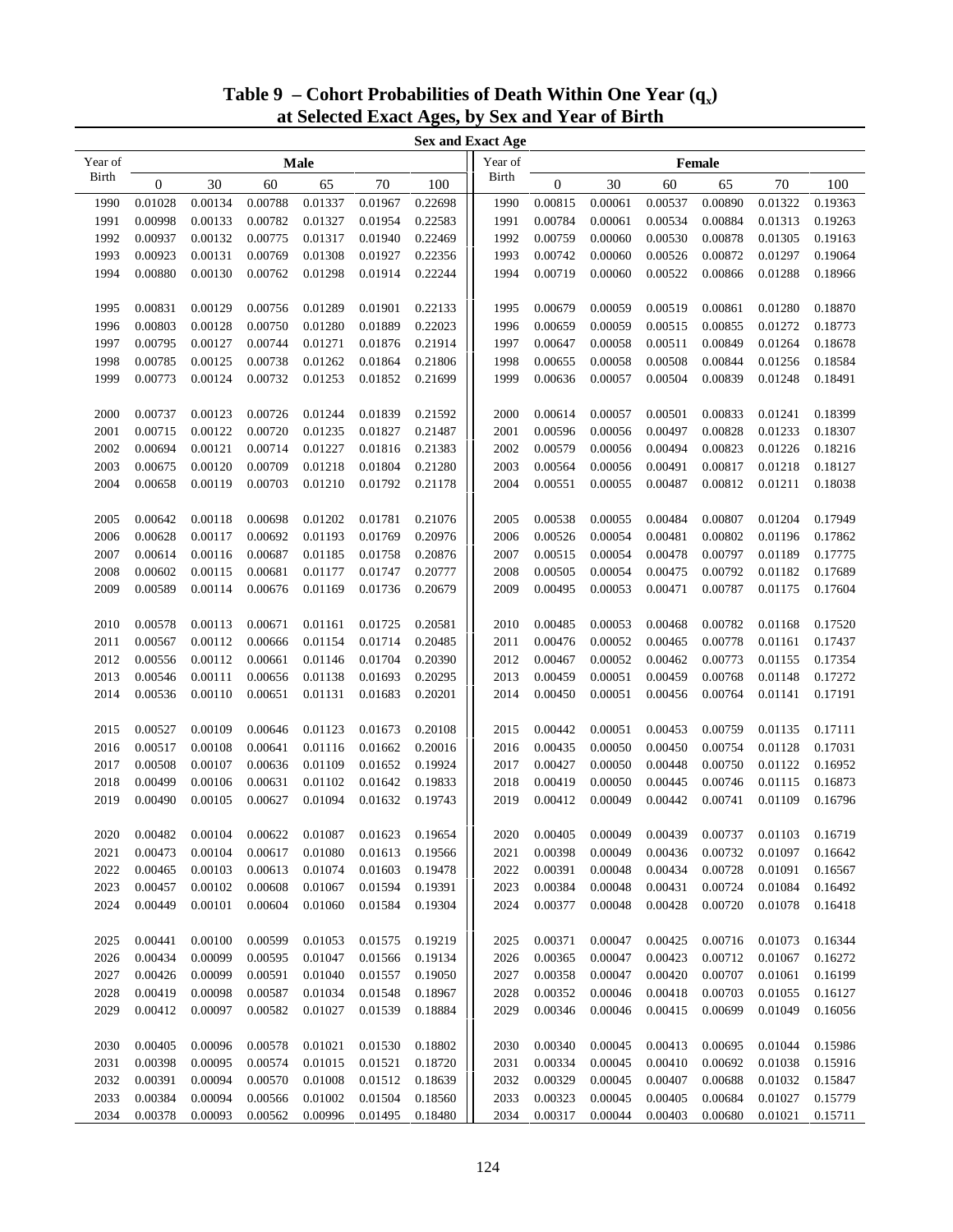|              |                  |         |         |             |         |         | <b>Sex and Exact Age</b> |                  |         |         |         |         |         |
|--------------|------------------|---------|---------|-------------|---------|---------|--------------------------|------------------|---------|---------|---------|---------|---------|
| Year of      |                  |         |         | <b>Male</b> |         |         | Year of                  |                  |         |         | Female  |         |         |
| <b>Birth</b> | $\boldsymbol{0}$ | 30      | 60      | 65          | 70      | 100     | Birth                    | $\boldsymbol{0}$ | 30      | 60      | 65      | 70      | 100     |
| 2035         | 0.00371          | 0.00092 | 0.00558 | 0.00990     | 0.01487 | 0.18402 | 2035                     | 0.00312          | 0.00044 | 0.00400 | 0.00676 | 0.01016 | 0.15643 |
| 2036         | 0.00365          | 0.00091 | 0.00554 | 0.00984     | 0.01478 | 0.18323 | 2036                     | 0.00306          | 0.00044 | 0.00398 | 0.00672 | 0.01011 | 0.15576 |
| 2037         | 0.00359          | 0.00091 | 0.00550 | 0.00978     | 0.01470 | 0.18245 | 2037                     | 0.00301          | 0.00043 | 0.00395 | 0.00669 | 0.01005 | 0.15510 |
| 2038         | 0.00352          | 0.00090 | 0.00546 | 0.00972     | 0.01462 | 0.18168 | 2038                     | 0.00296          | 0.00043 | 0.00393 | 0.00665 | 0.01000 | 0.15444 |
| 2039         | 0.00346          | 0.00089 | 0.00543 | 0.00966     | 0.01454 | 0.18092 | 2039                     | 0.00291          | 0.00043 | 0.00391 | 0.00661 | 0.00995 | 0.15378 |
|              |                  |         |         |             |         |         |                          |                  |         |         |         |         |         |
| 2040         | 0.00341          | 0.00089 | 0.00539 | 0.00961     | 0.01446 | 0.18016 | 2040                     | 0.00286          | 0.00042 | 0.00388 | 0.00658 | 0.00989 | 0.15314 |
| 2041         | 0.00335          | 0.00088 | 0.00535 | 0.00955     | 0.01438 | 0.17942 | 2041                     | 0.00281          | 0.00042 | 0.00386 | 0.00654 | 0.00984 | 0.15250 |
| 2042         | 0.00329          | 0.00087 | 0.00532 | 0.00949     | 0.01430 | 0.17866 | 2042                     | 0.00276          | 0.00042 | 0.00384 | 0.00651 | 0.00979 | 0.15186 |
| 2043         | 0.00323          | 0.00086 | 0.00528 | 0.00944     | 0.01422 | 0.17792 | 2043                     | 0.00272          | 0.00042 | 0.00382 | 0.00647 | 0.00974 | 0.15123 |
| 2044         | 0.00318          | 0.00086 | 0.00524 | 0.00938     | 0.01414 | 0.17719 | 2044                     | 0.00267          | 0.00041 | 0.00379 | 0.00644 | 0.00969 | 0.15060 |
|              |                  |         |         |             |         |         |                          |                  |         |         |         |         |         |
| 2045         | 0.00312          | 0.00085 | 0.00521 | 0.00933     | 0.01407 | 0.17647 | 2045                     | 0.00262          | 0.00041 | 0.00377 | 0.00640 | 0.00964 | 0.14999 |
| 2046         | 0.00307          | 0.00084 | 0.00517 | 0.00927     | 0.01399 | 0.17574 | 2046                     | 0.00258          | 0.00041 | 0.00375 | 0.00637 | 0.00959 | 0.14937 |
| 2047         | 0.00302          | 0.00084 | 0.00514 | 0.00922     | 0.01391 | 0.17502 | 2047                     | 0.00254          | 0.00040 | 0.00373 | 0.00633 | 0.00954 | 0.14876 |
| 2048         | 0.00297          | 0.00083 | 0.00510 | 0.00916     | 0.01384 | 0.17431 | 2048                     | 0.00249          | 0.00040 | 0.00371 | 0.00630 | 0.00950 | 0.14815 |
| 2049         | 0.00292          | 0.00082 | 0.00507 | 0.00911     | 0.01376 | 0.17360 | 2049                     | 0.00245          | 0.00040 | 0.00369 | 0.00626 | 0.00945 | 0.14756 |
|              |                  |         |         |             |         |         |                          |                  |         |         |         |         |         |
| 2050         | 0.00287          | 0.00082 | 0.00504 | 0.00906     | 0.01369 | 0.17290 | 2050                     | 0.00241          | 0.00040 | 0.00366 | 0.00623 | 0.00940 | 0.14696 |
| 2051         | 0.00282          | 0.00081 | 0.00500 | 0.00901     | 0.01362 | 0.17221 | 2051                     | 0.00237          | 0.00039 | 0.00364 | 0.00620 | 0.00935 | 0.14636 |
| 2052         | 0.00277          | 0.00080 | 0.00497 | 0.00896     | 0.01355 | 0.17152 | 2052                     | 0.00233          | 0.00039 | 0.00362 | 0.00617 | 0.00931 | 0.14578 |
| 2053         | 0.00272          | 0.00080 | 0.00494 |             | 0.01347 | 0.17084 | 2053                     | 0.00229          | 0.00039 | 0.00360 | 0.00613 | 0.00926 | 0.14520 |
|              |                  |         |         | 0.00890     |         |         |                          |                  |         |         |         |         |         |
| 2054         | 0.00268          | 0.00079 | 0.00490 | 0.00885     | 0.01340 | 0.17016 | 2054                     | 0.00225          | 0.00038 | 0.00358 | 0.00610 | 0.00921 | 0.14462 |
|              | 0.00263          | 0.00079 | 0.00487 | 0.00880     | 0.01333 | 0.16948 | 2055                     | 0.00221          | 0.00038 | 0.00356 | 0.00607 | 0.00917 | 0.14405 |
| 2055         |                  |         |         |             |         |         |                          |                  |         |         |         |         |         |
| 2056         | 0.00259          | 0.00078 | 0.00484 | 0.00875     | 0.01326 | 0.16881 | 2056                     | 0.00217          | 0.00038 | 0.00354 | 0.00604 | 0.00912 | 0.14348 |
| 2057         | 0.00254          | 0.00077 | 0.00481 | 0.00870     | 0.01319 | 0.16815 | 2057                     | 0.00214          | 0.00038 | 0.00352 | 0.00601 | 0.00908 | 0.14292 |
| 2058         | 0.00250          | 0.00077 | 0.00478 | 0.00866     | 0.01312 | 0.16749 | 2058                     | 0.00210          | 0.00037 | 0.00350 | 0.00598 | 0.00903 | 0.14236 |
| 2059         | 0.00246          | 0.00076 | 0.00475 | 0.00861     | 0.01306 | 0.16683 | 2059                     | 0.00207          | 0.00037 | 0.00348 | 0.00594 | 0.00899 | 0.14181 |
|              |                  |         |         |             |         |         |                          |                  |         |         |         |         |         |
| 2060         | 0.00242          | 0.00075 | 0.00472 | 0.00856     | 0.01299 | 0.16618 | 2060                     | 0.00203          | 0.00037 | 0.00346 | 0.00591 | 0.00894 | 0.14126 |
| 2061         | 0.00238          | 0.00075 | 0.00469 | 0.00851     | 0.01292 | 0.16554 | 2061                     | 0.00200          | 0.00037 | 0.00344 | 0.00588 | 0.00890 | 0.14072 |
| 2062         | 0.00234          | 0.00074 | 0.00466 | 0.00847     | 0.01286 | 0.16490 | 2062                     | 0.00196          | 0.00036 | 0.00342 | 0.00585 | 0.00886 | 0.14017 |
| 2063         | 0.00230          | 0.00074 | 0.00462 | 0.00842     | 0.01279 | 0.16427 | 2063                     | 0.00193          | 0.00036 | 0.00341 | 0.00582 | 0.00881 | 0.13964 |
| 2064         | 0.00226          | 0.00073 | 0.00460 | 0.00837     | 0.01272 | 0.16363 | 2064                     | 0.00190          | 0.00036 | 0.00339 | 0.00579 | 0.00877 | 0.13910 |
|              |                  |         |         |             |         |         |                          |                  |         |         |         |         |         |
| 2065         | 0.00222          | 0.00072 | 0.00457 | 0.00833     | 0.01266 | 0.16301 | 2065                     | 0.00187          | 0.00036 | 0.00337 | 0.00576 | 0.00873 | 0.13857 |
| 2066         | 0.00218          | 0.00072 | 0.00454 | 0.00828     | 0.01260 | 0.16239 | 2066                     | 0.00183          | 0.00035 | 0.00335 | 0.00574 | 0.00869 | 0.13805 |
| 2067         | 0.00215          | 0.00071 | 0.00451 | 0.00824     | 0.01253 | 0.16177 | 2067                     | 0.00180          | 0.00035 | 0.00333 | 0.00571 | 0.00865 | 0.13753 |
| 2068         | 0.00211          | 0.00071 | 0.00448 | 0.00819     | 0.01247 | 0.16116 | 2068                     | 0.00177          | 0.00035 | 0.00331 | 0.00568 | 0.00860 | 0.13702 |
| 2069         | 0.00208          | 0.00070 | 0.00445 | 0.00815     | 0.01241 | 0.16055 | 2069                     | 0.00174          | 0.00035 | 0.00329 | 0.00565 | 0.00856 | 0.13651 |
|              |                  |         |         |             |         |         |                          |                  |         |         |         |         |         |
| 2070         | 0.00204          | 0.00070 | 0.00442 | 0.00810     | 0.01234 | 0.15994 | 2070                     | 0.00171          | 0.00034 | 0.00328 | 0.00562 | 0.00852 | 0.13599 |
| 2071         | 0.00201          | 0.00069 | 0.00440 | 0.00806     | 0.01228 | 0.15934 | 2071                     | 0.00168          | 0.00034 | 0.00326 | 0.00559 | 0.00848 | 0.13548 |
| 2072         | 0.00197          | 0.00069 | 0.00437 | 0.00802     | 0.01222 | 0.15875 | 2072                     | 0.00166          | 0.00034 | 0.00324 | 0.00556 | 0.00844 | 0.13498 |
| 2073         | 0.00194          | 0.00068 | 0.00434 | 0.00797     | 0.01216 | 0.15816 | 2073                     | 0.00163          | 0.00034 | 0.00322 | 0.00554 | 0.00840 | 0.13449 |
| 2074         | 0.00191          | 0.00068 | 0.00431 | 0.00793     | 0.01210 | 0.15757 | 2074                     | 0.00160          | 0.00033 | 0.00321 | 0.00551 | 0.00836 | 0.13400 |
|              |                  |         |         |             |         |         |                          |                  |         |         |         |         |         |
| 2075         | 0.00188          | 0.00067 | 0.00429 | 0.00789     | 0.01204 | 0.15699 | 2075                     | 0.00157          | 0.00033 | 0.00319 | 0.00548 | 0.00832 | 0.13351 |
| 2076         | 0.00184          | 0.00067 | 0.00426 | 0.00785     | 0.01198 | 0.15641 | 2076                     | 0.00155          | 0.00033 | 0.00317 | 0.00546 | 0.00829 | 0.13302 |
| 2077         | 0.00181          | 0.00066 | 0.00424 | 0.00781     | 0.01192 | 0.15584 | 2077                     | 0.00152          | 0.00033 | 0.00315 | 0.00543 | 0.00825 | 0.13254 |
| 2078         | 0.00178          | 0.00065 | 0.00421 | 0.00776     | 0.01186 | 0.15526 | 2078                     | 0.00150          | 0.00033 | 0.00314 | 0.00540 | 0.00821 | 0.13205 |
| 2079         | 0.00175          | 0.00065 | 0.00418 | 0.00772     | 0.01181 | 0.15470 | 2079                     | 0.00147          | 0.00032 | 0.00312 | 0.00537 | 0.00817 | 0.13158 |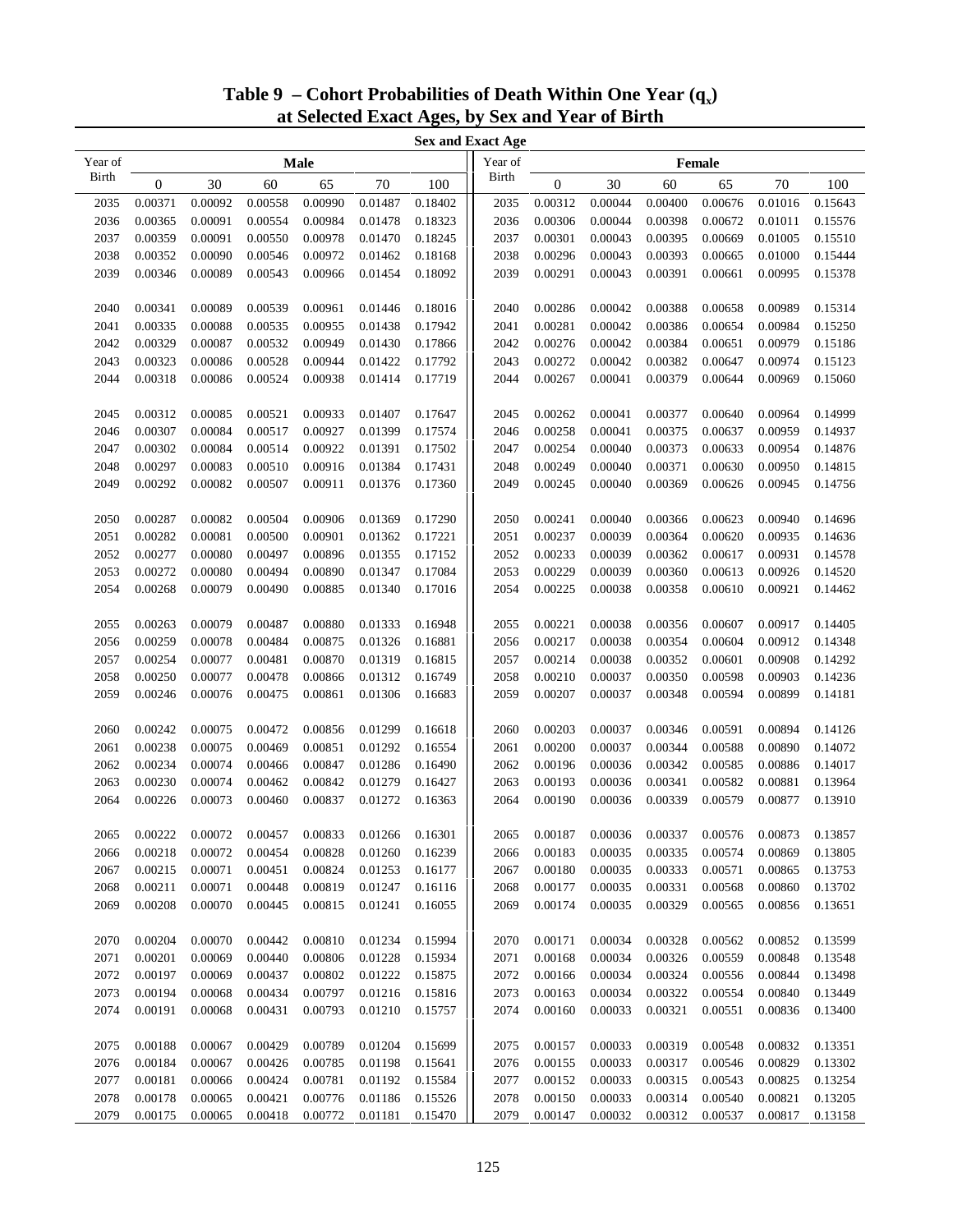|              |         |         |         |         |         |         | <b>Sex and Exact Age</b> |                  |         |         |         |         |         |
|--------------|---------|---------|---------|---------|---------|---------|--------------------------|------------------|---------|---------|---------|---------|---------|
| Year of      |         |         |         | Male    |         |         | Year of                  |                  |         |         | Female  |         |         |
| <b>Birth</b> | 0       | 30      | 60      | 65      | 70      | 100     | Birth                    | $\boldsymbol{0}$ | 30      | 60      | 65      | 70      | 100     |
| 2080         | 0.00172 | 0.00064 | 0.00416 | 0.00768 | 0.01175 | 0.15413 | 2080                     | 0.00145          | 0.00032 | 0.00310 | 0.00535 | 0.00813 | 0.13111 |
| 2081         | 0.00170 | 0.00064 | 0.00413 | 0.00764 | 0.01169 | 0.15357 | 2081                     | 0.00142          | 0.00032 | 0.00309 | 0.00532 | 0.00809 | 0.13064 |
| 2082         | 0.00167 | 0.00063 | 0.00411 | 0.00760 | 0.01163 | 0.15302 | 2082                     | 0.00140          | 0.00032 | 0.00307 | 0.00530 | 0.00806 | 0.13017 |
| 2083         | 0.00164 | 0.00063 | 0.00408 | 0.00756 | 0.01158 | 0.15247 | 2083                     | 0.00138          | 0.00032 | 0.00306 | 0.00527 | 0.00802 | 0.12971 |
| 2084         | 0.00161 | 0.00062 | 0.00406 | 0.00752 | 0.01152 | 0.15192 | 2084                     | 0.00135          | 0.00031 | 0.00304 | 0.00525 | 0.00798 | 0.12925 |
|              |         |         |         |         |         |         |                          |                  |         |         |         |         |         |
| 2085         | 0.00159 | 0.00062 | 0.00403 | 0.00749 | 0.01147 | 0.15138 | 2085                     | 0.00133          | 0.00031 | 0.00302 | 0.00522 | 0.00795 | 0.12880 |
| 2086         | 0.00156 | 0.00061 | 0.00401 | 0.00745 | 0.01141 | 0.15084 | 2086                     | 0.00131          | 0.00031 | 0.00301 | 0.00520 | 0.00791 | 0.12834 |
| 2087         | 0.00153 | 0.00061 | 0.00399 | 0.00741 | 0.01136 | 0.15030 | 2087                     | 0.00129          | 0.00031 | 0.00299 | 0.00517 | 0.00787 | 0.12790 |
| 2088         | 0.00151 | 0.00061 | 0.00396 | 0.00737 | 0.01130 | 0.14977 | 2088                     | 0.00127          | 0.00031 | 0.00298 | 0.00514 | 0.00784 | 0.12745 |
| 2089         | 0.00148 | 0.00060 | 0.00394 | 0.00733 | 0.01125 | 0.14924 | 2089                     | 0.00125          | 0.00030 | 0.00296 | 0.00512 | 0.00780 | 0.12701 |
|              |         |         |         |         |         |         |                          |                  |         |         |         |         |         |
| 2090         | 0.00146 | 0.00060 | 0.00392 | 0.00730 | 0.01120 | 0.14871 | 2090                     | 0.00123          | 0.00030 | 0.00294 | 0.00510 | 0.00777 | 0.12657 |
| 2091         | 0.00144 | 0.00059 | 0.00389 | 0.00726 | 0.01114 | 0.14819 | 2091                     | 0.00120          | 0.00030 | 0.00293 | 0.00507 | 0.00773 | 0.12613 |
| 2092         | 0.00141 | 0.00059 | 0.00387 | 0.00722 | 0.01109 | 0.14767 | 2092                     | 0.00118          | 0.00030 | 0.00291 | 0.00505 | 0.00770 | 0.12570 |
| 2093         | 0.00139 | 0.00058 | 0.00385 | 0.00719 | 0.01104 | 0.14716 | 2093                     | 0.00117          | 0.00029 | 0.00290 | 0.00502 | 0.00766 | 0.12527 |
| 2094         | 0.00137 | 0.00058 | 0.00382 | 0.00715 | 0.01099 | 0.14664 | 2094                     | 0.00115          | 0.00029 | 0.00288 | 0.00500 | 0.00763 | 0.12484 |
| 2095         | 0.00134 | 0.00057 | 0.00380 | 0.00711 | 0.01094 | 0.14613 | 2095                     | 0.00113          | 0.00029 | 0.00287 | 0.00498 | 0.00760 | 0.12441 |
|              |         |         |         |         |         |         |                          |                  |         |         |         |         |         |
| 2096         | 0.00132 | 0.00057 | 0.00378 | 0.00708 | 0.01088 | 0.14562 | 2096                     | 0.00111          | 0.00029 | 0.00285 | 0.00495 | 0.00756 | 0.12399 |
| 2097         | 0.00130 | 0.00056 | 0.00376 | 0.00704 | 0.01083 | 0.14512 | 2097                     | 0.00109          | 0.00029 | 0.00284 | 0.00493 | 0.00753 | 0.12357 |
| 2098         | 0.00128 | 0.00056 | 0.00374 | 0.00701 | 0.01078 | 0.14463 | 2098                     | 0.00107          | 0.00029 | 0.00283 | 0.00491 | 0.00749 | 0.12316 |
| 2099         | 0.00126 | 0.00056 | 0.00371 | 0.00697 | 0.01073 | 0.14413 | 2099                     | 0.00105          | 0.00028 | 0.00281 | 0.00488 | 0.00746 | 0.12275 |
| 2100         | 0.00124 | 0.00055 | 0.00369 | 0.00694 | 0.01068 | 0.14364 | 2100                     | 0.00104          | 0.00028 | 0.00280 | 0.00486 | 0.00743 | 0.12234 |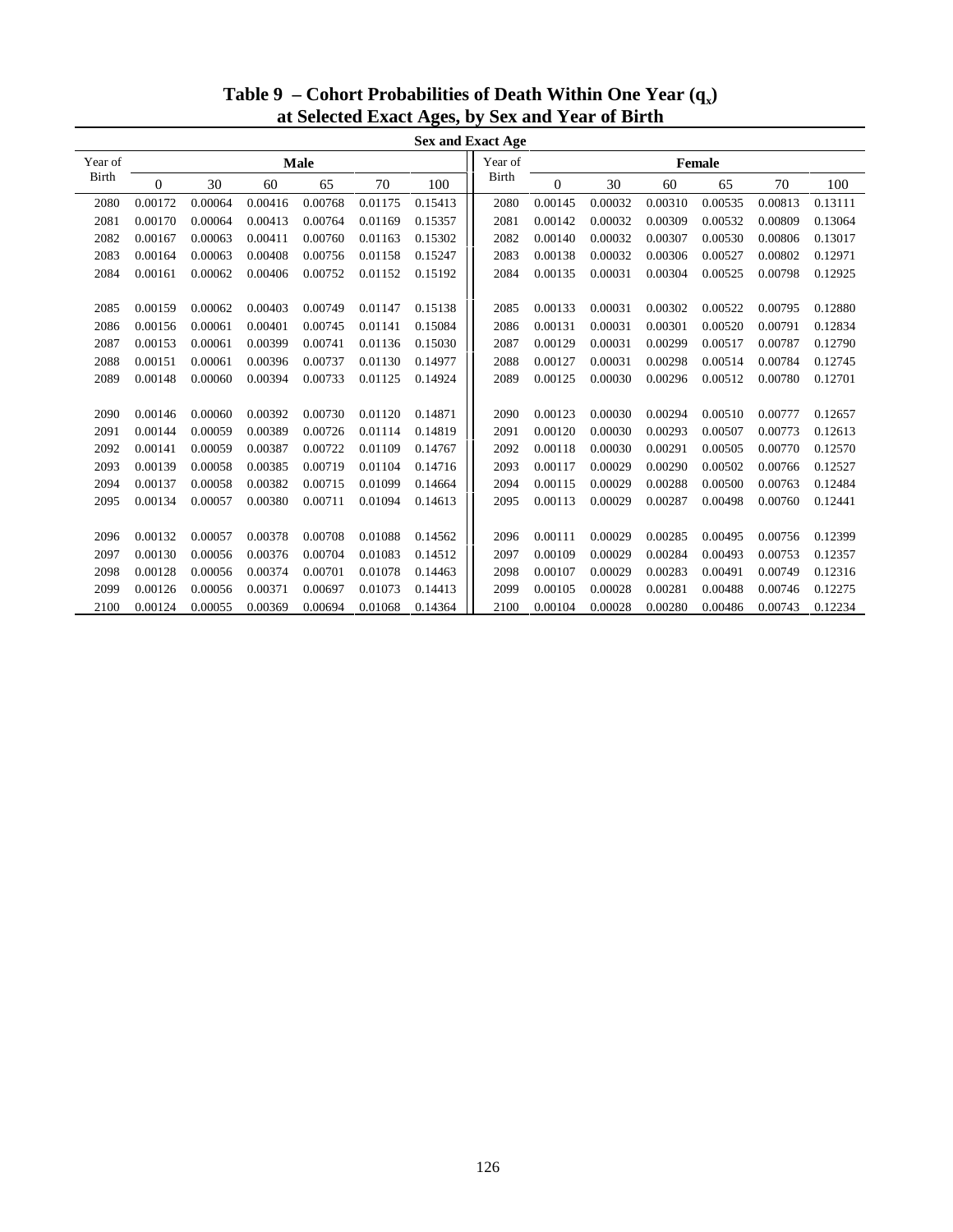|              |                  |       |                |                |      |      | <b>Sex and Exact Age</b> |                |       |                |                |                |      |
|--------------|------------------|-------|----------------|----------------|------|------|--------------------------|----------------|-------|----------------|----------------|----------------|------|
| Calendar     |                  |       | Male           |                |      |      | Calendar                 |                |       | Female         |                |                |      |
| Year         | $\boldsymbol{0}$ | 30    | 60             | 65             | 70   | 100  | Year                     | $\mathbf{0}$   | 30    | 60             | 65             | 70             | 100  |
| 1900         | 46.41            | 34.57 | 14.18          | 11.35          | 8.85 | 1.61 | 1900                     | 48.96          | 35.80 | 14.96          | 12.01          | 9.36           | 1.61 |
| 1901         | 47.87            | 34.33 | 14.09          | 11.33          | 8.85 | 1.63 | 1901                     | 50.86          | 35.90 | 14.88          | 11.99          | 9.35           | 1.63 |
| 1902         | 49.02            | 35.10 | 14.53          | 11.71          | 9.17 | 1.76 | 1902                     | 52.08          | 36.97 | 15.59          | 12.61          | 9.91           | 1.76 |
| 1903         | 49.20            | 34.76 | 14.21          | 11.43          | 8.92 | 1.66 | 1903                     | 52.12          | 36.48 | 15.14          | 12.22          | 9.57           | 1.66 |
| 1904         | 48.08            | 34.00 | 13.74          | 11.09          | 8.61 | 1.53 | 1904                     | 51.10          | 36.00 | 14.77          | 11.87          | 9.22           | 1.53 |
|              |                  |       |                |                |      |      |                          |                |       |                |                |                |      |
| 1905         | 48.73            | 34.52 | 14.04          | 11.35          | 8.85 | 1.54 | 1905                     | 51.88          | 36.38 | 14.96          | 12.05          | 9.43           | 1.54 |
| 1906         | 48.27            | 34.49 | 14.18          | 11.44          | 8.94 | 1.55 | 1906                     | 51.96          | 36.77 | 15.18          | 12.22          | 9.56           | 1.55 |
| 1907         | 48.29            | 33.79 | 13.69          | 11.01          | 8.58 | 1.50 | 1907                     | 52.22          | 36.29 | 14.72          | 11.79          | 9.15           | 1.50 |
| 1908         | 50.22            | 35.26 | 14.41          | 11.61          | 9.03 | 1.61 | 1908                     | 53.59          | 37.30 | 15.32          | 12.32          | 9.63           | 1.61 |
| 1909         | 51.12            | 35.53 | 14.43          | 11.60          | 9.08 | 1.60 | 1909                     | 54.46          | 37.60 | 15.41          | 12.36          | 9.68           | 1.60 |
|              |                  |       |                |                |      |      |                          |                |       |                |                |                |      |
| 1910         | 50.08            | 35.02 | 14.18          | 11.38          | 8.87 | 1.60 | 1910                     | 53.58          | 37.23 | 15.16          | 12.10          | 9.43           | 1.60 |
| 1911         | 51.80            | 35.26 | 14.31          | 11.47          | 8.94 | 1.64 | 1911                     | 55.05          | 37.38 | 15.27          | 12.19          | 9.49           | 1.64 |
| 1912         | 52.34            | 35.35 | 14.34          | 11.49          | 8.98 | 1.67 | 1912                     | 55.87          | 37.65 | 15.35          | 12.26          | 9.56           | 1.67 |
| 1913         | 51.72            | 35.33 | 14.43          | 11.55          | 9.03 | 1.71 | 1913                     | 55.45          | 37.74 | 15.49          | 12.37          | 9.64           | 1.71 |
| 1914         | 52.87            | 35.63 | 14.49          | 11.59          | 9.06 | 1.76 | 1914                     | 56.33          | 37.85 | 15.56          | 12.44          | 9.71           | 1.76 |
|              |                  |       |                |                |      |      |                          |                |       |                |                |                |      |
| 1915         | 53.51            | 35.62 | 14.38          | 11.44          | 8.88 | 1.68 | 1915                     | 56.79          | 37.64 | 15.28          | 12.16          | 9.44           | 1.68 |
| 1916         | 52.42            | 35.13 | 14.17          | 11.26          | 8.77 | 1.64 | 1916                     | 55.98          | 37.38 | 15.15          | 12.03          | 9.35           | 1.64 |
| 1917         | 52.18            | 34.85 | 14.11          | 11.22          | 8.75 | 1.67 | 1917                     | 55.91          | 37.31 | 15.16          | 12.06          | 9.38           | 1.67 |
| 1918         | 45.34            | 32.05 | 14.49          | 11.63          | 9.19 | 1.83 | 1918                     | 49.08          | 35.08 | 15.53          | 12.48          | 9.84           | 1.83 |
| 1919         | 54.19            | 36.59 | 15.30          | 12.27          | 9.65 | 1.81 | 1919                     | 56.45          | 37.82 | 16.02          | 12.85          | 10.12          | 1.81 |
|              |                  |       |                |                |      |      |                          |                |       |                |                |                |      |
| 1920         | 54.51            | 36.75 | 14.87          | 11.81          | 9.18 | 1.66 | 1920                     | 56.27          | 37.46 | 15.48          | 12.34          | 9.60           | 1.66 |
| 1921         | 57.25            | 38.06 | 15.30          | 12.24          | 9.53 | 1.75 | 1921                     | 59.26          | 38.97 | 15.99          | 12.82          | 9.99           | 1.75 |
| 1922         | 57.02            | 37.24 | 14.72          | 11.76          | 9.11 | 1.68 | 1922                     | 59.33          | 38.50 | 15.56          | 12.45          | 9.64           | 1.68 |
| 1923         | 56.32            | 36.81 | 14.42          | 11.54          | 8.87 | 1.57 | 1923                     | 58.74          | 38.25 | 15.29          | 12.20          | 9.37           | 1.57 |
| 1924         | 57.15            | 37.11 | 14.65          | 11.75          | 9.10 | 1.67 | 1924                     | 59.91          | 38.83 | 15.75          | 12.65          | 9.75           | 1.67 |
|              |                  |       |                |                |      |      |                          |                |       |                |                |                |      |
| 1925         | 57.23            | 36.97 | 14.55          | 11.65          | 9.03 | 1.58 | 1925                     | 59.93          | 38.70 | 15.62          | 12.52          | 9.69           | 1.58 |
| 1926         | 56.57            | 36.53 | 14.28          | 11.37          | 8.81 | 1.49 | 1926                     | 59.33          | 38.31 | 15.33          | 12.23          | 9.46           | 1.49 |
| 1927         | 57.94            | 37.09 | 14.69          | 11.75          | 9.20 | 1.58 | 1927                     | 60.86          | 39.05 | 15.91          | 12.73          | 9.95           | 1.58 |
| 1928         | 56.78            | 36.35 | 14.27          | 11.33          | 8.83 | 1.43 | 1928                     | 59.82          | 38.34 | 15.44          | 12.29          | 9.55           | 1.43 |
| 1929         | 56.99            | 36.37 | 14.34          | 11.42          | 8.94 | 1.44 | 1929                     | 60.16          | 38.52 | 15.56          | 12.41          | 9.68           | 1.44 |
|              |                  |       |                |                |      |      |                          |                |       |                |                |                |      |
| 1930         | 57.96            | 36.91 | 14.69          | 11.83          | 9.29 | 1.62 | 1930                     | 61.31          | 39.23 | 16.04          | 12.91          | 10.11          | 1.62 |
| 1931         | 58.57            | 37.09 | 14.86          | 11.98          | 9.36 | 1.64 | 1931                     | 62.02          | 39.54 | 16.25          | 13.12          | 10.26          | 1.64 |
| 1932         | 59.44            | 37.39 | 14.79          | 11.92          | 9.23 | 1.60 | 1932                     | 62.59          | 39.64 | 16.10          | 12.95          | 10.03          | 1.60 |
| 1933         | 59.58            | 37.50 | 14.85          | 12.02          | 9.33 | 1.66 | 1933                     | 63.03          | 40.01 | 16.34          | 13.18          | 10.25          | 1.66 |
| 1934         | 58.85            | 37.20 | 14.70          | 11.88          | 9.22 | 1.65 | 1934                     | 62.68          | 39.97 | 16.27          | 13.13          | 10.19          | 1.65 |
| 1935         |                  | 37.31 | 14.80          | 11.93          | 9.32 | 1.64 |                          |                | 40.14 |                |                | 10.31          |      |
|              | 59.42            | 36.68 |                |                |      | 1.52 | 1935                     | 63.32          | 39.72 | 16.41<br>16.02 | 13.21          | 9.94           | 1.64 |
| 1936<br>1937 | 58.75<br>59.36   | 37.04 | 14.40<br>14.63 | 11.56<br>11.77 | 9.00 | 1.59 | 1936<br>1937             | 62.85<br>63.58 | 40.20 | 16.38          | 12.81<br>13.14 |                | 1.52 |
| 1938         | 60.81            | 37.99 | 15.05          | 12.11          | 9.22 | 1.67 | 1938                     | 64.74          | 40.93 | 16.75          | 13.45          | 10.24<br>10.51 | 1.59 |
|              |                  |       |                |                | 9.52 |      |                          |                |       |                |                |                | 1.67 |
| 1939         | 61.44            | 38.07 | 14.99          | 12.04          | 9.43 | 1.61 | 1939                     | 65.41          | 41.03 | 16.71          | 13.40          | 10.41          | 1.61 |
| 1940         | 61.43            | 37.99 | 14.84          | 11.92          | 9.32 | 1.64 | 1940                     | 65.74          | 41.28 | 16.78          | 13.42          | 10.42          | 1.64 |
| 1941         | 61.90            | 38.31 | 15.11          | 12.17          | 9.56 | 1.69 | 1941                     | 66.46          | 41.84 | 17.21          | 13.81          | 10.78          | 1.69 |
| 1942         | 62.58            | 38.54 | 15.33          | 12.39          | 9.78 | 1.75 | 1942                     | 67.36          | 42.25 | 17.46          | 14.05          | 10.99          | 1.75 |
| 1943         | 62.25            | 38.34 | 15.05          | 12.11          | 9.46 | 1.62 | 1943                     | 67.10          | 41.90 | 17.13          | 13.72          | 10.65          | 1.62 |
| 1944         | 62.68            | 38.79 | 15.41          | 12.46          | 9.78 | 1.72 | 1944                     | 67.82          | 42.49 | 17.55          | 14.10          | 10.98          | 1.72 |
|              |                  |       |                |                |      |      |                          |                |       |                |                |                |      |

**Table 10 – Period Life Expectancies at Selected Exact Ages, by Sex and Calendar Year**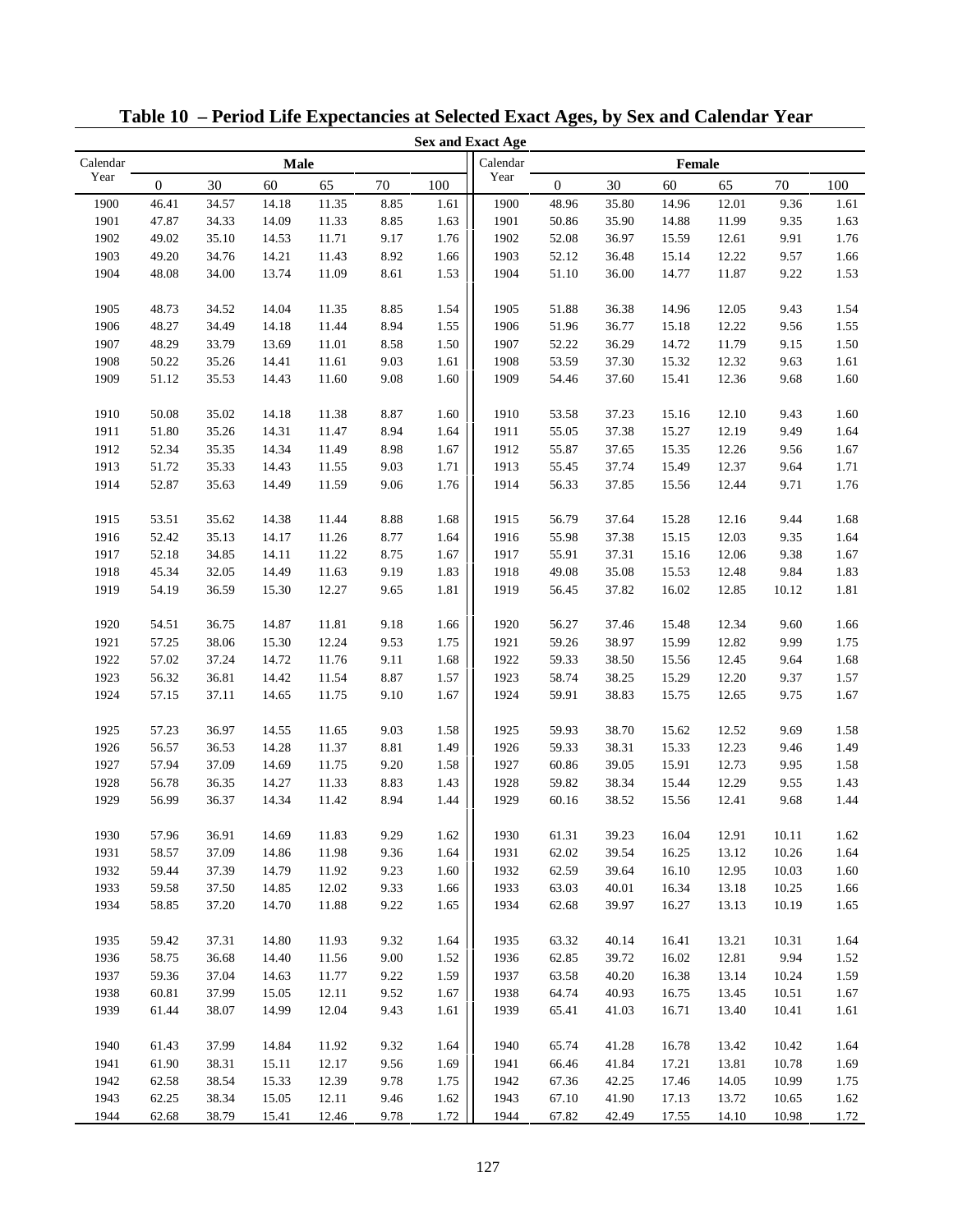|          |                  |       |       |       |       |          | <b>Sex and Exact Age</b> |                  |       |        |       |       |      |
|----------|------------------|-------|-------|-------|-------|----------|--------------------------|------------------|-------|--------|-------|-------|------|
| Calendar |                  |       | Male  |       |       |          | Calendar                 |                  |       | Female |       |       |      |
| Year     | $\boldsymbol{0}$ | 30    | 60    | 65    | 70    | 100      | Year                     | $\boldsymbol{0}$ | 30    | 60     | 65    | 70    | 100  |
| 1945     | 62.87            | 38.86 | 15.56 | 12.63 | 9.95  | 1.73     | 1945                     | 68.44            | 42.88 | 17.85  | 14.38 | 11.23 | 1.73 |
| 1946     | 64.25            | 39.47 | 15.80 | 12.86 | 10.14 | 1.78     | 1946                     | 69.21            | 43.34 | 18.08  | 14.59 | 11.38 | 1.78 |
| 1947     | 64.57            | 39.28 | 15.54 | 12.64 | 9.95  | 1.72     | 1947                     | 69.68            | 43.40 | 18.02  | 14.52 | 11.31 | 1.72 |
| 1948     | 64.84            | 39.47 | 15.63 | 12.71 | 10.04 | 1.77     | 1948                     | 70.16            | 43.79 | 18.24  | 14.72 | 11.48 | 1.77 |
| 1949     | 65.26            | 39.76 | 15.74 | 12.82 | 10.16 | 1.88     | 1949                     | 70.66            | 44.15 | 18.47  | 14.93 | 11.69 | 1.88 |
|          |                  |       |       |       |       |          |                          |                  |       |        |       |       |      |
| 1950     | 65.63            | 39.88 | 15.75 | 12.81 | 10.16 | 1.92     | 1950                     | 71.13            | 44.41 | 18.60  | 15.06 | 11.79 | 1.92 |
| 1951     | 65.66            | 39.91 | 15.79 | 12.83 | 10.21 | 1.98     | 1951                     | 71.36            | 44.57 | 18.71  | 15.15 | 11.86 | 1.98 |
| 1952     | 65.78            | 40.06 | 15.90 | 12.97 | 10.35 | 2.05     | 1952                     | 71.62            | 44.84 | 18.90  | 15.31 | 12.01 | 2.05 |
| 1953     | 65.98            | 40.13 | 15.86 | 12.93 | 10.31 | 2.00     | 1953                     | 71.98            | 45.03 | 18.98  | 15.34 | 12.05 | 2.00 |
| 1954     | 66.74            | 40.70 | 16.21 | 13.22 | 10.59 | 2.08     | 1954                     | 72.75            | 45.64 | 19.42  | 15.75 | 12.41 | 2.08 |
|          |                  |       |       |       |       |          |                          |                  |       |        |       |       |      |
| 1955     | 66.72            | 40.64 | 16.09 | 13.08 | 10.44 | 1.96     | 1955                     | 72.81            | 45.67 | 19.34  | 15.64 | 12.30 | 1.96 |
| 1956     | 66.73            | 40.61 | 16.03 | 13.04 | 10.41 | 1.92     | 1956                     | 72.94            | 45.74 | 19.39  | 15.68 | 12.34 | 1.92 |
| 1957     | 66.47            | 40.35 | 15.82 | 12.88 | 10.32 | 1.90     | 1957                     | 72.73            | 45.59 | 19.28  | 15.60 | 12.27 | 1.90 |
| 1958     | 66.64            | 40.49 | 15.90 | 12.93 | 10.34 | 1.91     | 1958                     | 72.92            | 45.79 | 19.39  | 15.69 | 12.32 | 1.91 |
| 1959     | 66.80            | 40.63 | 16.03 | 13.06 | 10.44 | 1.96     | 1959                     | 73.24            | 46.05 | 19.60  | 15.88 | 12.49 | 1.96 |
| 1960     | 66.66            | 40.45 | 15.86 | 12.91 | 10.30 | 1.95     | 1960                     | 73.24            | 46.02 | 19.57  | 15.89 | 12.48 | 1.97 |
| 1961     | 67.07            | 40.73 | 16.04 | 13.08 | 10.47 | 1.95     | 1961                     | 73.63            | 46.32 | 19.80  | 16.11 | 12.67 | 1.98 |
| 1962     | 66.89            | 40.55 | 15.89 | 12.93 | 10.34 | 1.88     | 1962                     | 73.50            | 46.20 | 19.72  | 16.02 | 12.59 | 1.91 |
| 1963     | 66.64            | 40.31 | 15.69 | 12.75 | 10.17 | 1.84     | 1963                     | 73.42            | 46.11 | 19.67  | 15.99 | 12.55 | 1.89 |
|          |                  |       |       |       |       |          |                          |                  |       |        |       |       |      |
| 1964     | 66.84            | 40.51 | 15.91 | 13.00 | 10.39 | 1.94     | 1964                     | 73.74            | 46.41 | 19.98  | 16.29 | 12.84 | 1.98 |
| 1965     | 66.79            | 40.44 | 15.83 | 12.92 | 10.32 | 1.91     | 1965                     | 73.84            | 46.47 | 20.05  | 16.34 | 12.89 | 1.98 |
| 1966     | 66.69            | 40.33 | 15.79 | 12.86 | 10.27 | 1.93     | 1966                     | 73.90            | 46.50 | 20.07  | 16.32 | 12.88 | 2.00 |
| 1967     | 66.95            | 40.50 | 15.95 | 13.01 | 10.38 | 1.99     | 1967                     | 74.29            | 46.78 | 20.34  | 16.58 | 13.13 | 2.09 |
| 1968     | 66.61            | 40.20 | 15.73 | 12.80 | 10.19 | 1.84     | 1968                     | 74.21            | 46.68 | 20.34  | 16.60 | 13.09 | 2.05 |
| 1969     | 66.88            | 40.44 | 15.99 | 13.02 | 10.38 | 1.94     | 1969                     | 74.59            | 47.03 | 20.66  | 16.90 | 13.35 | 2.16 |
|          |                  |       |       |       |       |          |                          |                  |       |        |       |       |      |
| 1970     | 67.15            | 40.59 | 16.11 | 13.13 | 10.51 | 2.06     | 1970                     | 74.86            | 47.24 | 20.87  | 17.11 | 13.58 | 2.27 |
| 1971     | 67.40            | 40.75 | 16.15 | 13.13 | 10.48 | 2.05     | 1971                     | 75.06            | 47.34 | 20.91  | 17.14 | 13.59 | 2.26 |
| 1972     | 67.42            | 40.72 | 16.10 | 13.09 | 10.43 | 2.04     | 1972                     | 75.22            | 47.44 | 20.96  | 17.18 | 13.65 | 2.26 |
| 1973     | 67.64            | 40.92 | 16.23 | 13.19 | 10.52 | 2.01     | 1973                     | 75.47            | 47.64 | 21.13  | 17.35 | 13.78 | 2.25 |
| 1974     | 68.27            | 41.39 | 16.56 | 13.48 | 10.79 | 2.13     | 1974                     | 76.02            | 48.09 | 21.45  | 17.66 | 14.08 | 2.36 |
|          |                  |       |       |       |       |          |                          |                  |       |        |       |       |      |
| 1975     | 68.74            | 41.77 | 16.81 | 13.70 | 10.98 | 2.21     | 1975                     | 76.55            | 48.56 | 21.83  | 18.02 | 14.42 | 2.45 |
| 1976     | 69.08            | 41.97 | 16.87 | 13.75 | 11.01 | 2.10     | 1976                     | 76.77            | 48.70 | 21.89  | 18.08 | 14.48 | 2.38 |
| 1977     | 69.40            | 42.25 | 17.07 | 13.91 | 11.14 | 2.20     | 1977                     | 77.16            | 49.02 | 22.15  | 18.33 | 14.75 | 2.46 |
| 1978     | 69.57            | 42.39 | 17.12 | 13.95 | 11.17 | 2.21     | 1978                     | 77.25            | 49.08 | 22.15  | 18.33 | 14.74 | 2.34 |
| 1979     | 69.96            | 42.73 | 17.40 | 14.18 | 11.37 | 2.29     | 1979                     | 77.71            | 49.47 | 22.45  | 18.60 | 15.00 | 2.56 |
| 1980     | 69.94            | 42.67 | 17.31 | 14.04 | 11.23 | 2.20     | 1980                     | 77.52            | 49.24 | 22.20  | 18.35 | 14.78 | 2.42 |
| 1981     | 70.37            | 42.94 | 17.53 | 14.24 | 11.39 | 2.29     | 1981                     | 77.85            | 49.49 | 22.43  | 18.58 | 15.01 | 2.50 |
| 1982     | 70.83            | 43.29 | 17.75 | 14.45 | 11.58 | 2.40     | 1982                     | 78.20            | 49.78 | 22.64  | 18.80 | 15.22 | 2.68 |
| 1983     | 70.92            | 43.27 |       |       | 11.41 | 2.31     | 1983                     |                  | 49.65 | 22.47  | 18.63 | 15.06 |      |
|          |                  |       | 17.63 | 14.31 |       |          |                          | 78.12            |       |        |       |       | 2.53 |
| 1984     | 71.08            | 43.39 | 17.73 | 14.41 | 11.49 | 2.28     | 1984                     | 78.20            | 49.70 | 22.50  | 18.66 | 15.09 | 2.54 |
| 1985     | 71.06            | 43.37 | 17.73 | 14.39 | 11.45 | 2.22     | 1985                     | 78.22            | 49.68 | 22.47  | 18.62 | 15.04 | 2.46 |
| 1986     | 71.12            | 43.48 | 17.87 | 14.52 | 11.55 | 2.29     | 1986                     | 78.30            | 49.76 | 22.51  | 18.66 | 15.10 | 2.48 |
| 1987     | 71.30            | 43.61 | 18.00 | 14.64 | 11.66 | 2.36     | 1987                     | 78.39            | 49.84 | 22.59  | 18.73 | 15.15 | 2.50 |
| 1988     | 71.24            | 43.56 | 17.95 | 14.56 | 11.61 | $2.07\,$ | 1988                     | 78.33            | 49.78 | 22.53  | 18.66 | 15.09 | 2.39 |
| 1989     | 71.54            | 43.83 | 18.25 | 14.84 | 11.86 | 2.18     | 1989                     | 78.59            | 50.04 | 22.75  | 18.87 | 15.28 | 2.45 |

**Table 10 – Period Life Expectancies at Selected Exact Ages, by Sex and Calendar Year**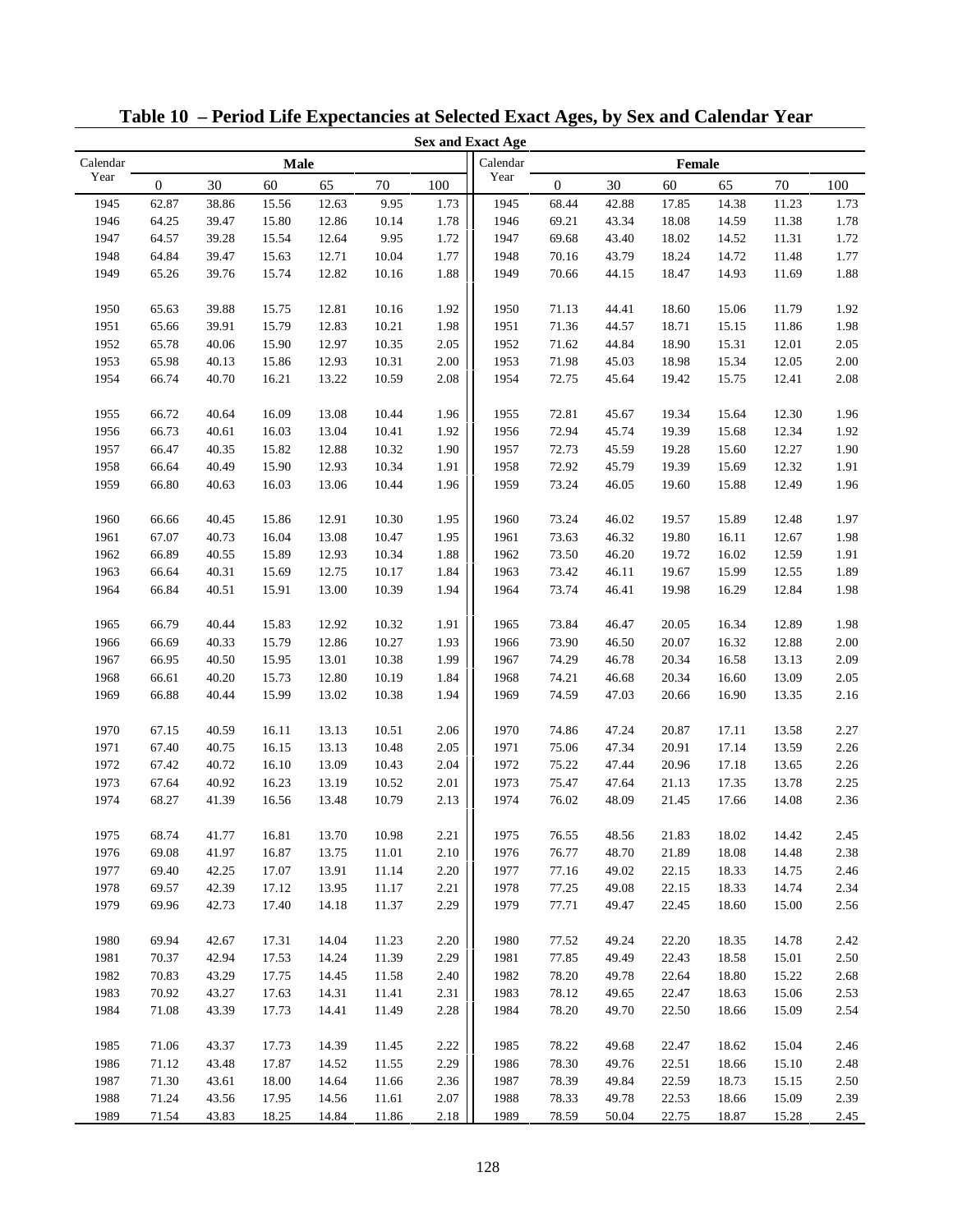|          |                  |       |       |       |       |      | <b>Sex and Exact Age</b> |              |       |        |       |       |      |
|----------|------------------|-------|-------|-------|-------|------|--------------------------|--------------|-------|--------|-------|-------|------|
| Calendar |                  |       | Male  |       |       |      | Calendar                 |              |       | Female |       |       |      |
| Year     | $\boldsymbol{0}$ | 30    | 60    | 65    | 70    | 100  | Year                     | $\mathbf{0}$ | 30    | 60     | 65    | 70    | 100  |
| 1990     | 71.77            | 44.04 | 18.41 | 14.98 | 11.98 | 2.18 | 1990                     | 78.86        | 50.23 | 22.91  | 19.02 | 15.44 | 2.51 |
| 1991     | 71.94            | 44.19 | 18.57 | 15.12 | 12.11 | 2.25 | 1991                     | 78.99        | 50.33 | 23.03  | 19.13 | 15.53 | 2.55 |
| 1992     | 72.17            | 44.31 | 18.69 | 15.21 | 12.18 | 2.21 | 1992                     | 79.16        | 50.45 | 23.11  | 19.20 | 15.61 | 2.61 |
| 1993     | 71.98            | 44.14 | 18.57 | 15.08 | 12.05 | 2.15 | 1993                     | 78.89        | 50.19 | 22.87  | 18.96 | 15.37 | 2.47 |
| 1994     | 72.19            | 44.31 | 18.76 | 15.28 | 12.22 | 2.12 | 1994                     | 79.00        | 50.27 | 22.95  | 19.03 | 15.43 | 2.48 |
|          |                  |       |       |       |       |      |                          |              |       |        |       |       |      |
| 1995     | 72.35            | 44.40 | 18.83 | 15.33 | 12.25 | 2.09 | 1995                     | 79.00        | 50.23 | 22.92  | 19.00 | 15.40 | 2.44 |
| 1996     | 72.81            | 44.76 | 18.93 | 15.42 | 12.33 | 2.08 | 1996                     | 79.12        | 50.31 | 22.94  | 19.02 | 15.41 | 2.43 |
| 1997     | 73.27            | 45.14 | 19.07 | 15.52 | 12.40 | 2.05 | 1997                     | 79.26        | 50.43 | 22.99  | 19.06 | 15.44 | 2.39 |
| 1998     | 73.53            | 45.35 | 19.20 | 15.62 | 12.47 | 2.06 | 1998                     | 79.31        | 50.45 | 22.98  | 19.02 | 15.39 | 2.38 |
| 1999     | 73.63            | 45.41 | 19.27 | 15.66 | 12.46 | 2.01 | 1999                     | 79.22        | 50.35 | 22.88  | 18.90 | 15.27 | 2.29 |
|          |                  |       |       |       |       |      |                          |              |       |        |       |       |      |
| 2000     | 73.67            | 45.45 | 19.34 | 15.74 | 12.57 | 2.06 | 2000                     | 79.38        | 50.48 | 23.01  | 19.03 | 15.39 | 2.35 |
| 2001     | 73.80            | 45.55 | 19.42 | 15.80 | 12.62 | 2.05 | 2001                     | 79.43        | 50.52 | 23.02  | 19.04 | 15.40 | 2.34 |
| 2002     | 73.93            | 45.65 | 19.49 | 15.86 | 12.66 | 2.04 | 2002                     | 79.48        | 50.55 | 23.03  | 19.05 | 15.41 | 2.33 |
| 2003     | 74.05            | 45.75 | 19.57 | 15.92 | 12.71 | 2.03 | 2003                     | 79.54        | 50.59 | 23.06  | 19.07 | 15.42 | 2.32 |
| 2004     | 74.18            | 45.84 | 19.64 | 15.98 | 12.76 | 2.03 | 2004                     | 79.61        | 50.64 | 23.09  | 19.09 | 15.45 | 2.32 |
| 2005     | 74.30            | 45.94 | 19.71 | 16.04 | 12.82 | 2.03 | 2005                     | 79.68        | 50.69 | 23.13  | 19.13 | 15.48 | 2.32 |
| 2006     | 74.42            | 46.04 | 19.79 | 16.11 | 12.87 | 2.03 | 2006                     | 79.76        | 50.76 | 23.18  | 19.17 | 15.51 | 2.33 |
| 2007     | 74.53            | 46.14 | 19.86 | 16.17 | 12.92 | 2.04 | 2007                     | 79.84        | 50.82 | 23.23  | 19.22 | 15.55 | 2.33 |
| 2008     | 74.65            | 46.23 | 19.94 | 16.24 | 12.98 | 2.04 | 2008                     | 79.92        | 50.89 | 23.28  | 19.27 | 15.60 | 2.34 |
| 2009     | 74.77            | 46.33 | 20.01 | 16.30 | 13.03 | 2.05 | 2009                     | 80.01        | 50.97 | 23.34  | 19.32 | 15.65 | 2.35 |
|          |                  |       |       |       |       |      |                          |              |       |        |       |       |      |
| 2010     | 74.88            | 46.43 | 20.08 | 16.37 | 13.09 | 2.06 | 2010                     | 80.10        | 51.04 | 23.40  | 19.38 | 15.70 | 2.36 |
| 2011     | 75.00            | 46.53 | 20.16 | 16.43 | 13.15 | 2.07 | 2011                     | 80.19        | 51.12 | 23.47  | 19.43 | 15.75 | 2.38 |
| 2012     | 75.11            | 46.63 | 20.23 | 16.50 | 13.20 | 2.09 | 2012                     | 80.28        | 51.20 | 23.53  | 19.49 | 15.81 | 2.39 |
| 2013     | 75.22            | 46.72 | 20.30 | 16.56 | 13.26 | 2.10 | 2013                     | 80.37        | 51.28 | 23.60  | 19.56 | 15.86 | 2.41 |
| 2014     | 75.33            | 46.82 | 20.38 | 16.63 | 13.32 | 2.11 | 2014                     | 80.46        | 51.36 | 23.67  | 19.62 | 15.92 | 2.42 |
|          |                  |       |       |       |       |      |                          |              |       |        |       |       |      |
| 2015     | 75.45            | 46.92 | 20.45 | 16.69 | 13.37 | 2.13 | 2015                     | 80.55        | 51.44 | 23.73  | 19.68 | 15.97 | 2.44 |
| 2016     | 75.56            | 47.01 | 20.52 | 16.76 | 13.43 | 2.14 | 2016                     | 80.65        | 51.53 | 23.80  | 19.74 | 16.03 | 2.45 |
| 2017     | 75.67            | 47.11 | 20.59 | 16.82 | 13.49 | 2.16 | 2017                     | 80.74        | 51.61 | 23.87  | 19.81 | 16.09 | 2.47 |
| 2018     | 75.78            | 47.20 | 20.67 | 16.89 | 13.55 | 2.17 | 2018                     | 80.83        | 51.69 | 23.94  | 19.87 | 16.15 | 2.49 |
| 2019     | 75.89            | 47.30 | 20.74 | 16.95 | 13.60 | 2.19 | 2019                     | 80.92        | 51.77 | 24.01  | 19.94 | 16.21 | 2.51 |
| $2020\,$ | 76.00            | 47.40 | 20.81 | 17.02 | 13.66 | 2.20 | $2020\,$                 | 81.02        | 51.85 | 24.08  | 20.00 | 16.26 | 2.52 |
| 2021     | 76.10            | 47.49 | 20.88 | 17.08 | 13.72 | 2.22 | 2021                     | 81.11        | 51.94 | 24.15  | 20.06 | 16.32 | 2.54 |
| 2022     | 76.21            | 47.58 | 20.95 | 17.14 | 13.77 | 2.23 | 2022                     | 81.20        | 52.02 | 24.22  | 20.13 | 16.38 | 2.56 |
| 2023     | 76.32            | 47.68 | 21.02 | 17.21 | 13.83 | 2.25 | 2023                     | 81.29        | 52.10 | 24.28  | 20.19 | 16.44 | 2.58 |
| 2024     | 76.42            | 47.77 | 21.09 | 17.27 | 13.89 | 2.27 | 2024                     | 81.38        | 52.18 | 24.35  | 20.26 | 16.50 | 2.59 |
| 2025     | 76.53            | 47.86 | 21.16 | 17.33 | 13.94 | 2.28 | 2025                     | 81.47        | 52.26 | 24.42  | 20.32 | 16.55 | 2.61 |
| 2026     | 76.63            | 47.95 | 21.23 | 17.40 | 14.00 | 2.30 | 2026                     | 81.56        | 52.34 | 24.49  | 20.38 | 16.61 | 2.63 |
| 2027     | 76.74            | 48.05 | 21.30 | 17.46 | 14.05 | 2.31 | 2027                     | 81.65        | 52.42 | 24.56  | 20.45 | 16.67 | 2.65 |
| 2028     | 76.84            | 48.14 | 21.37 | 17.52 | 14.11 | 2.33 | 2028                     | 81.73        | 52.50 | 24.62  | 20.51 | 16.73 | 2.67 |
| 2029     | 76.95            | 48.23 | 21.44 | 17.59 | 14.16 | 2.35 | 2029                     | 81.82        | 52.58 | 24.69  | 20.57 | 16.79 | 2.69 |
|          |                  |       |       |       |       |      |                          |              |       |        |       |       |      |
| 2030     | 77.05            | 48.32 | 21.51 | 17.65 | 14.22 | 2.36 | 2030                     | 81.91        | 52.66 | 24.76  | 20.63 | 16.84 | 2.70 |
| 2031     | 77.15            | 48.41 | 21.58 | 17.71 | 14.27 | 2.38 | 2031                     | 82.00        | 52.74 | 24.82  | 20.69 | 16.90 | 2.72 |
| 2032     | 77.25            | 48.50 | 21.64 | 17.77 | 14.33 | 2.40 | 2032                     | 82.08        | 52.81 | 24.89  | 20.76 | 16.95 | 2.74 |
| 2033     | 77.35            | 48.58 | 21.71 | 17.83 | 14.38 | 2.41 | 2033                     | 82.17        | 52.89 | 24.96  | 20.82 | 17.01 | 2.76 |
| 2034     | 77.45            | 48.67 | 21.78 | 17.89 | 14.44 | 2.43 | 2034                     | 82.25        | 52.97 | 25.02  | 20.88 | 17.07 | 2.78 |

**Table 10 – Period Life Expectancies at Selected Exact Ages, by Sex and Calendar Year**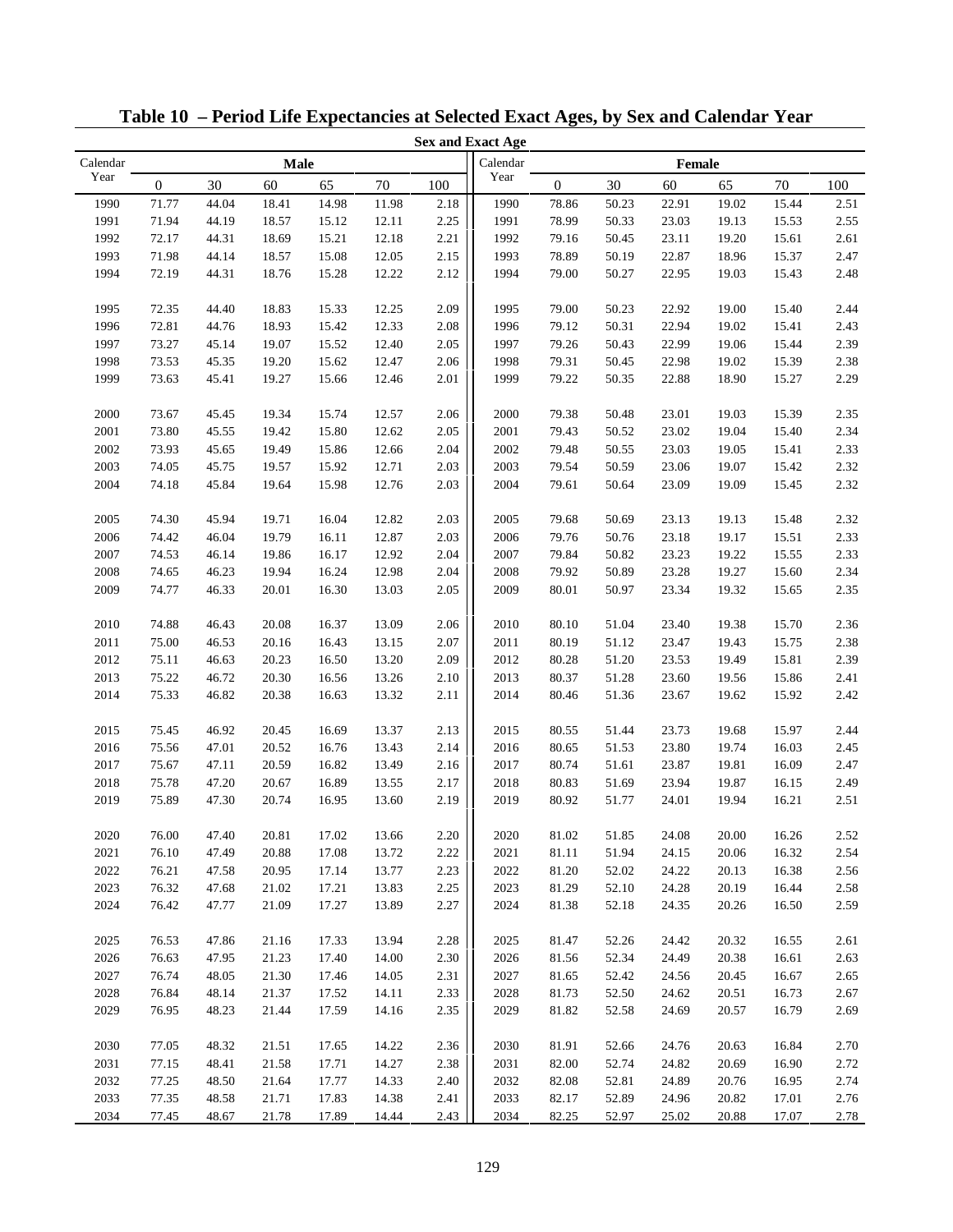| Calendar<br>Calendar<br>Male<br>Female<br>Year<br>Year<br>$\boldsymbol{0}$<br>30<br>60<br>65<br>70<br>100<br>$\mathbf{0}$<br>30<br>60<br>70<br>65<br>100<br>2035<br>2035<br>77.55<br>48.76<br>21.85<br>17.95<br>14.49<br>2.45<br>82.33<br>53.04<br>25.09<br>20.94<br>17.12<br>2.80<br>2036<br>2.46<br>2036<br>53.12<br>2.82<br>77.65<br>48.85<br>21.91<br>18.02<br>14.55<br>82.42<br>25.15<br>21.00<br>17.18<br>2037<br>77.74<br>2.48<br>2037<br>2.83<br>48.93<br>21.98<br>18.08<br>14.60<br>82.50<br>53.20<br>25.22<br>21.06<br>17.23<br>2038<br>77.84<br>22.05<br>2.49<br>53.27<br>25.28<br>17.29<br>2.85<br>49.02<br>18.14<br>14.65<br>2038<br>82.58<br>21.12<br>2.51<br>2.87<br>2039<br>77.94<br>49.10<br>22.11<br>18.20<br>14.71<br>82.67<br>53.34<br>25.34<br>21.18<br>17.34<br>2039<br>2.89<br>2040<br>2.53<br>2040<br>78.03<br>49.19<br>22.18<br>18.25<br>14.76<br>82.75<br>53.42<br>25.41<br>21.24<br>17.40<br>22.24<br>2.54<br>2.91<br>2041<br>78.13<br>49.27<br>18.31<br>14.81<br>2041<br>82.83<br>53.49<br>25.47<br>21.30<br>17.45<br>2.56<br>2.93<br>2042<br>78.22<br>49.36<br>22.31<br>18.37<br>14.86<br>2042<br>82.91<br>53.57<br>25.53<br>17.50<br>21.36<br>2.58<br>2.95<br>2043<br>78.32<br>49.44<br>22.37<br>18.43<br>14.92<br>2043<br>82.99<br>53.64<br>25.59<br>21.41<br>17.56<br>2.59<br>2.96<br>2044<br>78.41<br>49.53<br>22.43<br>18.49<br>14.97<br>2044<br>83.07<br>53.71<br>25.66<br>21.47<br>17.61<br>2.98<br>2045<br>78.51<br>49.61<br>22.50<br>18.55<br>15.02<br>2.61<br>2045<br>83.15<br>53.78<br>25.72<br>21.53<br>17.66<br>3.00<br>2046<br>49.69<br>22.56<br>15.07<br>2.63<br>2046<br>83.23<br>53.86<br>25.78<br>17.72<br>78.60<br>18.61<br>21.59<br>2047<br>3.02<br>2047<br>78.69<br>49.77<br>22.63<br>15.12<br>2.64<br>83.30<br>53.93<br>25.84<br>17.77<br>18.66<br>21.64<br>2048<br>2048<br>3.04<br>78.78<br>49.85<br>22.69<br>18.72<br>15.17<br>2.66<br>83.38<br>54.00<br>25.90<br>21.70<br>17.82<br>3.06<br>2049<br>78.87<br>49.93<br>22.75<br>18.78<br>15.22<br>2.68<br>2049<br>83.46<br>54.07<br>25.96<br>21.76<br>17.87<br>2.69<br>3.08<br>2050<br>78.96<br>50.02<br>22.81<br>18.84<br>15.28<br>2050<br>83.54<br>54.14<br>26.02<br>21.81<br>17.92<br>22.88<br>18.89<br>2.71<br>54.21<br>3.09<br>2051<br>79.05<br>50.09<br>15.33<br>2051<br>83.61<br>26.08<br>21.87<br>17.98<br>2.73<br>3.11<br>2052<br>79.14<br>50.17<br>22.94<br>18.95<br>15.38<br>2052<br>83.69<br>54.28<br>26.14<br>21.93<br>18.03<br>79.23<br>2.74<br>3.13<br>2053<br>50.25<br>23.00<br>19.00<br>15.43<br>2053<br>83.76<br>54.35<br>26.20<br>21.98<br>18.08<br>2.76<br>54.42<br>3.15<br>2054<br>79.32<br>50.33<br>23.06<br>19.06<br>15.48<br>2054<br>83.84<br>26.26<br>22.04<br>18.13<br>2.78<br>3.17<br>2055<br>79.41<br>50.41<br>23.12<br>19.12<br>15.53<br>2055<br>83.91<br>54.48<br>26.32<br>22.09<br>18.18<br>2.79<br>3.19<br>2056<br>79.49<br>50.49<br>23.18<br>19.17<br>15.58<br>2056<br>83.99<br>54.55<br>26.38<br>22.15<br>18.23<br>2.81<br>3.21<br>2057<br>79.58<br>50.57<br>23.24<br>19.23<br>15.63<br>2057<br>84.06<br>54.62<br>26.43<br>22.20<br>18.28<br>2.83<br>2058<br>23.30<br>19.28<br>15.68<br>2058<br>84.13<br>54.69<br>26.49<br>22.26<br>18.33<br>3.23<br>79.67<br>50.64<br>2.84<br>54.75<br>3.24<br>2059<br>79.75<br>50.72<br>23.36<br>19.34<br>15.73<br>2059<br>84.21<br>26.55<br>22.31<br>18.38<br>2060<br>2.86<br>3.26<br>79.84<br>50.80<br>23.42<br>19.39<br>15.77<br>2060<br>84.28<br>54.82<br>26.61<br>22.36<br>18.43<br>2.88<br>3.28<br>2061<br>79.92<br>50.87<br>23.48<br>15.82<br>2061<br>84.35<br>54.89<br>26.66<br>18.48<br>19.45<br>22.42<br>23.54<br>2.89<br>3.30<br>2062<br>80.01<br>50.95<br>19.50<br>15.87<br>2062<br>84.42<br>54.95<br>26.72<br>22.47<br>18.53<br>2.91<br>3.32<br>2063<br>80.09<br>51.02<br>23.60<br>19.55<br>15.92<br>84.49<br>55.02<br>26.78<br>22.52<br>2063<br>18.58<br>2064<br>51.10<br>15.97<br>2.93<br>55.08<br>3.34<br>80.17<br>23.66<br>19.61<br>2064<br>84.56<br>26.83<br>22.58<br>18.63<br>2065<br>80.25<br>$16.02\,$<br>2.94<br>2065<br>84.63<br>26.89<br>22.63<br>18.67<br>51.17<br>23.72<br>19.66<br>55.15<br>3.36<br>80.34<br>23.77<br>2.96<br>3.38<br>2066<br>51.25<br>19.71<br>16.06<br>2066<br>84.70<br>55.21<br>26.94<br>22.68<br>18.72<br>2067<br>80.42<br>51.32<br>23.83<br>2.98<br>2067<br>84.77<br>55.28<br>27.00<br>18.77<br>3.39<br>19.77<br>16.11<br>22.73<br>2068<br>80.50<br>51.39<br>23.89<br>19.82<br>16.16<br>3.00<br>2068<br>84.84<br>55.34<br>27.06<br>22.79<br>18.82<br>3.41<br>2069<br>80.58<br>51.47<br>23.95<br>19.87<br>16.21<br>3.01<br>2069<br>84.91<br>55.41<br>27.11<br>22.84<br>18.87<br>3.43<br>3.03<br>2070<br>51.54<br>24.00<br>16.25<br>2070<br>84.98<br>18.91<br>3.45<br>80.66<br>19.93<br>55.47<br>27.16<br>22.89<br>3.05<br>2071<br>80.74<br>51.61<br>24.06<br>16.30<br>2071<br>85.05<br>55.53<br>27.22<br>22.94<br>18.96<br>3.47<br>19.98<br>2072<br>3.06<br>2072<br>27.27<br>80.82<br>51.68<br>24.12<br>20.03<br>16.35<br>85.12<br>55.60<br>22.99<br>19.01<br>3.49<br>2073<br>3.08<br>27.33<br>80.90<br>51.75<br>24.17<br>20.08<br>16.39<br>2073<br>85.18<br>55.66<br>23.04<br>19.06<br>3.51<br>2074<br>3.52<br>80.98<br>51.82<br>24.23<br>20.13<br>3.10<br>2074<br>85.25<br>55.72<br>27.38<br>23.09<br>19.10<br>16.44<br>3.54<br>2075<br>81.06<br>51.89<br>24.29<br>20.19<br>16.49<br>3.11<br>2075<br>85.32<br>55.78<br>19.15<br>27.43<br>23.14<br>2076<br>81.13<br>51.96<br>24.34<br>20.24<br>16.53<br>3.13<br>2076<br>85.38<br>55.84<br>27.49<br>23.19<br>19.19<br>3.56<br>3.15<br>2077<br>81.21<br>52.03<br>24.40<br>20.29<br>16.58<br>2077<br>55.90<br>27.54<br>19.24<br>3.58<br>85.45<br>23.24<br>2078<br>81.29<br>3.16<br>52.10<br>24.45<br>20.34<br>16.63<br>2078<br>85.51<br>55.97<br>27.59<br>23.29<br>19.29<br>3.60<br>3.18<br>2079<br>2079<br>3.62<br>81.36<br>52.17<br>24.51<br>20.39<br>16.67<br>85.58<br>56.03<br>27.65<br>23.34<br>19.33 |  |  |  | <b>Sex and Exact Age</b> |  |  |  |
|--------------------------------------------------------------------------------------------------------------------------------------------------------------------------------------------------------------------------------------------------------------------------------------------------------------------------------------------------------------------------------------------------------------------------------------------------------------------------------------------------------------------------------------------------------------------------------------------------------------------------------------------------------------------------------------------------------------------------------------------------------------------------------------------------------------------------------------------------------------------------------------------------------------------------------------------------------------------------------------------------------------------------------------------------------------------------------------------------------------------------------------------------------------------------------------------------------------------------------------------------------------------------------------------------------------------------------------------------------------------------------------------------------------------------------------------------------------------------------------------------------------------------------------------------------------------------------------------------------------------------------------------------------------------------------------------------------------------------------------------------------------------------------------------------------------------------------------------------------------------------------------------------------------------------------------------------------------------------------------------------------------------------------------------------------------------------------------------------------------------------------------------------------------------------------------------------------------------------------------------------------------------------------------------------------------------------------------------------------------------------------------------------------------------------------------------------------------------------------------------------------------------------------------------------------------------------------------------------------------------------------------------------------------------------------------------------------------------------------------------------------------------------------------------------------------------------------------------------------------------------------------------------------------------------------------------------------------------------------------------------------------------------------------------------------------------------------------------------------------------------------------------------------------------------------------------------------------------------------------------------------------------------------------------------------------------------------------------------------------------------------------------------------------------------------------------------------------------------------------------------------------------------------------------------------------------------------------------------------------------------------------------------------------------------------------------------------------------------------------------------------------------------------------------------------------------------------------------------------------------------------------------------------------------------------------------------------------------------------------------------------------------------------------------------------------------------------------------------------------------------------------------------------------------------------------------------------------------------------------------------------------------------------------------------------------------------------------------------------------------------------------------------------------------------------------------------------------------------------------------------------------------------------------------------------------------------------------------------------------------------------------------------------------------------------------------------------------------------------------------------------------------------------------------------------------------------------------------------------------------------------------------------------------------------------------------------------------------------------------------------------------------------------------------------------------------------------------------------------------------------------------------------------------------------------------------------------------------------------------------------------------------------------------------------------------------------------------------------------------------------------------------------------------------------------------------------------------------------------------------------------------------------------------------------------------------------------------------------------------------------------------------------------------------------------------------------------------------------------------------------------------------------------------------------------------------------------------------------------------------------------|--|--|--|--------------------------|--|--|--|
|                                                                                                                                                                                                                                                                                                                                                                                                                                                                                                                                                                                                                                                                                                                                                                                                                                                                                                                                                                                                                                                                                                                                                                                                                                                                                                                                                                                                                                                                                                                                                                                                                                                                                                                                                                                                                                                                                                                                                                                                                                                                                                                                                                                                                                                                                                                                                                                                                                                                                                                                                                                                                                                                                                                                                                                                                                                                                                                                                                                                                                                                                                                                                                                                                                                                                                                                                                                                                                                                                                                                                                                                                                                                                                                                                                                                                                                                                                                                                                                                                                                                                                                                                                                                                                                                                                                                                                                                                                                                                                                                                                                                                                                                                                                                                                                                                                                                                                                                                                                                                                                                                                                                                                                                                                                                                                                                                                                                                                                                                                                                                                                                                                                                                                                                                                                                                                                                                |  |  |  |                          |  |  |  |
|                                                                                                                                                                                                                                                                                                                                                                                                                                                                                                                                                                                                                                                                                                                                                                                                                                                                                                                                                                                                                                                                                                                                                                                                                                                                                                                                                                                                                                                                                                                                                                                                                                                                                                                                                                                                                                                                                                                                                                                                                                                                                                                                                                                                                                                                                                                                                                                                                                                                                                                                                                                                                                                                                                                                                                                                                                                                                                                                                                                                                                                                                                                                                                                                                                                                                                                                                                                                                                                                                                                                                                                                                                                                                                                                                                                                                                                                                                                                                                                                                                                                                                                                                                                                                                                                                                                                                                                                                                                                                                                                                                                                                                                                                                                                                                                                                                                                                                                                                                                                                                                                                                                                                                                                                                                                                                                                                                                                                                                                                                                                                                                                                                                                                                                                                                                                                                                                                |  |  |  |                          |  |  |  |
|                                                                                                                                                                                                                                                                                                                                                                                                                                                                                                                                                                                                                                                                                                                                                                                                                                                                                                                                                                                                                                                                                                                                                                                                                                                                                                                                                                                                                                                                                                                                                                                                                                                                                                                                                                                                                                                                                                                                                                                                                                                                                                                                                                                                                                                                                                                                                                                                                                                                                                                                                                                                                                                                                                                                                                                                                                                                                                                                                                                                                                                                                                                                                                                                                                                                                                                                                                                                                                                                                                                                                                                                                                                                                                                                                                                                                                                                                                                                                                                                                                                                                                                                                                                                                                                                                                                                                                                                                                                                                                                                                                                                                                                                                                                                                                                                                                                                                                                                                                                                                                                                                                                                                                                                                                                                                                                                                                                                                                                                                                                                                                                                                                                                                                                                                                                                                                                                                |  |  |  |                          |  |  |  |
|                                                                                                                                                                                                                                                                                                                                                                                                                                                                                                                                                                                                                                                                                                                                                                                                                                                                                                                                                                                                                                                                                                                                                                                                                                                                                                                                                                                                                                                                                                                                                                                                                                                                                                                                                                                                                                                                                                                                                                                                                                                                                                                                                                                                                                                                                                                                                                                                                                                                                                                                                                                                                                                                                                                                                                                                                                                                                                                                                                                                                                                                                                                                                                                                                                                                                                                                                                                                                                                                                                                                                                                                                                                                                                                                                                                                                                                                                                                                                                                                                                                                                                                                                                                                                                                                                                                                                                                                                                                                                                                                                                                                                                                                                                                                                                                                                                                                                                                                                                                                                                                                                                                                                                                                                                                                                                                                                                                                                                                                                                                                                                                                                                                                                                                                                                                                                                                                                |  |  |  |                          |  |  |  |
|                                                                                                                                                                                                                                                                                                                                                                                                                                                                                                                                                                                                                                                                                                                                                                                                                                                                                                                                                                                                                                                                                                                                                                                                                                                                                                                                                                                                                                                                                                                                                                                                                                                                                                                                                                                                                                                                                                                                                                                                                                                                                                                                                                                                                                                                                                                                                                                                                                                                                                                                                                                                                                                                                                                                                                                                                                                                                                                                                                                                                                                                                                                                                                                                                                                                                                                                                                                                                                                                                                                                                                                                                                                                                                                                                                                                                                                                                                                                                                                                                                                                                                                                                                                                                                                                                                                                                                                                                                                                                                                                                                                                                                                                                                                                                                                                                                                                                                                                                                                                                                                                                                                                                                                                                                                                                                                                                                                                                                                                                                                                                                                                                                                                                                                                                                                                                                                                                |  |  |  |                          |  |  |  |
|                                                                                                                                                                                                                                                                                                                                                                                                                                                                                                                                                                                                                                                                                                                                                                                                                                                                                                                                                                                                                                                                                                                                                                                                                                                                                                                                                                                                                                                                                                                                                                                                                                                                                                                                                                                                                                                                                                                                                                                                                                                                                                                                                                                                                                                                                                                                                                                                                                                                                                                                                                                                                                                                                                                                                                                                                                                                                                                                                                                                                                                                                                                                                                                                                                                                                                                                                                                                                                                                                                                                                                                                                                                                                                                                                                                                                                                                                                                                                                                                                                                                                                                                                                                                                                                                                                                                                                                                                                                                                                                                                                                                                                                                                                                                                                                                                                                                                                                                                                                                                                                                                                                                                                                                                                                                                                                                                                                                                                                                                                                                                                                                                                                                                                                                                                                                                                                                                |  |  |  |                          |  |  |  |
|                                                                                                                                                                                                                                                                                                                                                                                                                                                                                                                                                                                                                                                                                                                                                                                                                                                                                                                                                                                                                                                                                                                                                                                                                                                                                                                                                                                                                                                                                                                                                                                                                                                                                                                                                                                                                                                                                                                                                                                                                                                                                                                                                                                                                                                                                                                                                                                                                                                                                                                                                                                                                                                                                                                                                                                                                                                                                                                                                                                                                                                                                                                                                                                                                                                                                                                                                                                                                                                                                                                                                                                                                                                                                                                                                                                                                                                                                                                                                                                                                                                                                                                                                                                                                                                                                                                                                                                                                                                                                                                                                                                                                                                                                                                                                                                                                                                                                                                                                                                                                                                                                                                                                                                                                                                                                                                                                                                                                                                                                                                                                                                                                                                                                                                                                                                                                                                                                |  |  |  |                          |  |  |  |
|                                                                                                                                                                                                                                                                                                                                                                                                                                                                                                                                                                                                                                                                                                                                                                                                                                                                                                                                                                                                                                                                                                                                                                                                                                                                                                                                                                                                                                                                                                                                                                                                                                                                                                                                                                                                                                                                                                                                                                                                                                                                                                                                                                                                                                                                                                                                                                                                                                                                                                                                                                                                                                                                                                                                                                                                                                                                                                                                                                                                                                                                                                                                                                                                                                                                                                                                                                                                                                                                                                                                                                                                                                                                                                                                                                                                                                                                                                                                                                                                                                                                                                                                                                                                                                                                                                                                                                                                                                                                                                                                                                                                                                                                                                                                                                                                                                                                                                                                                                                                                                                                                                                                                                                                                                                                                                                                                                                                                                                                                                                                                                                                                                                                                                                                                                                                                                                                                |  |  |  |                          |  |  |  |
|                                                                                                                                                                                                                                                                                                                                                                                                                                                                                                                                                                                                                                                                                                                                                                                                                                                                                                                                                                                                                                                                                                                                                                                                                                                                                                                                                                                                                                                                                                                                                                                                                                                                                                                                                                                                                                                                                                                                                                                                                                                                                                                                                                                                                                                                                                                                                                                                                                                                                                                                                                                                                                                                                                                                                                                                                                                                                                                                                                                                                                                                                                                                                                                                                                                                                                                                                                                                                                                                                                                                                                                                                                                                                                                                                                                                                                                                                                                                                                                                                                                                                                                                                                                                                                                                                                                                                                                                                                                                                                                                                                                                                                                                                                                                                                                                                                                                                                                                                                                                                                                                                                                                                                                                                                                                                                                                                                                                                                                                                                                                                                                                                                                                                                                                                                                                                                                                                |  |  |  |                          |  |  |  |
|                                                                                                                                                                                                                                                                                                                                                                                                                                                                                                                                                                                                                                                                                                                                                                                                                                                                                                                                                                                                                                                                                                                                                                                                                                                                                                                                                                                                                                                                                                                                                                                                                                                                                                                                                                                                                                                                                                                                                                                                                                                                                                                                                                                                                                                                                                                                                                                                                                                                                                                                                                                                                                                                                                                                                                                                                                                                                                                                                                                                                                                                                                                                                                                                                                                                                                                                                                                                                                                                                                                                                                                                                                                                                                                                                                                                                                                                                                                                                                                                                                                                                                                                                                                                                                                                                                                                                                                                                                                                                                                                                                                                                                                                                                                                                                                                                                                                                                                                                                                                                                                                                                                                                                                                                                                                                                                                                                                                                                                                                                                                                                                                                                                                                                                                                                                                                                                                                |  |  |  |                          |  |  |  |
|                                                                                                                                                                                                                                                                                                                                                                                                                                                                                                                                                                                                                                                                                                                                                                                                                                                                                                                                                                                                                                                                                                                                                                                                                                                                                                                                                                                                                                                                                                                                                                                                                                                                                                                                                                                                                                                                                                                                                                                                                                                                                                                                                                                                                                                                                                                                                                                                                                                                                                                                                                                                                                                                                                                                                                                                                                                                                                                                                                                                                                                                                                                                                                                                                                                                                                                                                                                                                                                                                                                                                                                                                                                                                                                                                                                                                                                                                                                                                                                                                                                                                                                                                                                                                                                                                                                                                                                                                                                                                                                                                                                                                                                                                                                                                                                                                                                                                                                                                                                                                                                                                                                                                                                                                                                                                                                                                                                                                                                                                                                                                                                                                                                                                                                                                                                                                                                                                |  |  |  |                          |  |  |  |
|                                                                                                                                                                                                                                                                                                                                                                                                                                                                                                                                                                                                                                                                                                                                                                                                                                                                                                                                                                                                                                                                                                                                                                                                                                                                                                                                                                                                                                                                                                                                                                                                                                                                                                                                                                                                                                                                                                                                                                                                                                                                                                                                                                                                                                                                                                                                                                                                                                                                                                                                                                                                                                                                                                                                                                                                                                                                                                                                                                                                                                                                                                                                                                                                                                                                                                                                                                                                                                                                                                                                                                                                                                                                                                                                                                                                                                                                                                                                                                                                                                                                                                                                                                                                                                                                                                                                                                                                                                                                                                                                                                                                                                                                                                                                                                                                                                                                                                                                                                                                                                                                                                                                                                                                                                                                                                                                                                                                                                                                                                                                                                                                                                                                                                                                                                                                                                                                                |  |  |  |                          |  |  |  |
|                                                                                                                                                                                                                                                                                                                                                                                                                                                                                                                                                                                                                                                                                                                                                                                                                                                                                                                                                                                                                                                                                                                                                                                                                                                                                                                                                                                                                                                                                                                                                                                                                                                                                                                                                                                                                                                                                                                                                                                                                                                                                                                                                                                                                                                                                                                                                                                                                                                                                                                                                                                                                                                                                                                                                                                                                                                                                                                                                                                                                                                                                                                                                                                                                                                                                                                                                                                                                                                                                                                                                                                                                                                                                                                                                                                                                                                                                                                                                                                                                                                                                                                                                                                                                                                                                                                                                                                                                                                                                                                                                                                                                                                                                                                                                                                                                                                                                                                                                                                                                                                                                                                                                                                                                                                                                                                                                                                                                                                                                                                                                                                                                                                                                                                                                                                                                                                                                |  |  |  |                          |  |  |  |
|                                                                                                                                                                                                                                                                                                                                                                                                                                                                                                                                                                                                                                                                                                                                                                                                                                                                                                                                                                                                                                                                                                                                                                                                                                                                                                                                                                                                                                                                                                                                                                                                                                                                                                                                                                                                                                                                                                                                                                                                                                                                                                                                                                                                                                                                                                                                                                                                                                                                                                                                                                                                                                                                                                                                                                                                                                                                                                                                                                                                                                                                                                                                                                                                                                                                                                                                                                                                                                                                                                                                                                                                                                                                                                                                                                                                                                                                                                                                                                                                                                                                                                                                                                                                                                                                                                                                                                                                                                                                                                                                                                                                                                                                                                                                                                                                                                                                                                                                                                                                                                                                                                                                                                                                                                                                                                                                                                                                                                                                                                                                                                                                                                                                                                                                                                                                                                                                                |  |  |  |                          |  |  |  |
|                                                                                                                                                                                                                                                                                                                                                                                                                                                                                                                                                                                                                                                                                                                                                                                                                                                                                                                                                                                                                                                                                                                                                                                                                                                                                                                                                                                                                                                                                                                                                                                                                                                                                                                                                                                                                                                                                                                                                                                                                                                                                                                                                                                                                                                                                                                                                                                                                                                                                                                                                                                                                                                                                                                                                                                                                                                                                                                                                                                                                                                                                                                                                                                                                                                                                                                                                                                                                                                                                                                                                                                                                                                                                                                                                                                                                                                                                                                                                                                                                                                                                                                                                                                                                                                                                                                                                                                                                                                                                                                                                                                                                                                                                                                                                                                                                                                                                                                                                                                                                                                                                                                                                                                                                                                                                                                                                                                                                                                                                                                                                                                                                                                                                                                                                                                                                                                                                |  |  |  |                          |  |  |  |
|                                                                                                                                                                                                                                                                                                                                                                                                                                                                                                                                                                                                                                                                                                                                                                                                                                                                                                                                                                                                                                                                                                                                                                                                                                                                                                                                                                                                                                                                                                                                                                                                                                                                                                                                                                                                                                                                                                                                                                                                                                                                                                                                                                                                                                                                                                                                                                                                                                                                                                                                                                                                                                                                                                                                                                                                                                                                                                                                                                                                                                                                                                                                                                                                                                                                                                                                                                                                                                                                                                                                                                                                                                                                                                                                                                                                                                                                                                                                                                                                                                                                                                                                                                                                                                                                                                                                                                                                                                                                                                                                                                                                                                                                                                                                                                                                                                                                                                                                                                                                                                                                                                                                                                                                                                                                                                                                                                                                                                                                                                                                                                                                                                                                                                                                                                                                                                                                                |  |  |  |                          |  |  |  |
|                                                                                                                                                                                                                                                                                                                                                                                                                                                                                                                                                                                                                                                                                                                                                                                                                                                                                                                                                                                                                                                                                                                                                                                                                                                                                                                                                                                                                                                                                                                                                                                                                                                                                                                                                                                                                                                                                                                                                                                                                                                                                                                                                                                                                                                                                                                                                                                                                                                                                                                                                                                                                                                                                                                                                                                                                                                                                                                                                                                                                                                                                                                                                                                                                                                                                                                                                                                                                                                                                                                                                                                                                                                                                                                                                                                                                                                                                                                                                                                                                                                                                                                                                                                                                                                                                                                                                                                                                                                                                                                                                                                                                                                                                                                                                                                                                                                                                                                                                                                                                                                                                                                                                                                                                                                                                                                                                                                                                                                                                                                                                                                                                                                                                                                                                                                                                                                                                |  |  |  |                          |  |  |  |
|                                                                                                                                                                                                                                                                                                                                                                                                                                                                                                                                                                                                                                                                                                                                                                                                                                                                                                                                                                                                                                                                                                                                                                                                                                                                                                                                                                                                                                                                                                                                                                                                                                                                                                                                                                                                                                                                                                                                                                                                                                                                                                                                                                                                                                                                                                                                                                                                                                                                                                                                                                                                                                                                                                                                                                                                                                                                                                                                                                                                                                                                                                                                                                                                                                                                                                                                                                                                                                                                                                                                                                                                                                                                                                                                                                                                                                                                                                                                                                                                                                                                                                                                                                                                                                                                                                                                                                                                                                                                                                                                                                                                                                                                                                                                                                                                                                                                                                                                                                                                                                                                                                                                                                                                                                                                                                                                                                                                                                                                                                                                                                                                                                                                                                                                                                                                                                                                                |  |  |  |                          |  |  |  |
|                                                                                                                                                                                                                                                                                                                                                                                                                                                                                                                                                                                                                                                                                                                                                                                                                                                                                                                                                                                                                                                                                                                                                                                                                                                                                                                                                                                                                                                                                                                                                                                                                                                                                                                                                                                                                                                                                                                                                                                                                                                                                                                                                                                                                                                                                                                                                                                                                                                                                                                                                                                                                                                                                                                                                                                                                                                                                                                                                                                                                                                                                                                                                                                                                                                                                                                                                                                                                                                                                                                                                                                                                                                                                                                                                                                                                                                                                                                                                                                                                                                                                                                                                                                                                                                                                                                                                                                                                                                                                                                                                                                                                                                                                                                                                                                                                                                                                                                                                                                                                                                                                                                                                                                                                                                                                                                                                                                                                                                                                                                                                                                                                                                                                                                                                                                                                                                                                |  |  |  |                          |  |  |  |
|                                                                                                                                                                                                                                                                                                                                                                                                                                                                                                                                                                                                                                                                                                                                                                                                                                                                                                                                                                                                                                                                                                                                                                                                                                                                                                                                                                                                                                                                                                                                                                                                                                                                                                                                                                                                                                                                                                                                                                                                                                                                                                                                                                                                                                                                                                                                                                                                                                                                                                                                                                                                                                                                                                                                                                                                                                                                                                                                                                                                                                                                                                                                                                                                                                                                                                                                                                                                                                                                                                                                                                                                                                                                                                                                                                                                                                                                                                                                                                                                                                                                                                                                                                                                                                                                                                                                                                                                                                                                                                                                                                                                                                                                                                                                                                                                                                                                                                                                                                                                                                                                                                                                                                                                                                                                                                                                                                                                                                                                                                                                                                                                                                                                                                                                                                                                                                                                                |  |  |  |                          |  |  |  |
|                                                                                                                                                                                                                                                                                                                                                                                                                                                                                                                                                                                                                                                                                                                                                                                                                                                                                                                                                                                                                                                                                                                                                                                                                                                                                                                                                                                                                                                                                                                                                                                                                                                                                                                                                                                                                                                                                                                                                                                                                                                                                                                                                                                                                                                                                                                                                                                                                                                                                                                                                                                                                                                                                                                                                                                                                                                                                                                                                                                                                                                                                                                                                                                                                                                                                                                                                                                                                                                                                                                                                                                                                                                                                                                                                                                                                                                                                                                                                                                                                                                                                                                                                                                                                                                                                                                                                                                                                                                                                                                                                                                                                                                                                                                                                                                                                                                                                                                                                                                                                                                                                                                                                                                                                                                                                                                                                                                                                                                                                                                                                                                                                                                                                                                                                                                                                                                                                |  |  |  |                          |  |  |  |
|                                                                                                                                                                                                                                                                                                                                                                                                                                                                                                                                                                                                                                                                                                                                                                                                                                                                                                                                                                                                                                                                                                                                                                                                                                                                                                                                                                                                                                                                                                                                                                                                                                                                                                                                                                                                                                                                                                                                                                                                                                                                                                                                                                                                                                                                                                                                                                                                                                                                                                                                                                                                                                                                                                                                                                                                                                                                                                                                                                                                                                                                                                                                                                                                                                                                                                                                                                                                                                                                                                                                                                                                                                                                                                                                                                                                                                                                                                                                                                                                                                                                                                                                                                                                                                                                                                                                                                                                                                                                                                                                                                                                                                                                                                                                                                                                                                                                                                                                                                                                                                                                                                                                                                                                                                                                                                                                                                                                                                                                                                                                                                                                                                                                                                                                                                                                                                                                                |  |  |  |                          |  |  |  |
|                                                                                                                                                                                                                                                                                                                                                                                                                                                                                                                                                                                                                                                                                                                                                                                                                                                                                                                                                                                                                                                                                                                                                                                                                                                                                                                                                                                                                                                                                                                                                                                                                                                                                                                                                                                                                                                                                                                                                                                                                                                                                                                                                                                                                                                                                                                                                                                                                                                                                                                                                                                                                                                                                                                                                                                                                                                                                                                                                                                                                                                                                                                                                                                                                                                                                                                                                                                                                                                                                                                                                                                                                                                                                                                                                                                                                                                                                                                                                                                                                                                                                                                                                                                                                                                                                                                                                                                                                                                                                                                                                                                                                                                                                                                                                                                                                                                                                                                                                                                                                                                                                                                                                                                                                                                                                                                                                                                                                                                                                                                                                                                                                                                                                                                                                                                                                                                                                |  |  |  |                          |  |  |  |
|                                                                                                                                                                                                                                                                                                                                                                                                                                                                                                                                                                                                                                                                                                                                                                                                                                                                                                                                                                                                                                                                                                                                                                                                                                                                                                                                                                                                                                                                                                                                                                                                                                                                                                                                                                                                                                                                                                                                                                                                                                                                                                                                                                                                                                                                                                                                                                                                                                                                                                                                                                                                                                                                                                                                                                                                                                                                                                                                                                                                                                                                                                                                                                                                                                                                                                                                                                                                                                                                                                                                                                                                                                                                                                                                                                                                                                                                                                                                                                                                                                                                                                                                                                                                                                                                                                                                                                                                                                                                                                                                                                                                                                                                                                                                                                                                                                                                                                                                                                                                                                                                                                                                                                                                                                                                                                                                                                                                                                                                                                                                                                                                                                                                                                                                                                                                                                                                                |  |  |  |                          |  |  |  |
|                                                                                                                                                                                                                                                                                                                                                                                                                                                                                                                                                                                                                                                                                                                                                                                                                                                                                                                                                                                                                                                                                                                                                                                                                                                                                                                                                                                                                                                                                                                                                                                                                                                                                                                                                                                                                                                                                                                                                                                                                                                                                                                                                                                                                                                                                                                                                                                                                                                                                                                                                                                                                                                                                                                                                                                                                                                                                                                                                                                                                                                                                                                                                                                                                                                                                                                                                                                                                                                                                                                                                                                                                                                                                                                                                                                                                                                                                                                                                                                                                                                                                                                                                                                                                                                                                                                                                                                                                                                                                                                                                                                                                                                                                                                                                                                                                                                                                                                                                                                                                                                                                                                                                                                                                                                                                                                                                                                                                                                                                                                                                                                                                                                                                                                                                                                                                                                                                |  |  |  |                          |  |  |  |
|                                                                                                                                                                                                                                                                                                                                                                                                                                                                                                                                                                                                                                                                                                                                                                                                                                                                                                                                                                                                                                                                                                                                                                                                                                                                                                                                                                                                                                                                                                                                                                                                                                                                                                                                                                                                                                                                                                                                                                                                                                                                                                                                                                                                                                                                                                                                                                                                                                                                                                                                                                                                                                                                                                                                                                                                                                                                                                                                                                                                                                                                                                                                                                                                                                                                                                                                                                                                                                                                                                                                                                                                                                                                                                                                                                                                                                                                                                                                                                                                                                                                                                                                                                                                                                                                                                                                                                                                                                                                                                                                                                                                                                                                                                                                                                                                                                                                                                                                                                                                                                                                                                                                                                                                                                                                                                                                                                                                                                                                                                                                                                                                                                                                                                                                                                                                                                                                                |  |  |  |                          |  |  |  |
|                                                                                                                                                                                                                                                                                                                                                                                                                                                                                                                                                                                                                                                                                                                                                                                                                                                                                                                                                                                                                                                                                                                                                                                                                                                                                                                                                                                                                                                                                                                                                                                                                                                                                                                                                                                                                                                                                                                                                                                                                                                                                                                                                                                                                                                                                                                                                                                                                                                                                                                                                                                                                                                                                                                                                                                                                                                                                                                                                                                                                                                                                                                                                                                                                                                                                                                                                                                                                                                                                                                                                                                                                                                                                                                                                                                                                                                                                                                                                                                                                                                                                                                                                                                                                                                                                                                                                                                                                                                                                                                                                                                                                                                                                                                                                                                                                                                                                                                                                                                                                                                                                                                                                                                                                                                                                                                                                                                                                                                                                                                                                                                                                                                                                                                                                                                                                                                                                |  |  |  |                          |  |  |  |
|                                                                                                                                                                                                                                                                                                                                                                                                                                                                                                                                                                                                                                                                                                                                                                                                                                                                                                                                                                                                                                                                                                                                                                                                                                                                                                                                                                                                                                                                                                                                                                                                                                                                                                                                                                                                                                                                                                                                                                                                                                                                                                                                                                                                                                                                                                                                                                                                                                                                                                                                                                                                                                                                                                                                                                                                                                                                                                                                                                                                                                                                                                                                                                                                                                                                                                                                                                                                                                                                                                                                                                                                                                                                                                                                                                                                                                                                                                                                                                                                                                                                                                                                                                                                                                                                                                                                                                                                                                                                                                                                                                                                                                                                                                                                                                                                                                                                                                                                                                                                                                                                                                                                                                                                                                                                                                                                                                                                                                                                                                                                                                                                                                                                                                                                                                                                                                                                                |  |  |  |                          |  |  |  |
|                                                                                                                                                                                                                                                                                                                                                                                                                                                                                                                                                                                                                                                                                                                                                                                                                                                                                                                                                                                                                                                                                                                                                                                                                                                                                                                                                                                                                                                                                                                                                                                                                                                                                                                                                                                                                                                                                                                                                                                                                                                                                                                                                                                                                                                                                                                                                                                                                                                                                                                                                                                                                                                                                                                                                                                                                                                                                                                                                                                                                                                                                                                                                                                                                                                                                                                                                                                                                                                                                                                                                                                                                                                                                                                                                                                                                                                                                                                                                                                                                                                                                                                                                                                                                                                                                                                                                                                                                                                                                                                                                                                                                                                                                                                                                                                                                                                                                                                                                                                                                                                                                                                                                                                                                                                                                                                                                                                                                                                                                                                                                                                                                                                                                                                                                                                                                                                                                |  |  |  |                          |  |  |  |
|                                                                                                                                                                                                                                                                                                                                                                                                                                                                                                                                                                                                                                                                                                                                                                                                                                                                                                                                                                                                                                                                                                                                                                                                                                                                                                                                                                                                                                                                                                                                                                                                                                                                                                                                                                                                                                                                                                                                                                                                                                                                                                                                                                                                                                                                                                                                                                                                                                                                                                                                                                                                                                                                                                                                                                                                                                                                                                                                                                                                                                                                                                                                                                                                                                                                                                                                                                                                                                                                                                                                                                                                                                                                                                                                                                                                                                                                                                                                                                                                                                                                                                                                                                                                                                                                                                                                                                                                                                                                                                                                                                                                                                                                                                                                                                                                                                                                                                                                                                                                                                                                                                                                                                                                                                                                                                                                                                                                                                                                                                                                                                                                                                                                                                                                                                                                                                                                                |  |  |  |                          |  |  |  |
|                                                                                                                                                                                                                                                                                                                                                                                                                                                                                                                                                                                                                                                                                                                                                                                                                                                                                                                                                                                                                                                                                                                                                                                                                                                                                                                                                                                                                                                                                                                                                                                                                                                                                                                                                                                                                                                                                                                                                                                                                                                                                                                                                                                                                                                                                                                                                                                                                                                                                                                                                                                                                                                                                                                                                                                                                                                                                                                                                                                                                                                                                                                                                                                                                                                                                                                                                                                                                                                                                                                                                                                                                                                                                                                                                                                                                                                                                                                                                                                                                                                                                                                                                                                                                                                                                                                                                                                                                                                                                                                                                                                                                                                                                                                                                                                                                                                                                                                                                                                                                                                                                                                                                                                                                                                                                                                                                                                                                                                                                                                                                                                                                                                                                                                                                                                                                                                                                |  |  |  |                          |  |  |  |
|                                                                                                                                                                                                                                                                                                                                                                                                                                                                                                                                                                                                                                                                                                                                                                                                                                                                                                                                                                                                                                                                                                                                                                                                                                                                                                                                                                                                                                                                                                                                                                                                                                                                                                                                                                                                                                                                                                                                                                                                                                                                                                                                                                                                                                                                                                                                                                                                                                                                                                                                                                                                                                                                                                                                                                                                                                                                                                                                                                                                                                                                                                                                                                                                                                                                                                                                                                                                                                                                                                                                                                                                                                                                                                                                                                                                                                                                                                                                                                                                                                                                                                                                                                                                                                                                                                                                                                                                                                                                                                                                                                                                                                                                                                                                                                                                                                                                                                                                                                                                                                                                                                                                                                                                                                                                                                                                                                                                                                                                                                                                                                                                                                                                                                                                                                                                                                                                                |  |  |  |                          |  |  |  |
|                                                                                                                                                                                                                                                                                                                                                                                                                                                                                                                                                                                                                                                                                                                                                                                                                                                                                                                                                                                                                                                                                                                                                                                                                                                                                                                                                                                                                                                                                                                                                                                                                                                                                                                                                                                                                                                                                                                                                                                                                                                                                                                                                                                                                                                                                                                                                                                                                                                                                                                                                                                                                                                                                                                                                                                                                                                                                                                                                                                                                                                                                                                                                                                                                                                                                                                                                                                                                                                                                                                                                                                                                                                                                                                                                                                                                                                                                                                                                                                                                                                                                                                                                                                                                                                                                                                                                                                                                                                                                                                                                                                                                                                                                                                                                                                                                                                                                                                                                                                                                                                                                                                                                                                                                                                                                                                                                                                                                                                                                                                                                                                                                                                                                                                                                                                                                                                                                |  |  |  |                          |  |  |  |
|                                                                                                                                                                                                                                                                                                                                                                                                                                                                                                                                                                                                                                                                                                                                                                                                                                                                                                                                                                                                                                                                                                                                                                                                                                                                                                                                                                                                                                                                                                                                                                                                                                                                                                                                                                                                                                                                                                                                                                                                                                                                                                                                                                                                                                                                                                                                                                                                                                                                                                                                                                                                                                                                                                                                                                                                                                                                                                                                                                                                                                                                                                                                                                                                                                                                                                                                                                                                                                                                                                                                                                                                                                                                                                                                                                                                                                                                                                                                                                                                                                                                                                                                                                                                                                                                                                                                                                                                                                                                                                                                                                                                                                                                                                                                                                                                                                                                                                                                                                                                                                                                                                                                                                                                                                                                                                                                                                                                                                                                                                                                                                                                                                                                                                                                                                                                                                                                                |  |  |  |                          |  |  |  |
|                                                                                                                                                                                                                                                                                                                                                                                                                                                                                                                                                                                                                                                                                                                                                                                                                                                                                                                                                                                                                                                                                                                                                                                                                                                                                                                                                                                                                                                                                                                                                                                                                                                                                                                                                                                                                                                                                                                                                                                                                                                                                                                                                                                                                                                                                                                                                                                                                                                                                                                                                                                                                                                                                                                                                                                                                                                                                                                                                                                                                                                                                                                                                                                                                                                                                                                                                                                                                                                                                                                                                                                                                                                                                                                                                                                                                                                                                                                                                                                                                                                                                                                                                                                                                                                                                                                                                                                                                                                                                                                                                                                                                                                                                                                                                                                                                                                                                                                                                                                                                                                                                                                                                                                                                                                                                                                                                                                                                                                                                                                                                                                                                                                                                                                                                                                                                                                                                |  |  |  |                          |  |  |  |
|                                                                                                                                                                                                                                                                                                                                                                                                                                                                                                                                                                                                                                                                                                                                                                                                                                                                                                                                                                                                                                                                                                                                                                                                                                                                                                                                                                                                                                                                                                                                                                                                                                                                                                                                                                                                                                                                                                                                                                                                                                                                                                                                                                                                                                                                                                                                                                                                                                                                                                                                                                                                                                                                                                                                                                                                                                                                                                                                                                                                                                                                                                                                                                                                                                                                                                                                                                                                                                                                                                                                                                                                                                                                                                                                                                                                                                                                                                                                                                                                                                                                                                                                                                                                                                                                                                                                                                                                                                                                                                                                                                                                                                                                                                                                                                                                                                                                                                                                                                                                                                                                                                                                                                                                                                                                                                                                                                                                                                                                                                                                                                                                                                                                                                                                                                                                                                                                                |  |  |  |                          |  |  |  |
|                                                                                                                                                                                                                                                                                                                                                                                                                                                                                                                                                                                                                                                                                                                                                                                                                                                                                                                                                                                                                                                                                                                                                                                                                                                                                                                                                                                                                                                                                                                                                                                                                                                                                                                                                                                                                                                                                                                                                                                                                                                                                                                                                                                                                                                                                                                                                                                                                                                                                                                                                                                                                                                                                                                                                                                                                                                                                                                                                                                                                                                                                                                                                                                                                                                                                                                                                                                                                                                                                                                                                                                                                                                                                                                                                                                                                                                                                                                                                                                                                                                                                                                                                                                                                                                                                                                                                                                                                                                                                                                                                                                                                                                                                                                                                                                                                                                                                                                                                                                                                                                                                                                                                                                                                                                                                                                                                                                                                                                                                                                                                                                                                                                                                                                                                                                                                                                                                |  |  |  |                          |  |  |  |
|                                                                                                                                                                                                                                                                                                                                                                                                                                                                                                                                                                                                                                                                                                                                                                                                                                                                                                                                                                                                                                                                                                                                                                                                                                                                                                                                                                                                                                                                                                                                                                                                                                                                                                                                                                                                                                                                                                                                                                                                                                                                                                                                                                                                                                                                                                                                                                                                                                                                                                                                                                                                                                                                                                                                                                                                                                                                                                                                                                                                                                                                                                                                                                                                                                                                                                                                                                                                                                                                                                                                                                                                                                                                                                                                                                                                                                                                                                                                                                                                                                                                                                                                                                                                                                                                                                                                                                                                                                                                                                                                                                                                                                                                                                                                                                                                                                                                                                                                                                                                                                                                                                                                                                                                                                                                                                                                                                                                                                                                                                                                                                                                                                                                                                                                                                                                                                                                                |  |  |  |                          |  |  |  |
|                                                                                                                                                                                                                                                                                                                                                                                                                                                                                                                                                                                                                                                                                                                                                                                                                                                                                                                                                                                                                                                                                                                                                                                                                                                                                                                                                                                                                                                                                                                                                                                                                                                                                                                                                                                                                                                                                                                                                                                                                                                                                                                                                                                                                                                                                                                                                                                                                                                                                                                                                                                                                                                                                                                                                                                                                                                                                                                                                                                                                                                                                                                                                                                                                                                                                                                                                                                                                                                                                                                                                                                                                                                                                                                                                                                                                                                                                                                                                                                                                                                                                                                                                                                                                                                                                                                                                                                                                                                                                                                                                                                                                                                                                                                                                                                                                                                                                                                                                                                                                                                                                                                                                                                                                                                                                                                                                                                                                                                                                                                                                                                                                                                                                                                                                                                                                                                                                |  |  |  |                          |  |  |  |
|                                                                                                                                                                                                                                                                                                                                                                                                                                                                                                                                                                                                                                                                                                                                                                                                                                                                                                                                                                                                                                                                                                                                                                                                                                                                                                                                                                                                                                                                                                                                                                                                                                                                                                                                                                                                                                                                                                                                                                                                                                                                                                                                                                                                                                                                                                                                                                                                                                                                                                                                                                                                                                                                                                                                                                                                                                                                                                                                                                                                                                                                                                                                                                                                                                                                                                                                                                                                                                                                                                                                                                                                                                                                                                                                                                                                                                                                                                                                                                                                                                                                                                                                                                                                                                                                                                                                                                                                                                                                                                                                                                                                                                                                                                                                                                                                                                                                                                                                                                                                                                                                                                                                                                                                                                                                                                                                                                                                                                                                                                                                                                                                                                                                                                                                                                                                                                                                                |  |  |  |                          |  |  |  |
|                                                                                                                                                                                                                                                                                                                                                                                                                                                                                                                                                                                                                                                                                                                                                                                                                                                                                                                                                                                                                                                                                                                                                                                                                                                                                                                                                                                                                                                                                                                                                                                                                                                                                                                                                                                                                                                                                                                                                                                                                                                                                                                                                                                                                                                                                                                                                                                                                                                                                                                                                                                                                                                                                                                                                                                                                                                                                                                                                                                                                                                                                                                                                                                                                                                                                                                                                                                                                                                                                                                                                                                                                                                                                                                                                                                                                                                                                                                                                                                                                                                                                                                                                                                                                                                                                                                                                                                                                                                                                                                                                                                                                                                                                                                                                                                                                                                                                                                                                                                                                                                                                                                                                                                                                                                                                                                                                                                                                                                                                                                                                                                                                                                                                                                                                                                                                                                                                |  |  |  |                          |  |  |  |
|                                                                                                                                                                                                                                                                                                                                                                                                                                                                                                                                                                                                                                                                                                                                                                                                                                                                                                                                                                                                                                                                                                                                                                                                                                                                                                                                                                                                                                                                                                                                                                                                                                                                                                                                                                                                                                                                                                                                                                                                                                                                                                                                                                                                                                                                                                                                                                                                                                                                                                                                                                                                                                                                                                                                                                                                                                                                                                                                                                                                                                                                                                                                                                                                                                                                                                                                                                                                                                                                                                                                                                                                                                                                                                                                                                                                                                                                                                                                                                                                                                                                                                                                                                                                                                                                                                                                                                                                                                                                                                                                                                                                                                                                                                                                                                                                                                                                                                                                                                                                                                                                                                                                                                                                                                                                                                                                                                                                                                                                                                                                                                                                                                                                                                                                                                                                                                                                                |  |  |  |                          |  |  |  |
|                                                                                                                                                                                                                                                                                                                                                                                                                                                                                                                                                                                                                                                                                                                                                                                                                                                                                                                                                                                                                                                                                                                                                                                                                                                                                                                                                                                                                                                                                                                                                                                                                                                                                                                                                                                                                                                                                                                                                                                                                                                                                                                                                                                                                                                                                                                                                                                                                                                                                                                                                                                                                                                                                                                                                                                                                                                                                                                                                                                                                                                                                                                                                                                                                                                                                                                                                                                                                                                                                                                                                                                                                                                                                                                                                                                                                                                                                                                                                                                                                                                                                                                                                                                                                                                                                                                                                                                                                                                                                                                                                                                                                                                                                                                                                                                                                                                                                                                                                                                                                                                                                                                                                                                                                                                                                                                                                                                                                                                                                                                                                                                                                                                                                                                                                                                                                                                                                |  |  |  |                          |  |  |  |
|                                                                                                                                                                                                                                                                                                                                                                                                                                                                                                                                                                                                                                                                                                                                                                                                                                                                                                                                                                                                                                                                                                                                                                                                                                                                                                                                                                                                                                                                                                                                                                                                                                                                                                                                                                                                                                                                                                                                                                                                                                                                                                                                                                                                                                                                                                                                                                                                                                                                                                                                                                                                                                                                                                                                                                                                                                                                                                                                                                                                                                                                                                                                                                                                                                                                                                                                                                                                                                                                                                                                                                                                                                                                                                                                                                                                                                                                                                                                                                                                                                                                                                                                                                                                                                                                                                                                                                                                                                                                                                                                                                                                                                                                                                                                                                                                                                                                                                                                                                                                                                                                                                                                                                                                                                                                                                                                                                                                                                                                                                                                                                                                                                                                                                                                                                                                                                                                                |  |  |  |                          |  |  |  |
|                                                                                                                                                                                                                                                                                                                                                                                                                                                                                                                                                                                                                                                                                                                                                                                                                                                                                                                                                                                                                                                                                                                                                                                                                                                                                                                                                                                                                                                                                                                                                                                                                                                                                                                                                                                                                                                                                                                                                                                                                                                                                                                                                                                                                                                                                                                                                                                                                                                                                                                                                                                                                                                                                                                                                                                                                                                                                                                                                                                                                                                                                                                                                                                                                                                                                                                                                                                                                                                                                                                                                                                                                                                                                                                                                                                                                                                                                                                                                                                                                                                                                                                                                                                                                                                                                                                                                                                                                                                                                                                                                                                                                                                                                                                                                                                                                                                                                                                                                                                                                                                                                                                                                                                                                                                                                                                                                                                                                                                                                                                                                                                                                                                                                                                                                                                                                                                                                |  |  |  |                          |  |  |  |
|                                                                                                                                                                                                                                                                                                                                                                                                                                                                                                                                                                                                                                                                                                                                                                                                                                                                                                                                                                                                                                                                                                                                                                                                                                                                                                                                                                                                                                                                                                                                                                                                                                                                                                                                                                                                                                                                                                                                                                                                                                                                                                                                                                                                                                                                                                                                                                                                                                                                                                                                                                                                                                                                                                                                                                                                                                                                                                                                                                                                                                                                                                                                                                                                                                                                                                                                                                                                                                                                                                                                                                                                                                                                                                                                                                                                                                                                                                                                                                                                                                                                                                                                                                                                                                                                                                                                                                                                                                                                                                                                                                                                                                                                                                                                                                                                                                                                                                                                                                                                                                                                                                                                                                                                                                                                                                                                                                                                                                                                                                                                                                                                                                                                                                                                                                                                                                                                                |  |  |  |                          |  |  |  |
|                                                                                                                                                                                                                                                                                                                                                                                                                                                                                                                                                                                                                                                                                                                                                                                                                                                                                                                                                                                                                                                                                                                                                                                                                                                                                                                                                                                                                                                                                                                                                                                                                                                                                                                                                                                                                                                                                                                                                                                                                                                                                                                                                                                                                                                                                                                                                                                                                                                                                                                                                                                                                                                                                                                                                                                                                                                                                                                                                                                                                                                                                                                                                                                                                                                                                                                                                                                                                                                                                                                                                                                                                                                                                                                                                                                                                                                                                                                                                                                                                                                                                                                                                                                                                                                                                                                                                                                                                                                                                                                                                                                                                                                                                                                                                                                                                                                                                                                                                                                                                                                                                                                                                                                                                                                                                                                                                                                                                                                                                                                                                                                                                                                                                                                                                                                                                                                                                |  |  |  |                          |  |  |  |
|                                                                                                                                                                                                                                                                                                                                                                                                                                                                                                                                                                                                                                                                                                                                                                                                                                                                                                                                                                                                                                                                                                                                                                                                                                                                                                                                                                                                                                                                                                                                                                                                                                                                                                                                                                                                                                                                                                                                                                                                                                                                                                                                                                                                                                                                                                                                                                                                                                                                                                                                                                                                                                                                                                                                                                                                                                                                                                                                                                                                                                                                                                                                                                                                                                                                                                                                                                                                                                                                                                                                                                                                                                                                                                                                                                                                                                                                                                                                                                                                                                                                                                                                                                                                                                                                                                                                                                                                                                                                                                                                                                                                                                                                                                                                                                                                                                                                                                                                                                                                                                                                                                                                                                                                                                                                                                                                                                                                                                                                                                                                                                                                                                                                                                                                                                                                                                                                                |  |  |  |                          |  |  |  |
|                                                                                                                                                                                                                                                                                                                                                                                                                                                                                                                                                                                                                                                                                                                                                                                                                                                                                                                                                                                                                                                                                                                                                                                                                                                                                                                                                                                                                                                                                                                                                                                                                                                                                                                                                                                                                                                                                                                                                                                                                                                                                                                                                                                                                                                                                                                                                                                                                                                                                                                                                                                                                                                                                                                                                                                                                                                                                                                                                                                                                                                                                                                                                                                                                                                                                                                                                                                                                                                                                                                                                                                                                                                                                                                                                                                                                                                                                                                                                                                                                                                                                                                                                                                                                                                                                                                                                                                                                                                                                                                                                                                                                                                                                                                                                                                                                                                                                                                                                                                                                                                                                                                                                                                                                                                                                                                                                                                                                                                                                                                                                                                                                                                                                                                                                                                                                                                                                |  |  |  |                          |  |  |  |
|                                                                                                                                                                                                                                                                                                                                                                                                                                                                                                                                                                                                                                                                                                                                                                                                                                                                                                                                                                                                                                                                                                                                                                                                                                                                                                                                                                                                                                                                                                                                                                                                                                                                                                                                                                                                                                                                                                                                                                                                                                                                                                                                                                                                                                                                                                                                                                                                                                                                                                                                                                                                                                                                                                                                                                                                                                                                                                                                                                                                                                                                                                                                                                                                                                                                                                                                                                                                                                                                                                                                                                                                                                                                                                                                                                                                                                                                                                                                                                                                                                                                                                                                                                                                                                                                                                                                                                                                                                                                                                                                                                                                                                                                                                                                                                                                                                                                                                                                                                                                                                                                                                                                                                                                                                                                                                                                                                                                                                                                                                                                                                                                                                                                                                                                                                                                                                                                                |  |  |  |                          |  |  |  |
|                                                                                                                                                                                                                                                                                                                                                                                                                                                                                                                                                                                                                                                                                                                                                                                                                                                                                                                                                                                                                                                                                                                                                                                                                                                                                                                                                                                                                                                                                                                                                                                                                                                                                                                                                                                                                                                                                                                                                                                                                                                                                                                                                                                                                                                                                                                                                                                                                                                                                                                                                                                                                                                                                                                                                                                                                                                                                                                                                                                                                                                                                                                                                                                                                                                                                                                                                                                                                                                                                                                                                                                                                                                                                                                                                                                                                                                                                                                                                                                                                                                                                                                                                                                                                                                                                                                                                                                                                                                                                                                                                                                                                                                                                                                                                                                                                                                                                                                                                                                                                                                                                                                                                                                                                                                                                                                                                                                                                                                                                                                                                                                                                                                                                                                                                                                                                                                                                |  |  |  |                          |  |  |  |
|                                                                                                                                                                                                                                                                                                                                                                                                                                                                                                                                                                                                                                                                                                                                                                                                                                                                                                                                                                                                                                                                                                                                                                                                                                                                                                                                                                                                                                                                                                                                                                                                                                                                                                                                                                                                                                                                                                                                                                                                                                                                                                                                                                                                                                                                                                                                                                                                                                                                                                                                                                                                                                                                                                                                                                                                                                                                                                                                                                                                                                                                                                                                                                                                                                                                                                                                                                                                                                                                                                                                                                                                                                                                                                                                                                                                                                                                                                                                                                                                                                                                                                                                                                                                                                                                                                                                                                                                                                                                                                                                                                                                                                                                                                                                                                                                                                                                                                                                                                                                                                                                                                                                                                                                                                                                                                                                                                                                                                                                                                                                                                                                                                                                                                                                                                                                                                                                                |  |  |  |                          |  |  |  |
|                                                                                                                                                                                                                                                                                                                                                                                                                                                                                                                                                                                                                                                                                                                                                                                                                                                                                                                                                                                                                                                                                                                                                                                                                                                                                                                                                                                                                                                                                                                                                                                                                                                                                                                                                                                                                                                                                                                                                                                                                                                                                                                                                                                                                                                                                                                                                                                                                                                                                                                                                                                                                                                                                                                                                                                                                                                                                                                                                                                                                                                                                                                                                                                                                                                                                                                                                                                                                                                                                                                                                                                                                                                                                                                                                                                                                                                                                                                                                                                                                                                                                                                                                                                                                                                                                                                                                                                                                                                                                                                                                                                                                                                                                                                                                                                                                                                                                                                                                                                                                                                                                                                                                                                                                                                                                                                                                                                                                                                                                                                                                                                                                                                                                                                                                                                                                                                                                |  |  |  |                          |  |  |  |

**Table 10 – Period Life Expectancies at Selected Exact Ages, by Sex and Calendar Year**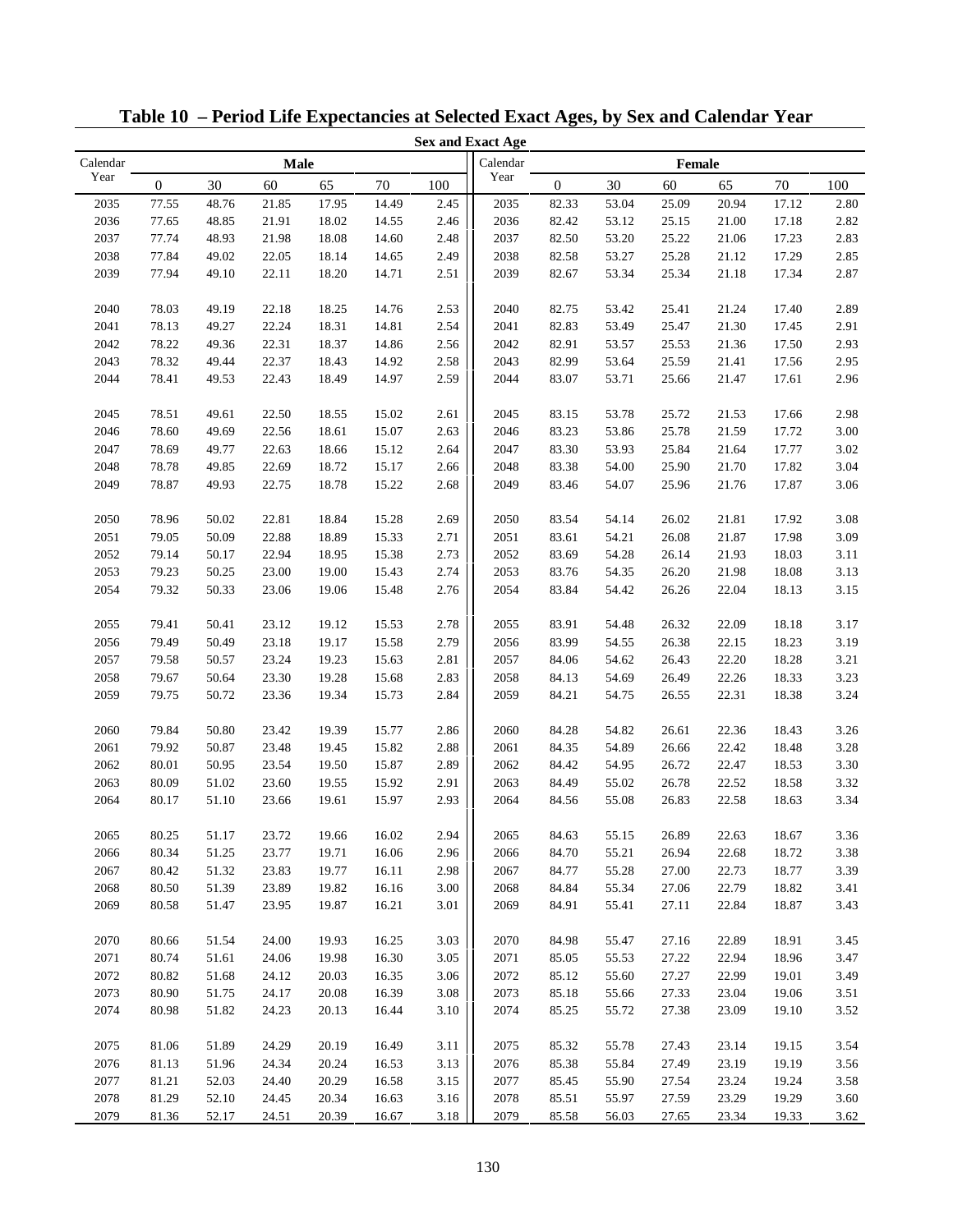|          |          |       |       |       |       |      | <b>Sex and Exact Age</b> |              |       |               |       |       |      |
|----------|----------|-------|-------|-------|-------|------|--------------------------|--------------|-------|---------------|-------|-------|------|
| Calendar |          |       | Male  |       |       |      | Calendar                 |              |       | <b>Female</b> |       |       |      |
| Year     | $\Omega$ | 30    | 60    | 65    | 70    | 100  | Year                     | $\mathbf{0}$ | 30    | 60            | 65    | 70    | 100  |
| 2080     | 81.44    | 52.24 | 24.56 | 20.44 | 16.72 | 3.20 | 2080                     | 85.64        | 56.09 | 27.70         | 23.39 | 19.38 | 3.64 |
| 2081     | 81.52    | 52.31 | 24.62 | 20.49 | 16.76 | 3.21 | 2081                     | 85.71        | 56.15 | 27.75         | 23.44 | 19.42 | 3.66 |
| 2082     | 81.59    | 52.38 | 24.67 | 20.54 | 16.81 | 3.23 | 2082                     | 85.77        | 56.21 | 27.80         | 23.49 | 19.47 | 3.67 |
| 2083     | 81.67    | 52.45 | 24.73 | 20.59 | 16.85 | 3.25 | 2083                     | 85.84        | 56.27 | 27.85         | 23.54 | 19.51 | 3.69 |
| 2084     | 81.74    | 52.51 | 24.78 | 20.64 | 16.90 | 3.27 | 2084                     | 85.90        | 56.33 | 27.91         | 23.59 | 19.56 | 3.71 |
|          |          |       |       |       |       |      |                          |              |       |               |       |       |      |
| 2085     | 81.81    | 52.58 | 24.83 | 20.69 | 16.94 | 3.28 | 2085                     | 85.96        | 56.38 | 27.96         | 23.64 | 19.60 | 3.73 |
| 2086     | 81.89    | 52.65 | 24.89 | 20.74 | 16.99 | 3.30 | 2086                     | 86.03        | 56.44 | 28.01         | 23.68 | 19.65 | 3.75 |
| 2087     | 81.96    | 52.72 | 24.94 | 20.79 | 17.03 | 3.32 | 2087                     | 86.09        | 56.50 | 28.06         | 23.73 | 19.69 | 3.77 |
| 2088     | 82.03    | 52.78 | 24.99 | 20.84 | 17.08 | 3.33 | 2088                     | 86.15        | 56.56 | 28.11         | 23.78 | 19.74 | 3.79 |
| 2089     | 82.11    | 52.85 | 25.05 | 20.89 | 17.12 | 3.35 | 2089                     | 86.21        | 56.62 | 28.16         | 23.83 | 19.78 | 3.80 |
|          |          |       |       |       |       |      |                          |              |       |               |       |       |      |
| 2090     | 82.18    | 52.91 | 25.10 | 20.93 | 17.16 | 3.37 | 2090                     | 86.27        | 56.67 | 28.21         | 23.87 | 19.83 | 3.82 |
| 2091     | 82.25    | 52.98 | 25.15 | 20.98 | 17.21 | 3.38 | 2091                     | 86.33        | 56.73 | 28.26         | 23.92 | 19.87 | 3.84 |
| 2092     | 82.32    | 53.04 | 25.20 | 21.03 | 17.25 | 3.40 | 2092                     | 86.40        | 56.79 | 28.31         | 23.97 | 19.91 | 3.86 |
| 2093     | 82.39    | 53.11 | 25.25 | 21.08 | 17.30 | 3.42 | 2093                     | 86.46        | 56.85 | 28.36         | 24.01 | 19.96 | 3.88 |
| 2094     | 82.46    | 53.17 | 25.31 | 21.13 | 17.34 | 3.43 | 2094                     | 86.52        | 56.90 | 28.41         | 24.06 | 20.00 | 3.90 |
|          |          |       |       |       |       |      |                          |              |       |               |       |       |      |
| 2095     | 82.53    | 53.24 | 25.36 | 21.17 | 17.38 | 3.45 | 2095                     | 86.58        | 56.96 | 28.46         | 24.11 | 20.04 | 3.91 |
| 2096     | 82.60    | 53.30 | 25.41 | 21.22 | 17.43 | 3.47 | 2096                     | 86.64        | 57.02 | 28.51         | 24.15 | 20.09 | 3.93 |
| 2097     | 82.67    | 53.36 | 25.46 | 21.27 | 17.47 | 3.48 | 2097                     | 86.70        | 57.07 | 28.55         | 24.20 | 20.13 | 3.95 |
| 2098     | 82.74    | 53.43 | 25.51 | 21.32 | 17.51 | 3.50 | 2098                     | 86.76        | 57.13 | 28.60         | 24.25 | 20.17 | 3.97 |
| 2099     | 82.81    | 53.49 | 25.56 | 21.36 | 17.55 | 3.52 | 2099                     | 86.81        | 57.18 | 28.65         | 24.29 | 20.21 | 3.99 |
| 2100     | 82.88    | 53.55 | 25.61 | 21.41 | 17.60 | 3.53 | 2100                     | 86.87        | 57.24 | 28.70         | 24.34 | 20.26 | 4.01 |

**Table 10 – Period Life Expectancies at Selected Exact Ages, by Sex and Calendar Year**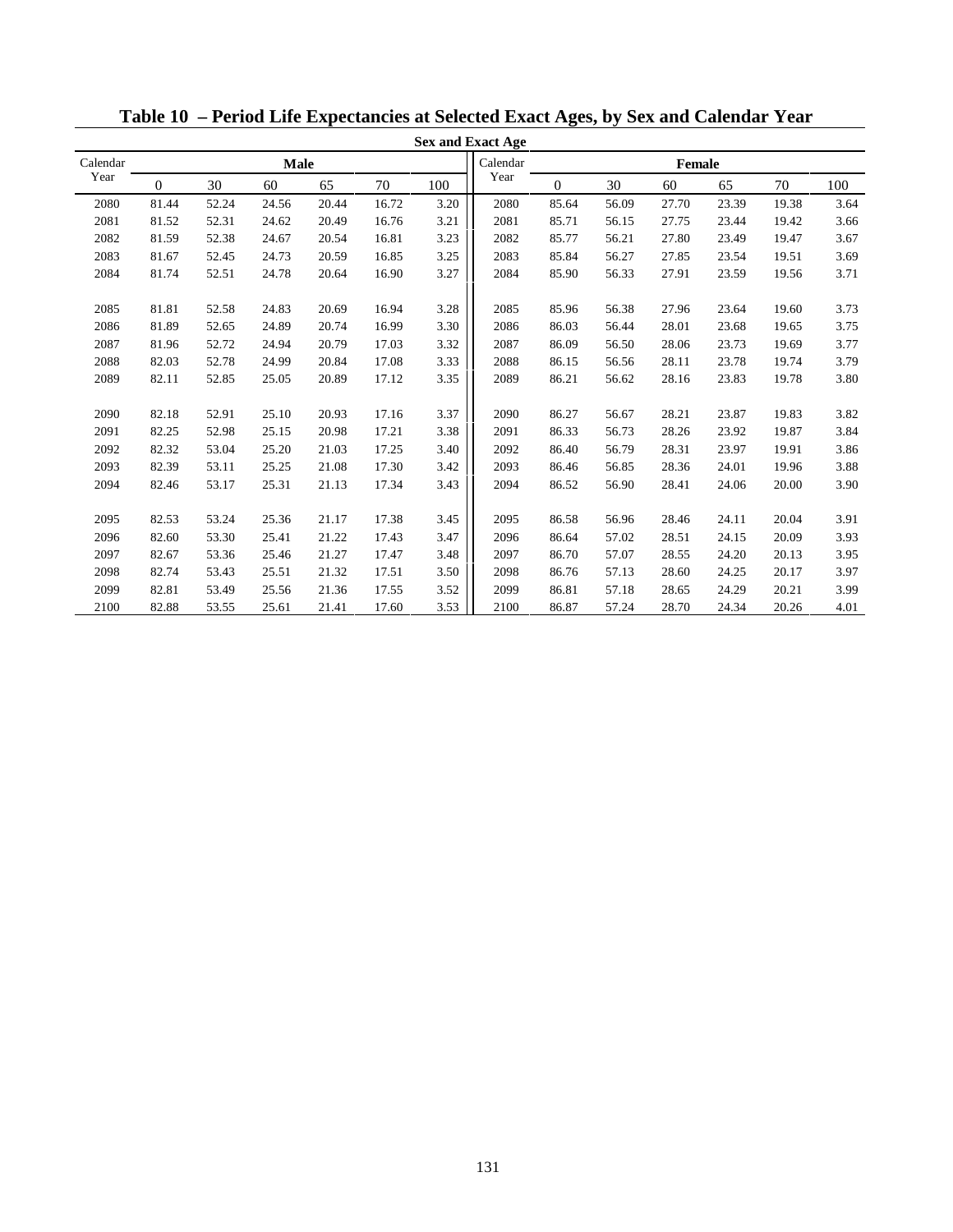|              |                  |       |       |       |       |      | <b>Sex and Exact Age</b> |                  |       |        |       |       |      |
|--------------|------------------|-------|-------|-------|-------|------|--------------------------|------------------|-------|--------|-------|-------|------|
| Year of      |                  |       | Male  |       |       |      | Year of                  |                  |       | Female |       |       |      |
| <b>Birth</b> | $\boldsymbol{0}$ | 30    | 60    | 65    | 70    | 100  | <b>Birth</b>             | $\boldsymbol{0}$ | 30    | 60     | 65    | 70    | 100  |
| 1900         | 51.52            | 39.32 | 16.34 | 13.46 | 10.98 | 2.05 | 1900                     | 58.29            | 45.75 | 21.58  | 18.03 | 14.72 | 2.34 |
| 1901         | 52.89            | 39.49 | 16.39 | 13.53 | 11.04 | 2.04 | 1901                     | 59.71            | 46.03 | 21.71  | 18.16 | 14.82 | 2.33 |
| 1902         | 53.34            | 39.65 | 16.43 | 13.60 | 11.10 | 2.03 | 1902                     | 60.28            | 46.32 | 21.83  | 18.28 | 14.91 | 2.33 |
| 1903         | 53.86            | 39.80 | 16.49 | 13.66 | 11.17 | 2.03 | 1903                     | 60.95            | 46.60 | 21.95  | 18.38 | 14.99 | 2.32 |
| 1904         | 53.84            | 39.95 | 16.56 | 13.74 | 11.24 | 2.03 | 1904                     | 61.08            | 46.86 | 22.07  | 18.47 | 15.05 | 2.33 |
|              |                  |       |       |       |       |      |                          |                  |       |        |       |       |      |
| 1905         | 53.96            | 40.11 | 16.64 | 13.81 | 11.29 | 2.03 | 1905                     | 61.30            | 47.10 | 22.16  | 18.53 | 15.10 | 2.33 |
| 1906         | 54.16            | 40.27 | 16.72 | 13.89 | 11.34 | 2.04 | 1906                     | 61.58            | 47.31 | 22.23  | 18.59 | 15.13 | 2.34 |
| 1907         | 54.87            | 40.44 | 16.81 | 13.97 | 11.39 | 2.05 | 1907                     | 62.28            | 47.50 | 22.29  | 18.64 | 15.15 | 2.35 |
| 1908         | 55.46            | 40.61 | 16.91 | 14.06 | 11.44 | 2.06 | 1908                     | 62.91            | 47.66 | 22.33  | 18.68 | 15.16 | 2.36 |
| 1909         | 56.07            | 40.76 | 17.02 | 14.15 | 11.50 | 2.07 | 1909                     | 63.53            | 47.79 | 22.38  | 18.71 | 15.17 | 2.37 |
|              |                  |       |       |       |       |      |                          |                  |       |        |       |       |      |
| 1910         | 56.20            | 40.92 | 17.13 | 14.24 | 11.55 | 2.08 | 1910                     | 63.74            | 47.91 | 22.42  | 18.73 | 15.18 | 2.39 |
| 1911         | 57.45            | 41.08 | 17.25 | 14.32 | 11.62 | 2.09 | 1911                     | 64.96            | 48.03 | 22.46  | 18.75 | 15.20 | 2.40 |
| 1912         | 57.76            | 41.25 | 17.36 | 14.41 | 11.69 | 2.11 | 1912                     | 65.32            | 48.14 | 22.49  | 18.76 | 15.21 | 2.42 |
| 1913         | 57.95            | 41.43 | 17.50 | 14.51 | 11.75 | 2.12 | 1913                     | 65.56            | 48.25 | 22.53  | 18.78 | 15.22 | 2.43 |
| 1914         | 58.66            | 41.62 | 17.63 | 14.61 | 11.84 | 2.14 | 1914                     | 66.20            | 48.37 | 22.57  | 18.80 | 15.24 | 2.45 |
|              |                  |       |       |       |       |      |                          |                  |       |        |       |       |      |
| 1915         | 59.00            | 41.83 | 17.77 | 14.71 | 11.92 | 2.15 | 1915                     | 66.59            | 48.50 | 22.60  | 18.82 | 15.27 | 2.47 |
| 1916         | 59.19            | 42.06 | 17.91 | 14.82 | 12.01 | 2.17 | 1916                     | 66.77            | 48.62 | 22.64  | 18.85 | 15.29 | 2.48 |
| 1917         | 59.33            | 42.27 | 18.05 | 14.92 | 12.09 | 2.18 | 1917                     | 66.84            | 48.73 | 22.68  | 18.88 | 15.32 | 2.50 |
| 1918         | 59.93            | 42.47 | 18.18 | 15.01 | 12.17 | 2.20 | 1918                     | 67.54            | 48.85 | 22.72  | 18.90 | 15.35 | 2.52 |
| 1919         | 61.40            | 42.65 | 18.30 | 15.10 | 12.25 | 2.21 | 1919                     | 68.90            | 48.95 | 22.76  | 18.93 | 15.38 | 2.54 |
|              |                  |       |       |       |       |      |                          |                  |       |        |       |       |      |
| 1920         | 61.75            | 42.81 | 18.40 | 15.19 | 12.32 | 2.23 | 1920                     | 69.32            | 49.04 | 22.79  | 18.97 | 15.41 | 2.56 |
| 1921         | 62.72            | 42.96 | 18.49 | 15.27 | 12.39 | 2.24 | 1921                     | 70.17            | 49.13 | 22.83  | 19.00 | 15.44 | 2.57 |
| 1922         | 63.08            | 43.09 | 18.58 | 15.35 | 12.45 | 2.26 | 1922                     | 70.50            | 49.21 | 22.86  | 19.04 | 15.47 | 2.59 |
| 1923         | 63.27            | 43.22 | 18.68 | 15.44 | 12.53 | 2.28 | 1923                     | 70.63            | 49.28 | 22.90  | 19.08 | 15.50 | 2.61 |
| 1924         | 63.75            | 43.34 | 18.78 | 15.54 | 12.61 | 2.29 | 1924                     | 71.12            | 49.35 | 22.95  | 19.12 | 15.54 | 2.63 |
|              |                  |       |       |       |       |      |                          |                  |       |        |       |       |      |
| 1925         | 64.04            | 43.47 | 18.89 | 15.63 | 12.67 | 2.31 | 1925                     | 71.33            | 49.42 | 22.99  | 19.16 | 15.57 | 2.65 |
| 1926         | 64.30            | 43.61 | 19.00 | 15.71 | 12.74 | 2.33 | 1926                     | 71.54            | 49.50 | 23.04  | 19.20 | 15.61 | 2.67 |
| 1927         | 65.04            | 43.76 | 19.10 | 15.79 | 12.81 | 2.34 | 1927                     | 72.21            | 49.59 | 23.10  | 19.23 | 15.65 | 2.68 |
| 1928         | 65.10            | 43.93 | 19.21 | 15.87 | 12.88 | 2.36 | 1928                     | 72.28            | 49.69 | 23.15  | 19.28 | 15.70 | 2.70 |
| 1929         | 65.56            | 44.11 | 19.32 | 15.96 | 12.94 | 2.37 | 1929                     | 72.63            | 49.79 | 23.21  | 19.33 | 15.74 | 2.72 |
|              |                  |       |       |       |       |      |                          |                  |       |        |       |       |      |
| 1930         | 66.03            | 44.29 | 19.43 | 16.04 | 13.01 | 2.39 | 1930                     | 73.01            | 49.89 | 23.26  | 19.38 | 15.79 | 2.74 |
| 1931         | 66.60            | 44.46 | 19.53 | 16.13 | 13.07 | 2.41 | 1931                     | 73.52            | 49.99 | 23.32  | 19.43 | 15.84 | 2.76 |
| 1932         | 66.99            | 44.62 | 19.63 | 16.22 | 13.13 | 2.42 | 1932                     | 73.83            | 50.08 | 23.37  | 19.48 | 15.89 | 2.78 |
| 1933         | 67.20            | 44.78 | 19.72 | 16.30 | 13.20 | 2.44 | 1933                     | 73.98            | 50.18 | 23.43  | 19.54 | 15.95 | 2.80 |
| 1934         | 67.13            | 44.94 | 19.82 | 16.37 | 13.26 | 2.46 | 1934                     | 73.97            | 50.29 | 23.49  | 19.59 | 16.00 | 2.82 |
|              |                  |       |       |       |       |      |                          |                  |       |        |       |       |      |
| 1935         | 67.70            | 45.10 | 19.92 | 16.44 | 13.32 | 2.47 | 1935                     | 74.53            | 50.41 | 23.56  | 19.65 | 16.06 | 2.83 |
| 1936         | 67.88            | 45.26 | 20.01 | 16.51 | 13.38 | 2.49 | 1936                     | 74.65            | 50.53 | 23.63  | 19.71 | 16.12 | 2.85 |
| 1937         | 68.28            | 45.43 | 20.11 | 16.58 | 13.45 | 2.51 | 1937                     | 74.99            | 50.66 | 23.70  | 19.77 | 16.18 | 2.87 |
| 1938         | 68.76            | 45.59 | 20.19 | 16.65 | 13.51 | 2.52 | 1938                     | 75.44            | 50.79 | 23.76  | 19.83 | 16.23 | 2.89 |
| 1939         | 69.24            | 45.75 | 20.27 | 16.72 | 13.57 | 2.54 | 1939                     | 75.88            | 50.91 | 23.83  | 19.89 | 16.29 | 2.91 |
|              |                  |       |       |       |       |      |                          |                  |       |        |       |       |      |
| 1940         | 69.37            | 45.89 | 20.36 | 16.79 | 13.63 | 2.56 | 1940                     | 75.97            | 51.03 | 23.90  | 19.96 | 16.35 | 2.93 |
| 1941         | 69.72            | 46.03 | 20.44 | 16.86 | 13.69 | 2.58 | 1941                     | 76.27            | 51.14 | 23.97  | 20.02 | 16.41 | 2.95 |
| 1942         | 70.26            | 46.15 | 20.52 | 16.93 | 13.75 | 2.59 | 1942                     | 76.74            | 51.25 | 24.04  | 20.09 | 16.47 | 2.97 |
| 1943         | 70.53            | 46.28 | 20.60 | 17.00 | 13.81 | 2.61 | 1943                     | 77.03            | 51.36 | 24.11  | 20.15 | 16.53 | 2.99 |
| 1944         | 70.79            | 46.41 | 20.68 | 17.07 | 13.86 | 2.63 | 1944                     | 77.24            | 51.47 | 24.18  | 20.22 | 16.60 | 3.00 |

**Table 11 – Cohort Life Expectancies at Selected Exact Ages, by Sex and Year of Birth**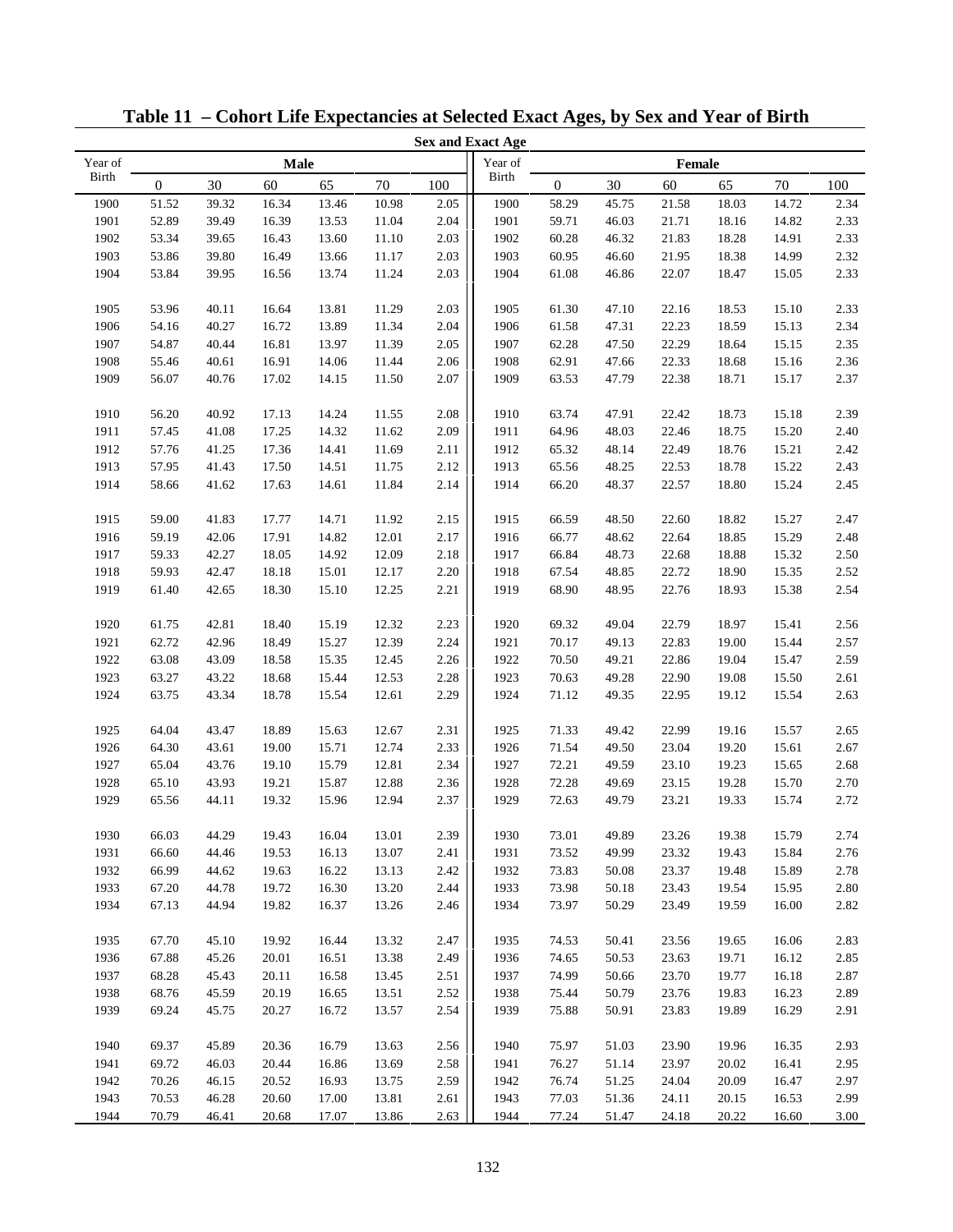|              |                  |       |       |       |       |      | <b>Sex and Exact Age</b> |              |       |        |       |       |      |
|--------------|------------------|-------|-------|-------|-------|------|--------------------------|--------------|-------|--------|-------|-------|------|
| Year of      |                  |       | Male  |       |       |      | Year of                  |              |       | Female |       |       |      |
| <b>Birth</b> | $\boldsymbol{0}$ | 30    | 60    | 65    | 70    | 100  | <b>Birth</b>             | $\mathbf{0}$ | 30    | 60     | 65    | 70    | 100  |
| 1945         | 71.02            | 46.52 | 20.76 | 17.14 | 13.92 | 2.64 | 1945                     | 77.51        | 51.57 | 24.25  | 20.28 | 16.66 | 3.02 |
| 1946         | 71.42            | 46.63 | 20.84 | 17.20 | 13.98 | 2.66 | 1946                     | 77.88        | 51.67 | 24.32  | 20.35 | 16.71 | 3.04 |
| 1947         | 71.74            | 46.72 | 20.91 | 17.27 | 14.04 | 2.68 | 1947                     | 78.22        | 51.77 | 24.39  | 20.41 | 16.77 | 3.06 |
| 1948         | 71.86            | 46.80 | 20.99 | 17.34 | 14.10 | 2.69 | 1948                     | 78.36        | 51.86 | 24.46  | 20.48 | 16.83 | 3.08 |
| 1949         | 71.97            | 46.87 | 21.06 | 17.40 | 14.16 | 2.71 | 1949                     | 78.50        | 51.95 | 24.53  | 20.55 | 16.89 | 3.10 |
|              |                  |       |       |       |       |      |                          |              |       |        |       |       |      |
| 1950         | 72.22            | 46.93 | 21.14 | 17.47 | 14.21 | 2.73 | 1950                     | 78.72        | 52.03 | 24.60  | 20.61 | 16.95 | 3.12 |
| 1951         | 72.35            | 47.00 | 21.21 | 17.54 | 14.27 | 2.74 | 1951                     | 78.88        | 52.10 | 24.67  | 20.68 | 17.01 | 3.14 |
| 1952         | 72.46            | 47.07 | 21.29 | 17.60 | 14.33 | 2.76 | 1952                     | 78.97        | 52.18 | 24.74  | 20.74 | 17.07 | 3.16 |
| 1953         | 72.62            | 47.15 | 21.36 | 17.67 | 14.38 | 2.78 | 1953                     | 79.14        | 52.25 | 24.81  | 20.81 | 17.13 | 3.18 |
| 1954         | 72.83            | 47.23 | 21.43 | 17.73 | 14.44 | 2.79 | 1954                     | 79.29        | 52.33 | 24.88  | 20.87 | 17.19 | 3.19 |
|              |                  |       |       |       |       |      |                          |              |       |        |       |       |      |
| 1955         | 72.96            | 47.32 | 21.51 | 17.80 | 14.50 | 2.81 | 1955                     | 79.39        | 52.40 | 24.95  | 20.93 | 17.24 | 3.21 |
| 1956         | 73.10            | 47.42 | 21.58 | 17.86 | 14.55 | 2.83 | 1956                     | 79.51        | 52.47 | 25.02  | 21.00 | 17.30 | 3.23 |
| 1957         | 73.21            | 47.52 | 21.65 | 17.92 | 14.61 | 2.85 | 1957                     | 79.58        | 52.55 | 25.09  | 21.06 | 17.36 | 3.25 |
| 1958         | 73.29            | 47.63 | 21.72 | 17.99 | 14.67 | 2.86 | 1958                     | 79.62        | 52.63 | 25.16  | 21.12 | 17.42 | 3.27 |
| 1959         | 73.46            | 47.73 | 21.79 | 18.05 | 14.72 | 2.88 | 1959                     | 79.76        | 52.71 | 25.22  | 21.19 | 17.47 | 3.29 |
|              |                  |       |       |       |       |      |                          |              |       |        |       |       |      |
| 1960         | 73.61            | 47.84 | 21.86 | 18.11 | 14.78 | 2.90 | 1960                     | 79.89        | 52.79 | 25.29  | 21.25 | 17.53 | 3.31 |
| 1961         | 73.81            | 47.95 | 21.93 | 18.18 | 14.83 | 2.91 | 1961                     | 80.03        | 52.87 | 25.36  | 21.31 | 17.58 | 3.33 |
| 1962         | 73.92            | 48.06 | 22.00 | 18.24 | 14.89 | 2.93 | 1962                     | 80.14        | 52.95 | 25.43  | 21.37 | 17.64 | 3.35 |
| 1963         | 74.08            | 48.17 | 22.07 | 18.30 | 14.94 | 2.95 | 1963                     | 80.23        | 53.03 | 25.49  | 21.43 | 17.70 | 3.37 |
| 1964         | 74.26            | 48.29 | 22.14 | 18.36 | 14.99 | 2.97 | 1964                     | 80.36        | 53.11 | 25.56  | 21.49 | 17.75 | 3.38 |
|              |                  |       |       |       |       |      |                          |              |       |        |       |       |      |
| 1965         | 74.41            | 48.41 | 22.21 | 18.42 | 15.05 | 2.98 | 1965                     | 80.46        | 53.19 | 25.62  | 21.56 | 17.81 | 3.40 |
| 1966         | 74.63            | 48.52 | 22.28 | 18.49 | 15.10 | 3.00 | 1966                     | 80.63        | 53.27 | 25.69  | 21.62 | 17.86 | 3.42 |
| 1967         | 74.87            | 48.62 | 22.35 | 18.55 | 15.16 | 3.02 | 1967                     | 80.80        | 53.35 | 25.75  | 21.68 | 17.92 | 3.44 |
| 1968         | 75.05            | 48.70 | 22.41 | 18.61 | 15.21 | 3.03 | 1968                     | 80.95        | 53.43 | 25.82  | 21.74 | 17.97 | 3.46 |
| 1969         | 75.25            | 48.79 | 22.48 | 18.67 | 15.26 | 3.05 | 1969                     | 81.10        | 53.50 | 25.88  | 21.80 | 18.02 | 3.48 |
|              |                  |       |       |       |       |      |                          |              |       |        |       |       |      |
| 1970         | 75.44            | 48.87 | 22.55 | 18.73 | 15.32 | 3.07 | 1970                     | 81.25        | 53.57 | 25.95  | 21.85 | 18.08 | 3.50 |
| 1971         | 75.63            | 48.96 | 22.61 | 18.79 | 15.37 | 3.08 | 1971                     | 81.41        | 53.65 | 26.01  | 21.91 | 18.13 | 3.52 |
| 1972         | 75.79            | 49.05 | 22.68 | 18.85 | 15.42 | 3.10 | 1972                     | 81.56        | 53.73 | 26.07  | 21.97 | 18.18 | 3.54 |
| 1973         | 75.96            | 49.14 | 22.75 | 18.91 | 15.47 | 3.12 | 1973                     | 81.69        | 53.80 | 26.14  | 22.03 | 18.24 | 3.56 |
| 1974         | 76.14            | 49.22 | 22.81 | 18.97 | 15.53 | 3.14 | 1974                     | 81.84        | 53.88 | 26.20  | 22.09 | 18.29 | 3.57 |
|              |                  |       |       |       |       |      |                          |              |       |        |       |       |      |
| 1975         | 76.32            | 49.31 | 22.88 | 19.03 | 15.58 | 3.15 | 1975                     | 81.97        | 53.95 | 26.26  | 22.15 | 18.34 | 3.59 |
| 1976         | 76.50            | 49.40 | 22.94 | 19.08 | 15.63 | 3.17 | 1976                     | 82.10        | 54.03 | 26.32  | 22.20 | 18.39 | 3.61 |
| 1977         | 76.71            | 49.49 | 23.01 | 19.14 | 15.68 | 3.19 | 1977                     | 82.28        | 54.10 | 26.39  | 22.26 | 18.44 | 3.63 |
| 1978         | 76.88            | 49.58 | 23.07 | 19.20 | 15.73 | 3.20 | 1978                     | 82.39        | 54.18 | 26.45  | 22.32 | 18.50 | 3.65 |
| 1979         | 77.04            | 49.66 | 23.14 | 19.26 | 15.78 | 3.22 | 1979                     | 82.52        | 54.25 | 26.51  | 22.37 | 18.55 | 3.67 |
|              |                  |       |       |       |       |      |                          |              |       |        |       |       |      |
| 1980         | 77.21            | 49.75 | 23.20 | 19.32 | 15.83 | 3.24 | 1980                     | 82.64        | 54.32 | 26.57  | 22.43 | 18.60 | 3.69 |
| 1981         | 77.39            | 49.84 | 23.26 | 19.37 | 15.88 | 3.26 | 1981                     | 82.77        | 54.40 | 26.63  | 22.49 | 18.65 | 3.71 |
| 1982         | 77.53            | 49.93 | 23.33 | 19.43 | 15.93 | 3.27 | 1982                     | 82.89        | 54.47 | 26.69  | 22.54 | 18.70 | 3.73 |
| 1983         | 77.67            | 50.01 | 23.39 | 19.49 | 15.99 | 3.29 | 1983                     | 82.99        | 54.54 | 26.75  | 22.60 | 18.75 | 3.74 |
| 1984         | 77.80            | 50.10 | 23.45 | 19.54 | 16.04 | 3.31 | 1984                     | 83.10        | 54.61 | 26.81  | 22.65 | 18.80 | 3.76 |
|              |                  |       |       |       |       |      |                          |              |       |        |       |       |      |
| 1985         | 77.90            | 50.18 | 23.52 | 19.60 | 16.09 | 3.32 | 1985                     | 83.20        | 54.69 | 26.87  | 22.71 | 18.85 | 3.78 |
| 1986         | 78.03            | 50.27 | 23.58 | 19.66 | 16.13 | 3.34 | 1986                     | 83.31        | 54.76 | 26.93  | 22.76 | 18.90 | 3.80 |
| 1987         | 78.15            | 50.35 | 23.64 | 19.71 | 16.18 | 3.36 | 1987                     | 83.40        | 54.83 | 26.98  | 22.82 | 18.95 | 3.82 |
| 1988         | 78.26            | 50.44 | 23.70 | 19.77 | 16.23 | 3.38 | 1988                     | 83.48        | 54.90 | 27.04  | 22.87 | 19.00 | 3.84 |
| 1989         | 78.38            | 50.52 | 23.76 | 19.82 | 16.28 | 3.39 | 1989                     | 83.56        | 54.97 | 27.10  | 22.92 | 19.05 | 3.86 |

**Table 11 – Cohort Life Expectancies at Selected Exact Ages, by Sex and Year of Birth**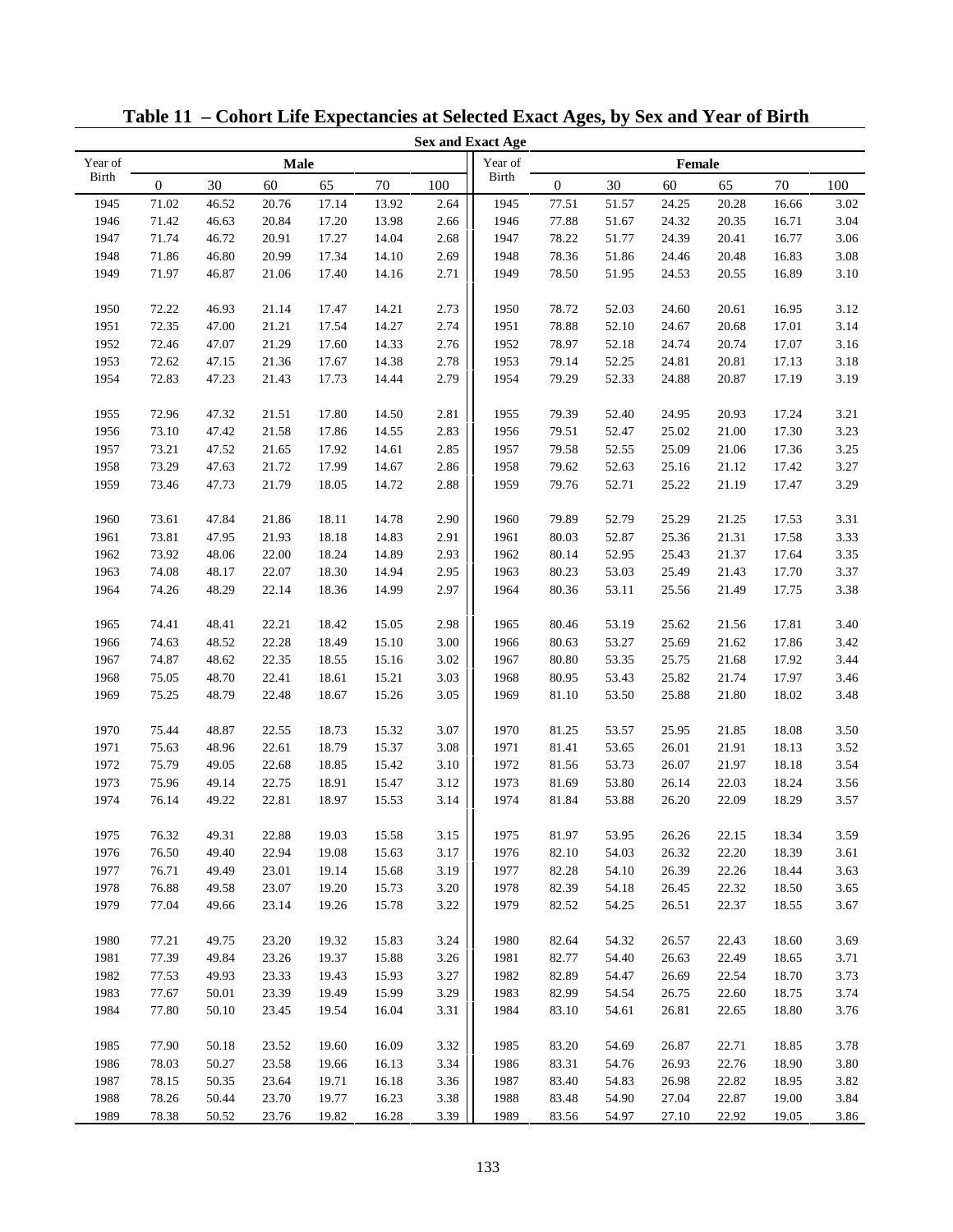|              |                  |       |       |                |       |      | <b>Sex and Exact Age</b> |                |       |        |                |       |              |
|--------------|------------------|-------|-------|----------------|-------|------|--------------------------|----------------|-------|--------|----------------|-------|--------------|
| Year of      |                  |       | Male  |                |       |      | Year of                  |                |       | Female |                |       |              |
| <b>Birth</b> | $\boldsymbol{0}$ | 30    | 60    | 65             | 70    | 100  | <b>Birth</b>             | $\mathbf{0}$   | 30    | 60     | 65             | 70    | 100          |
| 1990         | 78.52            | 50.60 | 23.82 | 19.88          | 16.33 | 3.41 | 1990                     | 83.69          | 55.04 | 27.16  | 22.98          | 19.10 | 3.88         |
| 1991         | 78.64            | 50.68 | 23.88 | 19.93          | 16.38 | 3.43 | 1991                     | 83.80          | 55.11 | 27.21  | 23.03          | 19.15 | 3.89         |
| 1992         | 78.78            | 50.77 | 23.94 | 19.99          | 16.43 | 3.44 | 1992                     | 83.89          | 55.18 | 27.27  | 23.08          | 19.20 | 3.91         |
| 1993         | 78.89            | 50.85 | 24.00 | 20.04          | 16.48 | 3.46 | 1993                     | 83.99          | 55.25 | 27.33  | 23.14          | 19.24 | 3.93         |
| 1994         | 79.02            | 50.93 | 24.06 | 20.10          | 16.53 | 3.48 | 1994                     | 84.09          | 55.31 | 27.39  | 23.19          | 19.29 | 3.95         |
|              |                  |       |       |                |       |      |                          |                |       |        |                |       |              |
| 1995         | 79.16            | 51.01 | 24.12 | 20.15          | 16.57 | 3.49 | 1995                     | 84.20          | 55.38 | 27.44  | 23.24          | 19.34 | 3.97         |
| 1996         | 79.27            | 51.09 | 24.18 | 20.20          | 16.62 | 3.51 | 1996                     | 84.29          | 55.45 | 27.50  | 23.29          | 19.39 | 3.99         |
| 1997         | 79.36            | 51.17 | 24.24 | 20.26          | 16.67 | 3.53 | 1997                     | 84.37          | 55.52 | 27.55  | 23.35          | 19.43 | 4.01         |
| 1998         | 79.47            | 51.25 | 24.30 | 20.31          | 16.72 | 3.55 | 1998                     | 84.44          | 55.58 | 27.61  | 23.40          | 19.48 | 4.03         |
| 1999         | 79.56            | 51.33 | 24.36 | 20.36          | 16.76 | 3.56 | 1999                     | 84.53          | 55.65 | 27.66  | 23.45          | 19.53 | 4.04         |
|              |                  |       |       |                |       |      |                          |                |       |        |                |       |              |
| 2000         | 79.68            | 51.41 | 24.42 | 20.42          | 16.81 | 3.58 | 2000                     | 84.62          | 55.72 | 27.72  | 23.50          | 19.58 | 4.06         |
| 2001         | 79.79            | 51.48 | 24.47 | 20.47          | 16.86 | 3.60 | 2001                     | 84.71          | 55.78 | 27.77  | 23.55          | 19.62 | 4.08         |
| 2002         | 79.89            | 51.56 | 24.53 | 20.52          | 16.90 | 3.61 | 2002                     | 84.79          | 55.85 | 27.83  | 23.60          | 19.67 | 4.10         |
| 2003         | 79.99            | 51.64 | 24.59 | 20.57          | 16.95 | 3.63 | 2003                     | 84.88          | 55.91 | 27.88  | 23.65          | 19.71 | 4.12         |
| 2004         | 80.09            | 51.72 | 24.65 | 20.63          | 17.00 | 3.65 | 2004                     | 84.96          | 55.98 | 27.93  | 23.70          | 19.76 | 4.14         |
|              |                  |       |       |                |       |      |                          |                |       |        |                |       |              |
| 2005         | 80.19            | 51.79 | 24.70 | 20.68          | 17.04 | 3.66 | 2005                     | 85.04          | 56.04 | 27.99  | 23.75          | 19.81 | 4.15         |
| 2006         | 80.29            | 51.87 | 24.76 | 20.73          | 17.09 | 3.68 | 2006                     | 85.12          | 56.11 | 28.04  | 23.80          | 19.85 | 4.17         |
| 2007         | 80.38            | 51.94 | 24.82 | 20.78          | 17.14 | 3.70 | 2007                     | 85.19          | 56.17 | 28.09  | 23.85          | 19.90 | 4.19         |
| 2008         | 80.47            | 52.02 | 24.87 | 20.83          | 17.18 | 3.72 | 2008                     | 85.27          | 56.23 | 28.15  | 23.90          | 19.94 | 4.21         |
| 2009         | 80.57            | 52.09 | 24.93 | 20.88          | 17.23 | 3.73 | 2009                     | 85.35          | 56.30 | 28.20  | 23.95          | 19.99 | 4.23         |
| 2010         | 80.66            | 52.17 | 24.98 | 20.93          | 17.27 | 3.75 | 2010                     | 85.42          | 56.36 | 28.25  | 24.00          | 20.03 | 4.25         |
| 2011         | 80.75            | 52.24 | 25.04 | 20.98          | 17.32 | 3.77 | 2011                     |                | 56.42 | 28.30  | 24.05          | 20.08 | 4.27         |
| 2012         | 80.84            | 52.31 | 25.09 | 21.03          | 17.36 | 3.78 | 2012                     | 85.50          | 56.48 | 28.36  | 24.10          | 20.12 | 4.28         |
| 2013         | 80.93            | 52.39 | 25.15 |                | 17.41 | 3.80 | 2013                     | 85.57<br>85.64 | 56.54 | 28.41  |                | 20.17 |              |
| 2014         | 81.02            | 52.46 | 25.20 | 21.08<br>21.13 | 17.45 | 3.82 | 2014                     | 85.72          | 56.61 | 28.46  | 24.14<br>24.19 | 20.21 | 4.30<br>4.32 |
|              |                  |       |       |                |       |      |                          |                |       |        |                |       |              |
| 2015         | 81.10            | 52.53 | 25.26 | 21.18          | 17.50 | 3.83 | 2015                     | 85.79          | 56.67 | 28.51  | 24.24          | 20.25 | 4.34         |
| 2016         | 81.19            | 52.60 | 25.31 | 21.23          | 17.54 | 3.85 | 2016                     | 85.86          | 56.73 | 28.56  | 24.29          | 20.30 | 4.36         |
| 2017         | 81.28            | 52.67 | 25.37 | 21.28          | 17.59 | 3.87 | 2017                     | 85.93          | 56.79 | 28.61  | 24.34          | 20.34 | 4.37         |
| 2018         | 81.36            | 52.75 | 25.42 | 21.33          | 17.63 | 3.88 | 2018                     | 86.00          | 56.85 | 28.66  | 24.38          | 20.39 | 4.39         |
| 2019         | 81.45            | 52.82 | 25.47 | 21.38          | 17.67 | 3.90 | 2019                     | 86.07          | 56.91 | 28.71  | 24.43          | 20.43 | 4.41         |
|              |                  |       |       |                |       |      |                          |                |       |        |                |       |              |
| $2020\,$     | 81.53            | 52.89 | 25.53 | 21.43          | 17.72 | 3.92 | $2020\,$                 | 86.14          | 56.97 | 28.76  | 24.48          | 20.47 | 4.43         |
| 2021         | 81.62            | 52.96 | 25.58 | 21.48          | 17.76 | 3.93 | 2021                     | 86.21          | 57.03 | 28.81  | 24.52          | 20.52 | 4.45         |
| 2022         | 81.70            | 53.03 | 25.63 | 21.53          | 17.80 | 3.95 | 2022                     | 86.28          | 57.09 | 28.86  | 24.57          | 20.56 | 4.46         |
| 2023         | 81.78            | 53.10 | 25.69 | 21.57          | 17.85 | 3.97 | 2023                     | 86.35          | 57.15 | 28.91  | 24.62          | 20.60 | 4.48         |
| 2024         | 81.87            | 53.16 | 25.74 | 21.62          | 17.89 | 3.98 | 2024                     | 86.42          | 57.20 | 28.96  | 24.66          | 20.64 | 4.50         |
|              |                  |       |       |                |       |      |                          |                |       |        |                |       |              |
| 2025         | 81.95            | 53.23 | 25.79 | 21.67          | 17.93 | 4.00 | 2025                     | 86.48          | 57.26 | 29.01  | 24.71          | 20.69 | 4.52         |
| 2026         | 82.03            | 53.30 | 25.84 | 21.72          | 17.98 | 4.02 | 2026                     | 86.55          | 57.32 | 29.06  | 24.75          | 20.73 | 4.54         |
| 2027         | 82.11            | 53.37 | 25.89 | 21.77          | 18.02 | 4.04 | 2027                     | 86.62          | 57.38 | 29.11  | 24.80          | 20.77 | 4.55         |
| 2028         | 82.19            | 53.44 | 25.95 | 21.81          | 18.06 | 4.05 | 2028                     | 86.68          | 57.44 | 29.16  | 24.85          | 20.81 | 4.57         |
| 2029         | 82.27            | 53.50 | 26.00 | 21.86          | 18.11 | 4.07 | 2029                     | 86.75          | 57.49 | 29.20  | 24.89          | 20.85 | 4.59         |
|              |                  |       |       |                |       |      |                          |                |       |        |                |       |              |
| 2030         | 82.35            | 53.57 | 26.05 | 21.91          | 18.15 | 4.09 | 2030                     | 86.82          | 57.55 | 29.25  | 24.94          | 20.89 | 4.61         |
| 2031         | 82.43            | 53.64 | 26.10 | 21.95          | 18.19 | 4.10 | 2031                     | 86.88          | 57.61 | 29.30  | 24.98          | 20.94 | 4.63         |
| 2032         | 82.51            | 53.70 | 26.15 | 22.00          | 18.23 | 4.12 | 2032                     | 86.95          | 57.66 | 29.35  | 25.03          | 20.98 | 4.64         |
| 2033         | 82.59            | 53.77 | 26.20 | 22.05          | 18.27 | 4.14 | 2033                     | 87.01          | 57.72 | 29.40  | 25.07          | 21.02 | 4.66         |
| 2034         | 82.66            | 53.83 | 26.25 | 22.09          | 18.32 | 4.15 | 2034                     | 87.07          | 57.77 | 29.44  | 25.11          | 21.06 | 4.68         |

**Table 11 – Cohort Life Expectancies at Selected Exact Ages, by Sex and Year of Birth**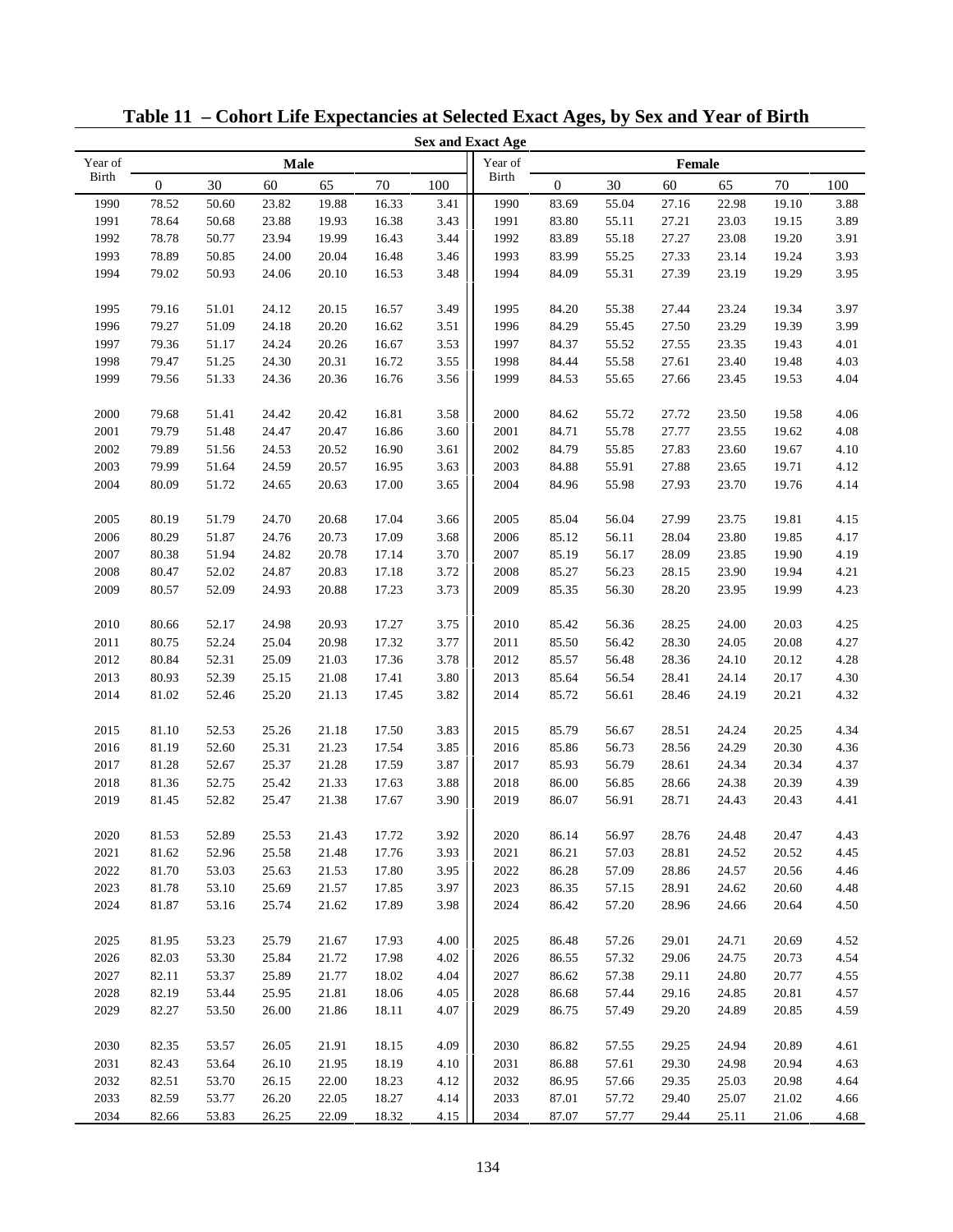|         |                  |       |       |       |       |      | <b>Sex and Exact Age</b> |                  |       |        |       |       |      |
|---------|------------------|-------|-------|-------|-------|------|--------------------------|------------------|-------|--------|-------|-------|------|
| Year of |                  |       | Male  |       |       |      | Year of                  |                  |       | Female |       |       |      |
| Birth   | $\boldsymbol{0}$ | 30    | 60    | 65    | 70    | 100  | Birth                    | $\boldsymbol{0}$ | 30    | 60     | 65    | 70    | 100  |
| 2035    | 82.74            | 53.90 | 26.30 | 22.14 | 18.36 | 4.17 | 2035                     | 87.14            | 57.83 | 29.49  | 25.16 | 21.10 | 4.70 |
| 2036    | 82.82            | 53.97 | 26.35 | 22.19 | 18.40 | 4.18 | 2036                     | 87.20            | 57.89 | 29.54  | 25.20 | 21.14 | 4.71 |
| 2037    | 82.89            | 54.03 | 26.40 | 22.23 | 18.44 | 4.20 | 2037                     | 87.26            | 57.94 | 29.58  | 25.25 | 21.18 | 4.73 |
| 2038    | 82.97            | 54.09 | 26.45 | 22.28 | 18.48 | 4.22 | 2038                     | 87.33            | 58.00 | 29.63  | 25.29 | 21.22 | 4.75 |
| 2039    | 83.04            | 54.16 | 26.50 | 22.32 | 18.52 | 4.23 | 2039                     | 87.39            | 58.05 | 29.68  | 25.33 | 21.26 | 4.77 |
|         |                  |       |       |       |       |      |                          |                  |       |        |       |       |      |
| 2040    | 83.12            | 54.22 | 26.55 | 22.37 | 18.57 | 4.25 | 2040                     | 87.45            | 58.11 | 29.72  | 25.38 | 21.30 | 4.79 |
| 2041    | 83.19            | 54.29 | 26.60 | 22.42 | 18.61 | 4.27 | 2041                     | 87.51            | 58.16 | 29.77  | 25.42 | 21.34 | 4.80 |
| 2042    | 83.27            | 54.35 | 26.65 | 22.46 | 18.65 | 4.28 | 2042                     | 87.57            | 58.21 | 29.81  | 25.46 | 21.38 | 4.82 |
| 2043    | 83.34            | 54.41 | 26.70 | 22.51 | 18.69 | 4.30 | 2043                     | 87.64            | 58.27 | 29.86  | 25.51 | 21.42 | 4.84 |
| 2044    | 83.41            | 54.47 | 26.75 | 22.55 | 18.73 | 4.32 | 2044                     | 87.70            | 58.32 | 29.91  | 25.55 | 21.46 | 4.86 |
|         |                  |       |       |       |       |      |                          |                  |       |        |       |       |      |
| 2045    | 83.49            | 54.54 | 26.79 | 22.60 | 18.77 | 4.33 | 2045                     | 87.76            | 58.37 | 29.95  | 25.59 | 21.50 | 4.87 |
| 2046    | 83.56            | 54.60 | 26.84 | 22.64 | 18.81 | 4.35 | 2046                     | 87.82            | 58.43 | 30.00  | 25.63 | 21.54 | 4.89 |
| 2047    | 83.63            | 54.66 | 26.89 | 22.68 | 18.85 | 4.37 | 2047                     | 87.88            | 58.48 | 30.04  | 25.68 | 21.58 | 4.91 |
| 2048    | 83.70            | 54.72 | 26.94 | 22.73 | 18.89 | 4.38 | 2048                     | 87.94            | 58.53 | 30.09  | 25.72 | 21.62 | 4.92 |
| 2049    | 83.77            | 54.78 | 26.99 | 22.77 | 18.93 | 4.40 | 2049                     | 87.99            | 58.58 | 30.13  | 25.76 | 21.66 | 4.94 |
|         |                  |       |       |       |       |      |                          |                  |       |        |       |       |      |
| 2050    | 83.84            | 54.84 | 27.03 | 22.82 | 18.97 | 4.42 | 2050                     | 88.05            | 58.64 | 30.18  | 25.80 | 21.70 | 4.96 |
| 2051    | 83.91            | 54.90 | 27.08 | 22.86 | 19.01 | 4.43 | 2051                     | 88.11            | 58.69 | 30.22  | 25.85 | 21.74 | 4.98 |
| 2052    | 83.98            | 54.96 | 27.13 | 22.90 | 19.05 | 4.45 | 2052                     | 88.17            | 58.74 | 30.26  | 25.89 | 21.77 | 4.99 |
| 2053    | 84.05            | 55.02 | 27.18 | 22.95 | 19.09 | 4.47 | 2053                     | 88.23            | 58.79 | 30.31  | 25.93 | 21.81 | 5.01 |
| 2054    | 84.12            | 55.08 | 27.22 | 22.99 | 19.13 | 4.48 | 2054                     | 88.29            | 58.84 | 30.35  | 25.97 | 21.85 | 5.03 |
|         |                  |       |       |       |       |      |                          |                  |       |        |       |       |      |
| 2055    | 84.19            | 55.14 | 27.27 | 23.03 | 19.17 | 4.50 | 2055                     | 88.34            | 58.89 | 30.40  | 26.01 | 21.89 | 5.05 |
| 2056    | 84.26            | 55.20 | 27.32 | 23.08 | 19.21 | 4.51 | 2056                     | 88.40            | 58.95 | 30.44  | 26.05 | 21.93 | 5.06 |
| 2057    | 84.33            | 55.26 | 27.36 | 23.12 | 19.25 | 4.53 | 2057                     | 88.46            | 59.00 | 30.48  | 26.09 | 21.96 | 5.08 |
| 2058    | 84.40            | 55.32 | 27.41 | 23.16 | 19.29 | 4.55 | 2058                     | 88.51            | 59.05 | 30.53  | 26.13 | 22.00 | 5.10 |
| 2059    | 84.47            | 55.38 | 27.46 | 23.21 | 19.32 | 4.56 | 2059                     | 88.57            | 59.10 | 30.57  | 26.17 | 22.04 | 5.11 |
|         |                  |       |       |       |       |      |                          |                  |       |        |       |       |      |
| 2060    | 84.53            | 55.44 | 27.50 | 23.25 | 19.36 | 4.58 | 2060                     | 88.62            | 59.15 | 30.61  | 26.21 | 22.08 | 5.13 |
| 2061    | 84.60            | 55.50 | 27.55 | 23.29 | 19.40 | 4.60 | 2061                     | 88.68            | 59.20 | 30.65  | 26.25 | 22.12 | 5.15 |
| 2062    | 84.67            | 55.55 | 27.59 | 23.33 | 19.44 | 4.61 | 2062                     | 88.74            | 59.25 | 30.70  | 26.30 | 22.15 | 5.16 |
| 2063    | 84.73            | 55.61 | 27.64 | 23.38 | 19.48 | 4.63 | 2063                     | 88.79            | 59.30 | 30.74  | 26.34 | 22.19 | 5.18 |
| 2064    | 84.80            | 55.67 | 27.68 | 23.42 | 19.52 | 4.64 | 2064                     | 88.85            | 59.35 | 30.78  | 26.38 | 22.23 | 5.20 |
|         |                  |       |       |       |       |      |                          |                  |       |        |       |       |      |
| 2065    | 84.86            | 55.73 | 27.73 | 23.46 | 19.56 | 4.66 | 2065                     | 88.90            | 59.40 | 30.82  | 26.42 | 22.26 | 5.22 |
| 2066    | 84.93            | 55.78 | 27.77 | 23.50 | 19.59 | 4.68 | 2066                     | 88.95            | 59.44 | 30.87  | 26.45 | 22.30 | 5.23 |
| 2067    | 84.99            | 55.84 | 27.82 | 23.54 | 19.63 | 4.69 | 2067                     | 89.01            | 59.49 | 30.91  | 26.49 | 22.34 | 5.25 |
| 2068    | 85.06            | 55.90 | 27.86 | 23.59 | 19.67 | 4.71 | 2068                     | 89.06            | 59.54 | 30.95  | 26.53 | 22.37 | 5.27 |
| 2069    | 85.12            | 55.95 | 27.91 | 23.63 | 19.71 | 4.73 | 2069                     | 89.12            | 59.59 | 30.99  | 26.57 | 22.41 | 5.28 |
| 2070    | 85.18            | 56.01 | 27.95 | 23.67 | 19.75 | 4.74 | 2070                     | 89.17            | 59.64 | 31.03  | 26.61 | 22.45 | 5.30 |
| 2071    | 85.25            | 56.06 | 28.00 | 23.71 | 19.78 | 4.76 | 2071                     | 89.22            | 59.69 | 31.07  | 26.65 | 22.48 | 5.32 |
| 2072    | 85.31            | 56.12 | 28.04 | 23.75 | 19.82 | 4.77 | 2072                     | 89.27            | 59.74 | 31.12  | 26.69 | 22.52 | 5.33 |
| 2073    | 85.37            | 56.18 | 28.09 | 23.79 | 19.86 | 4.79 | 2073                     | 89.33            | 59.78 | 31.16  | 26.73 | 22.56 | 5.35 |
| 2074    |                  | 56.23 |       | 23.83 | 19.90 | 4.81 | 2074                     |                  | 59.83 |        |       |       |      |
|         | 85.44            |       | 28.13 |       |       |      |                          | 89.38            |       | 31.20  | 26.77 | 22.59 | 5.37 |
| 2075    | 85.50            | 56.29 | 28.18 | 23.88 | 19.93 | 4.82 | 2075                     | 89.43            | 59.88 | 31.24  | 26.81 | 22.63 | 5.38 |
| 2076    | 85.56            | 56.34 | 28.22 | 23.92 | 19.97 | 4.84 | 2076                     | 89.48            | 59.93 | 31.28  | 26.85 | 22.66 | 5.40 |
| 2077    | 85.62            | 56.40 | 28.26 | 23.96 | 20.01 | 4.85 | 2077                     | 89.54            | 59.97 | 31.32  | 26.88 | 22.70 | 5.42 |
| 2078    | 85.68            | 56.45 | 28.31 | 24.00 | 20.05 | 4.87 | 2078                     | 89.59            | 60.02 | 31.36  | 26.92 | 22.73 | 5.43 |
| 2079    | 85.75            | 56.50 | 28.35 | 24.04 | 20.08 | 4.89 | 2079                     | 89.64            | 60.07 | 31.40  | 26.96 | 22.77 | 5.45 |
|         |                  |       |       |       |       |      |                          |                  |       |        |       |       |      |

**Table 11 – Cohort Life Expectancies at Selected Exact Ages, by Sex and Year of Birth**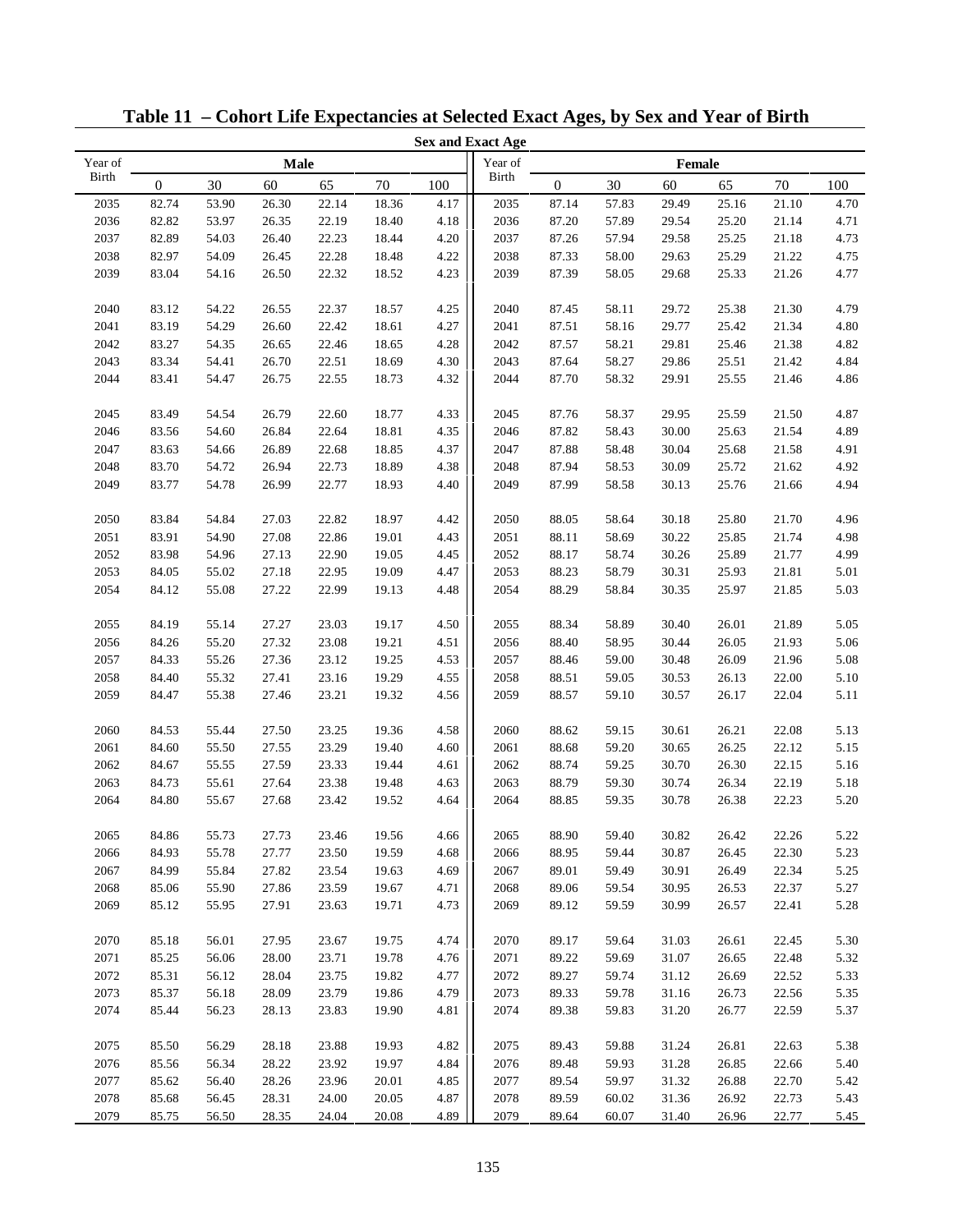|              |          |       |       |       |       |      | <b>Sex and Exact Age</b> |                |       |               |       |       |      |
|--------------|----------|-------|-------|-------|-------|------|--------------------------|----------------|-------|---------------|-------|-------|------|
| Year of      |          |       | Male  |       |       |      | Year of                  |                |       | <b>Female</b> |       |       |      |
| <b>Birth</b> | $\Omega$ | 30    | 60    | 65    | 70    | 100  | <b>Birth</b>             | $\overline{0}$ | 30    | 60            | 65    | 70    | 100  |
| 2080         | 85.81    | 56.56 | 28.39 | 24.08 | 20.12 | 4.90 | 2080                     | 89.69          | 60.11 | 31.44         | 27.00 | 22.81 | 5.47 |
| 2081         | 85.87    | 56.61 | 28.44 | 24.12 | 20.16 | 4.92 | 2081                     | 89.74          | 60.16 | 31.48         | 27.04 | 22.84 | 5.48 |
| 2082         | 85.93    | 56.66 | 28.48 | 24.16 | 20.19 | 4.93 | 2082                     | 89.79          | 60.21 | 31.52         | 27.07 | 22.88 | 5.50 |
| 2083         | 85.99    | 56.72 | 28.52 | 24.20 | 20.23 | 4.95 | 2083                     | 89.84          | 60.25 | 31.56         | 27.11 | 22.91 | 5.51 |
| 2084         | 86.05    | 56.77 | 28.56 | 24.24 | 20.27 | 4.97 | 2084                     | 89.89          | 60.30 | 31.60         | 27.15 | 22.95 | 5.53 |
|              |          |       |       |       |       |      |                          |                |       |               |       |       |      |
| 2085         | 86.11    | 56.82 | 28.61 | 24.28 | 20.30 | 4.98 | 2085                     | 89.94          | 60.34 | 31.64         | 27.19 | 22.98 | 5.55 |
| 2086         | 86.17    | 56.88 | 28.65 | 24.32 | 20.34 | 5.00 | 2086                     | 89.99          | 60.39 | 31.68         | 27.22 | 23.02 | 5.56 |
| 2087         | 86.23    | 56.93 | 28.69 | 24.36 | 20.38 | 5.01 | 2087                     | 90.04          | 60.43 | 31.72         | 27.26 | 23.05 | 5.58 |
| 2088         | 86.28    | 56.98 | 28.73 | 24.40 | 20.41 | 5.03 | 2088                     | 90.09          | 60.48 | 31.76         | 27.30 | 23.09 | 5.60 |
| 2089         | 86.34    | 57.03 | 28.78 | 24.44 | 20.45 | 5.04 | 2089                     | 90.14          | 60.52 | 31.80         | 27.34 | 23.12 | 5.61 |
|              |          |       |       |       |       |      |                          |                |       |               |       |       |      |
| 2090         | 86.40    | 57.09 | 28.82 | 24.48 | 20.48 | 5.06 | 2090                     | 90.19          | 60.57 | 31.84         | 27.37 | 23.15 | 5.63 |
| 2091         | 86.46    | 57.14 | 28.86 | 24.51 | 20.52 | 5.07 | 2091                     | 90.23          | 60.61 | 31.87         | 27.41 | 23.19 | 5.64 |
| 2092         | 86.52    | 57.19 | 28.90 | 24.55 | 20.56 | 5.09 | 2092                     | 90.28          | 60.66 | 31.91         | 27.45 | 23.22 | 5.66 |
| 2093         | 86.57    | 57.24 | 28.94 | 24.59 | 20.59 | 5.10 | 2093                     | 90.33          | 60.70 | 31.95         | 27.48 | 23.26 | 5.67 |
| 2094         | 86.63    | 57.29 | 28.98 | 24.63 | 20.63 | 5.11 | 2094                     | 90.38          | 60.75 | 31.99         | 27.52 | 23.29 | 5.68 |
|              |          |       |       |       |       |      |                          |                |       |               |       |       |      |
| 2095         | 86.69    | 57.34 | 29.03 | 24.67 | 20.66 | 5.13 | 2095                     | 90.43          | 60.79 | 32.03         | 27.55 | 23.32 | 5.69 |
| 2096         | 86.74    | 57.39 | 29.07 | 24.71 | 20.70 | 5.14 | 2096                     | 90.47          | 60.83 | 32.06         | 27.59 | 23.35 | 5.70 |
| 2097         | 86.80    | 57.44 | 29.11 | 24.75 | 20.73 | 5.15 | 2097                     | 90.52          | 60.88 | 32.10         | 27.62 | 23.39 | 5.71 |
| 2098         | 86.85    | 57.49 | 29.15 | 24.78 | 20.77 | 5.16 | 2098                     | 90.56          | 60.92 | 32.14         | 27.66 | 23.42 | 5.72 |
| 2099         | 86.91    | 57.54 | 29.19 | 24.82 | 20.80 | 5.16 | 2099                     | 90.61          | 60.96 | 32.17         | 27.69 | 23.45 | 5.73 |
| 2100         | 86.96    | 57.59 | 29.23 | 24.86 | 20.83 | 5.17 | 2100                     | 90.65          | 61.00 | 32.21         | 27.72 | 23.48 | 5.73 |

**Table 11 – Cohort Life Expectancies at Selected Exact Ages, by Sex and Year of Birth**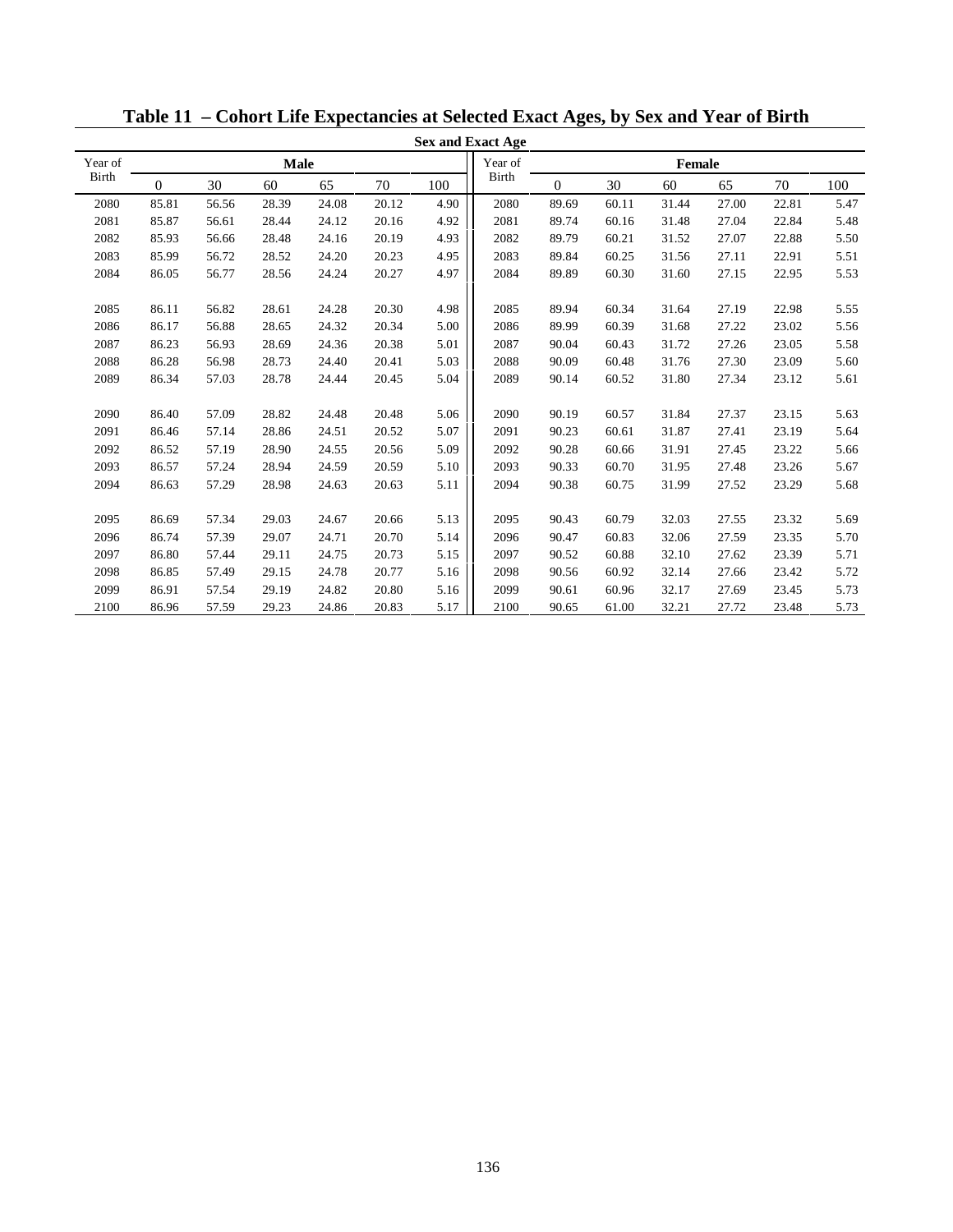| <b>Exact Age</b> |                        |       |       |       |        |           |          |                             |       |       |       |        |       |
|------------------|------------------------|-------|-------|-------|--------|-----------|----------|-----------------------------|-------|-------|-------|--------|-------|
| Calendar         | <b>Life Expectancy</b> |       |       |       |        |           | Calendar | <b>Probability of Death</b> |       |       |       |        |       |
| Year             | $\boldsymbol{0}$       | 30    | 60    | 65    | $70\,$ | 100       | Year     | $\boldsymbol{0}$            | 30    | 60    | 65    | $70\,$ | 100   |
| 1900             | 1.055                  | 1.036 | 1.055 | 1.058 | 1.058  | 1.000     | 1900     | 0.820                       | 0.989 | 0.896 | 0.888 | 0.910  | 1.000 |
| 1901             | 1.062                  | 1.046 | 1.056 | 1.058 | 1.056  | 1.000     | 1901     | 0.814                       | 0.940 | 0.886 | 0.887 | 0.902  | 1.000 |
| 1902             | 1.062                  | 1.053 | 1.073 | 1.077 | 1.081  | 1.000     | 1902     | 0.817                       | 0.951 | 0.853 | 0.867 | 0.877  | 1.000 |
| 1903             | 1.059                  | 1.049 | 1.065 | 1.069 | 1.073  | 1.000     | 1903     | 0.815                       | 0.944 | 0.873 | 0.880 | 0.885  | 1.000 |
| 1904             | 1.063                  | 1.059 | 1.075 | 1.070 | 1.071  | 1.000     | 1904     | 0.815                       | 0.935 | 0.827 | 0.859 | 0.895  | 1.000 |
| 1905             | 1.065                  | 1.054 | 1.066 | 1.062 | 1.066  | 1.000     | 1905     | 0.810                       | 0.945 | 0.846 | 0.885 | 0.910  | 1.000 |
|                  |                        |       |       |       |        |           |          |                             |       |       |       |        |       |
| 1906             | 1.076                  | 1.066 | 1.071 | 1.068 | 1.069  | 1.000     | 1906     | 0.814                       | 0.906 | 0.832 | 0.863 | 0.894  | 1.000 |
| 1907             | 1.081                  | 1.074 | 1.075 | 1.071 | 1.066  | 1.000     | 1907     | 0.819                       | 0.851 | 0.829 | 0.848 | 0.877  | 1.000 |
| 1908             | 1.067                  | 1.058 | 1.063 | 1.061 | 1.066  | 1.000     | 1908     | 0.819                       | 0.913 | 0.835 | 0.887 | 0.913  | 1.000 |
| 1909             | 1.065                  | 1.058 | 1.068 | 1.066 | 1.066  | 1.000     | 1909     | 0.818                       | 0.909 | 0.835 | 0.871 | 0.891  | 1.000 |
| 1910             | 1.070                  | 1.063 | 1.069 | 1.063 | 1.063  | 1.000     | 1910     | 0.818                       | 0.890 | 0.817 | 0.865 | 0.893  | 1.000 |
| 1911             | 1.063                  | 1.060 | 1.067 | 1.063 | 1.062  | 1.000     | 1911     | 0.818                       | 0.896 | 0.829 | 0.866 | 0.892  | 1.000 |
| 1912             | 1.067                  | 1.065 | 1.070 | 1.067 | 1.065  | 1.000     | 1912     | 0.809                       | 0.885 | 0.820 | 0.859 | 0.880  | 1.000 |
| 1913             | 1.072                  | 1.068 | 1.073 | 1.071 | 1.068  | 1.000     | 1913     | 0.808                       | 0.859 | 0.812 | 0.851 | 0.869  | 1.000 |
| 1914             | 1.065                  | 1.062 | 1.074 | 1.073 | 1.072  | 1.000     | 1914     | 0.809                       | 0.878 | 0.826 | 0.855 | 0.867  | 1.000 |
|                  |                        |       |       |       |        |           |          |                             |       |       |       |        |       |
| 1915             | 1.061                  | 1.057 | 1.063 | 1.063 | 1.063  | 1.000     | 1915     | 0.795                       | 0.882 | 0.841 | 0.873 | 0.888  | 1.000 |
| 1916             | 1.068                  | 1.064 | 1.069 | 1.068 | 1.066  | 1.000     | 1916     | 0.794                       | 0.863 | 0.827 | 0.861 | 0.881  | 1.000 |
| 1917             | 1.071                  | 1.071 | 1.074 | 1.075 | 1.072  | 1.000     | 1917     | 0.788                       | 0.834 | 0.821 | 0.851 | 0.867  | 1.000 |
| 1918             | 1.082                  | 1.095 | 1.072 | 1.073 | 1.071  | 1.000     | 1918     | 0.800                       | 0.794 | 0.840 | 0.858 | 0.879  | 1.000 |
| 1919             | 1.042                  | 1.034 | 1.047 | 1.047 | 1.049  | 1.000     | 1919     | 0.792                       | 1.012 | 0.880 | 0.906 | 0.916  | 1.000 |
| 1920             | 1.032                  | 1.019 | 1.041 | 1.045 | 1.046  | 1.000     | 1920     | 0.788                       | 1.107 | 0.914 | 0.918 | 0.917  | 1.000 |
| 1921             | 1.035                  | 1.024 | 1.045 | 1.047 | 1.048  | 1.000     | 1921     | 0.795                       | 1.042 | 0.894 | 0.906 | 0.907  | 1.000 |
| 1922             | 1.041                  | 1.034 | 1.057 | 1.059 | 1.058  | 1.000     | 1922     | 0.789                       | 1.010 | 0.866 | 0.880 | 0.886  | 1.000 |
| 1923             | 1.043                  | 1.039 | 1.060 | 1.057 | 1.056  | 1.000     | 1923     | 0.803                       | 0.976 | 0.847 | 0.874 | 0.892  | 1.000 |
| 1924             | 1.048                  | 1.046 | 1.075 | 1.077 | 1.071  | 1.000     | 1924     | 0.786                       | 0.973 | 0.839 | 0.834 | 0.867  | 1.000 |
|                  |                        |       |       |       |        |           |          |                             |       |       |       |        |       |
| 1925             | 1.047                  | 1.047 | 1.074 | 1.075 | 1.073  | 1.000     | 1925     | 0.789                       | 0.960 | 0.839 | 0.848 | 0.865  | 1.000 |
| 1926             | 1.049                  | 1.049 | 1.074 | 1.076 | 1.074  | 1.000     | 1926     | 0.794                       | 0.970 | 0.845 | 0.844 | 0.872  | 1.000 |
| 1927             | 1.050                  | 1.053 | 1.083 | 1.083 | 1.082  | 1.000     | 1927     | 0.784                       | 0.980 | 0.816 | 0.828 | 0.857  | 1.000 |
| 1928             | 1.054                  | 1.055 | 1.082 | 1.085 | 1.082  | 1.000     | 1928     | 0.781                       | 0.955 | 0.823 | 0.830 | 0.858  | 1.000 |
| 1929             | 1.056                  | 1.059 | 1.085 | 1.087 | 1.083  | 1.000     | 1929     | 0.794                       | 0.941 | 0.812 | 0.824 | 0.853  | 1.000 |
|                  |                        |       |       |       |        |           |          |                             |       |       |       |        |       |
| 1930             | 1.058                  | 1.063 | 1.092 | 1.091 | 1.088  | $1.000\,$ | 1930     | 0.797                       | 0.905 | 0.798 | 0.812 | 0.843  | 1.000 |
| 1931             | 1.059                  | 1.066 | 1.094 | 1.095 | 1.096  | 1.000     | 1931     | 0.791                       | 0.911 | 0.796 | 0.816 | 0.837  | 1.000 |
| 1932             | 1.053                  | 1.060 | 1.089 | 1.086 | 1.087  | 1.000     | 1932     | 0.794                       | 0.936 | 0.792 | 0.818 | 0.851  | 1.000 |
| 1933             | 1.058                  | 1.067 | 1.100 | 1.097 | 1.099  | 1.000     | 1933     | 0.799                       | 0.908 | 0.771 | 0.804 | 0.822  | 1.000 |
| 1934             | 1.065                  | 1.074 | 1.107 | 1.105 | 1.105  | 1.000     | 1934     | 0.792                       | 0.879 | 0.761 | 0.788 | 0.818  | 1.000 |
| 1935             | 1.066                  | 1.076 | 1.109 | 1.107 | 1.106  | 1.000     | 1935     | 0.777                       | 0.877 | 0.753 | 0.783 | 0.818  | 1.000 |
| 1936             | 1.070                  | 1.083 | 1.113 | 1.108 | 1.104  | 1.000     | 1936     | 0.786                       | 0.861 | 0.735 | 0.774 | 0.815  | 1.000 |
| 1937             | 1.071                  | 1.085 | 1.120 | 1.116 | 1.111  | 1.000     | 1937     | 0.789                       | 0.837 | 0.722 | 0.756 | 0.803  | 1.000 |
| 1938             | 1.065                  | 1.077 | 1.113 | 1.111 | 1.104  | 1.000     | 1938     | 0.786                       | 0.849 | 0.734 | 0.760 | 0.801  | 1.000 |
| 1939             | 1.065                  | 1.078 | 1.115 | 1.113 | 1.104  | 1.000     | 1939     | 0.786                       | 0.847 | 0.731 | 0.749 | 0.798  | 1.000 |
|                  |                        |       |       |       |        |           |          |                             |       |       |       |        |       |
| 1940             | 1.070                  | 1.087 | 1.131 | 1.126 | 1.118  | 1.000     | 1940     | 0.787                       | 0.815 | 0.687 | 0.725 | 0.783  | 1.000 |
| 1941             | 1.074                  | 1.092 | 1.139 | 1.135 | 1.128  | 1.000     | 1941     | 0.795                       | 0.788 | 0.675 | 0.713 | 0.764  | 1.000 |
| 1942             | 1.076                  | 1.096 | 1.139 | 1.134 | 1.124  | 1.000     | 1942     | 0.796                       | 0.746 | 0.667 | 0.700 | 0.767  | 1.000 |
| 1943             | 1.078                  | 1.093 | 1.138 | 1.133 | 1.126  | 1.000     | 1943     | 0.785                       | 0.762 | 0.665 | 0.708 | 0.769  | 1.000 |
| 1944             | 1.082                  | 1.095 | 1.139 | 1.132 | 1.123  | 1.000     | 1944     | 0.798                       | 0.720 | 0.652 | 0.695 | 0.765  | 1.000 |

# **Table 12 – Ratios of Female to Male Period Values: Life Expectancies ( ex) and Probabilities of Death Within One Year (***q***x) at Selected Exact Ages**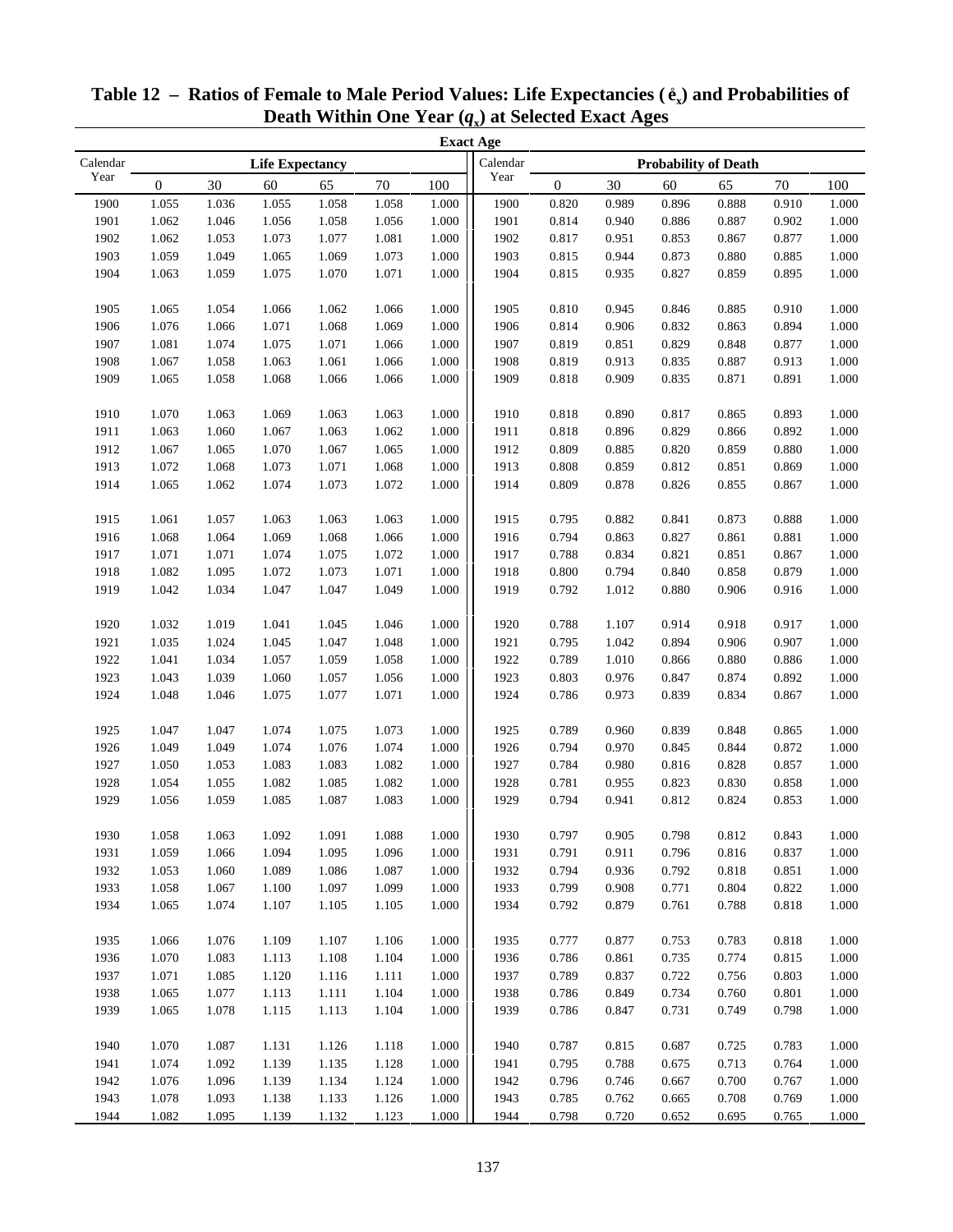|          |                  |       |                        |       |        |           | <b>Exact Age</b> |                             |       |       |       |        |           |  |
|----------|------------------|-------|------------------------|-------|--------|-----------|------------------|-----------------------------|-------|-------|-------|--------|-----------|--|
| Calendar |                  |       | <b>Life Expectancy</b> |       |        |           | Calendar         | <b>Probability of Death</b> |       |       |       |        |           |  |
| Year     | $\boldsymbol{0}$ | 30    | 60                     | 65    | $70\,$ | 100       | Year             | $\boldsymbol{0}$            | 30    | 60    | 65    | $70\,$ | 100       |  |
| 1945     | 1.089            | 1.103 | 1.147                  | 1.139 | 1.129  | 1.000     | 1945             | 0.786                       | 0.627 | 0.632 | 0.680 | 0.751  | 1.000     |  |
| 1946     | 1.077            | 1.098 | 1.144                  | 1.135 | 1.122  | 1.000     | 1946             | 0.783                       | 0.746 | 0.629 | 0.670 | 0.753  | 1.000     |  |
| 1947     | 1.079            | 1.105 | 1.160                  | 1.149 | 1.137  | 1.000     | 1947             | 0.778                       | 0.747 | 0.608 | 0.649 | 0.731  | 1.000     |  |
| 1948     | 1.082            | 1.109 | 1.167                  | 1.158 | 1.143  | 1.000     | 1948             | 0.777                       | 0.696 | 0.600 | 0.635 | 0.714  | 1.000     |  |
| 1949     | 1.083            | 1.110 | 1.173                  | 1.165 | 1.151  | 1.000     | 1949             | 0.778                       | 0.707 | 0.590 | 0.627 | 0.708  | $1.000\,$ |  |
|          |                  |       |                        |       |        |           |                  |                             |       |       |       |        |           |  |
| 1950     | 1.084            | 1.114 | 1.181                  | 1.176 | 1.160  | 1.000     | 1950             | 0.778                       | 0.671 | 0.591 | 0.610 | 0.683  | 1.000     |  |
| 1951     | 1.087            | 1.117 | 1.185                  | 1.181 | 1.162  | 1.000     | 1951             | 0.775                       | 0.643 | 0.584 | 0.601 | 0.670  | 1.000     |  |
| 1952     | 1.089            | 1.119 | 1.189                  | 1.180 | 1.160  | 1.000     | 1952             | 0.782                       | 0.625 | 0.562 | 0.591 | 0.673  | 1.000     |  |
| 1953     | 1.091            | 1.122 | 1.197                  | 1.186 | 1.169  | 1.000     | 1953             | 0.777                       | 0.601 | 0.547 | 0.582 | 0.663  | 1.000     |  |
| 1954     | 1.090            | 1.121 | 1.198                  | 1.191 | 1.172  | 1.000     | 1954             | 0.778                       | 0.586 | 0.545 | 0.574 | 0.644  | 1.000     |  |
|          |                  |       |                        |       |        |           |                  |                             |       |       |       |        |           |  |
| 1955     | 1.091            | 1.124 | 1.202                  | 1.196 | 1.178  | 1.000     | 1955             | 0.779                       | 0.586 | 0.536 | 0.576 | 0.629  | 1.000     |  |
| 1956     | 1.093            | 1.126 | 1.210                  | 1.202 | 1.185  | 1.000     | 1956             | 0.772                       | 0.580 | 0.527 | 0.565 | 0.623  | 1.000     |  |
| 1957     | 1.094            | 1.130 | 1.219                  | 1.211 | 1.189  | 1.000     | 1957             | 0.779                       | 0.605 | 0.522 | 0.554 | 0.613  | 1.000     |  |
| 1958     | 1.094            | 1.131 | 1.219                  | 1.213 | 1.191  | 1.000     | 1958             | 0.785                       | 0.591 | 0.523 | 0.546 | 0.612  | 1.000     |  |
| 1959     | 1.096            | 1.133 | 1.223                  | 1.216 | 1.196  | 1.000     | 1959             | 0.779                       | 0.585 | 0.515 | 0.540 | 0.601  | 0.995     |  |
|          |                  |       |                        |       |        |           |                  |                             |       |       |       |        |           |  |
| 1960     | 1.099            | 1.138 | 1.234                  | 1.231 | 1.212  | 1.010     | 1960             | 0.770                       | 0.582 | 0.517 | 0.532 | 0.586  | 0.982     |  |
| 1961     | 1.098            | 1.137 | 1.234                  | 1.232 | 1.210  | 1.015     | 1961             | 0.775                       | 0.584 | 0.512 | 0.522 | 0.587  | 0.978     |  |
| 1962     | 1.099            | 1.139 | 1.241                  | 1.239 | 1.218  | 1.016     | 1962             | 0.766                       | 0.583 | 0.513 | 0.517 | 0.578  | 0.978     |  |
| 1963     | 1.102            | 1.144 | 1.254                  | 1.254 | 1.234  | 1.027     | 1963             | 0.769                       | 0.569 | 0.508 | 0.510 | 0.562  | 0.963     |  |
| 1964     | 1.103            | 1.146 | 1.256                  | 1.253 | 1.236  | 1.021     | 1964             | 0.776                       | 0.556 | 0.495 | 0.510 | 0.556  | 0.970     |  |
| 1965     | 1.106            | 1.149 | 1.267                  | 1.265 | 1.249  | 1.037     | 1965             | 0.775                       | 0.556 | 0.485 | 0.505 | 0.544  | 0.955     |  |
| 1966     | 1.108            | 1.153 | 1.271                  | 1.269 | 1.254  | 1.036     | 1966             | 0.775                       | 0.546 | 0.472 | 0.499 | 0.543  | 0.953     |  |
| 1967     | 1.110            | 1.155 | 1.275                  | 1.274 | 1.265  | 1.050     | 1967             | 0.776                       | 0.513 | 0.470 | 0.501 | 0.534  | 0.942     |  |
| 1968     | 1.114            | 1.161 | 1.293                  | 1.297 | 1.285  | 1.114     | 1968             | 0.771                       | 0.496 | 0.477 | 0.476 | 0.517  | 0.897     |  |
| 1969     | 1.115            | 1.163 | 1.292                  | 1.298 | 1.286  | 1.113     | 1969             | 0.774                       | 0.493 | 0.474 | 0.470 | 0.515  | 0.895     |  |
|          |                  |       |                        |       |        |           |                  |                             |       |       |       |        |           |  |
| 1970     | 1.115            | 1.164 | 1.295                  | 1.303 | 1.292  | 1.102     | 1970             | 0.783                       | 0.481 | 0.478 | 0.468 | 0.514  | 0.903     |  |
| 1971     | 1.114            | 1.162 | 1.295                  | 1.305 | 1.297  | 1.102     | 1971             | 0.777                       | 0.487 | 0.484 | 0.472 | 0.507  | 0.902     |  |
| 1972     | 1.116            | 1.165 | 1.302                  | 1.312 | 1.309  | 1.108     | 1972             | 0.771                       | 0.479 | 0.475 | 0.471 | 0.505  | 0.898     |  |
| 1973     | 1.116            | 1.164 | 1.302                  | 1.315 | 1.310  | 1.119     | 1973             | 0.776                       | 0.456 | 0.484 | 0.467 | 0.495  | 0.891     |  |
| 1974     | 1.114            | 1.162 | 1.295                  | 1.310 | 1.305  | 1.108     | 1974             | 0.782                       | 0.452 | 0.493 | 0.471 | 0.495  | 0.895     |  |
|          |                  |       |                        |       |        |           |                  |                             |       |       |       |        |           |  |
| 1975     | 1.114            | 1.163 | 1.299                  | 1.315 | 1.313  | 1.109     | 1975             | 0.794                       | 0.436 | 0.492 | 0.469 | 0.491  | 0.894     |  |
| 1976     | 1.111            | 1.160 | 1.298                  | 1.315 | 1.315  | 1.133     | 1976             | 0.807                       | 0.444 | 0.497 | 0.473 | 0.492  | 0.879     |  |
| 1977     | 1.112            | 1.160 | 1.298                  | 1.318 | 1.324  | 1.118     | 1977             | 0.788                       | 0.428 | 0.501 | 0.483 | 0.491  | 0.887     |  |
| 1978     | 1.110            | 1.158 | 1.294                  | 1.314 | 1.320  | 1.059     | 1978             | 0.801                       | 0.426 | 0.503 | 0.485 | 0.494  | 0.935     |  |
| 1979     | 1.111            | 1.158 | 1.290                  | 1.312 | 1.319  | $1.118\,$ | 1979             | 0.797                       | 0.395 | 0.506 | 0.490 | 0.497  | 0.886     |  |
|          |                  |       |                        |       |        |           |                  |                             |       |       |       |        |           |  |
| 1980     | 1.108            | 1.154 | 1.282                  | 1.307 | 1.316  | 1.100     | 1980             | 0.804                       | 0.396 | 0.518 | 0.504 | 0.509  | 0.901     |  |
| 1981     | 1.106            | 1.153 | 1.280                  | 1.305 | 1.318  | 1.092     | 1981             | 0.811                       | 0.393 | 0.525 | 0.512 | 0.511  | 0.904     |  |
| 1982     | 1.104            | 1.150 | 1.275                  | 1.301 | 1.314  | 1.117     | 1982             | 0.800                       | 0.391 | 0.532 | 0.518 | 0.519  | 0.887     |  |
| 1983     | 1.102            | 1.147 | 1.275                  | 1.302 | 1.320  | 1.095     | 1983             | 0.809                       | 0.394 | 0.537 | 0.525 | 0.523  | 0.902     |  |
| 1984     | 1.100            | 1.145 | 1.269                  | 1.295 | 1.313  | 1.114     | 1984             | 0.809                       | 0.393 | 0.537 | 0.534 | 0.531  | 0.890     |  |
| 1985     | 1.101            | 1.145 | 1.267                  | 1.294 | 1.314  | 1.108     | 1985             | 0.782                       | 0.389 | 0.542 | 0.536 | 0.534  | 0.893     |  |
| 1986     | 1.101            | 1.144 | 1.260                  | 1.285 | 1.307  | 1.083     | 1986             | 0.788                       | 0.370 | 0.548 | 0.547 | 0.545  | 0.911     |  |
| 1987     | 1.099            | 1.143 | 1.255                  | 1.279 | 1.299  | 1.059     | 1987             | 0.800                       | 0.382 | 0.549 | 0.550 | 0.550  | 0.934     |  |
| 1988     | 1.100            | 1.143 | 1.255                  | 1.282 | 1.300  | 1.155     | 1988             | 0.807                       | 0.372 | 0.561 | 0.544 | 0.550  | 0.865     |  |
| 1989     | 1.099            |       |                        |       |        |           | 1989             | 0.812                       |       |       |       |        |           |  |
|          |                  | 1.142 | 1.247                  | 1.272 | 1.288  | 1.124     |                  |                             | 0.373 | 0.559 | 0.551 | 0.558  | 0.881     |  |

| Table 12 – Ratios of Female to Male Period Values: Life Expectancies $(\hat{e}_x)$ and Probabilities of |
|---------------------------------------------------------------------------------------------------------|
| Death Within One Year $(q_x)$ at Selected Exact Ages                                                    |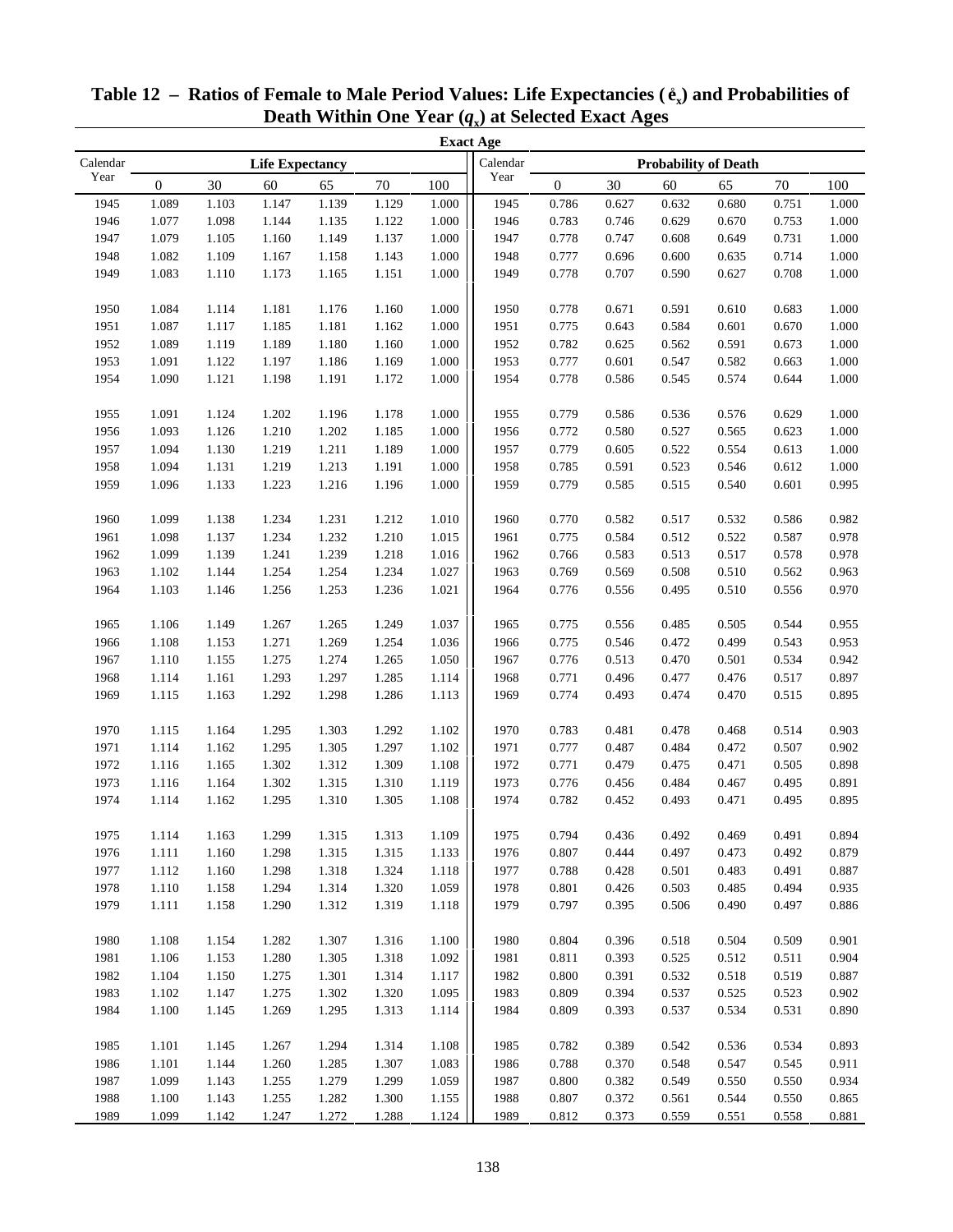|          |                  |       |                        |       |        |       | <b>Exact Age</b> |                             |        |       |       |        |       |  |
|----------|------------------|-------|------------------------|-------|--------|-------|------------------|-----------------------------|--------|-------|-------|--------|-------|--|
| Calendar |                  |       | <b>Life Expectancy</b> |       |        |       | Calendar         | <b>Probability of Death</b> |        |       |       |        |       |  |
| Year     | $\boldsymbol{0}$ | 30    | 60                     | 65    | $70\,$ | 100   | Year             | $\boldsymbol{0}$            | $30\,$ | 60    | 65    | $70\,$ | 100   |  |
| 1990     | 1.099            | 1.141 | 1.244                  | 1.270 | 1.289  | 1.151 | 1990             | 0.792                       | 0.365  | 0.566 | 0.556 | 0.561  | 0.863 |  |
| 1991     | 1.098            | 1.139 | 1.240                  | 1.265 | 1.282  | 1.133 | 1991             | 0.785                       | 0.364  | 0.572 | 0.560 | 0.567  | 0.874 |  |
| 1992     | 1.097            | 1.139 | 1.236                  | 1.262 | 1.282  | 1.181 | 1992             | 0.810                       | 0.360  | 0.577 | 0.566 | 0.569  | 0.840 |  |
| 1993     | 1.096            | 1.137 | 1.232                  | 1.257 | 1.276  | 1.149 | 1993             | 0.804                       | 0.359  | 0.583 | 0.572 | 0.572  | 0.866 |  |
| 1994     | 1.094            | 1.135 | 1.223                  | 1.245 | 1.263  | 1.170 | 1994             | 0.818                       | 0.366  | 0.582 | 0.577 | 0.585  | 0.851 |  |
|          |                  |       |                        |       |        |       |                  |                             |        |       |       |        |       |  |
| 1995     | 1.092            | 1.131 | 1.217                  | 1.239 | 1.257  | 1.167 | 1995             | 0.818                       | 0.374  | 0.594 | 0.584 | 0.593  | 0.852 |  |
| 1996     | 1.087            | 1.124 | 1.212                  | 1.233 | 1.250  | 1.168 | 1996             | 0.821                       | 0.414  | 0.595 | 0.592 | 0.599  | 0.851 |  |
| 1997     | 1.082            | 1.117 | 1.206                  | 1.228 | 1.245  | 1.166 | 1997             | 0.813                       | 0.430  | 0.613 | 0.595 | 0.603  | 0.855 |  |
| 1998     | 1.079            | 1.112 | 1.197                  | 1.218 | 1.234  | 1.155 | 1998             | 0.835                       | 0.452  | 0.609 | 0.608 | 0.614  | 0.861 |  |
| 1999     | 1.076            | 1.109 | 1.187                  | 1.207 | 1.226  | 1.139 | 1999             | 0.824                       | 0.443  | 0.616 | 0.623 | 0.622  | 0.876 |  |
|          |                  |       |                        |       |        |       |                  |                             |        |       |       |        |       |  |
| 2000     | 1.078            | 1.111 | 1.190                  | 1.209 | 1.224  | 1.141 | 2000             | 0.833                       | 0.445  | 0.615 | 0.612 | 0.620  | 0.873 |  |
| 2001     | 1.076            | 1.109 | 1.185                  | 1.205 | 1.220  | 1.141 | 2001             | 0.834                       | 0.446  | 0.620 | 0.617 | 0.627  | 0.872 |  |
| 2002     | 1.075            | 1.107 | 1.182                  | 1.201 | 1.217  | 1.142 | 2002             | 0.835                       | 0.448  | 0.625 | 0.623 | 0.633  | 0.872 |  |
| 2003     | 1.074            | 1.106 | 1.178                  | 1.198 | 1.213  | 1.143 | 2003             | 0.836                       | 0.449  | 0.629 | 0.627 | 0.638  | 0.871 |  |
|          |                  |       |                        |       |        |       |                  |                             |        |       |       |        |       |  |
| 2004     | 1.073            | 1.105 | 1.176                  | 1.195 | 1.211  | 1.143 | 2004             | 0.837                       | 0.450  | 0.633 | 0.631 | 0.642  | 0.871 |  |
| 2005     | 1.072            | 1.103 | 1.174                  | 1.193 | 1.207  | 1.143 | 2005             | 0.838                       | 0.450  | 0.636 | 0.634 | 0.646  | 0.870 |  |
| 2006     | 1.072            | 1.103 | 1.171                  | 1.190 | 1.205  | 1.148 | 2006             | 0.838                       | 0.451  | 0.639 | 0.637 | 0.649  | 0.870 |  |
| 2007     | 1.071            | 1.101 | 1.170                  | 1.189 | 1.204  | 1.142 | 2007             | 0.838                       | 0.452  | 0.641 | 0.639 | 0.651  | 0.870 |  |
| 2008     | 1.071            | 1.101 | 1.168                  | 1.187 | 1.202  | 1.147 | 2008             | 0.839                       | 0.452  | 0.643 | 0.641 | 0.653  | 0.869 |  |
| 2009     | 1.070            | 1.100 | 1.166                  | 1.185 | 1.201  | 1.146 | 2009             | 0.839                       | 0.453  | 0.645 | 0.642 | 0.654  | 0.869 |  |
|          |                  |       |                        |       |        |       |                  |                             |        |       |       |        |       |  |
| $2010\,$ | 1.070            | 1.099 | 1.165                  | 1.184 | 1.199  | 1.146 | 2010             | 0.839                       | 0.453  | 0.646 | 0.643 | 0.656  | 0.869 |  |
| 2011     | 1.069            | 1.099 | 1.164                  | 1.183 | 1.198  | 1.150 | 2011             | 0.840                       | 0.453  | 0.648 | 0.645 | 0.657  | 0.869 |  |
| 2012     | 1.069            | 1.098 | 1.163                  | 1.181 | 1.198  | 1.144 | 2012             | 0.840                       | 0.454  | 0.649 | 0.645 | 0.658  | 0.868 |  |
| 2013     | 1.068            | 1.098 | 1.163                  | 1.181 | 1.196  | 1.148 | 2013             | 0.840                       | 0.454  | 0.650 | 0.646 | 0.658  | 0.868 |  |
| 2014     | 1.068            | 1.097 | 1.161                  | 1.180 | 1.195  | 1.147 | 2014             | 0.840                       | 0.454  | 0.651 | 0.647 | 0.659  | 0.868 |  |
|          |                  |       |                        |       |        |       |                  |                             |        |       |       |        |       |  |
| 2015     | 1.068            | 1.096 | 1.160                  | 1.179 | 1.194  | 1.146 | 2015             | 0.840                       | 0.455  | 0.652 | 0.648 | 0.660  | 0.868 |  |
| 2016     | 1.067            | 1.096 | 1.160                  | 1.178 | 1.194  | 1.145 | 2016             | 0.840                       | 0.455  | 0.653 | 0.648 | 0.660  | 0.867 |  |
| 2017     | 1.067            | 1.096 | 1.159                  | 1.178 | 1.193  | 1.144 | 2017             | 0.840                       | 0.456  | 0.654 | 0.649 | 0.661  | 0.867 |  |
| 2018     | 1.067            | 1.095 | 1.158                  | 1.176 | 1.192  | 1.147 | 2018             | 0.840                       | 0.456  | 0.655 | 0.650 | 0.661  | 0.867 |  |
| 2019     | 1.066            | 1.095 | 1.158                  | 1.176 | 1.192  | 1.146 | 2019             | 0.840                       | 0.456  | 0.656 | 0.650 | 0.661  | 0.867 |  |
|          |                  |       |                        |       |        |       |                  |                             |        |       |       |        |       |  |
| 2020     | 1.066            | 1.094 | 1.157                  | 1.175 | 1.190  | 1.145 | 2020             | 0.840                       | 0.456  | 0.657 | 0.651 | 0.662  | 0.866 |  |
| 2021     | 1.066            | 1.094 | 1.157                  | 1.174 | 1.190  | 1.144 | 2021             | 0.840                       | 0.457  | 0.658 | 0.651 | 0.662  | 0.866 |  |
| 2022     | 1.065            | 1.093 | 1.156                  | 1.174 | 1.190  | 1.148 | 2022             | 0.840                       | 0.457  | 0.659 | 0.652 | 0.662  | 0.866 |  |
| 2023     | 1.065            | 1.093 | 1.155                  | 1.173 | 1.189  | 1.147 | 2023             | 0.840                       | 0.458  | 0.659 | 0.652 | 0.662  | 0.866 |  |
| 2024     | 1.065            | 1.092 | 1.155                  | 1.173 | 1.188  | 1.141 | 2024             | 0.840                       | 0.458  | 0.660 | 0.653 | 0.663  | 0.865 |  |
|          |                  |       |                        |       |        |       |                  |                             |        |       |       |        |       |  |
| 2025     | 1.065            | 1.092 | 1.154                  | 1.173 | 1.187  | 1.145 | 2025             | 0.840                       | 0.458  | 0.661 | 0.653 | 0.663  | 0.865 |  |
| 2026     | 1.064            | 1.092 | 1.154                  | 1.171 | 1.186  | 1.143 | 2026             | 0.840                       | 0.458  | 0.662 | 0.653 | 0.663  | 0.865 |  |
| 2027     | 1.064            | 1.091 | 1.153                  | 1.171 | 1.186  | 1.147 | 2027             | 0.840                       | 0.459  | 0.663 | 0.654 | 0.663  | 0.865 |  |
| 2028     | 1.064            | 1.091 | 1.152                  | 1.171 | 1.186  | 1.146 | 2028             | 0.840                       | 0.460  | 0.664 | 0.654 | 0.664  | 0.864 |  |
| 2029     | 1.063            | 1.090 | 1.152                  | 1.169 | 1.186  | 1.145 | 2029             | 0.840                       | 0.461  | 0.664 | 0.655 | 0.664  | 0.864 |  |
|          |                  |       |                        |       |        |       |                  |                             |        |       |       |        |       |  |
| 2030     | 1.063            | 1.090 | 1.151                  | 1.169 | 1.184  | 1.144 | 2030             | 0.840                       | 0.461  | 0.665 | 0.655 | 0.664  | 0.864 |  |
| 2031     | 1.063            | 1.089 | 1.150                  | 1.168 | 1.184  | 1.143 | 2031             | 0.840                       | 0.460  | 0.666 | 0.656 | 0.664  | 0.864 |  |
| 2032     | 1.063            | 1.089 | 1.150                  | 1.168 | 1.183  | 1.142 | 2032             | 0.840                       | 0.462  | 0.667 | 0.656 | 0.665  | 0.863 |  |
| 2033     | 1.062            | 1.089 | 1.150                  | 1.168 | 1.183  | 1.145 | 2033             | 0.840                       | 0.461  | 0.668 | 0.656 | 0.665  | 0.863 |  |
| 2034     | 1.062            | 1.088 | 1.149                  | 1.167 | 1.182  | 1.144 | 2034             | 0.840                       | 0.462  | 0.668 | 0.657 | 0.665  | 0.863 |  |

| Table 12 – Ratios of Female to Male Period Values: Life Expectancies $(\hat{e}_x)$ and Probabilities of |  |
|---------------------------------------------------------------------------------------------------------|--|
| Death Within One Year $(q_x)$ at Selected Exact Ages                                                    |  |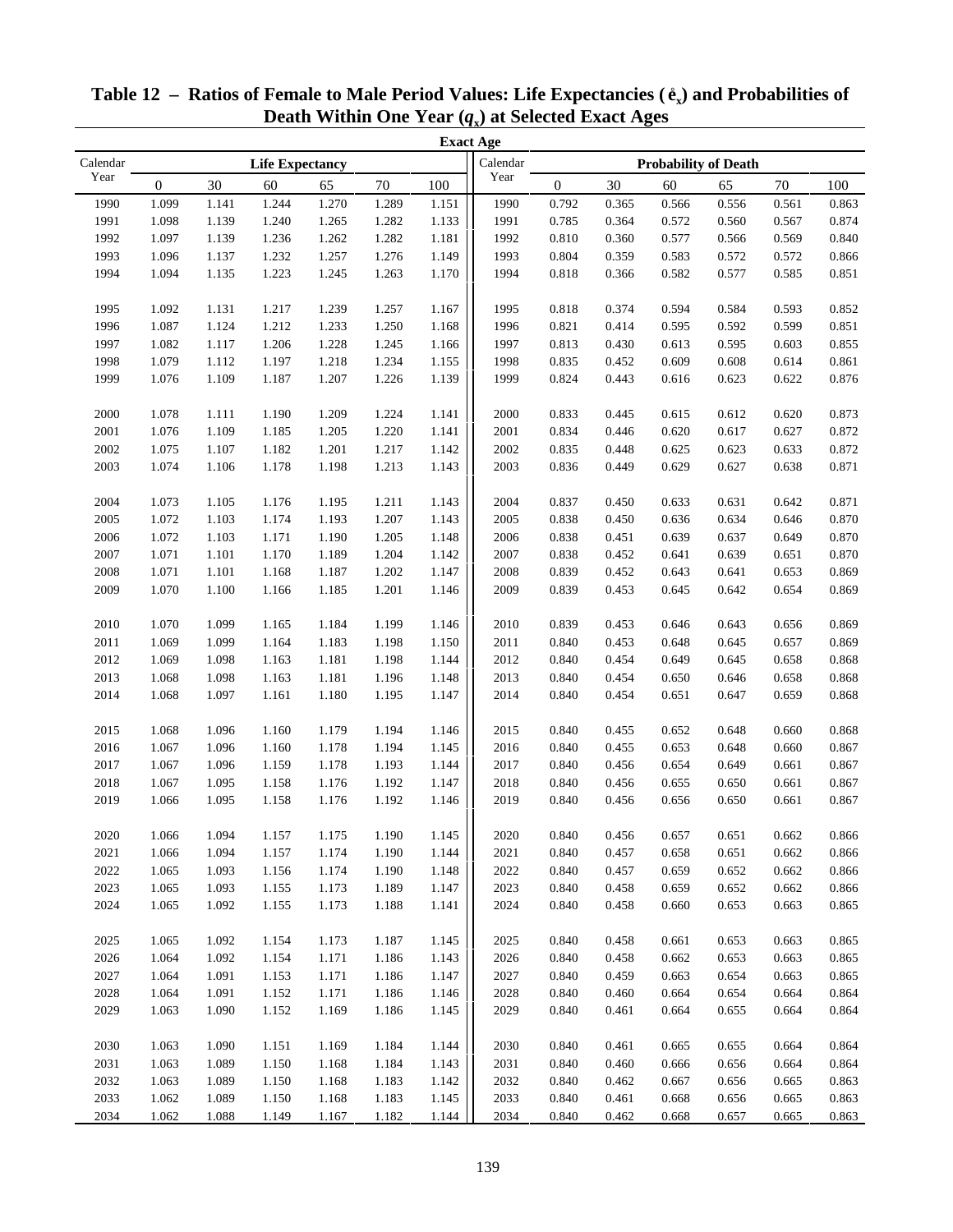|          |                  |       |                        |       |        |       | <b>Exact Age</b> |                             |       |       |       |        |       |  |
|----------|------------------|-------|------------------------|-------|--------|-------|------------------|-----------------------------|-------|-------|-------|--------|-------|--|
| Calendar |                  |       | <b>Life Expectancy</b> |       |        |       | Calendar         | <b>Probability of Death</b> |       |       |       |        |       |  |
| Year     | $\boldsymbol{0}$ | 30    | 60                     | 65    | $70\,$ | 100   | Year             | $\boldsymbol{0}$            | 30    | 60    | 65    | $70\,$ | 100   |  |
| 2035     | 1.062            | 1.088 | 1.148                  | 1.167 | 1.182  | 1.143 | 2035             | 0.840                       | 0.462 | 0.669 | 0.657 | 0.665  | 0.863 |  |
| 2036     | 1.061            | 1.087 | 1.148                  | 1.165 | 1.181  | 1.146 | 2036             | 0.840                       | 0.462 | 0.670 | 0.658 | 0.666  | 0.862 |  |
| 2037     | 1.061            | 1.087 | 1.147                  | 1.165 | 1.180  | 1.141 | 2037             | 0.840                       | 0.464 | 0.671 | 0.658 | 0.666  | 0.862 |  |
| 2038     | 1.061            | 1.087 | 1.146                  | 1.164 | 1.180  | 1.145 | 2038             | 0.840                       | 0.464 | 0.672 | 0.658 | 0.666  | 0.862 |  |
| 2039     | 1.061            | 1.086 | 1.146                  | 1.164 | 1.179  | 1.143 | 2039             | 0.840                       | 0.465 | 0.673 | 0.659 | 0.666  | 0.862 |  |
|          |                  |       |                        |       |        |       |                  |                             |       |       |       |        |       |  |
| 2040     | 1.060            | 1.086 | 1.146                  | 1.164 | 1.179  | 1.142 | 2040             | 0.840                       | 0.464 | 0.673 | 0.659 | 0.667  | 0.861 |  |
| 2041     | 1.060            | 1.086 | 1.145                  | 1.163 | 1.178  | 1.146 | 2041             | 0.840                       | 0.465 | 0.674 | 0.660 | 0.667  | 0.861 |  |
| 2042     | 1.060            | 1.085 | 1.144                  | 1.163 | 1.178  | 1.145 | 2042             | 0.840                       | 0.465 | 0.675 | 0.660 | 0.667  | 0.861 |  |
| 2043     | 1.060            | 1.085 | 1.144                  | 1.162 | 1.177  | 1.143 | 2043             | 0.840                       | 0.465 | 0.676 | 0.661 | 0.667  | 0.861 |  |
| 2044     | 1.059            | 1.084 | 1.144                  | 1.161 | 1.176  | 1.143 | 2044             | 0.840                       | 0.466 | 0.677 | 0.661 | 0.668  | 0.861 |  |
|          |                  |       |                        |       |        |       |                  |                             |       |       |       |        |       |  |
| 2045     | 1.059            | 1.084 | 1.143                  | 1.161 | 1.176  | 1.142 | 2045             | 0.840                       | 0.466 | 0.678 | 0.661 | 0.668  | 0.860 |  |
| 2046     | 1.059            | 1.084 | 1.143                  | 1.160 | 1.176  | 1.141 | 2046             | 0.840                       | 0.467 | 0.678 | 0.662 | 0.668  | 0.860 |  |
| 2047     | 1.059            | 1.084 | 1.142                  | 1.160 | 1.175  | 1.144 | 2047             | 0.840                       | 0.468 | 0.679 | 0.662 | 0.668  | 0.860 |  |
| 2048     | 1.058            | 1.083 | 1.141                  | 1.159 | 1.175  | 1.143 | 2048             | 0.840                       | 0.468 | 0.680 | 0.663 | 0.669  | 0.860 |  |
| 2049     | 1.058            | 1.083 | 1.141                  | 1.159 | 1.174  | 1.142 | 2049             | 0.840                       | 0.469 | 0.681 | 0.663 | 0.669  | 0.860 |  |
| 2050     | 1.058            | 1.082 | 1.141                  | 1.158 | 1.173  | 1.145 | 2050             | 0.840                       | 0.469 | 0.682 | 0.663 | 0.669  | 0.859 |  |
| 2051     | 1.058            | 1.082 | 1.140                  | 1.158 | 1.173  | 1.140 | 2051             | 0.840                       | 0.470 | 0.683 | 0.664 | 0.670  | 0.859 |  |
| 2052     | 1.057            | 1.082 | 1.139                  | 1.157 | 1.172  | 1.139 | 2052             | 0.840                       | 0.470 | 0.683 | 0.664 | 0.670  | 0.859 |  |
| 2053     | 1.057            | 1.082 | 1.139                  | 1.157 | 1.172  | 1.142 | 2053             | 0.840                       | 0.470 | 0.684 | 0.665 | 0.670  | 0.859 |  |
| 2054     | 1.057            | 1.081 | 1.139                  | 1.156 | 1.171  | 1.141 | 2054             | 0.840                       | 0.471 | 0.685 | 0.665 | 0.670  | 0.859 |  |
|          |                  |       |                        |       |        |       |                  |                             |       |       |       |        |       |  |
| 2055     | 1.057            | 1.081 | 1.138                  | 1.155 | 1.171  | 1.140 | 2055             | 0.840                       | 0.472 | 0.686 | 0.666 | 0.671  | 0.858 |  |
| 2056     | 1.057            | 1.080 | 1.138                  | 1.155 | 1.170  | 1.143 | 2056             | 0.840                       | 0.471 | 0.687 | 0.666 | 0.671  | 0.858 |  |
| 2057     | 1.056            | 1.080 | 1.137                  | 1.154 | 1.170  | 1.142 | 2057             | 0.840                       | 0.472 | 0.688 | 0.666 | 0.671  | 0.858 |  |
| 2058     | 1.056            | 1.080 | 1.137                  | 1.155 | 1.169  | 1.141 | 2058             | 0.840                       | 0.472 | 0.688 | 0.667 | 0.671  | 0.858 |  |
| 2059     | 1.056            | 1.079 | 1.137                  | 1.154 | 1.168  | 1.141 | 2059             | 0.840                       | 0.473 | 0.689 | 0.667 | 0.672  | 0.858 |  |
|          |                  |       |                        |       |        |       |                  |                             |       |       |       |        |       |  |
| 2060     | 1.056            | 1.079 | 1.136                  | 1.153 | 1.169  | 1.140 | 2060             | 0.840                       | 0.473 | 0.690 | 0.668 | 0.672  | 0.857 |  |
| 2061     | 1.055            | 1.079 | 1.135                  | 1.153 | 1.168  | 1.139 | 2061             | 0.840                       | 0.474 | 0.691 | 0.668 | 0.672  | 0.857 |  |
| 2062     | 1.055            | 1.079 | 1.135                  | 1.152 | 1.168  | 1.142 | 2062             | 0.840                       | 0.475 | 0.692 | 0.669 | 0.672  | 0.857 |  |
| 2063     | 1.055            | 1.078 | 1.135                  | 1.152 | 1.167  | 1.141 | 2063             | 0.840                       | 0.475 | 0.692 | 0.669 | 0.673  | 0.857 |  |
| 2064     | 1.055            | 1.078 | 1.134                  | 1.151 | 1.167  | 1.140 | 2064             | 0.840                       | 0.475 | 0.693 | 0.669 | 0.673  | 0.857 |  |
| 2065     | 1.055            | 1.078 | 1.134                  | 1.151 | 1.165  | 1.143 | 2065             | 0.840                       | 0.475 | 0.694 | 0.670 | 0.673  | 0.857 |  |
| 2066     | 1.054            | 1.077 | 1.133                  | 1.151 | 1.166  | 1.142 | 2066             | 0.840                       | 0.477 | 0.695 | 0.670 | 0.673  | 0.856 |  |
| 2067     | 1.054            | 1.077 | 1.133                  | 1.150 | 1.165  | 1.138 | 2067             | 0.839                       | 0.476 | 0.696 | 0.670 | 0.674  | 0.856 |  |
| 2068     | 1.054            | 1.077 | 1.133                  | 1.150 | 1.165  | 1.137 | 2068             | 0.840                       | 0.477 | 0.696 | 0.671 | 0.674  | 0.856 |  |
| 2069     | 1.054            | 1.077 | 1.132                  | 1.149 | 1.164  | 1.140 | 2069             | 0.840                       | 0.479 | 0.697 | 0.671 | 0.674  | 0.856 |  |
|          |                  |       |                        |       |        |       |                  |                             |       |       |       |        |       |  |
| 2070     | 1.054            | 1.076 | 1.132                  | 1.149 | 1.164  | 1.139 | 2070             | 0.840                       | 0.478 | 0.698 | 0.672 | 0.675  | 0.856 |  |
| 2071     | 1.053            | 1.076 | 1.131                  | 1.148 | 1.163  | 1.138 | 2071             | 0.839                       | 0.479 | 0.699 | 0.672 | 0.675  | 0.856 |  |
| 2072     | 1.053            | 1.076 | 1.131                  | 1.148 | 1.163  | 1.141 | 2072             | 0.840                       | 0.479 | 0.700 | 0.673 | 0.675  | 0.855 |  |
| 2073     | 1.053            | 1.076 | 1.131                  | 1.147 | 1.163  | 1.140 | 2073             | 0.840                       | 0.480 | 0.701 | 0.673 | 0.675  | 0.855 |  |
| 2074     | 1.053            | 1.075 | 1.130                  | 1.147 | 1.162  | 1.135 | 2074             | 0.840                       | 0.480 | 0.701 | 0.673 | 0.676  | 0.855 |  |
|          |                  |       |                        |       |        |       |                  |                             |       |       |       |        |       |  |
| 2075     | 1.053            | 1.075 | 1.129                  | 1.146 | 1.161  | 1.138 | 2075             | 0.839                       | 0.479 | 0.702 | 0.674 | 0.676  | 0.855 |  |
| 2076     | 1.052            | 1.075 | 1.129                  | 1.146 | 1.161  | 1.137 | 2076             | 0.840                       | 0.481 | 0.703 | 0.674 | 0.676  | 0.855 |  |
| 2077     | 1.052            | 1.074 | 1.129                  | 1.145 | 1.160  | 1.137 | 2077             | 0.840                       | 0.482 | 0.704 | 0.674 | 0.676  | 0.855 |  |
| 2078     | 1.052            | 1.074 | 1.128                  | 1.145 | 1.160  | 1.139 | 2078             | 0.840                       | 0.482 | 0.704 | 0.675 | 0.677  | 0.855 |  |
| 2079     | 1.052            | 1.074 | 1.128                  | 1.145 | 1.160  | 1.138 | 2079             | 0.839                       | 0.482 | 0.705 | 0.675 | 0.677  | 0.854 |  |

| Table 12 – Ratios of Female to Male Period Values: Life Expectancies $(\hat{e}_x)$ and Probabilities of |  |
|---------------------------------------------------------------------------------------------------------|--|
| Death Within One Year $(q_x)$ at Selected Exact Ages                                                    |  |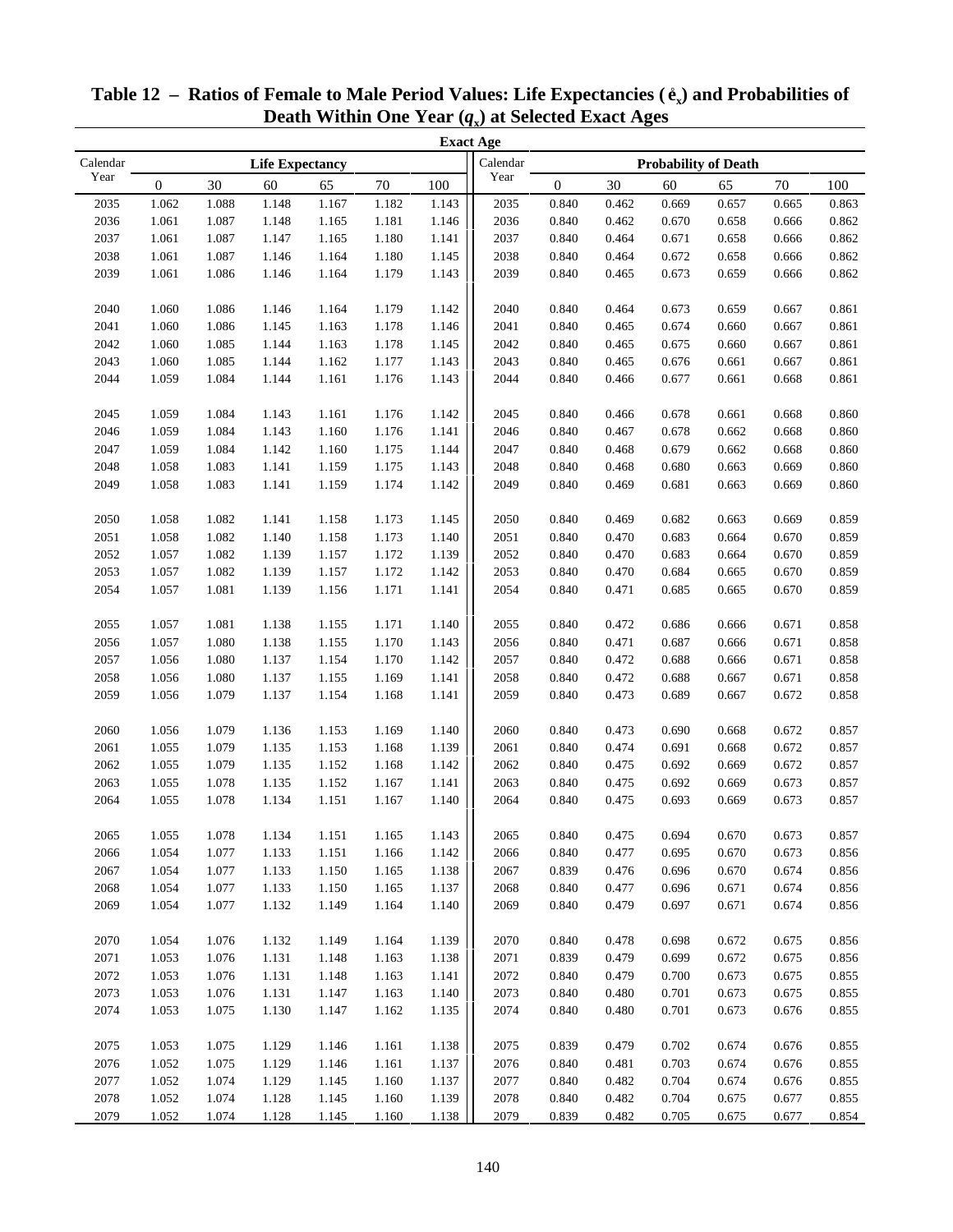|          |          |       |                        |       |       |       | <b>Exact Age</b> |                             |       |       |       |       |       |
|----------|----------|-------|------------------------|-------|-------|-------|------------------|-----------------------------|-------|-------|-------|-------|-------|
| Calendar |          |       | <b>Life Expectancy</b> |       |       |       | Calendar         | <b>Probability of Death</b> |       |       |       |       |       |
| Year     | $\Omega$ | 30    | 60                     | 65    | 70    | 100   | Year             | $\Omega$                    | 30    | 60    | 65    | 70    | 100   |
| 2080     | 1.052    | 1.074 | 1.128                  | 1.144 | 1.159 | 1.138 | 2080             | 0.839                       | 0.483 | 0.706 | 0.676 | 0.677 | 0.854 |
| 2081     | 1.051    | 1.073 | 1.127                  | 1.144 | 1.159 | 1.140 | 2081             | 0.840                       | 0.484 | 0.707 | 0.676 | 0.677 | 0.854 |
| 2082     | 1.051    | 1.073 | 1.127                  | 1.144 | 1.158 | 1.136 | 2082             | 0.839                       | 0.484 | 0.708 | 0.676 | 0.678 | 0.854 |
| 2083     | 1.051    | 1.073 | 1.126                  | 1.143 | 1.158 | 1.135 | 2083             | 0.840                       | 0.484 | 0.708 | 0.677 | 0.678 | 0.854 |
| 2084     | 1.051    | 1.073 | 1.126                  | 1.143 | 1.157 | 1.135 | 2084             | 0.839                       | 0.485 | 0.709 | 0.677 | 0.678 | 0.854 |
|          |          |       |                        |       |       |       |                  |                             |       |       |       |       |       |
| 2085     | 1.051    | 1.072 | 1.126                  | 1.143 | 1.157 | 1.137 | 2085             | 0.839                       | 0.485 | 0.710 | 0.678 | 0.678 | 0.854 |
| 2086     | 1.051    | 1.072 | 1.125                  | 1.142 | 1.157 | 1.136 | 2086             | 0.840                       | 0.487 | 0.710 | 0.678 | 0.679 | 0.854 |
| 2087     | 1.050    | 1.072 | 1.125                  | 1.141 | 1.156 | 1.136 | 2087             | 0.840                       | 0.486 | 0.711 | 0.678 | 0.679 | 0.853 |
| 2088     | 1.050    | 1.072 | 1.125                  | 1.141 | 1.156 | 1.138 | 2088             | 0.840                       | 0.487 | 0.712 | 0.679 | 0.679 | 0.853 |
| 2089     | 1.050    | 1.071 | 1.124                  | 1.141 | 1.155 | 1.134 | 2089             | 0.840                       | 0.487 | 0.713 | 0.679 | 0.680 | 0.853 |
|          |          |       |                        |       |       |       |                  |                             |       |       |       |       |       |
| 2090     | 1.050    | 1.071 | 1.124                  | 1.140 | 1.156 | 1.134 | 2090             | 0.840                       | 0.488 | 0.713 | 0.679 | 0.680 | 0.853 |
| 2091     | 1.050    | 1.071 | 1.124                  | 1.140 | 1.155 | 1.136 | 2091             | 0.839                       | 0.488 | 0.714 | 0.680 | 0.680 | 0.853 |
| 2092     | 1.050    | 1.071 | 1.123                  | 1.140 | 1.154 | 1.135 | 2092             | 0.839                       | 0.489 | 0.715 | 0.680 | 0.680 | 0.853 |
| 2093     | 1.049    | 1.070 | 1.123                  | 1.139 | 1.154 | 1.135 | 2093             | 0.840                       | 0.490 | 0.716 | 0.681 | 0.680 | 0.853 |
| 2094     | 1.049    | 1.070 | 1.122                  | 1.139 | 1.153 | 1.137 | 2094             | 0.840                       | 0.491 | 0.716 | 0.681 | 0.681 | 0.853 |
|          |          |       |                        |       |       |       |                  |                             |       |       |       |       |       |
| 2095     | 1.049    | 1.070 | 1.122                  | 1.139 | 1.153 | 1.133 | 2095             | 0.840                       | 0.492 | 0.717 | 0.681 | 0.681 | 0.853 |
| 2096     | 1.049    | 1.070 | 1.122                  | 1.138 | 1.153 | 1.133 | 2096             | 0.840                       | 0.491 | 0.718 | 0.682 | 0.681 | 0.852 |
| 2097     | 1.049    | 1.070 | 1.121                  | 1.138 | 1.152 | 1.135 | 2097             | 0.839                       | 0.492 | 0.719 | 0.682 | 0.681 | 0.852 |
| 2098     | 1.049    | 1.069 | 1.121                  | 1.137 | 1.152 | 1.134 | 2098             | 0.839                       | 0.492 | 0.719 | 0.682 | 0.682 | 0.852 |
| 2099     | 1.048    | 1.069 | 1.121                  | 1.137 | 1.152 | 1.134 | 2099             | 0.839                       | 0.494 | 0.720 | 0.683 | 0.682 | 0.852 |
| 2100     | 1.048    | 1.069 | 1.121                  | 1.137 | 1.151 | 1.136 | 2100             | 0.840                       | 0.494 | 0.721 | 0.683 | 0.682 | 0.852 |

# **Table 12 – Ratios of Female to Male Period Values: Life Expectancies ( ex) and Probabilities of Death Within One Year (***q***x) at Selected Exact Ages**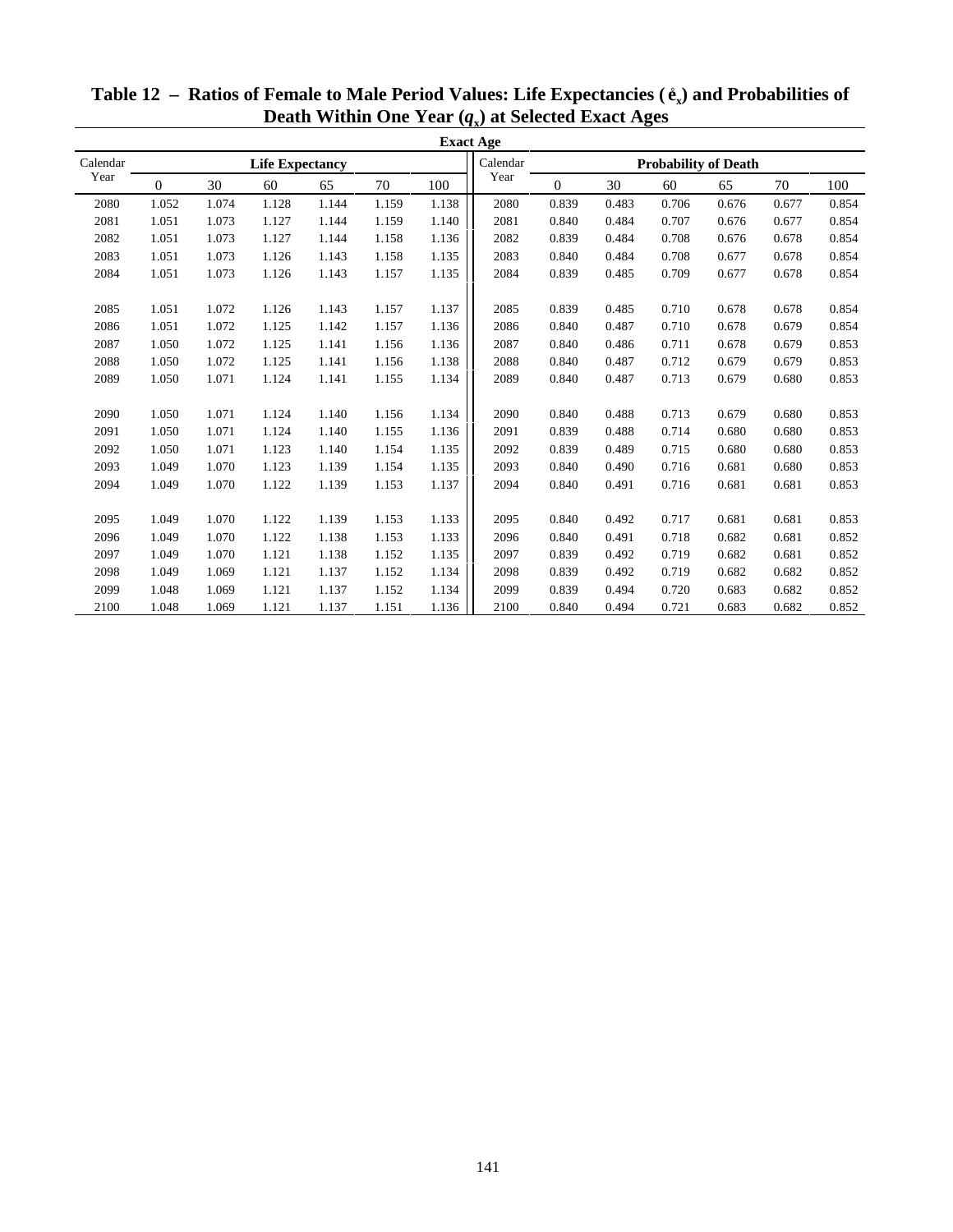|              |              |       |                        |       |        |       | <b>Exact Age</b> |                  |       |       |                             |        |       |
|--------------|--------------|-------|------------------------|-------|--------|-------|------------------|------------------|-------|-------|-----------------------------|--------|-------|
| Year of      |              |       | <b>Life Expectancy</b> |       |        |       | Year of          |                  |       |       | <b>Probability of Death</b> |        |       |
| <b>Birth</b> | $\mathbf{0}$ | 30    | 60                     | 65    | $70\,$ | 100   | Birth            | $\boldsymbol{0}$ | 30    | 60    | 65                          | $70\,$ | 100   |
| 1900         | 1.131        | 1.164 | 1.321                  | 1.340 | 1.341  | 1.141 | 1900             | 0.820            | 0.905 | 0.517 | 0.505                       | 0.514  | 0.873 |
| 1901         | 1.129        | 1.166 | 1.325                  | 1.342 | 1.342  | 1.142 | 1901             | 0.814            | 0.911 | 0.512 | 0.499                       | 0.507  | 0.872 |
| 1902         | 1.130        | 1.168 | 1.329                  | 1.344 | 1.343  | 1.148 | 1902             | 0.817            | 0.936 | 0.513 | 0.501                       | 0.505  | 0.872 |
| 1903         | 1.132        | 1.171 | 1.331                  | 1.346 | 1.342  | 1.143 | 1903             | 0.815            | 0.908 | 0.508 | 0.476                       | 0.495  | 0.871 |
| 1904         | 1.134        | 1.173 | 1.333                  | 1.344 | 1.339  | 1.148 | 1904             | 0.815            | 0.879 | 0.495 | 0.470                       | 0.495  | 0.871 |
|              |              |       |                        |       |        |       |                  |                  |       |       |                             |        |       |
| 1905         | 1.136        | 1.174 | 1.332                  | 1.342 | 1.337  | 1.148 | 1905             | 0.810            | 0.877 | 0.485 | 0.468                       | 0.491  | 0.870 |
| 1906         | 1.137        | 1.175 | 1.330                  | 1.338 | 1.334  | 1.147 | 1906             | 0.814            | 0.861 | 0.472 | 0.472                       | 0.492  | 0.870 |
| 1907         | 1.135        | 1.175 | 1.326                  | 1.334 | 1.330  | 1.146 | 1907             | 0.819            | 0.837 | 0.470 | 0.471                       | 0.491  | 0.870 |
| 1908         | 1.134        | 1.174 | 1.321                  | 1.329 | 1.325  | 1.146 | 1908             | 0.819            | 0.849 | 0.477 | 0.467                       | 0.494  | 0.869 |
| 1909         | 1.133        | 1.172 | 1.315                  | 1.322 | 1.319  | 1.145 | 1909             | 0.818            | 0.847 | 0.474 | 0.471                       | 0.497  | 0.869 |
|              |              |       |                        |       |        |       |                  |                  |       |       |                             |        |       |
| 1910         | 1.134        | 1.171 | 1.309                  | 1.315 | 1.314  | 1.149 | 1910             | 0.818            | 0.815 | 0.478 | 0.469                       | 0.509  | 0.869 |
| 1911         | 1.131        | 1.169 | 1.302                  | 1.309 | 1.308  | 1.148 | 1911             | 0.818            | 0.788 | 0.484 | 0.473                       | 0.511  | 0.869 |
| 1912         | 1.131        | 1.167 | 1.296                  | 1.302 | 1.301  | 1.147 | 1912             | 0.809            | 0.746 | 0.475 | 0.483                       | 0.519  | 0.868 |
| 1913         | 1.131        | 1.165 | 1.287                  | 1.294 | 1.295  | 1.146 | 1913             | 0.808            | 0.762 | 0.484 | 0.485                       | 0.523  | 0.868 |
| 1914         | 1.129        | 1.162 | 1.280                  | 1.287 | 1.287  | 1.145 | 1914             | 0.809            | 0.720 | 0.493 | 0.490                       | 0.531  | 0.868 |
|              |              |       |                        |       |        |       |                  |                  |       |       |                             |        |       |
| 1915         | 1.129        | 1.159 | 1.272                  | 1.279 | 1.281  | 1.149 | 1915             | 0.795            | 0.627 | 0.492 | 0.504                       | 0.534  | 0.868 |
| 1916         | 1.128        | 1.156 | 1.264                  | 1.272 | 1.273  | 1.143 | 1916             | 0.794            | 0.746 | 0.497 | 0.512                       | 0.545  | 0.867 |
| 1917         | 1.127        | 1.153 | 1.257                  | 1.265 | 1.267  | 1.147 | 1917             | 0.788            | 0.747 | 0.501 | 0.518                       | 0.550  | 0.867 |
| 1918         | 1.127        | 1.150 | 1.250                  | 1.259 | 1.261  | 1.145 | 1918             | 0.800            | 0.696 | 0.503 | 0.525                       | 0.550  | 0.867 |
| 1919         | 1.122        | 1.148 | 1.244                  | 1.254 | 1.256  | 1.149 | 1919             | 0.792            | 0.707 | 0.506 | 0.534                       | 0.558  | 0.867 |
|              |              |       |                        |       |        |       |                  |                  |       |       |                             |        |       |
| 1920         | 1.123        | 1.146 | 1.239                  | 1.249 | 1.251  | 1.148 | 1920             | 0.788            | 0.671 | 0.518 | 0.536                       | 0.561  | 0.866 |
| 1921         | 1.119        | 1.144 | 1.235                  | 1.244 | 1.246  | 1.147 | 1921             | 0.795            | 0.643 | 0.525 | 0.547                       | 0.567  | 0.866 |
| 1922         | 1.118        | 1.142 | 1.230                  | 1.240 | 1.243  | 1.146 | 1922             | 0.789            | 0.625 | 0.532 | 0.550                       | 0.569  | 0.866 |
| 1923         | 1.116        | 1.140 | 1.226                  | 1.236 | 1.237  | 1.145 | 1923             | 0.803            | 0.601 | 0.537 | 0.544                       | 0.572  | 0.866 |
| 1924         | 1.116        | 1.139 | 1.222                  | 1.230 | 1.232  | 1.148 | 1924             | 0.786            | 0.586 | 0.537 | 0.551                       | 0.585  | 0.865 |
| 1925         | 1.114        | 1.137 | 1.217                  | 1.226 | 1.229  | 1.147 | 1925             | 0.789            | 0.586 | 0.542 | 0.556                       | 0.593  | 0.865 |
| 1926         | 1.113        | 1.135 | 1.213                  | 1.222 | 1.225  | 1.146 | 1926             | 0.794            | 0.580 | 0.548 | 0.560                       | 0.599  | 0.865 |
| 1927         | 1.110        | 1.133 | 1.209                  | 1.218 | 1.222  | 1.145 | 1927             | 0.784            | 0.605 | 0.549 | 0.566                       | 0.603  | 0.865 |
| 1928         | 1.110        | 1.131 | 1.205                  | 1.215 | 1.219  | 1.144 | 1928             | 0.781            | 0.591 | 0.561 | 0.572                       | 0.614  | 0.864 |
| 1929         | 1.108        | 1.129 | 1.201                  | 1.211 | 1.216  | 1.148 | 1929             | 0.794            | 0.585 | 0.559 | 0.577                       | 0.622  | 0.864 |
|              |              |       |                        |       |        |       |                  |                  |       |       |                             |        |       |
| 1930         | 1.106        | 1.126 | 1.197                  | 1.208 | 1.214  | 1.146 | 1930             | 0.797            | 0.582 | 0.566 | 0.584                       | 0.620  | 0.864 |
| 1931         | 1.104        | 1.124 | 1.194                  | 1.205 | 1.212  | 1.145 | 1931             | 0.791            | 0.584 | 0.572 | 0.592                       | 0.627  | 0.864 |
| 1932         | 1.102        | 1.122 | 1.191                  | 1.201 | 1.210  | 1.149 | 1932             | 0.794            | 0.583 | 0.577 | 0.595                       | 0.633  | 0.863 |
| 1933         | 1.101        | 1.121 | 1.188                  | 1.199 | 1.208  | 1.148 | 1933             | 0.799            | 0.569 | 0.583 | 0.608                       | 0.638  | 0.863 |
| 1934         | 1.102        | 1.119 | 1.185                  | 1.197 | 1.207  | 1.146 | 1934             | 0.792            | 0.556 | 0.582 | 0.623                       | 0.642  | 0.863 |
|              |              |       |                        |       |        |       |                  |                  |       |       |                             |        |       |
| 1935         | 1.101        | 1.118 | 1.183                  | 1.195 | 1.206  | 1.146 | 1935             | 0.777            | 0.556 | 0.594 | 0.612                       | 0.646  | 0.863 |
| 1936         | 1.100        | 1.116 | 1.181                  | 1.194 | 1.205  | 1.145 | 1936             | 0.786            | 0.546 | 0.595 | 0.617                       | 0.649  | 0.862 |
| 1937         | 1.098        | 1.115 | 1.179                  | 1.192 | 1.203  | 1.143 | 1937             | 0.789            | 0.513 | 0.613 | 0.623                       | 0.651  | 0.862 |
| 1938         | 1.097        | 1.114 | 1.177                  | 1.191 | 1.201  | 1.147 | 1938             | 0.786            | 0.496 | 0.609 | 0.627                       | 0.653  | 0.862 |
| 1939         | 1.096        | 1.113 | 1.176                  | 1.190 | 1.200  | 1.146 | 1939             | 0.786            | 0.493 | 0.616 | 0.631                       | 0.654  | 0.862 |
|              |              |       |                        |       |        |       |                  |                  |       |       |                             |        |       |
| 1940         | 1.095        | 1.112 | 1.174                  | 1.189 | 1.200  | 1.145 | 1940             | 0.787            | 0.481 | 0.615 | 0.634                       | 0.656  | 0.861 |
| 1941         | 1.094        | 1.111 | 1.173                  | 1.187 | 1.199  | 1.143 | 1941             | 0.795            | 0.487 | 0.620 | 0.637                       | 0.657  | 0.861 |
| 1942         | 1.092        | 1.111 | 1.172                  | 1.187 | 1.198  | 1.147 | 1942             | 0.796            | 0.479 | 0.625 | 0.639                       | 0.658  | 0.861 |
| 1943         | 1.092        | 1.110 | 1.170                  | 1.185 | 1.197  | 1.146 | 1943             | 0.785            | 0.456 | 0.629 | 0.641                       | 0.658  | 0.861 |
| 1944         | 1.091        | 1.109 | 1.169                  | 1.185 | 1.198  | 1.141 | 1944             | 0.798            | 0.452 | 0.633 | 0.642                       | 0.659  | 0.861 |

### **Table 13 – Ratios of Female to Male Cohort Values: Life Expectancies ( e x) and Probabilities of Death Within One Year (***q***x) at Selected Exact Ages**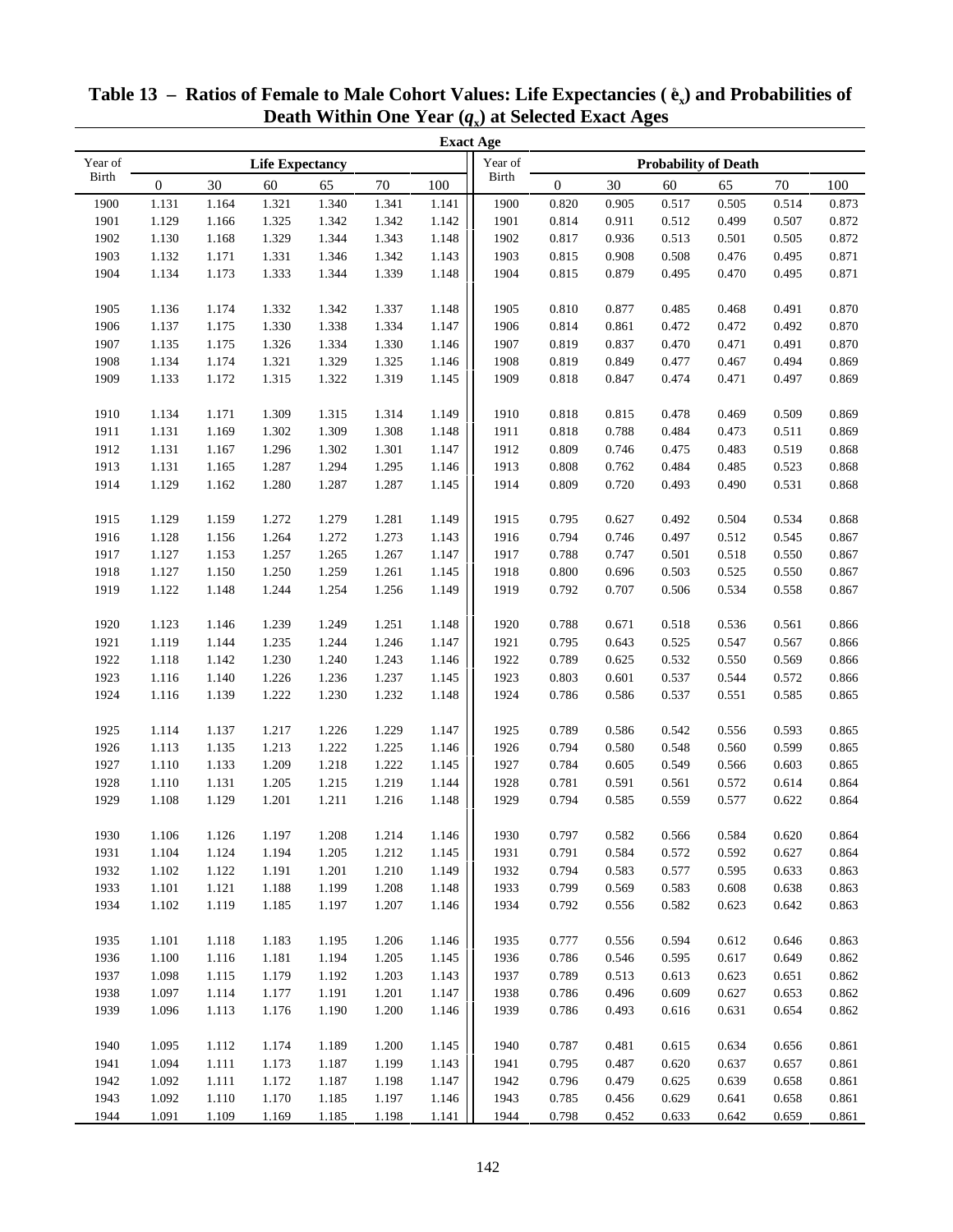|              |                  |       |                        |       |        |       | <b>Exact Age</b> |                  |        |       |                             |       |       |  |
|--------------|------------------|-------|------------------------|-------|--------|-------|------------------|------------------|--------|-------|-----------------------------|-------|-------|--|
| Year of      |                  |       | <b>Life Expectancy</b> |       |        |       | Year of          |                  |        |       | <b>Probability of Death</b> |       |       |  |
| <b>Birth</b> | $\boldsymbol{0}$ | 30    | 60                     | 65    | $70\,$ | 100   | Birth            | $\boldsymbol{0}$ | $30\,$ | 60    | 65                          | 70    | 100   |  |
| 1945         | 1.091            | 1.109 | 1.168                  | 1.183 | 1.197  | 1.144 | 1945             | 0.786            | 0.436  | 0.636 | 0.643                       | 0.660 | 0.860 |  |
| 1946         | 1.090            | 1.108 | 1.167                  | 1.183 | 1.195  | 1.143 | 1946             | 0.783            | 0.444  | 0.639 | 0.645                       | 0.660 | 0.860 |  |
| 1947         | 1.090            | 1.108 | 1.166                  | 1.182 | 1.194  | 1.142 | 1947             | 0.778            | 0.428  | 0.641 | 0.645                       | 0.661 | 0.860 |  |
| 1948         | 1.090            | 1.108 | 1.165                  | 1.181 | 1.194  | 1.145 | 1948             | 0.777            | 0.426  | 0.643 | 0.646                       | 0.661 | 0.860 |  |
| 1949         | 1.091            | 1.108 | 1.165                  | 1.181 | 1.193  | 1.144 | 1949             | 0.778            | 0.395  | 0.645 | 0.647                       | 0.661 | 0.860 |  |
|              |                  |       |                        |       |        |       |                  |                  |        |       |                             |       |       |  |
| 1950         | 1.090            | 1.109 | 1.164                  | 1.180 | 1.193  | 1.143 | 1950             | 0.778            | 0.396  | 0.646 | 0.648                       | 0.662 | 0.859 |  |
| 1951         | 1.090            | 1.109 | 1.163                  | 1.179 | 1.192  | 1.146 | 1951             | 0.775            | 0.393  | 0.648 | 0.648                       | 0.662 | 0.859 |  |
| 1952         | 1.090            | 1.109 | 1.162                  | 1.178 | 1.191  | 1.145 | 1952             | 0.782            | 0.391  | 0.649 | 0.649                       | 0.662 | 0.859 |  |
| 1953         | 1.090            | 1.108 | 1.162                  | 1.178 | 1.191  | 1.144 | 1953             | 0.777            | 0.394  | 0.650 | 0.650                       | 0.662 | 0.859 |  |
| 1954         | 1.089            | 1.108 | 1.161                  | 1.177 | 1.190  | 1.143 | 1954             | 0.778            | 0.393  | 0.651 | 0.650                       | 0.663 | 0.859 |  |
|              |                  |       |                        |       |        |       |                  |                  |        |       |                             |       |       |  |
| 1955         | 1.088            | 1.107 | 1.160                  | 1.176 | 1.189  | 1.142 | 1955             | 0.779            | 0.389  | 0.652 | 0.651                       | 0.663 | 0.858 |  |
| 1956         | 1.088            | 1.106 | 1.159                  | 1.176 | 1.189  | 1.141 | 1956             | 0.772            | 0.370  | 0.653 | 0.651                       | 0.663 | 0.858 |  |
| 1957         | 1.087            | 1.106 | 1.159                  | 1.175 | 1.188  | 1.140 | 1957             | 0.779            | 0.382  | 0.654 | 0.652                       | 0.663 | 0.858 |  |
| 1958         | 1.086            | 1.105 | 1.158                  | 1.174 | 1.187  | 1.143 | 1958             | 0.785            | 0.372  | 0.655 | 0.652                       | 0.664 | 0.858 |  |
| 1959         | 1.086            | 1.104 | 1.157                  | 1.174 | 1.187  | 1.142 | 1959             | 0.779            | 0.373  | 0.656 | 0.653                       | 0.664 | 0.858 |  |
|              |                  |       |                        |       |        |       |                  |                  |        |       |                             |       |       |  |
| 1960         | 1.085            | 1.103 | 1.157                  | 1.173 | 1.186  | 1.141 | 1960             | 0.770            | 0.365  | 0.657 | 0.653                       | 0.664 | 0.857 |  |
| 1961         | 1.084            | 1.103 | 1.156                  | 1.172 | 1.185  | 1.144 | 1961             | 0.775            | 0.364  | 0.658 | 0.653                       | 0.664 | 0.857 |  |
| 1962         | 1.084            | 1.102 | 1.156                  | 1.172 | 1.185  | 1.143 | 1962             | 0.766            | 0.360  | 0.659 | 0.654                       | 0.665 | 0.857 |  |
| 1963         | 1.083            | 1.101 | 1.155                  | 1.171 | 1.185  | 1.142 | 1963             | 0.769            | 0.359  | 0.659 | 0.654                       | 0.665 | 0.857 |  |
| 1964         | 1.082            | 1.100 | 1.154                  | 1.170 | 1.184  | 1.138 | 1964             | 0.776            | 0.366  | 0.660 | 0.655                       | 0.665 | 0.857 |  |
|              |                  |       |                        |       |        |       |                  |                  |        |       |                             |       |       |  |
| 1965         | 1.081            | 1.099 | 1.154                  | 1.170 | 1.183  | 1.141 | 1965             | 0.775            | 0.374  | 0.661 | 0.655                       | 0.665 | 0.857 |  |
| 1966         | 1.080            | 1.098 | 1.153                  | 1.169 | 1.183  | 1.140 | 1966             | 0.775            | 0.414  | 0.662 | 0.656                       | 0.666 | 0.856 |  |
| 1967         | 1.079            | 1.097 | 1.152                  | 1.169 | 1.182  | 1.139 | 1967             | 0.776            | 0.430  | 0.663 | 0.656                       | 0.666 | 0.856 |  |
| 1968         | 1.079            | 1.097 | 1.152                  | 1.168 | 1.181  | 1.142 | 1968             | 0.771            | 0.452  | 0.664 | 0.656                       | 0.666 | 0.856 |  |
| 1969         | 1.078            | 1.097 | 1.151                  | 1.168 | 1.181  | 1.141 | 1969             | 0.774            | 0.443  | 0.664 | 0.657                       | 0.666 | 0.856 |  |
| 1970         | 1.077            | 1.096 | 1.151                  | 1.167 | 1.180  | 1.140 | 1970             | 0.783            | 0.445  | 0.665 | 0.657                       | 0.667 | 0.856 |  |
| 1971         | 1.076            | 1.096 | 1.150                  | 1.166 | 1.180  | 1.143 | 1971             | 0.777            | 0.446  | 0.666 | 0.658                       | 0.667 | 0.856 |  |
| 1972         | 1.076            | 1.095 | 1.149                  | 1.166 | 1.179  | 1.142 | 1972             | 0.771            | 0.448  | 0.667 | 0.658                       | 0.667 | 0.855 |  |
| 1973         | 1.075            | 1.095 | 1.149                  | 1.165 | 1.179  | 1.141 | 1973             | 0.776            | 0.449  | 0.668 | 0.658                       | 0.667 | 0.855 |  |
| 1974         | 1.075            | 1.095 | 1.149                  | 1.164 | 1.178  | 1.137 | 1974             | 0.782            | 0.450  | 0.668 | 0.659                       | 0.668 | 0.855 |  |
|              |                  |       |                        |       |        |       |                  |                  |        |       |                             |       |       |  |
| 1975         | 1.074            | 1.094 | 1.148                  | 1.164 | 1.177  | 1.140 | 1975             | 0.794            | 0.450  | 0.669 | 0.659                       | 0.668 | 0.855 |  |
| 1976         | 1.073            | 1.094 | 1.147                  | 1.164 | 1.177  | 1.139 | 1976             | 0.807            | 0.451  | 0.670 | 0.660                       | 0.668 | 0.855 |  |
| 1977         | 1.073            | 1.093 | 1.147                  | 1.163 | 1.176  | 1.138 | 1977             | 0.788            | 0.452  | 0.671 | 0.660                       | 0.668 | 0.855 |  |
| 1978         | 1.072            | 1.093 | 1.147                  | 1.163 | 1.176  | 1.141 | 1978             | 0.801            | 0.452  | 0.672 | 0.661                       | 0.669 | 0.855 |  |
| 1979         | 1.071            | 1.092 | 1.146                  | 1.161 | 1.176  | 1.140 | 1979             | 0.797            | 0.453  | 0.673 | 0.661                       | 0.669 | 0.854 |  |
|              |                  |       |                        |       |        |       |                  |                  |        |       |                             |       |       |  |
| 1980         | 1.070            | 1.092 | 1.145                  | 1.161 | 1.175  | 1.139 | 1980             | 0.804            | 0.453  | 0.673 | 0.661                       | 0.669 | 0.854 |  |
| 1981         | 1.070            | 1.091 | 1.145                  | 1.161 | 1.174  | 1.138 | 1981             | 0.811            | 0.453  | 0.674 | 0.662                       | 0.670 | 0.854 |  |
| 1982         | 1.069            | 1.091 | 1.144                  | 1.160 | 1.174  | 1.141 | 1982             | 0.800            | 0.454  | 0.675 | 0.662                       | 0.670 | 0.854 |  |
| 1983         | 1.068            | 1.091 | 1.144                  | 1.160 | 1.173  | 1.137 | 1983             | 0.809            | 0.454  | 0.676 | 0.663                       | 0.670 | 0.854 |  |
| 1984         | 1.068            | 1.090 | 1.143                  | 1.159 | 1.172  | 1.136 | 1984             | 0.809            | 0.454  | 0.677 | 0.663                       | 0.670 | 0.854 |  |
|              |                  |       |                        |       |        |       |                  |                  |        |       |                             |       |       |  |
| 1985         | 1.068            | 1.090 | 1.142                  | 1.159 | 1.172  | 1.139 | 1985             | 0.782            | 0.455  | 0.678 | 0.663                       | 0.671 | 0.854 |  |
| 1986         | 1.068            | 1.089 | 1.142                  | 1.158 | 1.172  | 1.138 | 1986             | 0.788            | 0.455  | 0.678 | 0.664                       | 0.671 | 0.854 |  |
| 1987         | 1.067            | 1.089 | 1.141                  | 1.158 | 1.171  | 1.137 | 1987             | 0.800            | 0.456  | 0.679 | 0.664                       | 0.671 | 0.853 |  |
| 1988         | 1.067            | 1.088 | 1.141                  | 1.157 | 1.171  | 1.136 | 1988             | 0.807            | 0.456  | 0.680 | 0.665                       | 0.671 | 0.853 |  |
| 1989         | 1.066            | 1.088 | 1.141                  | 1.156 | 1.170  | 1.139 | 1989             | 0.812            | 0.456  | 0.681 | 0.665                       | 0.672 | 0.853 |  |

### **Table 13 – Ratios of Female to Male Cohort Values: Life Expectancies ( e x) and Probabilities of Death Within One Year (***q***x) at Selected Exact Ages**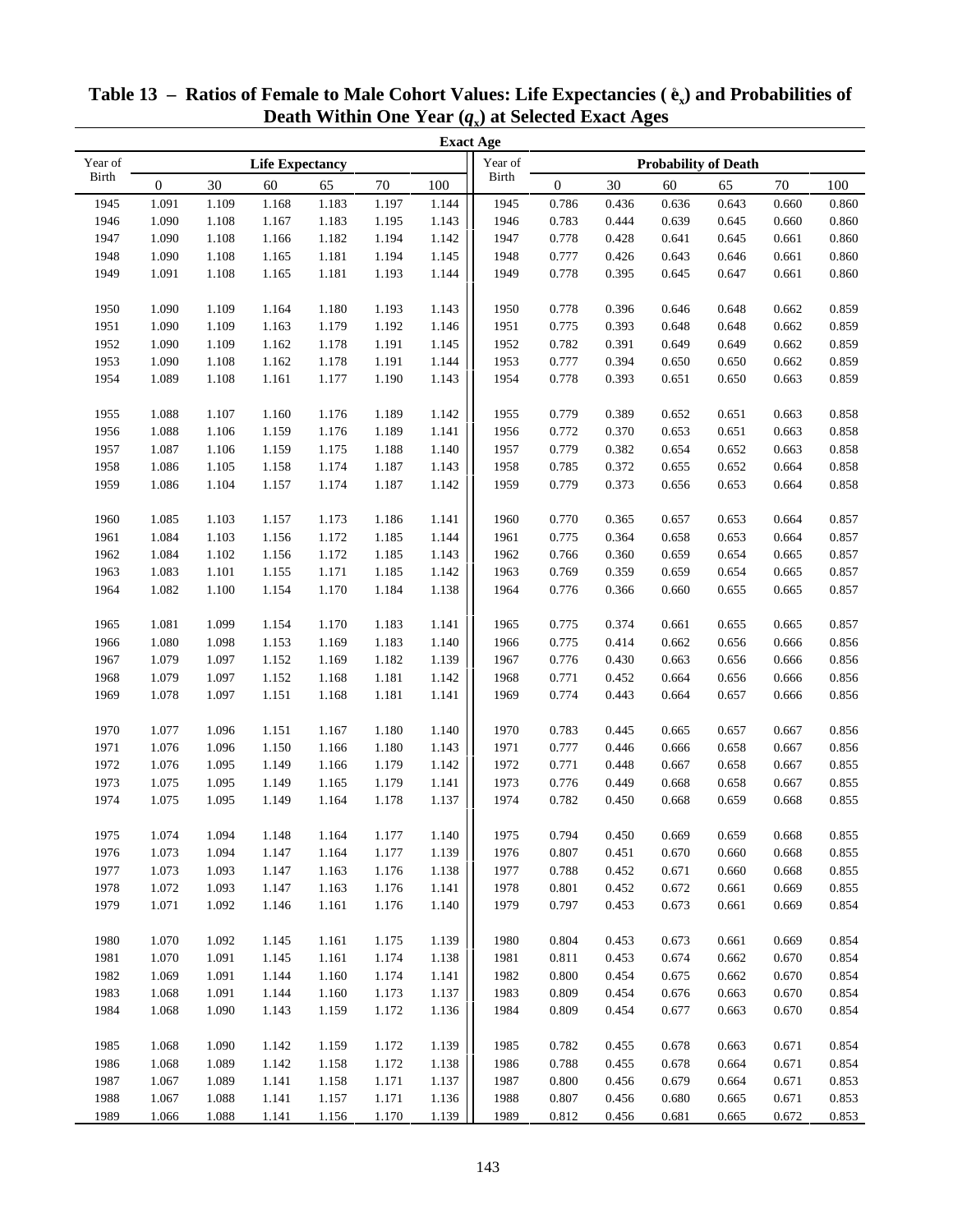|              |              |           |                        |       |        |       | <b>Exact Age</b> |                  |        |       |                             |        |       |
|--------------|--------------|-----------|------------------------|-------|--------|-------|------------------|------------------|--------|-------|-----------------------------|--------|-------|
| Year of      |              |           | <b>Life Expectancy</b> |       |        |       | Year of          |                  |        |       | <b>Probability of Death</b> |        |       |
| <b>Birth</b> | $\mathbf{0}$ | 30        | 60                     | 65    | $70\,$ | 100   | Birth            | $\boldsymbol{0}$ | $30\,$ | 60    | 65                          | $70\,$ | 100   |
| 1990         | 1.066        | 1.088     | 1.140                  | 1.156 | 1.170  | 1.138 | 1990             | 0.792            | 0.456  | 0.682 | 0.666                       | 0.672  | 0.853 |
| 1991         | 1.066        | 1.087     | 1.139                  | 1.156 | 1.169  | 1.134 | 1991             | 0.785            | 0.457  | 0.683 | 0.666                       | 0.672  | 0.853 |
| 1992         | 1.065        | 1.087     | 1.139                  | 1.155 | 1.169  | 1.137 | 1992             | 0.810            | 0.457  | 0.683 | 0.666                       | 0.672  | 0.853 |
| 1993         | 1.065        | 1.087     | 1.139                  | 1.155 | 1.167  | 1.136 | 1993             | 0.804            | 0.458  | 0.684 | 0.667                       | 0.673  | 0.853 |
| 1994         | 1.064        | 1.086     | 1.138                  | 1.154 | 1.167  | 1.135 | 1994             | 0.818            | 0.458  | 0.685 | 0.667                       | 0.673  | 0.853 |
|              |              |           |                        |       |        |       |                  |                  |        |       |                             |        |       |
| 1995         | 1.064        | 1.086     | 1.138                  | 1.153 | 1.167  | 1.138 | 1995             | 0.818            | 0.458  | 0.686 | 0.668                       | 0.673  | 0.853 |
| 1996         | 1.063        | 1.085     | 1.137                  | 1.153 | 1.167  | 1.137 | 1996             | 0.821            | 0.458  | 0.687 | 0.668                       | 0.673  | 0.852 |
| 1997         | 1.063        | 1.085     | 1.137                  | 1.153 | 1.166  | 1.136 | 1997             | 0.813            | 0.459  | 0.688 | 0.669                       | 0.674  | 0.852 |
| 1998         | 1.063        | 1.084     | 1.136                  | 1.152 | 1.165  | 1.135 | 1998             | 0.835            | 0.460  | 0.688 | 0.669                       | 0.674  | 0.852 |
| 1999         | 1.062        | 1.084     | 1.135                  | 1.152 | 1.165  | 1.135 | 1999             | 0.824            | 0.461  | 0.689 | 0.669                       | 0.674  | 0.852 |
|              |              |           |                        |       |        |       |                  |                  |        |       |                             |        |       |
| 2000         | 1.062        | 1.084     | 1.135                  | 1.151 | 1.165  | 1.134 | 2000             | 0.833            | 0.461  | 0.690 | 0.670                       | 0.675  | 0.852 |
| 2001         | 1.062        | 1.084     | 1.135                  | 1.150 | 1.164  | 1.133 | 2001             | 0.834            | 0.460  | 0.691 | 0.670                       | 0.675  | 0.852 |
| 2002         | 1.061        | 1.083     | 1.135                  | 1.150 | 1.164  | 1.136 | 2002             | 0.835            | 0.462  | 0.692 | 0.670                       | 0.675  | 0.852 |
| 2003         | 1.061        | 1.083     | 1.134                  | 1.150 | 1.163  | 1.135 | 2003             | 0.836            | 0.461  | 0.692 | 0.671                       | 0.675  | 0.852 |
| 2004         | 1.061        | 1.082     | 1.133                  | 1.149 | 1.162  | 1.134 | 2004             | 0.837            | 0.462  | 0.693 | 0.671                       | 0.676  | 0.852 |
|              |              |           |                        |       |        |       |                  |                  |        |       |                             |        |       |
| 2005         | 1.060        | 1.082     | 1.133                  | 1.148 | 1.163  | 1.134 | 2005             | 0.838            | 0.462  | 0.694 | 0.672                       | 0.676  | 0.852 |
| 2006         | 1.060        | 1.082     | 1.132                  | 1.148 | 1.161  | 1.133 | 2006             | 0.838            | 0.462  | 0.695 | 0.672                       | 0.676  | 0.852 |
| 2007         | 1.060        | 1.081     | 1.132                  | 1.148 | 1.161  | 1.132 | 2007             | 0.838            | 0.464  | 0.696 | 0.673                       | 0.676  | 0.851 |
| 2008         | 1.060        | 1.081     | 1.132                  | 1.147 | 1.161  | 1.132 | 2008             | 0.839            | 0.464  | 0.696 | 0.673                       | 0.677  | 0.851 |
| 2009         | 1.059        | 1.081     | 1.131                  | 1.147 | 1.160  | 1.134 | 2009             | 0.839            | 0.465  | 0.697 | 0.673                       | 0.677  | 0.851 |
|              |              |           |                        |       |        |       |                  |                  |        |       |                             |        |       |
| 2010         | 1.059        | 1.080     | 1.131                  | 1.147 | 1.160  | 1.133 | 2010             | 0.839            | 0.464  | 0.698 | 0.674                       | 0.677  | 0.851 |
| 2011         | 1.059        | 1.080     | 1.130                  | 1.146 | 1.159  | 1.133 | 2011             | 0.840            | 0.465  | 0.699 | 0.674                       | 0.677  | 0.851 |
| 2012         | 1.059        | 1.080     | 1.130                  | 1.146 | 1.159  | 1.132 | 2012             | 0.840            | 0.465  | 0.700 | 0.674                       | 0.678  | 0.851 |
| 2013         | 1.058        | 1.079     | 1.130                  | 1.145 | 1.159  | 1.132 | 2013             | 0.840            | 0.465  | 0.701 | 0.675                       | 0.678  | 0.851 |
| 2014         | 1.058        | 1.079     | 1.129                  | 1.145 | 1.158  | 1.131 | 2014             | 0.840            | 0.466  | 0.701 | 0.675                       | 0.678  | 0.851 |
|              |              |           |                        |       |        |       |                  |                  |        |       |                             |        |       |
| 2015         | 1.058        | 1.079     | 1.129                  | 1.144 | 1.157  | 1.133 | 2015             | 0.840            | 0.466  | 0.702 | 0.676                       | 0.678  | 0.851 |
| 2016         | 1.058        | 1.079     | 1.128                  | 1.144 | 1.157  | 1.132 | 2016             | 0.840            | 0.467  | 0.703 | 0.676                       | 0.679  | 0.851 |
| 2017         | 1.057        | 1.078     | 1.128                  | 1.144 | 1.156  | 1.129 | 2017             | 0.840            | 0.468  | 0.704 | 0.676                       | 0.679  | 0.851 |
| 2018         | 1.057        | 1.078     | 1.127                  | 1.143 | 1.157  | 1.131 | 2018             | 0.840            | 0.468  | 0.704 | 0.677                       | 0.679  | 0.851 |
| 2019         | 1.057        | 1.077     | 1.127                  | 1.143 | 1.156  | 1.131 | 2019             | 0.840            | 0.469  | 0.705 | 0.677                       | 0.680  | 0.851 |
|              |              |           |                        |       |        |       |                  |                  |        |       |                             |        |       |
| 2020         | 1.057        | $1.077\,$ | 1.127                  | 1.142 | 1.155  | 1.130 | 2020             | 0.840            | 0.469  | 0.706 | 0.678                       | 0.680  | 0.851 |
| 2021         | 1.056        | 1.077     | 1.126                  | 1.142 | 1.155  | 1.132 | 2021             | 0.840            | 0.470  | 0.707 | 0.678                       | 0.680  | 0.851 |
| 2022         | 1.056        | 1.077     | 1.126                  | 1.141 | 1.155  | 1.129 | 2022             | 0.840            | 0.470  | 0.708 | 0.678                       | 0.680  | 0.851 |
| 2023         | 1.056        | 1.076     | 1.125                  | 1.141 | 1.154  | 1.128 | 2023             | 0.840            | 0.470  | 0.708 | 0.679                       | 0.680  | 0.851 |
| 2024         | 1.056        | 1.076     | 1.125                  | 1.141 | 1.154  | 1.131 | 2024             | 0.840            | 0.471  | 0.709 | 0.679                       | 0.681  | 0.850 |
|              |              |           |                        |       |        |       |                  |                  |        |       |                             |        |       |
| 2025         | 1.055        | 1.076     | 1.125                  | 1.140 | 1.154  | 1.130 | 2025             | 0.840            | 0.472  | 0.710 | 0.679                       | 0.681  | 0.850 |
| 2026         | 1.055        | 1.075     | 1.125                  | 1.140 | 1.153  | 1.129 | 2026             | 0.840            | 0.471  | 0.710 | 0.680                       | 0.681  | 0.850 |
| 2027         | 1.055        | 1.075     | 1.124                  | 1.139 | 1.153  | 1.126 | 2027             | 0.840            | 0.472  | 0.711 | 0.680                       | 0.681  | 0.850 |
| 2028         | 1.055        | 1.075     | 1.124                  | 1.139 | 1.152  | 1.128 | 2028             | 0.840            | 0.472  | 0.712 | 0.681                       | 0.682  | 0.850 |
| 2029         | 1.054        | 1.075     | 1.123                  | 1.139 | 1.151  | 1.128 | 2029             | 0.840            | 0.473  | 0.713 | 0.681                       | 0.682  | 0.850 |
|              |              |           |                        |       |        |       |                  |                  |        |       |                             |        |       |
| 2030         | 1.054        | 1.074     | 1.123                  | 1.138 | 1.151  | 1.127 | 2030             | 0.840            | 0.473  | 0.713 | 0.681                       | 0.682  | 0.850 |
| 2031         | 1.054        | 1.074     | 1.123                  | 1.138 | 1.151  | 1.129 | 2031             | 0.840            | 0.474  | 0.714 | 0.682                       | 0.682  | 0.850 |
| 2032         | 1.054        | 1.074     | 1.122                  | 1.138 | 1.151  | 1.126 | 2032             | 0.840            | 0.475  | 0.715 | 0.682                       | 0.683  | 0.850 |
| 2033         | 1.054        | 1.073     | 1.122                  | 1.137 | 1.151  | 1.126 | 2033             | 0.840            | 0.475  | 0.716 | 0.682                       | 0.683  | 0.850 |
| 2034         | 1.053        | 1.073     | 1.122                  | 1.137 | 1.150  | 1.128 | 2034             | 0.840            | 0.475  | 0.716 | 0.683                       | 0.683  | 0.850 |

### **Table 13 – Ratios of Female to Male Cohort Values: Life Expectancies ( e x) and Probabilities of Death Within One Year (***q***x) at Selected Exact Ages**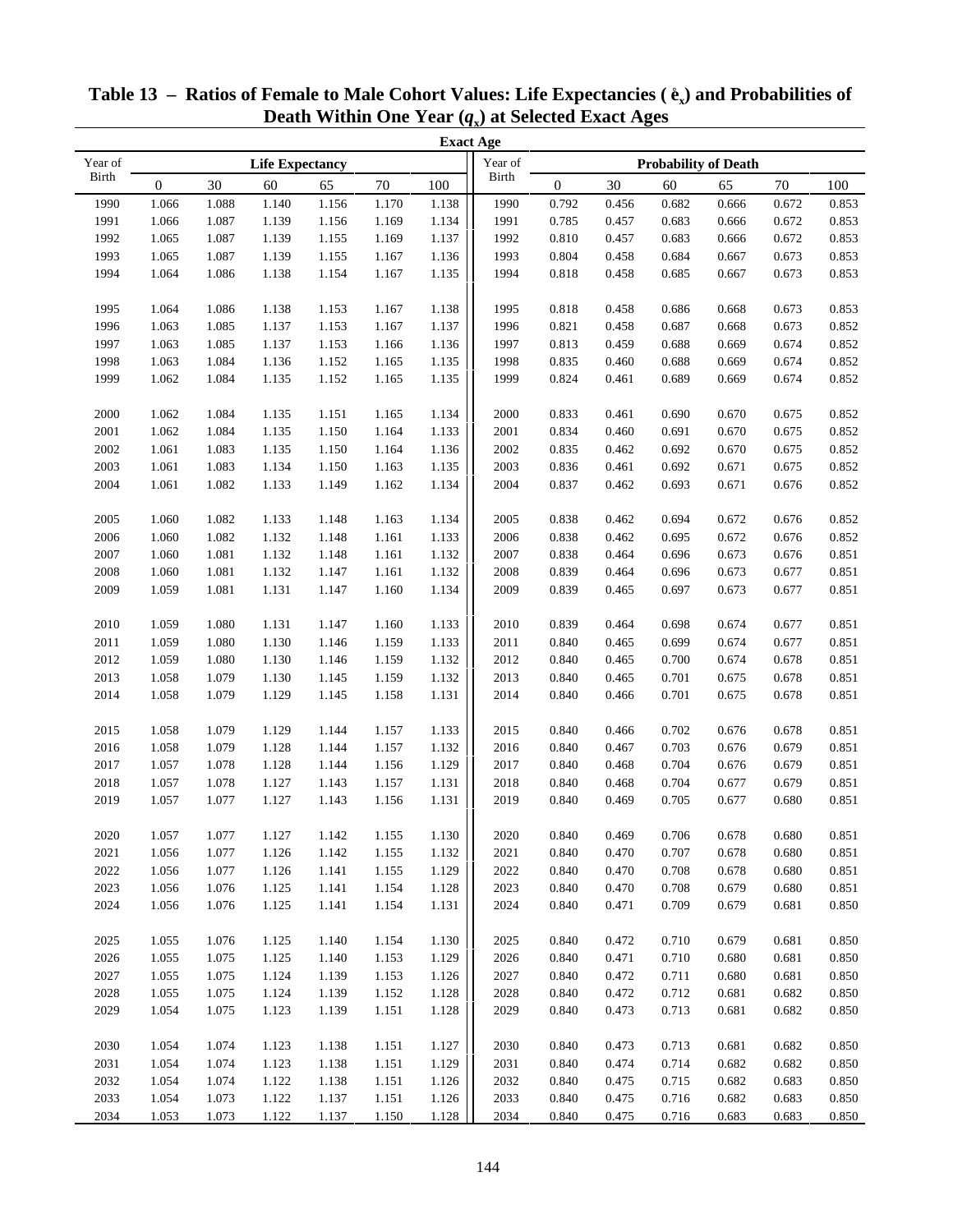|         |                  |       |                        |       |        |           | <b>Exact Age</b> |                             |        |       |       |        |       |
|---------|------------------|-------|------------------------|-------|--------|-----------|------------------|-----------------------------|--------|-------|-------|--------|-------|
| Year of |                  |       | <b>Life Expectancy</b> |       |        |           | Year of          | <b>Probability of Death</b> |        |       |       |        |       |
| Birth   | $\boldsymbol{0}$ | 30    | 60                     | 65    | $70\,$ | 100       | <b>Birth</b>     | $\boldsymbol{0}$            | $30\,$ | 60    | 65    | $70\,$ | 100   |
| 2035    | 1.053            | 1.073 | 1.121                  | 1.136 | 1.149  | 1.127     | 2035             | 0.840                       | 0.475  | 0.717 | 0.683 | 0.683  | 0.850 |
| 2036    | 1.053            | 1.073 | 1.121                  | 1.136 | 1.149  | 1.127     | 2036             | 0.840                       | 0.477  | 0.718 | 0.683 | 0.684  | 0.850 |
| 2037    | 1.053            | 1.072 | 1.120                  | 1.136 | 1.149  | 1.126     | 2037             | 0.840                       | 0.476  | 0.719 | 0.684 | 0.684  | 0.850 |
| 2038    | 1.053            | 1.072 | 1.120                  | 1.135 | 1.148  | 1.126     | 2038             | 0.840                       | 0.477  | 0.719 | 0.684 | 0.684  | 0.850 |
| 2039    | 1.052            | 1.072 | 1.120                  | 1.135 | 1.148  | 1.128     | 2039             | 0.840                       | 0.479  | 0.720 | 0.684 | 0.684  | 0.850 |
|         |                  |       |                        |       |        |           |                  |                             |        |       |       |        |       |
| 2040    | 1.052            | 1.072 | 1.119                  | 1.135 | 1.147  | 1.127     | 2040             | 0.840                       | 0.478  | 0.721 | 0.685 | 0.684  | 0.850 |
| 2041    | 1.052            | 1.071 | 1.119                  | 1.134 | 1.147  | 1.124     | 2041             | 0.840                       | 0.479  | 0.722 | 0.685 | 0.685  | 0.850 |
| 2042    | 1.052            | 1.071 | 1.119                  | 1.134 | 1.146  | 1.126     | 2042             | 0.840                       | 0.479  | 0.722 | 0.685 | 0.685  | 0.850 |
| 2043    | 1.052            | 1.071 | 1.118                  | 1.133 | 1.146  | 1.126     | 2043             | 0.840                       | 0.480  | 0.723 | 0.686 | 0.685  | 0.850 |
| 2044    | 1.051            | 1.071 | 1.118                  | 1.133 | 1.146  | 1.125     | 2044             | 0.840                       | 0.480  | 0.724 | 0.686 | 0.685  | 0.850 |
|         |                  |       |                        |       |        |           |                  |                             |        |       |       |        |       |
| 2045    | 1.051            | 1.070 | 1.118                  | 1.132 | 1.145  | 1.125     | 2045             | 0.840                       | 0.479  | 0.724 | 0.686 | 0.685  | 0.850 |
| 2046    | 1.051            | 1.070 | 1.118                  | 1.132 | 1.145  | 1.124     | 2046             | 0.840                       | 0.481  | 0.725 | 0.687 | 0.686  | 0.850 |
| 2047    | 1.051            | 1.070 | 1.117                  | 1.132 | 1.145  | 1.124     | 2047             | 0.840                       | 0.482  | 0.726 | 0.687 | 0.686  | 0.850 |
| 2048    | 1.051            | 1.070 | 1.117                  | 1.132 | 1.145  | 1.123     | 2048             | 0.840                       | 0.482  | 0.726 | 0.687 | 0.686  | 0.850 |
| 2049    | 1.050            | 1.069 | 1.116                  | 1.131 | 1.144  | 1.123     | 2049             | 0.840                       | 0.482  | 0.727 | 0.688 | 0.686  | 0.850 |
|         |                  |       |                        |       |        |           |                  |                             |        |       |       |        |       |
| 2050    | 1.050            | 1.069 | 1.117                  | 1.131 | 1.144  | 1.122     | 2050             | 0.840                       | 0.483  | 0.728 | 0.688 | 0.687  | 0.850 |
| 2051    | 1.050            | 1.069 | 1.116                  | 1.131 | 1.144  | 1.124     | 2051             | 0.840                       | 0.484  | 0.728 | 0.688 | 0.687  | 0.850 |
| 2052    | 1.050            | 1.069 | 1.115                  | 1.131 | 1.143  | 1.121     | 2052             | 0.840                       | 0.484  | 0.729 | 0.688 | 0.687  | 0.850 |
| 2053    | 1.050            | 1.069 | 1.115                  | 1.130 | 1.142  | 1.121     | 2053             | 0.840                       | 0.484  | 0.730 | 0.689 | 0.687  | 0.850 |
| 2054    | 1.050            | 1.068 | 1.115                  | 1.130 | 1.142  | 1.123     | 2054             | 0.840                       | 0.485  | 0.730 | 0.689 | 0.687  | 0.850 |
|         |                  |       |                        |       |        |           |                  |                             |        |       |       |        |       |
| 2055    | 1.049            | 1.068 | 1.115                  | 1.129 | 1.142  | 1.122     | 2055             | 0.840                       | 0.485  | 0.731 | 0.689 | 0.688  | 0.850 |
| 2056    | 1.049            | 1.068 | 1.114                  | 1.129 | 1.142  | 1.122     | 2056             | 0.840                       | 0.487  | 0.732 | 0.690 | 0.688  | 0.850 |
| 2057    | 1.049            | 1.068 | 1.114                  | 1.128 | 1.141  | 1.121     | 2057             | 0.840                       | 0.486  | 0.732 | 0.690 | 0.688  | 0.850 |
| 2058    | 1.049            | 1.067 | 1.114                  | 1.128 | 1.140  | 1.121     | 2058             | 0.840                       | 0.487  | 0.733 | 0.690 | 0.688  | 0.850 |
| 2059    | 1.049            | 1.067 | 1.113                  | 1.128 | 1.141  | 1.121     | 2059             | 0.840                       | 0.487  | 0.734 | 0.691 | 0.688  | 0.850 |
|         |                  |       |                        |       |        |           |                  |                             |        |       |       |        |       |
| 2060    | 1.048            | 1.067 | 1.113                  | 1.127 | 1.140  | 1.120     | 2060             | 0.840                       | 0.488  | 0.734 | 0.691 | 0.689  | 0.850 |
| 2061    | 1.048            | 1.067 | 1.113                  | 1.127 | 1.140  | 1.120     | 2061             | 0.840                       | 0.488  | 0.735 | 0.691 | 0.689  | 0.850 |
| 2062    | 1.048            | 1.067 | 1.113                  | 1.127 | 1.139  | 1.119     | 2062             | 0.840                       | 0.489  | 0.736 | 0.691 | 0.689  | 0.850 |
| 2063    | 1.048            | 1.066 | 1.112                  | 1.127 | 1.139  | 1.119     | 2063             | 0.840                       | 0.490  | 0.736 | 0.692 | 0.689  | 0.850 |
| 2064    | 1.048            | 1.066 | 1.112                  | 1.126 | 1.139  | 1.121     | 2064             | 0.840                       | 0.491  | 0.737 | 0.692 | 0.689  | 0.850 |
| 2065    | 1.048            | 1.066 | $1.111\,$              | 1.126 | 1.138  | $1.120\,$ | 2065             | 0.840                       | 0.492  | 0.737 | 0.692 | 0.690  | 0.850 |
| 2066    | 1.047            | 1.066 | 1.112                  | 1.126 | 1.138  | 1.118     | 2066             | 0.840                       | 0.491  | 0.738 | 0.693 | 0.690  | 0.850 |
| 2067    | 1.047            | 1.065 | 1.111                  | 1.125 | 1.138  | 1.119     | 2067             | 0.839                       | 0.492  | 0.739 | 0.693 | 0.690  | 0.850 |
| 2068    | 1.047            | 1.065 | 1.111                  | 1.125 | 1.137  | 1.119     | 2068             | 0.840                       | 0.492  | 0.739 | 0.693 | 0.690  | 0.850 |
| 2069    | 1.047            | 1.065 | 1.110                  | 1.124 | 1.137  | 1.116     | 2069             | 0.840                       | 0.494  | 0.740 | 0.693 | 0.690  | 0.850 |
|         |                  |       |                        |       |        |           |                  |                             |        |       |       |        |       |
| 2070    | 1.047            | 1.065 | 1.110                  | 1.124 | 1.137  | 1.118     | 2070             | 0.840                       | 0.494  | 0.741 | 0.694 | 0.691  | 0.850 |
| 2071    | 1.047            | 1.065 | 1.110                  | 1.124 | 1.137  | 1.118     | 2071             | 0.839                       | 0.493  | 0.741 | 0.694 | 0.691  | 0.850 |
| 2072    | 1.046            | 1.065 | 1.110                  | 1.124 | 1.136  | 1.117     | 2072             | 0.840                       | 0.494  | 0.742 | 0.694 | 0.691  | 0.850 |
| 2073    | 1.046            | 1.064 | 1.109                  | 1.124 | 1.136  | 1.117     | 2073             | 0.840                       | 0.495  | 0.742 | 0.694 | 0.691  | 0.850 |
| 2074    | 1.046            | 1.064 | 1.109                  | 1.123 | 1.135  | 1.116     | 2074             | 0.840                       | 0.495  | 0.743 | 0.695 | 0.691  | 0.850 |
|         |                  |       |                        |       |        |           |                  |                             |        |       |       |        |       |
| 2075    | 1.046            | 1.064 | 1.109                  | 1.123 | 1.135  | 1.116     | 2075             | 0.839                       | 0.496  | 0.744 | 0.695 | 0.691  | 0.850 |
| 2076    | 1.046            | 1.064 | 1.108                  | 1.122 | 1.135  | 1.116     | 2076             | 0.840                       | 0.498  | 0.744 | 0.695 | 0.692  | 0.850 |
| 2077    | 1.046            | 1.063 | 1.108                  | 1.122 | 1.134  | 1.118     | 2077             | 0.840                       | 0.498  | 0.745 | 0.695 | 0.692  | 0.850 |
| 2078    | 1.046            | 1.063 | 1.108                  | 1.122 | 1.134  | 1.115     | 2078             | 0.840                       | 0.498  | 0.745 | 0.696 | 0.692  | 0.851 |
| 2079    | 1.045            | 1.063 | 1.108                  | 1.121 | 1.134  | 1.115     | 2079             | 0.839                       | 0.499  | 0.746 | 0.696 | 0.692  | 0.851 |

| Table 13 – Ratios of Female to Male Cohort Values: Life Expectancies $(\hat{e}_x)$ and Probabilities of |  |
|---------------------------------------------------------------------------------------------------------|--|
| Death Within One Year $(q_x)$ at Selected Exact Ages                                                    |  |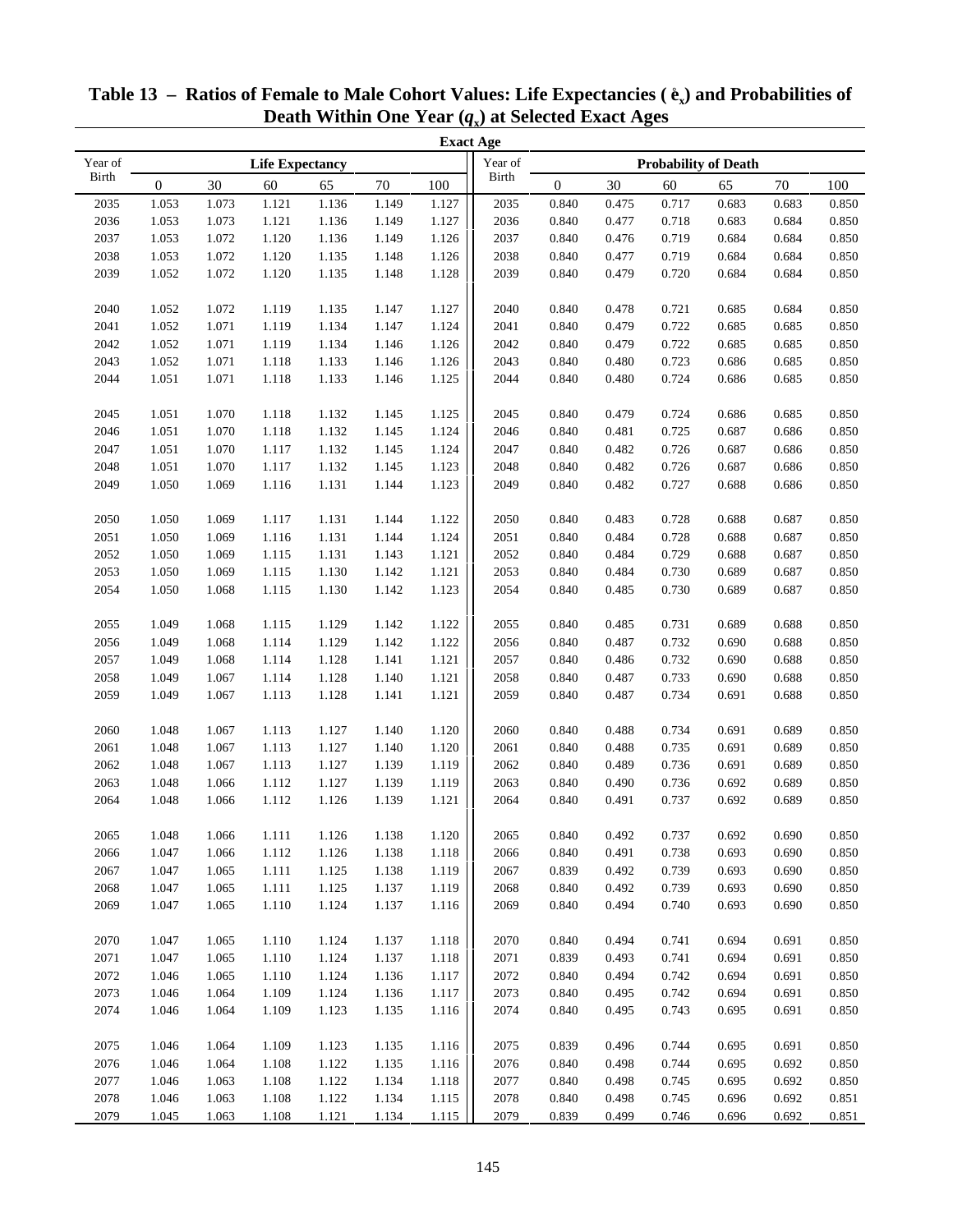| <b>Exact Age</b> |          |                        |       |       |       |       |       |          |                             |       |       |       |       |
|------------------|----------|------------------------|-------|-------|-------|-------|-------|----------|-----------------------------|-------|-------|-------|-------|
| Year of          |          | <b>Life Expectancy</b> |       |       |       |       |       |          | <b>Probability of Death</b> |       |       |       |       |
| Birth            | $\Omega$ | 30                     | 60    | 65    | 70    | 100   | Birth | $\Omega$ | 30                          | 60    | 65    | 70    | 100   |
| 2080             | 1.045    | 1.063                  | 1.107 | 1.121 | 1.134 | 1.116 | 2080  | 0.839    | 0.498                       | 0.747 | 0.696 | 0.692 | 0.851 |
| 2081             | 1.045    | 1.063                  | 1.107 | 1.121 | 1.133 | 1.114 | 2081  | 0.840    | 0.499                       | 0.747 | 0.696 | 0.692 | 0.851 |
| 2082             | 1.045    | 1.063                  | 1.107 | 1.120 | 1.133 | 1.116 | 2082  | 0.839    | 0.501                       | 0.748 | 0.697 | 0.693 | 0.851 |
| 2083             | 1.045    | 1.062                  | 1.107 | 1.120 | 1.132 | 1.113 | 2083  | 0.840    | 0.501                       | 0.748 | 0.697 | 0.693 | 0.851 |
| 2084             | 1.045    | 1.062                  | 1.106 | 1.120 | 1.132 | 1.113 | 2084  | 0.839    | 0.500                       | 0.749 | 0.697 | 0.693 | 0.851 |
|                  |          |                        |       |       |       |       |       |          |                             |       |       |       |       |
| 2085             | 1.044    | 1.062                  | 1.106 | 1.120 | 1.132 | 1.114 | 2085  | 0.839    | 0.502                       | 0.749 | 0.697 | 0.693 | 0.851 |
| 2086             | 1.044    | 1.062                  | 1.106 | 1.119 | 1.132 | 1.112 | 2086  | 0.840    | 0.503                       | 0.750 | 0.698 | 0.693 | 0.851 |
| 2087             | 1.044    | 1.061                  | 1.106 | 1.119 | 1.131 | 1.114 | 2087  | 0.840    | 0.502                       | 0.750 | 0.698 | 0.693 | 0.851 |
| 2088             | 1.044    | 1.061                  | 1.105 | 1.119 | 1.131 | 1.113 | 2088  | 0.840    | 0.504                       | 0.751 | 0.698 | 0.693 | 0.851 |
| 2089             | 1.044    | 1.061                  | 1.105 | 1.119 | 1.131 | 1.113 | 2089  | 0.840    | 0.503                       | 0.751 | 0.698 | 0.694 | 0.851 |
|                  |          |                        |       |       |       |       |       |          |                             |       |       |       |       |
| 2090             | 1.044    | 1.061                  | 1.105 | 1.118 | 1.130 | 1.113 | 2090  | 0.840    | 0.504                       | 0.752 | 0.699 | 0.694 | 0.851 |
| 2091             | 1.044    | 1.061                  | 1.104 | 1.118 | 1.130 | 1.112 | 2091  | 0.839    | 0.506                       | 0.753 | 0.699 | 0.694 | 0.851 |
| 2092             | 1.043    | 1.061                  | 1.104 | 1.118 | 1.129 | 1.112 | 2092  | 0.839    | 0.504                       | 0.753 | 0.699 | 0.694 | 0.851 |
| 2093             | 1.043    | 1.060                  | 1.104 | 1.118 | 1.130 | 1.112 | 2093  | 0.840    | 0.505                       | 0.753 | 0.699 | 0.694 | 0.851 |
| 2094             | 1.043    | 1.060                  | 1.104 | 1.117 | 1.129 | 1.112 | 2094  | 0.840    | 0.507                       | 0.754 | 0.699 | 0.694 | 0.851 |
|                  |          |                        |       |       |       |       |       |          |                             |       |       |       |       |
| 2095             | 1.043    | 1.060                  | 1.103 | 1.117 | 1.129 | 1.109 | 2095  | 0.840    | 0.508                       | 0.755 | 0.700 | 0.695 | 0.851 |
| 2096             | 1.043    | 1.060                  | 1.103 | 1.117 | 1.128 | 1.109 | 2096  | 0.840    | 0.508                       | 0.755 | 0.700 | 0.695 | 0.851 |
| 2097             | 1.043    | 1.060                  | 1.103 | 1.116 | 1.128 | 1.109 | 2097  | 0.839    | 0.509                       | 0.756 | 0.700 | 0.695 | 0.852 |
| 2098             | 1.043    | 1.060                  | 1.103 | 1.116 | 1.128 | 1.109 | 2098  | 0.839    | 0.510                       | 0.756 | 0.700 | 0.695 | 0.852 |
| 2099             | 1.043    | 1.059                  | 1.102 | 1.116 | 1.127 | 1.110 | 2099  | 0.839    | 0.510                       | 0.757 | 0.700 | 0.695 | 0.852 |
| 2100             | 1.042    | 1.059                  | 1.102 | 1.115 | 1.127 | 1.108 | 2100  | 0.840    | 0.509                       | 0.757 | 0.701 | 0.695 | 0.852 |

# Table 13 – Ratios of Female to Male Cohort Values: Life Expectancies ( $\hat{\mathbf{e}}_x$ ) and Probabilities of **Death Within One Year (***q***x) at Selected Exact Ages**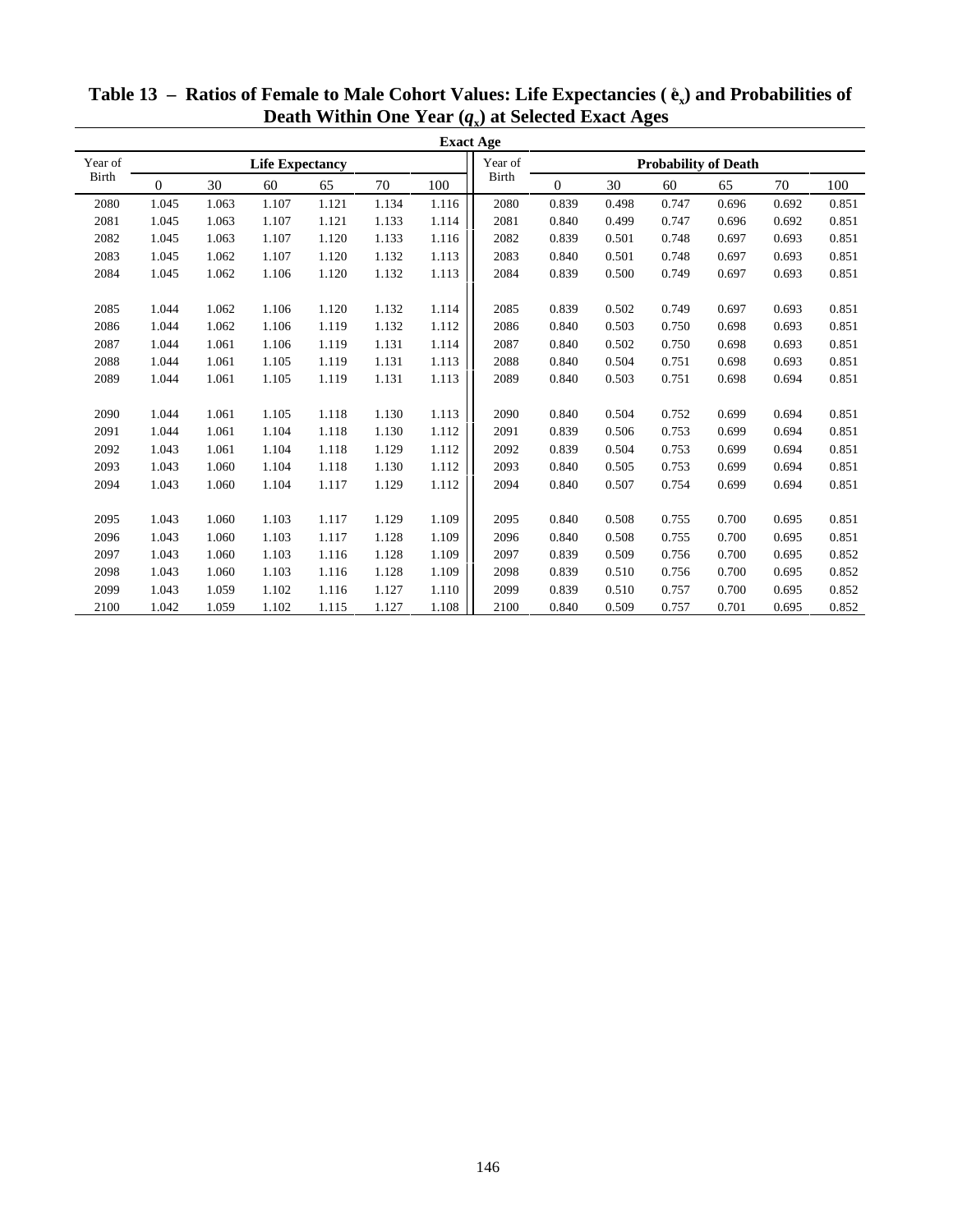|          | <b>Sex and Survival Rate</b> |       |         |        |       |         |  |
|----------|------------------------------|-------|---------|--------|-------|---------|--|
| Calendar |                              | Male  |         | Female |       |         |  |
| Year     | 0.5                          | 0.1   | 0.00001 | 0.5    | 0.1   | 0.00001 |  |
| 1900     | 55.15                        | 80.89 | 104.41  | 58.17  | 82.32 | 104.91  |  |
| 1901     | 56.40                        | 81.02 | 104.50  | 60.12  | 82.53 | 105.02  |  |
| 1902     | 57.99                        | 81.83 | 105.74  | 61.70  | 83.70 | 106.50  |  |
| 1903     | 58.04                        | 81.40 | 104.86  | 61.47  | 83.10 | 105.50  |  |
| 1904     | 56.73                        | 80.65 | 103.75  | 60.49  | 82.48 | 104.49  |  |
| 1905     | 57.63                        | 81.17 | 104.01  | 61.39  | 82.94 | 104.73  |  |
| 1906     | 56.98                        | 81.20 | 104.24  | 61.76  | 83.24 | 104.85  |  |
| 1907     | 56.69                        | 80.52 | 103.60  | 61.81  | 82.56 | 104.16  |  |
| 1908     | 59.26                        | 81.78 | 104.84  | 63.40  | 83.63 | 105.35  |  |
| 1909     | 60.31                        | 82.03 | 104.84  | 64.27  | 83.88 | 105.43  |  |
| 1910     | 59.12                        | 81.49 | 104.65  | 63.50  | 83.31 | 105.13  |  |
| 1911     | 60.52                        | 81.88 | 104.97  | 64.47  | 83.64 | 105.53  |  |
| 1912     | 60.89                        | 81.96 | 105.26  | 65.16  | 83.81 | 105.79  |  |
| 1913     | 60.33                        | 81.99 | 105.57  | 64.98  | 83.92 | 106.04  |  |
| 1914     | 61.47                        | 82.29 | 105.90  | 65.52  | 84.15 | 106.49  |  |
| 1915     | 61.97                        | 82.14 | 105.32  | 65.71  | 83.79 | 105.85  |  |
| 1916     | 60.78                        | 81.68 | 104.91  | 65.10  | 83.48 | 105.50  |  |
| 1917     | 60.35                        | 81.54 | 105.08  | 64.94  | 83.47 | 105.72  |  |
| 1918     | 48.37                        | 80.42 | 106.07  | 55.96  | 82.76 | 106.75  |  |
| 1919     | 63.01                        | 83.56 | 106.68  | 65.37  | 84.78 | 107.03  |  |
| 1920     | 63.75                        | 82.92 | 105.36  | 65.27  | 83.90 | 105.71  |  |
| 1921     | 66.13                        | 84.01 | 106.26  | 67.86  | 85.09 | 106.59  |  |
| 1922     | 65.44                        | 83.24 | 105.47  | 67.61  | 84.57 | 105.80  |  |
| 1923     | 64.73                        | 82.76 | 104.50  | 67.20  | 84.05 | 104.82  |  |
| 1924     | 65.28                        | 83.17 | 105.33  | 68.10  | 84.79 | 105.78  |  |
| 1925     | 65.22                        | 83.02 | 104.65  | 67.95  | 84.67 | 105.03  |  |
| 1926     | 64.64                        | 82.51 | 103.88  | 67.40  | 84.18 | 104.38  |  |
| 1927     | 65.61                        | 83.30 | 104.91  | 68.53  | 85.18 | 105.50  |  |
| 1928     | 64.59                        | 82.44 | 103.70  | 67.64  | 84.34 | 104.19  |  |
| 1929     | 64.60                        | 82.61 | 103.89  | 67.86  | 84.56 | 104.51  |  |
| 1930     | 65.26                        | 83.38 | 105.44  | 68.76  | 85.50 | 105.98  |  |
| 1931     | 65.69                        | 83.66 | 105.63  | 69.32  | 85.89 | 106.36  |  |
| 1932     | 66.37                        | 83.63 | 105.32  | 69.77  | 85.68 | 105.90  |  |
| 1933     | 66.44                        | 83.82 | 105.79  | 70.16  | 86.12 | 106.54  |  |
| 1934     | 65.86                        | 83.47 | 105.69  | 70.01  | 85.96 | 106.44  |  |

**Table 14 – Age for Selected Survival Rates, by Sex and Calendar Year**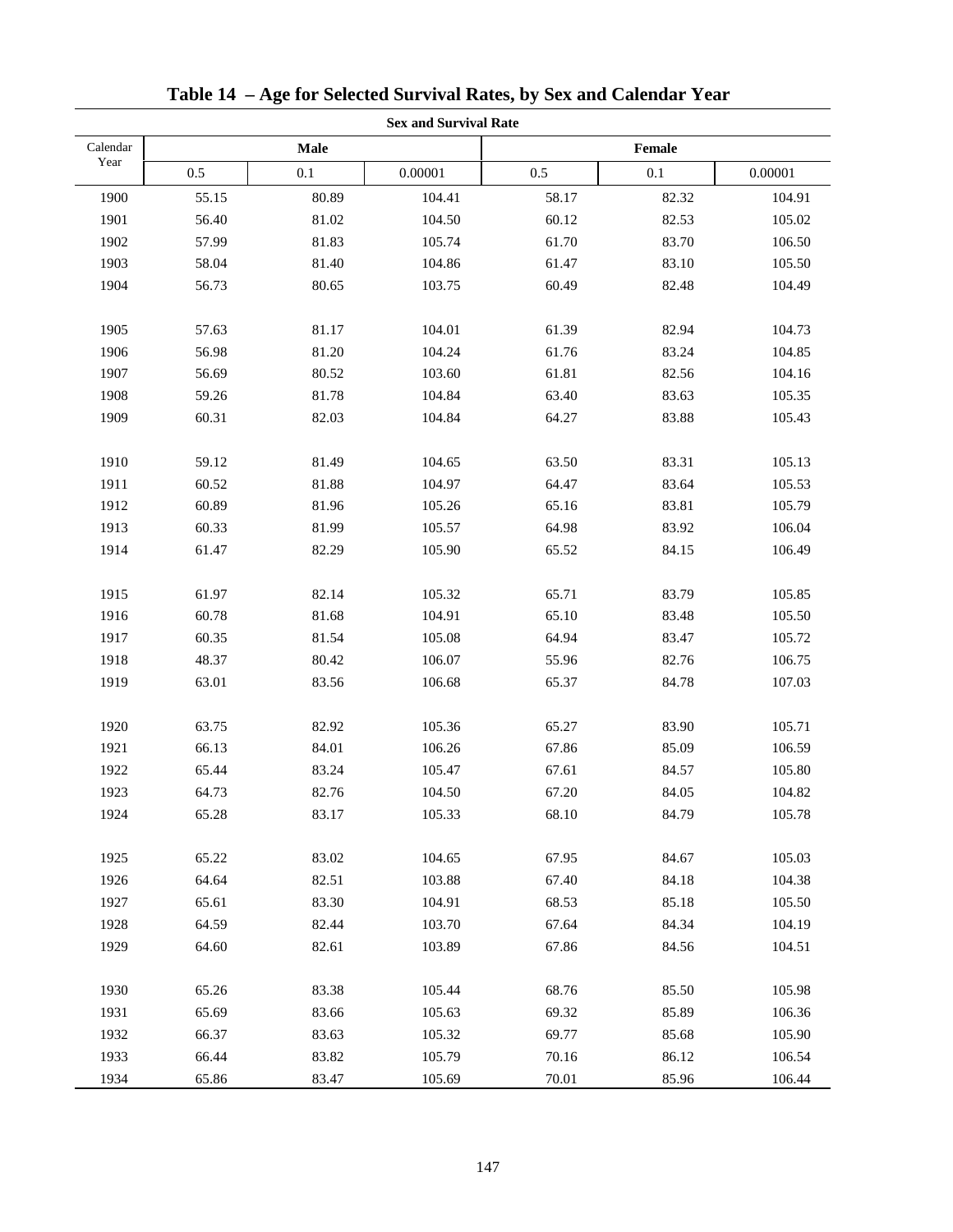|          | <b>Sex and Survival Rate</b> |       |         |        |       |         |  |
|----------|------------------------------|-------|---------|--------|-------|---------|--|
| Calendar |                              | Male  |         | Female |       |         |  |
| Year     | 0.5                          | 0.1   | 0.00001 | 0.5    | 0.1   | 0.00001 |  |
| 1935     | 66.21                        | 83.67 | 105.63  | 70.33  | 86.25 | 106.37  |  |
| 1936     | 65.46                        | 82.89 | 104.62  | 69.91  | 85.50 | 105.35  |  |
| 1937     | 65.93                        | 83.31 | 105.21  | 70.52  | 86.11 | 105.95  |  |
| 1938     | 67.28                        | 84.19 | 105.98  | 71.47  | 86.77 | 106.75  |  |
| 1939     | 67.60                        | 84.10 | 105.56  | 71.82  | 86.64 | 106.26  |  |
| 1940     | 67.53                        | 83.98 | 105.63  | 72.08  | 86.72 | 106.43  |  |
| 1941     | 67.92                        | 84.43 | 105.98  | 72.68  | 87.38 | 106.95  |  |
| 1942     | 68.25                        | 84.84 | 106.64  | 73.21  | 87.83 | 107.52  |  |
| 1943     | 68.04                        | 84.33 | 105.53  | 72.95  | 87.21 | 106.49  |  |
| 1944     | 68.46                        | 84.95 | 106.47  | 73.60  | 87.87 | 107.28  |  |
| 1945     | 68.53                        | 85.29 | 106.66  | 74.10  | 88.36 | 107.58  |  |
| 1946     | 69.49                        | 85.87 | 106.96  | 74.64  | 88.66 | 107.79  |  |
| 1947     | 69.41                        | 85.63 | 106.56  | 74.78  | 88.58 | 107.48  |  |
| 1948     | 69.60                        | 85.81 | 106.89  | 75.18  | 88.89 | 107.87  |  |
| 1949     | 69.91                        | 86.04 | 107.75  | 75.51  | 89.29 | 108.71  |  |
| 1950     | 70.11                        | 86.06 | 107.93  | 75.82  | 89.47 | 108.97  |  |
| 1951     | 70.10                        | 86.07 | 108.38  | 76.05  | 89.58 | 109.39  |  |
| 1952     | 70.18                        | 86.24 | 108.90  | 76.30  | 89.84 | 109.82  |  |
| 1953     | 70.28                        | 86.20 | 108.65  | 76.55  | 89.88 | 109.62  |  |
| 1954     | 70.93                        | 86.87 | 109.35  | 77.19  | 90.51 | 110.23  |  |
| 1955     | 70.92                        | 86.63 | 108.51  | 77.27  | 90.24 | 109.41  |  |
| 1956     | 70.87                        | 86.56 | 108.22  | 77.39  | 90.27 | 109.23  |  |
| 1957     | 70.50                        | 86.36 | 107.94  | 77.25  | 90.09 | 108.97  |  |
| 1958     | 70.72                        | 86.41 | 107.99  | 77.46  | 90.18 | 109.09  |  |
| 1959     | 70.88                        | 86.62 | 108.40  | 77.78  | 90.44 | 109.54  |  |
| 1960     | 70.70                        | 86.37 | 108.23  | 77.79  | 90.42 | 109.54  |  |
| 1961     | 71.03                        | 86.69 | 108.32  | 78.14  | 90.65 | 109.64  |  |
| 1962     | 70.83                        | 86.47 | 107.79  | 78.04  | 90.44 | 109.11  |  |
| 1963     | 70.58                        | 86.18 | 107.40  | 77.97  | 90.34 | 108.90  |  |
| 1964     | 70.79                        | 86.57 | 108.16  | 78.31  | 90.76 | 109.65  |  |
| 1965     | 70.73                        | 86.43 | 107.91  | 78.39  | 90.81 | 109.60  |  |
| 1966     | 70.60                        | 86.37 | 107.98  | 78.38  | 90.84 | 109.71  |  |
| 1967     | 70.85                        | 86.64 | 108.53  | 78.69  | 91.26 | 110.25  |  |
| 1968     | 70.54                        | 86.25 | 107.52  | 78.69  | 91.23 | 109.91  |  |
| 1969     | 70.84                        | 86.58 | 108.26  | 79.06  | 91.66 | 110.71  |  |

**Table 14 – Age for Selected Survival Rates, by Sex and Calendar Year**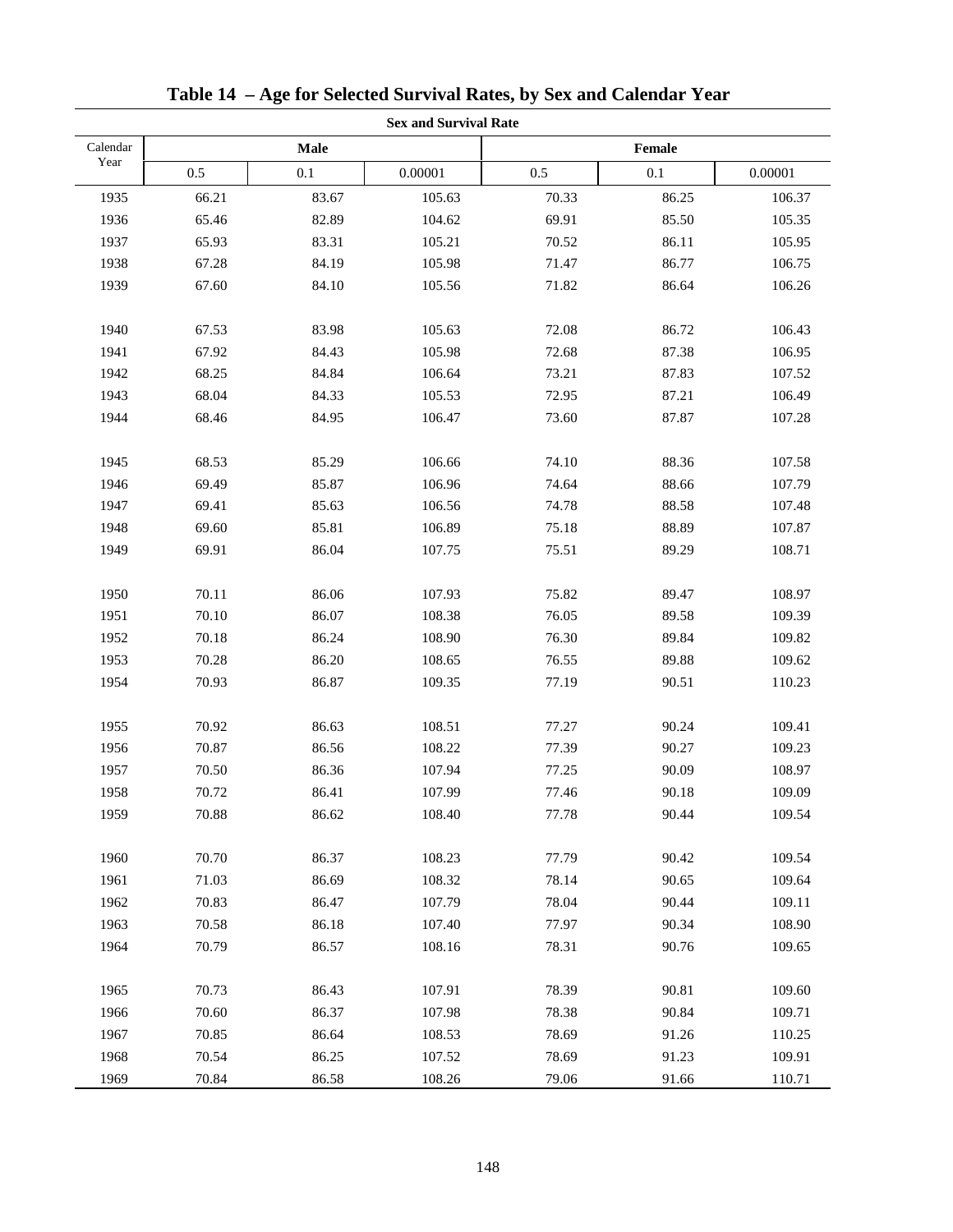|          | <b>Sex and Survival Rate</b> |       |         |       |        |         |  |  |
|----------|------------------------------|-------|---------|-------|--------|---------|--|--|
| Calendar |                              | Male  |         |       | Female |         |  |  |
| Year     | 0.5                          | 0.1   | 0.00001 | 0.5   | 0.1    | 0.00001 |  |  |
| 1970     | 70.98                        | 86.82 | 109.02  | 79.22 | 92.08  | 111.41  |  |  |
| 1971     | 71.22                        | 86.83 | 108.94  | 79.37 | 92.03  | 111.33  |  |  |
| 1972     | 71.21                        | 86.78 | 108.89  | 79.44 | 92.17  | 111.35  |  |  |
| 1973     | 71.44                        | 86.95 | 108.78  | 79.70 | 92.31  | 111.31  |  |  |
| 1974     | 71.96                        | 87.50 | 109.67  | 80.17 | 92.77  | 111.97  |  |  |
| 1975     | 72.37                        | 87.90 | 110.28  | 80.60 | 93.37  | 112.66  |  |  |
| 1976     | 72.64                        | 87.99 | 109.67  | 80.81 | 93.35  | 112.23  |  |  |
| 1977     | 72.95                        | 88.31 | 110.37  | 81.11 | 93.79  | 112.80  |  |  |
| 1978     | 73.10                        | 88.37 | 110.41  | 81.19 | 93.74  | 112.27  |  |  |
| 1979     | 73.47                        | 88.77 | 110.94  | 81.53 | 94.21  | 113.39  |  |  |
| 1980     | 73.47                        | 88.52 | 110.38  | 81.29 | 93.86  | 112.62  |  |  |
| 1981     | 73.82                        | 88.85 | 110.93  | 81.57 | 94.20  | 113.04  |  |  |
| 1982     | 74.19                        | 89.24 | 111.75  | 81.78 | 94.65  | 113.98  |  |  |
| 1983     | 74.23                        | 88.97 | 111.10  | 81.67 | 94.36  | 113.30  |  |  |
| 1984     | 74.40                        | 89.10 | 110.97  | 81.70 | 94.42  | 113.33  |  |  |
| 1985     | 74.44                        | 89.02 | 110.65  | 81.72 | 94.31  | 112.89  |  |  |
| 1986     | 74.61                        | 89.18 | 110.99  | 81.76 | 94.43  | 113.02  |  |  |
| 1987     | 74.80                        | 89.33 | 111.54  | 81.87 | 94.49  | 113.31  |  |  |
| 1988     | 74.82                        | 89.20 | 109.80  | 81.87 | 94.29  | 112.55  |  |  |
| 1989     | 75.15                        | 89.61 | 110.56  | 82.10 | 94.62  | 112.90  |  |  |
| 1990     | 75.41                        | 89.81 | 110.64  | 82.31 | 94.83  | 113.27  |  |  |
| 1991     | 75.61                        | 89.96 | 110.98  | 82.44 | 94.97  | 113.54  |  |  |
| 1992     | 75.78                        | 90.12 | 110.84  | 82.54 | 95.13  | 113.83  |  |  |
| 1993     | 75.66                        | 89.85 | 110.45  | 82.32 | 94.72  | 112.97  |  |  |
| 1994     | 75.96                        | 90.05 | 110.29  | 82.41 | 94.79  | 113.03  |  |  |
| 1995     | 76.10                        | 90.11 | 110.11  | 82.42 | 94.71  | 112.89  |  |  |
| 1996     | 76.42                        | 90.27 | 110.06  | 82.49 | 94.72  | 112.85  |  |  |
| 1997     | 76.78                        | 90.40 | 109.95  | 82.61 | 94.72  | 112.69  |  |  |
| 1998     | 77.01                        | 90.54 | 109.99  | 82.63 | 94.66  | 112.61  |  |  |
| 1999     | 77.15                        | 90.49 | 109.77  | 82.56 | 94.42  | 111.98  |  |  |
| 2000     | 77.23                        | 90.60 | 110.05  | 82.69 | 94.63  | 112.46  |  |  |
| 2001     | 77.38                        | 90.66 | 109.98  | 82.73 | 94.63  | 112.39  |  |  |
| 2002     | 77.52                        | 90.72 | 109.93  | 82.76 | 94.63  | 112.32  |  |  |
| 2003     | 77.66                        | 90.78 | 109.91  | 82.80 | 94.65  | 112.28  |  |  |
| 2004     | 77.79                        | 90.84 | 109.91  | 82.86 | 94.67  | 112.27  |  |  |

|  |  |  |  |  | Table 14 - Age for Selected Survival Rates, by Sex and Calendar Year |  |
|--|--|--|--|--|----------------------------------------------------------------------|--|
|--|--|--|--|--|----------------------------------------------------------------------|--|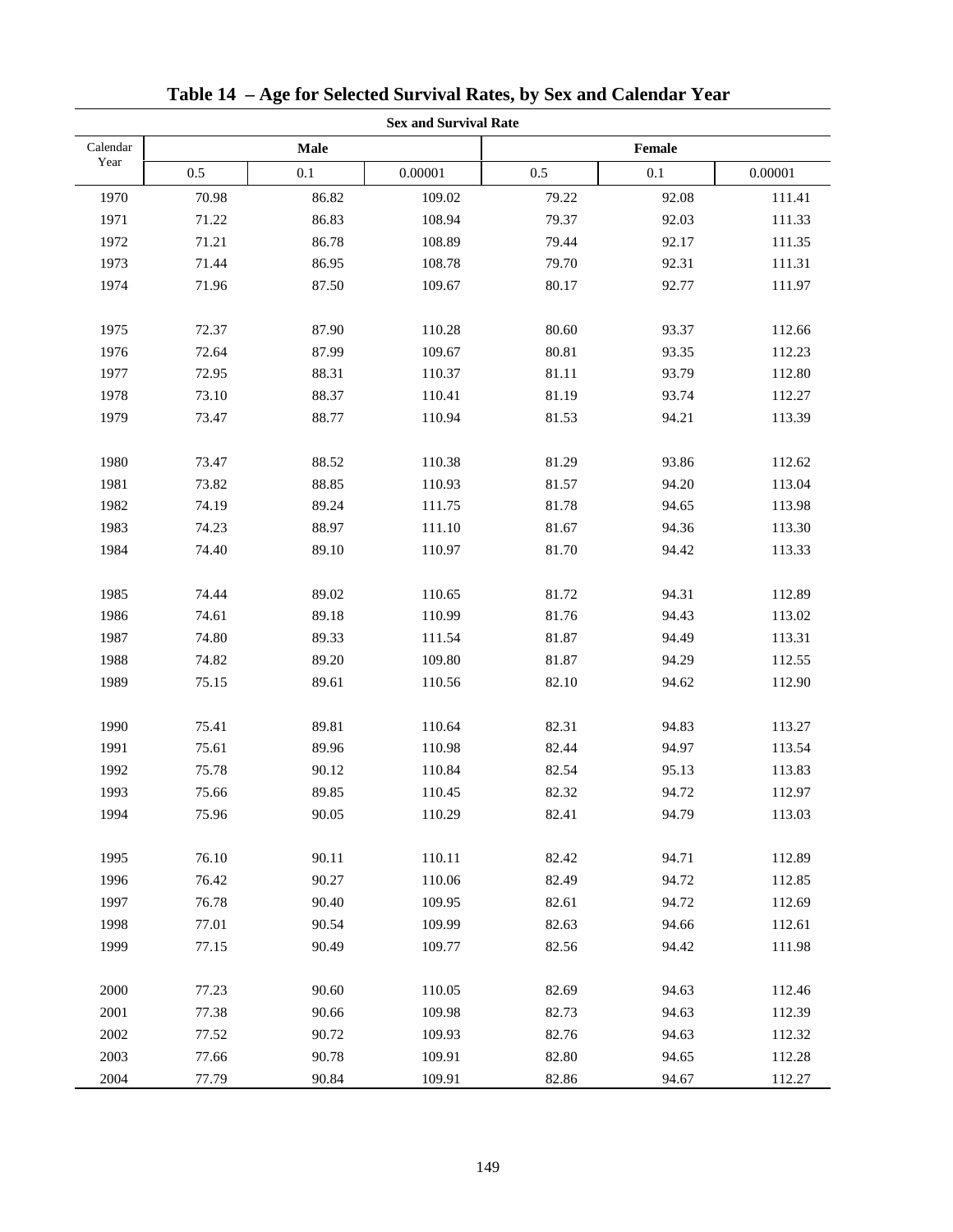|          | <b>Sex and Survival Rate</b> |       |         |        |       |         |  |
|----------|------------------------------|-------|---------|--------|-------|---------|--|
| Calendar |                              | Male  |         | Female |       |         |  |
| Year     | 0.5                          | 0.1   | 0.00001 | 0.5    | 0.1   | 0.00001 |  |
| 2005     | 77.91                        | 90.91 | 109.93  | 82.92  | 94.71 | 112.29  |  |
| 2006     | 78.03                        | 90.98 | 109.96  | 82.99  | 94.75 | 112.33  |  |
| 2007     | 78.15                        | 91.06 | 110.00  | 83.07  | 94.80 | 112.39  |  |
| 2008     | 78.27                        | 91.14 | 110.09  | 83.14  | 94.85 | 112.46  |  |
| 2009     | 78.38                        | 91.23 | 110.20  | 83.22  | 94.91 | 112.54  |  |
| 2010     | 78.49                        | 91.31 | 110.31  | 83.31  | 94.97 | 112.61  |  |
| 2011     | 78.60                        | 91.39 | 110.41  | 83.39  | 95.04 | 112.69  |  |
| 2012     | 78.71                        | 91.48 | 110.52  | 83.48  | 95.11 | 112.77  |  |
| 2013     | 78.82                        | 91.56 | 110.62  | 83.57  | 95.18 | 112.84  |  |
| 2014     | 78.93                        | 91.64 | 110.71  | 83.66  | 95.26 | 112.91  |  |
| 2015     | 79.04                        | 91.72 | 110.80  | 83.75  | 95.33 | 112.97  |  |
| 2016     | 79.15                        | 91.80 | 110.89  | 83.84  | 95.41 | 113.09  |  |
| 2017     | 79.25                        | 91.88 | 110.97  | 83.94  | 95.48 | 113.23  |  |
| 2018     | 79.35                        | 91.96 | 111.09  | 84.03  | 95.55 | 113.36  |  |
| 2019     | 79.46                        | 92.04 | 111.24  | 84.12  | 95.63 | 113.47  |  |
| 2020     | 79.56                        | 92.13 | 111.38  | 84.20  | 95.70 | 113.58  |  |
| 2021     | 79.66                        | 92.22 | 111.50  | 84.29  | 95.77 | 113.68  |  |
| 2022     | 79.77                        | 92.30 | 111.61  | 84.38  | 95.84 | 113.77  |  |
| 2023     | 79.87                        | 92.39 | 111.72  | 84.47  | 95.91 | 113.85  |  |
| 2024     | 79.97                        | 92.47 | 111.81  | 84.56  | 95.98 | 113.93  |  |
| 2025     | 80.07                        | 92.55 | 111.90  | 84.64  | 96.06 | 114.00  |  |
| 2026     | 80.17                        | 92.63 | 111.98  | 84.73  | 96.14 | 114.14  |  |
| 2027     | 80.27                        | 92.71 | 112.12  | 84.82  | 96.21 | 114.28  |  |
| 2028     | 80.37                        | 92.79 | 112.27  | 84.90  | 96.29 | 114.41  |  |
| 2029     | 80.47                        | 92.86 | 112.40  | 84.99  | 96.36 | 114.52  |  |
| 2030     | 80.56                        | 92.94 | 112.52  | 85.07  | 96.44 | 114.63  |  |
| 2031     | 80.66                        | 93.01 | 112.64  | 85.15  | 96.51 | 114.72  |  |
| 2032     | 80.76                        | 93.10 | 112.74  | 85.23  | 96.58 | 114.81  |  |
| 2033     | 80.85                        | 93.18 | 112.83  | 85.31  | 96.65 | 114.88  |  |
| 2034     | 80.95                        | 93.26 | 112.92  | 85.39  | 96.72 | 114.96  |  |
| 2035     | 81.05                        | 93.34 | 112.99  | 85.47  | 96.79 | 115.05  |  |
| 2036     | 81.14                        | 93.42 | 113.14  | 85.55  | 96.86 | 115.19  |  |
| 2037     | 81.23                        | 93.50 | 113.28  | 85.63  | 96.93 | 115.32  |  |
| 2038     | 81.32                        | 93.57 | 113.41  | 85.71  | 96.99 | 115.44  |  |
| 2039     | 81.42                        | 93.65 | 113.53  | 85.78  | 97.07 | 115.55  |  |

**Table 14 – Age for Selected Survival Rates, by Sex and Calendar Year**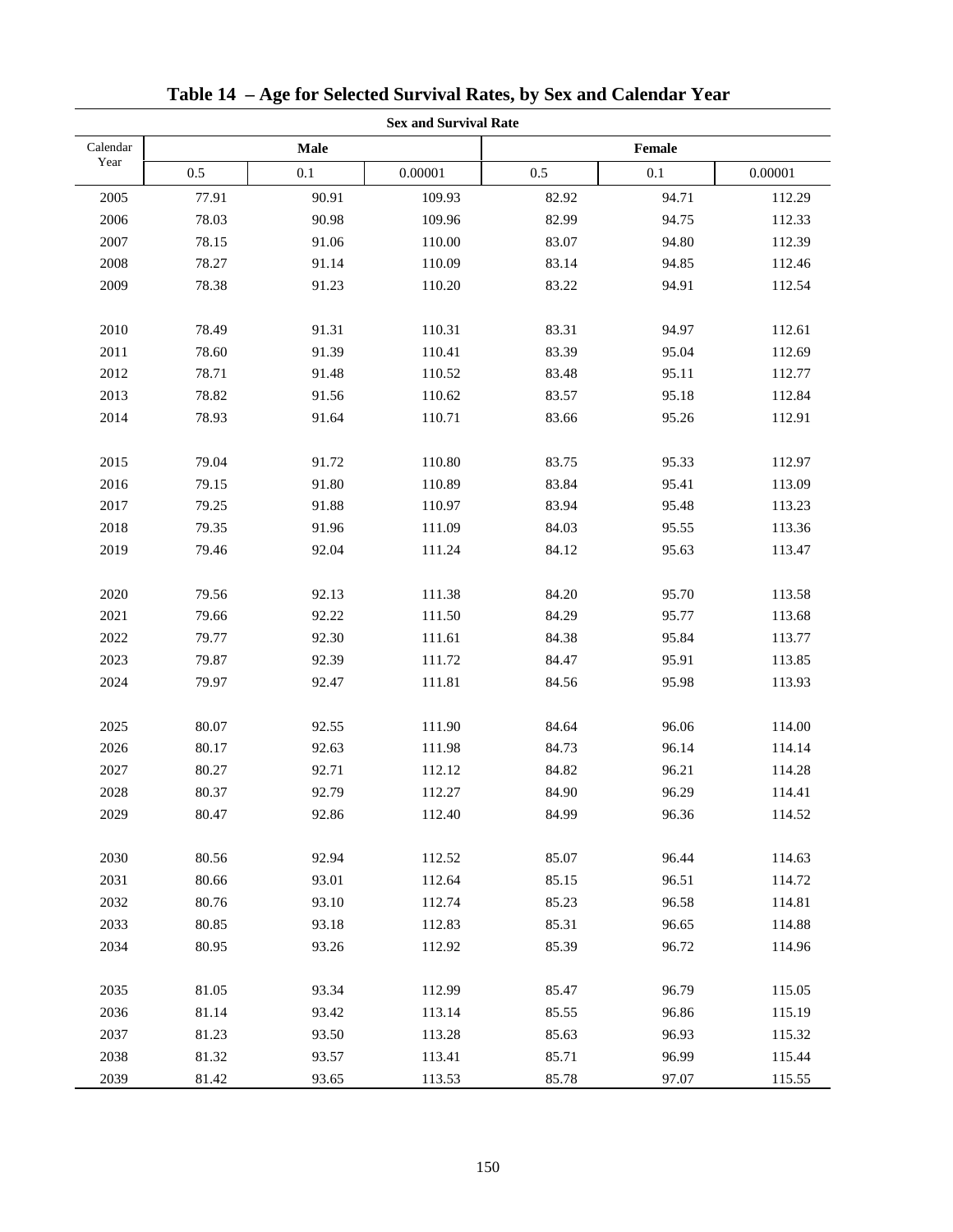|          |       |       | <b>Sex and Survival Rate</b> |        |         |         |  |
|----------|-------|-------|------------------------------|--------|---------|---------|--|
| Calendar |       | Male  |                              | Female |         |         |  |
| Year     | 0.5   | 0.1   | 0.00001                      | 0.5    | $0.1\,$ | 0.00001 |  |
| 2040     | 81.51 | 93.72 | 113.64                       | 85.86  | 97.14   | 115.65  |  |
| 2041     | 81.60 | 93.79 | 113.74                       | 85.94  | 97.22   | 115.74  |  |
| 2042     | 81.69 | 93.86 | 113.83                       | 86.01  | 97.29   | 115.82  |  |
| 2043     | 81.78 | 93.94 | 113.91                       | 86.08  | 97.36   | 115.89  |  |
| 2044     | 81.87 | 94.01 | 113.99                       | 86.15  | 97.43   | 115.96  |  |
| 2045     | 81.96 | 94.08 | 114.13                       | 86.22  | 97.50   | 116.06  |  |
| 2046     | 82.05 | 94.16 | 114.26                       | 86.29  | 97.57   | 116.20  |  |
| 2047     | 82.14 | 94.24 | 114.39                       | 86.36  | 97.63   | 116.32  |  |
| 2048     | 82.22 | 94.31 | 114.51                       | 86.43  | 97.70   | 116.44  |  |
| 2049     | 82.31 | 94.39 | 114.61                       | 86.50  | 97.77   | 116.54  |  |
| 2050     | 82.39 | 94.46 | 114.71                       | 86.57  | 97.83   | 116.63  |  |
| 2051     | 82.48 | 94.53 | 114.80                       | 86.64  | 97.90   | 116.72  |  |
| 2052     | 82.56 | 94.60 | 114.88                       | 86.71  | 97.96   | 116.80  |  |
| 2053     | 82.65 | 94.67 | 114.96                       | 86.77  | 98.03   | 116.88  |  |
| 2054     | 82.73 | 94.74 | 115.07                       | 86.84  | 98.10   | 116.94  |  |
| 2055     | 82.82 | 94.81 | 115.21                       | 86.91  | 98.17   | 117.02  |  |
| 2056     | 82.90 | 94.88 | 115.34                       | 86.97  | 98.24   | 117.15  |  |
| 2057     | 82.98 | 94.94 | 115.45                       | 87.04  | 98.31   | 117.28  |  |
| 2058     | 83.06 | 95.01 | 115.56                       | 87.10  | 98.37   | 117.39  |  |
| 2059     | 83.14 | 95.08 | 115.66                       | 87.16  | 98.44   | 117.50  |  |
| 2060     | 83.22 | 95.16 | 115.75                       | 87.23  | 98.51   | 117.59  |  |
| 2061     | 83.29 | 95.23 | 115.84                       | 87.29  | 98.57   | 117.68  |  |
| 2062     | 83.37 | 95.30 | 115.91                       | 87.35  | 98.64   | 117.76  |  |
| 2063     | 83.45 | 95.37 | 115.99                       | 87.41  | 98.70   | 117.84  |  |
| 2064     | 83.52 | 95.44 | 116.12                       | 87.47  | 98.76   | 117.91  |  |
| 2065     | 83.60 | 95.51 | 116.25                       | 87.53  | 98.83   | 117.97  |  |
| 2066     | 83.68 | 95.58 | 116.37                       | 87.59  | 98.89   | 118.07  |  |
| 2067     | 83.75 | 95.64 | 116.48                       | 87.65  | 98.95   | 118.20  |  |
| 2068     | 83.83 | 95.71 | 116.58                       | 87.71  | 99.01   | 118.31  |  |
| 2069     | 83.90 | 95.77 | 116.67                       | 87.77  | 99.08   | 118.42  |  |
| 2070     | 83.98 | 95.84 | 116.76                       | 87.83  | 99.15   | 118.52  |  |
| 2071     | 84.05 | 95.90 | 116.84                       | 87.88  | 99.21   | 118.61  |  |
| 2072     | 84.12 | 95.96 | 116.92                       | 87.94  | 99.28   | 118.69  |  |
| 2073     | 84.18 | 96.03 | 116.99                       | 88.00  | 99.35   | 118.77  |  |
| 2074     | 84.25 | 96.10 | 117.11                       | 88.06  | 99.41   | 118.84  |  |

**Table 14 – Age for Selected Survival Rates, by Sex and Calendar Year**